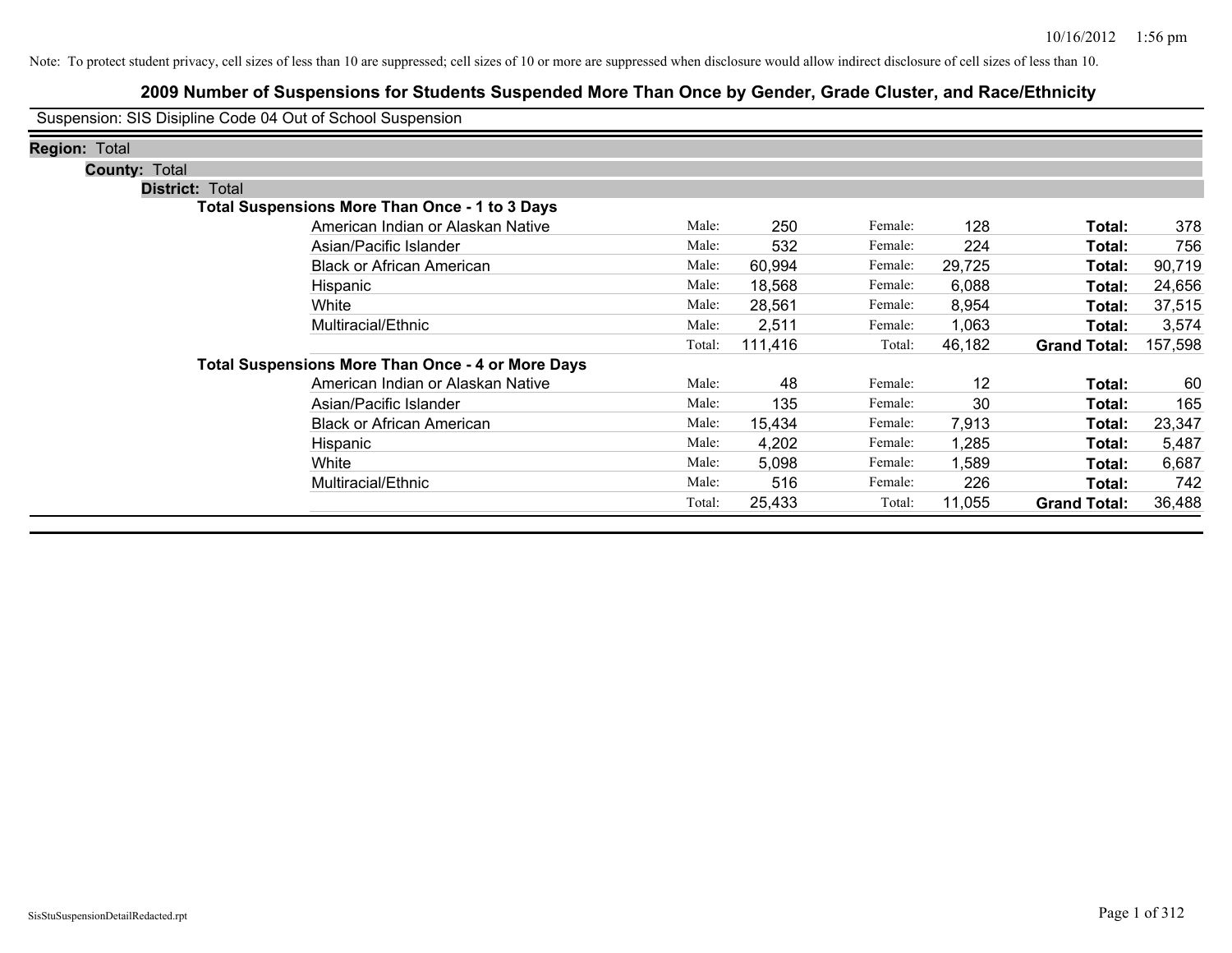### **2009 Number of Suspensions for Students Suspended More Than Once by Gender, Grade Cluster, and Race/Ethnicity**

Suspension: SIS Disipline Code 04 Out of School Suspension

| Region: Adams/Pike ROE (01) |                                                    |        |         |                     |
|-----------------------------|----------------------------------------------------|--------|---------|---------------------|
| County: Adams (001)         |                                                    |        |         |                     |
|                             | District: Central CUSD 3 (003026)                  |        |         |                     |
|                             | <b>Suspensions More Than Once - 1 to 3 Days</b>    |        |         |                     |
|                             | American Indian or Alaskan Native                  | Male:  | Female: | Total:              |
|                             | Asian/Pacific Islander                             | Male:  | Female: | Total:              |
|                             | <b>Black or African American</b>                   | Male:  | Female: | Total:              |
|                             | Hispanic                                           | Male:  | Female: | Total:              |
|                             | White                                              | Male:  | Female: | Total:              |
|                             | Multiracial/Ethnic                                 | Male:  | Female: | Total:              |
|                             |                                                    | Total: | Total:  | <b>Grand Total:</b> |
|                             | District: CUSD 4 (004026)                          |        |         |                     |
|                             | <b>Suspensions More Than Once - 1 to 3 Days</b>    |        |         |                     |
|                             | American Indian or Alaskan Native                  | Male:  | Female: | Total:              |
|                             | Asian/Pacific Islander                             | Male:  | Female: | Total:              |
|                             | <b>Black or African American</b>                   | Male:  | Female: | Total:              |
|                             | Hispanic                                           | Male:  | Female: | Total:              |
|                             | White                                              | Male:  | Female: | Total:              |
|                             | Multiracial/Ethnic                                 | Male:  | Female: | Total:              |
|                             |                                                    | Total: | Total:  | <b>Grand Total:</b> |
|                             | <b>Suspensions More Than Once - 4 or More Days</b> |        |         |                     |
|                             | American Indian or Alaskan Native                  | Male:  | Female: | Total:              |
|                             | Asian/Pacific Islander                             | Male:  | Female: | Total:              |
|                             | <b>Black or African American</b>                   | Male:  | Female: | Total:              |
|                             | Hispanic                                           | Male:  | Female: | Total:              |
|                             | White                                              | Male:  | Female: | Total:              |
|                             | Multiracial/Ethnic                                 | Male:  | Female: | Total:              |
|                             |                                                    | Total: | Total:  | <b>Grand Total:</b> |
|                             | District: Liberty CUSD 2 (002026)                  |        |         |                     |
|                             | <b>Suspensions More Than Once - 1 to 3 Days</b>    |        |         |                     |
|                             | American Indian or Alaskan Native                  | Male:  | Female: | Total:              |
|                             | Asian/Pacific Islander                             | Male:  | Female: | Total:              |
|                             | <b>Black or African American</b>                   | Male:  | Female: | Total:              |
|                             | Hispanic                                           | Male:  | Female: | Total:              |
|                             | White                                              | Male:  | Female: | Total:              |
|                             | Multiracial/Ethnic                                 | Male:  | Female: | Total:              |
|                             |                                                    | Total: | Total:  | <b>Grand Total:</b> |
|                             |                                                    |        |         |                     |

#### **District:** Quincy SD 172 (172022)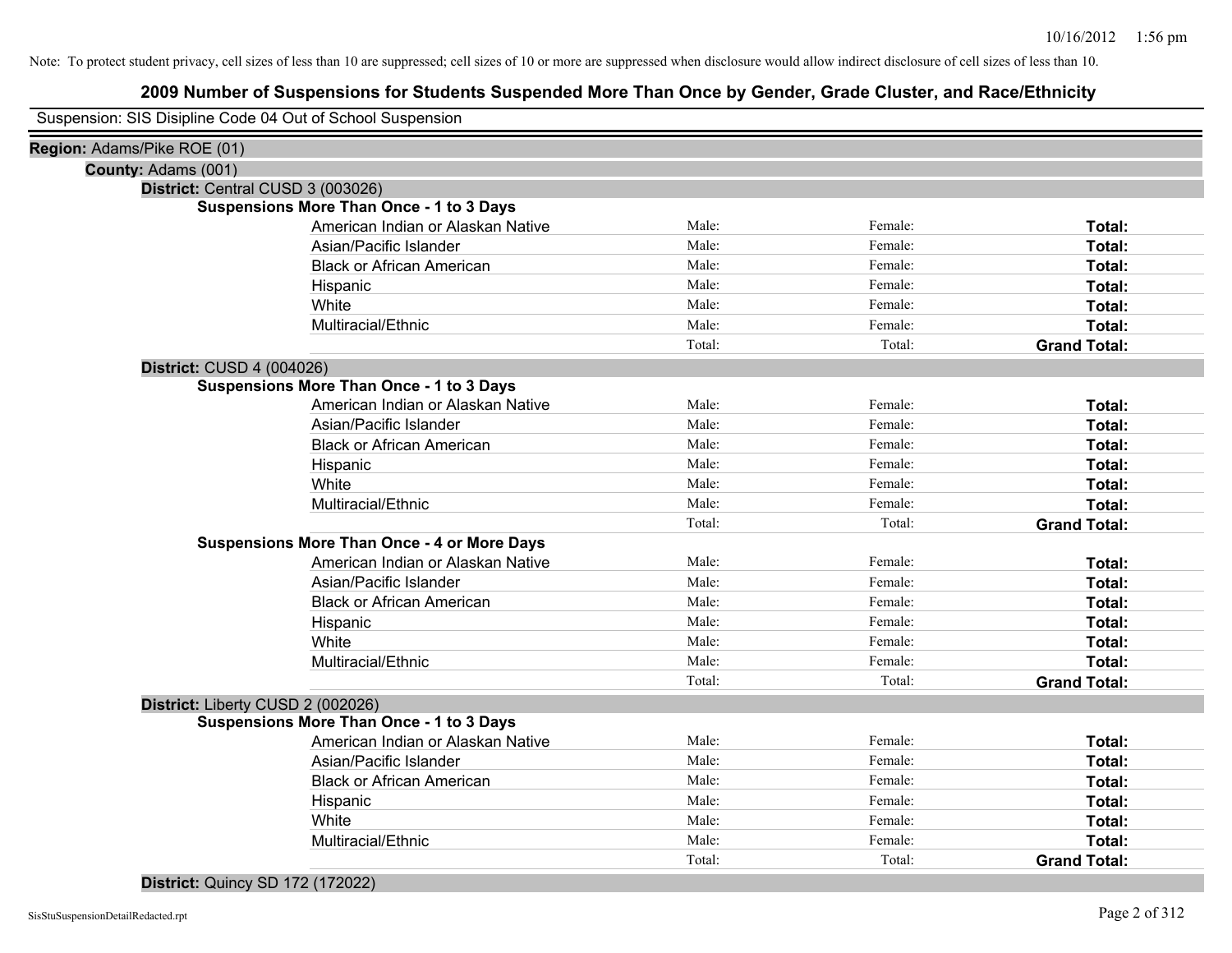| <b>Suspensions More Than Once - 1 to 3 Days</b><br>American Indian or Alaskan Native<br>Male:<br>Female:<br>Total:<br>Male:<br>Female:<br>Asian/Pacific Islander<br>Total:<br>Male:<br>Female:<br><b>Black or African American</b><br>Total:<br>Male:<br>Female:<br>Total:<br>Hispanic<br>Male:<br>Female:<br>White<br>Total:<br>Male:<br>Female:<br>Multiracial/Ethnic<br>Total:<br>Total:<br>Total:<br><b>Grand Total:</b><br><b>Suspensions More Than Once - 4 or More Days</b><br>Male:<br>Female:<br>American Indian or Alaskan Native<br>Total:<br>Male:<br>Asian/Pacific Islander<br>Female:<br>Total:<br>Male:<br>Female:<br>Total:<br><b>Black or African American</b><br>Male:<br>Female:<br>Total:<br>Hispanic<br>Male:<br>Female:<br>White<br>Total:<br>Multiracial/Ethnic<br>Male:<br>Female:<br>Total:<br>Total:<br>Total:<br><b>Grand Total:</b><br>County: Pike (075)<br>District: Griggsville-Perry CUSD 4 (004026)<br><b>Suspensions More Than Once - 1 to 3 Days</b><br>Male:<br>Female:<br>American Indian or Alaskan Native<br>Total:<br>Male:<br>Female:<br>Asian/Pacific Islander<br>Total:<br>Male:<br>Female:<br><b>Black or African American</b><br>Total:<br>Male:<br>Female:<br>Hispanic<br>Total:<br>White<br>Male:<br>Female:<br>14<br>Total:<br>Male:<br>Multiracial/Ethnic<br>Female:<br><b>Total:</b><br>Total:<br>Total:<br><b>Grand Total:</b><br>District: Pikeland CUSD 10 (010026)<br><b>Suspensions More Than Once - 1 to 3 Days</b><br>American Indian or Alaskan Native<br>Male:<br>Female:<br>Total:<br>Asian/Pacific Islander<br>Male:<br>Female:<br>Total:<br>Male:<br>Female:<br><b>Black or African American</b><br>Total:<br>Male:<br>Female:<br>Hispanic<br>Total:<br>White<br>Male:<br>Female:<br>Total:<br>32<br>Male:<br>Multiracial/Ethnic<br>Female:<br>Total:<br>Total:<br>Total:<br><b>Grand Total:</b><br><b>Suspensions More Than Once - 4 or More Days</b><br>American Indian or Alaskan Native<br>Male:<br>Female:<br>Total:<br>Male:<br>Asian/Pacific Islander<br>Female:<br><b>Total:</b><br>Male:<br><b>Black or African American</b><br>Female:<br>Total: | Suspension: SIS Disipline Code 04 Out of School Suspension |  |  |
|--------------------------------------------------------------------------------------------------------------------------------------------------------------------------------------------------------------------------------------------------------------------------------------------------------------------------------------------------------------------------------------------------------------------------------------------------------------------------------------------------------------------------------------------------------------------------------------------------------------------------------------------------------------------------------------------------------------------------------------------------------------------------------------------------------------------------------------------------------------------------------------------------------------------------------------------------------------------------------------------------------------------------------------------------------------------------------------------------------------------------------------------------------------------------------------------------------------------------------------------------------------------------------------------------------------------------------------------------------------------------------------------------------------------------------------------------------------------------------------------------------------------------------------------------------------------------------------------------------------------------------------------------------------------------------------------------------------------------------------------------------------------------------------------------------------------------------------------------------------------------------------------------------------------------------------------------------------------------------------------------------------------------------------------------------------------------------------------------------------------------|------------------------------------------------------------|--|--|
|                                                                                                                                                                                                                                                                                                                                                                                                                                                                                                                                                                                                                                                                                                                                                                                                                                                                                                                                                                                                                                                                                                                                                                                                                                                                                                                                                                                                                                                                                                                                                                                                                                                                                                                                                                                                                                                                                                                                                                                                                                                                                                                          |                                                            |  |  |
|                                                                                                                                                                                                                                                                                                                                                                                                                                                                                                                                                                                                                                                                                                                                                                                                                                                                                                                                                                                                                                                                                                                                                                                                                                                                                                                                                                                                                                                                                                                                                                                                                                                                                                                                                                                                                                                                                                                                                                                                                                                                                                                          |                                                            |  |  |
|                                                                                                                                                                                                                                                                                                                                                                                                                                                                                                                                                                                                                                                                                                                                                                                                                                                                                                                                                                                                                                                                                                                                                                                                                                                                                                                                                                                                                                                                                                                                                                                                                                                                                                                                                                                                                                                                                                                                                                                                                                                                                                                          |                                                            |  |  |
|                                                                                                                                                                                                                                                                                                                                                                                                                                                                                                                                                                                                                                                                                                                                                                                                                                                                                                                                                                                                                                                                                                                                                                                                                                                                                                                                                                                                                                                                                                                                                                                                                                                                                                                                                                                                                                                                                                                                                                                                                                                                                                                          |                                                            |  |  |
|                                                                                                                                                                                                                                                                                                                                                                                                                                                                                                                                                                                                                                                                                                                                                                                                                                                                                                                                                                                                                                                                                                                                                                                                                                                                                                                                                                                                                                                                                                                                                                                                                                                                                                                                                                                                                                                                                                                                                                                                                                                                                                                          |                                                            |  |  |
|                                                                                                                                                                                                                                                                                                                                                                                                                                                                                                                                                                                                                                                                                                                                                                                                                                                                                                                                                                                                                                                                                                                                                                                                                                                                                                                                                                                                                                                                                                                                                                                                                                                                                                                                                                                                                                                                                                                                                                                                                                                                                                                          |                                                            |  |  |
|                                                                                                                                                                                                                                                                                                                                                                                                                                                                                                                                                                                                                                                                                                                                                                                                                                                                                                                                                                                                                                                                                                                                                                                                                                                                                                                                                                                                                                                                                                                                                                                                                                                                                                                                                                                                                                                                                                                                                                                                                                                                                                                          |                                                            |  |  |
|                                                                                                                                                                                                                                                                                                                                                                                                                                                                                                                                                                                                                                                                                                                                                                                                                                                                                                                                                                                                                                                                                                                                                                                                                                                                                                                                                                                                                                                                                                                                                                                                                                                                                                                                                                                                                                                                                                                                                                                                                                                                                                                          |                                                            |  |  |
|                                                                                                                                                                                                                                                                                                                                                                                                                                                                                                                                                                                                                                                                                                                                                                                                                                                                                                                                                                                                                                                                                                                                                                                                                                                                                                                                                                                                                                                                                                                                                                                                                                                                                                                                                                                                                                                                                                                                                                                                                                                                                                                          |                                                            |  |  |
|                                                                                                                                                                                                                                                                                                                                                                                                                                                                                                                                                                                                                                                                                                                                                                                                                                                                                                                                                                                                                                                                                                                                                                                                                                                                                                                                                                                                                                                                                                                                                                                                                                                                                                                                                                                                                                                                                                                                                                                                                                                                                                                          |                                                            |  |  |
|                                                                                                                                                                                                                                                                                                                                                                                                                                                                                                                                                                                                                                                                                                                                                                                                                                                                                                                                                                                                                                                                                                                                                                                                                                                                                                                                                                                                                                                                                                                                                                                                                                                                                                                                                                                                                                                                                                                                                                                                                                                                                                                          |                                                            |  |  |
|                                                                                                                                                                                                                                                                                                                                                                                                                                                                                                                                                                                                                                                                                                                                                                                                                                                                                                                                                                                                                                                                                                                                                                                                                                                                                                                                                                                                                                                                                                                                                                                                                                                                                                                                                                                                                                                                                                                                                                                                                                                                                                                          |                                                            |  |  |
|                                                                                                                                                                                                                                                                                                                                                                                                                                                                                                                                                                                                                                                                                                                                                                                                                                                                                                                                                                                                                                                                                                                                                                                                                                                                                                                                                                                                                                                                                                                                                                                                                                                                                                                                                                                                                                                                                                                                                                                                                                                                                                                          |                                                            |  |  |
|                                                                                                                                                                                                                                                                                                                                                                                                                                                                                                                                                                                                                                                                                                                                                                                                                                                                                                                                                                                                                                                                                                                                                                                                                                                                                                                                                                                                                                                                                                                                                                                                                                                                                                                                                                                                                                                                                                                                                                                                                                                                                                                          |                                                            |  |  |
|                                                                                                                                                                                                                                                                                                                                                                                                                                                                                                                                                                                                                                                                                                                                                                                                                                                                                                                                                                                                                                                                                                                                                                                                                                                                                                                                                                                                                                                                                                                                                                                                                                                                                                                                                                                                                                                                                                                                                                                                                                                                                                                          |                                                            |  |  |
|                                                                                                                                                                                                                                                                                                                                                                                                                                                                                                                                                                                                                                                                                                                                                                                                                                                                                                                                                                                                                                                                                                                                                                                                                                                                                                                                                                                                                                                                                                                                                                                                                                                                                                                                                                                                                                                                                                                                                                                                                                                                                                                          |                                                            |  |  |
|                                                                                                                                                                                                                                                                                                                                                                                                                                                                                                                                                                                                                                                                                                                                                                                                                                                                                                                                                                                                                                                                                                                                                                                                                                                                                                                                                                                                                                                                                                                                                                                                                                                                                                                                                                                                                                                                                                                                                                                                                                                                                                                          |                                                            |  |  |
|                                                                                                                                                                                                                                                                                                                                                                                                                                                                                                                                                                                                                                                                                                                                                                                                                                                                                                                                                                                                                                                                                                                                                                                                                                                                                                                                                                                                                                                                                                                                                                                                                                                                                                                                                                                                                                                                                                                                                                                                                                                                                                                          |                                                            |  |  |
|                                                                                                                                                                                                                                                                                                                                                                                                                                                                                                                                                                                                                                                                                                                                                                                                                                                                                                                                                                                                                                                                                                                                                                                                                                                                                                                                                                                                                                                                                                                                                                                                                                                                                                                                                                                                                                                                                                                                                                                                                                                                                                                          |                                                            |  |  |
|                                                                                                                                                                                                                                                                                                                                                                                                                                                                                                                                                                                                                                                                                                                                                                                                                                                                                                                                                                                                                                                                                                                                                                                                                                                                                                                                                                                                                                                                                                                                                                                                                                                                                                                                                                                                                                                                                                                                                                                                                                                                                                                          |                                                            |  |  |
|                                                                                                                                                                                                                                                                                                                                                                                                                                                                                                                                                                                                                                                                                                                                                                                                                                                                                                                                                                                                                                                                                                                                                                                                                                                                                                                                                                                                                                                                                                                                                                                                                                                                                                                                                                                                                                                                                                                                                                                                                                                                                                                          |                                                            |  |  |
|                                                                                                                                                                                                                                                                                                                                                                                                                                                                                                                                                                                                                                                                                                                                                                                                                                                                                                                                                                                                                                                                                                                                                                                                                                                                                                                                                                                                                                                                                                                                                                                                                                                                                                                                                                                                                                                                                                                                                                                                                                                                                                                          |                                                            |  |  |
|                                                                                                                                                                                                                                                                                                                                                                                                                                                                                                                                                                                                                                                                                                                                                                                                                                                                                                                                                                                                                                                                                                                                                                                                                                                                                                                                                                                                                                                                                                                                                                                                                                                                                                                                                                                                                                                                                                                                                                                                                                                                                                                          |                                                            |  |  |
|                                                                                                                                                                                                                                                                                                                                                                                                                                                                                                                                                                                                                                                                                                                                                                                                                                                                                                                                                                                                                                                                                                                                                                                                                                                                                                                                                                                                                                                                                                                                                                                                                                                                                                                                                                                                                                                                                                                                                                                                                                                                                                                          |                                                            |  |  |
|                                                                                                                                                                                                                                                                                                                                                                                                                                                                                                                                                                                                                                                                                                                                                                                                                                                                                                                                                                                                                                                                                                                                                                                                                                                                                                                                                                                                                                                                                                                                                                                                                                                                                                                                                                                                                                                                                                                                                                                                                                                                                                                          |                                                            |  |  |
|                                                                                                                                                                                                                                                                                                                                                                                                                                                                                                                                                                                                                                                                                                                                                                                                                                                                                                                                                                                                                                                                                                                                                                                                                                                                                                                                                                                                                                                                                                                                                                                                                                                                                                                                                                                                                                                                                                                                                                                                                                                                                                                          |                                                            |  |  |
|                                                                                                                                                                                                                                                                                                                                                                                                                                                                                                                                                                                                                                                                                                                                                                                                                                                                                                                                                                                                                                                                                                                                                                                                                                                                                                                                                                                                                                                                                                                                                                                                                                                                                                                                                                                                                                                                                                                                                                                                                                                                                                                          |                                                            |  |  |
|                                                                                                                                                                                                                                                                                                                                                                                                                                                                                                                                                                                                                                                                                                                                                                                                                                                                                                                                                                                                                                                                                                                                                                                                                                                                                                                                                                                                                                                                                                                                                                                                                                                                                                                                                                                                                                                                                                                                                                                                                                                                                                                          |                                                            |  |  |
|                                                                                                                                                                                                                                                                                                                                                                                                                                                                                                                                                                                                                                                                                                                                                                                                                                                                                                                                                                                                                                                                                                                                                                                                                                                                                                                                                                                                                                                                                                                                                                                                                                                                                                                                                                                                                                                                                                                                                                                                                                                                                                                          |                                                            |  |  |
|                                                                                                                                                                                                                                                                                                                                                                                                                                                                                                                                                                                                                                                                                                                                                                                                                                                                                                                                                                                                                                                                                                                                                                                                                                                                                                                                                                                                                                                                                                                                                                                                                                                                                                                                                                                                                                                                                                                                                                                                                                                                                                                          |                                                            |  |  |
|                                                                                                                                                                                                                                                                                                                                                                                                                                                                                                                                                                                                                                                                                                                                                                                                                                                                                                                                                                                                                                                                                                                                                                                                                                                                                                                                                                                                                                                                                                                                                                                                                                                                                                                                                                                                                                                                                                                                                                                                                                                                                                                          |                                                            |  |  |
|                                                                                                                                                                                                                                                                                                                                                                                                                                                                                                                                                                                                                                                                                                                                                                                                                                                                                                                                                                                                                                                                                                                                                                                                                                                                                                                                                                                                                                                                                                                                                                                                                                                                                                                                                                                                                                                                                                                                                                                                                                                                                                                          |                                                            |  |  |
|                                                                                                                                                                                                                                                                                                                                                                                                                                                                                                                                                                                                                                                                                                                                                                                                                                                                                                                                                                                                                                                                                                                                                                                                                                                                                                                                                                                                                                                                                                                                                                                                                                                                                                                                                                                                                                                                                                                                                                                                                                                                                                                          |                                                            |  |  |
|                                                                                                                                                                                                                                                                                                                                                                                                                                                                                                                                                                                                                                                                                                                                                                                                                                                                                                                                                                                                                                                                                                                                                                                                                                                                                                                                                                                                                                                                                                                                                                                                                                                                                                                                                                                                                                                                                                                                                                                                                                                                                                                          |                                                            |  |  |
|                                                                                                                                                                                                                                                                                                                                                                                                                                                                                                                                                                                                                                                                                                                                                                                                                                                                                                                                                                                                                                                                                                                                                                                                                                                                                                                                                                                                                                                                                                                                                                                                                                                                                                                                                                                                                                                                                                                                                                                                                                                                                                                          |                                                            |  |  |
|                                                                                                                                                                                                                                                                                                                                                                                                                                                                                                                                                                                                                                                                                                                                                                                                                                                                                                                                                                                                                                                                                                                                                                                                                                                                                                                                                                                                                                                                                                                                                                                                                                                                                                                                                                                                                                                                                                                                                                                                                                                                                                                          |                                                            |  |  |
|                                                                                                                                                                                                                                                                                                                                                                                                                                                                                                                                                                                                                                                                                                                                                                                                                                                                                                                                                                                                                                                                                                                                                                                                                                                                                                                                                                                                                                                                                                                                                                                                                                                                                                                                                                                                                                                                                                                                                                                                                                                                                                                          |                                                            |  |  |
|                                                                                                                                                                                                                                                                                                                                                                                                                                                                                                                                                                                                                                                                                                                                                                                                                                                                                                                                                                                                                                                                                                                                                                                                                                                                                                                                                                                                                                                                                                                                                                                                                                                                                                                                                                                                                                                                                                                                                                                                                                                                                                                          |                                                            |  |  |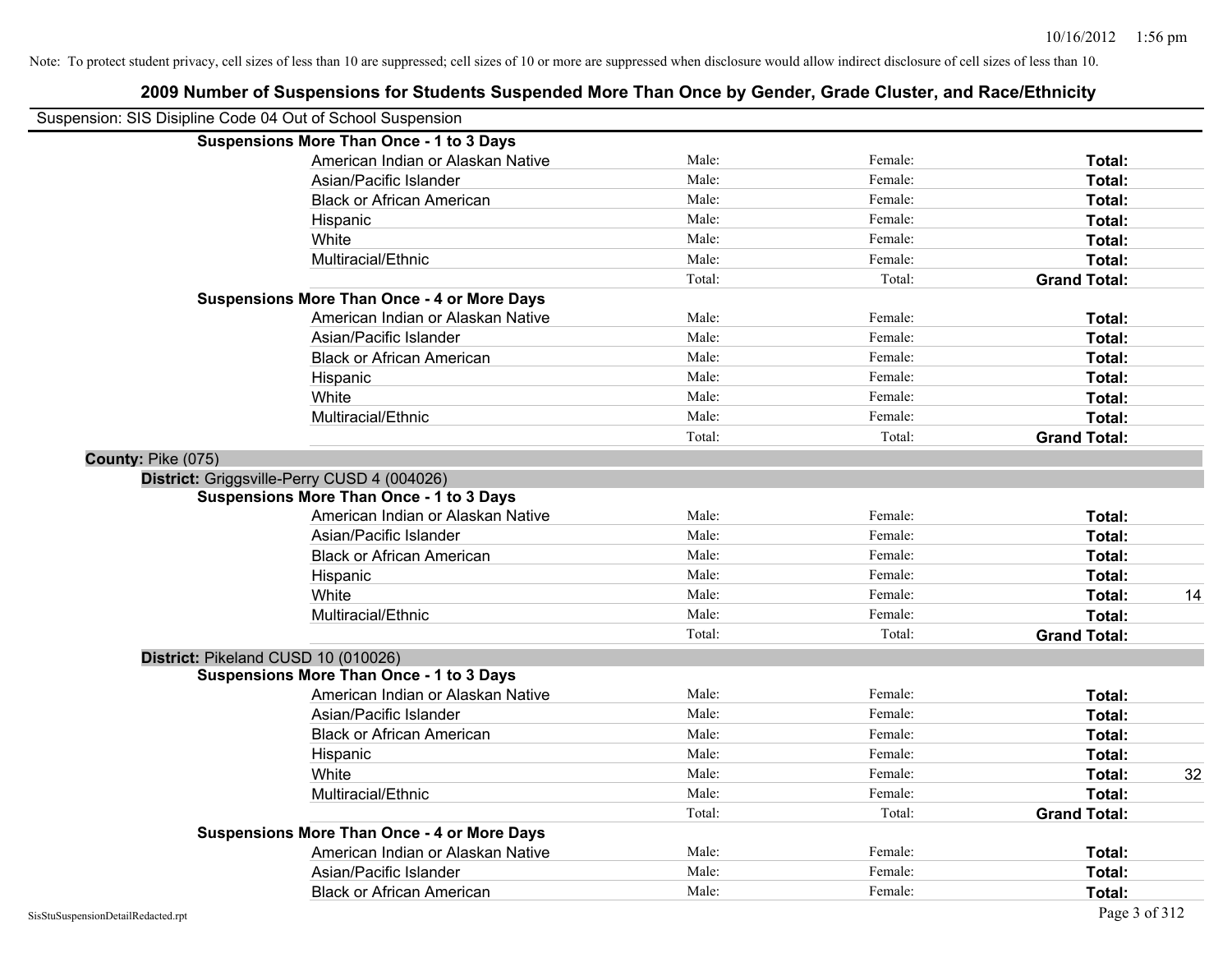| Suspension: SIS Disipline Code 04 Out of School Suspension |                                                    |        |    |         |    |                     |    |
|------------------------------------------------------------|----------------------------------------------------|--------|----|---------|----|---------------------|----|
|                                                            | Hispanic                                           | Male:  |    | Female: |    | Total:              |    |
|                                                            | White                                              | Male:  |    | Female: |    | Total:              |    |
|                                                            | Multiracial/Ethnic                                 | Male:  |    | Female: |    | Total:              |    |
|                                                            |                                                    | Total: |    | Total:  |    | <b>Grand Total:</b> |    |
|                                                            | District: Pleasant Hill CUSD 3 (003026)            |        |    |         |    |                     |    |
|                                                            | <b>Suspensions More Than Once - 1 to 3 Days</b>    |        |    |         |    |                     |    |
|                                                            | American Indian or Alaskan Native                  | Male:  |    | Female: |    | Total:              |    |
|                                                            | Asian/Pacific Islander                             | Male:  |    | Female: |    | Total:              |    |
|                                                            | <b>Black or African American</b>                   | Male:  |    | Female: |    | Total:              |    |
|                                                            | Hispanic                                           | Male:  |    | Female: |    | Total:              |    |
|                                                            | White                                              | Male:  |    | Female: |    | Total:              |    |
|                                                            | Multiracial/Ethnic                                 | Male:  |    | Female: |    | Total:              |    |
|                                                            |                                                    | Total: |    | Total:  |    | <b>Grand Total:</b> |    |
|                                                            | <b>Suspensions More Than Once - 4 or More Days</b> |        |    |         |    |                     |    |
|                                                            | American Indian or Alaskan Native                  | Male:  |    | Female: |    | Total:              |    |
|                                                            | Asian/Pacific Islander                             | Male:  |    | Female: |    | Total:              |    |
|                                                            | <b>Black or African American</b>                   | Male:  |    | Female: |    | Total:              |    |
|                                                            | Hispanic                                           | Male:  |    | Female: |    | Total:              |    |
|                                                            | White                                              | Male:  |    | Female: |    | Total:              |    |
|                                                            | Multiracial/Ethnic                                 | Male:  |    | Female: |    | Total:              |    |
|                                                            |                                                    | Total: |    | Total:  |    | <b>Grand Total:</b> |    |
|                                                            | District: Western CUSD 12 (012026)                 |        |    |         |    |                     |    |
|                                                            | <b>Suspensions More Than Once - 1 to 3 Days</b>    |        |    |         |    |                     |    |
|                                                            | American Indian or Alaskan Native                  | Male:  |    | Female: |    | Total:              |    |
|                                                            | Asian/Pacific Islander                             | Male:  |    | Female: |    | Total:              |    |
|                                                            | <b>Black or African American</b>                   | Male:  |    | Female: |    | Total:              |    |
|                                                            | Hispanic                                           | Male:  |    | Female: |    | Total:              |    |
|                                                            | White                                              | Male:  |    | Female: |    | Total:              |    |
|                                                            | Multiracial/Ethnic                                 | Male:  |    | Female: |    | Total:              |    |
|                                                            |                                                    | Total: |    | Total:  |    | <b>Grand Total:</b> |    |
|                                                            |                                                    |        |    |         |    |                     |    |
| Region: Alxndr/John/Masc/Pulski/Unon ROE (02)              |                                                    |        |    |         |    |                     |    |
| County: Alexander (002)                                    |                                                    |        |    |         |    |                     |    |
| District: Cairo USD 1 (001022)                             |                                                    |        |    |         |    |                     |    |
|                                                            | <b>Suspensions More Than Once - 1 to 3 Days</b>    |        |    |         |    |                     |    |
|                                                            | American Indian or Alaskan Native                  | Male:  |    | Female: |    | Total:              |    |
|                                                            | Asian/Pacific Islander                             | Male:  |    | Female: |    | Total:              |    |
|                                                            | <b>Black or African American</b>                   | Male:  | 53 | Female: | 23 | Total:              | 76 |
|                                                            |                                                    |        |    |         |    |                     |    |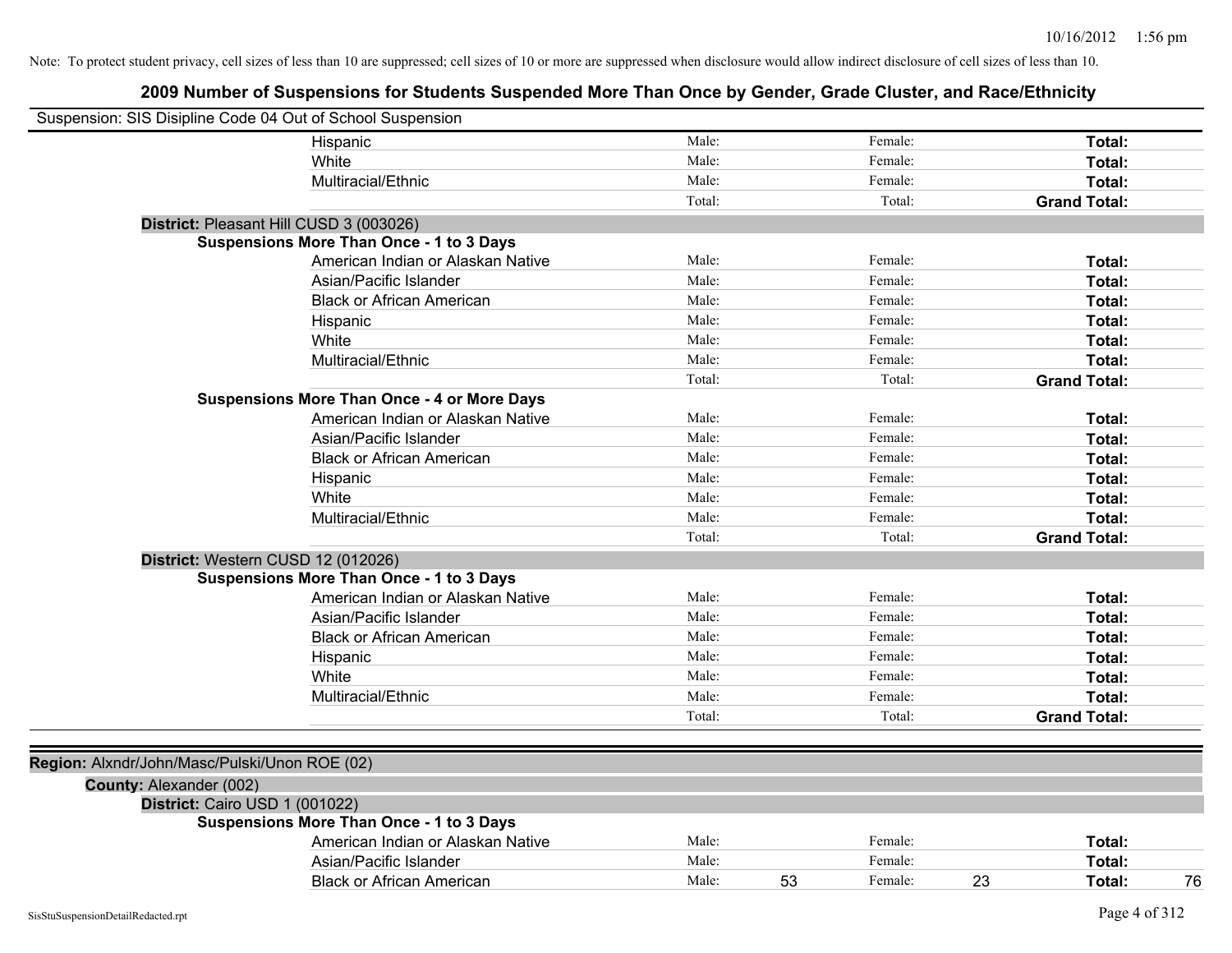| Suspension: SIS Disipline Code 04 Out of School Suspension |                                                    |        |    |         |    |                     |    |
|------------------------------------------------------------|----------------------------------------------------|--------|----|---------|----|---------------------|----|
|                                                            | Hispanic                                           | Male:  |    | Female: |    | Total:              |    |
|                                                            | White                                              | Male:  |    | Female: |    | Total:              |    |
|                                                            | Multiracial/Ethnic                                 | Male:  |    | Female: |    | Total:              |    |
|                                                            |                                                    | Total: |    | Total:  |    | <b>Grand Total:</b> |    |
|                                                            | <b>Suspensions More Than Once - 4 or More Days</b> |        |    |         |    |                     |    |
|                                                            | American Indian or Alaskan Native                  | Male:  |    | Female: |    | Total:              |    |
|                                                            | Asian/Pacific Islander                             | Male:  |    | Female: |    | Total:              |    |
|                                                            | <b>Black or African American</b>                   | Male:  |    | Female: |    | Total:              | 19 |
|                                                            | Hispanic                                           | Male:  |    | Female: |    | Total:              |    |
|                                                            | White                                              | Male:  |    | Female: |    | Total:              |    |
|                                                            | Multiracial/Ethnic                                 | Male:  |    | Female: |    | Total:              |    |
|                                                            |                                                    | Total: |    | Total:  |    | <b>Grand Total:</b> |    |
| District: Egyptian CUSD 5 (005026)                         |                                                    |        |    |         |    |                     |    |
|                                                            | <b>Suspensions More Than Once - 1 to 3 Days</b>    |        |    |         |    |                     |    |
|                                                            | American Indian or Alaskan Native                  | Male:  |    | Female: |    | Total:              |    |
|                                                            | Asian/Pacific Islander                             | Male:  |    | Female: |    | Total:              |    |
|                                                            | <b>Black or African American</b>                   | Male:  |    | Female: |    | Total:              | 24 |
|                                                            | Hispanic                                           | Male:  |    | Female: |    | Total:              |    |
|                                                            | White                                              | Male:  | 64 | Female: | 12 | Total:              | 76 |
|                                                            | Multiracial/Ethnic                                 | Male:  |    | Female: |    | Total:              |    |
|                                                            |                                                    | Total: |    | Total:  |    | <b>Grand Total:</b> |    |
|                                                            | <b>Suspensions More Than Once - 4 or More Days</b> |        |    |         |    |                     |    |
|                                                            | American Indian or Alaskan Native                  | Male:  |    | Female: |    | Total:              |    |
|                                                            | Asian/Pacific Islander                             | Male:  |    | Female: |    | Total:              |    |
|                                                            | <b>Black or African American</b>                   | Male:  |    | Female: |    | Total:              | 11 |
|                                                            | Hispanic                                           | Male:  |    | Female: |    | Total:              |    |
|                                                            | White                                              | Male:  |    | Female: |    | Total:              | 39 |
|                                                            | Multiracial/Ethnic                                 | Male:  |    | Female: |    | Total:              |    |
|                                                            |                                                    | Total: |    | Total:  |    | <b>Grand Total:</b> |    |
| County: Johnson (044)                                      |                                                    |        |    |         |    |                     |    |
| District: Goreville CUD 1 (001026)                         |                                                    |        |    |         |    |                     |    |
|                                                            | <b>Suspensions More Than Once - 1 to 3 Days</b>    |        |    |         |    |                     |    |
|                                                            | American Indian or Alaskan Native                  | Male:  |    | Female: |    | Total:              |    |
|                                                            | Asian/Pacific Islander                             | Male:  |    | Female: |    | Total:              |    |
|                                                            | <b>Black or African American</b>                   | Male:  |    | Female: |    | Total:              |    |
|                                                            | Hispanic                                           | Male:  |    | Female: |    | Total:              |    |
|                                                            | White                                              | Male:  |    | Female: |    | Total:              |    |
|                                                            | Multiracial/Ethnic                                 | Male:  |    | Female: |    | Total:              |    |
|                                                            |                                                    | Total: |    | Total:  |    | <b>Grand Total:</b> |    |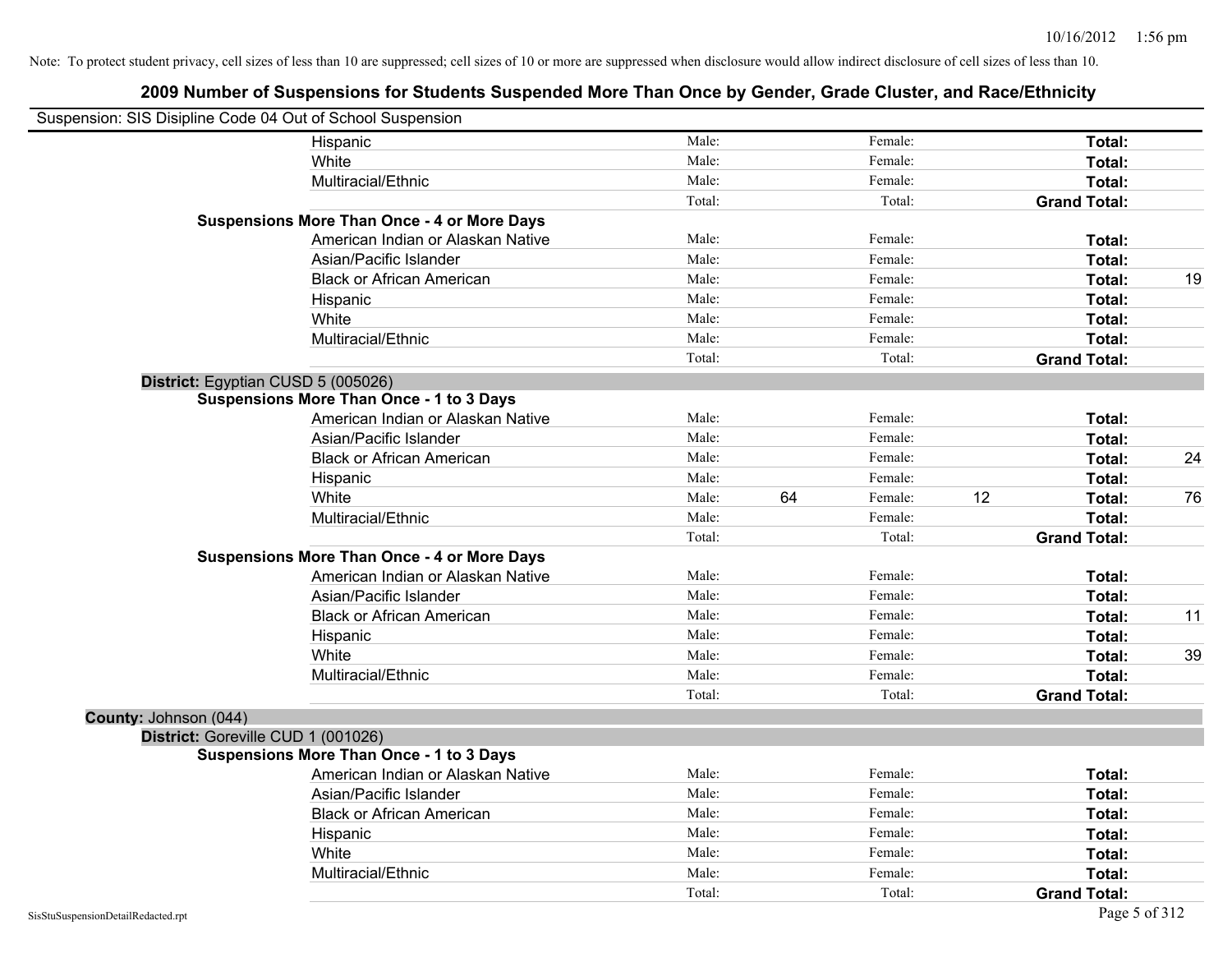### **2009 Number of Suspensions for Students Suspended More Than Once by Gender, Grade Cluster, and Race/Ethnicity** Suspension: SIS Disipline Code 04 Out of School Suspension **Suspensions More Than Once - 4 or More Days** American Indian or Alaskan Native **Male:** Male: Female: Female: **Total:** Total: Asian/Pacific Islander **Figure 1.1 Contact Contact Contact Contact Contact Contact Contact Contact Contact Conta** Black or African American **Figure 1.1 and Total:** Male: Female: Female: **Total:** Total: Hispanic **Total:** Male: Female: **Total:** Female: **Total:** Total: **Total:** Female: **Total:** Total: **Total:** Total: **Total:** Total: **Total:** Total: **Total:** Total: **Total:** Total: **Total:** Total: **Total:** Total: **Total:** Tot White **Total:** Male: Female: **Total:** Female: **Total:** Total: Multiracial/Ethnic **Total:** Male: Female: **Total:** Female: **Total:** Female: **Total:** Female: **Total:** Female: **Total:** Female: **Total:** Female: **Total:** Female: **Total:** Female: **Total:** Female: **Total:** Female: **Total:** F Total: Total: **Grand Total: District:** New Simpson Hill SD 32 (032003) **Suspensions More Than Once - 1 to 3 Days** American Indian or Alaskan Native **Male:** Male: Female: Female: **Total:** Total: Asian/Pacific Islander **Figure 1.1 Contained Asian** Male: Female: **Female: Total: Total: Total: Total: Total: Total: Total: Total: Total: Total: Total: Total: Total: Total: Total: Total: T** Black or African American **Figure 1.1 and Total:** Male: Female: Female: **Total: Total:** Total: Hispanic **Total:** Male: Female: **Total:** Female: **Total:** Total: White **Total:** Male: Female: **Total:** Total: **Total:** Female: **Total:** Total: Multiracial/Ethnic **Total:** Male: Female: **Female: Total:** Total: **Total:** Female: **Total:** Total: Total: Total: **Grand Total: District:** Vienna HSD 133 (133017) **Suspensions More Than Once - 1 to 3 Days** American Indian or Alaskan Native **Male:** Male: Female: Female: **Total:** Total: Asian/Pacific Islander **Figure 1.1 Contained Asian** Male: Female: **Female: Total: Total: Total: Total: Total: Total: Total: Total: Total: Total: Total: Total: Total: Total: Total: Total: T** Black or African American **Figure 1.1 and Total:** Male: Female: Female: **Total:** Total: Hispanic **Total:** Male: Female: **Total:** Female: **Total:** Total: **Total:** Female: **Total:** Total: **Total:** Total: **Total:** Total: **Total:** Total: **Total:** Total: **Total:** Total: **Total:** Total: **Total:** Total: **Total:** Tot White **Male:** 30 Female: 10 Total: 40 Multiracial/Ethnic **Total:** Male: Female: **Female: Total:** Total: **Total:** Female: **Total:** Total: **Female:** Total: **Total:** Total: **Total:** Total: **Total:** Total: **Total:** Total: **Total:** Total: **Total:** Total: **Total:** Total: Total: **Grand Total: Suspensions More Than Once - 4 or More Days** American Indian or Alaskan Native **Male:** Male: Female: Female: **Total:** Total: Asian/Pacific Islander **Figure 1.1 Contained Asian** Male: Female: **Female: Total: Total: Total: Total: Total: Total: Total: Total: Total: Total: Total: Total: Total: Total: Total: Total: T** Black or African American **American Contract Contract Contract Male:** Female: **Female: Total: Total:** Total: Hispanic **Total:** Male: Female: **Total:** Female: **Total:** Total: **Total:** Female: **Total:** Total: **Total:** Total: **Total:** Total: **Total:** Total: **Total:** Total: **Total:** Total: **Total:** Total: **Total:** Total: **Total:** Tot White **Total:** Male: Female: **Total:** Female: **Total:** Total: Multiracial/Ethnic **Total:** Male: Male: Female: **Total:** Total: Total: Total: **Grand Total: District:** Vienna SD 55 (055002) **Suspensions More Than Once - 1 to 3 Days** American Indian or Alaskan Native **Male:** Male: Female: Female: **Total:** Total: Asian/Pacific Islander **Figure 1.1 Contained Asian** Male: Female: **Female: Total: Total: Total: Total: Total: Total: Total: Total: Total: Total: Total: Total: Total: Total: Total: Total: T**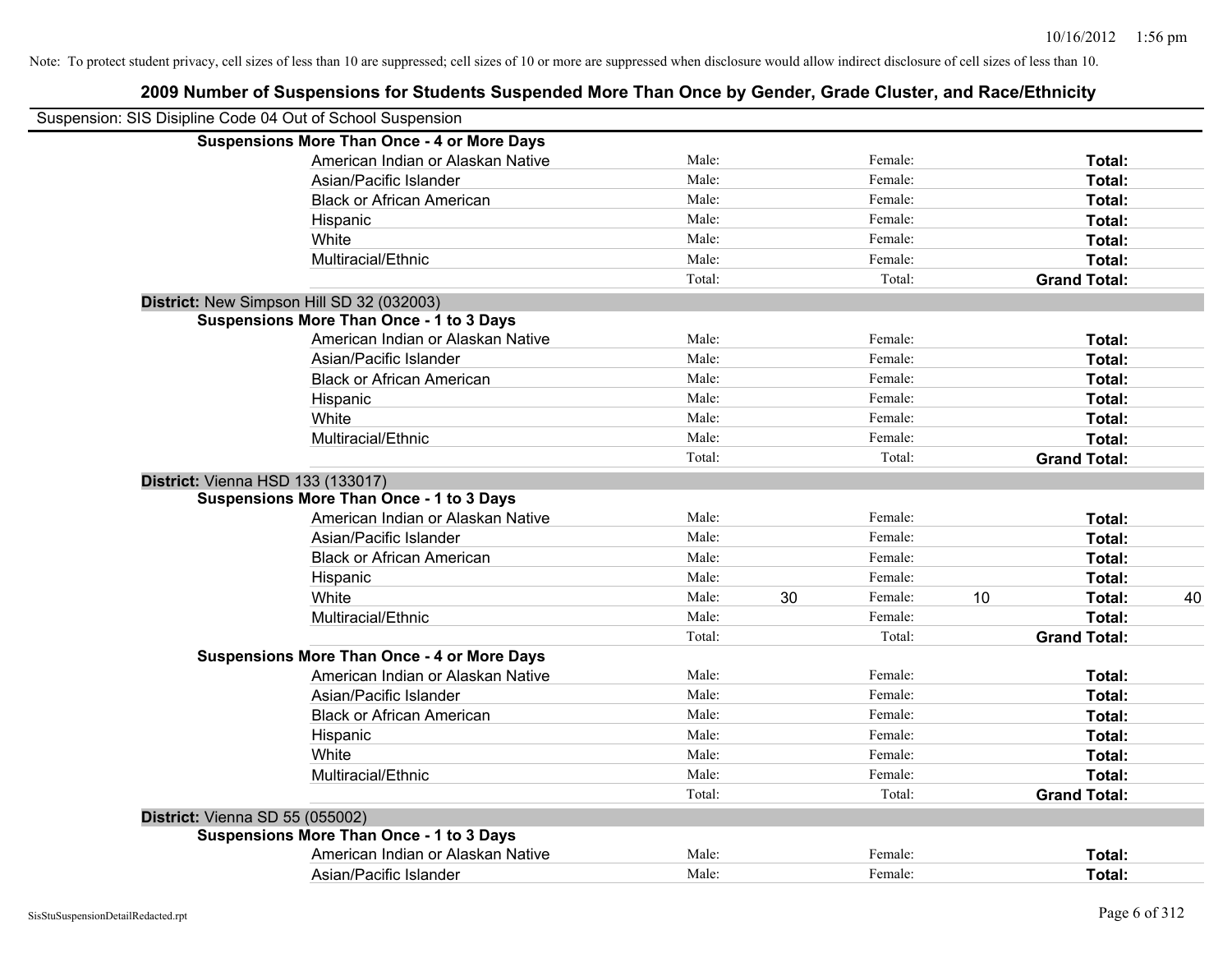| Suspension: SIS Disipline Code 04 Out of School Suspension |                                                    |        |         |                     |    |
|------------------------------------------------------------|----------------------------------------------------|--------|---------|---------------------|----|
|                                                            | <b>Black or African American</b>                   | Male:  | Female: | Total:              |    |
|                                                            | Hispanic                                           | Male:  | Female: | Total:              |    |
|                                                            | White                                              | Male:  | Female: | Total:              | 13 |
|                                                            | Multiracial/Ethnic                                 | Male:  | Female: | Total:              |    |
|                                                            |                                                    | Total: | Total:  | <b>Grand Total:</b> |    |
|                                                            | <b>Suspensions More Than Once - 4 or More Days</b> |        |         |                     |    |
|                                                            | American Indian or Alaskan Native                  | Male:  | Female: | Total:              |    |
|                                                            | Asian/Pacific Islander                             | Male:  | Female: | Total:              |    |
|                                                            | <b>Black or African American</b>                   | Male:  | Female: | Total:              |    |
|                                                            | Hispanic                                           | Male:  | Female: | Total:              |    |
|                                                            | White                                              | Male:  | Female: | Total:              |    |
|                                                            | Multiracial/Ethnic                                 | Male:  | Female: | Total:              |    |
|                                                            |                                                    | Total: | Total:  | <b>Grand Total:</b> |    |
| County: Massac (061)                                       |                                                    |        |         |                     |    |
|                                                            | District: Joppa-Maple Grove UD 38 (038026)         |        |         |                     |    |
|                                                            | <b>Suspensions More Than Once - 1 to 3 Days</b>    |        |         |                     |    |
|                                                            | American Indian or Alaskan Native                  | Male:  | Female: | Total:              |    |
|                                                            | Asian/Pacific Islander                             | Male:  | Female: | Total:              |    |
|                                                            | <b>Black or African American</b>                   | Male:  | Female: | Total:              |    |
|                                                            | Hispanic                                           | Male:  | Female: | Total:              |    |
|                                                            | White                                              | Male:  | Female: | Total:              | 12 |
|                                                            | Multiracial/Ethnic                                 | Male:  | Female: | Total:              |    |
|                                                            |                                                    | Total: | Total:  | <b>Grand Total:</b> |    |
| District: Massac UD 1 (001026)                             |                                                    |        |         |                     |    |
|                                                            | <b>Suspensions More Than Once - 1 to 3 Days</b>    |        |         |                     |    |
|                                                            | American Indian or Alaskan Native                  | Male:  | Female: | Total:              |    |
|                                                            | Asian/Pacific Islander                             | Male:  | Female: | Total:              |    |
|                                                            | <b>Black or African American</b>                   | Male:  | Female: | Total:              |    |
|                                                            | Hispanic                                           | Male:  | Female: | Total:              |    |
|                                                            | White                                              | Male:  | Female: | Total:              | 44 |
|                                                            | Multiracial/Ethnic                                 | Male:  | Female: | Total:              |    |
|                                                            |                                                    | Total: | Total:  | <b>Grand Total:</b> | 55 |
|                                                            | <b>Suspensions More Than Once - 4 or More Days</b> |        |         |                     |    |
|                                                            | American Indian or Alaskan Native                  | Male:  | Female: | Total:              |    |
|                                                            | Asian/Pacific Islander                             | Male:  | Female: | Total:              |    |
|                                                            | <b>Black or African American</b>                   | Male:  | Female: | Total:              |    |
|                                                            | Hispanic                                           | Male:  | Female: | Total:              |    |
|                                                            | White                                              | Male:  | Female: | Total:              |    |
|                                                            | Multiracial/Ethnic                                 | Male:  | Female: | Total:              |    |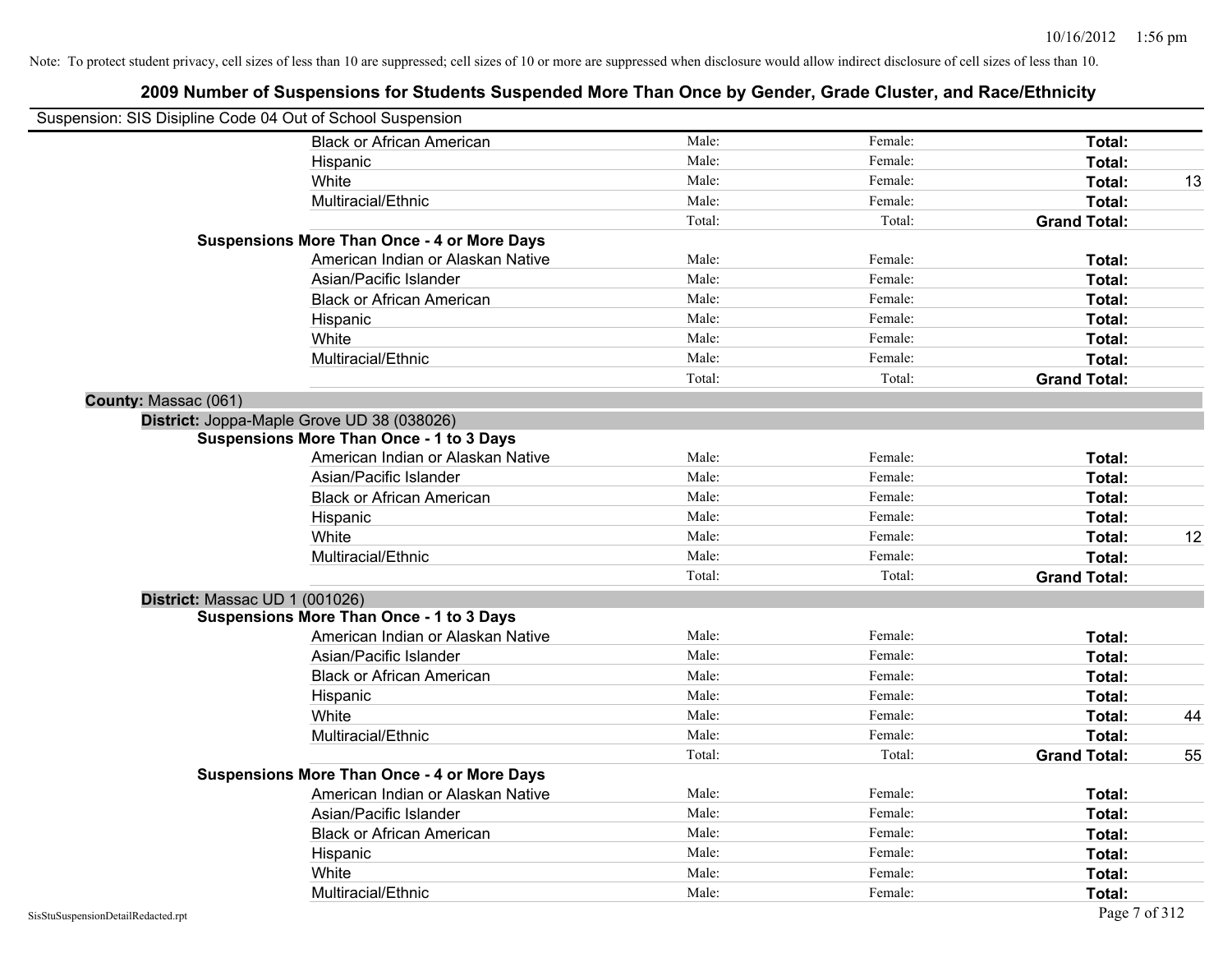### **2009 Number of Suspensions for Students Suspended More Than Once by Gender, Grade Cluster, and Race/Ethnicity**

| Suspension: SIS Disipline Code 04 Out of School Suspension |                                                     |        |         |                     |    |
|------------------------------------------------------------|-----------------------------------------------------|--------|---------|---------------------|----|
|                                                            |                                                     | Total: | Total:  | <b>Grand Total:</b> |    |
| County: Non-Public School (000)                            |                                                     |        |         |                     |    |
|                                                            | District: Alxndr/John/Masc/Pulski/Unon ROE (000000) |        |         |                     |    |
|                                                            | <b>Suspensions More Than Once - 1 to 3 Days</b>     |        |         |                     |    |
|                                                            | American Indian or Alaskan Native                   | Male:  | Female: | Total:              |    |
|                                                            | Asian/Pacific Islander                              | Male:  | Female: | Total:              |    |
|                                                            | <b>Black or African American</b>                    | Male:  | Female: | Total:              |    |
|                                                            | Hispanic                                            | Male:  | Female: | Total:              |    |
|                                                            | White                                               | Male:  | Female: | Total:              |    |
|                                                            | Multiracial/Ethnic                                  | Male:  | Female: | Total:              |    |
|                                                            |                                                     | Total: | Total:  | <b>Grand Total:</b> |    |
| County: Pulaski (077)                                      |                                                     |        |         |                     |    |
|                                                            | District: Century CUSD 100 (100026)                 |        |         |                     |    |
|                                                            | <b>Suspensions More Than Once - 1 to 3 Days</b>     |        |         |                     |    |
|                                                            | American Indian or Alaskan Native                   | Male:  | Female: | Total:              |    |
|                                                            | Asian/Pacific Islander                              | Male:  | Female: | Total:              |    |
|                                                            | <b>Black or African American</b>                    | Male:  | Female: | Total:              |    |
|                                                            | Hispanic                                            | Male:  | Female: | Total:              |    |
|                                                            | White                                               | Male:  | Female: | Total:              | 16 |
|                                                            | Multiracial/Ethnic                                  | Male:  | Female: | Total:              |    |
|                                                            |                                                     | Total: | Total:  | <b>Grand Total:</b> |    |
|                                                            | <b>Suspensions More Than Once - 4 or More Days</b>  |        |         |                     |    |
|                                                            | American Indian or Alaskan Native                   | Male:  | Female: | Total:              |    |
|                                                            | Asian/Pacific Islander                              | Male:  | Female: | Total:              |    |
|                                                            | <b>Black or African American</b>                    | Male:  | Female: | Total:              |    |
|                                                            | Hispanic                                            | Male:  | Female: | Total:              |    |
|                                                            | White                                               | Male:  | Female: | Total:              |    |
|                                                            | Multiracial/Ethnic                                  | Male:  | Female: | Total:              |    |
|                                                            |                                                     | Total: | Total:  | <b>Grand Total:</b> |    |
|                                                            | District: Meridian CUSD 101 (101026)                |        |         |                     |    |
|                                                            | <b>Suspensions More Than Once - 1 to 3 Days</b>     |        |         |                     |    |
|                                                            | American Indian or Alaskan Native                   | Male:  | Female: | Total:              |    |
|                                                            | Asian/Pacific Islander                              | Male:  | Female: | Total:              |    |
|                                                            | <b>Black or African American</b>                    | Male:  | Female: | Total:              |    |
|                                                            | Hispanic                                            | Male:  | Female: | Total:              |    |
|                                                            | White                                               | Male:  | Female: | Total:              |    |
|                                                            | Multiracial/Ethnic                                  | Male:  | Female: | Total:              |    |
|                                                            |                                                     | Total: | Total:  | <b>Grand Total:</b> |    |

**Suspensions More Than Once - 4 or More Days**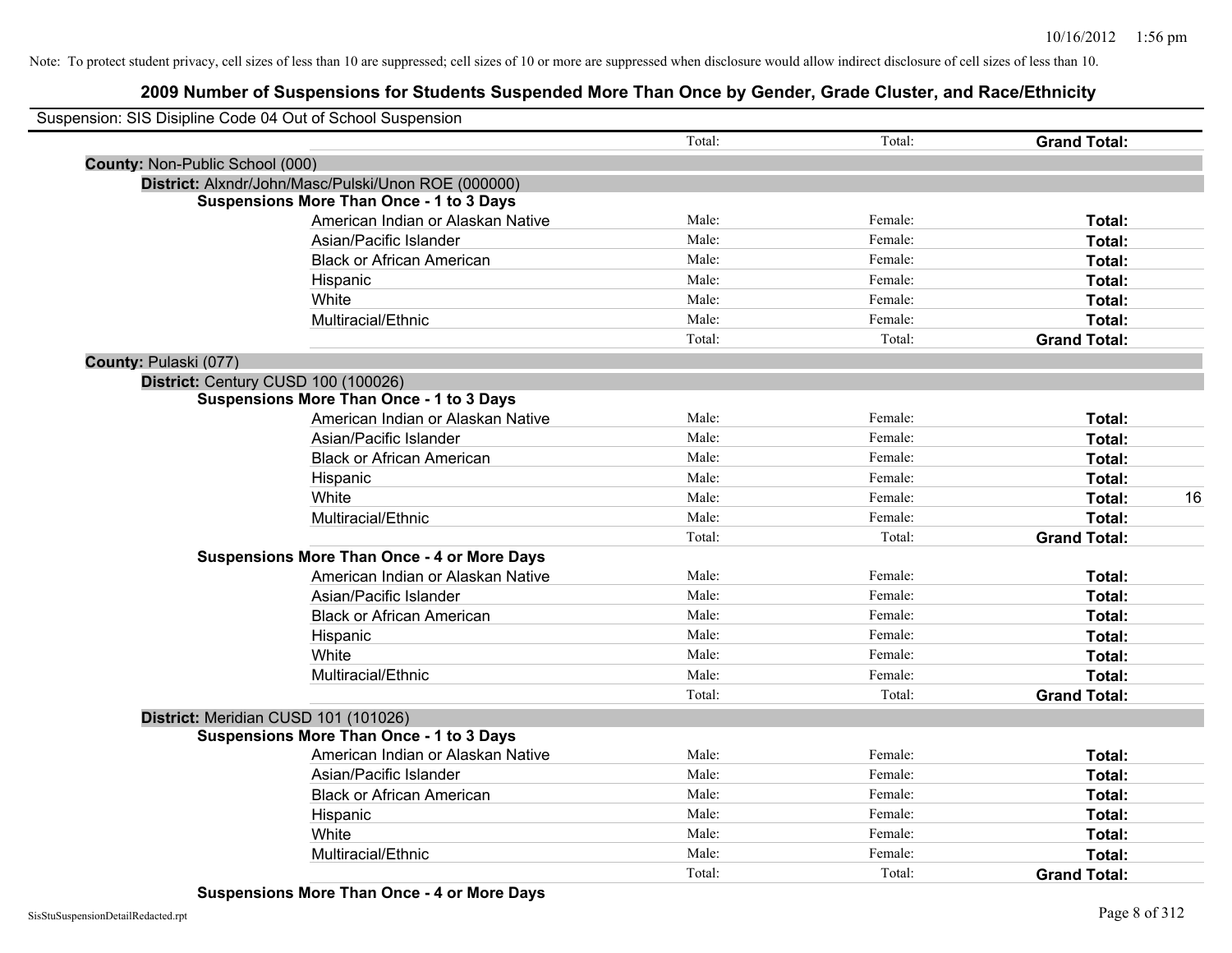| Suspension: SIS Disipline Code 04 Out of School Suspension |                                                    |        |    |         |    |                     |    |
|------------------------------------------------------------|----------------------------------------------------|--------|----|---------|----|---------------------|----|
|                                                            | American Indian or Alaskan Native                  | Male:  |    | Female: |    | Total:              |    |
|                                                            | Asian/Pacific Islander                             | Male:  |    | Female: |    | Total:              |    |
|                                                            | <b>Black or African American</b>                   | Male:  |    | Female: |    | Total:              |    |
|                                                            | Hispanic                                           | Male:  |    | Female: |    | Total:              |    |
|                                                            | White                                              | Male:  |    | Female: |    | Total:              |    |
|                                                            | Multiracial/Ethnic                                 | Male:  |    | Female: |    | Total:              |    |
|                                                            |                                                    | Total: |    | Total:  |    | <b>Grand Total:</b> |    |
| County: Union (091)                                        |                                                    |        |    |         |    |                     |    |
| District: Anna CCSD 37 (037004)                            |                                                    |        |    |         |    |                     |    |
|                                                            | <b>Suspensions More Than Once - 1 to 3 Days</b>    |        |    |         |    |                     |    |
|                                                            | American Indian or Alaskan Native                  | Male:  |    | Female: |    | Total:              |    |
|                                                            | Asian/Pacific Islander                             | Male:  |    | Female: |    | Total:              |    |
|                                                            | <b>Black or African American</b>                   | Male:  |    | Female: |    | Total:              |    |
|                                                            | Hispanic                                           | Male:  |    | Female: |    | Total:              |    |
|                                                            | White                                              | Male:  |    | Female: |    | Total:              | 13 |
|                                                            | Multiracial/Ethnic                                 | Male:  |    | Female: |    | Total:              |    |
|                                                            |                                                    | Total: |    | Total:  |    | <b>Grand Total:</b> |    |
|                                                            | <b>Suspensions More Than Once - 4 or More Days</b> |        |    |         |    |                     |    |
|                                                            | American Indian or Alaskan Native                  | Male:  |    | Female: |    | Total:              |    |
|                                                            | Asian/Pacific Islander                             | Male:  |    | Female: |    | Total:              |    |
|                                                            | <b>Black or African American</b>                   | Male:  |    | Female: |    | Total:              |    |
|                                                            | Hispanic                                           | Male:  |    | Female: |    | Total:              |    |
|                                                            | White                                              | Male:  |    | Female: |    | Total:              |    |
|                                                            | Multiracial/Ethnic                                 | Male:  |    | Female: |    | Total:              |    |
|                                                            |                                                    | Total: |    | Total:  |    | <b>Grand Total:</b> |    |
|                                                            | District: Anna Jonesboro CHSD 81 (081016)          |        |    |         |    |                     |    |
|                                                            | <b>Suspensions More Than Once - 1 to 3 Days</b>    |        |    |         |    |                     |    |
|                                                            | American Indian or Alaskan Native                  | Male:  |    | Female: |    | Total:              |    |
|                                                            | Asian/Pacific Islander                             | Male:  |    | Female: |    | Total:              |    |
|                                                            | <b>Black or African American</b>                   | Male:  |    | Female: |    | Total:              |    |
|                                                            | Hispanic                                           | Male:  |    | Female: |    | Total:              |    |
|                                                            | White                                              | Male:  | 44 | Female: | 28 | Total:              | 72 |
|                                                            | Multiracial/Ethnic                                 | Male:  |    | Female: |    | Total:              |    |
|                                                            |                                                    | Total: |    | Total:  |    | <b>Grand Total:</b> |    |
|                                                            | <b>Suspensions More Than Once - 4 or More Days</b> |        |    |         |    |                     |    |
|                                                            | American Indian or Alaskan Native                  | Male:  |    | Female: |    | Total:              |    |
|                                                            | Asian/Pacific Islander                             | Male:  |    | Female: |    | Total:              |    |
|                                                            | <b>Black or African American</b>                   | Male:  |    | Female: |    | Total:              |    |
|                                                            | Hispanic                                           | Male:  |    | Female: |    | Total:              |    |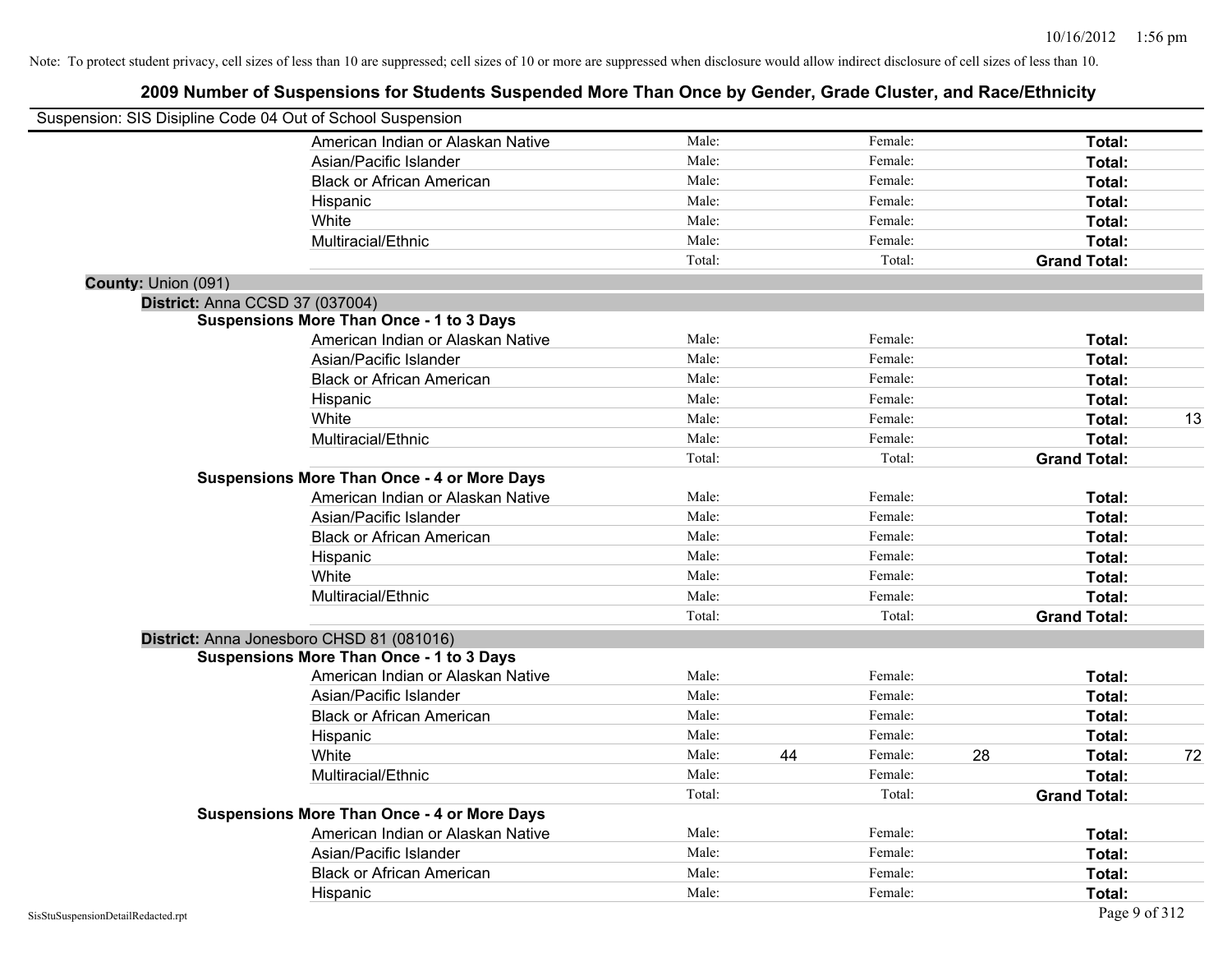| Suspension: SIS Disipline Code 04 Out of School Suspension |                                                    |        |    |         |    |                     |    |
|------------------------------------------------------------|----------------------------------------------------|--------|----|---------|----|---------------------|----|
|                                                            | White                                              | Male:  |    | Female: |    | Total:              |    |
|                                                            | Multiracial/Ethnic                                 | Male:  |    | Female: |    | Total:              |    |
|                                                            |                                                    | Total: |    | Total:  |    | <b>Grand Total:</b> |    |
| District: Cobden SUD 17 (017022)                           |                                                    |        |    |         |    |                     |    |
|                                                            | <b>Suspensions More Than Once - 1 to 3 Days</b>    |        |    |         |    |                     |    |
|                                                            | American Indian or Alaskan Native                  | Male:  |    | Female: |    | Total:              |    |
|                                                            | Asian/Pacific Islander                             | Male:  |    | Female: |    | Total:              |    |
|                                                            | <b>Black or African American</b>                   | Male:  |    | Female: |    | Total:              |    |
|                                                            | Hispanic                                           | Male:  | 24 | Female: | 11 | Total:              | 35 |
|                                                            | White                                              | Male:  | 31 | Female: | 10 | Total:              | 41 |
|                                                            | Multiracial/Ethnic                                 | Male:  |    | Female: |    | Total:              |    |
|                                                            |                                                    | Total: |    | Total:  |    | <b>Grand Total:</b> |    |
|                                                            | <b>Suspensions More Than Once - 4 or More Days</b> |        |    |         |    |                     |    |
|                                                            | American Indian or Alaskan Native                  | Male:  |    | Female: |    | Total:              |    |
|                                                            | Asian/Pacific Islander                             | Male:  |    | Female: |    | Total:              |    |
|                                                            | <b>Black or African American</b>                   | Male:  |    | Female: |    | Total:              |    |
|                                                            | Hispanic                                           | Male:  |    | Female: |    | Total:              |    |
|                                                            | White                                              | Male:  |    | Female: |    | Total:              |    |
|                                                            | Multiracial/Ethnic                                 | Male:  |    | Female: |    | Total:              |    |
|                                                            |                                                    | Total: |    | Total:  |    | <b>Grand Total:</b> |    |
| District: Jonesboro CCSD 43 (043004)                       |                                                    |        |    |         |    |                     |    |
|                                                            | <b>Suspensions More Than Once - 1 to 3 Days</b>    |        |    |         |    |                     |    |
|                                                            | American Indian or Alaskan Native                  | Male:  |    | Female: |    | Total:              |    |
|                                                            | Asian/Pacific Islander                             | Male:  |    | Female: |    | Total:              |    |
|                                                            | <b>Black or African American</b>                   | Male:  |    | Female: |    | Total:              |    |
|                                                            | Hispanic                                           | Male:  |    | Female: |    | Total:              |    |
|                                                            | White                                              | Male:  |    | Female: |    | Total:              | 15 |
|                                                            | Multiracial/Ethnic                                 | Male:  |    | Female: |    | Total:              |    |
|                                                            |                                                    | Total: |    | Total:  |    | <b>Grand Total:</b> |    |
| District: Lick Creek CCSD 16 (016004)                      |                                                    |        |    |         |    |                     |    |
|                                                            | <b>Suspensions More Than Once - 1 to 3 Days</b>    |        |    |         |    |                     |    |
|                                                            | American Indian or Alaskan Native                  | Male:  |    | Female: |    | Total:              |    |
|                                                            | Asian/Pacific Islander                             | Male:  |    | Female: |    | Total:              |    |
|                                                            | <b>Black or African American</b>                   | Male:  |    | Female: |    | Total:              |    |
|                                                            | Hispanic                                           | Male:  |    | Female: |    | Total:              |    |
|                                                            | White                                              | Male:  |    | Female: |    | Total:              |    |
|                                                            | Multiracial/Ethnic                                 | Male:  |    | Female: |    | Total:              |    |
|                                                            |                                                    | Total: |    | Total:  |    | <b>Grand Total:</b> |    |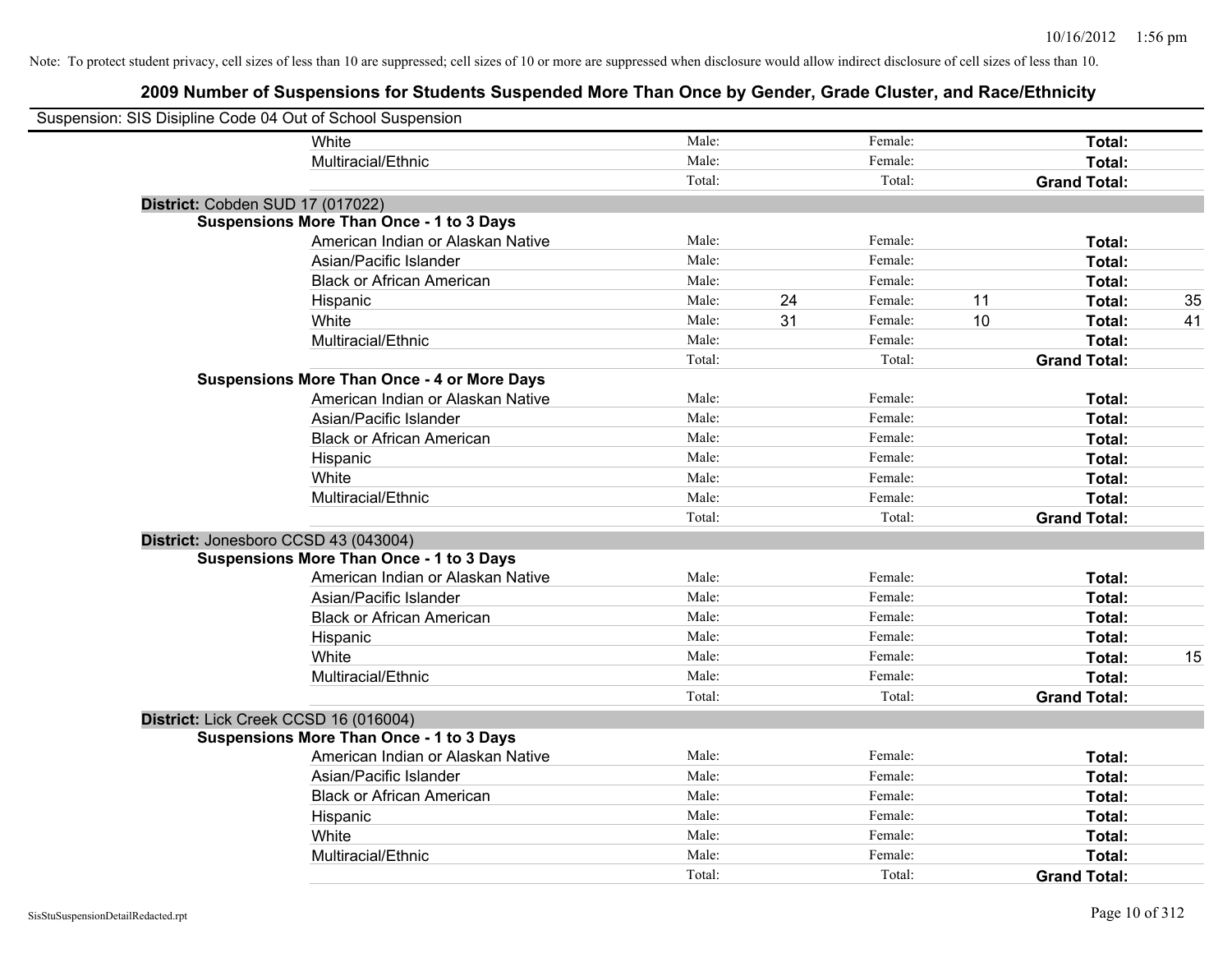| Suspension: SIS Disipline Code 04 Out of School Suspension    |                                                    |                |    |         |    |                               |    |
|---------------------------------------------------------------|----------------------------------------------------|----------------|----|---------|----|-------------------------------|----|
| District: Shawnee CUSD 84 (084026)                            |                                                    |                |    |         |    |                               |    |
|                                                               | <b>Suspensions More Than Once - 1 to 3 Days</b>    |                |    |         |    |                               |    |
|                                                               | American Indian or Alaskan Native                  | Male:          |    | Female: |    | Total:                        |    |
|                                                               | Asian/Pacific Islander                             | Male:          |    | Female: |    | Total:                        |    |
|                                                               | <b>Black or African American</b>                   | Male:          |    | Female: |    | Total:                        |    |
|                                                               | Hispanic                                           | Male:          |    | Female: |    | Total:                        |    |
|                                                               | White                                              | Male:          |    | Female: |    | Total:                        | 13 |
|                                                               | Multiracial/Ethnic                                 | Male:          |    | Female: |    | Total:                        |    |
|                                                               |                                                    | Total:         |    | Total:  |    | <b>Grand Total:</b>           |    |
|                                                               | <b>Suspensions More Than Once - 4 or More Days</b> |                |    |         |    |                               |    |
|                                                               | American Indian or Alaskan Native                  | Male:          |    | Female: |    | Total:                        |    |
|                                                               | Asian/Pacific Islander                             | Male:          |    | Female: |    | Total:                        |    |
|                                                               | <b>Black or African American</b>                   | Male:          |    | Female: |    | Total:                        |    |
|                                                               | Hispanic                                           | Male:          |    | Female: |    | Total:                        |    |
|                                                               | White                                              | Male:          |    | Female: |    | Total:                        |    |
|                                                               | Multiracial/Ethnic                                 | Male:          |    | Female: |    | Total:                        |    |
|                                                               |                                                    | Total:         |    | Total:  |    | <b>Grand Total:</b>           |    |
|                                                               |                                                    |                |    |         |    |                               |    |
| Region: Bond/Effingham/Fayette ROE (03)<br>County: Bond (003) |                                                    |                |    |         |    |                               |    |
|                                                               | District: Bond County CUSD 2 (002026)              |                |    |         |    |                               |    |
|                                                               | <b>Suspensions More Than Once - 1 to 3 Days</b>    | Male:          |    | Female: |    |                               |    |
|                                                               | American Indian or Alaskan Native                  | Male:          |    | Female: |    | Total:                        |    |
|                                                               | Asian/Pacific Islander                             |                |    | Female: |    | Total:                        |    |
|                                                               | <b>Black or African American</b>                   | Male:<br>Male: |    | Female: |    | Total:                        | 10 |
|                                                               | Hispanic<br>White                                  | Male:          | 58 | Female: | 24 | Total:                        |    |
|                                                               | Multiracial/Ethnic                                 | Male:          |    | Female: |    | Total:<br>Total:              | 82 |
|                                                               |                                                    | Total:         |    | Total:  |    | <b>Grand Total:</b>           |    |
|                                                               | <b>Suspensions More Than Once - 4 or More Days</b> |                |    |         |    |                               |    |
|                                                               | American Indian or Alaskan Native                  | Male:          |    | Female: |    | Total:                        |    |
|                                                               | Asian/Pacific Islander                             | Male:          |    | Female: |    | Total:                        |    |
|                                                               | <b>Black or African American</b>                   | Male:          |    | Female: |    | Total:                        |    |
|                                                               | Hispanic                                           | Male:          |    | Female: |    | Total:                        |    |
|                                                               | White                                              | Male:          |    | Female: |    | Total:                        | 12 |
|                                                               | Multiracial/Ethnic                                 | Male:          |    | Female: |    | Total:<br><b>Grand Total:</b> |    |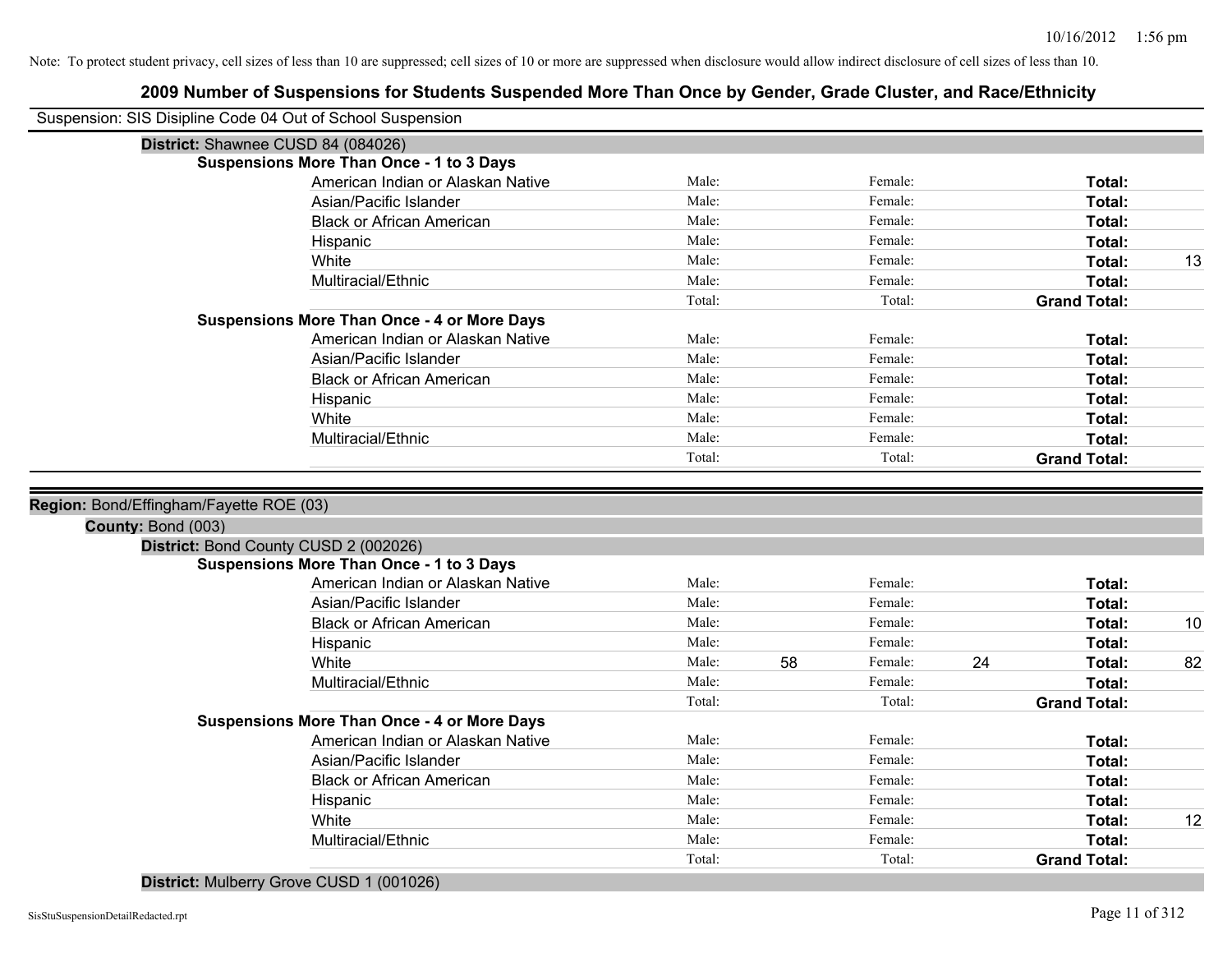|                                      | <b>Suspensions More Than Once - 1 to 3 Days</b>    |        |         |                     |
|--------------------------------------|----------------------------------------------------|--------|---------|---------------------|
|                                      | American Indian or Alaskan Native                  | Male:  | Female: | Total:              |
|                                      | Asian/Pacific Islander                             | Male:  | Female: | Total:              |
|                                      | <b>Black or African American</b>                   | Male:  | Female: | Total:              |
|                                      | Hispanic                                           | Male:  | Female: | Total:              |
|                                      | White                                              | Male:  | Female: | Total:              |
|                                      | Multiracial/Ethnic                                 | Male:  | Female: | Total:              |
|                                      |                                                    | Total: | Total:  | <b>Grand Total:</b> |
|                                      | <b>Suspensions More Than Once - 4 or More Days</b> |        |         |                     |
|                                      | American Indian or Alaskan Native                  | Male:  | Female: | Total:              |
|                                      | Asian/Pacific Islander                             | Male:  | Female: | Total:              |
|                                      | <b>Black or African American</b>                   | Male:  | Female: | Total:              |
|                                      | Hispanic                                           | Male:  | Female: | Total:              |
|                                      | White                                              | Male:  | Female: | Total:              |
|                                      | Multiracial/Ethnic                                 | Male:  | Female: | <b>Total:</b>       |
|                                      |                                                    | Total: | Total:  | <b>Grand Total:</b> |
| County: Effingham (025)              |                                                    |        |         |                     |
| District: Altamont CUSD 10 (010026)  |                                                    |        |         |                     |
|                                      | <b>Suspensions More Than Once - 1 to 3 Days</b>    |        |         |                     |
|                                      | American Indian or Alaskan Native                  | Male:  | Female: | Total:              |
|                                      | Asian/Pacific Islander                             | Male:  | Female: | Total:              |
|                                      | <b>Black or African American</b>                   | Male:  | Female: | Total:              |
|                                      | Hispanic                                           | Male:  | Female: | Total:              |
|                                      | White                                              | Male:  | Female: | Total:              |
|                                      | Multiracial/Ethnic                                 | Male:  | Female: | Total:              |
|                                      |                                                    | Total: | Total:  | <b>Grand Total:</b> |
|                                      | <b>Suspensions More Than Once - 4 or More Days</b> |        |         |                     |
|                                      | American Indian or Alaskan Native                  | Male:  | Female: | Total:              |
|                                      | Asian/Pacific Islander                             | Male:  | Female: | Total:              |
|                                      | <b>Black or African American</b>                   | Male:  | Female: | Total:              |
|                                      | Hispanic                                           | Male:  | Female: | Total:              |
|                                      | White                                              | Male:  | Female: | Total:              |
|                                      | Multiracial/Ethnic                                 | Male:  | Female: | Total:              |
|                                      |                                                    | Total: | Total:  | <b>Grand Total:</b> |
| District: Effingham CUSD 40 (040026) |                                                    |        |         |                     |
|                                      | <b>Suspensions More Than Once - 1 to 3 Days</b>    |        |         |                     |
|                                      | American Indian or Alaskan Native                  | Male:  | Female: | Total:              |
|                                      | Asian/Pacific Islander                             | Male:  | Female: | Total:              |
|                                      | <b>Black or African American</b>                   | Male:  | Female: | Total:              |
| SisStuSuspensionDetailRedacted.rpt   |                                                    |        |         | Page 12 of 312      |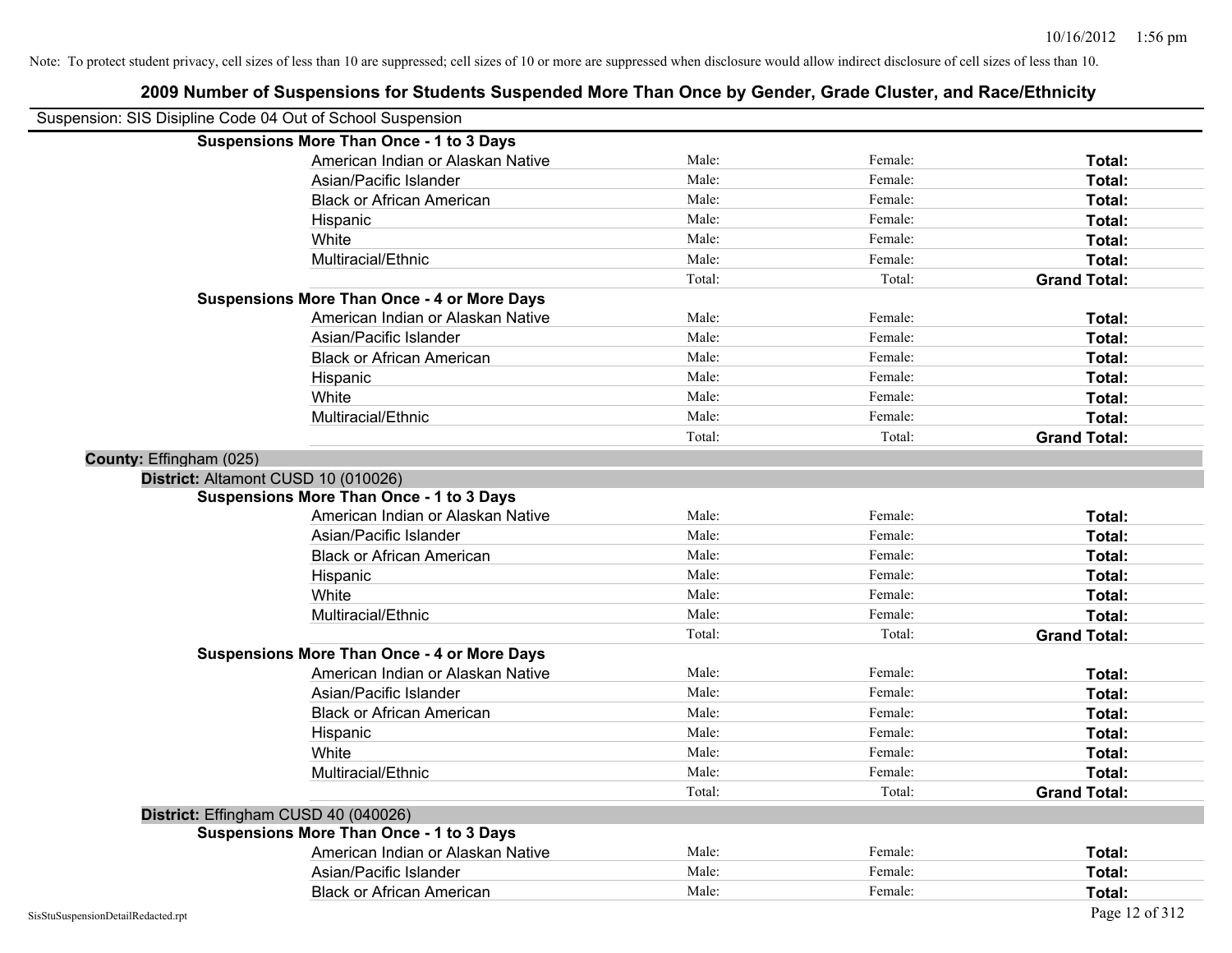|                       | Suspension: SIS Disipline Code 04 Out of School Suspension |        |         |                     |    |
|-----------------------|------------------------------------------------------------|--------|---------|---------------------|----|
|                       | Hispanic                                                   | Male:  | Female: | Total:              |    |
|                       | White                                                      | Male:  | Female: | Total:              | 57 |
|                       | Multiracial/Ethnic                                         | Male:  | Female: | Total:              |    |
|                       |                                                            | Total: | Total:  | <b>Grand Total:</b> |    |
|                       | <b>Suspensions More Than Once - 4 or More Days</b>         |        |         |                     |    |
|                       | American Indian or Alaskan Native                          | Male:  | Female: | Total:              |    |
|                       | Asian/Pacific Islander                                     | Male:  | Female: | Total:              |    |
|                       | <b>Black or African American</b>                           | Male:  | Female: | Total:              |    |
|                       | Hispanic                                                   | Male:  | Female: | Total:              |    |
|                       | White                                                      | Male:  | Female: | Total:              | 16 |
|                       | Multiracial/Ethnic                                         | Male:  | Female: | Total:              |    |
|                       |                                                            | Total: | Total:  | <b>Grand Total:</b> |    |
| County: Fayette (026) |                                                            |        |         |                     |    |
|                       | District: Brownstown CUSD 201 (201026)                     |        |         |                     |    |
|                       | <b>Suspensions More Than Once - 1 to 3 Days</b>            |        |         |                     |    |
|                       | American Indian or Alaskan Native                          | Male:  | Female: | Total:              |    |
|                       | Asian/Pacific Islander                                     | Male:  | Female: | Total:              |    |
|                       | <b>Black or African American</b>                           | Male:  | Female: | Total:              |    |
|                       | Hispanic                                                   | Male:  | Female: | Total:              |    |
|                       | White                                                      | Male:  | Female: | Total:              | 13 |
|                       | Multiracial/Ethnic                                         | Male:  | Female: | Total:              |    |
|                       |                                                            | Total: | Total:  | <b>Grand Total:</b> |    |
|                       | <b>Suspensions More Than Once - 4 or More Days</b>         |        |         |                     |    |
|                       | American Indian or Alaskan Native                          | Male:  | Female: | Total:              |    |
|                       | Asian/Pacific Islander                                     | Male:  | Female: | Total:              |    |
|                       | <b>Black or African American</b>                           | Male:  | Female: | Total:              |    |
|                       | Hispanic                                                   | Male:  | Female: | Total:              |    |
|                       | White                                                      | Male:  | Female: | Total:              |    |
|                       | Multiracial/Ethnic                                         | Male:  | Female: | Total:              |    |
|                       |                                                            | Total: | Total:  | <b>Grand Total:</b> |    |
|                       | District: Non-Public School (2030)                         |        |         |                     |    |
|                       | <b>Suspensions More Than Once - 1 to 3 Days</b>            |        |         |                     |    |
|                       | American Indian or Alaskan Native                          | Male:  | Female: | Total:              |    |
|                       | Asian/Pacific Islander                                     | Male:  | Female: | Total:              |    |
|                       | <b>Black or African American</b>                           | Male:  | Female: | Total:              |    |
|                       | Hispanic                                                   | Male:  | Female: | Total:              |    |
|                       | White                                                      | Male:  | Female: | Total:              |    |
|                       | Multiracial/Ethnic                                         | Male:  | Female: | Total:              |    |
|                       |                                                            | Total: | Total:  | <b>Grand Total:</b> |    |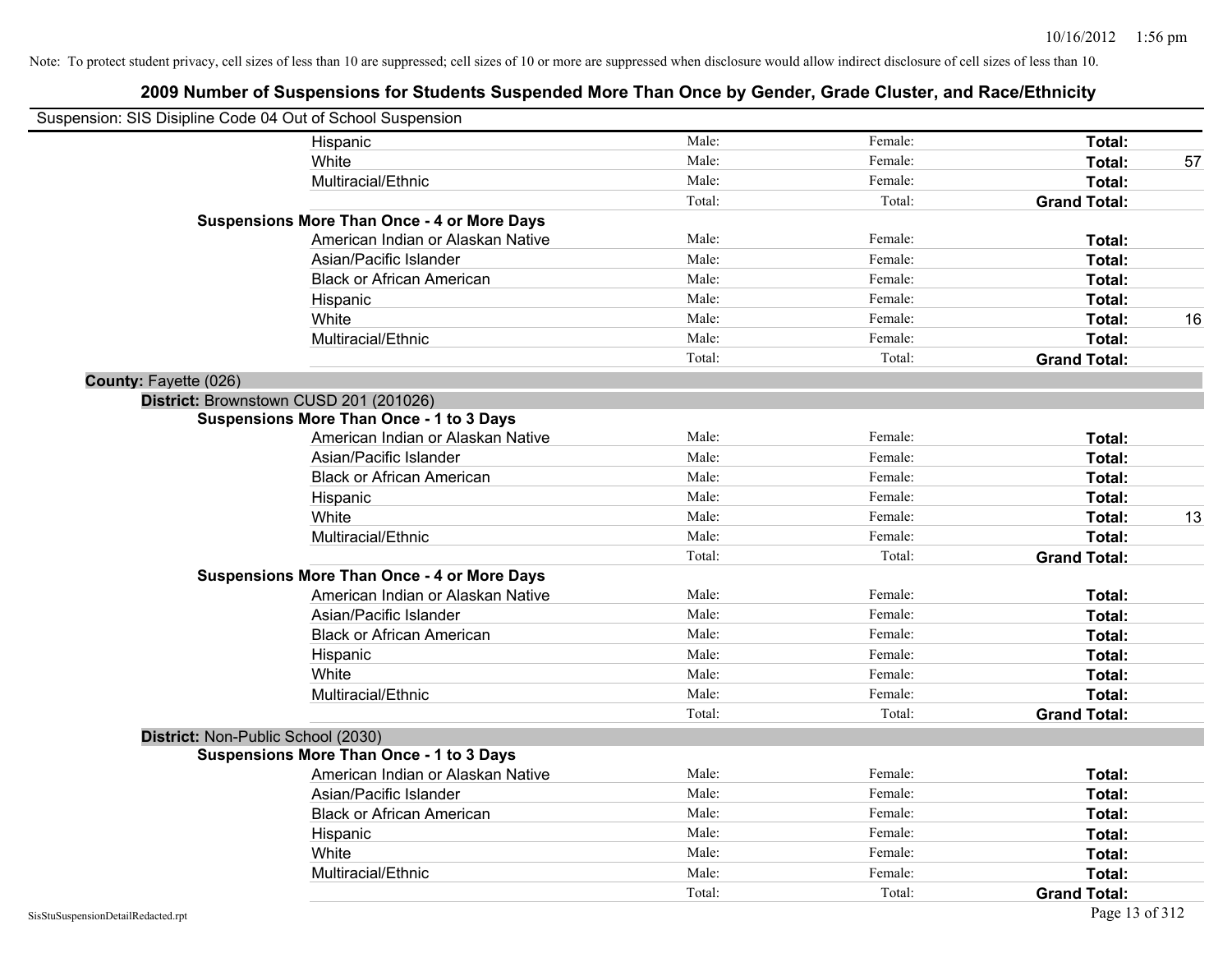| Suspension: SIS Disipline Code 04 Out of School Suspension |        |     |         |    |                     |     |
|------------------------------------------------------------|--------|-----|---------|----|---------------------|-----|
| District: Ramsey CUSD 204 (204026)                         |        |     |         |    |                     |     |
| <b>Suspensions More Than Once - 1 to 3 Days</b>            |        |     |         |    |                     |     |
| American Indian or Alaskan Native                          | Male:  |     | Female: |    | Total:              |     |
| Asian/Pacific Islander                                     | Male:  |     | Female: |    | Total:              |     |
| <b>Black or African American</b>                           | Male:  |     | Female: |    | Total:              |     |
| Hispanic                                                   | Male:  |     | Female: |    | Total:              |     |
| White                                                      | Male:  | 13  | Female: | 11 | Total:              | 24  |
| Multiracial/Ethnic                                         | Male:  |     | Female: |    | Total:              |     |
|                                                            | Total: |     | Total:  |    | <b>Grand Total:</b> |     |
| District: St Elmo CUSD 202 (202026)                        |        |     |         |    |                     |     |
| <b>Suspensions More Than Once - 1 to 3 Days</b>            |        |     |         |    |                     |     |
| American Indian or Alaskan Native                          | Male:  |     | Female: |    | Total:              |     |
| Asian/Pacific Islander                                     | Male:  |     | Female: |    | Total:              |     |
| <b>Black or African American</b>                           | Male:  |     | Female: |    | Total:              |     |
| Hispanic                                                   | Male:  |     | Female: |    | Total:              |     |
| White                                                      | Male:  | 12  | Female: | 11 | Total:              | 23  |
| Multiracial/Ethnic                                         | Male:  |     | Female: |    | Total:              |     |
|                                                            | Total: |     | Total:  |    | <b>Grand Total:</b> |     |
| <b>Suspensions More Than Once - 4 or More Days</b>         |        |     |         |    |                     |     |
| American Indian or Alaskan Native                          | Male:  |     | Female: |    | Total:              |     |
| Asian/Pacific Islander                                     | Male:  |     | Female: |    | Total:              |     |
| <b>Black or African American</b>                           | Male:  |     | Female: |    | Total:              |     |
| Hispanic                                                   | Male:  |     | Female: |    | Total:              |     |
| White                                                      | Male:  |     | Female: |    | Total:              |     |
| Multiracial/Ethnic                                         | Male:  |     | Female: |    | Total:              |     |
|                                                            | Total: |     | Total:  |    | <b>Grand Total:</b> |     |
| District: Vandalia CUSD 203 (203026)                       |        |     |         |    |                     |     |
| <b>Suspensions More Than Once - 1 to 3 Days</b>            |        |     |         |    |                     |     |
| American Indian or Alaskan Native                          | Male:  |     | Female: |    | Total:              |     |
| Asian/Pacific Islander                                     | Male:  |     | Female: |    | Total:              |     |
| <b>Black or African American</b>                           | Male:  |     | Female: |    | Total:              |     |
| Hispanic                                                   | Male:  |     | Female: |    | Total:              |     |
| White                                                      | Male:  | 112 | Female: | 23 | Total:              | 135 |
| Multiracial/Ethnic                                         | Male:  |     | Female: |    | Total:              |     |
|                                                            | Total: |     | Total:  |    | <b>Grand Total:</b> |     |
| <b>Suspensions More Than Once - 4 or More Days</b>         |        |     |         |    |                     |     |
| American Indian or Alaskan Native                          | Male:  |     | Female: |    | Total:              |     |
| Asian/Pacific Islander                                     | Male:  |     | Female: |    | Total:              |     |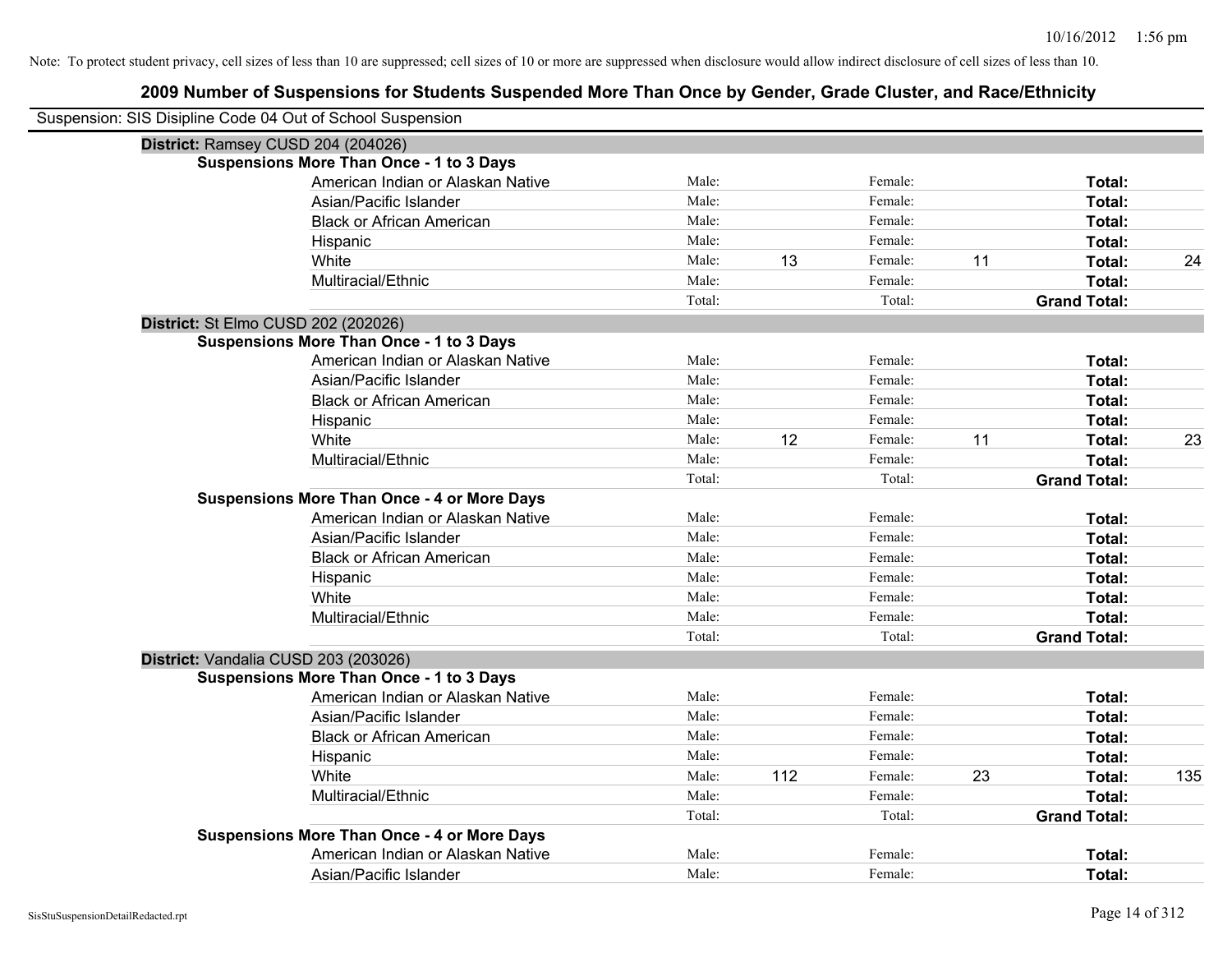| Suspension: SIS Disipline Code 04 Out of School Suspension   |                                                    |        |         |                     |
|--------------------------------------------------------------|----------------------------------------------------|--------|---------|---------------------|
|                                                              | <b>Black or African American</b>                   | Male:  | Female: | Total:              |
|                                                              | Hispanic                                           | Male:  | Female: | Total:              |
|                                                              | White                                              | Male:  | Female: | Total:              |
|                                                              | Multiracial/Ethnic                                 | Male:  | Female: | Total:              |
|                                                              |                                                    | Total: | Total:  | <b>Grand Total:</b> |
| County: Non-Public School (000)                              |                                                    |        |         |                     |
|                                                              | District: Bond/Effingham/Fayette ROE (000000)      |        |         |                     |
|                                                              | <b>Suspensions More Than Once - 1 to 3 Days</b>    |        |         |                     |
|                                                              | American Indian or Alaskan Native                  | Male:  | Female: | Total:              |
|                                                              | Asian/Pacific Islander                             | Male:  | Female: | Total:              |
|                                                              | <b>Black or African American</b>                   | Male:  | Female: | Total:              |
|                                                              | Hispanic                                           | Male:  | Female: | Total:              |
|                                                              | White                                              | Male:  | Female: | Total:              |
|                                                              | Multiracial/Ethnic                                 | Male:  | Female: | Total:              |
|                                                              |                                                    | Total: | Total:  | <b>Grand Total:</b> |
|                                                              | <b>Suspensions More Than Once - 4 or More Days</b> |        |         |                     |
|                                                              | American Indian or Alaskan Native                  | Male:  | Female: | Total:              |
|                                                              | Asian/Pacific Islander                             | Male:  | Female: | Total:              |
|                                                              | <b>Black or African American</b>                   | Male:  | Female: | Total:              |
|                                                              | Hispanic                                           | Male:  | Female: | Total:              |
|                                                              | White                                              | Male:  | Female: | Total:              |
|                                                              | Multiracial/Ethnic                                 | Male:  | Female: | Total:              |
|                                                              |                                                    | Total: | Total:  | <b>Grand Total:</b> |
|                                                              |                                                    |        |         |                     |
| Region: Boone/Winnebago ROE (04)                             |                                                    |        |         |                     |
| County: Boone (004)<br>District: Belvidere CUSD 100 (100026) |                                                    |        |         |                     |
|                                                              | Suspensions More Than Once - 1 to 3 Days           |        |         |                     |
|                                                              | American Indian or Alaskan Native                  | Male:  | Female: | Total:              |
|                                                              | Asian/Pacific Islander                             | Male:  | Female: | Total:              |
|                                                              | <b>Black or African American</b>                   | Male:  | Female: | Total:              |
|                                                              | Hispanic                                           | Male:  | Female: | Total:              |
|                                                              | White                                              | Male:  | Female: | 17<br>Total:        |
|                                                              | Multiracial/Ethnic                                 | Male:  | Female: | Total:              |
|                                                              |                                                    | Total: | Total:  | <b>Grand Total:</b> |
|                                                              | <b>Suspensions More Than Once - 4 or More Days</b> |        |         |                     |
|                                                              | American Indian or Alaskan Native                  | Male:  | Female: | <b>Total:</b>       |
|                                                              | Asian/Pacific Islander                             | Male:  | Female: | Total:              |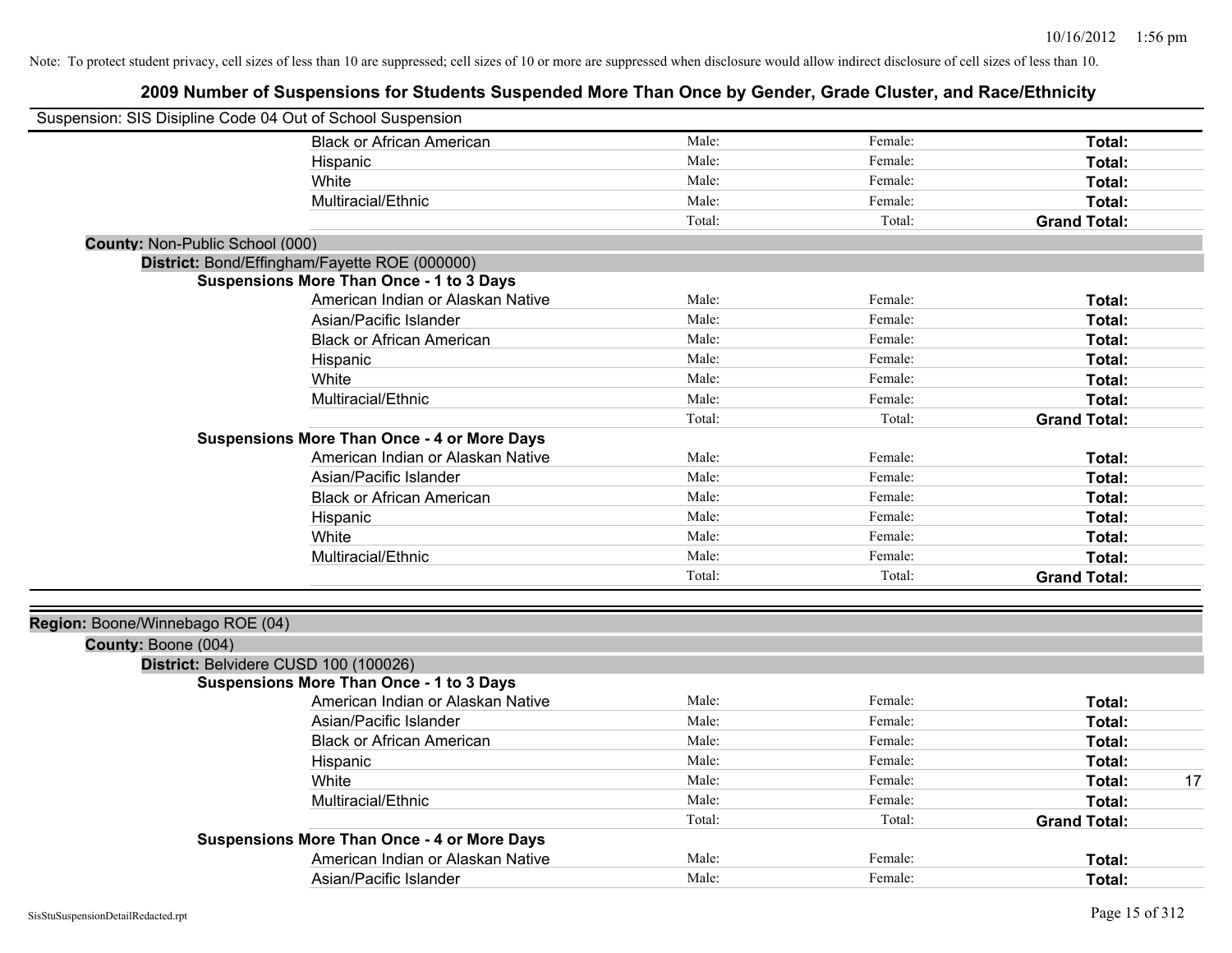| Suspension: SIS Disipline Code 04 Out of School Suspension |                                                    |        |    |         |                     |               |
|------------------------------------------------------------|----------------------------------------------------|--------|----|---------|---------------------|---------------|
|                                                            | <b>Black or African American</b>                   | Male:  |    | Female: |                     | Total:        |
|                                                            | Hispanic                                           | Male:  |    | Female: |                     | Total:        |
|                                                            | White                                              | Male:  |    | Female: |                     | <b>Total:</b> |
|                                                            | Multiracial/Ethnic                                 | Male:  |    | Female: |                     | Total:        |
|                                                            |                                                    | Total: |    | Total:  | <b>Grand Total:</b> | 16            |
|                                                            | District: North Boone CUSD 200 (200026)            |        |    |         |                     |               |
|                                                            | <b>Suspensions More Than Once - 1 to 3 Days</b>    |        |    |         |                     |               |
|                                                            | American Indian or Alaskan Native                  | Male:  |    | Female: |                     | Total:        |
|                                                            | Asian/Pacific Islander                             | Male:  |    | Female: |                     | Total:        |
|                                                            | <b>Black or African American</b>                   | Male:  |    | Female: |                     | Total:        |
|                                                            | Hispanic                                           | Male:  |    | Female: |                     | Total:        |
|                                                            | White                                              | Male:  |    | Female: |                     | Total:        |
|                                                            | Multiracial/Ethnic                                 | Male:  |    | Female: |                     | Total:        |
|                                                            |                                                    | Total: |    | Total:  | <b>Grand Total:</b> |               |
|                                                            | <b>Suspensions More Than Once - 4 or More Days</b> |        |    |         |                     |               |
|                                                            | American Indian or Alaskan Native                  | Male:  |    | Female: |                     | Total:        |
|                                                            | Asian/Pacific Islander                             | Male:  |    | Female: |                     | Total:        |
|                                                            | <b>Black or African American</b>                   | Male:  |    | Female: |                     | Total:        |
|                                                            | Hispanic                                           | Male:  |    | Female: |                     | Total:        |
|                                                            | White                                              | Male:  |    | Female: |                     | Total:        |
|                                                            | Multiracial/Ethnic                                 | Male:  |    | Female: |                     | Total:        |
|                                                            |                                                    | Total: |    | Total:  | <b>Grand Total:</b> |               |
| County: Non-Public School (000)                            |                                                    |        |    |         |                     |               |
|                                                            | District: Boone/Winnebago ROE (000000)             |        |    |         |                     |               |
|                                                            | <b>Suspensions More Than Once - 1 to 3 Days</b>    |        |    |         |                     |               |
|                                                            | American Indian or Alaskan Native                  | Male:  |    | Female: |                     | Total:        |
|                                                            | Asian/Pacific Islander                             | Male:  |    | Female: |                     | Total:        |
|                                                            | <b>Black or African American</b>                   | Male:  | 63 | Female: | 12                  | 75<br>Total:  |
|                                                            | Hispanic                                           | Male:  |    | Female: |                     | Total:        |
|                                                            | White                                              | Male:  |    | Female: |                     | Total:        |
|                                                            | Multiracial/Ethnic                                 | Male:  |    | Female: |                     | Total:        |
|                                                            |                                                    | Total: |    | Total:  | <b>Grand Total:</b> |               |
|                                                            | <b>Suspensions More Than Once - 4 or More Days</b> |        |    |         |                     |               |
|                                                            | American Indian or Alaskan Native                  | Male:  |    | Female: |                     | Total:        |
|                                                            | Asian/Pacific Islander                             | Male:  |    | Female: |                     | Total:        |
|                                                            | <b>Black or African American</b>                   | Male:  |    | Female: |                     | 12<br>Total:  |
|                                                            | Hispanic                                           | Male:  |    | Female: |                     | Total:        |
|                                                            | White                                              | Male:  |    | Female: |                     | Total:        |
|                                                            | Multiracial/Ethnic                                 | Male:  |    | Female: |                     | Total:        |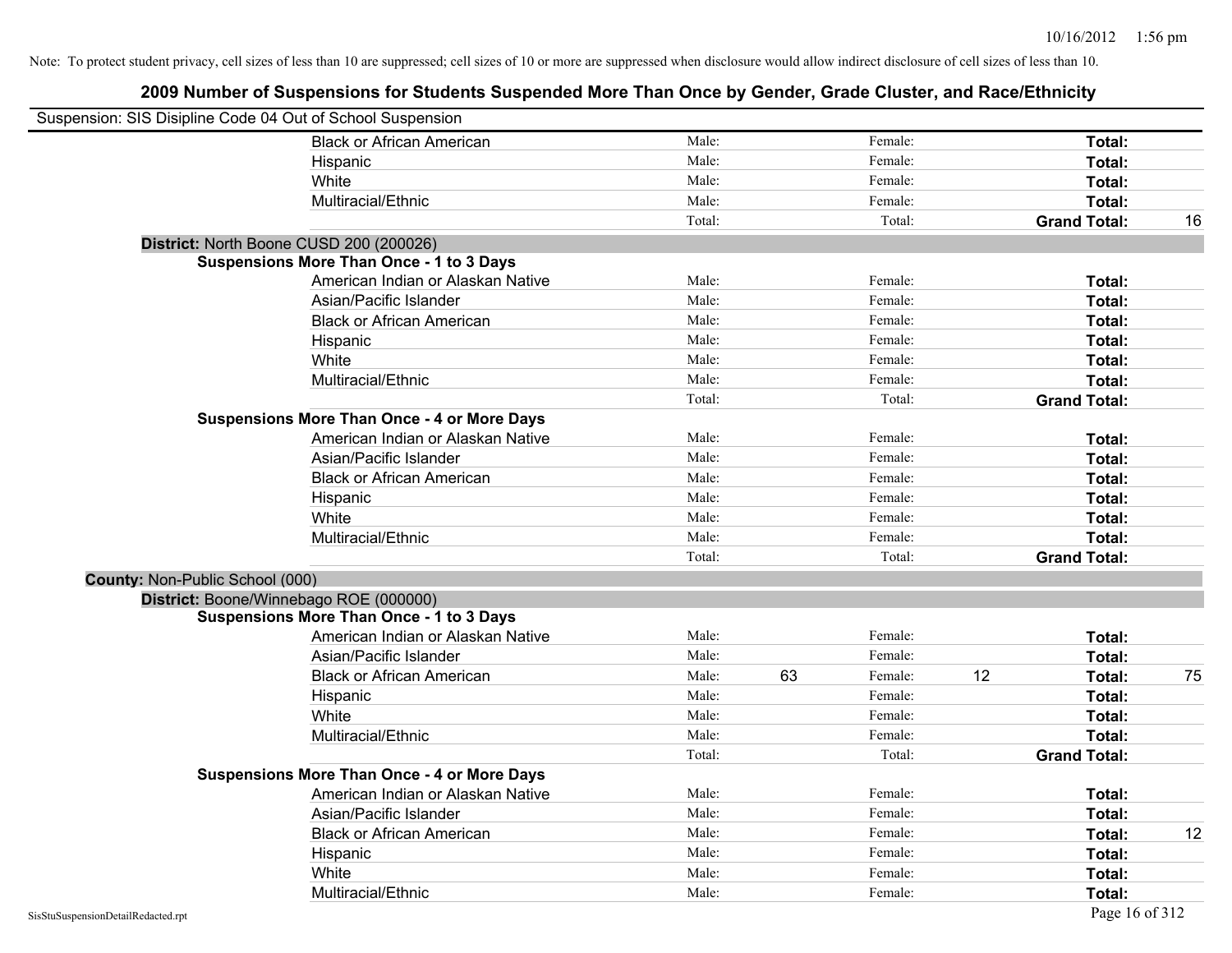| Suspension: SIS Disipline Code 04 Out of School Suspension |                                                    |        |     |         |    |                     |                 |
|------------------------------------------------------------|----------------------------------------------------|--------|-----|---------|----|---------------------|-----------------|
|                                                            |                                                    | Total: |     | Total:  |    | <b>Grand Total:</b> |                 |
| County: Winnebago (101)                                    |                                                    |        |     |         |    |                     |                 |
|                                                            | District: County of Winnebago SD 320 (320026)      |        |     |         |    |                     |                 |
|                                                            | Suspensions More Than Once - 1 to 3 Days           |        |     |         |    |                     |                 |
|                                                            | American Indian or Alaskan Native                  | Male:  |     | Female: |    | Total:              |                 |
|                                                            | Asian/Pacific Islander                             | Male:  |     | Female: |    | Total:              |                 |
|                                                            | <b>Black or African American</b>                   | Male:  |     | Female: |    | Total:              | 20              |
|                                                            | Hispanic                                           | Male:  | 22  | Female: | 13 | Total:              | 35              |
|                                                            | White                                              | Male:  | 66  | Female: | 19 | Total:              | 85              |
|                                                            | Multiracial/Ethnic                                 | Male:  |     | Female: |    | Total:              |                 |
|                                                            |                                                    | Total: | 103 | Total:  | 47 | <b>Grand Total:</b> | 150             |
|                                                            | <b>Suspensions More Than Once - 4 or More Days</b> |        |     |         |    |                     |                 |
|                                                            | American Indian or Alaskan Native                  | Male:  |     | Female: |    | Total:              |                 |
|                                                            | Asian/Pacific Islander                             | Male:  |     | Female: |    | Total:              |                 |
|                                                            | <b>Black or African American</b>                   | Male:  |     | Female: |    | Total:              |                 |
|                                                            | Hispanic                                           | Male:  |     | Female: |    | Total:              |                 |
|                                                            | White                                              | Male:  |     | Female: |    | Total:              | 17              |
|                                                            | Multiracial/Ethnic                                 | Male:  |     | Female: |    | Total:              |                 |
|                                                            |                                                    | Total: | 17  | Total:  | 10 | <b>Grand Total:</b> | 27              |
|                                                            | District: Durand CUSD 322 (322026)                 |        |     |         |    |                     |                 |
|                                                            | <b>Suspensions More Than Once - 1 to 3 Days</b>    |        |     |         |    |                     |                 |
|                                                            | American Indian or Alaskan Native                  | Male:  |     | Female: |    | Total:              |                 |
|                                                            | Asian/Pacific Islander                             | Male:  |     | Female: |    | Total:              |                 |
|                                                            | <b>Black or African American</b>                   | Male:  |     | Female: |    | Total:              |                 |
|                                                            | Hispanic                                           | Male:  |     | Female: |    | Total:              |                 |
|                                                            | White                                              | Male:  |     | Female: |    | Total:              |                 |
|                                                            | Multiracial/Ethnic                                 | Male:  |     | Female: |    | Total:              |                 |
|                                                            |                                                    | Total: |     | Total:  |    | <b>Grand Total:</b> | 10 <sup>°</sup> |
|                                                            | <b>Suspensions More Than Once - 4 or More Days</b> |        |     |         |    |                     |                 |
|                                                            | American Indian or Alaskan Native                  | Male:  |     | Female: |    | Total:              |                 |
|                                                            | Asian/Pacific Islander                             | Male:  |     | Female: |    | Total:              |                 |
|                                                            | <b>Black or African American</b>                   | Male:  |     | Female: |    | Total:              |                 |
|                                                            | Hispanic                                           | Male:  |     | Female: |    | Total:              |                 |
|                                                            | White                                              | Male:  |     | Female: |    | Total:              |                 |
|                                                            | Multiracial/Ethnic                                 | Male:  |     | Female: |    | Total:              |                 |
|                                                            |                                                    | Total: |     | Total:  |    | <b>Grand Total:</b> |                 |
|                                                            | District: Harlem UD 122 (122022)                   |        |     |         |    |                     |                 |
|                                                            | <b>Suspensions More Than Once - 1 to 3 Days</b>    |        |     |         |    |                     |                 |
|                                                            | American Indian or Alaskan Native                  | Male:  |     | Female: |    | Total:              |                 |
| SisStuSuspensionDetailRedacted.rpt                         |                                                    |        |     |         |    | Page 17 of 312      |                 |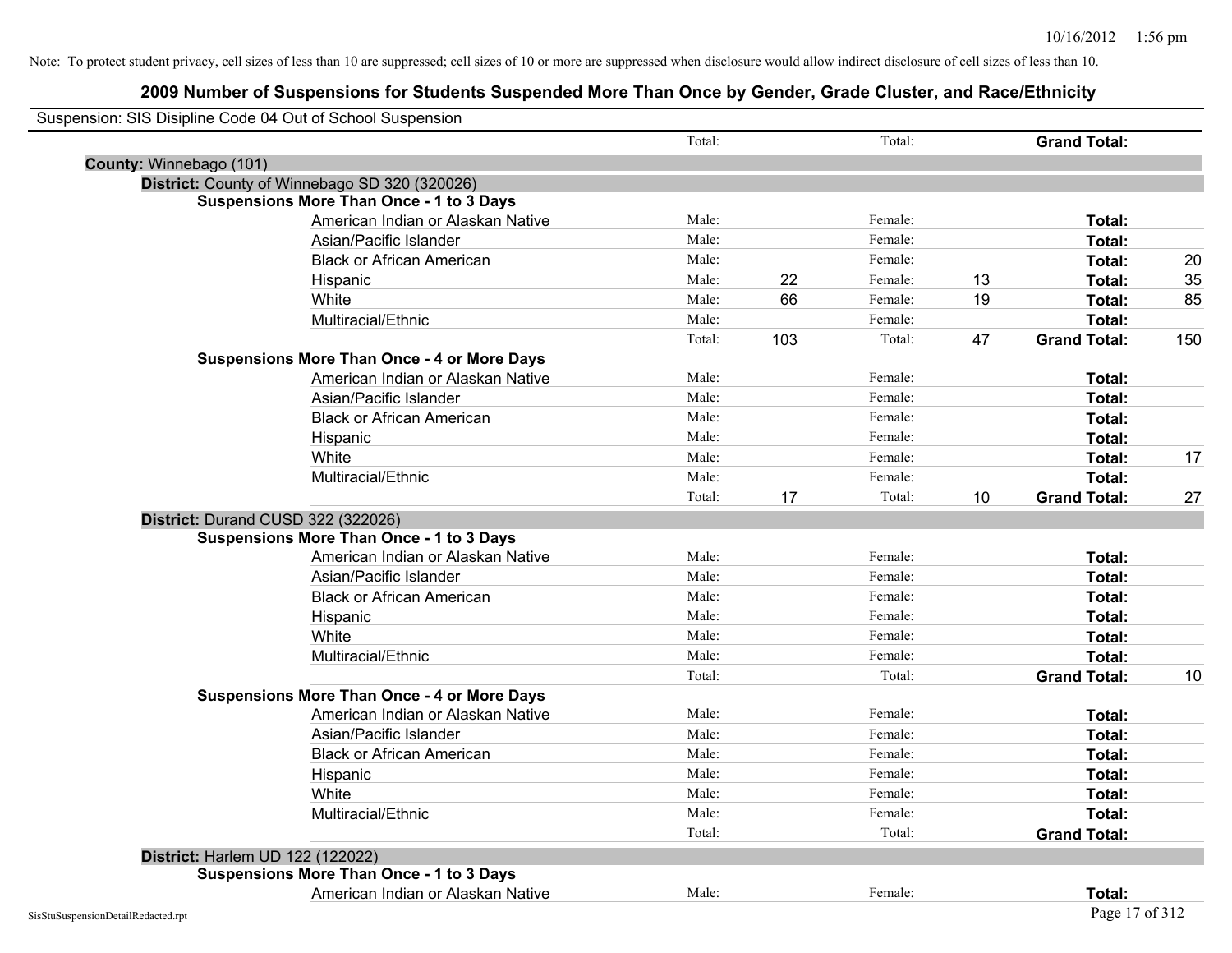| Suspension: SIS Disipline Code 04 Out of School Suspension |                                                    |        |     |         |     |                     |     |
|------------------------------------------------------------|----------------------------------------------------|--------|-----|---------|-----|---------------------|-----|
|                                                            | Asian/Pacific Islander                             | Male:  |     | Female: |     | Total:              |     |
|                                                            | <b>Black or African American</b>                   | Male:  | 43  | Female: | 11  | Total:              | 54  |
|                                                            | Hispanic                                           | Male:  | 26  | Female: | 26  | Total:              | 52  |
|                                                            | White                                              | Male:  | 465 | Female: | 164 | Total:              | 629 |
|                                                            | Multiracial/Ethnic                                 | Male:  |     | Female: |     | Total:              | 20  |
|                                                            |                                                    | Total: |     | Total:  |     | <b>Grand Total:</b> |     |
|                                                            | <b>Suspensions More Than Once - 4 or More Days</b> |        |     |         |     |                     |     |
|                                                            | American Indian or Alaskan Native                  | Male:  |     | Female: |     | Total:              |     |
|                                                            | Asian/Pacific Islander                             | Male:  |     | Female: |     | Total:              |     |
|                                                            | <b>Black or African American</b>                   | Male:  |     | Female: |     | Total:              | 14  |
|                                                            | Hispanic                                           | Male:  |     | Female: |     | Total:              |     |
|                                                            | White                                              | Male:  | 61  | Female: | 11  | Total:              | 72  |
|                                                            | Multiracial/Ethnic                                 | Male:  |     | Female: |     | Total:              |     |
|                                                            |                                                    | Total: |     | Total:  |     | <b>Grand Total:</b> | 97  |
|                                                            | District: Hononegah CHD 207 (207016)               |        |     |         |     |                     |     |
|                                                            | <b>Suspensions More Than Once - 1 to 3 Days</b>    |        |     |         |     |                     |     |
|                                                            | American Indian or Alaskan Native                  | Male:  |     | Female: |     | Total:              |     |
|                                                            | Asian/Pacific Islander                             | Male:  |     | Female: |     | Total:              |     |
|                                                            | <b>Black or African American</b>                   | Male:  |     | Female: |     | Total:              |     |
|                                                            | Hispanic                                           | Male:  |     | Female: |     | Total:              |     |
|                                                            | White                                              | Male:  |     | Female: |     | Total:              |     |
|                                                            | Multiracial/Ethnic                                 | Male:  |     | Female: |     | Total:              |     |
|                                                            |                                                    | Total: |     | Total:  |     | <b>Grand Total:</b> |     |
|                                                            | <b>Suspensions More Than Once - 4 or More Days</b> |        |     |         |     |                     |     |
|                                                            | American Indian or Alaskan Native                  | Male:  |     | Female: |     | Total:              |     |
|                                                            | Asian/Pacific Islander                             | Male:  |     | Female: |     | Total:              |     |
|                                                            | <b>Black or African American</b>                   | Male:  |     | Female: |     | Total:              |     |
|                                                            | Hispanic                                           | Male:  |     | Female: |     | Total:              |     |
|                                                            | White                                              | Male:  |     | Female: |     | Total:              |     |
|                                                            | Multiracial/Ethnic                                 | Male:  |     | Female: |     | Total:              |     |
|                                                            |                                                    | Total: |     | Total:  |     | <b>Grand Total:</b> |     |
|                                                            | District: Kinnikinnick CCSD 131 (131004)           |        |     |         |     |                     |     |
|                                                            | <b>Suspensions More Than Once - 1 to 3 Days</b>    |        |     |         |     |                     |     |
|                                                            | American Indian or Alaskan Native                  | Male:  |     | Female: |     | Total:              |     |
|                                                            | Asian/Pacific Islander                             | Male:  |     | Female: |     | Total:              |     |
|                                                            | <b>Black or African American</b>                   | Male:  |     | Female: |     | Total:              |     |
|                                                            | Hispanic                                           | Male:  |     | Female: |     | Total:              |     |
|                                                            | White                                              | Male:  |     | Female: |     | Total:              |     |
|                                                            | Multiracial/Ethnic                                 | Male:  |     | Female: |     | Total:              |     |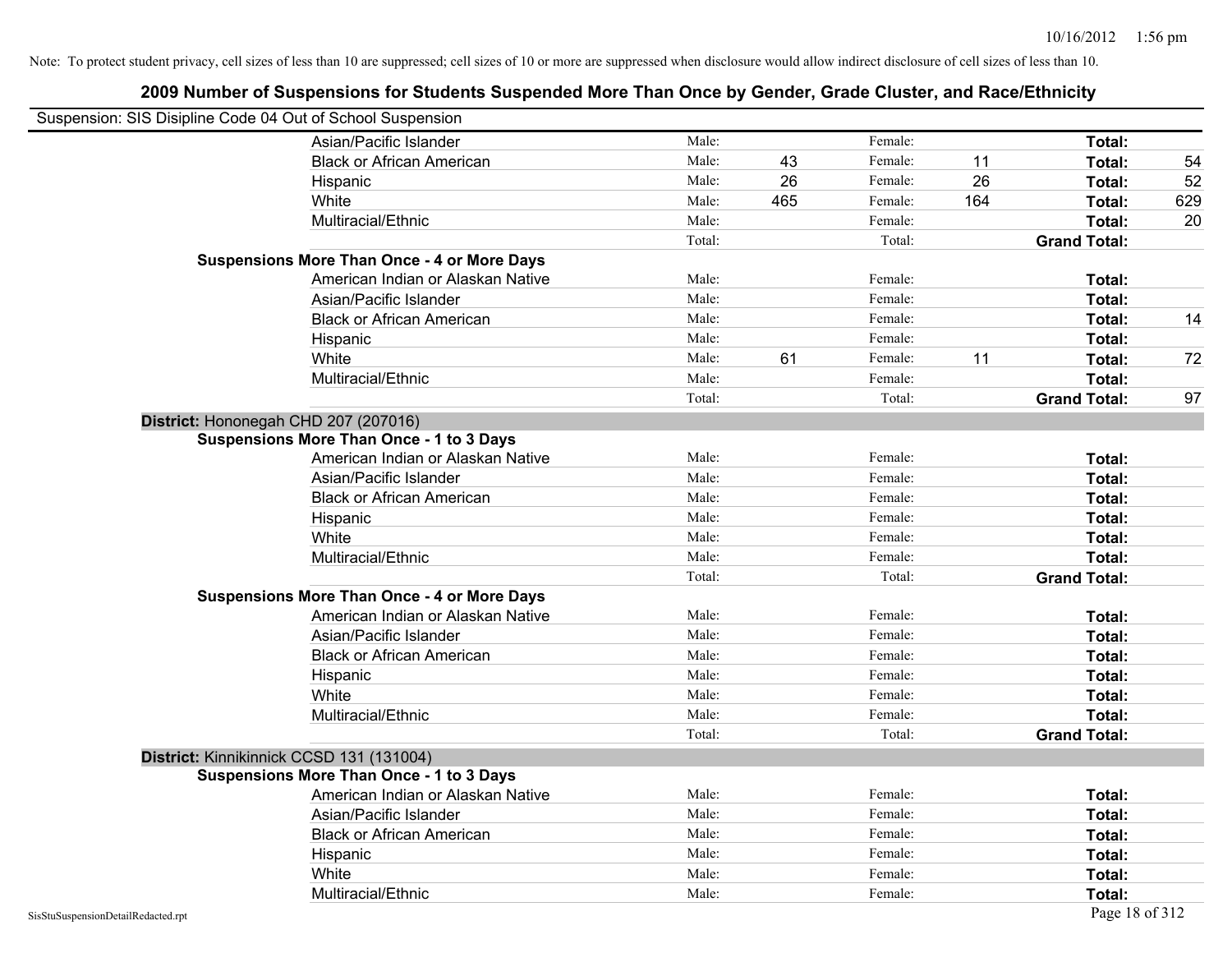|                                    | Suspension: SIS Disipline Code 04 Out of School Suspension |        |         |                     |    |
|------------------------------------|------------------------------------------------------------|--------|---------|---------------------|----|
|                                    |                                                            | Total: | Total:  | <b>Grand Total:</b> | 11 |
|                                    | <b>Suspensions More Than Once - 4 or More Days</b>         |        |         |                     |    |
|                                    | American Indian or Alaskan Native                          | Male:  | Female: | Total:              |    |
|                                    | Asian/Pacific Islander                                     | Male:  | Female: | Total:              |    |
|                                    | <b>Black or African American</b>                           | Male:  | Female: | Total:              |    |
|                                    | Hispanic                                                   | Male:  | Female: | Total:              |    |
|                                    | White                                                      | Male:  | Female: | Total:              |    |
|                                    | Multiracial/Ethnic                                         | Male:  | Female: | Total:              |    |
|                                    |                                                            | Total: | Total:  | <b>Grand Total:</b> |    |
|                                    | District: Pecatonica CUSD 321 (321026)                     |        |         |                     |    |
|                                    | <b>Suspensions More Than Once - 1 to 3 Days</b>            |        |         |                     |    |
|                                    | American Indian or Alaskan Native                          | Male:  | Female: | Total:              |    |
|                                    | Asian/Pacific Islander                                     | Male:  | Female: | Total:              |    |
|                                    | <b>Black or African American</b>                           | Male:  | Female: | Total:              |    |
|                                    | Hispanic                                                   | Male:  | Female: | Total:              |    |
|                                    | White                                                      | Male:  | Female: | Total:              | 33 |
|                                    | Multiracial/Ethnic                                         | Male:  | Female: | Total:              |    |
|                                    |                                                            | Total: | Total:  | <b>Grand Total:</b> |    |
|                                    | <b>Suspensions More Than Once - 4 or More Days</b>         |        |         |                     |    |
|                                    | American Indian or Alaskan Native                          | Male:  | Female: | Total:              |    |
|                                    | Asian/Pacific Islander                                     | Male:  | Female: | Total:              |    |
|                                    | <b>Black or African American</b>                           | Male:  | Female: | Total:              |    |
|                                    | Hispanic                                                   | Male:  | Female: | Total:              |    |
|                                    | White                                                      | Male:  | Female: | Total:              |    |
|                                    | Multiracial/Ethnic                                         | Male:  | Female: | Total:              |    |
|                                    |                                                            | Total: | Total:  | <b>Grand Total:</b> |    |
|                                    | District: Prairie Hill CCSD 133 (133004)                   |        |         |                     |    |
|                                    | <b>Suspensions More Than Once - 1 to 3 Days</b>            |        |         |                     |    |
|                                    | American Indian or Alaskan Native                          | Male:  | Female: | Total:              |    |
|                                    | Asian/Pacific Islander                                     | Male:  | Female: | Total:              |    |
|                                    | <b>Black or African American</b>                           | Male:  | Female: | Total:              |    |
|                                    | Hispanic                                                   | Male:  | Female: | Total:              |    |
|                                    | White                                                      | Male:  | Female: | Total:              |    |
|                                    | Multiracial/Ethnic                                         | Male:  | Female: | Total:              |    |
|                                    |                                                            | Total: | Total:  | <b>Grand Total:</b> |    |
| District: Rockford SD 205 (205025) |                                                            |        |         |                     |    |
|                                    | <b>Suspensions More Than Once - 1 to 3 Days</b>            |        |         |                     |    |
|                                    | American Indian or Alaskan Native                          | Male:  | Female: | Total:              |    |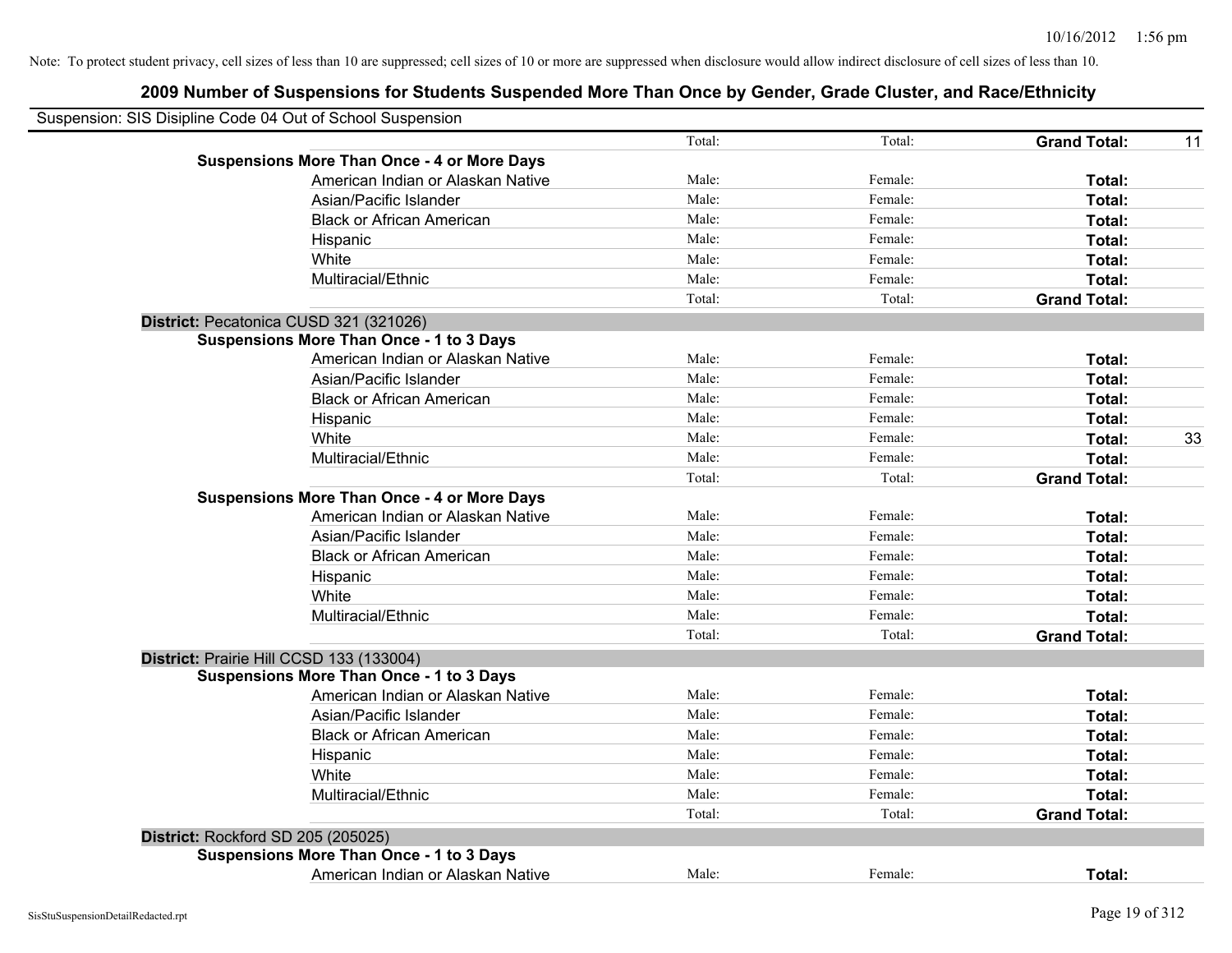| Suspension: SIS Disipline Code 04 Out of School Suspension |                                                    |        |       |         |       |                     |       |
|------------------------------------------------------------|----------------------------------------------------|--------|-------|---------|-------|---------------------|-------|
|                                                            | Asian/Pacific Islander                             | Male:  | 34    | Female: | 14    | Total:              | 48    |
|                                                            | <b>Black or African American</b>                   | Male:  | 6,561 | Female: | 3,146 | Total:              | 9,707 |
|                                                            | Hispanic                                           | Male:  | 1,074 | Female: | 469   | Total:              | 1,543 |
|                                                            | White                                              | Male:  | 1,959 | Female: | 636   | Total:              | 2,595 |
|                                                            | Multiracial/Ethnic                                 | Male:  | 395   | Female: | 220   | Total:              | 615   |
|                                                            |                                                    | Total: |       | Total:  |       | <b>Grand Total:</b> |       |
|                                                            | <b>Suspensions More Than Once - 4 or More Days</b> |        |       |         |       |                     |       |
|                                                            | American Indian or Alaskan Native                  | Male:  |       | Female: |       | Total:              |       |
|                                                            | Asian/Pacific Islander                             | Male:  |       | Female: |       | Total:              |       |
|                                                            | <b>Black or African American</b>                   | Male:  | 794   | Female: | 398   | Total:              | 1,192 |
|                                                            | Hispanic                                           | Male:  | 119   | Female: | 56    | Total:              | 175   |
|                                                            | White                                              | Male:  | 307   | Female: | 64    | Total:              | 371   |
|                                                            | Multiracial/Ethnic                                 | Male:  | 41    | Female: | 29    | Total:              | 70    |
|                                                            |                                                    | Total: |       | Total:  |       | <b>Grand Total:</b> |       |
|                                                            | District: Rockton SD 140 (140004)                  |        |       |         |       |                     |       |
|                                                            | Suspensions More Than Once - 1 to 3 Days           |        |       |         |       |                     |       |
|                                                            | American Indian or Alaskan Native                  | Male:  |       | Female: |       | Total:              |       |
|                                                            | Asian/Pacific Islander                             | Male:  |       | Female: |       | Total:              |       |
|                                                            | <b>Black or African American</b>                   | Male:  |       | Female: |       | Total:              |       |
|                                                            | Hispanic                                           | Male:  |       | Female: |       | Total:              |       |
|                                                            | White                                              | Male:  |       | Female: |       | Total:              | 11    |
|                                                            | Multiracial/Ethnic                                 | Male:  |       | Female: |       | Total:              |       |
|                                                            |                                                    | Total: |       | Total:  |       | <b>Grand Total:</b> |       |
|                                                            | District: Winnebago CUSD 323 (323026)              |        |       |         |       |                     |       |
|                                                            | <b>Suspensions More Than Once - 1 to 3 Days</b>    |        |       |         |       |                     |       |
|                                                            | American Indian or Alaskan Native                  | Male:  |       | Female: |       | Total:              |       |
|                                                            | Asian/Pacific Islander                             | Male:  |       | Female: |       | Total:              |       |
|                                                            | <b>Black or African American</b>                   | Male:  |       | Female: |       | Total:              |       |
|                                                            | Hispanic                                           | Male:  |       | Female: |       | Total:              |       |
|                                                            | White                                              | Male:  |       | Female: |       | Total:              |       |
|                                                            | Multiracial/Ethnic                                 | Male:  |       | Female: |       | Total:              |       |
|                                                            |                                                    | Total: |       | Total:  |       | <b>Grand Total:</b> |       |
|                                                            |                                                    |        |       |         |       |                     |       |
| Region: Brown/Cass/Morgan/Scott ROE (46)                   |                                                    |        |       |         |       |                     |       |
| County: Brown (005)                                        |                                                    |        |       |         |       |                     |       |
|                                                            | District: Brown County CUSD 1 (001026)             |        |       |         |       |                     |       |
|                                                            | Suspensions More Than Once - 1 to 3 Days           |        |       |         |       |                     |       |
|                                                            | American Indian or Alaskan Native                  | Male:  |       | Female: |       | Total:              |       |
| SisStuSuspensionDetailRedacted.rpt                         |                                                    |        |       |         |       | Page 20 of 312      |       |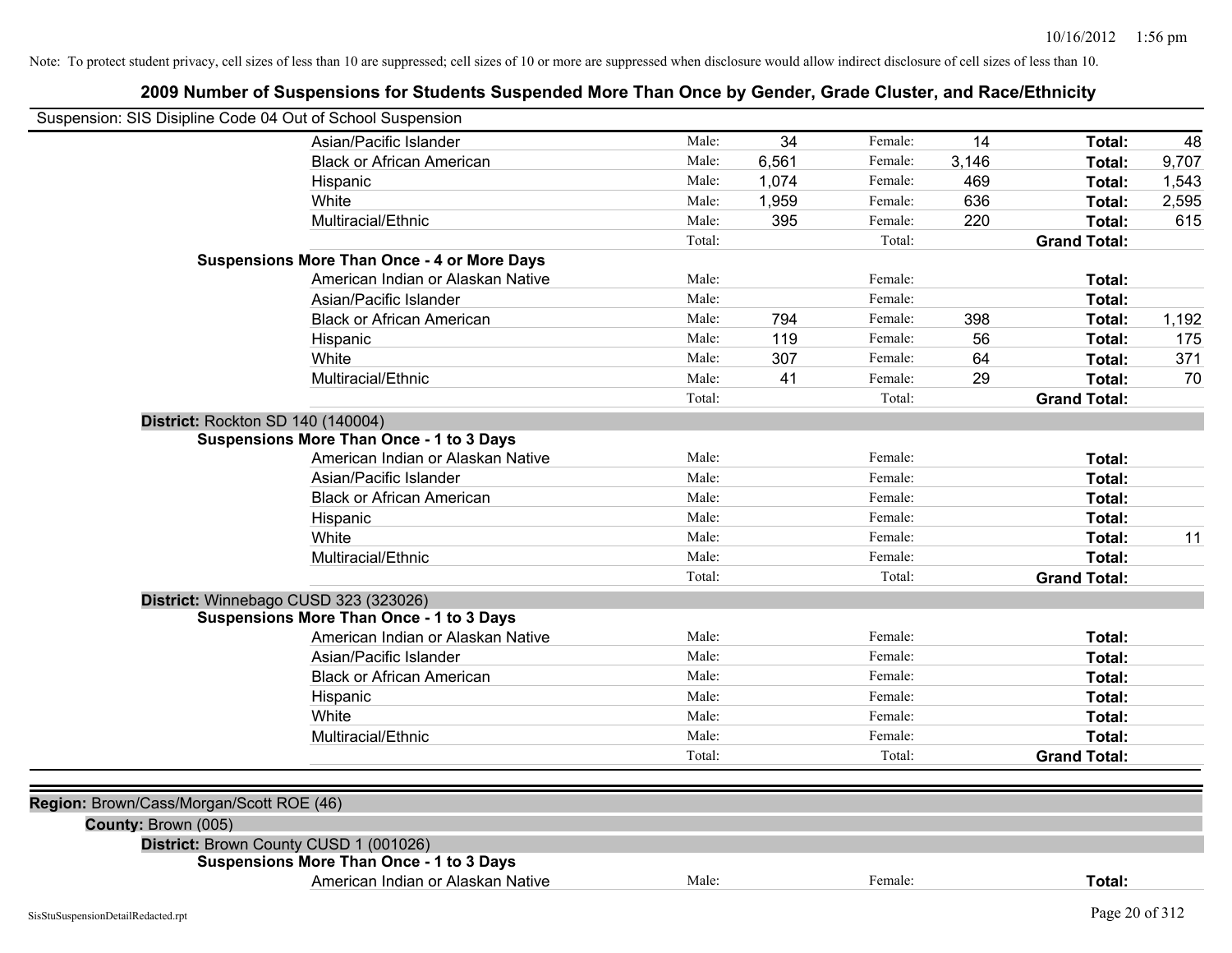|                    | Suspension: SIS Disipline Code 04 Out of School Suspension |        |         |                     |
|--------------------|------------------------------------------------------------|--------|---------|---------------------|
|                    | Asian/Pacific Islander                                     | Male:  | Female: | Total:              |
|                    | <b>Black or African American</b>                           | Male:  | Female: | Total:              |
|                    | Hispanic                                                   | Male:  | Female: | Total:              |
|                    | White                                                      | Male:  | Female: | <b>Total:</b><br>23 |
|                    | Multiracial/Ethnic                                         | Male:  | Female: | Total:              |
|                    |                                                            | Total: | Total:  | <b>Grand Total:</b> |
|                    | <b>Suspensions More Than Once - 4 or More Days</b>         |        |         |                     |
|                    | American Indian or Alaskan Native                          | Male:  | Female: | Total:              |
|                    | Asian/Pacific Islander                                     | Male:  | Female: | Total:              |
|                    | <b>Black or African American</b>                           | Male:  | Female: | Total:              |
|                    | Hispanic                                                   | Male:  | Female: | Total:              |
|                    | White                                                      | Male:  | Female: | Total:              |
|                    | Multiracial/Ethnic                                         | Male:  | Female: | Total:              |
|                    |                                                            | Total: | Total:  | <b>Grand Total:</b> |
| County: Cass (009) |                                                            |        |         |                     |
|                    | District: A-C Central CUSD 262 (262026)                    |        |         |                     |
|                    | <b>Suspensions More Than Once - 1 to 3 Days</b>            |        |         |                     |
|                    | American Indian or Alaskan Native                          | Male:  | Female: | Total:              |
|                    | Asian/Pacific Islander                                     | Male:  | Female: | Total:              |
|                    | <b>Black or African American</b>                           | Male:  | Female: | Total:              |
|                    | Hispanic                                                   | Male:  | Female: | Total:              |
|                    | White                                                      | Male:  | Female: | Total:              |
|                    | Multiracial/Ethnic                                         | Male:  | Female: | Total:              |
|                    |                                                            | Total: | Total:  | <b>Grand Total:</b> |
|                    | District: Beardstown CUSD 15 (015026)                      |        |         |                     |
|                    | <b>Suspensions More Than Once - 1 to 3 Days</b>            |        |         |                     |
|                    | American Indian or Alaskan Native                          | Male:  | Female: | Total:              |
|                    | Asian/Pacific Islander                                     | Male:  | Female: | Total:              |
|                    | <b>Black or African American</b>                           | Male:  | Female: | Total:              |
|                    | Hispanic                                                   | Male:  | Female: | Total:              |
|                    | White                                                      | Male:  | Female: | Total:              |
|                    | Multiracial/Ethnic                                         | Male:  | Female: | Total:              |
|                    |                                                            | Total: | Total:  | <b>Grand Total:</b> |
|                    | District: Virginia CUSD 64 (064026)                        |        |         |                     |
|                    | Suspensions More Than Once - 1 to 3 Days                   |        |         |                     |
|                    | American Indian or Alaskan Native                          | Male:  | Female: | Total:              |
|                    | Asian/Pacific Islander                                     | Male:  | Female: | Total:              |
|                    | <b>Black or African American</b>                           | Male:  | Female: | Total:              |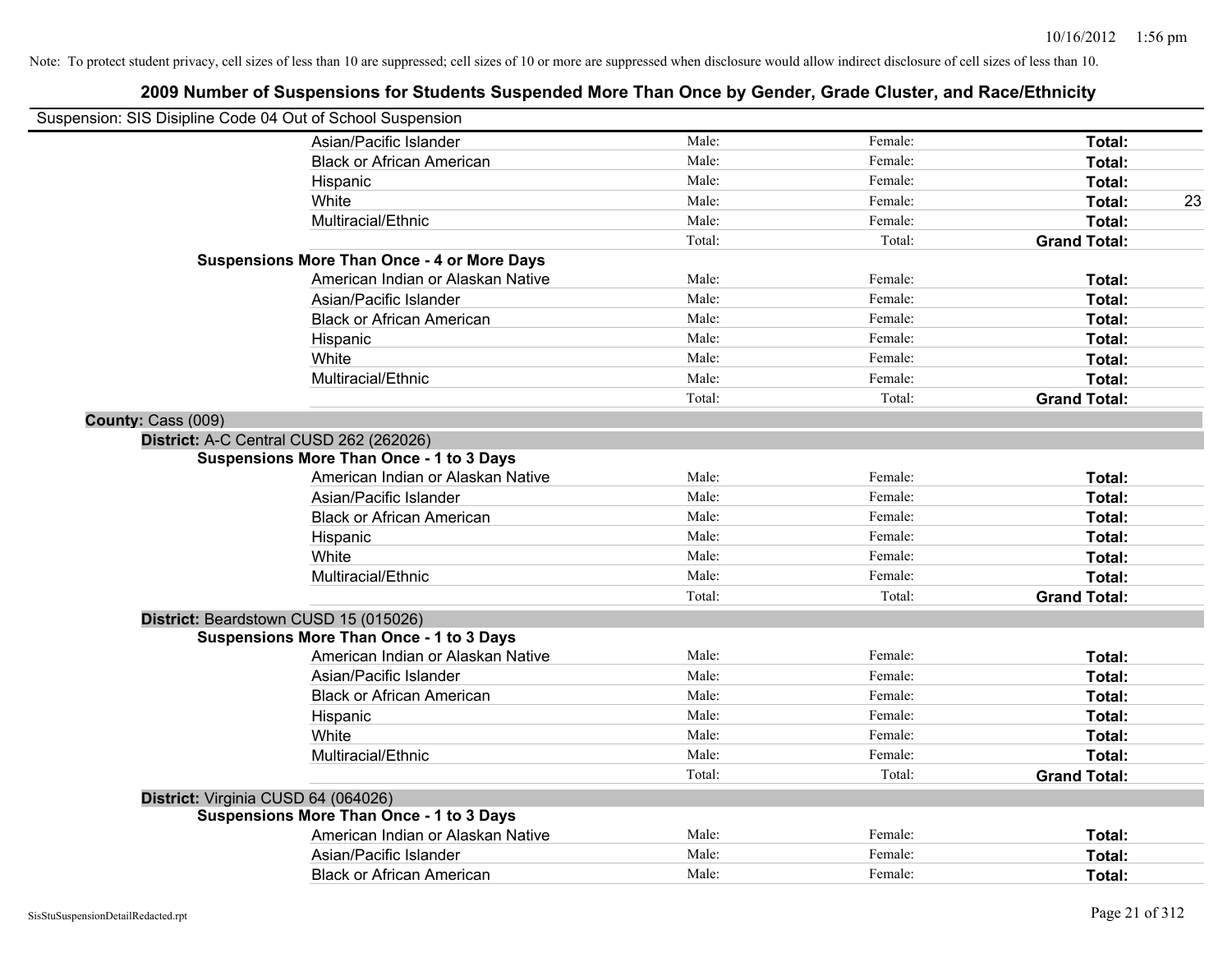| Suspension: SIS Disipline Code 04 Out of School Suspension |                                                    |        |         |                     |    |
|------------------------------------------------------------|----------------------------------------------------|--------|---------|---------------------|----|
|                                                            | Hispanic                                           | Male:  | Female: | Total:              |    |
|                                                            | White                                              | Male:  | Female: | Total:              |    |
|                                                            | Multiracial/Ethnic                                 | Male:  | Female: | Total:              |    |
|                                                            |                                                    | Total: | Total:  | <b>Grand Total:</b> |    |
|                                                            | <b>Suspensions More Than Once - 4 or More Days</b> |        |         |                     |    |
|                                                            | American Indian or Alaskan Native                  | Male:  | Female: | Total:              |    |
|                                                            | Asian/Pacific Islander                             | Male:  | Female: | Total:              |    |
|                                                            | <b>Black or African American</b>                   | Male:  | Female: | Total:              |    |
|                                                            | Hispanic                                           | Male:  | Female: | Total:              |    |
|                                                            | White                                              | Male:  | Female: | Total:              |    |
|                                                            | Multiracial/Ethnic                                 | Male:  | Female: | Total:              |    |
|                                                            |                                                    | Total: | Total:  | <b>Grand Total:</b> |    |
| County: Morgan (069)                                       |                                                    |        |         |                     |    |
|                                                            | District: Four Rivers Spec Educ Dist (801060)      |        |         |                     |    |
|                                                            | <b>Suspensions More Than Once - 1 to 3 Days</b>    |        |         |                     |    |
|                                                            | American Indian or Alaskan Native                  | Male:  | Female: | Total:              |    |
|                                                            | Asian/Pacific Islander                             | Male:  | Female: | Total:              |    |
|                                                            | <b>Black or African American</b>                   | Male:  | Female: | Total:              |    |
|                                                            | Hispanic                                           | Male:  | Female: | Total:              |    |
|                                                            | White                                              | Male:  | Female: | Total:              |    |
|                                                            | Multiracial/Ethnic                                 | Male:  | Female: | Total:              |    |
|                                                            |                                                    | Total: | Total:  | <b>Grand Total:</b> |    |
| District: Franklin CUSD 1 (001026)                         |                                                    |        |         |                     |    |
|                                                            | <b>Suspensions More Than Once - 1 to 3 Days</b>    |        |         |                     |    |
|                                                            | American Indian or Alaskan Native                  | Male:  | Female: | Total:              |    |
|                                                            | Asian/Pacific Islander                             | Male:  | Female: | Total:              |    |
|                                                            | <b>Black or African American</b>                   | Male:  | Female: | Total:              |    |
|                                                            | Hispanic                                           | Male:  | Female: | Total:              |    |
|                                                            | White                                              | Male:  | Female: | Total:              | 13 |
|                                                            | Multiracial/Ethnic                                 | Male:  | Female: | Total:              |    |
|                                                            |                                                    | Total: | Total:  | <b>Grand Total:</b> |    |
|                                                            | <b>Suspensions More Than Once - 4 or More Days</b> |        |         |                     |    |
|                                                            | American Indian or Alaskan Native                  | Male:  | Female: | Total:              |    |
|                                                            | Asian/Pacific Islander                             | Male:  | Female: | Total:              |    |
|                                                            | <b>Black or African American</b>                   | Male:  | Female: | Total:              |    |
|                                                            | Hispanic                                           | Male:  | Female: | Total:              |    |
|                                                            | White                                              | Male:  | Female: | Total:              |    |
|                                                            | Multiracial/Ethnic                                 | Male:  | Female: | Total:              |    |
|                                                            |                                                    | Total: | Total:  | <b>Grand Total:</b> |    |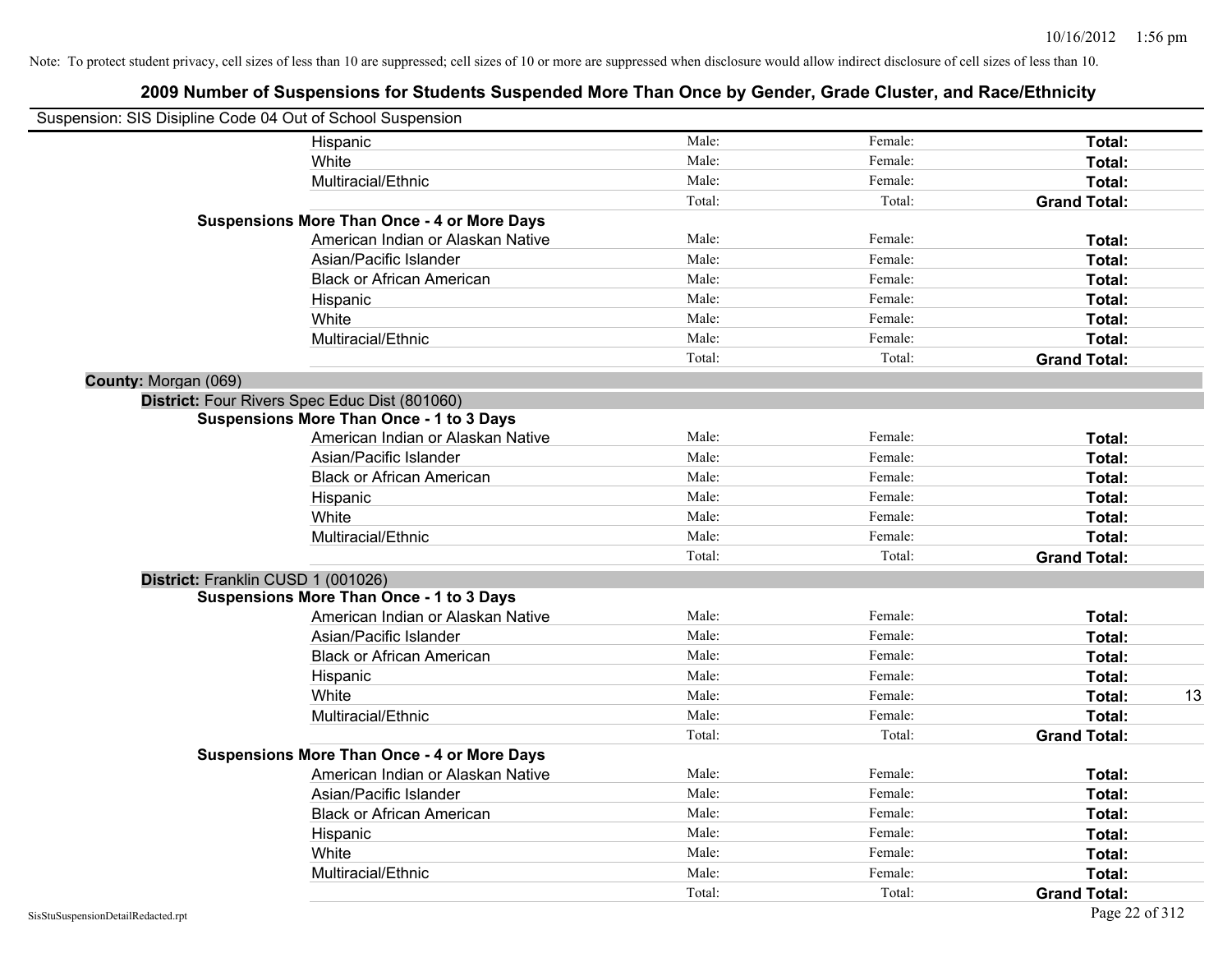| Suspension: SIS Disipline Code 04 Out of School Suspension |                                                    |        |     |         |    |                     |     |
|------------------------------------------------------------|----------------------------------------------------|--------|-----|---------|----|---------------------|-----|
|                                                            | District: Jacksonville SD 117 (117022)             |        |     |         |    |                     |     |
|                                                            | <b>Suspensions More Than Once - 1 to 3 Days</b>    |        |     |         |    |                     |     |
|                                                            | American Indian or Alaskan Native                  | Male:  |     | Female: |    | Total:              | 10  |
|                                                            | Asian/Pacific Islander                             | Male:  |     | Female: |    | Total:              |     |
|                                                            | <b>Black or African American</b>                   | Male:  | 70  | Female: | 21 | <b>Total:</b>       | 91  |
|                                                            | Hispanic                                           | Male:  |     | Female: |    | Total:              |     |
|                                                            | White                                              | Male:  | 137 | Female: | 63 | Total:              | 200 |
|                                                            | Multiracial/Ethnic                                 | Male:  |     | Female: |    | Total:              | 34  |
|                                                            |                                                    | Total: |     | Total:  |    | <b>Grand Total:</b> |     |
|                                                            | <b>Suspensions More Than Once - 4 or More Days</b> |        |     |         |    |                     |     |
|                                                            | American Indian or Alaskan Native                  | Male:  |     | Female: |    | Total:              |     |
|                                                            | Asian/Pacific Islander                             | Male:  |     | Female: |    | Total:              |     |
|                                                            | <b>Black or African American</b>                   | Male:  |     | Female: |    | Total:              | 16  |
|                                                            | Hispanic                                           | Male:  |     | Female: |    | Total:              |     |
|                                                            | White                                              | Male:  | 13  | Female: | 13 | Total:              | 26  |
|                                                            | Multiracial/Ethnic                                 | Male:  |     | Female: |    | Total:              |     |
|                                                            |                                                    | Total: |     | Total:  |    | <b>Grand Total:</b> |     |
|                                                            | District: Meredosia-Chambersburg CUSD 11 (011026)  |        |     |         |    |                     |     |
|                                                            | <b>Suspensions More Than Once - 1 to 3 Days</b>    |        |     |         |    |                     |     |
|                                                            | American Indian or Alaskan Native                  | Male:  |     | Female: |    | Total:              |     |
|                                                            | Asian/Pacific Islander                             | Male:  |     | Female: |    | Total:              |     |
|                                                            | <b>Black or African American</b>                   | Male:  |     | Female: |    | Total:              |     |
|                                                            | Hispanic                                           | Male:  |     | Female: |    | Total:              |     |
|                                                            | White                                              | Male:  |     | Female: |    | Total:              | 19  |
|                                                            | Multiracial/Ethnic                                 | Male:  |     | Female: |    | Total:              |     |
|                                                            |                                                    | Total: |     | Total:  |    | <b>Grand Total:</b> |     |
|                                                            | <b>Suspensions More Than Once - 4 or More Days</b> |        |     |         |    |                     |     |
|                                                            | American Indian or Alaskan Native                  | Male:  |     | Female: |    | Total:              |     |
|                                                            | Asian/Pacific Islander                             | Male:  |     | Female: |    | Total:              |     |
|                                                            | <b>Black or African American</b>                   | Male:  |     | Female: |    | Total:              |     |
|                                                            | Hispanic                                           | Male:  |     | Female: |    | Total:              |     |
|                                                            | White                                              | Male:  |     | Female: |    | Total:              |     |
|                                                            | Multiracial/Ethnic                                 | Male:  |     | Female: |    | Total:              |     |
|                                                            |                                                    | Total: |     | Total:  |    | <b>Grand Total:</b> |     |
|                                                            | District: Triopia CUSD 27 (027026)                 |        |     |         |    |                     |     |
|                                                            | <b>Suspensions More Than Once - 1 to 3 Days</b>    |        |     |         |    |                     |     |
|                                                            | American Indian or Alaskan Native                  | Male:  |     | Female: |    | <b>Total:</b>       |     |
|                                                            | Asian/Pacific Islander                             | Male:  |     | Female: |    | Total:              |     |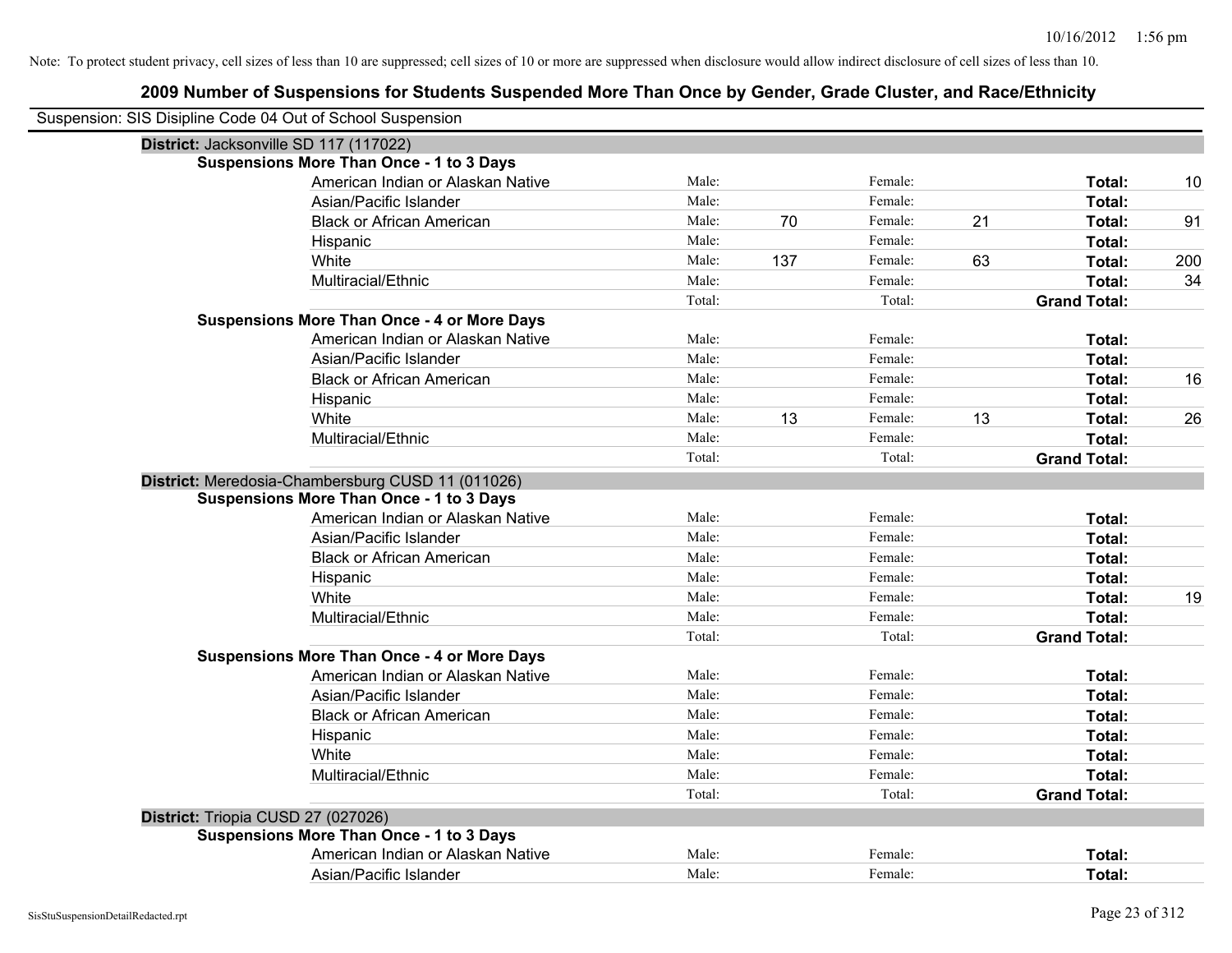| Suspension: SIS Disipline Code 04 Out of School Suspension |                                                    |        |    |         |    |                     |    |
|------------------------------------------------------------|----------------------------------------------------|--------|----|---------|----|---------------------|----|
|                                                            | <b>Black or African American</b>                   | Male:  |    | Female: |    | Total:              |    |
|                                                            | Hispanic                                           | Male:  |    | Female: |    | Total:              |    |
|                                                            | White                                              | Male:  |    | Female: |    | Total:              |    |
|                                                            | Multiracial/Ethnic                                 | Male:  |    | Female: |    | Total:              |    |
|                                                            |                                                    | Total: |    | Total:  |    | <b>Grand Total:</b> |    |
|                                                            | <b>Suspensions More Than Once - 4 or More Days</b> |        |    |         |    |                     |    |
|                                                            | American Indian or Alaskan Native                  | Male:  |    | Female: |    | Total:              |    |
|                                                            | Asian/Pacific Islander                             | Male:  |    | Female: |    | Total:              |    |
|                                                            | <b>Black or African American</b>                   | Male:  |    | Female: |    | Total:              |    |
|                                                            | Hispanic                                           | Male:  |    | Female: |    | Total:              |    |
|                                                            | White                                              | Male:  |    | Female: |    | Total:              |    |
|                                                            | Multiracial/Ethnic                                 | Male:  |    | Female: |    | Total:              |    |
|                                                            |                                                    | Total: |    | Total:  |    | <b>Grand Total:</b> |    |
| County: Scott (086)                                        |                                                    |        |    |         |    |                     |    |
| District: Scott-Morgan CUSD 2 (002026)                     |                                                    |        |    |         |    |                     |    |
|                                                            | <b>Suspensions More Than Once - 1 to 3 Days</b>    |        |    |         |    |                     |    |
|                                                            | American Indian or Alaskan Native                  | Male:  |    | Female: |    | Total:              |    |
|                                                            | Asian/Pacific Islander                             | Male:  |    | Female: |    | Total:              |    |
|                                                            | <b>Black or African American</b>                   | Male:  |    | Female: |    | Total:              |    |
|                                                            | Hispanic                                           | Male:  |    | Female: |    | Total:              |    |
|                                                            | White                                              | Male:  |    | Female: |    | Total:              |    |
|                                                            | Multiracial/Ethnic                                 | Male:  |    | Female: |    | Total:              |    |
|                                                            |                                                    | Total: |    | Total:  |    | <b>Grand Total:</b> |    |
|                                                            | <b>Suspensions More Than Once - 4 or More Days</b> |        |    |         |    |                     |    |
|                                                            | American Indian or Alaskan Native                  | Male:  |    | Female: |    | Total:              |    |
|                                                            | Asian/Pacific Islander                             | Male:  |    | Female: |    | Total:              |    |
|                                                            | <b>Black or African American</b>                   | Male:  |    | Female: |    | Total:              |    |
|                                                            | Hispanic                                           | Male:  |    | Female: |    | Total:              |    |
|                                                            | White                                              | Male:  |    | Female: |    | Total:              |    |
|                                                            | Multiracial/Ethnic                                 | Male:  |    | Female: |    | Total:              |    |
|                                                            |                                                    | Total: |    | Total:  |    | <b>Grand Total:</b> |    |
| District: Winchester CUSD 1 (001026)                       |                                                    |        |    |         |    |                     |    |
|                                                            | <b>Suspensions More Than Once - 1 to 3 Days</b>    |        |    |         |    |                     |    |
|                                                            | American Indian or Alaskan Native                  | Male:  |    | Female: |    | Total:              |    |
|                                                            | Asian/Pacific Islander                             | Male:  |    | Female: |    | Total:              |    |
|                                                            | <b>Black or African American</b>                   | Male:  |    | Female: |    | Total:              |    |
|                                                            | Hispanic                                           | Male:  |    | Female: |    | Total:              |    |
|                                                            | White                                              | Male:  | 28 | Female: | 13 | Total:              | 41 |
|                                                            | Multiracial/Ethnic                                 | Male:  |    | Female: |    | Total:              |    |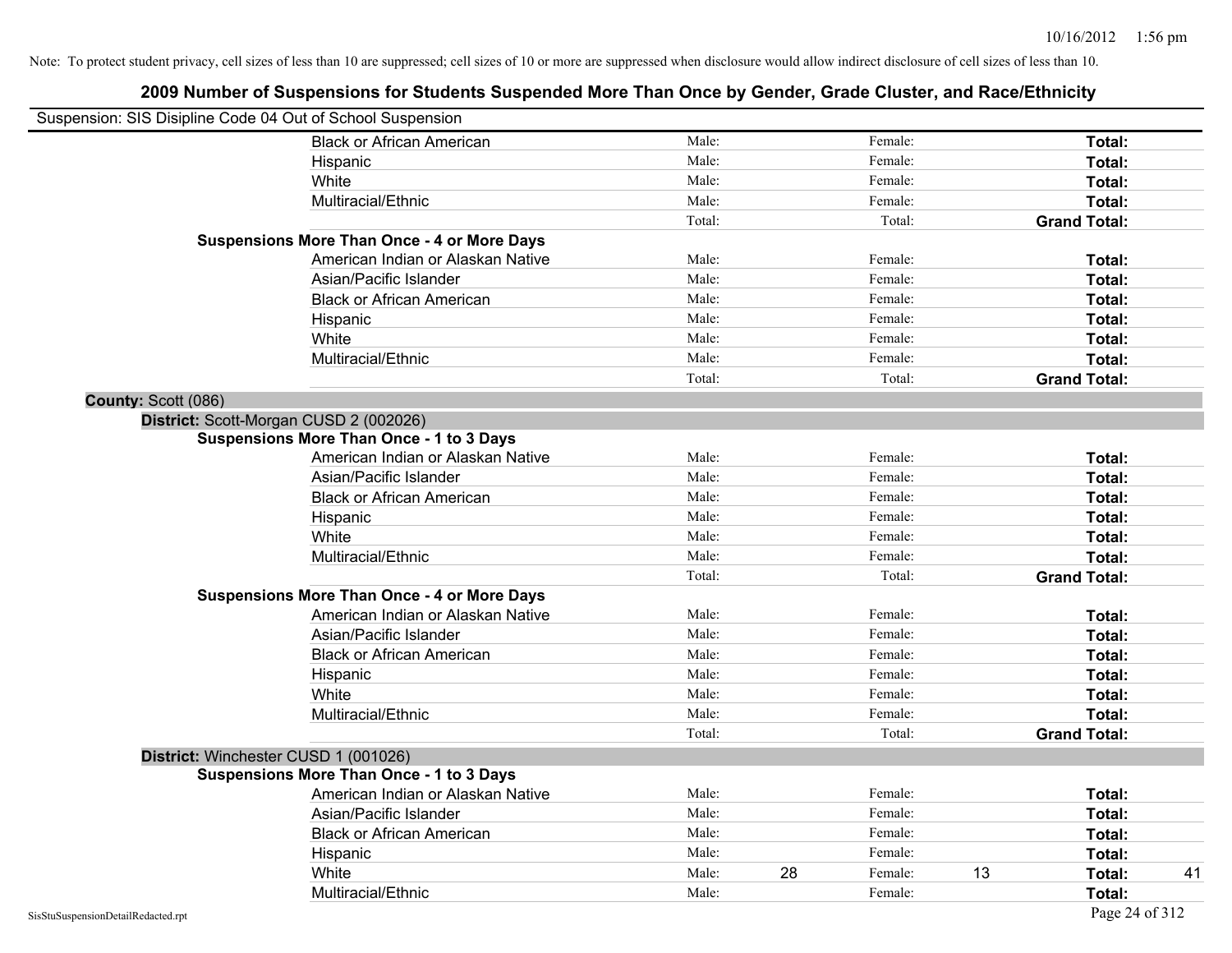| Suspension: SIS Disipline Code 04 Out of School Suspension |                                                    |        |         |                     |    |
|------------------------------------------------------------|----------------------------------------------------|--------|---------|---------------------|----|
|                                                            |                                                    | Total: | Total:  | <b>Grand Total:</b> |    |
|                                                            | <b>Suspensions More Than Once - 4 or More Days</b> |        |         |                     |    |
|                                                            | American Indian or Alaskan Native                  | Male:  | Female: | Total:              |    |
|                                                            | Asian/Pacific Islander                             | Male:  | Female: | Total:              |    |
|                                                            | <b>Black or African American</b>                   | Male:  | Female: | Total:              |    |
|                                                            | Hispanic                                           | Male:  | Female: | Total:              |    |
|                                                            | White                                              | Male:  | Female: | Total:              |    |
|                                                            | Multiracial/Ethnic                                 | Male:  | Female: | Total:              |    |
|                                                            |                                                    | Total: | Total:  | <b>Grand Total:</b> |    |
| Region: Bureau/Henry/Stark ROE (28)                        |                                                    |        |         |                     |    |
| County: Bureau (006)                                       |                                                    |        |         |                     |    |
| District: Bureau Valley CUSD 340 (340026)                  | <b>Suspensions More Than Once - 1 to 3 Days</b>    |        |         |                     |    |
|                                                            | American Indian or Alaskan Native                  | Male:  | Female: | Total:              |    |
|                                                            | Asian/Pacific Islander                             | Male:  | Female: | Total:              |    |
|                                                            | <b>Black or African American</b>                   | Male:  | Female: | Total:              |    |
|                                                            | Hispanic                                           | Male:  | Female: | Total:              |    |
|                                                            | White                                              | Male:  | Female: | Total:              | 29 |
|                                                            | Multiracial/Ethnic                                 | Male:  | Female: | Total:              |    |
|                                                            |                                                    | Total: | Total:  | <b>Grand Total:</b> |    |
|                                                            | <b>Suspensions More Than Once - 4 or More Days</b> |        |         |                     |    |
|                                                            | American Indian or Alaskan Native                  | Male:  | Female: | Total:              |    |
|                                                            | Asian/Pacific Islander                             | Male:  | Female: | Total:              |    |
|                                                            | <b>Black or African American</b>                   | Male:  | Female: | Total:              |    |
|                                                            | Hispanic                                           | Male:  | Female: | Total:              |    |
|                                                            | White                                              | Male:  | Female: | Total:              |    |
|                                                            | Multiracial/Ethnic                                 | Male:  | Female: | Total:              |    |
|                                                            |                                                    | Total: | Total:  | <b>Grand Total:</b> |    |
| District: DePue USD 103 (103022)                           |                                                    |        |         |                     |    |
|                                                            | <b>Suspensions More Than Once - 1 to 3 Days</b>    |        |         |                     |    |
|                                                            | American Indian or Alaskan Native                  | Male:  | Female: | Total:              |    |
|                                                            | Asian/Pacific Islander                             | Male:  | Female: | Total:              |    |
|                                                            | <b>Black or African American</b>                   | Male:  | Female: | Total:              |    |
|                                                            | Hispanic                                           | Male:  | Female: | Total:              |    |
|                                                            | White                                              | Male:  | Female: | Total:              |    |
|                                                            | Multiracial/Ethnic                                 | Male:  | Female: | Total:              |    |
|                                                            |                                                    | Total: | Total:  | <b>Grand Total:</b> |    |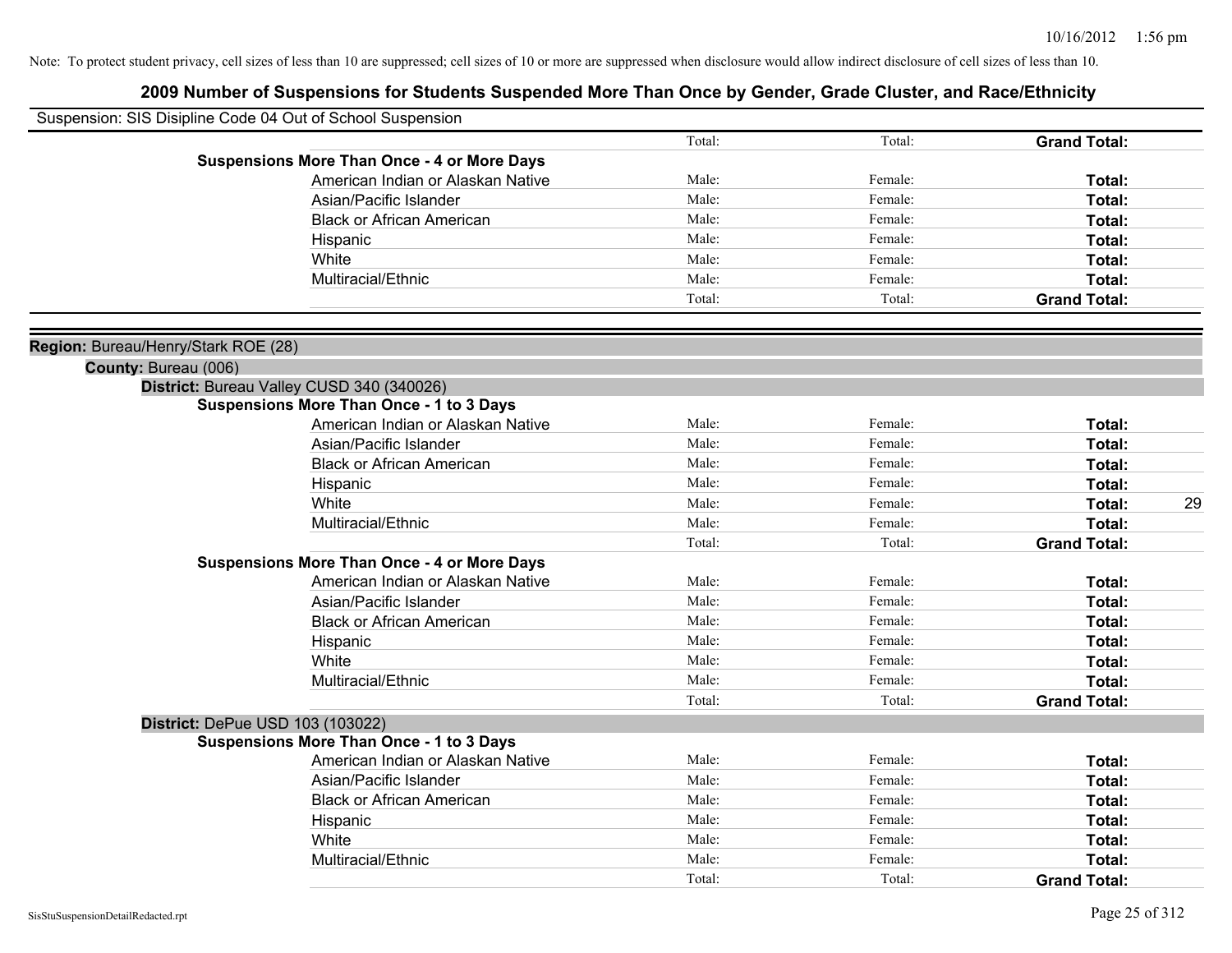| Suspension: SIS Disipline Code 04 Out of School Suspension |                                                    |        |    |         |    |                     |    |
|------------------------------------------------------------|----------------------------------------------------|--------|----|---------|----|---------------------|----|
|                                                            | <b>Suspensions More Than Once - 4 or More Days</b> |        |    |         |    |                     |    |
|                                                            | American Indian or Alaskan Native                  | Male:  |    | Female: |    | Total:              |    |
|                                                            | Asian/Pacific Islander                             | Male:  |    | Female: |    | Total:              |    |
|                                                            | <b>Black or African American</b>                   | Male:  |    | Female: |    | Total:              |    |
|                                                            | Hispanic                                           | Male:  |    | Female: |    | Total:              |    |
|                                                            | White                                              | Male:  |    | Female: |    | Total:              |    |
|                                                            | Multiracial/Ethnic                                 | Male:  |    | Female: |    | Total:              |    |
|                                                            |                                                    | Total: |    | Total:  |    | <b>Grand Total:</b> |    |
| District: Hall HSD 502 (502017)                            |                                                    |        |    |         |    |                     |    |
|                                                            | <b>Suspensions More Than Once - 1 to 3 Days</b>    |        |    |         |    |                     |    |
|                                                            | American Indian or Alaskan Native                  | Male:  |    | Female: |    | Total:              |    |
|                                                            | Asian/Pacific Islander                             | Male:  |    | Female: |    | Total:              |    |
|                                                            | <b>Black or African American</b>                   | Male:  |    | Female: |    | Total:              |    |
|                                                            | Hispanic                                           | Male:  |    | Female: |    | Total:              |    |
|                                                            | White                                              | Male:  | 16 | Female: | 10 | Total:              | 26 |
|                                                            | Multiracial/Ethnic                                 | Male:  |    | Female: |    | Total:              |    |
|                                                            |                                                    | Total: |    | Total:  |    | <b>Grand Total:</b> |    |
|                                                            | <b>Suspensions More Than Once - 4 or More Days</b> |        |    |         |    |                     |    |
|                                                            | American Indian or Alaskan Native                  | Male:  |    | Female: |    | Total:              |    |
|                                                            | Asian/Pacific Islander                             | Male:  |    | Female: |    | Total:              |    |
|                                                            | <b>Black or African American</b>                   | Male:  |    | Female: |    | Total:              |    |
|                                                            | Hispanic                                           | Male:  |    | Female: |    | Total:              |    |
|                                                            | White                                              | Male:  |    | Female: |    | Total:              |    |
|                                                            | Multiracial/Ethnic                                 | Male:  |    | Female: |    | Total:              |    |
|                                                            |                                                    | Total: |    | Total:  |    | <b>Grand Total:</b> |    |
| District: La Moille CUSD 303 (303026)                      |                                                    |        |    |         |    |                     |    |
|                                                            | <b>Suspensions More Than Once - 1 to 3 Days</b>    |        |    |         |    |                     |    |
|                                                            | American Indian or Alaskan Native                  | Male:  |    | Female: |    | Total:              |    |
|                                                            | Asian/Pacific Islander                             | Male:  |    | Female: |    | Total:              |    |
|                                                            | <b>Black or African American</b>                   | Male:  |    | Female: |    | Total:              |    |
|                                                            | Hispanic                                           | Male:  |    | Female: |    | Total:              |    |
|                                                            | White                                              | Male:  |    | Female: |    | Total:              | 12 |
|                                                            | Multiracial/Ethnic                                 | Male:  |    | Female: |    | Total:              |    |
|                                                            |                                                    | Total: |    | Total:  |    | <b>Grand Total:</b> |    |
|                                                            | <b>Suspensions More Than Once - 4 or More Days</b> |        |    |         |    |                     |    |
|                                                            | American Indian or Alaskan Native                  | Male:  |    | Female: |    | Total:              |    |
|                                                            | Asian/Pacific Islander                             | Male:  |    | Female: |    | Total:              |    |
|                                                            | <b>Black or African American</b>                   | Male:  |    | Female: |    | Total:              |    |
|                                                            | Hispanic                                           | Male:  |    | Female: |    | Total:              |    |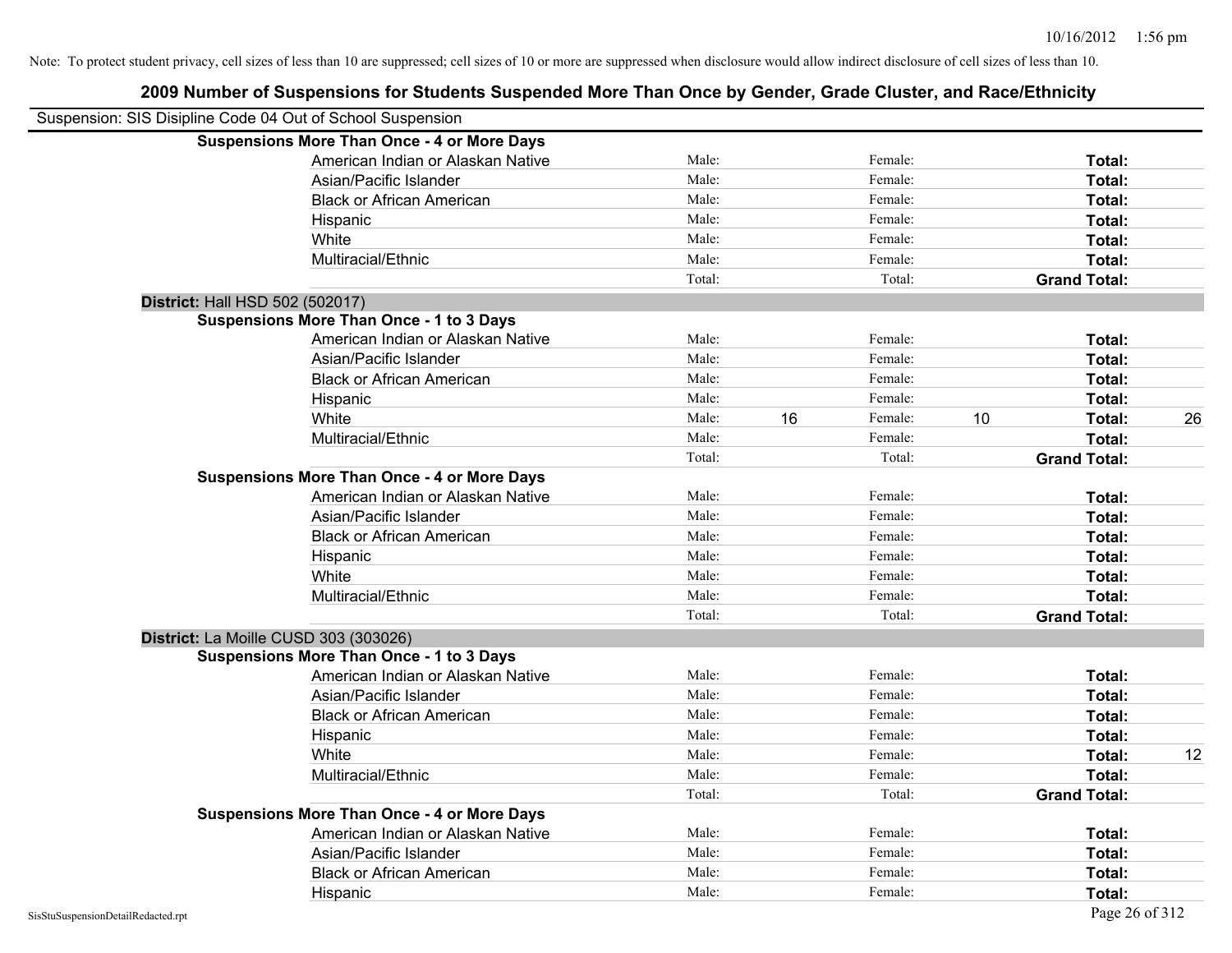| Suspension: SIS Disipline Code 04 Out of School Suspension |                                                    |        |         |                     |    |
|------------------------------------------------------------|----------------------------------------------------|--------|---------|---------------------|----|
|                                                            | White                                              | Male:  | Female: | Total:              |    |
|                                                            | Multiracial/Ethnic                                 | Male:  | Female: | Total:              |    |
|                                                            |                                                    | Total: | Total:  | <b>Grand Total:</b> |    |
|                                                            | District: Princeton ESD 115 (115002)               |        |         |                     |    |
|                                                            | <b>Suspensions More Than Once - 1 to 3 Days</b>    |        |         |                     |    |
|                                                            | American Indian or Alaskan Native                  | Male:  | Female: | Total:              |    |
|                                                            | Asian/Pacific Islander                             | Male:  | Female: | Total:              |    |
|                                                            | <b>Black or African American</b>                   | Male:  | Female: | Total:              |    |
|                                                            | Hispanic                                           | Male:  | Female: | Total:              |    |
|                                                            | White                                              | Male:  | Female: | Total:              |    |
|                                                            | Multiracial/Ethnic                                 | Male:  | Female: | Total:              |    |
|                                                            |                                                    | Total: | Total:  | <b>Grand Total:</b> |    |
|                                                            | District: Spring Valley CCSD 99 (099004)           |        |         |                     |    |
|                                                            | <b>Suspensions More Than Once - 1 to 3 Days</b>    |        |         |                     |    |
|                                                            | American Indian or Alaskan Native                  | Male:  | Female: | Total:              |    |
|                                                            | Asian/Pacific Islander                             | Male:  | Female: | Total:              |    |
|                                                            | <b>Black or African American</b>                   | Male:  | Female: | Total:              |    |
|                                                            | Hispanic                                           | Male:  | Female: | Total:              |    |
|                                                            | White                                              | Male:  | Female: | Total:              |    |
|                                                            | Multiracial/Ethnic                                 | Male:  | Female: | Total:              |    |
|                                                            |                                                    | Total: | Total:  | <b>Grand Total:</b> |    |
| County: Henry (037)                                        |                                                    |        |         |                     |    |
|                                                            | District: Cambridge CUSD 227 (227026)              |        |         |                     |    |
|                                                            | <b>Suspensions More Than Once - 1 to 3 Days</b>    |        |         |                     |    |
|                                                            | American Indian or Alaskan Native                  | Male:  | Female: | Total:              |    |
|                                                            | Asian/Pacific Islander                             | Male:  | Female: | Total:              |    |
|                                                            | <b>Black or African American</b>                   | Male:  | Female: | Total:              |    |
|                                                            | Hispanic                                           | Male:  | Female: | Total:              |    |
|                                                            | White                                              | Male:  | Female: | Total:              | 19 |
|                                                            | Multiracial/Ethnic                                 | Male:  | Female: | Total:              |    |
|                                                            |                                                    | Total: | Total:  | <b>Grand Total:</b> |    |
|                                                            | <b>Suspensions More Than Once - 4 or More Days</b> |        |         |                     |    |
|                                                            | American Indian or Alaskan Native                  | Male:  | Female: | Total:              |    |
|                                                            | Asian/Pacific Islander                             | Male:  | Female: | Total:              |    |
|                                                            | <b>Black or African American</b>                   | Male:  | Female: | Total:              |    |
|                                                            | Hispanic                                           | Male:  | Female: | Total:              |    |
|                                                            | White                                              | Male:  | Female: | Total:              |    |
|                                                            | Multiracial/Ethnic                                 | Male:  | Female: | Total:              |    |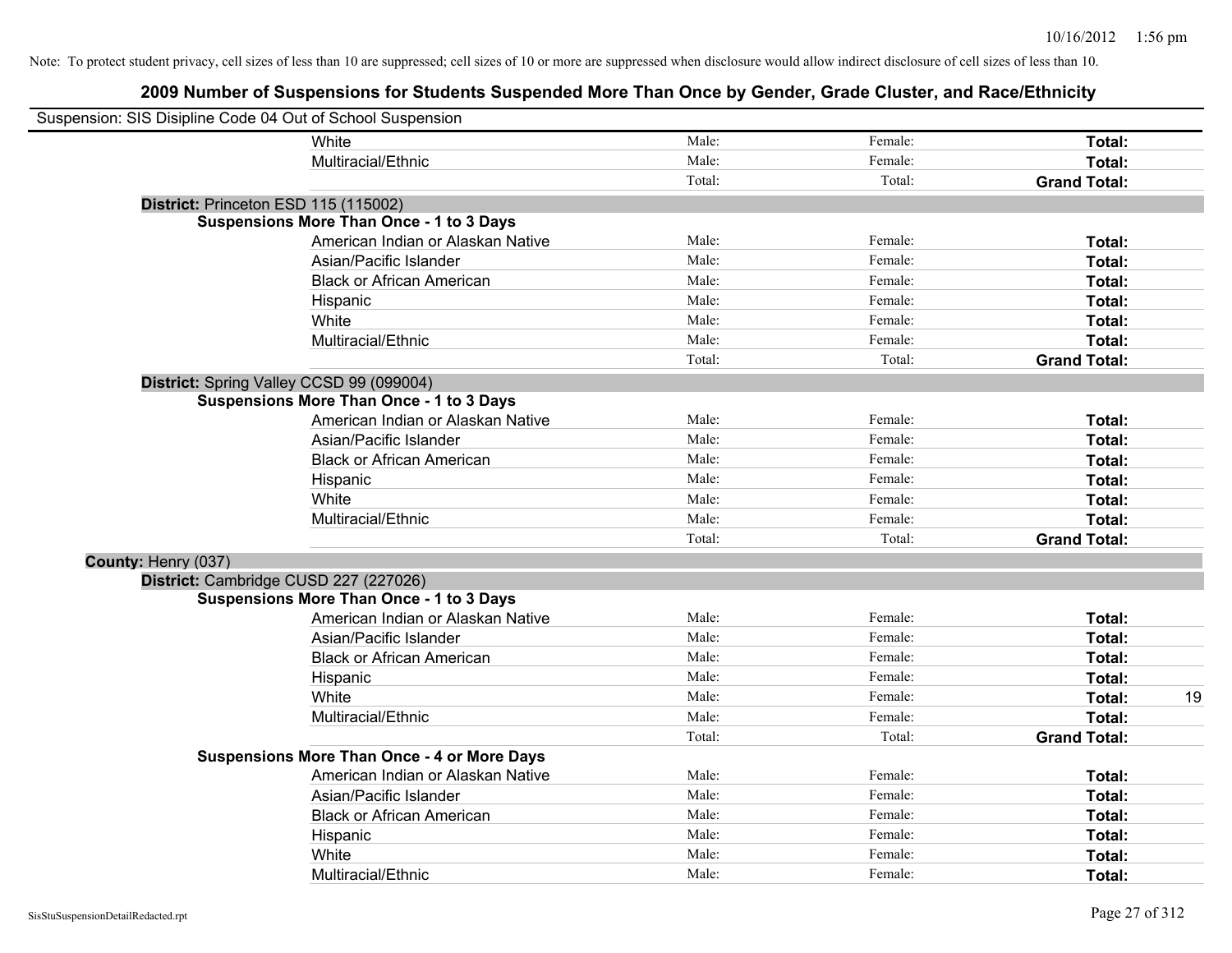|                                                    | Total: | Total:  | <b>Grand Total:</b> |    |
|----------------------------------------------------|--------|---------|---------------------|----|
| District: Colona SD 190 (190002)                   |        |         |                     |    |
| <b>Suspensions More Than Once - 1 to 3 Days</b>    |        |         |                     |    |
| American Indian or Alaskan Native                  | Male:  | Female: | Total:              |    |
| Asian/Pacific Islander                             | Male:  | Female: | Total:              |    |
| <b>Black or African American</b>                   | Male:  | Female: | Total:              |    |
| Hispanic                                           | Male:  | Female: | Total:              |    |
| White                                              | Male:  | Female: | Total:              | 27 |
| Multiracial/Ethnic                                 | Male:  | Female: | Total:              |    |
|                                                    | Total: | Total:  | <b>Grand Total:</b> |    |
| <b>Suspensions More Than Once - 4 or More Days</b> |        |         |                     |    |
| American Indian or Alaskan Native                  | Male:  | Female: | Total:              |    |
| Asian/Pacific Islander                             | Male:  | Female: | Total:              |    |
| <b>Black or African American</b>                   | Male:  | Female: | Total:              |    |
| Hispanic                                           | Male:  | Female: | Total:              |    |
| White                                              | Male:  | Female: | Total:              |    |
| Multiracial/Ethnic                                 | Male:  | Female: | Total:              |    |
|                                                    | Total: | Total:  | <b>Grand Total:</b> |    |
| District: Galva CUSD 224 (224026)                  |        |         |                     |    |
| <b>Suspensions More Than Once - 1 to 3 Days</b>    |        |         |                     |    |
| American Indian or Alaskan Native                  | Male:  | Female: | Total:              |    |
| Asian/Pacific Islander                             | Male:  | Female: | Total:              |    |
| <b>Black or African American</b>                   | Male:  | Female: | Total:              |    |
| Hispanic                                           | Male:  | Female: | Total:              |    |
| White                                              | Male:  | Female: | Total:              | 14 |
| Multiracial/Ethnic                                 | Male:  | Female: | Total:              |    |
|                                                    | Total: | Total:  | <b>Grand Total:</b> |    |
| <b>Suspensions More Than Once - 4 or More Days</b> |        |         |                     |    |
| American Indian or Alaskan Native                  | Male:  | Female: | Total:              |    |
| Asian/Pacific Islander                             | Male:  | Female: | Total:              |    |
| <b>Black or African American</b>                   | Male:  | Female: | Total:              |    |
| Hispanic                                           | Male:  | Female: | Total:              |    |
| White                                              | Male:  | Female: | Total:              |    |
| Multiracial/Ethnic                                 | Male:  | Female: | Total:              |    |
|                                                    | Total: | Total:  | <b>Grand Total:</b> |    |
| District: Geneseo CUSD 228 (228026)                |        |         |                     |    |
| <b>Suspensions More Than Once - 1 to 3 Days</b>    |        |         |                     |    |
| American Indian or Alaskan Native                  | Male:  | Female: | Total:              |    |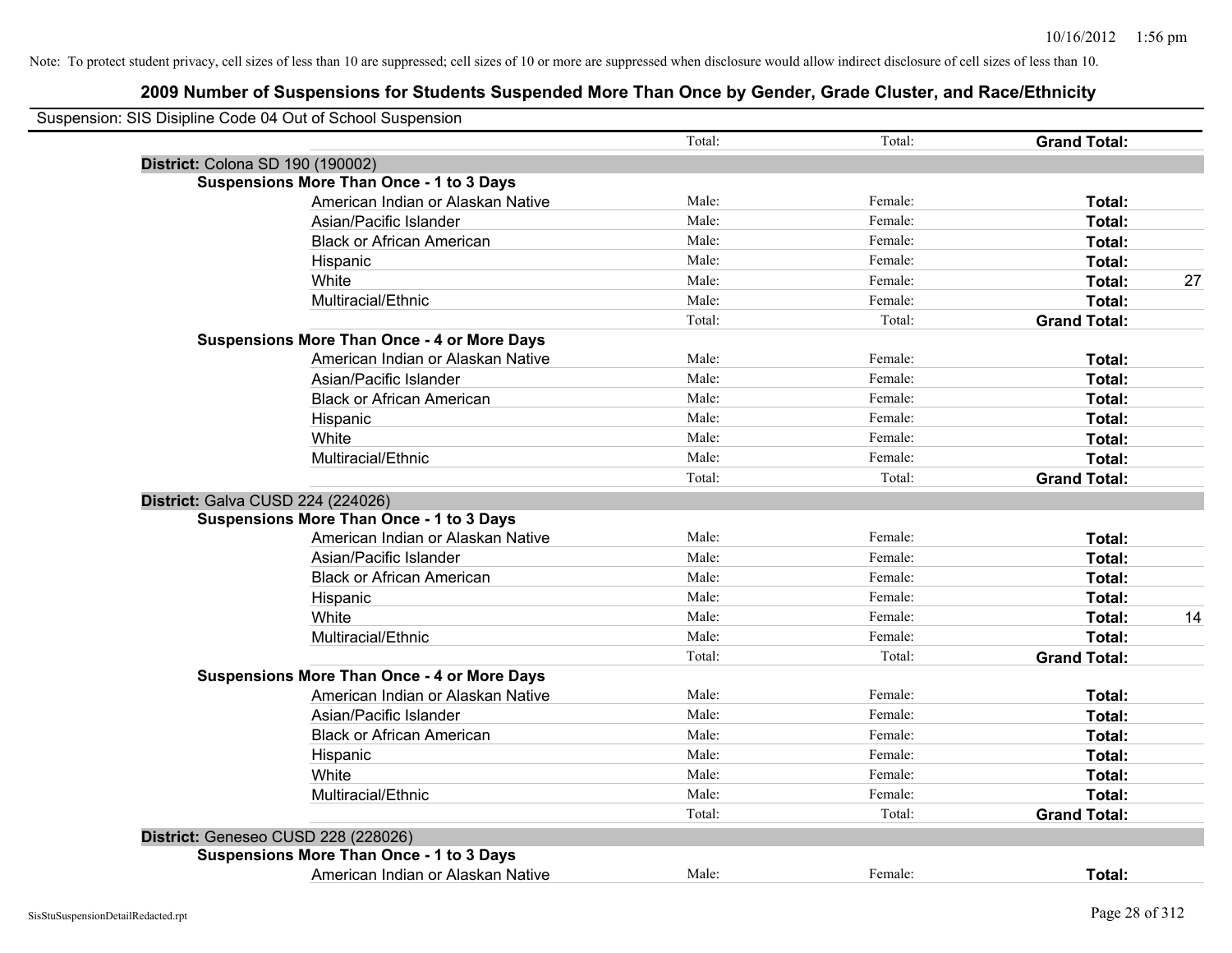| Suspension: SIS Disipline Code 04 Out of School Suspension |                                                    |        |     |         |    |                     |     |
|------------------------------------------------------------|----------------------------------------------------|--------|-----|---------|----|---------------------|-----|
|                                                            | Asian/Pacific Islander                             | Male:  |     | Female: |    | Total:              |     |
|                                                            | <b>Black or African American</b>                   | Male:  |     | Female: |    | Total:              |     |
|                                                            | Hispanic                                           | Male:  |     | Female: |    | Total:              |     |
|                                                            | White                                              | Male:  | 107 | Female: | 26 | Total:              | 133 |
|                                                            | Multiracial/Ethnic                                 | Male:  |     | Female: |    | Total:              |     |
|                                                            |                                                    | Total: |     | Total:  |    | <b>Grand Total:</b> |     |
|                                                            | <b>Suspensions More Than Once - 4 or More Days</b> |        |     |         |    |                     |     |
|                                                            | American Indian or Alaskan Native                  | Male:  |     | Female: |    | Total:              |     |
|                                                            | Asian/Pacific Islander                             | Male:  |     | Female: |    | Total:              |     |
|                                                            | <b>Black or African American</b>                   | Male:  |     | Female: |    | Total:              |     |
|                                                            | Hispanic                                           | Male:  |     | Female: |    | Total:              |     |
|                                                            | White                                              | Male:  |     | Female: |    | Total:              |     |
|                                                            | Multiracial/Ethnic                                 | Male:  |     | Female: |    | Total:              |     |
|                                                            |                                                    | Total: |     | Total:  |    | <b>Grand Total:</b> |     |
|                                                            | District: Henry-Stark County Spec Ed Dist (801060) |        |     |         |    |                     |     |
|                                                            | <b>Suspensions More Than Once - 1 to 3 Days</b>    |        |     |         |    |                     |     |
|                                                            | American Indian or Alaskan Native                  | Male:  |     | Female: |    | Total:              |     |
|                                                            | Asian/Pacific Islander                             | Male:  |     | Female: |    | Total:              |     |
|                                                            | <b>Black or African American</b>                   | Male:  |     | Female: |    | Total:              |     |
|                                                            | Hispanic                                           | Male:  |     | Female: |    | Total:              |     |
|                                                            | White                                              | Male:  |     | Female: |    | Total:              |     |
|                                                            | Multiracial/Ethnic                                 | Male:  |     | Female: |    | Total:              |     |
|                                                            |                                                    | Total: |     | Total:  |    | <b>Grand Total:</b> |     |
|                                                            | <b>Suspensions More Than Once - 4 or More Days</b> |        |     |         |    |                     |     |
|                                                            | American Indian or Alaskan Native                  | Male:  |     | Female: |    | Total:              |     |
|                                                            | Asian/Pacific Islander                             | Male:  |     | Female: |    | Total:              |     |
|                                                            | <b>Black or African American</b>                   | Male:  |     | Female: |    | Total:              |     |
|                                                            | Hispanic                                           | Male:  |     | Female: |    | Total:              |     |
|                                                            | White                                              | Male:  |     | Female: |    | Total:              |     |
|                                                            | Multiracial/Ethnic                                 | Male:  |     | Female: |    | Total:              |     |
|                                                            |                                                    | Total: |     | Total:  |    | <b>Grand Total:</b> |     |
|                                                            | District: Kewanee CUSD 229 (229026)                |        |     |         |    |                     |     |
|                                                            | <b>Suspensions More Than Once - 1 to 3 Days</b>    |        |     |         |    |                     |     |
|                                                            | American Indian or Alaskan Native                  | Male:  |     | Female: |    | Total:              |     |
|                                                            | Asian/Pacific Islander                             | Male:  |     | Female: |    | Total:              |     |
|                                                            | <b>Black or African American</b>                   | Male:  | 22  | Female: | 11 | Total:              | 33  |
|                                                            | Hispanic                                           | Male:  |     | Female: |    | Total:              | 23  |
|                                                            | White                                              | Male:  | 141 | Female: | 23 | Total:              | 164 |
|                                                            | Multiracial/Ethnic                                 | Male:  |     | Female: |    | Total:              | 19  |
| SisStuSuspensionDetailRedacted.rpt                         |                                                    |        |     |         |    | Page 29 of 312      |     |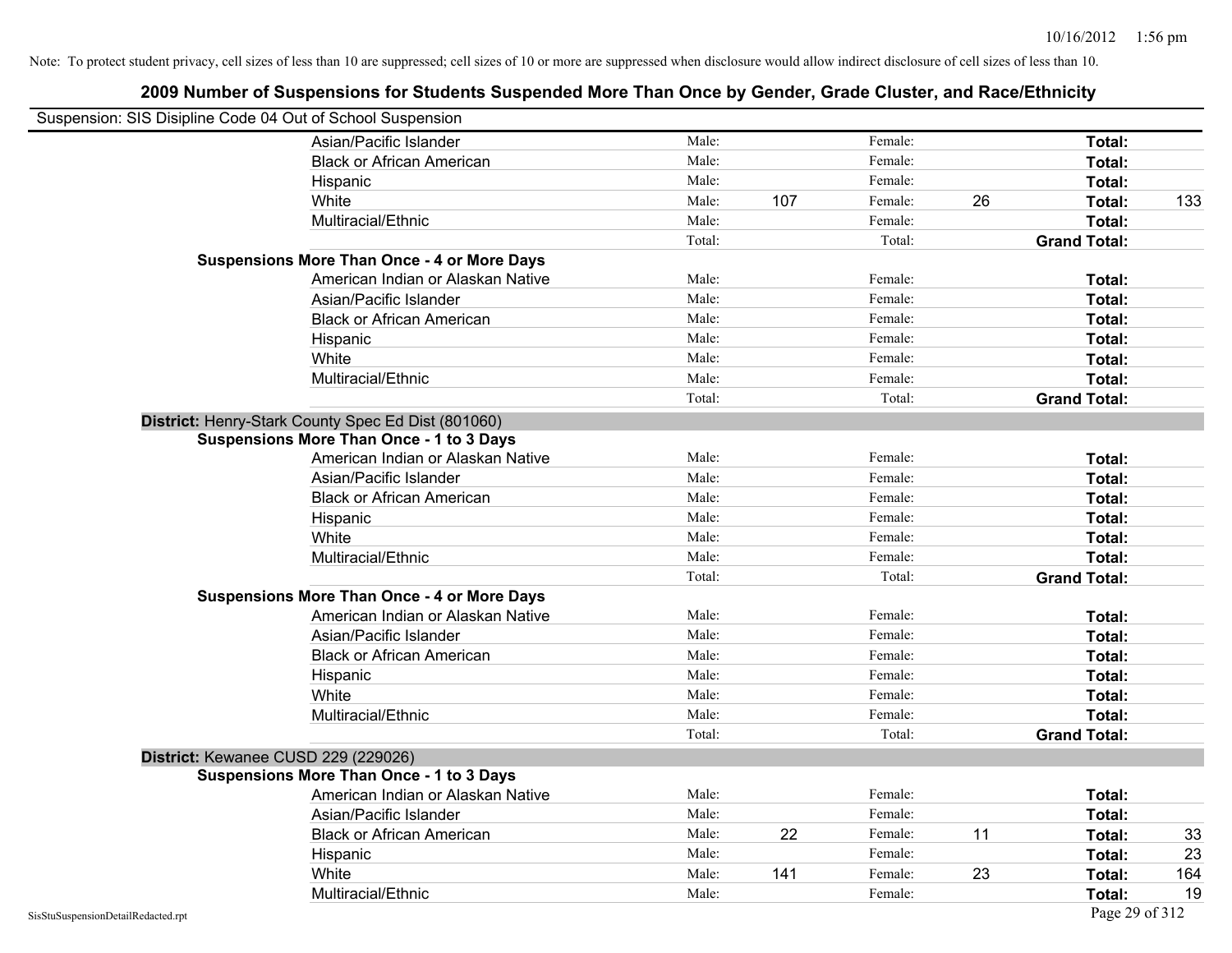| Suspension: SIS Disipline Code 04 Out of School Suspension |        |    |         |    |                     |    |
|------------------------------------------------------------|--------|----|---------|----|---------------------|----|
|                                                            | Total: |    | Total:  |    | <b>Grand Total:</b> |    |
| <b>Suspensions More Than Once - 4 or More Days</b>         |        |    |         |    |                     |    |
| American Indian or Alaskan Native                          | Male:  |    | Female: |    | Total:              |    |
| Asian/Pacific Islander                                     | Male:  |    | Female: |    | Total:              |    |
| <b>Black or African American</b>                           | Male:  |    | Female: |    | Total:              | 14 |
| Hispanic                                                   | Male:  | 11 | Female: | 12 | Total:              | 23 |
| White                                                      | Male:  |    | Female: |    | Total:              | 47 |
| Multiracial/Ethnic                                         | Male:  |    | Female: |    | Total:              |    |
|                                                            | Total: |    | Total:  |    | <b>Grand Total:</b> |    |
| District: Orion CUSD 223 (223026)                          |        |    |         |    |                     |    |
| <b>Suspensions More Than Once - 1 to 3 Days</b>            |        |    |         |    |                     |    |
| American Indian or Alaskan Native                          | Male:  |    | Female: |    | Total:              |    |
| Asian/Pacific Islander                                     | Male:  |    | Female: |    | Total:              |    |
| <b>Black or African American</b>                           | Male:  |    | Female: |    | Total:              |    |
| Hispanic                                                   | Male:  |    | Female: |    | Total:              |    |
| White                                                      | Male:  |    | Female: |    | Total:              |    |
| Multiracial/Ethnic                                         | Male:  |    | Female: |    | Total:              |    |
|                                                            | Total: |    | Total:  |    | <b>Grand Total:</b> | 10 |
| <b>Suspensions More Than Once - 4 or More Days</b>         |        |    |         |    |                     |    |
| American Indian or Alaskan Native                          | Male:  |    | Female: |    | Total:              |    |
| Asian/Pacific Islander                                     | Male:  |    | Female: |    | Total:              |    |
| <b>Black or African American</b>                           | Male:  |    | Female: |    | Total:              |    |
| Hispanic                                                   | Male:  |    | Female: |    | Total:              |    |
| White                                                      | Male:  |    | Female: |    | Total:              |    |
| Multiracial/Ethnic                                         | Male:  |    | Female: |    | Total:              |    |
|                                                            | Total: |    | Total:  |    | <b>Grand Total:</b> |    |
| District: Wethersfield CUSD 230 (230026)                   |        |    |         |    |                     |    |
| <b>Suspensions More Than Once - 1 to 3 Days</b>            |        |    |         |    |                     |    |
| American Indian or Alaskan Native                          | Male:  |    | Female: |    | Total:              |    |
| Asian/Pacific Islander                                     | Male:  |    | Female: |    | Total:              |    |
| <b>Black or African American</b>                           | Male:  |    | Female: |    | Total:              |    |
| Hispanic                                                   | Male:  |    | Female: |    | Total:              |    |
| White                                                      | Male:  |    | Female: |    | Total:              | 19 |
| Multiracial/Ethnic                                         | Male:  |    | Female: |    | Total:              |    |
|                                                            | Total: |    | Total:  |    | <b>Grand Total:</b> | 32 |
| <b>Suspensions More Than Once - 4 or More Days</b>         |        |    |         |    |                     |    |
| American Indian or Alaskan Native                          | Male:  |    | Female: |    | Total:              |    |
| Asian/Pacific Islander                                     | Male:  |    | Female: |    | Total:              |    |
| <b>Black or African American</b>                           | Male:  |    | Female: |    | Total:              |    |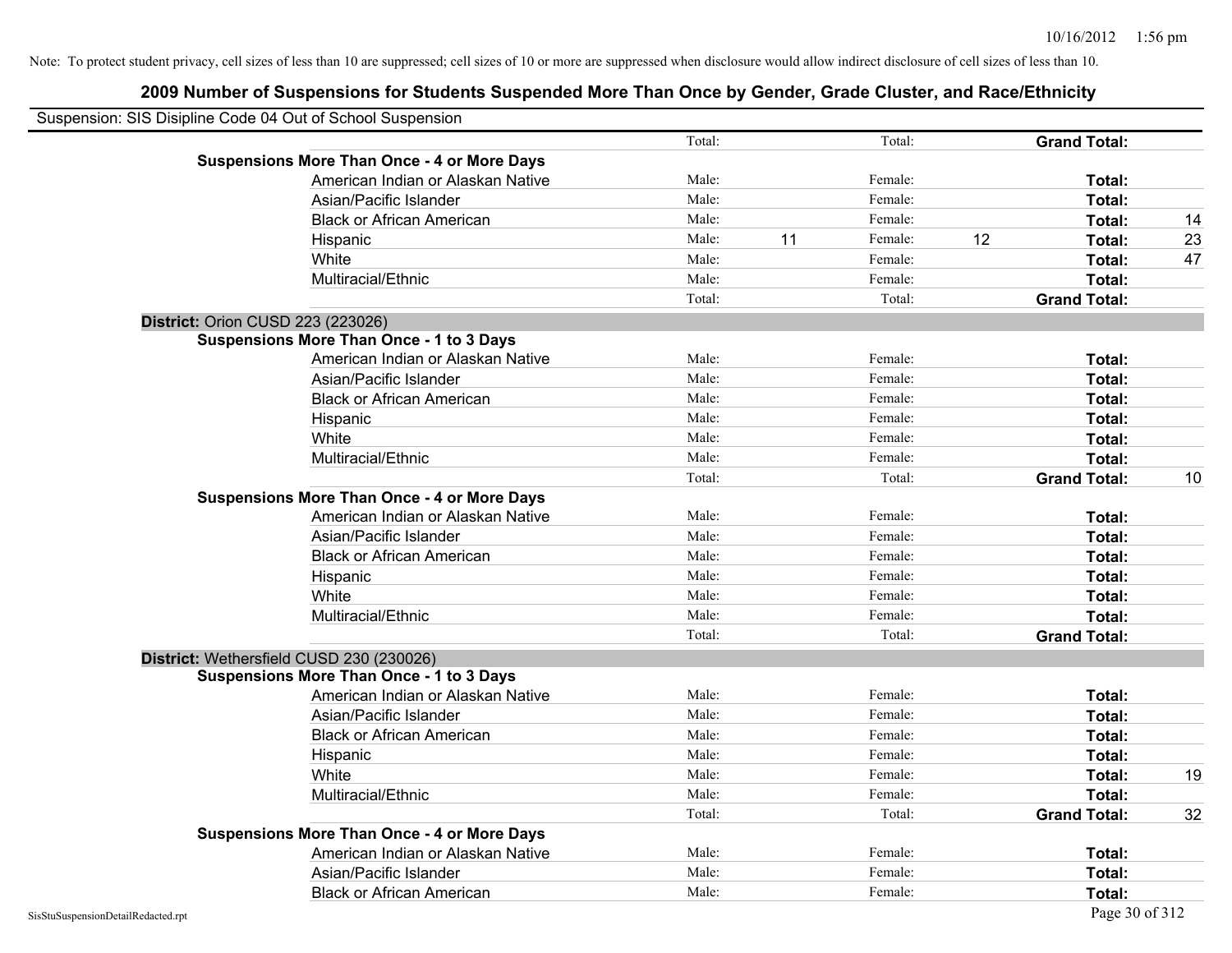| Suspension: SIS Disipline Code 04 Out of School Suspension |                                                    |        |         |                     |
|------------------------------------------------------------|----------------------------------------------------|--------|---------|---------------------|
|                                                            | Hispanic                                           | Male:  | Female: | Total:              |
|                                                            | White                                              | Male:  | Female: | Total:              |
|                                                            | Multiracial/Ethnic                                 | Male:  | Female: | Total:              |
|                                                            |                                                    | Total: | Total:  | <b>Grand Total:</b> |
| <b>County: Non-Public School (000)</b>                     |                                                    |        |         |                     |
|                                                            | District: Bureau/Henry/Stark ROE (000000)          |        |         |                     |
|                                                            | Suspensions More Than Once - 1 to 3 Days           |        |         |                     |
|                                                            | American Indian or Alaskan Native                  | Male:  | Female: | Total:              |
|                                                            | Asian/Pacific Islander                             | Male:  | Female: | Total:              |
|                                                            | <b>Black or African American</b>                   | Male:  | Female: | Total:              |
|                                                            | Hispanic                                           | Male:  | Female: | Total:              |
|                                                            | White                                              | Male:  | Female: | Total:              |
|                                                            | Multiracial/Ethnic                                 | Male:  | Female: | Total:              |
|                                                            |                                                    | Total: | Total:  | <b>Grand Total:</b> |
|                                                            | <b>Suspensions More Than Once - 4 or More Days</b> |        |         |                     |
|                                                            | American Indian or Alaskan Native                  | Male:  | Female: | Total:              |
|                                                            | Asian/Pacific Islander                             | Male:  | Female: | Total:              |
|                                                            | <b>Black or African American</b>                   | Male:  | Female: | Total:              |
|                                                            | Hispanic                                           | Male:  | Female: | Total:              |
|                                                            | White                                              | Male:  | Female: | Total:              |
|                                                            | Multiracial/Ethnic                                 | Male:  | Female: | Total:              |
|                                                            |                                                    | Total: | Total:  | <b>Grand Total:</b> |
| County: Stark (088)                                        |                                                    |        |         |                     |
| District: Bradford CUSD 1 (001026)                         |                                                    |        |         |                     |
|                                                            | Suspensions More Than Once - 1 to 3 Days           |        |         |                     |
|                                                            | American Indian or Alaskan Native                  | Male:  | Female: | Total:              |
|                                                            | Asian/Pacific Islander                             | Male:  | Female: | Total:              |
|                                                            | <b>Black or African American</b>                   | Male:  | Female: | Total:              |
|                                                            | Hispanic                                           | Male:  | Female: | Total:              |
|                                                            | White                                              | Male:  | Female: | Total:              |
|                                                            | Multiracial/Ethnic                                 | Male:  | Female: | Total:              |
|                                                            |                                                    | Total: | Total:  | <b>Grand Total:</b> |
|                                                            | <b>Suspensions More Than Once - 4 or More Days</b> |        |         |                     |
|                                                            | American Indian or Alaskan Native                  | Male:  | Female: | Total:              |
|                                                            | Asian/Pacific Islander                             | Male:  | Female: | Total:              |
|                                                            | <b>Black or African American</b>                   | Male:  | Female: | Total:              |
|                                                            | Hispanic                                           | Male:  | Female: | Total:              |
|                                                            | White                                              | Male:  | Female: | Total:              |
|                                                            | Multiracial/Ethnic                                 | Male:  | Female: | Total:              |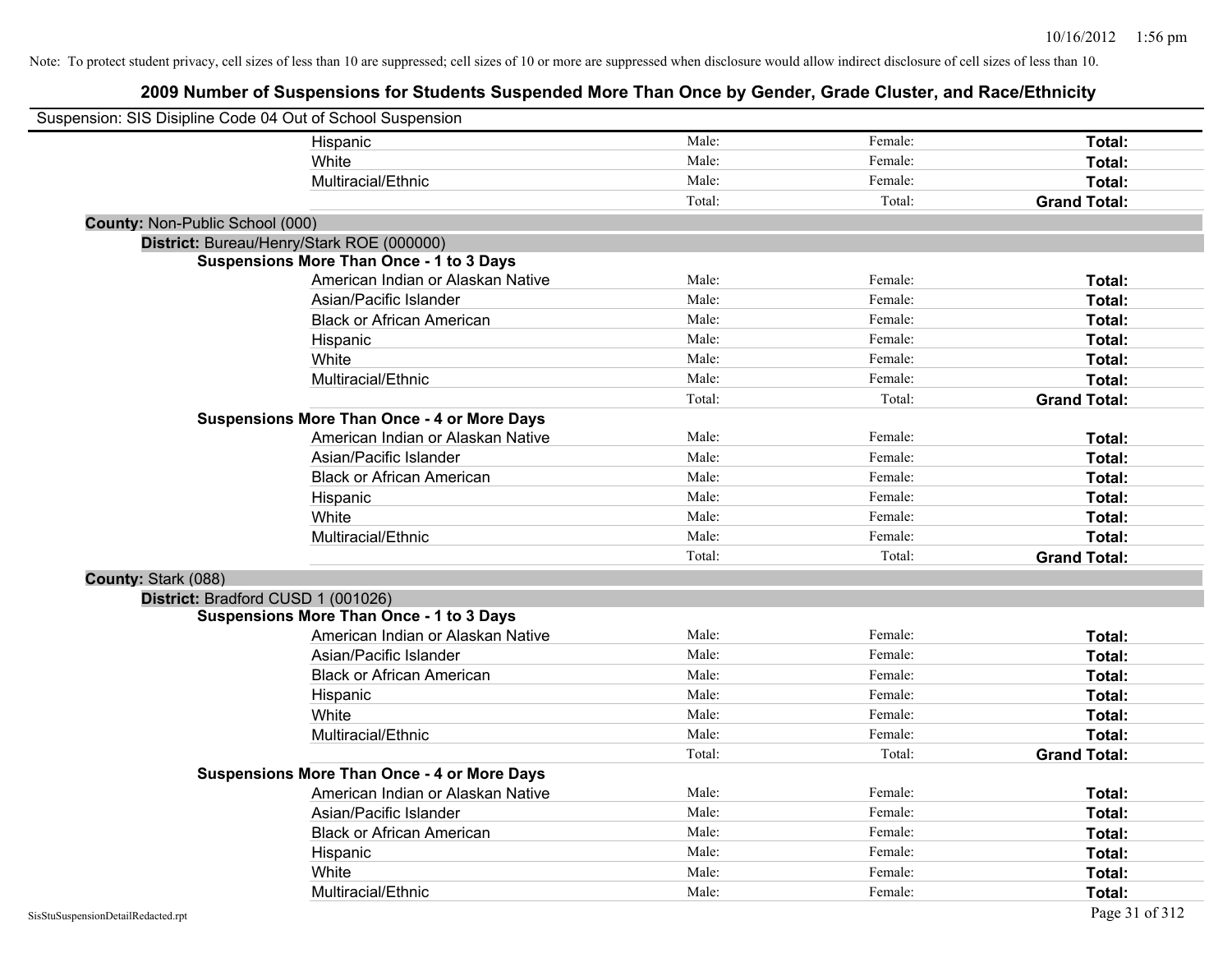| Suspension: SIS Disipline Code 04 Out of School Suspension |                                                    |        |    |         |    |                     |    |
|------------------------------------------------------------|----------------------------------------------------|--------|----|---------|----|---------------------|----|
|                                                            |                                                    | Total: |    | Total:  |    | <b>Grand Total:</b> |    |
|                                                            | District: Stark County CUSD 100 (100026)           |        |    |         |    |                     |    |
|                                                            | <b>Suspensions More Than Once - 1 to 3 Days</b>    |        |    |         |    |                     |    |
|                                                            | American Indian or Alaskan Native                  | Male:  |    | Female: |    | Total:              |    |
|                                                            | Asian/Pacific Islander                             | Male:  |    | Female: |    | Total:              |    |
|                                                            | <b>Black or African American</b>                   | Male:  |    | Female: |    | Total:              |    |
|                                                            | Hispanic                                           | Male:  |    | Female: |    | Total:              |    |
|                                                            | White                                              | Male:  | 69 | Female: | 11 | Total:              | 80 |
|                                                            | Multiracial/Ethnic                                 | Male:  |    | Female: |    | Total:              |    |
|                                                            |                                                    | Total: |    | Total:  |    | <b>Grand Total:</b> |    |
|                                                            | <b>Suspensions More Than Once - 4 or More Days</b> |        |    |         |    |                     |    |
|                                                            | American Indian or Alaskan Native                  | Male:  |    | Female: |    | Total:              |    |
|                                                            | Asian/Pacific Islander                             | Male:  |    | Female: |    | Total:              |    |
|                                                            | <b>Black or African American</b>                   | Male:  |    | Female: |    | Total:              |    |
|                                                            | Hispanic                                           | Male:  |    | Female: |    | Total:              |    |
|                                                            | White                                              | Male:  |    | Female: |    | Total:              | 17 |
|                                                            | Multiracial/Ethnic                                 | Male:  |    | Female: |    | Total:              |    |
|                                                            |                                                    | Total: |    | Total:  |    | <b>Grand Total:</b> |    |
|                                                            |                                                    |        |    |         |    |                     |    |
| Region: Calhoun/Greene/Jersy/Macoupin ROE (40)             |                                                    |        |    |         |    |                     |    |
| County: Calhoun (007)                                      |                                                    |        |    |         |    |                     |    |
|                                                            | District: Calhoun CUSD 40 (040026)                 |        |    |         |    |                     |    |
|                                                            | <b>Suspensions More Than Once - 1 to 3 Days</b>    |        |    |         |    |                     |    |
|                                                            | American Indian or Alaskan Native                  | Male:  |    | Female: |    | Total:              |    |
|                                                            | Asian/Pacific Islander                             | Male:  |    | Female: |    | Total:              |    |
|                                                            | <b>Black or African American</b>                   | Male:  |    | Female: |    | Total:              |    |
|                                                            | Hispanic                                           | Male:  |    | Female: |    | Total:              |    |
|                                                            | White                                              | Male:  |    | Female: |    | Total:              |    |
|                                                            | Multiracial/Ethnic                                 | Male:  |    | Female: |    | Total:              |    |
|                                                            |                                                    | Total: |    | Total:  |    | <b>Grand Total:</b> |    |
|                                                            | <b>Suspensions More Than Once - 4 or More Days</b> |        |    |         |    |                     |    |
|                                                            | American Indian or Alaskan Native                  | Male:  |    | Female: |    | Total:              |    |
|                                                            | Asian/Pacific Islander                             | Male:  |    | Female: |    | Total:              |    |
|                                                            | <b>Black or African American</b>                   | Male:  |    | Female: |    | Total:              |    |
|                                                            | Hispanic                                           | Male:  |    | Female: |    | Total:              |    |
|                                                            | White                                              | Male:  |    | Female: |    | Total:              |    |
|                                                            | Multiracial/Ethnic                                 | Male:  |    | Female: |    | Total:              |    |
|                                                            |                                                    | Total: |    | Total:  |    | <b>Grand Total:</b> |    |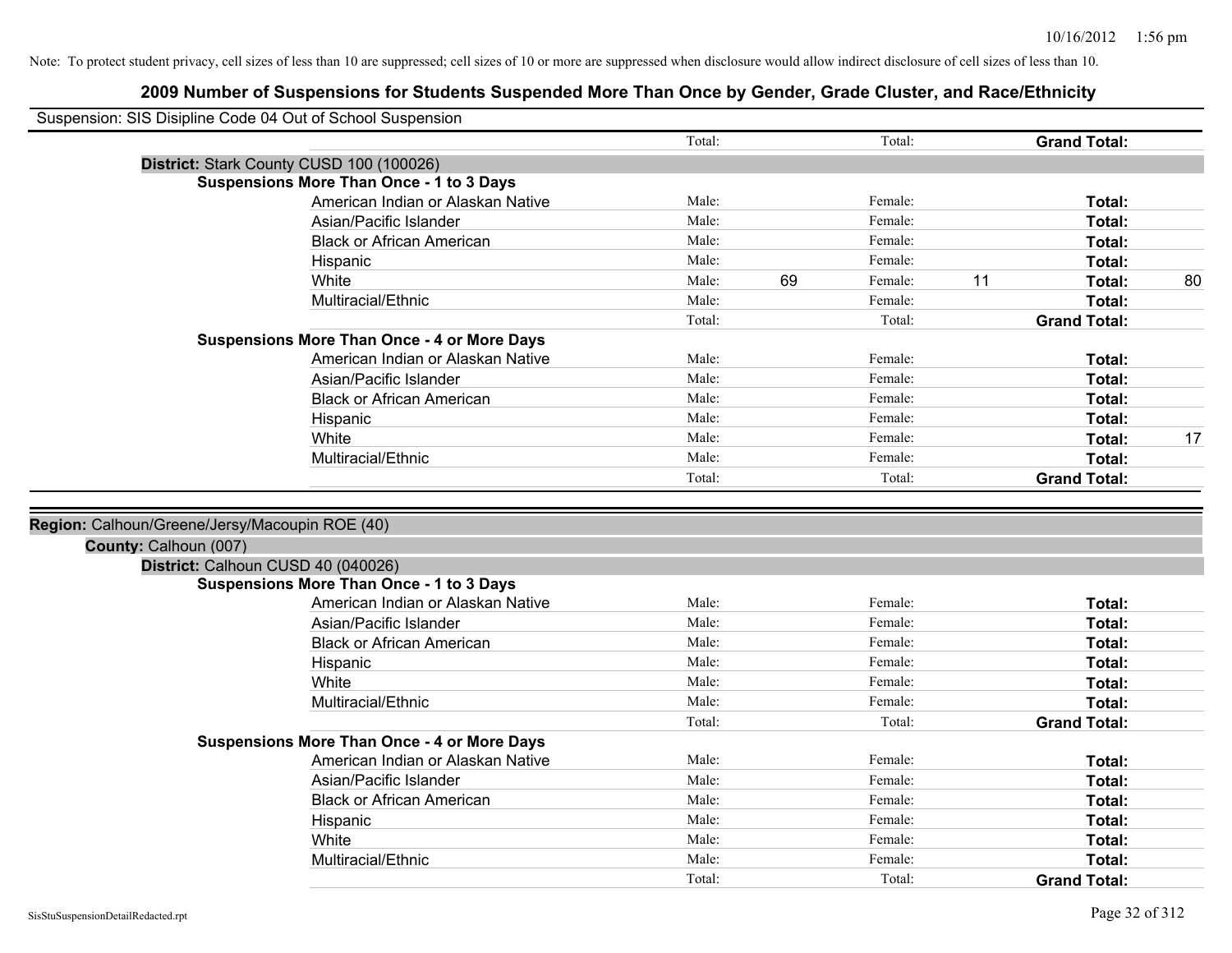| Suspension: SIS Disipline Code 04 Out of School Suspension |                                                    |        |         |                     |
|------------------------------------------------------------|----------------------------------------------------|--------|---------|---------------------|
| County: Greene (031)                                       |                                                    |        |         |                     |
|                                                            | District: Carrollton CUSD 1 (001026)               |        |         |                     |
|                                                            | <b>Suspensions More Than Once - 1 to 3 Days</b>    |        |         |                     |
|                                                            | American Indian or Alaskan Native                  | Male:  | Female: | Total:              |
|                                                            | Asian/Pacific Islander                             | Male:  | Female: | Total:              |
|                                                            | <b>Black or African American</b>                   | Male:  | Female: | Total:              |
|                                                            | Hispanic                                           | Male:  | Female: | Total:              |
|                                                            | White                                              | Male:  | Female: | Total:              |
|                                                            | Multiracial/Ethnic                                 | Male:  | Female: | Total:              |
|                                                            |                                                    | Total: | Total:  | <b>Grand Total:</b> |
|                                                            | <b>Suspensions More Than Once - 4 or More Days</b> |        |         |                     |
|                                                            | American Indian or Alaskan Native                  | Male:  | Female: | Total:              |
|                                                            | Asian/Pacific Islander                             | Male:  | Female: | Total:              |
|                                                            | <b>Black or African American</b>                   | Male:  | Female: | Total:              |
|                                                            | Hispanic                                           | Male:  | Female: | Total:              |
|                                                            | White                                              | Male:  | Female: | Total:              |
|                                                            | Multiracial/Ethnic                                 | Male:  | Female: | Total:              |
|                                                            |                                                    | Total: | Total:  | <b>Grand Total:</b> |
|                                                            | District: Greenfield CUSD 10 (010026)              |        |         |                     |
|                                                            | <b>Suspensions More Than Once - 1 to 3 Days</b>    |        |         |                     |
|                                                            | American Indian or Alaskan Native                  | Male:  | Female: | Total:              |
|                                                            | Asian/Pacific Islander                             | Male:  | Female: | Total:              |
|                                                            | <b>Black or African American</b>                   | Male:  | Female: | Total:              |
|                                                            | Hispanic                                           | Male:  | Female: | Total:              |
|                                                            | White                                              | Male:  | Female: | Total:              |
|                                                            | Multiracial/Ethnic                                 | Male:  | Female: | Total:              |
|                                                            |                                                    | Total: | Total:  | <b>Grand Total:</b> |
|                                                            | <b>Suspensions More Than Once - 4 or More Days</b> |        |         |                     |
|                                                            | American Indian or Alaskan Native                  | Male:  | Female: | Total:              |
|                                                            | Asian/Pacific Islander                             | Male:  | Female: | Total:              |
|                                                            | <b>Black or African American</b>                   | Male:  | Female: | Total:              |
|                                                            | Hispanic                                           | Male:  | Female: | Total:              |
|                                                            | White                                              | Male:  | Female: | <b>Total:</b>       |
|                                                            | Multiracial/Ethnic                                 | Male:  | Female: | Total:              |
|                                                            |                                                    | Total: | Total:  | <b>Grand Total:</b> |
|                                                            | District: North Greene CUSD 3 (003026)             |        |         |                     |
|                                                            | <b>Suspensions More Than Once - 1 to 3 Days</b>    |        |         |                     |
|                                                            | American Indian or Alaskan Native                  | Male:  | Female: | Total:              |
|                                                            | Asian/Pacific Islander                             | Male:  | Female: | Total:              |
| SisStuSuspensionDetailRedacted.rpt                         |                                                    |        |         | Page 33 of 312      |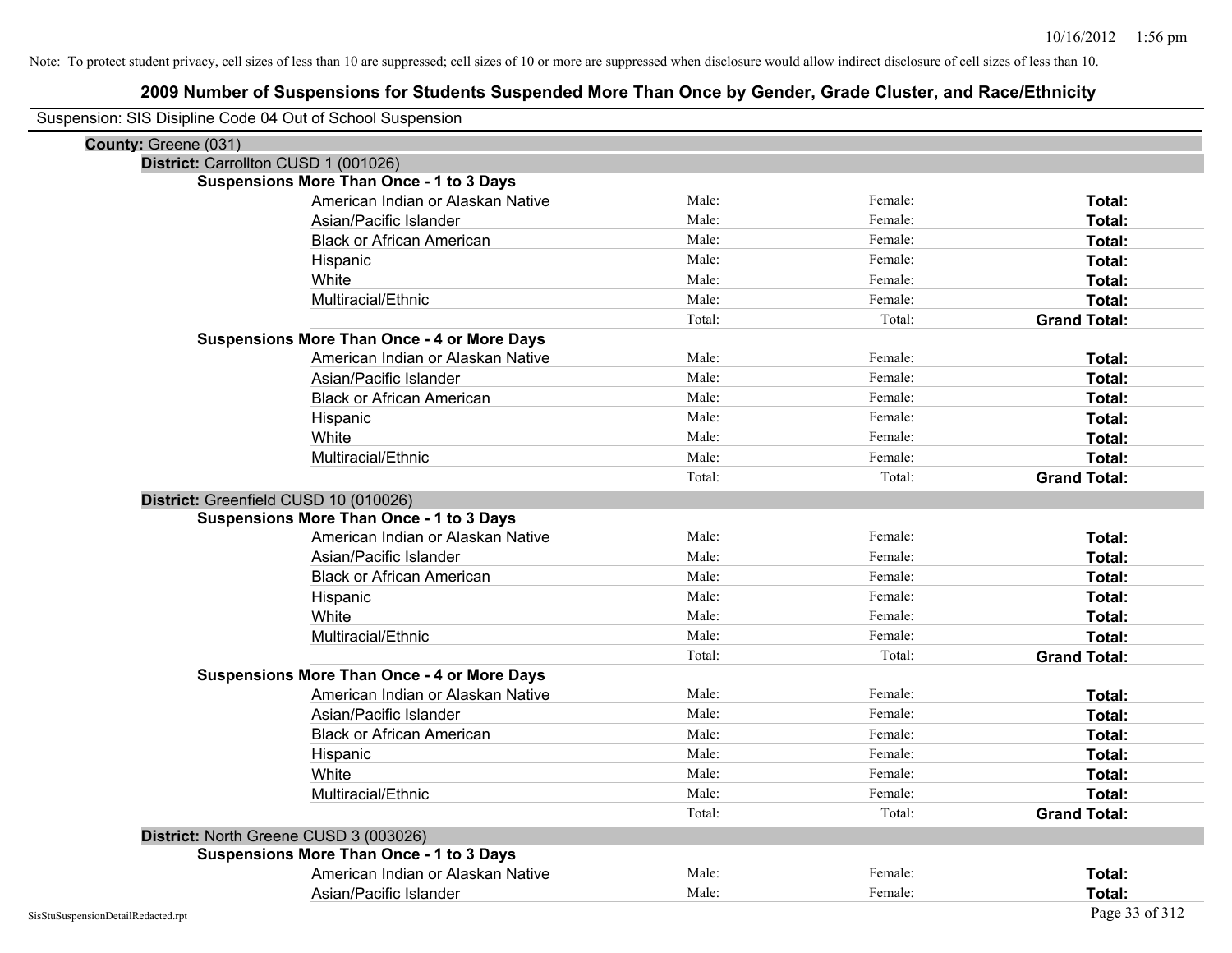| Suspension: SIS Disipline Code 04 Out of School Suspension |                                                    |        |    |         |    |                     |    |
|------------------------------------------------------------|----------------------------------------------------|--------|----|---------|----|---------------------|----|
|                                                            | <b>Black or African American</b>                   | Male:  |    | Female: |    | Total:              |    |
|                                                            | Hispanic                                           | Male:  |    | Female: |    | Total:              |    |
|                                                            | White                                              | Male:  | 32 | Female: | 22 | Total:              | 54 |
|                                                            | Multiracial/Ethnic                                 | Male:  |    | Female: |    | Total:              |    |
|                                                            |                                                    | Total: |    | Total:  |    | <b>Grand Total:</b> |    |
|                                                            | <b>Suspensions More Than Once - 4 or More Days</b> |        |    |         |    |                     |    |
|                                                            | American Indian or Alaskan Native                  | Male:  |    | Female: |    | Total:              |    |
|                                                            | Asian/Pacific Islander                             | Male:  |    | Female: |    | Total:              |    |
|                                                            | <b>Black or African American</b>                   | Male:  |    | Female: |    | Total:              |    |
|                                                            | Hispanic                                           | Male:  |    | Female: |    | Total:              |    |
|                                                            | White                                              | Male:  |    | Female: |    | Total:              |    |
|                                                            | Multiracial/Ethnic                                 | Male:  |    | Female: |    | Total:              |    |
|                                                            |                                                    | Total: |    | Total:  |    | <b>Grand Total:</b> |    |
| County: Jersey (042)                                       |                                                    |        |    |         |    |                     |    |
|                                                            | District: Jersey CUSD 100 (100026)                 |        |    |         |    |                     |    |
|                                                            | <b>Suspensions More Than Once - 1 to 3 Days</b>    |        |    |         |    |                     |    |
|                                                            | American Indian or Alaskan Native                  | Male:  |    | Female: |    | Total:              |    |
|                                                            | Asian/Pacific Islander                             | Male:  |    | Female: |    | Total:              |    |
|                                                            | <b>Black or African American</b>                   | Male:  |    | Female: |    | Total:              |    |
|                                                            | Hispanic                                           | Male:  |    | Female: |    | Total:              |    |
|                                                            | White                                              | Male:  | 58 | Female: | 16 | Total:              | 74 |
|                                                            | Multiracial/Ethnic                                 | Male:  |    | Female: |    | Total:              |    |
|                                                            |                                                    | Total: |    | Total:  |    | <b>Grand Total:</b> |    |
|                                                            | <b>Suspensions More Than Once - 4 or More Days</b> |        |    |         |    |                     |    |
|                                                            | American Indian or Alaskan Native                  | Male:  |    | Female: |    | Total:              |    |
|                                                            | Asian/Pacific Islander                             | Male:  |    | Female: |    | Total:              |    |
|                                                            | <b>Black or African American</b>                   | Male:  |    | Female: |    | Total:              |    |
|                                                            | Hispanic                                           | Male:  |    | Female: |    | Total:              |    |
|                                                            | White                                              | Male:  |    | Female: |    | Total:              | 15 |
|                                                            | Multiracial/Ethnic                                 | Male:  |    | Female: |    | Total:              |    |
|                                                            |                                                    | Total: |    | Total:  |    | <b>Grand Total:</b> |    |
| County: Macoupin (056)                                     |                                                    |        |    |         |    |                     |    |
|                                                            | District: Bunker Hill CUSD 8 (008026)              |        |    |         |    |                     |    |
|                                                            | <b>Suspensions More Than Once - 1 to 3 Days</b>    |        |    |         |    |                     |    |
|                                                            | American Indian or Alaskan Native                  | Male:  |    | Female: |    | Total:              |    |
|                                                            | Asian/Pacific Islander                             | Male:  |    | Female: |    | Total:              |    |
|                                                            | <b>Black or African American</b>                   | Male:  |    | Female: |    | Total:              |    |
|                                                            | Hispanic                                           | Male:  |    | Female: |    | Total:              |    |
|                                                            | White                                              | Male:  |    | Female: |    | Total:              | 18 |
| SisStuSuspensionDetailRedacted.rpt                         |                                                    |        |    |         |    | Page 34 of 312      |    |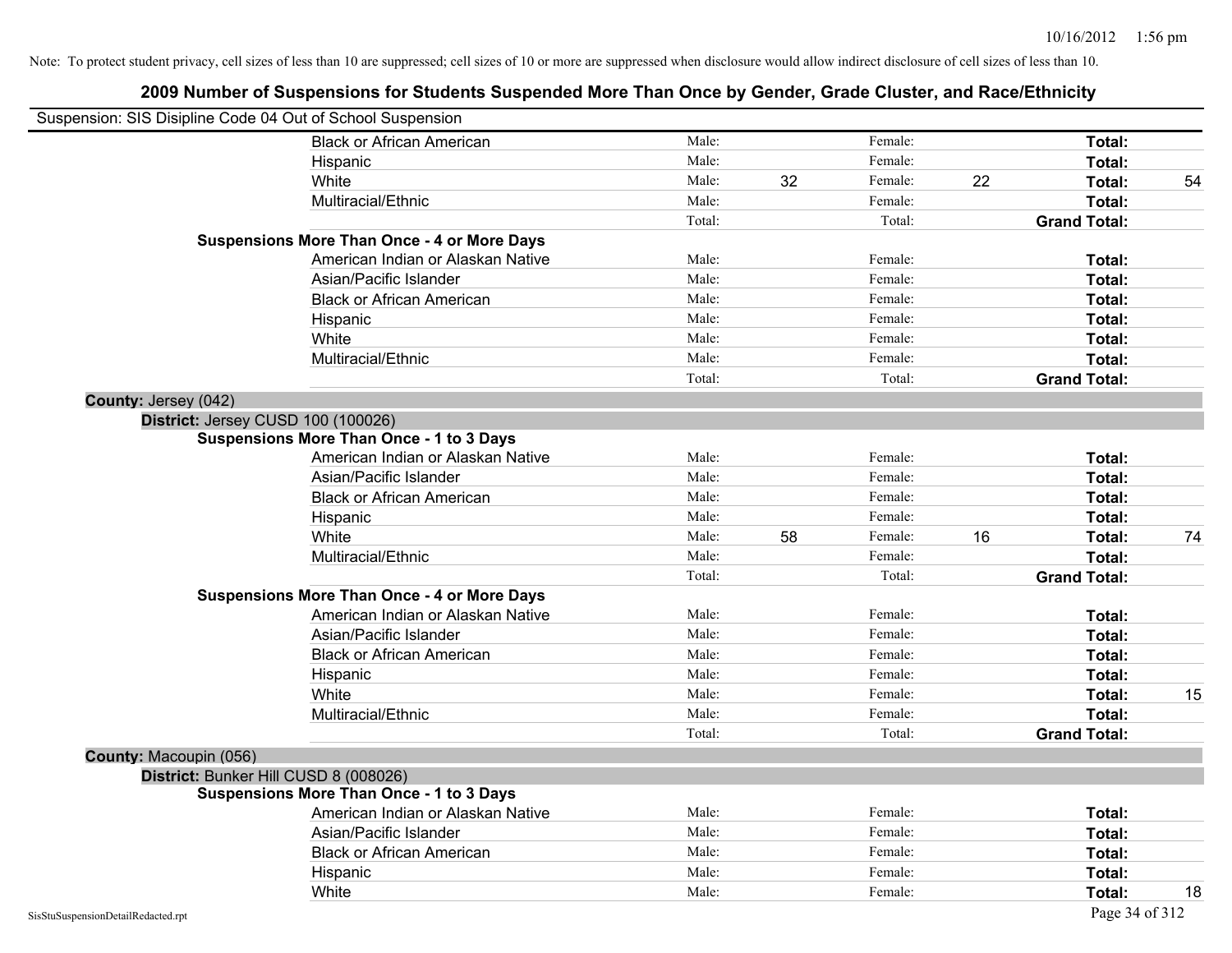| Suspension: SIS Disipline Code 04 Out of School Suspension |                                                    |        |         |                     |    |
|------------------------------------------------------------|----------------------------------------------------|--------|---------|---------------------|----|
|                                                            | Multiracial/Ethnic                                 | Male:  | Female: | Total:              |    |
|                                                            |                                                    | Total: | Total:  | <b>Grand Total:</b> |    |
|                                                            | <b>Suspensions More Than Once - 4 or More Days</b> |        |         |                     |    |
|                                                            | American Indian or Alaskan Native                  | Male:  | Female: | Total:              |    |
|                                                            | Asian/Pacific Islander                             | Male:  | Female: | Total:              |    |
|                                                            | <b>Black or African American</b>                   | Male:  | Female: | Total:              |    |
|                                                            | Hispanic                                           | Male:  | Female: | Total:              |    |
|                                                            | White                                              | Male:  | Female: | Total:              |    |
|                                                            | Multiracial/Ethnic                                 | Male:  | Female: | Total:              |    |
|                                                            |                                                    | Total: | Total:  | <b>Grand Total:</b> |    |
| District: Carlinville CUSD 1 (001026)                      |                                                    |        |         |                     |    |
|                                                            | <b>Suspensions More Than Once - 1 to 3 Days</b>    |        |         |                     |    |
|                                                            | American Indian or Alaskan Native                  | Male:  | Female: | Total:              |    |
|                                                            | Asian/Pacific Islander                             | Male:  | Female: | Total:              |    |
|                                                            | <b>Black or African American</b>                   | Male:  | Female: | Total:              |    |
|                                                            | Hispanic                                           | Male:  | Female: | Total:              |    |
|                                                            | White                                              | Male:  | Female: | Total:              | 29 |
|                                                            | Multiracial/Ethnic                                 | Male:  | Female: | Total:              |    |
|                                                            |                                                    | Total: | Total:  | <b>Grand Total:</b> |    |
|                                                            | <b>Suspensions More Than Once - 4 or More Days</b> |        |         |                     |    |
|                                                            | American Indian or Alaskan Native                  | Male:  | Female: | Total:              |    |
|                                                            | Asian/Pacific Islander                             | Male:  | Female: | Total:              |    |
|                                                            | <b>Black or African American</b>                   | Male:  | Female: | Total:              |    |
|                                                            | Hispanic                                           | Male:  | Female: | Total:              |    |
|                                                            | White                                              | Male:  | Female: | Total:              |    |
|                                                            | Multiracial/Ethnic                                 | Male:  | Female: | Total:              |    |
|                                                            |                                                    | Total: | Total:  | <b>Grand Total:</b> |    |
| District: Gillespie CUSD 7 (007026)                        |                                                    |        |         |                     |    |
|                                                            | <b>Suspensions More Than Once - 1 to 3 Days</b>    |        |         |                     |    |
|                                                            | American Indian or Alaskan Native                  | Male:  | Female: | Total:              |    |
|                                                            | Asian/Pacific Islander                             | Male:  | Female: | Total:              |    |
|                                                            | <b>Black or African American</b>                   | Male:  | Female: | Total:              |    |
|                                                            | Hispanic                                           | Male:  | Female: | Total:              |    |
|                                                            | White                                              | Male:  | Female: | Total:              | 18 |
|                                                            | Multiracial/Ethnic                                 | Male:  | Female: | Total:              |    |
|                                                            |                                                    | Total: | Total:  | <b>Grand Total:</b> |    |
|                                                            | <b>Suspensions More Than Once - 4 or More Days</b> |        |         |                     |    |
|                                                            | American Indian or Alaskan Native                  | Male:  | Female: | Total:              |    |
|                                                            | Asian/Pacific Islander                             | Male:  | Female: | Total:              |    |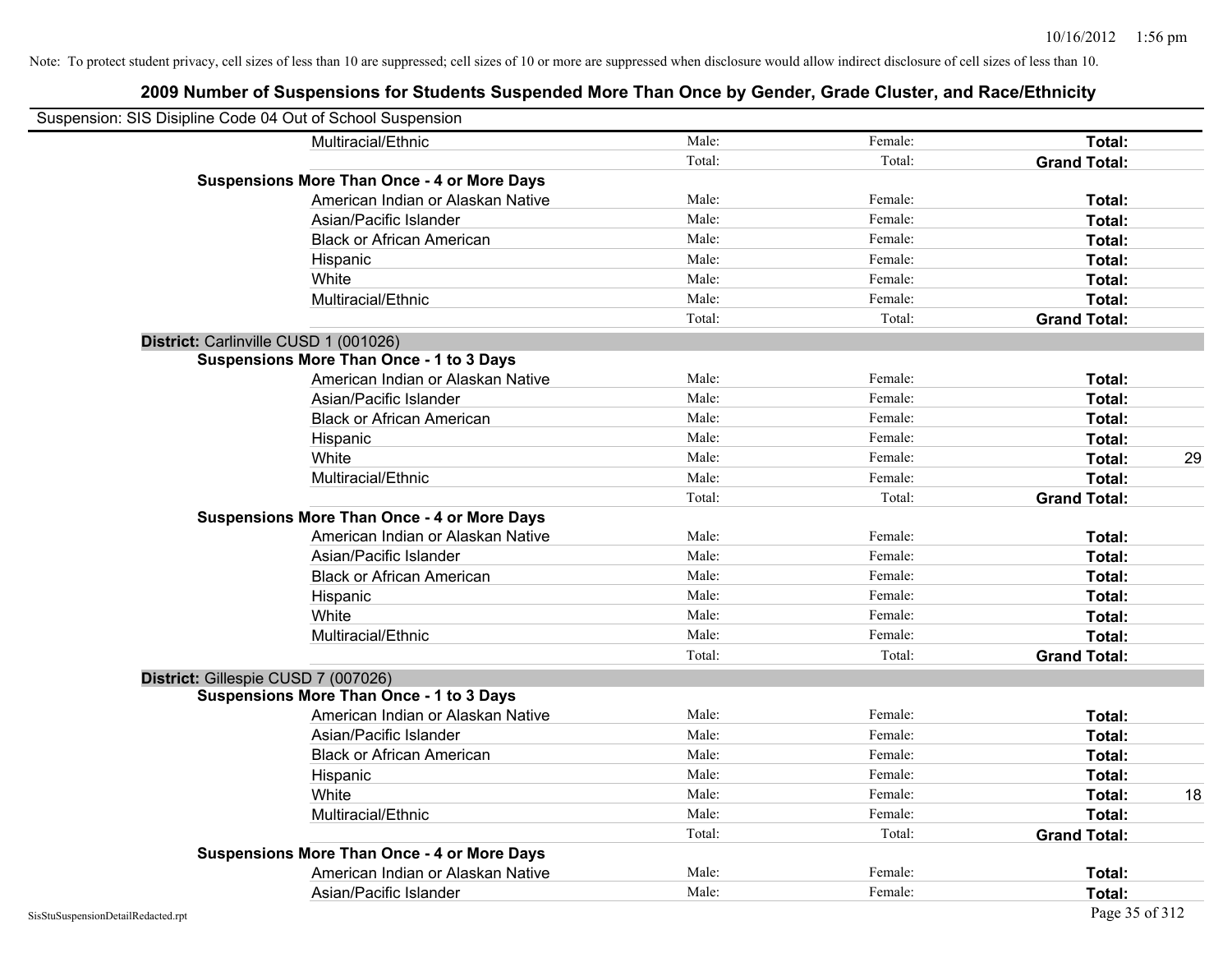| Suspension: SIS Disipline Code 04 Out of School Suspension |                                                    |        |    |         |    |                     |    |
|------------------------------------------------------------|----------------------------------------------------|--------|----|---------|----|---------------------|----|
|                                                            | <b>Black or African American</b>                   | Male:  |    | Female: |    | Total:              |    |
|                                                            | Hispanic                                           | Male:  |    | Female: |    | Total:              |    |
|                                                            | White                                              | Male:  |    | Female: |    | Total:              | 10 |
|                                                            | Multiracial/Ethnic                                 | Male:  |    | Female: |    | Total:              |    |
|                                                            |                                                    | Total: |    | Total:  |    | <b>Grand Total:</b> |    |
| District: Girard CUSD 3 (003026)                           |                                                    |        |    |         |    |                     |    |
|                                                            | Suspensions More Than Once - 1 to 3 Days           |        |    |         |    |                     |    |
|                                                            | American Indian or Alaskan Native                  | Male:  |    | Female: |    | Total:              |    |
|                                                            | Asian/Pacific Islander                             | Male:  |    | Female: |    | Total:              |    |
|                                                            | <b>Black or African American</b>                   | Male:  |    | Female: |    | Total:              |    |
|                                                            | Hispanic                                           | Male:  |    | Female: |    | Total:              |    |
|                                                            | White                                              | Male:  |    | Female: |    | Total:              |    |
|                                                            | Multiracial/Ethnic                                 | Male:  |    | Female: |    | Total:              |    |
|                                                            |                                                    | Total: |    | Total:  |    | <b>Grand Total:</b> |    |
|                                                            | <b>Suspensions More Than Once - 4 or More Days</b> |        |    |         |    |                     |    |
|                                                            | American Indian or Alaskan Native                  | Male:  |    | Female: |    | Total:              |    |
|                                                            | Asian/Pacific Islander                             | Male:  |    | Female: |    | Total:              |    |
|                                                            | <b>Black or African American</b>                   | Male:  |    | Female: |    | Total:              |    |
|                                                            | Hispanic                                           | Male:  |    | Female: |    | Total:              |    |
|                                                            | White                                              | Male:  |    | Female: |    | Total:              |    |
|                                                            | Multiracial/Ethnic                                 | Male:  |    | Female: |    | Total:              |    |
|                                                            |                                                    | Total: |    | Total:  |    | <b>Grand Total:</b> |    |
| District: Mount Olive CUSD 5 (005026)                      |                                                    |        |    |         |    |                     |    |
|                                                            | <b>Suspensions More Than Once - 1 to 3 Days</b>    |        |    |         |    |                     |    |
|                                                            | American Indian or Alaskan Native                  | Male:  |    | Female: |    | Total:              |    |
|                                                            | Asian/Pacific Islander                             | Male:  |    | Female: |    | Total:              |    |
|                                                            | <b>Black or African American</b>                   | Male:  |    | Female: |    | Total:              |    |
|                                                            | Hispanic                                           | Male:  |    | Female: |    | Total:              |    |
|                                                            | White                                              | Male:  | 17 | Female: | 14 | Total:              | 31 |
|                                                            | Multiracial/Ethnic                                 | Male:  |    | Female: |    | Total:              |    |
|                                                            |                                                    | Total: |    | Total:  |    | <b>Grand Total:</b> |    |
|                                                            | <b>Suspensions More Than Once - 4 or More Days</b> |        |    |         |    |                     |    |
|                                                            | American Indian or Alaskan Native                  | Male:  |    | Female: |    | Total:              |    |
|                                                            | Asian/Pacific Islander                             | Male:  |    | Female: |    | Total:              |    |
|                                                            | <b>Black or African American</b>                   | Male:  |    | Female: |    | Total:              |    |
|                                                            | Hispanic                                           | Male:  |    | Female: |    | Total:              |    |
|                                                            | White                                              | Male:  |    | Female: |    | Total:              |    |
|                                                            | Multiracial/Ethnic                                 | Male:  |    | Female: |    | Total:              |    |
|                                                            |                                                    | Total: |    | Total:  |    | <b>Grand Total:</b> |    |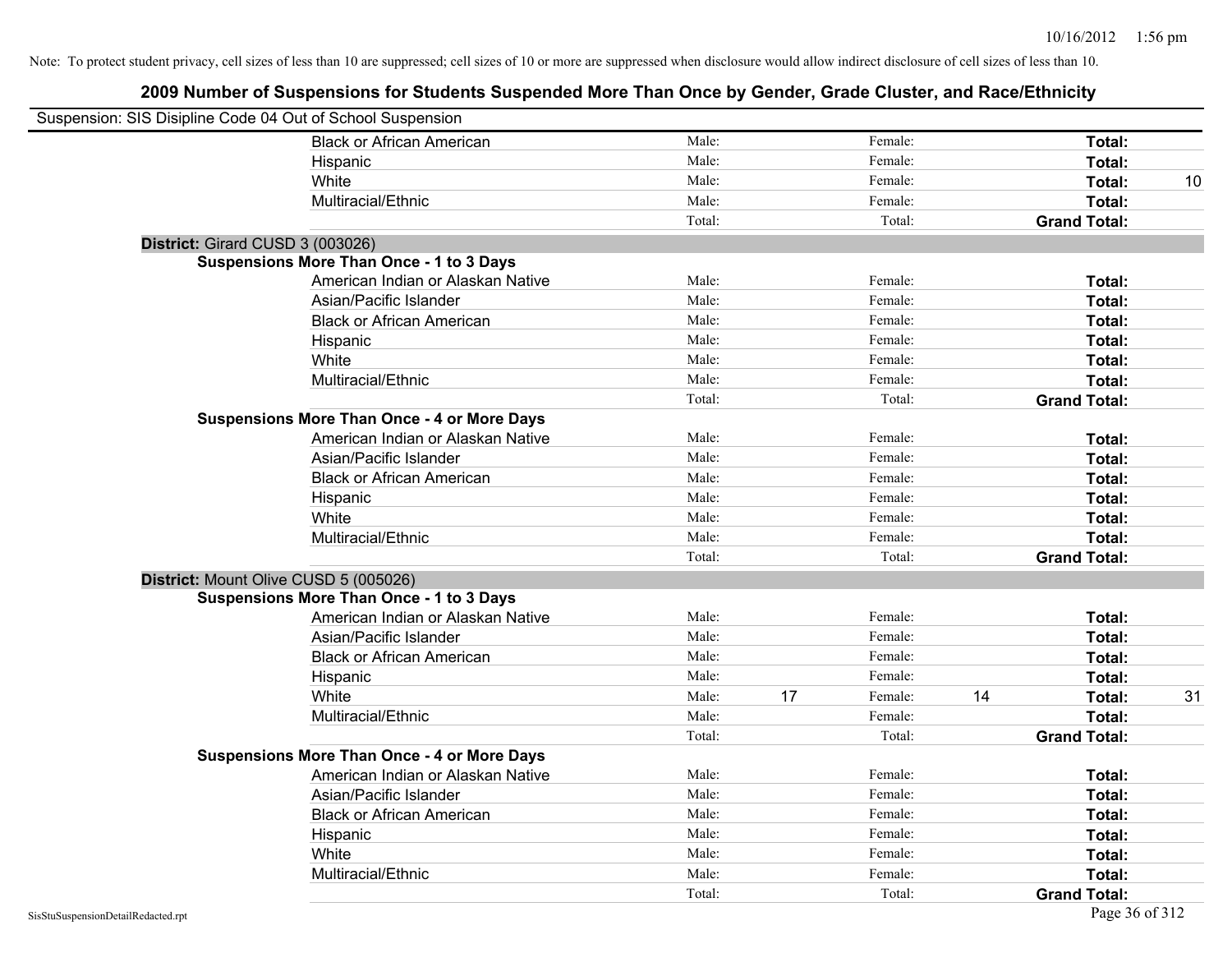| Suspension: SIS Disipline Code 04 Out of School Suspension |                                                    |        |    |         |    |                     |    |
|------------------------------------------------------------|----------------------------------------------------|--------|----|---------|----|---------------------|----|
| District: Northwestern CUSD 2 (002026)                     |                                                    |        |    |         |    |                     |    |
|                                                            | <b>Suspensions More Than Once - 1 to 3 Days</b>    |        |    |         |    |                     |    |
|                                                            | American Indian or Alaskan Native                  | Male:  |    | Female: |    | Total:              |    |
|                                                            | Asian/Pacific Islander                             | Male:  |    | Female: |    | Total:              |    |
|                                                            | <b>Black or African American</b>                   | Male:  |    | Female: |    | Total:              |    |
|                                                            | Hispanic                                           | Male:  |    | Female: |    | Total:              |    |
|                                                            | White                                              | Male:  |    | Female: |    | Total:              |    |
|                                                            | Multiracial/Ethnic                                 | Male:  |    | Female: |    | Total:              |    |
|                                                            |                                                    | Total: |    | Total:  |    | <b>Grand Total:</b> |    |
|                                                            | <b>Suspensions More Than Once - 4 or More Days</b> |        |    |         |    |                     |    |
|                                                            | American Indian or Alaskan Native                  | Male:  |    | Female: |    | Total:              |    |
|                                                            | Asian/Pacific Islander                             | Male:  |    | Female: |    | Total:              |    |
|                                                            | <b>Black or African American</b>                   | Male:  |    | Female: |    | Total:              |    |
|                                                            | Hispanic                                           | Male:  |    | Female: |    | Total:              |    |
|                                                            | White                                              | Male:  |    | Female: |    | Total:              |    |
|                                                            | Multiracial/Ethnic                                 | Male:  |    | Female: |    | Total:              |    |
|                                                            |                                                    | Total: |    | Total:  |    | <b>Grand Total:</b> |    |
| District: Southwestern CUSD 9 (009026)                     |                                                    |        |    |         |    |                     |    |
|                                                            | <b>Suspensions More Than Once - 1 to 3 Days</b>    |        |    |         |    |                     |    |
|                                                            | American Indian or Alaskan Native                  | Male:  |    | Female: |    | Total:              |    |
|                                                            | Asian/Pacific Islander                             | Male:  |    | Female: |    | Total:              |    |
|                                                            | <b>Black or African American</b>                   | Male:  |    | Female: |    | Total:              | 10 |
|                                                            | Hispanic                                           | Male:  |    | Female: |    | Total:              |    |
|                                                            | White                                              | Male:  | 22 | Female: | 13 | Total:              | 35 |
|                                                            | Multiracial/Ethnic                                 | Male:  |    | Female: |    | Total:              |    |
|                                                            |                                                    | Total: |    | Total:  |    | <b>Grand Total:</b> |    |
|                                                            | <b>Suspensions More Than Once - 4 or More Days</b> |        |    |         |    |                     |    |
|                                                            | American Indian or Alaskan Native                  | Male:  |    | Female: |    | Total:              |    |
|                                                            | Asian/Pacific Islander                             | Male:  |    | Female: |    | Total:              |    |
|                                                            | <b>Black or African American</b>                   | Male:  |    | Female: |    | Total:              |    |
|                                                            | Hispanic                                           | Male:  |    | Female: |    | Total:              |    |
|                                                            | White                                              | Male:  |    | Female: |    | Total:              |    |
|                                                            | Multiracial/Ethnic                                 | Male:  |    | Female: |    | Total:              |    |
|                                                            |                                                    | Total: |    | Total:  |    | <b>Grand Total:</b> |    |
| District: Staunton CUSD 6 (006026)                         |                                                    |        |    |         |    |                     |    |
|                                                            | Suspensions More Than Once - 1 to 3 Days           |        |    |         |    |                     |    |
|                                                            | American Indian or Alaskan Native                  | Male:  |    | Female: |    | Total:              |    |
|                                                            | Asian/Pacific Islander                             | Male:  |    | Female: |    | Total:              |    |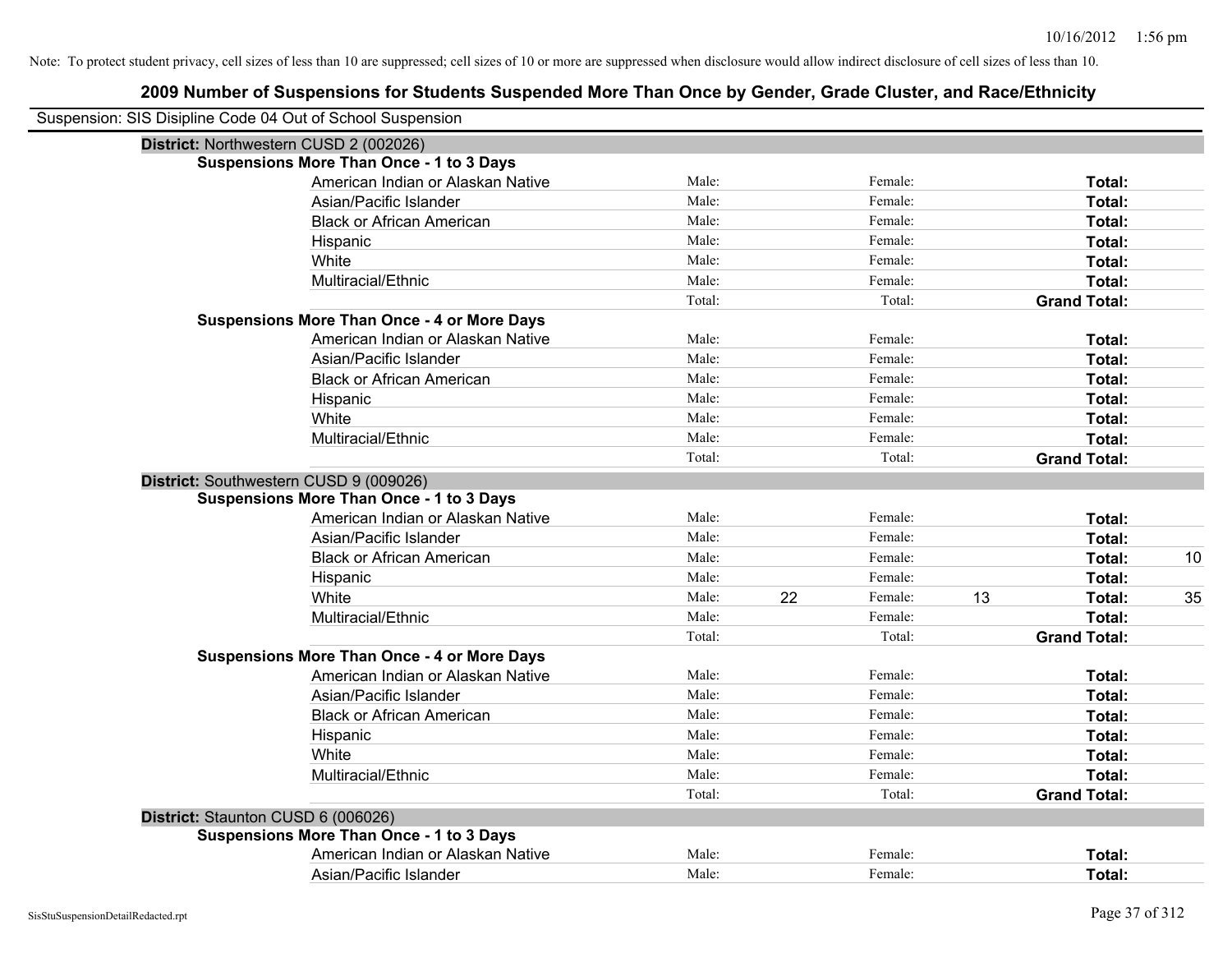| Suspension: SIS Disipline Code 04 Out of School Suspension |                                                    |        |    |         |    |                     |    |
|------------------------------------------------------------|----------------------------------------------------|--------|----|---------|----|---------------------|----|
|                                                            | <b>Black or African American</b>                   | Male:  |    | Female: |    | Total:              |    |
|                                                            | Hispanic                                           | Male:  |    | Female: |    | Total:              |    |
|                                                            | White                                              | Male:  |    | Female: |    | Total:              | 20 |
|                                                            | Multiracial/Ethnic                                 | Male:  |    | Female: |    | Total:              |    |
|                                                            |                                                    | Total: |    | Total:  |    | <b>Grand Total:</b> |    |
|                                                            | <b>Suspensions More Than Once - 4 or More Days</b> |        |    |         |    |                     |    |
|                                                            | American Indian or Alaskan Native                  | Male:  |    | Female: |    | Total:              |    |
|                                                            | Asian/Pacific Islander                             | Male:  |    | Female: |    | Total:              |    |
|                                                            | <b>Black or African American</b>                   | Male:  |    | Female: |    | Total:              |    |
|                                                            | Hispanic                                           | Male:  |    | Female: |    | Total:              |    |
|                                                            | White                                              | Male:  |    | Female: |    | Total:              |    |
|                                                            | Multiracial/Ethnic                                 | Male:  |    | Female: |    | Total:              |    |
|                                                            |                                                    | Total: |    | Total:  |    | <b>Grand Total:</b> |    |
| District: Virden CUSD 4 (004026)                           |                                                    |        |    |         |    |                     |    |
|                                                            | <b>Suspensions More Than Once - 1 to 3 Days</b>    |        |    |         |    |                     |    |
|                                                            | American Indian or Alaskan Native                  | Male:  |    | Female: |    | Total:              |    |
|                                                            | Asian/Pacific Islander                             | Male:  |    | Female: |    | Total:              |    |
|                                                            | <b>Black or African American</b>                   | Male:  |    | Female: |    | Total:              |    |
|                                                            | Hispanic                                           | Male:  |    | Female: |    | Total:              |    |
|                                                            | White                                              | Male:  | 60 | Female: | 15 | Total:              | 75 |
|                                                            | Multiracial/Ethnic                                 | Male:  |    | Female: |    | Total:              |    |
|                                                            |                                                    | Total: |    | Total:  |    | <b>Grand Total:</b> |    |
|                                                            | <b>Suspensions More Than Once - 4 or More Days</b> |        |    |         |    |                     |    |
|                                                            | American Indian or Alaskan Native                  | Male:  |    | Female: |    | Total:              |    |
|                                                            | Asian/Pacific Islander                             | Male:  |    | Female: |    | Total:              |    |
|                                                            | <b>Black or African American</b>                   | Male:  |    | Female: |    | Total:              |    |
|                                                            | Hispanic                                           | Male:  |    | Female: |    | Total:              |    |
|                                                            | White                                              | Male:  |    | Female: |    | Total:              | 18 |
|                                                            | Multiracial/Ethnic                                 | Male:  |    | Female: |    | Total:              |    |
|                                                            |                                                    | Total: |    | Total:  |    | <b>Grand Total:</b> |    |
|                                                            |                                                    |        |    |         |    |                     |    |
| Region: Carroll/Jo Daviess/Stephenson ROE (08)             |                                                    |        |    |         |    |                     |    |
| County: Carroll (008)                                      |                                                    |        |    |         |    |                     |    |
|                                                            | District: Chadwick-Milledgeville CUSD 399 (399026) |        |    |         |    |                     |    |
|                                                            | <b>Suspensions More Than Once - 1 to 3 Days</b>    |        |    |         |    |                     |    |
|                                                            | American Indian or Alaskan Native                  | Male:  |    | Female: |    | Total:              |    |
|                                                            | Asian/Pacific Islander                             | Male:  |    | Female: |    | Total:              |    |
|                                                            | <b>Black or African American</b>                   | Male:  |    | Female: |    | Total:              |    |
|                                                            |                                                    |        |    |         |    |                     |    |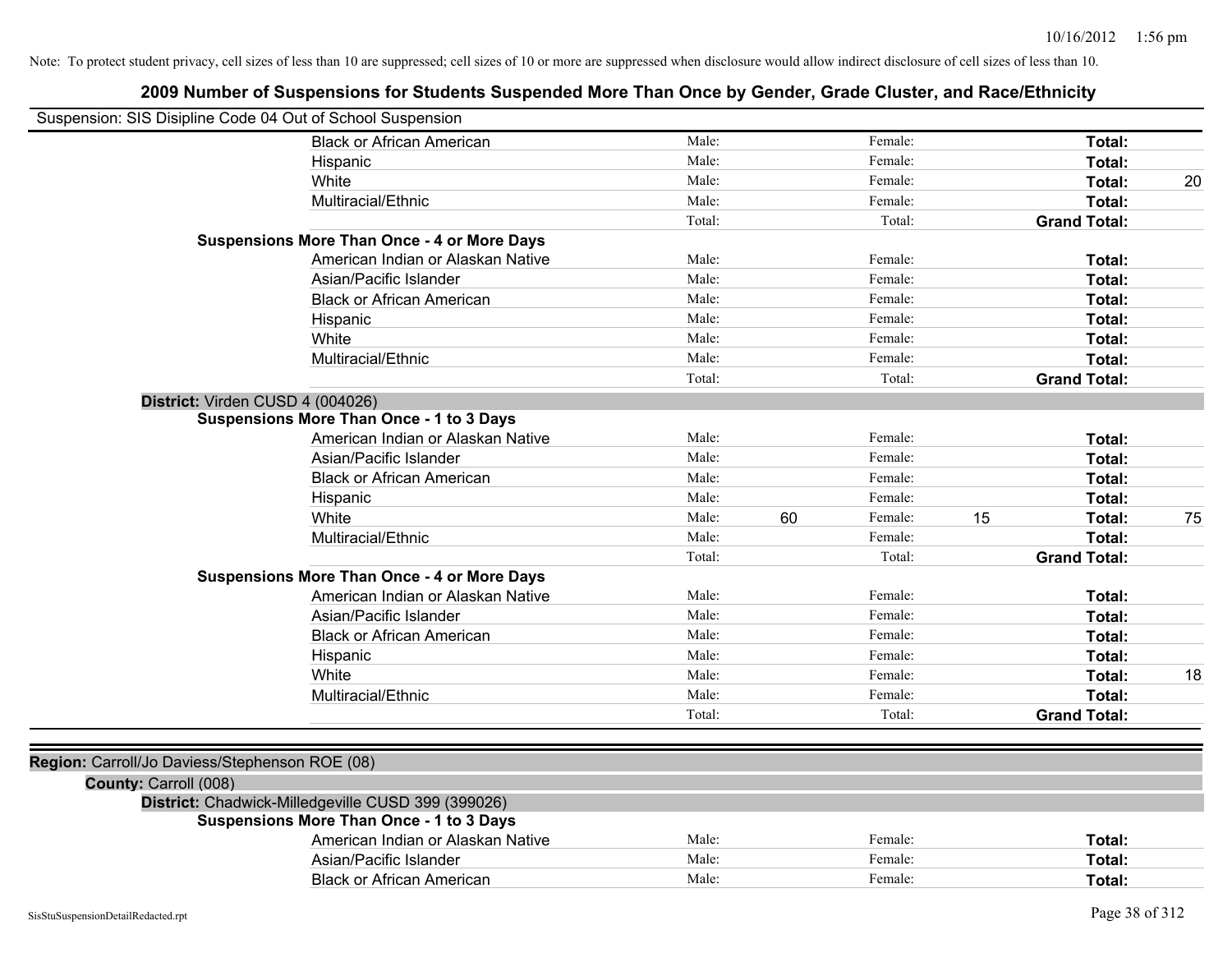| Suspension: SIS Disipline Code 04 Out of School Suspension |                                                    |        |    |         |    |                     |     |
|------------------------------------------------------------|----------------------------------------------------|--------|----|---------|----|---------------------|-----|
|                                                            | Hispanic                                           | Male:  |    | Female: |    | Total:              |     |
|                                                            | White                                              | Male:  |    | Female: |    | Total:              |     |
|                                                            | Multiracial/Ethnic                                 | Male:  |    | Female: |    | <b>Total:</b>       |     |
|                                                            |                                                    | Total: |    | Total:  |    | <b>Grand Total:</b> |     |
| District: Eastland CUSD 308 (308026)                       |                                                    |        |    |         |    |                     |     |
|                                                            | <b>Suspensions More Than Once - 1 to 3 Days</b>    |        |    |         |    |                     |     |
|                                                            | American Indian or Alaskan Native                  | Male:  |    | Female: |    | Total:              |     |
|                                                            | Asian/Pacific Islander                             | Male:  |    | Female: |    | Total:              |     |
|                                                            | <b>Black or African American</b>                   | Male:  |    | Female: |    | Total:              |     |
|                                                            | Hispanic                                           | Male:  |    | Female: |    | Total:              |     |
|                                                            | White                                              | Male:  |    | Female: |    | Total:              |     |
|                                                            | Multiracial/Ethnic                                 | Male:  |    | Female: |    | Total:              |     |
|                                                            |                                                    | Total: |    | Total:  |    | <b>Grand Total:</b> | 13  |
| District: West Carroll CUSD 314 (314026)                   |                                                    |        |    |         |    |                     |     |
|                                                            | <b>Suspensions More Than Once - 1 to 3 Days</b>    |        |    |         |    |                     |     |
|                                                            | American Indian or Alaskan Native                  | Male:  |    | Female: |    | Total:              |     |
|                                                            | Asian/Pacific Islander                             | Male:  |    | Female: |    | Total:              |     |
|                                                            | <b>Black or African American</b>                   | Male:  |    | Female: |    | Total:              |     |
|                                                            | Hispanic                                           | Male:  |    | Female: |    | Total:              |     |
|                                                            | White                                              | Male:  | 88 | Female: | 34 | Total:              | 122 |
|                                                            | Multiracial/Ethnic                                 | Male:  |    | Female: |    | Total:              |     |
|                                                            |                                                    | Total: |    | Total:  |    | <b>Grand Total:</b> | 136 |
|                                                            | <b>Suspensions More Than Once - 4 or More Days</b> |        |    |         |    |                     |     |
|                                                            | American Indian or Alaskan Native                  | Male:  |    | Female: |    | Total:              |     |
|                                                            | Asian/Pacific Islander                             | Male:  |    | Female: |    | Total:              |     |
|                                                            | <b>Black or African American</b>                   | Male:  |    | Female: |    | Total:              |     |
|                                                            | Hispanic                                           | Male:  |    | Female: |    | Total:              |     |
|                                                            | White                                              | Male:  |    | Female: |    | Total:              | 18  |
|                                                            | Multiracial/Ethnic                                 | Male:  |    | Female: |    | Total:              |     |
|                                                            |                                                    | Total: |    | Total:  |    | <b>Grand Total:</b> |     |
| County: Jodaviess (043)                                    |                                                    |        |    |         |    |                     |     |
| District: East Dubuque USD 119 (119022)                    |                                                    |        |    |         |    |                     |     |
|                                                            | <b>Suspensions More Than Once - 1 to 3 Days</b>    |        |    |         |    |                     |     |
|                                                            | American Indian or Alaskan Native                  | Male:  |    | Female: |    | Total:              |     |
|                                                            | Asian/Pacific Islander                             | Male:  |    | Female: |    | Total:              |     |
|                                                            | <b>Black or African American</b>                   | Male:  |    | Female: |    | Total:              |     |
|                                                            | Hispanic                                           | Male:  |    | Female: |    | Total:              |     |
|                                                            | White                                              | Male:  |    | Female: |    | Total:              |     |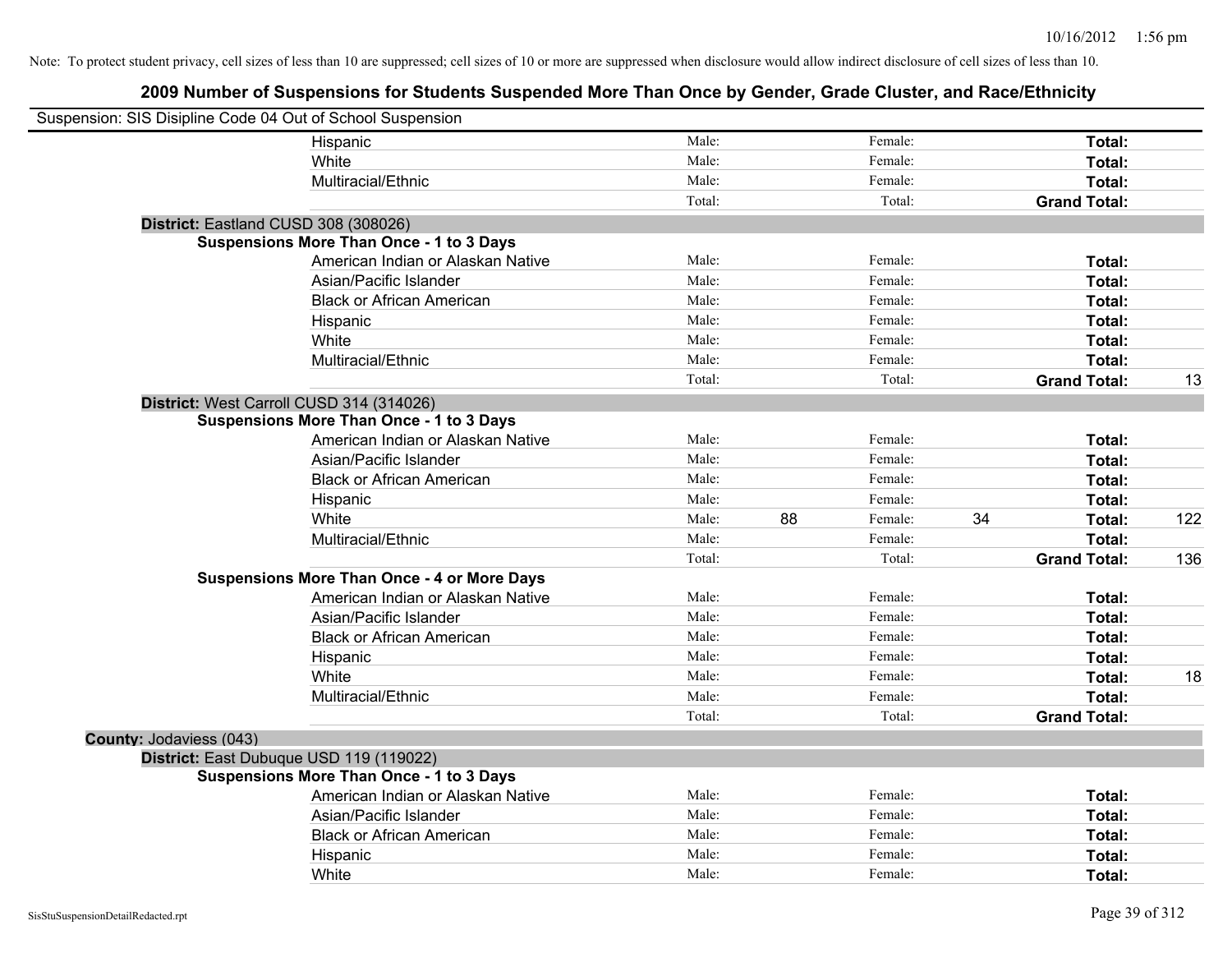# **2009 Number of Suspensions for Students Suspended More Than Once by Gender, Grade Cluster, and Race/Ethnicity**

| Suspension: SIS Disipline Code 04 Out of School Suspension |        |         |                     |
|------------------------------------------------------------|--------|---------|---------------------|
| Multiracial/Ethnic                                         | Male:  | Female: | Total:              |
|                                                            | Total: | Total:  | <b>Grand Total:</b> |
| District: Galena USD 120 (120022)                          |        |         |                     |
| <b>Suspensions More Than Once - 1 to 3 Days</b>            |        |         |                     |
| American Indian or Alaskan Native                          | Male:  | Female: | Total:              |
| Asian/Pacific Islander                                     | Male:  | Female: | Total:              |
| <b>Black or African American</b>                           | Male:  | Female: | Total:              |
| Hispanic                                                   | Male:  | Female: | Total:              |
| White                                                      | Male:  | Female: | Total:              |
| Multiracial/Ethnic                                         | Male:  | Female: | Total:              |
|                                                            | Total: | Total:  | <b>Grand Total:</b> |
| <b>Suspensions More Than Once - 4 or More Days</b>         |        |         |                     |
| American Indian or Alaskan Native                          | Male:  | Female: | Total:              |
| Asian/Pacific Islander                                     | Male:  | Female: | Total:              |
| <b>Black or African American</b>                           | Male:  | Female: | Total:              |
| Hispanic                                                   | Male:  | Female: | Total:              |
| White                                                      | Male:  | Female: | Total:              |
| Multiracial/Ethnic                                         | Male:  | Female: | Total:              |
|                                                            | Total: | Total:  | <b>Grand Total:</b> |
| District: River Ridge CUSD 210 (210026)                    |        |         |                     |
| <b>Suspensions More Than Once - 1 to 3 Days</b>            |        |         |                     |
| American Indian or Alaskan Native                          | Male:  | Female: | Total:              |
| Asian/Pacific Islander                                     | Male:  | Female: | Total:              |
| <b>Black or African American</b>                           | Male:  | Female: | Total:              |
| Hispanic                                                   | Male:  | Female: | Total:              |
| White                                                      | Male:  | Female: | Total:              |
| Multiracial/Ethnic                                         | Male:  | Female: | Total:              |
|                                                            | Total: | Total:  | <b>Grand Total:</b> |
| <b>Suspensions More Than Once - 4 or More Days</b>         |        |         |                     |
| American Indian or Alaskan Native                          | Male:  | Female: | Total:              |
| Asian/Pacific Islander                                     | Male:  | Female: | Total:              |
| <b>Black or African American</b>                           | Male:  | Female: | Total:              |
| Hispanic                                                   | Male:  | Female: | Total:              |
| White                                                      | Male:  | Female: | Total:              |
| Multiracial/Ethnic                                         | Male:  | Female: | Total:              |
|                                                            | Total: | Total:  | <b>Grand Total:</b> |
|                                                            |        |         |                     |

**District:** Scales Mound CUSD 211 (211026) **Suspensions More Than Once - 1 to 3 Days**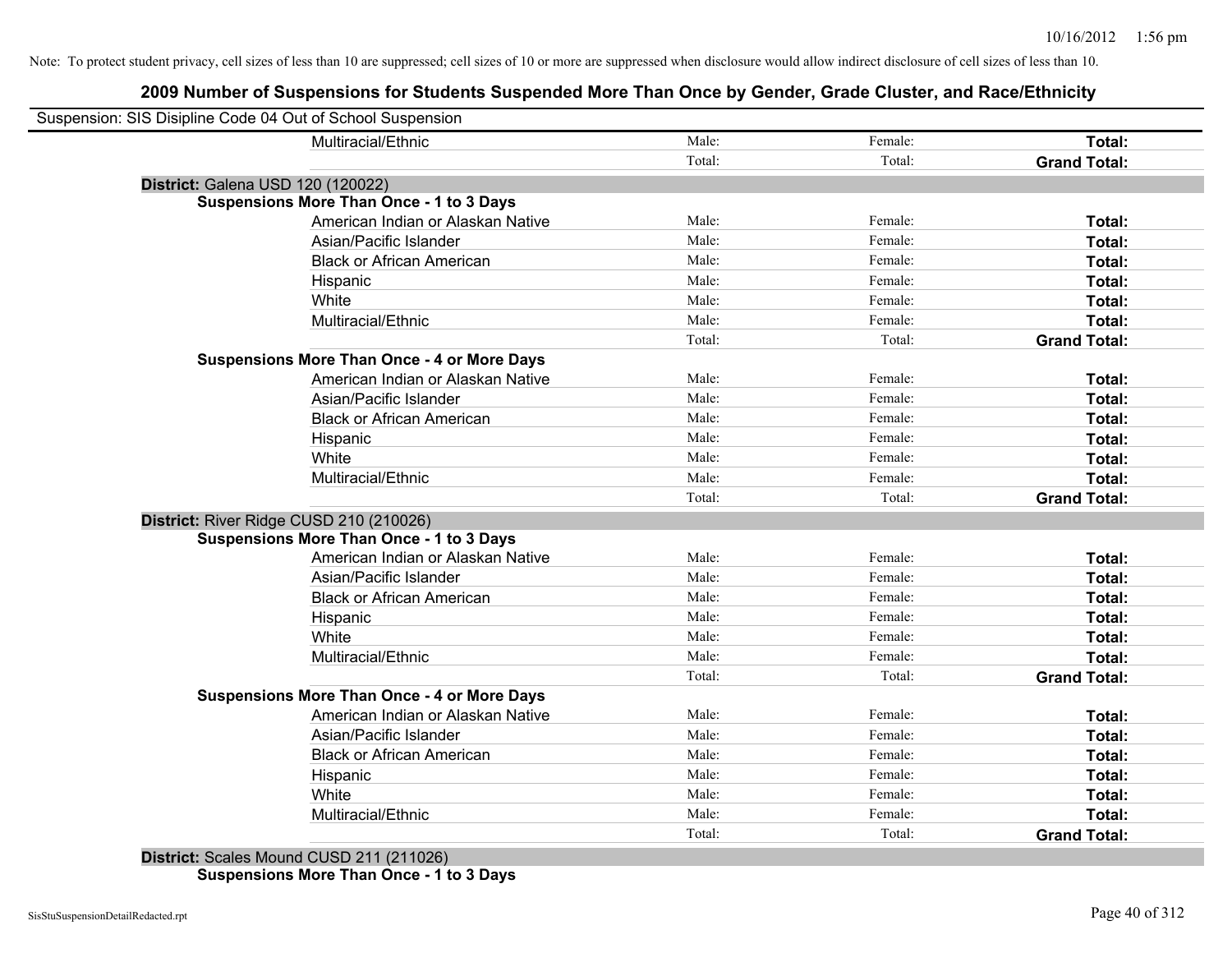|                                        | Suspension: SIS Disipline Code 04 Out of School Suspension |        |         |                     |
|----------------------------------------|------------------------------------------------------------|--------|---------|---------------------|
|                                        | American Indian or Alaskan Native                          | Male:  | Female: | Total:              |
|                                        | Asian/Pacific Islander                                     | Male:  | Female: | Total:              |
|                                        | <b>Black or African American</b>                           | Male:  | Female: | Total:              |
|                                        | Hispanic                                                   | Male:  | Female: | Total:              |
|                                        | White                                                      | Male:  | Female: | Total:              |
|                                        | Multiracial/Ethnic                                         | Male:  | Female: | Total:              |
|                                        |                                                            | Total: | Total:  | <b>Grand Total:</b> |
|                                        | <b>Suspensions More Than Once - 4 or More Days</b>         |        |         |                     |
|                                        | American Indian or Alaskan Native                          | Male:  | Female: | Total:              |
|                                        | Asian/Pacific Islander                                     | Male:  | Female: | Total:              |
|                                        | <b>Black or African American</b>                           | Male:  | Female: | Total:              |
|                                        | Hispanic                                                   | Male:  | Female: | Total:              |
|                                        | White                                                      | Male:  | Female: | Total:              |
|                                        | Multiracial/Ethnic                                         | Male:  | Female: | Total:              |
|                                        |                                                            | Total: | Total:  | <b>Grand Total:</b> |
|                                        | District: Stockton CUSD 206 (206026)                       |        |         |                     |
|                                        | <b>Suspensions More Than Once - 1 to 3 Days</b>            |        |         |                     |
|                                        | American Indian or Alaskan Native                          | Male:  | Female: | Total:              |
|                                        | Asian/Pacific Islander                                     | Male:  | Female: | Total:              |
|                                        | <b>Black or African American</b>                           | Male:  | Female: | Total:              |
|                                        | Hispanic                                                   | Male:  | Female: | Total:              |
|                                        | White                                                      | Male:  | Female: | Total:              |
|                                        | Multiracial/Ethnic                                         | Male:  | Female: | Total:              |
|                                        |                                                            | Total: | Total:  | <b>Grand Total:</b> |
| <b>County: Non-Public School (000)</b> |                                                            |        |         |                     |
|                                        | District: Carroll/Jo Daviess/Stephenson ROE (000000)       |        |         |                     |
|                                        | <b>Suspensions More Than Once - 1 to 3 Days</b>            |        |         |                     |
|                                        | American Indian or Alaskan Native                          | Male:  | Female: | Total:              |
|                                        | Asian/Pacific Islander                                     | Male:  | Female: | Total:              |
|                                        | <b>Black or African American</b>                           | Male:  | Female: | Total:              |
|                                        | Hispanic                                                   | Male:  | Female: | Total:              |
|                                        | White                                                      | Male:  | Female: | Total:              |
|                                        | Multiracial/Ethnic                                         | Male:  | Female: | Total:              |
|                                        |                                                            | Total: | Total:  | <b>Grand Total:</b> |
|                                        | <b>Suspensions More Than Once - 4 or More Days</b>         |        |         |                     |
|                                        | American Indian or Alaskan Native                          | Male:  | Female: | Total:              |
|                                        | Asian/Pacific Islander                                     | Male:  | Female: | Total:              |
|                                        | <b>Black or African American</b>                           | Male:  | Female: | Total:              |
|                                        | Hispanic                                                   | Male:  | Female: | Total:              |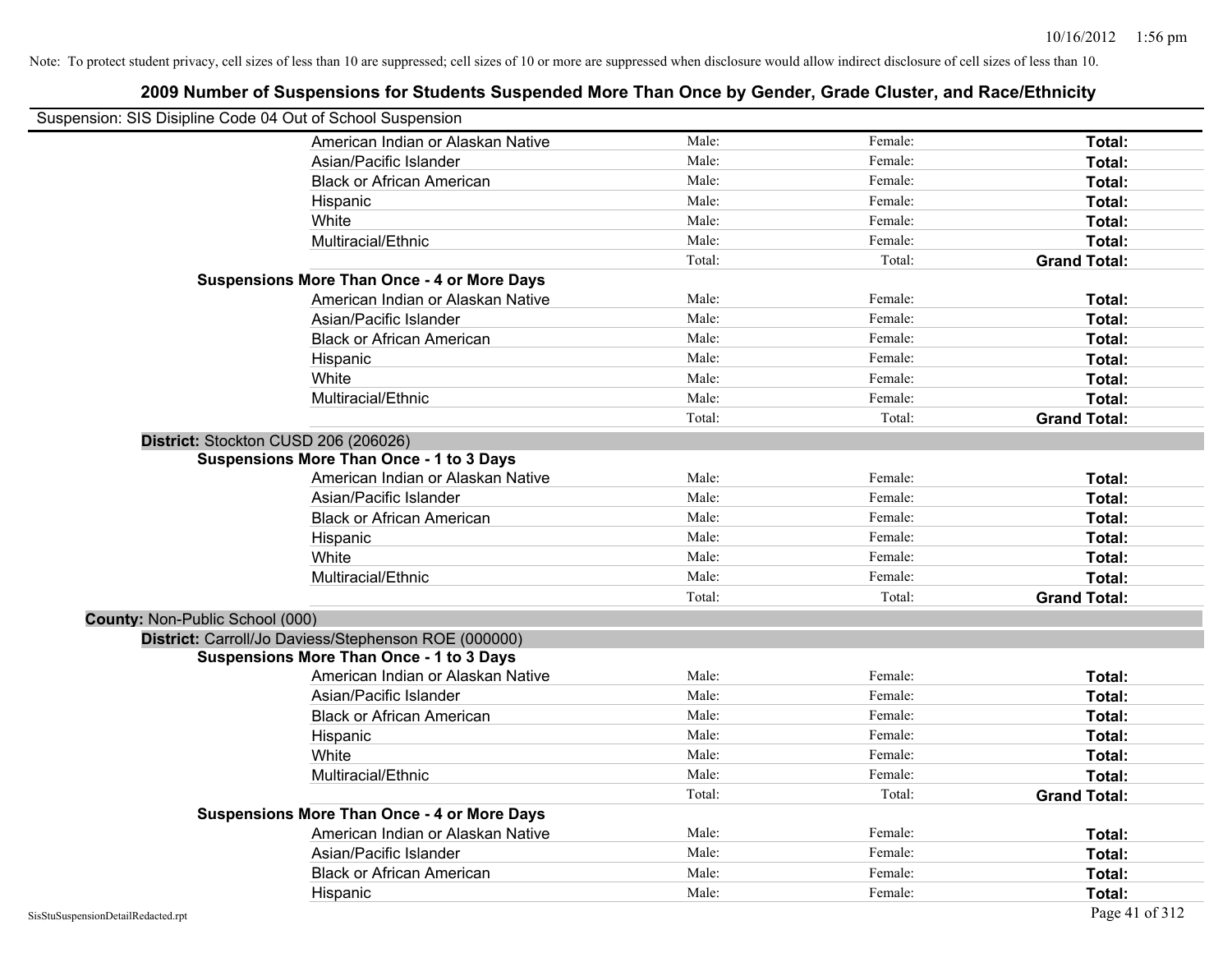| Suspension: SIS Disipline Code 04 Out of School Suspension |                                                    |        |     |         |     |                     |     |
|------------------------------------------------------------|----------------------------------------------------|--------|-----|---------|-----|---------------------|-----|
|                                                            | White                                              | Male:  |     | Female: |     | Total:              |     |
|                                                            | Multiracial/Ethnic                                 | Male:  |     | Female: |     | Total:              |     |
|                                                            |                                                    | Total: |     | Total:  |     | <b>Grand Total:</b> |     |
| <b>County: Stephenson (089)</b>                            |                                                    |        |     |         |     |                     |     |
| District: Dakota CUSD 201 (201026)                         |                                                    |        |     |         |     |                     |     |
|                                                            | <b>Suspensions More Than Once - 1 to 3 Days</b>    |        |     |         |     |                     |     |
|                                                            | American Indian or Alaskan Native                  | Male:  |     | Female: |     | Total:              |     |
|                                                            | Asian/Pacific Islander                             | Male:  |     | Female: |     | Total:              |     |
|                                                            | <b>Black or African American</b>                   | Male:  |     | Female: |     | Total:              |     |
|                                                            | Hispanic                                           | Male:  |     | Female: |     | Total:              |     |
|                                                            | White                                              | Male:  |     | Female: |     | Total:              | 45  |
|                                                            | Multiracial/Ethnic                                 | Male:  |     | Female: |     | Total:              |     |
|                                                            |                                                    | Total: |     | Total:  |     | <b>Grand Total:</b> |     |
|                                                            | <b>Suspensions More Than Once - 4 or More Days</b> |        |     |         |     |                     |     |
|                                                            | American Indian or Alaskan Native                  | Male:  |     | Female: |     | Total:              |     |
|                                                            | Asian/Pacific Islander                             | Male:  |     | Female: |     | Total:              |     |
|                                                            | <b>Black or African American</b>                   | Male:  |     | Female: |     | Total:              |     |
|                                                            | Hispanic                                           | Male:  |     | Female: |     | Total:              |     |
|                                                            | White                                              | Male:  |     | Female: |     | Total:              |     |
|                                                            | Multiracial/Ethnic                                 | Male:  |     | Female: |     | Total:              |     |
|                                                            |                                                    | Total: |     | Total:  |     | <b>Grand Total:</b> |     |
| District: Freeport SD 145 (145022)                         |                                                    |        |     |         |     |                     |     |
|                                                            | <b>Suspensions More Than Once - 1 to 3 Days</b>    |        |     |         |     |                     |     |
|                                                            | American Indian or Alaskan Native                  | Male:  |     | Female: |     | Total:              |     |
|                                                            | Asian/Pacific Islander                             | Male:  |     | Female: |     | Total:              |     |
|                                                            | <b>Black or African American</b>                   | Male:  | 165 | Female: | 118 | Total:              | 283 |
|                                                            | Hispanic                                           | Male:  |     | Female: |     | Total:              | 29  |
|                                                            | White                                              | Male:  | 79  | Female: | 99  | Total:              | 178 |
|                                                            | Multiracial/Ethnic                                 | Male:  |     | Female: |     | Total:              | 21  |
|                                                            |                                                    | Total: |     | Total:  |     | <b>Grand Total:</b> |     |
|                                                            | <b>Suspensions More Than Once - 4 or More Days</b> |        |     |         |     |                     |     |
|                                                            | American Indian or Alaskan Native                  | Male:  |     | Female: |     | Total:              |     |
|                                                            | Asian/Pacific Islander                             | Male:  |     | Female: |     | Total:              |     |
|                                                            | <b>Black or African American</b>                   | Male:  | 60  | Female: | 36  | Total:              | 96  |
|                                                            | Hispanic                                           | Male:  |     | Female: |     | Total:              | 11  |
|                                                            | White                                              | Male:  | 15  | Female: | 23  | Total:              | 38  |
|                                                            | Multiracial/Ethnic                                 | Male:  |     | Female: |     | Total:              |     |
|                                                            |                                                    | Total: |     | Total:  |     | <b>Grand Total:</b> |     |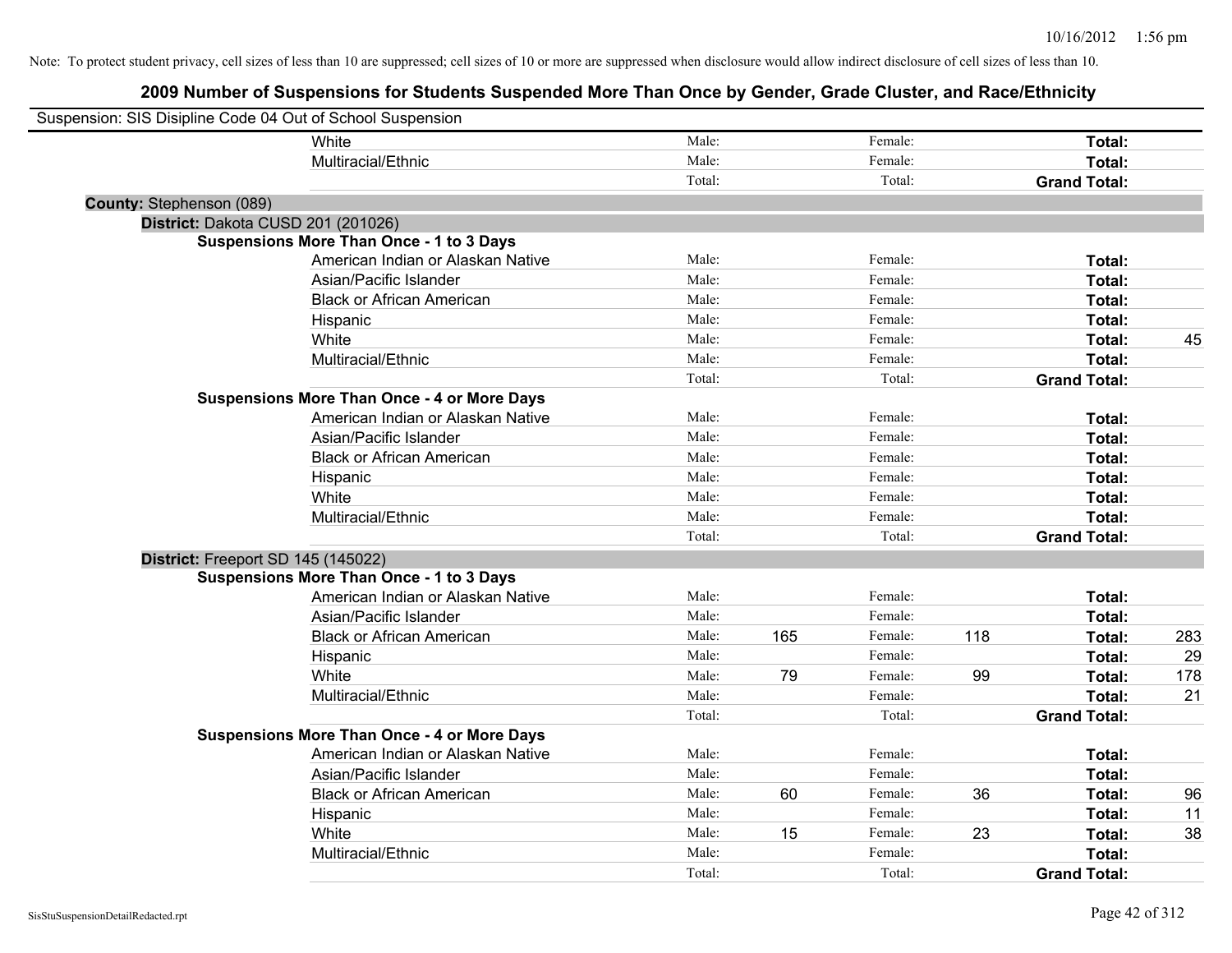# **2009 Number of Suspensions for Students Suspended More Than Once by Gender, Grade Cluster, and Race/Ethnicity** Suspension: SIS Disipline Code 04 Out of School Suspension **District:** Lena Winslow CUSD 202 (202026) **Suspensions More Than Once - 1 to 3 Days** American Indian or Alaskan Native **Male:** Male: Female: Female: **Total:** Total: Asian/Pacific Islander **Figure 1.1 Contained Asian** Male: Female: **Female: Total: Total: Total: Total: Total: Total: Total: Total: Total: Total: Total: Total: Total: Total: Total: Total: T** Black or African American **Figure 1.1 and Total:** Male: Female: Female: **Total: Total:** Total: Hispanic **Total:** Male: Female: **Total:** Female: **Total:** Total: White **Male:** Male: **Total: 15** Male: **Total: 15** Male: **Total: 15** Multiracial/Ethnic **Total:** Male: Female: **Total:** Female: **Total:** Female: **Total:** Female: **Total:** Female: **Total:** Female: **Total:** Female: **Total:** Female: **Total:** Female: **Total:** Female: **Total:** Female: **Total:** F Total: Total: **Grand Total: Suspensions More Than Once - 4 or More Days** American Indian or Alaskan Native **Male:** Male: Female: Female: **Total:** Total: Asian/Pacific Islander **Figure 1.1 Contact Contact Contact Contact Contact Contact Contact Contact Contact Conta** Black or African American **Figure 1.1 and Total:** Male: Female: Female: **Total: Total:** Total: Hispanic **Total:** Male: Female: **Total:** Female: **Total:** Total: White **Total:** Male: Female: **Total:** Total: **Total:** Female: **Total:** Total: Multiracial/Ethnic **Total:** Male: Female: **Female: Total:** Total: **Total:** Female: **Total:** Total: Total: Total: **Grand Total: District:** Northwest Sp Ed Cooperative (145061) **Suspensions More Than Once - 4 or More Days** American Indian or Alaskan Native **Male:** Male: Female: Female: **Total:** Total: Asian/Pacific Islander **Figure 1.1 Contact Contact Contact Contact Contact Contact Contact Contact Contact Contact Contact Contact Contact Contact Contact Contact Contact Contact Contact Contact Contact Contact Contact Con** Black or African American **Figure 1.1 and Total:** Male: Female: Female: **Total:** Total: Hispanic **Total:** Male: Female: **Total:** Female: **Total:** Total: **Total:** Female: **Total:** Total: **Total:** Total: **Total:** Total: **Total:** Total: **Total:** Total: **Total:** Total: **Total:** Total: **Total:** Total: **Total:** Tot White **Total:** Male: Female: **Total:** Female: **Total:** Total: Multiracial/Ethnic **Total:** Male: Female: **Female: Total:** Female: **Total:** Female: **Total:** Female: **Total:** Female: **Total:** Female: **Total:** Female: **Total:** Female: **Total:** Female: **Total:** Female: **Total:** Female: Total: Total: **Grand Total: District:** Orangeville CUSD 203 (203026) **Suspensions More Than Once - 1 to 3 Days** American Indian or Alaskan Native **Male:** Male: Female: Female: **Total:** Total: Asian/Pacific Islander **Figure 1.1 Contact Contact Contact Contact Contact Contact Contact Contact Contact Contact Contact Contact Contact Contact Contact Contact Contact Contact Contact Contact Contact Contact Contact Con** Black or African American **Figure 1.1 and Total:** Male: Female: Female: **Total:** Total: Hispanic **Total:** Male: Female: **Total:** Female: **Total:** Total: White **Total:** Male: Female: **Total:** Total: **Total:** Female: **Total:** Total: Multiracial/Ethnic **Total:** Male: Female: **Female: Total:** Total: **Total:** Female: **Total:** Total: Total: Total: **Grand Total: Suspensions More Than Once - 4 or More Days** American Indian or Alaskan Native **Male:** Male: Female: Female: **Total:** Total: Asian/Pacific Islander **Figure 1.1 Contained Asian** Male: Female: **Female: Total: Total: Total: Total: Total: Total: Total: Total: Total: Total: Total: Total: Total: Total: Total: Total: T**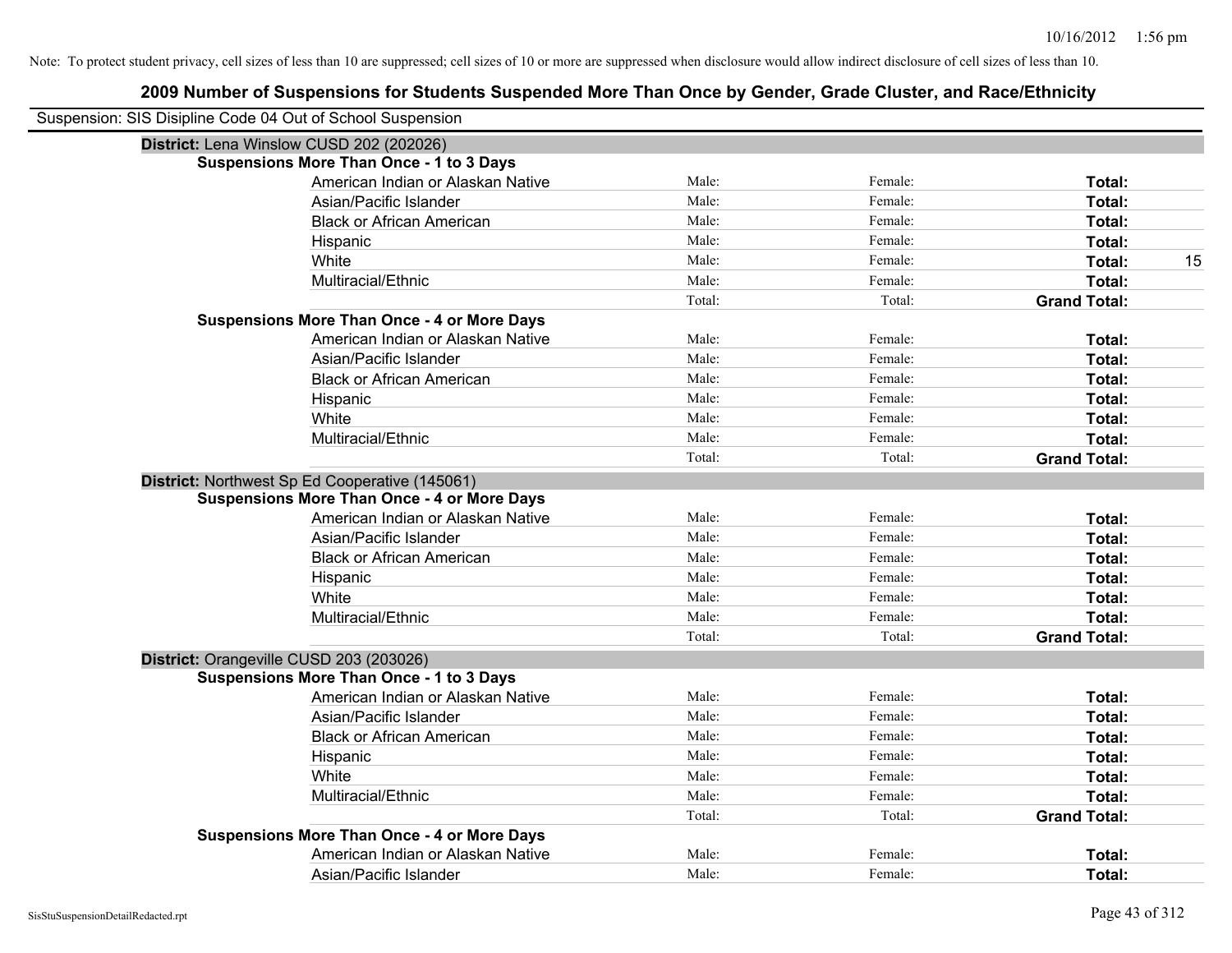|                                 | Suspension: SIS Disipline Code 04 Out of School Suspension |        |     |         |     |                     |     |
|---------------------------------|------------------------------------------------------------|--------|-----|---------|-----|---------------------|-----|
|                                 | <b>Black or African American</b>                           | Male:  |     | Female: |     | Total:              |     |
|                                 | Hispanic                                                   | Male:  |     | Female: |     | Total:              |     |
|                                 | White                                                      | Male:  |     | Female: |     | Total:              |     |
|                                 | Multiracial/Ethnic                                         | Male:  |     | Female: |     | Total:              |     |
|                                 |                                                            | Total: |     | Total:  |     | <b>Grand Total:</b> |     |
| Region: Champaign/Ford ROE (09) |                                                            |        |     |         |     |                     |     |
| County: Champaign (010)         |                                                            |        |     |         |     |                     |     |
|                                 | District: Champaign CUSD 4 (004026)                        |        |     |         |     |                     |     |
|                                 | <b>Suspensions More Than Once - 1 to 3 Days</b>            |        |     |         |     |                     |     |
|                                 | American Indian or Alaskan Native                          | Male:  |     | Female: |     | Total:              |     |
|                                 | Asian/Pacific Islander                                     | Male:  |     | Female: |     | Total:              |     |
|                                 | <b>Black or African American</b>                           | Male:  | 310 | Female: | 163 | Total:              | 473 |
|                                 | Hispanic                                                   | Male:  |     | Female: |     | Total:              | 12  |
|                                 | White                                                      | Male:  | 51  | Female: | 13  | Total:              | 64  |
|                                 | Multiracial/Ethnic                                         | Male:  |     | Female: |     | Total:              |     |
|                                 |                                                            | Total: |     | Total:  |     | <b>Grand Total:</b> |     |
|                                 | <b>Suspensions More Than Once - 4 or More Days</b>         |        |     |         |     |                     |     |
|                                 | American Indian or Alaskan Native                          | Male:  |     | Female: |     | Total:              |     |
|                                 | Asian/Pacific Islander                                     | Male:  |     | Female: |     | Total:              |     |
|                                 | <b>Black or African American</b>                           | Male:  | 55  | Female: | 29  | Total:              | 84  |
|                                 | Hispanic                                                   | Male:  |     | Female: |     | Total:              |     |
|                                 | White                                                      | Male:  |     | Female: |     | Total:              | 18  |
|                                 | Multiracial/Ethnic                                         | Male:  |     | Female: |     | Total:              |     |
|                                 |                                                            | Total: |     | Total:  |     | <b>Grand Total:</b> |     |
|                                 | District: Fisher CUSD 1 (001026)                           |        |     |         |     |                     |     |
|                                 | <b>Suspensions More Than Once - 1 to 3 Days</b>            |        |     |         |     |                     |     |
|                                 | American Indian or Alaskan Native                          | Male:  |     | Female: |     | Total:              |     |
|                                 | Asian/Pacific Islander                                     | Male:  |     | Female: |     | Total:              |     |
|                                 | <b>Black or African American</b>                           | Male:  |     | Female: |     | Total:              |     |
|                                 | Hispanic                                                   | Male:  |     | Female: |     | Total:              |     |
|                                 | White                                                      | Male:  |     | Female: |     | Total:              |     |
|                                 | Multiracial/Ethnic                                         | Male:  |     | Female: |     | Total:              |     |
|                                 |                                                            | Total: |     | Total:  |     | <b>Grand Total:</b> |     |
|                                 | <b>Suspensions More Than Once - 4 or More Days</b>         |        |     |         |     |                     |     |
|                                 | American Indian or Alaskan Native                          | Male:  |     | Female: |     | Total:              |     |
|                                 | Asian/Pacific Islander                                     | Male:  |     | Female: |     | <b>Total:</b>       |     |
|                                 | <b>Black or African American</b>                           | Male:  |     | Female: |     | Total:              |     |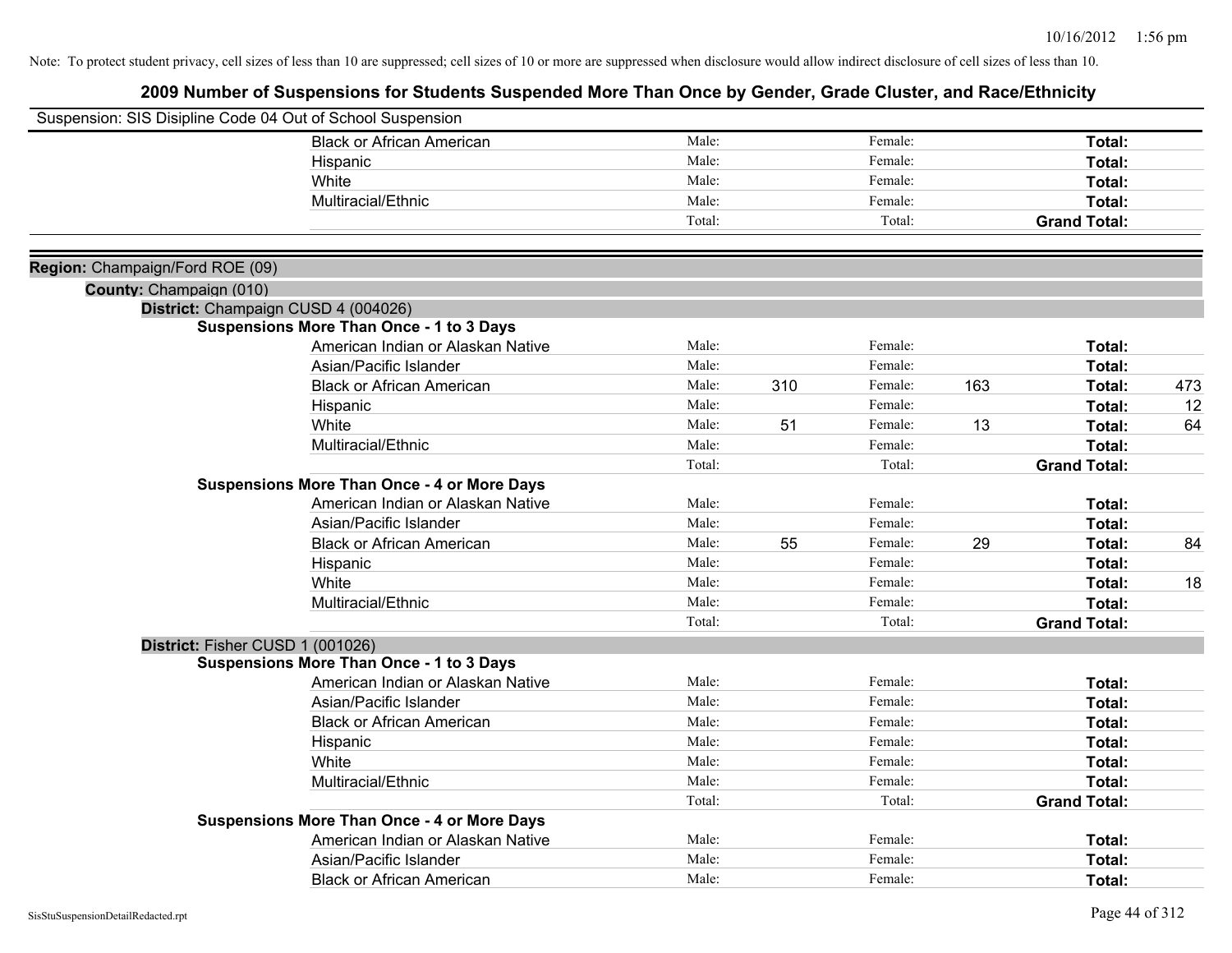| Suspension: SIS Disipline Code 04 Out of School Suspension |                                                    |        |         |                     |     |
|------------------------------------------------------------|----------------------------------------------------|--------|---------|---------------------|-----|
|                                                            | Hispanic                                           | Male:  | Female: | Total:              |     |
|                                                            | White                                              | Male:  | Female: | Total:              |     |
|                                                            | Multiracial/Ethnic                                 | Male:  | Female: | Total:              |     |
|                                                            |                                                    | Total: | Total:  | <b>Grand Total:</b> |     |
| District: Heritage CUSD 8 (008026)                         |                                                    |        |         |                     |     |
|                                                            | <b>Suspensions More Than Once - 1 to 3 Days</b>    |        |         |                     |     |
|                                                            | American Indian or Alaskan Native                  | Male:  | Female: | Total:              |     |
|                                                            | Asian/Pacific Islander                             | Male:  | Female: | Total:              |     |
|                                                            | <b>Black or African American</b>                   | Male:  | Female: | Total:              |     |
|                                                            | Hispanic                                           | Male:  | Female: | Total:              |     |
|                                                            | White                                              | Male:  | Female: | Total:              |     |
|                                                            | Multiracial/Ethnic                                 | Male:  | Female: | Total:              |     |
|                                                            |                                                    | Total: | Total:  | <b>Grand Total:</b> |     |
|                                                            | <b>Suspensions More Than Once - 4 or More Days</b> |        |         |                     |     |
|                                                            | American Indian or Alaskan Native                  | Male:  | Female: | Total:              |     |
|                                                            | Asian/Pacific Islander                             | Male:  | Female: | Total:              |     |
|                                                            | <b>Black or African American</b>                   | Male:  | Female: | Total:              |     |
|                                                            | Hispanic                                           | Male:  | Female: | Total:              |     |
|                                                            | White                                              | Male:  | Female: | Total:              |     |
|                                                            | Multiracial/Ethnic                                 | Male:  | Female: | Total:              |     |
|                                                            |                                                    | Total: | Total:  | <b>Grand Total:</b> |     |
| District: Mahomet-Seymour CUSD 3 (003026)                  |                                                    |        |         |                     |     |
|                                                            | <b>Suspensions More Than Once - 1 to 3 Days</b>    |        |         |                     |     |
|                                                            | American Indian or Alaskan Native                  | Male:  | Female: | Total:              |     |
|                                                            | Asian/Pacific Islander                             | Male:  | Female: | Total:              |     |
|                                                            | <b>Black or African American</b>                   | Male:  | Female: | Total:              |     |
|                                                            | Hispanic                                           | Male:  | Female: | Total:              |     |
|                                                            | White                                              | Male:  | Female: | Total:              | 91  |
|                                                            | Multiracial/Ethnic                                 | Male:  | Female: | Total:              |     |
|                                                            |                                                    | Total: | Total:  | <b>Grand Total:</b> | 101 |
|                                                            | <b>Suspensions More Than Once - 4 or More Days</b> |        |         |                     |     |
|                                                            | American Indian or Alaskan Native                  | Male:  | Female: | Total:              |     |
|                                                            | Asian/Pacific Islander                             | Male:  | Female: | Total:              |     |
|                                                            | <b>Black or African American</b>                   | Male:  | Female: | Total:              |     |
|                                                            | Hispanic                                           | Male:  | Female: | Total:              |     |
|                                                            | White                                              | Male:  | Female: | Total:              |     |
|                                                            | Multiracial/Ethnic                                 | Male:  | Female: | Total:              |     |
|                                                            |                                                    | Total: | Total:  | <b>Grand Total:</b> |     |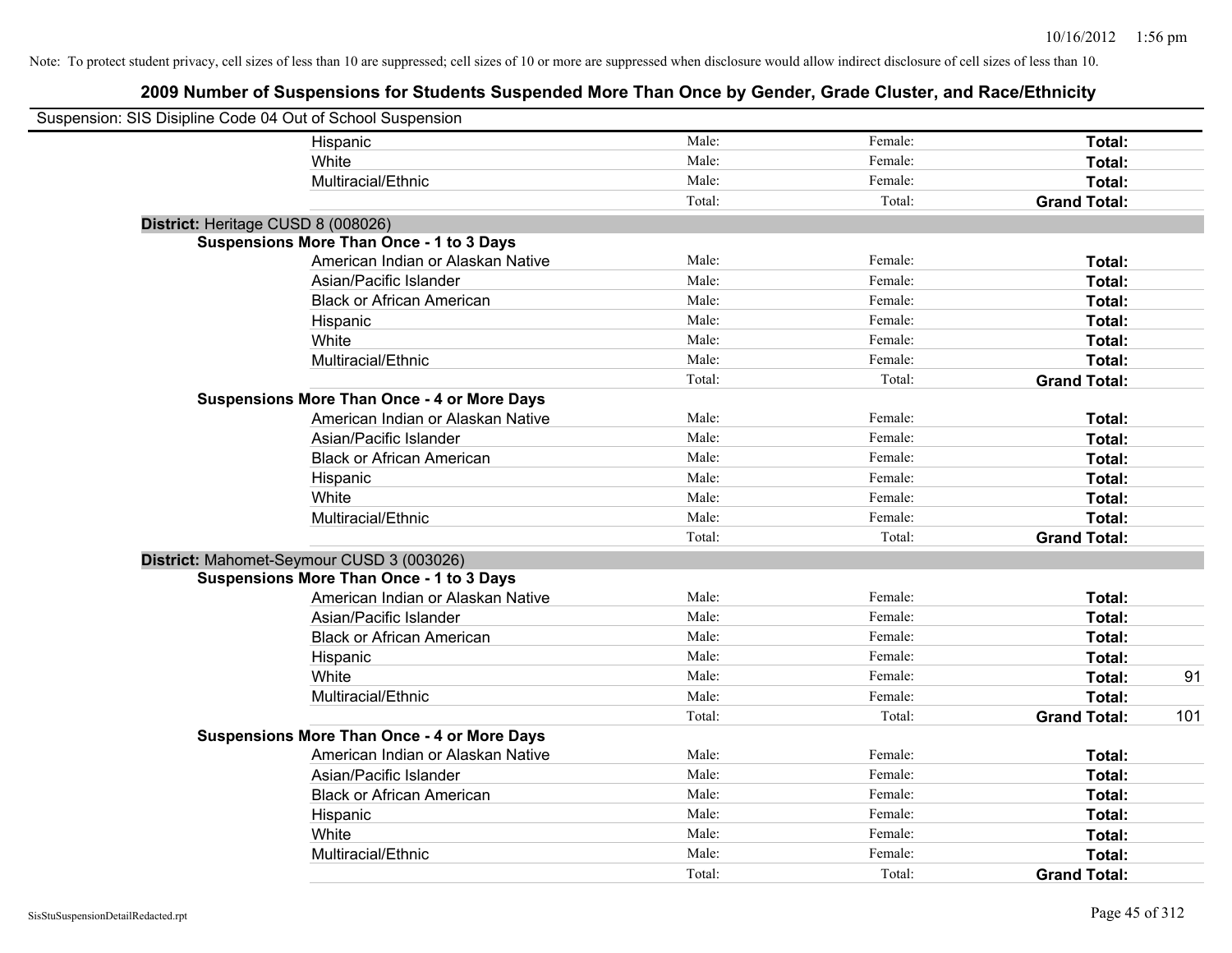| Suspension: SIS Disipline Code 04 Out of School Suspension |                                                    |        |    |         |    |                     |     |
|------------------------------------------------------------|----------------------------------------------------|--------|----|---------|----|---------------------|-----|
|                                                            | District: Rantoul City SD 137 (137002)             |        |    |         |    |                     |     |
|                                                            | <b>Suspensions More Than Once - 1 to 3 Days</b>    |        |    |         |    |                     |     |
|                                                            | American Indian or Alaskan Native                  | Male:  |    | Female: |    | Total:              |     |
|                                                            | Asian/Pacific Islander                             | Male:  |    | Female: |    | Total:              |     |
|                                                            | <b>Black or African American</b>                   | Male:  | 84 | Female: | 41 | Total:              | 125 |
|                                                            | Hispanic                                           | Male:  |    | Female: |    | Total:              | 12  |
|                                                            | White                                              | Male:  | 61 | Female: | 24 | Total:              | 85  |
|                                                            | Multiracial/Ethnic                                 | Male:  |    | Female: |    | Total:              | 27  |
|                                                            |                                                    | Total: |    | Total:  |    | <b>Grand Total:</b> |     |
|                                                            | <b>Suspensions More Than Once - 4 or More Days</b> |        |    |         |    |                     |     |
|                                                            | American Indian or Alaskan Native                  | Male:  |    | Female: |    | Total:              |     |
|                                                            | Asian/Pacific Islander                             | Male:  |    | Female: |    | Total:              |     |
|                                                            | <b>Black or African American</b>                   | Male:  |    | Female: |    | Total:              | 18  |
|                                                            | Hispanic                                           | Male:  |    | Female: |    | Total:              |     |
|                                                            | White                                              | Male:  |    | Female: |    | Total:              | 19  |
|                                                            | Multiracial/Ethnic                                 | Male:  |    | Female: |    | Total:              |     |
|                                                            |                                                    | Total: |    | Total:  |    | <b>Grand Total:</b> |     |
|                                                            | District: Rural Champaign Co Spec Ed Coop (000061) |        |    |         |    |                     |     |
|                                                            | <b>Suspensions More Than Once - 1 to 3 Days</b>    |        |    |         |    |                     |     |
|                                                            | American Indian or Alaskan Native                  | Male:  |    | Female: |    | Total:              |     |
|                                                            | Asian/Pacific Islander                             | Male:  |    | Female: |    | Total:              |     |
|                                                            | <b>Black or African American</b>                   | Male:  |    | Female: |    | Total:              |     |
|                                                            | Hispanic                                           | Male:  |    | Female: |    | Total:              |     |
|                                                            | White                                              | Male:  |    | Female: |    | Total:              |     |
|                                                            | Multiracial/Ethnic                                 | Male:  |    | Female: |    | Total:              |     |
|                                                            |                                                    | Total: |    | Total:  |    | <b>Grand Total:</b> |     |
|                                                            | District: St Joseph Ogden CHSD 305 (305016)        |        |    |         |    |                     |     |
|                                                            | <b>Suspensions More Than Once - 1 to 3 Days</b>    |        |    |         |    |                     |     |
|                                                            | American Indian or Alaskan Native                  | Male:  |    | Female: |    | Total:              |     |
|                                                            | Asian/Pacific Islander                             | Male:  |    | Female: |    | Total:              |     |
|                                                            | <b>Black or African American</b>                   | Male:  |    | Female: |    | Total:              |     |
|                                                            | Hispanic                                           | Male:  |    | Female: |    | Total:              |     |
|                                                            | White                                              | Male:  |    | Female: |    | Total:              | 14  |
|                                                            | Multiracial/Ethnic                                 | Male:  |    | Female: |    | Total:              |     |
|                                                            |                                                    | Total: |    | Total:  |    | <b>Grand Total:</b> |     |
|                                                            | <b>Suspensions More Than Once - 4 or More Days</b> |        |    |         |    |                     |     |
|                                                            | American Indian or Alaskan Native                  | Male:  |    | Female: |    | Total:              |     |
|                                                            | Asian/Pacific Islander                             | Male:  |    | Female: |    | Total:              |     |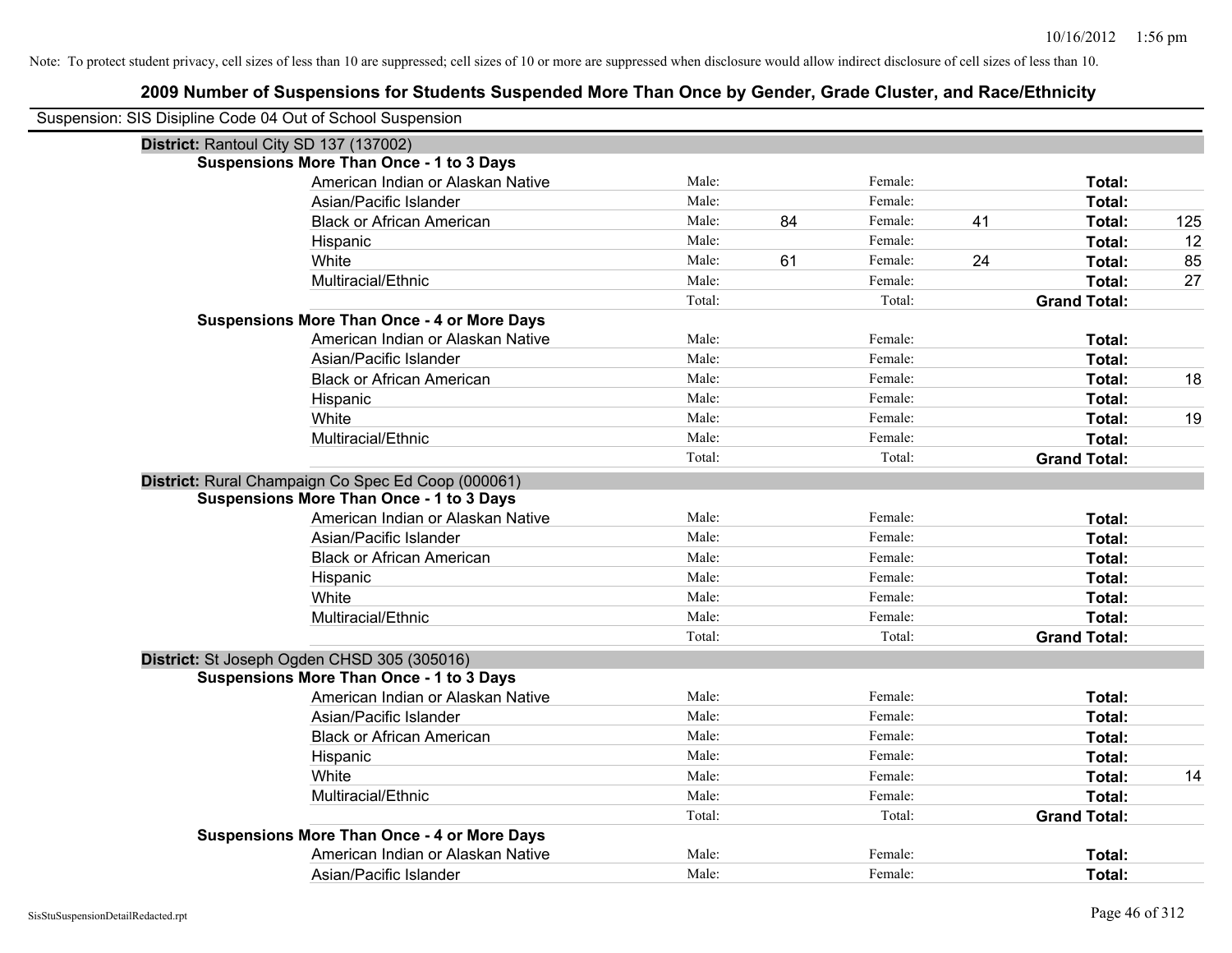| Suspension: SIS Disipline Code 04 Out of School Suspension |                                                    |        |         |                     |    |
|------------------------------------------------------------|----------------------------------------------------|--------|---------|---------------------|----|
|                                                            | <b>Black or African American</b>                   | Male:  | Female: | Total:              |    |
|                                                            | Hispanic                                           | Male:  | Female: | Total:              |    |
|                                                            | White                                              | Male:  | Female: | Total:              |    |
|                                                            | Multiracial/Ethnic                                 | Male:  | Female: | Total:              |    |
|                                                            |                                                    | Total: | Total:  | <b>Grand Total:</b> |    |
|                                                            | District: Thomasboro CCSD 130 (130004)             |        |         |                     |    |
|                                                            | <b>Suspensions More Than Once - 1 to 3 Days</b>    |        |         |                     |    |
|                                                            | American Indian or Alaskan Native                  | Male:  | Female: | Total:              |    |
|                                                            | Asian/Pacific Islander                             | Male:  | Female: | Total:              |    |
|                                                            | <b>Black or African American</b>                   | Male:  | Female: | Total:              |    |
|                                                            | Hispanic                                           | Male:  | Female: | Total:              |    |
|                                                            | White                                              | Male:  | Female: | Total:              | 12 |
|                                                            | Multiracial/Ethnic                                 | Male:  | Female: | Total:              |    |
|                                                            |                                                    | Total: | Total:  | <b>Grand Total:</b> |    |
|                                                            | <b>Suspensions More Than Once - 4 or More Days</b> |        |         |                     |    |
|                                                            | American Indian or Alaskan Native                  | Male:  | Female: | Total:              |    |
|                                                            | Asian/Pacific Islander                             | Male:  | Female: | Total:              |    |
|                                                            | <b>Black or African American</b>                   | Male:  | Female: | Total:              |    |
|                                                            | Hispanic                                           | Male:  | Female: | Total:              |    |
|                                                            | White                                              | Male:  | Female: | Total:              |    |
|                                                            | Multiracial/Ethnic                                 | Male:  | Female: | Total:              |    |
|                                                            |                                                    | Total: | Total:  | <b>Grand Total:</b> |    |
|                                                            | District: Tolono CUSD 7 (007026)                   |        |         |                     |    |
|                                                            | <b>Suspensions More Than Once - 1 to 3 Days</b>    |        |         |                     |    |
|                                                            | American Indian or Alaskan Native                  | Male:  | Female: | Total:              |    |
|                                                            | Asian/Pacific Islander                             | Male:  | Female: | Total:              |    |
|                                                            | <b>Black or African American</b>                   | Male:  | Female: | Total:              |    |
|                                                            | Hispanic                                           | Male:  | Female: | Total:              |    |
|                                                            | White                                              | Male:  | Female: | Total:              | 43 |
|                                                            | Multiracial/Ethnic                                 | Male:  | Female: | Total:              |    |
|                                                            |                                                    | Total: | Total:  | <b>Grand Total:</b> |    |
|                                                            | <b>Suspensions More Than Once - 4 or More Days</b> |        |         |                     |    |
|                                                            | American Indian or Alaskan Native                  | Male:  | Female: | Total:              |    |
|                                                            | Asian/Pacific Islander                             | Male:  | Female: | Total:              |    |
|                                                            | <b>Black or African American</b>                   | Male:  | Female: | Total:              |    |
|                                                            | Hispanic                                           | Male:  | Female: | Total:              |    |
|                                                            | White                                              | Male:  | Female: | Total:              | 12 |
|                                                            | Multiracial/Ethnic                                 | Male:  | Female: | Total:              |    |
|                                                            |                                                    | Total: | Total:  | <b>Grand Total:</b> |    |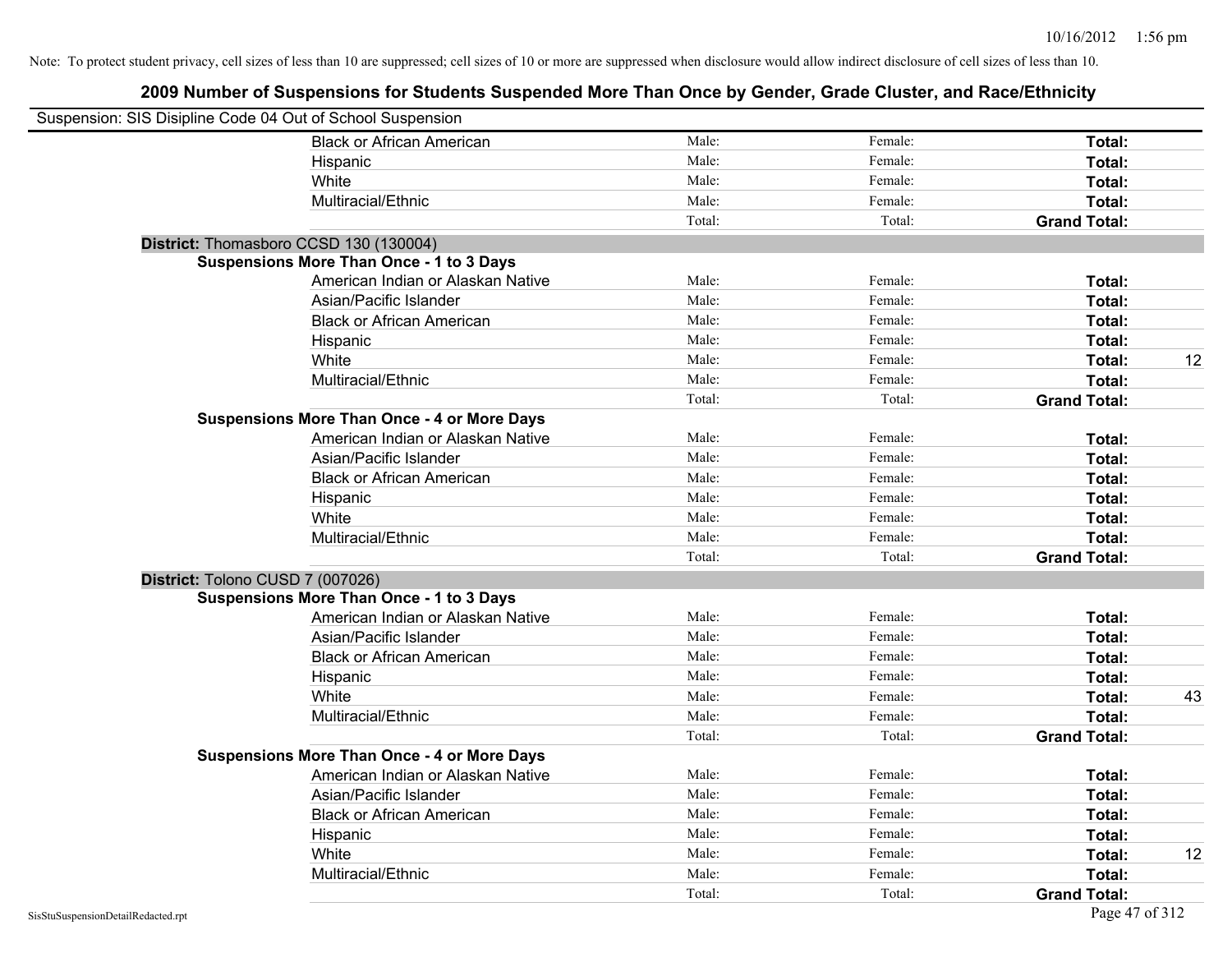| Suspension: SIS Disipline Code 04 Out of School Suspension |                                                     |        |     |         |     |                     |     |
|------------------------------------------------------------|-----------------------------------------------------|--------|-----|---------|-----|---------------------|-----|
| District: Urbana SD 116 (116022)                           |                                                     |        |     |         |     |                     |     |
|                                                            | <b>Suspensions More Than Once - 1 to 3 Days</b>     |        |     |         |     |                     |     |
|                                                            | American Indian or Alaskan Native                   | Male:  |     | Female: |     | Total:              |     |
|                                                            | Asian/Pacific Islander                              | Male:  |     | Female: |     | Total:              |     |
|                                                            | <b>Black or African American</b>                    | Male:  | 152 | Female: | 101 | Total:              | 253 |
|                                                            | Hispanic                                            | Male:  |     | Female: |     | Total:              |     |
|                                                            | White                                               | Male:  |     | Female: |     | Total:              | 33  |
|                                                            | Multiracial/Ethnic                                  | Male:  | 15  | Female: | 14  | Total:              | 29  |
|                                                            |                                                     | Total: |     | Total:  |     | <b>Grand Total:</b> | 325 |
|                                                            | <b>Suspensions More Than Once - 4 or More Days</b>  |        |     |         |     |                     |     |
|                                                            | American Indian or Alaskan Native                   | Male:  |     | Female: |     | Total:              |     |
|                                                            | Asian/Pacific Islander                              | Male:  |     | Female: |     | Total:              |     |
|                                                            | <b>Black or African American</b>                    | Male:  | 36  | Female: | 30  | Total:              | 66  |
|                                                            | Hispanic                                            | Male:  |     | Female: |     | Total:              |     |
|                                                            | White                                               | Male:  |     | Female: |     | Total:              |     |
|                                                            | Multiracial/Ethnic                                  | Male:  |     | Female: |     | Total:              | 14  |
|                                                            |                                                     | Total: |     | Total:  |     | <b>Grand Total:</b> |     |
| County: Ford (027)                                         |                                                     |        |     |         |     |                     |     |
|                                                            | District: Gibson City-Melvin-Sibley CUSD 5 (005026) |        |     |         |     |                     |     |
|                                                            | <b>Suspensions More Than Once - 1 to 3 Days</b>     |        |     |         |     |                     |     |
|                                                            | American Indian or Alaskan Native                   | Male:  |     | Female: |     | Total:              |     |
|                                                            | Asian/Pacific Islander                              | Male:  |     | Female: |     | Total:              |     |
|                                                            | <b>Black or African American</b>                    | Male:  |     | Female: |     | Total:              |     |
|                                                            | Hispanic                                            | Male:  |     | Female: |     | Total:              |     |
|                                                            | White                                               | Male:  |     | Female: |     | Total:              | 47  |
|                                                            | Multiracial/Ethnic                                  | Male:  |     | Female: |     | Total:              |     |
|                                                            |                                                     | Total: |     | Total:  |     | <b>Grand Total:</b> |     |
|                                                            | <b>Suspensions More Than Once - 4 or More Days</b>  |        |     |         |     |                     |     |
|                                                            | American Indian or Alaskan Native                   | Male:  |     | Female: |     | Total:              |     |
|                                                            | Asian/Pacific Islander                              | Male:  |     | Female: |     | <b>Total:</b>       |     |
|                                                            | <b>Black or African American</b>                    | Male:  |     | Female: |     | Total:              |     |
|                                                            | Hispanic                                            | Male:  |     | Female: |     | Total:              |     |
|                                                            | White                                               | Male:  |     | Female: |     | Total:              |     |
|                                                            | Multiracial/Ethnic                                  | Male:  |     | Female: |     | Total:              |     |
|                                                            |                                                     | Total: |     | Total:  |     | <b>Grand Total:</b> |     |
|                                                            | District: Paxton-Buckley-Loda CUD 10 (010026)       |        |     |         |     |                     |     |
|                                                            | <b>Suspensions More Than Once - 1 to 3 Days</b>     |        |     |         |     |                     |     |
|                                                            | American Indian or Alaskan Native                   | Male:  |     | Female: |     | Total:              |     |
|                                                            | Asian/Pacific Islander                              | Male:  |     | Female: |     | Total:              |     |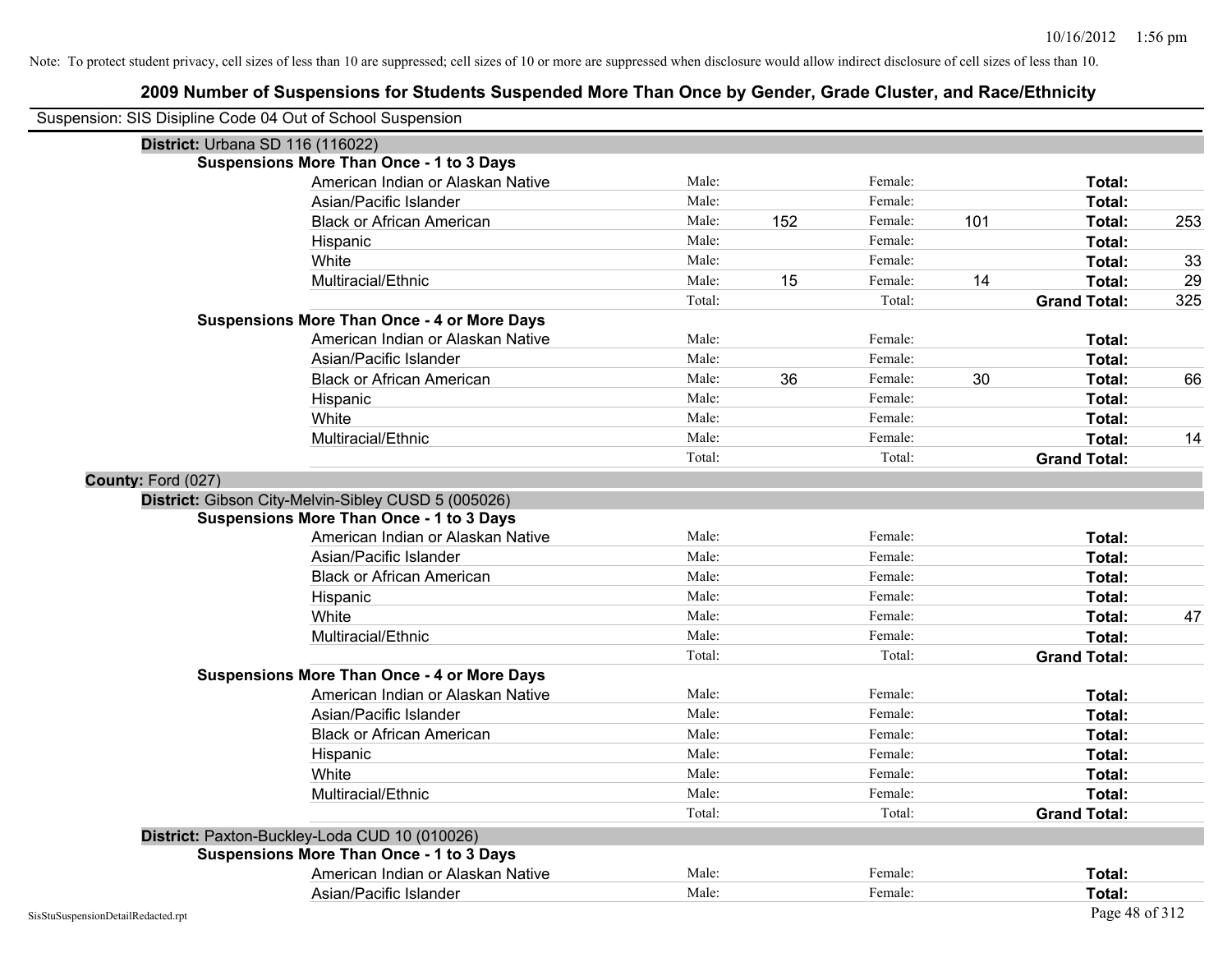| Suspension: SIS Disipline Code 04 Out of School Suspension |                                                    |        |         |                     |    |
|------------------------------------------------------------|----------------------------------------------------|--------|---------|---------------------|----|
|                                                            | <b>Black or African American</b>                   | Male:  | Female: | Total:              |    |
|                                                            | Hispanic                                           | Male:  | Female: | Total:              |    |
|                                                            | White                                              | Male:  | Female: | Total:              | 84 |
|                                                            | Multiracial/Ethnic                                 | Male:  | Female: | Total:              |    |
|                                                            |                                                    | Total: | Total:  | <b>Grand Total:</b> |    |
|                                                            | <b>Suspensions More Than Once - 4 or More Days</b> |        |         |                     |    |
|                                                            | American Indian or Alaskan Native                  | Male:  | Female: | Total:              |    |
|                                                            | Asian/Pacific Islander                             | Male:  | Female: | Total:              |    |
|                                                            | <b>Black or African American</b>                   | Male:  | Female: | Total:              |    |
|                                                            | Hispanic                                           | Male:  | Female: | Total:              |    |
|                                                            | White                                              | Male:  | Female: | Total:              | 13 |
|                                                            | Multiracial/Ethnic                                 | Male:  | Female: | Total:              |    |
|                                                            |                                                    | Total: | Total:  | <b>Grand Total:</b> |    |
|                                                            |                                                    |        |         |                     |    |
| Region: Christian/Montgomery ROE (10)                      |                                                    |        |         |                     |    |
| County: Christian (011)                                    |                                                    |        |         |                     |    |
| District: Edinburg CUSD 4 (004026)                         |                                                    |        |         |                     |    |
|                                                            | <b>Suspensions More Than Once - 1 to 3 Days</b>    |        |         |                     |    |
|                                                            | American Indian or Alaskan Native                  | Male:  | Female: | Total:              |    |
|                                                            | Asian/Pacific Islander                             | Male:  | Female: | Total:              |    |
|                                                            | <b>Black or African American</b>                   | Male:  | Female: | Total:              |    |
|                                                            | Hispanic                                           | Male:  | Female: | Total:              |    |
|                                                            | White                                              | Male:  | Female: | Total:              |    |
|                                                            | Multiracial/Ethnic                                 | Male:  | Female: | Total:              |    |
|                                                            |                                                    | Total: | Total:  | <b>Grand Total:</b> |    |
|                                                            | <b>Suspensions More Than Once - 4 or More Days</b> |        |         |                     |    |
|                                                            | American Indian or Alaskan Native                  | Male:  | Female: | <b>Total:</b>       |    |
|                                                            | Asian/Pacific Islander                             | Male:  | Female: | Total:              |    |
|                                                            | <b>Black or African American</b>                   | Male:  | Female: | Total:              |    |
|                                                            | Hispanic                                           | Male:  | Female: | Total:              |    |
|                                                            | White                                              | Male:  | Female: | Total:              |    |
|                                                            | Multiracial/Ethnic                                 | Male:  | Female: | Total:              |    |
|                                                            |                                                    | Total: | Total:  | <b>Grand Total:</b> |    |
| District: Morrisonville CUSD 1 (001026)                    |                                                    |        |         |                     |    |
|                                                            | <b>Suspensions More Than Once - 1 to 3 Days</b>    |        |         |                     |    |
|                                                            | American Indian or Alaskan Native                  | Male:  | Female: | Total:              |    |
|                                                            | Asian/Pacific Islander                             | Male:  | Female: | Total:              |    |
|                                                            | <b>Black or African American</b>                   | Male:  | Female: | Total:              |    |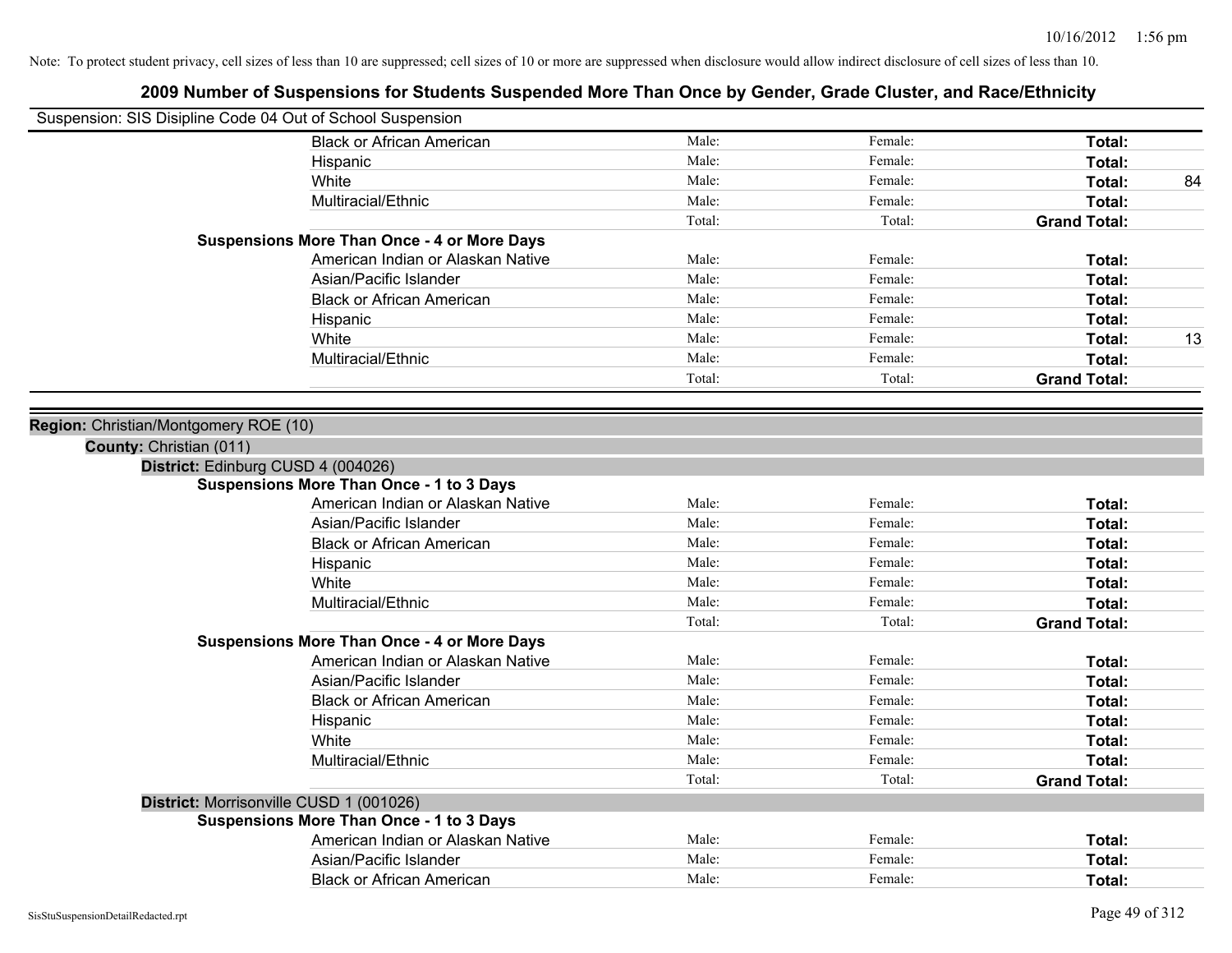| Suspension: SIS Disipline Code 04 Out of School Suspension |                                                    |        |    |         |    |                     |    |
|------------------------------------------------------------|----------------------------------------------------|--------|----|---------|----|---------------------|----|
|                                                            | Hispanic                                           | Male:  |    | Female: |    | Total:              |    |
|                                                            | White                                              | Male:  |    | Female: |    | Total:              | 14 |
|                                                            | Multiracial/Ethnic                                 | Male:  |    | Female: |    | Total:              |    |
|                                                            |                                                    | Total: |    | Total:  |    | <b>Grand Total:</b> |    |
| District: Pana CUSD 8 (008026)                             |                                                    |        |    |         |    |                     |    |
|                                                            | Suspensions More Than Once - 1 to 3 Days           |        |    |         |    |                     |    |
|                                                            | American Indian or Alaskan Native                  | Male:  |    | Female: |    | Total:              |    |
|                                                            | Asian/Pacific Islander                             | Male:  |    | Female: |    | Total:              |    |
|                                                            | <b>Black or African American</b>                   | Male:  |    | Female: |    | Total:              |    |
|                                                            | Hispanic                                           | Male:  |    | Female: |    | Total:              |    |
|                                                            | White                                              | Male:  | 29 | Female: | 11 | Total:              | 40 |
|                                                            | Multiracial/Ethnic                                 | Male:  |    | Female: |    | Total:              |    |
|                                                            |                                                    | Total: |    | Total:  |    | <b>Grand Total:</b> |    |
|                                                            | <b>Suspensions More Than Once - 4 or More Days</b> |        |    |         |    |                     |    |
|                                                            | American Indian or Alaskan Native                  | Male:  |    | Female: |    | Total:              |    |
|                                                            | Asian/Pacific Islander                             | Male:  |    | Female: |    | Total:              |    |
|                                                            | <b>Black or African American</b>                   | Male:  |    | Female: |    | Total:              |    |
|                                                            | Hispanic                                           | Male:  |    | Female: |    | Total:              |    |
|                                                            | White                                              | Male:  |    | Female: |    | Total:              | 11 |
|                                                            | Multiracial/Ethnic                                 | Male:  |    | Female: |    | Total:              |    |
|                                                            |                                                    | Total: |    | Total:  |    | <b>Grand Total:</b> |    |
| District: South Fork SD 14 (014024)                        |                                                    |        |    |         |    |                     |    |
|                                                            | <b>Suspensions More Than Once - 1 to 3 Days</b>    |        |    |         |    |                     |    |
|                                                            | American Indian or Alaskan Native                  | Male:  |    | Female: |    | Total:              |    |
|                                                            | Asian/Pacific Islander                             | Male:  |    | Female: |    | Total:              |    |
|                                                            | <b>Black or African American</b>                   | Male:  |    | Female: |    | Total:              |    |
|                                                            | Hispanic                                           | Male:  |    | Female: |    | Total:              |    |
|                                                            | White                                              | Male:  |    | Female: |    | Total:              | 14 |
|                                                            | Multiracial/Ethnic                                 | Male:  |    | Female: |    | Total:              |    |
|                                                            |                                                    | Total: |    | Total:  |    | <b>Grand Total:</b> |    |
|                                                            | <b>Suspensions More Than Once - 4 or More Days</b> |        |    |         |    |                     |    |
|                                                            | American Indian or Alaskan Native                  | Male:  |    | Female: |    | Total:              |    |
|                                                            | Asian/Pacific Islander                             | Male:  |    | Female: |    | Total:              |    |
|                                                            | <b>Black or African American</b>                   | Male:  |    | Female: |    | Total:              |    |
|                                                            | Hispanic                                           | Male:  |    | Female: |    | Total:              |    |
|                                                            | White                                              | Male:  |    | Female: |    | Total:              |    |
|                                                            | Multiracial/Ethnic                                 | Male:  |    | Female: |    | Total:              |    |
|                                                            |                                                    | Total: |    | Total:  |    | <b>Grand Total:</b> |    |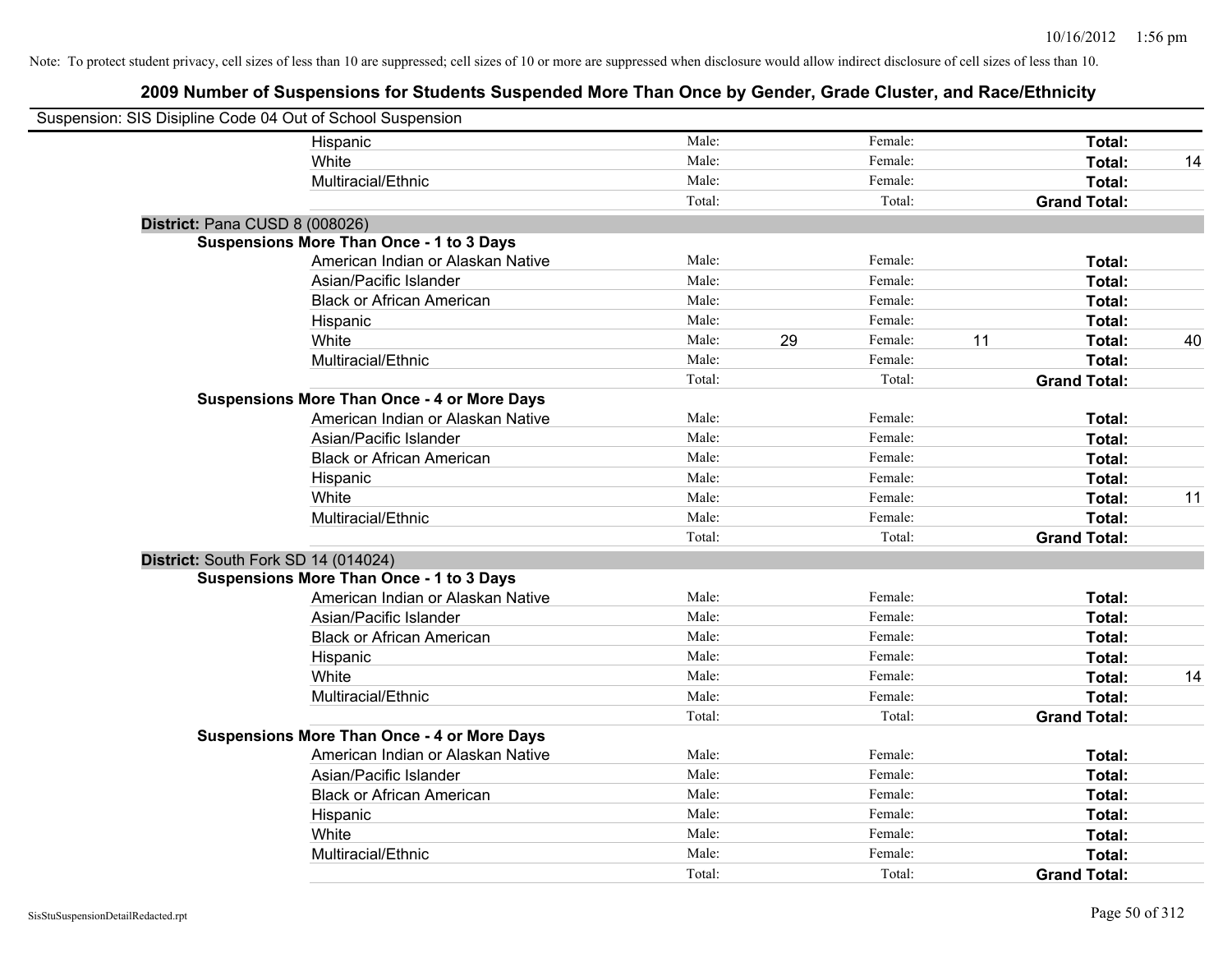| Suspension: SIS Disipline Code 04 Out of School Suspension |                                                    |        |     |         |    |                     |     |
|------------------------------------------------------------|----------------------------------------------------|--------|-----|---------|----|---------------------|-----|
| District: Taylorville CUSD 3 (003026)                      |                                                    |        |     |         |    |                     |     |
|                                                            | <b>Suspensions More Than Once - 1 to 3 Days</b>    |        |     |         |    |                     |     |
|                                                            | American Indian or Alaskan Native                  | Male:  |     | Female: |    | Total:              |     |
|                                                            | Asian/Pacific Islander                             | Male:  |     | Female: |    | Total:              |     |
|                                                            | <b>Black or African American</b>                   | Male:  |     | Female: |    | Total:              |     |
|                                                            | Hispanic                                           | Male:  |     | Female: |    | Total:              |     |
|                                                            | White                                              | Male:  | 165 | Female: | 63 | Total:              | 228 |
|                                                            | Multiracial/Ethnic                                 | Male:  |     | Female: |    | Total:              |     |
|                                                            |                                                    | Total: |     | Total:  |    | <b>Grand Total:</b> |     |
|                                                            | <b>Suspensions More Than Once - 4 or More Days</b> |        |     |         |    |                     |     |
|                                                            | American Indian or Alaskan Native                  | Male:  |     | Female: |    | Total:              |     |
|                                                            | Asian/Pacific Islander                             | Male:  |     | Female: |    | Total:              |     |
|                                                            | <b>Black or African American</b>                   | Male:  |     | Female: |    | Total:              |     |
|                                                            | Hispanic                                           | Male:  |     | Female: |    | Total:              |     |
|                                                            | White                                              | Male:  |     | Female: |    | Total:              | 16  |
|                                                            | Multiracial/Ethnic                                 | Male:  |     | Female: |    | Total:              |     |
|                                                            |                                                    | Total: |     | Total:  |    | <b>Grand Total:</b> |     |
| <b>County: Montgomery (068)</b>                            |                                                    |        |     |         |    |                     |     |
| District: Hillsboro CUSD 3 (003026)                        |                                                    |        |     |         |    |                     |     |
|                                                            | <b>Suspensions More Than Once - 1 to 3 Days</b>    |        |     |         |    |                     |     |
|                                                            | American Indian or Alaskan Native                  | Male:  |     | Female: |    | Total:              |     |
|                                                            | Asian/Pacific Islander                             | Male:  |     | Female: |    | Total:              |     |
|                                                            | <b>Black or African American</b>                   | Male:  |     | Female: |    | Total:              |     |
|                                                            | Hispanic                                           | Male:  |     | Female: |    | Total:              |     |
|                                                            | White                                              | Male:  | 120 | Female: | 22 | Total:              | 142 |
|                                                            | Multiracial/Ethnic                                 | Male:  |     | Female: |    | Total:              |     |
|                                                            |                                                    | Total: |     | Total:  |    | <b>Grand Total:</b> |     |
|                                                            | <b>Suspensions More Than Once - 4 or More Days</b> |        |     |         |    |                     |     |
|                                                            | American Indian or Alaskan Native                  | Male:  |     | Female: |    | Total:              |     |
|                                                            | Asian/Pacific Islander                             | Male:  |     | Female: |    | Total:              |     |
|                                                            | <b>Black or African American</b>                   | Male:  |     | Female: |    | Total:              |     |
|                                                            | Hispanic                                           | Male:  |     | Female: |    | Total:              |     |
|                                                            | White                                              | Male:  |     | Female: |    | Total:              | 19  |
|                                                            | Multiracial/Ethnic                                 | Male:  |     | Female: |    | Total:              |     |
|                                                            |                                                    | Total: |     | Total:  |    | <b>Grand Total:</b> |     |
| District: Litchfield CUSD 12 (012026)                      |                                                    |        |     |         |    |                     |     |
|                                                            | <b>Suspensions More Than Once - 1 to 3 Days</b>    |        |     |         |    |                     |     |
|                                                            | American Indian or Alaskan Native                  | Male:  |     | Female: |    | Total:              |     |
|                                                            | Asian/Pacific Islander                             | Male:  |     | Female: |    | Total:              |     |
| SisStuSuspensionDetailRedacted.rpt                         |                                                    |        |     |         |    | Page 51 of 312      |     |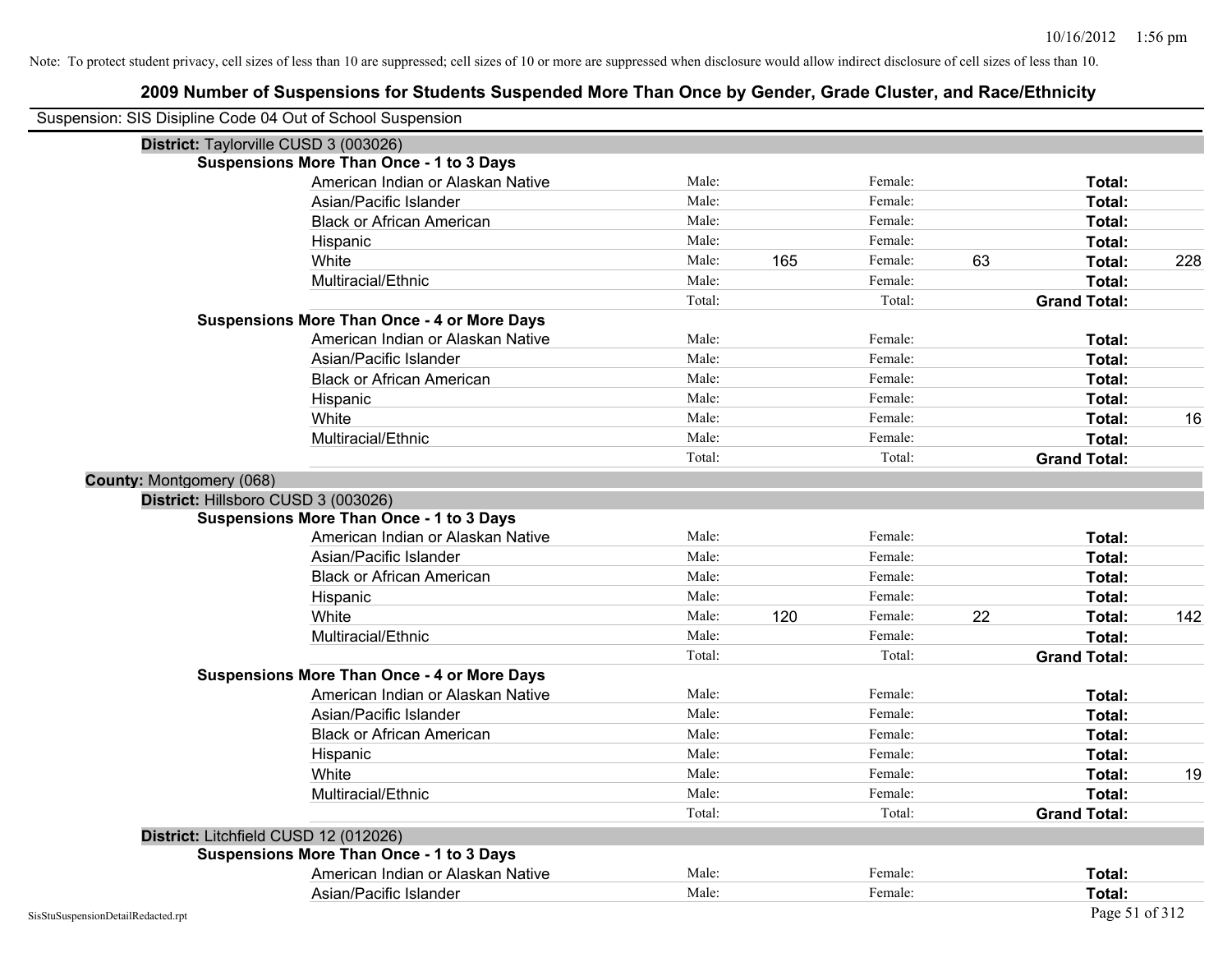| Suspension: SIS Disipline Code 04 Out of School Suspension |                                                    |        |         |                     |    |
|------------------------------------------------------------|----------------------------------------------------|--------|---------|---------------------|----|
|                                                            | <b>Black or African American</b>                   | Male:  | Female: | Total:              |    |
|                                                            | Hispanic                                           | Male:  | Female: | Total:              |    |
|                                                            | White                                              | Male:  | Female: | Total:              | 88 |
|                                                            | Multiracial/Ethnic                                 | Male:  | Female: | Total:              |    |
|                                                            |                                                    | Total: | Total:  | <b>Grand Total:</b> |    |
|                                                            | <b>Suspensions More Than Once - 4 or More Days</b> |        |         |                     |    |
|                                                            | American Indian or Alaskan Native                  | Male:  | Female: | Total:              |    |
|                                                            | Asian/Pacific Islander                             | Male:  | Female: | Total:              |    |
|                                                            | <b>Black or African American</b>                   | Male:  | Female: | Total:              |    |
|                                                            | Hispanic                                           | Male:  | Female: | Total:              |    |
|                                                            | White                                              | Male:  | Female: | Total:              | 40 |
|                                                            | Multiracial/Ethnic                                 | Male:  | Female: | Total:              |    |
|                                                            |                                                    | Total: | Total:  | <b>Grand Total:</b> |    |
| District: Nokomis CUSD 22 (022026)                         |                                                    |        |         |                     |    |
|                                                            | <b>Suspensions More Than Once - 1 to 3 Days</b>    |        |         |                     |    |
|                                                            | American Indian or Alaskan Native                  | Male:  | Female: | Total:              |    |
|                                                            | Asian/Pacific Islander                             | Male:  | Female: | Total:              |    |
|                                                            | <b>Black or African American</b>                   | Male:  | Female: | Total:              |    |
|                                                            | Hispanic                                           | Male:  | Female: | Total:              |    |
|                                                            | White                                              | Male:  | Female: | Total:              | 33 |
|                                                            | Multiracial/Ethnic                                 | Male:  | Female: | Total:              |    |
|                                                            |                                                    | Total: | Total:  | <b>Grand Total:</b> |    |
| District: Panhandle CUSD 2 (002026)                        |                                                    |        |         |                     |    |
|                                                            | <b>Suspensions More Than Once - 1 to 3 Days</b>    |        |         |                     |    |
|                                                            | American Indian or Alaskan Native                  | Male:  | Female: | Total:              |    |
|                                                            | Asian/Pacific Islander                             | Male:  | Female: | Total:              |    |
|                                                            | <b>Black or African American</b>                   | Male:  | Female: | Total:              |    |
|                                                            | Hispanic                                           | Male:  | Female: | Total:              |    |
|                                                            | White                                              | Male:  | Female: | Total:              | 12 |
|                                                            | Multiracial/Ethnic                                 | Male:  | Female: | Total:              |    |
|                                                            |                                                    | Total: | Total:  | <b>Grand Total:</b> |    |
|                                                            | <b>Suspensions More Than Once - 4 or More Days</b> |        |         |                     |    |
|                                                            | American Indian or Alaskan Native                  | Male:  | Female: | Total:              |    |
|                                                            | Asian/Pacific Islander                             | Male:  | Female: | Total:              |    |
|                                                            | <b>Black or African American</b>                   | Male:  | Female: | Total:              |    |
|                                                            | Hispanic                                           | Male:  | Female: | Total:              |    |
|                                                            | White                                              | Male:  | Female: | Total:              |    |
|                                                            | Multiracial/Ethnic                                 | Male:  | Female: | Total:              |    |
|                                                            |                                                    | Total: | Total:  | <b>Grand Total:</b> |    |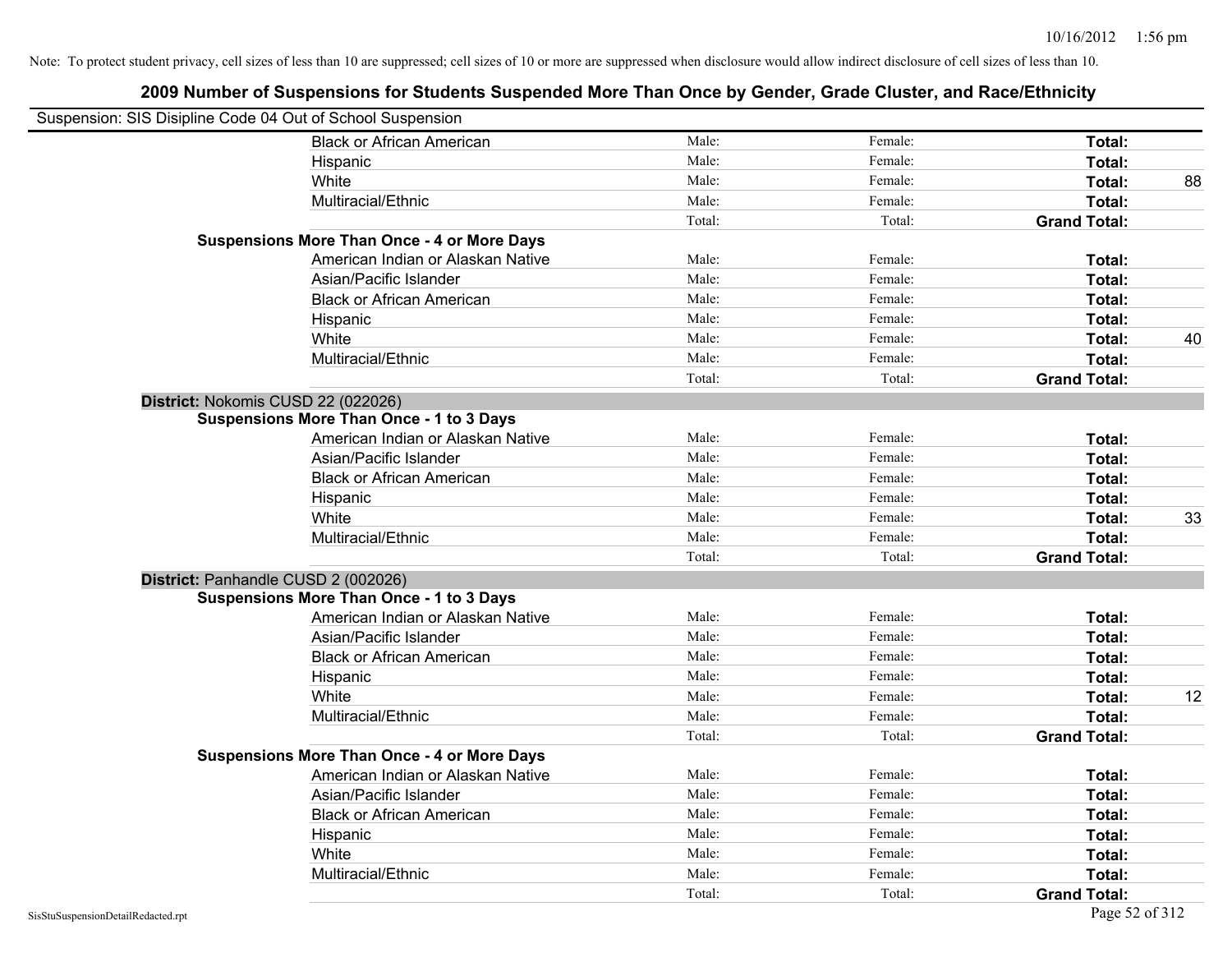# **2009 Number of Suspensions for Students Suspended More Than Once by Gender, Grade Cluster, and Race/Ethnicity**

Suspension: SIS Disipline Code 04 Out of School Suspension

| Region: Clay/Cwford/Jsper/Lwrnce/Rhland (12) |                                                    |        |         |                     |    |
|----------------------------------------------|----------------------------------------------------|--------|---------|---------------------|----|
| County: Clay (013)                           |                                                    |        |         |                     |    |
|                                              | District: Flora CUSD 35 (035026)                   |        |         |                     |    |
|                                              | <b>Suspensions More Than Once - 1 to 3 Days</b>    |        |         |                     |    |
|                                              | American Indian or Alaskan Native                  | Male:  | Female: | Total:              |    |
|                                              | Asian/Pacific Islander                             | Male:  | Female: | Total:              |    |
|                                              | <b>Black or African American</b>                   | Male:  | Female: | Total:              |    |
|                                              | Hispanic                                           | Male:  | Female: | Total:              |    |
|                                              | White                                              | Male:  | Female: | Total:              | 14 |
|                                              | Multiracial/Ethnic                                 | Male:  | Female: | Total:              |    |
|                                              |                                                    | Total: | Total:  | <b>Grand Total:</b> |    |
|                                              | District: North Clay CUSD 25 (025026)              |        |         |                     |    |
|                                              | <b>Suspensions More Than Once - 1 to 3 Days</b>    |        |         |                     |    |
|                                              | American Indian or Alaskan Native                  | Male:  | Female: | Total:              |    |
|                                              | Asian/Pacific Islander                             | Male:  | Female: | Total:              |    |
|                                              | <b>Black or African American</b>                   | Male:  | Female: | Total:              |    |
|                                              | Hispanic                                           | Male:  | Female: | Total:              |    |
|                                              | White                                              | Male:  | Female: | Total:              |    |
|                                              | Multiracial/Ethnic                                 | Male:  | Female: | Total:              |    |
|                                              |                                                    | Total: | Total:  | <b>Grand Total:</b> |    |
| County: Crawford (017)                       |                                                    |        |         |                     |    |
|                                              | District: Hutsonville CUSD 1 (001026)              |        |         |                     |    |
|                                              | <b>Suspensions More Than Once - 1 to 3 Days</b>    |        |         |                     |    |
|                                              | American Indian or Alaskan Native                  | Male:  | Female: | Total:              |    |
|                                              | Asian/Pacific Islander                             | Male:  | Female: | Total:              |    |
|                                              | <b>Black or African American</b>                   | Male:  | Female: | Total:              |    |
|                                              | Hispanic                                           | Male:  | Female: | Total:              |    |
|                                              | White                                              | Male:  | Female: | Total:              |    |
|                                              | Multiracial/Ethnic                                 | Male:  | Female: | Total:              |    |
|                                              |                                                    | Total: | Total:  | <b>Grand Total:</b> |    |
|                                              | <b>Suspensions More Than Once - 4 or More Days</b> |        |         |                     |    |
|                                              | American Indian or Alaskan Native                  | Male:  | Female: | Total:              |    |
|                                              | Asian/Pacific Islander                             | Male:  | Female: | Total:              |    |
|                                              | <b>Black or African American</b>                   | Male:  | Female: | Total:              |    |
|                                              | Hispanic                                           | Male:  | Female: | Total:              |    |
|                                              | White                                              | Male:  | Female: | Total:              |    |
|                                              | Multiracial/Ethnic                                 | Male:  | Female: | Total:              |    |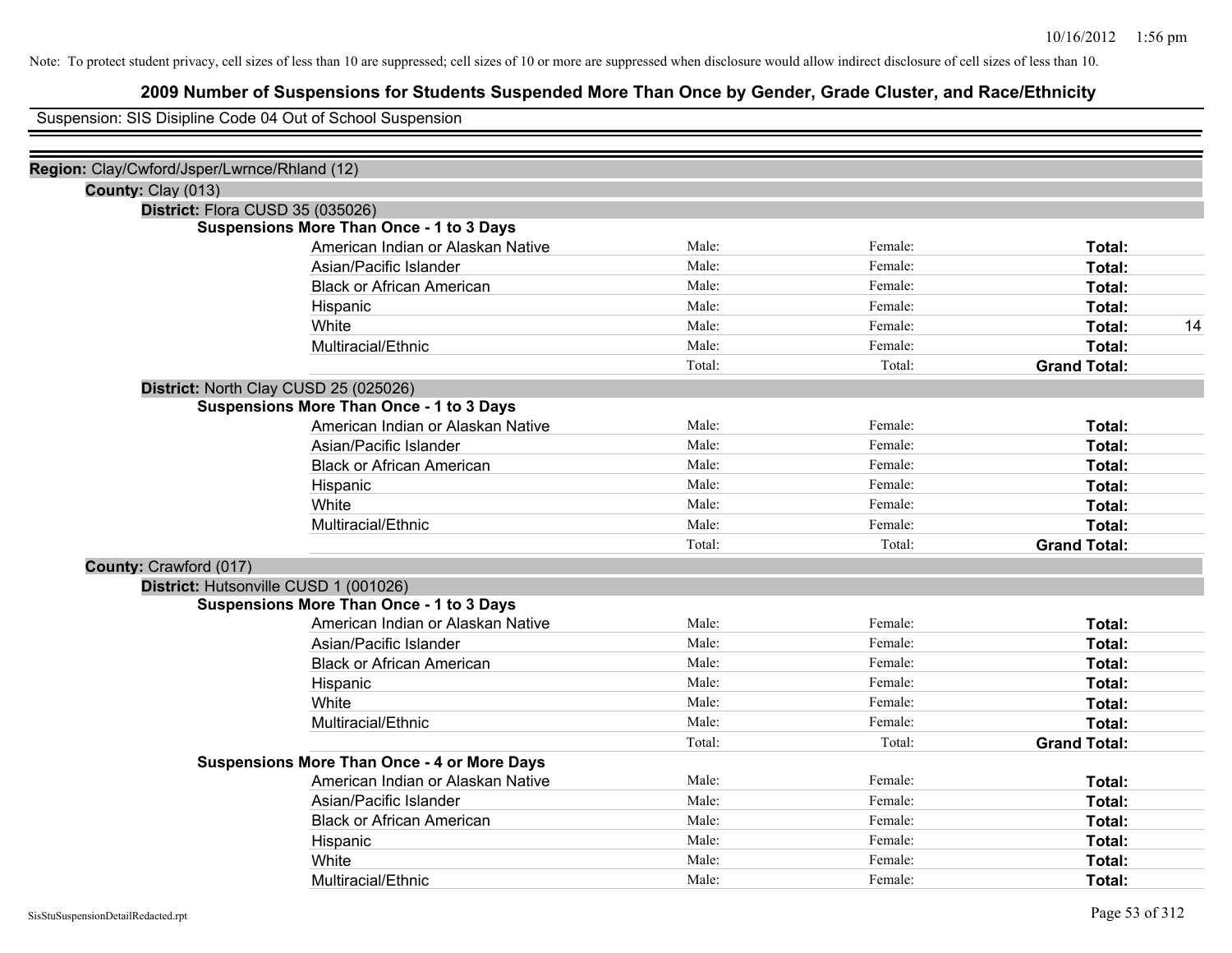|                                                    | Total: | Total:  | <b>Grand Total:</b> |
|----------------------------------------------------|--------|---------|---------------------|
| District: Palestine CUSD 3 (003026)                |        |         |                     |
| <b>Suspensions More Than Once - 1 to 3 Days</b>    |        |         |                     |
| American Indian or Alaskan Native                  | Male:  | Female: | Total:              |
| Asian/Pacific Islander                             | Male:  | Female: | Total:              |
| <b>Black or African American</b>                   | Male:  | Female: | Total:              |
| Hispanic                                           | Male:  | Female: | Total:              |
| White                                              | Male:  | Female: | Total:              |
| Multiracial/Ethnic                                 | Male:  | Female: | Total:              |
|                                                    | Total: | Total:  | <b>Grand Total:</b> |
| <b>Suspensions More Than Once - 4 or More Days</b> |        |         |                     |
| American Indian or Alaskan Native                  | Male:  | Female: | Total:              |
| Asian/Pacific Islander                             | Male:  | Female: | Total:              |
| <b>Black or African American</b>                   | Male:  | Female: | Total:              |
| Hispanic                                           | Male:  | Female: | Total:              |
| White                                              | Male:  | Female: | Total:              |
| Multiracial/Ethnic                                 | Male:  | Female: | Total:              |
|                                                    | Total: | Total:  | <b>Grand Total:</b> |
| District: Robinson CUSD 2 (002026)                 |        |         |                     |
| <b>Suspensions More Than Once - 1 to 3 Days</b>    |        |         |                     |
| American Indian or Alaskan Native                  | Male:  | Female: | Total:              |
| Asian/Pacific Islander                             | Male:  | Female: | Total:              |
| <b>Black or African American</b>                   | Male:  | Female: | Total:              |
| Hispanic                                           | Male:  | Female: | Total:              |
| White                                              | Male:  | Female: | Total:              |
| Multiracial/Ethnic                                 | Male:  | Female: | Total:              |
|                                                    | Total: | Total:  | <b>Grand Total:</b> |
| <b>Suspensions More Than Once - 4 or More Days</b> |        |         |                     |
| American Indian or Alaskan Native                  | Male:  | Female: | Total:              |
| Asian/Pacific Islander                             | Male:  | Female: | Total:              |
| <b>Black or African American</b>                   | Male:  | Female: | Total:              |
| Hispanic                                           | Male:  | Female: | Total:              |
| White                                              | Male:  | Female: | Total:              |
| Multiracial/Ethnic                                 | Male:  | Female: | Total:              |
|                                                    | Total: | Total:  | <b>Grand Total:</b> |
| District: South Eastern Sp Ed Program (801060)     |        |         |                     |
| <b>Suspensions More Than Once - 1 to 3 Days</b>    |        |         |                     |
| American Indian or Alaskan Native                  | Male:  | Female: | Total:              |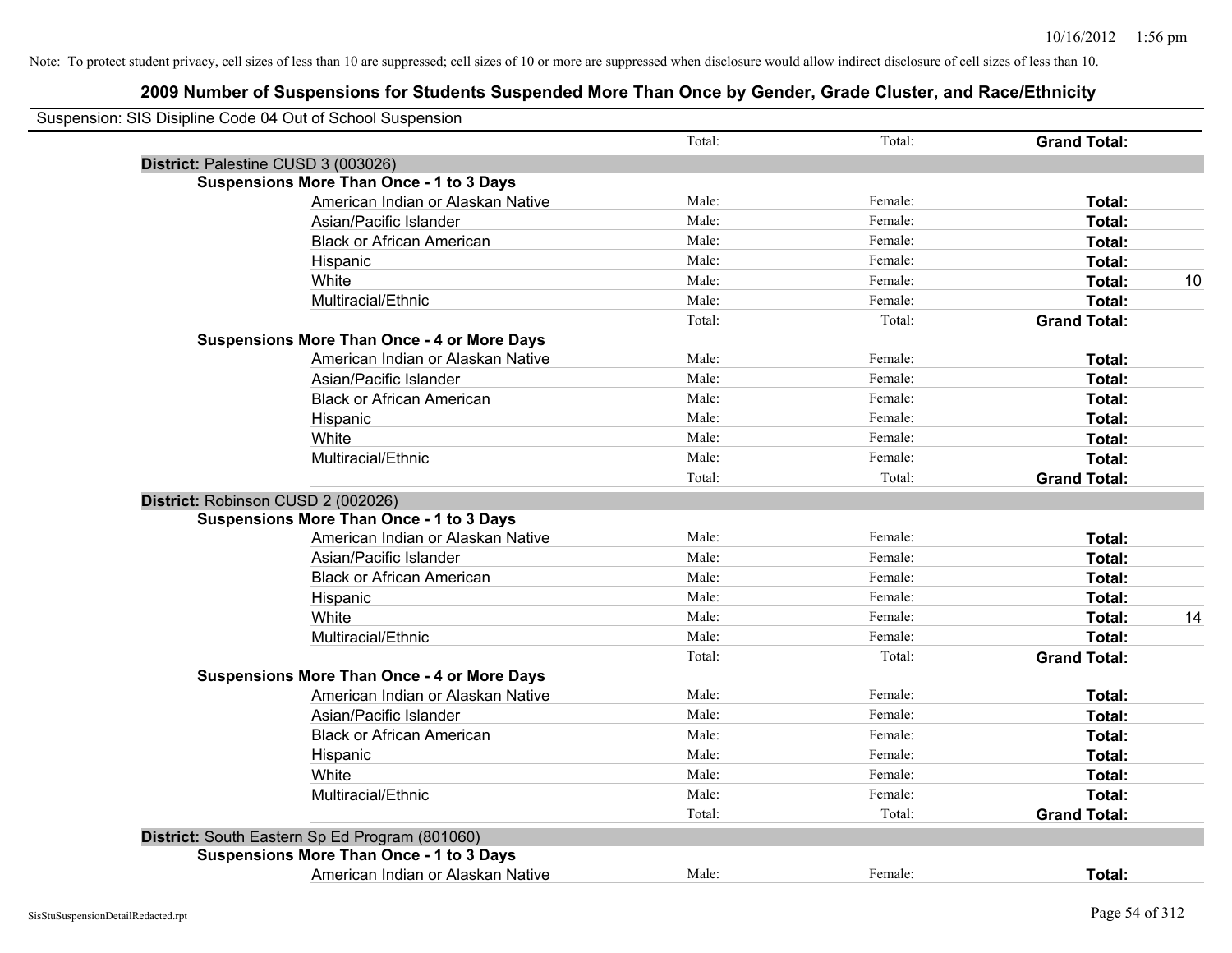| Suspension: SIS Disipline Code 04 Out of School Suspension |                                                    |        |         |                     |    |
|------------------------------------------------------------|----------------------------------------------------|--------|---------|---------------------|----|
|                                                            | Asian/Pacific Islander                             | Male:  | Female: | Total:              |    |
|                                                            | <b>Black or African American</b>                   | Male:  | Female: | Total:              |    |
|                                                            | Hispanic                                           | Male:  | Female: | Total:              |    |
|                                                            | White                                              | Male:  | Female: | Total:              |    |
|                                                            | Multiracial/Ethnic                                 | Male:  | Female: | Total:              |    |
|                                                            |                                                    | Total: | Total:  | <b>Grand Total:</b> |    |
| County: Jasper (040)                                       |                                                    |        |         |                     |    |
| District: Jasper County CUD 1 (001026)                     |                                                    |        |         |                     |    |
|                                                            | <b>Suspensions More Than Once - 1 to 3 Days</b>    |        |         |                     |    |
|                                                            | American Indian or Alaskan Native                  | Male:  | Female: | Total:              |    |
|                                                            | Asian/Pacific Islander                             | Male:  | Female: | Total:              |    |
|                                                            | <b>Black or African American</b>                   | Male:  | Female: | Total:              |    |
|                                                            | Hispanic                                           | Male:  | Female: | Total:              |    |
|                                                            | White                                              | Male:  | Female: | Total:              | 15 |
|                                                            | Multiracial/Ethnic                                 | Male:  | Female: | Total:              |    |
|                                                            |                                                    | Total: | Total:  | <b>Grand Total:</b> |    |
|                                                            | <b>Suspensions More Than Once - 4 or More Days</b> |        |         |                     |    |
|                                                            | American Indian or Alaskan Native                  | Male:  | Female: | Total:              |    |
|                                                            | Asian/Pacific Islander                             | Male:  | Female: | Total:              |    |
|                                                            | <b>Black or African American</b>                   | Male:  | Female: | Total:              |    |
|                                                            | Hispanic                                           | Male:  | Female: | Total:              |    |
|                                                            | White                                              | Male:  | Female: | Total:              |    |
|                                                            | Multiracial/Ethnic                                 | Male:  | Female: | Total:              |    |
|                                                            |                                                    | Total: | Total:  | <b>Grand Total:</b> |    |
| County: Lawrence (051)                                     |                                                    |        |         |                     |    |
| District: Lawrence County CUD 20 (020026)                  |                                                    |        |         |                     |    |
|                                                            | <b>Suspensions More Than Once - 1 to 3 Days</b>    |        |         |                     |    |
|                                                            | American Indian or Alaskan Native                  | Male:  | Female: | Total:              |    |
|                                                            | Asian/Pacific Islander                             | Male:  | Female: | Total:              |    |
|                                                            | <b>Black or African American</b>                   | Male:  | Female: | Total:              |    |
|                                                            | Hispanic                                           | Male:  | Female: | Total:              |    |
|                                                            | White                                              | Male:  | Female: | Total:              | 28 |
|                                                            | Multiracial/Ethnic                                 | Male:  | Female: | Total:              |    |
|                                                            |                                                    | Total: | Total:  | <b>Grand Total:</b> |    |
|                                                            | <b>Suspensions More Than Once - 4 or More Days</b> |        |         |                     |    |
|                                                            | American Indian or Alaskan Native                  | Male:  | Female: | Total:              |    |
|                                                            | Asian/Pacific Islander                             | Male:  | Female: | Total:              |    |
|                                                            | <b>Black or African American</b>                   | Male:  | Female: | Total:              |    |
|                                                            | Hispanic                                           | Male:  | Female: | Total:              |    |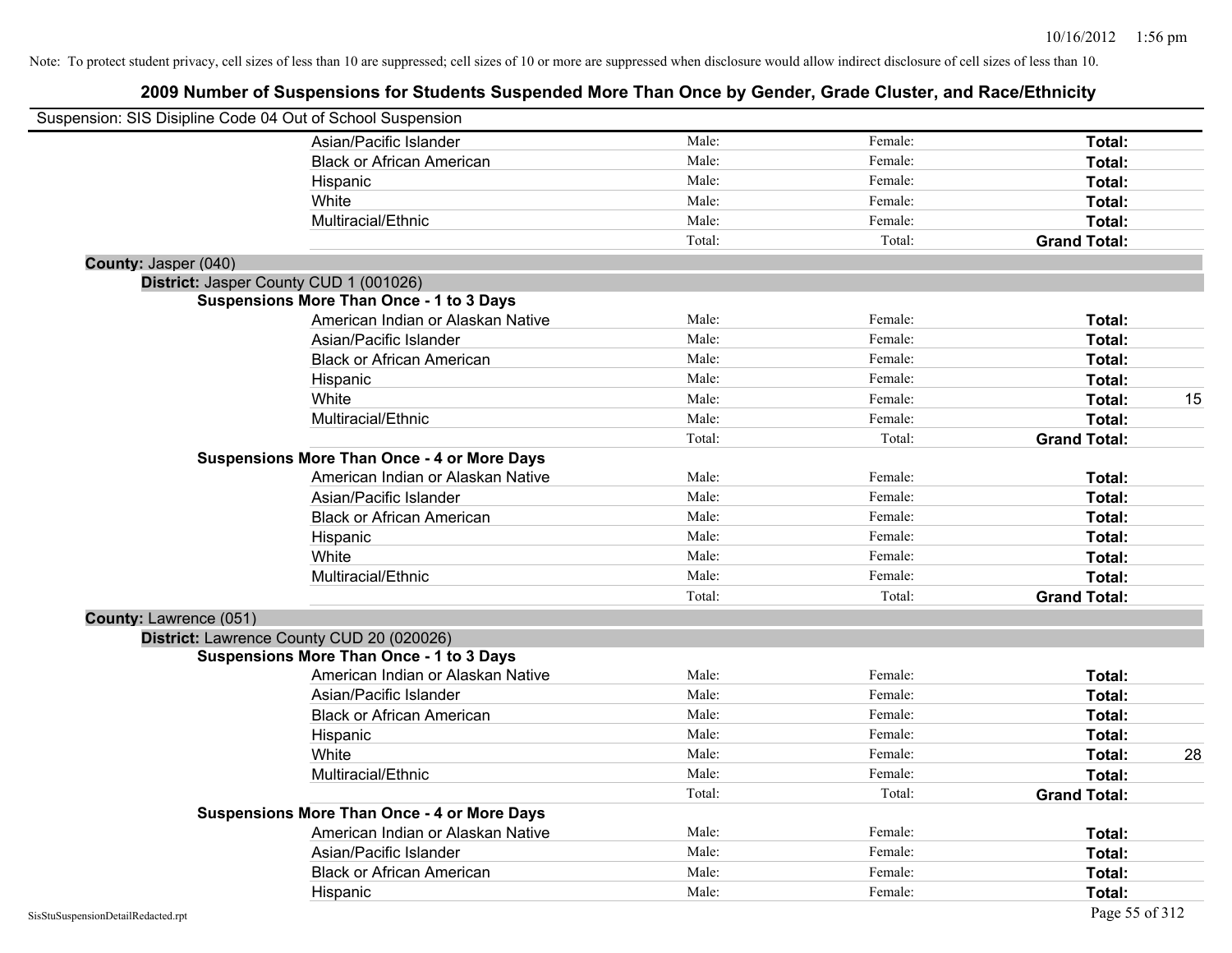| Suspension: SIS Disipline Code 04 Out of School Suspension |        |         |                     |    |
|------------------------------------------------------------|--------|---------|---------------------|----|
| White                                                      | Male:  | Female: | Total:              |    |
| Multiracial/Ethnic                                         | Male:  | Female: | Total:              |    |
|                                                            | Total: | Total:  | <b>Grand Total:</b> |    |
| District: Red Hill CUSD 10 (010026)                        |        |         |                     |    |
| <b>Suspensions More Than Once - 1 to 3 Days</b>            |        |         |                     |    |
| American Indian or Alaskan Native                          | Male:  | Female: | Total:              |    |
| Asian/Pacific Islander                                     | Male:  | Female: | Total:              |    |
| <b>Black or African American</b>                           | Male:  | Female: | Total:              |    |
| Hispanic                                                   | Male:  | Female: | Total:              |    |
| White                                                      | Male:  | Female: | Total:              | 50 |
| Multiracial/Ethnic                                         | Male:  | Female: | Total:              |    |
|                                                            | Total: | Total:  | <b>Grand Total:</b> |    |
| <b>Suspensions More Than Once - 4 or More Days</b>         |        |         |                     |    |
| American Indian or Alaskan Native                          | Male:  | Female: | Total:              |    |
| Asian/Pacific Islander                                     | Male:  | Female: | Total:              |    |
| <b>Black or African American</b>                           | Male:  | Female: | Total:              |    |
| Hispanic                                                   | Male:  | Female: | Total:              |    |
| White                                                      | Male:  | Female: | Total:              |    |
| Multiracial/Ethnic                                         | Male:  | Female: | Total:              |    |
|                                                            | Total: | Total:  | <b>Grand Total:</b> |    |
| County: Non-Public School (000)                            |        |         |                     |    |
| District: Clay/Cwford/Jsper/Lwrnce/Rhland (000000)         |        |         |                     |    |
| <b>Suspensions More Than Once - 1 to 3 Days</b>            |        |         |                     |    |
| American Indian or Alaskan Native                          | Male:  | Female: | Total:              |    |
| Asian/Pacific Islander                                     | Male:  | Female: | Total:              |    |
| <b>Black or African American</b>                           | Male:  | Female: | Total:              |    |
| Hispanic                                                   | Male:  | Female: | Total:              |    |
| White                                                      | Male:  | Female: | Total:              |    |
| Multiracial/Ethnic                                         | Male:  | Female: | Total:              |    |
|                                                            | Total: | Total:  | <b>Grand Total:</b> |    |
| <b>Suspensions More Than Once - 4 or More Days</b>         |        |         |                     |    |
| American Indian or Alaskan Native                          | Male:  | Female: | Total:              |    |
| Asian/Pacific Islander                                     | Male:  | Female: | Total:              |    |
| <b>Black or African American</b>                           | Male:  | Female: | Total:              |    |
| Hispanic                                                   | Male:  | Female: | Total:              |    |
| White                                                      | Male:  | Female: | Total:              |    |
| Multiracial/Ethnic                                         | Male:  | Female: | Total:              |    |
|                                                            | Total: | Total:  | <b>Grand Total:</b> |    |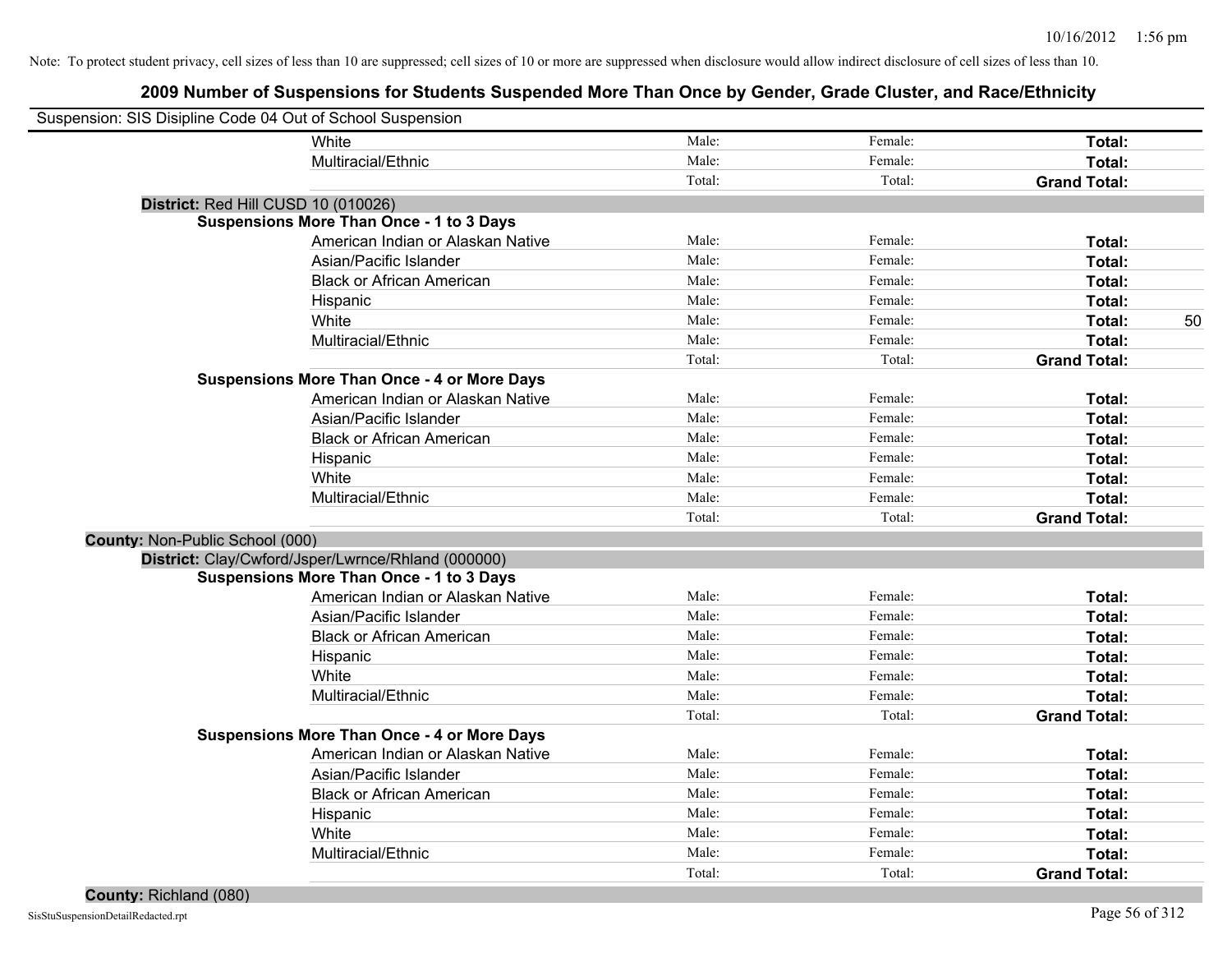|                                            | 2009 Number of Suspensions for Students Suspended More Than Once by Gender, Grade Cluster, and Race/Ethnicity |        |    |         |    |                     |    |
|--------------------------------------------|---------------------------------------------------------------------------------------------------------------|--------|----|---------|----|---------------------|----|
|                                            | Suspension: SIS Disipline Code 04 Out of School Suspension                                                    |        |    |         |    |                     |    |
|                                            | District: East Richland CUSD 1 (001026)                                                                       |        |    |         |    |                     |    |
|                                            | <b>Suspensions More Than Once - 1 to 3 Days</b>                                                               |        |    |         |    |                     |    |
|                                            | American Indian or Alaskan Native                                                                             | Male:  |    | Female: |    | Total:              |    |
|                                            | Asian/Pacific Islander                                                                                        | Male:  |    | Female: |    | Total:              |    |
|                                            | <b>Black or African American</b>                                                                              | Male:  |    | Female: |    | Total:              |    |
|                                            | Hispanic                                                                                                      | Male:  |    | Female: |    | Total:              |    |
|                                            | White                                                                                                         | Male:  |    | Female: |    | Total:              | 50 |
|                                            | Multiracial/Ethnic                                                                                            | Male:  |    | Female: |    | Total:              |    |
|                                            |                                                                                                               | Total: |    | Total:  |    | <b>Grand Total:</b> |    |
|                                            | <b>Suspensions More Than Once - 4 or More Days</b>                                                            |        |    |         |    |                     |    |
|                                            | American Indian or Alaskan Native                                                                             | Male:  |    | Female: |    | Total:              |    |
|                                            | Asian/Pacific Islander                                                                                        | Male:  |    | Female: |    | Total:              |    |
|                                            | <b>Black or African American</b>                                                                              | Male:  |    | Female: |    | Total:              |    |
|                                            | Hispanic                                                                                                      | Male:  |    | Female: |    | Total:              |    |
|                                            | White                                                                                                         | Male:  |    | Female: |    | Total:              | 20 |
|                                            | Multiracial/Ethnic                                                                                            | Male:  |    | Female: |    | Total:              |    |
|                                            |                                                                                                               | Total: |    | Total:  |    | <b>Grand Total:</b> |    |
|                                            | District: West Richland CUSD 2 (002026)                                                                       |        |    |         |    |                     |    |
|                                            | <b>Suspensions More Than Once - 1 to 3 Days</b>                                                               |        |    |         |    |                     |    |
|                                            | American Indian or Alaskan Native                                                                             | Male:  |    | Female: |    | Total:              |    |
|                                            | Asian/Pacific Islander                                                                                        | Male:  |    | Female: |    | Total:              |    |
|                                            | <b>Black or African American</b>                                                                              | Male:  |    | Female: |    | Total:              |    |
|                                            | Hispanic                                                                                                      | Male:  |    | Female: |    | Total:              |    |
|                                            | White                                                                                                         | Male:  |    | Female: |    | Total:              | 19 |
|                                            | Multiracial/Ethnic                                                                                            | Male:  |    | Female: |    | Total:              |    |
|                                            |                                                                                                               | Total: |    | Total:  |    | <b>Grand Total:</b> |    |
|                                            |                                                                                                               |        |    |         |    |                     |    |
| Region: Clinton/Marion/Washington ROE (13) |                                                                                                               |        |    |         |    |                     |    |
| County: Clinton (014)                      |                                                                                                               |        |    |         |    |                     |    |
|                                            | District: Carlyle CUSD 1 (001026)                                                                             |        |    |         |    |                     |    |
|                                            | <b>Suspensions More Than Once - 1 to 3 Days</b>                                                               |        |    |         |    |                     |    |
|                                            | American Indian or Alaskan Native                                                                             | Male:  |    | Female: |    | Total:              |    |
|                                            | Asian/Pacific Islander                                                                                        | Male:  |    | Female: |    | Total:              |    |
|                                            | <b>Black or African American</b>                                                                              | Male:  |    | Female: |    | Total:              |    |
|                                            | Hispanic                                                                                                      | Male:  |    | Female: |    | Total:              |    |
|                                            | White                                                                                                         | Male:  | 22 | Female: | 10 | Total:              | 32 |
|                                            | Multiracial/Ethnic                                                                                            | Male:  |    | Female: |    | Total:              |    |
|                                            |                                                                                                               | Total: |    | Total:  |    | <b>Grand Total:</b> |    |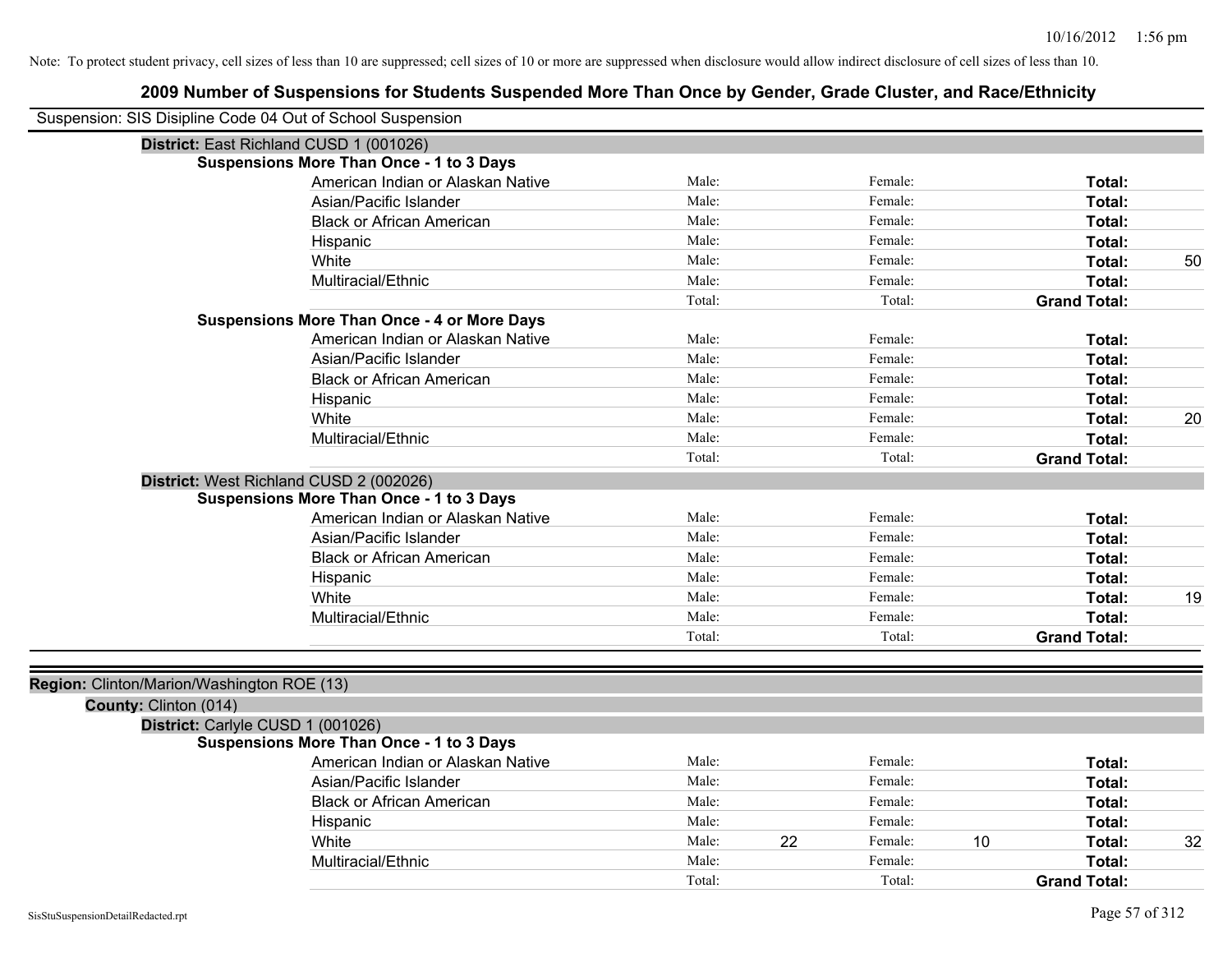# **2009 Number of Suspensions for Students Suspended More Than Once by Gender, Grade Cluster, and Race/Ethnicity** Suspension: SIS Disipline Code 04 Out of School Suspension **Suspensions More Than Once - 4 or More Days** American Indian or Alaskan Native **Male:** Male: Female: Female: **Total:** Total: Asian/Pacific Islander **Figure 1.1 Contact Contact Contact Contact Contact Contact Contact Contact Contact Conta** Black or African American **Figure 1.1 and Total:** Male: Female: Female: **Total:** Total: Hispanic **Total:** Male: Female: **Total:** Female: **Total:** Total: **Total:** Female: **Total:** Total: **Total:** Total: **Total:** Total: **Total:** Total: **Total:** Total: **Total:** Total: **Total:** Total: **Total:** Total: **Total:** Tot White **Total:** Male: Female: **Total:** Female: **Total:** Total: Multiracial/Ethnic **Total:** Male: Female: **Total:** Female: **Total:** Female: **Total:** Female: **Total:** Female: **Total:** Female: **Total:** Female: **Total:** Female: **Total:** Female: **Total:** Female: **Total:** Female: **Total:** F Total: Total: **Grand Total: District:** Germantown SD 60 (060002) **Suspensions More Than Once - 1 to 3 Days** American Indian or Alaskan Native **Male:** Male: Female: Female: **Total:** Total: Asian/Pacific Islander **Figure 1.1 Contained Asian** Male: Female: **Female: Total: Total: Total: Total: Total: Total: Total: Total: Total: Total: Total: Total: Total: Total: Total: Total: T** Black or African American **Figure 1.1 and Total:** Male: Female: Female: **Total:** Total: Hispanic **Total:** Male: Female: **Total:** Female: **Total:** Total: White **Total:** Male: Female: **Total:** Total: **Total:** Female: **Total:** Total: Multiracial/Ethnic **Total:** Male: Female: **Female: Total:** Total: **Total:** Female: **Total:** Total: Total: Total: **Grand Total: District:** North Wamac SD 186 (186002) **Suspensions More Than Once - 1 to 3 Days** American Indian or Alaskan Native **Male:** Male: Female: Female: **Total:** Total: Asian/Pacific Islander **Figure 1.1 Contained Asian** Male: Female: **Female: Total: Total: Total: Total: Total: Total: Total: Total: Total: Total: Total: Total: Total: Total: Total: Total: T** Black or African American **Figure 1.1 and Total:** Male: Female: Female: **Total: Total:** Total: Hispanic **Total:** Male: Female: **Total:** Female: **Total:** Total: **Total:** Female: **Total:** Total: **Total:** Total: **Total:** Total: **Total:** Total: **Total:** Total: **Total:** Total: **Total:** Total: **Total:** Total: **Total:** Tot White **Total:** Male: Female: **Total:** Female: **Total:** Total: Multiracial/Ethnic **Total:** Male: Female: **Female: Total:** Total: **Total:** Female: **Total:** Total: **Female:** Total: **Total:** Total: **Total:** Total: **Total:** Total: **Total:** Total: **Total:** Total: **Total:** Total: **Total:** Total: Total: **Grand Total: Suspensions More Than Once - 4 or More Days** American Indian or Alaskan Native **Male:** Male: Female: Female: **Total:** Total: Asian/Pacific Islander **Figure 1.1 Contained Asian** Male: Female: **Female: Total: Total: Total: Total: Total: Total: Total: Total: Total: Total: Total: Total: Total: Total: Total: Total: T** Black or African American **American Contract Contract Contract Male:** Female: **Female: Total: Total:** Total: Hispanic **Total:** Male: Female: **Total:** Female: **Total:** Total: **Total:** Female: **Total:** Total: **Total:** Total: **Total:** Total: **Total:** Total: **Total:** Total: **Total:** Total: **Total:** Total: **Total:** Total: **Total:** Tot White **Total:** Male: Female: **Total:** Female: **Total:** Total: Multiracial/Ethnic **Total:** Male: Male: Female: **Total:** Total: Total: Total: **Grand Total: District:** Wesclin CUSD 3 (003026) **Suspensions More Than Once - 1 to 3 Days** American Indian or Alaskan Native **Male:** Male: Female: Female: **Total:** Total:

Asian/Pacific Islander **Figure 1.1 Contained Asian** Male: Female: **Female: Total: Total: Total: Total: Total: Total: Total: Total: Total: Total: Total: Total: Total: Total: Total: Total: T**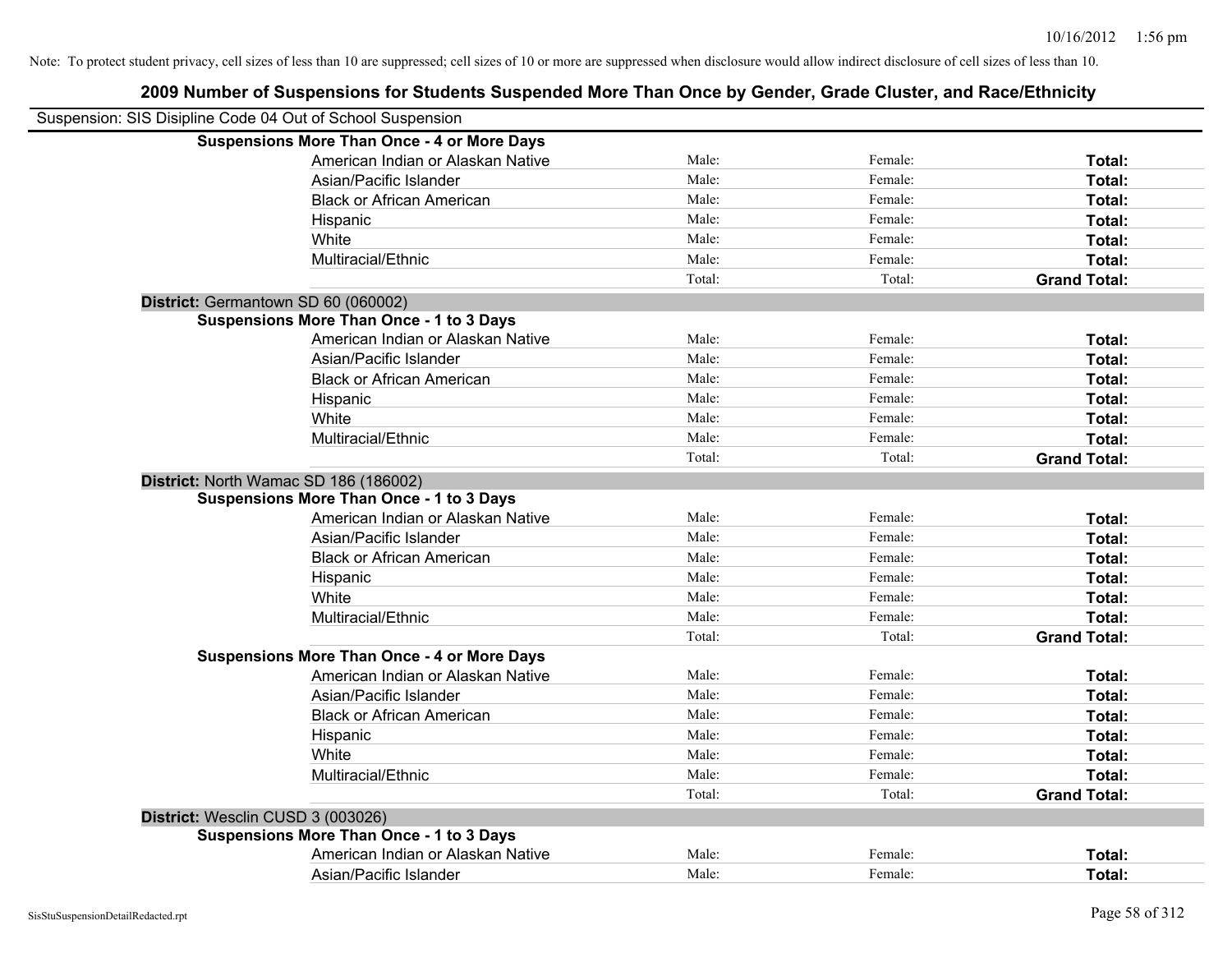| Suspension: SIS Disipline Code 04 Out of School Suspension |                                                    |        |    |         |                     |    |
|------------------------------------------------------------|----------------------------------------------------|--------|----|---------|---------------------|----|
|                                                            | <b>Black or African American</b>                   | Male:  |    | Female: | Total:              |    |
|                                                            | Hispanic                                           | Male:  |    | Female: | Total:              |    |
|                                                            | White                                              | Male:  |    | Female: | Total:              | 16 |
|                                                            | Multiracial/Ethnic                                 | Male:  |    | Female: | Total:              |    |
|                                                            |                                                    | Total: |    | Total:  | <b>Grand Total:</b> |    |
|                                                            | <b>Suspensions More Than Once - 4 or More Days</b> |        |    |         |                     |    |
|                                                            | American Indian or Alaskan Native                  | Male:  |    | Female: | Total:              |    |
|                                                            | Asian/Pacific Islander                             | Male:  |    | Female: | Total:              |    |
|                                                            | <b>Black or African American</b>                   | Male:  |    | Female: | Total:              |    |
|                                                            | Hispanic                                           | Male:  |    | Female: | Total:              |    |
|                                                            | White                                              | Male:  |    | Female: | Total:              |    |
|                                                            | Multiracial/Ethnic                                 | Male:  |    | Female: | Total:              |    |
|                                                            |                                                    | Total: |    | Total:  | <b>Grand Total:</b> |    |
|                                                            | District: Willow Grove SD 46 (046002)              |        |    |         |                     |    |
|                                                            | <b>Suspensions More Than Once - 1 to 3 Days</b>    |        |    |         |                     |    |
|                                                            | American Indian or Alaskan Native                  | Male:  |    | Female: | Total:              |    |
|                                                            | Asian/Pacific Islander                             | Male:  |    | Female: | Total:              |    |
|                                                            | <b>Black or African American</b>                   | Male:  |    | Female: | Total:              |    |
|                                                            | Hispanic                                           | Male:  |    | Female: | Total:              |    |
|                                                            | White                                              | Male:  |    | Female: | Total:              |    |
|                                                            | Multiracial/Ethnic                                 | Male:  |    | Female: | Total:              |    |
|                                                            |                                                    | Total: |    | Total:  | <b>Grand Total:</b> |    |
| County: Marion (058)                                       |                                                    |        |    |         |                     |    |
|                                                            | District: Central City SD 133 (133002)             |        |    |         |                     |    |
|                                                            | <b>Suspensions More Than Once - 1 to 3 Days</b>    |        |    |         |                     |    |
|                                                            | American Indian or Alaskan Native                  | Male:  |    | Female: | Total:              |    |
|                                                            | Asian/Pacific Islander                             | Male:  |    | Female: | Total:              |    |
|                                                            | <b>Black or African American</b>                   | Male:  |    | Female: | Total:              |    |
|                                                            | Hispanic                                           | Male:  |    | Female: | Total:              |    |
|                                                            | White                                              | Male:  |    | Female: | Total:              |    |
|                                                            | Multiracial/Ethnic                                 | Male:  |    | Female: | Total:              |    |
|                                                            |                                                    | Total: |    | Total:  | <b>Grand Total:</b> |    |
|                                                            | District: Centralia HSD 200 (200017)               |        |    |         |                     |    |
|                                                            | <b>Suspensions More Than Once - 1 to 3 Days</b>    |        |    |         |                     |    |
|                                                            | American Indian or Alaskan Native                  | Male:  |    | Female: | Total:              |    |
|                                                            | Asian/Pacific Islander                             | Male:  |    | Female: | Total:              |    |
|                                                            | <b>Black or African American</b>                   | Male:  | 31 | Female: | 17<br>Total:        | 48 |
|                                                            | Hispanic                                           | Male:  |    | Female: | Total:              |    |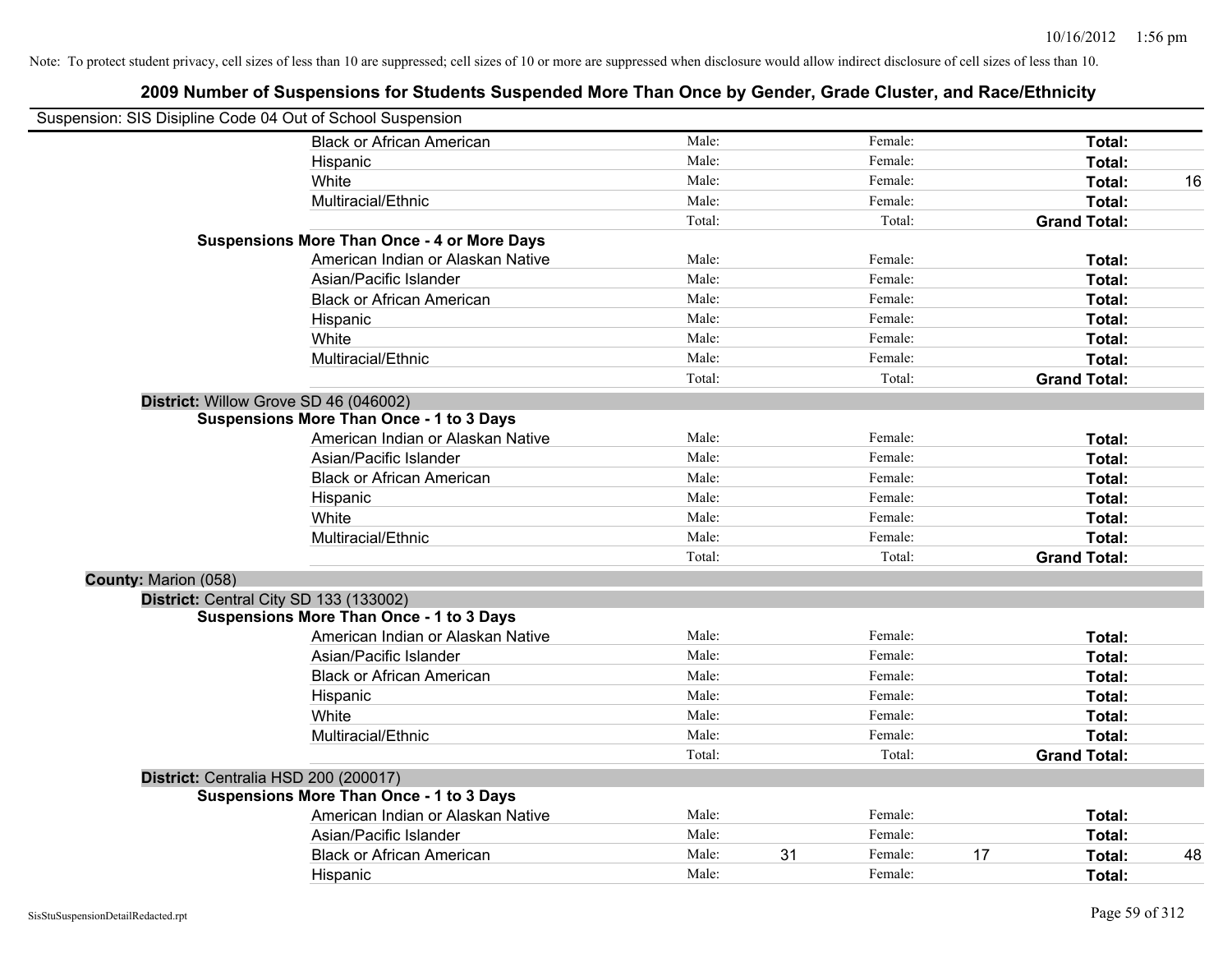| Suspension: SIS Disipline Code 04 Out of School Suspension |                                                    |        |    |         |    |                     |     |
|------------------------------------------------------------|----------------------------------------------------|--------|----|---------|----|---------------------|-----|
|                                                            | White                                              | Male:  | 65 | Female: | 54 | Total:              | 119 |
|                                                            | Multiracial/Ethnic                                 | Male:  |    | Female: |    | Total:              |     |
|                                                            |                                                    | Total: |    | Total:  |    | <b>Grand Total:</b> | 177 |
|                                                            | <b>Suspensions More Than Once - 4 or More Days</b> |        |    |         |    |                     |     |
|                                                            | American Indian or Alaskan Native                  | Male:  |    | Female: |    | Total:              |     |
|                                                            | Asian/Pacific Islander                             | Male:  |    | Female: |    | Total:              |     |
|                                                            | <b>Black or African American</b>                   | Male:  |    | Female: |    | Total:              | 10  |
|                                                            | Hispanic                                           | Male:  |    | Female: |    | Total:              |     |
|                                                            | White                                              | Male:  | 10 | Female: | 16 | Total:              | 26  |
|                                                            | Multiracial/Ethnic                                 | Male:  |    | Female: |    | Total:              |     |
|                                                            |                                                    | Total: |    | Total:  |    | <b>Grand Total:</b> |     |
| District: Centralia SD 135 (135002)                        |                                                    |        |    |         |    |                     |     |
|                                                            | <b>Suspensions More Than Once - 1 to 3 Days</b>    |        |    |         |    |                     |     |
|                                                            | American Indian or Alaskan Native                  | Male:  |    | Female: |    | Total:              |     |
|                                                            | Asian/Pacific Islander                             | Male:  |    | Female: |    | Total:              |     |
|                                                            | <b>Black or African American</b>                   | Male:  |    | Female: |    | Total:              |     |
|                                                            | Hispanic                                           | Male:  |    | Female: |    | Total:              |     |
|                                                            | White                                              | Male:  |    | Female: |    | Total:              | 29  |
|                                                            | Multiracial/Ethnic                                 | Male:  |    | Female: |    | Total:              |     |
|                                                            |                                                    | Total: |    | Total:  |    | <b>Grand Total:</b> |     |
| District: Patoka CUSD 100 (100026)                         |                                                    |        |    |         |    |                     |     |
|                                                            | <b>Suspensions More Than Once - 1 to 3 Days</b>    |        |    |         |    |                     |     |
|                                                            | American Indian or Alaskan Native                  | Male:  |    | Female: |    | Total:              |     |
|                                                            | Asian/Pacific Islander                             | Male:  |    | Female: |    | Total:              |     |
|                                                            | <b>Black or African American</b>                   | Male:  |    | Female: |    | Total:              |     |
|                                                            | Hispanic                                           | Male:  |    | Female: |    | Total:              |     |
|                                                            | White                                              | Male:  |    | Female: |    | Total:              | 11  |
|                                                            | Multiracial/Ethnic                                 | Male:  |    | Female: |    | Total:              |     |
|                                                            |                                                    | Total: |    | Total:  |    | <b>Grand Total:</b> |     |
| District: Raccoon Cons SD 1 (001003)                       |                                                    |        |    |         |    |                     |     |
|                                                            | <b>Suspensions More Than Once - 1 to 3 Days</b>    |        |    |         |    |                     |     |
|                                                            | American Indian or Alaskan Native                  | Male:  |    | Female: |    | Total:              |     |
|                                                            | Asian/Pacific Islander                             | Male:  |    | Female: |    | Total:              |     |
|                                                            | <b>Black or African American</b>                   | Male:  |    | Female: |    | Total:              |     |
|                                                            | Hispanic                                           | Male:  |    | Female: |    | Total:              |     |
|                                                            | White                                              | Male:  |    | Female: |    | Total:              | 11  |
|                                                            | Multiracial/Ethnic                                 | Male:  |    | Female: |    | Total:              |     |
|                                                            |                                                    | Total: |    | Total:  |    | <b>Grand Total:</b> |     |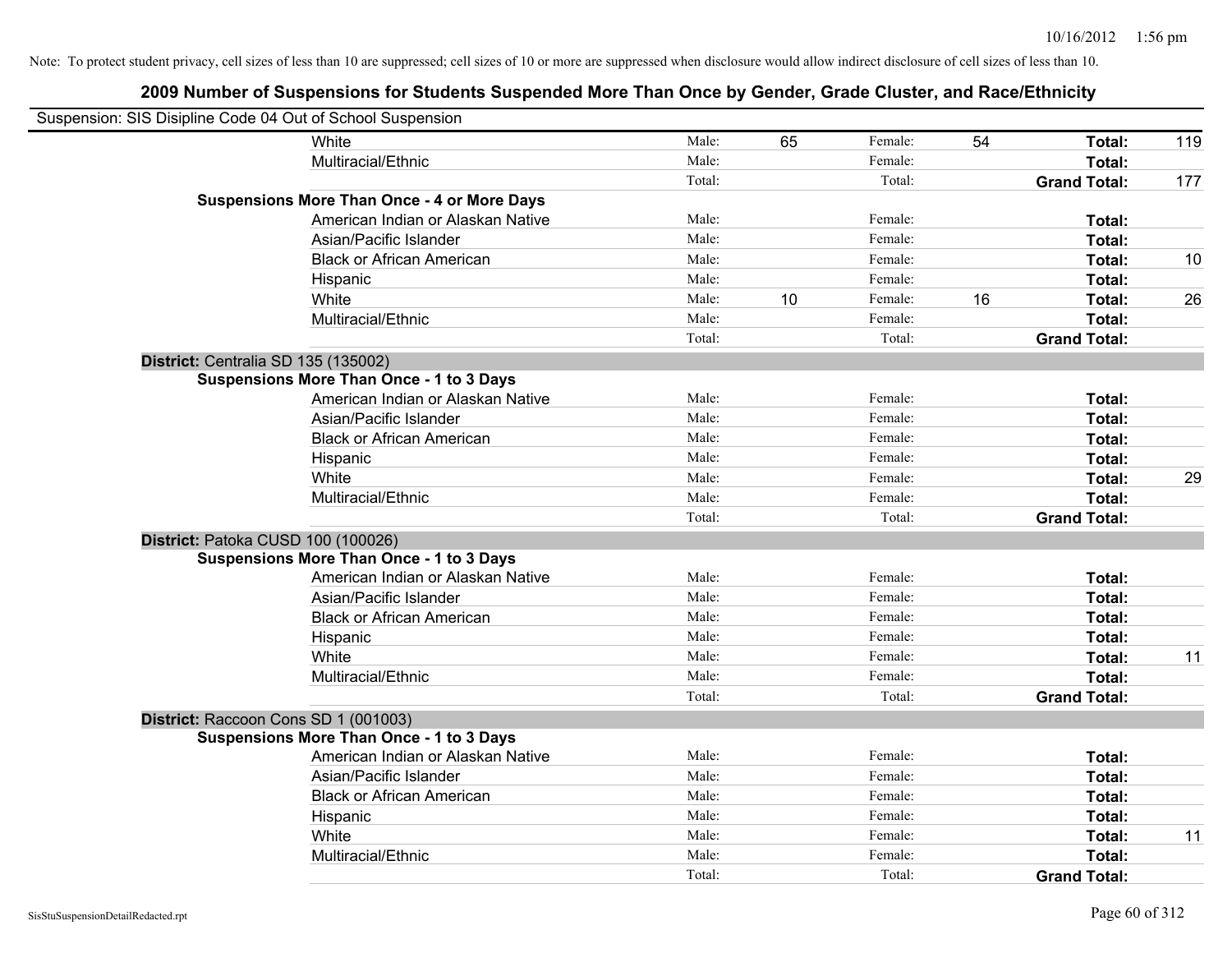| Suspension: SIS Disipline Code 04 Out of School Suspension |        |    |         |    |                     |    |
|------------------------------------------------------------|--------|----|---------|----|---------------------|----|
| District: Salem CHSD 600 (600016)                          |        |    |         |    |                     |    |
| <b>Suspensions More Than Once - 1 to 3 Days</b>            |        |    |         |    |                     |    |
| American Indian or Alaskan Native                          | Male:  |    | Female: |    | Total:              |    |
| Asian/Pacific Islander                                     | Male:  |    | Female: |    | Total:              |    |
| <b>Black or African American</b>                           | Male:  |    | Female: |    | Total:              |    |
| Hispanic                                                   | Male:  |    | Female: |    | Total:              |    |
| White                                                      | Male:  | 45 | Female: | 21 | Total:              | 66 |
| Multiracial/Ethnic                                         | Male:  |    | Female: |    | Total:              |    |
|                                                            | Total: |    | Total:  |    | <b>Grand Total:</b> |    |
| <b>Suspensions More Than Once - 4 or More Days</b>         |        |    |         |    |                     |    |
| American Indian or Alaskan Native                          | Male:  |    | Female: |    | Total:              |    |
| Asian/Pacific Islander                                     | Male:  |    | Female: |    | Total:              |    |
| <b>Black or African American</b>                           | Male:  |    | Female: |    | Total:              |    |
| Hispanic                                                   | Male:  |    | Female: |    | Total:              |    |
| White                                                      | Male:  | 14 | Female: | 10 | Total:              | 24 |
| Multiracial/Ethnic                                         | Male:  |    | Female: |    | Total:              |    |
|                                                            | Total: |    | Total:  |    | <b>Grand Total:</b> |    |
| District: Salem SD 111 (111002)                            |        |    |         |    |                     |    |
| <b>Suspensions More Than Once - 1 to 3 Days</b>            |        |    |         |    |                     |    |
| American Indian or Alaskan Native                          | Male:  |    | Female: |    | Total:              |    |
| Asian/Pacific Islander                                     | Male:  |    | Female: |    | Total:              |    |
| <b>Black or African American</b>                           | Male:  |    | Female: |    | Total:              |    |
| Hispanic                                                   | Male:  |    | Female: |    | Total:              |    |
| White                                                      | Male:  |    | Female: |    | Total:              | 59 |
| Multiracial/Ethnic                                         | Male:  |    | Female: |    | Total:              |    |
|                                                            | Total: |    | Total:  |    | <b>Grand Total:</b> |    |
| <b>Suspensions More Than Once - 4 or More Days</b>         |        |    |         |    |                     |    |
| American Indian or Alaskan Native                          | Male:  |    | Female: |    | Total:              |    |
| Asian/Pacific Islander                                     | Male:  |    | Female: |    | Total:              |    |
| <b>Black or African American</b>                           | Male:  |    | Female: |    | Total:              |    |
| Hispanic                                                   | Male:  |    | Female: |    | Total:              |    |
| White                                                      | Male:  |    | Female: |    | Total:              |    |
| Multiracial/Ethnic                                         | Male:  |    | Female: |    | Total:              |    |
|                                                            | Total: |    | Total:  |    | <b>Grand Total:</b> |    |
| District: Sandoval CUSD 501 (501026)                       |        |    |         |    |                     |    |
| <b>Suspensions More Than Once - 1 to 3 Days</b>            |        |    |         |    |                     |    |
| American Indian or Alaskan Native                          | Male:  |    | Female: |    | Total:              |    |
| Asian/Pacific Islander                                     | Male:  |    | Female: |    | Total:              |    |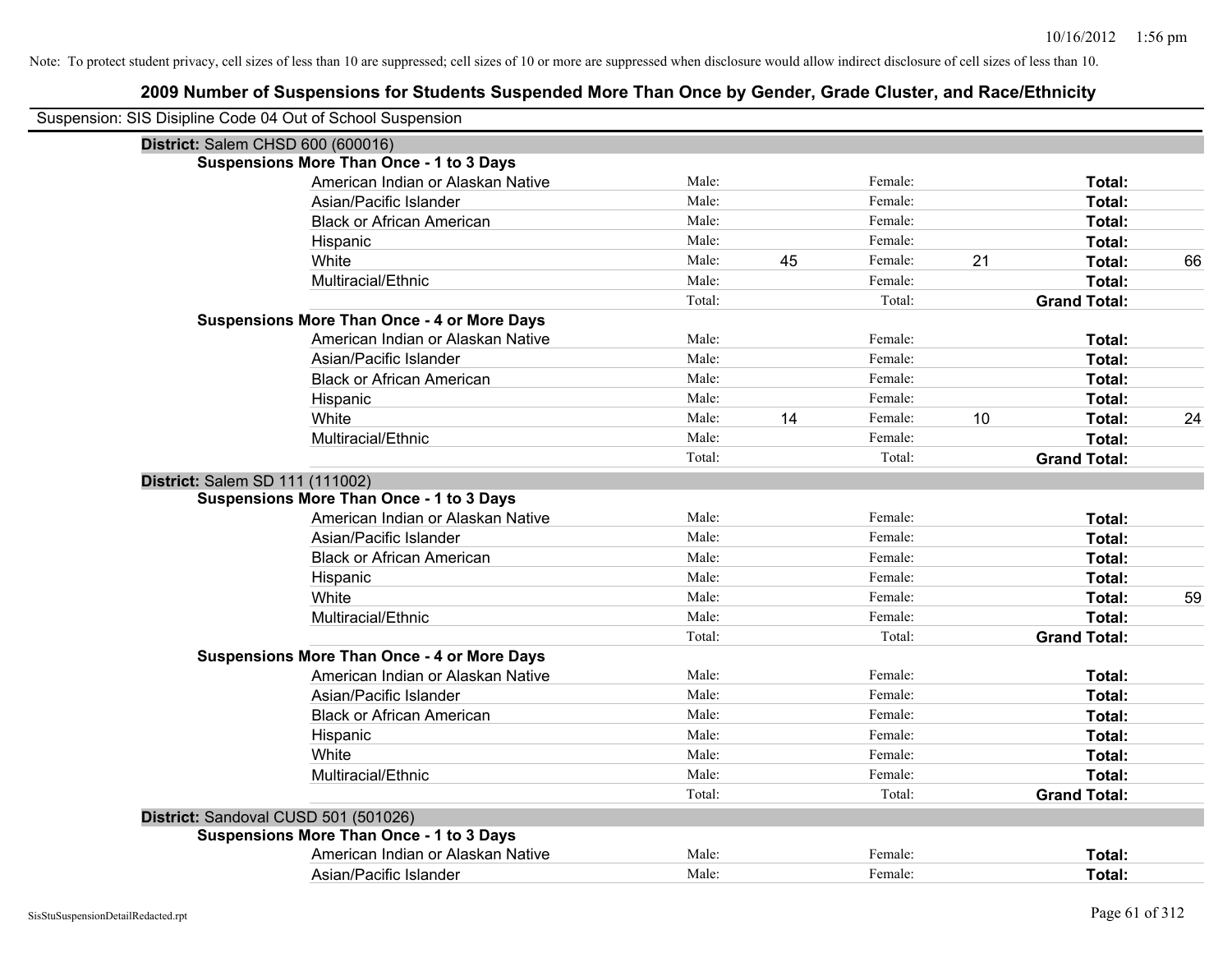| Suspension: SIS Disipline Code 04 Out of School Suspension |                                                    |        |         |                     |    |
|------------------------------------------------------------|----------------------------------------------------|--------|---------|---------------------|----|
|                                                            | <b>Black or African American</b>                   | Male:  | Female: | Total:              |    |
|                                                            | Hispanic                                           | Male:  | Female: | Total:              |    |
|                                                            | White                                              | Male:  | Female: | <b>Total:</b>       | 10 |
|                                                            | Multiracial/Ethnic                                 | Male:  | Female: | Total:              |    |
|                                                            |                                                    | Total: | Total:  | <b>Grand Total:</b> |    |
|                                                            | <b>Suspensions More Than Once - 4 or More Days</b> |        |         |                     |    |
|                                                            | American Indian or Alaskan Native                  | Male:  | Female: | Total:              |    |
|                                                            | Asian/Pacific Islander                             | Male:  | Female: | Total:              |    |
|                                                            | <b>Black or African American</b>                   | Male:  | Female: | Total:              |    |
|                                                            | Hispanic                                           | Male:  | Female: | Total:              |    |
|                                                            | White                                              | Male:  | Female: | Total:              |    |
|                                                            | Multiracial/Ethnic                                 | Male:  | Female: | Total:              |    |
|                                                            |                                                    | Total: | Total:  | <b>Grand Total:</b> |    |
| District: South Central CUD 401 (401026)                   |                                                    |        |         |                     |    |
|                                                            | <b>Suspensions More Than Once - 1 to 3 Days</b>    |        |         |                     |    |
|                                                            | American Indian or Alaskan Native                  | Male:  | Female: | Total:              |    |
|                                                            | Asian/Pacific Islander                             | Male:  | Female: | Total:              |    |
|                                                            | <b>Black or African American</b>                   | Male:  | Female: | Total:              |    |
|                                                            | Hispanic                                           | Male:  | Female: | Total:              |    |
|                                                            | White                                              | Male:  | Female: | Total:              |    |
|                                                            | Multiracial/Ethnic                                 | Male:  | Female: | Total:              |    |
|                                                            |                                                    | Total: | Total:  | <b>Grand Total:</b> |    |
| County: Non-Public School (000)                            |                                                    |        |         |                     |    |
| District: Clinton/Marion/Washington ROE (000000)           |                                                    |        |         |                     |    |
|                                                            | <b>Suspensions More Than Once - 1 to 3 Days</b>    |        |         |                     |    |
|                                                            | American Indian or Alaskan Native                  | Male:  | Female: | Total:              |    |
|                                                            | Asian/Pacific Islander                             | Male:  | Female: | Total:              |    |
|                                                            | <b>Black or African American</b>                   | Male:  | Female: | Total:              |    |
|                                                            | Hispanic                                           | Male:  | Female: | Total:              |    |
|                                                            | White                                              | Male:  | Female: | Total:              |    |
|                                                            | Multiracial/Ethnic                                 | Male:  | Female: | Total:              |    |
|                                                            |                                                    | Total: | Total:  | <b>Grand Total:</b> |    |
|                                                            | <b>Suspensions More Than Once - 4 or More Days</b> |        |         |                     |    |
|                                                            | American Indian or Alaskan Native                  | Male:  | Female: | Total:              |    |
|                                                            | Asian/Pacific Islander                             | Male:  | Female: | Total:              |    |
|                                                            | <b>Black or African American</b>                   | Male:  | Female: | Total:              |    |
|                                                            | Hispanic                                           | Male:  | Female: | Total:              |    |
|                                                            | White                                              | Male:  | Female: | Total:              |    |
|                                                            | Multiracial/Ethnic                                 | Male:  | Female: | Total:              |    |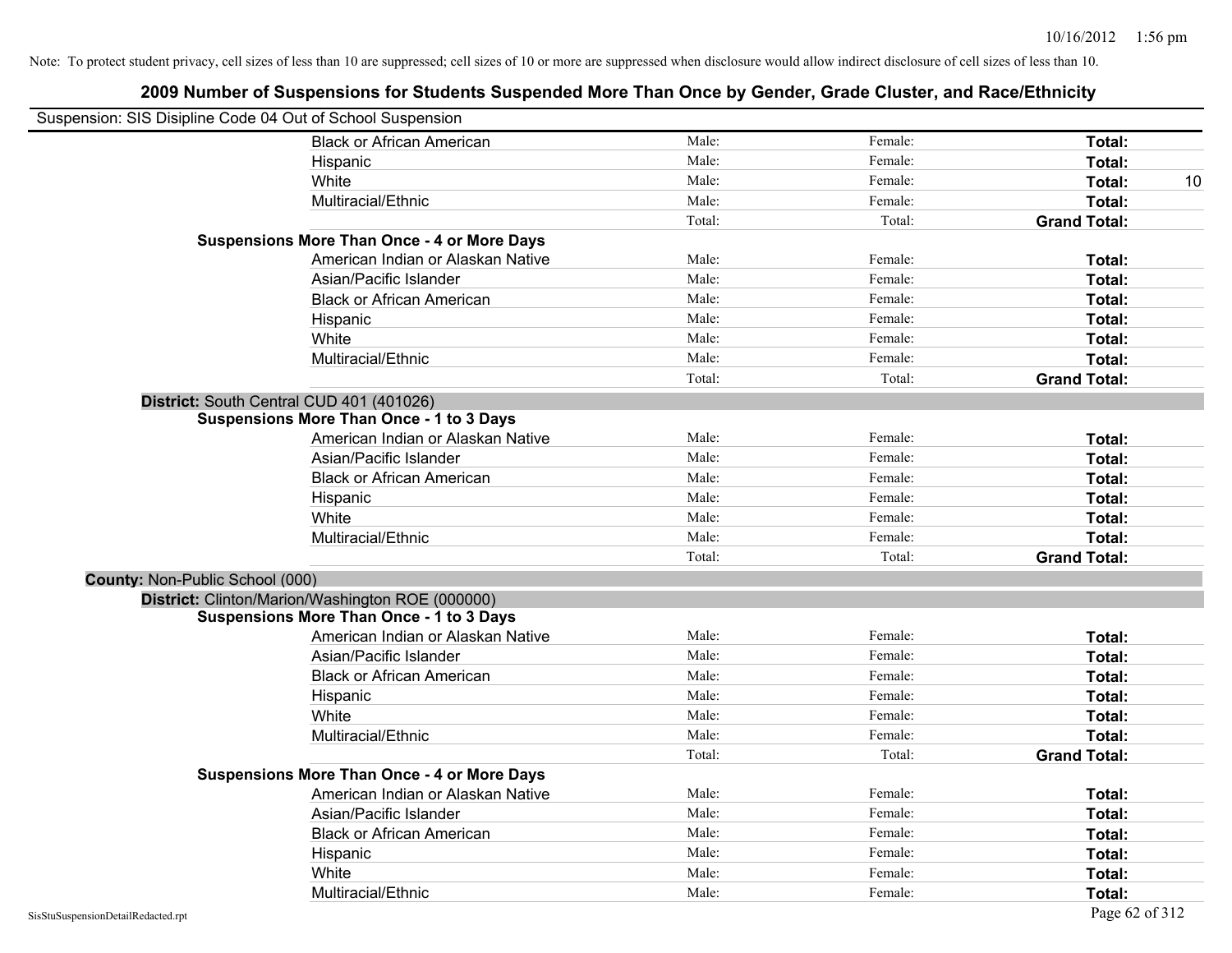|                                                | Suspension: SIS Disipline Code 04 Out of School Suspension |        |         |                           |
|------------------------------------------------|------------------------------------------------------------|--------|---------|---------------------------|
|                                                |                                                            | Total: | Total:  | <b>Grand Total:</b>       |
| County: Washington (095)                       |                                                            |        |         |                           |
|                                                | District: Nashville CHSD 99 (099016)                       |        |         |                           |
|                                                | Suspensions More Than Once - 1 to 3 Days                   |        |         |                           |
|                                                | American Indian or Alaskan Native                          | Male:  | Female: | Total:                    |
|                                                | Asian/Pacific Islander                                     | Male:  | Female: | Total:                    |
|                                                | <b>Black or African American</b>                           | Male:  | Female: | Total:                    |
|                                                | Hispanic                                                   | Male:  | Female: | Total:                    |
|                                                | White                                                      | Male:  | Female: | Total:                    |
|                                                | Multiracial/Ethnic                                         | Male:  | Female: | Total:                    |
|                                                |                                                            | Total: | Total:  | <b>Grand Total:</b><br>10 |
|                                                | <b>Suspensions More Than Once - 4 or More Days</b>         |        |         |                           |
|                                                | American Indian or Alaskan Native                          | Male:  | Female: | Total:                    |
|                                                | Asian/Pacific Islander                                     | Male:  | Female: | Total:                    |
|                                                | <b>Black or African American</b>                           | Male:  | Female: | Total:                    |
|                                                | Hispanic                                                   | Male:  | Female: | Total:                    |
|                                                | White                                                      | Male:  | Female: | Total:                    |
|                                                | Multiracial/Ethnic                                         | Male:  | Female: | Total:                    |
|                                                |                                                            | Total: | Total:  | <b>Grand Total:</b>       |
|                                                | District: West Washington Co CUD 10 (010026)               |        |         |                           |
|                                                | <b>Suspensions More Than Once - 1 to 3 Days</b>            |        |         |                           |
|                                                | American Indian or Alaskan Native                          | Male:  | Female: | Total:                    |
|                                                | Asian/Pacific Islander                                     | Male:  | Female: | Total:                    |
|                                                | <b>Black or African American</b>                           | Male:  | Female: | Total:                    |
|                                                | Hispanic                                                   | Male:  | Female: | Total:                    |
|                                                | White                                                      | Male:  | Female: | Total:                    |
|                                                | Multiracial/Ethnic                                         | Male:  | Female: | Total:                    |
|                                                |                                                            | Total: | Total:  | <b>Grand Total:</b>       |
|                                                |                                                            |        |         |                           |
| Region: Clk/Cls/Cmbn/Dglas/Edgr/Mltr/Shlb (11) |                                                            |        |         |                           |
| County: Clark (012)                            |                                                            |        |         |                           |
|                                                | District: Casey-Westfield CUSD 4C (004C26)                 |        |         |                           |
|                                                | <b>Suspensions More Than Once - 1 to 3 Days</b>            |        |         |                           |
|                                                | American Indian or Alaskan Native                          | Male:  | Female: | Total:                    |
|                                                | Asian/Pacific Islander                                     | Male:  | Female: | Total:                    |
|                                                | <b>Black or African American</b>                           | Male:  | Female: | Total:                    |
|                                                | Hispanic                                                   | Male:  | Female: | Total:                    |
|                                                | White                                                      | Male:  | Female: | Total:                    |
|                                                |                                                            |        |         |                           |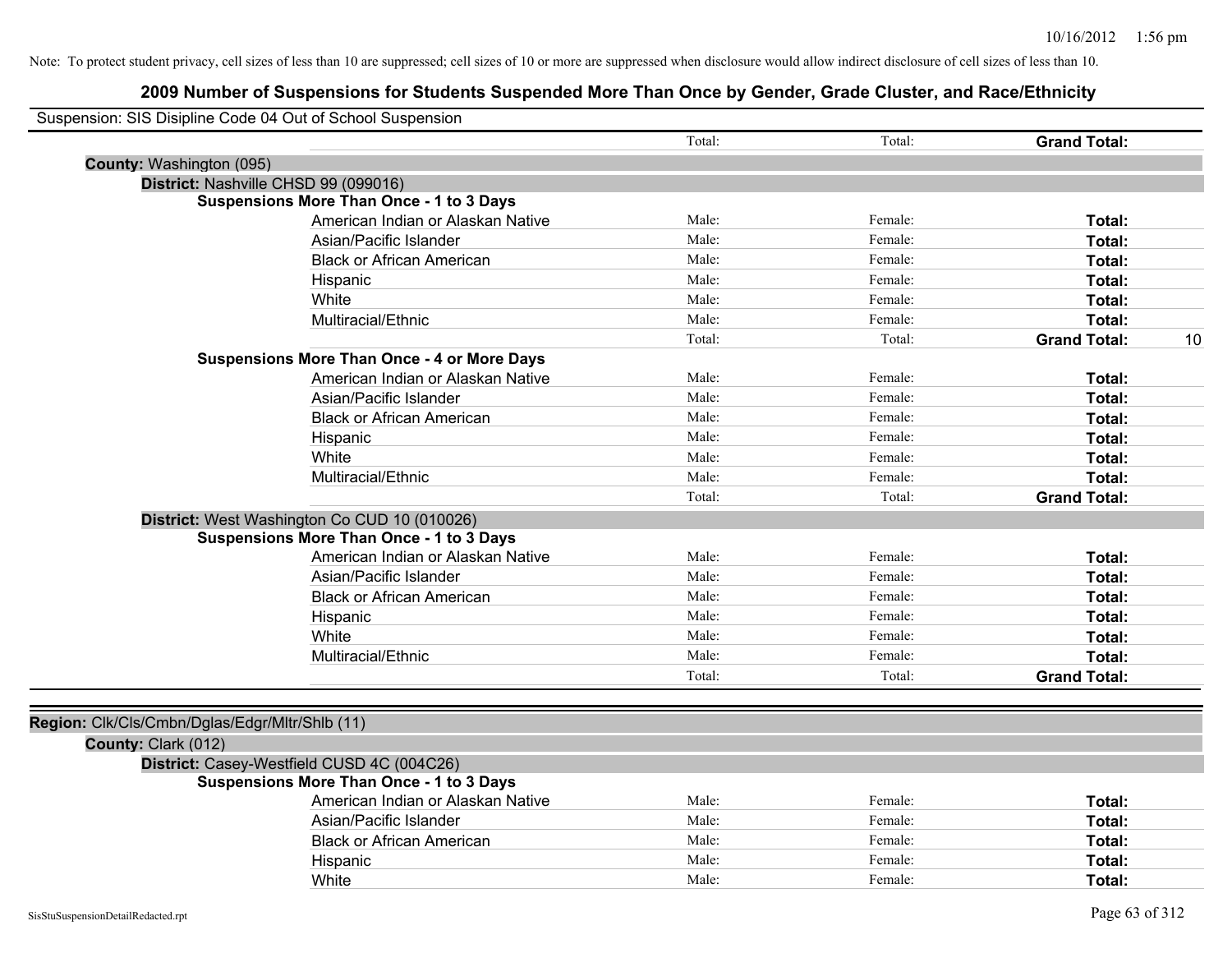# **2009 Number of Suspensions for Students Suspended More Than Once by Gender, Grade Cluster, and Race/Ethnicity**

| Suspension: SIS Disipline Code 04 Out of School Suspension |        |    |         |    |                     |    |
|------------------------------------------------------------|--------|----|---------|----|---------------------|----|
| Multiracial/Ethnic                                         | Male:  |    | Female: |    | Total:              |    |
|                                                            | Total: |    | Total:  |    | <b>Grand Total:</b> |    |
| <b>Suspensions More Than Once - 4 or More Days</b>         |        |    |         |    |                     |    |
| American Indian or Alaskan Native                          | Male:  |    | Female: |    | Total:              |    |
| Asian/Pacific Islander                                     | Male:  |    | Female: |    | Total:              |    |
| <b>Black or African American</b>                           | Male:  |    | Female: |    | Total:              |    |
| Hispanic                                                   | Male:  |    | Female: |    | Total:              |    |
| White                                                      | Male:  |    | Female: |    | Total:              |    |
| Multiracial/Ethnic                                         | Male:  |    | Female: |    | Total:              |    |
|                                                            | Total: |    | Total:  |    | <b>Grand Total:</b> |    |
| District: Marshall CUSD 2C (002C26)                        |        |    |         |    |                     |    |
| <b>Suspensions More Than Once - 1 to 3 Days</b>            |        |    |         |    |                     |    |
| American Indian or Alaskan Native                          | Male:  |    | Female: |    | Total:              |    |
| Asian/Pacific Islander                                     | Male:  |    | Female: |    | Total:              |    |
| <b>Black or African American</b>                           | Male:  |    | Female: |    | Total:              |    |
| Hispanic                                                   | Male:  |    | Female: |    | Total:              |    |
| White                                                      | Male:  | 52 | Female: | 11 | Total:              | 63 |
| Multiracial/Ethnic                                         | Male:  |    | Female: |    | Total:              |    |
|                                                            | Total: |    | Total:  |    | <b>Grand Total:</b> |    |
| <b>Suspensions More Than Once - 4 or More Days</b>         |        |    |         |    |                     |    |
| American Indian or Alaskan Native                          | Male:  |    | Female: |    | Total:              |    |
| Asian/Pacific Islander                                     | Male:  |    | Female: |    | Total:              |    |
| <b>Black or African American</b>                           | Male:  |    | Female: |    | Total:              |    |
| Hispanic                                                   | Male:  |    | Female: |    | Total:              |    |
| White                                                      | Male:  |    | Female: |    | Total:              |    |
| Multiracial/Ethnic                                         | Male:  |    | Female: |    | Total:              |    |
|                                                            | Total: |    | Total:  |    | <b>Grand Total:</b> |    |
| District: Martinsville CUSD 3C (003C26)                    |        |    |         |    |                     |    |
| <b>Suspensions More Than Once - 1 to 3 Days</b>            |        |    |         |    |                     |    |
| American Indian or Alaskan Native                          | Male:  |    | Female: |    | Total:              |    |
| Asian/Pacific Islander                                     | Male:  |    | Female: |    | Total:              |    |
| <b>Black or African American</b>                           | Male:  |    | Female: |    | Total:              |    |
| Hispanic                                                   | Male:  |    | Female: |    | Total:              |    |
| White                                                      | Male:  |    | Female: |    | Total:              | 16 |
| Multiracial/Ethnic                                         | Male:  |    | Female: |    | Total:              |    |
|                                                            | Total: |    | Total:  |    | <b>Grand Total:</b> |    |

**District:** Charleston CUSD 1 (001026) **Suspensions More Than Once - 1 to 3 Days**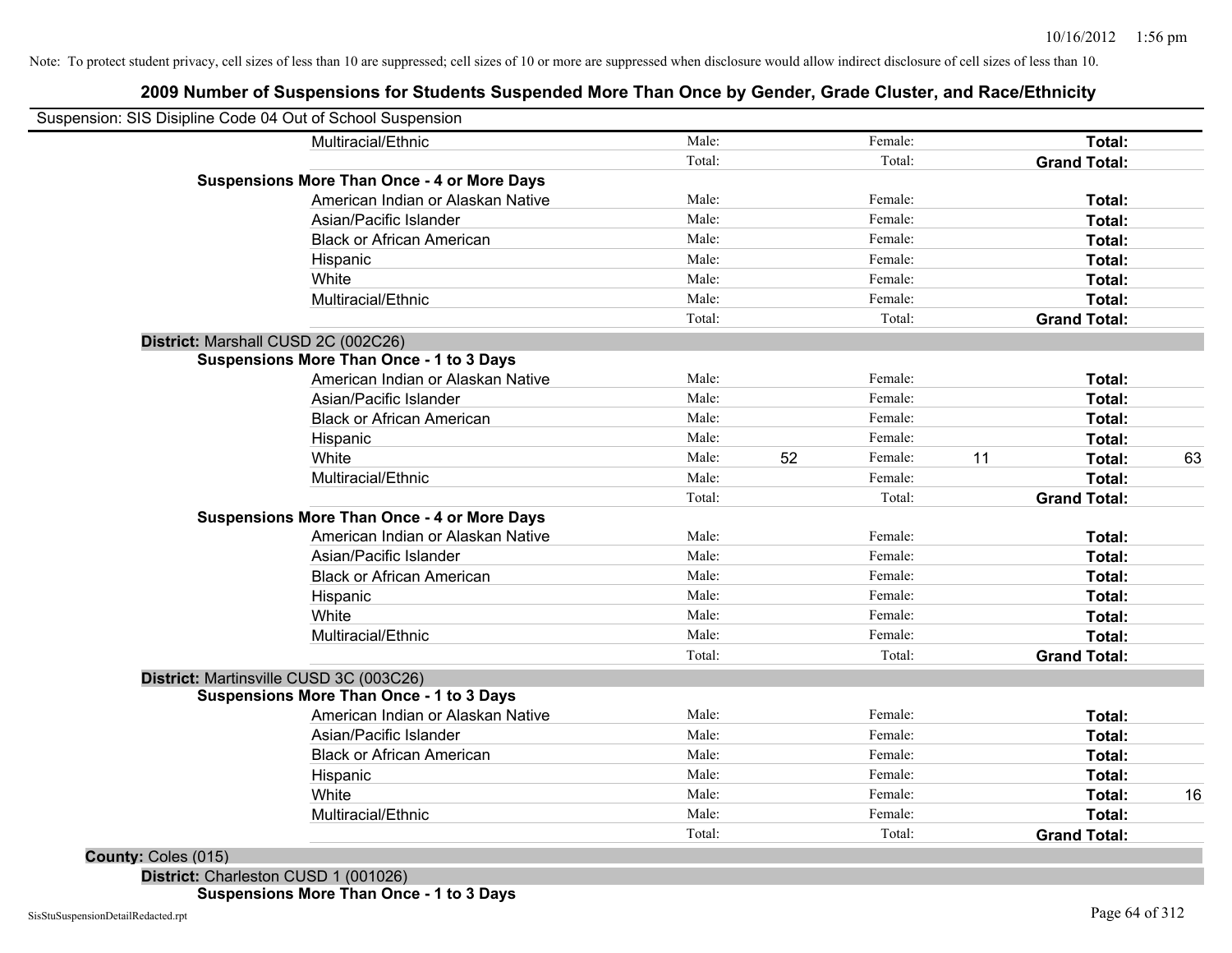|                                                            | 2009 Number of Suspensions for Students Suspended More Than Once by Gender, Grade Cluster, and Race/Ethnicity |        |    |         |    |                     |     |
|------------------------------------------------------------|---------------------------------------------------------------------------------------------------------------|--------|----|---------|----|---------------------|-----|
| Suspension: SIS Disipline Code 04 Out of School Suspension |                                                                                                               |        |    |         |    |                     |     |
|                                                            | American Indian or Alaskan Native                                                                             | Male:  |    | Female: |    | Total:              |     |
|                                                            | Asian/Pacific Islander                                                                                        | Male:  |    | Female: |    | Total:              |     |
|                                                            | <b>Black or African American</b>                                                                              | Male:  |    | Female: |    | Total:              |     |
|                                                            | Hispanic                                                                                                      | Male:  |    | Female: |    | Total:              |     |
|                                                            | White                                                                                                         | Male:  |    | Female: |    | Total:              | 38  |
|                                                            | Multiracial/Ethnic                                                                                            | Male:  |    | Female: |    | Total:              |     |
|                                                            |                                                                                                               | Total: |    | Total:  |    | <b>Grand Total:</b> |     |
|                                                            | <b>Suspensions More Than Once - 4 or More Days</b>                                                            |        |    |         |    |                     |     |
|                                                            | American Indian or Alaskan Native                                                                             | Male:  |    | Female: |    | Total:              |     |
|                                                            | Asian/Pacific Islander                                                                                        | Male:  |    | Female: |    | Total:              |     |
|                                                            | <b>Black or African American</b>                                                                              | Male:  |    | Female: |    | Total:              |     |
|                                                            | Hispanic                                                                                                      | Male:  |    | Female: |    | Total:              |     |
|                                                            | White                                                                                                         | Male:  |    | Female: |    | Total:              |     |
|                                                            | Multiracial/Ethnic                                                                                            | Male:  |    | Female: |    | Total:              |     |
|                                                            |                                                                                                               | Total: |    | Total:  |    | <b>Grand Total:</b> |     |
|                                                            | District: Eastern IL Area of Spec Educ (801060)                                                               |        |    |         |    |                     |     |
|                                                            | <b>Suspensions More Than Once - 1 to 3 Days</b>                                                               |        |    |         |    |                     |     |
|                                                            | American Indian or Alaskan Native                                                                             | Male:  |    | Female: |    | Total:              |     |
|                                                            | Asian/Pacific Islander                                                                                        | Male:  |    | Female: |    | Total:              |     |
|                                                            | <b>Black or African American</b>                                                                              | Male:  |    | Female: |    | Total:              |     |
|                                                            | Hispanic                                                                                                      | Male:  |    | Female: |    | Total:              |     |
|                                                            | White                                                                                                         | Male:  |    | Female: |    | Total:              |     |
|                                                            | Multiracial/Ethnic                                                                                            | Male:  |    | Female: |    | Total:              |     |
|                                                            |                                                                                                               | Total: |    | Total:  |    | <b>Grand Total:</b> |     |
|                                                            | District: Mattoon CUSD 2 (002026)                                                                             |        |    |         |    |                     |     |
|                                                            | <b>Suspensions More Than Once - 1 to 3 Days</b>                                                               |        |    |         |    |                     |     |
|                                                            | American Indian or Alaskan Native                                                                             | Male:  |    | Female: |    | Total:              |     |
|                                                            | Asian/Pacific Islander                                                                                        | Male:  |    | Female: |    | Total:              |     |
|                                                            | <b>Black or African American</b>                                                                              | Male:  |    | Female: |    | Total:              | 10  |
|                                                            | Hispanic                                                                                                      | Male:  |    | Female: |    | Total:              |     |
|                                                            | White                                                                                                         | Male:  | 81 | Female: | 19 | Total:              | 100 |
|                                                            | Multiracial/Ethnic                                                                                            | Male:  |    | Female: |    | Total:              |     |
|                                                            |                                                                                                               | Total: |    | Total:  |    | <b>Grand Total:</b> | 122 |
|                                                            | <b>Suspensions More Than Once - 4 or More Days</b>                                                            |        |    |         |    |                     |     |
|                                                            | American Indian or Alaskan Native                                                                             | Male:  |    | Female: |    | Total:              |     |
|                                                            | Asian/Pacific Islander                                                                                        | Male:  |    | Female: |    | Total:              |     |
|                                                            | <b>Black or African American</b>                                                                              | Male:  |    | Female: |    | Total:              |     |
|                                                            | Hispanic                                                                                                      | Male:  |    | Female: |    | Total:              |     |
|                                                            | White                                                                                                         | Male:  |    | Female: |    | Total:              | 11  |
|                                                            |                                                                                                               |        |    |         |    |                     |     |

#### SisStuSuspensionDetailRedacted.rpt Page 65 of 312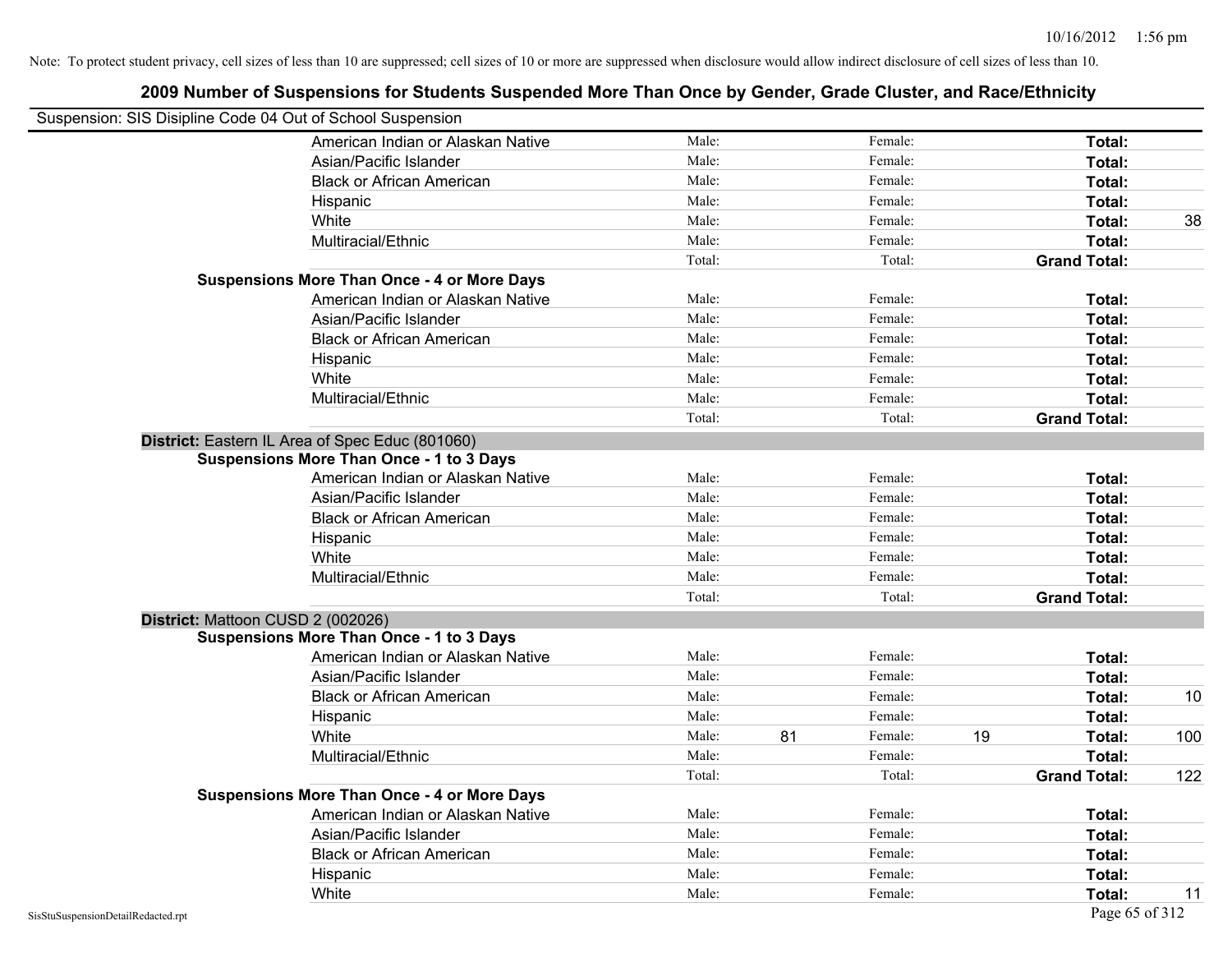# **2009 Number of Suspensions for Students Suspended More Than Once by Gender, Grade Cluster, and Race/Ethnicity**

| Suspension: SIS Disipline Code 04 Out of School Suspension |                                                    |        |         |                     |
|------------------------------------------------------------|----------------------------------------------------|--------|---------|---------------------|
|                                                            | Multiracial/Ethnic                                 | Male:  | Female: | Total:              |
|                                                            |                                                    | Total: | Total:  | <b>Grand Total:</b> |
| District: Oakland CUSD 5 (005026)                          |                                                    |        |         |                     |
|                                                            | <b>Suspensions More Than Once - 1 to 3 Days</b>    |        |         |                     |
|                                                            | American Indian or Alaskan Native                  | Male:  | Female: | Total:              |
|                                                            | Asian/Pacific Islander                             | Male:  | Female: | Total:              |
|                                                            | <b>Black or African American</b>                   | Male:  | Female: | Total:              |
|                                                            | Hispanic                                           | Male:  | Female: | Total:              |
|                                                            | White                                              | Male:  | Female: | Total:              |
|                                                            | Multiracial/Ethnic                                 | Male:  | Female: | Total:              |
|                                                            |                                                    | Total: | Total:  | <b>Grand Total:</b> |
|                                                            | <b>Suspensions More Than Once - 4 or More Days</b> |        |         |                     |
|                                                            | American Indian or Alaskan Native                  | Male:  | Female: | Total:              |
|                                                            | Asian/Pacific Islander                             | Male:  | Female: | Total:              |
|                                                            | <b>Black or African American</b>                   | Male:  | Female: | Total:              |
|                                                            | Hispanic                                           | Male:  | Female: | Total:              |
|                                                            | White                                              | Male:  | Female: | Total:              |
|                                                            | Multiracial/Ethnic                                 | Male:  | Female: | Total:              |
|                                                            |                                                    | Total: | Total:  | <b>Grand Total:</b> |
| County: Cumberland (018)                                   |                                                    |        |         |                     |
| District: Neoga CUSD 3 (003026)                            |                                                    |        |         |                     |
|                                                            | <b>Suspensions More Than Once - 1 to 3 Days</b>    |        |         |                     |
|                                                            | American Indian or Alaskan Native                  | Male:  | Female: | Total:              |
|                                                            | Asian/Pacific Islander                             | Male:  | Female: | Total:              |
|                                                            | <b>Black or African American</b>                   | Male:  | Female: | Total:              |
|                                                            | Hispanic                                           | Male:  | Female: | Total:              |
|                                                            | White                                              | Male:  | Female: | Total:              |
|                                                            | Multiracial/Ethnic                                 | Male:  | Female: | Total:              |
|                                                            |                                                    | Total: | Total:  | <b>Grand Total:</b> |
|                                                            | <b>Suspensions More Than Once - 4 or More Days</b> |        |         |                     |
|                                                            | American Indian or Alaskan Native                  | Male:  | Female: | Total:              |
|                                                            | Asian/Pacific Islander                             | Male:  | Female: | Total:              |
|                                                            | <b>Black or African American</b>                   | Male:  | Female: | Total:              |
|                                                            | Hispanic                                           | Male:  | Female: | Total:              |
|                                                            | White                                              | Male:  | Female: | Total:              |
|                                                            | Multiracial/Ethnic                                 | Male:  | Female: | Total:              |
|                                                            |                                                    | Total: | Total:  | <b>Grand Total:</b> |

**County:** Douglas (021)

**District:** Arthur CUSD 305 (305026)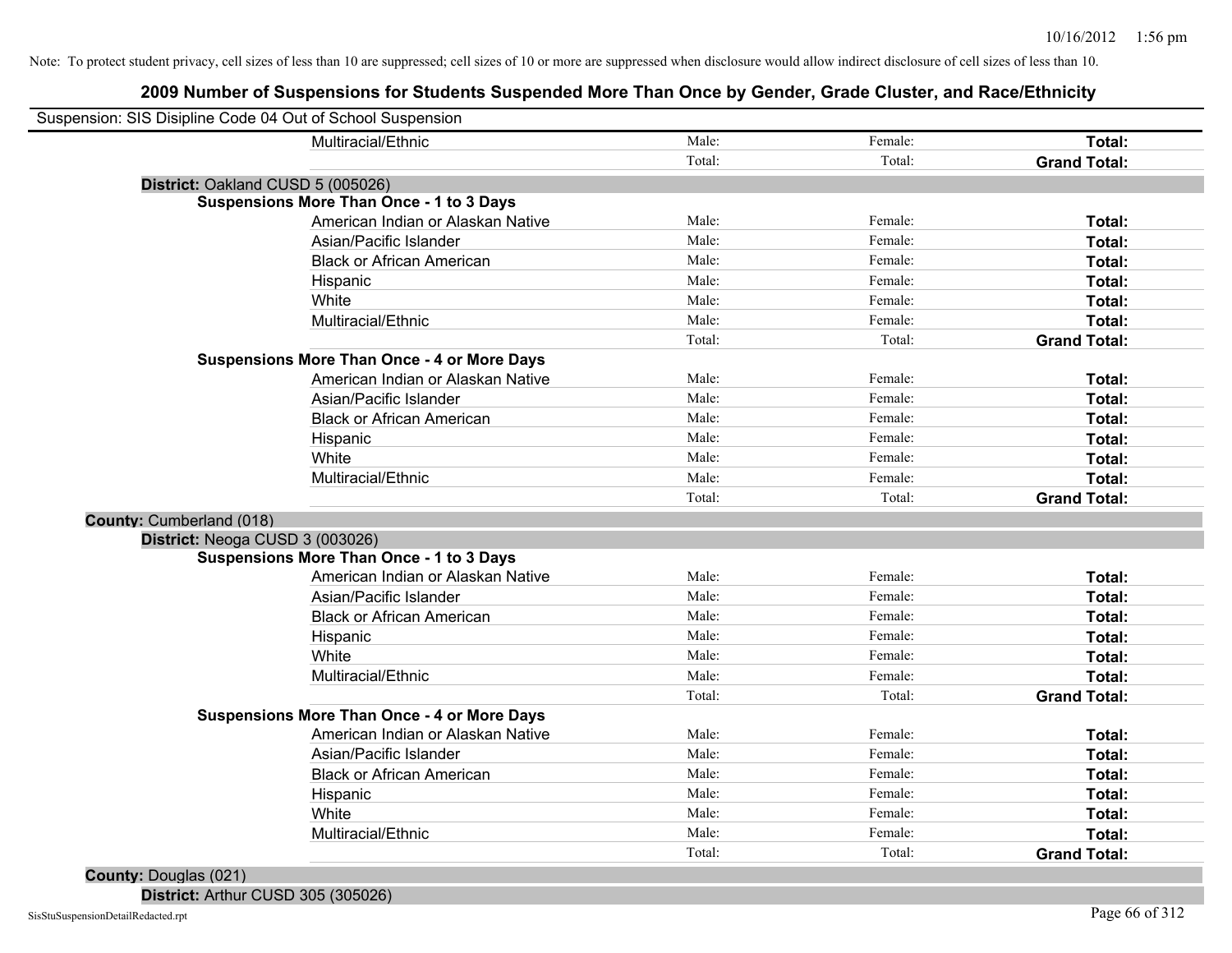# **2009 Number of Suspensions for Students Suspended More Than Once by Gender, Grade Cluster, and Race/Ethnicity** Suspension: SIS Disipline Code 04 Out of School Suspension **Suspensions More Than Once - 1 to 3 Days** American Indian or Alaskan Native **Male:** Male: Female: Female: **Total:** Total: Asian/Pacific Islander **Figure 1.1 Contact Contact Contact Contact Contact Contact Contact Contact Total: Total:** Black or African American **Figure 1.1 and Total:** Male: Female: Female: **Total:** Total: Hispanic **Total:** Male: Female: **Total:** Female: **Total:** Total: **Total:** Female: **Total:** Total: **Total:** Total: **Total:** Total: **Total:** Total: **Total:** Total: **Total:** Total: **Total:** Total: **Total:** Total: **Total:** Tot White **Total:** Male: Female: **Total:** Female: **Total:** Total: Multiracial/Ethnic **Total:** Male: Female: **Total:** Female: **Total:** Female: **Total:** Female: **Total:** Female: **Total:** Female: **Total:** Female: **Total:** Female: **Total:** Female: **Total:** Female: **Total:** Female: **Total:** F Total: Total: **Grand Total: District:** Tuscola CUSD 301 (301026) **Suspensions More Than Once - 1 to 3 Days** American Indian or Alaskan Native **Male:** Male: Female: Female: **Total:** Total: Asian/Pacific Islander **Figure 1.1 Contact Contact Contact Contact Contact Contact Contact Contact Contact Conta** Black or African American **Figure 1.1 and Total:** Male: Female: Female: **Total: Total:** Total: Hispanic **Total:** Male: Female: **Total:** Female: **Total:** Total: White **Total:** Male: Female: **Total:** Total: **Total:** Female: **Total:** Total: Multiracial/Ethnic **Total:** Male: Female: **Female: Total:** Total: **Total:** Female: **Total:** Total: Total: Total: **Grand Total: District:** Villa Grove CUSD 302 (302026) **Suspensions More Than Once - 1 to 3 Days** American Indian or Alaskan Native **Male:** Male: Female: Female: **Total:** Total: Asian/Pacific Islander **Figure 1.1 Contact Contact Contact Contact Contact Contact Contact Contact Contact Contact Contact Contact Contact Contact Contact Contact Contact Contact Contact Contact Contact Contact Contact Con** Black or African American **Figure 1.1 and Total:** Male: Female: Female: **Total:** Total: Hispanic **Total:** Male: Female: **Total:** Female: **Total:** Total: **Total:** Female: **Total:** Total: **Total:** Total: **Total:** Total: **Total:** Total: **Total:** Total: **Total:** Total: **Total:** Total: **Total:** Total: **Total:** Tot White **Male:** 12 Female: 17 Total: 29 and 17 Total: 29 Multiracial/Ethnic **Total:** Male: Female: **Female: Total:** Total: **Total:** Female: **Total:** Total: **Female:** Total: **Total:** Total: **Total:** Total: **Total:** Total: **Total:** Total: **Total:** Total: **Total:** Total: **Total:** Total: Total: **Grand Total: Suspensions More Than Once - 4 or More Days** American Indian or Alaskan Native **Male:** Male: Female: Female: **Total:** Total: Asian/Pacific Islander **Figure 1.1 Contact Contact Contact Contact Contact Contact Contact Contact Contact Contact Contact Contact Contact Contact Contact Contact Contact Contact Contact Contact Contact Contact Contact Con** Black or African American **American Contract Contract Contract Male:** Female: **Female: Total: Total:** Total: Hispanic **Total:** Male: Female: **Total:** Female: **Total:** Total: **Total:** Female: **Total:** Total: **Total:** Total: **Total:** Total: **Total:** Total: **Total:** Total: **Total:** Total: **Total:** Total: **Total:** Total: **Total:** Tot White **Total:** Male: Female: **Total:** Female: **Total:** Total: Multiracial/Ethnic **Total:** Male: Male: Female: **Total:** Total: Total: Total: **Grand Total: County:** Edgar (023) **District:** Edgar County CUD 6 (006026) **Suspensions More Than Once - 1 to 3 Days** American Indian or Alaskan Native **Male:** Male: Female: Female: **Total:** Total: Asian/Pacific Islander **Figure 1.1 Contained Asian/Pacific Islander Female:** Female: **Total:** Total: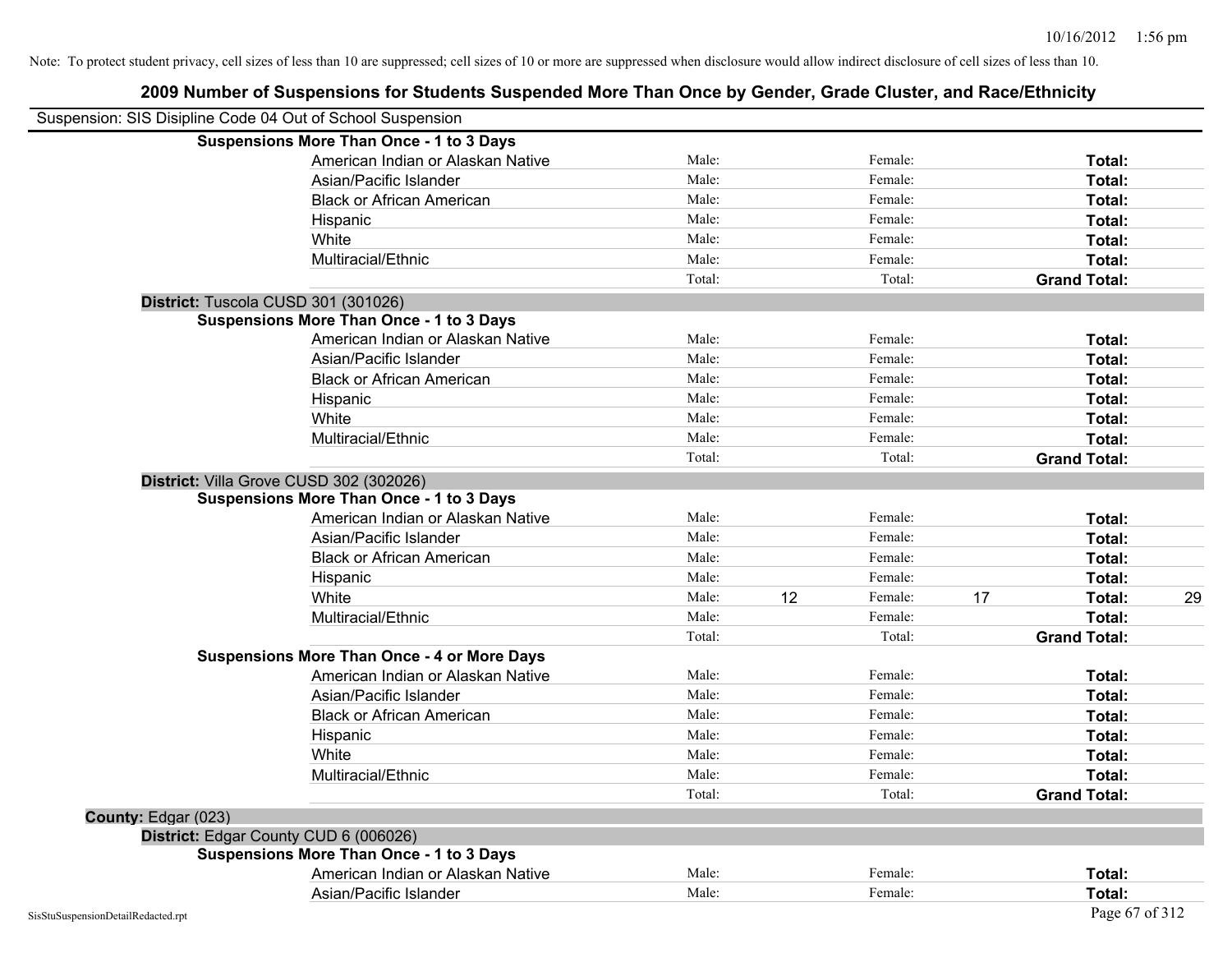| Suspension: SIS Disipline Code 04 Out of School Suspension |                                                    |        |         |                     |
|------------------------------------------------------------|----------------------------------------------------|--------|---------|---------------------|
|                                                            | <b>Black or African American</b>                   | Male:  | Female: | Total:              |
|                                                            | Hispanic                                           | Male:  | Female: | Total:              |
|                                                            | White                                              | Male:  | Female: | Total:              |
|                                                            | Multiracial/Ethnic                                 | Male:  | Female: | Total:              |
|                                                            |                                                    | Total: | Total:  | <b>Grand Total:</b> |
|                                                            | District: Kansas CUSD 3 (003026)                   |        |         |                     |
|                                                            | Suspensions More Than Once - 1 to 3 Days           |        |         |                     |
|                                                            | American Indian or Alaskan Native                  | Male:  | Female: | Total:              |
|                                                            | Asian/Pacific Islander                             | Male:  | Female: | Total:              |
|                                                            | <b>Black or African American</b>                   | Male:  | Female: | Total:              |
|                                                            | Hispanic                                           | Male:  | Female: | Total:              |
|                                                            | White                                              | Male:  | Female: | Total:              |
|                                                            | Multiracial/Ethnic                                 | Male:  | Female: | Total:              |
|                                                            |                                                    | Total: | Total:  | <b>Grand Total:</b> |
|                                                            | District: Paris-Union SD 95 (095025)               |        |         |                     |
|                                                            | <b>Suspensions More Than Once - 1 to 3 Days</b>    |        |         |                     |
|                                                            | American Indian or Alaskan Native                  | Male:  | Female: | Total:              |
|                                                            | Asian/Pacific Islander                             | Male:  | Female: | Total:              |
|                                                            | <b>Black or African American</b>                   | Male:  | Female: | Total:              |
|                                                            | Hispanic                                           | Male:  | Female: | Total:              |
|                                                            | White                                              | Male:  | Female: | Total:<br>55        |
|                                                            | Multiracial/Ethnic                                 | Male:  | Female: | Total:              |
|                                                            |                                                    | Total: | Total:  | <b>Grand Total:</b> |
|                                                            | <b>Suspensions More Than Once - 4 or More Days</b> |        |         |                     |
|                                                            | American Indian or Alaskan Native                  | Male:  | Female: | Total:              |
|                                                            | Asian/Pacific Islander                             | Male:  | Female: | Total:              |
|                                                            | <b>Black or African American</b>                   | Male:  | Female: | Total:              |
|                                                            | Hispanic                                           | Male:  | Female: | Total:              |
|                                                            | White                                              | Male:  | Female: | Total:              |
|                                                            | Multiracial/Ethnic                                 | Male:  | Female: | Total:              |
|                                                            |                                                    | Total: | Total:  | <b>Grand Total:</b> |
|                                                            | District: Shiloh CUSD 1 (001026)                   |        |         |                     |
|                                                            | <b>Suspensions More Than Once - 1 to 3 Days</b>    |        |         |                     |
|                                                            | American Indian or Alaskan Native                  | Male:  | Female: | Total:              |
|                                                            | Asian/Pacific Islander                             | Male:  | Female: | Total:              |
|                                                            | <b>Black or African American</b>                   | Male:  | Female: | Total:              |
|                                                            | Hispanic                                           | Male:  | Female: | Total:              |
|                                                            | White                                              | Male:  | Female: | Total:              |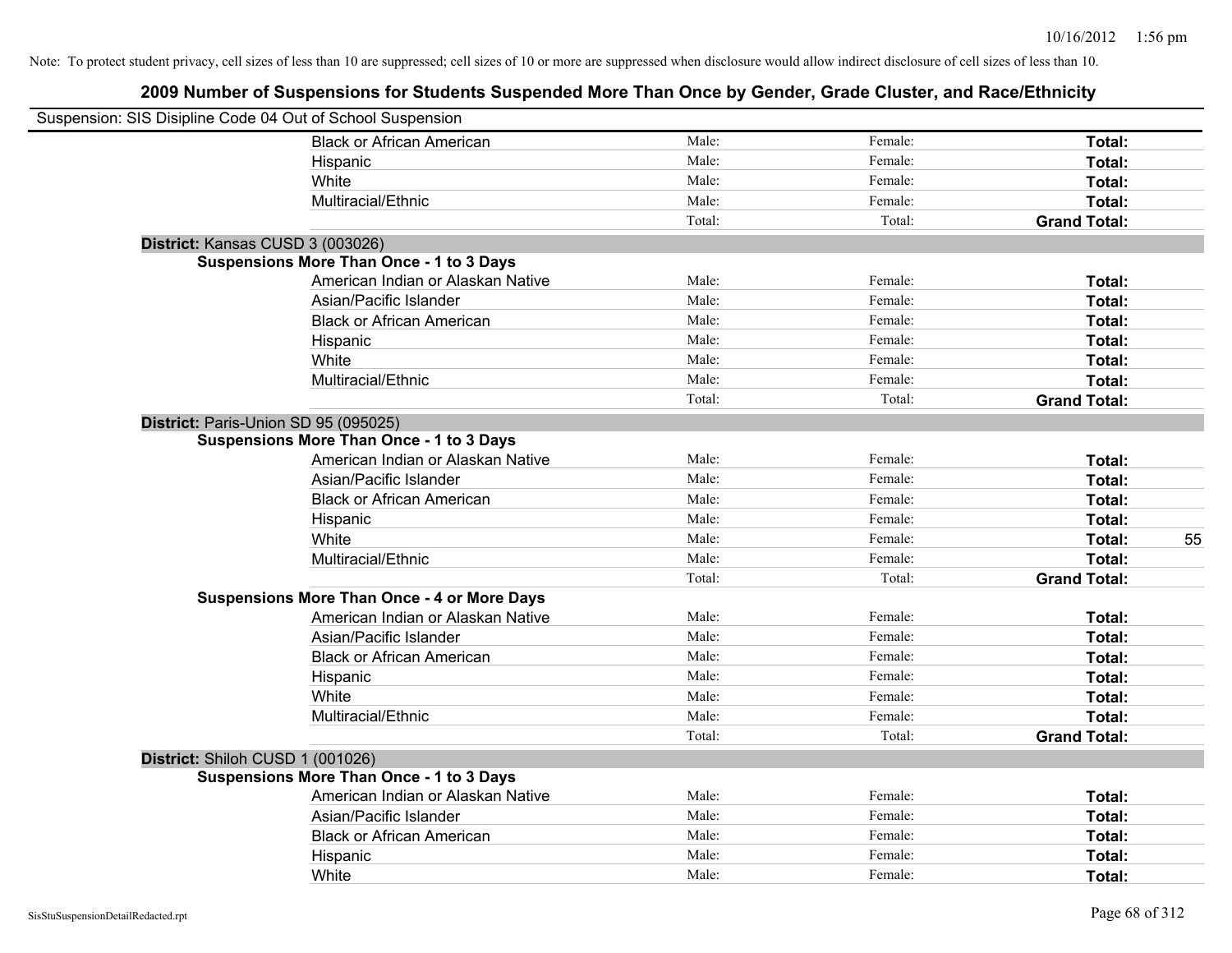| Suspension: SIS Disipline Code 04 Out of School Suspension |                                                      |        |         |                     |
|------------------------------------------------------------|------------------------------------------------------|--------|---------|---------------------|
|                                                            | Multiracial/Ethnic                                   | Male:  | Female: | Total:              |
|                                                            |                                                      | Total: | Total:  | <b>Grand Total:</b> |
| <b>County: Moultrie (070)</b>                              |                                                      |        |         |                     |
| District: Lovington CUSD 303 (303026)                      |                                                      |        |         |                     |
|                                                            | <b>Suspensions More Than Once - 1 to 3 Days</b>      |        |         |                     |
|                                                            | American Indian or Alaskan Native                    | Male:  | Female: | Total:              |
|                                                            | Asian/Pacific Islander                               | Male:  | Female: | Total:              |
|                                                            | <b>Black or African American</b>                     | Male:  | Female: | Total:              |
|                                                            | Hispanic                                             | Male:  | Female: | Total:              |
|                                                            | White                                                | Male:  | Female: | Total:              |
|                                                            | Multiracial/Ethnic                                   | Male:  | Female: | Total:              |
|                                                            |                                                      | Total: | Total:  | <b>Grand Total:</b> |
| District: Sullivan CUSD 300 (300026)                       |                                                      |        |         |                     |
|                                                            | <b>Suspensions More Than Once - 1 to 3 Days</b>      |        |         |                     |
|                                                            | American Indian or Alaskan Native                    | Male:  | Female: | Total:              |
|                                                            | Asian/Pacific Islander                               | Male:  | Female: | Total:              |
|                                                            | <b>Black or African American</b>                     | Male:  | Female: | Total:              |
|                                                            | Hispanic                                             | Male:  | Female: | Total:              |
|                                                            | White                                                | Male:  | Female: | Total:              |
|                                                            | Multiracial/Ethnic                                   | Male:  | Female: | Total:              |
|                                                            |                                                      | Total: | Total:  | <b>Grand Total:</b> |
|                                                            | <b>Suspensions More Than Once - 4 or More Days</b>   |        |         |                     |
|                                                            | American Indian or Alaskan Native                    | Male:  | Female: | Total:              |
|                                                            | Asian/Pacific Islander                               | Male:  | Female: | Total:              |
|                                                            | <b>Black or African American</b>                     | Male:  | Female: | Total:              |
|                                                            | Hispanic                                             | Male:  | Female: | Total:              |
|                                                            | White                                                | Male:  | Female: | Total:              |
|                                                            | Multiracial/Ethnic                                   | Male:  | Female: | Total:              |
|                                                            |                                                      | Total: | Total:  | <b>Grand Total:</b> |
| County: Non-Public School (000)                            |                                                      |        |         |                     |
|                                                            | District: Clk/Cls/Cmbn/Dglas/Edgr/Mltr/Shlb (000000) |        |         |                     |
|                                                            | <b>Suspensions More Than Once - 1 to 3 Days</b>      |        |         |                     |
|                                                            | American Indian or Alaskan Native                    | Male:  | Female: | Total:              |
|                                                            | Asian/Pacific Islander                               | Male:  | Female: | Total:              |
|                                                            | <b>Black or African American</b>                     | Male:  | Female: | Total:              |
|                                                            | Hispanic                                             | Male:  | Female: | Total:              |
|                                                            | White                                                | Male:  | Female: | Total:              |
|                                                            | Multiracial/Ethnic                                   | Male:  | Female: | Total:              |
|                                                            |                                                      | Total: | Total:  | <b>Grand Total:</b> |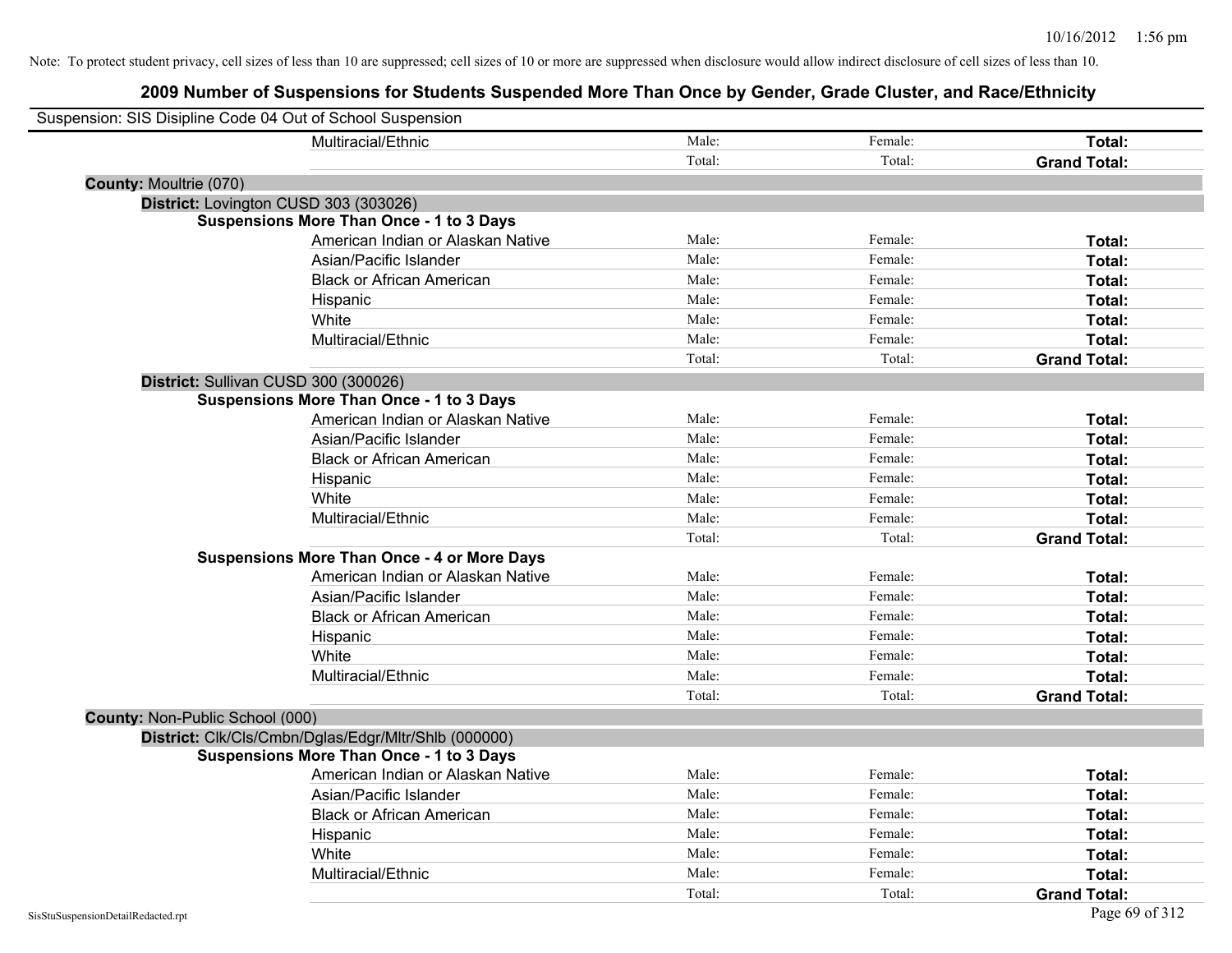| Suspension: SIS Disipline Code 04 Out of School Suspension |                                                    |        |         |                     |    |
|------------------------------------------------------------|----------------------------------------------------|--------|---------|---------------------|----|
|                                                            | <b>Suspensions More Than Once - 4 or More Days</b> |        |         |                     |    |
|                                                            | American Indian or Alaskan Native                  | Male:  | Female: | Total:              |    |
|                                                            | Asian/Pacific Islander                             | Male:  | Female: | Total:              |    |
|                                                            | <b>Black or African American</b>                   | Male:  | Female: | Total:              |    |
|                                                            | Hispanic                                           | Male:  | Female: | Total:              |    |
|                                                            | White                                              | Male:  | Female: | Total:              |    |
|                                                            | Multiracial/Ethnic                                 | Male:  | Female: | Total:              |    |
|                                                            |                                                    | Total: | Total:  | <b>Grand Total:</b> |    |
| County: Shelby (087)                                       |                                                    |        |         |                     |    |
|                                                            | District: Central A & M CUD 21 (021026)            |        |         |                     |    |
|                                                            | <b>Suspensions More Than Once - 1 to 3 Days</b>    |        |         |                     |    |
|                                                            | American Indian or Alaskan Native                  | Male:  | Female: | Total:              |    |
|                                                            | Asian/Pacific Islander                             | Male:  | Female: | Total:              |    |
|                                                            | <b>Black or African American</b>                   | Male:  | Female: | Total:              |    |
|                                                            | Hispanic                                           | Male:  | Female: | Total:              |    |
|                                                            | White                                              | Male:  | Female: | Total:              | 22 |
|                                                            | Multiracial/Ethnic                                 | Male:  | Female: | Total:              |    |
|                                                            |                                                    | Total: | Total:  | <b>Grand Total:</b> |    |
|                                                            | <b>Suspensions More Than Once - 4 or More Days</b> |        |         |                     |    |
|                                                            | American Indian or Alaskan Native                  | Male:  | Female: | Total:              |    |
|                                                            | Asian/Pacific Islander                             | Male:  | Female: | Total:              |    |
|                                                            | <b>Black or African American</b>                   | Male:  | Female: | Total:              |    |
|                                                            | Hispanic                                           | Male:  | Female: | Total:              |    |
|                                                            | White                                              | Male:  | Female: | Total:              |    |
|                                                            | Multiracial/Ethnic                                 | Male:  | Female: | Total:              |    |
|                                                            |                                                    | Total: | Total:  | <b>Grand Total:</b> |    |
|                                                            | District: Cowden-Herrick CUSD 3A (003A26)          |        |         |                     |    |
|                                                            | <b>Suspensions More Than Once - 1 to 3 Days</b>    |        |         |                     |    |
|                                                            | American Indian or Alaskan Native                  | Male:  | Female: | Total:              |    |
|                                                            | Asian/Pacific Islander                             | Male:  | Female: | Total:              |    |
|                                                            | <b>Black or African American</b>                   | Male:  | Female: | Total:              |    |
|                                                            | Hispanic                                           | Male:  | Female: | Total:              |    |
|                                                            | White                                              | Male:  | Female: | Total:              |    |
|                                                            | Multiracial/Ethnic                                 | Male:  | Female: | Total:              |    |
|                                                            |                                                    | Total: | Total:  | <b>Grand Total:</b> |    |
|                                                            | District: Windsor CUSD 1 (001026)                  |        |         |                     |    |
|                                                            | <b>Suspensions More Than Once - 1 to 3 Days</b>    |        |         |                     |    |
|                                                            | American Indian or Alaskan Native                  | Male:  | Female: | Total:              |    |
|                                                            | Asian/Pacific Islander                             | Male:  | Female: | Total:              |    |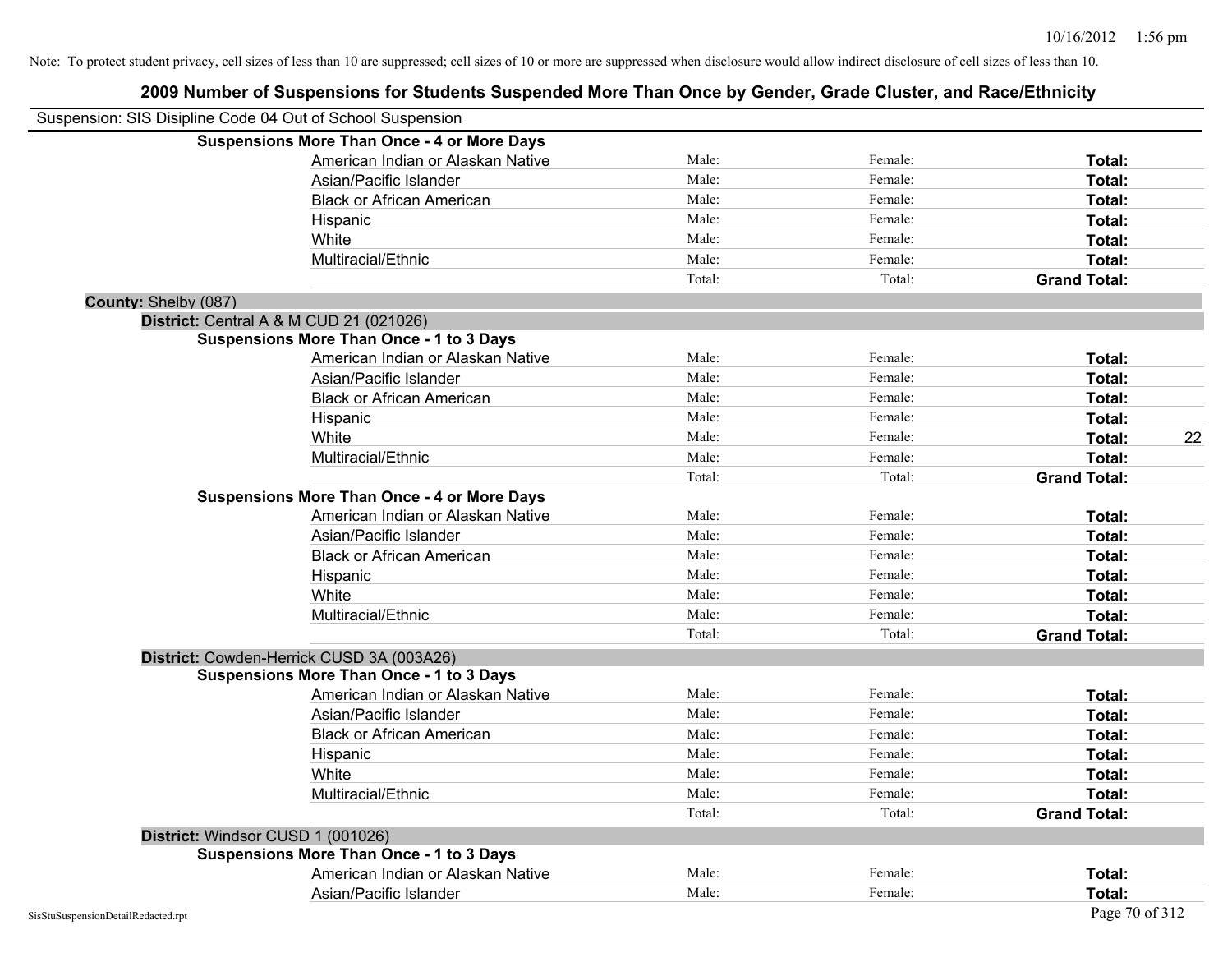# **2009 Number of Suspensions for Students Suspended More Than Once by Gender, Grade Cluster, and Race/Ethnicity**

| Suspension: SIS Disipline Code 04 Out of School Suspension |                                                    |        |        |         |       |                     |        |
|------------------------------------------------------------|----------------------------------------------------|--------|--------|---------|-------|---------------------|--------|
|                                                            | <b>Black or African American</b>                   | Male:  |        | Female: |       | Total:              |        |
|                                                            | Hispanic                                           | Male:  |        | Female: |       | Total:              |        |
|                                                            | White                                              | Male:  |        | Female: |       | Total:              |        |
|                                                            | Multiracial/Ethnic                                 | Male:  |        | Female: |       | Total:              |        |
|                                                            |                                                    | Total: |        | Total:  |       | <b>Grand Total:</b> |        |
|                                                            | <b>Suspensions More Than Once - 4 or More Days</b> |        |        |         |       |                     |        |
|                                                            | American Indian or Alaskan Native                  | Male:  |        | Female: |       | Total:              |        |
|                                                            | Asian/Pacific Islander                             | Male:  |        | Female: |       | Total:              |        |
|                                                            | <b>Black or African American</b>                   | Male:  |        | Female: |       | Total:              |        |
|                                                            | Hispanic                                           | Male:  |        | Female: |       | Total:              |        |
|                                                            | White                                              | Male:  |        | Female: |       | Total:              |        |
|                                                            | Multiracial/Ethnic                                 | Male:  |        | Female: |       | Total:              |        |
|                                                            |                                                    | Total: |        | Total:  |       | <b>Grand Total:</b> |        |
|                                                            |                                                    |        |        |         |       |                     |        |
| Region: Crawford-Lawrence Educ Serv Reg (15)               |                                                    |        |        |         |       |                     |        |
| County: Cook (016)                                         |                                                    |        |        |         |       |                     |        |
|                                                            | District: City of Chicago SD 299 (299025)          |        |        |         |       |                     |        |
|                                                            | <b>Suspensions More Than Once - 1 to 3 Days</b>    |        |        |         |       |                     |        |
|                                                            | American Indian or Alaskan Native                  | Male:  | 22     | Female: | 17    | Total:              | 39     |
|                                                            | Asian/Pacific Islander                             | Male:  | 93     | Female: | 59    | Total:              | 152    |
|                                                            | <b>Black or African American</b>                   | Male:  | 22,042 | Female: | 9,901 | Total:              | 31,943 |
|                                                            | Hispanic                                           | Male:  | 6,221  | Female: | 1,889 | Total:              | 8,110  |
|                                                            | White                                              | Male:  | 1,119  | Female: | 347   | Total:              | 1,466  |
|                                                            | Multiracial/Ethnic                                 | Male:  |        | Female: |       | Total:              | 13     |
|                                                            |                                                    | Total: |        | Total:  |       | <b>Grand Total:</b> | 41,723 |
|                                                            | <b>Suspensions More Than Once - 4 or More Days</b> |        |        |         |       |                     |        |
|                                                            | American Indian or Alaskan Native                  | Male:  |        | Female: |       | Total:              | 13     |
|                                                            | Asian/Pacific Islander                             | Male:  |        | Female: |       | Total:              | 30     |
|                                                            | <b>Black or African American</b>                   | Male:  | 7,579  | Female: | 3,702 | Total:              | 11,281 |
|                                                            | Hispanic                                           | Male:  | 1,562  | Female: | 453   | Total:              | 2,015  |
|                                                            | White                                              | Male:  | 204    | Female: | 50    | Total:              | 254    |
|                                                            | Multiracial/Ethnic                                 | Male:  |        | Female: |       | Total:              |        |
|                                                            |                                                    | Total: |        | Total:  |       | <b>Grand Total:</b> |        |
|                                                            |                                                    |        |        |         |       |                     |        |
|                                                            |                                                    |        |        |         |       |                     |        |

**Region:** De Kalb ROE (16)

**County:** Dekalb (019)

**District:** DeKalb CUSD 428 (428026)

**Suspensions More Than Once - 1 to 3 Days**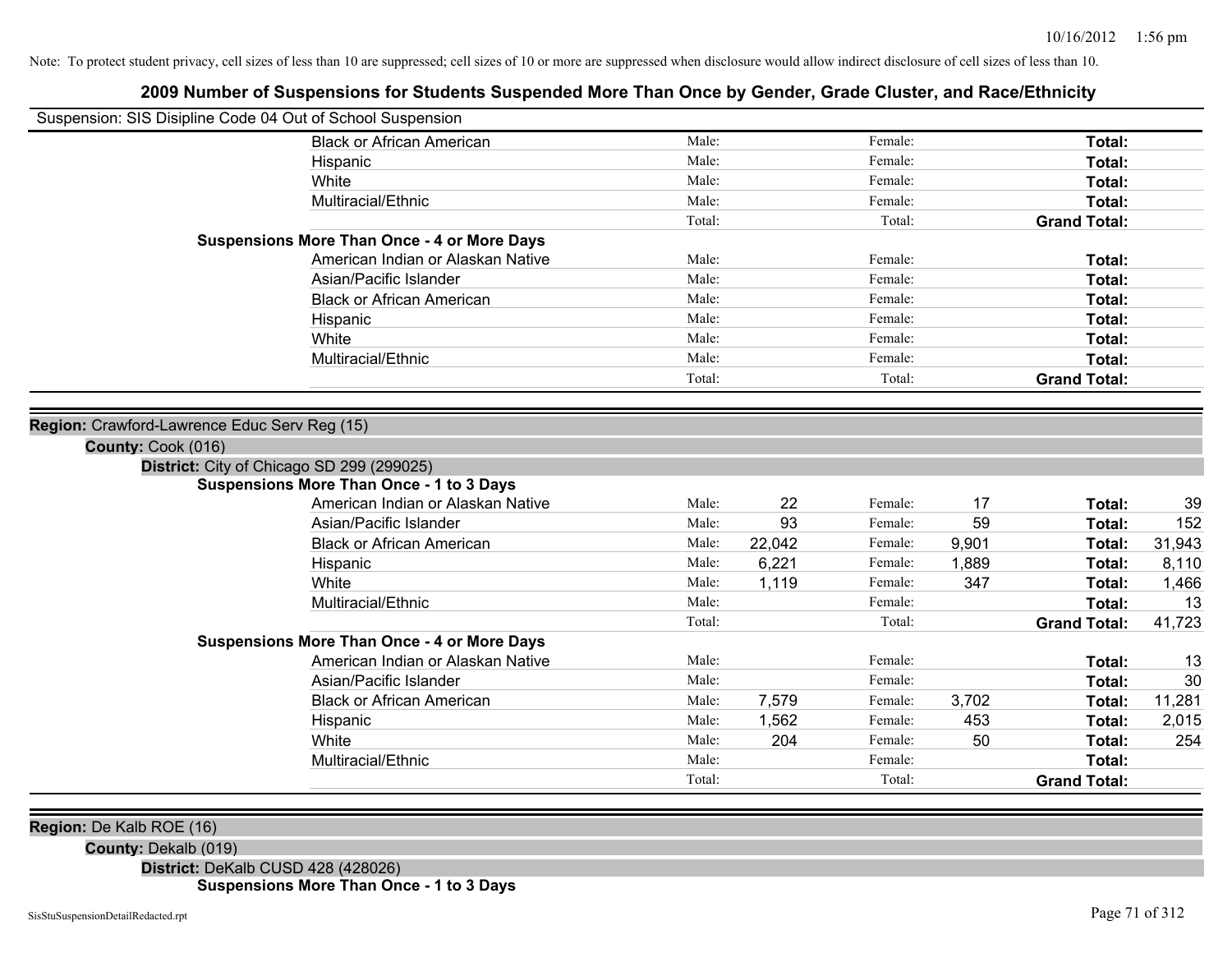|                                                            | 2009 Number of Suspensions for Students Suspended More Than Once by Gender, Grade Cluster, and Race/Ethnicity |        |     |         |    |                     |     |
|------------------------------------------------------------|---------------------------------------------------------------------------------------------------------------|--------|-----|---------|----|---------------------|-----|
| Suspension: SIS Disipline Code 04 Out of School Suspension |                                                                                                               |        |     |         |    |                     |     |
|                                                            | American Indian or Alaskan Native                                                                             | Male:  |     | Female: |    | Total:              |     |
|                                                            | Asian/Pacific Islander                                                                                        | Male:  |     | Female: |    | Total:              |     |
|                                                            | <b>Black or African American</b>                                                                              | Male:  | 193 | Female: | 64 | Total:              | 257 |
|                                                            | Hispanic                                                                                                      | Male:  | 125 | Female: | 51 | Total:              | 176 |
|                                                            | White                                                                                                         | Male:  | 213 | Female: | 79 | Total:              | 292 |
|                                                            | Multiracial/Ethnic                                                                                            | Male:  |     | Female: |    | Total:              | 39  |
|                                                            |                                                                                                               | Total: |     | Total:  |    | <b>Grand Total:</b> |     |
|                                                            | <b>Suspensions More Than Once - 4 or More Days</b>                                                            |        |     |         |    |                     |     |
|                                                            | American Indian or Alaskan Native                                                                             | Male:  |     | Female: |    | Total:              |     |
|                                                            | Asian/Pacific Islander                                                                                        | Male:  |     | Female: |    | Total:              |     |
|                                                            | <b>Black or African American</b>                                                                              | Male:  | 19  | Female: | 20 | Total:              | 39  |
|                                                            | Hispanic                                                                                                      | Male:  |     | Female: |    | Total:              | 23  |
|                                                            | White                                                                                                         | Male:  | 32  | Female: | 10 | Total:              | 42  |
|                                                            | Multiracial/Ethnic                                                                                            | Male:  |     | Female: |    | Total:              |     |
|                                                            |                                                                                                               | Total: |     | Total:  |    | <b>Grand Total:</b> |     |
|                                                            | District: Genoa Kingston CUSD 424 (424026)                                                                    |        |     |         |    |                     |     |
|                                                            | <b>Suspensions More Than Once - 1 to 3 Days</b>                                                               |        |     |         |    |                     |     |
|                                                            | American Indian or Alaskan Native                                                                             | Male:  |     | Female: |    | Total:              |     |
|                                                            | Asian/Pacific Islander                                                                                        | Male:  |     | Female: |    | Total:              |     |
|                                                            | <b>Black or African American</b>                                                                              | Male:  |     | Female: |    | Total:              |     |
|                                                            | Hispanic                                                                                                      | Male:  |     | Female: |    | Total:              |     |
|                                                            | White                                                                                                         | Male:  | 64  | Female: | 12 | Total:              | 76  |
|                                                            | Multiracial/Ethnic                                                                                            | Male:  |     | Female: |    | <b>Total:</b>       |     |
|                                                            |                                                                                                               | Total: |     | Total:  |    | <b>Grand Total:</b> |     |
|                                                            | <b>Suspensions More Than Once - 4 or More Days</b>                                                            |        |     |         |    |                     |     |
|                                                            | American Indian or Alaskan Native                                                                             | Male:  |     | Female: |    | Total:              |     |
|                                                            | Asian/Pacific Islander                                                                                        | Male:  |     | Female: |    | Total:              |     |
|                                                            | <b>Black or African American</b>                                                                              | Male:  |     | Female: |    | Total:              |     |
|                                                            | Hispanic                                                                                                      | Male:  |     | Female: |    | Total:              |     |
|                                                            | White                                                                                                         | Male:  |     | Female: |    | Total:              |     |
|                                                            | Multiracial/Ethnic                                                                                            | Male:  |     | Female: |    | Total:              |     |
|                                                            |                                                                                                               | Total: |     | Total:  |    | <b>Grand Total:</b> | 11  |
|                                                            | District: Hiawatha CUSD 426 (426026)                                                                          |        |     |         |    |                     |     |
|                                                            | <b>Suspensions More Than Once - 1 to 3 Days</b>                                                               |        |     |         |    |                     |     |
|                                                            | American Indian or Alaskan Native                                                                             | Male:  |     | Female: |    | Total:              |     |
|                                                            | Asian/Pacific Islander                                                                                        | Male:  |     | Female: |    | Total:              |     |
|                                                            | <b>Black or African American</b>                                                                              | Male:  |     | Female: |    | Total:              |     |
|                                                            | Hispanic                                                                                                      | Male:  |     | Female: |    | Total:              |     |
|                                                            | White                                                                                                         | Male:  |     | Female: |    | Total:              | 32  |

#### SisStuSuspensionDetailRedacted.rpt Page 72 of 312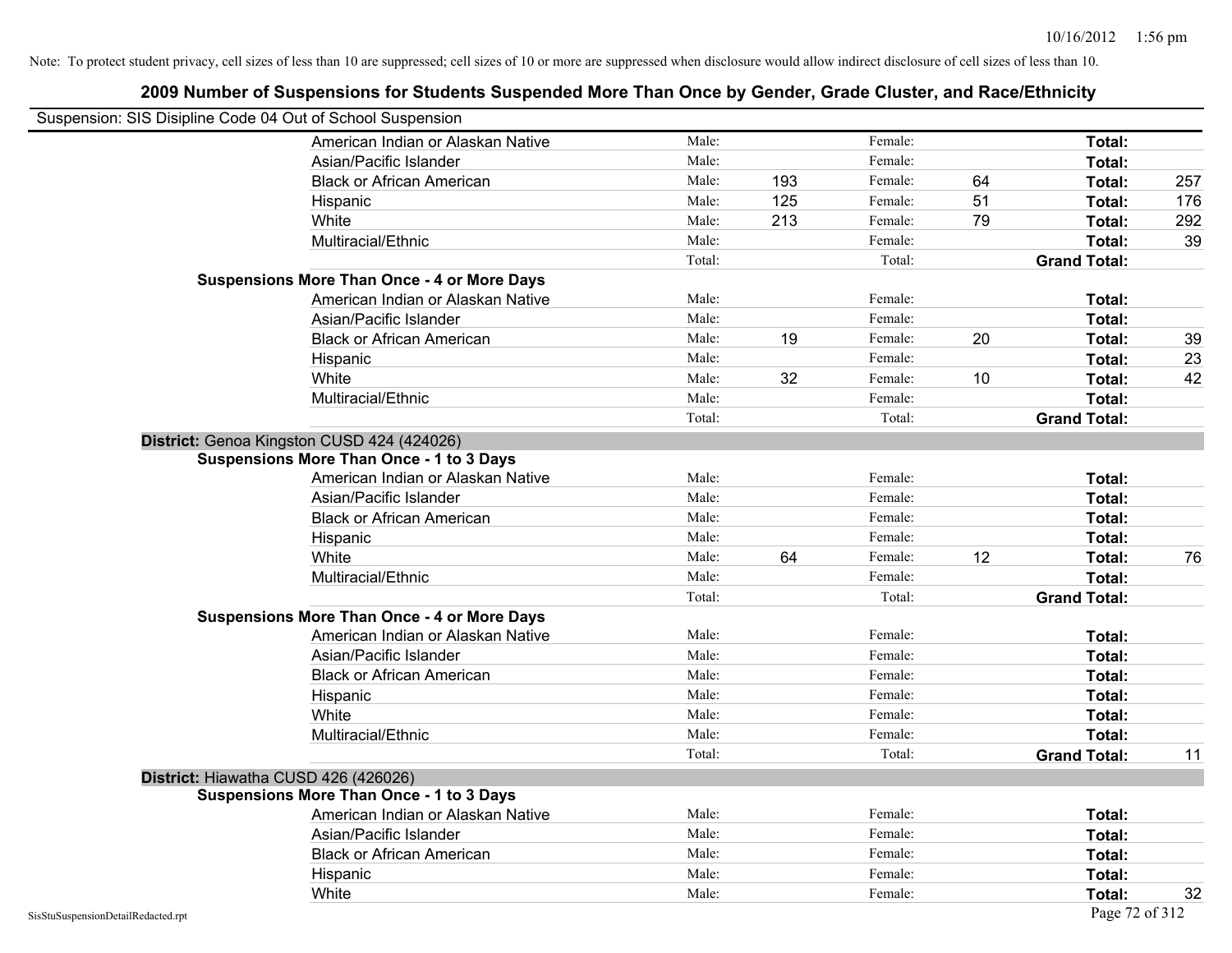| Suspension: SIS Disipline Code 04 Out of School Suspension |                                                    |        |         |                     |    |
|------------------------------------------------------------|----------------------------------------------------|--------|---------|---------------------|----|
|                                                            | Multiracial/Ethnic                                 | Male:  | Female: | Total:              |    |
|                                                            |                                                    | Total: | Total:  | <b>Grand Total:</b> |    |
|                                                            | <b>Suspensions More Than Once - 4 or More Days</b> |        |         |                     |    |
|                                                            | American Indian or Alaskan Native                  | Male:  | Female: | Total:              |    |
|                                                            | Asian/Pacific Islander                             | Male:  | Female: | Total:              |    |
|                                                            | <b>Black or African American</b>                   | Male:  | Female: | Total:              |    |
|                                                            | Hispanic                                           | Male:  | Female: | Total:              |    |
|                                                            | White                                              | Male:  | Female: | Total:              |    |
|                                                            | Multiracial/Ethnic                                 | Male:  | Female: | Total:              |    |
|                                                            |                                                    | Total: | Total:  | <b>Grand Total:</b> |    |
|                                                            | District: Hinckley Big Rock CUSD 429 (429026)      |        |         |                     |    |
|                                                            | <b>Suspensions More Than Once - 1 to 3 Days</b>    |        |         |                     |    |
|                                                            | American Indian or Alaskan Native                  | Male:  | Female: | Total:              |    |
|                                                            | Asian/Pacific Islander                             | Male:  | Female: | Total:              |    |
|                                                            | <b>Black or African American</b>                   | Male:  | Female: | Total:              |    |
|                                                            | Hispanic                                           | Male:  | Female: | Total:              |    |
|                                                            | White                                              | Male:  | Female: | Total:              | 13 |
|                                                            | Multiracial/Ethnic                                 | Male:  | Female: | Total:              |    |
|                                                            |                                                    | Total: | Total:  | <b>Grand Total:</b> |    |
|                                                            | <b>Suspensions More Than Once - 4 or More Days</b> |        |         |                     |    |
|                                                            | American Indian or Alaskan Native                  | Male:  | Female: | Total:              |    |
|                                                            | Asian/Pacific Islander                             | Male:  | Female: | Total:              |    |
|                                                            | <b>Black or African American</b>                   | Male:  | Female: | Total:              |    |
|                                                            | Hispanic                                           | Male:  | Female: | Total:              |    |
|                                                            | White                                              | Male:  | Female: | Total:              |    |
|                                                            | Multiracial/Ethnic                                 | Male:  | Female: | Total:              |    |
|                                                            |                                                    | Total: | Total:  | <b>Grand Total:</b> |    |
| District: Indian Creek CUSD 425 (425026)                   |                                                    |        |         |                     |    |
|                                                            | <b>Suspensions More Than Once - 1 to 3 Days</b>    |        |         |                     |    |
|                                                            | American Indian or Alaskan Native                  | Male:  | Female: | Total:              |    |
|                                                            | Asian/Pacific Islander                             | Male:  | Female: | Total:              |    |
|                                                            | <b>Black or African American</b>                   | Male:  | Female: | Total:              |    |
|                                                            | Hispanic                                           | Male:  | Female: | Total:              |    |
|                                                            | White                                              | Male:  | Female: | Total:              | 14 |
|                                                            | Multiracial/Ethnic                                 | Male:  | Female: | Total:              |    |
|                                                            |                                                    | Total: | Total:  | <b>Grand Total:</b> |    |
|                                                            | <b>Suspensions More Than Once - 4 or More Days</b> |        |         |                     |    |
|                                                            | American Indian or Alaskan Native                  | Male:  | Female: | Total:              |    |
|                                                            | Asian/Pacific Islander                             | Male:  | Female: | Total:              |    |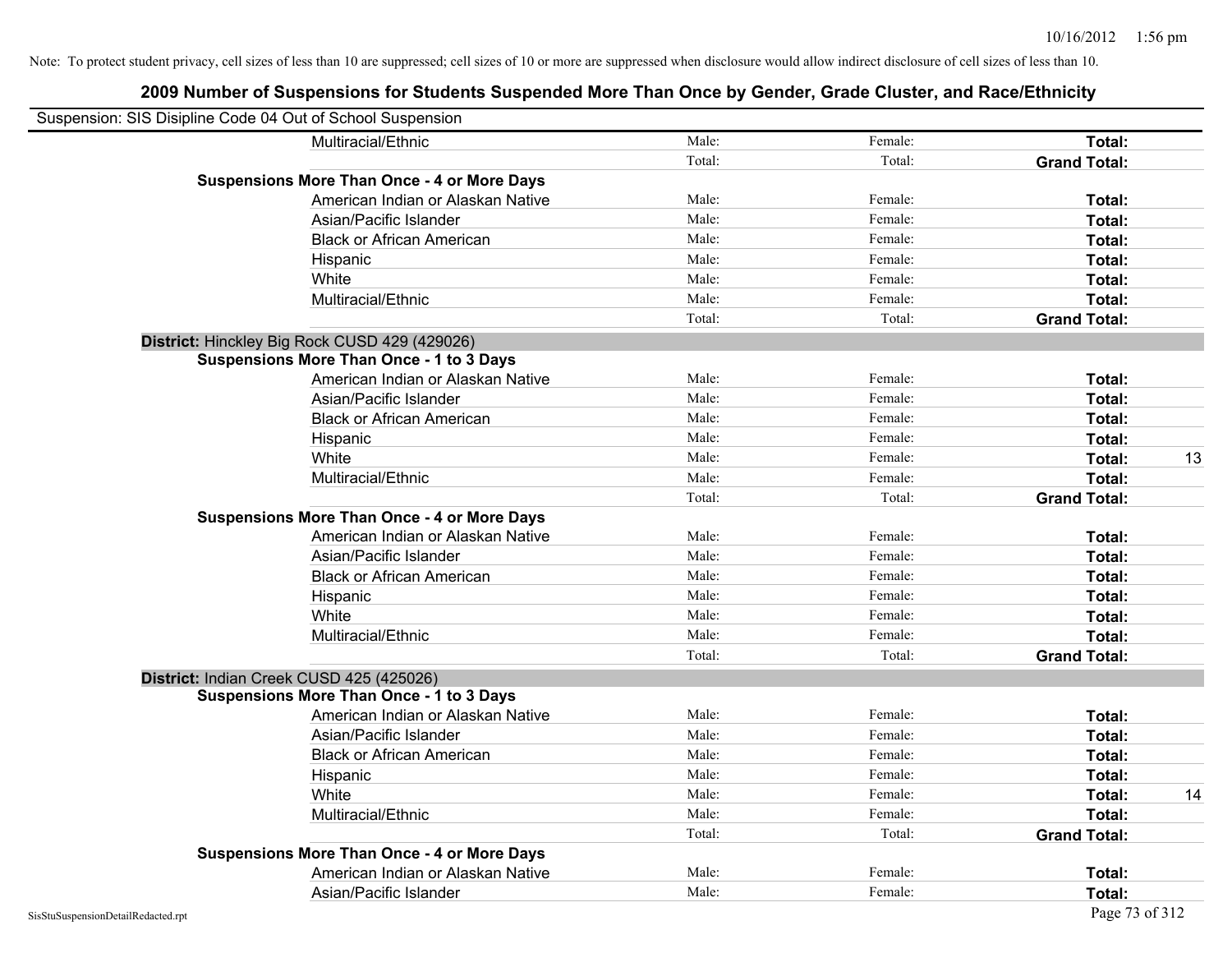| Suspension: SIS Disipline Code 04 Out of School Suspension |                                                    |        |    |         |    |                     |    |
|------------------------------------------------------------|----------------------------------------------------|--------|----|---------|----|---------------------|----|
|                                                            | <b>Black or African American</b>                   | Male:  |    | Female: |    | Total:              |    |
|                                                            | Hispanic                                           | Male:  |    | Female: |    | Total:              |    |
|                                                            | White                                              | Male:  |    | Female: |    | Total:              |    |
|                                                            | Multiracial/Ethnic                                 | Male:  |    | Female: |    | Total:              |    |
|                                                            |                                                    | Total: |    | Total:  |    | <b>Grand Total:</b> |    |
| District: Sandwich CUSD 430 (430026)                       |                                                    |        |    |         |    |                     |    |
|                                                            | <b>Suspensions More Than Once - 1 to 3 Days</b>    |        |    |         |    |                     |    |
|                                                            | American Indian or Alaskan Native                  | Male:  |    | Female: |    | Total:              |    |
|                                                            | Asian/Pacific Islander                             | Male:  |    | Female: |    | Total:              |    |
|                                                            | <b>Black or African American</b>                   | Male:  |    | Female: |    | Total:              |    |
|                                                            | Hispanic                                           | Male:  |    | Female: |    | Total:              |    |
|                                                            | White                                              | Male:  | 35 | Female: | 51 | Total:              | 86 |
|                                                            | Multiracial/Ethnic                                 | Male:  |    | Female: |    | Total:              |    |
|                                                            |                                                    | Total: |    | Total:  |    | <b>Grand Total:</b> |    |
|                                                            | <b>Suspensions More Than Once - 4 or More Days</b> |        |    |         |    |                     |    |
|                                                            | American Indian or Alaskan Native                  | Male:  |    | Female: |    | Total:              |    |
|                                                            | Asian/Pacific Islander                             | Male:  |    | Female: |    | Total:              |    |
|                                                            | <b>Black or African American</b>                   | Male:  |    | Female: |    | Total:              |    |
|                                                            | Hispanic                                           | Male:  |    | Female: |    | Total:              |    |
|                                                            | White                                              | Male:  |    | Female: |    | Total:              | 10 |
|                                                            | Multiracial/Ethnic                                 | Male:  |    | Female: |    | Total:              |    |
|                                                            |                                                    | Total: |    | Total:  |    | <b>Grand Total:</b> |    |
| District: Somonauk CUSD 432 (432026)                       |                                                    |        |    |         |    |                     |    |
|                                                            | <b>Suspensions More Than Once - 1 to 3 Days</b>    |        |    |         |    |                     |    |
|                                                            | American Indian or Alaskan Native                  | Male:  |    | Female: |    | Total:              |    |
|                                                            | Asian/Pacific Islander                             | Male:  |    | Female: |    | Total:              |    |
|                                                            | <b>Black or African American</b>                   | Male:  |    | Female: |    | Total:              |    |
|                                                            | Hispanic                                           | Male:  |    | Female: |    | Total:              |    |
|                                                            | White                                              | Male:  |    | Female: |    | Total:              | 21 |
|                                                            | Multiracial/Ethnic                                 | Male:  |    | Female: |    | Total:              |    |
|                                                            |                                                    | Total: |    | Total:  |    | <b>Grand Total:</b> |    |
|                                                            | <b>Suspensions More Than Once - 4 or More Days</b> |        |    |         |    |                     |    |
|                                                            | American Indian or Alaskan Native                  | Male:  |    | Female: |    | Total:              |    |
|                                                            | Asian/Pacific Islander                             | Male:  |    | Female: |    | Total:              |    |
|                                                            | <b>Black or African American</b>                   | Male:  |    | Female: |    | Total:              |    |
|                                                            | Hispanic                                           | Male:  |    | Female: |    | Total:              |    |
|                                                            | White                                              | Male:  |    | Female: |    | Total:              |    |
|                                                            | Multiracial/Ethnic                                 | Male:  |    | Female: |    | Total:              |    |
|                                                            |                                                    | Total: |    | Total:  |    | <b>Grand Total:</b> |    |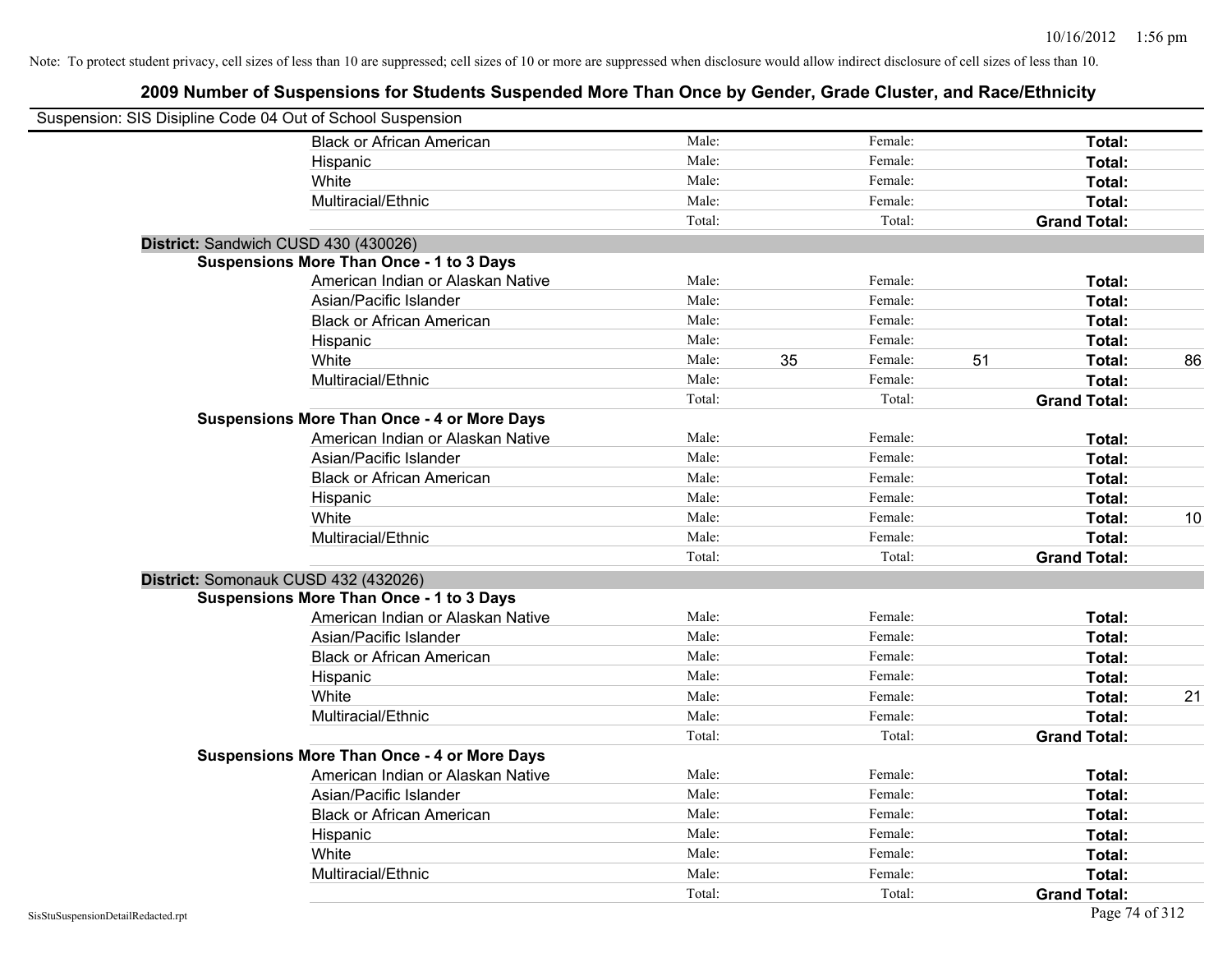### **2009 Number of Suspensions for Students Suspended More Than Once by Gender, Grade Cluster, and Race/Ethnicity**

| District: Sycamore CUSD 427 (427026)<br><b>Suspensions More Than Once - 1 to 3 Days</b><br>American Indian or Alaskan Native<br>Male:<br>Female:<br>Total:<br>Asian/Pacific Islander<br>Male:<br>Female:<br>Total:<br>Male:<br><b>Black or African American</b><br>Female:<br>Total:<br>Male:<br>Female:<br>Total:<br>Hispanic<br>White<br>Male:<br>Female:<br>Total:<br>Male:<br>Female:<br>Multiracial/Ethnic<br>Total:<br>Total:<br>Total:<br><b>Grand Total:</b><br><b>Suspensions More Than Once - 4 or More Days</b><br>American Indian or Alaskan Native<br>Male:<br>Female:<br>Total:<br>Asian/Pacific Islander<br>Male:<br>Female:<br>Total:<br><b>Black or African American</b><br>Male:<br>Female:<br>Total:<br>Male:<br>Female:<br>Hispanic<br>Total:<br>White<br>Male:<br>Female:<br><b>Total:</b><br>Multiracial/Ethnic<br>Male:<br>Female:<br>Total:<br><b>Grand Total:</b><br>Total:<br>Total:<br>County: Non-Public School (000)<br>District: Non-Public School (0000)<br><b>Suspensions More Than Once - 1 to 3 Days</b><br>American Indian or Alaskan Native<br>Male:<br>Female:<br>Total:<br>Asian/Pacific Islander<br>Male:<br>Female:<br>Total:<br>10<br><b>Black or African American</b><br>Male:<br>Female:<br>Total:<br>Male:<br>Female:<br>15<br>Total:<br>Hispanic<br>White<br>Male:<br>Female:<br>33<br>Total:<br>Multiracial/Ethnic<br>Male:<br>Female:<br>Total:<br>Total:<br>Total:<br><b>Grand Total:</b><br><b>Suspensions More Than Once - 4 or More Days</b><br>American Indian or Alaskan Native<br>Male:<br>Female:<br>Total:<br>Asian/Pacific Islander<br>Male:<br>Female:<br>Total:<br>Male:<br>Female:<br><b>Black or African American</b><br>Total:<br>Male:<br>Female:<br>Hispanic<br>Total:<br>White<br>Male:<br>Female:<br>Total:<br>Multiracial/Ethnic<br>Male:<br>Female:<br>Total:<br>Total:<br>Total:<br><b>Grand Total:</b> | Suspension: SIS Disipline Code 04 Out of School Suspension |  |  |
|------------------------------------------------------------------------------------------------------------------------------------------------------------------------------------------------------------------------------------------------------------------------------------------------------------------------------------------------------------------------------------------------------------------------------------------------------------------------------------------------------------------------------------------------------------------------------------------------------------------------------------------------------------------------------------------------------------------------------------------------------------------------------------------------------------------------------------------------------------------------------------------------------------------------------------------------------------------------------------------------------------------------------------------------------------------------------------------------------------------------------------------------------------------------------------------------------------------------------------------------------------------------------------------------------------------------------------------------------------------------------------------------------------------------------------------------------------------------------------------------------------------------------------------------------------------------------------------------------------------------------------------------------------------------------------------------------------------------------------------------------------------------------------------------------------------------------------------------------------------------------|------------------------------------------------------------|--|--|
|                                                                                                                                                                                                                                                                                                                                                                                                                                                                                                                                                                                                                                                                                                                                                                                                                                                                                                                                                                                                                                                                                                                                                                                                                                                                                                                                                                                                                                                                                                                                                                                                                                                                                                                                                                                                                                                                              |                                                            |  |  |
|                                                                                                                                                                                                                                                                                                                                                                                                                                                                                                                                                                                                                                                                                                                                                                                                                                                                                                                                                                                                                                                                                                                                                                                                                                                                                                                                                                                                                                                                                                                                                                                                                                                                                                                                                                                                                                                                              |                                                            |  |  |
|                                                                                                                                                                                                                                                                                                                                                                                                                                                                                                                                                                                                                                                                                                                                                                                                                                                                                                                                                                                                                                                                                                                                                                                                                                                                                                                                                                                                                                                                                                                                                                                                                                                                                                                                                                                                                                                                              |                                                            |  |  |
|                                                                                                                                                                                                                                                                                                                                                                                                                                                                                                                                                                                                                                                                                                                                                                                                                                                                                                                                                                                                                                                                                                                                                                                                                                                                                                                                                                                                                                                                                                                                                                                                                                                                                                                                                                                                                                                                              |                                                            |  |  |
|                                                                                                                                                                                                                                                                                                                                                                                                                                                                                                                                                                                                                                                                                                                                                                                                                                                                                                                                                                                                                                                                                                                                                                                                                                                                                                                                                                                                                                                                                                                                                                                                                                                                                                                                                                                                                                                                              |                                                            |  |  |
|                                                                                                                                                                                                                                                                                                                                                                                                                                                                                                                                                                                                                                                                                                                                                                                                                                                                                                                                                                                                                                                                                                                                                                                                                                                                                                                                                                                                                                                                                                                                                                                                                                                                                                                                                                                                                                                                              |                                                            |  |  |
|                                                                                                                                                                                                                                                                                                                                                                                                                                                                                                                                                                                                                                                                                                                                                                                                                                                                                                                                                                                                                                                                                                                                                                                                                                                                                                                                                                                                                                                                                                                                                                                                                                                                                                                                                                                                                                                                              |                                                            |  |  |
|                                                                                                                                                                                                                                                                                                                                                                                                                                                                                                                                                                                                                                                                                                                                                                                                                                                                                                                                                                                                                                                                                                                                                                                                                                                                                                                                                                                                                                                                                                                                                                                                                                                                                                                                                                                                                                                                              |                                                            |  |  |
|                                                                                                                                                                                                                                                                                                                                                                                                                                                                                                                                                                                                                                                                                                                                                                                                                                                                                                                                                                                                                                                                                                                                                                                                                                                                                                                                                                                                                                                                                                                                                                                                                                                                                                                                                                                                                                                                              |                                                            |  |  |
|                                                                                                                                                                                                                                                                                                                                                                                                                                                                                                                                                                                                                                                                                                                                                                                                                                                                                                                                                                                                                                                                                                                                                                                                                                                                                                                                                                                                                                                                                                                                                                                                                                                                                                                                                                                                                                                                              |                                                            |  |  |
|                                                                                                                                                                                                                                                                                                                                                                                                                                                                                                                                                                                                                                                                                                                                                                                                                                                                                                                                                                                                                                                                                                                                                                                                                                                                                                                                                                                                                                                                                                                                                                                                                                                                                                                                                                                                                                                                              |                                                            |  |  |
|                                                                                                                                                                                                                                                                                                                                                                                                                                                                                                                                                                                                                                                                                                                                                                                                                                                                                                                                                                                                                                                                                                                                                                                                                                                                                                                                                                                                                                                                                                                                                                                                                                                                                                                                                                                                                                                                              |                                                            |  |  |
|                                                                                                                                                                                                                                                                                                                                                                                                                                                                                                                                                                                                                                                                                                                                                                                                                                                                                                                                                                                                                                                                                                                                                                                                                                                                                                                                                                                                                                                                                                                                                                                                                                                                                                                                                                                                                                                                              |                                                            |  |  |
|                                                                                                                                                                                                                                                                                                                                                                                                                                                                                                                                                                                                                                                                                                                                                                                                                                                                                                                                                                                                                                                                                                                                                                                                                                                                                                                                                                                                                                                                                                                                                                                                                                                                                                                                                                                                                                                                              |                                                            |  |  |
|                                                                                                                                                                                                                                                                                                                                                                                                                                                                                                                                                                                                                                                                                                                                                                                                                                                                                                                                                                                                                                                                                                                                                                                                                                                                                                                                                                                                                                                                                                                                                                                                                                                                                                                                                                                                                                                                              |                                                            |  |  |
|                                                                                                                                                                                                                                                                                                                                                                                                                                                                                                                                                                                                                                                                                                                                                                                                                                                                                                                                                                                                                                                                                                                                                                                                                                                                                                                                                                                                                                                                                                                                                                                                                                                                                                                                                                                                                                                                              |                                                            |  |  |
|                                                                                                                                                                                                                                                                                                                                                                                                                                                                                                                                                                                                                                                                                                                                                                                                                                                                                                                                                                                                                                                                                                                                                                                                                                                                                                                                                                                                                                                                                                                                                                                                                                                                                                                                                                                                                                                                              |                                                            |  |  |
|                                                                                                                                                                                                                                                                                                                                                                                                                                                                                                                                                                                                                                                                                                                                                                                                                                                                                                                                                                                                                                                                                                                                                                                                                                                                                                                                                                                                                                                                                                                                                                                                                                                                                                                                                                                                                                                                              |                                                            |  |  |
|                                                                                                                                                                                                                                                                                                                                                                                                                                                                                                                                                                                                                                                                                                                                                                                                                                                                                                                                                                                                                                                                                                                                                                                                                                                                                                                                                                                                                                                                                                                                                                                                                                                                                                                                                                                                                                                                              |                                                            |  |  |
|                                                                                                                                                                                                                                                                                                                                                                                                                                                                                                                                                                                                                                                                                                                                                                                                                                                                                                                                                                                                                                                                                                                                                                                                                                                                                                                                                                                                                                                                                                                                                                                                                                                                                                                                                                                                                                                                              |                                                            |  |  |
|                                                                                                                                                                                                                                                                                                                                                                                                                                                                                                                                                                                                                                                                                                                                                                                                                                                                                                                                                                                                                                                                                                                                                                                                                                                                                                                                                                                                                                                                                                                                                                                                                                                                                                                                                                                                                                                                              |                                                            |  |  |
|                                                                                                                                                                                                                                                                                                                                                                                                                                                                                                                                                                                                                                                                                                                                                                                                                                                                                                                                                                                                                                                                                                                                                                                                                                                                                                                                                                                                                                                                                                                                                                                                                                                                                                                                                                                                                                                                              |                                                            |  |  |
|                                                                                                                                                                                                                                                                                                                                                                                                                                                                                                                                                                                                                                                                                                                                                                                                                                                                                                                                                                                                                                                                                                                                                                                                                                                                                                                                                                                                                                                                                                                                                                                                                                                                                                                                                                                                                                                                              |                                                            |  |  |
|                                                                                                                                                                                                                                                                                                                                                                                                                                                                                                                                                                                                                                                                                                                                                                                                                                                                                                                                                                                                                                                                                                                                                                                                                                                                                                                                                                                                                                                                                                                                                                                                                                                                                                                                                                                                                                                                              |                                                            |  |  |
|                                                                                                                                                                                                                                                                                                                                                                                                                                                                                                                                                                                                                                                                                                                                                                                                                                                                                                                                                                                                                                                                                                                                                                                                                                                                                                                                                                                                                                                                                                                                                                                                                                                                                                                                                                                                                                                                              |                                                            |  |  |
|                                                                                                                                                                                                                                                                                                                                                                                                                                                                                                                                                                                                                                                                                                                                                                                                                                                                                                                                                                                                                                                                                                                                                                                                                                                                                                                                                                                                                                                                                                                                                                                                                                                                                                                                                                                                                                                                              |                                                            |  |  |
|                                                                                                                                                                                                                                                                                                                                                                                                                                                                                                                                                                                                                                                                                                                                                                                                                                                                                                                                                                                                                                                                                                                                                                                                                                                                                                                                                                                                                                                                                                                                                                                                                                                                                                                                                                                                                                                                              |                                                            |  |  |
|                                                                                                                                                                                                                                                                                                                                                                                                                                                                                                                                                                                                                                                                                                                                                                                                                                                                                                                                                                                                                                                                                                                                                                                                                                                                                                                                                                                                                                                                                                                                                                                                                                                                                                                                                                                                                                                                              |                                                            |  |  |
|                                                                                                                                                                                                                                                                                                                                                                                                                                                                                                                                                                                                                                                                                                                                                                                                                                                                                                                                                                                                                                                                                                                                                                                                                                                                                                                                                                                                                                                                                                                                                                                                                                                                                                                                                                                                                                                                              |                                                            |  |  |
|                                                                                                                                                                                                                                                                                                                                                                                                                                                                                                                                                                                                                                                                                                                                                                                                                                                                                                                                                                                                                                                                                                                                                                                                                                                                                                                                                                                                                                                                                                                                                                                                                                                                                                                                                                                                                                                                              |                                                            |  |  |
|                                                                                                                                                                                                                                                                                                                                                                                                                                                                                                                                                                                                                                                                                                                                                                                                                                                                                                                                                                                                                                                                                                                                                                                                                                                                                                                                                                                                                                                                                                                                                                                                                                                                                                                                                                                                                                                                              |                                                            |  |  |
|                                                                                                                                                                                                                                                                                                                                                                                                                                                                                                                                                                                                                                                                                                                                                                                                                                                                                                                                                                                                                                                                                                                                                                                                                                                                                                                                                                                                                                                                                                                                                                                                                                                                                                                                                                                                                                                                              |                                                            |  |  |
|                                                                                                                                                                                                                                                                                                                                                                                                                                                                                                                                                                                                                                                                                                                                                                                                                                                                                                                                                                                                                                                                                                                                                                                                                                                                                                                                                                                                                                                                                                                                                                                                                                                                                                                                                                                                                                                                              |                                                            |  |  |
|                                                                                                                                                                                                                                                                                                                                                                                                                                                                                                                                                                                                                                                                                                                                                                                                                                                                                                                                                                                                                                                                                                                                                                                                                                                                                                                                                                                                                                                                                                                                                                                                                                                                                                                                                                                                                                                                              |                                                            |  |  |
|                                                                                                                                                                                                                                                                                                                                                                                                                                                                                                                                                                                                                                                                                                                                                                                                                                                                                                                                                                                                                                                                                                                                                                                                                                                                                                                                                                                                                                                                                                                                                                                                                                                                                                                                                                                                                                                                              |                                                            |  |  |

**Region:** De Witt/Livingston/McLean ROE (17)

**County:** Dewitt (020)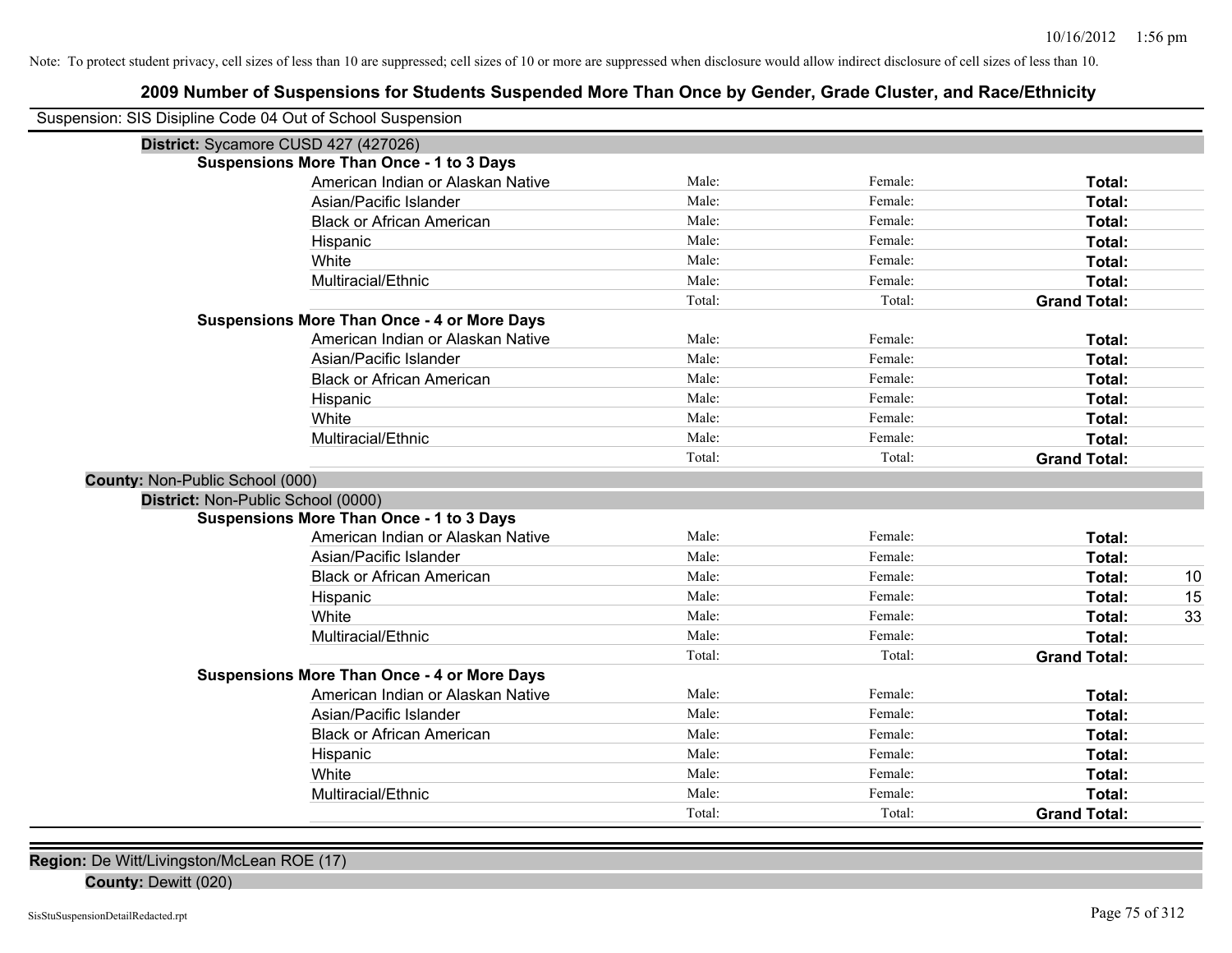| Suspension: SIS Disipline Code 04 Out of School Suspension |                                                    |        |         |                     |
|------------------------------------------------------------|----------------------------------------------------|--------|---------|---------------------|
|                                                            | District: Blue Ridge CUSD 18 (018026)              |        |         |                     |
|                                                            | Suspensions More Than Once - 1 to 3 Days           |        |         |                     |
|                                                            | American Indian or Alaskan Native                  | Male:  | Female: | Total:              |
|                                                            | Asian/Pacific Islander                             | Male:  | Female: | Total:              |
|                                                            | <b>Black or African American</b>                   | Male:  | Female: | Total:              |
|                                                            | Hispanic                                           | Male:  | Female: | Total:              |
|                                                            | White                                              | Male:  | Female: | 30<br>Total:        |
|                                                            | Multiracial/Ethnic                                 | Male:  | Female: | Total:              |
|                                                            |                                                    | Total: | Total:  | <b>Grand Total:</b> |
|                                                            | <b>Suspensions More Than Once - 4 or More Days</b> |        |         |                     |
|                                                            | American Indian or Alaskan Native                  | Male:  | Female: | Total:              |
|                                                            | Asian/Pacific Islander                             | Male:  | Female: | Total:              |
|                                                            | <b>Black or African American</b>                   | Male:  | Female: | Total:              |
|                                                            | Hispanic                                           | Male:  | Female: | Total:              |
|                                                            | White                                              | Male:  | Female: | Total:              |
|                                                            | Multiracial/Ethnic                                 | Male:  | Female: | Total:              |
|                                                            |                                                    | Total: | Total:  | <b>Grand Total:</b> |
|                                                            | District: Clinton CUSD 15 (015026)                 |        |         |                     |
|                                                            | <b>Suspensions More Than Once - 1 to 3 Days</b>    |        |         |                     |
|                                                            | American Indian or Alaskan Native                  | Male:  | Female: | Total:              |
|                                                            | Asian/Pacific Islander                             | Male:  | Female: | Total:              |
|                                                            | <b>Black or African American</b>                   | Male:  | Female: | Total:              |
|                                                            | Hispanic                                           | Male:  | Female: | Total:              |
|                                                            | White                                              | Male:  | Female: | Total:<br>18        |
|                                                            | Multiracial/Ethnic                                 | Male:  | Female: | Total:              |
|                                                            |                                                    | Total: | Total:  | <b>Grand Total:</b> |
|                                                            | <b>Suspensions More Than Once - 4 or More Days</b> |        |         |                     |
|                                                            | American Indian or Alaskan Native                  | Male:  | Female: | Total:              |
|                                                            | Asian/Pacific Islander                             | Male:  | Female: | Total:              |
|                                                            | <b>Black or African American</b>                   | Male:  | Female: | Total:              |
|                                                            | Hispanic                                           | Male:  | Female: | Total:              |
|                                                            | White                                              | Male:  | Female: | Total:              |
|                                                            | Multiracial/Ethnic                                 | Male:  | Female: | Total:              |
|                                                            |                                                    | Total: | Total:  | <b>Grand Total:</b> |
| County: Livingston (053)                                   |                                                    |        |         |                     |
|                                                            | District: Cornell CCSD 426 (426004)                |        |         |                     |
|                                                            | <b>Suspensions More Than Once - 1 to 3 Days</b>    |        |         |                     |
|                                                            | American Indian or Alaskan Native                  | Male:  | Female: | Total:              |
|                                                            | Asian/Pacific Islander                             | Male:  | Female: | Total:              |
| SisStuSuspensionDetailRedacted.rpt                         |                                                    |        |         | Page 76 of 312      |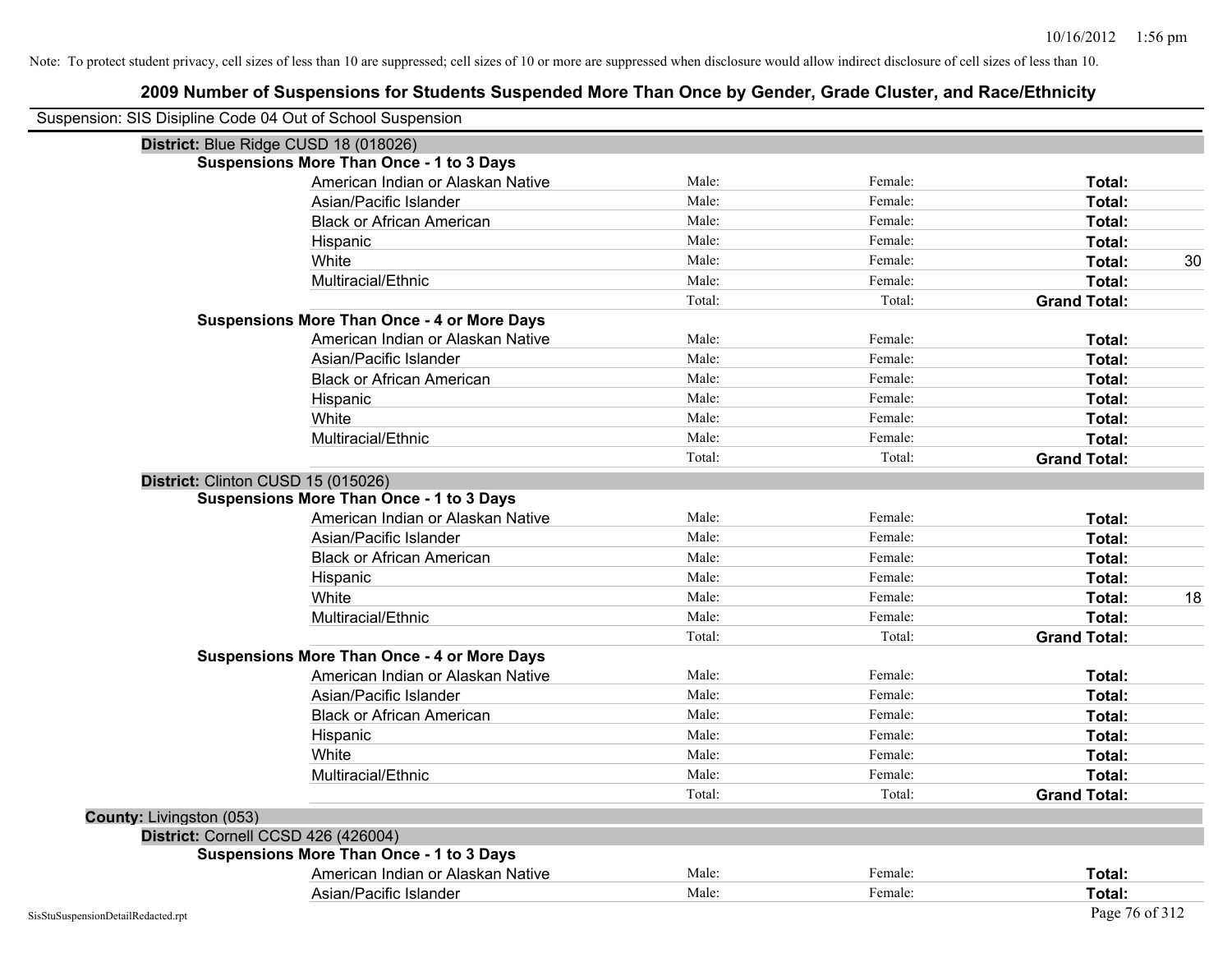| Suspension: SIS Disipline Code 04 Out of School Suspension |                                                    |        |         |                     |    |
|------------------------------------------------------------|----------------------------------------------------|--------|---------|---------------------|----|
|                                                            | <b>Black or African American</b>                   | Male:  | Female: | Total:              |    |
|                                                            | Hispanic                                           | Male:  | Female: | Total:              |    |
|                                                            | White                                              | Male:  | Female: | Total:              | 11 |
|                                                            | Multiracial/Ethnic                                 | Male:  | Female: | Total:              |    |
|                                                            |                                                    | Total: | Total:  | <b>Grand Total:</b> |    |
|                                                            | <b>Suspensions More Than Once - 4 or More Days</b> |        |         |                     |    |
|                                                            | American Indian or Alaskan Native                  | Male:  | Female: | Total:              |    |
|                                                            | Asian/Pacific Islander                             | Male:  | Female: | Total:              |    |
|                                                            | <b>Black or African American</b>                   | Male:  | Female: | Total:              |    |
|                                                            | Hispanic                                           | Male:  | Female: | Total:              |    |
|                                                            | White                                              | Male:  | Female: | Total:              |    |
|                                                            | Multiracial/Ethnic                                 | Male:  | Female: | Total:              |    |
|                                                            |                                                    | Total: | Total:  | <b>Grand Total:</b> |    |
| District: Dwight Common SD 232 (232002)                    |                                                    |        |         |                     |    |
|                                                            | <b>Suspensions More Than Once - 1 to 3 Days</b>    |        |         |                     |    |
|                                                            | American Indian or Alaskan Native                  | Male:  | Female: | Total:              |    |
|                                                            | Asian/Pacific Islander                             | Male:  | Female: | Total:              |    |
|                                                            | <b>Black or African American</b>                   | Male:  | Female: | Total:              |    |
|                                                            | Hispanic                                           | Male:  | Female: | Total:              |    |
|                                                            | White                                              | Male:  | Female: | Total:              |    |
|                                                            | Multiracial/Ethnic                                 | Male:  | Female: | Total:              |    |
|                                                            |                                                    | Total: | Total:  | <b>Grand Total:</b> |    |
| District: Dwight Twp HSD 230 (230017)                      |                                                    |        |         |                     |    |
|                                                            | <b>Suspensions More Than Once - 1 to 3 Days</b>    |        |         |                     |    |
|                                                            | American Indian or Alaskan Native                  | Male:  | Female: | Total:              |    |
|                                                            | Asian/Pacific Islander                             | Male:  | Female: | Total:              |    |
|                                                            | <b>Black or African American</b>                   | Male:  | Female: | Total:              |    |
|                                                            | Hispanic                                           | Male:  | Female: | Total:              |    |
|                                                            | White                                              | Male:  | Female: | Total:              | 11 |
|                                                            | Multiracial/Ethnic                                 | Male:  | Female: | Total:              |    |
|                                                            |                                                    | Total: | Total:  | <b>Grand Total:</b> |    |
|                                                            | <b>Suspensions More Than Once - 4 or More Days</b> |        |         |                     |    |
|                                                            | American Indian or Alaskan Native                  | Male:  | Female: | Total:              |    |
|                                                            | Asian/Pacific Islander                             | Male:  | Female: | Total:              |    |
|                                                            | <b>Black or African American</b>                   | Male:  | Female: | Total:              |    |
|                                                            | Hispanic                                           | Male:  | Female: | Total:              |    |
|                                                            | White                                              | Male:  | Female: | Total:              |    |
|                                                            | Multiracial/Ethnic                                 | Male:  | Female: | Total:              |    |
|                                                            |                                                    | Total: | Total:  | <b>Grand Total:</b> |    |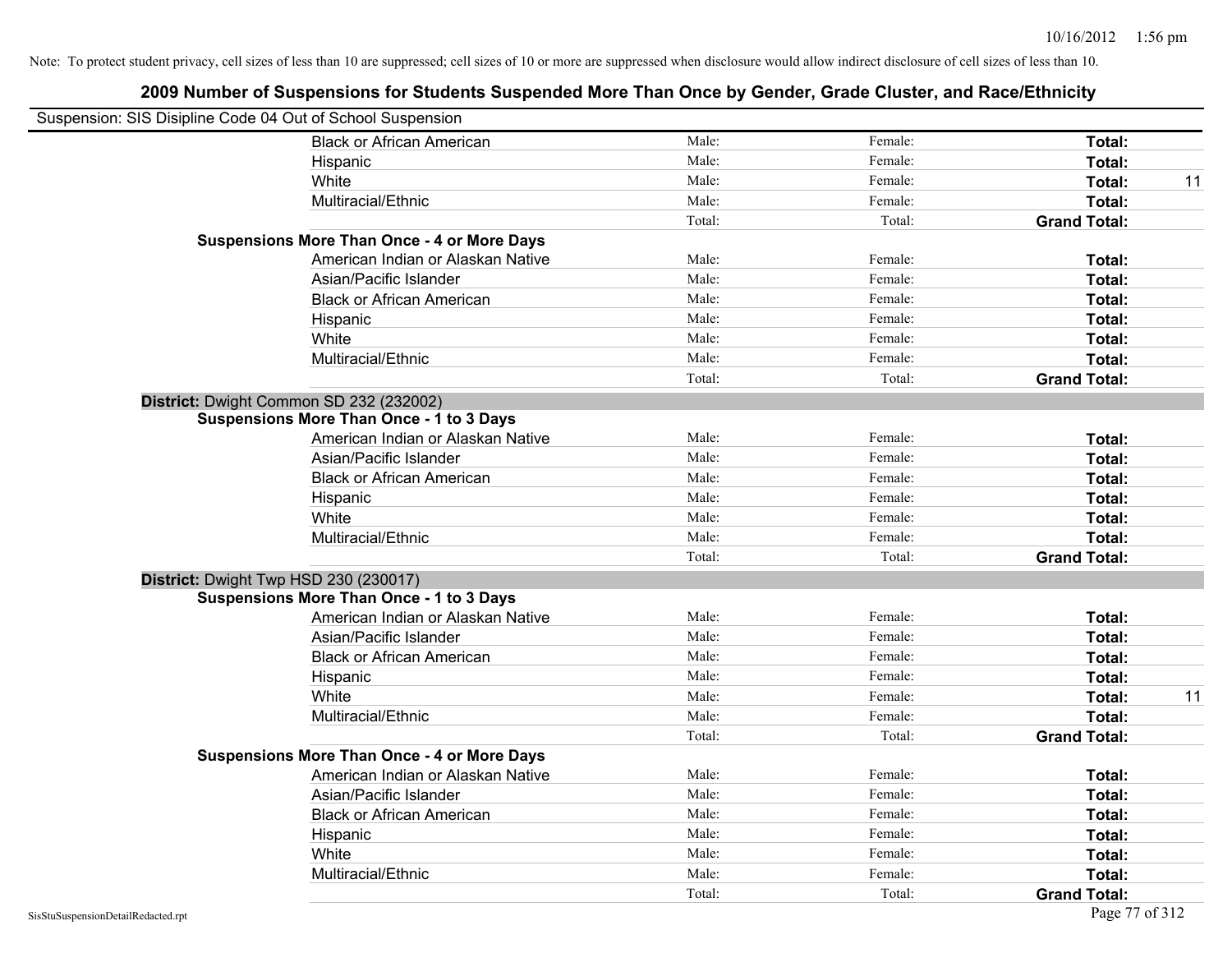| Suspension: SIS Disipline Code 04 Out of School Suspension |                                                    |        |    |         |    |                     |     |
|------------------------------------------------------------|----------------------------------------------------|--------|----|---------|----|---------------------|-----|
|                                                            | District: Flanagan-Cornell Dist 74 (074027)        |        |    |         |    |                     |     |
|                                                            | <b>Suspensions More Than Once - 1 to 3 Days</b>    |        |    |         |    |                     |     |
|                                                            | American Indian or Alaskan Native                  | Male:  |    | Female: |    | Total:              |     |
|                                                            | Asian/Pacific Islander                             | Male:  |    | Female: |    | Total:              |     |
|                                                            | <b>Black or African American</b>                   | Male:  |    | Female: |    | Total:              |     |
|                                                            | Hispanic                                           | Male:  |    | Female: |    | Total:              |     |
|                                                            | White                                              | Male:  |    | Female: |    | Total:              |     |
|                                                            | Multiracial/Ethnic                                 | Male:  |    | Female: |    | Total:              |     |
|                                                            |                                                    | Total: |    | Total:  |    | <b>Grand Total:</b> |     |
| District: Pontiac CCSD 429 (429004)                        |                                                    |        |    |         |    |                     |     |
|                                                            | <b>Suspensions More Than Once - 1 to 3 Days</b>    |        |    |         |    |                     |     |
|                                                            | American Indian or Alaskan Native                  | Male:  |    | Female: |    | Total:              |     |
|                                                            | Asian/Pacific Islander                             | Male:  |    | Female: |    | Total:              |     |
|                                                            | <b>Black or African American</b>                   | Male:  |    | Female: |    | Total:              |     |
|                                                            | Hispanic                                           | Male:  |    | Female: |    | Total:              |     |
|                                                            | White                                              | Male:  |    | Female: |    | Total:              | 33  |
|                                                            | Multiracial/Ethnic                                 | Male:  |    | Female: |    | Total:              |     |
|                                                            |                                                    | Total: |    | Total:  |    | <b>Grand Total:</b> |     |
|                                                            | <b>Suspensions More Than Once - 4 or More Days</b> |        |    |         |    |                     |     |
|                                                            | American Indian or Alaskan Native                  | Male:  |    | Female: |    | Total:              |     |
|                                                            | Asian/Pacific Islander                             | Male:  |    | Female: |    | Total:              |     |
|                                                            | <b>Black or African American</b>                   | Male:  |    | Female: |    | Total:              |     |
|                                                            | Hispanic                                           | Male:  |    | Female: |    | Total:              |     |
|                                                            | White                                              | Male:  |    | Female: |    | Total:              |     |
|                                                            | Multiracial/Ethnic                                 | Male:  |    | Female: |    | Total:              |     |
|                                                            |                                                    | Total: |    | Total:  |    | <b>Grand Total:</b> |     |
|                                                            | District: Pontiac Twp HSD 90 (090017)              |        |    |         |    |                     |     |
|                                                            | <b>Suspensions More Than Once - 1 to 3 Days</b>    |        |    |         |    |                     |     |
|                                                            | American Indian or Alaskan Native                  | Male:  |    | Female: |    | Total:              |     |
|                                                            | Asian/Pacific Islander                             | Male:  |    | Female: |    | Total:              |     |
|                                                            | <b>Black or African American</b>                   | Male:  |    | Female: |    | Total:              |     |
|                                                            | Hispanic                                           | Male:  |    | Female: |    | Total:              |     |
|                                                            | White                                              | Male:  | 96 | Female: | 14 | Total:              | 110 |
|                                                            | Multiracial/Ethnic                                 | Male:  |    | Female: |    | <b>Total:</b>       |     |
|                                                            |                                                    | Total: |    | Total:  |    | <b>Grand Total:</b> | 133 |
|                                                            | <b>Suspensions More Than Once - 4 or More Days</b> |        |    |         |    |                     |     |
|                                                            | American Indian or Alaskan Native                  | Male:  |    | Female: |    | <b>Total:</b>       |     |
|                                                            | Asian/Pacific Islander                             | Male:  |    | Female: |    | Total:              |     |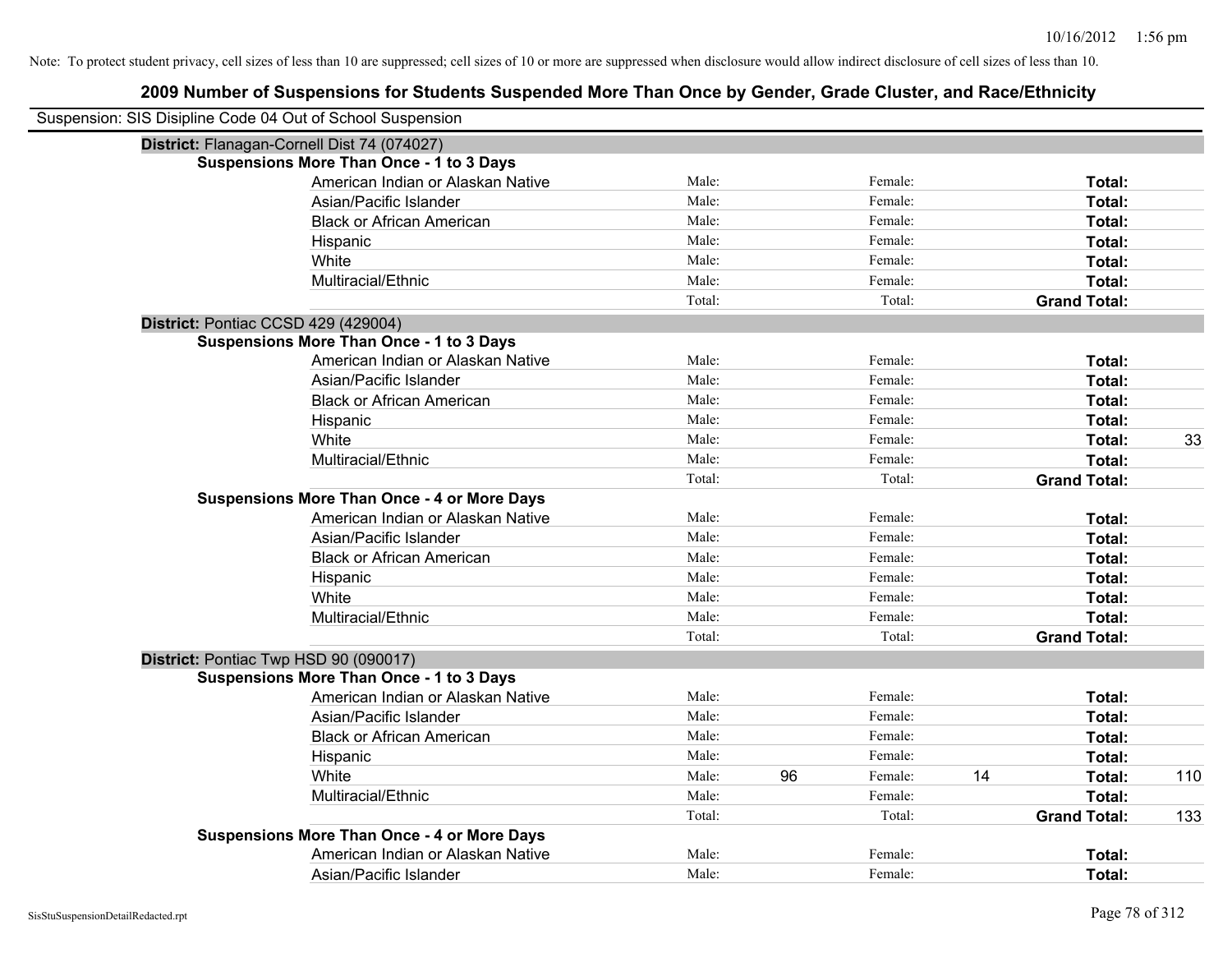| Suspension: SIS Disipline Code 04 Out of School Suspension |                                                    |        |    |         |    |                     |    |
|------------------------------------------------------------|----------------------------------------------------|--------|----|---------|----|---------------------|----|
|                                                            | <b>Black or African American</b>                   | Male:  |    | Female: |    | Total:              |    |
|                                                            | Hispanic                                           | Male:  |    | Female: |    | Total:              |    |
|                                                            | White                                              | Male:  |    | Female: |    | Total:              | 10 |
|                                                            | Multiracial/Ethnic                                 | Male:  |    | Female: |    | Total:              |    |
|                                                            |                                                    | Total: |    | Total:  |    | <b>Grand Total:</b> |    |
| District: Prairie Central CUSD 8 (008026)                  |                                                    |        |    |         |    |                     |    |
|                                                            | <b>Suspensions More Than Once - 1 to 3 Days</b>    |        |    |         |    |                     |    |
|                                                            | American Indian or Alaskan Native                  | Male:  |    | Female: |    | Total:              |    |
|                                                            | Asian/Pacific Islander                             | Male:  |    | Female: |    | Total:              |    |
|                                                            | <b>Black or African American</b>                   | Male:  |    | Female: |    | Total:              |    |
|                                                            | Hispanic                                           | Male:  |    | Female: |    | Total:              |    |
|                                                            | White                                              | Male:  | 37 | Female: | 16 | Total:              | 53 |
|                                                            | Multiracial/Ethnic                                 | Male:  |    | Female: |    | Total:              |    |
|                                                            |                                                    | Total: |    | Total:  |    | <b>Grand Total:</b> |    |
|                                                            | <b>Suspensions More Than Once - 4 or More Days</b> |        |    |         |    |                     |    |
|                                                            | American Indian or Alaskan Native                  | Male:  |    | Female: |    | Total:              |    |
|                                                            | Asian/Pacific Islander                             | Male:  |    | Female: |    | Total:              |    |
|                                                            | <b>Black or African American</b>                   | Male:  |    | Female: |    | Total:              |    |
|                                                            | Hispanic                                           | Male:  |    | Female: |    | Total:              |    |
|                                                            | White                                              | Male:  |    | Female: |    | Total:              |    |
|                                                            | Multiracial/Ethnic                                 | Male:  |    | Female: |    | Total:              |    |
|                                                            |                                                    | Total: |    | Total:  |    | <b>Grand Total:</b> |    |
| District: Tri Point CUSD 6-J (006J26)                      |                                                    |        |    |         |    |                     |    |
|                                                            | <b>Suspensions More Than Once - 1 to 3 Days</b>    |        |    |         |    |                     |    |
|                                                            | American Indian or Alaskan Native                  | Male:  |    | Female: |    | Total:              |    |
|                                                            | Asian/Pacific Islander                             | Male:  |    | Female: |    | Total:              |    |
|                                                            | <b>Black or African American</b>                   | Male:  |    | Female: |    | Total:              |    |
|                                                            | Hispanic                                           | Male:  |    | Female: |    | Total:              |    |
|                                                            | White                                              | Male:  |    | Female: |    | Total:              | 24 |
|                                                            | Multiracial/Ethnic                                 | Male:  |    | Female: |    | Total:              |    |
|                                                            |                                                    | Total: | 26 | Total:  | 11 | <b>Grand Total:</b> | 37 |
|                                                            | <b>Suspensions More Than Once - 4 or More Days</b> |        |    |         |    |                     |    |
|                                                            | American Indian or Alaskan Native                  | Male:  |    | Female: |    | Total:              |    |
|                                                            | Asian/Pacific Islander                             | Male:  |    | Female: |    | Total:              |    |
|                                                            | <b>Black or African American</b>                   | Male:  |    | Female: |    | Total:              |    |
|                                                            | Hispanic                                           | Male:  |    | Female: |    | Total:              |    |
|                                                            | White                                              | Male:  |    | Female: |    | Total:              |    |
|                                                            | Multiracial/Ethnic                                 | Male:  |    | Female: |    | Total:              |    |
|                                                            |                                                    | Total: |    | Total:  |    | <b>Grand Total:</b> |    |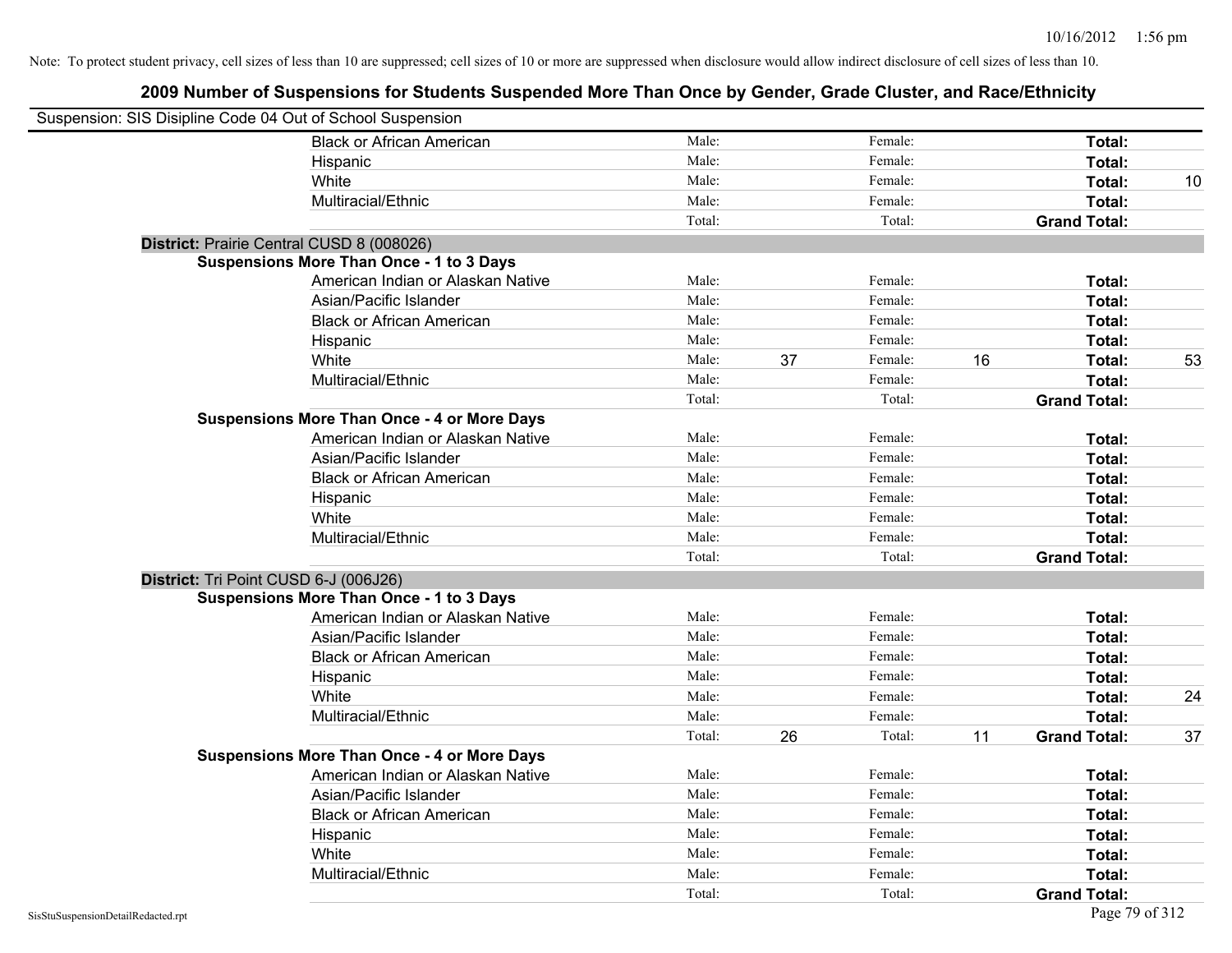| Suspension: SIS Disipline Code 04 Out of School Suspension |                                                    |        |     |         |    |                     |     |
|------------------------------------------------------------|----------------------------------------------------|--------|-----|---------|----|---------------------|-----|
| District: Woodland CUSD 5 (005026)                         |                                                    |        |     |         |    |                     |     |
|                                                            | <b>Suspensions More Than Once - 1 to 3 Days</b>    |        |     |         |    |                     |     |
|                                                            | American Indian or Alaskan Native                  | Male:  |     | Female: |    | Total:              |     |
|                                                            | Asian/Pacific Islander                             | Male:  |     | Female: |    | Total:              |     |
|                                                            | <b>Black or African American</b>                   | Male:  |     | Female: |    | Total:              |     |
|                                                            | Hispanic                                           | Male:  |     | Female: |    | Total:              |     |
|                                                            | White                                              | Male:  |     | Female: |    | Total:              | 18  |
|                                                            | Multiracial/Ethnic                                 | Male:  |     | Female: |    | Total:              |     |
|                                                            |                                                    | Total: |     | Total:  |    | <b>Grand Total:</b> |     |
|                                                            | <b>Suspensions More Than Once - 4 or More Days</b> |        |     |         |    |                     |     |
|                                                            | American Indian or Alaskan Native                  | Male:  |     | Female: |    | Total:              |     |
|                                                            | Asian/Pacific Islander                             | Male:  |     | Female: |    | Total:              |     |
|                                                            | <b>Black or African American</b>                   | Male:  |     | Female: |    | Total:              |     |
|                                                            | Hispanic                                           | Male:  |     | Female: |    | Total:              |     |
|                                                            | White                                              | Male:  |     | Female: |    | Total:              |     |
|                                                            | Multiracial/Ethnic                                 | Male:  |     | Female: |    | Total:              |     |
|                                                            |                                                    | Total: |     | Total:  |    | <b>Grand Total:</b> |     |
| County: Mclean (064)                                       |                                                    |        |     |         |    |                     |     |
|                                                            | District: Bloomington SD 87 (087025)               |        |     |         |    |                     |     |
|                                                            | <b>Suspensions More Than Once - 1 to 3 Days</b>    |        |     |         |    |                     |     |
|                                                            | American Indian or Alaskan Native                  | Male:  |     | Female: |    | Total:              |     |
|                                                            | Asian/Pacific Islander                             | Male:  |     | Female: |    | Total:              |     |
|                                                            | <b>Black or African American</b>                   | Male:  | 180 | Female: | 38 | Total:              | 218 |
|                                                            | Hispanic                                           | Male:  | 22  | Female: | 10 | Total:              | 32  |
|                                                            | White                                              | Male:  | 100 | Female: | 18 | Total:              | 118 |
|                                                            | Multiracial/Ethnic                                 | Male:  |     | Female: |    | Total:              | 37  |
|                                                            |                                                    | Total: |     | Total:  |    | <b>Grand Total:</b> |     |
|                                                            | <b>Suspensions More Than Once - 4 or More Days</b> |        |     |         |    |                     |     |
|                                                            | American Indian or Alaskan Native                  | Male:  |     | Female: |    | Total:              |     |
|                                                            | Asian/Pacific Islander                             | Male:  |     | Female: |    | Total:              |     |
|                                                            | <b>Black or African American</b>                   | Male:  | 77  | Female: | 36 | Total:              | 113 |
|                                                            | Hispanic                                           | Male:  |     | Female: |    | Total:              | 15  |
|                                                            | White                                              | Male:  |     | Female: |    | Total:              | 53  |
|                                                            | Multiracial/Ethnic                                 | Male:  |     | Female: |    | Total:              | 23  |
|                                                            |                                                    | Total: |     | Total:  |    | <b>Grand Total:</b> |     |
| District: Heyworth CUSD 4 (004026)                         |                                                    |        |     |         |    |                     |     |
|                                                            | <b>Suspensions More Than Once - 1 to 3 Days</b>    |        |     |         |    |                     |     |
|                                                            | American Indian or Alaskan Native                  | Male:  |     | Female: |    | Total:              |     |
|                                                            | Asian/Pacific Islander                             | Male:  |     | Female: |    | Total:              |     |
| SisStuSuspensionDetailRedacted.rpt                         |                                                    |        |     |         |    | Page 80 of 312      |     |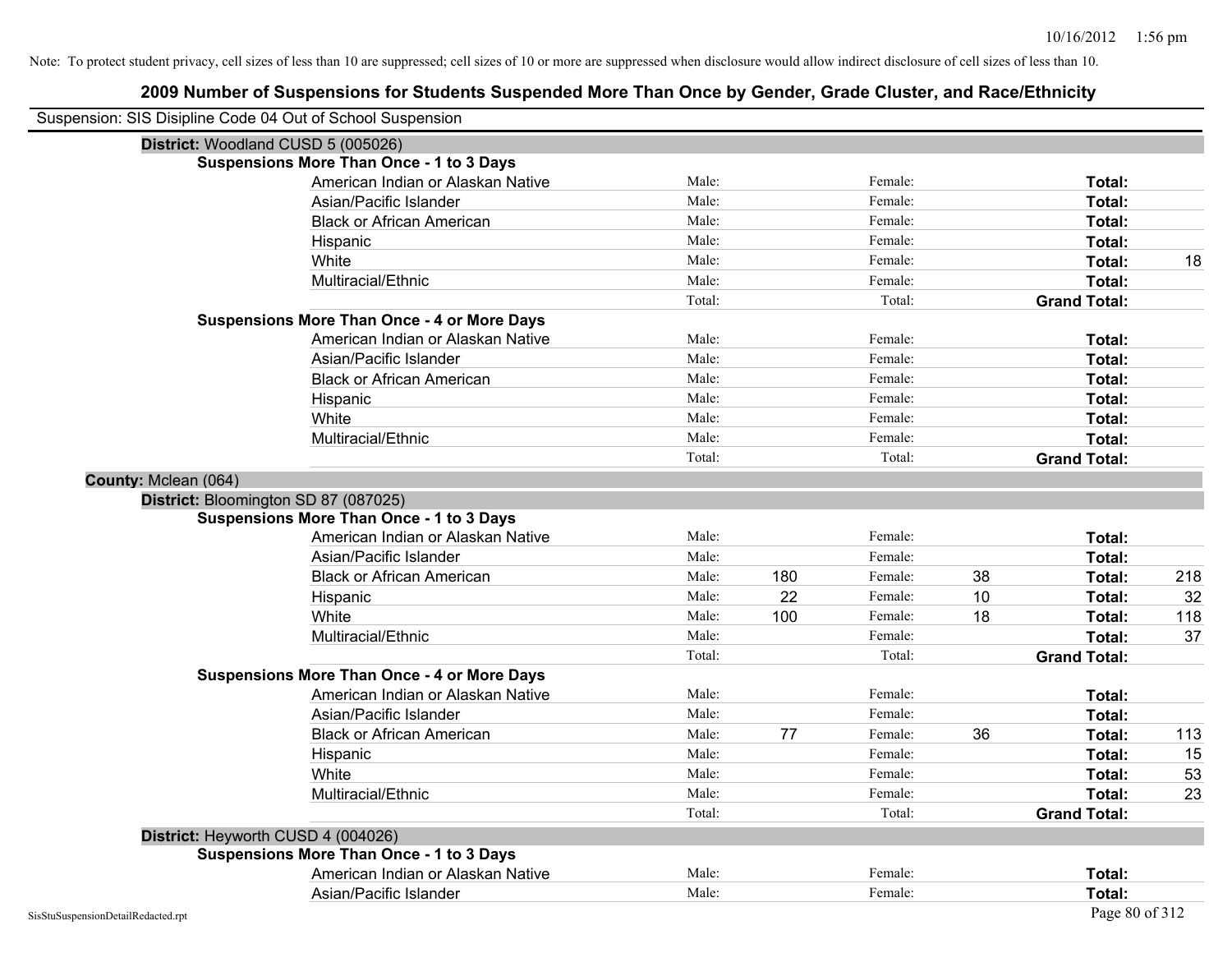| Suspension: SIS Disipline Code 04 Out of School Suspension |                                                    |        |         |                           |
|------------------------------------------------------------|----------------------------------------------------|--------|---------|---------------------------|
|                                                            | <b>Black or African American</b>                   | Male:  | Female: | Total:                    |
|                                                            | Hispanic                                           | Male:  | Female: | Total:                    |
|                                                            | White                                              | Male:  | Female: | 16<br>Total:              |
|                                                            | Multiracial/Ethnic                                 | Male:  | Female: | Total:                    |
|                                                            |                                                    | Total: | Total:  | <b>Grand Total:</b>       |
|                                                            | <b>Suspensions More Than Once - 4 or More Days</b> |        |         |                           |
|                                                            | American Indian or Alaskan Native                  | Male:  | Female: | Total:                    |
|                                                            | Asian/Pacific Islander                             | Male:  | Female: | Total:                    |
|                                                            | <b>Black or African American</b>                   | Male:  | Female: | Total:                    |
|                                                            | Hispanic                                           | Male:  | Female: | Total:                    |
|                                                            | White                                              | Male:  | Female: | Total:                    |
|                                                            | Multiracial/Ethnic                                 | Male:  | Female: | Total:                    |
|                                                            |                                                    | Total: | Total:  | <b>Grand Total:</b>       |
| District: LeRoy CUSD 2 (002026)                            |                                                    |        |         |                           |
|                                                            | <b>Suspensions More Than Once - 1 to 3 Days</b>    |        |         |                           |
|                                                            | American Indian or Alaskan Native                  | Male:  | Female: | Total:                    |
|                                                            | Asian/Pacific Islander                             | Male:  | Female: | Total:                    |
|                                                            | <b>Black or African American</b>                   | Male:  | Female: | Total:                    |
|                                                            | Hispanic                                           | Male:  | Female: | Total:                    |
|                                                            | White                                              | Male:  | Female: | Total:                    |
|                                                            | Multiracial/Ethnic                                 | Male:  | Female: | Total:                    |
|                                                            |                                                    | Total: | Total:  | <b>Grand Total:</b>       |
|                                                            | <b>Suspensions More Than Once - 4 or More Days</b> |        |         |                           |
|                                                            | American Indian or Alaskan Native                  | Male:  | Female: | Total:                    |
|                                                            | Asian/Pacific Islander                             | Male:  | Female: | Total:                    |
|                                                            | <b>Black or African American</b>                   | Male:  | Female: | Total:                    |
|                                                            | Hispanic                                           | Male:  | Female: | Total:                    |
|                                                            | White                                              | Male:  | Female: | Total:                    |
|                                                            | Multiracial/Ethnic                                 | Male:  | Female: | Total:                    |
|                                                            |                                                    | Total: | Total:  | <b>Grand Total:</b>       |
| District: Lexington CUSD 7 (007026)                        |                                                    |        |         |                           |
|                                                            | <b>Suspensions More Than Once - 1 to 3 Days</b>    |        |         |                           |
|                                                            | American Indian or Alaskan Native                  | Male:  | Female: | Total:                    |
|                                                            | Asian/Pacific Islander                             | Male:  | Female: | Total:                    |
|                                                            | <b>Black or African American</b>                   | Male:  | Female: | Total:                    |
|                                                            | Hispanic                                           | Male:  | Female: | Total:                    |
|                                                            | White                                              | Male:  | Female: | Total:                    |
|                                                            | Multiracial/Ethnic                                 | Male:  | Female: | Total:                    |
|                                                            |                                                    | Total: | Total:  | <b>Grand Total:</b><br>10 |
| SisStuSuspensionDetailRedacted.rpt                         |                                                    |        |         | Page 81 of 312            |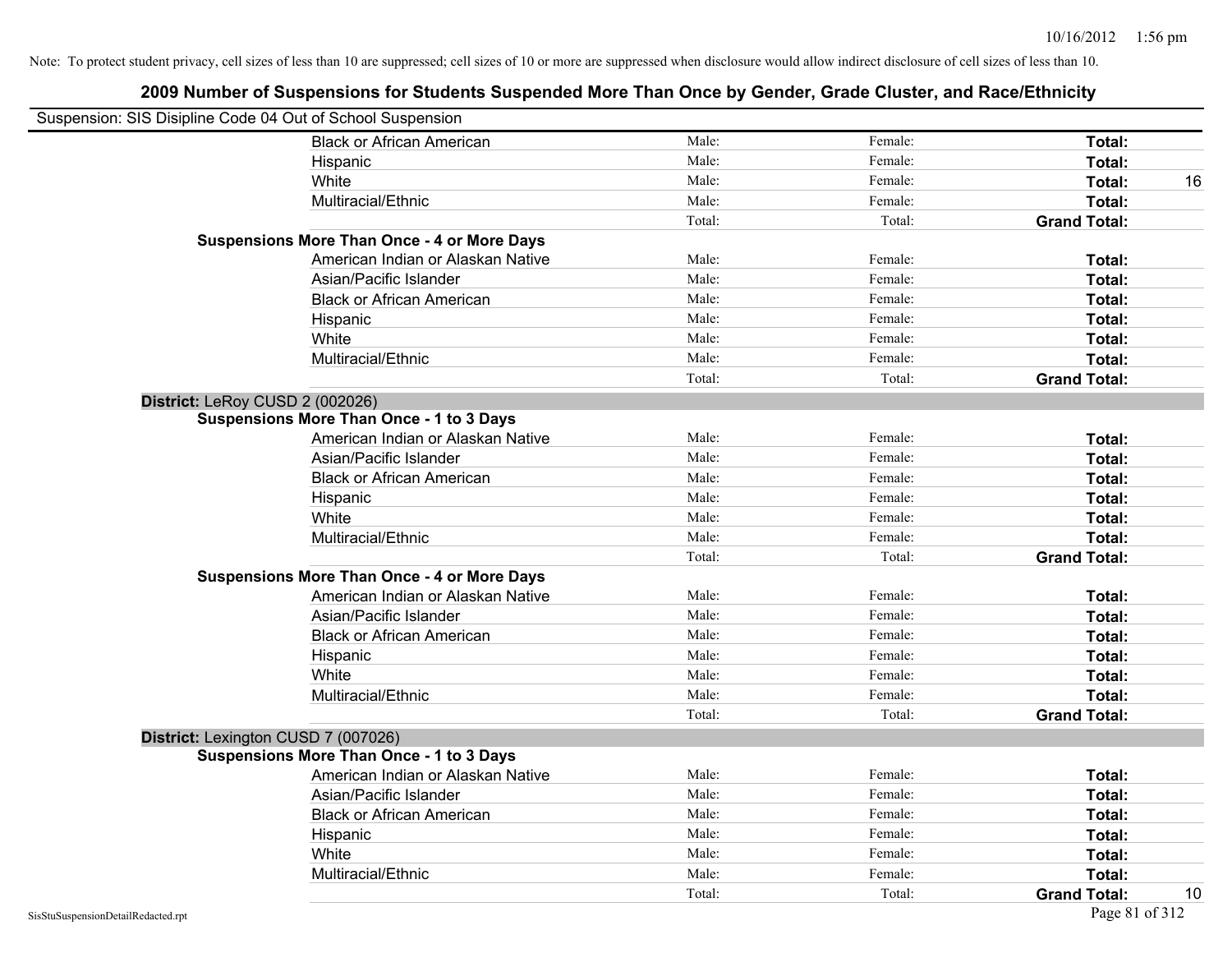| 2009 Number of Suspensions for Students Suspended More Than Once by Gender, Grade Cluster, and Race/Ethnicity |        |     |         |    |                     |     |
|---------------------------------------------------------------------------------------------------------------|--------|-----|---------|----|---------------------|-----|
| Suspension: SIS Disipline Code 04 Out of School Suspension                                                    |        |     |         |    |                     |     |
| <b>Suspensions More Than Once - 4 or More Days</b>                                                            |        |     |         |    |                     |     |
| American Indian or Alaskan Native                                                                             | Male:  |     | Female: |    | Total:              |     |
| Asian/Pacific Islander                                                                                        | Male:  |     | Female: |    | Total:              |     |
| <b>Black or African American</b>                                                                              | Male:  |     | Female: |    | Total:              |     |
| Hispanic                                                                                                      | Male:  |     | Female: |    | Total:              |     |
| White                                                                                                         | Male:  |     | Female: |    | Total:              |     |
| Multiracial/Ethnic                                                                                            | Male:  |     | Female: |    | Total:              |     |
|                                                                                                               | Total: |     | Total:  |    | <b>Grand Total:</b> |     |
| District: McLean County USD 5 (005026)                                                                        |        |     |         |    |                     |     |
| <b>Suspensions More Than Once - 1 to 3 Days</b>                                                               |        |     |         |    |                     |     |
| American Indian or Alaskan Native                                                                             | Male:  |     | Female: |    | Total:              |     |
| Asian/Pacific Islander                                                                                        | Male:  |     | Female: |    | Total:              |     |
| <b>Black or African American</b>                                                                              | Male:  | 176 | Female: | 77 | Total:              | 253 |
| Hispanic                                                                                                      | Male:  |     | Female: |    | Total:              | 20  |
| White                                                                                                         | Male:  | 129 | Female: | 33 | Total:              | 162 |
| Multiracial/Ethnic                                                                                            | Male:  |     | Female: |    | Total:              | 37  |
|                                                                                                               | Total: |     | Total:  |    | <b>Grand Total:</b> | 482 |
| <b>Suspensions More Than Once - 4 or More Days</b>                                                            |        |     |         |    |                     |     |
| American Indian or Alaskan Native                                                                             | Male:  |     | Female: |    | Total:              |     |
| Asian/Pacific Islander                                                                                        | Male:  |     | Female: |    | Total:              |     |
| <b>Black or African American</b>                                                                              | Male:  |     | Female: |    | Total:              | 41  |
| Hispanic                                                                                                      | Male:  |     | Female: |    | Total:              |     |
| White                                                                                                         | Male:  |     | Female: |    | Total:              | 24  |
| Multiracial/Ethnic                                                                                            | Male:  |     | Female: |    | Total:              |     |
|                                                                                                               | Total: | 61  | Total:  | 15 | <b>Grand Total:</b> | 76  |
| District: Olympia CUSD 16 (016026)                                                                            |        |     |         |    |                     |     |
| <b>Suspensions More Than Once - 1 to 3 Days</b>                                                               |        |     |         |    |                     |     |
| American Indian or Alaskan Native                                                                             | Male:  |     | Female: |    | Total:              |     |
| Asian/Pacific Islander                                                                                        | Male:  |     | Female: |    | Total:              |     |
| <b>Black or African American</b>                                                                              | Male:  |     | Female: |    | Total:              |     |
| Hispanic                                                                                                      | Male:  |     | Female: |    | Total:              |     |
| White                                                                                                         | Male:  |     | Female: |    | Total:              | 22  |
| Multiracial/Ethnic                                                                                            | Male:  |     | Female: |    | Total:              |     |
|                                                                                                               | Total: |     | Total:  |    | <b>Grand Total:</b> |     |
| District: Ridgeview CUSD 19 (019026)                                                                          |        |     |         |    |                     |     |
| <b>Suspensions More Than Once - 1 to 3 Days</b>                                                               |        |     |         |    |                     |     |
| American Indian or Alaskan Native                                                                             | Male:  |     | Female: |    | Total:              |     |

Asian/Pacific Islander **Total:** Male: Female: **Total:** Female: **Total:** Total: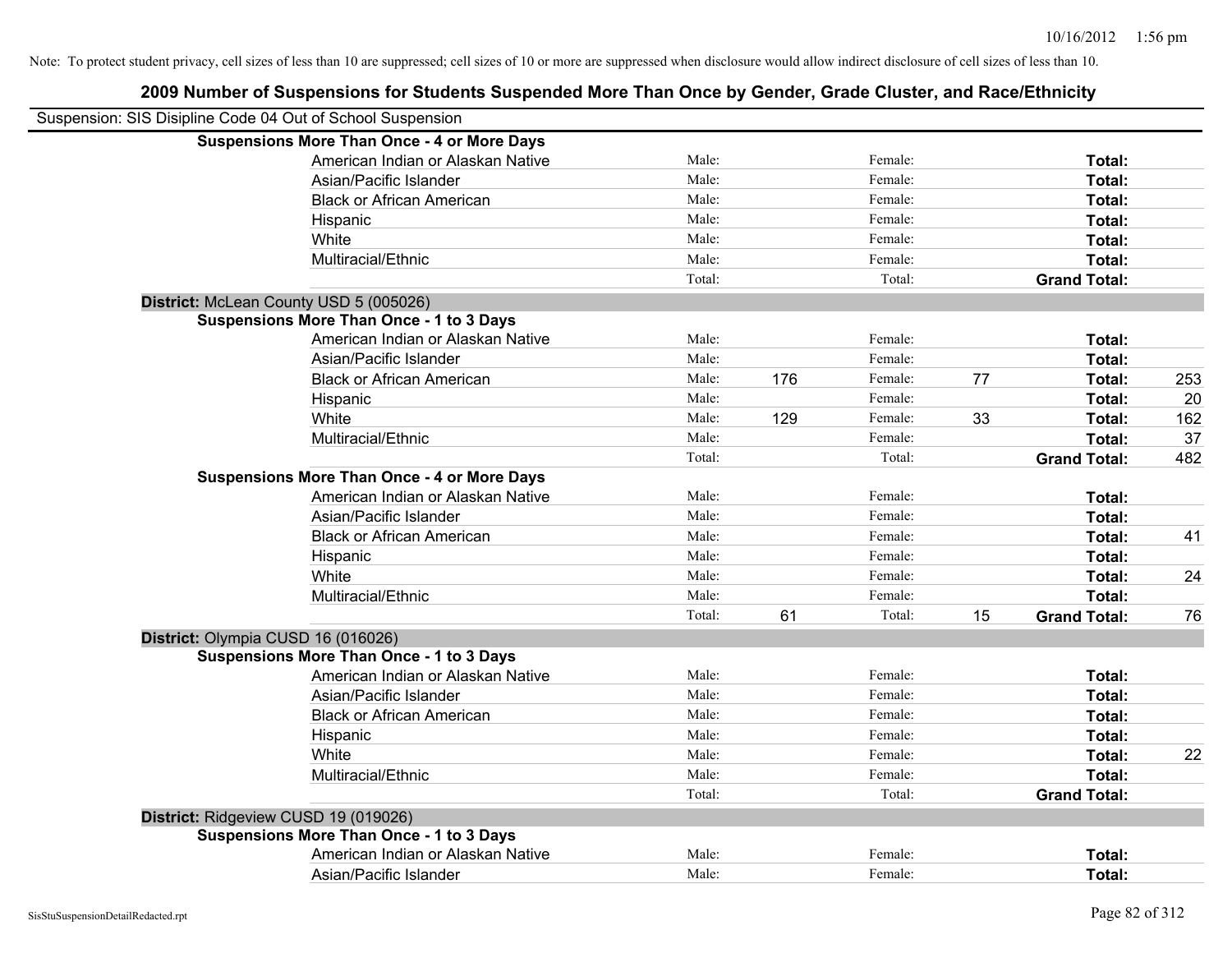| Suspension: SIS Disipline Code 04 Out of School Suspension |                                                    |        |         |                     |
|------------------------------------------------------------|----------------------------------------------------|--------|---------|---------------------|
|                                                            | <b>Black or African American</b>                   | Male:  | Female: | Total:              |
|                                                            | Hispanic                                           | Male:  | Female: | Total:              |
|                                                            | White                                              | Male:  | Female: | Total:              |
|                                                            | Multiracial/Ethnic                                 | Male:  | Female: | Total:              |
|                                                            |                                                    | Total: | Total:  | <b>Grand Total:</b> |
|                                                            | <b>Suspensions More Than Once - 4 or More Days</b> |        |         |                     |
|                                                            | American Indian or Alaskan Native                  | Male:  | Female: | Total:              |
|                                                            | Asian/Pacific Islander                             | Male:  | Female: | Total:              |
|                                                            | <b>Black or African American</b>                   | Male:  | Female: | Total:              |
|                                                            | Hispanic                                           | Male:  | Female: | Total:              |
|                                                            | White                                              | Male:  | Female: | Total:              |
|                                                            | Multiracial/Ethnic                                 | Male:  | Female: | Total:              |
|                                                            |                                                    | Total: | Total:  | <b>Grand Total:</b> |
|                                                            | District: Tri Valley CUSD 3 (003026)               |        |         |                     |
|                                                            | <b>Suspensions More Than Once - 1 to 3 Days</b>    |        |         |                     |
|                                                            | American Indian or Alaskan Native                  | Male:  | Female: | Total:              |
|                                                            | Asian/Pacific Islander                             | Male:  | Female: | Total:              |
|                                                            | <b>Black or African American</b>                   | Male:  | Female: | Total:              |
|                                                            | Hispanic                                           | Male:  | Female: | Total:              |
|                                                            | White                                              | Male:  | Female: | 10<br>Total:        |
|                                                            | Multiracial/Ethnic                                 | Male:  | Female: | Total:              |
|                                                            |                                                    | Total: | Total:  | <b>Grand Total:</b> |
|                                                            | <b>Suspensions More Than Once - 4 or More Days</b> |        |         |                     |
|                                                            | American Indian or Alaskan Native                  | Male:  | Female: | Total:              |
|                                                            | Asian/Pacific Islander                             | Male:  | Female: | Total:              |
|                                                            | <b>Black or African American</b>                   | Male:  | Female: | Total:              |
|                                                            | Hispanic                                           | Male:  | Female: | Total:              |
|                                                            | White                                              | Male:  | Female: | Total:              |
|                                                            | Multiracial/Ethnic                                 | Male:  | Female: | Total:              |
|                                                            |                                                    | Total: | Total:  | <b>Grand Total:</b> |
| County: Non-Public School (000)                            |                                                    |        |         |                     |
|                                                            | District: De Witt/Livingston/McLean ROE (000000)   |        |         |                     |
|                                                            | <b>Suspensions More Than Once - 1 to 3 Days</b>    |        |         |                     |
|                                                            | American Indian or Alaskan Native                  | Male:  | Female: | Total:              |
|                                                            | Asian/Pacific Islander                             | Male:  | Female: | Total:              |
|                                                            | <b>Black or African American</b>                   | Male:  | Female: | Total:              |
|                                                            | Hispanic                                           | Male:  | Female: | Total:              |
|                                                            | White                                              | Male:  | Female: | Total:              |
|                                                            | Multiracial/Ethnic                                 | Male:  | Female: | Total:              |
| SisStuSuspensionDetailRedacted.rpt                         |                                                    |        |         | Page 83 of 312      |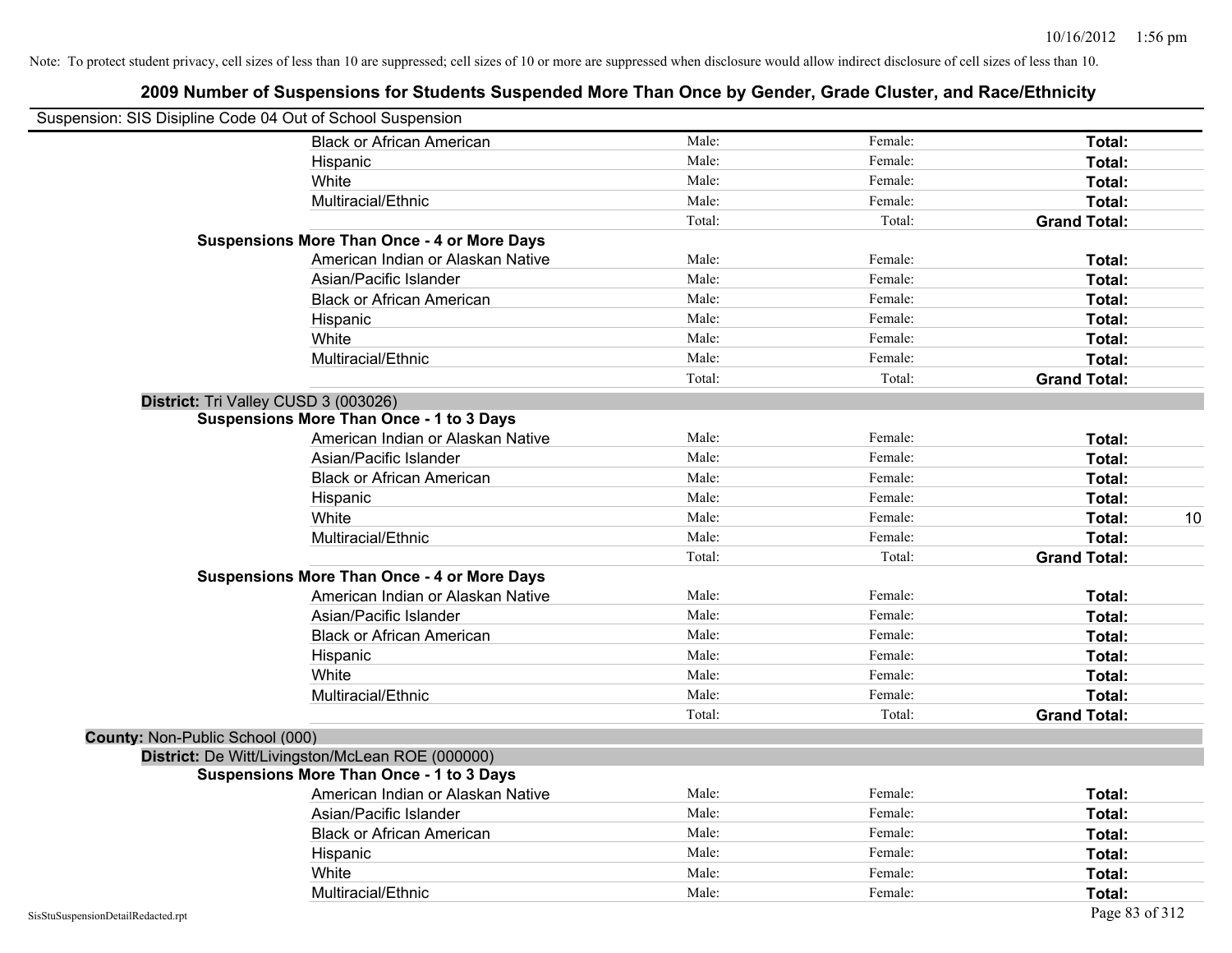|                             | Suspension: SIS Disipline Code 04 Out of School Suspension |        |         |                     |    |
|-----------------------------|------------------------------------------------------------|--------|---------|---------------------|----|
|                             |                                                            | Total: | Total:  | <b>Grand Total:</b> |    |
|                             | <b>Suspensions More Than Once - 4 or More Days</b>         |        |         |                     |    |
|                             | American Indian or Alaskan Native                          | Male:  | Female: | Total:              |    |
|                             | Asian/Pacific Islander                                     | Male:  | Female: | Total:              |    |
|                             | <b>Black or African American</b>                           | Male:  | Female: | Total:              |    |
|                             | Hispanic                                                   | Male:  | Female: | Total:              |    |
|                             | White                                                      | Male:  | Female: | Total:              |    |
|                             | Multiracial/Ethnic                                         | Male:  | Female: | Total:              |    |
|                             |                                                            | Total: | Total:  | <b>Grand Total:</b> |    |
| Region: DuPage ROE (19)     |                                                            |        |         |                     |    |
| <b>County: Dupage (022)</b> |                                                            |        |         |                     |    |
|                             | District: Addison SD 4 (004002)                            |        |         |                     |    |
|                             | <b>Suspensions More Than Once - 1 to 3 Days</b>            |        |         |                     |    |
|                             | American Indian or Alaskan Native                          | Male:  | Female: | Total:              |    |
|                             | Asian/Pacific Islander                                     | Male:  | Female: | Total:              |    |
|                             | <b>Black or African American</b>                           | Male:  | Female: | Total:              |    |
|                             | Hispanic                                                   | Male:  | Female: | Total:              | 19 |
|                             | White                                                      | Male:  | Female: | Total:              |    |
|                             | Multiracial/Ethnic                                         | Male:  | Female: | Total:              |    |
|                             |                                                            | Total: | Total:  | <b>Grand Total:</b> | 34 |
|                             | <b>Suspensions More Than Once - 4 or More Days</b>         |        |         |                     |    |
|                             | American Indian or Alaskan Native                          | Male:  | Female: | Total:              |    |
|                             | Asian/Pacific Islander                                     | Male:  | Female: | Total:              |    |
|                             | <b>Black or African American</b>                           | Male:  | Female: | Total:              |    |
|                             | Hispanic                                                   | Male:  | Female: | <b>Total:</b>       |    |
|                             | White                                                      | Male:  | Female: | Total:              |    |
|                             | Multiracial/Ethnic                                         | Male:  | Female: | Total:              |    |
|                             |                                                            | Total: | Total:  | <b>Grand Total:</b> |    |
|                             | District: Adventist Healthcare (027500)                    |        |         |                     |    |
|                             | <b>Suspensions More Than Once - 1 to 3 Days</b>            |        |         |                     |    |
|                             | American Indian or Alaskan Native                          | Male:  | Female: | Total:              |    |
|                             | Asian/Pacific Islander                                     | Male:  | Female: | Total:              |    |
|                             | <b>Black or African American</b>                           | Male:  | Female: | Total:              |    |
|                             | Hispanic                                                   | Male:  | Female: | Total:              |    |
|                             | White                                                      | Male:  | Female: | Total:              |    |
|                             | Multiracial/Ethnic                                         | Male:  | Female: | Total:              |    |
|                             |                                                            | Total: | Total:  | <b>Grand Total:</b> |    |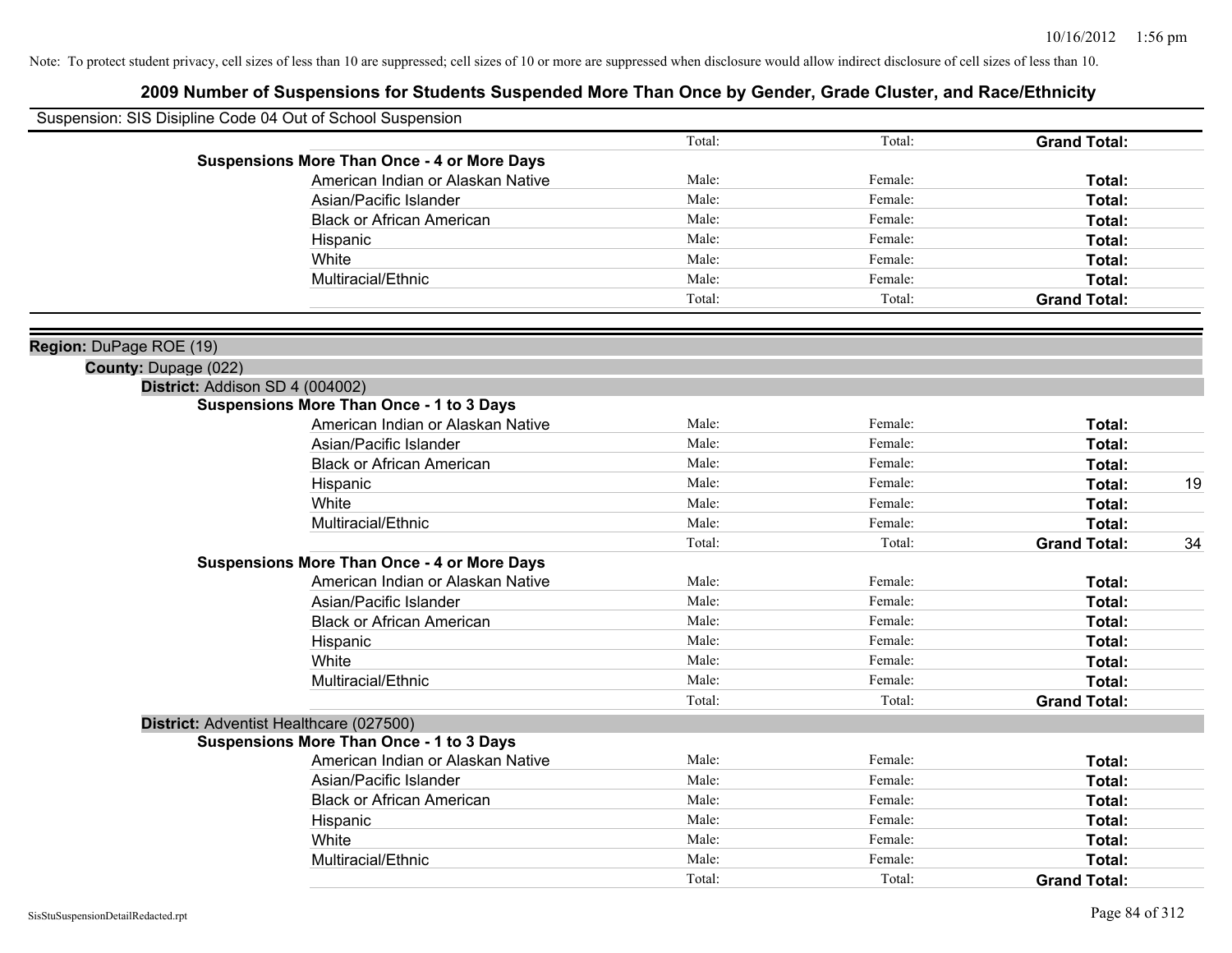| Suspension: SIS Disipline Code 04 Out of School Suspension |        |    |         |    |                     |    |
|------------------------------------------------------------|--------|----|---------|----|---------------------|----|
| District: Benjamin SD 25 (025002)                          |        |    |         |    |                     |    |
| <b>Suspensions More Than Once - 1 to 3 Days</b>            |        |    |         |    |                     |    |
| American Indian or Alaskan Native                          | Male:  |    | Female: |    | Total:              |    |
| Asian/Pacific Islander                                     | Male:  |    | Female: |    | Total:              |    |
| <b>Black or African American</b>                           | Male:  |    | Female: |    | Total:              |    |
| Hispanic                                                   | Male:  |    | Female: |    | Total:              |    |
| White                                                      | Male:  |    | Female: |    | Total:              |    |
| Multiracial/Ethnic                                         | Male:  |    | Female: |    | Total:              |    |
|                                                            | Total: |    | Total:  |    | <b>Grand Total:</b> |    |
| District: Bensenville SD 2 (002002)                        |        |    |         |    |                     |    |
| <b>Suspensions More Than Once - 1 to 3 Days</b>            |        |    |         |    |                     |    |
| American Indian or Alaskan Native                          | Male:  |    | Female: |    | Total:              |    |
| Asian/Pacific Islander                                     | Male:  |    | Female: |    | Total:              |    |
| <b>Black or African American</b>                           | Male:  |    | Female: |    | Total:              |    |
| Hispanic                                                   | Male:  | 17 | Female: | 12 | Total:              | 29 |
| White                                                      | Male:  |    | Female: |    | Total:              |    |
| Multiracial/Ethnic                                         | Male:  |    | Female: |    | Total:              | 10 |
|                                                            | Total: |    | Total:  |    | <b>Grand Total:</b> | 57 |
| <b>Suspensions More Than Once - 4 or More Days</b>         |        |    |         |    |                     |    |
| American Indian or Alaskan Native                          | Male:  |    | Female: |    | Total:              |    |
| Asian/Pacific Islander                                     | Male:  |    | Female: |    | Total:              |    |
| <b>Black or African American</b>                           | Male:  |    | Female: |    | Total:              |    |
| Hispanic                                                   | Male:  |    | Female: |    | Total:              |    |
| White                                                      | Male:  |    | Female: |    | Total:              |    |
| Multiracial/Ethnic                                         | Male:  |    | Female: |    | Total:              |    |
|                                                            | Total: |    | Total:  |    | <b>Grand Total:</b> |    |
| District: Bloomingdale SD 13 (013002)                      |        |    |         |    |                     |    |
| <b>Suspensions More Than Once - 1 to 3 Days</b>            |        |    |         |    |                     |    |
| American Indian or Alaskan Native                          | Male:  |    | Female: |    | Total:              |    |
| Asian/Pacific Islander                                     | Male:  |    | Female: |    | Total:              |    |
| <b>Black or African American</b>                           | Male:  |    | Female: |    | Total:              |    |
| Hispanic                                                   | Male:  |    | Female: |    | Total:              |    |
| White                                                      | Male:  |    | Female: |    | Total:              |    |
| Multiracial/Ethnic                                         | Male:  |    | Female: |    | Total:              |    |
|                                                            | Total: |    | Total:  |    | <b>Grand Total:</b> |    |
| <b>Suspensions More Than Once - 4 or More Days</b>         |        |    |         |    |                     |    |
| American Indian or Alaskan Native                          | Male:  |    | Female: |    | <b>Total:</b>       |    |
| Asian/Pacific Islander                                     | Male:  |    | Female: |    | Total:              |    |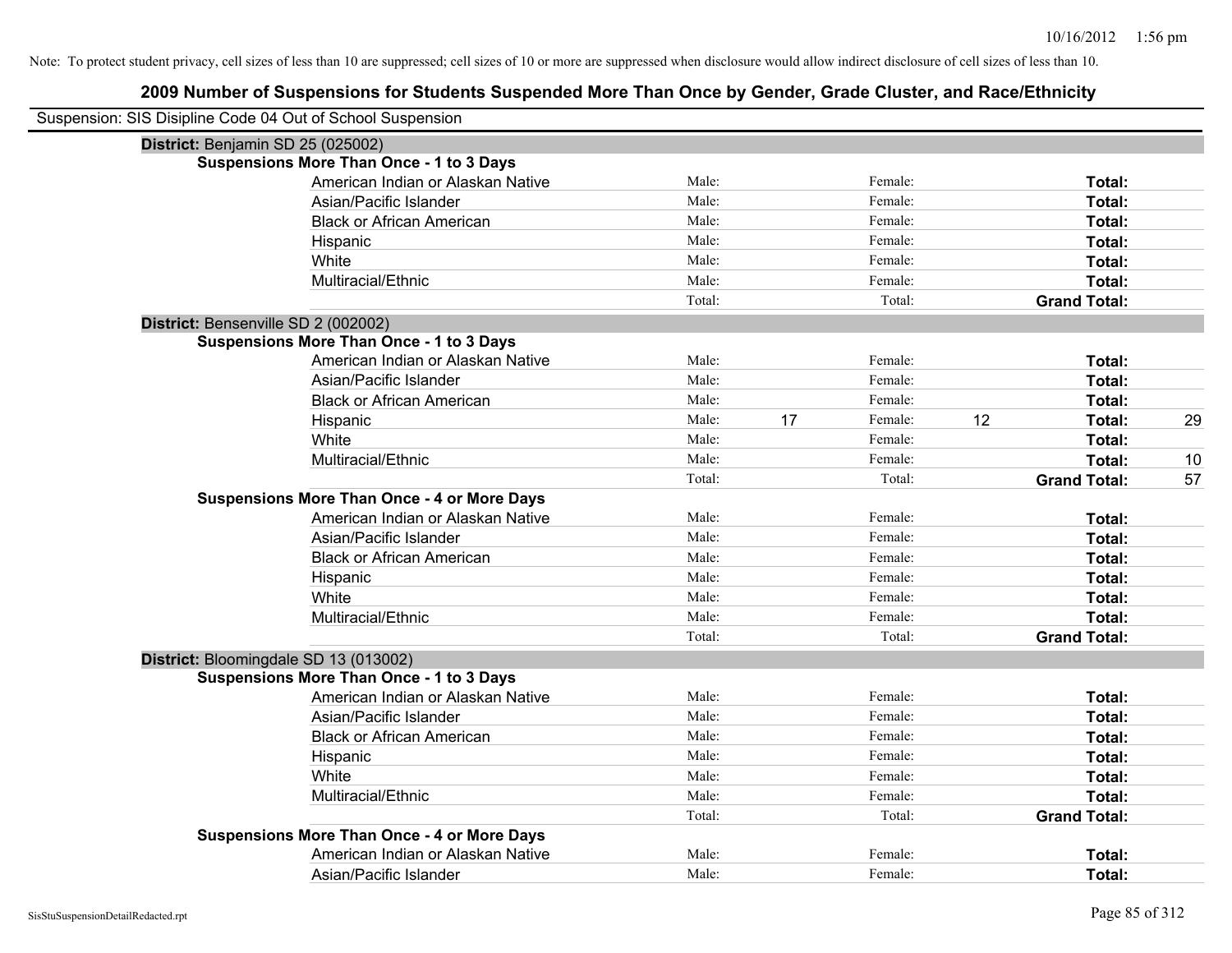| Suspension: SIS Disipline Code 04 Out of School Suspension |                                                    |        |    |         |    |                     |    |
|------------------------------------------------------------|----------------------------------------------------|--------|----|---------|----|---------------------|----|
|                                                            | <b>Black or African American</b>                   | Male:  |    | Female: |    | Total:              |    |
|                                                            | Hispanic                                           | Male:  |    | Female: |    | Total:              |    |
|                                                            | White                                              | Male:  |    | Female: |    | Total:              |    |
|                                                            | Multiracial/Ethnic                                 | Male:  |    | Female: |    | Total:              |    |
|                                                            |                                                    | Total: |    | Total:  |    | <b>Grand Total:</b> |    |
| District: CCSD 180 (180004)                                |                                                    |        |    |         |    |                     |    |
|                                                            | <b>Suspensions More Than Once - 1 to 3 Days</b>    |        |    |         |    |                     |    |
|                                                            | American Indian or Alaskan Native                  | Male:  |    | Female: |    | Total:              |    |
|                                                            | Asian/Pacific Islander                             | Male:  |    | Female: |    | Total:              |    |
|                                                            | <b>Black or African American</b>                   | Male:  | 48 | Female: | 18 | Total:              | 66 |
|                                                            | Hispanic                                           | Male:  |    | Female: |    | Total:              |    |
|                                                            | White                                              | Male:  |    | Female: |    | Total:              |    |
|                                                            | Multiracial/Ethnic                                 | Male:  |    | Female: |    | Total:              |    |
|                                                            |                                                    | Total: |    | Total:  |    | <b>Grand Total:</b> | 89 |
|                                                            | <b>Suspensions More Than Once - 4 or More Days</b> |        |    |         |    |                     |    |
|                                                            | American Indian or Alaskan Native                  | Male:  |    | Female: |    | Total:              |    |
|                                                            | Asian/Pacific Islander                             | Male:  |    | Female: |    | Total:              |    |
|                                                            | <b>Black or African American</b>                   | Male:  |    | Female: |    | Total:              | 10 |
|                                                            | Hispanic                                           | Male:  |    | Female: |    | Total:              |    |
|                                                            | White                                              | Male:  |    | Female: |    | Total:              |    |
|                                                            | Multiracial/Ethnic                                 | Male:  |    | Female: |    | Total:              |    |
|                                                            |                                                    | Total: |    | Total:  |    | <b>Grand Total:</b> |    |
| District: CCSD 89 (089004)                                 |                                                    |        |    |         |    |                     |    |
|                                                            | <b>Suspensions More Than Once - 1 to 3 Days</b>    |        |    |         |    |                     |    |
|                                                            | American Indian or Alaskan Native                  | Male:  |    | Female: |    | Total:              |    |
|                                                            | Asian/Pacific Islander                             | Male:  |    | Female: |    | Total:              |    |
|                                                            | <b>Black or African American</b>                   | Male:  |    | Female: |    | Total:              |    |
|                                                            | Hispanic                                           | Male:  |    | Female: |    | Total:              |    |
|                                                            | White                                              | Male:  |    | Female: |    | Total:              | 14 |
|                                                            | Multiracial/Ethnic                                 | Male:  |    | Female: |    | Total:              |    |
|                                                            |                                                    | Total: |    | Total:  |    | <b>Grand Total:</b> | 28 |
|                                                            | <b>Suspensions More Than Once - 4 or More Days</b> |        |    |         |    |                     |    |
|                                                            | American Indian or Alaskan Native                  | Male:  |    | Female: |    | Total:              |    |
|                                                            | Asian/Pacific Islander                             | Male:  |    | Female: |    | Total:              |    |
|                                                            | <b>Black or African American</b>                   | Male:  |    | Female: |    | Total:              |    |
|                                                            | Hispanic                                           | Male:  |    | Female: |    | Total:              |    |
|                                                            | White                                              | Male:  |    | Female: |    | Total:              |    |
|                                                            | Multiracial/Ethnic                                 | Male:  |    | Female: |    | Total:              |    |
|                                                            |                                                    | Total: |    | Total:  |    | <b>Grand Total:</b> |    |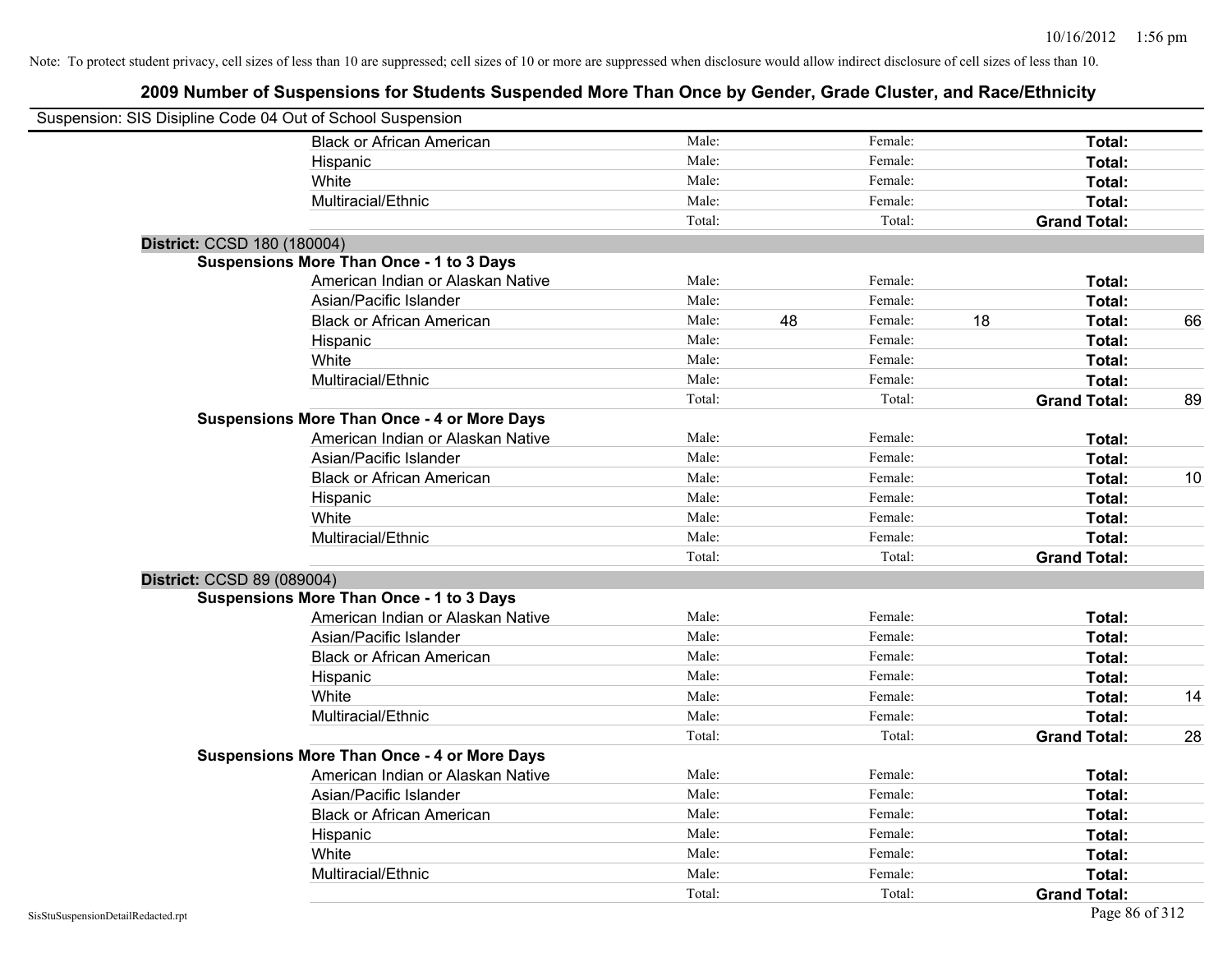| Suspension: SIS Disipline Code 04 Out of School Suspension |                                                    |        |    |         |    |                     |    |
|------------------------------------------------------------|----------------------------------------------------|--------|----|---------|----|---------------------|----|
| District: Center Cass SD 66 (066002)                       |                                                    |        |    |         |    |                     |    |
|                                                            | <b>Suspensions More Than Once - 1 to 3 Days</b>    |        |    |         |    |                     |    |
|                                                            | American Indian or Alaskan Native                  | Male:  |    | Female: |    | Total:              |    |
|                                                            | Asian/Pacific Islander                             | Male:  |    | Female: |    | Total:              |    |
|                                                            | <b>Black or African American</b>                   | Male:  |    | Female: |    | Total:              |    |
|                                                            | Hispanic                                           | Male:  |    | Female: |    | Total:              |    |
|                                                            | White                                              | Male:  |    | Female: |    | Total:              |    |
|                                                            | Multiracial/Ethnic                                 | Male:  |    | Female: |    | Total:              |    |
|                                                            |                                                    | Total: |    | Total:  |    | <b>Grand Total:</b> |    |
| District: CHSD 94 (094016)                                 |                                                    |        |    |         |    |                     |    |
|                                                            | <b>Suspensions More Than Once - 1 to 3 Days</b>    |        |    |         |    |                     |    |
|                                                            | American Indian or Alaskan Native                  | Male:  |    | Female: |    | Total:              |    |
|                                                            | Asian/Pacific Islander                             | Male:  |    | Female: |    | Total:              |    |
|                                                            | <b>Black or African American</b>                   | Male:  |    | Female: |    | Total:              |    |
|                                                            | Hispanic                                           | Male:  |    | Female: |    | Total:              | 23 |
|                                                            | White                                              | Male:  |    | Female: |    | Total:              |    |
|                                                            | Multiracial/Ethnic                                 | Male:  |    | Female: |    | Total:              |    |
|                                                            |                                                    | Total: |    | Total:  |    | <b>Grand Total:</b> |    |
|                                                            | <b>Suspensions More Than Once - 4 or More Days</b> |        |    |         |    |                     |    |
|                                                            | American Indian or Alaskan Native                  | Male:  |    | Female: |    | Total:              |    |
|                                                            | Asian/Pacific Islander                             | Male:  |    | Female: |    | Total:              |    |
|                                                            | <b>Black or African American</b>                   | Male:  |    | Female: |    | Total:              |    |
|                                                            | Hispanic                                           | Male:  |    | Female: |    | Total:              | 47 |
|                                                            | White                                              | Male:  |    | Female: |    | Total:              |    |
|                                                            | Multiracial/Ethnic                                 | Male:  |    | Female: |    | Total:              |    |
|                                                            |                                                    | Total: |    | Total:  |    | <b>Grand Total:</b> |    |
| District: CHSD 99 (099016)                                 |                                                    |        |    |         |    |                     |    |
|                                                            | <b>Suspensions More Than Once - 1 to 3 Days</b>    |        |    |         |    |                     |    |
|                                                            | American Indian or Alaskan Native                  | Male:  |    | Female: |    | <b>Total:</b>       |    |
|                                                            | Asian/Pacific Islander                             | Male:  |    | Female: |    | Total:              |    |
|                                                            | <b>Black or African American</b>                   | Male:  |    | Female: |    | Total:              | 17 |
|                                                            | Hispanic                                           | Male:  |    | Female: |    | Total:              |    |
|                                                            | White                                              | Male:  | 51 | Female: | 12 | Total:              | 63 |
|                                                            | Multiracial/Ethnic                                 | Male:  |    | Female: |    | Total:              |    |
|                                                            |                                                    | Total: |    | Total:  |    | <b>Grand Total:</b> | 93 |
|                                                            | <b>Suspensions More Than Once - 4 or More Days</b> |        |    |         |    |                     |    |
|                                                            | American Indian or Alaskan Native                  | Male:  |    | Female: |    | Total:              |    |
|                                                            | Asian/Pacific Islander                             | Male:  |    | Female: |    | Total:              |    |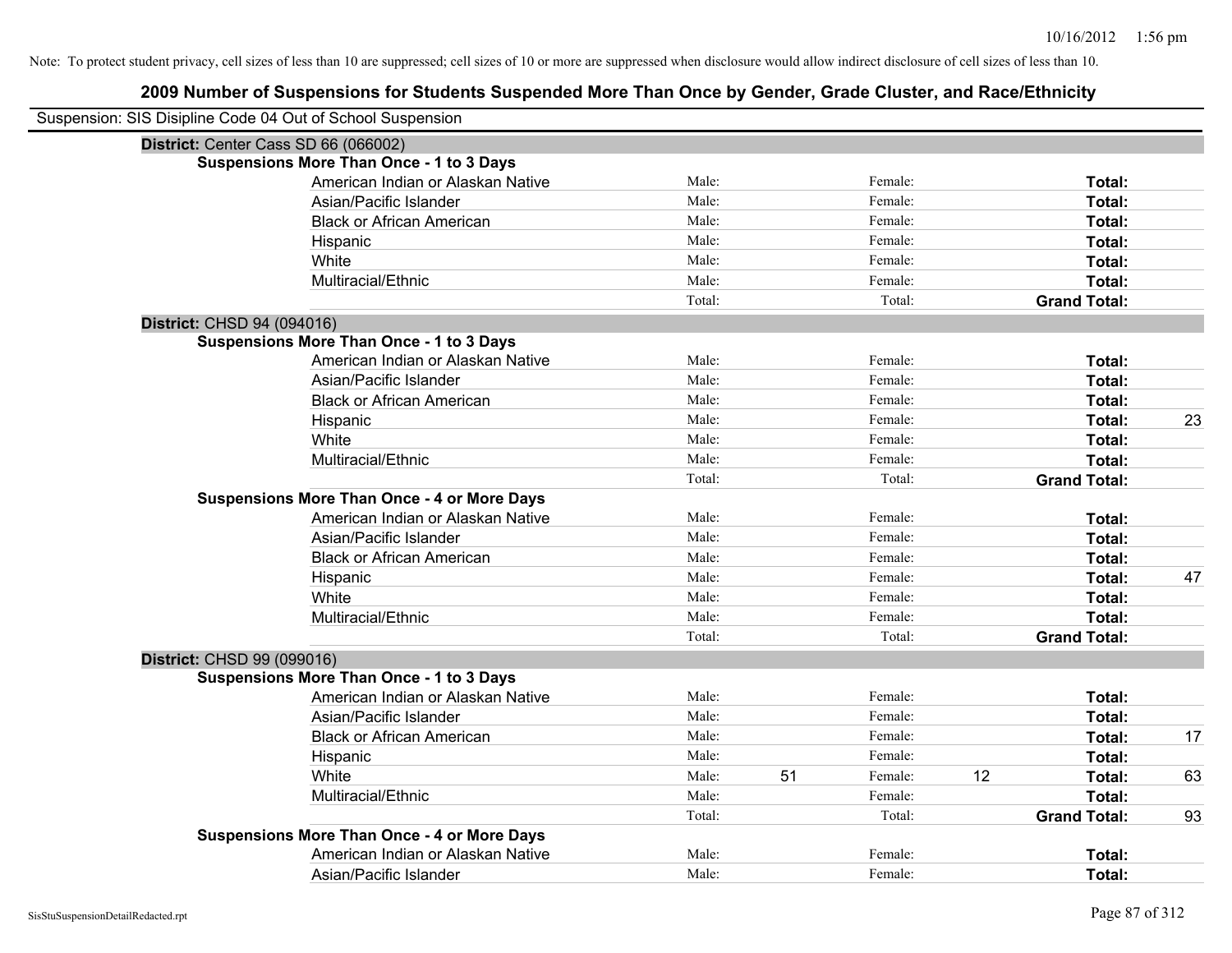| Suspension: SIS Disipline Code 04 Out of School Suspension |                                                    |        |    |         |    |                     |    |
|------------------------------------------------------------|----------------------------------------------------|--------|----|---------|----|---------------------|----|
|                                                            | <b>Black or African American</b>                   | Male:  |    | Female: |    | Total:              | 15 |
|                                                            | Hispanic                                           | Male:  |    | Female: |    | Total:              |    |
|                                                            | White                                              | Male:  |    | Female: |    | Total:              | 28 |
|                                                            | Multiracial/Ethnic                                 | Male:  |    | Female: |    | Total:              |    |
|                                                            |                                                    | Total: | 40 | Total:  | 17 | <b>Grand Total:</b> | 57 |
|                                                            | District: Coop Assoc for Spec Educ (044061)        |        |    |         |    |                     |    |
|                                                            | <b>Suspensions More Than Once - 1 to 3 Days</b>    |        |    |         |    |                     |    |
|                                                            | American Indian or Alaskan Native                  | Male:  |    | Female: |    | Total:              |    |
|                                                            | Asian/Pacific Islander                             | Male:  |    | Female: |    | Total:              |    |
|                                                            | <b>Black or African American</b>                   | Male:  |    | Female: |    | Total:              | 13 |
|                                                            | Hispanic                                           | Male:  |    | Female: |    | Total:              |    |
|                                                            | White                                              | Male:  |    | Female: |    | Total:              |    |
|                                                            | Multiracial/Ethnic                                 | Male:  |    | Female: |    | Total:              |    |
|                                                            |                                                    | Total: |    | Total:  |    | <b>Grand Total:</b> |    |
| District: CUSD 200 (200026)                                |                                                    |        |    |         |    |                     |    |
|                                                            | <b>Suspensions More Than Once - 1 to 3 Days</b>    |        |    |         |    |                     |    |
|                                                            | American Indian or Alaskan Native                  | Male:  |    | Female: |    | Total:              |    |
|                                                            | Asian/Pacific Islander                             | Male:  |    | Female: |    | Total:              | 14 |
|                                                            | <b>Black or African American</b>                   | Male:  | 74 | Female: | 25 | Total:              | 99 |
|                                                            | Hispanic                                           | Male:  | 52 | Female: | 26 | Total:              | 78 |
|                                                            | White                                              | Male:  | 52 | Female: | 11 | Total:              | 63 |
|                                                            | Multiracial/Ethnic                                 | Male:  |    | Female: |    | Total:              | 19 |
|                                                            |                                                    | Total: |    | Total:  |    | <b>Grand Total:</b> |    |
|                                                            | <b>Suspensions More Than Once - 4 or More Days</b> |        |    |         |    |                     |    |
|                                                            | American Indian or Alaskan Native                  | Male:  |    | Female: |    | Total:              |    |
|                                                            | Asian/Pacific Islander                             | Male:  |    | Female: |    | Total:              |    |
|                                                            | <b>Black or African American</b>                   | Male:  |    | Female: |    | Total:              | 26 |
|                                                            | Hispanic                                           | Male:  |    | Female: |    | Total:              | 32 |
|                                                            | White                                              | Male:  |    | Female: |    | Total:              | 19 |
|                                                            | Multiracial/Ethnic                                 | Male:  |    | Female: |    | Total:              |    |
|                                                            |                                                    | Total: |    | Total:  |    | <b>Grand Total:</b> |    |
| District: CUSD 201 (201026)                                |                                                    |        |    |         |    |                     |    |
|                                                            | <b>Suspensions More Than Once - 1 to 3 Days</b>    |        |    |         |    |                     |    |
|                                                            | American Indian or Alaskan Native                  | Male:  |    | Female: |    | Total:              |    |
|                                                            | Asian/Pacific Islander                             | Male:  |    | Female: |    | Total:              |    |
|                                                            | <b>Black or African American</b>                   | Male:  |    | Female: |    | Total:              | 14 |
|                                                            | Hispanic                                           | Male:  |    | Female: |    | Total:              | 10 |
|                                                            | White                                              | Male:  | 43 | Female: | 26 | Total:              | 69 |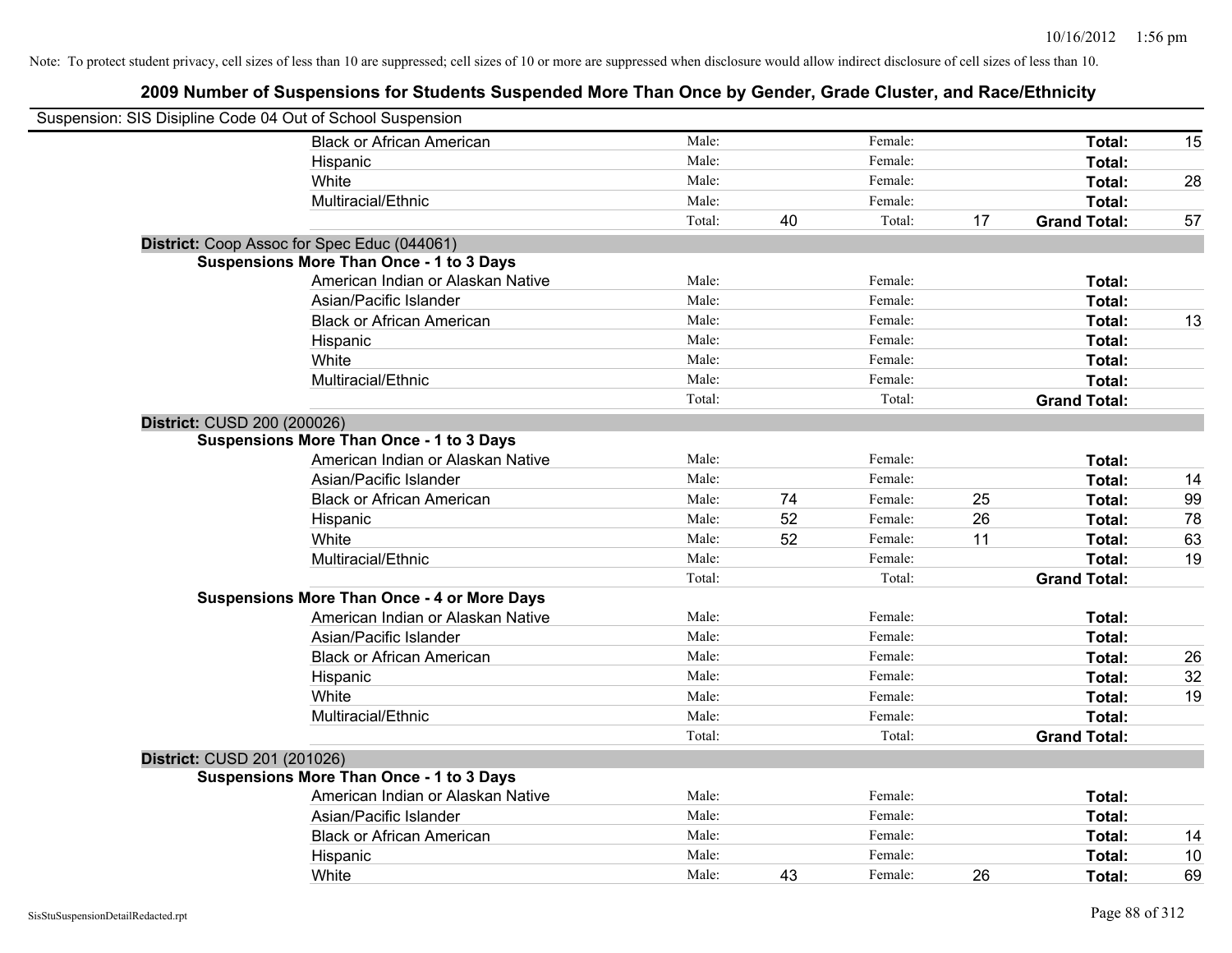| Suspension: SIS Disipline Code 04 Out of School Suspension |                                                    |        |    |         |    |                     |     |
|------------------------------------------------------------|----------------------------------------------------|--------|----|---------|----|---------------------|-----|
|                                                            | Multiracial/Ethnic                                 | Male:  |    | Female: |    | Total:              |     |
|                                                            |                                                    | Total: |    | Total:  |    | <b>Grand Total:</b> |     |
|                                                            | <b>Suspensions More Than Once - 4 or More Days</b> |        |    |         |    |                     |     |
|                                                            | American Indian or Alaskan Native                  | Male:  |    | Female: |    | Total:              |     |
|                                                            | Asian/Pacific Islander                             | Male:  |    | Female: |    | Total:              |     |
|                                                            | <b>Black or African American</b>                   | Male:  |    | Female: |    | Total:              |     |
|                                                            | Hispanic                                           | Male:  |    | Female: |    | Total:              |     |
|                                                            | White                                              | Male:  |    | Female: |    | Total:              |     |
|                                                            | Multiracial/Ethnic                                 | Male:  |    | Female: |    | Total:              |     |
|                                                            |                                                    | Total: |    | Total:  |    | <b>Grand Total:</b> | 12  |
|                                                            | District: Downers Grove GSD 58 (058002)            |        |    |         |    |                     |     |
|                                                            | Suspensions More Than Once - 1 to 3 Days           |        |    |         |    |                     |     |
|                                                            | American Indian or Alaskan Native                  | Male:  |    | Female: |    | Total:              |     |
|                                                            | Asian/Pacific Islander                             | Male:  |    | Female: |    | Total:              |     |
|                                                            | <b>Black or African American</b>                   | Male:  |    | Female: |    | Total:              |     |
|                                                            | Hispanic                                           | Male:  |    | Female: |    | Total:              |     |
|                                                            | White                                              | Male:  |    | Female: |    | Total:              |     |
|                                                            | Multiracial/Ethnic                                 | Male:  |    | Female: |    | Total:              |     |
|                                                            |                                                    | Total: |    | Total:  |    | <b>Grand Total:</b> |     |
|                                                            | <b>Suspensions More Than Once - 4 or More Days</b> |        |    |         |    |                     |     |
|                                                            | American Indian or Alaskan Native                  | Male:  |    | Female: |    | Total:              |     |
|                                                            | Asian/Pacific Islander                             | Male:  |    | Female: |    | Total:              |     |
|                                                            | <b>Black or African American</b>                   | Male:  |    | Female: |    | Total:              |     |
|                                                            | Hispanic                                           | Male:  |    | Female: |    | Total:              |     |
|                                                            | White                                              | Male:  |    | Female: |    | Total:              |     |
|                                                            | Multiracial/Ethnic                                 | Male:  |    | Female: |    | Total:              |     |
|                                                            |                                                    | Total: |    | Total:  |    | <b>Grand Total:</b> |     |
| District: DuPage HSD 88 (088016)                           |                                                    |        |    |         |    |                     |     |
|                                                            | <b>Suspensions More Than Once - 1 to 3 Days</b>    |        |    |         |    |                     |     |
|                                                            | American Indian or Alaskan Native                  | Male:  |    | Female: |    | Total:              |     |
|                                                            | Asian/Pacific Islander                             | Male:  |    | Female: |    | Total:              |     |
|                                                            | <b>Black or African American</b>                   | Male:  | 32 | Female: | 15 | Total:              | 47  |
|                                                            | Hispanic                                           | Male:  | 54 | Female: | 15 | Total:              | 69  |
|                                                            | White                                              | Male:  | 43 | Female: | 29 | Total:              | 72  |
|                                                            | Multiracial/Ethnic                                 | Male:  |    | Female: |    | Total:              |     |
|                                                            |                                                    | Total: |    | Total:  |    | <b>Grand Total:</b> | 199 |
|                                                            | <b>Suspensions More Than Once - 4 or More Days</b> |        |    |         |    |                     |     |
|                                                            | American Indian or Alaskan Native                  | Male:  |    | Female: |    | Total:              |     |
|                                                            | Asian/Pacific Islander                             | Male:  |    | Female: |    | Total:              |     |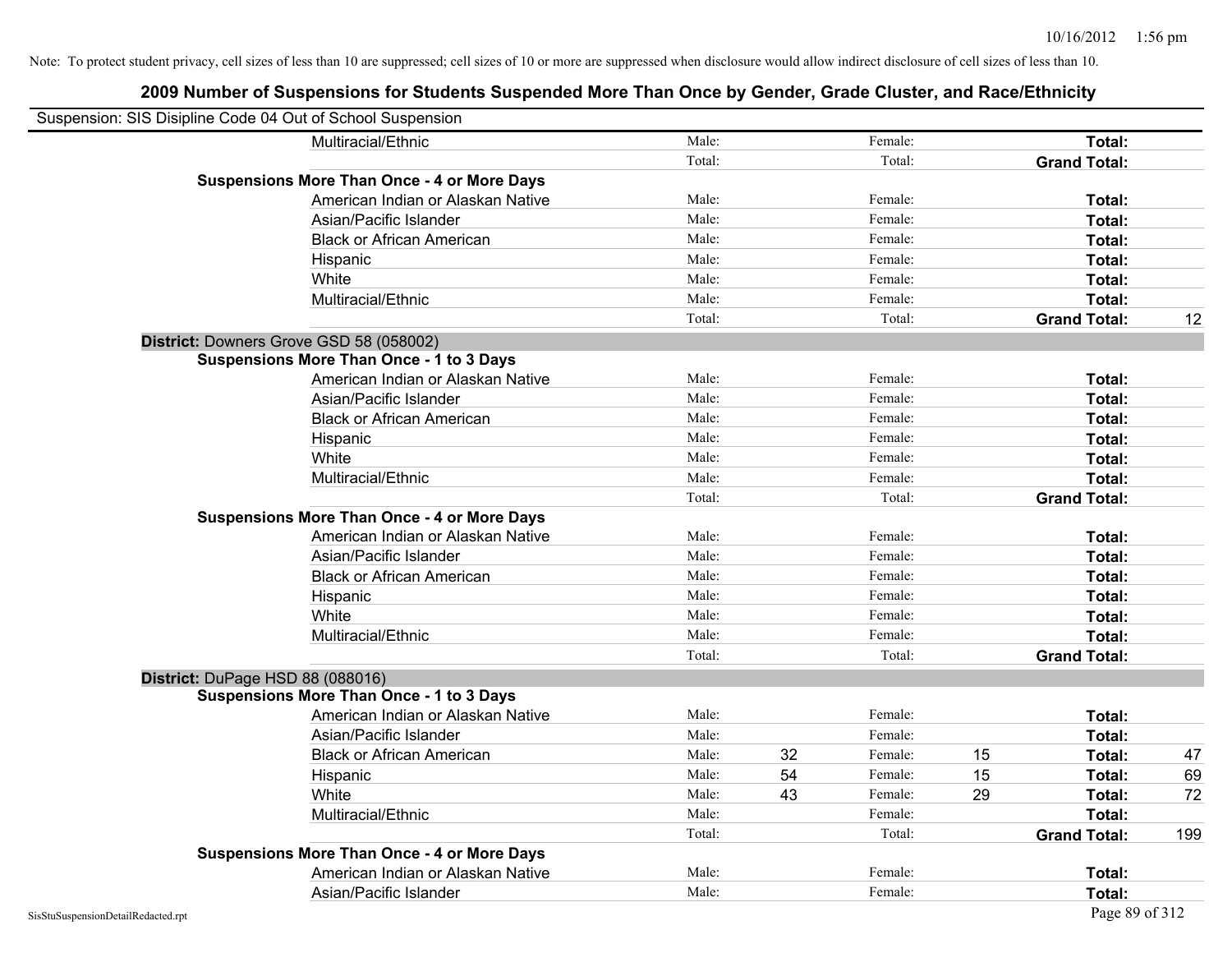| Suspension: SIS Disipline Code 04 Out of School Suspension |                                                    |        |    |         |    |                     |    |
|------------------------------------------------------------|----------------------------------------------------|--------|----|---------|----|---------------------|----|
|                                                            | <b>Black or African American</b>                   | Male:  |    | Female: |    | Total:              | 27 |
|                                                            | Hispanic                                           | Male:  |    | Female: |    | Total:              | 60 |
|                                                            | White                                              | Male:  |    | Female: |    | Total:              | 36 |
|                                                            | Multiracial/Ethnic                                 | Male:  |    | Female: |    | Total:              |    |
|                                                            |                                                    | Total: |    | Total:  |    | <b>Grand Total:</b> |    |
| District: Elmhurst SD 205 (205026)                         |                                                    |        |    |         |    |                     |    |
|                                                            | <b>Suspensions More Than Once - 1 to 3 Days</b>    |        |    |         |    |                     |    |
|                                                            | American Indian or Alaskan Native                  | Male:  |    | Female: |    | Total:              |    |
|                                                            | Asian/Pacific Islander                             | Male:  |    | Female: |    | Total:              |    |
|                                                            | <b>Black or African American</b>                   | Male:  |    | Female: |    | Total:              | 24 |
|                                                            | Hispanic                                           | Male:  |    | Female: |    | Total:              | 26 |
|                                                            | White                                              | Male:  | 80 | Female: | 19 | Total:              | 99 |
|                                                            | Multiracial/Ethnic                                 | Male:  |    | Female: |    | Total:              |    |
|                                                            |                                                    | Total: |    | Total:  |    | <b>Grand Total:</b> |    |
|                                                            | <b>Suspensions More Than Once - 4 or More Days</b> |        |    |         |    |                     |    |
|                                                            | American Indian or Alaskan Native                  | Male:  |    | Female: |    | Total:              |    |
|                                                            | Asian/Pacific Islander                             | Male:  |    | Female: |    | Total:              |    |
|                                                            | <b>Black or African American</b>                   | Male:  |    | Female: |    | Total:              | 18 |
|                                                            | Hispanic                                           | Male:  |    | Female: |    | Total:              | 10 |
|                                                            | White                                              | Male:  |    | Female: |    | Total:              | 28 |
|                                                            | Multiracial/Ethnic                                 | Male:  |    | Female: |    | Total:              |    |
|                                                            |                                                    | Total: |    | Total:  |    | <b>Grand Total:</b> |    |
| District: Fenton CHSD 100 (100016)                         |                                                    |        |    |         |    |                     |    |
|                                                            | <b>Suspensions More Than Once - 1 to 3 Days</b>    |        |    |         |    |                     |    |
|                                                            | American Indian or Alaskan Native                  | Male:  |    | Female: |    | Total:              |    |
|                                                            | Asian/Pacific Islander                             | Male:  |    | Female: |    | Total:              |    |
|                                                            | <b>Black or African American</b>                   | Male:  |    | Female: |    | Total:              | 17 |
|                                                            | Hispanic                                           | Male:  | 76 | Female: | 16 | Total:              | 92 |
|                                                            | White                                              | Male:  | 27 | Female: | 15 | Total:              | 42 |
|                                                            | Multiracial/Ethnic                                 | Male:  |    | Female: |    | Total:              | 10 |
|                                                            |                                                    | Total: |    | Total:  |    | <b>Grand Total:</b> |    |
|                                                            | <b>Suspensions More Than Once - 4 or More Days</b> |        |    |         |    |                     |    |
|                                                            | American Indian or Alaskan Native                  | Male:  |    | Female: |    | Total:              |    |
|                                                            | Asian/Pacific Islander                             | Male:  |    | Female: |    | Total:              |    |
|                                                            | <b>Black or African American</b>                   | Male:  |    | Female: |    | Total:              |    |
|                                                            | Hispanic                                           | Male:  |    | Female: |    | Total:              | 16 |
|                                                            | White                                              | Male:  |    | Female: |    | Total:              |    |
|                                                            | Multiracial/Ethnic                                 | Male:  |    | Female: |    | Total:              |    |
|                                                            |                                                    | Total: |    | Total:  |    | <b>Grand Total:</b> |    |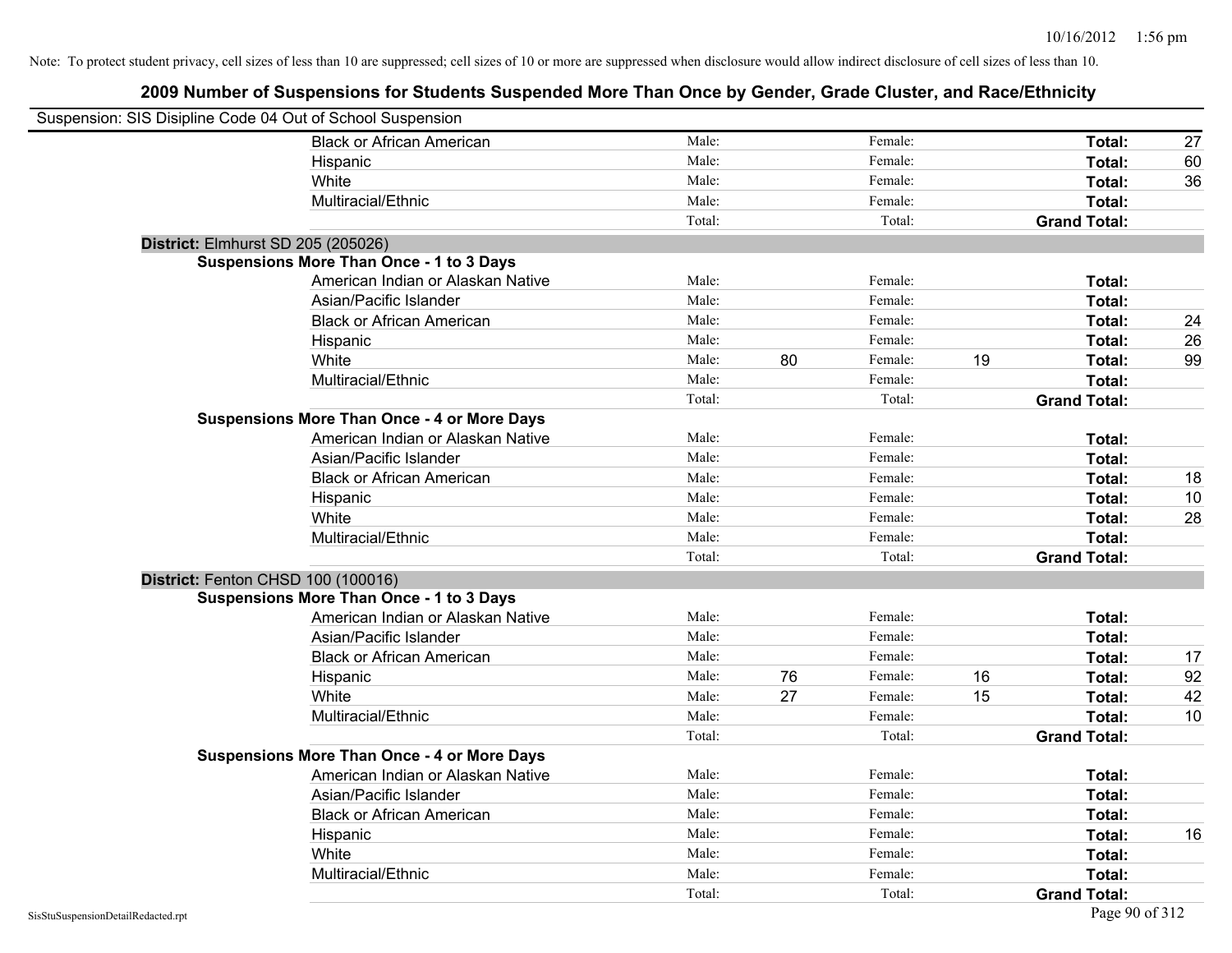| Suspension: SIS Disipline Code 04 Out of School Suspension |        |     |         |    |                     |     |
|------------------------------------------------------------|--------|-----|---------|----|---------------------|-----|
| District: Glen Ellyn SD 41 (041002)                        |        |     |         |    |                     |     |
| <b>Suspensions More Than Once - 1 to 3 Days</b>            |        |     |         |    |                     |     |
| American Indian or Alaskan Native                          | Male:  |     | Female: |    | Total:              |     |
| Asian/Pacific Islander                                     | Male:  |     | Female: |    | Total:              |     |
| <b>Black or African American</b>                           | Male:  |     | Female: |    | Total:              |     |
| Hispanic                                                   | Male:  |     | Female: |    | Total:              |     |
| White                                                      | Male:  |     | Female: |    | Total:              |     |
| Multiracial/Ethnic                                         | Male:  |     | Female: |    | Total:              |     |
|                                                            | Total: |     | Total:  |    | <b>Grand Total:</b> |     |
| <b>Suspensions More Than Once - 4 or More Days</b>         |        |     |         |    |                     |     |
| American Indian or Alaskan Native                          | Male:  |     | Female: |    | Total:              |     |
| Asian/Pacific Islander                                     | Male:  |     | Female: |    | Total:              |     |
| <b>Black or African American</b>                           | Male:  |     | Female: |    | Total:              |     |
| Hispanic                                                   | Male:  |     | Female: |    | Total:              |     |
| White                                                      | Male:  |     | Female: |    | Total:              |     |
| Multiracial/Ethnic                                         | Male:  |     | Female: |    | Total:              |     |
|                                                            | Total: |     | Total:  |    | <b>Grand Total:</b> |     |
| District: Glenbard Twp HSD 87 (087017)                     |        |     |         |    |                     |     |
| <b>Suspensions More Than Once - 1 to 3 Days</b>            |        |     |         |    |                     |     |
| American Indian or Alaskan Native                          | Male:  |     | Female: |    | Total:              |     |
| Asian/Pacific Islander                                     | Male:  |     | Female: |    | Total:              |     |
| <b>Black or African American</b>                           | Male:  | 83  | Female: | 27 | Total:              | 110 |
| Hispanic                                                   | Male:  | 77  | Female: | 32 | Total:              | 109 |
| White                                                      | Male:  | 128 | Female: | 39 | Total:              | 167 |
| Multiracial/Ethnic                                         | Male:  |     | Female: |    | Total:              | 24  |
|                                                            | Total: |     | Total:  |    | <b>Grand Total:</b> |     |
| <b>Suspensions More Than Once - 4 or More Days</b>         |        |     |         |    |                     |     |
| American Indian or Alaskan Native                          | Male:  |     | Female: |    | Total:              |     |
| Asian/Pacific Islander                                     | Male:  |     | Female: |    | Total:              |     |
| <b>Black or African American</b>                           | Male:  | 42  | Female: | 21 | Total:              | 63  |
| Hispanic                                                   | Male:  | 64  | Female: | 16 | Total:              | 80  |
| White                                                      | Male:  | 58  | Female: | 26 | Total:              | 84  |
| Multiracial/Ethnic                                         | Male:  |     | Female: |    | Total:              | 14  |
|                                                            | Total: |     | Total:  |    | <b>Grand Total:</b> |     |
| District: Gower SD 62 (062002)                             |        |     |         |    |                     |     |
| <b>Suspensions More Than Once - 1 to 3 Days</b>            |        |     |         |    |                     |     |
| American Indian or Alaskan Native                          | Male:  |     | Female: |    | Total:              |     |
| Asian/Pacific Islander                                     | Male:  |     | Female: |    | Total:              |     |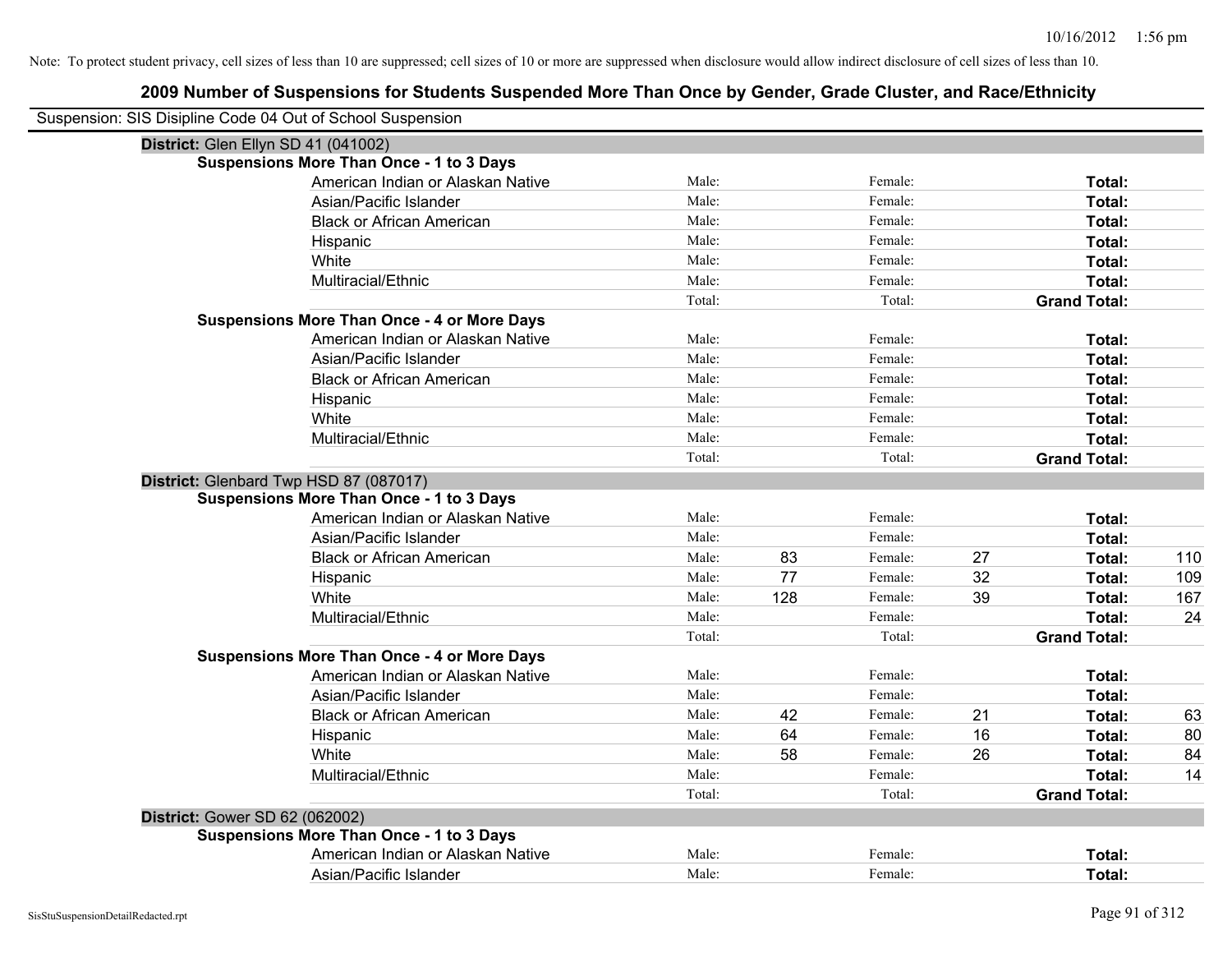| Suspension: SIS Disipline Code 04 Out of School Suspension |                                                    |        |    |         |    |                     |     |
|------------------------------------------------------------|----------------------------------------------------|--------|----|---------|----|---------------------|-----|
|                                                            | <b>Black or African American</b>                   | Male:  |    | Female: |    | Total:              |     |
|                                                            | Hispanic                                           | Male:  |    | Female: |    | Total:              |     |
|                                                            | White                                              | Male:  |    | Female: |    | Total:              |     |
|                                                            | Multiracial/Ethnic                                 | Male:  |    | Female: |    | Total:              |     |
|                                                            |                                                    | Total: |    | Total:  |    | <b>Grand Total:</b> |     |
|                                                            | <b>Suspensions More Than Once - 4 or More Days</b> |        |    |         |    |                     |     |
|                                                            | American Indian or Alaskan Native                  | Male:  |    | Female: |    | Total:              |     |
|                                                            | Asian/Pacific Islander                             | Male:  |    | Female: |    | Total:              |     |
|                                                            | <b>Black or African American</b>                   | Male:  |    | Female: |    | Total:              |     |
|                                                            | Hispanic                                           | Male:  |    | Female: |    | Total:              |     |
|                                                            | White                                              | Male:  |    | Female: |    | Total:              |     |
|                                                            | Multiracial/Ethnic                                 | Male:  |    | Female: |    | Total:              |     |
|                                                            |                                                    | Total: |    | Total:  |    | <b>Grand Total:</b> |     |
| District: Hinsdale CCSD 181 (181004)                       |                                                    |        |    |         |    |                     |     |
|                                                            | <b>Suspensions More Than Once - 1 to 3 Days</b>    |        |    |         |    |                     |     |
|                                                            | American Indian or Alaskan Native                  | Male:  |    | Female: |    | Total:              |     |
|                                                            | Asian/Pacific Islander                             | Male:  |    | Female: |    | Total:              |     |
|                                                            | <b>Black or African American</b>                   | Male:  |    | Female: |    | Total:              |     |
|                                                            | Hispanic                                           | Male:  |    | Female: |    | Total:              |     |
|                                                            | White                                              | Male:  |    | Female: |    | Total:              |     |
|                                                            | Multiracial/Ethnic                                 | Male:  |    | Female: |    | Total:              |     |
|                                                            |                                                    | Total: |    | Total:  |    | <b>Grand Total:</b> |     |
| District: Hinsdale Twp HSD 86 (086017)                     |                                                    |        |    |         |    |                     |     |
|                                                            | <b>Suspensions More Than Once - 1 to 3 Days</b>    |        |    |         |    |                     |     |
|                                                            | American Indian or Alaskan Native                  | Male:  |    | Female: |    | Total:              |     |
|                                                            | Asian/Pacific Islander                             | Male:  |    | Female: |    | Total:              |     |
|                                                            | <b>Black or African American</b>                   | Male:  | 41 | Female: | 18 | Total:              | 59  |
|                                                            | Hispanic                                           | Male:  |    | Female: |    | Total:              |     |
|                                                            | White                                              | Male:  | 62 | Female: | 11 | Total:              | 73  |
|                                                            | Multiracial/Ethnic                                 | Male:  |    | Female: |    | Total:              | 13  |
|                                                            |                                                    | Total: |    | Total:  |    | <b>Grand Total:</b> | 159 |
|                                                            | <b>Suspensions More Than Once - 4 or More Days</b> |        |    |         |    |                     |     |
|                                                            | American Indian or Alaskan Native                  | Male:  |    | Female: |    | Total:              |     |
|                                                            | Asian/Pacific Islander                             | Male:  |    | Female: |    | Total:              |     |
|                                                            | <b>Black or African American</b>                   | Male:  |    | Female: |    | Total:              | 19  |
|                                                            | Hispanic                                           | Male:  |    | Female: |    | Total:              |     |
|                                                            | White                                              | Male:  | 25 | Female: | 10 | Total:              | 35  |
|                                                            | Multiracial/Ethnic                                 | Male:  |    | Female: |    | <b>Total:</b>       |     |
|                                                            |                                                    | Total: |    | Total:  |    | <b>Grand Total:</b> |     |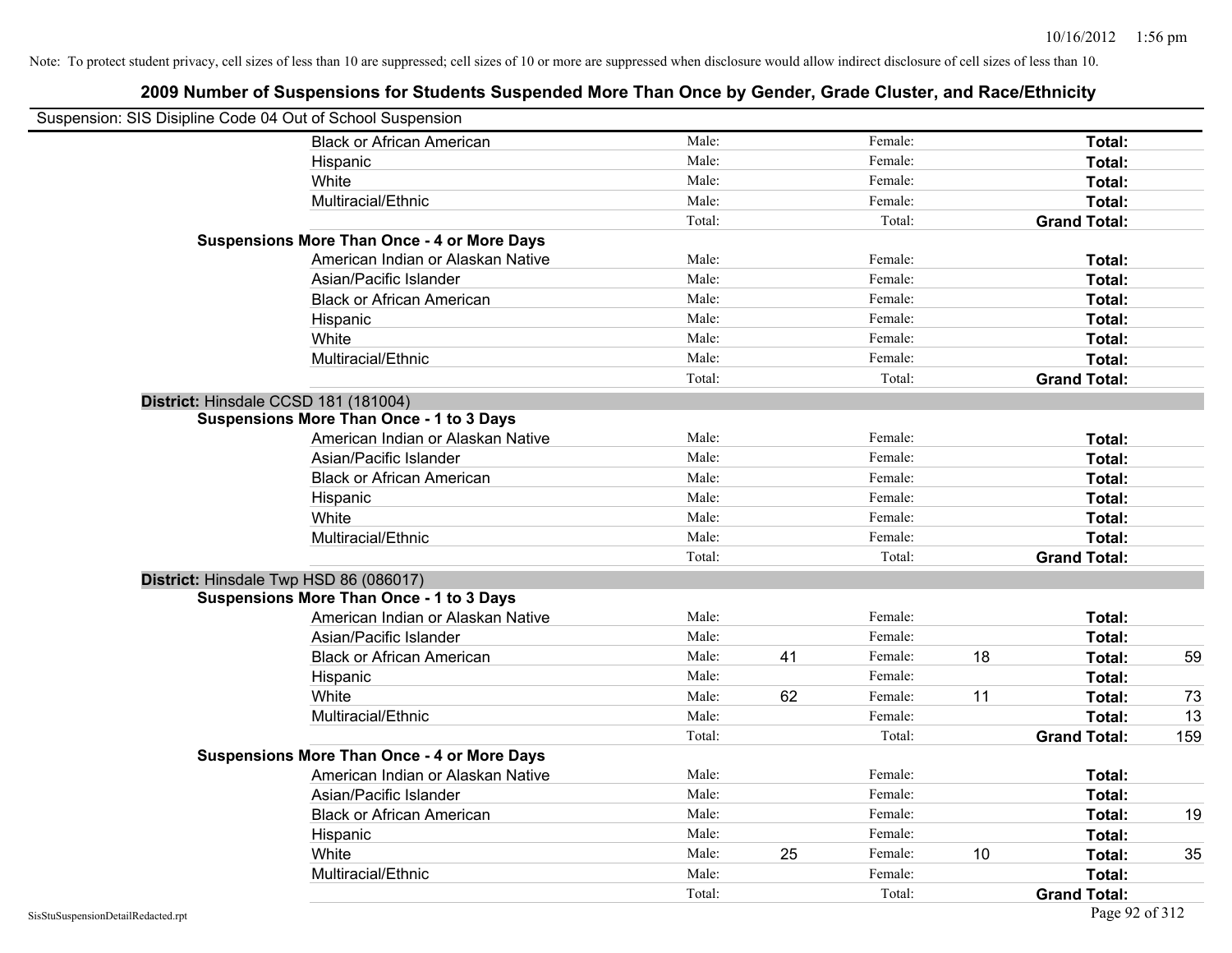| Suspension: SIS Disipline Code 04 Out of School Suspension |                                                    |        |     |         |    |                     |     |
|------------------------------------------------------------|----------------------------------------------------|--------|-----|---------|----|---------------------|-----|
|                                                            | District: Indian Prairie CUSD 204 (204026)         |        |     |         |    |                     |     |
|                                                            | <b>Suspensions More Than Once - 1 to 3 Days</b>    |        |     |         |    |                     |     |
|                                                            | American Indian or Alaskan Native                  | Male:  |     | Female: |    | Total:              |     |
|                                                            | Asian/Pacific Islander                             | Male:  |     | Female: |    | Total:              | 15  |
|                                                            | <b>Black or African American</b>                   | Male:  | 247 | Female: | 75 | Total:              | 322 |
|                                                            | Hispanic                                           | Male:  | 54  | Female: | 12 | Total:              | 66  |
|                                                            | White                                              | Male:  | 229 | Female: | 59 | Total:              | 288 |
|                                                            | Multiracial/Ethnic                                 | Male:  |     | Female: |    | Total:              | 24  |
|                                                            |                                                    | Total: |     | Total:  |    | <b>Grand Total:</b> |     |
|                                                            | <b>Suspensions More Than Once - 4 or More Days</b> |        |     |         |    |                     |     |
|                                                            | American Indian or Alaskan Native                  | Male:  |     | Female: |    | Total:              |     |
|                                                            | Asian/Pacific Islander                             | Male:  |     | Female: |    | Total:              |     |
|                                                            | <b>Black or African American</b>                   | Male:  | 51  | Female: | 25 | Total:              | 76  |
|                                                            | Hispanic                                           | Male:  |     | Female: |    | Total:              | 19  |
|                                                            | White                                              | Male:  | 54  | Female: | 14 | Total:              | 68  |
|                                                            | Multiracial/Ethnic                                 | Male:  |     | Female: |    | Total:              | 10  |
|                                                            |                                                    | Total: |     | Total:  |    | <b>Grand Total:</b> |     |
|                                                            | District: Keeneyville SD 20 (020002)               |        |     |         |    |                     |     |
|                                                            | <b>Suspensions More Than Once - 1 to 3 Days</b>    |        |     |         |    |                     |     |
|                                                            | American Indian or Alaskan Native                  | Male:  |     | Female: |    | Total:              |     |
|                                                            | Asian/Pacific Islander                             | Male:  |     | Female: |    | Total:              |     |
|                                                            | <b>Black or African American</b>                   | Male:  |     | Female: |    | Total:              |     |
|                                                            | Hispanic                                           | Male:  |     | Female: |    | Total:              |     |
|                                                            | White                                              | Male:  |     | Female: |    | Total:              |     |
|                                                            | Multiracial/Ethnic                                 | Male:  |     | Female: |    | Total:              |     |
|                                                            |                                                    | Total: |     | Total:  |    | <b>Grand Total:</b> | 17  |
|                                                            | <b>Suspensions More Than Once - 4 or More Days</b> |        |     |         |    |                     |     |
|                                                            | American Indian or Alaskan Native                  | Male:  |     | Female: |    | Total:              |     |
|                                                            | Asian/Pacific Islander                             | Male:  |     | Female: |    | Total:              |     |
|                                                            | <b>Black or African American</b>                   | Male:  |     | Female: |    | Total:              |     |
|                                                            | Hispanic                                           | Male:  |     | Female: |    | Total:              |     |
|                                                            | White                                              | Male:  |     | Female: |    | Total:              |     |
|                                                            | Multiracial/Ethnic                                 | Male:  |     | Female: |    | Total:              |     |
|                                                            |                                                    | Total: |     | Total:  |    | <b>Grand Total:</b> |     |
|                                                            | District: Lake Park CHSD 108 (108016)              |        |     |         |    |                     |     |
|                                                            | <b>Suspensions More Than Once - 1 to 3 Days</b>    |        |     |         |    |                     |     |
|                                                            | American Indian or Alaskan Native                  | Male:  |     | Female: |    | Total:              |     |
|                                                            | Asian/Pacific Islander                             | Male:  |     | Female: |    | Total:              |     |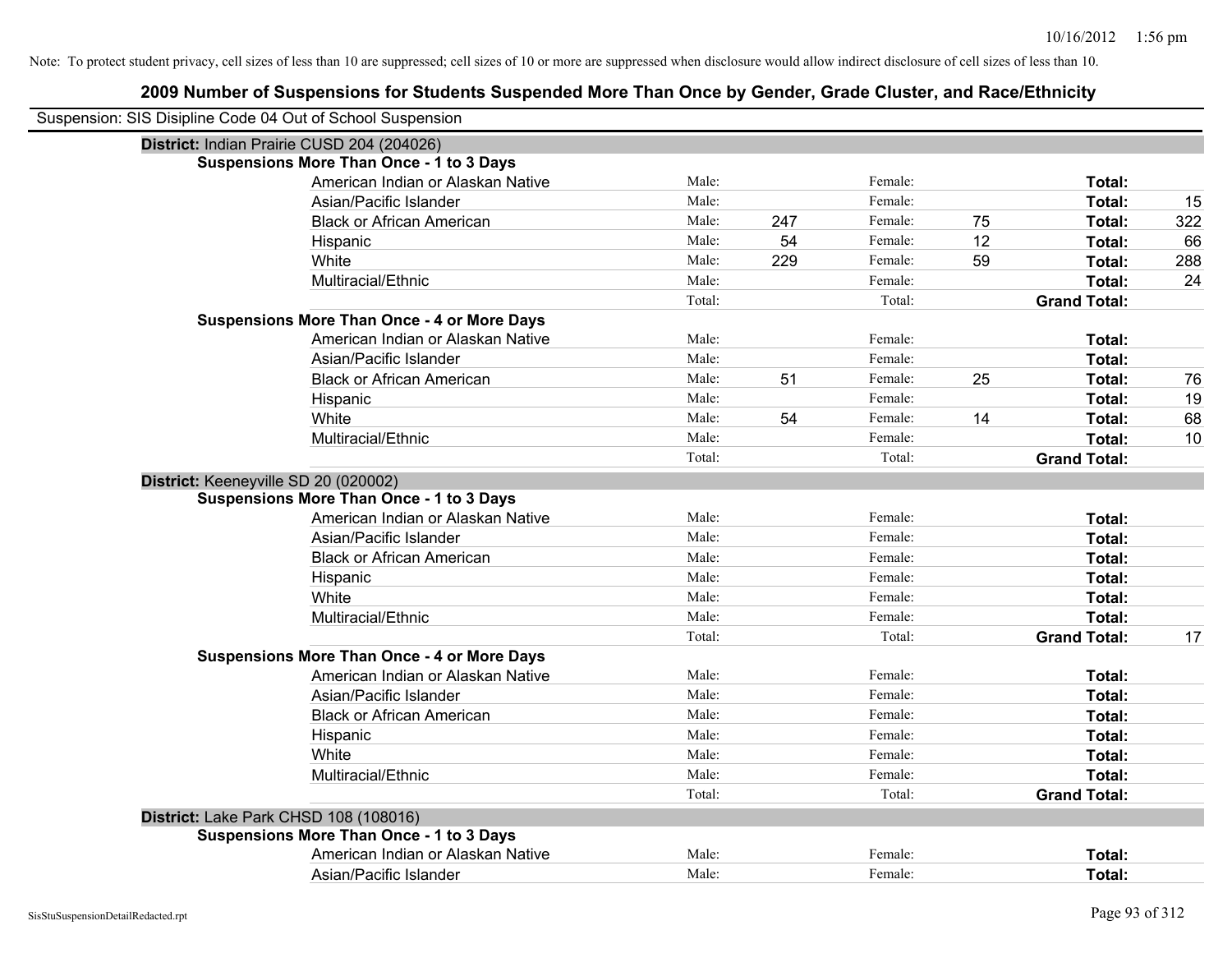|                                    | Suspension: SIS Disipline Code 04 Out of School Suspension |        |    |         |    |                     |    |
|------------------------------------|------------------------------------------------------------|--------|----|---------|----|---------------------|----|
|                                    | <b>Black or African American</b>                           | Male:  | 15 | Female: | 14 | Total:              | 29 |
|                                    | Hispanic                                                   | Male:  |    | Female: |    | Total:              | 19 |
|                                    | White                                                      | Male:  |    | Female: |    | Total:              | 39 |
|                                    | Multiracial/Ethnic                                         | Male:  |    | Female: |    | Total:              |    |
|                                    |                                                            | Total: |    | Total:  |    | <b>Grand Total:</b> |    |
|                                    | <b>Suspensions More Than Once - 4 or More Days</b>         |        |    |         |    |                     |    |
|                                    | American Indian or Alaskan Native                          | Male:  |    | Female: |    | Total:              |    |
|                                    | Asian/Pacific Islander                                     | Male:  |    | Female: |    | Total:              |    |
|                                    | <b>Black or African American</b>                           | Male:  |    | Female: |    | Total:              |    |
|                                    | Hispanic                                                   | Male:  |    | Female: |    | Total:              |    |
|                                    | White                                                      | Male:  |    | Female: |    | Total:              |    |
|                                    | Multiracial/Ethnic                                         | Male:  |    | Female: |    | Total:              |    |
|                                    |                                                            | Total: |    | Total:  |    | <b>Grand Total:</b> | 18 |
|                                    | District: Lisle CUSD 202 (202026)                          |        |    |         |    |                     |    |
|                                    | <b>Suspensions More Than Once - 1 to 3 Days</b>            |        |    |         |    |                     |    |
|                                    | American Indian or Alaskan Native                          | Male:  |    | Female: |    | Total:              |    |
|                                    | Asian/Pacific Islander                                     | Male:  |    | Female: |    | Total:              |    |
|                                    | <b>Black or African American</b>                           | Male:  |    | Female: |    | Total:              |    |
|                                    | Hispanic                                                   | Male:  |    | Female: |    | Total:              |    |
|                                    | White                                                      | Male:  | 26 | Female: | 12 | Total:              | 38 |
|                                    | Multiracial/Ethnic                                         | Male:  |    | Female: |    | Total:              |    |
|                                    |                                                            | Total: |    | Total:  |    | <b>Grand Total:</b> | 53 |
|                                    | <b>Suspensions More Than Once - 4 or More Days</b>         |        |    |         |    |                     |    |
|                                    | American Indian or Alaskan Native                          | Male:  |    | Female: |    | Total:              |    |
|                                    | Asian/Pacific Islander                                     | Male:  |    | Female: |    | Total:              |    |
|                                    | <b>Black or African American</b>                           | Male:  |    | Female: |    | Total:              |    |
|                                    | Hispanic                                                   | Male:  |    | Female: |    | Total:              |    |
|                                    | White                                                      | Male:  |    | Female: |    | Total:              |    |
|                                    | Multiracial/Ethnic                                         | Male:  |    | Female: |    | Total:              |    |
|                                    |                                                            | Total: |    | Total:  |    | <b>Grand Total:</b> |    |
|                                    | District: Lombard SD 44 (044002)                           |        |    |         |    |                     |    |
|                                    | <b>Suspensions More Than Once - 1 to 3 Days</b>            |        |    |         |    |                     |    |
|                                    | American Indian or Alaskan Native                          | Male:  |    | Female: |    | Total:              |    |
|                                    | Asian/Pacific Islander                                     | Male:  |    | Female: |    | Total:              |    |
|                                    | <b>Black or African American</b>                           | Male:  |    | Female: |    | Total:              | 12 |
|                                    | Hispanic                                                   | Male:  |    | Female: |    | Total:              |    |
|                                    | White                                                      | Male:  |    | Female: |    | Total:              | 17 |
|                                    | Multiracial/Ethnic                                         | Male:  |    | Female: |    | Total:              |    |
|                                    |                                                            | Total: |    | Total:  |    | <b>Grand Total:</b> |    |
| SisStuSuspensionDetailRedacted.rpt |                                                            |        |    |         |    | Page 94 of 312      |    |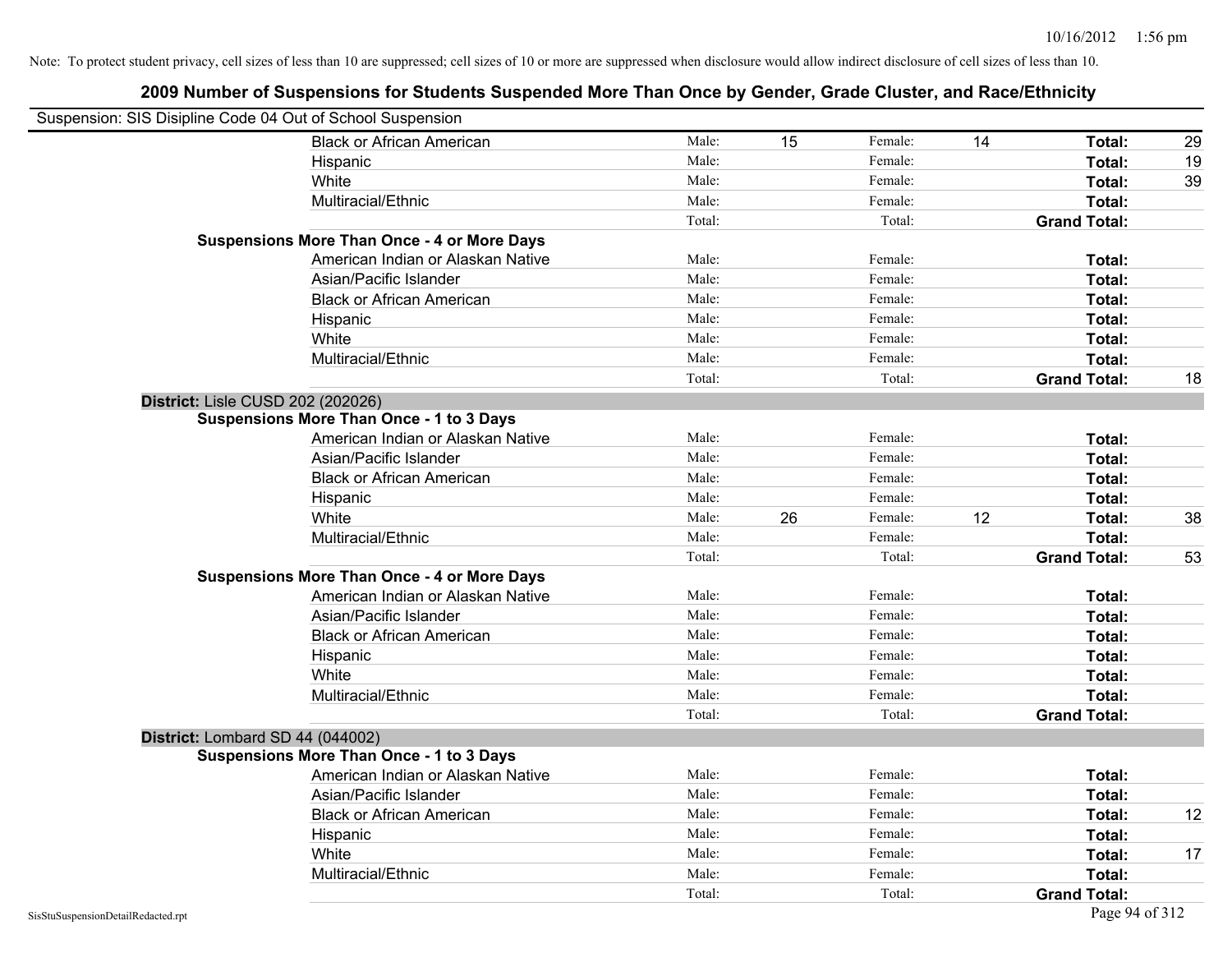## **2009 Number of Suspensions for Students Suspended More Than Once by Gender, Grade Cluster, and Race/Ethnicity** Suspension: SIS Disipline Code 04 Out of School Suspension **Suspensions More Than Once - 4 or More Days** American Indian or Alaskan Native **Male:** Male: Female: Female: **Total:** Total: Asian/Pacific Islander **Figure 1.1 Contact 1.1 Contact 1.1 Contact 1.1 Contact 1.1 Contact 1.1 Contact 1.1 Conta** Black or African American **American** Male: Male: Female: **Female: Total: Total: Total: Female: Total: Total: Total: Total: Total: Total: Total: Total: Total: Total: Total: Total: Total:** Hispanic **Total:** Male: Female: **Total:** Female: **Total:** Total: White **Total:** Male: Female: **Total:** Female: **Total:** Total: Multiracial/Ethnic **Total:** Male: Female: **Total:** Female: **Total:** Female: **Total:** Female: **Total:** Female: **Total:** Female: **Total:** Female: **Total:** Female: **Total:** Female: **Total:** Female: **Total:** Female: **Total:** F Total: Total: **Grand Total: District:** Lutheran Child & Family Services (013900) **Suspensions More Than Once - 1 to 3 Days** American Indian or Alaskan Native **Male:** Male: Female: Female: **Total:** Total: Asian/Pacific Islander **Figure 1.1 Contained Asian** Male: Female: **Female: Total: Total: Total: Total: Total: Total: Total: Total: Total: Total: Total: Total: Total: Total: Total: Total: T** Black or African American **Figure 1.1 and Total:** Male: Female: Female: **Total:** Total: Hispanic **Total:** Male: Female: **Total:** Female: **Total:** Total: White **Total:** Male: Female: **Total:** Total: **Total:** Female: **Total:** Total: Multiracial/Ethnic **Total:** Male: Female: **Total:** Female: **Total:** Female: **Total:** Female: **Total:** Female: **Total:** Female: **Total:** Female: **Total:** Female: **Total:** Female: **Total:** Female: **Total:** Female: **Total:** F Total: Total: **Grand Total: Suspensions More Than Once - 4 or More Days** American Indian or Alaskan Native **Male:** Male: Female: Female: **Total:** Total: Asian/Pacific Islander **Figure 1.1 Contained Asian/Pacific Islander Female:** Female: **Total:** Total: Black or African American **American** Male: Male: Female: **Female: Total: Total: Total: Female: Total: Total: Total: Total: Total: Total: Total: Total: Total: Total: Total: Total: Total:** Hispanic **Total:** Male: Female: **Total:** Female: **Total:** Total: White **Total:** Male: Female: **Total:** Total: **Total:** Female: **Total:** Total: Multiracial/Ethnic **Total:** Male: Male: Female: **Total:** Female: **Total:** Total: Total: Total: **Grand Total: District:** Maercker SD 60 (060002) **Suspensions More Than Once - 1 to 3 Days** American Indian or Alaskan Native **Male:** Male: Female: Female: **Total:** Total: Asian/Pacific Islander **Figure 1.1 Contained Asian** Male: Female: **Female: Total: Total: Total: Total: Total: Total: Total: Total: Total: Total: Total: Total: Total: Total: Total: Total: T** Black or African American **Male:** Male: Female: Female: **Total:** Total: **Total:** Female: **Female:** Total: Total: **Female:** Total: Total: Total: Total: Total: Total: Total: Total: Total: Total: Total: Total: Total: Total: T Hispanic **Total:** Male: Female: **Total:** Female: **Total:** Total: **Total:** Female: **Total:** Total: **Total:** Total: **Total:** Total: **Total:** Total: **Total:** Total: **Total:** Total: **Total:** Total: **Total:** Total: **Total:** Tot White **Total:** Male: Female: **Total:** Female: **Total:** Total: Multiracial/Ethnic **Total:** Male: Female: **Female: Total:** Total: **Total:** Female: **Total:** Total: **Female:** Total: **Total:** Total: **Total:** Total: **Total:** Total: **Total:** Total: **Total:** Total: **Total:** Total: **Total:**

# **Suspensions More**

| ore Than Once - 4 or More Days    |       |         |        |
|-----------------------------------|-------|---------|--------|
| American Indian or Alaskan Native | Male: | Female: | Total: |
| Asian/Pacific Islander            | Male: | Female: | Total: |
| Black or African American         | Male: | Female: | Total: |
| Hispanic                          | Male: | Female: | Total: |

Total: Total: **Grand Total:**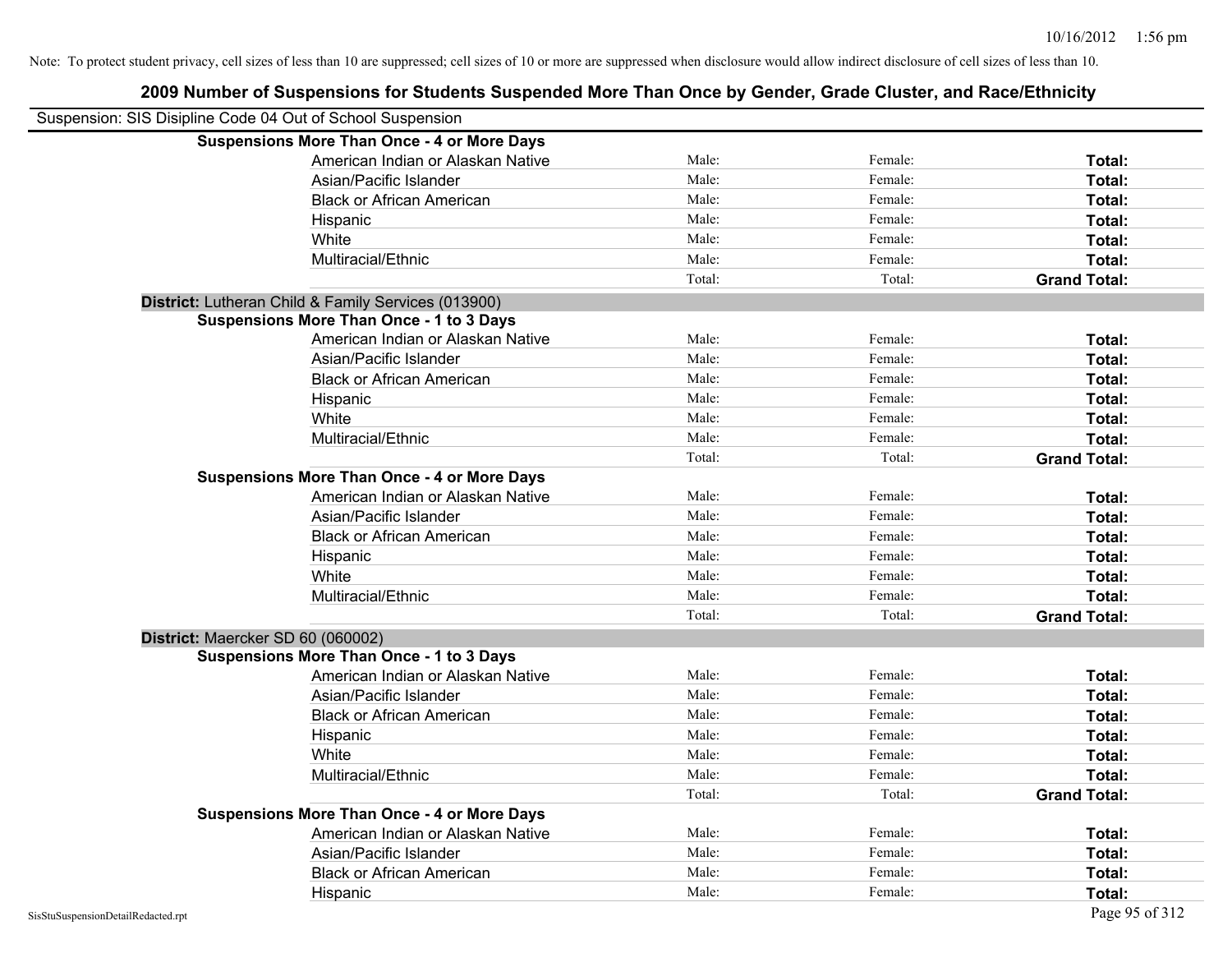| Suspension: SIS Disipline Code 04 Out of School Suspension |        |                |    |                     |     |
|------------------------------------------------------------|--------|----------------|----|---------------------|-----|
| White                                                      | Male:  | Female:        |    | Total:              |     |
| Multiracial/Ethnic                                         | Male:  | Female:        |    | Total:              |     |
|                                                            | Total: | Total:         |    | <b>Grand Total:</b> |     |
| District: Marquardt SD 15 (015002)                         |        |                |    |                     |     |
| Suspensions More Than Once - 1 to 3 Days                   |        |                |    |                     |     |
| American Indian or Alaskan Native                          | Male:  | Female:        |    | Total:              |     |
| Asian/Pacific Islander                                     | Male:  | Female:        |    | Total:              |     |
| <b>Black or African American</b>                           | Male:  | Female:        |    | Total:              | 31  |
| Hispanic                                                   | Male:  | Female:        |    | Total:              |     |
| White                                                      | Male:  | Female:        |    | Total:              |     |
| Multiracial/Ethnic                                         | Male:  | Female:        |    | Total:              |     |
|                                                            | Total: | Total:         |    | <b>Grand Total:</b> | 42  |
| <b>Suspensions More Than Once - 4 or More Days</b>         |        |                |    |                     |     |
| American Indian or Alaskan Native                          | Male:  | Female:        |    | Total:              |     |
| Asian/Pacific Islander                                     | Male:  | Female:        |    | Total:              |     |
| <b>Black or African American</b>                           | Male:  | Female:        |    | Total:              |     |
| Hispanic                                                   | Male:  | Female:        |    | Total:              |     |
| White                                                      | Male:  | Female:        |    | Total:              |     |
| Multiracial/Ethnic                                         | Male:  | Female:        |    | Total:              |     |
|                                                            | Total: | Total:         |    | <b>Grand Total:</b> |     |
| District: Medinah SD 11 (011002)                           |        |                |    |                     |     |
| <b>Suspensions More Than Once - 1 to 3 Days</b>            |        |                |    |                     |     |
| American Indian or Alaskan Native                          | Male:  | Female:        |    | Total:              |     |
| Asian/Pacific Islander                                     | Male:  | Female:        |    | Total:              |     |
| <b>Black or African American</b>                           | Male:  | Female:        |    | Total:              |     |
| Hispanic                                                   | Male:  | Female:        |    | Total:              |     |
| White                                                      | Male:  | Female:        |    | Total:              |     |
| Multiracial/Ethnic                                         | Male:  | Female:        |    | Total:              |     |
|                                                            | Total: | Total:         |    | <b>Grand Total:</b> |     |
| District: Naperville CUSD 203 (203026)                     |        |                |    |                     |     |
| <b>Suspensions More Than Once - 1 to 3 Days</b>            |        |                |    |                     |     |
| American Indian or Alaskan Native                          | Male:  | Female:        |    | Total:              |     |
| Asian/Pacific Islander                                     | Male:  | Female:        |    | Total:              |     |
| <b>Black or African American</b>                           | Male:  | 110<br>Female: | 29 | Total:              | 139 |
| Hispanic                                                   | Male:  | Female:        |    | Total:              | 34  |
| White                                                      | Male:  | 144<br>Female: | 41 | Total:              | 185 |
| Multiracial/Ethnic                                         | Male:  | Female:        |    | Total:              | 12  |
|                                                            | Total: | Total:         |    | <b>Grand Total:</b> |     |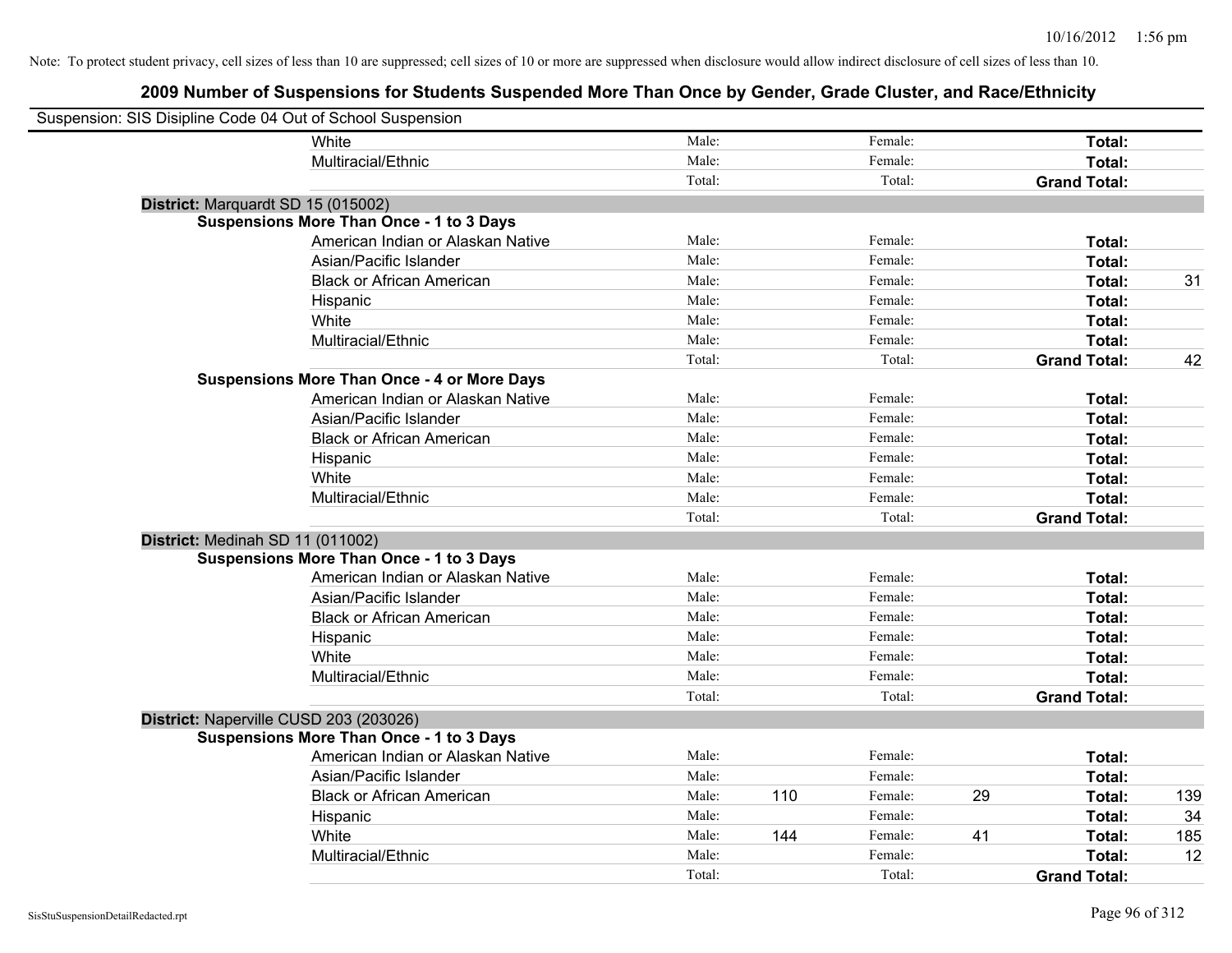Note: To protect student privacy, cell sizes of less than 10 are suppressed; cell sizes of 10 or more are suppressed when disclosure would allow indirect disclosure of cell sizes of less than 10.

|                                                    | Suspension: SIS Disipline Code 04 Out of School Suspension |        |         |                     |    |
|----------------------------------------------------|------------------------------------------------------------|--------|---------|---------------------|----|
|                                                    | <b>Suspensions More Than Once - 4 or More Days</b>         |        |         |                     |    |
|                                                    | American Indian or Alaskan Native                          | Male:  | Female: | Total:              |    |
|                                                    | Asian/Pacific Islander                                     | Male:  | Female: | Total:              |    |
|                                                    | <b>Black or African American</b>                           | Male:  | Female: | Total:              | 10 |
|                                                    | Hispanic                                                   | Male:  | Female: | Total:              |    |
|                                                    | White                                                      | Male:  | Female: | Total:              | 25 |
|                                                    | Multiracial/Ethnic                                         | Male:  | Female: | Total:              |    |
|                                                    |                                                            | Total: | Total:  | <b>Grand Total:</b> |    |
| District: Non-Public School (158S)                 |                                                            |        |         |                     |    |
|                                                    | <b>Suspensions More Than Once - 1 to 3 Days</b>            |        |         |                     |    |
|                                                    | American Indian or Alaskan Native                          | Male:  | Female: | Total:              |    |
|                                                    | Asian/Pacific Islander                                     | Male:  | Female: | Total:              |    |
|                                                    | <b>Black or African American</b>                           | Male:  | Female: | Total:              |    |
|                                                    | Hispanic                                                   | Male:  | Female: | Total:              |    |
|                                                    | White                                                      | Male:  | Female: | Total:              |    |
|                                                    | Multiracial/Ethnic                                         | Male:  | Female: | Total:              |    |
|                                                    |                                                            | Total: | Total:  | <b>Grand Total:</b> |    |
|                                                    | <b>Suspensions More Than Once - 4 or More Days</b>         |        |         |                     |    |
|                                                    | American Indian or Alaskan Native                          | Male:  | Female: | Total:              |    |
|                                                    | Asian/Pacific Islander                                     | Male:  | Female: | Total:              |    |
|                                                    | <b>Black or African American</b>                           | Male:  | Female: | Total:              |    |
|                                                    | Hispanic                                                   | Male:  | Female: | Total:              |    |
|                                                    | White                                                      | Male:  | Female: | Total:              |    |
|                                                    | Multiracial/Ethnic                                         | Male:  | Female: | Total:              |    |
|                                                    |                                                            | Total: | Total:  | <b>Grand Total:</b> |    |
|                                                    | District: North DuPage Sp Ed Cooperative (802060)          |        |         |                     |    |
|                                                    | <b>Suspensions More Than Once - 1 to 3 Days</b>            |        |         |                     |    |
|                                                    | American Indian or Alaskan Native                          | Male:  | Female: | Total:              |    |
|                                                    | Asian/Pacific Islander                                     | Male:  | Female: | Total:              |    |
|                                                    | <b>Black or African American</b>                           | Male:  | Female: | Total:              |    |
|                                                    | Hispanic                                                   | Male:  | Female: | Total:              |    |
|                                                    | White                                                      | Male:  | Female: | Total:              |    |
|                                                    | Multiracial/Ethnic                                         | Male:  | Female: | Total:              |    |
| <b>Suspensions More Than Once - 4 or More Days</b> |                                                            | Total: | Total:  | <b>Grand Total:</b> |    |

American Indian or Alaskan Native **Male:** Male: Female: Female: **Total:** Total: Asian/Pacific Islander **Total:** Male: Female: Female: **Total:** Total: Black or African American **Figure 10** Male: Female: Female: **Total:** Total: Hispanic **Total:** Male: Female: **Total:** Female: **Total:** Total: **Total:** Female: **Total:** Total: **Total:** Total: **Total:** Total: **Total:** Total: **Total:** Total: **Total:** Total: **Total:** Total: **Total:** Total: **Total:** Tot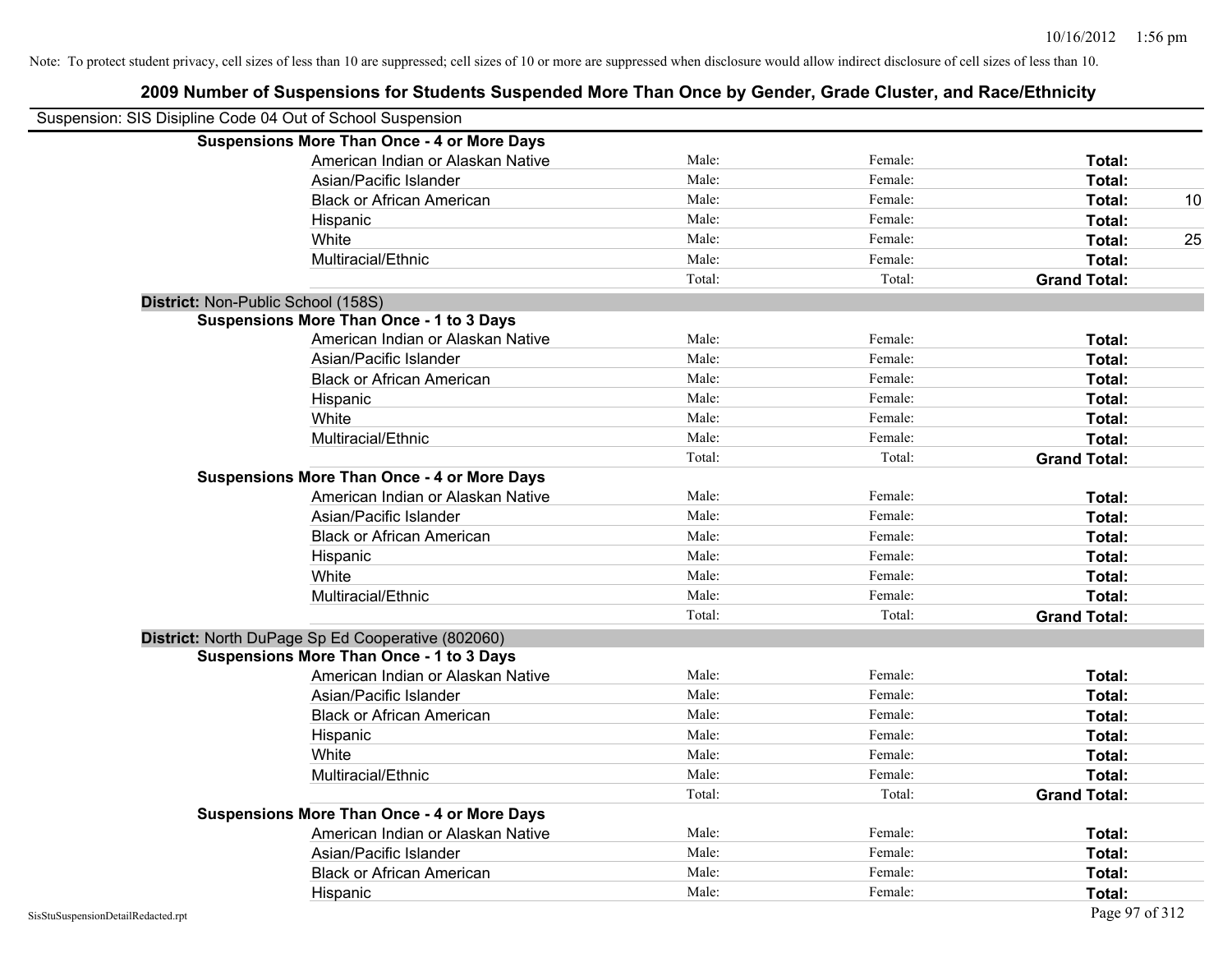### **2009 Number of Suspensions for Students Suspended More Than Once by Gender, Grade Cluster, and Race/Ethnicity**

| Suspension: SIS Disipline Code 04 Out of School Suspension |                                                    |        |         |                     |    |
|------------------------------------------------------------|----------------------------------------------------|--------|---------|---------------------|----|
|                                                            | White                                              | Male:  | Female: | Total:              |    |
|                                                            | Multiracial/Ethnic                                 | Male:  | Female: | Total:              |    |
|                                                            |                                                    | Total: | Total:  | <b>Grand Total:</b> |    |
|                                                            | District: Queen Bee SD 16 (016002)                 |        |         |                     |    |
|                                                            | <b>Suspensions More Than Once - 1 to 3 Days</b>    |        |         |                     |    |
|                                                            | American Indian or Alaskan Native                  | Male:  | Female: | Total:              |    |
|                                                            | Asian/Pacific Islander                             | Male:  | Female: | Total:              |    |
|                                                            | <b>Black or African American</b>                   | Male:  | Female: | Total:              | 18 |
|                                                            | Hispanic                                           | Male:  | Female: | Total:              |    |
|                                                            | White                                              | Male:  | Female: | Total:              |    |
|                                                            | Multiracial/Ethnic                                 | Male:  | Female: | Total:              |    |
|                                                            |                                                    | Total: | Total:  | <b>Grand Total:</b> |    |
|                                                            | <b>Suspensions More Than Once - 4 or More Days</b> |        |         |                     |    |
|                                                            | American Indian or Alaskan Native                  | Male:  | Female: | Total:              |    |
|                                                            | Asian/Pacific Islander                             | Male:  | Female: | Total:              |    |
|                                                            | <b>Black or African American</b>                   | Male:  | Female: | Total:              |    |
|                                                            | Hispanic                                           | Male:  | Female: | Total:              |    |
|                                                            | White                                              | Male:  | Female: | Total:              |    |
|                                                            | Multiracial/Ethnic                                 | Male:  | Female: | Total:              |    |
|                                                            |                                                    | Total: | Total:  | <b>Grand Total:</b> |    |
| District: Roselle SD 12 (012002)                           |                                                    |        |         |                     |    |
|                                                            | <b>Suspensions More Than Once - 1 to 3 Days</b>    |        |         |                     |    |
|                                                            | American Indian or Alaskan Native                  | Male:  | Female: | Total:              |    |
|                                                            | Asian/Pacific Islander                             | Male:  | Female: | Total:              |    |
|                                                            | <b>Black or African American</b>                   | Male:  | Female: | Total:              |    |
|                                                            | Hispanic                                           | Male:  | Female: | Total:              |    |
|                                                            | White                                              | Male:  | Female: | Total:              |    |
|                                                            | Multiracial/Ethnic                                 | Male:  | Female: | Total:              |    |
|                                                            |                                                    | Total: | Total:  | <b>Grand Total:</b> |    |
|                                                            | <b>Suspensions More Than Once - 4 or More Days</b> |        |         |                     |    |
|                                                            | American Indian or Alaskan Native                  | Male:  | Female: | Total:              |    |
|                                                            | Asian/Pacific Islander                             | Male:  | Female: | Total:              |    |
|                                                            | <b>Black or African American</b>                   | Male:  | Female: | Total:              |    |
|                                                            | Hispanic                                           | Male:  | Female: | Total:              |    |
|                                                            | White                                              | Male:  | Female: | Total:              |    |
|                                                            | Multiracial/Ethnic                                 | Male:  | Female: | Total:              |    |
|                                                            |                                                    | Total: | Total:  | <b>Grand Total:</b> |    |
|                                                            |                                                    |        |         |                     |    |

#### **District:** Salt Creek SD 48 (048002)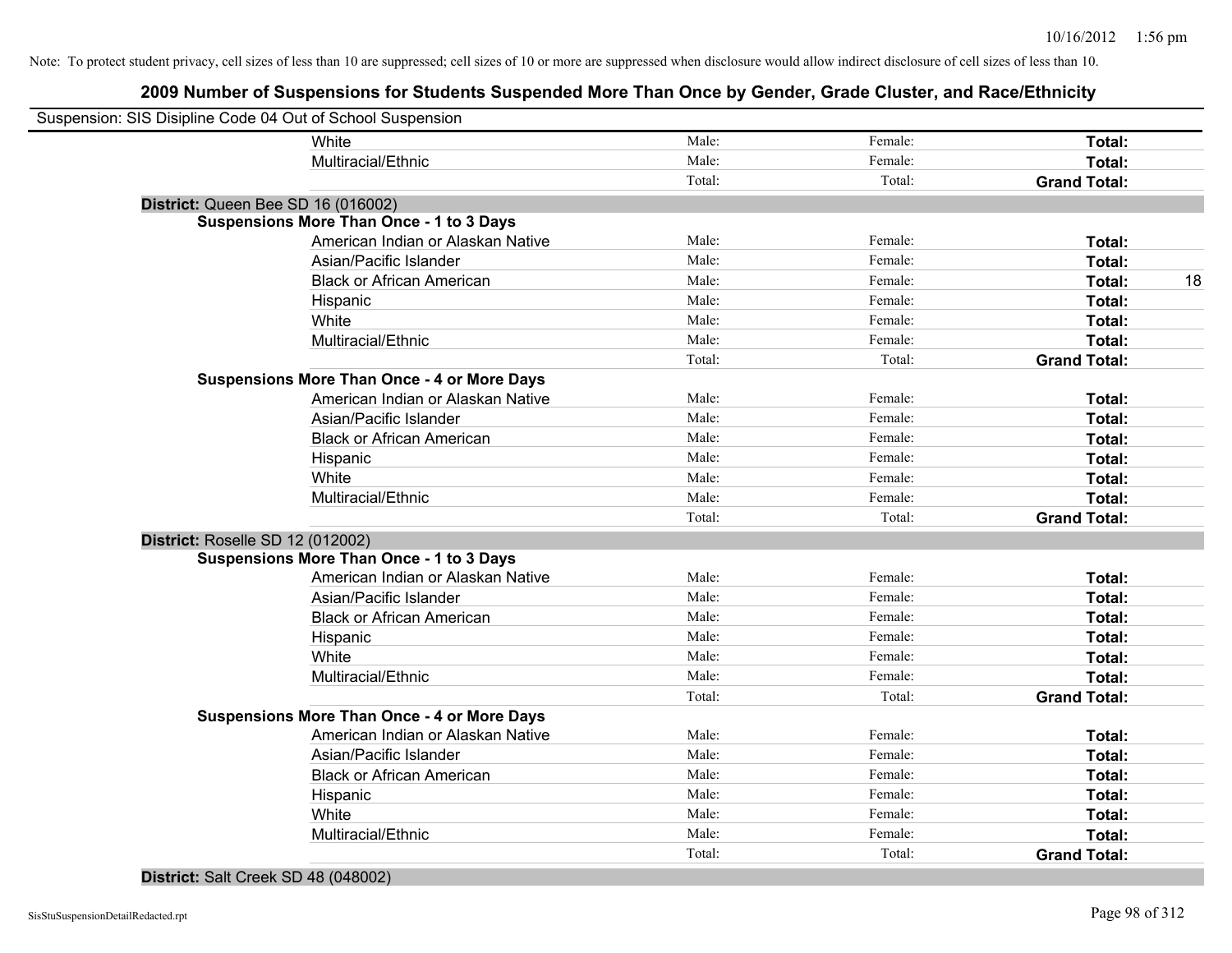| 2009 Number of Suspensions for Students Suspended More Than Once by Gender, Grade Cluster, and Race/Ethnicity |                                   |        |         |                     |    |
|---------------------------------------------------------------------------------------------------------------|-----------------------------------|--------|---------|---------------------|----|
| Suspension: SIS Disipline Code 04 Out of School Suspension                                                    |                                   |        |         |                     |    |
| <b>Suspensions More Than Once - 1 to 3 Days</b>                                                               |                                   |        |         |                     |    |
|                                                                                                               | American Indian or Alaskan Native | Male:  | Female: | Total:              |    |
| Asian/Pacific Islander                                                                                        |                                   | Male:  | Female: | Total:              |    |
|                                                                                                               | <b>Black or African American</b>  | Male:  | Female: | Total:              |    |
| Hispanic                                                                                                      |                                   | Male:  | Female: | Total:              |    |
| White                                                                                                         |                                   | Male:  | Female: | Total:              |    |
| Multiracial/Ethnic                                                                                            |                                   | Male:  | Female: | Total:              |    |
|                                                                                                               |                                   | Total: | Total:  | <b>Grand Total:</b> |    |
| District: Sch Assoc Sped Educ DuPage SASED (066061)                                                           |                                   |        |         |                     |    |
| <b>Suspensions More Than Once - 1 to 3 Days</b>                                                               |                                   |        |         |                     |    |
|                                                                                                               | American Indian or Alaskan Native | Male:  | Female: | Total:              |    |
| Asian/Pacific Islander                                                                                        |                                   | Male:  | Female: | Total:              |    |
|                                                                                                               | <b>Black or African American</b>  | Male:  | Female: | Total:              |    |
| Hispanic                                                                                                      |                                   | Male:  | Female: | Total:              |    |
| White                                                                                                         |                                   | Male:  | Female: | Total:              |    |
| Multiracial/Ethnic                                                                                            |                                   | Male:  | Female: | Total:              |    |
|                                                                                                               |                                   | Total: | Total:  | <b>Grand Total:</b> |    |
| <b>Suspensions More Than Once - 4 or More Days</b>                                                            |                                   |        |         |                     |    |
|                                                                                                               | American Indian or Alaskan Native | Male:  | Female: | Total:              |    |
| Asian/Pacific Islander                                                                                        |                                   | Male:  | Female: | Total:              |    |
|                                                                                                               | <b>Black or African American</b>  | Male:  | Female: | Total:              |    |
| Hispanic                                                                                                      |                                   | Male:  | Female: | Total:              |    |
| White                                                                                                         |                                   | Male:  | Female: | Total:              |    |
| Multiracial/Ethnic                                                                                            |                                   | Male:  | Female: | Total:              |    |
|                                                                                                               |                                   | Total: | Total:  | <b>Grand Total:</b> |    |
| District: SD 45 DuPage County (045002)                                                                        |                                   |        |         |                     |    |
| <b>Suspensions More Than Once - 1 to 3 Days</b>                                                               |                                   |        |         |                     |    |
|                                                                                                               | American Indian or Alaskan Native | Male:  | Female: | Total:              |    |
| Asian/Pacific Islander                                                                                        |                                   | Male:  | Female: | Total:              |    |
|                                                                                                               | <b>Black or African American</b>  | Male:  | Female: | Total:              | 10 |
| Hispanic                                                                                                      |                                   | Male:  | Female: | Total:              |    |
| White                                                                                                         |                                   | Male:  | Female: | Total:              | 10 |
| Multiracial/Ethnic                                                                                            |                                   | Male:  | Female: | Total:              |    |
|                                                                                                               |                                   | Total: | Total:  | <b>Grand Total:</b> |    |
| <b>Suspensions More Than Once - 4 or More Days</b>                                                            |                                   |        |         |                     |    |
|                                                                                                               | American Indian or Alaskan Native | Male:  | Female: | Total:              |    |
| Asian/Pacific Islander                                                                                        |                                   | Male:  | Female: | Total:              |    |
|                                                                                                               | <b>Black or African American</b>  | Male:  | Female: | Total:              |    |
| Hispanic                                                                                                      |                                   | Male:  | Female: | Total:              |    |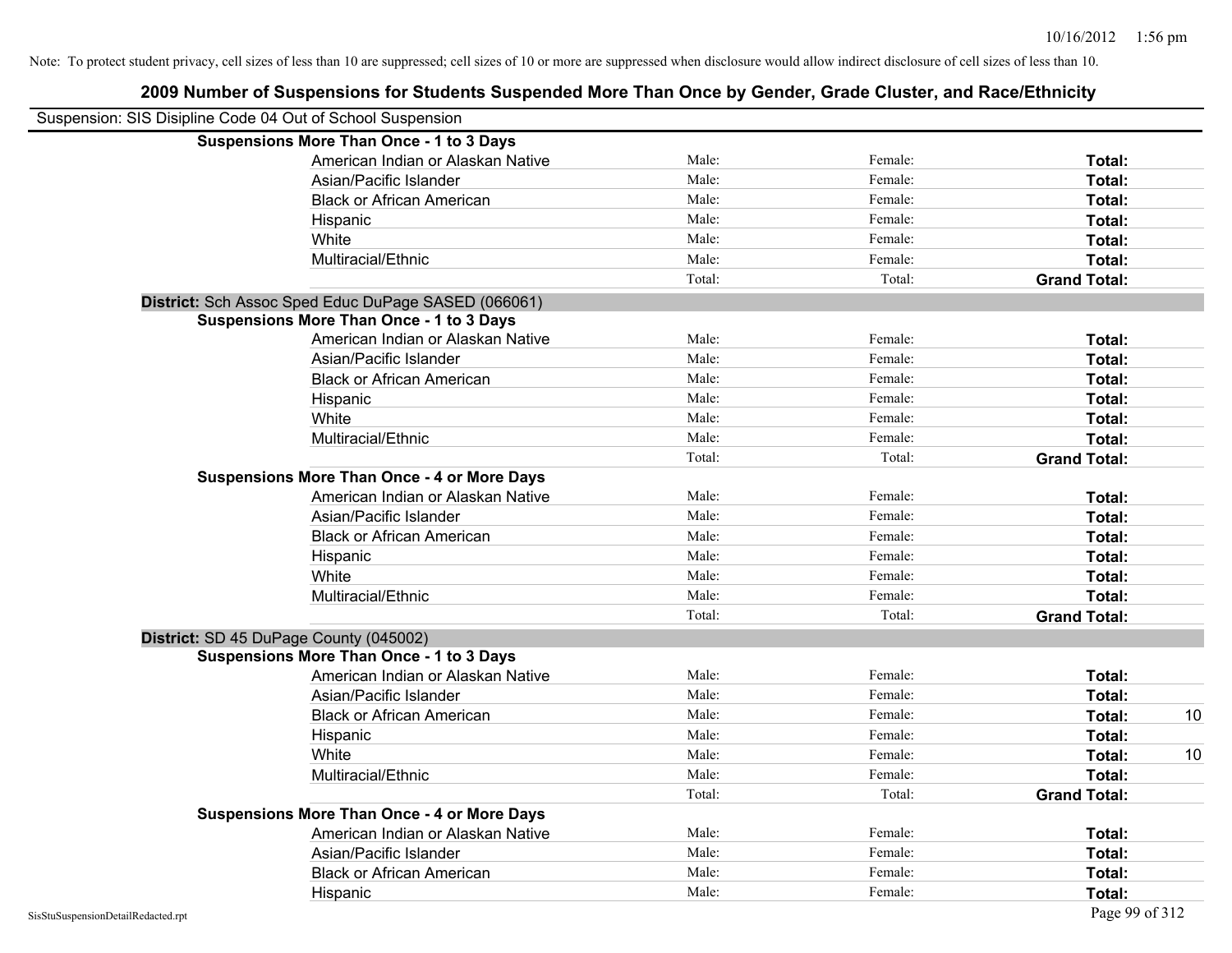### **2009 Number of Suspensions for Students Suspended More Than Once by Gender, Grade Cluster, and Race/Ethnicity**

|                                | Suspension: SIS Disipline Code 04 Out of School Suspension |        |         |                     |    |
|--------------------------------|------------------------------------------------------------|--------|---------|---------------------|----|
|                                | White                                                      | Male:  | Female: | Total:              |    |
|                                | Multiracial/Ethnic                                         | Male:  | Female: | Total:              |    |
|                                |                                                            | Total: | Total:  | <b>Grand Total:</b> |    |
| <b>District: SEAL (028200)</b> |                                                            |        |         |                     |    |
|                                | <b>Suspensions More Than Once - 1 to 3 Days</b>            |        |         |                     |    |
|                                | American Indian or Alaskan Native                          | Male:  | Female: | Total:              |    |
|                                | Asian/Pacific Islander                                     | Male:  | Female: | Total:              |    |
|                                | <b>Black or African American</b>                           | Male:  | Female: | Total:              |    |
|                                | Hispanic                                                   | Male:  | Female: | Total:              |    |
|                                | White                                                      | Male:  | Female: | Total:              |    |
|                                | Multiracial/Ethnic                                         | Male:  | Female: | Total:              |    |
|                                |                                                            | Total: | Total:  | <b>Grand Total:</b> |    |
|                                | <b>Suspensions More Than Once - 4 or More Days</b>         |        |         |                     |    |
|                                | American Indian or Alaskan Native                          | Male:  | Female: | Total:              |    |
|                                | Asian/Pacific Islander                                     | Male:  | Female: | Total:              |    |
|                                | <b>Black or African American</b>                           | Male:  | Female: | Total:              |    |
|                                | Hispanic                                                   | Male:  | Female: | Total:              |    |
|                                | White                                                      | Male:  | Female: | Total:              |    |
|                                | Multiracial/Ethnic                                         | Male:  | Female: | Total:              |    |
|                                |                                                            | Total: | Total:  | <b>Grand Total:</b> |    |
|                                | District: West Chicago ESD 33 (033002)                     |        |         |                     |    |
|                                | <b>Suspensions More Than Once - 1 to 3 Days</b>            |        |         |                     |    |
|                                | American Indian or Alaskan Native                          | Male:  | Female: | Total:              |    |
|                                | Asian/Pacific Islander                                     | Male:  | Female: | Total:              |    |
|                                | <b>Black or African American</b>                           | Male:  | Female: | Total:              |    |
|                                | Hispanic                                                   | Male:  | Female: | Total:              | 32 |
|                                | White                                                      | Male:  | Female: | Total:              |    |
|                                | Multiracial/Ethnic                                         | Male:  | Female: | Total:              |    |
|                                |                                                            | Total: | Total:  | <b>Grand Total:</b> | 42 |
|                                | <b>Suspensions More Than Once - 4 or More Days</b>         |        |         |                     |    |
|                                | American Indian or Alaskan Native                          | Male:  | Female: | Total:              |    |
|                                | Asian/Pacific Islander                                     | Male:  | Female: | Total:              |    |
|                                | <b>Black or African American</b>                           | Male:  | Female: | Total:              |    |
|                                | Hispanic                                                   | Male:  | Female: | Total:              |    |
|                                | White                                                      | Male:  | Female: | Total:              |    |
|                                | Multiracial/Ethnic                                         | Male:  | Female: | Total:              |    |
|                                |                                                            | Total: | Total:  | <b>Grand Total:</b> |    |
| . <b>.</b>                     |                                                            |        |         |                     |    |

**District:** Willow Academy (009200)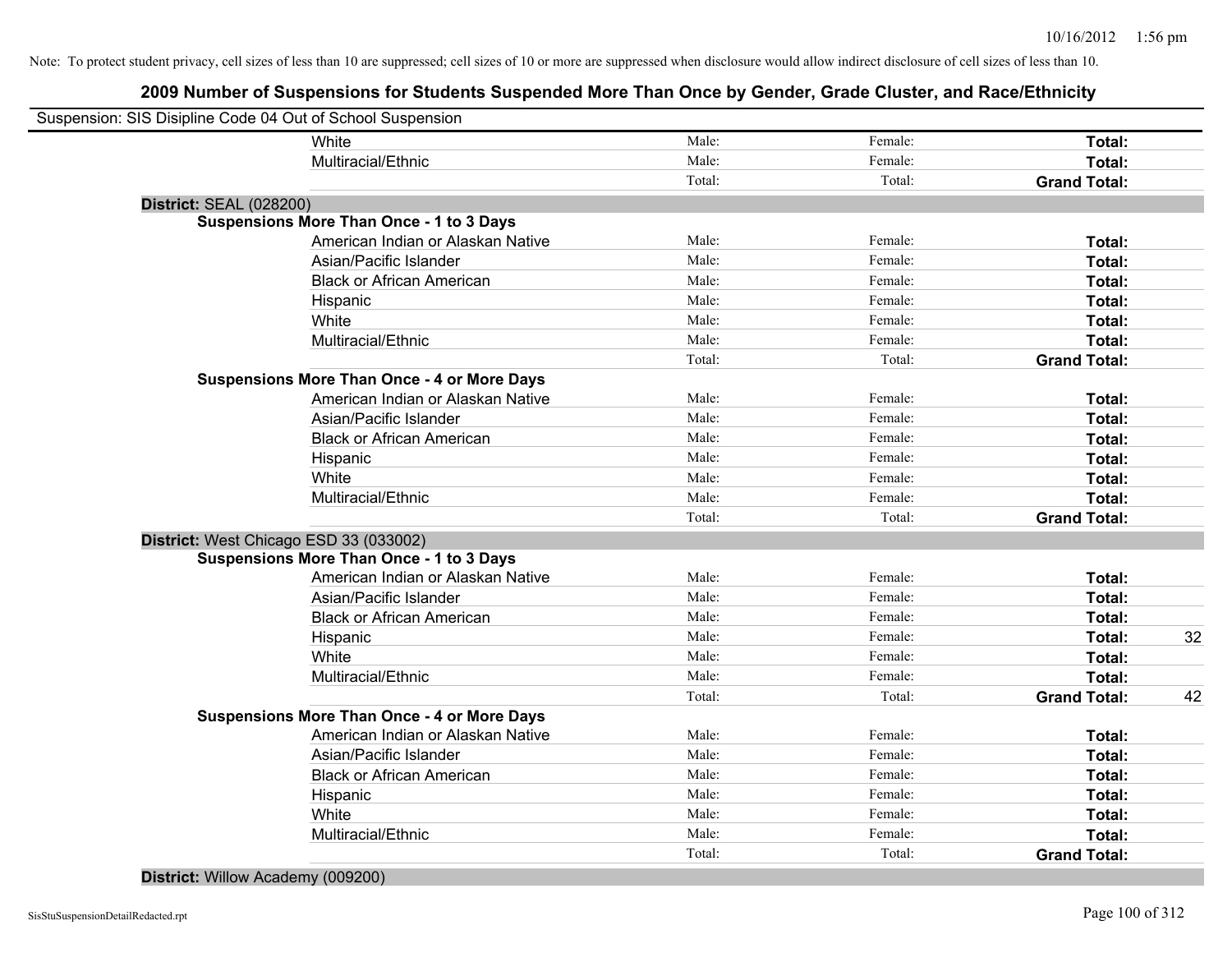|                                    | Suspension: SIS Disipline Code 04 Out of School Suspension |        |         |                     |
|------------------------------------|------------------------------------------------------------|--------|---------|---------------------|
|                                    | <b>Suspensions More Than Once - 1 to 3 Days</b>            |        |         |                     |
|                                    | American Indian or Alaskan Native                          | Male:  | Female: | Total:              |
|                                    | Asian/Pacific Islander                                     | Male:  | Female: | Total:              |
|                                    | <b>Black or African American</b>                           | Male:  | Female: | Total:              |
|                                    | Hispanic                                                   | Male:  | Female: | Total:              |
|                                    | White                                                      | Male:  | Female: | Total:              |
|                                    | Multiracial/Ethnic                                         | Male:  | Female: | Total:              |
|                                    |                                                            | Total: | Total:  | <b>Grand Total:</b> |
|                                    | <b>Suspensions More Than Once - 4 or More Days</b>         |        |         |                     |
|                                    | American Indian or Alaskan Native                          | Male:  | Female: | Total:              |
|                                    | Asian/Pacific Islander                                     | Male:  | Female: | Total:              |
|                                    | <b>Black or African American</b>                           | Male:  | Female: | Total:              |
|                                    | Hispanic                                                   | Male:  | Female: | Total:              |
|                                    | White                                                      | Male:  | Female: | Total:              |
|                                    | Multiracial/Ethnic                                         | Male:  | Female: | Total:              |
|                                    |                                                            | Total: | Total:  | <b>Grand Total:</b> |
|                                    | District: Wood Dale SD 7 (007002)                          |        |         |                     |
|                                    | <b>Suspensions More Than Once - 1 to 3 Days</b>            |        |         |                     |
|                                    | American Indian or Alaskan Native                          | Male:  | Female: | Total:              |
|                                    | Asian/Pacific Islander                                     | Male:  | Female: | Total:              |
|                                    | <b>Black or African American</b>                           | Male:  | Female: | Total:              |
|                                    | Hispanic                                                   | Male:  | Female: | 18<br>Total:        |
|                                    | White                                                      | Male:  | Female: | Total:<br>11        |
|                                    | Multiracial/Ethnic                                         | Male:  | Female: | Total:              |
|                                    |                                                            | Total: | Total:  | <b>Grand Total:</b> |
|                                    | <b>Suspensions More Than Once - 4 or More Days</b>         |        |         |                     |
|                                    | American Indian or Alaskan Native                          | Male:  | Female: | Total:              |
|                                    | Asian/Pacific Islander                                     | Male:  | Female: | Total:              |
|                                    | <b>Black or African American</b>                           | Male:  | Female: | Total:              |
|                                    | Hispanic                                                   | Male:  | Female: | Total:              |
|                                    | White                                                      | Male:  | Female: | Total:              |
|                                    | Multiracial/Ethnic                                         | Male:  | Female: | Total:              |
|                                    |                                                            | Total: | Total:  | <b>Grand Total:</b> |
|                                    | District: Woodridge SD 68 (068002)                         |        |         |                     |
|                                    | Suspensions More Than Once - 1 to 3 Days                   |        |         |                     |
|                                    | American Indian or Alaskan Native                          | Male:  | Female: | Total:              |
|                                    | Asian/Pacific Islander                                     | Male:  | Female: | Total:              |
|                                    | <b>Black or African American</b>                           | Male:  | Female: | Total:              |
|                                    | Hispanic                                                   | Male:  | Female: | Total:              |
| SisStuSuspensionDetailRedacted.rpt |                                                            |        |         | Page 101 of 312     |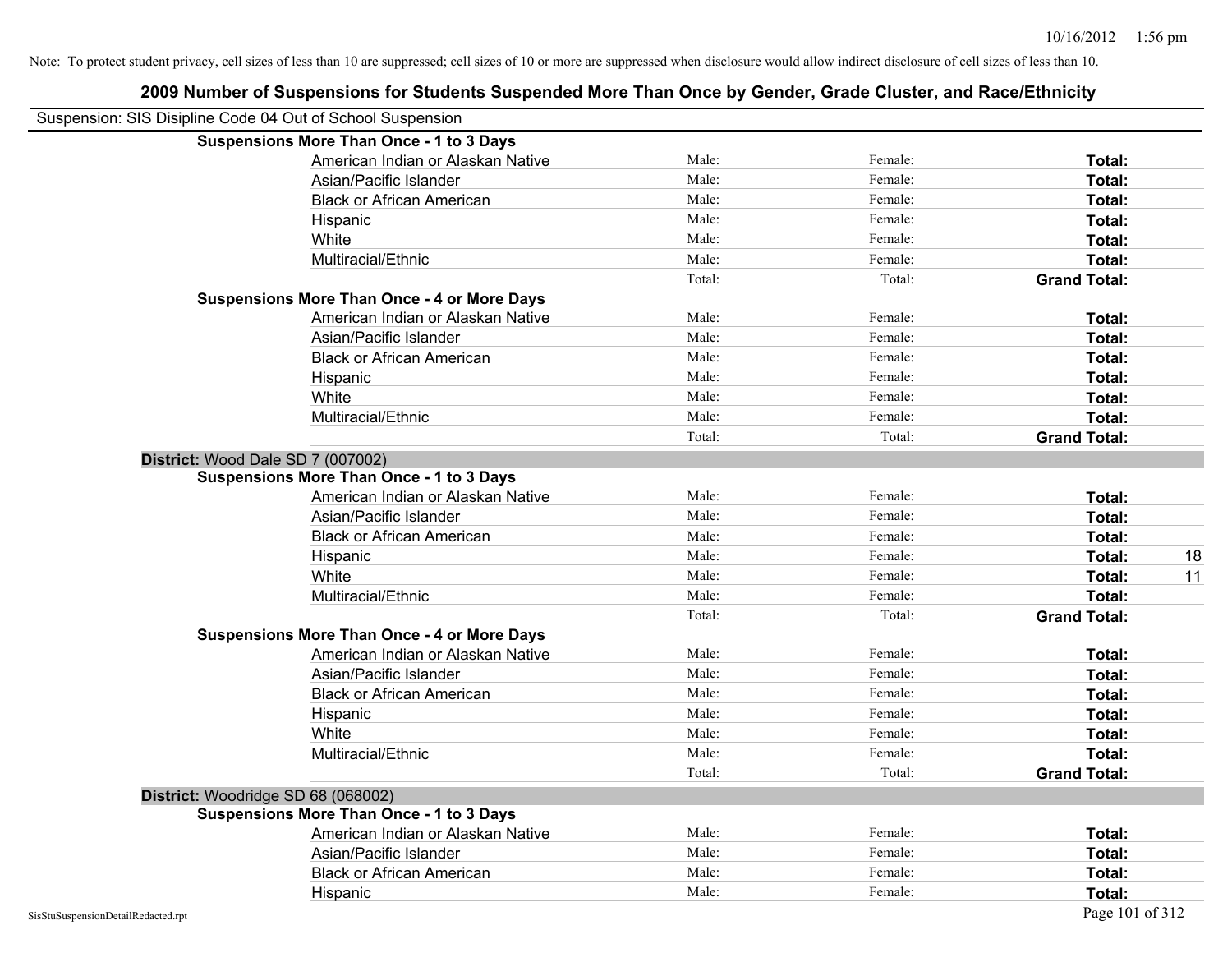| Suspension: SIS Disipline Code 04 Out of School Suspension |                                                    |        |         |                     |    |
|------------------------------------------------------------|----------------------------------------------------|--------|---------|---------------------|----|
|                                                            | White                                              | Male:  | Female: | Total:              |    |
|                                                            | Multiracial/Ethnic                                 | Male:  | Female: | Total:              |    |
|                                                            |                                                    | Total: | Total:  | <b>Grand Total:</b> | 12 |
| County: Non-Public School (000)                            |                                                    |        |         |                     |    |
| District: DuPage ROE (000000)                              |                                                    |        |         |                     |    |
|                                                            | <b>Suspensions More Than Once - 1 to 3 Days</b>    |        |         |                     |    |
|                                                            | American Indian or Alaskan Native                  | Male:  | Female: | Total:              |    |
|                                                            | Asian/Pacific Islander                             | Male:  | Female: | Total:              |    |
|                                                            | <b>Black or African American</b>                   | Male:  | Female: | Total:              |    |
|                                                            | Hispanic                                           | Male:  | Female: | Total:              |    |
|                                                            | White                                              | Male:  | Female: | Total:              | 13 |
|                                                            | Multiracial/Ethnic                                 | Male:  | Female: | Total:              |    |
|                                                            |                                                    | Total: | Total:  | <b>Grand Total:</b> | 26 |
|                                                            | <b>Suspensions More Than Once - 4 or More Days</b> |        |         |                     |    |
|                                                            | American Indian or Alaskan Native                  | Male:  | Female: | Total:              |    |
|                                                            | Asian/Pacific Islander                             | Male:  | Female: | Total:              |    |
|                                                            | <b>Black or African American</b>                   | Male:  | Female: | Total:              |    |
|                                                            | Hispanic                                           | Male:  | Female: | Total:              |    |
|                                                            | White                                              | Male:  | Female: | Total:              |    |
|                                                            | Multiracial/Ethnic                                 | Male:  | Female: | Total:              |    |
|                                                            |                                                    | Total: | Total:  | <b>Grand Total:</b> | 11 |
| Region: Edwd/Gltn/Hdin/Pop/Slne/Wbh/Wn/Wh (20)             |                                                    |        |         |                     |    |
| County: Edwards (024)                                      |                                                    |        |         |                     |    |
|                                                            | District: Edwards County CUSD 1 (001026)           |        |         |                     |    |
|                                                            | <b>Suspensions More Than Once - 1 to 3 Days</b>    |        |         |                     |    |
|                                                            | American Indian or Alaskan Native                  | Male:  | Female: | Total:              |    |
|                                                            | Asian/Pacific Islander                             | Male:  | Female: | Total:              |    |
|                                                            | <b>Black or African American</b>                   | Male:  | Female: | Total:              |    |
|                                                            | Hispanic                                           | Male:  | Female: | Total:              |    |
|                                                            | White                                              | Male:  | Female: | Total:              | 43 |
|                                                            | Multiracial/Ethnic                                 | Male:  | Female: | Total:              |    |
|                                                            |                                                    | Total: | Total:  | <b>Grand Total:</b> |    |
| County: Gallatin (030)                                     |                                                    |        |         |                     |    |
| District: Gallatin CUSD 7 (007026)                         |                                                    |        |         |                     |    |
|                                                            | Suspensions More Than Once - 1 to 3 Days           |        |         |                     |    |
|                                                            | American Indian or Alaskan Native                  | Male:  | Female: | Total:              |    |
|                                                            | Asian/Pacific Islander                             | Male:  | Female: | Total:              |    |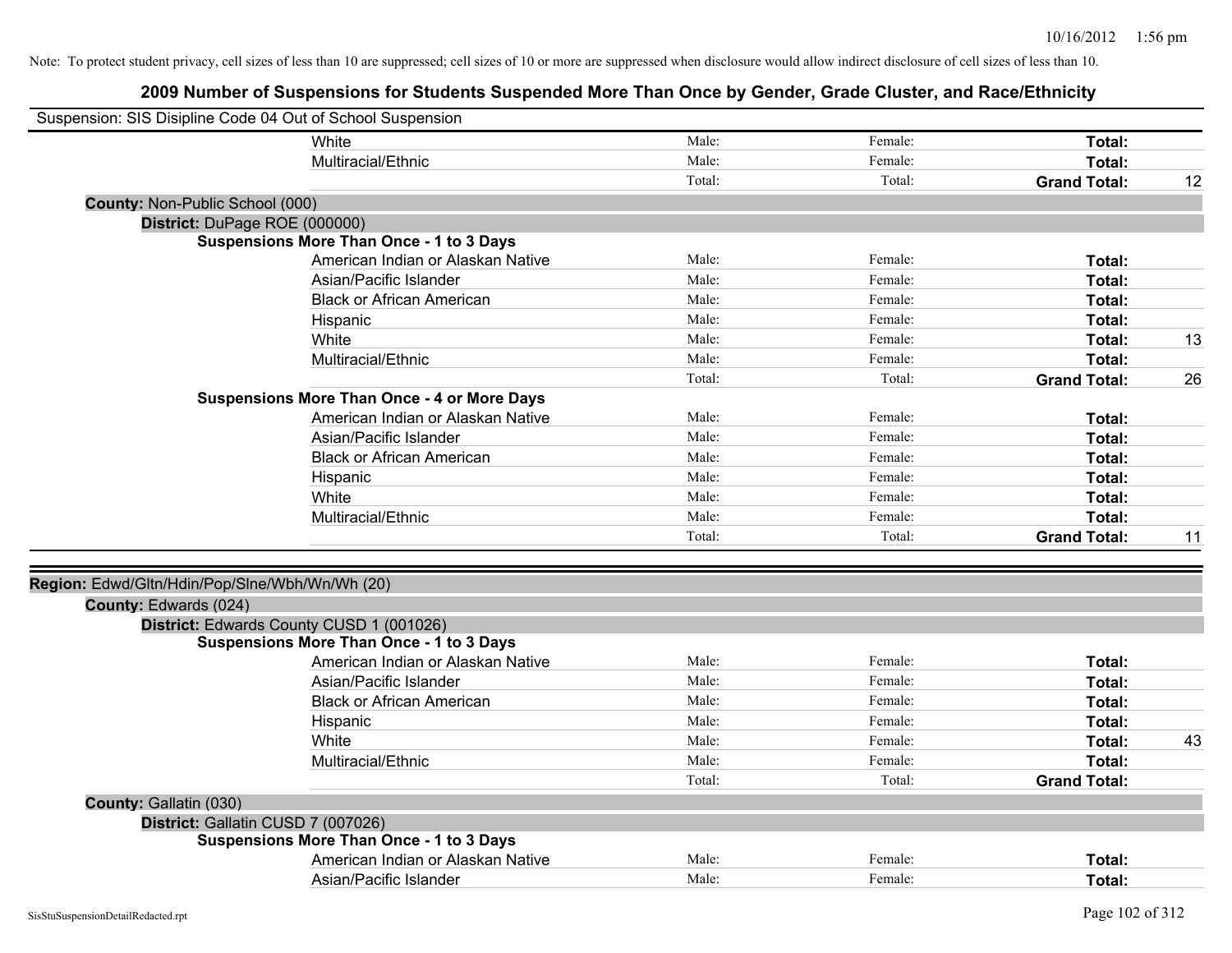| Suspension: SIS Disipline Code 04 Out of School Suspension |                                                    |        |         |                     |    |
|------------------------------------------------------------|----------------------------------------------------|--------|---------|---------------------|----|
|                                                            | <b>Black or African American</b>                   | Male:  | Female: | Total:              |    |
|                                                            | Hispanic                                           | Male:  | Female: | Total:              |    |
|                                                            | White                                              | Male:  | Female: | Total:              | 18 |
|                                                            | Multiracial/Ethnic                                 | Male:  | Female: | Total:              |    |
|                                                            |                                                    | Total: | Total:  | <b>Grand Total:</b> |    |
|                                                            | <b>Suspensions More Than Once - 4 or More Days</b> |        |         |                     |    |
|                                                            | American Indian or Alaskan Native                  | Male:  | Female: | Total:              |    |
|                                                            | Asian/Pacific Islander                             | Male:  | Female: | Total:              |    |
|                                                            | <b>Black or African American</b>                   | Male:  | Female: | Total:              |    |
|                                                            | Hispanic                                           | Male:  | Female: | Total:              |    |
|                                                            | White                                              | Male:  | Female: | Total:              |    |
|                                                            | Multiracial/Ethnic                                 | Male:  | Female: | Total:              |    |
|                                                            |                                                    | Total: | Total:  | <b>Grand Total:</b> |    |
| County: Hardin (035)                                       |                                                    |        |         |                     |    |
|                                                            | District: Hardin County CUSD 1 (001026)            |        |         |                     |    |
|                                                            | <b>Suspensions More Than Once - 1 to 3 Days</b>    |        |         |                     |    |
|                                                            | American Indian or Alaskan Native                  | Male:  | Female: | Total:              |    |
|                                                            | Asian/Pacific Islander                             | Male:  | Female: | Total:              |    |
|                                                            | <b>Black or African American</b>                   | Male:  | Female: | Total:              |    |
|                                                            | Hispanic                                           | Male:  | Female: | Total:              |    |
|                                                            | White                                              | Male:  | Female: | Total:              |    |
|                                                            | Multiracial/Ethnic                                 | Male:  | Female: | Total:              |    |
|                                                            |                                                    | Total: | Total:  | <b>Grand Total:</b> |    |
|                                                            | <b>Suspensions More Than Once - 4 or More Days</b> |        |         |                     |    |
|                                                            | American Indian or Alaskan Native                  | Male:  | Female: | Total:              |    |
|                                                            | Asian/Pacific Islander                             | Male:  | Female: | Total:              |    |
|                                                            | <b>Black or African American</b>                   | Male:  | Female: | Total:              |    |
|                                                            | Hispanic                                           | Male:  | Female: | Total:              |    |
|                                                            | White                                              | Male:  | Female: | Total:              |    |
|                                                            | Multiracial/Ethnic                                 | Male:  | Female: | Total:              |    |
|                                                            |                                                    | Total: | Total:  | <b>Grand Total:</b> |    |
| County: Pope (076)                                         |                                                    |        |         |                     |    |
|                                                            | District: Pope Co CUD 1 (001026)                   |        |         |                     |    |
|                                                            | <b>Suspensions More Than Once - 1 to 3 Days</b>    |        |         |                     |    |
|                                                            | American Indian or Alaskan Native                  | Male:  | Female: | Total:              |    |
|                                                            | Asian/Pacific Islander                             | Male:  | Female: | Total:              |    |
|                                                            | <b>Black or African American</b>                   | Male:  | Female: | Total:              |    |
|                                                            | Hispanic                                           | Male:  | Female: | Total:              |    |
|                                                            | White                                              | Male:  | Female: | Total:              | 10 |
| SisStuSuspensionDetailRedacted.rpt                         |                                                    |        |         | Page 103 of 312     |    |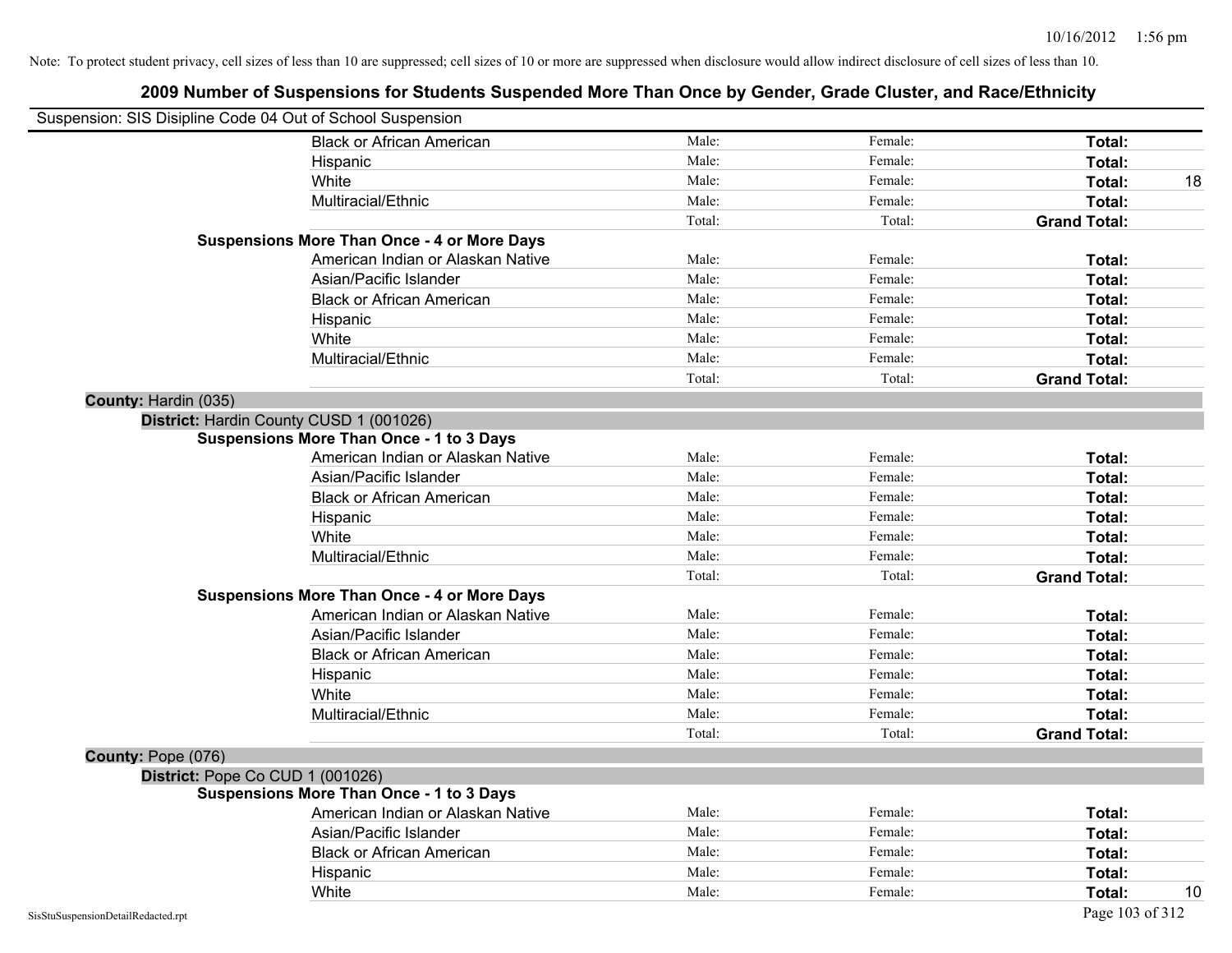|                      | Suspension: SIS Disipline Code 04 Out of School Suspension |        |    |         |    |                     |    |
|----------------------|------------------------------------------------------------|--------|----|---------|----|---------------------|----|
|                      | Multiracial/Ethnic                                         | Male:  |    | Female: |    | Total:              |    |
|                      |                                                            | Total: |    | Total:  |    | <b>Grand Total:</b> |    |
|                      | <b>Suspensions More Than Once - 4 or More Days</b>         |        |    |         |    |                     |    |
|                      | American Indian or Alaskan Native                          | Male:  |    | Female: |    | Total:              |    |
|                      | Asian/Pacific Islander                                     | Male:  |    | Female: |    | Total:              |    |
|                      | <b>Black or African American</b>                           | Male:  |    | Female: |    | Total:              |    |
|                      | Hispanic                                                   | Male:  |    | Female: |    | Total:              |    |
|                      | White                                                      | Male:  |    | Female: |    | Total:              |    |
|                      | Multiracial/Ethnic                                         | Male:  |    | Female: |    | Total:              |    |
|                      |                                                            | Total: |    | Total:  |    | <b>Grand Total:</b> |    |
| County: Saline (083) |                                                            |        |    |         |    |                     |    |
|                      | District: Carrier Mills-Stonefort CUSD 2 (002026)          |        |    |         |    |                     |    |
|                      | <b>Suspensions More Than Once - 1 to 3 Days</b>            |        |    |         |    |                     |    |
|                      | American Indian or Alaskan Native                          | Male:  |    | Female: |    | Total:              |    |
|                      | Asian/Pacific Islander                                     | Male:  |    | Female: |    | Total:              |    |
|                      | <b>Black or African American</b>                           | Male:  |    | Female: |    | Total:              | 17 |
|                      | Hispanic                                                   | Male:  |    | Female: |    | Total:              |    |
|                      | White                                                      | Male:  |    | Female: |    | Total:              | 26 |
|                      | Multiracial/Ethnic                                         | Male:  |    | Female: |    | Total:              | 10 |
|                      |                                                            | Total: |    | Total:  |    | <b>Grand Total:</b> |    |
|                      | <b>Suspensions More Than Once - 4 or More Days</b>         |        |    |         |    |                     |    |
|                      | American Indian or Alaskan Native                          | Male:  |    | Female: |    | Total:              |    |
|                      | Asian/Pacific Islander                                     | Male:  |    | Female: |    | Total:              |    |
|                      | <b>Black or African American</b>                           | Male:  |    | Female: |    | Total:              |    |
|                      | Hispanic                                                   | Male:  |    | Female: |    | Total:              |    |
|                      | White                                                      | Male:  |    | Female: |    | Total:              |    |
|                      | Multiracial/Ethnic                                         | Male:  |    | Female: |    | Total:              |    |
|                      |                                                            | Total: |    | Total:  |    | <b>Grand Total:</b> |    |
|                      | District: Eldorado CUSD 4 (004026)                         |        |    |         |    |                     |    |
|                      | <b>Suspensions More Than Once - 1 to 3 Days</b>            |        |    |         |    |                     |    |
|                      | American Indian or Alaskan Native                          | Male:  |    | Female: |    | Total:              |    |
|                      | Asian/Pacific Islander                                     | Male:  |    | Female: |    | Total:              |    |
|                      | <b>Black or African American</b>                           | Male:  |    | Female: |    | Total:              |    |
|                      | Hispanic                                                   | Male:  |    | Female: |    | Total:              |    |
|                      | White                                                      | Male:  | 43 | Female: | 17 | Total:              | 60 |
|                      | Multiracial/Ethnic                                         | Male:  |    | Female: |    | Total:              |    |
|                      |                                                            | Total: |    | Total:  |    | <b>Grand Total:</b> |    |
|                      | <b>Suspensions More Than Once - 4 or More Days</b>         |        |    |         |    |                     |    |
|                      | American Indian or Alaskan Native                          | Male:  |    | Female: |    | Total:              |    |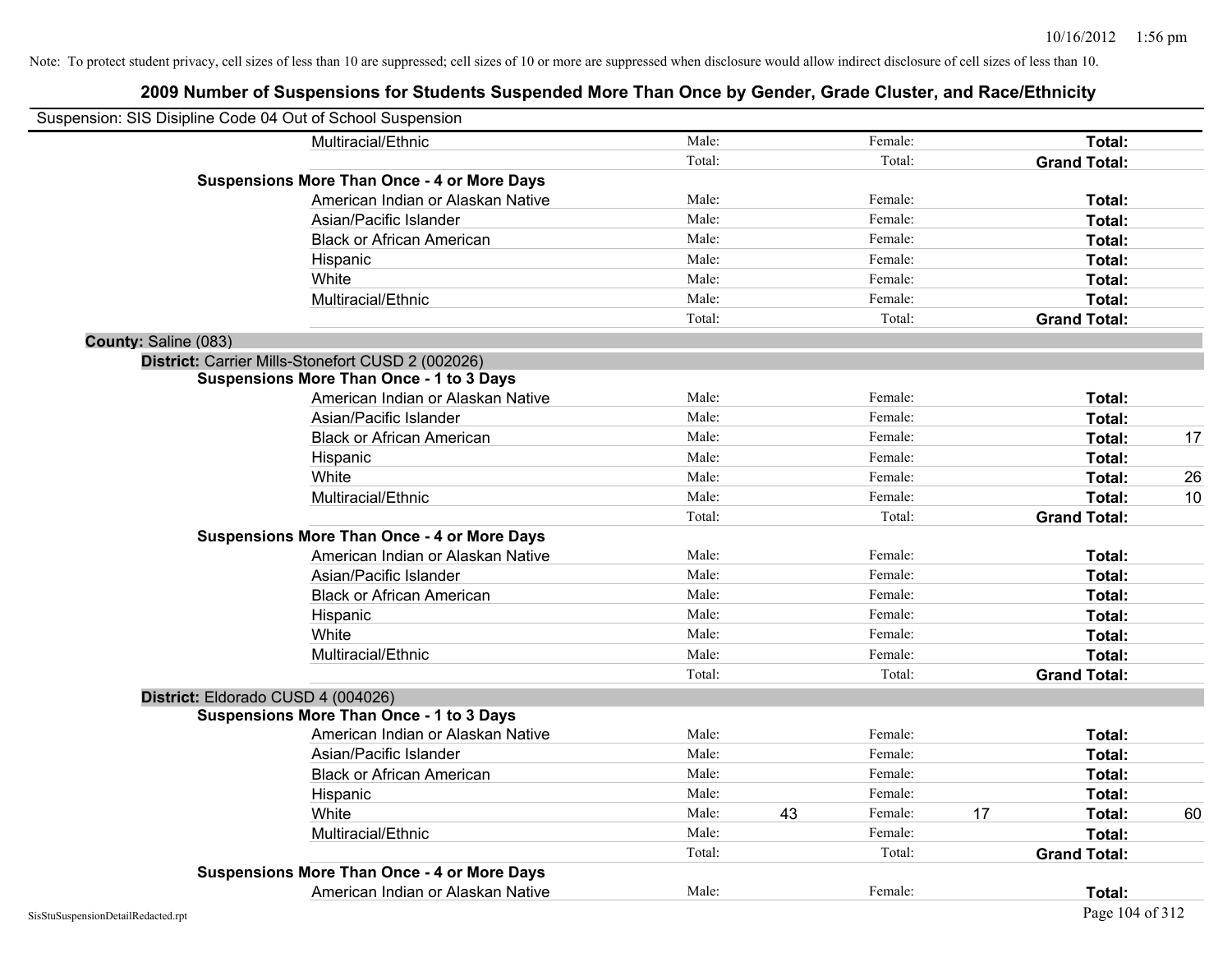| Suspension: SIS Disipline Code 04 Out of School Suspension |                                                    |        |               |        |                     |    |
|------------------------------------------------------------|----------------------------------------------------|--------|---------------|--------|---------------------|----|
|                                                            | Asian/Pacific Islander                             | Male:  | Female:       |        | Total:              |    |
|                                                            | <b>Black or African American</b>                   | Male:  | Female:       |        | Total:              |    |
|                                                            | Hispanic                                           | Male:  | Female:       |        | Total:              |    |
|                                                            | White                                              | Male:  | Female:       |        | Total:              |    |
|                                                            | Multiracial/Ethnic                                 | Male:  | Female:       |        | Total:              |    |
|                                                            |                                                    | Total: |               | Total: | <b>Grand Total:</b> |    |
| District: Galatia CUSD 1 (001026)                          |                                                    |        |               |        |                     |    |
|                                                            | <b>Suspensions More Than Once - 1 to 3 Days</b>    |        |               |        |                     |    |
|                                                            | American Indian or Alaskan Native                  | Male:  | Female:       |        | Total:              |    |
|                                                            | Asian/Pacific Islander                             | Male:  | Female:       |        | Total:              |    |
|                                                            | <b>Black or African American</b>                   | Male:  | Female:       |        | Total:              |    |
|                                                            | Hispanic                                           | Male:  | Female:       |        | Total:              |    |
|                                                            | White                                              | Male:  | Female:       |        | Total:              |    |
|                                                            | Multiracial/Ethnic                                 | Male:  | Female:       |        | Total:              |    |
|                                                            |                                                    | Total: |               | Total: | <b>Grand Total:</b> |    |
| District: Harrisburg CUSD 3 (003026)                       |                                                    |        |               |        |                     |    |
|                                                            | <b>Suspensions More Than Once - 1 to 3 Days</b>    |        |               |        |                     |    |
|                                                            | American Indian or Alaskan Native                  | Male:  | Female:       |        | Total:              |    |
|                                                            | Asian/Pacific Islander                             | Male:  | Female:       |        | Total:              |    |
|                                                            | <b>Black or African American</b>                   | Male:  | Female:       |        | Total:              | 27 |
|                                                            | Hispanic                                           | Male:  | Female:       |        | Total:              |    |
|                                                            | White                                              | Male:  | 26<br>Female: | 23     | Total:              | 49 |
|                                                            | Multiracial/Ethnic                                 | Male:  | Female:       |        | Total:              |    |
|                                                            |                                                    | Total: |               | Total: | <b>Grand Total:</b> |    |
|                                                            | <b>Suspensions More Than Once - 4 or More Days</b> |        |               |        |                     |    |
|                                                            | American Indian or Alaskan Native                  | Male:  | Female:       |        | Total:              |    |
|                                                            | Asian/Pacific Islander                             | Male:  | Female:       |        | Total:              |    |
|                                                            | <b>Black or African American</b>                   | Male:  | Female:       |        | Total:              |    |
|                                                            | Hispanic                                           | Male:  | Female:       |        | Total:              |    |
|                                                            | White                                              | Male:  | Female:       |        | Total:              |    |
|                                                            | Multiracial/Ethnic                                 | Male:  | Female:       |        | Total:              |    |
|                                                            |                                                    | Total: |               | Total: | <b>Grand Total:</b> |    |
| County: Wabash (093)                                       |                                                    |        |               |        |                     |    |
| District: Allendale CCSD 17 (017024)                       |                                                    |        |               |        |                     |    |
|                                                            | <b>Suspensions More Than Once - 1 to 3 Days</b>    |        |               |        |                     |    |
|                                                            | American Indian or Alaskan Native                  | Male:  | Female:       |        | Total:              |    |
|                                                            | Asian/Pacific Islander                             | Male:  | Female:       |        | Total:              |    |
|                                                            | <b>Black or African American</b>                   | Male:  | Female:       |        | Total:              |    |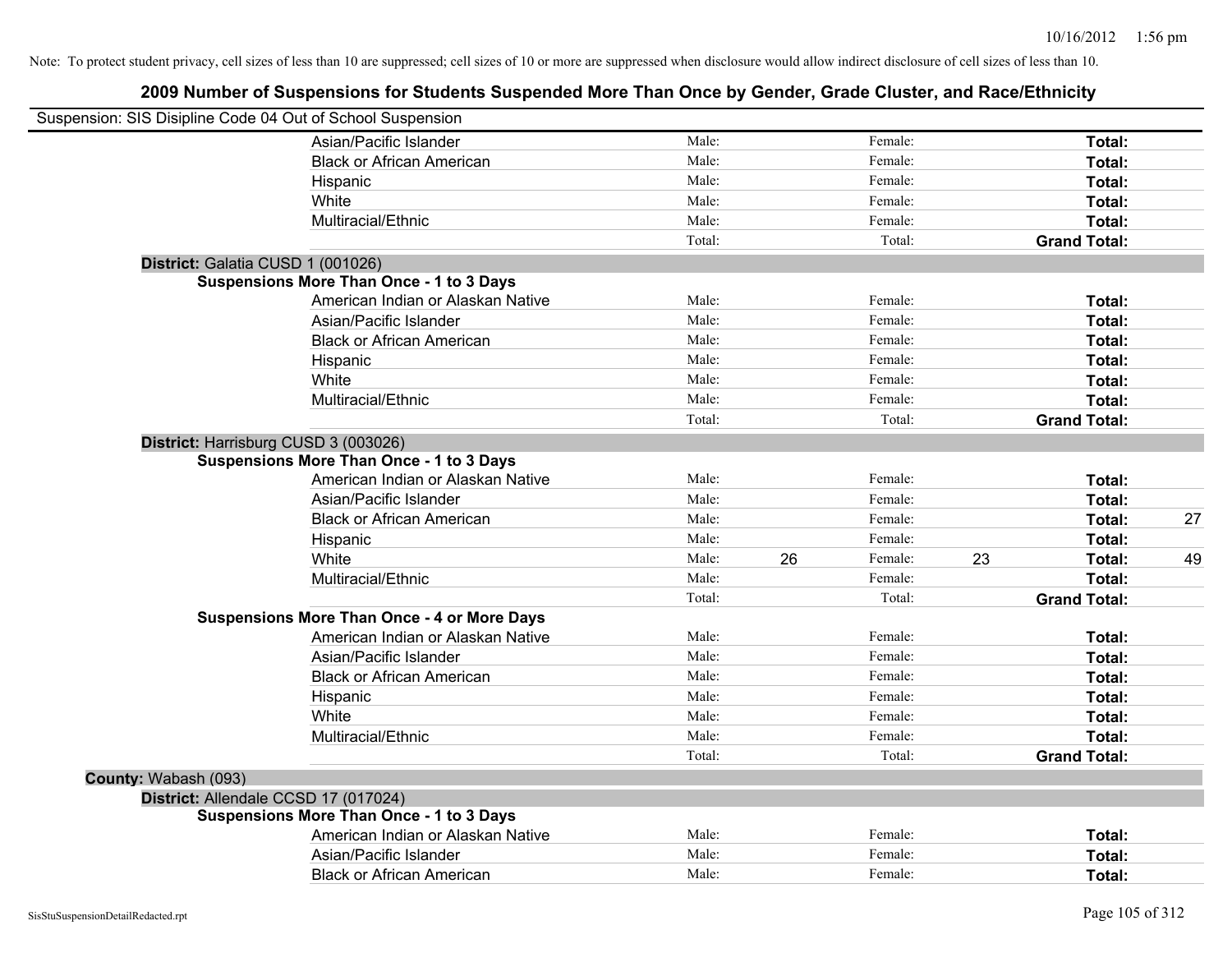| Suspension: SIS Disipline Code 04 Out of School Suspension |                                                    |        |     |         |    |                     |     |
|------------------------------------------------------------|----------------------------------------------------|--------|-----|---------|----|---------------------|-----|
|                                                            | Hispanic                                           | Male:  |     | Female: |    | Total:              |     |
|                                                            | White                                              | Male:  |     | Female: |    | Total:              |     |
|                                                            | Multiracial/Ethnic                                 | Male:  |     | Female: |    | Total:              |     |
|                                                            |                                                    | Total: |     | Total:  |    | <b>Grand Total:</b> |     |
| District: Wabash CUSD 348 (348026)                         |                                                    |        |     |         |    |                     |     |
|                                                            | <b>Suspensions More Than Once - 1 to 3 Days</b>    |        |     |         |    |                     |     |
|                                                            | American Indian or Alaskan Native                  | Male:  |     | Female: |    | Total:              |     |
|                                                            | Asian/Pacific Islander                             | Male:  |     | Female: |    | Total:              |     |
|                                                            | <b>Black or African American</b>                   | Male:  |     | Female: |    | Total:              |     |
|                                                            | Hispanic                                           | Male:  |     | Female: |    | Total:              |     |
|                                                            | White                                              | Male:  | 168 | Female: | 67 | Total:              | 235 |
|                                                            | Multiracial/Ethnic                                 | Male:  |     | Female: |    | Total:              |     |
|                                                            |                                                    | Total: |     | Total:  |    | <b>Grand Total:</b> |     |
|                                                            | <b>Suspensions More Than Once - 4 or More Days</b> |        |     |         |    |                     |     |
|                                                            | American Indian or Alaskan Native                  | Male:  |     | Female: |    | Total:              |     |
|                                                            | Asian/Pacific Islander                             | Male:  |     | Female: |    | Total:              |     |
|                                                            | <b>Black or African American</b>                   | Male:  |     | Female: |    | Total:              |     |
|                                                            | Hispanic                                           | Male:  |     | Female: |    | Total:              |     |
|                                                            | White                                              | Male:  |     | Female: |    | Total:              |     |
|                                                            | Multiracial/Ethnic                                 | Male:  |     | Female: |    | Total:              |     |
|                                                            |                                                    | Total: |     | Total:  |    | <b>Grand Total:</b> |     |
| County: Wayne (096)                                        |                                                    |        |     |         |    |                     |     |
|                                                            | District: Fairfield Comm H S Dist 225 (225016)     |        |     |         |    |                     |     |
|                                                            | <b>Suspensions More Than Once - 1 to 3 Days</b>    |        |     |         |    |                     |     |
|                                                            | American Indian or Alaskan Native                  | Male:  |     | Female: |    | Total:              |     |
|                                                            | Asian/Pacific Islander                             | Male:  |     | Female: |    | Total:              |     |
|                                                            | <b>Black or African American</b>                   | Male:  |     | Female: |    | Total:              |     |
|                                                            | Hispanic                                           | Male:  |     | Female: |    | Total:              |     |
|                                                            | White                                              | Male:  | 47  | Female: | 19 | Total:              | 66  |
|                                                            | Multiracial/Ethnic                                 | Male:  |     | Female: |    | Total:              |     |
|                                                            |                                                    | Total: |     | Total:  |    | <b>Grand Total:</b> |     |
|                                                            | <b>Suspensions More Than Once - 4 or More Days</b> |        |     |         |    |                     |     |
|                                                            | American Indian or Alaskan Native                  | Male:  |     | Female: |    | Total:              |     |
|                                                            | Asian/Pacific Islander                             | Male:  |     | Female: |    | Total:              |     |
|                                                            | <b>Black or African American</b>                   | Male:  |     | Female: |    | Total:              |     |
|                                                            | Hispanic                                           | Male:  |     | Female: |    | Total:              |     |
|                                                            | White                                              | Male:  |     | Female: |    | Total:              |     |
|                                                            | Multiracial/Ethnic                                 | Male:  |     | Female: |    | Total:              |     |
|                                                            |                                                    | Total: |     | Total:  |    | <b>Grand Total:</b> |     |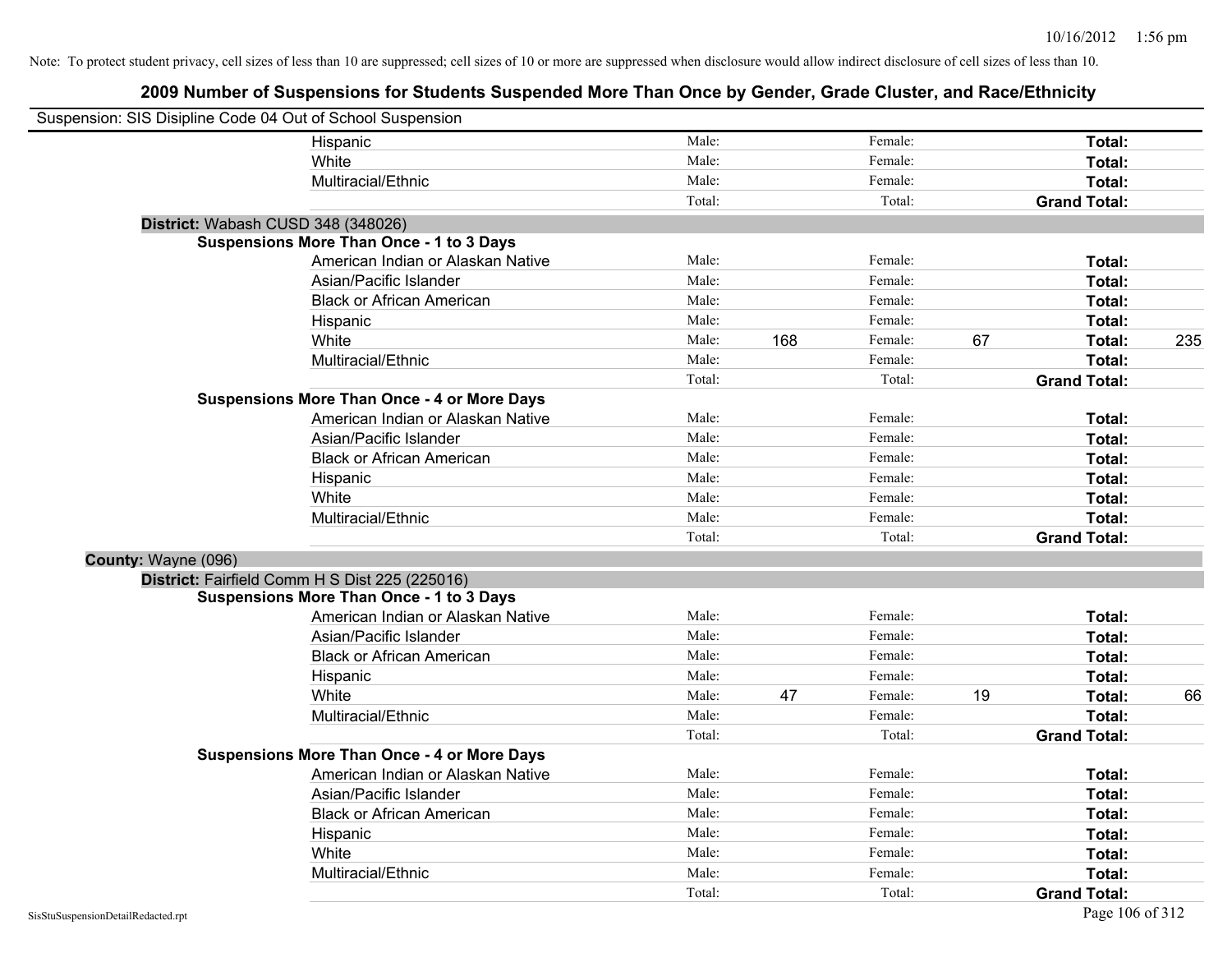| Suspension: SIS Disipline Code 04 Out of School Suspension |        |         |                     |
|------------------------------------------------------------|--------|---------|---------------------|
| District: Fairfield PSD 112 (112004)                       |        |         |                     |
| <b>Suspensions More Than Once - 1 to 3 Days</b>            |        |         |                     |
| American Indian or Alaskan Native                          | Male:  | Female: | Total:              |
| Asian/Pacific Islander                                     | Male:  | Female: | Total:              |
| <b>Black or African American</b>                           | Male:  | Female: | Total:              |
| Hispanic                                                   | Male:  | Female: | Total:              |
| White                                                      | Male:  | Female: | Total:              |
| Multiracial/Ethnic                                         | Male:  | Female: | Total:              |
|                                                            | Total: | Total:  | <b>Grand Total:</b> |
| District: New Hope CCSD 6 (006004)                         |        |         |                     |
| <b>Suspensions More Than Once - 1 to 3 Days</b>            |        |         |                     |
| American Indian or Alaskan Native                          | Male:  | Female: | Total:              |
| Asian/Pacific Islander                                     | Male:  | Female: | Total:              |
| <b>Black or African American</b>                           | Male:  | Female: | Total:              |
| Hispanic                                                   | Male:  | Female: | Total:              |
| White                                                      | Male:  | Female: | Total:              |
| Multiracial/Ethnic                                         | Male:  | Female: | Total:              |
|                                                            | Total: | Total:  | <b>Grand Total:</b> |
| District: North Wayne CUSD 200 (200026)                    |        |         |                     |
| <b>Suspensions More Than Once - 1 to 3 Days</b>            |        |         |                     |
| American Indian or Alaskan Native                          | Male:  | Female: | Total:              |
| Asian/Pacific Islander                                     | Male:  | Female: | Total:              |
| <b>Black or African American</b>                           | Male:  | Female: | Total:              |
| Hispanic                                                   | Male:  | Female: | Total:              |
| White                                                      | Male:  | Female: | Total:              |
| Multiracial/Ethnic                                         | Male:  | Female: | Total:              |
|                                                            | Total: | Total:  | <b>Grand Total:</b> |
| District: Wayne City CUSD 100 (100026)                     |        |         |                     |
| <b>Suspensions More Than Once - 1 to 3 Days</b>            |        |         |                     |
| American Indian or Alaskan Native                          | Male:  | Female: | <b>Total:</b>       |
| Asian/Pacific Islander                                     | Male:  | Female: | Total:              |
| <b>Black or African American</b>                           | Male:  | Female: | Total:              |
| Hispanic                                                   | Male:  | Female: | Total:              |
| White                                                      | Male:  | Female: | Total:<br>33        |
| Multiracial/Ethnic                                         | Male:  | Female: | Total:              |
|                                                            | Total: | Total:  | <b>Grand Total:</b> |
| <b>Suspensions More Than Once - 4 or More Days</b>         |        |         |                     |
| American Indian or Alaskan Native                          | Male:  | Female: | Total:              |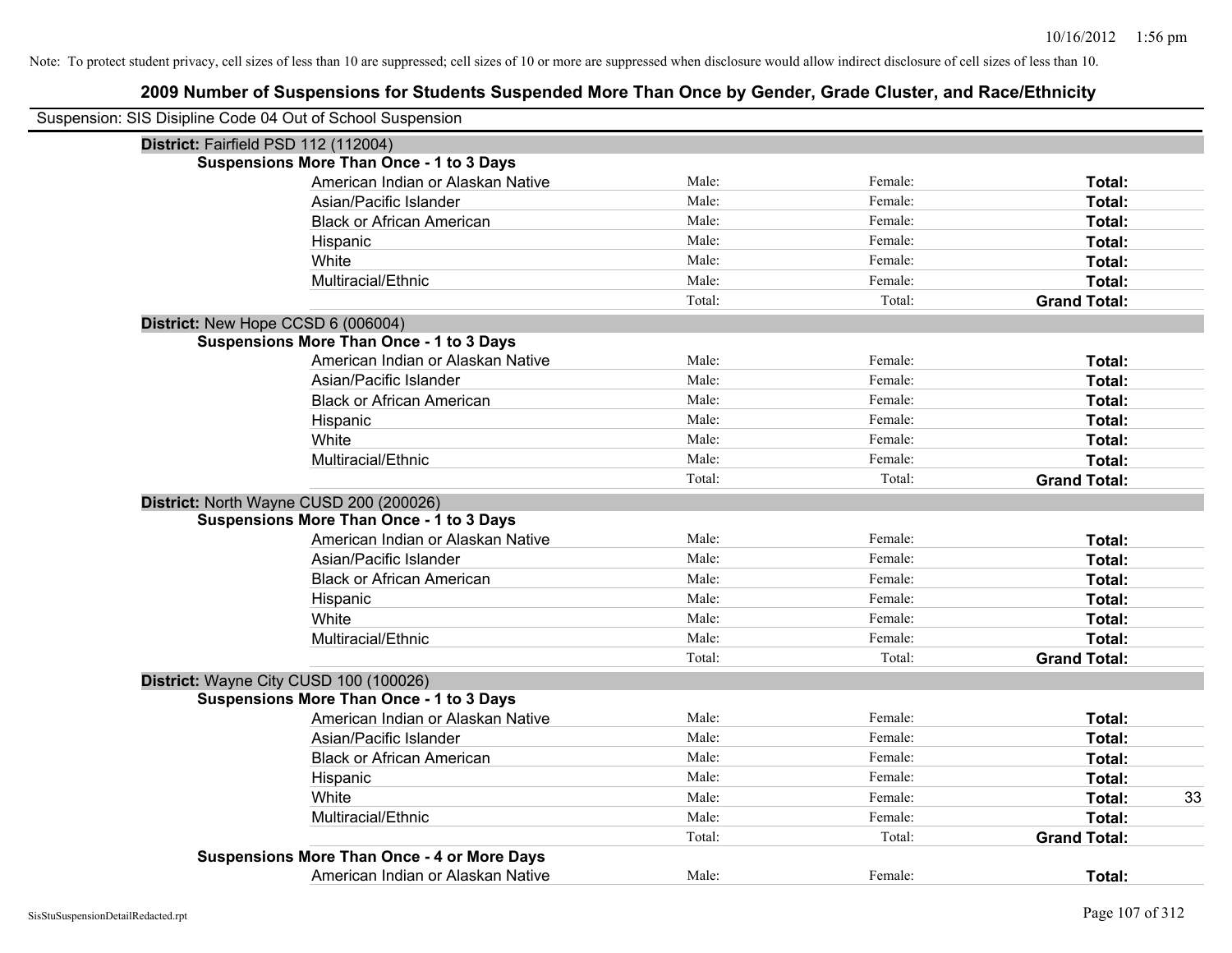|                     | Suspension: SIS Disipline Code 04 Out of School Suspension |        |    |         |    |                     |    |
|---------------------|------------------------------------------------------------|--------|----|---------|----|---------------------|----|
|                     | Asian/Pacific Islander                                     | Male:  |    | Female: |    | Total:              |    |
|                     | <b>Black or African American</b>                           | Male:  |    | Female: |    | Total:              |    |
|                     | Hispanic                                                   | Male:  |    | Female: |    | Total:              |    |
|                     | White                                                      | Male:  |    | Female: |    | Total:              |    |
|                     | Multiracial/Ethnic                                         | Male:  |    | Female: |    | Total:              |    |
|                     |                                                            | Total: |    | Total:  |    | <b>Grand Total:</b> |    |
| County: White (097) |                                                            |        |    |         |    |                     |    |
|                     | District: Carmi-White County CUSD 5 (005026)               |        |    |         |    |                     |    |
|                     | <b>Suspensions More Than Once - 1 to 3 Days</b>            |        |    |         |    |                     |    |
|                     | American Indian or Alaskan Native                          | Male:  |    | Female: |    | Total:              |    |
|                     | Asian/Pacific Islander                                     | Male:  |    | Female: |    | Total:              |    |
|                     | <b>Black or African American</b>                           | Male:  |    | Female: |    | Total:              |    |
|                     | Hispanic                                                   | Male:  |    | Female: |    | Total:              |    |
|                     | White                                                      | Male:  | 11 | Female: | 12 | Total:              | 23 |
|                     | Multiracial/Ethnic                                         | Male:  |    | Female: |    | Total:              |    |
|                     |                                                            | Total: |    | Total:  |    | <b>Grand Total:</b> |    |
|                     | <b>Suspensions More Than Once - 4 or More Days</b>         |        |    |         |    |                     |    |
|                     | American Indian or Alaskan Native                          | Male:  |    | Female: |    | Total:              |    |
|                     | Asian/Pacific Islander                                     | Male:  |    | Female: |    | Total:              |    |
|                     | <b>Black or African American</b>                           | Male:  |    | Female: |    | Total:              |    |
|                     | Hispanic                                                   | Male:  |    | Female: |    | Total:              |    |
|                     | White                                                      | Male:  |    | Female: |    | Total:              |    |
|                     | Multiracial/Ethnic                                         | Male:  |    | Female: |    | Total:              |    |
|                     |                                                            | Total: |    | Total:  |    | <b>Grand Total:</b> |    |
|                     | District: Grayville CUSD 1 (001026)                        |        |    |         |    |                     |    |
|                     | <b>Suspensions More Than Once - 1 to 3 Days</b>            |        |    |         |    |                     |    |
|                     | American Indian or Alaskan Native                          | Male:  |    | Female: |    | Total:              |    |
|                     | Asian/Pacific Islander                                     | Male:  |    | Female: |    | Total:              |    |
|                     | <b>Black or African American</b>                           | Male:  |    | Female: |    | Total:              |    |
|                     | Hispanic                                                   | Male:  |    | Female: |    | Total:              |    |
|                     | White                                                      | Male:  | 12 | Female: | 15 | Total:              | 27 |
|                     | Multiracial/Ethnic                                         | Male:  |    | Female: |    | Total:              |    |
|                     |                                                            | Total: |    | Total:  |    | <b>Grand Total:</b> |    |
|                     | <b>Suspensions More Than Once - 4 or More Days</b>         |        |    |         |    |                     |    |
|                     | American Indian or Alaskan Native                          | Male:  |    | Female: |    | Total:              |    |
|                     | Asian/Pacific Islander                                     | Male:  |    | Female: |    | Total:              |    |
|                     | <b>Black or African American</b>                           | Male:  |    | Female: |    | Total:              |    |
|                     | Hispanic                                                   | Male:  |    | Female: |    | Total:              |    |
|                     | White                                                      | Male:  |    | Female: |    | Total:              |    |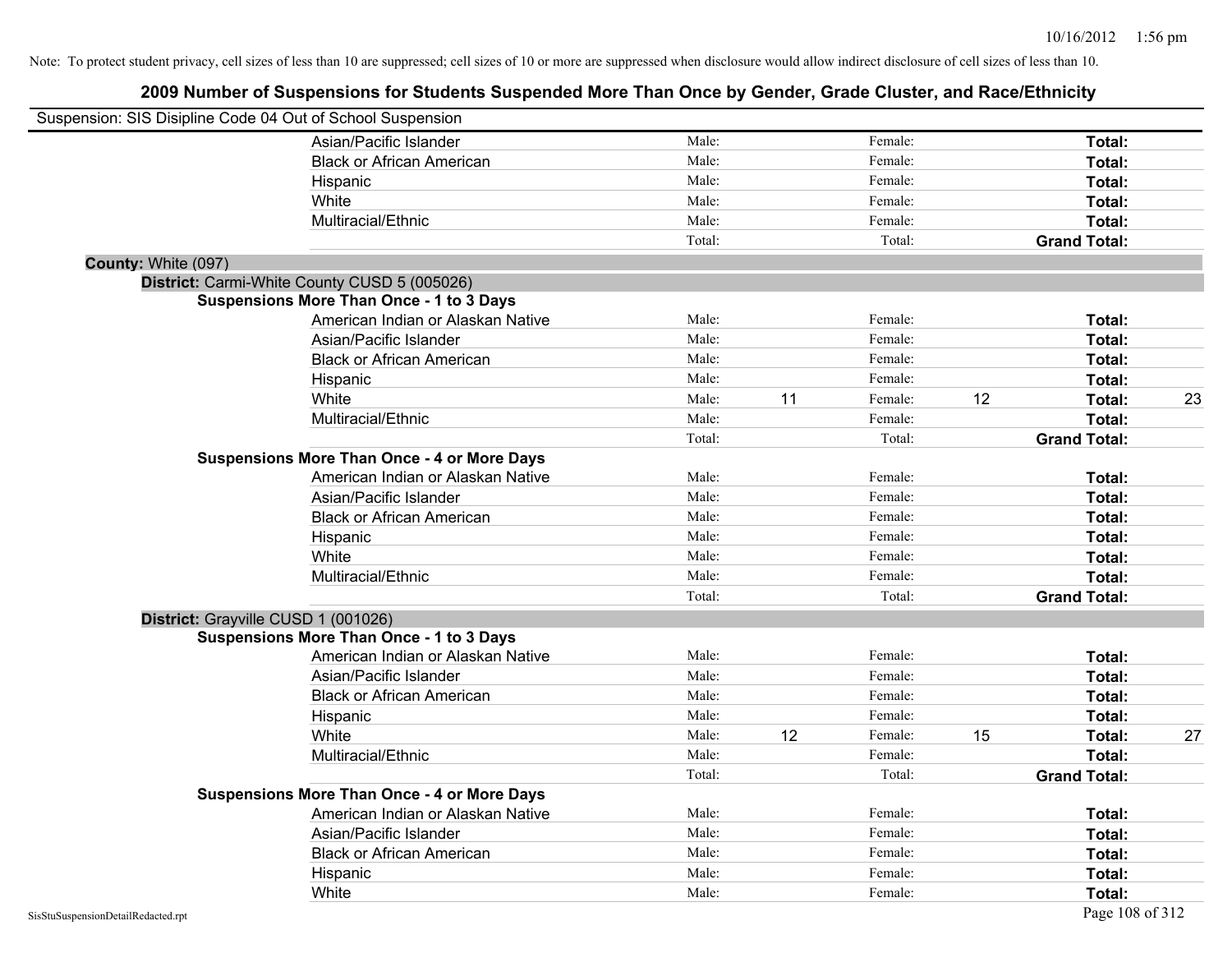| Suspension: SIS Disipline Code 04 Out of School Suspension |                                                    |        |    |         |    |                     |
|------------------------------------------------------------|----------------------------------------------------|--------|----|---------|----|---------------------|
|                                                            | Multiracial/Ethnic                                 | Male:  |    | Female: |    | Total:              |
|                                                            |                                                    | Total: |    | Total:  |    | <b>Grand Total:</b> |
|                                                            | District: Wabash & Ohio Valley Sp Ed Dist (801060) |        |    |         |    |                     |
|                                                            | <b>Suspensions More Than Once - 1 to 3 Days</b>    |        |    |         |    |                     |
|                                                            | American Indian or Alaskan Native                  | Male:  |    | Female: |    | Total:              |
|                                                            | Asian/Pacific Islander                             | Male:  |    | Female: |    | Total:              |
|                                                            | <b>Black or African American</b>                   | Male:  |    | Female: |    | Total:              |
|                                                            | Hispanic                                           | Male:  |    | Female: |    | Total:              |
|                                                            | White                                              | Male:  |    | Female: |    | Total:              |
|                                                            | Multiracial/Ethnic                                 | Male:  |    | Female: |    | Total:              |
|                                                            |                                                    | Total: |    | Total:  |    | <b>Grand Total:</b> |
|                                                            | <b>Suspensions More Than Once - 4 or More Days</b> |        |    |         |    |                     |
|                                                            | American Indian or Alaskan Native                  | Male:  |    | Female: |    | Total:              |
|                                                            | Asian/Pacific Islander                             | Male:  |    | Female: |    | Total:              |
|                                                            | <b>Black or African American</b>                   | Male:  |    | Female: |    | Total:              |
|                                                            | Hispanic                                           | Male:  |    | Female: |    | Total:              |
|                                                            | White                                              | Male:  |    | Female: |    | Total:              |
|                                                            | Multiracial/Ethnic                                 | Male:  |    | Female: |    | Total:              |
|                                                            |                                                    | Total: |    | Total:  |    | <b>Grand Total:</b> |
|                                                            |                                                    |        |    |         |    |                     |
| Region: Franklin/Williamson ROE (21)                       |                                                    |        |    |         |    |                     |
| County: Franklin (028)                                     |                                                    |        |    |         |    |                     |
|                                                            | District: Akin CCSD 91 (091004)                    |        |    |         |    |                     |
|                                                            | <b>Suspensions More Than Once - 1 to 3 Days</b>    |        |    |         |    |                     |
|                                                            | American Indian or Alaskan Native                  | Male:  |    | Female: |    | Total:              |
|                                                            | Asian/Pacific Islander                             | Male:  |    | Female: |    | Total:              |
|                                                            | <b>Black or African American</b>                   | Male:  |    | Female: |    | Total:              |
|                                                            | Hispanic                                           | Male:  |    | Female: |    | Total:              |
|                                                            | White                                              | Male:  |    | Female: |    | Total:              |
|                                                            | Multiracial/Ethnic                                 | Male:  |    | Female: |    | Total:              |
|                                                            |                                                    | Total: |    | Total:  |    | <b>Grand Total:</b> |
|                                                            | District: Benton CCSD 47 (047004)                  |        |    |         |    |                     |
|                                                            | <b>Suspensions More Than Once - 1 to 3 Days</b>    |        |    |         |    |                     |
|                                                            | American Indian or Alaskan Native                  | Male:  |    | Female: |    | Total:              |
|                                                            | Asian/Pacific Islander                             | Male:  |    | Female: |    | Total:              |
|                                                            | <b>Black or African American</b>                   | Male:  |    | Female: |    | Total:              |
|                                                            | Hispanic                                           | Male:  |    | Female: |    | <b>Total:</b>       |
|                                                            | White                                              | Male:  | 27 | Female: | 14 | Total:<br>41        |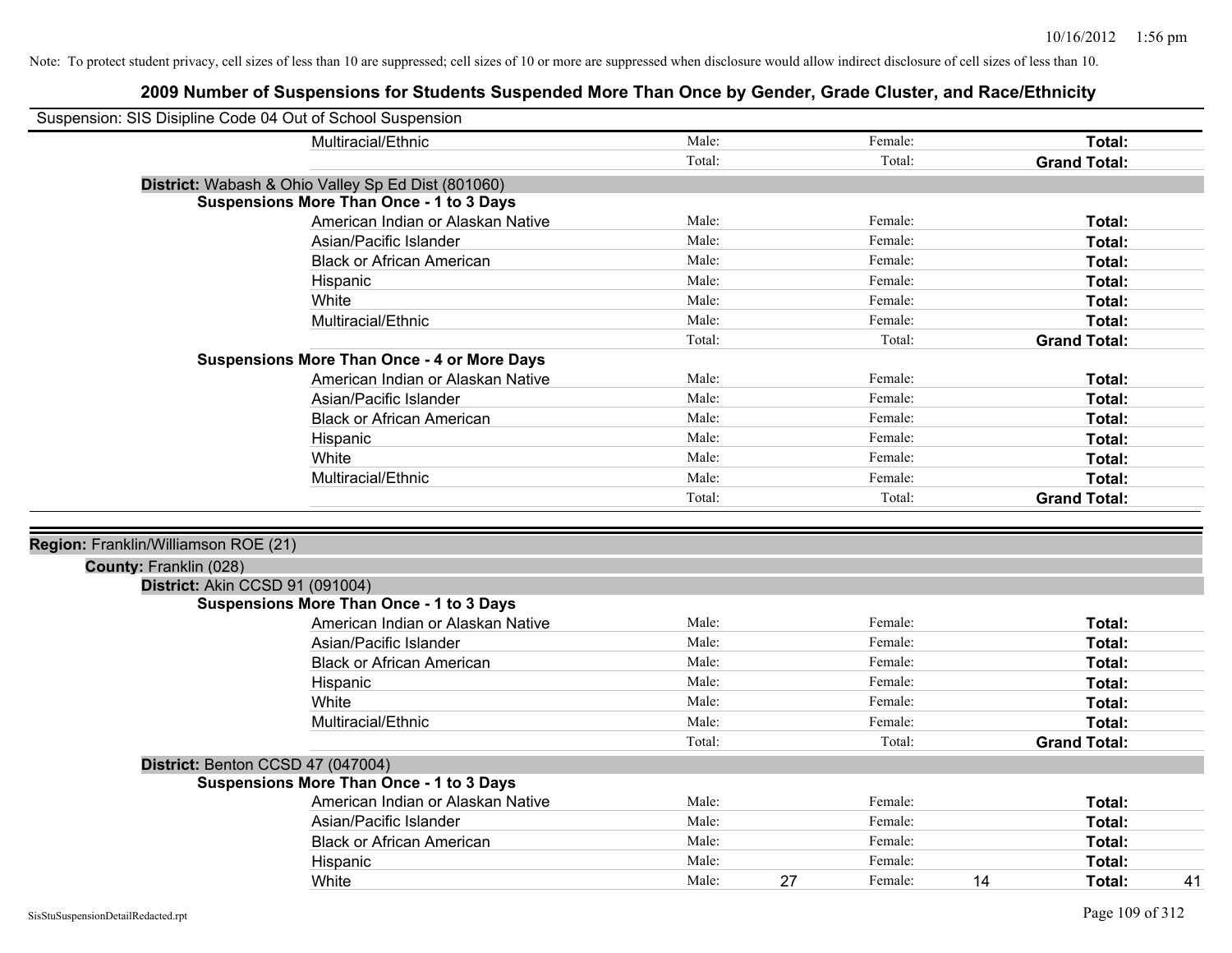## **2009 Number of Suspensions for Students Suspended More Than Once by Gender, Grade Cluster, and Race/Ethnicity**

| Suspension: SIS Disipline Code 04 Out of School Suspension |        |               |                     |    |
|------------------------------------------------------------|--------|---------------|---------------------|----|
| Multiracial/Ethnic                                         | Male:  | Female:       | Total:              |    |
|                                                            | Total: | Total:        | <b>Grand Total:</b> |    |
| <b>Suspensions More Than Once - 4 or More Days</b>         |        |               |                     |    |
| American Indian or Alaskan Native                          | Male:  | Female:       | Total:              |    |
| Asian/Pacific Islander                                     | Male:  | Female:       | Total:              |    |
| <b>Black or African American</b>                           | Male:  | Female:       | Total:              |    |
| Hispanic                                                   | Male:  | Female:       | Total:              |    |
| White                                                      | Male:  | Female:       | Total:              |    |
| Multiracial/Ethnic                                         | Male:  | Female:       | Total:              |    |
|                                                            | Total: | Total:        | <b>Grand Total:</b> |    |
| District: Christopher USD 99 (099026)                      |        |               |                     |    |
| <b>Suspensions More Than Once - 1 to 3 Days</b>            |        |               |                     |    |
| American Indian or Alaskan Native                          | Male:  | Female:       | Total:              |    |
| Asian/Pacific Islander                                     | Male:  | Female:       | Total:              |    |
| <b>Black or African American</b>                           | Male:  | Female:       | Total:              |    |
| Hispanic                                                   | Male:  | Female:       | Total:              |    |
| White                                                      | Male:  | 66<br>Female: | 14<br>Total:        | 80 |
| Multiracial/Ethnic                                         | Male:  | Female:       | Total:              |    |
|                                                            | Total: | Total:        | <b>Grand Total:</b> |    |
| <b>Suspensions More Than Once - 4 or More Days</b>         |        |               |                     |    |
| American Indian or Alaskan Native                          | Male:  | Female:       | Total:              |    |
| Asian/Pacific Islander                                     | Male:  | Female:       | Total:              |    |
| <b>Black or African American</b>                           | Male:  | Female:       | Total:              |    |
| Hispanic                                                   | Male:  | Female:       | Total:              |    |
| White                                                      | Male:  | Female:       | Total:              |    |
| Multiracial/Ethnic                                         | Male:  | Female:       | Total:              |    |
|                                                            | Total: | Total:        | <b>Grand Total:</b> |    |
| District: Frankfort CUSD 168 (168026)                      |        |               |                     |    |
| <b>Suspensions More Than Once - 4 or More Days</b>         |        |               |                     |    |
| American Indian or Alaskan Native                          | Male:  | Female:       | Total:              |    |
| Asian/Pacific Islander                                     | Male:  | Female:       | Total:              |    |
| <b>Black or African American</b>                           | Male:  | Female:       | Total:              |    |
| Hispanic                                                   | Male:  | Female:       | Total:              |    |
| White                                                      | Male:  | Female:       | Total:              |    |
| Multiracial/Ethnic                                         | Male:  | Female:       | Total:              |    |
|                                                            | Total: | Total:        | <b>Grand Total:</b> |    |
| District: Sesser-Valier CUSD 196 (196026)                  |        |               |                     |    |

**Suspensions More Than Once - 1 to 3 Days**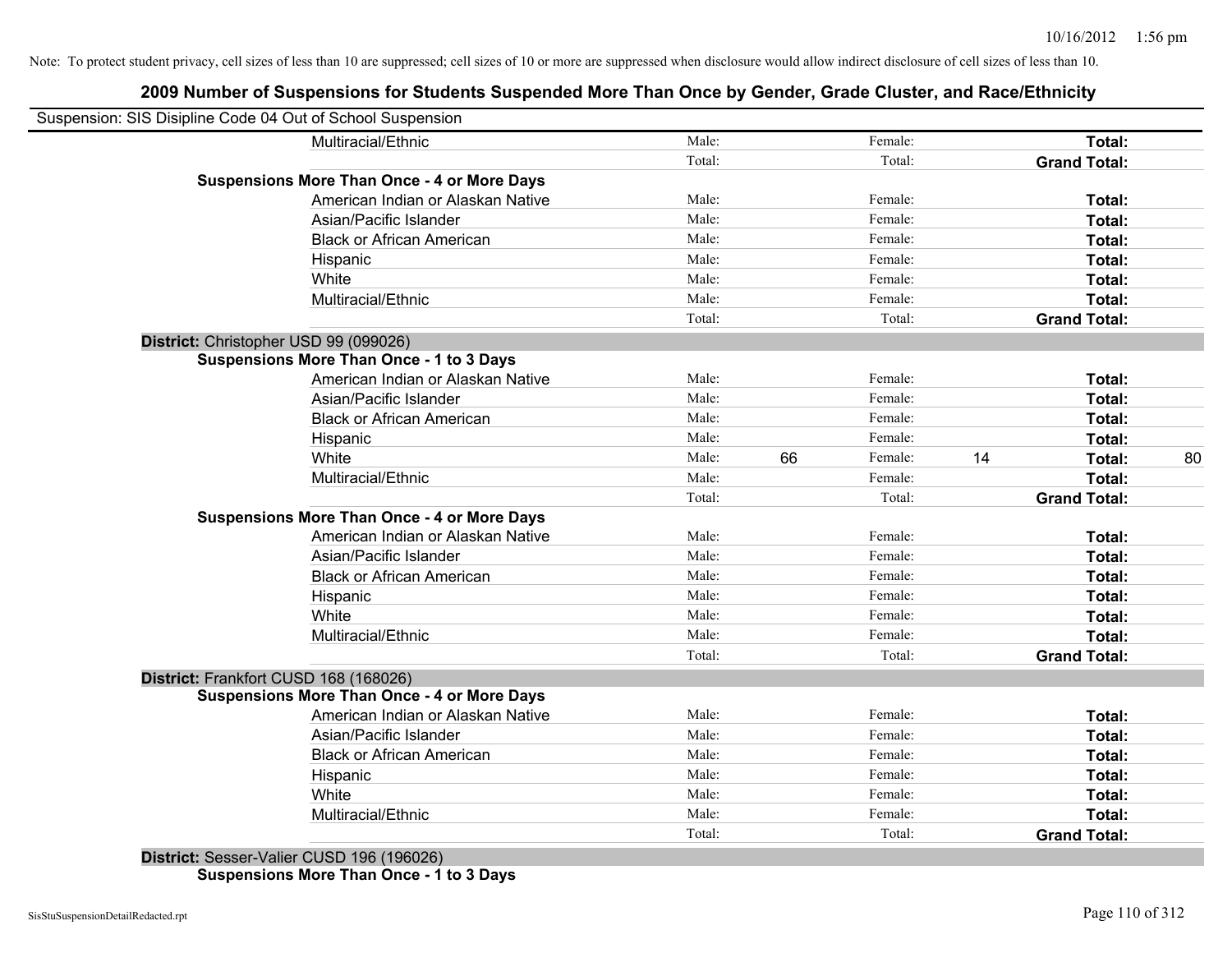| Note: To protect student privacy, cell sizes of less than 10 are suppressed; cell sizes of 10 or more are suppressed when disclosure would allow indirect disclosure of cell sizes of less than 10. |        |         |                     |    |
|-----------------------------------------------------------------------------------------------------------------------------------------------------------------------------------------------------|--------|---------|---------------------|----|
| 2009 Number of Suspensions for Students Suspended More Than Once by Gender, Grade Cluster, and Race/Ethnicity                                                                                       |        |         |                     |    |
| Suspension: SIS Disipline Code 04 Out of School Suspension                                                                                                                                          |        |         |                     |    |
| American Indian or Alaskan Native                                                                                                                                                                   | Male:  | Female: | Total:              |    |
| Asian/Pacific Islander                                                                                                                                                                              | Male:  | Female: | Total:              |    |
| <b>Black or African American</b>                                                                                                                                                                    | Male:  | Female: | Total:              |    |
| Hispanic                                                                                                                                                                                            | Male:  | Female: | Total:              |    |
| White                                                                                                                                                                                               | Male:  | Female: | Total:              | 25 |
| Multiracial/Ethnic                                                                                                                                                                                  | Male:  | Female: | Total:              |    |
|                                                                                                                                                                                                     | Total: | Total:  | <b>Grand Total:</b> |    |
| District: Thompsonville CUSD 174 (174026)                                                                                                                                                           |        |         |                     |    |
| <b>Suspensions More Than Once - 1 to 3 Days</b>                                                                                                                                                     |        |         |                     |    |
| American Indian or Alaskan Native                                                                                                                                                                   | Male:  | Female: | Total:              |    |
| Asian/Pacific Islander                                                                                                                                                                              | Male:  | Female: | Total:              |    |
| <b>Black or African American</b>                                                                                                                                                                    | Male:  | Female: | Total:              |    |
| Hispanic                                                                                                                                                                                            | Male:  | Female: | Total:              |    |
| White                                                                                                                                                                                               | Male:  | Female: | Total:              | 36 |
| Multiracial/Ethnic                                                                                                                                                                                  | Male:  | Female: | Total:              |    |
|                                                                                                                                                                                                     | Total: | Total:  | <b>Grand Total:</b> |    |
| <b>Suspensions More Than Once - 4 or More Days</b>                                                                                                                                                  |        |         |                     |    |
| American Indian or Alaskan Native                                                                                                                                                                   | Male:  | Female: | Total:              |    |
| Asian/Pacific Islander                                                                                                                                                                              | Male:  | Female: | Total:              |    |
| <b>Black or African American</b>                                                                                                                                                                    | Male:  | Female: | Total:              |    |
| Hispanic                                                                                                                                                                                            | Male:  | Female: | Total:              |    |
| White                                                                                                                                                                                               | Male:  | Female: | Total:              |    |
| Multiracial/Ethnic                                                                                                                                                                                  | Male:  | Female: | Total:              |    |
|                                                                                                                                                                                                     | Total: | Total:  | <b>Grand Total:</b> |    |
| District: Zeigler-Royalton CUSD 188 (188026)                                                                                                                                                        |        |         |                     |    |
| <b>Suspensions More Than Once - 1 to 3 Days</b>                                                                                                                                                     |        |         |                     |    |
| American Indian or Alaskan Native                                                                                                                                                                   | Male:  | Female: | Total:              |    |
| Asian/Pacific Islander                                                                                                                                                                              | Male:  | Female: | Total:              |    |
| <b>Black or African American</b>                                                                                                                                                                    | Male:  | Female: | Total:              |    |
| Hispanic                                                                                                                                                                                            | Male:  | Female: | Total:              |    |
| White                                                                                                                                                                                               | Male:  | Female: | Total:              |    |
| Multiracial/Ethnic                                                                                                                                                                                  | Male:  | Female: | Total:              |    |
|                                                                                                                                                                                                     | Total: | Total:  | <b>Grand Total:</b> |    |

#### **Suspensions More Than Once - 4 or More Days**

| 016 THAN 101106 - 4 01 MOTE DAYS  |       |         |        |
|-----------------------------------|-------|---------|--------|
| American Indian or Alaskan Native | Male: | Female: | Total: |
| Asian/Pacific Islander            | Male: | Female: | Total: |
| Black or African American         | Male: | Female: | Total: |
| Hispanic                          | Male: | Female: | Total: |
| White                             | Male: | Female: | Total: |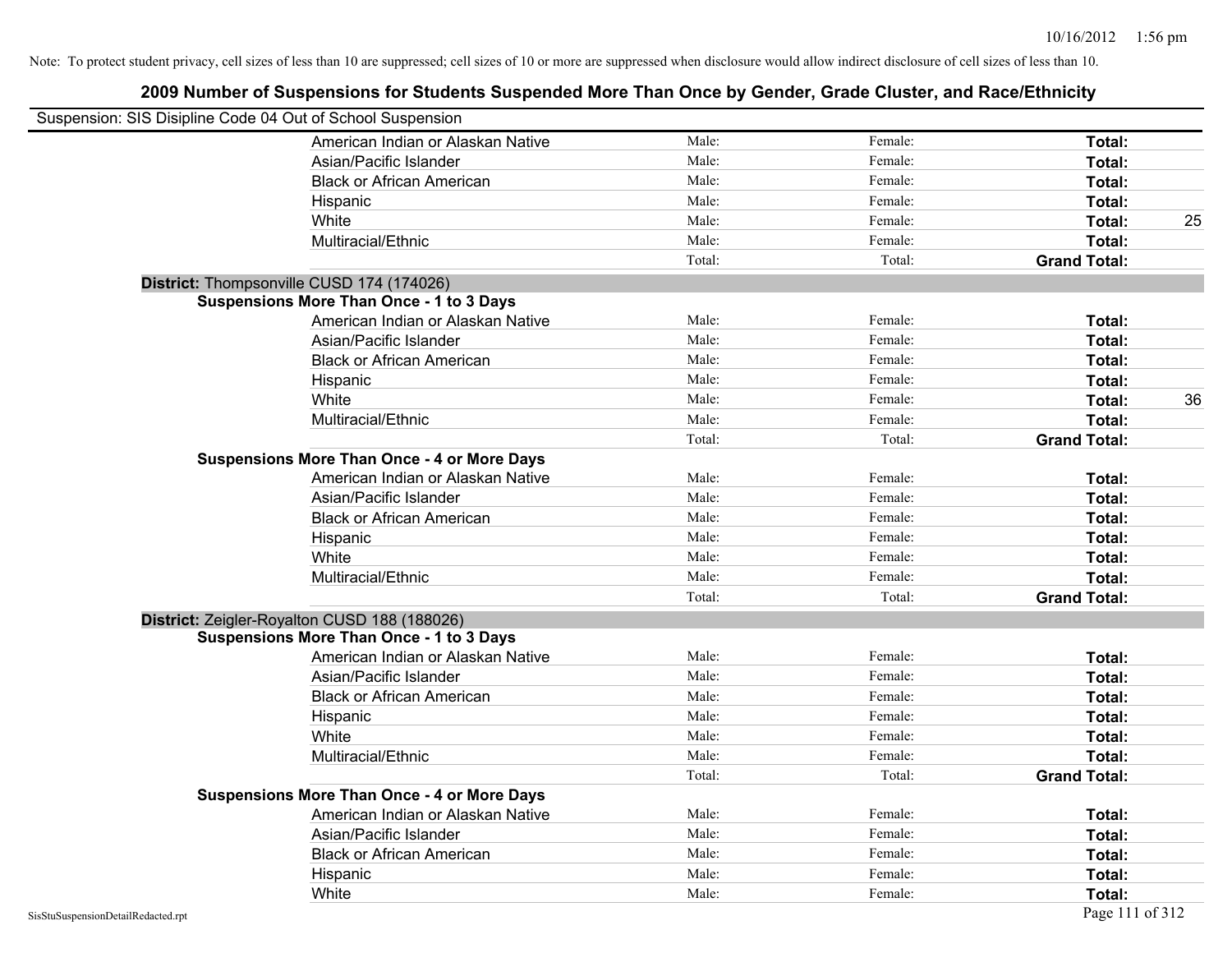## **2009 Number of Suspensions for Students Suspended More Than Once by Gender, Grade Cluster, and Race/Ethnicity**

|                                        | Suspension: SIS Disipline Code 04 Out of School Suspension |        |    |         |    |                     |     |
|----------------------------------------|------------------------------------------------------------|--------|----|---------|----|---------------------|-----|
|                                        | Multiracial/Ethnic                                         | Male:  |    | Female: |    | Total:              |     |
|                                        |                                                            | Total: |    | Total:  |    | <b>Grand Total:</b> |     |
| <b>County: Non-Public School (000)</b> |                                                            |        |    |         |    |                     |     |
|                                        | District: Franklin/Williamson ROE (000000)                 |        |    |         |    |                     |     |
|                                        | <b>Suspensions More Than Once - 1 to 3 Days</b>            |        |    |         |    |                     |     |
|                                        | American Indian or Alaskan Native                          | Male:  |    | Female: |    | Total:              |     |
|                                        | Asian/Pacific Islander                                     | Male:  |    | Female: |    | Total:              |     |
|                                        | <b>Black or African American</b>                           | Male:  |    | Female: |    | Total:              |     |
|                                        | Hispanic                                                   | Male:  |    | Female: |    | Total:              |     |
|                                        | White                                                      | Male:  |    | Female: |    | Total:              |     |
|                                        | Multiracial/Ethnic                                         | Male:  |    | Female: |    | Total:              |     |
|                                        |                                                            | Total: |    | Total:  |    | <b>Grand Total:</b> |     |
|                                        | <b>Suspensions More Than Once - 4 or More Days</b>         |        |    |         |    |                     |     |
|                                        | American Indian or Alaskan Native                          | Male:  |    | Female: |    | Total:              |     |
|                                        | Asian/Pacific Islander                                     | Male:  |    | Female: |    | Total:              |     |
|                                        | <b>Black or African American</b>                           | Male:  |    | Female: |    | Total:              |     |
|                                        | Hispanic                                                   | Male:  |    | Female: |    | Total:              |     |
|                                        | White                                                      | Male:  |    | Female: |    | Total:              |     |
|                                        | Multiracial/Ethnic                                         | Male:  |    | Female: |    | Total:              |     |
|                                        |                                                            | Total: |    | Total:  |    | <b>Grand Total:</b> |     |
| County: Williamson (100)               |                                                            |        |    |         |    |                     |     |
|                                        | District: Carterville CUSD 5 (005026)                      |        |    |         |    |                     |     |
|                                        | <b>Suspensions More Than Once - 1 to 3 Days</b>            |        |    |         |    |                     |     |
|                                        | American Indian or Alaskan Native                          | Male:  |    | Female: |    | Total:              |     |
|                                        | Asian/Pacific Islander                                     | Male:  |    | Female: |    | Total:              |     |
|                                        | <b>Black or African American</b>                           | Male:  |    | Female: |    | Total:              |     |
|                                        | Hispanic                                                   | Male:  |    | Female: |    | Total:              |     |
|                                        | White                                                      | Male:  | 56 | Female: | 30 | Total:              | 86  |
|                                        | Multiracial/Ethnic                                         | Male:  |    | Female: |    | Total:              | 10  |
|                                        |                                                            | Total: |    | Total:  |    | <b>Grand Total:</b> | 106 |
|                                        | <b>Suspensions More Than Once - 4 or More Days</b>         |        |    |         |    |                     |     |
|                                        | American Indian or Alaskan Native                          | Male:  |    | Female: |    | Total:              |     |
|                                        | Asian/Pacific Islander                                     | Male:  |    | Female: |    | Total:              |     |
|                                        | <b>Black or African American</b>                           | Male:  |    | Female: |    | Total:              |     |
|                                        | Hispanic                                                   | Male:  |    | Female: |    | Total:              |     |
|                                        | White                                                      | Male:  |    | Female: |    | Total:              | 10  |
|                                        | Multiracial/Ethnic                                         | Male:  |    | Female: |    | Total:              |     |
|                                        |                                                            | Total: |    | Total:  |    | <b>Grand Total:</b> |     |

**District:** Herrin CUSD 4 (004026)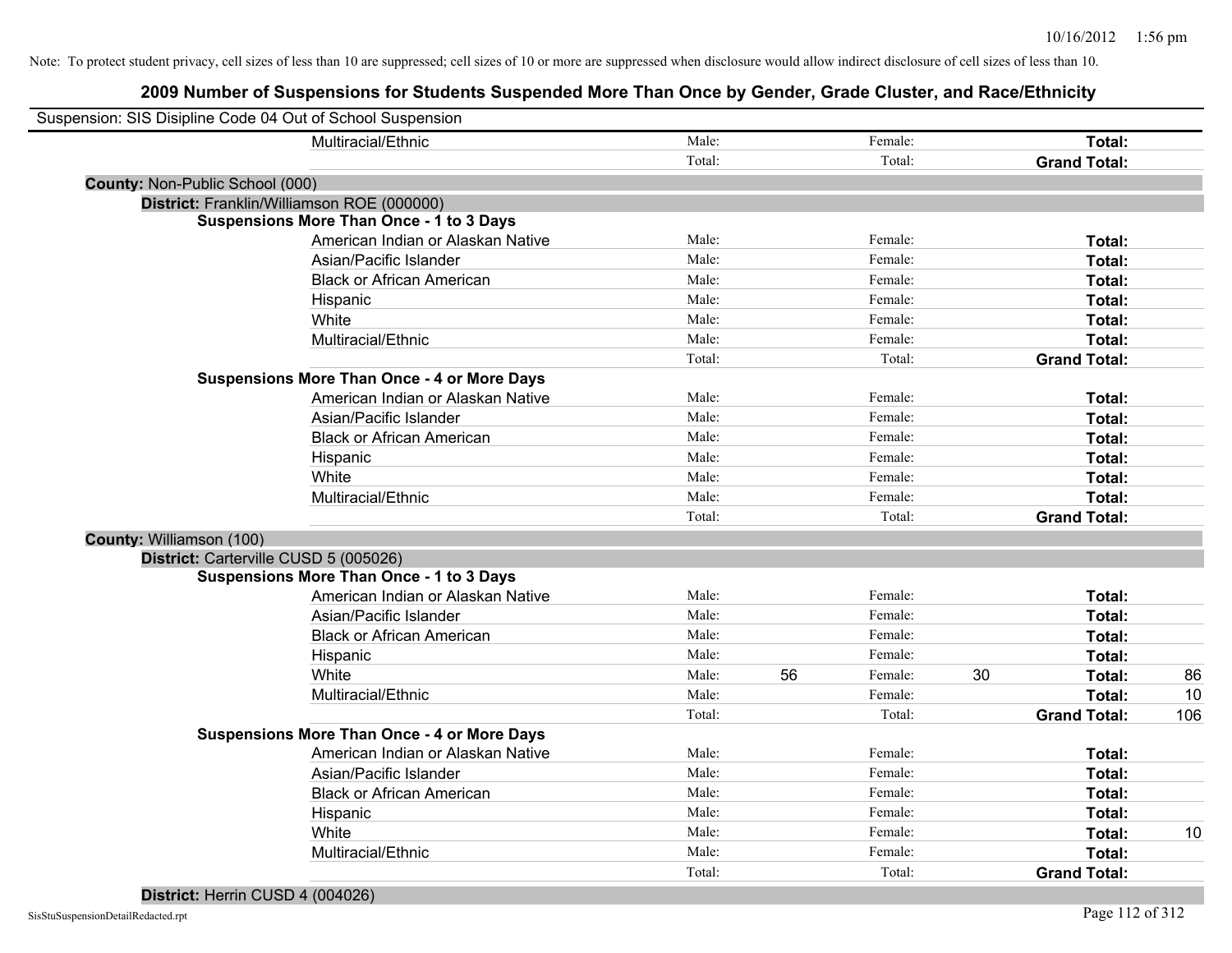|                                    | <b>Suspensions More Than Once - 1 to 3 Days</b>    |        |     |         |    |                     |     |
|------------------------------------|----------------------------------------------------|--------|-----|---------|----|---------------------|-----|
|                                    | American Indian or Alaskan Native                  | Male:  |     | Female: |    | Total:              |     |
|                                    | Asian/Pacific Islander                             | Male:  |     | Female: |    | Total:              |     |
|                                    | <b>Black or African American</b>                   | Male:  |     | Female: |    | Total:              | 19  |
|                                    | Hispanic                                           | Male:  |     | Female: |    | Total:              |     |
|                                    | White                                              | Male:  | 116 | Female: | 36 | Total:              | 152 |
|                                    | Multiracial/Ethnic                                 | Male:  |     | Female: |    | Total:              |     |
|                                    |                                                    | Total: |     | Total:  |    | <b>Grand Total:</b> | 182 |
|                                    | <b>Suspensions More Than Once - 4 or More Days</b> |        |     |         |    |                     |     |
|                                    | American Indian or Alaskan Native                  | Male:  |     | Female: |    | Total:              |     |
|                                    | Asian/Pacific Islander                             | Male:  |     | Female: |    | Total:              |     |
|                                    | <b>Black or African American</b>                   | Male:  |     | Female: |    | Total:              |     |
|                                    | Hispanic                                           | Male:  |     | Female: |    | Total:              |     |
|                                    | White                                              | Male:  | 33  | Female: | 17 | Total:              | 50  |
|                                    | Multiracial/Ethnic                                 | Male:  |     | Female: |    | Total:              |     |
|                                    |                                                    | Total: |     | Total:  |    | <b>Grand Total:</b> | 63  |
|                                    | District: Johnston City CUSD 1 (001026)            |        |     |         |    |                     |     |
|                                    | <b>Suspensions More Than Once - 1 to 3 Days</b>    |        |     |         |    |                     |     |
|                                    | American Indian or Alaskan Native                  | Male:  |     | Female: |    | Total:              |     |
|                                    | Asian/Pacific Islander                             | Male:  |     | Female: |    | Total:              |     |
|                                    | <b>Black or African American</b>                   | Male:  |     | Female: |    | Total:              |     |
|                                    | Hispanic                                           | Male:  |     | Female: |    | Total:              |     |
|                                    | White                                              | Male:  | 49  | Female: | 14 | Total:              | 63  |
|                                    | Multiracial/Ethnic                                 | Male:  |     | Female: |    | Total:              |     |
|                                    |                                                    | Total: |     | Total:  |    | <b>Grand Total:</b> |     |
|                                    | <b>Suspensions More Than Once - 4 or More Days</b> |        |     |         |    |                     |     |
|                                    | American Indian or Alaskan Native                  | Male:  |     | Female: |    | Total:              |     |
|                                    | Asian/Pacific Islander                             | Male:  |     | Female: |    | Total:              |     |
|                                    | <b>Black or African American</b>                   | Male:  |     | Female: |    | Total:              |     |
|                                    | Hispanic                                           | Male:  |     | Female: |    | Total:              |     |
|                                    | White                                              | Male:  |     | Female: |    | Total:              | 11  |
|                                    | Multiracial/Ethnic                                 | Male:  |     | Female: |    | Total:              |     |
|                                    |                                                    | Total: |     | Total:  |    | <b>Grand Total:</b> |     |
|                                    | District: Marion CUSD 2 (002026)                   |        |     |         |    |                     |     |
|                                    | <b>Suspensions More Than Once - 4 or More Days</b> |        |     |         |    |                     |     |
|                                    | American Indian or Alaskan Native                  | Male:  |     | Female: |    | Total:              |     |
|                                    | Asian/Pacific Islander                             | Male:  |     | Female: |    | Total:              |     |
|                                    | <b>Black or African American</b>                   | Male:  |     | Female: |    | Total:              |     |
|                                    | Hispanic                                           | Male:  |     | Female: |    | Total:              |     |
| SisStuSuspensionDetailRedacted.rpt |                                                    |        |     |         |    | Page 113 of 312     |     |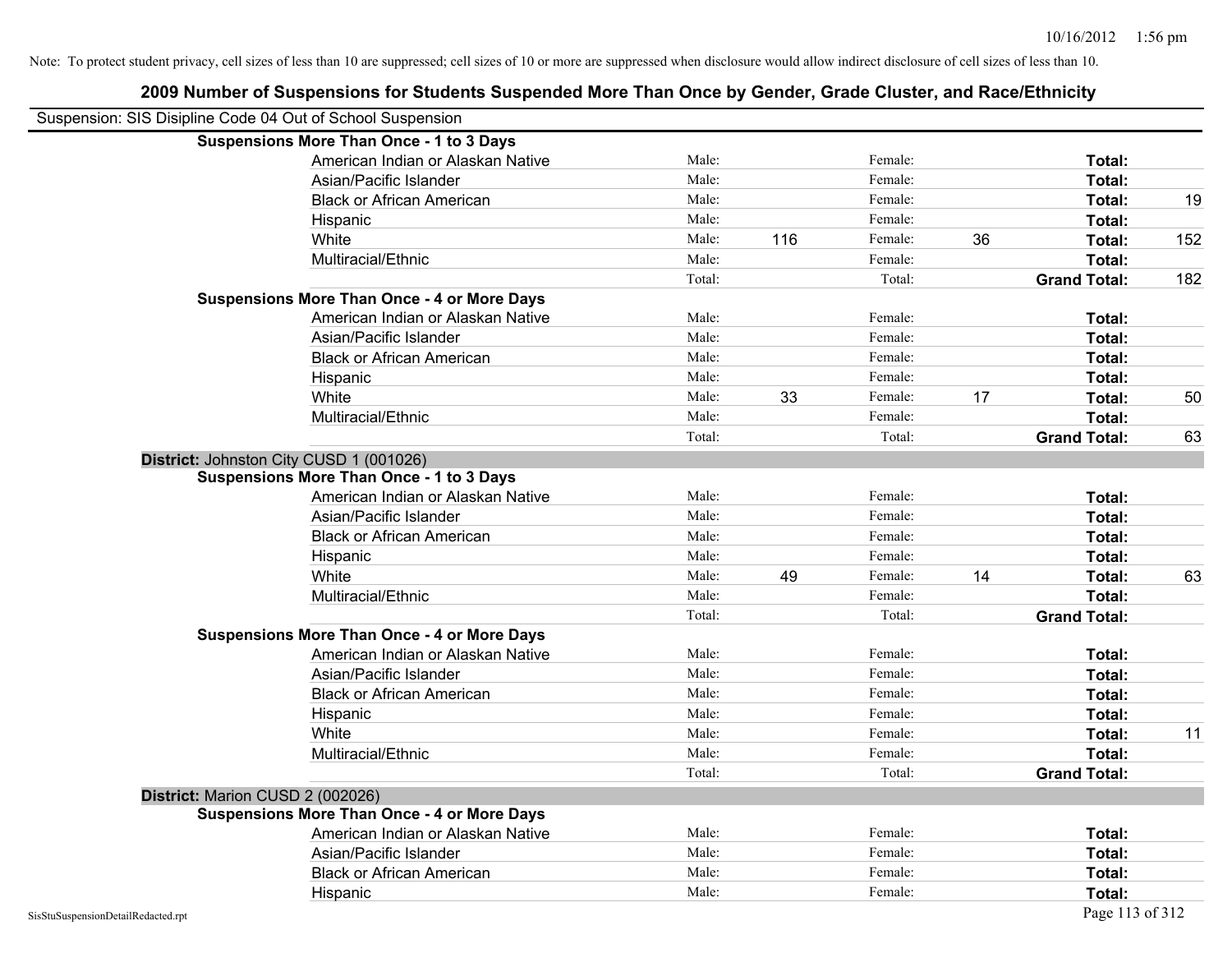| Suspension: SIS Disipline Code 04 Out of School Suspension |                                                                                         |                |    |                    |    |                     |     |
|------------------------------------------------------------|-----------------------------------------------------------------------------------------|----------------|----|--------------------|----|---------------------|-----|
|                                                            | White                                                                                   | Male:          |    | Female:            |    | Total:              |     |
|                                                            | Multiracial/Ethnic                                                                      | Male:          |    | Female:            |    | Total:              |     |
|                                                            |                                                                                         | Total:         |    | Total:             |    | <b>Grand Total:</b> |     |
|                                                            |                                                                                         |                |    |                    |    |                     |     |
| Region: Fulton/Schuyler ROE (22)                           |                                                                                         |                |    |                    |    |                     |     |
| County: Fulton (029)                                       |                                                                                         |                |    |                    |    |                     |     |
|                                                            | District: Astoria CUSD 1 (001026)                                                       |                |    |                    |    |                     |     |
|                                                            | <b>Suspensions More Than Once - 1 to 3 Days</b>                                         |                |    |                    |    |                     |     |
|                                                            | American Indian or Alaskan Native                                                       | Male:<br>Male: |    | Female:<br>Female: |    | Total:              |     |
|                                                            | Asian/Pacific Islander                                                                  | Male:          |    | Female:            |    | Total:              |     |
|                                                            | <b>Black or African American</b>                                                        | Male:          |    | Female:            |    | Total:              |     |
|                                                            | Hispanic<br>White                                                                       | Male:          |    | Female:            |    | Total:<br>Total:    |     |
|                                                            | Multiracial/Ethnic                                                                      | Male:          |    | Female:            |    | Total:              | 18  |
|                                                            |                                                                                         | Total:         |    | Total:             |    |                     |     |
|                                                            | <b>Suspensions More Than Once - 4 or More Days</b>                                      |                |    |                    |    | <b>Grand Total:</b> |     |
|                                                            | American Indian or Alaskan Native                                                       | Male:          |    | Female:            |    | Total:              |     |
|                                                            | Asian/Pacific Islander                                                                  | Male:          |    | Female:            |    | Total:              |     |
|                                                            | <b>Black or African American</b>                                                        | Male:          |    | Female:            |    | Total:              |     |
|                                                            |                                                                                         | Male:          |    | Female:            |    | Total:              |     |
|                                                            | Hispanic<br>White                                                                       | Male:          |    | Female:            |    | Total:              |     |
|                                                            | Multiracial/Ethnic                                                                      | Male:          |    | Female:            |    | Total:              |     |
|                                                            |                                                                                         | Total:         |    | Total:             |    |                     |     |
|                                                            |                                                                                         |                |    |                    |    | <b>Grand Total:</b> |     |
|                                                            | District: Canton Union SD 66 (066025)                                                   |                |    |                    |    |                     |     |
|                                                            | <b>Suspensions More Than Once - 1 to 3 Days</b>                                         | Male:          |    |                    |    |                     |     |
|                                                            | American Indian or Alaskan Native                                                       | Male:          |    | Female:            |    | Total:              |     |
|                                                            | Asian/Pacific Islander                                                                  | Male:          |    | Female:            |    | Total:              |     |
|                                                            | <b>Black or African American</b>                                                        |                |    | Female:            |    | Total:              |     |
|                                                            | Hispanic                                                                                | Male:          |    | Female:            |    | Total:              |     |
|                                                            | White                                                                                   | Male:          | 46 | Female:            | 56 | Total:              | 102 |
|                                                            | Multiracial/Ethnic                                                                      | Male:          |    | Female:            |    | Total:              |     |
|                                                            |                                                                                         | Total:         |    | Total:             |    | <b>Grand Total:</b> | 112 |
|                                                            | <b>Suspensions More Than Once - 4 or More Days</b><br>American Indian or Alaskan Native | Male:          |    | Female:            |    |                     |     |
|                                                            | Asian/Pacific Islander                                                                  | Male:          |    | Female:            |    | Total:              |     |
|                                                            |                                                                                         | Male:          |    | Female:            |    | Total:              |     |
|                                                            | <b>Black or African American</b>                                                        | Male:          |    | Female:            |    | Total:              |     |
|                                                            | Hispanic                                                                                |                |    |                    |    | <b>Total:</b>       |     |
|                                                            | White                                                                                   | Male:          |    | Female:            |    | Total:              | 16  |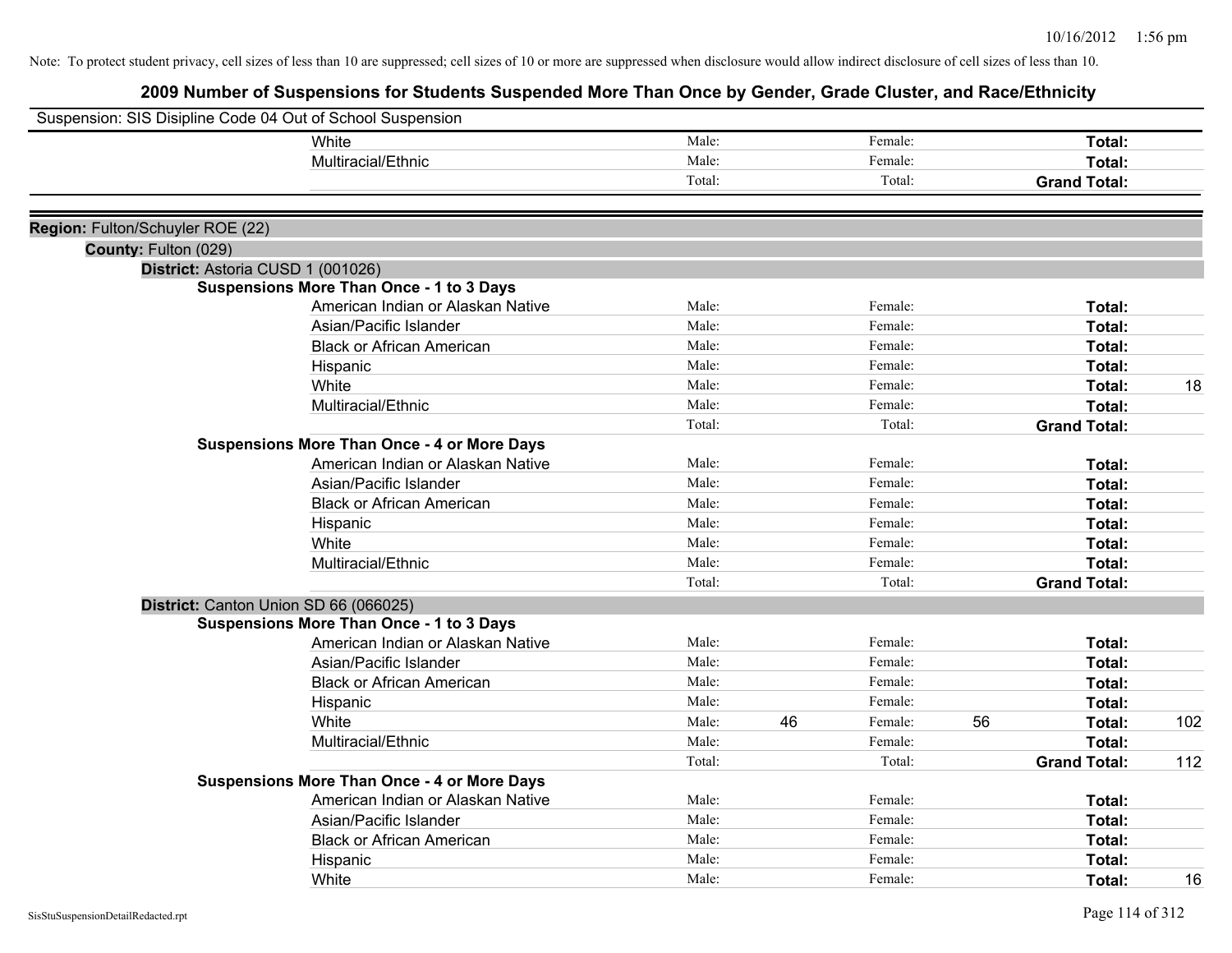## **2009 Number of Suspensions for Students Suspended More Than Once by Gender, Grade Cluster, and Race/Ethnicity**

| Suspension: SIS Disipline Code 04 Out of School Suspension |                                                    |        |    |         |    |                     |    |
|------------------------------------------------------------|----------------------------------------------------|--------|----|---------|----|---------------------|----|
|                                                            | Multiracial/Ethnic                                 | Male:  |    | Female: |    | Total:              |    |
|                                                            |                                                    | Total: |    | Total:  |    | <b>Grand Total:</b> |    |
| District: Lewistown CUSD 97 (097026)                       |                                                    |        |    |         |    |                     |    |
|                                                            | <b>Suspensions More Than Once - 1 to 3 Days</b>    |        |    |         |    |                     |    |
|                                                            | American Indian or Alaskan Native                  | Male:  |    | Female: |    | Total:              |    |
|                                                            | Asian/Pacific Islander                             | Male:  |    | Female: |    | Total:              |    |
|                                                            | <b>Black or African American</b>                   | Male:  |    | Female: |    | Total:              |    |
|                                                            | Hispanic                                           | Male:  |    | Female: |    | Total:              |    |
|                                                            | White                                              | Male:  |    | Female: |    | Total:              | 61 |
|                                                            | Multiracial/Ethnic                                 | Male:  |    | Female: |    | Total:              |    |
|                                                            |                                                    | Total: |    | Total:  |    | <b>Grand Total:</b> |    |
|                                                            | <b>Suspensions More Than Once - 4 or More Days</b> |        |    |         |    |                     |    |
|                                                            | American Indian or Alaskan Native                  | Male:  |    | Female: |    | Total:              |    |
|                                                            | Asian/Pacific Islander                             | Male:  |    | Female: |    | Total:              |    |
|                                                            | <b>Black or African American</b>                   | Male:  |    | Female: |    | Total:              |    |
|                                                            | Hispanic                                           | Male:  |    | Female: |    | Total:              |    |
|                                                            | White                                              | Male:  |    | Female: |    | Total:              |    |
|                                                            | Multiracial/Ethnic                                 | Male:  |    | Female: |    | Total:              |    |
|                                                            |                                                    | Total: |    | Total:  |    | <b>Grand Total:</b> |    |
|                                                            | District: Spoon River Valley CUSD 4 (004026)       |        |    |         |    |                     |    |
|                                                            | <b>Suspensions More Than Once - 1 to 3 Days</b>    |        |    |         |    |                     |    |
|                                                            | American Indian or Alaskan Native                  | Male:  |    | Female: |    | Total:              |    |
|                                                            | Asian/Pacific Islander                             | Male:  |    | Female: |    | Total:              |    |
|                                                            | <b>Black or African American</b>                   | Male:  |    | Female: |    | Total:              |    |
|                                                            | Hispanic                                           | Male:  |    | Female: |    | Total:              |    |
|                                                            | White                                              | Male:  | 26 | Female: | 10 | Total:              | 36 |
|                                                            | Multiracial/Ethnic                                 | Male:  |    | Female: |    | Total:              |    |
|                                                            |                                                    | Total: |    | Total:  |    | <b>Grand Total:</b> |    |
|                                                            | <b>Suspensions More Than Once - 4 or More Days</b> |        |    |         |    |                     |    |
|                                                            | American Indian or Alaskan Native                  | Male:  |    | Female: |    | Total:              |    |
|                                                            | Asian/Pacific Islander                             | Male:  |    | Female: |    | Total:              |    |
|                                                            | <b>Black or African American</b>                   | Male:  |    | Female: |    | Total:              |    |
|                                                            | Hispanic                                           | Male:  |    | Female: |    | Total:              |    |
|                                                            | White                                              | Male:  |    | Female: |    | Total:              |    |
|                                                            | Multiracial/Ethnic                                 | Male:  |    | Female: |    | Total:              |    |
|                                                            |                                                    | Total: |    | Total:  |    | <b>Grand Total:</b> |    |

**District:** V I T CUSD 2 (002026) **Suspensions More Than Once - 1 to 3 Days**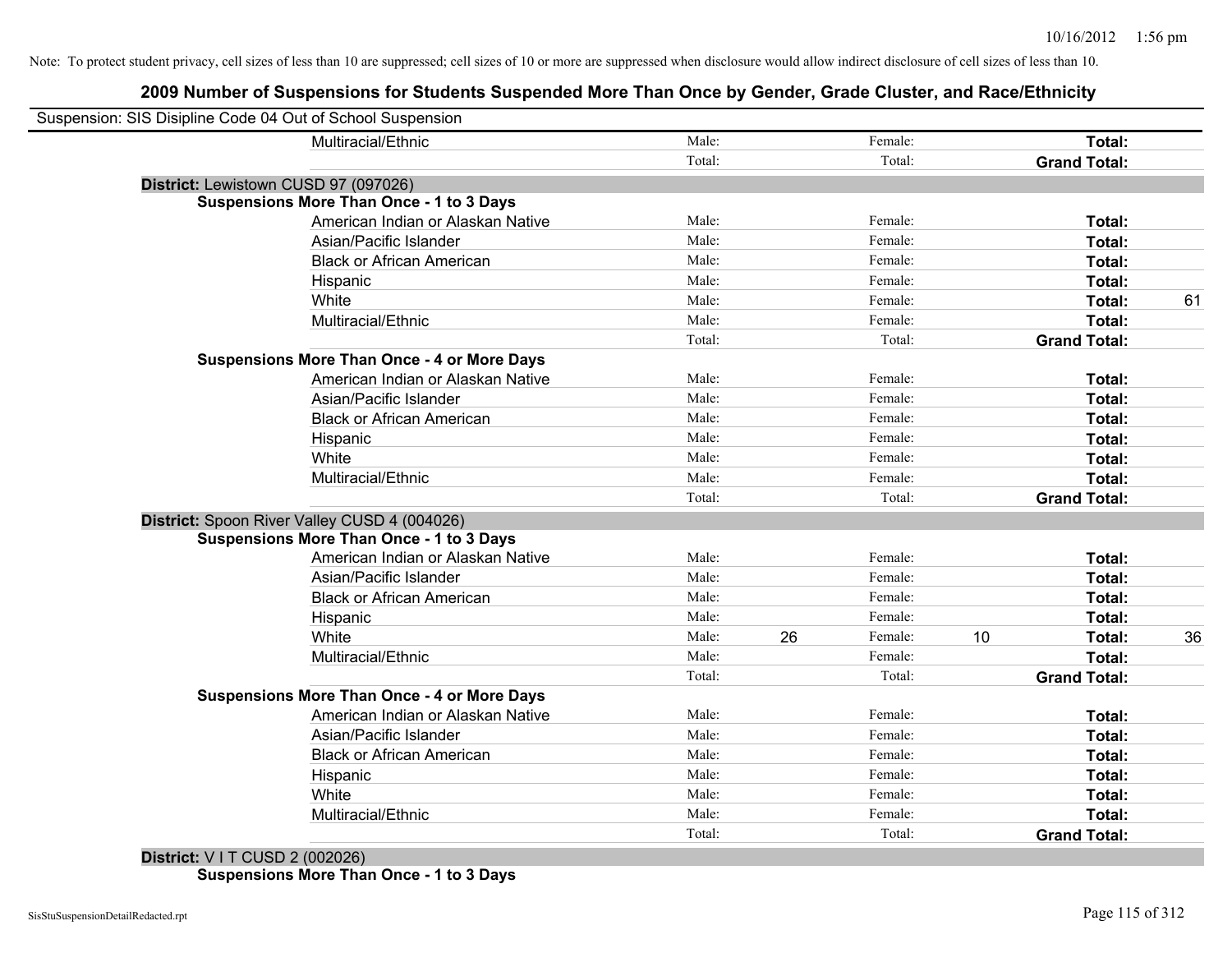|                                        | Suspension: SIS Disipline Code 04 Out of School Suspension |        |         |                     |    |
|----------------------------------------|------------------------------------------------------------|--------|---------|---------------------|----|
|                                        | American Indian or Alaskan Native                          | Male:  | Female: | Total:              |    |
|                                        | Asian/Pacific Islander                                     | Male:  | Female: | Total:              |    |
|                                        | <b>Black or African American</b>                           | Male:  | Female: | Total:              |    |
|                                        | Hispanic                                                   | Male:  | Female: | Total:              |    |
|                                        | White                                                      | Male:  | Female: | Total:              | 18 |
|                                        | Multiracial/Ethnic                                         | Male:  | Female: | Total:              |    |
|                                        |                                                            | Total: | Total:  | <b>Grand Total:</b> |    |
|                                        | <b>Suspensions More Than Once - 4 or More Days</b>         |        |         |                     |    |
|                                        | American Indian or Alaskan Native                          | Male:  | Female: | Total:              |    |
|                                        | Asian/Pacific Islander                                     | Male:  | Female: | Total:              |    |
|                                        | <b>Black or African American</b>                           | Male:  | Female: | Total:              |    |
|                                        | Hispanic                                                   | Male:  | Female: | Total:              |    |
|                                        | White                                                      | Male:  | Female: | Total:              |    |
|                                        | Multiracial/Ethnic                                         | Male:  | Female: | Total:              |    |
|                                        |                                                            | Total: | Total:  | <b>Grand Total:</b> |    |
| <b>County: Non-Public School (000)</b> |                                                            |        |         |                     |    |
|                                        | District: Fulton/Schuyler ROE (000000)                     |        |         |                     |    |
|                                        | <b>Suspensions More Than Once - 1 to 3 Days</b>            |        |         |                     |    |
|                                        | American Indian or Alaskan Native                          | Male:  | Female: | Total:              |    |
|                                        | Asian/Pacific Islander                                     | Male:  | Female: | Total:              |    |
|                                        | <b>Black or African American</b>                           | Male:  | Female: | Total:              |    |
|                                        | Hispanic                                                   | Male:  | Female: | Total:              |    |
|                                        | White                                                      | Male:  | Female: | Total:              |    |
|                                        | Multiracial/Ethnic                                         | Male:  | Female: | Total:              |    |
|                                        |                                                            | Total: | Total:  | <b>Grand Total:</b> |    |
| County: Schuyler (085)                 |                                                            |        |         |                     |    |
|                                        | District: Schuyler-Industry CUSD 5 (005026)                |        |         |                     |    |
|                                        | Suspensions More Than Once - 1 to 3 Days                   |        |         |                     |    |
|                                        | American Indian or Alaskan Native                          | Male:  | Female: | Total:              |    |
|                                        | Asian/Pacific Islander                                     | Male:  | Female: | Total:              |    |
|                                        | <b>Black or African American</b>                           | Male:  | Female: | Total:              |    |
|                                        | Hispanic                                                   | Male:  | Female: | Total:              |    |
|                                        | White                                                      | Male:  | Female: | Total:              | 14 |
|                                        | Multiracial/Ethnic                                         | Male:  | Female: | Total:              |    |
|                                        |                                                            | Total: | Total:  | <b>Grand Total:</b> |    |

**2009 Number of Suspensions for Students Suspended More Than Once by Gender, Grade Cluster, and Race/Ethnicity**

**Region:** Grundy/Kendall ROE (24)

**County:** Grundy (032)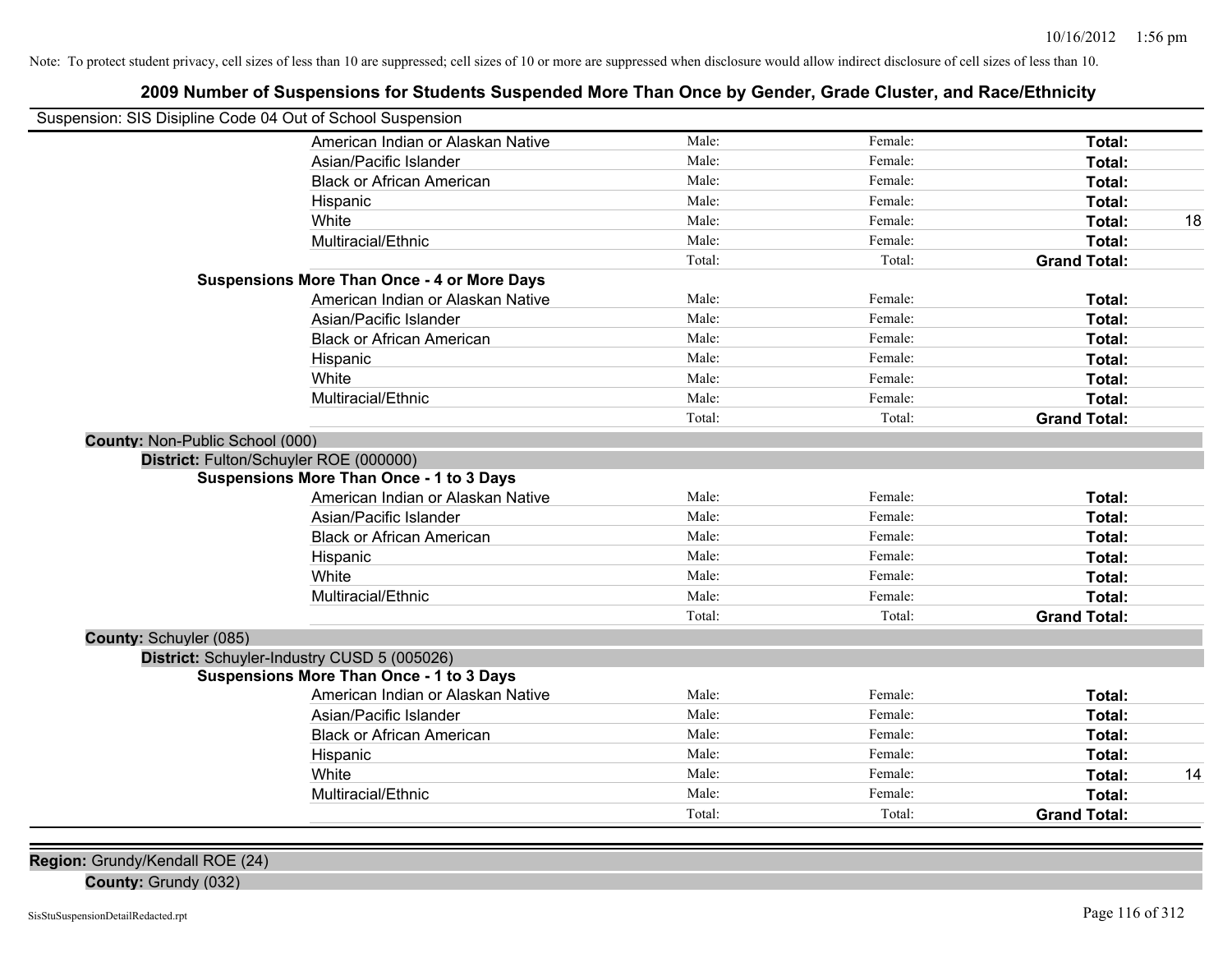| Suspension: SIS Disipline Code 04 Out of School Suspension |        |    |         |    |                     |    |
|------------------------------------------------------------|--------|----|---------|----|---------------------|----|
| District: Braceville SD 75 (075002)                        |        |    |         |    |                     |    |
| <b>Suspensions More Than Once - 1 to 3 Days</b>            |        |    |         |    |                     |    |
| American Indian or Alaskan Native                          | Male:  |    | Female: |    | Total:              |    |
| Asian/Pacific Islander                                     | Male:  |    | Female: |    | Total:              |    |
| <b>Black or African American</b>                           | Male:  |    | Female: |    | Total:              |    |
| Hispanic                                                   | Male:  |    | Female: |    | Total:              |    |
| White                                                      | Male:  |    | Female: |    | Total:              |    |
| Multiracial/Ethnic                                         | Male:  |    | Female: |    | Total:              |    |
|                                                            | Total: |    | Total:  |    | <b>Grand Total:</b> |    |
| District: Coal City CUSD 1 (001026)                        |        |    |         |    |                     |    |
| <b>Suspensions More Than Once - 1 to 3 Days</b>            |        |    |         |    |                     |    |
| American Indian or Alaskan Native                          | Male:  |    | Female: |    | Total:              |    |
| Asian/Pacific Islander                                     | Male:  |    | Female: |    | Total:              |    |
| <b>Black or African American</b>                           | Male:  |    | Female: |    | Total:              |    |
| Hispanic                                                   | Male:  |    | Female: |    | Total:              |    |
| White                                                      | Male:  | 21 | Female: | 13 | Total:              | 34 |
| Multiracial/Ethnic                                         | Male:  |    | Female: |    | Total:              |    |
|                                                            | Total: |    | Total:  |    | <b>Grand Total:</b> |    |
| <b>Suspensions More Than Once - 4 or More Days</b>         |        |    |         |    |                     |    |
| American Indian or Alaskan Native                          | Male:  |    | Female: |    | Total:              |    |
| Asian/Pacific Islander                                     | Male:  |    | Female: |    | Total:              |    |
| <b>Black or African American</b>                           | Male:  |    | Female: |    | Total:              |    |
| Hispanic                                                   | Male:  |    | Female: |    | Total:              |    |
| White                                                      | Male:  |    | Female: |    | Total:              | 10 |
| Multiracial/Ethnic                                         | Male:  |    | Female: |    | Total:              |    |
|                                                            | Total: |    | Total:  |    | <b>Grand Total:</b> |    |
| District: Gardner CCSD 72C (072C04)                        |        |    |         |    |                     |    |
| <b>Suspensions More Than Once - 1 to 3 Days</b>            |        |    |         |    |                     |    |
| American Indian or Alaskan Native                          | Male:  |    | Female: |    | Total:              |    |
| Asian/Pacific Islander                                     | Male:  |    | Female: |    | Total:              |    |
| <b>Black or African American</b>                           | Male:  |    | Female: |    | Total:              |    |
| Hispanic                                                   | Male:  |    | Female: |    | Total:              |    |
| White                                                      | Male:  |    | Female: |    | Total:              |    |
| Multiracial/Ethnic                                         | Male:  |    | Female: |    | Total:              |    |
|                                                            | Total: |    | Total:  |    | <b>Grand Total:</b> |    |
| <b>Suspensions More Than Once - 4 or More Days</b>         |        |    |         |    |                     |    |
| American Indian or Alaskan Native                          | Male:  |    | Female: |    | <b>Total:</b>       |    |
| Asian/Pacific Islander                                     | Male:  |    | Female: |    | Total:              |    |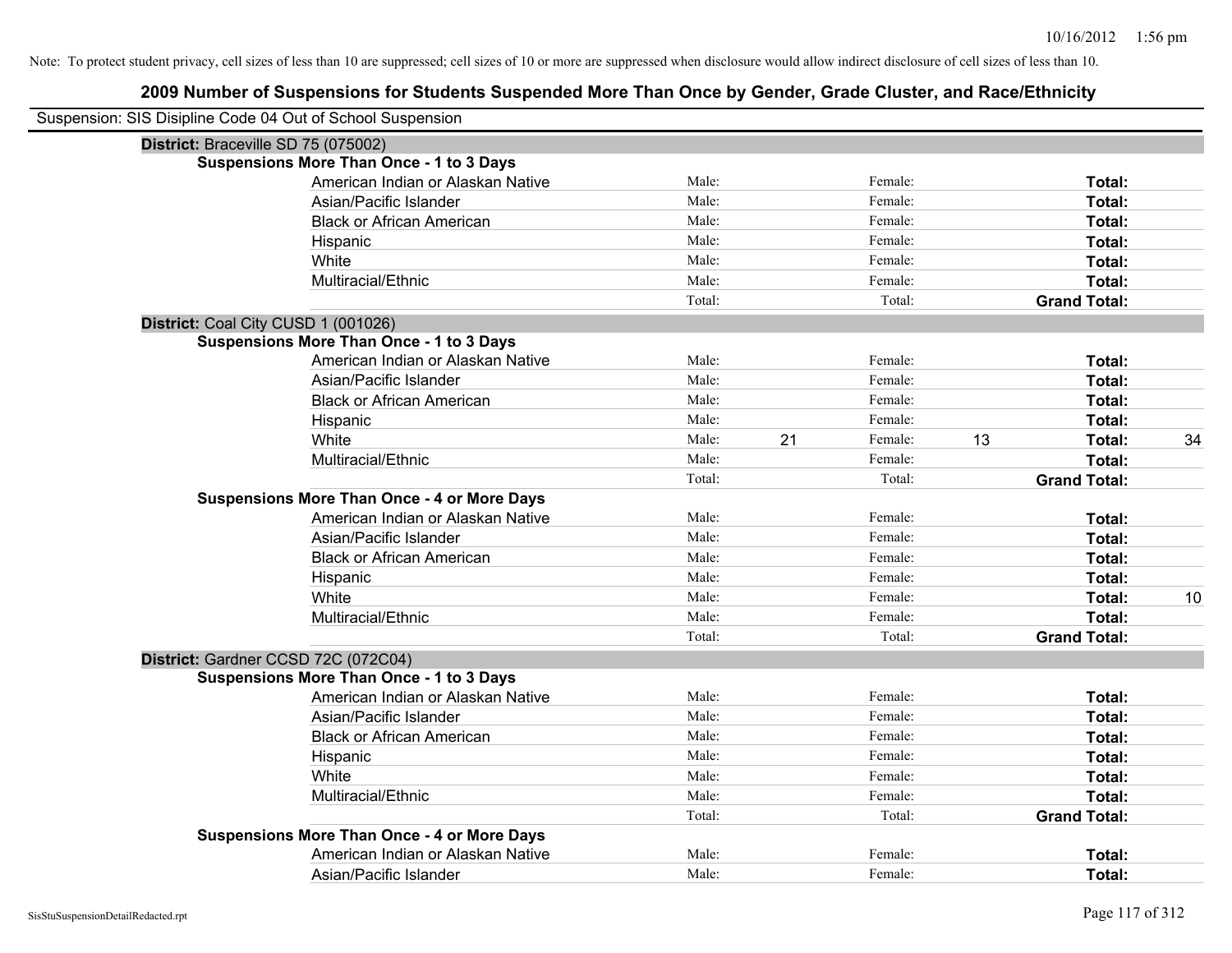| Suspension: SIS Disipline Code 04 Out of School Suspension |                                                    |        |    |         |    |                     |    |
|------------------------------------------------------------|----------------------------------------------------|--------|----|---------|----|---------------------|----|
|                                                            | <b>Black or African American</b>                   | Male:  |    | Female: |    | Total:              |    |
|                                                            | Hispanic                                           | Male:  |    | Female: |    | Total:              |    |
|                                                            | White                                              | Male:  |    | Female: |    | Total:              |    |
|                                                            | Multiracial/Ethnic                                 | Male:  |    | Female: |    | Total:              |    |
|                                                            |                                                    | Total: |    | Total:  |    | <b>Grand Total:</b> |    |
|                                                            | District: Gardner S Wilmington Twp HSD 73 (073017) |        |    |         |    |                     |    |
|                                                            | <b>Suspensions More Than Once - 1 to 3 Days</b>    |        |    |         |    |                     |    |
|                                                            | American Indian or Alaskan Native                  | Male:  |    | Female: |    | Total:              |    |
|                                                            | Asian/Pacific Islander                             | Male:  |    | Female: |    | Total:              |    |
|                                                            | <b>Black or African American</b>                   | Male:  |    | Female: |    | Total:              |    |
|                                                            | Hispanic                                           | Male:  |    | Female: |    | Total:              |    |
|                                                            | White                                              | Male:  |    | Female: |    | Total:              | 27 |
|                                                            | Multiracial/Ethnic                                 | Male:  |    | Female: |    | Total:              |    |
|                                                            |                                                    | Total: |    | Total:  |    | <b>Grand Total:</b> |    |
|                                                            | <b>Suspensions More Than Once - 4 or More Days</b> |        |    |         |    |                     |    |
|                                                            | American Indian or Alaskan Native                  | Male:  |    | Female: |    | Total:              |    |
|                                                            | Asian/Pacific Islander                             | Male:  |    | Female: |    | Total:              |    |
|                                                            | <b>Black or African American</b>                   | Male:  |    | Female: |    | Total:              |    |
|                                                            | Hispanic                                           | Male:  |    | Female: |    | Total:              |    |
|                                                            | White                                              | Male:  |    | Female: |    | Total:              |    |
|                                                            | Multiracial/Ethnic                                 | Male:  |    | Female: |    | Total:              |    |
|                                                            |                                                    | Total: |    | Total:  |    | <b>Grand Total:</b> |    |
| District: Minooka CCSD 201 (201004)                        |                                                    |        |    |         |    |                     |    |
|                                                            | <b>Suspensions More Than Once - 1 to 3 Days</b>    |        |    |         |    |                     |    |
|                                                            | American Indian or Alaskan Native                  | Male:  |    | Female: |    | Total:              |    |
|                                                            | Asian/Pacific Islander                             | Male:  |    | Female: |    | Total:              |    |
|                                                            | <b>Black or African American</b>                   | Male:  |    | Female: |    | Total:              | 13 |
|                                                            | Hispanic                                           | Male:  |    | Female: |    | Total:              |    |
|                                                            | White                                              | Male:  | 15 | Female: | 12 | Total:              | 27 |
|                                                            | Multiracial/Ethnic                                 | Male:  |    | Female: |    | Total:              |    |
|                                                            |                                                    | Total: |    | Total:  |    | <b>Grand Total:</b> | 50 |
|                                                            | <b>Suspensions More Than Once - 4 or More Days</b> |        |    |         |    |                     |    |
|                                                            | American Indian or Alaskan Native                  | Male:  |    | Female: |    | Total:              |    |
|                                                            | Asian/Pacific Islander                             | Male:  |    | Female: |    | Total:              |    |
|                                                            | <b>Black or African American</b>                   | Male:  |    | Female: |    | Total:              |    |
|                                                            | Hispanic                                           | Male:  |    | Female: |    | Total:              |    |
|                                                            | White                                              | Male:  |    | Female: |    | Total:              |    |
|                                                            | Multiracial/Ethnic                                 | Male:  |    | Female: |    | Total:              |    |
|                                                            |                                                    | Total: |    | Total:  |    | <b>Grand Total:</b> |    |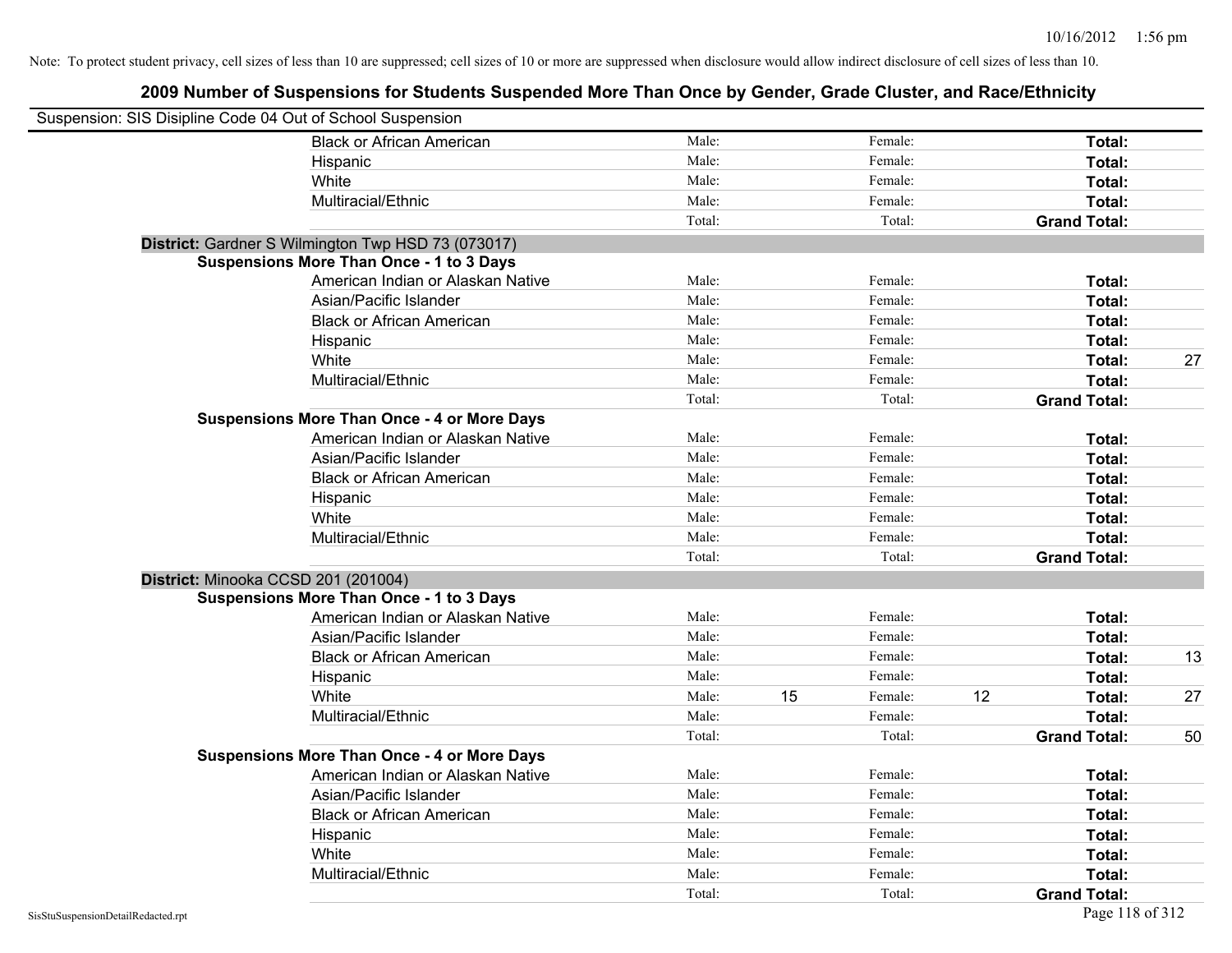## **2009 Number of Suspensions for Students Suspended More Than Once by Gender, Grade Cluster, and Race/Ethnicity**

| Suspension: SIS Disipline Code 04 Out of School Suspension |                                                    |        |    |         |    |                     |    |
|------------------------------------------------------------|----------------------------------------------------|--------|----|---------|----|---------------------|----|
| District: Minooka CHSD 111 (111016)                        |                                                    |        |    |         |    |                     |    |
|                                                            | Suspensions More Than Once - 1 to 3 Days           |        |    |         |    |                     |    |
|                                                            | American Indian or Alaskan Native                  | Male:  |    | Female: |    | Total:              |    |
|                                                            | Asian/Pacific Islander                             | Male:  |    | Female: |    | Total:              |    |
|                                                            | <b>Black or African American</b>                   | Male:  |    | Female: |    | Total:              |    |
|                                                            | Hispanic                                           | Male:  |    | Female: |    | Total:              |    |
|                                                            | White                                              | Male:  |    | Female: |    | Total:              |    |
|                                                            | Multiracial/Ethnic                                 | Male:  |    | Female: |    | Total:              |    |
|                                                            |                                                    | Total: |    | Total:  |    | <b>Grand Total:</b> |    |
| District: Morris CHSD 101 (101016)                         |                                                    |        |    |         |    |                     |    |
|                                                            | <b>Suspensions More Than Once - 1 to 3 Days</b>    |        |    |         |    |                     |    |
|                                                            | American Indian or Alaskan Native                  | Male:  |    | Female: |    | Total:              |    |
|                                                            | Asian/Pacific Islander                             | Male:  |    | Female: |    | Total:              |    |
|                                                            | <b>Black or African American</b>                   | Male:  |    | Female: |    | <b>Total:</b>       |    |
|                                                            | Hispanic                                           | Male:  |    | Female: |    | Total:              |    |
|                                                            | White                                              | Male:  | 41 | Female: | 14 | Total:              | 55 |
|                                                            | Multiracial/Ethnic                                 | Male:  |    | Female: |    | Total:              |    |
|                                                            |                                                    | Total: |    | Total:  |    | <b>Grand Total:</b> |    |
|                                                            | <b>Suspensions More Than Once - 4 or More Days</b> |        |    |         |    |                     |    |
|                                                            | American Indian or Alaskan Native                  | Male:  |    | Female: |    | Total:              |    |
|                                                            | Asian/Pacific Islander                             | Male:  |    | Female: |    | Total:              |    |
|                                                            | <b>Black or African American</b>                   | Male:  |    | Female: |    | Total:              |    |
|                                                            | Hispanic                                           | Male:  |    | Female: |    | Total:              |    |
|                                                            | White                                              | Male:  |    | Female: |    | Total:              |    |
|                                                            | Multiracial/Ethnic                                 | Male:  |    | Female: |    | Total:              |    |
|                                                            |                                                    | Total: |    | Total:  |    | <b>Grand Total:</b> |    |
| County: Kendall (047)                                      |                                                    |        |    |         |    |                     |    |
| District: Kendall Co Spec Educ Coop (000061)               |                                                    |        |    |         |    |                     |    |
|                                                            | <b>Suspensions More Than Once - 1 to 3 Days</b>    |        |    |         |    |                     |    |
|                                                            | American Indian or Alaskan Native                  | Male:  |    | Female: |    | Total:              |    |
|                                                            | Asian/Pacific Islander                             | Male:  |    | Female: |    | Total:              |    |
|                                                            | <b>Black or African American</b>                   | Male:  |    | Female: |    | Total:              |    |
|                                                            | Hispanic                                           | Male:  |    | Female: |    | Total:              |    |
|                                                            | White                                              | Male:  |    | Female: |    | Total:              |    |
|                                                            | Multiracial/Ethnic                                 | Male:  |    | Female: |    | Total:              |    |
|                                                            |                                                    | Total: |    | Total:  |    | <b>Grand Total:</b> |    |
| District: Oswego CUSD 308 (308026)                         |                                                    |        |    |         |    |                     |    |

**Suspensions More Than Once - 1 to 3 Days**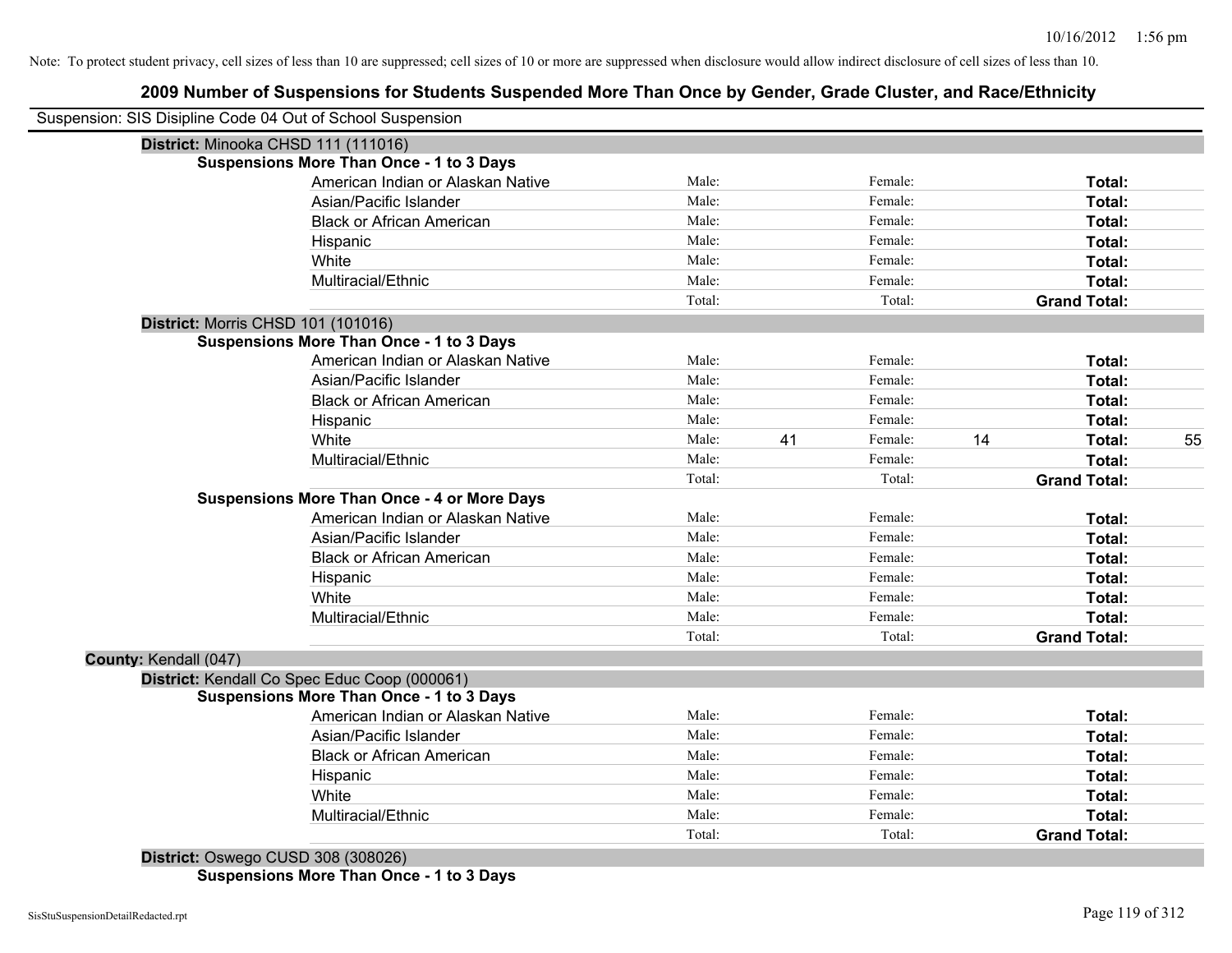| Suspension: SIS Disipline Code 04 Out of School Suspension |                                                    |        |     |         |    |                     |     |
|------------------------------------------------------------|----------------------------------------------------|--------|-----|---------|----|---------------------|-----|
|                                                            | American Indian or Alaskan Native                  | Male:  |     | Female: |    | Total:              |     |
|                                                            | Asian/Pacific Islander                             | Male:  |     | Female: |    | Total:              |     |
|                                                            | <b>Black or African American</b>                   | Male:  | 82  | Female: | 50 | Total:              | 132 |
|                                                            | Hispanic                                           | Male:  | 78  | Female: | 36 | Total:              | 114 |
|                                                            | White                                              | Male:  | 147 | Female: | 47 | Total:              | 194 |
|                                                            | Multiracial/Ethnic                                 | Male:  | 12  | Female: | 12 | Total:              | 24  |
|                                                            |                                                    | Total: |     | Total:  |    | <b>Grand Total:</b> | 475 |
|                                                            | <b>Suspensions More Than Once - 4 or More Days</b> |        |     |         |    |                     |     |
|                                                            | American Indian or Alaskan Native                  | Male:  |     | Female: |    | Total:              |     |
|                                                            | Asian/Pacific Islander                             | Male:  |     | Female: |    | Total:              |     |
|                                                            | <b>Black or African American</b>                   | Male:  | 30  | Female: | 10 | Total:              | 40  |
|                                                            | Hispanic                                           | Male:  |     | Female: |    | Total:              | 35  |
|                                                            | White                                              | Male:  | 20  | Female: | 12 | Total:              | 32  |
|                                                            | Multiracial/Ethnic                                 | Male:  |     | Female: |    | Total:              |     |
|                                                            |                                                    | Total: |     | Total:  |    | <b>Grand Total:</b> |     |
| District: Plano CUSD 88 (088026)                           |                                                    |        |     |         |    |                     |     |
|                                                            | <b>Suspensions More Than Once - 1 to 3 Days</b>    |        |     |         |    |                     |     |
|                                                            | American Indian or Alaskan Native                  | Male:  |     | Female: |    | Total:              |     |
|                                                            | Asian/Pacific Islander                             | Male:  |     | Female: |    | Total:              |     |
|                                                            | <b>Black or African American</b>                   | Male:  |     | Female: |    | Total:              | 22  |
|                                                            | Hispanic                                           | Male:  |     | Female: |    | Total:              | 43  |
|                                                            | White                                              | Male:  |     | Female: |    | Total:              | 35  |
|                                                            | Multiracial/Ethnic                                 | Male:  |     | Female: |    | Total:              |     |
|                                                            |                                                    | Total: |     | Total:  |    | <b>Grand Total:</b> |     |
|                                                            | <b>Suspensions More Than Once - 4 or More Days</b> |        |     |         |    |                     |     |
|                                                            | American Indian or Alaskan Native                  | Male:  |     | Female: |    | Total:              |     |
|                                                            | Asian/Pacific Islander                             | Male:  |     | Female: |    | Total:              |     |
|                                                            | <b>Black or African American</b>                   | Male:  |     | Female: |    | Total:              |     |
|                                                            | Hispanic                                           | Male:  |     | Female: |    | Total:              |     |
|                                                            | White                                              | Male:  |     | Female: |    | Total:              |     |
|                                                            | Multiracial/Ethnic                                 | Male:  |     | Female: |    | Total:              |     |
|                                                            |                                                    | Total: |     | Total:  |    | <b>Grand Total:</b> | 17  |
|                                                            | District: Yorkville CUSD 115 (115026)              |        |     |         |    |                     |     |
|                                                            | <b>Suspensions More Than Once - 1 to 3 Days</b>    |        |     |         |    |                     |     |
|                                                            | American Indian or Alaskan Native                  | Male:  |     | Female: |    | Total:              | 49  |
|                                                            | Asian/Pacific Islander                             | Male:  |     | Female: |    | Total:              |     |
|                                                            | <b>Black or African American</b>                   | Male:  |     | Female: |    | Total:              | 11  |
|                                                            | Hispanic                                           | Male:  | 14  | Female: | 17 | Total:              | 31  |
|                                                            | White                                              | Male:  | 85  | Female: | 10 | Total:              | 95  |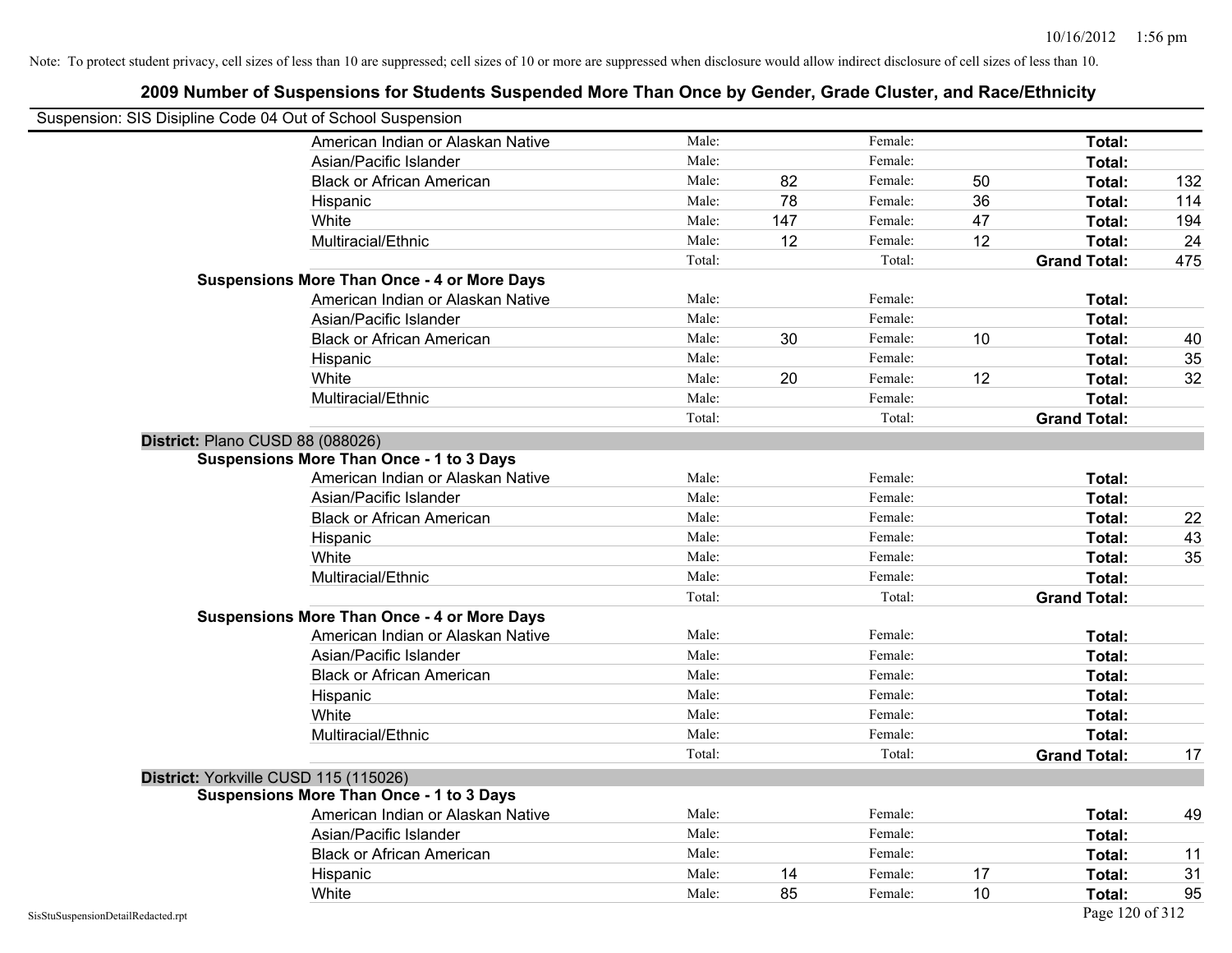| Suspension: SIS Disipline Code 04 Out of School Suspension |                                                     |        |         |                     |    |
|------------------------------------------------------------|-----------------------------------------------------|--------|---------|---------------------|----|
|                                                            | Multiracial/Ethnic                                  | Male:  | Female: | Total:              |    |
|                                                            |                                                     | Total: | Total:  | <b>Grand Total:</b> |    |
|                                                            | <b>Suspensions More Than Once - 4 or More Days</b>  |        |         |                     |    |
|                                                            | American Indian or Alaskan Native                   | Male:  | Female: | Total:              |    |
|                                                            | Asian/Pacific Islander                              | Male:  | Female: | Total:              |    |
|                                                            | <b>Black or African American</b>                    | Male:  | Female: | Total:              |    |
|                                                            | Hispanic                                            | Male:  | Female: | Total:              |    |
|                                                            | White                                               | Male:  | Female: | Total:              | 18 |
|                                                            | Multiracial/Ethnic                                  | Male:  | Female: | Total:              |    |
|                                                            |                                                     | Total: | Total:  | <b>Grand Total:</b> | 28 |
| Region: Hamilton/Jefferson ROE (25)                        |                                                     |        |         |                     |    |
| County: Hamilton (033)                                     |                                                     |        |         |                     |    |
|                                                            | District: Hamilton Co CUSD 10 (010026)              |        |         |                     |    |
|                                                            | <b>Suspensions More Than Once - 1 to 3 Days</b>     |        |         |                     |    |
|                                                            | American Indian or Alaskan Native                   | Male:  | Female: | Total:              |    |
|                                                            | Asian/Pacific Islander                              | Male:  | Female: | Total:              |    |
|                                                            | <b>Black or African American</b>                    | Male:  | Female: | Total:              |    |
|                                                            | Hispanic                                            | Male:  | Female: | Total:              |    |
|                                                            | White                                               | Male:  | Female: | Total:              | 34 |
|                                                            | Multiracial/Ethnic                                  | Male:  | Female: | Total:              |    |
|                                                            |                                                     | Total: | Total:  | <b>Grand Total:</b> |    |
|                                                            | <b>Suspensions More Than Once - 4 or More Days</b>  |        |         |                     |    |
|                                                            | American Indian or Alaskan Native                   | Male:  | Female: | Total:              |    |
|                                                            | Asian/Pacific Islander                              | Male:  | Female: | Total:              |    |
|                                                            | <b>Black or African American</b>                    | Male:  | Female: | Total:              |    |
|                                                            | Hispanic                                            | Male:  | Female: | Total:              |    |
|                                                            | White                                               | Male:  | Female: | Total:              |    |
|                                                            | Multiracial/Ethnic                                  | Male:  | Female: | Total:              |    |
|                                                            |                                                     | Total: | Total:  | <b>Grand Total:</b> |    |
| County: Jefferson (041)                                    |                                                     |        |         |                     |    |
|                                                            | District: Franklin-Jefferson Co Sp Ed Dist (801060) |        |         |                     |    |
|                                                            | <b>Suspensions More Than Once - 4 or More Days</b>  |        |         |                     |    |
|                                                            | American Indian or Alaskan Native                   | Male:  | Female: | Total:              |    |
|                                                            | Asian/Pacific Islander                              | Male:  | Female: | Total:              |    |
|                                                            | <b>Black or African American</b>                    | Male:  | Female: | Total:              |    |
|                                                            | Hispanic                                            | Male:  | Female: | <b>Total:</b>       |    |
|                                                            | White                                               | Male:  | Female: | Total:              |    |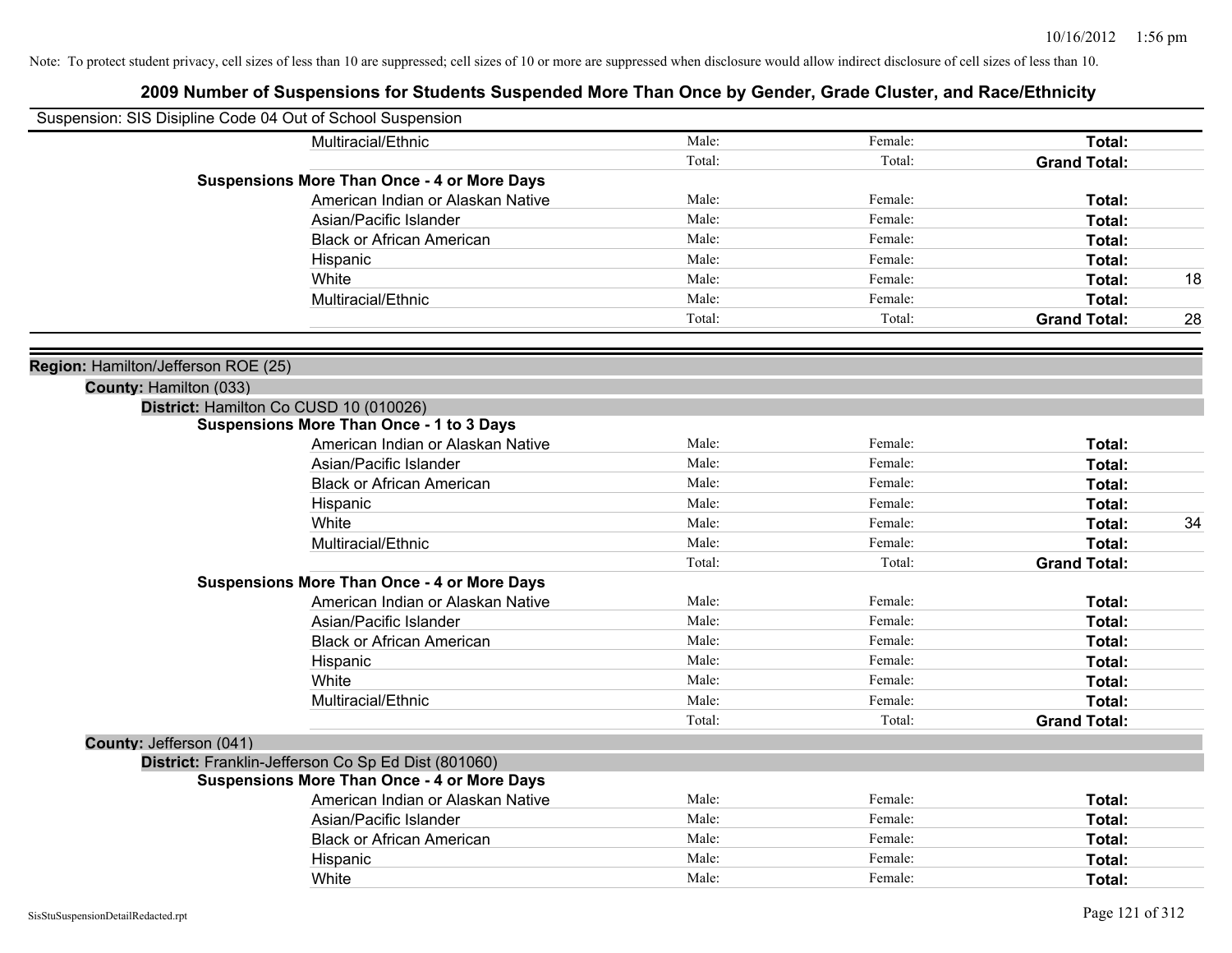|                               | Suspension: SIS Disipline Code 04 Out of School Suspension |        |    |         |    |                     |    |
|-------------------------------|------------------------------------------------------------|--------|----|---------|----|---------------------|----|
|                               | Multiracial/Ethnic                                         | Male:  |    | Female: |    | Total:              |    |
|                               |                                                            | Total: |    | Total:  |    | <b>Grand Total:</b> |    |
| District: Ina CCSD 8 (008004) |                                                            |        |    |         |    |                     |    |
|                               | <b>Suspensions More Than Once - 1 to 3 Days</b>            |        |    |         |    |                     |    |
|                               | American Indian or Alaskan Native                          | Male:  |    | Female: |    | Total:              |    |
|                               | Asian/Pacific Islander                                     | Male:  |    | Female: |    | Total:              |    |
|                               | <b>Black or African American</b>                           | Male:  |    | Female: |    | Total:              |    |
|                               | Hispanic                                                   | Male:  |    | Female: |    | Total:              |    |
|                               | White                                                      | Male:  |    | Female: |    | Total:              |    |
|                               | Multiracial/Ethnic                                         | Male:  |    | Female: |    | Total:              |    |
|                               |                                                            | Total: |    | Total:  |    | <b>Grand Total:</b> |    |
|                               | <b>Suspensions More Than Once - 4 or More Days</b>         |        |    |         |    |                     |    |
|                               | American Indian or Alaskan Native                          | Male:  |    | Female: |    | Total:              |    |
|                               | Asian/Pacific Islander                                     | Male:  |    | Female: |    | Total:              |    |
|                               | <b>Black or African American</b>                           | Male:  |    | Female: |    | <b>Total:</b>       |    |
|                               | Hispanic                                                   | Male:  |    | Female: |    | Total:              |    |
|                               | White                                                      | Male:  |    | Female: |    | Total:              |    |
|                               | Multiracial/Ethnic                                         | Male:  |    | Female: |    | Total:              |    |
|                               |                                                            | Total: |    | Total:  |    | <b>Grand Total:</b> |    |
|                               | District: Mount Vernon SD 80 (080002)                      |        |    |         |    |                     |    |
|                               | <b>Suspensions More Than Once - 1 to 3 Days</b>            |        |    |         |    |                     |    |
|                               | American Indian or Alaskan Native                          | Male:  |    | Female: |    | Total:              |    |
|                               | Asian/Pacific Islander                                     | Male:  |    | Female: |    | Total:              |    |
|                               | <b>Black or African American</b>                           | Male:  | 43 | Female: | 22 | Total:              | 65 |
|                               | Hispanic                                                   | Male:  |    | Female: |    | Total:              |    |
|                               | White                                                      | Male:  |    | Female: |    | Total:              | 54 |
|                               | Multiracial/Ethnic                                         | Male:  |    | Female: |    | Total:              | 16 |
|                               |                                                            | Total: |    | Total:  |    | <b>Grand Total:</b> |    |
|                               | <b>Suspensions More Than Once - 4 or More Days</b>         |        |    |         |    |                     |    |
|                               | American Indian or Alaskan Native                          | Male:  |    | Female: |    | Total:              |    |
|                               | Asian/Pacific Islander                                     | Male:  |    | Female: |    | Total:              |    |
|                               | <b>Black or African American</b>                           | Male:  |    | Female: |    | Total:              | 14 |
|                               | Hispanic                                                   | Male:  |    | Female: |    | Total:              |    |
|                               | White                                                      | Male:  |    | Female: |    | Total:              |    |
|                               | Multiracial/Ethnic                                         | Male:  |    | Female: |    | Total:              |    |
|                               |                                                            | Total: |    | Total:  |    | <b>Grand Total:</b> |    |
|                               |                                                            |        |    |         |    |                     |    |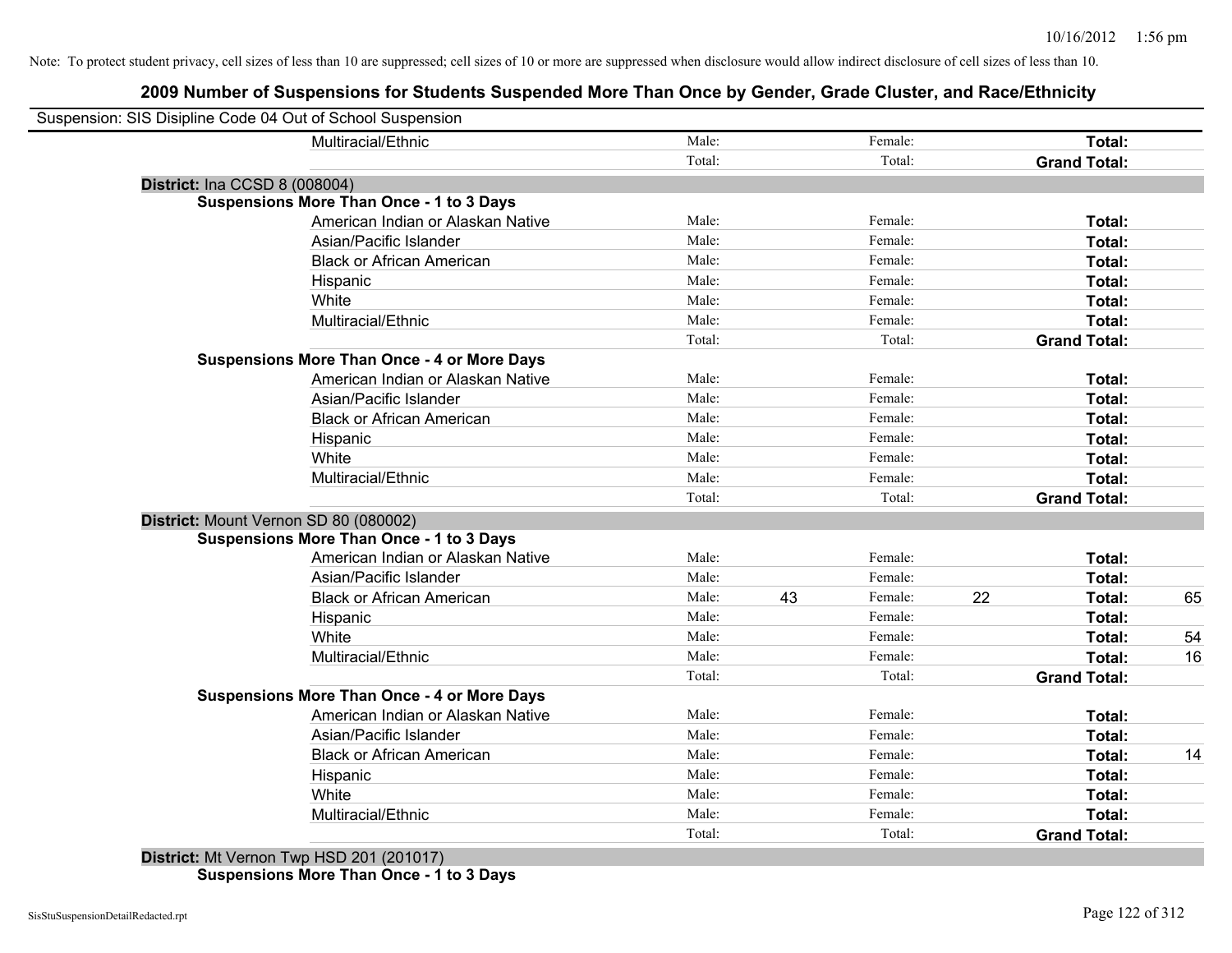| Suspension: SIS Disipline Code 04 Out of School Suspension |        |    |         |    |                     |    |
|------------------------------------------------------------|--------|----|---------|----|---------------------|----|
| American Indian or Alaskan Native                          | Male:  |    | Female: |    | Total:              |    |
| Asian/Pacific Islander                                     | Male:  |    | Female: |    | Total:              |    |
| <b>Black or African American</b>                           | Male:  | 42 | Female: | 46 | Total:              | 88 |
| Hispanic                                                   | Male:  |    | Female: |    | Total:              | 13 |
| White                                                      | Male:  | 63 | Female: | 29 | Total:              | 92 |
| Multiracial/Ethnic                                         | Male:  |    | Female: |    | Total:              |    |
|                                                            | Total: |    | Total:  |    | <b>Grand Total:</b> |    |
| <b>Suspensions More Than Once - 4 or More Days</b>         |        |    |         |    |                     |    |
| American Indian or Alaskan Native                          | Male:  |    | Female: |    | Total:              |    |
| Asian/Pacific Islander                                     | Male:  |    | Female: |    | Total:              |    |
| <b>Black or African American</b>                           | Male:  |    | Female: |    | Total:              |    |
| Hispanic                                                   | Male:  |    | Female: |    | Total:              |    |
| White                                                      | Male:  |    | Female: |    | Total:              |    |
| Multiracial/Ethnic                                         | Male:  |    | Female: |    | Total:              |    |
|                                                            | Total: |    | Total:  |    | <b>Grand Total:</b> | 13 |
| District: Opdyke-Belle-Rive CCSD 5 (005004)                |        |    |         |    |                     |    |
| <b>Suspensions More Than Once - 1 to 3 Days</b>            |        |    |         |    |                     |    |
| American Indian or Alaskan Native                          | Male:  |    | Female: |    | Total:              |    |
| Asian/Pacific Islander                                     | Male:  |    | Female: |    | Total:              |    |
| <b>Black or African American</b>                           | Male:  |    | Female: |    | Total:              |    |
| Hispanic                                                   | Male:  |    | Female: |    | Total:              |    |
| White                                                      | Male:  |    | Female: |    | Total:              |    |
| Multiracial/Ethnic                                         | Male:  |    | Female: |    | Total:              |    |
|                                                            | Total: |    | Total:  |    | <b>Grand Total:</b> |    |
| District: Rome CCSD 2 (002004)                             |        |    |         |    |                     |    |
| <b>Suspensions More Than Once - 1 to 3 Days</b>            |        |    |         |    |                     |    |
| American Indian or Alaskan Native                          | Male:  |    | Female: |    | Total:              |    |
| Asian/Pacific Islander                                     | Male:  |    | Female: |    | Total:              |    |
| <b>Black or African American</b>                           | Male:  |    | Female: |    | Total:              |    |
| Hispanic                                                   | Male:  |    | Female: |    | Total:              |    |
| White                                                      | Male:  |    | Female: |    | Total:              |    |
| Multiracial/Ethnic                                         | Male:  |    | Female: |    | Total:              |    |
|                                                            | Total: |    | Total:  |    | <b>Grand Total:</b> |    |
| <b>Suspensions More Than Once - 4 or More Days</b>         |        |    |         |    |                     |    |
| American Indian or Alaskan Native                          | Male:  |    | Female: |    | Total:              |    |
| Asian/Pacific Islander                                     | Male:  |    | Female: |    | Total:              |    |
| <b>Black or African American</b>                           | Male:  |    | Female: |    | Total:              |    |
| Hispanic                                                   | Male:  |    | Female: |    | Total:              |    |
| White                                                      | Male:  |    | Female: |    | Total:              |    |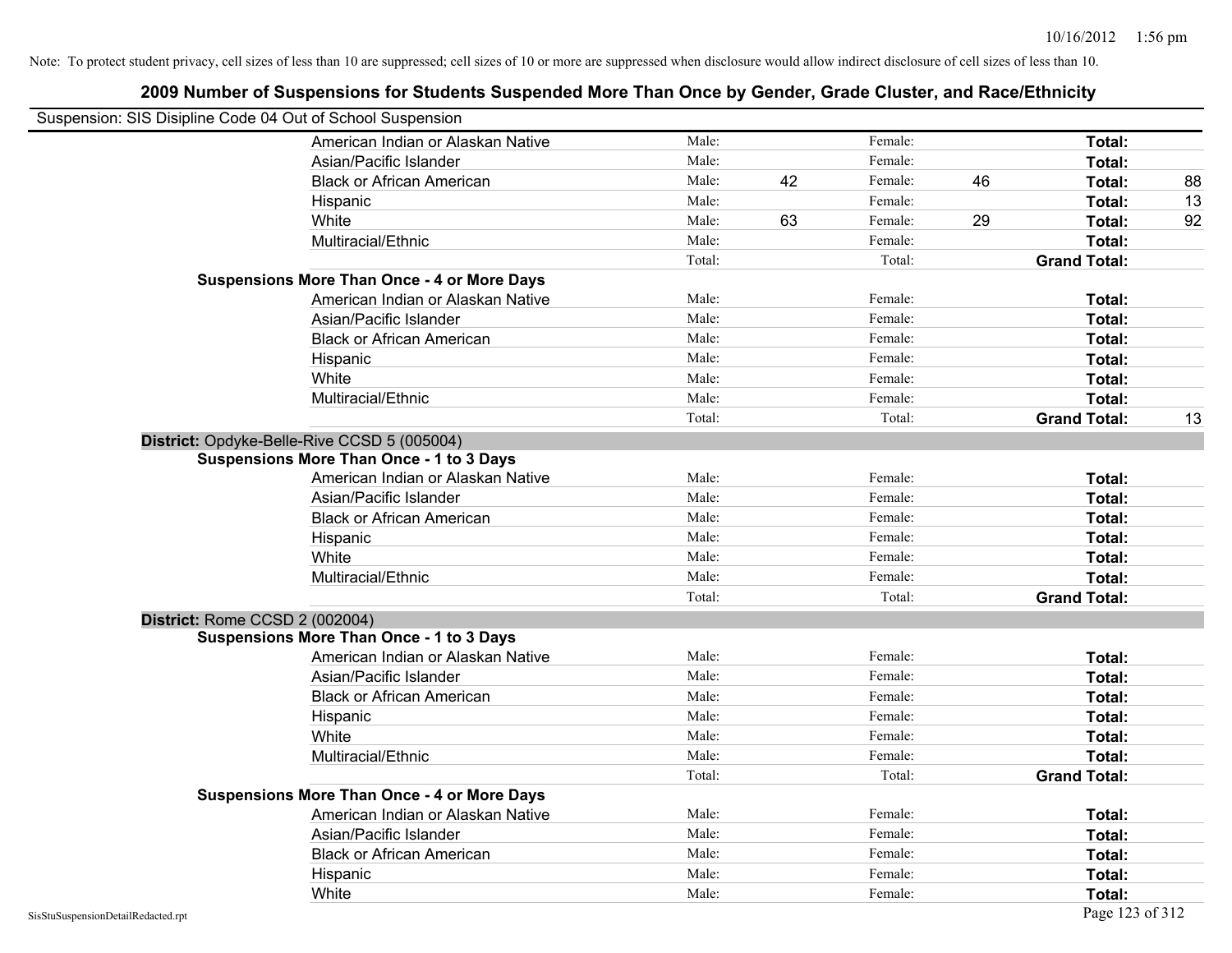## **2009 Number of Suspensions for Students Suspended More Than Once by Gender, Grade Cluster, and Race/Ethnicity**

| Suspension: SIS Disipline Code 04 Out of School Suspension |                                                    |        |         |                     |    |
|------------------------------------------------------------|----------------------------------------------------|--------|---------|---------------------|----|
|                                                            | Multiracial/Ethnic                                 | Male:  | Female: | Total:              |    |
|                                                            |                                                    | Total: | Total:  | <b>Grand Total:</b> |    |
| District: Webber Twp HSD 204 (204017)                      |                                                    |        |         |                     |    |
|                                                            | <b>Suspensions More Than Once - 1 to 3 Days</b>    |        |         |                     |    |
|                                                            | American Indian or Alaskan Native                  | Male:  | Female: | Total:              |    |
|                                                            | Asian/Pacific Islander                             | Male:  | Female: | Total:              |    |
|                                                            | <b>Black or African American</b>                   | Male:  | Female: | Total:              |    |
|                                                            | Hispanic                                           | Male:  | Female: | Total:              |    |
|                                                            | White                                              | Male:  | Female: | Total:              | 10 |
|                                                            | Multiracial/Ethnic                                 | Male:  | Female: | Total:              |    |
|                                                            |                                                    | Total: | Total:  | <b>Grand Total:</b> |    |
|                                                            | <b>Suspensions More Than Once - 4 or More Days</b> |        |         |                     |    |
|                                                            | American Indian or Alaskan Native                  | Male:  | Female: | Total:              |    |
|                                                            | Asian/Pacific Islander                             | Male:  | Female: | Total:              |    |
|                                                            | <b>Black or African American</b>                   | Male:  | Female: | Total:              |    |
|                                                            | Hispanic                                           | Male:  | Female: | Total:              |    |
|                                                            | White                                              | Male:  | Female: | Total:              |    |
|                                                            | Multiracial/Ethnic                                 | Male:  | Female: | Total:              |    |
|                                                            |                                                    | Total: | Total:  | <b>Grand Total:</b> |    |
| District: Woodlawn CHSD 205 (205016)                       |                                                    |        |         |                     |    |
|                                                            | <b>Suspensions More Than Once - 1 to 3 Days</b>    |        |         |                     |    |
|                                                            | American Indian or Alaskan Native                  | Male:  | Female: | Total:              |    |
|                                                            | Asian/Pacific Islander                             | Male:  | Female: | Total:              |    |
|                                                            | <b>Black or African American</b>                   | Male:  | Female: | Total:              |    |
|                                                            | Hispanic                                           | Male:  | Female: | Total:              |    |
|                                                            | White                                              | Male:  | Female: | Total:              | 18 |
|                                                            | Multiracial/Ethnic                                 | Male:  | Female: | Total:              |    |
|                                                            |                                                    | Total: | Total:  | <b>Grand Total:</b> |    |
|                                                            | <b>Suspensions More Than Once - 4 or More Days</b> |        |         |                     |    |
|                                                            | American Indian or Alaskan Native                  | Male:  | Female: | Total:              |    |
|                                                            | Asian/Pacific Islander                             | Male:  | Female: | Total:              |    |
|                                                            | <b>Black or African American</b>                   | Male:  | Female: | Total:              |    |
|                                                            | Hispanic                                           | Male:  | Female: | <b>Total:</b>       |    |
|                                                            | White                                              | Male:  | Female: | <b>Total:</b>       |    |
|                                                            | Multiracial/Ethnic                                 | Male:  | Female: | <b>Total:</b>       |    |
|                                                            |                                                    | Total: | Total:  | <b>Grand Total:</b> |    |

**Region:** Hancock/McDonough ROE (26)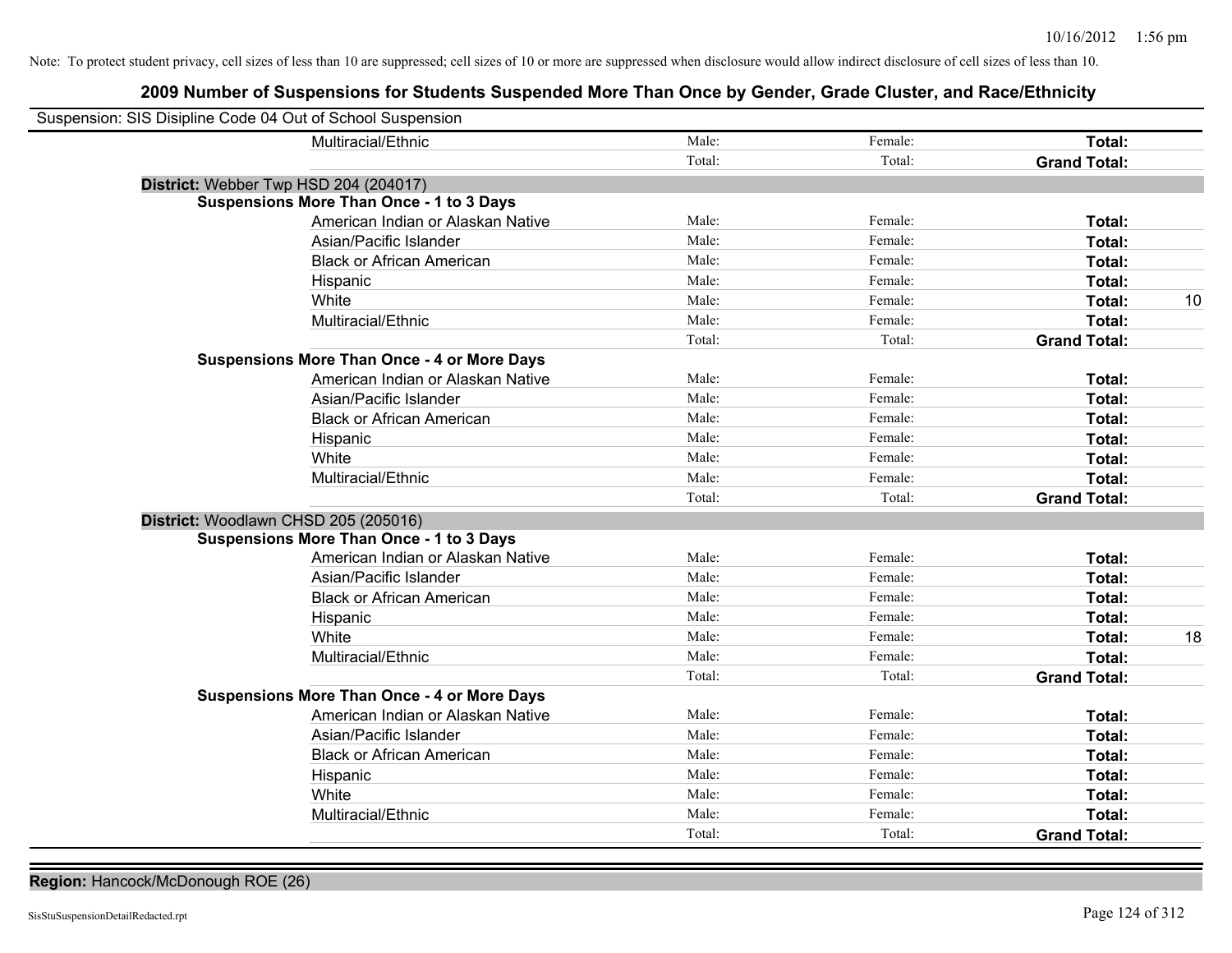### **2009 Number of Suspensions for Students Suspended More Than Once by Gender, Grade Cluster, and Race/Ethnicity**

| Suspension: SIS Disipline Code 04 Out of School Suspension |                                                    |        |         |                     |
|------------------------------------------------------------|----------------------------------------------------|--------|---------|---------------------|
| County: Hancock (034)                                      |                                                    |        |         |                     |
| District: Carthage ESD 317 (317004)                        |                                                    |        |         |                     |
|                                                            | <b>Suspensions More Than Once - 1 to 3 Days</b>    |        |         |                     |
|                                                            | American Indian or Alaskan Native                  | Male:  | Female: | Total:              |
|                                                            | Asian/Pacific Islander                             | Male:  | Female: | Total:              |
|                                                            | <b>Black or African American</b>                   | Male:  | Female: | Total:              |
|                                                            | Hispanic                                           | Male:  | Female: | Total:              |
|                                                            | White                                              | Male:  | Female: | Total:              |
|                                                            | Multiracial/Ethnic                                 | Male:  | Female: | Total:              |
|                                                            |                                                    | Total: | Total:  | <b>Grand Total:</b> |
| District: Illini West H S Dist 307 (307016)                |                                                    |        |         |                     |
|                                                            | <b>Suspensions More Than Once - 1 to 3 Days</b>    |        |         |                     |
|                                                            | American Indian or Alaskan Native                  | Male:  | Female: | Total:              |
|                                                            | Asian/Pacific Islander                             | Male:  | Female: | Total:              |
|                                                            | <b>Black or African American</b>                   | Male:  | Female: | Total:              |
|                                                            | Hispanic                                           | Male:  | Female: | Total:              |
|                                                            | White                                              | Male:  | Female: | Total:              |
|                                                            | Multiracial/Ethnic                                 | Male:  | Female: | Total:              |
|                                                            |                                                    | Total: | Total:  | <b>Grand Total:</b> |
|                                                            | <b>Suspensions More Than Once - 4 or More Days</b> |        |         |                     |
|                                                            | American Indian or Alaskan Native                  | Male:  | Female: | Total:              |
|                                                            | Asian/Pacific Islander                             | Male:  | Female: | Total:              |
|                                                            | <b>Black or African American</b>                   | Male:  | Female: | Total:              |
|                                                            | Hispanic                                           | Male:  | Female: | Total:              |
|                                                            | White                                              | Male:  | Female: | Total:              |
|                                                            | Multiracial/Ethnic                                 | Male:  | Female: | Total:              |
|                                                            |                                                    | Total: | Total:  | <b>Grand Total:</b> |
| District: La Harpe CSD 347 (347004)                        |                                                    |        |         |                     |
|                                                            | <b>Suspensions More Than Once - 1 to 3 Days</b>    |        |         |                     |
|                                                            | American Indian or Alaskan Native                  | Male:  | Female: | Total:              |
|                                                            | Asian/Pacific Islander                             | Male:  | Female: | Total:              |
|                                                            | <b>Black or African American</b>                   | Male:  | Female: | Total:              |
|                                                            | Hispanic                                           | Male:  | Female: | Total:              |
|                                                            | White                                              | Male:  | Female: | Total:              |
|                                                            | Multiracial/Ethnic                                 | Male:  | Female: | <b>Total:</b>       |
|                                                            |                                                    | Total: | Total:  | <b>Grand Total:</b> |
| District: Southeastern CUSD 337 (337026)                   |                                                    |        |         |                     |

**Suspensions More Than Once - 1 to 3 Days**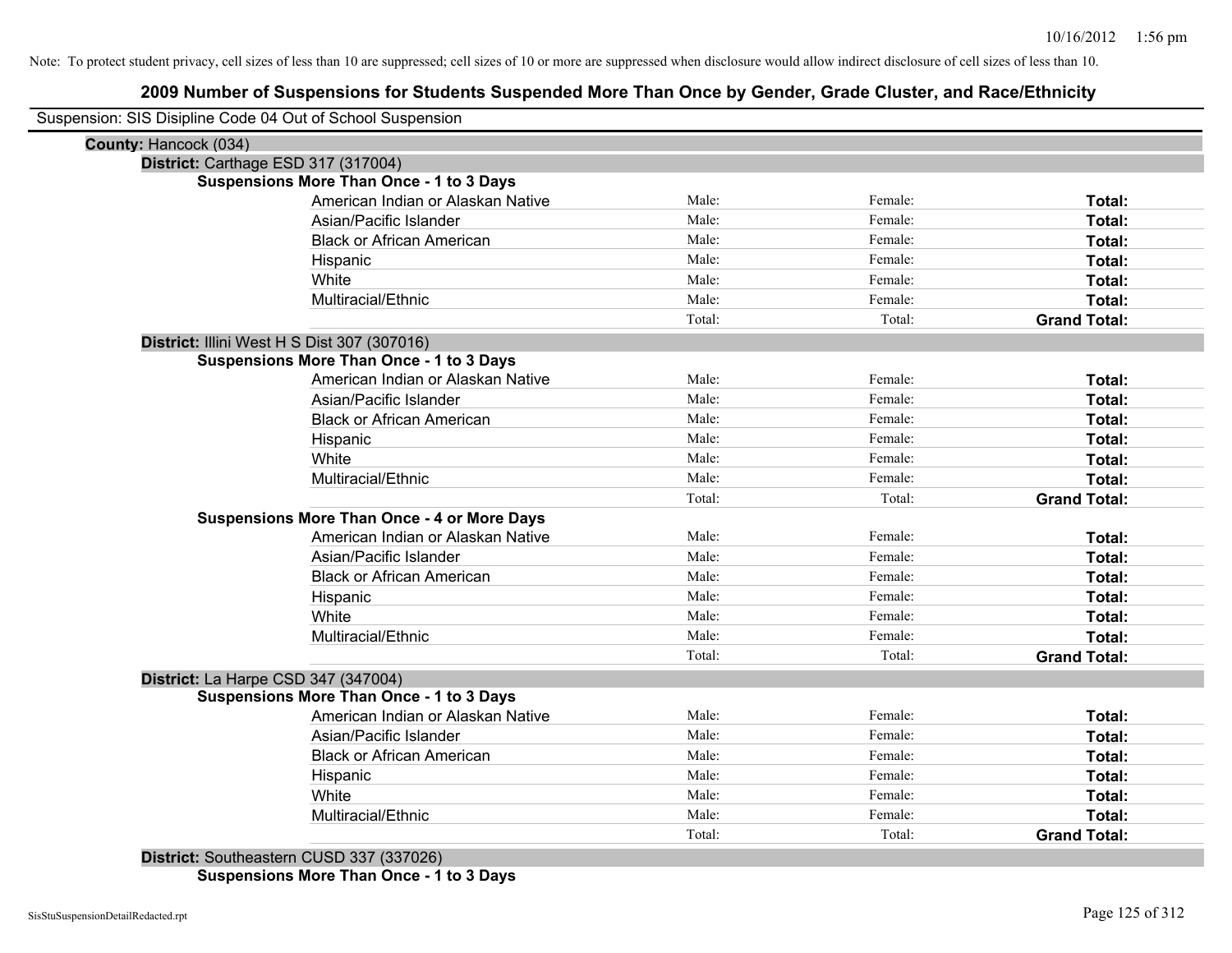| Suspension: SIS Disipline Code 04 Out of School Suspension |                                                    |        |         |                     |
|------------------------------------------------------------|----------------------------------------------------|--------|---------|---------------------|
|                                                            | American Indian or Alaskan Native                  | Male:  | Female: | Total:              |
|                                                            | Asian/Pacific Islander                             | Male:  | Female: | Total:              |
|                                                            | <b>Black or African American</b>                   | Male:  | Female: | Total:              |
|                                                            | Hispanic                                           | Male:  | Female: | Total:              |
|                                                            | White                                              | Male:  | Female: | Total:              |
|                                                            | Multiracial/Ethnic                                 | Male:  | Female: | Total:              |
|                                                            |                                                    | Total: | Total:  | <b>Grand Total:</b> |
|                                                            | <b>Suspensions More Than Once - 4 or More Days</b> |        |         |                     |
|                                                            | American Indian or Alaskan Native                  | Male:  | Female: | Total:              |
|                                                            | Asian/Pacific Islander                             | Male:  | Female: | Total:              |
|                                                            | <b>Black or African American</b>                   | Male:  | Female: | Total:              |
|                                                            | Hispanic                                           | Male:  | Female: | Total:              |
|                                                            | White                                              | Male:  | Female: | Total:              |
|                                                            | Multiracial/Ethnic                                 | Male:  | Female: | Total:              |
|                                                            |                                                    | Total: | Total:  | <b>Grand Total:</b> |
| District: Warsaw CUSD 316 (316026)                         |                                                    |        |         |                     |
|                                                            | <b>Suspensions More Than Once - 1 to 3 Days</b>    |        |         |                     |
|                                                            | American Indian or Alaskan Native                  | Male:  | Female: | Total:              |
|                                                            | Asian/Pacific Islander                             | Male:  | Female: | Total:              |
|                                                            | <b>Black or African American</b>                   | Male:  | Female: | Total:              |
|                                                            | Hispanic                                           | Male:  | Female: | Total:              |
|                                                            | White                                              | Male:  | Female: | Total:              |
|                                                            | Multiracial/Ethnic                                 | Male:  | Female: | Total:              |
|                                                            |                                                    | Total: | Total:  | <b>Grand Total:</b> |
|                                                            | <b>Suspensions More Than Once - 4 or More Days</b> |        |         |                     |
|                                                            | American Indian or Alaskan Native                  | Male:  | Female: | Total:              |
|                                                            | Asian/Pacific Islander                             | Male:  | Female: | Total:              |
|                                                            | <b>Black or African American</b>                   | Male:  | Female: | Total:              |
|                                                            | Hispanic                                           | Male:  | Female: | Total:              |
|                                                            | White                                              | Male:  | Female: | Total:              |
|                                                            | Multiracial/Ethnic                                 | Male:  | Female: | Total:              |
|                                                            |                                                    | Total: | Total:  | <b>Grand Total:</b> |
| County: Mcdonough (062)                                    |                                                    |        |         |                     |
|                                                            | District: Bushnell Prairie City CUSD 170 (170026)  |        |         |                     |
|                                                            | <b>Suspensions More Than Once - 1 to 3 Days</b>    |        |         |                     |
|                                                            | American Indian or Alaskan Native                  | Male:  | Female: | Total:              |
|                                                            | Asian/Pacific Islander                             | Male:  | Female: | Total:              |
|                                                            | <b>Black or African American</b>                   | Male:  | Female: | Total:              |
|                                                            | Hispanic                                           | Male:  | Female: | Total:              |
| SisStuSuspensionDetailRedacted.rpt                         |                                                    |        |         | Page 126 of 312     |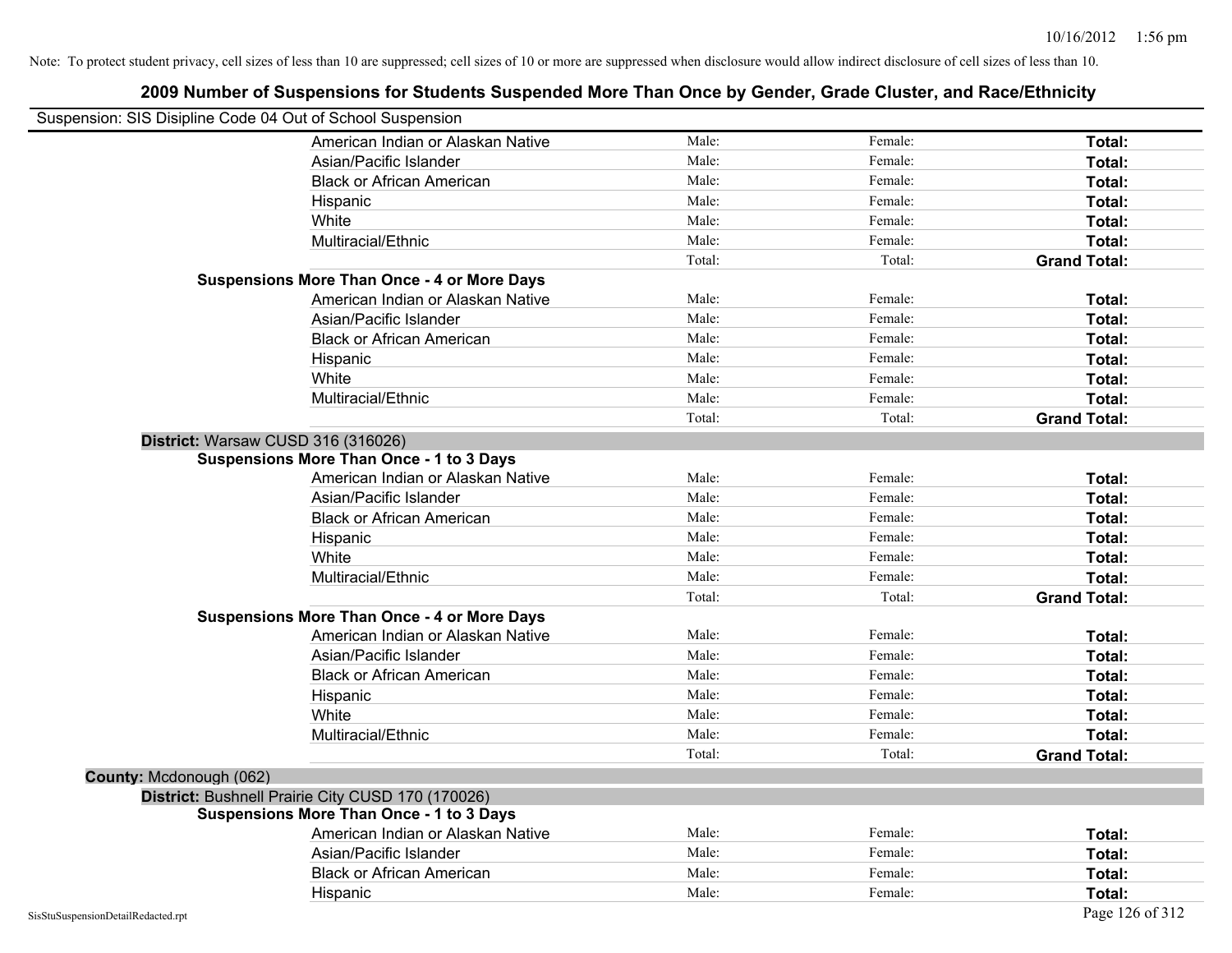| Suspension: SIS Disipline Code 04 Out of School Suspension |                                                    |        |    |         |    |                     |    |
|------------------------------------------------------------|----------------------------------------------------|--------|----|---------|----|---------------------|----|
|                                                            | White                                              | Male:  | 30 | Female: | 12 | Total:              | 42 |
|                                                            | Multiracial/Ethnic                                 | Male:  |    | Female: |    | Total:              |    |
|                                                            |                                                    | Total: |    | Total:  |    | <b>Grand Total:</b> |    |
|                                                            | <b>Suspensions More Than Once - 4 or More Days</b> |        |    |         |    |                     |    |
|                                                            | American Indian or Alaskan Native                  | Male:  |    | Female: |    | Total:              |    |
|                                                            | Asian/Pacific Islander                             | Male:  |    | Female: |    | Total:              |    |
|                                                            | <b>Black or African American</b>                   | Male:  |    | Female: |    | Total:              |    |
|                                                            | Hispanic                                           | Male:  |    | Female: |    | Total:              |    |
|                                                            | White                                              | Male:  |    | Female: |    | Total:              |    |
|                                                            | Multiracial/Ethnic                                 | Male:  |    | Female: |    | Total:              |    |
|                                                            |                                                    | Total: |    | Total:  |    | <b>Grand Total:</b> |    |
| District: Macomb CUSD 185 (185026)                         |                                                    |        |    |         |    |                     |    |
|                                                            | <b>Suspensions More Than Once - 1 to 3 Days</b>    |        |    |         |    |                     |    |
|                                                            | American Indian or Alaskan Native                  | Male:  |    | Female: |    | Total:              |    |
|                                                            | Asian/Pacific Islander                             | Male:  |    | Female: |    | Total:              |    |
|                                                            | <b>Black or African American</b>                   | Male:  |    | Female: |    | Total:              | 11 |
|                                                            | Hispanic                                           | Male:  |    | Female: |    | Total:              |    |
|                                                            | White                                              | Male:  | 22 | Female: | 10 | Total:              | 32 |
|                                                            | Multiracial/Ethnic                                 | Male:  |    | Female: |    | Total:              | 10 |
|                                                            |                                                    | Total: |    | Total:  |    | <b>Grand Total:</b> |    |
|                                                            | <b>Suspensions More Than Once - 4 or More Days</b> |        |    |         |    |                     |    |
|                                                            | American Indian or Alaskan Native                  | Male:  |    | Female: |    | Total:              |    |
|                                                            | Asian/Pacific Islander                             | Male:  |    | Female: |    | Total:              |    |
|                                                            | <b>Black or African American</b>                   | Male:  |    | Female: |    | Total:              |    |
|                                                            | Hispanic                                           | Male:  |    | Female: |    | Total:              |    |
|                                                            | White                                              | Male:  |    | Female: |    | Total:              |    |
|                                                            | Multiracial/Ethnic                                 | Male:  |    | Female: |    | Total:              |    |
|                                                            |                                                    | Total: |    | Total:  |    | <b>Grand Total:</b> |    |
|                                                            | District: West Central IL Spec Educ Coop (000061)  |        |    |         |    |                     |    |
|                                                            | <b>Suspensions More Than Once - 1 to 3 Days</b>    |        |    |         |    |                     |    |
|                                                            | American Indian or Alaskan Native                  | Male:  |    | Female: |    | Total:              |    |
|                                                            | Asian/Pacific Islander                             | Male:  |    | Female: |    | Total:              |    |
|                                                            | <b>Black or African American</b>                   | Male:  |    | Female: |    | Total:              |    |
|                                                            | Hispanic                                           | Male:  |    | Female: |    | Total:              |    |
|                                                            | White                                              | Male:  |    | Female: |    | Total:              | 60 |
|                                                            | Multiracial/Ethnic                                 | Male:  |    | Female: |    | Total:              |    |
|                                                            |                                                    | Total: |    | Total:  |    | <b>Grand Total:</b> |    |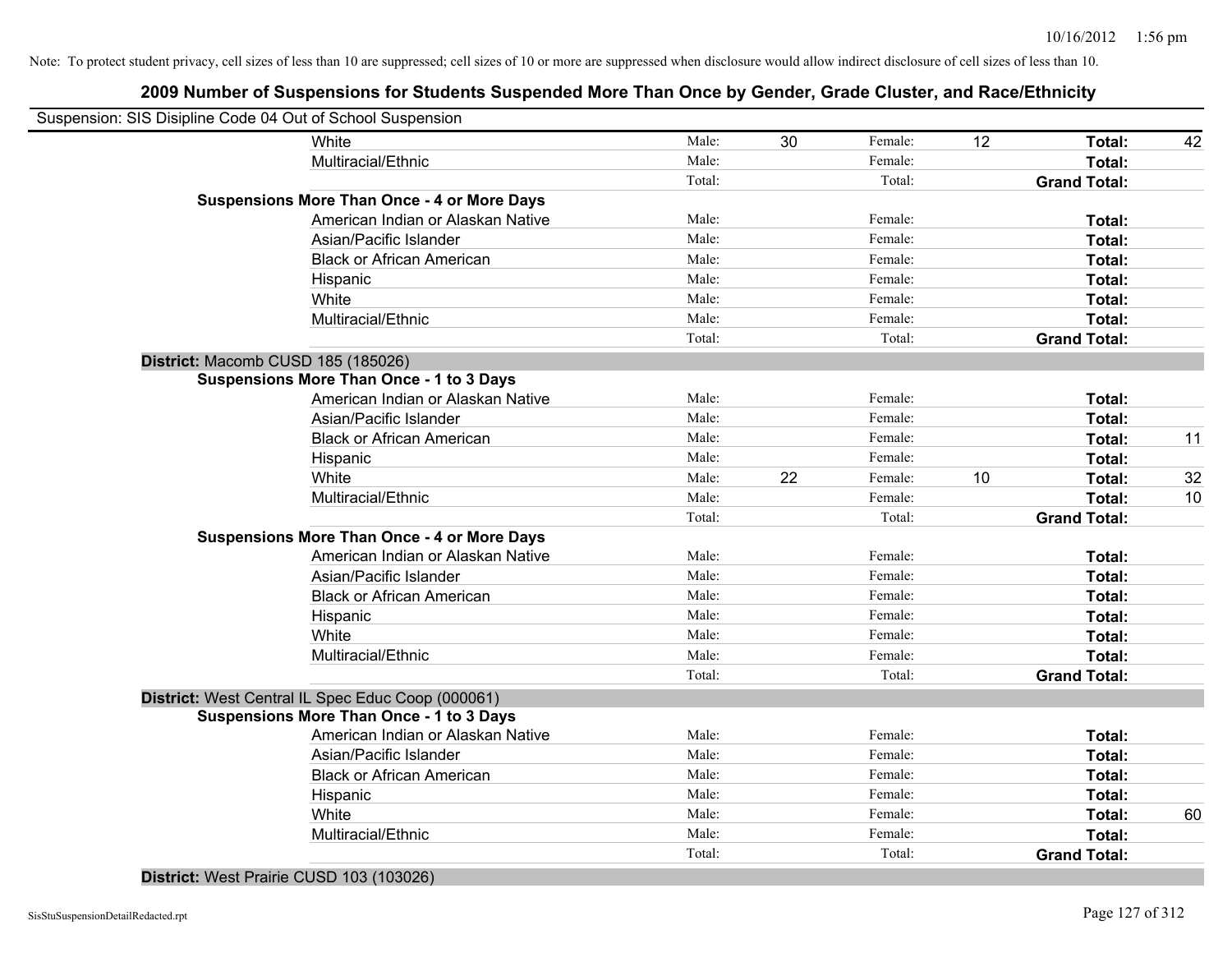|                                          | Suspension: SIS Disipline Code 04 Out of School Suspension |        |    |         |    |                     |    |
|------------------------------------------|------------------------------------------------------------|--------|----|---------|----|---------------------|----|
|                                          | <b>Suspensions More Than Once - 1 to 3 Days</b>            |        |    |         |    |                     |    |
|                                          | American Indian or Alaskan Native                          | Male:  |    | Female: |    | Total:              |    |
|                                          | Asian/Pacific Islander                                     | Male:  |    | Female: |    | Total:              |    |
|                                          | <b>Black or African American</b>                           | Male:  |    | Female: |    | Total:              |    |
|                                          | Hispanic                                                   | Male:  |    | Female: |    | Total:              |    |
|                                          | White                                                      | Male:  |    | Female: |    | Total:              | 42 |
|                                          | Multiracial/Ethnic                                         | Male:  |    | Female: |    | Total:              |    |
|                                          |                                                            | Total: |    | Total:  |    | <b>Grand Total:</b> |    |
| Region: Henderson/Mercer/Warren ROE (27) |                                                            |        |    |         |    |                     |    |
| County: Henderson (036)                  |                                                            |        |    |         |    |                     |    |
|                                          | District: West Central CUSD 235 (235026)                   |        |    |         |    |                     |    |
|                                          | <b>Suspensions More Than Once - 1 to 3 Days</b>            |        |    |         |    |                     |    |
|                                          | American Indian or Alaskan Native                          | Male:  |    | Female: |    | Total:              |    |
|                                          | Asian/Pacific Islander                                     | Male:  |    | Female: |    | Total:              |    |
|                                          | <b>Black or African American</b>                           | Male:  |    | Female: |    | Total:              |    |
|                                          | Hispanic                                                   | Male:  |    | Female: |    | Total:              |    |
|                                          | White                                                      | Male:  | 47 | Female: | 11 | Total:              | 58 |
|                                          | Multiracial/Ethnic                                         | Male:  |    | Female: |    | Total:              |    |
|                                          |                                                            | Total: |    | Total:  |    | <b>Grand Total:</b> |    |
|                                          | <b>Suspensions More Than Once - 4 or More Days</b>         |        |    |         |    |                     |    |
|                                          | American Indian or Alaskan Native                          | Male:  |    | Female: |    | Total:              |    |
|                                          | Asian/Pacific Islander                                     | Male:  |    | Female: |    | Total:              |    |
|                                          | <b>Black or African American</b>                           | Male:  |    | Female: |    | Total:              |    |
|                                          | Hispanic                                                   | Male:  |    | Female: |    | Total:              |    |
|                                          | White                                                      | Male:  |    | Female: |    | Total:              |    |
|                                          | Multiracial/Ethnic                                         | Male:  |    | Female: |    | Total:              |    |
|                                          |                                                            | Total: |    | Total:  |    | <b>Grand Total:</b> |    |
| County: Mercer (066)                     |                                                            |        |    |         |    |                     |    |
|                                          | District: Aledo CUSD 201 (201026)                          |        |    |         |    |                     |    |
|                                          | <b>Suspensions More Than Once - 1 to 3 Days</b>            |        |    |         |    |                     |    |
|                                          | American Indian or Alaskan Native                          | Male:  |    | Female: |    | Total:              |    |
|                                          | Asian/Pacific Islander                                     | Male:  |    | Female: |    | Total:              |    |
|                                          | <b>Black or African American</b>                           | Male:  |    | Female: |    | Total:              |    |
|                                          | Hispanic                                                   | Male:  |    | Female: |    | Total:              |    |
|                                          | White                                                      | Male:  |    | Female: |    | Total:              | 55 |
|                                          | Multiracial/Ethnic                                         | Male:  |    | Female: |    | Total:              |    |
|                                          |                                                            | Total: |    | Total:  |    | <b>Grand Total:</b> |    |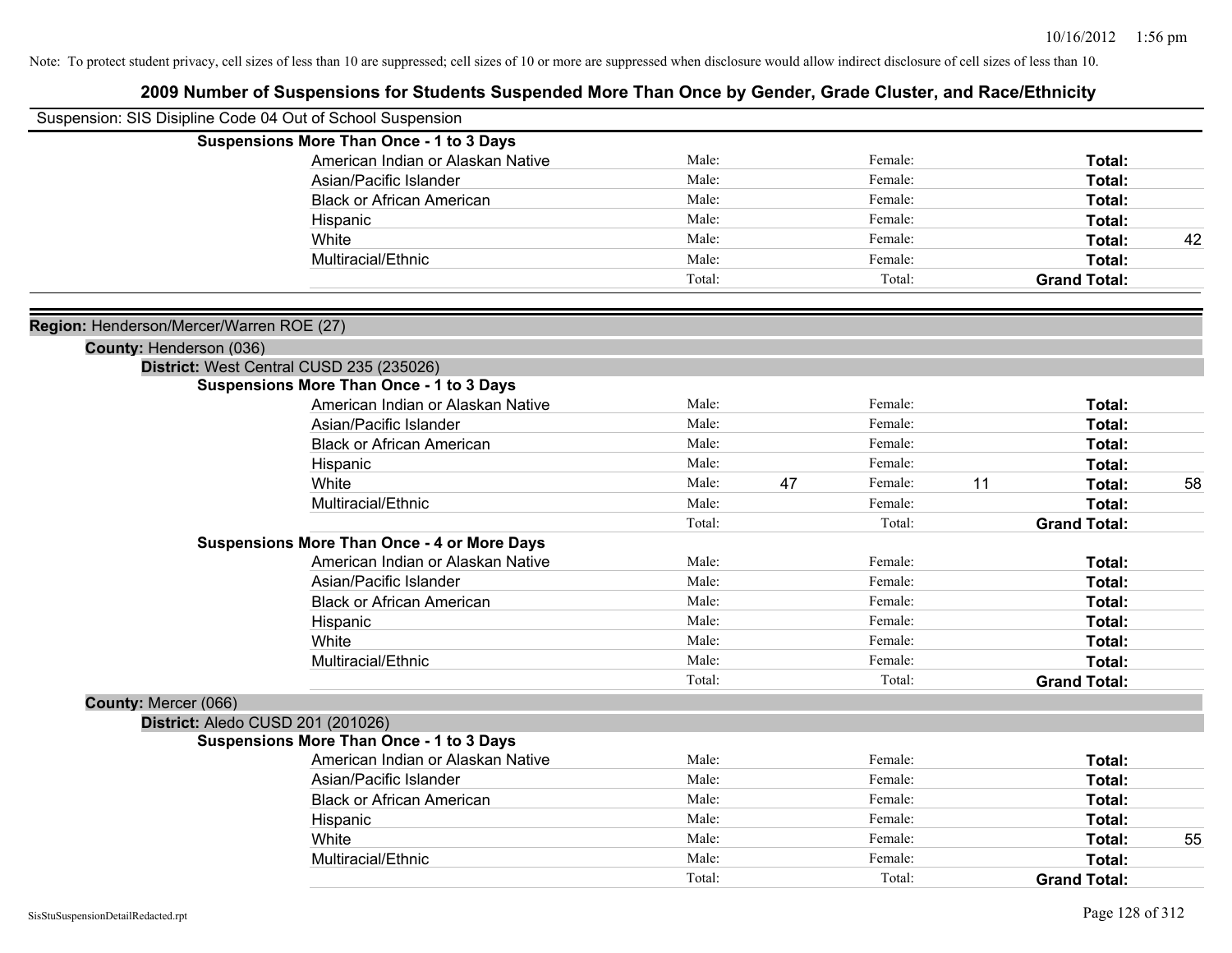| 2009 Number of Suspensions for Students Suspended More Than Once by Gender, Grade Cluster, and Race/Ethnicity |        |     |         |    |                     |     |
|---------------------------------------------------------------------------------------------------------------|--------|-----|---------|----|---------------------|-----|
| Suspension: SIS Disipline Code 04 Out of School Suspension                                                    |        |     |         |    |                     |     |
| <b>Suspensions More Than Once - 4 or More Days</b>                                                            |        |     |         |    |                     |     |
| American Indian or Alaskan Native                                                                             | Male:  |     | Female: |    | Total:              |     |
| Asian/Pacific Islander                                                                                        | Male:  |     | Female: |    | Total:              |     |
| <b>Black or African American</b>                                                                              | Male:  |     | Female: |    | Total:              |     |
| Hispanic                                                                                                      | Male:  |     | Female: |    | Total:              |     |
| White                                                                                                         | Male:  |     | Female: |    | Total:              |     |
| Multiracial/Ethnic                                                                                            | Male:  |     | Female: |    | Total:              |     |
|                                                                                                               | Total: |     | Total:  |    | <b>Grand Total:</b> |     |
| District: Westmer CUSD 203 (203026)                                                                           |        |     |         |    |                     |     |
| <b>Suspensions More Than Once - 1 to 3 Days</b>                                                               |        |     |         |    |                     |     |
| American Indian or Alaskan Native                                                                             | Male:  |     | Female: |    | Total:              |     |
| Asian/Pacific Islander                                                                                        | Male:  |     | Female: |    | Total:              |     |
| <b>Black or African American</b>                                                                              | Male:  |     | Female: |    | Total:              |     |
| Hispanic                                                                                                      | Male:  |     | Female: |    | Total:              |     |
| White                                                                                                         | Male:  |     | Female: |    | Total:              | 20  |
| Multiracial/Ethnic                                                                                            | Male:  |     | Female: |    | Total:              |     |
|                                                                                                               | Total: |     | Total:  |    | <b>Grand Total:</b> |     |
| <b>Suspensions More Than Once - 4 or More Days</b>                                                            |        |     |         |    |                     |     |
| American Indian or Alaskan Native                                                                             | Male:  |     | Female: |    | Total:              |     |
| Asian/Pacific Islander                                                                                        | Male:  |     | Female: |    | Total:              |     |
| <b>Black or African American</b>                                                                              | Male:  |     | Female: |    | Total:              |     |
| Hispanic                                                                                                      | Male:  |     | Female: |    | Total:              |     |
| White                                                                                                         | Male:  |     | Female: |    | Total:              |     |
| Multiracial/Ethnic                                                                                            | Male:  |     | Female: |    | Total:              |     |
|                                                                                                               | Total: |     | Total:  |    | <b>Grand Total:</b> |     |
| County: Warren (094)                                                                                          |        |     |         |    |                     |     |
| District: Monmouth-Roseville CUSD 238 (238026)                                                                |        |     |         |    |                     |     |
| <b>Suspensions More Than Once - 1 to 3 Days</b>                                                               |        |     |         |    |                     |     |
| American Indian or Alaskan Native                                                                             | Male:  |     | Female: |    | Total:              |     |
| Asian/Pacific Islander                                                                                        | Male:  |     | Female: |    | Total:              |     |
| <b>Black or African American</b>                                                                              | Male:  |     | Female: |    | Total:              |     |
| Hispanic                                                                                                      | Male:  |     | Female: |    | Total:              | 21  |
| White                                                                                                         | Male:  | 118 | Female: | 17 | Total:              | 135 |
| Multiracial/Ethnic                                                                                            | Male:  |     | Female: |    | Total:              | 25  |
|                                                                                                               | Total: |     | Total:  |    | <b>Grand Total:</b> |     |
| <b>Suspensions More Than Once - 4 or More Days</b>                                                            |        |     |         |    |                     |     |
| American Indian or Alaskan Native                                                                             | Male:  |     | Female: |    | Total:              |     |
| Asian/Pacific Islander                                                                                        | Male:  |     | Female: |    | Total:              |     |
| <b>Black or African American</b>                                                                              | Male:  |     | Female: |    | Total:              |     |

#### SisStuSuspensionDetailRedacted.rpt Page 129 of 312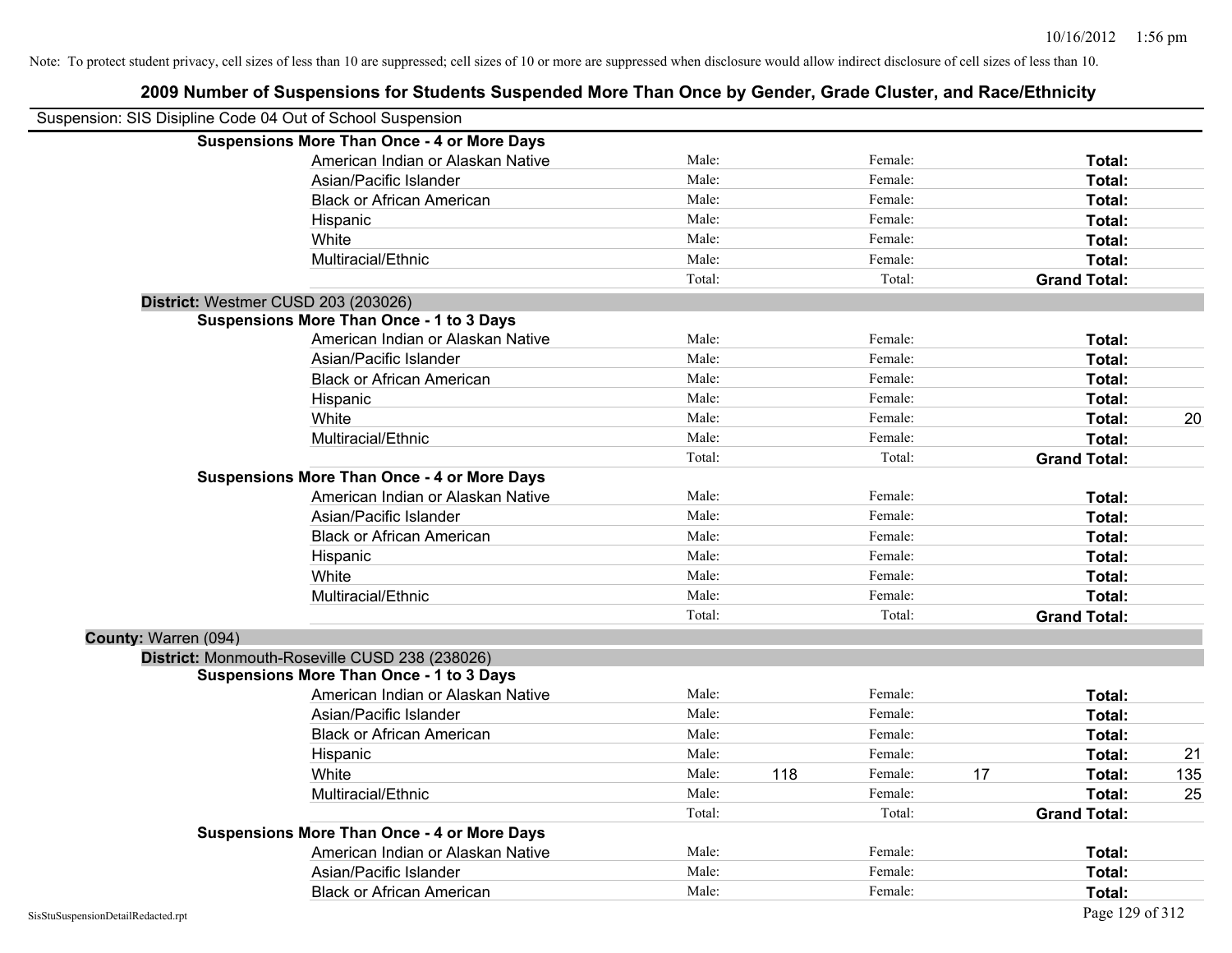| Suspension: SIS Disipline Code 04 Out of School Suspension          |                                                    |                |         |                     |
|---------------------------------------------------------------------|----------------------------------------------------|----------------|---------|---------------------|
|                                                                     | Hispanic                                           | Male:          | Female: | Total:              |
|                                                                     | White                                              | Male:          | Female: | Total:<br>19        |
|                                                                     | Multiracial/Ethnic                                 | Male:          | Female: | Total:              |
|                                                                     |                                                    | Total:         | Total:  | <b>Grand Total:</b> |
| District: United CUSD 304 (304026)                                  |                                                    |                |         |                     |
|                                                                     | Suspensions More Than Once - 1 to 3 Days           |                |         |                     |
|                                                                     | American Indian or Alaskan Native                  | Male:          | Female: | Total:              |
|                                                                     | Asian/Pacific Islander                             | Male:          | Female: | Total:              |
|                                                                     | <b>Black or African American</b>                   | Male:          | Female: | Total:              |
|                                                                     | Hispanic                                           | Male:          | Female: | Total:              |
|                                                                     | White                                              | Male:          | Female: | Total:              |
|                                                                     | Multiracial/Ethnic                                 | Male:          | Female: | Total:              |
|                                                                     |                                                    | Total:         | Total:  | <b>Grand Total:</b> |
|                                                                     |                                                    |                |         |                     |
| Region: Iroquois/Kankakee ROE (32)<br><b>County: Iroquois (038)</b> |                                                    |                |         |                     |
| District: Central CUSD 4 (004026)                                   |                                                    |                |         |                     |
|                                                                     | <b>Suspensions More Than Once - 1 to 3 Days</b>    |                |         |                     |
|                                                                     | American Indian or Alaskan Native                  | Male:          | Female: | Total:              |
|                                                                     | Asian/Pacific Islander                             | Male:          | Female: | Total:              |
|                                                                     | <b>Black or African American</b>                   | Male:          | Female: | Total:              |
|                                                                     | Hispanic                                           | Male:          | Female: | Total:              |
|                                                                     | White                                              | Male:          | Female: | 12<br>Total:        |
|                                                                     | Multiracial/Ethnic                                 | Male:          | Female: | Total:              |
|                                                                     |                                                    | Total:         | Total:  | <b>Grand Total:</b> |
|                                                                     | <b>Suspensions More Than Once - 4 or More Days</b> |                |         |                     |
|                                                                     | American Indian or Alaskan Native                  | Male:          | Female: | Total:              |
|                                                                     | Asian/Pacific Islander                             | Male:          | Female: |                     |
|                                                                     |                                                    |                |         | Total:              |
|                                                                     | <b>Black or African American</b>                   | Male:<br>Male: | Female: | Total:              |
|                                                                     | Hispanic                                           |                | Female: | Total:              |
|                                                                     | White                                              | Male:          | Female: | Total:              |
|                                                                     | Multiracial/Ethnic                                 | Male:          | Female: | Total:              |
|                                                                     |                                                    | Total:         | Total:  | <b>Grand Total:</b> |
|                                                                     | District: Cissna Park CUSD 6 (006026)              |                |         |                     |
|                                                                     | Suspensions More Than Once - 1 to 3 Days           |                |         |                     |
|                                                                     | American Indian or Alaskan Native                  | Male:          | Female: | Total:              |
|                                                                     | Asian/Pacific Islander                             | Male:          | Female: | Total:              |
|                                                                     | <b>Black or African American</b>                   | Male:          | Female: | Total:              |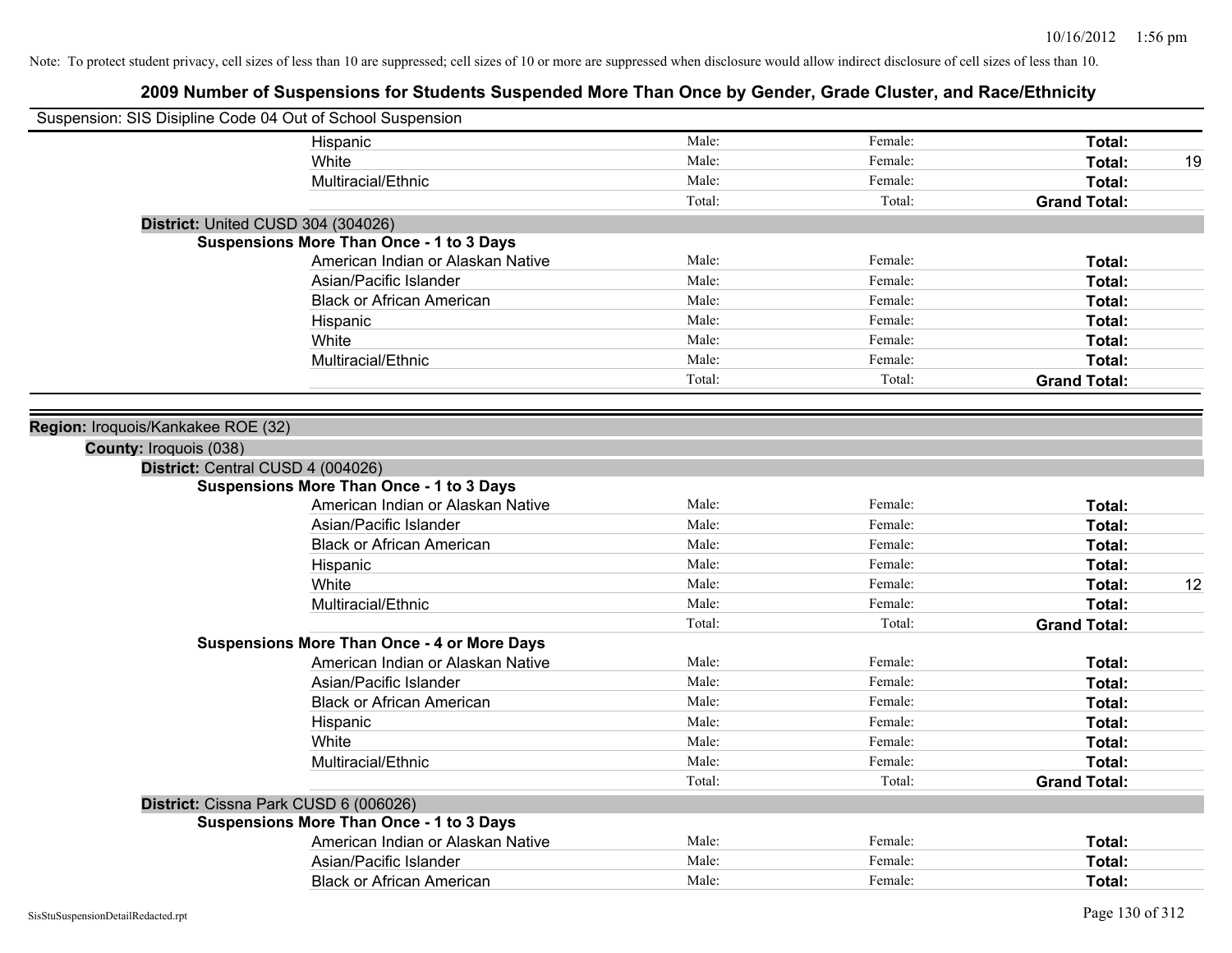| Suspension: SIS Disipline Code 04 Out of School Suspension |                                                    |        |    |         |    |                     |    |
|------------------------------------------------------------|----------------------------------------------------|--------|----|---------|----|---------------------|----|
|                                                            | Hispanic                                           | Male:  |    | Female: |    | Total:              |    |
|                                                            | White                                              | Male:  |    | Female: |    | Total:              |    |
|                                                            | Multiracial/Ethnic                                 | Male:  |    | Female: |    | Total:              |    |
|                                                            |                                                    | Total: |    | Total:  |    | <b>Grand Total:</b> |    |
|                                                            | District: Crescent Iroquois CUSD 249 (249026)      |        |    |         |    |                     |    |
|                                                            | <b>Suspensions More Than Once - 1 to 3 Days</b>    |        |    |         |    |                     |    |
|                                                            | American Indian or Alaskan Native                  | Male:  |    | Female: |    | Total:              |    |
|                                                            | Asian/Pacific Islander                             | Male:  |    | Female: |    | Total:              |    |
|                                                            | <b>Black or African American</b>                   | Male:  |    | Female: |    | Total:              |    |
|                                                            | Hispanic                                           | Male:  |    | Female: |    | Total:              |    |
|                                                            | White                                              | Male:  |    | Female: |    | Total:              |    |
|                                                            | Multiracial/Ethnic                                 | Male:  |    | Female: |    | Total:              |    |
|                                                            |                                                    | Total: |    | Total:  |    | <b>Grand Total:</b> |    |
|                                                            | District: Iroquois County CUSD 9 (009026)          |        |    |         |    |                     |    |
|                                                            | <b>Suspensions More Than Once - 1 to 3 Days</b>    |        |    |         |    |                     |    |
|                                                            | American Indian or Alaskan Native                  | Male:  |    | Female: |    | Total:              |    |
|                                                            | Asian/Pacific Islander                             | Male:  |    | Female: |    | Total:              |    |
|                                                            | <b>Black or African American</b>                   | Male:  |    | Female: |    | Total:              |    |
|                                                            | Hispanic                                           | Male:  |    | Female: |    | Total:              |    |
|                                                            | White                                              | Male:  |    | Female: |    | Total:              | 19 |
|                                                            | Multiracial/Ethnic                                 | Male:  |    | Female: |    | Total:              |    |
|                                                            |                                                    | Total: |    | Total:  |    | <b>Grand Total:</b> |    |
|                                                            | <b>Suspensions More Than Once - 4 or More Days</b> |        |    |         |    |                     |    |
|                                                            | American Indian or Alaskan Native                  | Male:  |    | Female: |    | Total:              |    |
|                                                            | Asian/Pacific Islander                             | Male:  |    | Female: |    | Total:              |    |
|                                                            | <b>Black or African American</b>                   | Male:  |    | Female: |    | Total:              |    |
|                                                            | Hispanic                                           | Male:  |    | Female: |    | Total:              |    |
|                                                            | White                                              | Male:  |    | Female: |    | Total:              |    |
|                                                            | Multiracial/Ethnic                                 | Male:  |    | Female: |    | Total:              |    |
|                                                            |                                                    | Total: |    | Total:  |    | <b>Grand Total:</b> |    |
| District: Iroquois West CUSD 10 (010026)                   |                                                    |        |    |         |    |                     |    |
|                                                            | <b>Suspensions More Than Once - 1 to 3 Days</b>    |        |    |         |    |                     |    |
|                                                            | American Indian or Alaskan Native                  | Male:  |    | Female: |    | Total:              |    |
|                                                            | Asian/Pacific Islander                             | Male:  |    | Female: |    | Total:              |    |
|                                                            | <b>Black or African American</b>                   | Male:  |    | Female: |    | Total:              |    |
|                                                            | Hispanic                                           | Male:  |    | Female: |    | Total:              | 16 |
|                                                            | White                                              | Male:  | 16 | Female: | 19 | <b>Total:</b>       | 35 |
|                                                            | Multiracial/Ethnic                                 | Male:  |    | Female: |    | Total:              |    |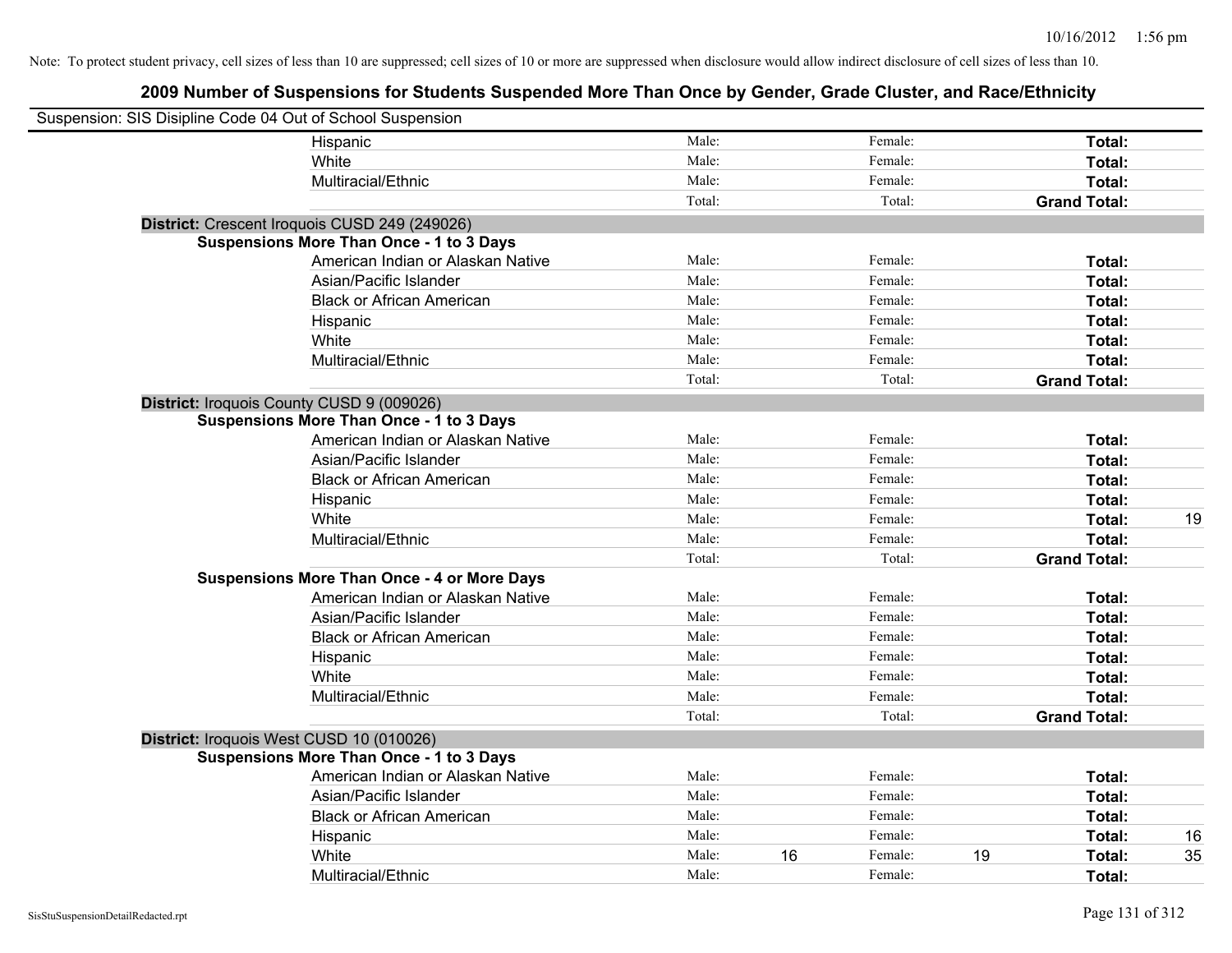| Suspension: SIS Disipline Code 04 Out of School Suspension |                                                    |        |         |                     |
|------------------------------------------------------------|----------------------------------------------------|--------|---------|---------------------|
|                                                            |                                                    | Total: | Total:  | <b>Grand Total:</b> |
|                                                            | <b>Suspensions More Than Once - 4 or More Days</b> |        |         |                     |
|                                                            | American Indian or Alaskan Native                  | Male:  | Female: | Total:              |
|                                                            | Asian/Pacific Islander                             | Male:  | Female: | Total:              |
|                                                            | <b>Black or African American</b>                   | Male:  | Female: | Total:              |
|                                                            | Hispanic                                           | Male:  | Female: | Total:              |
|                                                            | White                                              | Male:  | Female: | Total:              |
|                                                            | Multiracial/Ethnic                                 | Male:  | Female: | Total:              |
|                                                            |                                                    | Total: | Total:  | <b>Grand Total:</b> |
| District: Milford CCSD 280 (280004)                        |                                                    |        |         |                     |
|                                                            | <b>Suspensions More Than Once - 1 to 3 Days</b>    |        |         |                     |
|                                                            | American Indian or Alaskan Native                  | Male:  | Female: | Total:              |
|                                                            | Asian/Pacific Islander                             | Male:  | Female: | Total:              |
|                                                            | <b>Black or African American</b>                   | Male:  | Female: | Total:              |
|                                                            | Hispanic                                           | Male:  | Female: | Total:              |
|                                                            | White                                              | Male:  | Female: | Total:              |
|                                                            | Multiracial/Ethnic                                 | Male:  | Female: | Total:              |
|                                                            |                                                    | Total: | Total:  | <b>Grand Total:</b> |
| District: Milford Twp HSD 233 (233017)                     |                                                    |        |         |                     |
|                                                            | <b>Suspensions More Than Once - 1 to 3 Days</b>    |        |         |                     |
|                                                            | American Indian or Alaskan Native                  | Male:  | Female: | Total:              |
|                                                            | Asian/Pacific Islander                             | Male:  | Female: | Total:              |
|                                                            | <b>Black or African American</b>                   | Male:  | Female: | Total:              |
|                                                            | Hispanic                                           | Male:  | Female: | Total:              |
|                                                            | White                                              | Male:  | Female: | Total:              |
|                                                            | Multiracial/Ethnic                                 | Male:  | Female: | Total:              |
|                                                            |                                                    | Total: | Total:  | <b>Grand Total:</b> |
|                                                            | <b>Suspensions More Than Once - 4 or More Days</b> |        |         |                     |
|                                                            | American Indian or Alaskan Native                  | Male:  | Female: | Total:              |
|                                                            | Asian/Pacific Islander                             | Male:  | Female: | Total:              |
|                                                            | <b>Black or African American</b>                   | Male:  | Female: | Total:              |
|                                                            | Hispanic                                           | Male:  | Female: | Total:              |
|                                                            | White                                              | Male:  | Female: | Total:              |
|                                                            | Multiracial/Ethnic                                 | Male:  | Female: | Total:              |
|                                                            |                                                    | Total: | Total:  | <b>Grand Total:</b> |
| County: Kankakee (046)                                     |                                                    |        |         |                     |
| District: Bourbonnais SD 53 (053002)                       |                                                    |        |         |                     |
|                                                            | <b>Suspensions More Than Once - 1 to 3 Days</b>    |        |         |                     |
|                                                            | American Indian or Alaskan Native                  | Male:  | Female: | Total:              |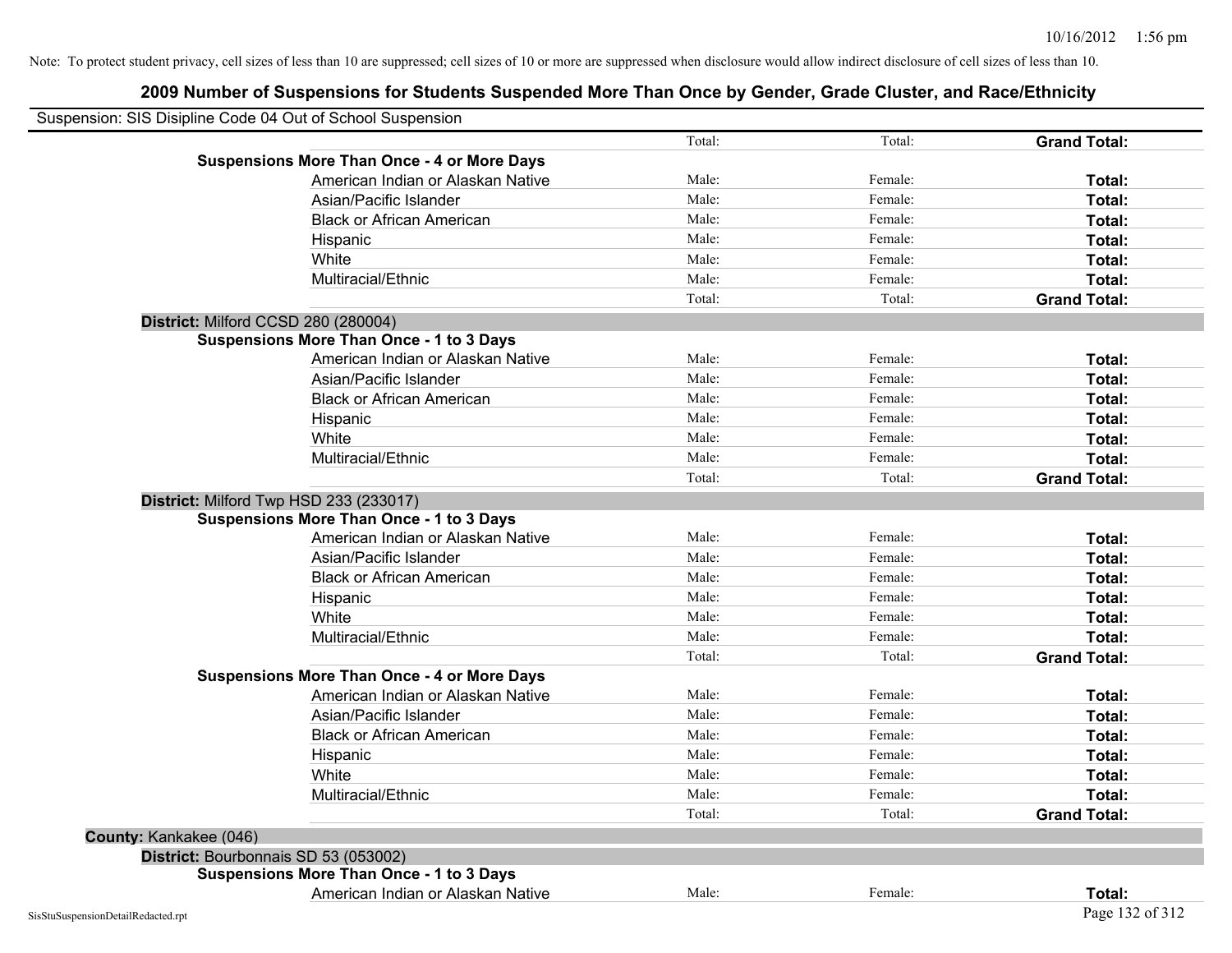| Suspension: SIS Disipline Code 04 Out of School Suspension |                                                    |        |    |         |    |                     |     |
|------------------------------------------------------------|----------------------------------------------------|--------|----|---------|----|---------------------|-----|
|                                                            | Asian/Pacific Islander                             | Male:  |    | Female: |    | Total:              |     |
|                                                            | <b>Black or African American</b>                   | Male:  |    | Female: |    | Total:              |     |
|                                                            | Hispanic                                           | Male:  |    | Female: |    | Total:              |     |
|                                                            | White                                              | Male:  |    | Female: |    | Total:              | 14  |
|                                                            | Multiracial/Ethnic                                 | Male:  |    | Female: |    | Total:              |     |
|                                                            |                                                    | Total: |    | Total:  |    | <b>Grand Total:</b> | 24  |
|                                                            | <b>Suspensions More Than Once - 4 or More Days</b> |        |    |         |    |                     |     |
|                                                            | American Indian or Alaskan Native                  | Male:  |    | Female: |    | Total:              |     |
|                                                            | Asian/Pacific Islander                             | Male:  |    | Female: |    | Total:              |     |
|                                                            | <b>Black or African American</b>                   | Male:  |    | Female: |    | Total:              |     |
|                                                            | Hispanic                                           | Male:  |    | Female: |    | Total:              |     |
|                                                            | White                                              | Male:  |    | Female: |    | Total:              |     |
|                                                            | Multiracial/Ethnic                                 | Male:  |    | Female: |    | Total:              |     |
|                                                            |                                                    | Total: |    | Total:  |    | <b>Grand Total:</b> | 10  |
|                                                            | District: Bradley Bourbonnais CHSD 307 (307016)    |        |    |         |    |                     |     |
|                                                            | <b>Suspensions More Than Once - 1 to 3 Days</b>    |        |    |         |    |                     |     |
|                                                            | American Indian or Alaskan Native                  | Male:  |    | Female: |    | Total:              |     |
|                                                            | Asian/Pacific Islander                             | Male:  |    | Female: |    | Total:              |     |
|                                                            | <b>Black or African American</b>                   | Male:  |    | Female: |    | Total:              | 31  |
|                                                            | Hispanic                                           | Male:  |    | Female: |    | Total:              | 17  |
|                                                            | White                                              | Male:  | 95 | Female: | 42 | Total:              | 137 |
|                                                            | Multiracial/Ethnic                                 | Male:  |    | Female: |    | Total:              |     |
|                                                            |                                                    | Total: |    | Total:  |    | <b>Grand Total:</b> |     |
|                                                            | <b>Suspensions More Than Once - 4 or More Days</b> |        |    |         |    |                     |     |
|                                                            | American Indian or Alaskan Native                  | Male:  |    | Female: |    | Total:              |     |
|                                                            | Asian/Pacific Islander                             | Male:  |    | Female: |    | Total:              |     |
|                                                            | <b>Black or African American</b>                   | Male:  |    | Female: |    | Total:              | 15  |
|                                                            | Hispanic                                           | Male:  |    | Female: |    | Total:              | 18  |
|                                                            | White                                              | Male:  | 42 | Female: | 12 | Total:              | 54  |
|                                                            | Multiracial/Ethnic                                 | Male:  |    | Female: |    | Total:              |     |
|                                                            |                                                    | Total: |    | Total:  |    | <b>Grand Total:</b> |     |
| District: Bradley SD 61 (061002)                           |                                                    |        |    |         |    |                     |     |
|                                                            | <b>Suspensions More Than Once - 1 to 3 Days</b>    |        |    |         |    |                     |     |
|                                                            | American Indian or Alaskan Native                  | Male:  |    | Female: |    | Total:              |     |
|                                                            | Asian/Pacific Islander                             | Male:  |    | Female: |    | Total:              |     |
|                                                            | <b>Black or African American</b>                   | Male:  |    | Female: |    | Total:              |     |
|                                                            | Hispanic                                           | Male:  |    | Female: |    | Total:              |     |
|                                                            | White                                              | Male:  |    | Female: |    | Total:              | 13  |
|                                                            | Multiracial/Ethnic                                 | Male:  |    | Female: |    | Total:              |     |
| SisStuSuspensionDetailRedacted.rpt                         |                                                    |        |    |         |    | Page 133 of 312     |     |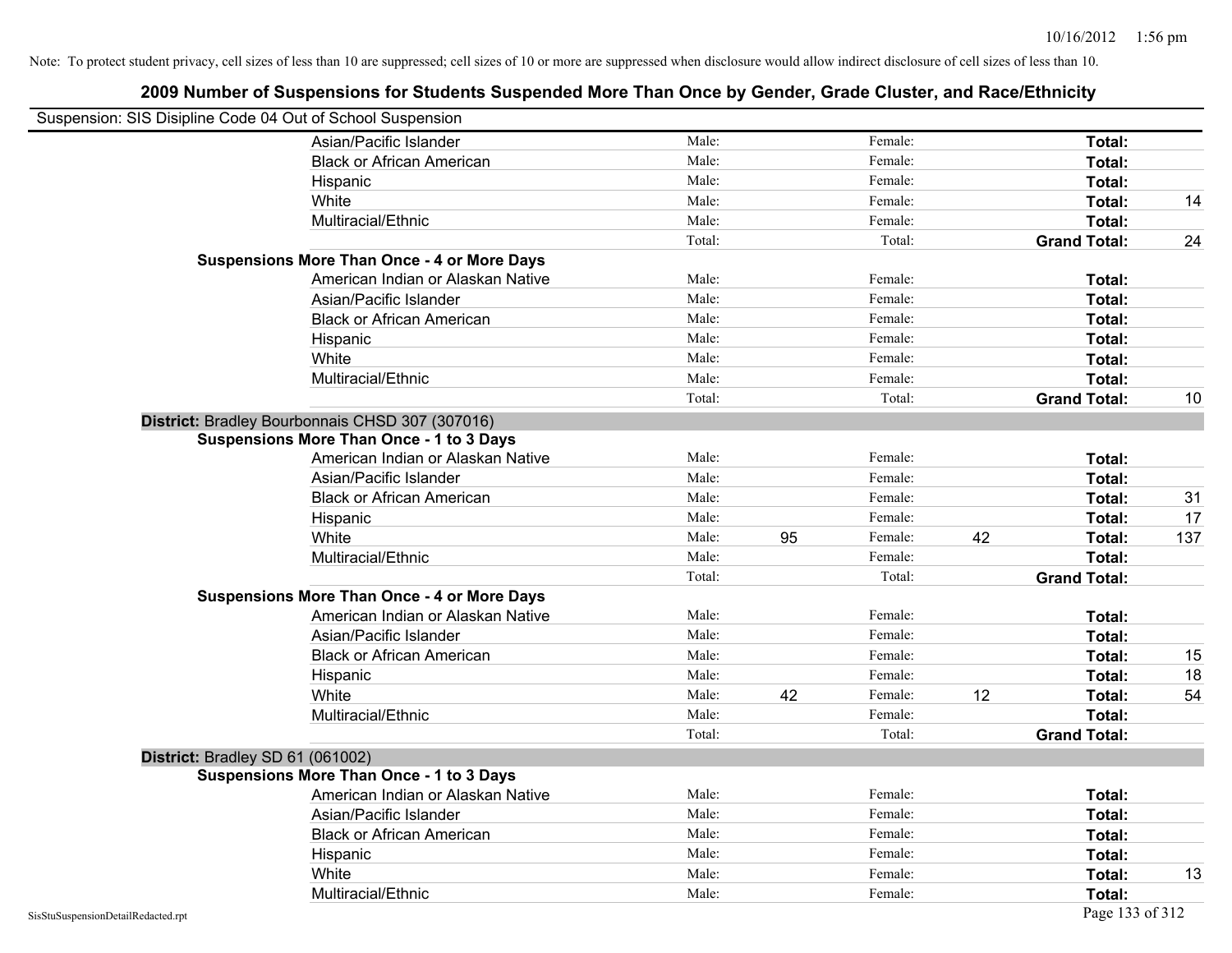| Suspension: SIS Disipline Code 04 Out of School Suspension |        |               |    |                     |    |
|------------------------------------------------------------|--------|---------------|----|---------------------|----|
|                                                            | Total: | Total:        |    | <b>Grand Total:</b> |    |
| <b>Suspensions More Than Once - 4 or More Days</b>         |        |               |    |                     |    |
| American Indian or Alaskan Native                          | Male:  | Female:       |    | Total:              |    |
| Asian/Pacific Islander                                     | Male:  | Female:       |    | Total:              |    |
| <b>Black or African American</b>                           | Male:  | Female:       |    | Total:              |    |
| Hispanic                                                   | Male:  | Female:       |    | Total:              |    |
| White                                                      | Male:  | Female:       |    | Total:              |    |
| Multiracial/Ethnic                                         | Male:  | Female:       |    | Total:              |    |
|                                                            | Total: | Total:        |    | <b>Grand Total:</b> |    |
| District: Grant Park CUSD 6 (006026)                       |        |               |    |                     |    |
| <b>Suspensions More Than Once - 1 to 3 Days</b>            |        |               |    |                     |    |
| American Indian or Alaskan Native                          | Male:  | Female:       |    | Total:              |    |
| Asian/Pacific Islander                                     | Male:  | Female:       |    | Total:              |    |
| <b>Black or African American</b>                           | Male:  | Female:       |    | Total:              |    |
| Hispanic                                                   | Male:  | Female:       |    | Total:              |    |
| White                                                      | Male:  | Female:       |    | Total:              | 21 |
| Multiracial/Ethnic                                         | Male:  | Female:       |    | Total:              |    |
|                                                            | Total: | Total:        |    | <b>Grand Total:</b> |    |
| <b>Suspensions More Than Once - 4 or More Days</b>         |        |               |    |                     |    |
| American Indian or Alaskan Native                          | Male:  | Female:       |    | Total:              |    |
| Asian/Pacific Islander                                     | Male:  | Female:       |    | Total:              |    |
| <b>Black or African American</b>                           | Male:  | Female:       |    | Total:              |    |
| Hispanic                                                   | Male:  | Female:       |    | Total:              |    |
| White                                                      | Male:  | Female:       |    | Total:              |    |
| Multiracial/Ethnic                                         | Male:  | Female:       |    | Total:              |    |
|                                                            | Total: | Total:        |    | <b>Grand Total:</b> |    |
| District: Herscher CUSD 2 (002026)                         |        |               |    |                     |    |
| <b>Suspensions More Than Once - 1 to 3 Days</b>            |        |               |    |                     |    |
| American Indian or Alaskan Native                          | Male:  | Female:       |    | Total:              |    |
| Asian/Pacific Islander                                     | Male:  | Female:       |    | Total:              |    |
| <b>Black or African American</b>                           | Male:  | Female:       |    | Total:              |    |
| Hispanic                                                   | Male:  | Female:       |    | Total:              |    |
| White                                                      | Male:  | 54<br>Female: | 16 | Total:              | 70 |
| Multiracial/Ethnic                                         | Male:  | Female:       |    | Total:              |    |
|                                                            | Total: | Total:        |    | <b>Grand Total:</b> |    |
| District: Kankakee SD 111 (111025)                         |        |               |    |                     |    |
| <b>Suspensions More Than Once - 1 to 3 Days</b>            |        |               |    |                     |    |
| American Indian or Alaskan Native                          | Male:  | Female:       |    | Total:              |    |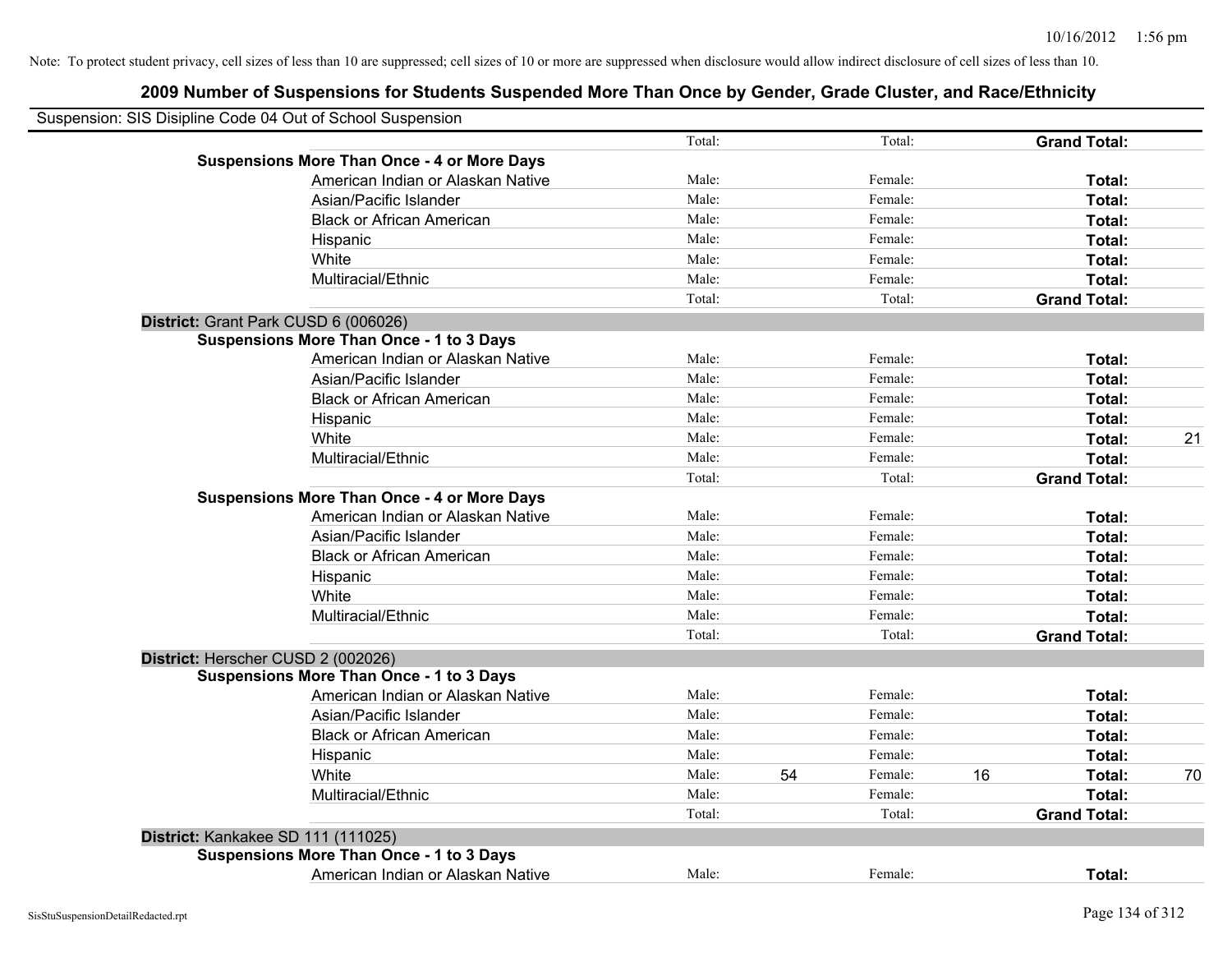| Suspension: SIS Disipline Code 04 Out of School Suspension |                                                    |        |       |         |     |                     |       |
|------------------------------------------------------------|----------------------------------------------------|--------|-------|---------|-----|---------------------|-------|
|                                                            | Asian/Pacific Islander                             | Male:  |       | Female: |     | Total:              |       |
|                                                            | <b>Black or African American</b>                   | Male:  | 1,276 | Female: | 619 | Total:              | 1,895 |
|                                                            | Hispanic                                           | Male:  | 139   | Female: | 50  | Total:              | 189   |
|                                                            | White                                              | Male:  | 115   | Female: | 24  | Total:              | 139   |
|                                                            | Multiracial/Ethnic                                 | Male:  |       | Female: |     | Total:              | 21    |
|                                                            |                                                    | Total: |       | Total:  |     | <b>Grand Total:</b> |       |
|                                                            | <b>Suspensions More Than Once - 4 or More Days</b> |        |       |         |     |                     |       |
|                                                            | American Indian or Alaskan Native                  | Male:  |       | Female: |     | Total:              |       |
|                                                            | Asian/Pacific Islander                             | Male:  |       | Female: |     | Total:              |       |
|                                                            | <b>Black or African American</b>                   | Male:  | 320   | Female: | 137 | Total:              | 457   |
|                                                            | Hispanic                                           | Male:  |       | Female: |     | Total:              | 52    |
|                                                            | White                                              | Male:  |       | Female: |     | Total:              | 43    |
|                                                            | Multiracial/Ethnic                                 | Male:  |       | Female: |     | Total:              | 12    |
|                                                            |                                                    | Total: |       | Total:  |     | <b>Grand Total:</b> |       |
|                                                            | District: Manteno CUSD 5 (005026)                  |        |       |         |     |                     |       |
|                                                            | <b>Suspensions More Than Once - 1 to 3 Days</b>    |        |       |         |     |                     |       |
|                                                            | American Indian or Alaskan Native                  | Male:  |       | Female: |     | Total:              |       |
|                                                            | Asian/Pacific Islander                             | Male:  |       | Female: |     | Total:              |       |
|                                                            | <b>Black or African American</b>                   | Male:  |       | Female: |     | Total:              |       |
|                                                            | Hispanic                                           | Male:  |       | Female: |     | Total:              |       |
|                                                            | White                                              | Male:  |       | Female: |     | Total:              | 38    |
|                                                            | Multiracial/Ethnic                                 | Male:  |       | Female: |     | Total:              |       |
|                                                            |                                                    | Total: |       | Total:  |     | <b>Grand Total:</b> |       |
|                                                            | <b>Suspensions More Than Once - 4 or More Days</b> |        |       |         |     |                     |       |
|                                                            | American Indian or Alaskan Native                  | Male:  |       | Female: |     | Total:              |       |
|                                                            | Asian/Pacific Islander                             | Male:  |       | Female: |     | Total:              |       |
|                                                            | <b>Black or African American</b>                   | Male:  |       | Female: |     | Total:              |       |
|                                                            | Hispanic                                           | Male:  |       | Female: |     | Total:              |       |
|                                                            | White                                              | Male:  |       | Female: |     | Total:              | 10    |
|                                                            | Multiracial/Ethnic                                 | Male:  |       | Female: |     | Total:              |       |
|                                                            |                                                    | Total: |       | Total:  |     | <b>Grand Total:</b> |       |
|                                                            | District: Momence CUSD 1 (001026)                  |        |       |         |     |                     |       |
|                                                            | <b>Suspensions More Than Once - 1 to 3 Days</b>    |        |       |         |     |                     |       |
|                                                            | American Indian or Alaskan Native                  | Male:  |       | Female: |     | Total:              |       |
|                                                            | Asian/Pacific Islander                             | Male:  |       | Female: |     | Total:              |       |
|                                                            | <b>Black or African American</b>                   | Male:  | 41    | Female: | 34  | Total:              | 75    |
|                                                            | Hispanic                                           | Male:  |       | Female: |     | Total:              | 11    |
|                                                            | White                                              | Male:  | 46    | Female: | 18  | Total:              | 64    |
|                                                            | Multiracial/Ethnic                                 | Male:  |       | Female: |     | Total:              |       |
| SisStuSuspensionDetailRedacted.rpt                         |                                                    |        |       |         |     | Page 135 of 312     |       |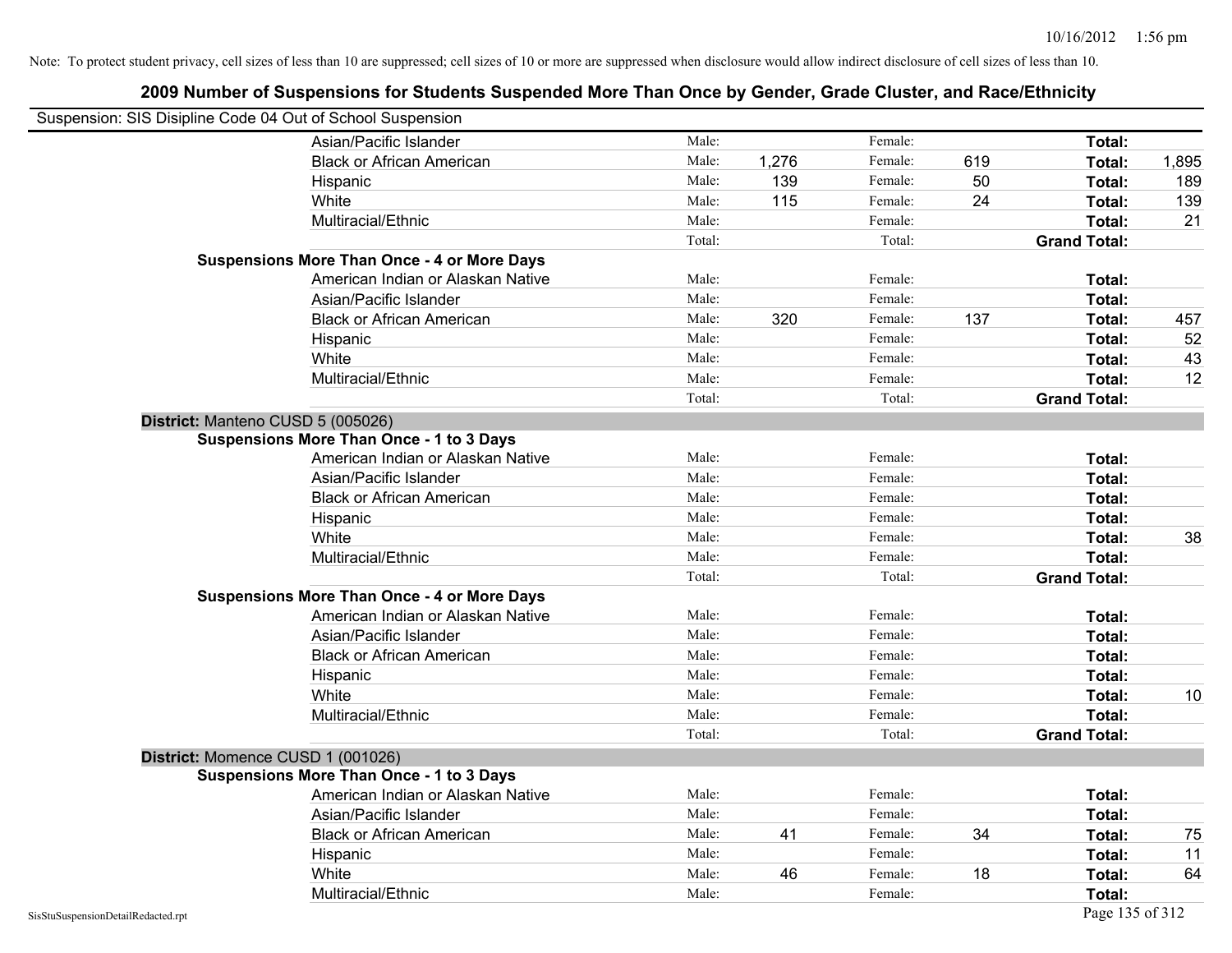| Suspension: SIS Disipline Code 04 Out of School Suspension |                                                    |        |         |                     |    |
|------------------------------------------------------------|----------------------------------------------------|--------|---------|---------------------|----|
|                                                            |                                                    | Total: | Total:  | <b>Grand Total:</b> |    |
|                                                            | <b>Suspensions More Than Once - 4 or More Days</b> |        |         |                     |    |
|                                                            | American Indian or Alaskan Native                  | Male:  | Female: | Total:              |    |
|                                                            | Asian/Pacific Islander                             | Male:  | Female: | Total:              |    |
|                                                            | <b>Black or African American</b>                   | Male:  | Female: | Total:              | 18 |
|                                                            | Hispanic                                           | Male:  | Female: | Total:              |    |
|                                                            | White                                              | Male:  | Female: | Total:              | 23 |
|                                                            | Multiracial/Ethnic                                 | Male:  | Female: | Total:              |    |
|                                                            |                                                    | Total: | Total:  | <b>Grand Total:</b> |    |
| District: Pembroke CCSD 259 (259004)                       |                                                    |        |         |                     |    |
|                                                            | <b>Suspensions More Than Once - 1 to 3 Days</b>    |        |         |                     |    |
|                                                            | American Indian or Alaskan Native                  | Male:  | Female: | Total:              |    |
|                                                            | Asian/Pacific Islander                             | Male:  | Female: | Total:              |    |
|                                                            | <b>Black or African American</b>                   | Male:  | Female: | Total:              |    |
|                                                            | Hispanic                                           | Male:  | Female: | Total:              |    |
|                                                            | White                                              | Male:  | Female: | Total:              |    |
|                                                            | Multiracial/Ethnic                                 | Male:  | Female: | Total:              |    |
|                                                            |                                                    | Total: | Total:  | <b>Grand Total:</b> |    |
| District: St Anne CCSD 256 (256004)                        |                                                    |        |         |                     |    |
|                                                            | <b>Suspensions More Than Once - 1 to 3 Days</b>    |        |         |                     |    |
|                                                            | American Indian or Alaskan Native                  | Male:  | Female: | Total:              |    |
|                                                            | Asian/Pacific Islander                             | Male:  | Female: | Total:              |    |
|                                                            | <b>Black or African American</b>                   | Male:  | Female: | Total:              |    |
|                                                            | Hispanic                                           | Male:  | Female: | Total:              |    |
|                                                            | White                                              | Male:  | Female: | Total:              |    |
|                                                            | Multiracial/Ethnic                                 | Male:  | Female: | Total:              |    |
|                                                            |                                                    | Total: | Total:  | <b>Grand Total:</b> |    |
| <b>District: St Anne CHSD 302 (302016)</b>                 |                                                    |        |         |                     |    |
|                                                            | <b>Suspensions More Than Once - 1 to 3 Days</b>    |        |         |                     |    |
|                                                            | American Indian or Alaskan Native                  | Male:  | Female: | Total:              |    |
|                                                            | Asian/Pacific Islander                             | Male:  | Female: | Total:              |    |
|                                                            | <b>Black or African American</b>                   | Male:  | Female: | Total:              |    |
|                                                            | Hispanic                                           | Male:  | Female: | Total:              |    |
|                                                            | White                                              | Male:  | Female: | Total:              |    |
|                                                            | Multiracial/Ethnic                                 | Male:  | Female: | Total:              |    |
|                                                            |                                                    | Total: | Total:  | <b>Grand Total:</b> |    |
|                                                            | <b>Suspensions More Than Once - 4 or More Days</b> |        |         |                     |    |
|                                                            | American Indian or Alaskan Native                  | Male:  | Female: | Total:              |    |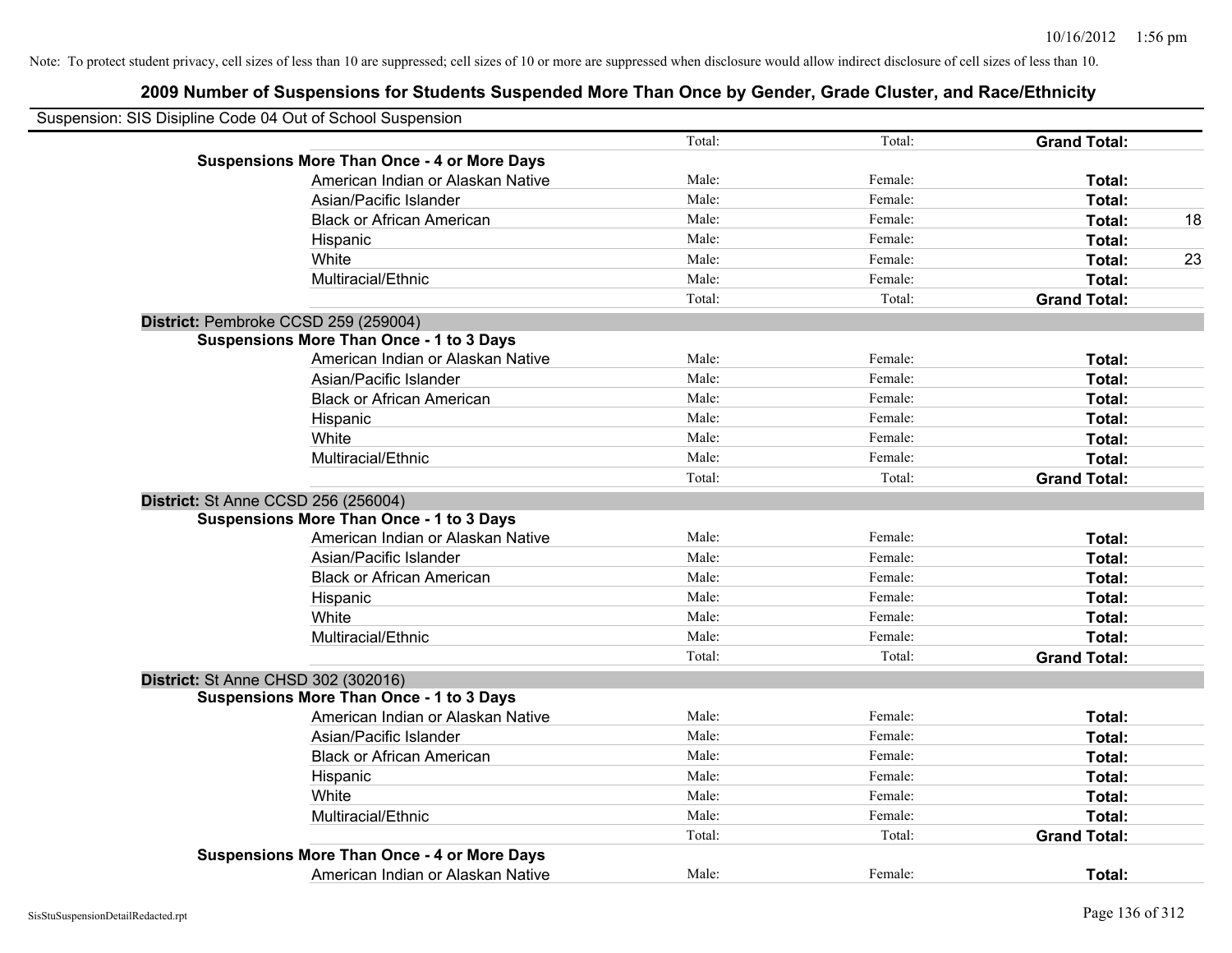| Suspension: SIS Disipline Code 04 Out of School Suspension |                                                    |        |    |         |    |                     |    |
|------------------------------------------------------------|----------------------------------------------------|--------|----|---------|----|---------------------|----|
|                                                            | Asian/Pacific Islander                             | Male:  |    | Female: |    | Total:              |    |
|                                                            | <b>Black or African American</b>                   | Male:  |    | Female: |    | Total:              |    |
|                                                            | Hispanic                                           | Male:  |    | Female: |    | Total:              |    |
|                                                            | White                                              | Male:  |    | Female: |    | Total:              |    |
|                                                            | Multiracial/Ethnic                                 | Male:  |    | Female: |    | Total:              |    |
|                                                            |                                                    | Total: |    | Total:  |    | <b>Grand Total:</b> |    |
|                                                            | District: St George CCSD 258 (258004)              |        |    |         |    |                     |    |
|                                                            | <b>Suspensions More Than Once - 1 to 3 Days</b>    |        |    |         |    |                     |    |
|                                                            | American Indian or Alaskan Native                  | Male:  |    | Female: |    | Total:              |    |
|                                                            | Asian/Pacific Islander                             | Male:  |    | Female: |    | Total:              |    |
|                                                            | <b>Black or African American</b>                   | Male:  |    | Female: |    | Total:              |    |
|                                                            | Hispanic                                           | Male:  |    | Female: |    | Total:              |    |
|                                                            | White                                              | Male:  |    | Female: |    | Total:              |    |
|                                                            | Multiracial/Ethnic                                 | Male:  |    | Female: |    | Total:              |    |
|                                                            |                                                    | Total: |    | Total:  |    | <b>Grand Total:</b> |    |
|                                                            | <b>Suspensions More Than Once - 4 or More Days</b> |        |    |         |    |                     |    |
|                                                            | American Indian or Alaskan Native                  | Male:  |    | Female: |    | Total:              |    |
|                                                            | Asian/Pacific Islander                             | Male:  |    | Female: |    | Total:              |    |
|                                                            | <b>Black or African American</b>                   | Male:  |    | Female: |    | Total:              |    |
|                                                            | Hispanic                                           | Male:  |    | Female: |    | Total:              |    |
|                                                            | White                                              | Male:  |    | Female: |    | Total:              |    |
|                                                            | Multiracial/Ethnic                                 | Male:  |    | Female: |    | Total:              |    |
|                                                            |                                                    | Total: |    | Total:  |    | <b>Grand Total:</b> |    |
| County: Non-Public School (000)                            |                                                    |        |    |         |    |                     |    |
|                                                            | District: Iroquois/Kankakee ROE (000000)           |        |    |         |    |                     |    |
|                                                            | <b>Suspensions More Than Once - 1 to 3 Days</b>    |        |    |         |    |                     |    |
|                                                            | American Indian or Alaskan Native                  | Male:  |    | Female: |    | Total:              |    |
|                                                            | Asian/Pacific Islander                             | Male:  |    | Female: |    | Total:              |    |
|                                                            | <b>Black or African American</b>                   | Male:  | 67 | Female: | 11 | Total:              | 78 |
|                                                            | Hispanic                                           | Male:  |    | Female: |    | Total:              |    |
|                                                            | White                                              | Male:  |    | Female: |    | Total:              |    |
|                                                            | Multiracial/Ethnic                                 | Male:  |    | Female: |    | Total:              |    |
|                                                            |                                                    | Total: |    | Total:  |    | <b>Grand Total:</b> | 97 |
|                                                            | <b>Suspensions More Than Once - 4 or More Days</b> |        |    |         |    |                     |    |
|                                                            | American Indian or Alaskan Native                  | Male:  |    | Female: |    | Total:              |    |
|                                                            | Asian/Pacific Islander                             | Male:  |    | Female: |    | Total:              |    |
|                                                            | <b>Black or African American</b>                   | Male:  |    | Female: |    | Total:              | 29 |
|                                                            | Hispanic                                           | Male:  |    | Female: |    | Total:              |    |
|                                                            | White                                              | Male:  |    | Female: |    | Total:              |    |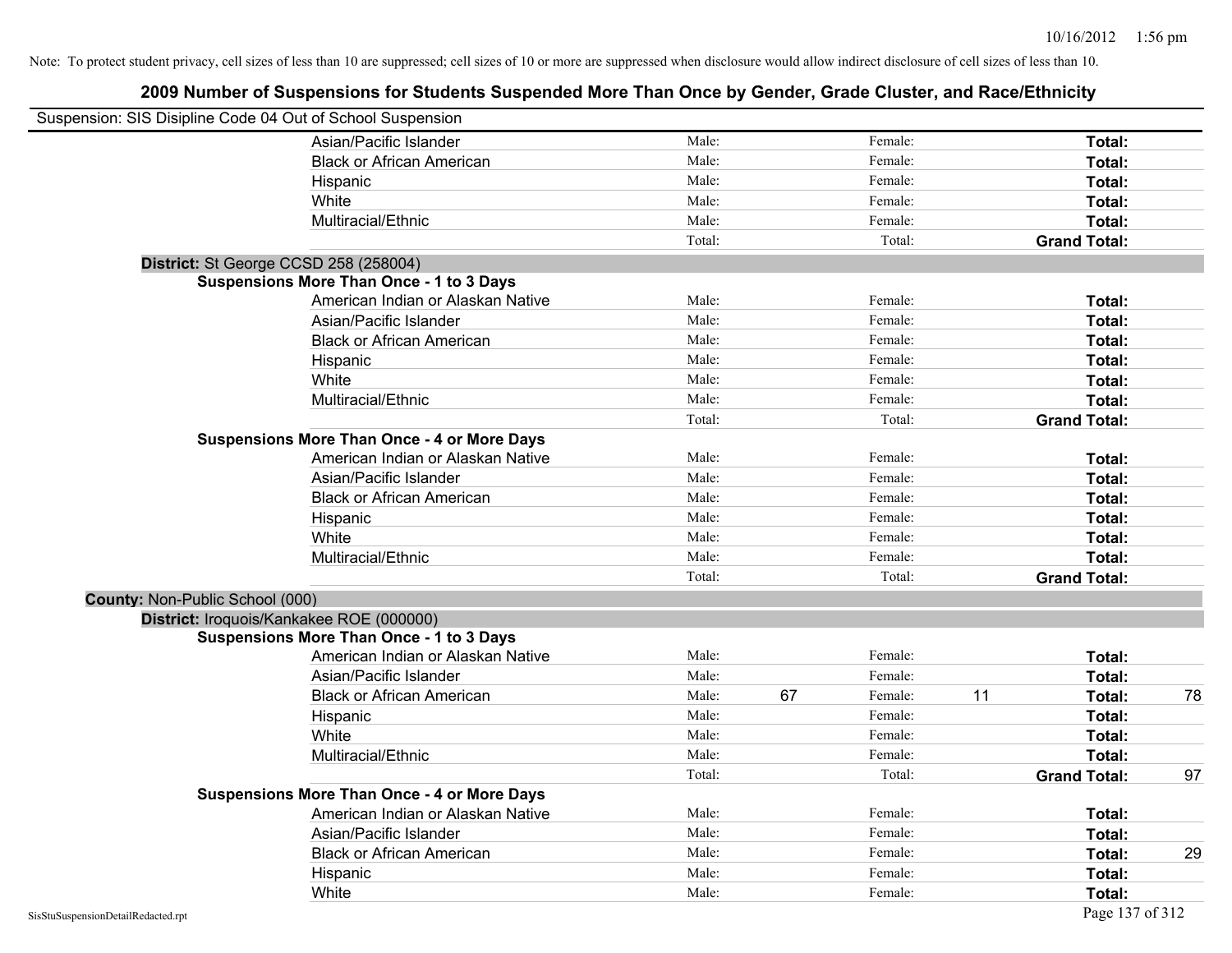| Suspension: SIS Disipline Code 04 Out of School Suspension |                                                    |        |    |         |    |                     |    |
|------------------------------------------------------------|----------------------------------------------------|--------|----|---------|----|---------------------|----|
|                                                            | Multiracial/Ethnic                                 | Male:  |    | Female: |    | Total:              |    |
|                                                            |                                                    | Total: |    | Total:  |    | <b>Grand Total:</b> |    |
| Region: Jackson/Perry ROE (30)                             |                                                    |        |    |         |    |                     |    |
| County: Jackson (039)                                      |                                                    |        |    |         |    |                     |    |
|                                                            | District: Carbondale CHSD 165 (165016)             |        |    |         |    |                     |    |
|                                                            | <b>Suspensions More Than Once - 1 to 3 Days</b>    |        |    |         |    |                     |    |
|                                                            | American Indian or Alaskan Native                  | Male:  |    | Female: |    | Total:              |    |
|                                                            | Asian/Pacific Islander                             | Male:  |    | Female: |    | Total:              |    |
|                                                            | <b>Black or African American</b>                   | Male:  | 37 | Female: | 30 | Total:              | 67 |
|                                                            | Hispanic                                           | Male:  |    | Female: |    | Total:              |    |
|                                                            | White                                              | Male:  |    | Female: |    | Total:              | 31 |
|                                                            | Multiracial/Ethnic                                 | Male:  |    | Female: |    | Total:              |    |
|                                                            |                                                    | Total: |    | Total:  |    | <b>Grand Total:</b> |    |
|                                                            | <b>Suspensions More Than Once - 4 or More Days</b> |        |    |         |    |                     |    |
|                                                            | American Indian or Alaskan Native                  | Male:  |    | Female: |    | Total:              |    |
|                                                            | Asian/Pacific Islander                             | Male:  |    | Female: |    | Total:              |    |
|                                                            | <b>Black or African American</b>                   | Male:  |    | Female: |    | Total:              | 28 |
|                                                            | Hispanic                                           | Male:  |    | Female: |    | Total:              |    |
|                                                            | White                                              | Male:  |    | Female: |    | Total:              |    |
|                                                            | Multiracial/Ethnic                                 | Male:  |    | Female: |    | Total:              |    |
|                                                            |                                                    | Total: |    | Total:  |    | <b>Grand Total:</b> |    |
|                                                            | District: Carbondale ESD 95 (095002)               |        |    |         |    |                     |    |
|                                                            | <b>Suspensions More Than Once - 1 to 3 Days</b>    |        |    |         |    |                     |    |
|                                                            | American Indian or Alaskan Native                  | Male:  |    | Female: |    | Total:              |    |
|                                                            | Asian/Pacific Islander                             | Male:  |    | Female: |    | Total:              |    |
|                                                            | <b>Black or African American</b>                   | Male:  | 12 | Female: | 29 | Total:              | 41 |
|                                                            | Hispanic                                           | Male:  |    | Female: |    | Total:              |    |
|                                                            | White                                              | Male:  |    | Female: |    | Total:              |    |
|                                                            | Multiracial/Ethnic                                 | Male:  |    | Female: |    | Total:              |    |
|                                                            |                                                    | Total: |    | Total:  |    | <b>Grand Total:</b> |    |
|                                                            | <b>Suspensions More Than Once - 4 or More Days</b> |        |    |         |    |                     |    |
|                                                            | American Indian or Alaskan Native                  | Male:  |    | Female: |    | Total:              |    |
|                                                            | Asian/Pacific Islander                             | Male:  |    | Female: |    | Total:              |    |
|                                                            | <b>Black or African American</b>                   | Male:  |    | Female: |    | Total:              |    |
|                                                            | Hispanic                                           | Male:  |    | Female: |    | Total:              |    |
|                                                            | White                                              | Male:  |    | Female: |    | Total:              |    |
|                                                            | Multiracial/Ethnic                                 | Male:  |    | Female: |    | Total:              |    |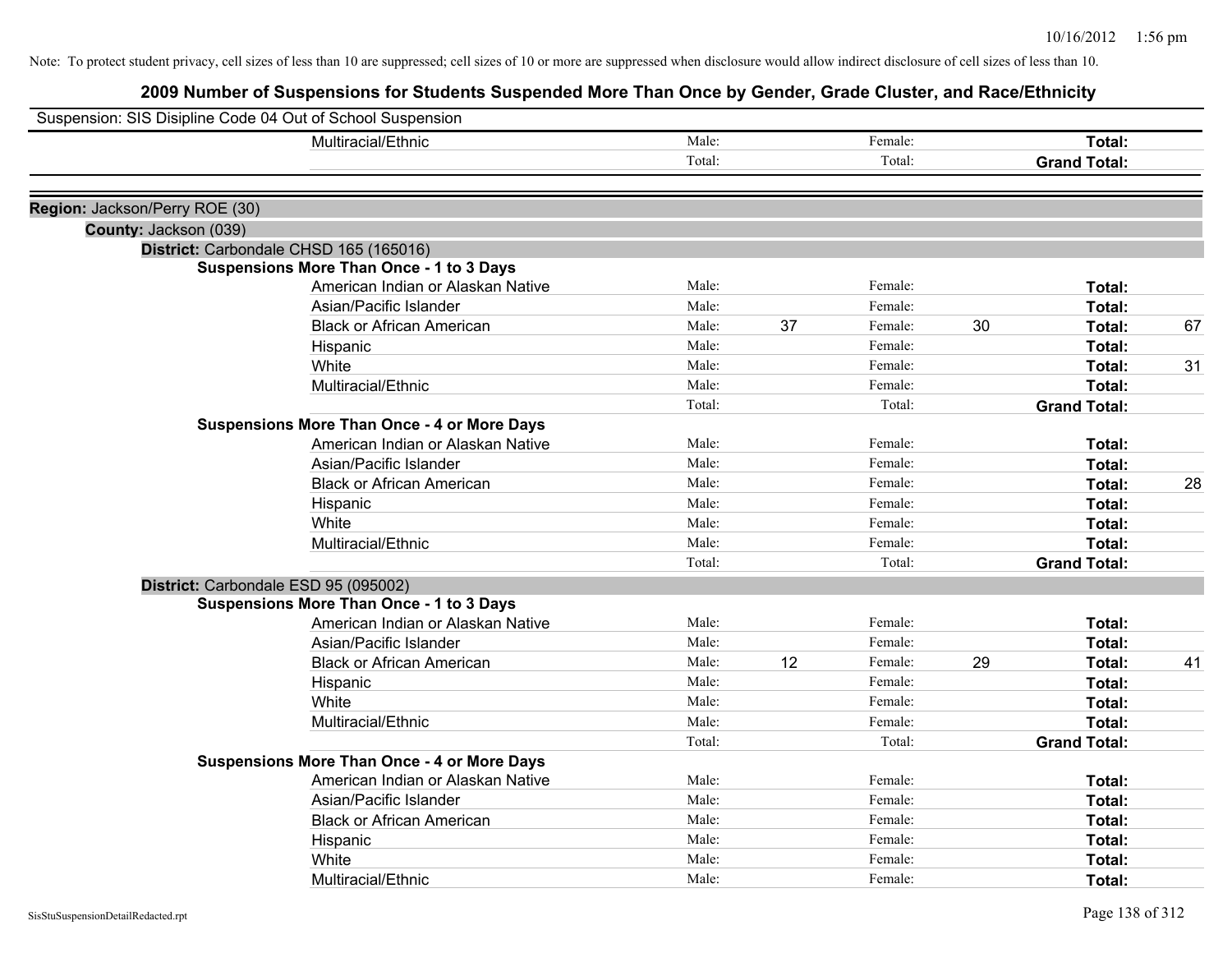| Suspension: SIS Disipline Code 04 Out of School Suspension |        |    |         |    |                     |    |
|------------------------------------------------------------|--------|----|---------|----|---------------------|----|
|                                                            | Total: |    | Total:  |    | <b>Grand Total:</b> |    |
| District: Elverado CUSD 196 (196026)                       |        |    |         |    |                     |    |
| <b>Suspensions More Than Once - 1 to 3 Days</b>            |        |    |         |    |                     |    |
| American Indian or Alaskan Native                          | Male:  |    | Female: |    | Total:              |    |
| Asian/Pacific Islander                                     | Male:  |    | Female: |    | Total:              |    |
| <b>Black or African American</b>                           | Male:  |    | Female: |    | Total:              |    |
| Hispanic                                                   | Male:  |    | Female: |    | Total:              |    |
| White                                                      | Male:  |    | Female: |    | Total:              |    |
| Multiracial/Ethnic                                         | Male:  |    | Female: |    | Total:              |    |
|                                                            | Total: |    | Total:  |    | <b>Grand Total:</b> | 12 |
| District: Murphysboro CUSD 186 (186026)                    |        |    |         |    |                     |    |
| <b>Suspensions More Than Once - 1 to 3 Days</b>            |        |    |         |    |                     |    |
| American Indian or Alaskan Native                          | Male:  |    | Female: |    | Total:              |    |
| Asian/Pacific Islander                                     | Male:  |    | Female: |    | Total:              |    |
| <b>Black or African American</b>                           | Male:  |    | Female: |    | Total:              | 20 |
| Hispanic                                                   | Male:  |    | Female: |    | Total:              |    |
| White                                                      | Male:  | 53 | Female: | 19 | Total:              | 72 |
| Multiracial/Ethnic                                         | Male:  |    | Female: |    | Total:              |    |
|                                                            | Total: |    | Total:  |    | <b>Grand Total:</b> |    |
| <b>Suspensions More Than Once - 4 or More Days</b>         |        |    |         |    |                     |    |
| American Indian or Alaskan Native                          | Male:  |    | Female: |    | Total:              |    |
| Asian/Pacific Islander                                     | Male:  |    | Female: |    | Total:              |    |
| <b>Black or African American</b>                           | Male:  |    | Female: |    | Total:              |    |
| Hispanic                                                   | Male:  |    | Female: |    | Total:              |    |
| White                                                      | Male:  |    | Female: |    | Total:              | 12 |
| Multiracial/Ethnic                                         | Male:  |    | Female: |    | Total:              |    |
|                                                            | Total: |    | Total:  |    | <b>Grand Total:</b> |    |
| District: Trico CUSD 176 (176026)                          |        |    |         |    |                     |    |
| <b>Suspensions More Than Once - 1 to 3 Days</b>            |        |    |         |    |                     |    |
| American Indian or Alaskan Native                          | Male:  |    | Female: |    | Total:              |    |
| Asian/Pacific Islander                                     | Male:  |    | Female: |    | Total:              |    |
| <b>Black or African American</b>                           | Male:  |    | Female: |    | Total:              |    |
| Hispanic                                                   | Male:  |    | Female: |    | Total:              |    |
| White                                                      | Male:  |    | Female: |    | Total:              | 16 |
| Multiracial/Ethnic                                         | Male:  |    | Female: |    | Total:              |    |
|                                                            | Total: |    | Total:  |    | <b>Grand Total:</b> |    |
| <b>Suspensions More Than Once - 4 or More Days</b>         |        |    |         |    |                     |    |
| American Indian or Alaskan Native                          | Male:  |    | Female: |    | Total:              |    |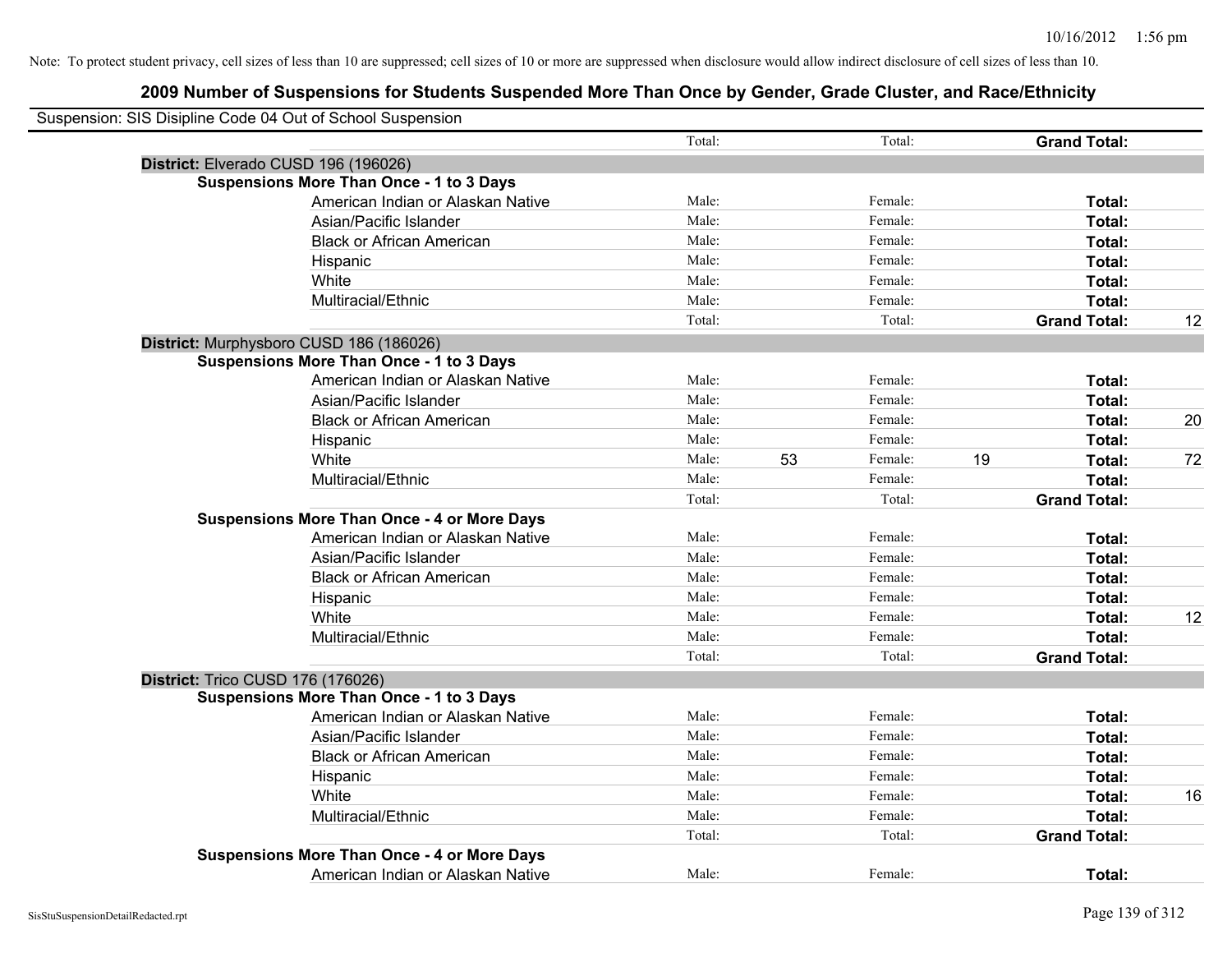| Suspension: SIS Disipline Code 04 Out of School Suspension |        |         |                     |    |
|------------------------------------------------------------|--------|---------|---------------------|----|
| Asian/Pacific Islander                                     | Male:  | Female: | Total:              |    |
| <b>Black or African American</b>                           | Male:  | Female: | Total:              |    |
| Hispanic                                                   | Male:  | Female: | Total:              |    |
| White                                                      | Male:  | Female: | Total:              |    |
| Multiracial/Ethnic                                         | Male:  | Female: | Total:              |    |
|                                                            | Total: | Total:  | <b>Grand Total:</b> |    |
| District: Tri-County Sp Ed Jnt Agreement (186061)          |        |         |                     |    |
| <b>Suspensions More Than Once - 1 to 3 Days</b>            |        |         |                     |    |
| American Indian or Alaskan Native                          | Male:  | Female: | Total:              |    |
| Asian/Pacific Islander                                     | Male:  | Female: | Total:              |    |
| <b>Black or African American</b>                           | Male:  | Female: | Total:              |    |
| Hispanic                                                   | Male:  | Female: | Total:              |    |
| White                                                      | Male:  | Female: | <b>Total:</b>       | 12 |
| Multiracial/Ethnic                                         | Male:  | Female: | Total:              |    |
|                                                            | Total: | Total:  | <b>Grand Total:</b> |    |
| <b>Suspensions More Than Once - 4 or More Days</b>         |        |         |                     |    |
| American Indian or Alaskan Native                          | Male:  | Female: | Total:              |    |
| Asian/Pacific Islander                                     | Male:  | Female: | Total:              |    |
| <b>Black or African American</b>                           | Male:  | Female: | Total:              |    |
| Hispanic                                                   | Male:  | Female: | Total:              |    |
| White                                                      | Male:  | Female: | Total:              |    |
| Multiracial/Ethnic                                         | Male:  | Female: | Total:              |    |
|                                                            | Total: | Total:  | <b>Grand Total:</b> |    |
| District: Unity Point CCSD 140 (140004)                    |        |         |                     |    |
| <b>Suspensions More Than Once - 1 to 3 Days</b>            |        |         |                     |    |
| American Indian or Alaskan Native                          | Male:  | Female: | Total:              |    |
| Asian/Pacific Islander                                     | Male:  | Female: | Total:              |    |
| <b>Black or African American</b>                           | Male:  | Female: | Total:              |    |
| Hispanic                                                   | Male:  | Female: | Total:              |    |
| White                                                      | Male:  | Female: | Total:              |    |
| Multiracial/Ethnic                                         | Male:  | Female: | Total:              |    |
|                                                            | Total: | Total:  | <b>Grand Total:</b> |    |
| County: Perry (073)                                        |        |         |                     |    |
| District: CCSD 204 (204004)                                |        |         |                     |    |
| <b>Suspensions More Than Once - 1 to 3 Days</b>            |        |         |                     |    |
| American Indian or Alaskan Native                          | Male:  | Female: | Total:              |    |
| Asian/Pacific Islander                                     | Male:  | Female: | <b>Total:</b>       |    |
| <b>Black or African American</b>                           | Male:  | Female: | Total:              |    |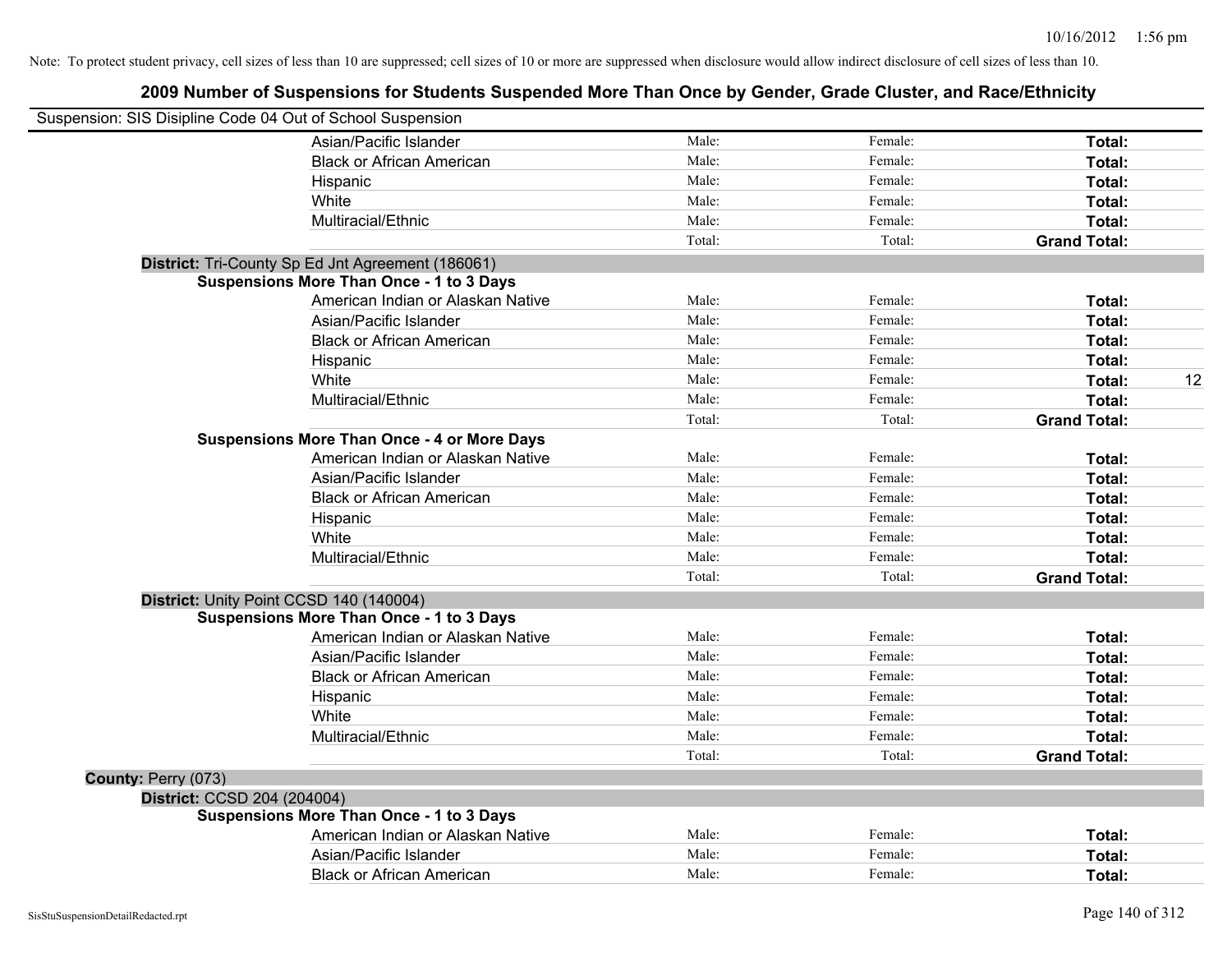| Suspension: SIS Disipline Code 04 Out of School Suspension |                                                    |        |         |                     |    |
|------------------------------------------------------------|----------------------------------------------------|--------|---------|---------------------|----|
|                                                            | Hispanic                                           | Male:  | Female: | Total:              |    |
|                                                            | White                                              | Male:  | Female: | Total:              | 13 |
|                                                            | Multiracial/Ethnic                                 | Male:  | Female: | Total:              |    |
|                                                            |                                                    | Total: | Total:  | <b>Grand Total:</b> |    |
| District: Duquoin CUSD 300 (300026)                        |                                                    |        |         |                     |    |
|                                                            | <b>Suspensions More Than Once - 1 to 3 Days</b>    |        |         |                     |    |
|                                                            | American Indian or Alaskan Native                  | Male:  | Female: | Total:              |    |
|                                                            | Asian/Pacific Islander                             | Male:  | Female: | Total:              |    |
|                                                            | <b>Black or African American</b>                   | Male:  | Female: | Total:              |    |
|                                                            | Hispanic                                           | Male:  | Female: | Total:              |    |
|                                                            | White                                              | Male:  | Female: | Total:              | 17 |
|                                                            | Multiracial/Ethnic                                 | Male:  | Female: | Total:              |    |
|                                                            |                                                    | Total: | Total:  | <b>Grand Total:</b> |    |
|                                                            | <b>Suspensions More Than Once - 4 or More Days</b> |        |         |                     |    |
|                                                            | American Indian or Alaskan Native                  | Male:  | Female: | Total:              |    |
|                                                            | Asian/Pacific Islander                             | Male:  | Female: | Total:              |    |
|                                                            | <b>Black or African American</b>                   | Male:  | Female: | Total:              |    |
|                                                            | Hispanic                                           | Male:  | Female: | Total:              |    |
|                                                            | White                                              | Male:  | Female: | Total:              |    |
|                                                            | Multiracial/Ethnic                                 | Male:  | Female: | Total:              |    |
|                                                            |                                                    | Total: | Total:  | <b>Grand Total:</b> |    |
| District: Pinckneyville SD 50 (050002)                     |                                                    |        |         |                     |    |
|                                                            | <b>Suspensions More Than Once - 1 to 3 Days</b>    |        |         |                     |    |
|                                                            | American Indian or Alaskan Native                  | Male:  | Female: | Total:              |    |
|                                                            | Asian/Pacific Islander                             | Male:  | Female: | Total:              |    |
|                                                            | <b>Black or African American</b>                   | Male:  | Female: | Total:              |    |
|                                                            | Hispanic                                           | Male:  | Female: | Total:              |    |
|                                                            | White                                              | Male:  | Female: | Total:              | 10 |
|                                                            | Multiracial/Ethnic                                 | Male:  | Female: | Total:              |    |
|                                                            |                                                    | Total: | Total:  | <b>Grand Total:</b> |    |
|                                                            | District: Tamaroa School Dist 5 (005002)           |        |         |                     |    |
|                                                            | <b>Suspensions More Than Once - 1 to 3 Days</b>    |        |         |                     |    |
|                                                            | American Indian or Alaskan Native                  | Male:  | Female: | Total:              |    |
|                                                            | Asian/Pacific Islander                             | Male:  | Female: | Total:              |    |
|                                                            | <b>Black or African American</b>                   | Male:  | Female: | Total:              |    |
|                                                            | Hispanic                                           | Male:  | Female: | Total:              |    |
|                                                            | White                                              | Male:  | Female: | Total:              |    |
|                                                            | Multiracial/Ethnic                                 | Male:  | Female: | Total:              |    |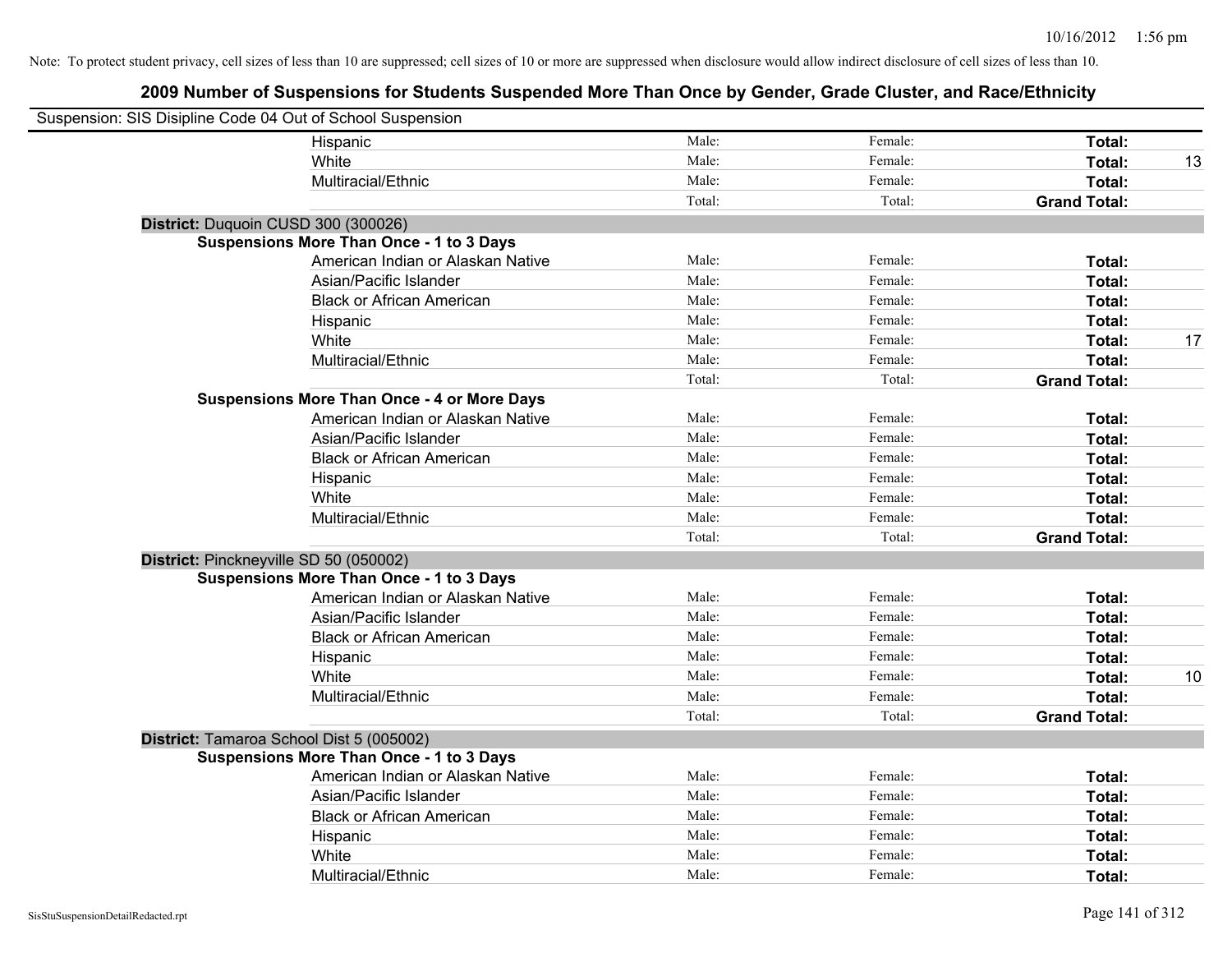| Suspension: SIS Disipline Code 04 Out of School Suspension |                                                    |        |     |         |     |                     |       |
|------------------------------------------------------------|----------------------------------------------------|--------|-----|---------|-----|---------------------|-------|
|                                                            |                                                    | Total: |     | Total:  |     | <b>Grand Total:</b> |       |
| Region: Kane ROE (31)                                      |                                                    |        |     |         |     |                     |       |
| County: Kane (045)                                         |                                                    |        |     |         |     |                     |       |
|                                                            | District: Aurora East USD 131 (131022)             |        |     |         |     |                     |       |
|                                                            | <b>Suspensions More Than Once - 1 to 3 Days</b>    |        |     |         |     |                     |       |
|                                                            | American Indian or Alaskan Native                  | Male:  |     | Female: |     | Total:              |       |
|                                                            | Asian/Pacific Islander                             | Male:  |     | Female: |     | Total:              |       |
|                                                            | <b>Black or African American</b>                   | Male:  | 165 | Female: | 111 | Total:              | 276   |
|                                                            | Hispanic                                           | Male:  | 700 | Female: | 346 | Total:              | 1,046 |
|                                                            | White                                              | Male:  | 19  | Female: | 21  | Total:              | 40    |
|                                                            | Multiracial/Ethnic                                 | Male:  |     | Female: |     | Total:              | 15    |
|                                                            |                                                    | Total: |     | Total:  |     | <b>Grand Total:</b> |       |
|                                                            | District: Aurora West USD 129 (129022)             |        |     |         |     |                     |       |
|                                                            | <b>Suspensions More Than Once - 1 to 3 Days</b>    |        |     |         |     |                     |       |
|                                                            | American Indian or Alaskan Native                  | Male:  |     | Female: |     | Total:              |       |
|                                                            | Asian/Pacific Islander                             | Male:  |     | Female: |     | Total:              | 12    |
|                                                            | <b>Black or African American</b>                   | Male:  | 619 | Female: | 283 | Total:              | 902   |
|                                                            | Hispanic                                           | Male:  | 639 | Female: | 290 | Total:              | 929   |
|                                                            | White                                              | Male:  | 256 | Female: | 93  | Total:              | 349   |
|                                                            | Multiracial/Ethnic                                 | Male:  |     | Female: |     | Total:              | 32    |
|                                                            |                                                    | Total: |     | Total:  |     | <b>Grand Total:</b> |       |
|                                                            | <b>Suspensions More Than Once - 4 or More Days</b> |        |     |         |     |                     |       |
|                                                            | American Indian or Alaskan Native                  | Male:  |     | Female: |     | Total:              |       |
|                                                            | Asian/Pacific Islander                             | Male:  |     | Female: |     | Total:              |       |
|                                                            | <b>Black or African American</b>                   | Male:  | 105 | Female: | 62  | Total:              | 167   |
|                                                            | Hispanic                                           | Male:  | 110 | Female: | 57  | Total:              | 167   |
|                                                            | White                                              | Male:  | 43  | Female: | 18  | Total:              | 61    |
|                                                            | Multiracial/Ethnic                                 | Male:  |     | Female: |     | Total:              | 11    |
|                                                            |                                                    | Total: |     | Total:  |     | <b>Grand Total:</b> |       |
|                                                            | District: Batavia USD 101 (101022)                 |        |     |         |     |                     |       |
|                                                            | <b>Suspensions More Than Once - 1 to 3 Days</b>    |        |     |         |     |                     |       |
|                                                            | American Indian or Alaskan Native                  | Male:  |     | Female: |     | Total:              |       |
|                                                            | Asian/Pacific Islander                             | Male:  |     | Female: |     | Total:              |       |
|                                                            | <b>Black or African American</b>                   | Male:  |     | Female: |     | Total:              | 18    |
|                                                            | Hispanic                                           | Male:  | 11  | Female: | 12  | Total:              | 23    |
|                                                            | White                                              | Male:  | 56  | Female: | 27  | Total:              | 83    |
|                                                            | Multiracial/Ethnic                                 | Male:  |     | Female: |     | Total:              | 16    |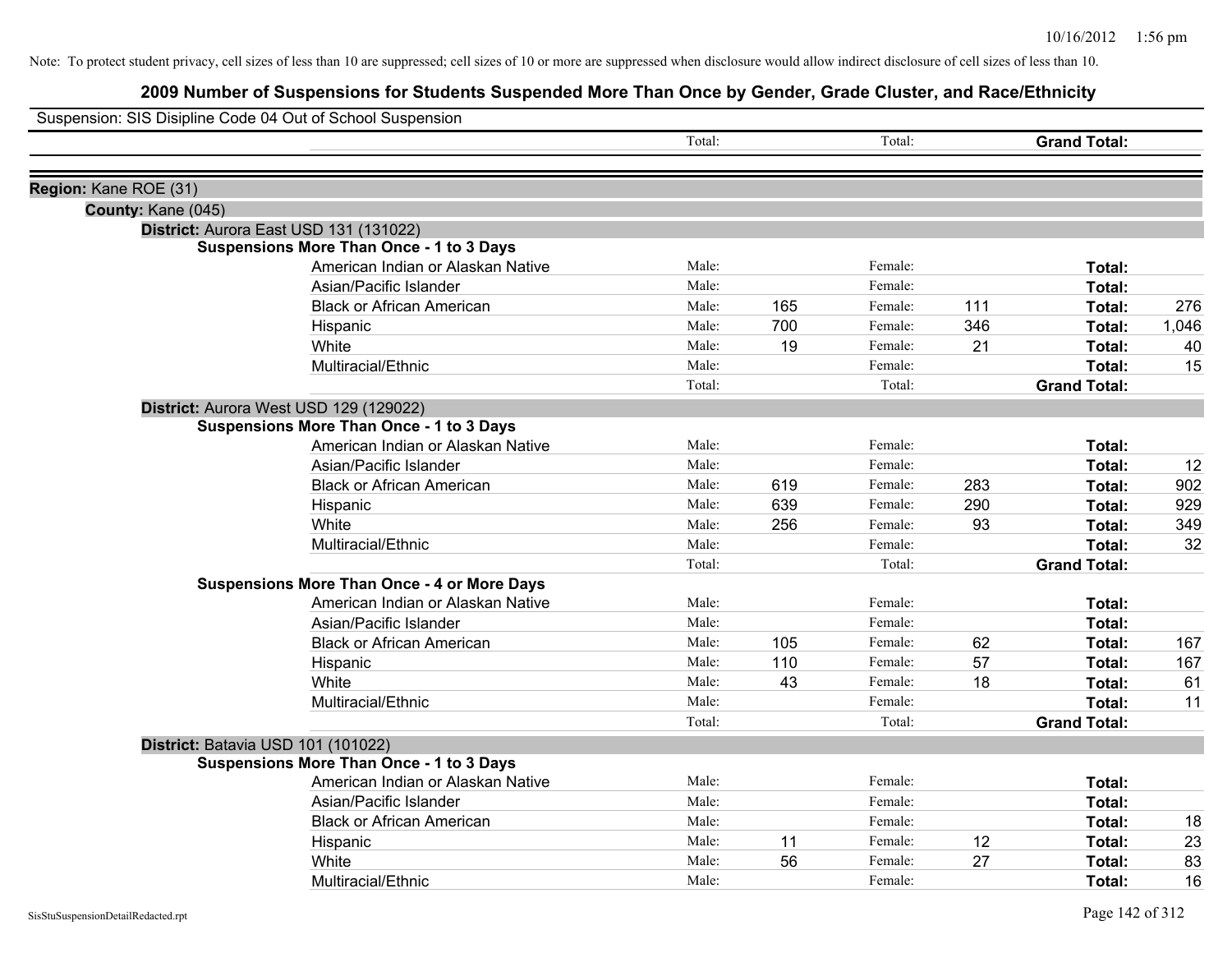| Suspension: SIS Disipline Code 04 Out of School Suspension                              |        |     |         |     |                     |     |
|-----------------------------------------------------------------------------------------|--------|-----|---------|-----|---------------------|-----|
|                                                                                         | Total: |     | Total:  |     | <b>Grand Total:</b> |     |
| <b>Suspensions More Than Once - 4 or More Days</b>                                      |        |     |         |     |                     |     |
| American Indian or Alaskan Native                                                       | Male:  |     | Female: |     | Total:              |     |
| Asian/Pacific Islander                                                                  | Male:  |     | Female: |     | Total:              |     |
| <b>Black or African American</b>                                                        | Male:  |     | Female: |     | Total:              | 15  |
| Hispanic                                                                                | Male:  |     | Female: |     | Total:              | 12  |
| White                                                                                   | Male:  | 24  | Female: | 12  | Total:              | 36  |
| Multiracial/Ethnic                                                                      | Male:  |     | Female: |     | Total:              | 10  |
|                                                                                         | Total: |     | Total:  |     | <b>Grand Total:</b> |     |
| District: Central CUSD 301 (301026)                                                     |        |     |         |     |                     |     |
| <b>Suspensions More Than Once - 1 to 3 Days</b>                                         |        |     |         |     |                     |     |
| American Indian or Alaskan Native                                                       | Male:  |     | Female: |     | Total:              |     |
| Asian/Pacific Islander                                                                  | Male:  |     | Female: |     | Total:              |     |
| <b>Black or African American</b>                                                        | Male:  |     | Female: |     | Total:              |     |
| Hispanic                                                                                | Male:  |     | Female: |     | Total:              |     |
| White                                                                                   | Male:  |     | Female: |     | Total:              | 16  |
| Multiracial/Ethnic                                                                      | Male:  |     | Female: |     | Total:              |     |
|                                                                                         | Total: |     | Total:  |     | <b>Grand Total:</b> |     |
| <b>Suspensions More Than Once - 4 or More Days</b>                                      |        |     |         |     |                     |     |
| American Indian or Alaskan Native                                                       | Male:  |     | Female: |     | Total:              |     |
| Asian/Pacific Islander                                                                  | Male:  |     | Female: |     | Total:              |     |
| <b>Black or African American</b>                                                        | Male:  |     | Female: |     | Total:              |     |
| Hispanic                                                                                | Male:  |     | Female: |     | Total:              |     |
| White                                                                                   | Male:  |     | Female: |     | Total:              | 10  |
| Multiracial/Ethnic                                                                      | Male:  |     | Female: |     | Total:              |     |
|                                                                                         | Total: |     | Total:  |     | <b>Grand Total:</b> |     |
| District: CUSD 300 (300026)                                                             |        |     |         |     |                     |     |
| <b>Suspensions More Than Once - 1 to 3 Days</b>                                         |        |     |         |     |                     |     |
| American Indian or Alaskan Native                                                       | Male:  |     | Female: |     | Total:              |     |
| Asian/Pacific Islander                                                                  | Male:  |     | Female: |     | Total:              |     |
| <b>Black or African American</b>                                                        | Male:  | 79  | Female: | 56  | Total:              | 135 |
| Hispanic                                                                                | Male:  | 267 | Female: | 63  | Total:              | 330 |
| White                                                                                   | Male:  | 332 | Female: | 85  | Total:              | 417 |
| Multiracial/Ethnic                                                                      | Male:  |     | Female: |     | Total:              | 33  |
|                                                                                         | Total: | 712 | Total:  | 214 | <b>Grand Total:</b> | 926 |
| <b>Suspensions More Than Once - 4 or More Days</b><br>American Indian or Alaskan Native | Male:  |     | Female: |     | Total:              |     |
| Asian/Pacific Islander                                                                  | Male:  |     | Female: |     | Total:              |     |
| <b>Black or African American</b>                                                        | Male:  |     | Female: |     | Total:              |     |
|                                                                                         |        |     |         |     |                     |     |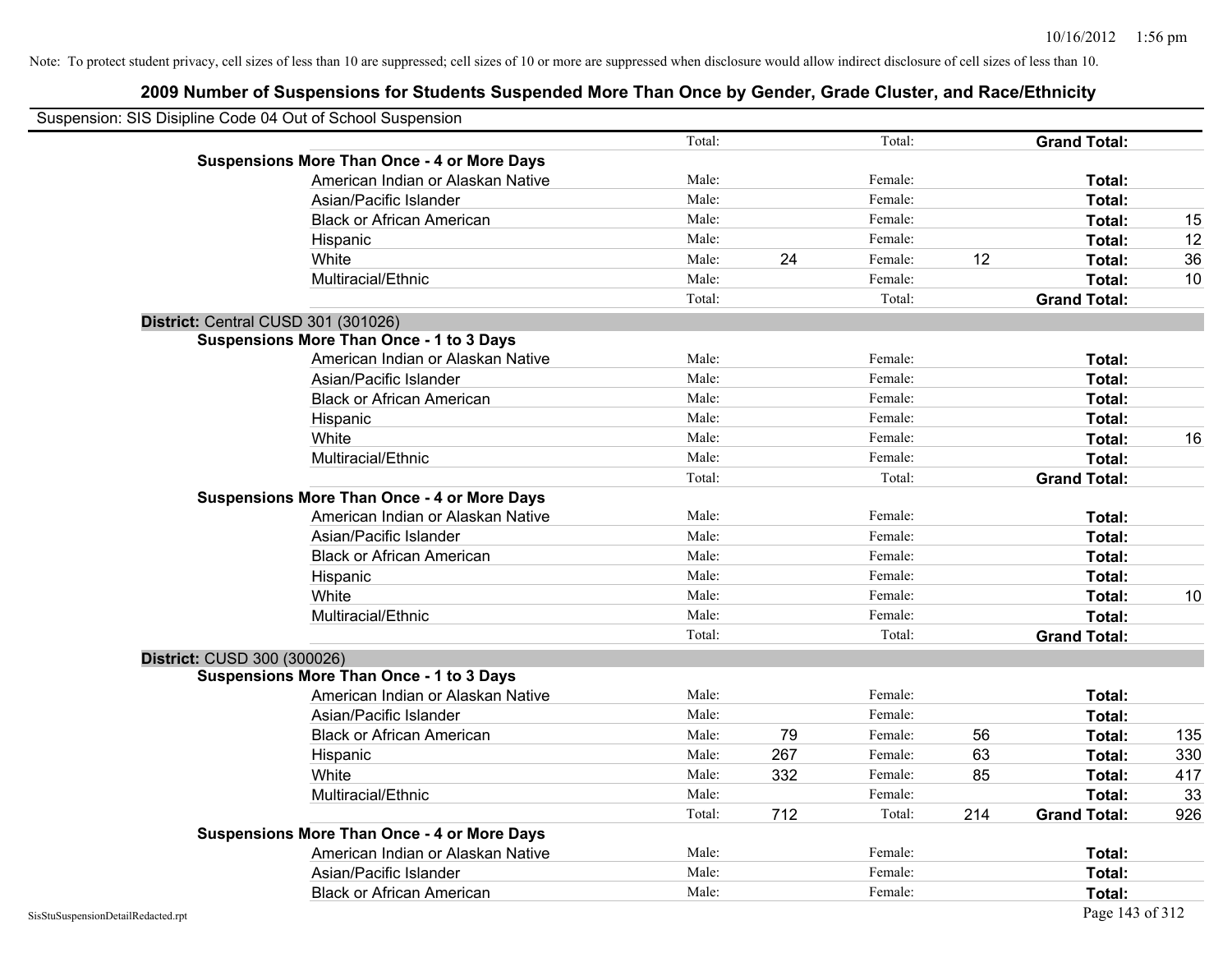| Suspension: SIS Disipline Code 04 Out of School Suspension |                                                    |        |    |         |    |                     |     |
|------------------------------------------------------------|----------------------------------------------------|--------|----|---------|----|---------------------|-----|
|                                                            | Hispanic                                           | Male:  | 30 | Female: | 12 | Total:              | 42  |
|                                                            | White                                              | Male:  | 30 | Female: | 10 | Total:              | 40  |
|                                                            | Multiracial/Ethnic                                 | Male:  |    | Female: |    | Total:              |     |
|                                                            |                                                    | Total: |    | Total:  |    | <b>Grand Total:</b> | 100 |
| District: Geneva CUSD 304 (304026)                         |                                                    |        |    |         |    |                     |     |
|                                                            | <b>Suspensions More Than Once - 1 to 3 Days</b>    |        |    |         |    |                     |     |
|                                                            | American Indian or Alaskan Native                  | Male:  |    | Female: |    | Total:              |     |
|                                                            | Asian/Pacific Islander                             | Male:  |    | Female: |    | Total:              |     |
|                                                            | <b>Black or African American</b>                   | Male:  |    | Female: |    | Total:              |     |
|                                                            | Hispanic                                           | Male:  |    | Female: |    | Total:              |     |
|                                                            | White                                              | Male:  |    | Female: |    | Total:              | 52  |
|                                                            | Multiracial/Ethnic                                 | Male:  |    | Female: |    | Total:              |     |
|                                                            |                                                    | Total: | 52 | Total:  | 13 | <b>Grand Total:</b> | 65  |
|                                                            | <b>Suspensions More Than Once - 4 or More Days</b> |        |    |         |    |                     |     |
|                                                            | American Indian or Alaskan Native                  | Male:  |    | Female: |    | Total:              |     |
|                                                            | Asian/Pacific Islander                             | Male:  |    | Female: |    | Total:              |     |
|                                                            | <b>Black or African American</b>                   | Male:  |    | Female: |    | Total:              |     |
|                                                            | Hispanic                                           | Male:  |    | Female: |    | Total:              |     |
|                                                            | White                                              | Male:  |    | Female: |    | Total:              |     |
|                                                            | Multiracial/Ethnic                                 | Male:  |    | Female: |    | Total:              |     |
|                                                            |                                                    | Total: |    | Total:  |    | <b>Grand Total:</b> |     |
| District: Kaneland CUSD 302 (302026)                       |                                                    |        |    |         |    |                     |     |
|                                                            | <b>Suspensions More Than Once - 1 to 3 Days</b>    |        |    |         |    |                     |     |
|                                                            | American Indian or Alaskan Native                  | Male:  |    | Female: |    | Total:              |     |
|                                                            | Asian/Pacific Islander                             | Male:  |    | Female: |    | Total:              |     |
|                                                            | <b>Black or African American</b>                   | Male:  |    | Female: |    | Total:              |     |
|                                                            | Hispanic                                           | Male:  |    | Female: |    | Total:              |     |
|                                                            | White                                              | Male:  |    | Female: |    | Total:              | 23  |
|                                                            | Multiracial/Ethnic                                 | Male:  |    | Female: |    | Total:              |     |
|                                                            |                                                    | Total: |    | Total:  |    | <b>Grand Total:</b> |     |
|                                                            | <b>Suspensions More Than Once - 4 or More Days</b> |        |    |         |    |                     |     |
|                                                            | American Indian or Alaskan Native                  | Male:  |    | Female: |    | Total:              |     |
|                                                            | Asian/Pacific Islander                             | Male:  |    | Female: |    | Total:              |     |
|                                                            | <b>Black or African American</b>                   | Male:  |    | Female: |    | Total:              |     |
|                                                            | Hispanic                                           | Male:  |    | Female: |    | Total:              |     |
|                                                            | White                                              | Male:  |    | Female: |    | Total:              | 16  |
|                                                            | Multiracial/Ethnic                                 | Male:  |    | Female: |    | Total:              |     |
|                                                            |                                                    | Total: |    | Total:  |    | <b>Grand Total:</b> |     |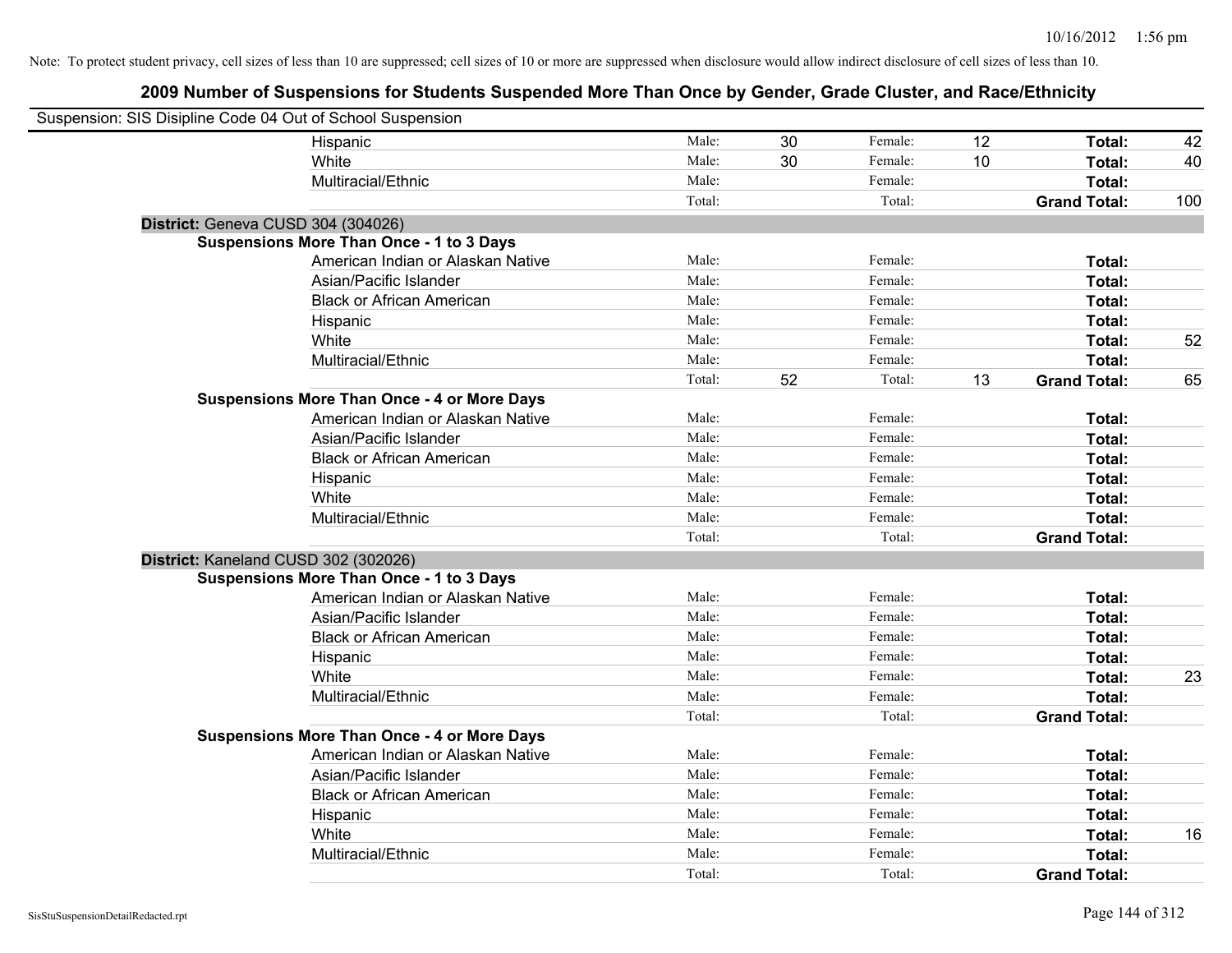|                                  | Suspension: SIS Disipline Code 04 Out of School Suspension |        |     |         |     |                     |       |
|----------------------------------|------------------------------------------------------------|--------|-----|---------|-----|---------------------|-------|
| District: Larkin Center (012500) |                                                            |        |     |         |     |                     |       |
|                                  | Suspensions More Than Once - 1 to 3 Days                   |        |     |         |     |                     |       |
|                                  | American Indian or Alaskan Native                          | Male:  |     | Female: |     | Total:              |       |
|                                  | Asian/Pacific Islander                                     | Male:  |     | Female: |     | Total:              |       |
|                                  | <b>Black or African American</b>                           | Male:  |     | Female: |     | Total:              |       |
|                                  | Hispanic                                                   | Male:  |     | Female: |     | Total:              |       |
|                                  | White                                                      | Male:  |     | Female: |     | Total:              |       |
|                                  | Multiracial/Ethnic                                         | Male:  |     | Female: |     | Total:              |       |
|                                  |                                                            | Total: |     | Total:  |     | <b>Grand Total:</b> | 13    |
|                                  | <b>Suspensions More Than Once - 4 or More Days</b>         |        |     |         |     |                     |       |
|                                  | American Indian or Alaskan Native                          | Male:  |     | Female: |     | Total:              |       |
|                                  | Asian/Pacific Islander                                     | Male:  |     | Female: |     | Total:              |       |
|                                  | <b>Black or African American</b>                           | Male:  |     | Female: |     | Total:              |       |
|                                  | Hispanic                                                   | Male:  |     | Female: |     | Total:              |       |
|                                  | White                                                      | Male:  |     | Female: |     | Total:              |       |
|                                  | Multiracial/Ethnic                                         | Male:  |     | Female: |     | Total:              |       |
|                                  |                                                            | Total: |     | Total:  |     | <b>Grand Total:</b> |       |
| District: SD U-46 (046022)       |                                                            |        |     |         |     |                     |       |
|                                  | <b>Suspensions More Than Once - 1 to 3 Days</b>            |        |     |         |     |                     |       |
|                                  | American Indian or Alaskan Native                          | Male:  |     | Female: |     | Total:              |       |
|                                  | Asian/Pacific Islander                                     | Male:  |     | Female: |     | Total:              | 13    |
|                                  | <b>Black or African American</b>                           | Male:  | 440 | Female: | 198 | Total:              | 638   |
|                                  | Hispanic                                                   | Male:  | 903 | Female: | 226 | Total:              | 1,129 |
|                                  | White                                                      | Male:  | 349 | Female: | 97  | Total:              | 446   |
|                                  | Multiracial/Ethnic                                         | Male:  | 68  | Female: | 30  | Total:              | 98    |
|                                  |                                                            | Total: |     | Total:  |     | <b>Grand Total:</b> |       |
|                                  | <b>Suspensions More Than Once - 4 or More Days</b>         |        |     |         |     |                     |       |
|                                  | American Indian or Alaskan Native                          | Male:  |     | Female: |     | Total:              |       |
|                                  | Asian/Pacific Islander                                     | Male:  |     | Female: |     | Total:              |       |
|                                  | <b>Black or African American</b>                           | Male:  | 156 | Female: | 63  | Total:              | 219   |
|                                  | Hispanic                                                   | Male:  | 364 | Female: | 113 | Total:              | 477   |
|                                  | White                                                      | Male:  | 81  | Female: | 29  | Total:              | 110   |
|                                  | Multiracial/Ethnic                                         | Male:  |     | Female: |     | Total:              | 36    |
|                                  |                                                            | Total: |     | Total:  |     | <b>Grand Total:</b> |       |
|                                  | District: Special Education Services (020200)              |        |     |         |     |                     |       |
|                                  | <b>Suspensions More Than Once - 1 to 3 Days</b>            |        |     |         |     |                     |       |
|                                  | American Indian or Alaskan Native                          | Male:  |     | Female: |     | Total:              |       |
|                                  | Asian/Pacific Islander                                     | Male:  |     | Female: |     | Total:              |       |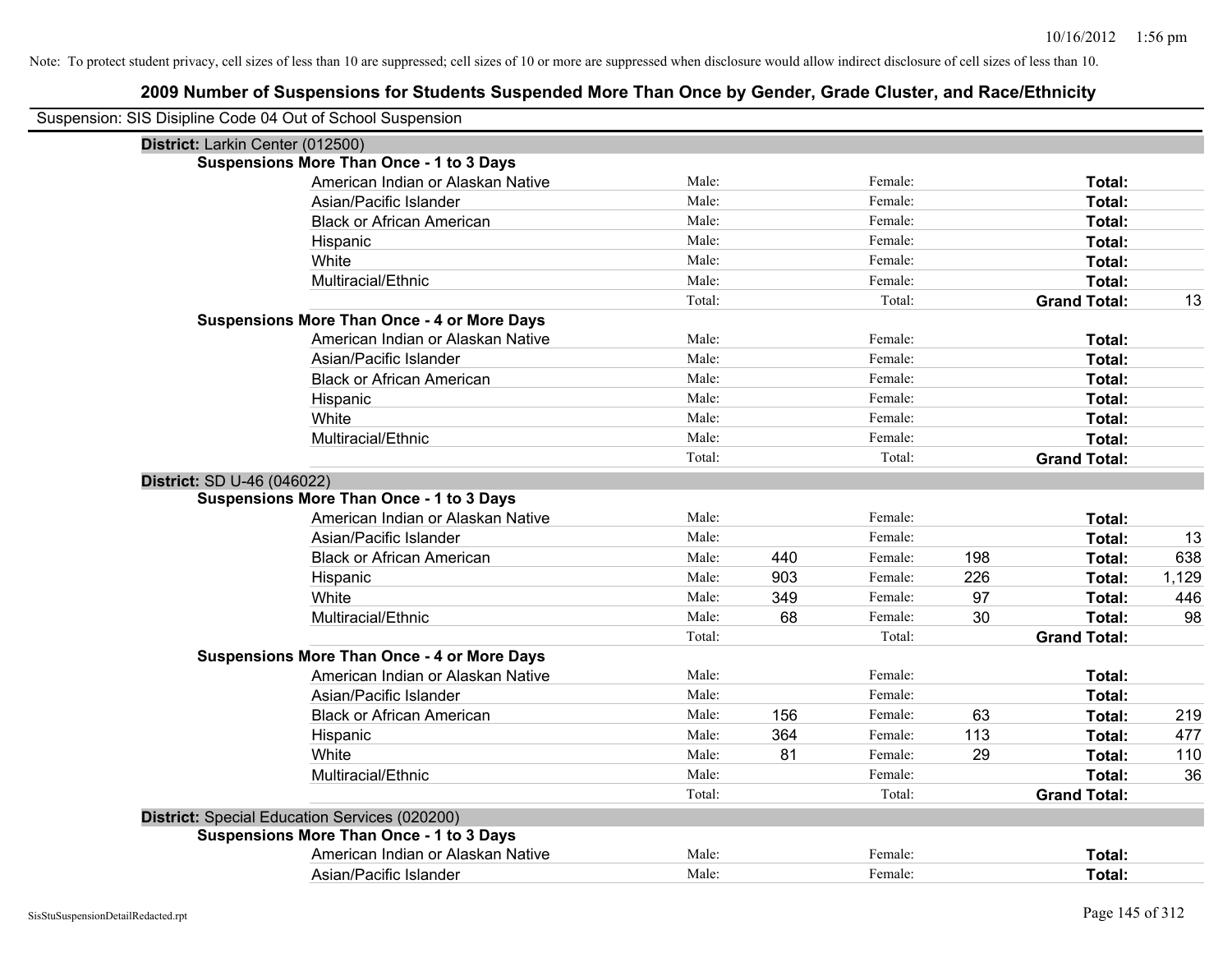| Suspension: SIS Disipline Code 04 Out of School Suspension |                                                    |        |     |         |    |                     |     |
|------------------------------------------------------------|----------------------------------------------------|--------|-----|---------|----|---------------------|-----|
|                                                            | <b>Black or African American</b>                   | Male:  |     | Female: |    | Total:              | 10  |
|                                                            | Hispanic                                           | Male:  |     | Female: |    | Total:              |     |
|                                                            | White                                              | Male:  |     | Female: |    | Total:              |     |
|                                                            | Multiracial/Ethnic                                 | Male:  |     | Female: |    | Total:              |     |
|                                                            |                                                    | Total: |     | Total:  |    | <b>Grand Total:</b> |     |
|                                                            | <b>Suspensions More Than Once - 4 or More Days</b> |        |     |         |    |                     |     |
|                                                            | American Indian or Alaskan Native                  | Male:  |     | Female: |    | Total:              |     |
|                                                            | Asian/Pacific Islander                             | Male:  |     | Female: |    | Total:              |     |
|                                                            | <b>Black or African American</b>                   | Male:  |     | Female: |    | Total:              |     |
|                                                            | Hispanic                                           | Male:  |     | Female: |    | Total:              |     |
|                                                            | White                                              | Male:  |     | Female: |    | Total:              |     |
|                                                            | Multiracial/Ethnic                                 | Male:  |     | Female: |    | Total:              |     |
|                                                            |                                                    | Total: |     | Total:  |    | <b>Grand Total:</b> |     |
|                                                            | District: St Charles CUSD 303 (303026)             |        |     |         |    |                     |     |
|                                                            | <b>Suspensions More Than Once - 1 to 3 Days</b>    |        |     |         |    |                     |     |
|                                                            | American Indian or Alaskan Native                  | Male:  |     | Female: |    | Total:              | 12  |
|                                                            | Asian/Pacific Islander                             | Male:  |     | Female: |    | Total:              |     |
|                                                            | <b>Black or African American</b>                   | Male:  |     | Female: |    | Total:              | 26  |
|                                                            | Hispanic                                           | Male:  | 57  | Female: | 12 | Total:              | 69  |
|                                                            | White                                              | Male:  | 256 | Female: | 70 | Total:              | 326 |
|                                                            | Multiracial/Ethnic                                 | Male:  |     | Female: |    | Total:              | 13  |
|                                                            |                                                    | Total: |     | Total:  |    | <b>Grand Total:</b> |     |
|                                                            | <b>Suspensions More Than Once - 4 or More Days</b> |        |     |         |    |                     |     |
|                                                            | American Indian or Alaskan Native                  | Male:  |     | Female: |    | Total:              |     |
|                                                            | Asian/Pacific Islander                             | Male:  |     | Female: |    | Total:              |     |
|                                                            | <b>Black or African American</b>                   | Male:  |     | Female: |    | Total:              |     |
|                                                            | Hispanic                                           | Male:  |     | Female: |    | Total:              |     |
|                                                            | White                                              | Male:  |     | Female: |    | Total:              | 20  |
|                                                            | Multiracial/Ethnic                                 | Male:  |     | Female: |    | Total:              |     |
|                                                            |                                                    | Total: |     | Total:  |    | <b>Grand Total:</b> |     |
|                                                            |                                                    |        |     |         |    |                     |     |
| Region: Knox ROE (33)                                      |                                                    |        |     |         |    |                     |     |
| County: Knox (048)                                         |                                                    |        |     |         |    |                     |     |
|                                                            | District: Abingdon CUSD 217 (217026)               |        |     |         |    |                     |     |
|                                                            | <b>Suspensions More Than Once - 1 to 3 Days</b>    |        |     |         |    |                     |     |
|                                                            | American Indian or Alaskan Native                  | Male:  |     | Female: |    | Total:              |     |
|                                                            | Asian/Pacific Islander                             | Male:  |     | Female: |    | Total:              |     |
|                                                            | <b>Black or African American</b>                   | Male:  |     | Female: |    | Total:              |     |
|                                                            |                                                    |        |     |         |    |                     |     |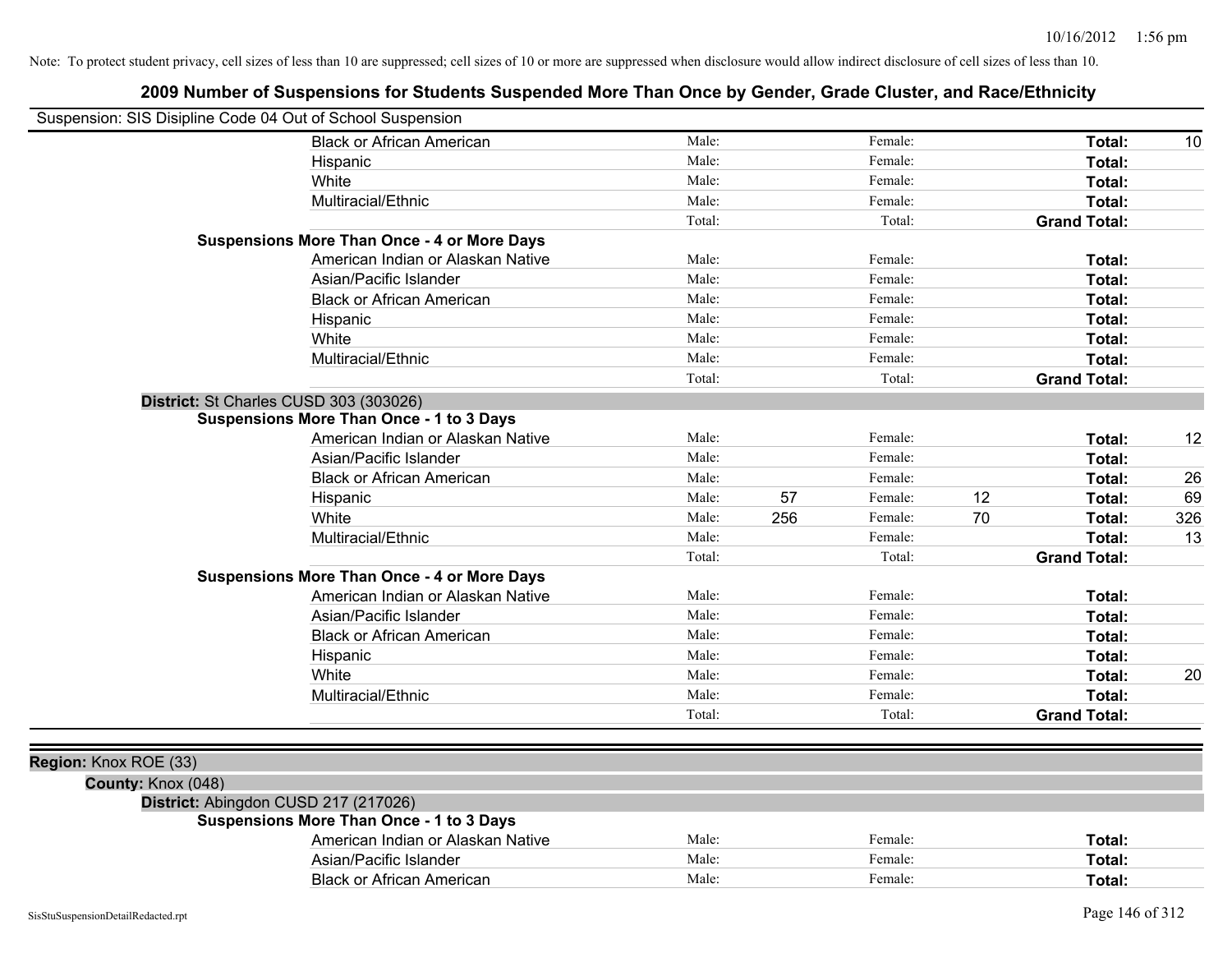# **2009 Number of Suspensions for Students Suspended More Than Once by Gender, Grade Cluster, and Race/Ethnicity**

| Suspension: SIS Disipline Code 04 Out of School Suspension |                                                    |        |     |         |    |                     |     |
|------------------------------------------------------------|----------------------------------------------------|--------|-----|---------|----|---------------------|-----|
|                                                            | Hispanic                                           | Male:  |     | Female: |    | Total:              |     |
|                                                            | White                                              | Male:  |     | Female: |    | Total:              |     |
|                                                            | Multiracial/Ethnic                                 | Male:  |     | Female: |    | Total:              |     |
|                                                            |                                                    | Total: |     | Total:  |    | <b>Grand Total:</b> |     |
|                                                            | <b>Suspensions More Than Once - 4 or More Days</b> |        |     |         |    |                     |     |
|                                                            | American Indian or Alaskan Native                  | Male:  |     | Female: |    | Total:              |     |
|                                                            | Asian/Pacific Islander                             | Male:  |     | Female: |    | Total:              |     |
|                                                            | <b>Black or African American</b>                   | Male:  |     | Female: |    | Total:              |     |
|                                                            | Hispanic                                           | Male:  |     | Female: |    | Total:              |     |
|                                                            | White                                              | Male:  |     | Female: |    | Total:              |     |
|                                                            | Multiracial/Ethnic                                 | Male:  |     | Female: |    | Total:              |     |
|                                                            |                                                    | Total: |     | Total:  |    | <b>Grand Total:</b> |     |
|                                                            | District: Galesburg CUSD 205 (205026)              |        |     |         |    |                     |     |
|                                                            | <b>Suspensions More Than Once - 1 to 3 Days</b>    |        |     |         |    |                     |     |
|                                                            | American Indian or Alaskan Native                  | Male:  |     | Female: |    | Total:              |     |
|                                                            | Asian/Pacific Islander                             | Male:  |     | Female: |    | Total:              |     |
|                                                            | <b>Black or African American</b>                   | Male:  | 69  | Female: | 38 | Total:              | 107 |
|                                                            | Hispanic                                           | Male:  | 26  | Female: | 14 | Total:              | 40  |
|                                                            | White                                              | Male:  | 169 | Female: | 26 | Total:              | 195 |
|                                                            | Multiracial/Ethnic                                 | Male:  | 35  | Female: | 11 | Total:              | 46  |
|                                                            |                                                    | Total: |     | Total:  |    | <b>Grand Total:</b> |     |
|                                                            | <b>Suspensions More Than Once - 4 or More Days</b> |        |     |         |    |                     |     |
|                                                            | American Indian or Alaskan Native                  | Male:  |     | Female: |    | Total:              |     |
|                                                            | Asian/Pacific Islander                             | Male:  |     | Female: |    | Total:              |     |
|                                                            | <b>Black or African American</b>                   | Male:  | 30  | Female: | 21 | Total:              | 51  |
|                                                            | Hispanic                                           | Male:  |     | Female: |    | Total:              |     |
|                                                            | White                                              | Male:  |     | Female: |    | Total:              | 37  |
|                                                            | Multiracial/Ethnic                                 | Male:  |     | Female: |    | Total:              | 13  |
|                                                            |                                                    | Total: |     | Total:  |    | <b>Grand Total:</b> |     |
|                                                            | District: Knoxville CUSD 202 (202026)              |        |     |         |    |                     |     |
|                                                            | <b>Suspensions More Than Once - 1 to 3 Days</b>    |        |     |         |    |                     |     |
|                                                            | American Indian or Alaskan Native                  | Male:  |     | Female: |    | Total:              |     |
|                                                            | Asian/Pacific Islander                             | Male:  |     | Female: |    | Total:              |     |
|                                                            | <b>Black or African American</b>                   | Male:  |     | Female: |    | Total:              |     |
|                                                            | Hispanic                                           | Male:  |     | Female: |    | Total:              |     |
|                                                            | White                                              | Male:  |     | Female: |    | Total:              | 16  |
|                                                            | Multiracial/Ethnic                                 | Male:  |     | Female: |    | Total:              |     |
|                                                            |                                                    | Total: |     | Total:  |    | <b>Grand Total:</b> |     |

**Suspensions More Than Once - 4 or More Days**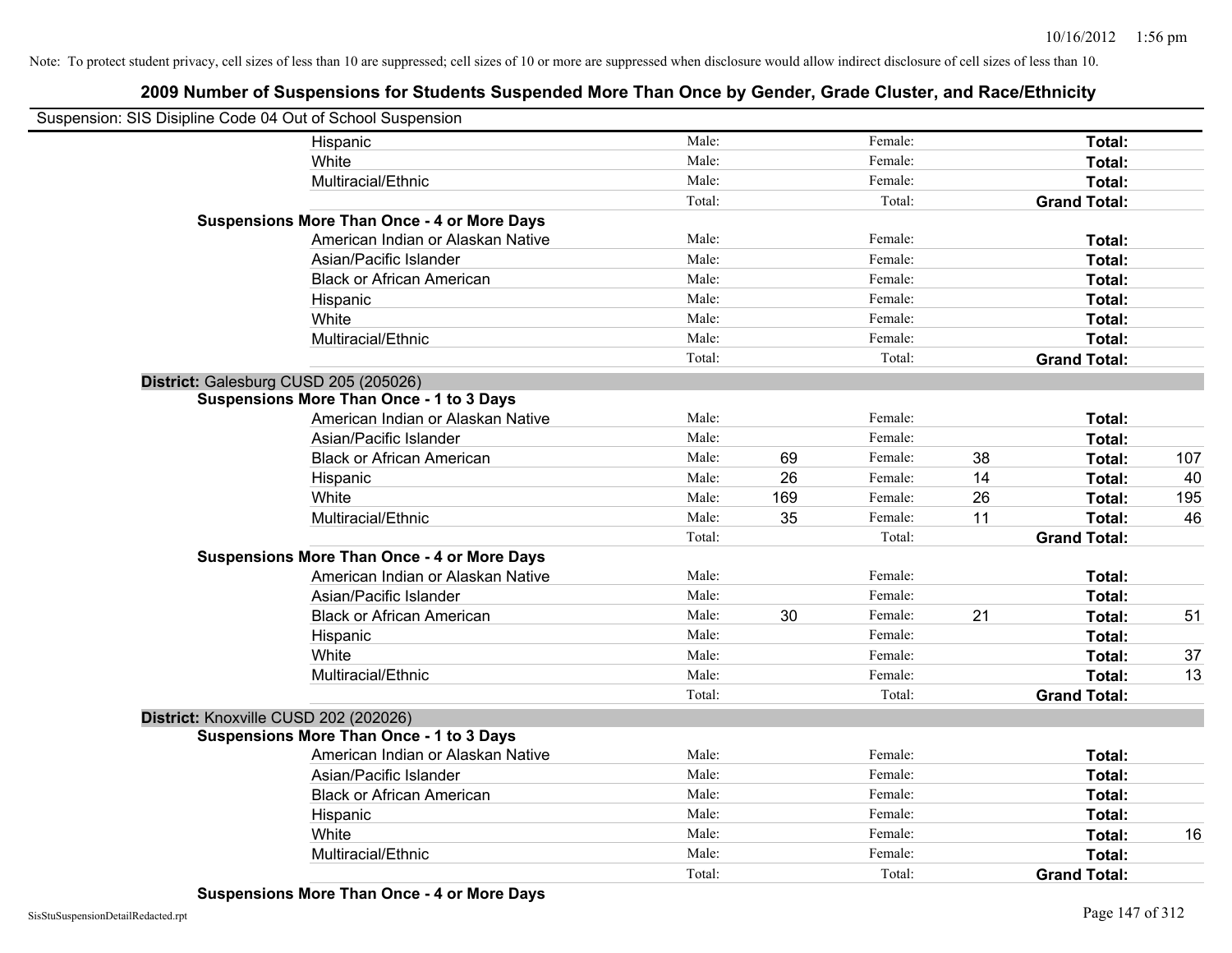| 2009 Number of Suspensions for Students Suspended More Than Once by Gender, Grade Cluster, and Race/Ethnicity |                                                            |        |    |         |    |                     |    |
|---------------------------------------------------------------------------------------------------------------|------------------------------------------------------------|--------|----|---------|----|---------------------|----|
|                                                                                                               | Suspension: SIS Disipline Code 04 Out of School Suspension |        |    |         |    |                     |    |
|                                                                                                               | American Indian or Alaskan Native                          | Male:  |    | Female: |    | Total:              |    |
|                                                                                                               | Asian/Pacific Islander                                     | Male:  |    | Female: |    | Total:              |    |
|                                                                                                               | <b>Black or African American</b>                           | Male:  |    | Female: |    | Total:              |    |
|                                                                                                               | Hispanic                                                   | Male:  |    | Female: |    | Total:              |    |
|                                                                                                               | White                                                      | Male:  |    | Female: |    | Total:              |    |
|                                                                                                               | Multiracial/Ethnic                                         | Male:  |    | Female: |    | Total:              |    |
|                                                                                                               |                                                            | Total: |    | Total:  |    | <b>Grand Total:</b> |    |
|                                                                                                               | District: Knox-Warren Spec Educ District (205061)          |        |    |         |    |                     |    |
|                                                                                                               | <b>Suspensions More Than Once - 1 to 3 Days</b>            |        |    |         |    |                     |    |
|                                                                                                               | American Indian or Alaskan Native                          | Male:  |    | Female: |    | Total:              |    |
|                                                                                                               | Asian/Pacific Islander                                     | Male:  |    | Female: |    | Total:              |    |
|                                                                                                               | <b>Black or African American</b>                           | Male:  |    | Female: |    | Total:              | 18 |
|                                                                                                               | Hispanic                                                   | Male:  |    | Female: |    | Total:              |    |
|                                                                                                               | White                                                      | Male:  |    | Female: |    | Total:              | 17 |
|                                                                                                               | Multiracial/Ethnic                                         | Male:  |    | Female: |    | Total:              |    |
|                                                                                                               |                                                            | Total: |    | Total:  |    | <b>Grand Total:</b> |    |
|                                                                                                               | <b>Suspensions More Than Once - 4 or More Days</b>         |        |    |         |    |                     |    |
|                                                                                                               | American Indian or Alaskan Native                          | Male:  |    | Female: |    | Total:              |    |
|                                                                                                               | Asian/Pacific Islander                                     | Male:  |    | Female: |    | Total:              |    |
|                                                                                                               | <b>Black or African American</b>                           | Male:  |    | Female: |    | Total:              |    |
|                                                                                                               | Hispanic                                                   | Male:  |    | Female: |    | Total:              |    |
|                                                                                                               | White                                                      | Male:  |    | Female: |    | Total:              |    |
|                                                                                                               | Multiracial/Ethnic                                         | Male:  |    | Female: |    | Total:              |    |
|                                                                                                               |                                                            | Total: |    | Total:  |    | <b>Grand Total:</b> |    |
|                                                                                                               | <b>District:</b> R O W V A CUSD 208 (208026)               |        |    |         |    |                     |    |
|                                                                                                               | <b>Suspensions More Than Once - 1 to 3 Days</b>            |        |    |         |    |                     |    |
|                                                                                                               | American Indian or Alaskan Native                          | Male:  |    | Female: |    | Total:              |    |
|                                                                                                               | Asian/Pacific Islander                                     | Male:  |    | Female: |    | Total:              |    |
|                                                                                                               | <b>Black or African American</b>                           | Male:  |    | Female: |    | Total:              |    |
|                                                                                                               | Hispanic                                                   | Male:  |    | Female: |    | Total:              |    |
|                                                                                                               | White                                                      | Male:  | 36 | Female: | 11 | Total:              | 47 |
|                                                                                                               | Multiracial/Ethnic                                         | Male:  |    | Female: |    | Total:              |    |
|                                                                                                               |                                                            | Total: |    | Total:  |    | <b>Grand Total:</b> |    |
|                                                                                                               | <b>Suspensions More Than Once - 4 or More Days</b>         |        |    |         |    |                     |    |
|                                                                                                               | American Indian or Alaskan Native                          | Male:  |    | Female: |    | Total:              |    |
|                                                                                                               | Asian/Pacific Islander                                     | Male:  |    | Female: |    | Total:              |    |
|                                                                                                               | <b>Black or African American</b>                           | Male:  |    | Female: |    | Total:              |    |
|                                                                                                               | Hispanic                                                   | Male:  |    | Female: |    | Total:              |    |
|                                                                                                               | White                                                      | Male:  |    | Female: |    | Total:              |    |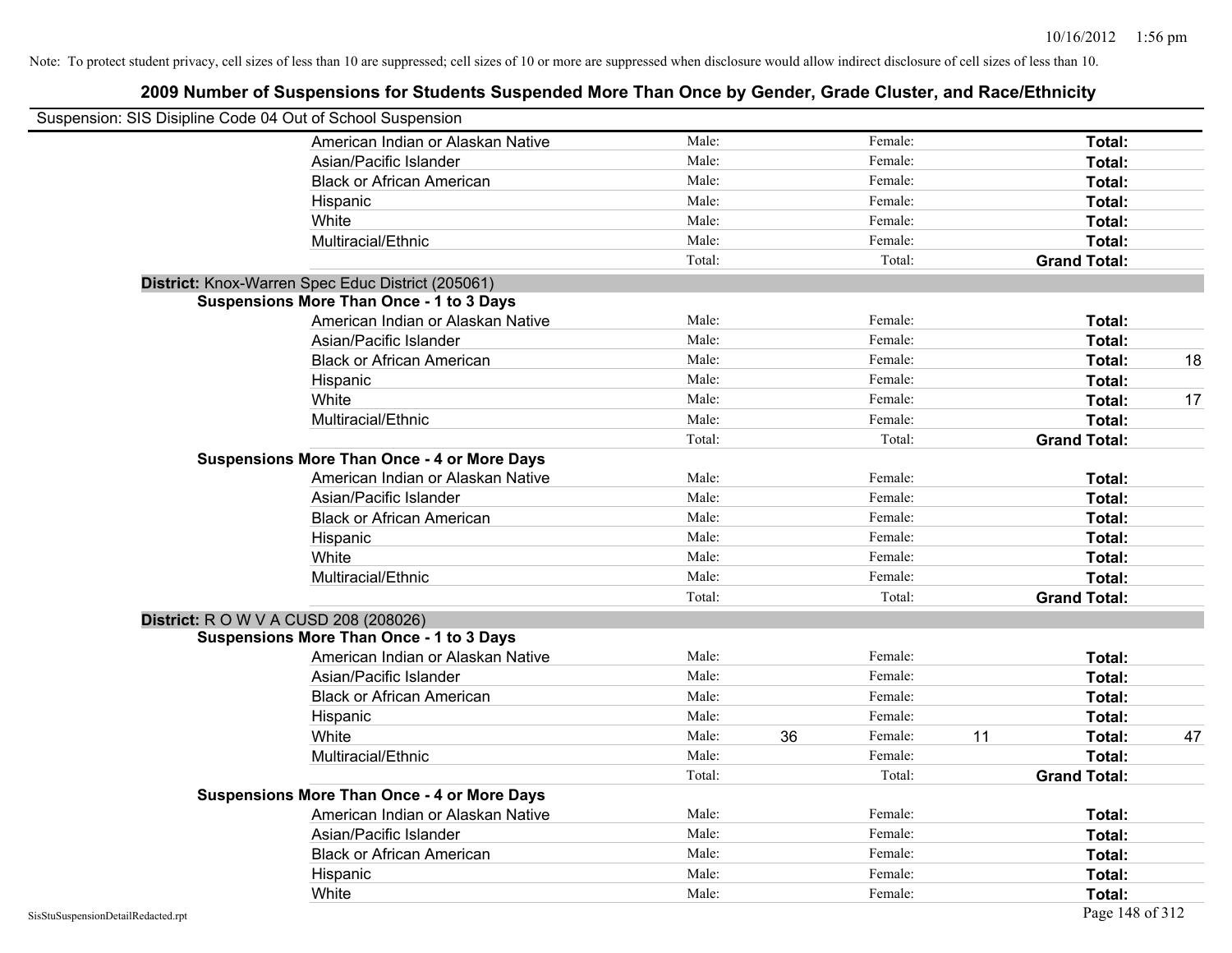|                                                    | Suspension: SIS Disipline Code 04 Out of School Suspension |        |         |                           |
|----------------------------------------------------|------------------------------------------------------------|--------|---------|---------------------------|
|                                                    | Multiracial/Ethnic                                         | Male:  | Female: | Total:                    |
|                                                    |                                                            | Total: | Total:  | <b>Grand Total:</b><br>11 |
|                                                    | District: Williamsfield CUSD 210 (210026)                  |        |         |                           |
|                                                    | <b>Suspensions More Than Once - 1 to 3 Days</b>            |        |         |                           |
|                                                    | American Indian or Alaskan Native                          | Male:  | Female: | Total:                    |
|                                                    | Asian/Pacific Islander                                     | Male:  | Female: | Total:                    |
|                                                    | <b>Black or African American</b>                           | Male:  | Female: | Total:                    |
|                                                    | Hispanic                                                   | Male:  | Female: | Total:                    |
|                                                    | White                                                      | Male:  | Female: | Total:                    |
|                                                    | Multiracial/Ethnic                                         | Male:  | Female: | Total:                    |
|                                                    |                                                            | Total: | Total:  | <b>Grand Total:</b>       |
|                                                    | <b>Suspensions More Than Once - 4 or More Days</b>         |        |         |                           |
|                                                    | American Indian or Alaskan Native                          | Male:  | Female: | Total:                    |
|                                                    | Asian/Pacific Islander                                     | Male:  | Female: | Total:                    |
|                                                    | <b>Black or African American</b>                           | Male:  | Female: | Total:                    |
|                                                    | Hispanic                                                   | Male:  | Female: | Total:                    |
|                                                    | White                                                      | Male:  | Female: | Total:                    |
|                                                    | Multiracial/Ethnic                                         | Male:  | Female: | Total:                    |
|                                                    |                                                            | Total: | Total:  | <b>Grand Total:</b>       |
| Region: La Salle ROE (35)<br>County: Lasalle (050) |                                                            |        |         |                           |
|                                                    | District: Earlville CUSD 9 (009026)                        |        |         |                           |
|                                                    | <b>Suspensions More Than Once - 1 to 3 Days</b>            |        |         |                           |
|                                                    | American Indian or Alaskan Native                          | Male:  | Female: | Total:                    |
|                                                    | Asian/Pacific Islander                                     | Male:  | Female: | Total:                    |
|                                                    | <b>Black or African American</b>                           | Male:  | Female: | Total:                    |
|                                                    | Hispanic                                                   | Male:  | Female: | Total:                    |
|                                                    | White                                                      | Male:  | Female: | 32<br>Total:              |
|                                                    | Multiracial/Ethnic                                         | Male:  | Female: | Total:                    |
|                                                    |                                                            | Total: | Total:  | <b>Grand Total:</b>       |
|                                                    | <b>Suspensions More Than Once - 4 or More Days</b>         |        |         |                           |
|                                                    | American Indian or Alaskan Native                          | Male:  | Female: | Total:                    |
|                                                    | Asian/Pacific Islander                                     | Male:  | Female: | Total:                    |
|                                                    | <b>Black or African American</b>                           | Male:  | Female: | Total:                    |
|                                                    | Hispanic                                                   | Male:  | Female: | Total:                    |
|                                                    | White                                                      | Male:  | Female: | Total:                    |
|                                                    | Multiracial/Ethnic                                         | Male:  | Female: | Total:                    |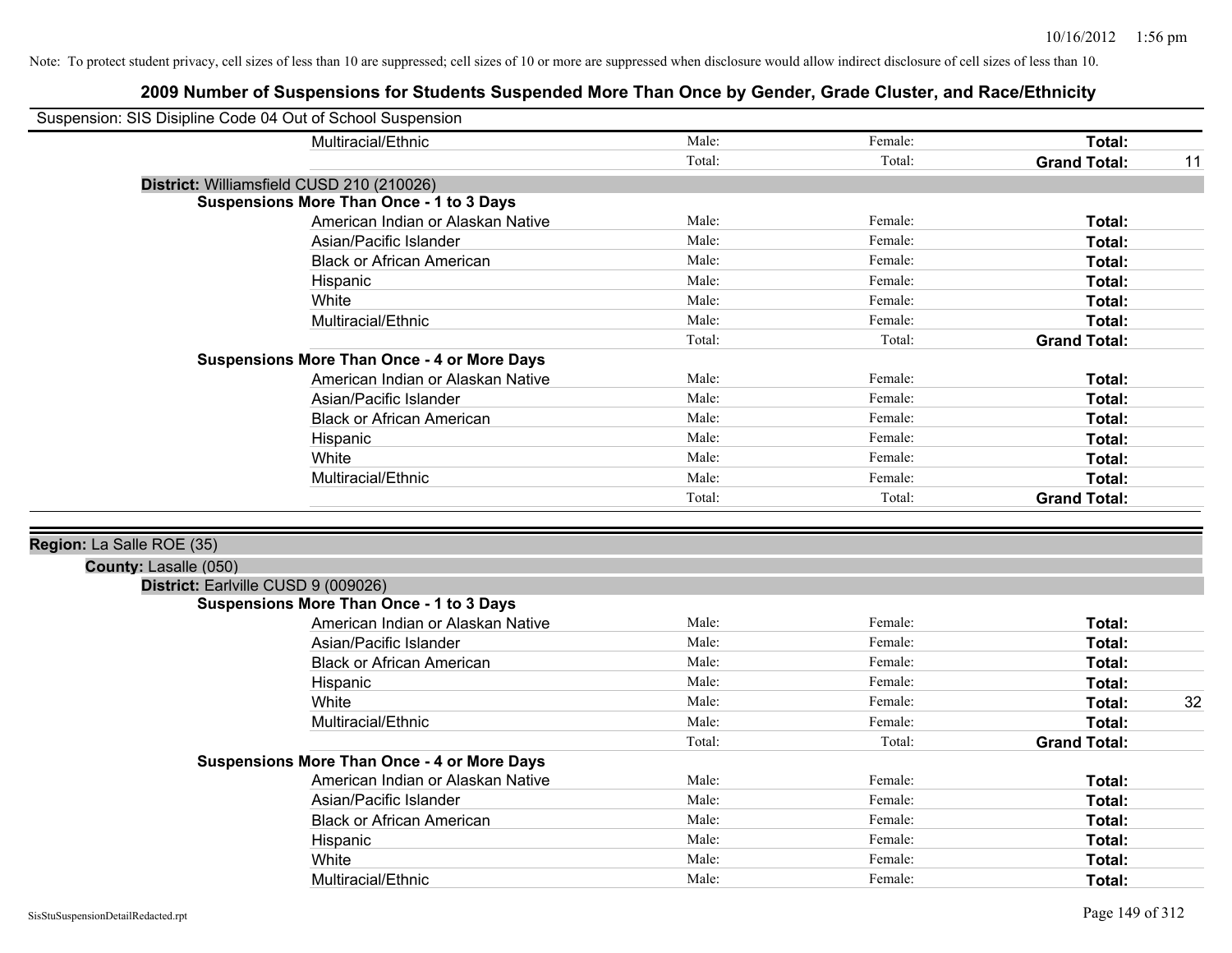| Suspension: SIS Disipline Code 04 Out of School Suspension | Total: |     | Total:  |    | <b>Grand Total:</b> |     |
|------------------------------------------------------------|--------|-----|---------|----|---------------------|-----|
| District: La Salle ESD 122 (122002)                        |        |     |         |    |                     |     |
| <b>Suspensions More Than Once - 1 to 3 Days</b>            |        |     |         |    |                     |     |
| American Indian or Alaskan Native                          | Male:  |     | Female: |    | Total:              |     |
| Asian/Pacific Islander                                     | Male:  |     | Female: |    | Total:              |     |
| <b>Black or African American</b>                           | Male:  |     | Female: |    | Total:              |     |
| Hispanic                                                   | Male:  |     | Female: |    | Total:              |     |
| White                                                      | Male:  |     | Female: |    | Total:              | 20  |
| Multiracial/Ethnic                                         | Male:  |     | Female: |    | Total:              |     |
|                                                            | Total: |     | Total:  |    | <b>Grand Total:</b> |     |
| <b>Suspensions More Than Once - 4 or More Days</b>         |        |     |         |    |                     |     |
| American Indian or Alaskan Native                          | Male:  |     | Female: |    | Total:              |     |
| Asian/Pacific Islander                                     | Male:  |     | Female: |    | Total:              |     |
| <b>Black or African American</b>                           | Male:  |     | Female: |    | Total:              |     |
| Hispanic                                                   | Male:  |     | Female: |    | Total:              |     |
| White                                                      | Male:  |     | Female: |    | Total:              |     |
| Multiracial/Ethnic                                         | Male:  |     | Female: |    | Total:              |     |
|                                                            | Total: |     | Total:  |    | <b>Grand Total:</b> |     |
| District: La Salle-Peru Twp HSD 120 (120017)               |        |     |         |    |                     |     |
| <b>Suspensions More Than Once - 1 to 3 Days</b>            |        |     |         |    |                     |     |
| American Indian or Alaskan Native                          | Male:  |     | Female: |    | Total:              |     |
| Asian/Pacific Islander                                     | Male:  |     | Female: |    | Total:              |     |
| <b>Black or African American</b>                           | Male:  |     | Female: |    | Total:              | 28  |
| Hispanic                                                   | Male:  | 59  | Female: | 17 | Total:              | 76  |
| White                                                      | Male:  | 110 | Female: | 83 | Total:              | 193 |
| Multiracial/Ethnic                                         | Male:  |     | Female: |    | Total:              |     |
|                                                            | Total: |     | Total:  |    | <b>Grand Total:</b> |     |
| <b>Suspensions More Than Once - 4 or More Days</b>         |        |     |         |    |                     |     |
| American Indian or Alaskan Native                          | Male:  |     | Female: |    | Total:              |     |
| Asian/Pacific Islander                                     | Male:  |     | Female: |    | Total:              |     |
| <b>Black or African American</b>                           | Male:  |     | Female: |    | Total:              |     |
| Hispanic                                                   | Male:  |     | Female: |    | Total:              | 15  |
| White                                                      | Male:  | 19  | Female: | 12 | Total:              | 31  |
| Multiracial/Ethnic                                         | Male:  |     | Female: |    | Total:              |     |
|                                                            | Total: |     | Total:  |    | <b>Grand Total:</b> |     |
| District: Leland CUSD 1 (001026)                           |        |     |         |    |                     |     |
| <b>Suspensions More Than Once - 1 to 3 Days</b>            |        |     |         |    |                     |     |
| American Indian or Alaskan Native                          | Male:  |     | Female: |    | Total:              |     |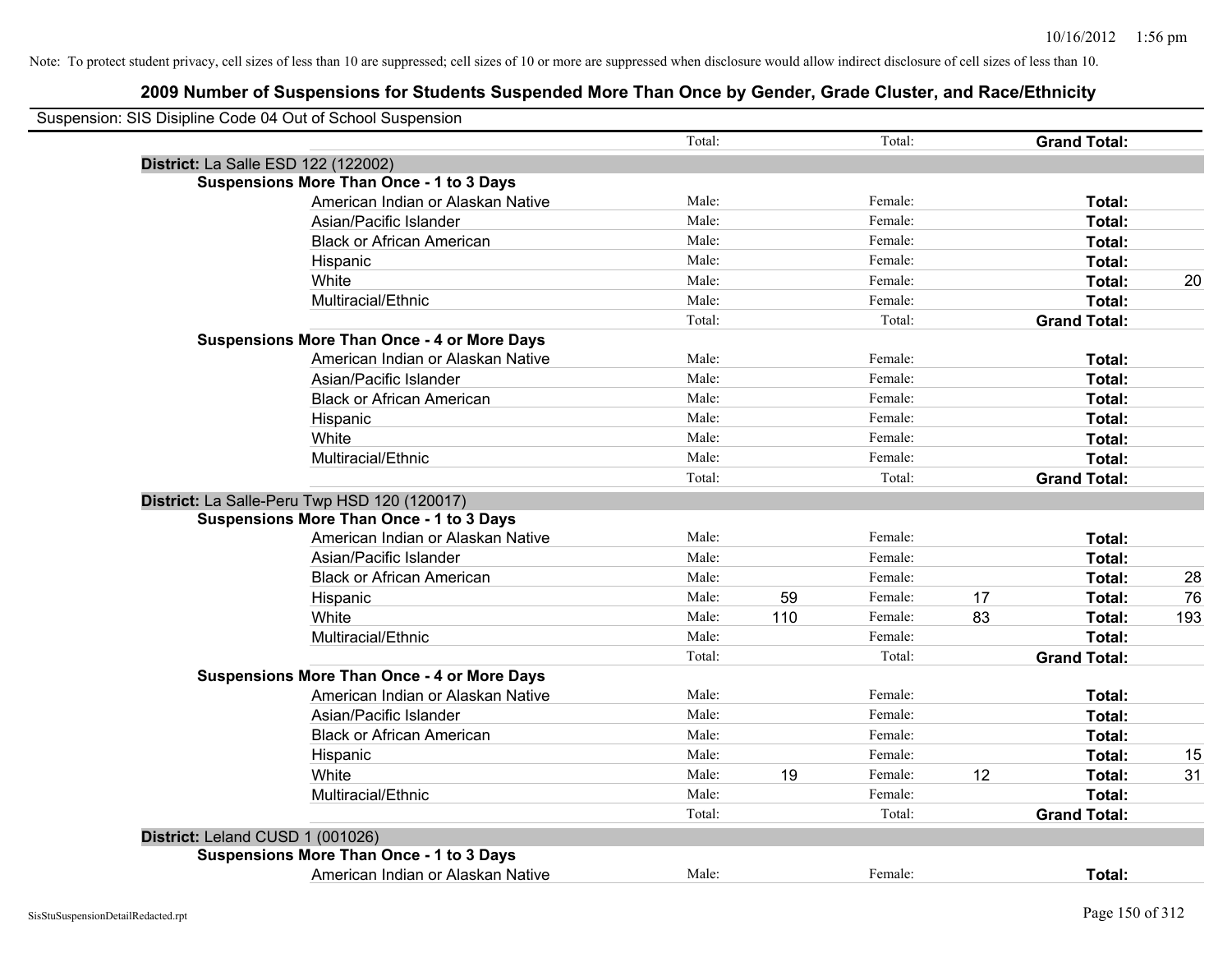| Suspension: SIS Disipline Code 04 Out of School Suspension |                                                    |        |         |                           |
|------------------------------------------------------------|----------------------------------------------------|--------|---------|---------------------------|
|                                                            | Asian/Pacific Islander                             | Male:  | Female: | Total:                    |
|                                                            | <b>Black or African American</b>                   | Male:  | Female: | Total:                    |
|                                                            | Hispanic                                           | Male:  | Female: | Total:                    |
|                                                            | White                                              | Male:  | Female: | Total:                    |
|                                                            | Multiracial/Ethnic                                 | Male:  | Female: | Total:                    |
|                                                            |                                                    | Total: | Total:  | <b>Grand Total:</b>       |
|                                                            | <b>Suspensions More Than Once - 4 or More Days</b> |        |         |                           |
|                                                            | American Indian or Alaskan Native                  | Male:  | Female: | Total:                    |
|                                                            | Asian/Pacific Islander                             | Male:  | Female: | Total:                    |
|                                                            | <b>Black or African American</b>                   | Male:  | Female: | Total:                    |
|                                                            | Hispanic                                           | Male:  | Female: | Total:                    |
|                                                            | White                                              | Male:  | Female: | Total:                    |
|                                                            | Multiracial/Ethnic                                 | Male:  | Female: | Total:                    |
|                                                            |                                                    | Total: | Total:  | <b>Grand Total:</b>       |
| District: Marseilles ESD 150 (150002)                      |                                                    |        |         |                           |
|                                                            | <b>Suspensions More Than Once - 1 to 3 Days</b>    |        |         |                           |
|                                                            | American Indian or Alaskan Native                  | Male:  | Female: | Total:                    |
|                                                            | Asian/Pacific Islander                             | Male:  | Female: | Total:                    |
|                                                            | <b>Black or African American</b>                   | Male:  | Female: | Total:                    |
|                                                            | Hispanic                                           | Male:  | Female: | Total:                    |
|                                                            | White                                              | Male:  | Female: | Total:                    |
|                                                            | Multiracial/Ethnic                                 | Male:  | Female: | Total:                    |
|                                                            |                                                    | Total: | Total:  | <b>Grand Total:</b><br>10 |
|                                                            | <b>Suspensions More Than Once - 4 or More Days</b> |        |         |                           |
|                                                            | American Indian or Alaskan Native                  | Male:  | Female: | Total:                    |
|                                                            | Asian/Pacific Islander                             | Male:  | Female: | Total:                    |
|                                                            | <b>Black or African American</b>                   | Male:  | Female: | Total:                    |
|                                                            | Hispanic                                           | Male:  | Female: | Total:                    |
|                                                            | White                                              | Male:  | Female: | Total:                    |
|                                                            | Multiracial/Ethnic                                 | Male:  | Female: | Total:                    |
|                                                            |                                                    | Total: | Total:  | <b>Grand Total:</b>       |
| District: Mendota CCSD 289 (289004)                        |                                                    |        |         |                           |
|                                                            | <b>Suspensions More Than Once - 1 to 3 Days</b>    |        |         |                           |
|                                                            | American Indian or Alaskan Native                  | Male:  | Female: | Total:                    |
|                                                            | Asian/Pacific Islander                             | Male:  | Female: | Total:                    |
|                                                            | <b>Black or African American</b>                   | Male:  | Female: | Total:                    |
|                                                            | Hispanic                                           | Male:  | Female: | Total:                    |
|                                                            | White                                              | Male:  | Female: | Total:                    |
|                                                            | Multiracial/Ethnic                                 | Male:  | Female: | Total:                    |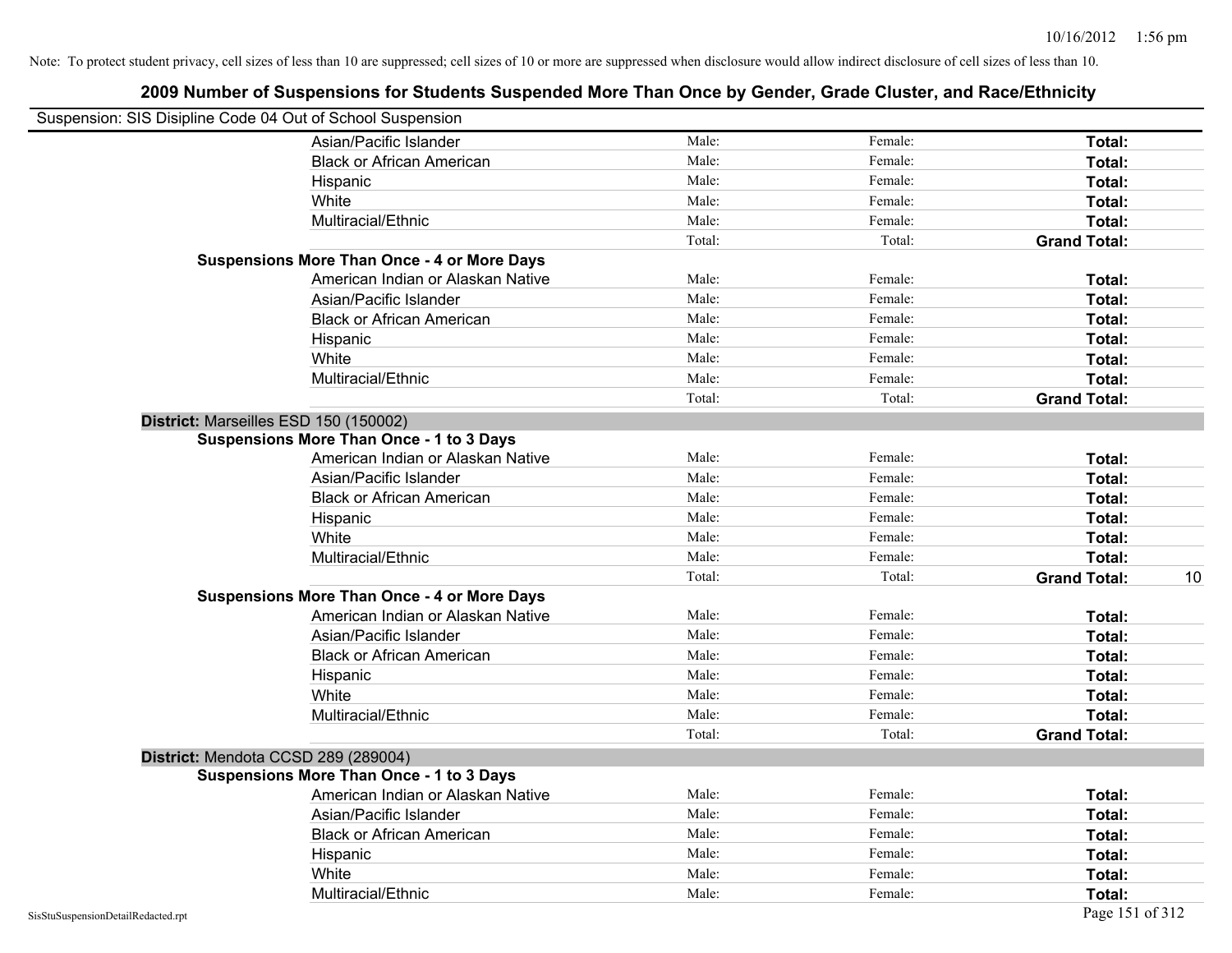| Suspension: SIS Disipline Code 04 Out of School Suspension |        |    |         |    |                     |    |
|------------------------------------------------------------|--------|----|---------|----|---------------------|----|
|                                                            | Total: |    | Total:  |    | <b>Grand Total:</b> |    |
| <b>Suspensions More Than Once - 4 or More Days</b>         |        |    |         |    |                     |    |
| American Indian or Alaskan Native                          | Male:  |    | Female: |    | Total:              |    |
| Asian/Pacific Islander                                     | Male:  |    | Female: |    | Total:              |    |
| <b>Black or African American</b>                           | Male:  |    | Female: |    | Total:              |    |
| Hispanic                                                   | Male:  |    | Female: |    | Total:              |    |
| White                                                      | Male:  |    | Female: |    | Total:              |    |
| Multiracial/Ethnic                                         | Male:  |    | Female: |    | Total:              |    |
|                                                            | Total: |    | Total:  |    | <b>Grand Total:</b> |    |
| District: Mendota Twp HSD 280 (280017)                     |        |    |         |    |                     |    |
| <b>Suspensions More Than Once - 1 to 3 Days</b>            |        |    |         |    |                     |    |
| American Indian or Alaskan Native                          | Male:  |    | Female: |    | Total:              |    |
| Asian/Pacific Islander                                     | Male:  |    | Female: |    | Total:              |    |
| <b>Black or African American</b>                           | Male:  |    | Female: |    | Total:              |    |
| Hispanic                                                   | Male:  | 24 | Female: | 17 | Total:              | 41 |
| White                                                      | Male:  | 27 | Female: | 13 | Total:              | 40 |
| Multiracial/Ethnic                                         | Male:  |    | Female: |    | Total:              |    |
|                                                            | Total: |    | Total:  |    | <b>Grand Total:</b> |    |
| <b>Suspensions More Than Once - 4 or More Days</b>         |        |    |         |    |                     |    |
| American Indian or Alaskan Native                          | Male:  |    | Female: |    | Total:              |    |
| Asian/Pacific Islander                                     | Male:  |    | Female: |    | Total:              |    |
| <b>Black or African American</b>                           | Male:  |    | Female: |    | Total:              |    |
| Hispanic                                                   | Male:  |    | Female: |    | Total:              |    |
| White                                                      | Male:  |    | Female: |    | Total:              |    |
| Multiracial/Ethnic                                         | Male:  |    | Female: |    | Total:              |    |
|                                                            | Total: |    | Total:  |    | <b>Grand Total:</b> | 14 |
| District: Miller Twp CCSD 210 (210004)                     |        |    |         |    |                     |    |
| <b>Suspensions More Than Once - 1 to 3 Days</b>            |        |    |         |    |                     |    |
| American Indian or Alaskan Native                          | Male:  |    | Female: |    | <b>Total:</b>       |    |
| Asian/Pacific Islander                                     | Male:  |    | Female: |    | Total:              |    |
| <b>Black or African American</b>                           | Male:  |    | Female: |    | Total:              |    |
| Hispanic                                                   | Male:  |    | Female: |    | Total:              |    |
| White                                                      | Male:  |    | Female: |    | Total:              |    |
| Multiracial/Ethnic                                         | Male:  |    | Female: |    | Total:              |    |
|                                                            | Total: |    | Total:  |    | <b>Grand Total:</b> |    |
| <b>Suspensions More Than Once - 4 or More Days</b>         |        |    |         |    |                     |    |
| American Indian or Alaskan Native                          | Male:  |    | Female: |    | Total:              |    |
| Asian/Pacific Islander                                     | Male:  |    | Female: |    | Total:              |    |
| <b>Black or African American</b>                           | Male:  |    | Female: |    | Total:              |    |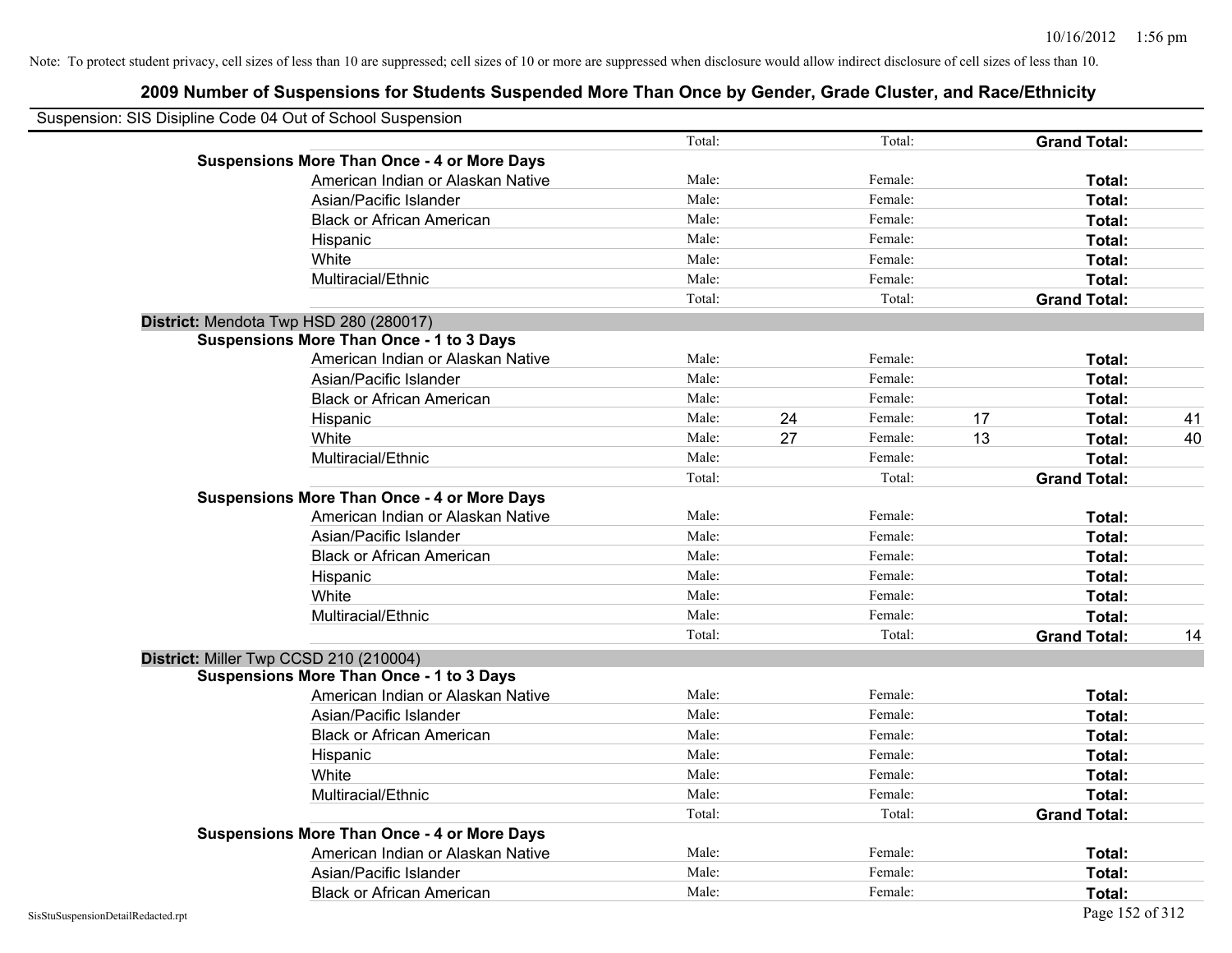| Suspension: SIS Disipline Code 04 Out of School Suspension |                                                    |        |     |         |    |                     |     |
|------------------------------------------------------------|----------------------------------------------------|--------|-----|---------|----|---------------------|-----|
|                                                            | Hispanic                                           | Male:  |     | Female: |    | Total:              |     |
|                                                            | White                                              | Male:  |     | Female: |    | Total:              |     |
|                                                            | Multiracial/Ethnic                                 | Male:  |     | Female: |    | Total:              |     |
|                                                            |                                                    | Total: |     | Total:  |    | <b>Grand Total:</b> |     |
| District: Oglesby ESD 125 (125002)                         |                                                    |        |     |         |    |                     |     |
|                                                            | Suspensions More Than Once - 1 to 3 Days           |        |     |         |    |                     |     |
|                                                            | American Indian or Alaskan Native                  | Male:  |     | Female: |    | Total:              |     |
|                                                            | Asian/Pacific Islander                             | Male:  |     | Female: |    | Total:              |     |
|                                                            | <b>Black or African American</b>                   | Male:  |     | Female: |    | Total:              |     |
|                                                            | Hispanic                                           | Male:  |     | Female: |    | Total:              |     |
|                                                            | White                                              | Male:  |     | Female: |    | Total:              |     |
|                                                            | Multiracial/Ethnic                                 | Male:  |     | Female: |    | Total:              |     |
|                                                            |                                                    | Total: |     | Total:  |    | <b>Grand Total:</b> |     |
| District: Ottawa ESD 141 (141002)                          |                                                    |        |     |         |    |                     |     |
|                                                            | <b>Suspensions More Than Once - 1 to 3 Days</b>    |        |     |         |    |                     |     |
|                                                            | American Indian or Alaskan Native                  | Male:  |     | Female: |    | Total:              |     |
|                                                            | Asian/Pacific Islander                             | Male:  |     | Female: |    | Total:              |     |
|                                                            | <b>Black or African American</b>                   | Male:  |     | Female: |    | Total:              |     |
|                                                            | Hispanic                                           | Male:  |     | Female: |    | Total:              |     |
|                                                            | White                                              | Male:  |     | Female: |    | Total:              | 50  |
|                                                            | Multiracial/Ethnic                                 | Male:  |     | Female: |    | Total:              |     |
|                                                            |                                                    | Total: |     | Total:  |    | <b>Grand Total:</b> | 66  |
|                                                            | <b>Suspensions More Than Once - 4 or More Days</b> |        |     |         |    |                     |     |
|                                                            | American Indian or Alaskan Native                  | Male:  |     | Female: |    | Total:              |     |
|                                                            | Asian/Pacific Islander                             | Male:  |     | Female: |    | Total:              |     |
|                                                            | <b>Black or African American</b>                   | Male:  |     | Female: |    | Total:              |     |
|                                                            | Hispanic                                           | Male:  |     | Female: |    | Total:              |     |
|                                                            | White                                              | Male:  |     | Female: |    | Total:              |     |
|                                                            | Multiracial/Ethnic                                 | Male:  |     | Female: |    | Total:              |     |
|                                                            |                                                    | Total: |     | Total:  |    | <b>Grand Total:</b> |     |
| District: Ottawa Twp HSD 140 (140017)                      |                                                    |        |     |         |    |                     |     |
|                                                            | <b>Suspensions More Than Once - 1 to 3 Days</b>    |        |     |         |    |                     |     |
|                                                            | American Indian or Alaskan Native                  | Male:  |     | Female: |    | Total:              |     |
|                                                            | Asian/Pacific Islander                             | Male:  |     | Female: |    | Total:              |     |
|                                                            | <b>Black or African American</b>                   | Male:  |     | Female: |    | Total:              | 22  |
|                                                            | Hispanic                                           | Male:  |     | Female: |    | Total:              | 32  |
|                                                            | White                                              | Male:  | 212 | Female: | 71 | <b>Total:</b>       | 283 |
|                                                            | Multiracial/Ethnic                                 | Male:  |     | Female: |    | Total:              |     |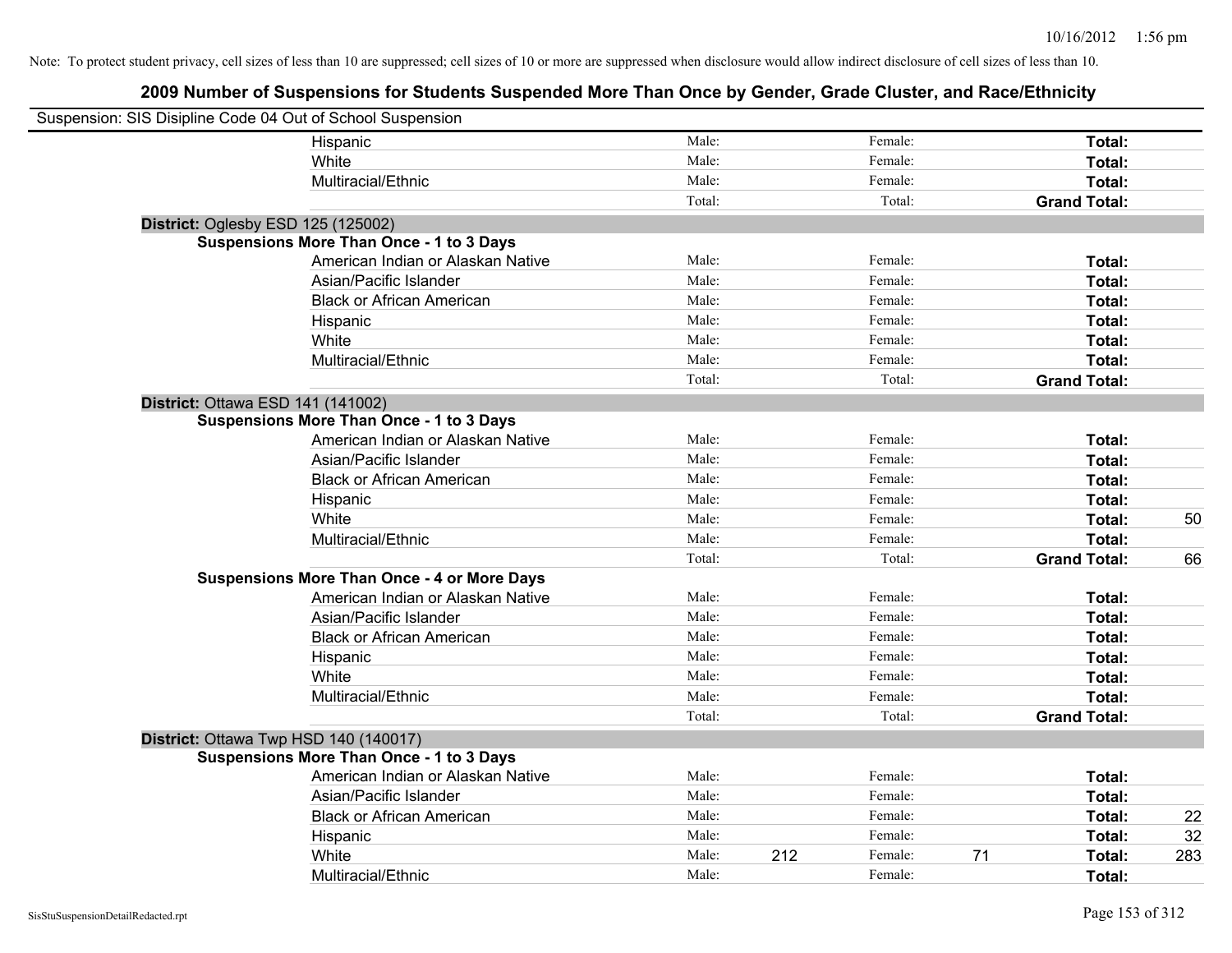| Suspension: SIS Disipline Code 04 Out of School Suspension |        |         |                     |    |
|------------------------------------------------------------|--------|---------|---------------------|----|
|                                                            | Total: | Total:  | <b>Grand Total:</b> |    |
| <b>Suspensions More Than Once - 4 or More Days</b>         |        |         |                     |    |
| American Indian or Alaskan Native                          | Male:  | Female: | Total:              |    |
| Asian/Pacific Islander                                     | Male:  | Female: | Total:              |    |
| <b>Black or African American</b>                           | Male:  | Female: | Total:              |    |
| Hispanic                                                   | Male:  | Female: | Total:              |    |
| White                                                      | Male:  | Female: | Total:              | 23 |
| Multiracial/Ethnic                                         | Male:  | Female: | Total:              |    |
|                                                            | Total: | Total:  | <b>Grand Total:</b> | 34 |
| District: Peru ESD 124 (124002)                            |        |         |                     |    |
| <b>Suspensions More Than Once - 1 to 3 Days</b>            |        |         |                     |    |
| American Indian or Alaskan Native                          | Male:  | Female: | Total:              |    |
| Asian/Pacific Islander                                     | Male:  | Female: | Total:              |    |
| <b>Black or African American</b>                           | Male:  | Female: | Total:              |    |
| Hispanic                                                   | Male:  | Female: | Total:              |    |
| White                                                      | Male:  | Female: | Total:              |    |
| Multiracial/Ethnic                                         | Male:  | Female: | Total:              |    |
|                                                            | Total: | Total:  | <b>Grand Total:</b> | 13 |
| <b>Suspensions More Than Once - 4 or More Days</b>         |        |         |                     |    |
| American Indian or Alaskan Native                          | Male:  | Female: | Total:              |    |
| Asian/Pacific Islander                                     | Male:  | Female: | Total:              |    |
| <b>Black or African American</b>                           | Male:  | Female: | Total:              |    |
| Hispanic                                                   | Male:  | Female: | Total:              |    |
| White                                                      | Male:  | Female: | Total:              |    |
| Multiracial/Ethnic                                         | Male:  | Female: | Total:              |    |
|                                                            | Total: | Total:  | <b>Grand Total:</b> |    |
| District: Seneca Twp HSD 160 (160017)                      |        |         |                     |    |
| <b>Suspensions More Than Once - 1 to 3 Days</b>            |        |         |                     |    |
| American Indian or Alaskan Native                          | Male:  | Female: | Total:              |    |
| Asian/Pacific Islander                                     | Male:  | Female: | Total:              |    |
| <b>Black or African American</b>                           | Male:  | Female: | Total:              |    |
| Hispanic                                                   | Male:  | Female: | Total:              |    |
| White                                                      | Male:  | Female: | Total:              | 11 |
| Multiracial/Ethnic                                         | Male:  | Female: | Total:              |    |
|                                                            | Total: | Total:  | <b>Grand Total:</b> |    |
| <b>Suspensions More Than Once - 4 or More Days</b>         |        |         |                     |    |
| American Indian or Alaskan Native                          | Male:  | Female: | Total:              |    |
| Asian/Pacific Islander                                     | Male:  | Female: | Total:              |    |
| <b>Black or African American</b>                           | Male:  | Female: | Total:              |    |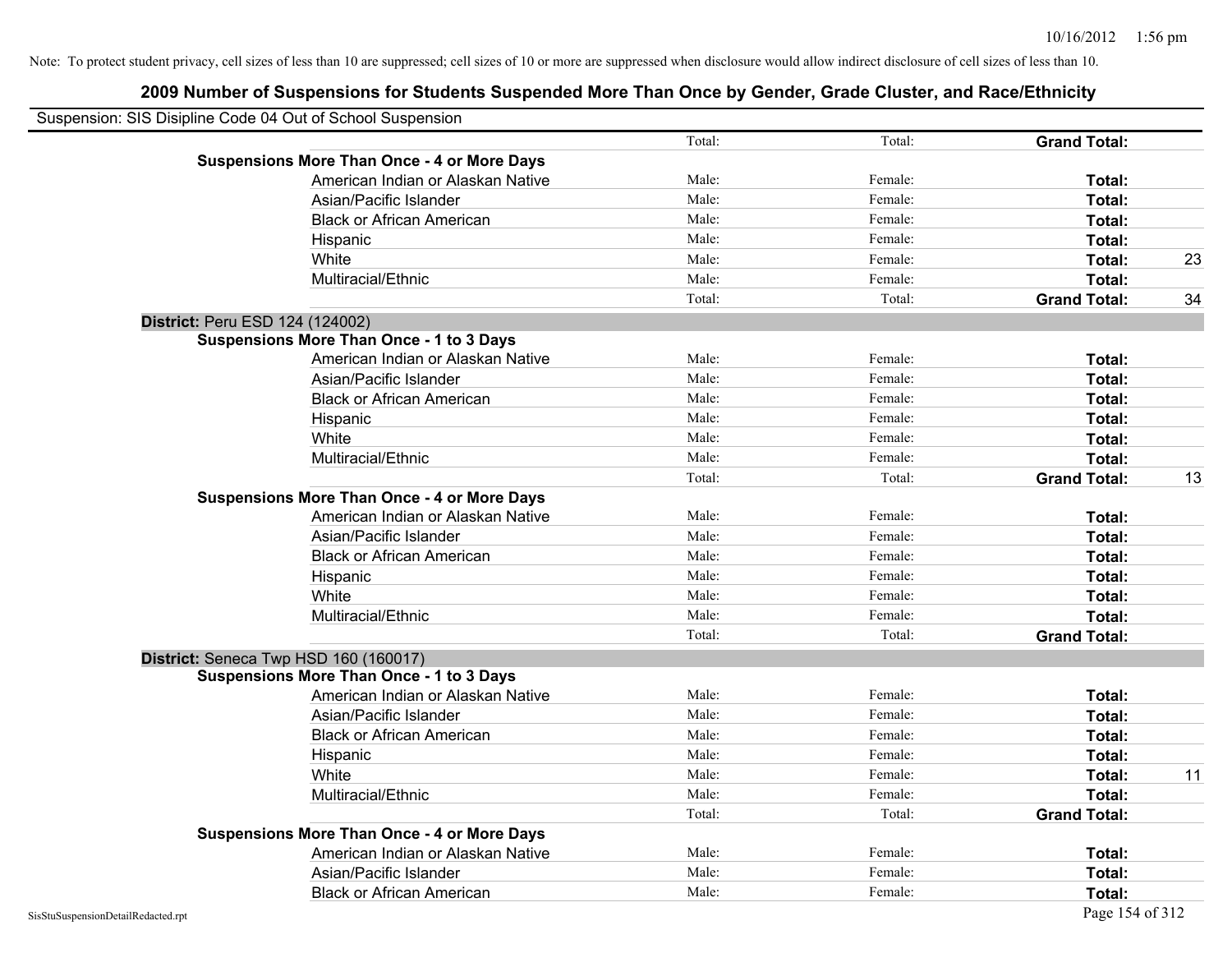| Suspension: SIS Disipline Code 04 Out of School Suspension |                                                    |        |    |         |    |                     |    |
|------------------------------------------------------------|----------------------------------------------------|--------|----|---------|----|---------------------|----|
|                                                            | Hispanic                                           | Male:  |    | Female: |    | Total:              |    |
|                                                            | White                                              | Male:  |    | Female: |    | Total:              |    |
|                                                            | Multiracial/Ethnic                                 | Male:  |    | Female: |    | Total:              |    |
|                                                            |                                                    | Total: |    | Total:  |    | <b>Grand Total:</b> |    |
| District: Serena CUSD 2 (002026)                           |                                                    |        |    |         |    |                     |    |
|                                                            | <b>Suspensions More Than Once - 1 to 3 Days</b>    |        |    |         |    |                     |    |
|                                                            | American Indian or Alaskan Native                  | Male:  |    | Female: |    | Total:              |    |
|                                                            | Asian/Pacific Islander                             | Male:  |    | Female: |    | Total:              |    |
|                                                            | <b>Black or African American</b>                   | Male:  |    | Female: |    | Total:              |    |
|                                                            | Hispanic                                           | Male:  |    | Female: |    | Total:              |    |
|                                                            | White                                              | Male:  |    | Female: |    | Total:              |    |
|                                                            | Multiracial/Ethnic                                 | Male:  |    | Female: |    | Total:              |    |
|                                                            |                                                    | Total: |    | Total:  |    | <b>Grand Total:</b> |    |
|                                                            | <b>Suspensions More Than Once - 4 or More Days</b> |        |    |         |    |                     |    |
|                                                            | American Indian or Alaskan Native                  | Male:  |    | Female: |    | Total:              |    |
|                                                            | Asian/Pacific Islander                             | Male:  |    | Female: |    | Total:              |    |
|                                                            | <b>Black or African American</b>                   | Male:  |    | Female: |    | Total:              |    |
|                                                            | Hispanic                                           | Male:  |    | Female: |    | Total:              |    |
|                                                            | White                                              | Male:  |    | Female: |    | Total:              |    |
|                                                            | Multiracial/Ethnic                                 | Male:  |    | Female: |    | Total:              |    |
|                                                            |                                                    | Total: |    | Total:  |    | <b>Grand Total:</b> |    |
| District: Streator ESD 44 (044002)                         |                                                    |        |    |         |    |                     |    |
|                                                            | <b>Suspensions More Than Once - 1 to 3 Days</b>    |        |    |         |    |                     |    |
|                                                            | American Indian or Alaskan Native                  | Male:  |    | Female: |    | Total:              |    |
|                                                            | Asian/Pacific Islander                             | Male:  |    | Female: |    | Total:              |    |
|                                                            | <b>Black or African American</b>                   | Male:  |    | Female: |    | Total:              |    |
|                                                            | Hispanic                                           | Male:  |    | Female: |    | Total:              |    |
|                                                            | White                                              | Male:  |    | Female: |    | Total:              | 32 |
|                                                            | Multiracial/Ethnic                                 | Male:  |    | Female: |    | <b>Total:</b>       | 15 |
|                                                            |                                                    | Total: | 41 | Total:  | 16 | <b>Grand Total:</b> | 57 |
|                                                            | <b>Suspensions More Than Once - 4 or More Days</b> |        |    |         |    |                     |    |
|                                                            | American Indian or Alaskan Native                  | Male:  |    | Female: |    | Total:              |    |
|                                                            | Asian/Pacific Islander                             | Male:  |    | Female: |    | Total:              |    |
|                                                            | <b>Black or African American</b>                   | Male:  |    | Female: |    | Total:              |    |
|                                                            | Hispanic                                           | Male:  |    | Female: |    | Total:              |    |
|                                                            | White                                              | Male:  | 10 | Female: | 12 | <b>Total:</b>       | 22 |
|                                                            | Multiracial/Ethnic                                 | Male:  |    | Female: |    | Total:              |    |
|                                                            |                                                    | Total: |    | Total:  |    | <b>Grand Total:</b> |    |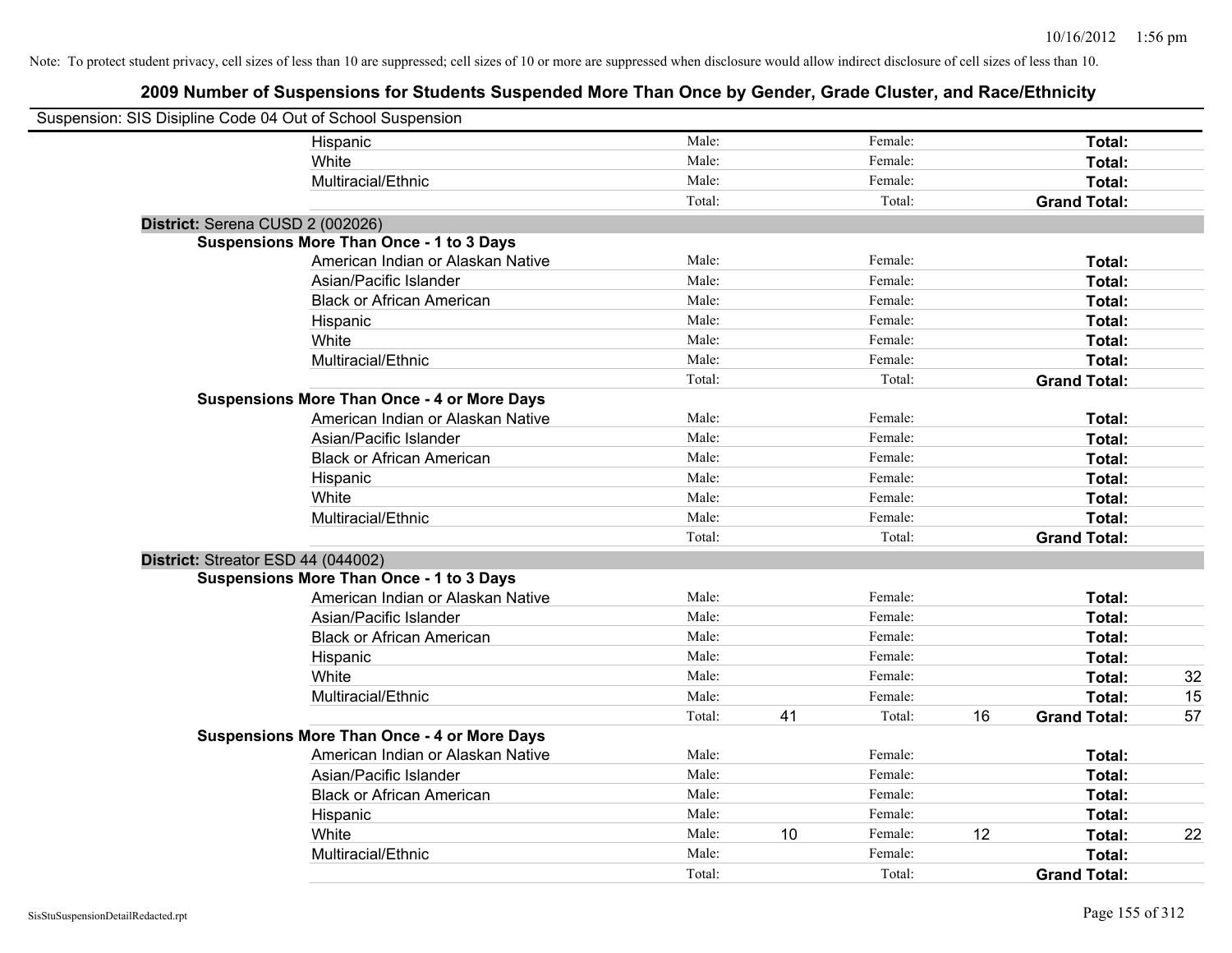| Suspension: SIS Disipline Code 04 Out of School Suspension |                                                    |        |    |         |    |                     |     |
|------------------------------------------------------------|----------------------------------------------------|--------|----|---------|----|---------------------|-----|
| District: Streator Twp HSD 40 (040017)                     |                                                    |        |    |         |    |                     |     |
|                                                            | <b>Suspensions More Than Once - 1 to 3 Days</b>    |        |    |         |    |                     |     |
|                                                            | American Indian or Alaskan Native                  | Male:  |    | Female: |    | Total:              |     |
|                                                            | Asian/Pacific Islander                             | Male:  |    | Female: |    | Total:              |     |
|                                                            | <b>Black or African American</b>                   | Male:  |    | Female: |    | <b>Total:</b>       |     |
|                                                            | Hispanic                                           | Male:  |    | Female: |    | Total:              | 19  |
|                                                            | White                                              | Male:  | 88 | Female: | 20 | Total:              | 108 |
|                                                            | Multiracial/Ethnic                                 | Male:  |    | Female: |    | Total:              |     |
|                                                            |                                                    | Total: |    | Total:  |    | <b>Grand Total:</b> | 142 |
|                                                            | <b>Suspensions More Than Once - 4 or More Days</b> |        |    |         |    |                     |     |
|                                                            | American Indian or Alaskan Native                  | Male:  |    | Female: |    | Total:              |     |
|                                                            | Asian/Pacific Islander                             | Male:  |    | Female: |    | Total:              |     |
|                                                            | <b>Black or African American</b>                   | Male:  |    | Female: |    | Total:              |     |
|                                                            | Hispanic                                           | Male:  |    | Female: |    | Total:              | 11  |
|                                                            | White                                              | Male:  | 26 | Female: | 11 | Total:              | 37  |
|                                                            | Multiracial/Ethnic                                 | Male:  |    | Female: |    | Total:              |     |
|                                                            |                                                    | Total: |    | Total:  |    | <b>Grand Total:</b> |     |
| District: Wallace CCSD 195 (195004)                        |                                                    |        |    |         |    |                     |     |
|                                                            | <b>Suspensions More Than Once - 1 to 3 Days</b>    |        |    |         |    |                     |     |
|                                                            | American Indian or Alaskan Native                  | Male:  |    | Female: |    | Total:              |     |
|                                                            | Asian/Pacific Islander                             | Male:  |    | Female: |    | Total:              |     |
|                                                            | <b>Black or African American</b>                   | Male:  |    | Female: |    | Total:              |     |
|                                                            | Hispanic                                           | Male:  |    | Female: |    | Total:              |     |
|                                                            | White                                              | Male:  |    | Female: |    | Total:              |     |
|                                                            | Multiracial/Ethnic                                 | Male:  |    | Female: |    | Total:              |     |
|                                                            |                                                    | Total: |    | Total:  |    | <b>Grand Total:</b> |     |
|                                                            | <b>Suspensions More Than Once - 4 or More Days</b> |        |    |         |    |                     |     |
|                                                            | American Indian or Alaskan Native                  | Male:  |    | Female: |    | Total:              |     |
|                                                            | Asian/Pacific Islander                             | Male:  |    | Female: |    | Total:              |     |
|                                                            | <b>Black or African American</b>                   | Male:  |    | Female: |    | Total:              |     |
|                                                            | Hispanic                                           | Male:  |    | Female: |    | Total:              |     |
|                                                            | White                                              | Male:  |    | Female: |    | Total:              |     |
|                                                            | Multiracial/Ethnic                                 | Male:  |    | Female: |    | Total:              |     |
|                                                            |                                                    | Total: |    | Total:  |    | <b>Grand Total:</b> |     |
| District: Waltham CCSD 185 (185004)                        |                                                    |        |    |         |    |                     |     |
|                                                            | <b>Suspensions More Than Once - 1 to 3 Days</b>    |        |    |         |    |                     |     |
|                                                            | American Indian or Alaskan Native                  | Male:  |    | Female: |    | Total:              |     |
|                                                            | Asian/Pacific Islander                             | Male:  |    | Female: |    | Total:              |     |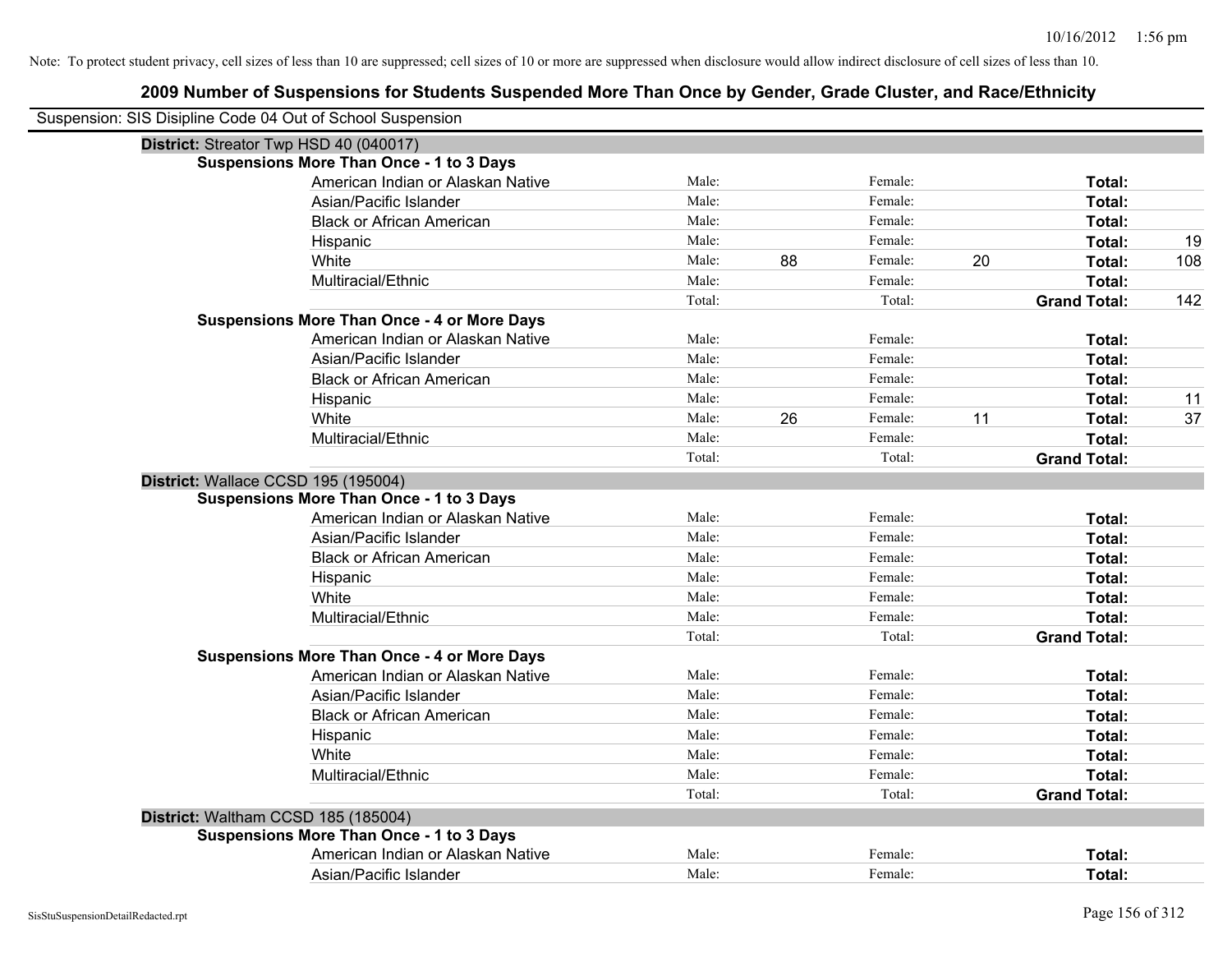|                                             | Suspension: SIS Disipline Code 04 Out of School Suspension |        |         |                     |    |
|---------------------------------------------|------------------------------------------------------------|--------|---------|---------------------|----|
|                                             | <b>Black or African American</b>                           | Male:  | Female: | Total:              |    |
|                                             | Hispanic                                                   | Male:  | Female: | Total:              |    |
|                                             | White                                                      | Male:  | Female: | Total:              |    |
|                                             | Multiracial/Ethnic                                         | Male:  | Female: | Total:              |    |
|                                             |                                                            | Total: | Total:  | <b>Grand Total:</b> |    |
|                                             |                                                            |        |         |                     |    |
| Region: Lake ROE (34)<br>County: Lake (049) |                                                            |        |         |                     |    |
|                                             | District: Adlai E Stevenson HSD 125 (125013)               |        |         |                     |    |
|                                             | <b>Suspensions More Than Once - 1 to 3 Days</b>            |        |         |                     |    |
|                                             | American Indian or Alaskan Native                          | Male:  | Female: | Total:              |    |
|                                             | Asian/Pacific Islander                                     | Male:  | Female: | Total:              |    |
|                                             | <b>Black or African American</b>                           | Male:  | Female: | Total:              |    |
|                                             | Hispanic                                                   | Male:  | Female: | Total:              |    |
|                                             | White                                                      | Male:  | Female: | Total:              | 31 |
|                                             | Multiracial/Ethnic                                         | Male:  | Female: | Total:              |    |
|                                             |                                                            | Total: | Total:  | <b>Grand Total:</b> |    |
|                                             | <b>Suspensions More Than Once - 4 or More Days</b>         |        |         |                     |    |
|                                             | American Indian or Alaskan Native                          | Male:  | Female: | Total:              |    |
|                                             | Asian/Pacific Islander                                     | Male:  | Female: | Total:              |    |
|                                             | <b>Black or African American</b>                           | Male:  | Female: | Total:              |    |
|                                             | Hispanic                                                   | Male:  | Female: | Total:              |    |
|                                             | White                                                      | Male:  | Female: | Total:              | 20 |
|                                             | Multiracial/Ethnic                                         | Male:  | Female: | Total:              |    |
|                                             |                                                            | Total: | Total:  | <b>Grand Total:</b> | 31 |
|                                             | District: Antioch CCSD 34 (034004)                         |        |         |                     |    |
|                                             | <b>Suspensions More Than Once - 1 to 3 Days</b>            |        |         |                     |    |
|                                             | American Indian or Alaskan Native                          | Male:  | Female: | Total:              |    |
|                                             | Asian/Pacific Islander                                     | Male:  | Female: | Total:              |    |
|                                             | <b>Black or African American</b>                           | Male:  | Female: | Total:              |    |
|                                             | Hispanic                                                   | Male:  | Female: | Total:              |    |
|                                             | White                                                      | Male:  | Female: | Total:              | 18 |
|                                             | Multiracial/Ethnic                                         | Male:  | Female: | Total:              |    |
|                                             |                                                            | Total: | Total:  | <b>Grand Total:</b> |    |
|                                             | <b>Suspensions More Than Once - 4 or More Days</b>         |        |         |                     |    |
|                                             | American Indian or Alaskan Native                          | Male:  | Female: | Total:              |    |
|                                             | Asian/Pacific Islander                                     | Male:  | Female: | Total:              |    |
|                                             | <b>Black or African American</b>                           | Male:  | Female: | Total:              |    |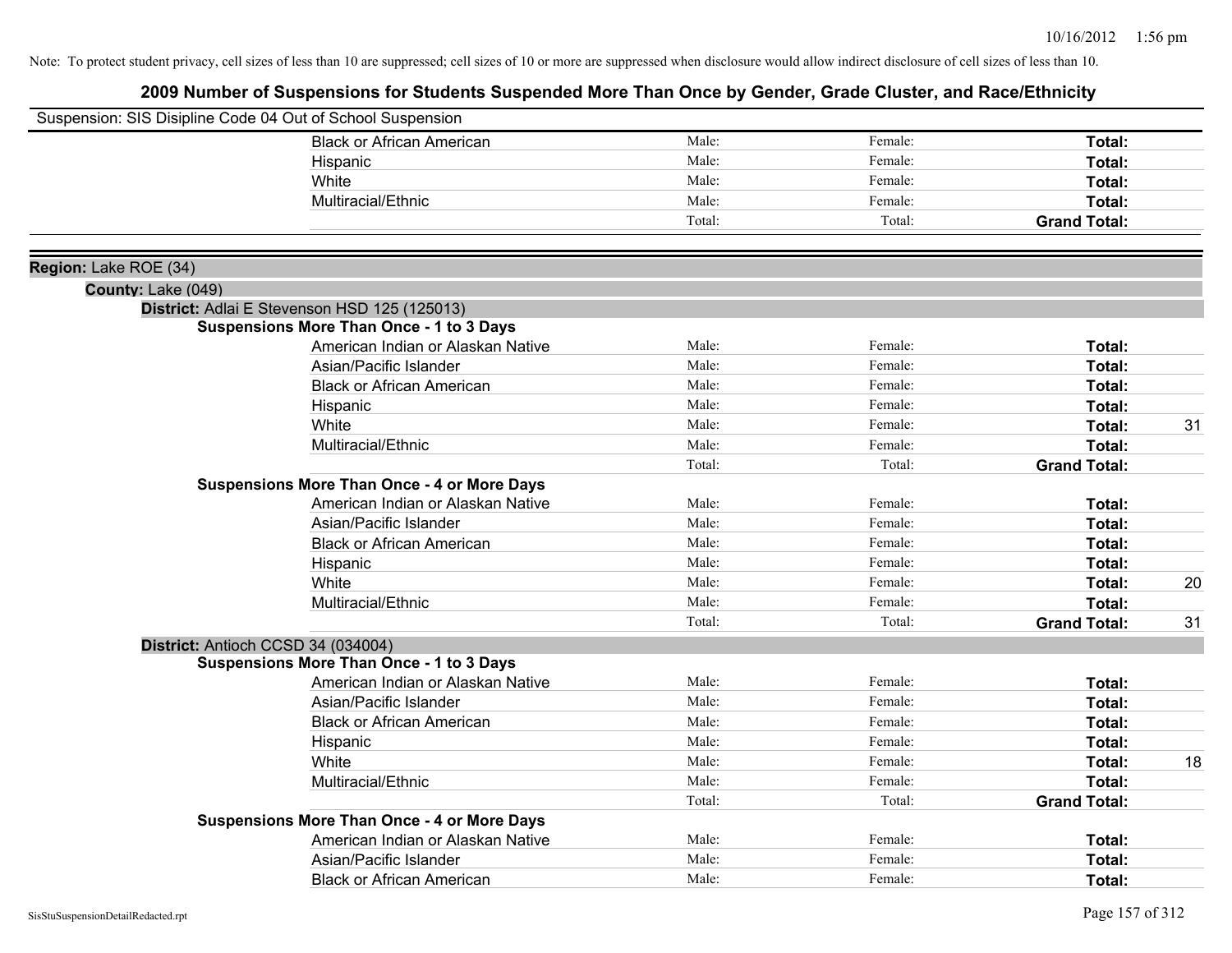| Suspension: SIS Disipline Code 04 Out of School Suspension |                                                    |        |    |         |    |                     |     |
|------------------------------------------------------------|----------------------------------------------------|--------|----|---------|----|---------------------|-----|
|                                                            | Hispanic                                           | Male:  |    | Female: |    | Total:              |     |
|                                                            | White                                              | Male:  |    | Female: |    | Total:              |     |
|                                                            | Multiracial/Ethnic                                 | Male:  |    | Female: |    | <b>Total:</b>       |     |
|                                                            |                                                    | Total: |    | Total:  |    | <b>Grand Total:</b> |     |
| District: Bannockburn SD 106 (106002)                      |                                                    |        |    |         |    |                     |     |
|                                                            | <b>Suspensions More Than Once - 1 to 3 Days</b>    |        |    |         |    |                     |     |
|                                                            | American Indian or Alaskan Native                  | Male:  |    | Female: |    | Total:              |     |
|                                                            | Asian/Pacific Islander                             | Male:  |    | Female: |    | Total:              |     |
|                                                            | <b>Black or African American</b>                   | Male:  |    | Female: |    | Total:              |     |
|                                                            | Hispanic                                           | Male:  |    | Female: |    | Total:              |     |
|                                                            | White                                              | Male:  |    | Female: |    | Total:              |     |
|                                                            | Multiracial/Ethnic                                 | Male:  |    | Female: |    | Total:              |     |
|                                                            |                                                    | Total: |    | Total:  |    | <b>Grand Total:</b> |     |
| District: Barrington CUSD 220 (220026)                     |                                                    |        |    |         |    |                     |     |
|                                                            | <b>Suspensions More Than Once - 1 to 3 Days</b>    |        |    |         |    |                     |     |
|                                                            | American Indian or Alaskan Native                  | Male:  |    | Female: |    | Total:              |     |
|                                                            | Asian/Pacific Islander                             | Male:  |    | Female: |    | Total:              |     |
|                                                            | <b>Black or African American</b>                   | Male:  |    | Female: |    | Total:              | 23  |
|                                                            | Hispanic                                           | Male:  |    | Female: |    | Total:              | 20  |
|                                                            | White                                              | Male:  |    | Female: |    | Total:              | 31  |
|                                                            | Multiracial/Ethnic                                 | Male:  |    | Female: |    | Total:              |     |
|                                                            |                                                    | Total: |    | Total:  |    | <b>Grand Total:</b> |     |
|                                                            | <b>Suspensions More Than Once - 4 or More Days</b> |        |    |         |    |                     |     |
|                                                            | American Indian or Alaskan Native                  | Male:  |    | Female: |    | Total:              |     |
|                                                            | Asian/Pacific Islander                             | Male:  |    | Female: |    | Total:              |     |
|                                                            | <b>Black or African American</b>                   | Male:  |    | Female: |    | Total:              |     |
|                                                            | Hispanic                                           | Male:  |    | Female: |    | Total:              |     |
|                                                            | White                                              | Male:  |    | Female: |    | Total:              |     |
|                                                            | Multiracial/Ethnic                                 | Male:  |    | Female: |    | Total:              |     |
|                                                            |                                                    | Total: |    | Total:  |    | <b>Grand Total:</b> |     |
| District: Beach Park CCSD 3 (003004)                       |                                                    |        |    |         |    |                     |     |
|                                                            | <b>Suspensions More Than Once - 1 to 3 Days</b>    |        |    |         |    |                     |     |
|                                                            | American Indian or Alaskan Native                  | Male:  |    | Female: |    | Total:              |     |
|                                                            | Asian/Pacific Islander                             | Male:  |    | Female: |    | Total:              |     |
|                                                            | <b>Black or African American</b>                   | Male:  | 75 | Female: | 24 | Total:              | 99  |
|                                                            | Hispanic                                           | Male:  | 31 | Female: | 16 | Total:              | 47  |
|                                                            | White                                              | Male:  | 74 | Female: | 26 | <b>Total:</b>       | 100 |
|                                                            | Multiracial/Ethnic                                 | Male:  |    | Female: |    | Total:              | 10  |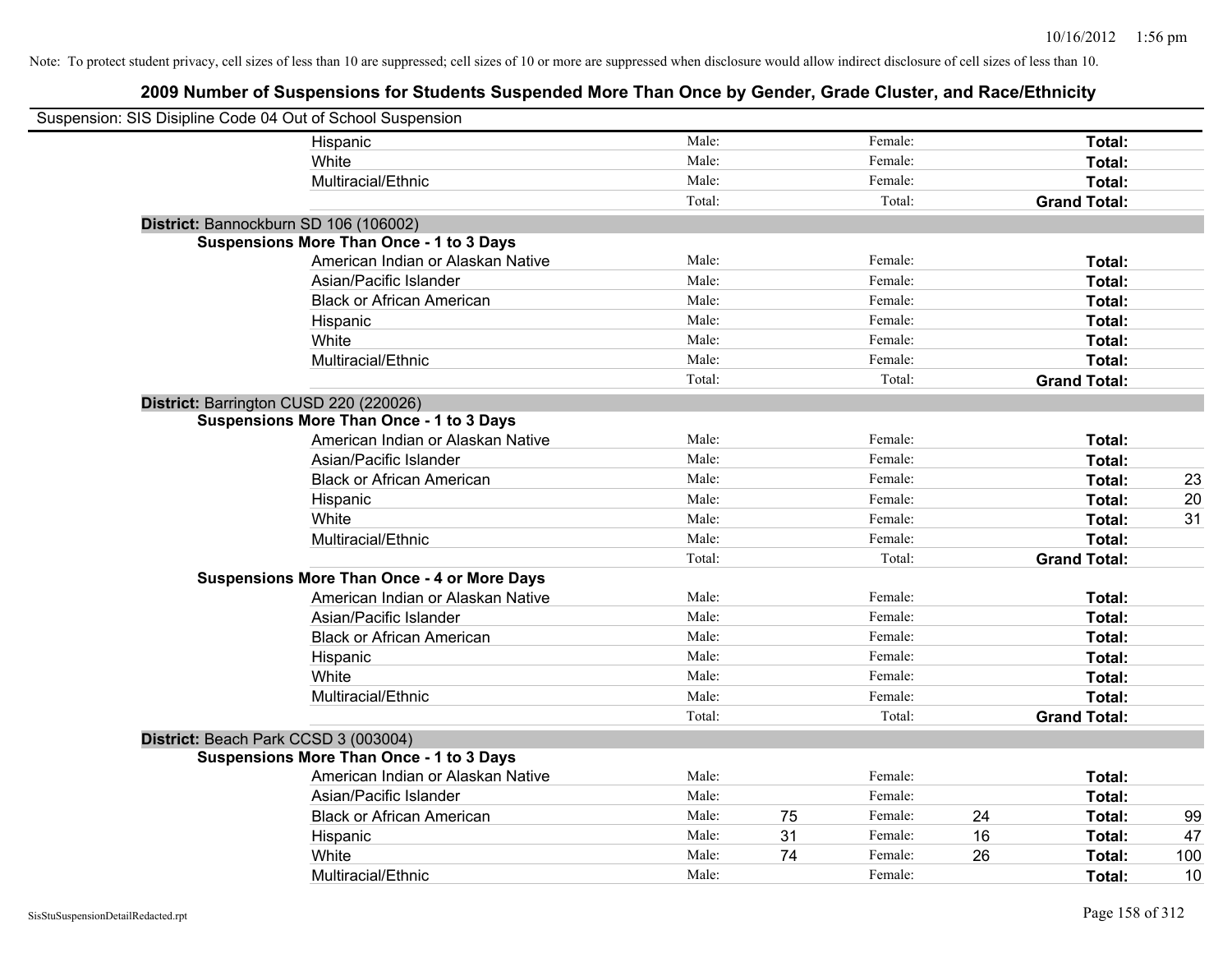|                             | Suspension: SIS Disipline Code 04 Out of School Suspension |        |    |         |    |                     |     |
|-----------------------------|------------------------------------------------------------|--------|----|---------|----|---------------------|-----|
|                             |                                                            | Total: |    | Total:  |    | <b>Grand Total:</b> |     |
|                             | <b>Suspensions More Than Once - 4 or More Days</b>         |        |    |         |    |                     |     |
|                             | American Indian or Alaskan Native                          | Male:  |    | Female: |    | Total:              |     |
|                             | Asian/Pacific Islander                                     | Male:  |    | Female: |    | Total:              |     |
|                             | <b>Black or African American</b>                           | Male:  |    | Female: |    | Total:              | 22  |
|                             | Hispanic                                                   | Male:  |    | Female: |    | Total:              | 10  |
|                             | White                                                      | Male:  |    | Female: |    | Total:              | 14  |
|                             | Multiracial/Ethnic                                         | Male:  |    | Female: |    | Total:              |     |
|                             |                                                            | Total: |    | Total:  |    | <b>Grand Total:</b> |     |
|                             | District: Big Hollow SD 38 (038002)                        |        |    |         |    |                     |     |
|                             | <b>Suspensions More Than Once - 1 to 3 Days</b>            |        |    |         |    |                     |     |
|                             | American Indian or Alaskan Native                          | Male:  |    | Female: |    | Total:              |     |
|                             | Asian/Pacific Islander                                     | Male:  |    | Female: |    | Total:              |     |
|                             | <b>Black or African American</b>                           | Male:  |    | Female: |    | Total:              |     |
|                             | Hispanic                                                   | Male:  |    | Female: |    | Total:              |     |
|                             | White                                                      | Male:  |    | Female: |    | Total:              |     |
|                             | Multiracial/Ethnic                                         | Male:  |    | Female: |    | Total:              |     |
|                             |                                                            | Total: |    | Total:  |    | <b>Grand Total:</b> | 10  |
| District: CHSD 117 (117016) |                                                            |        |    |         |    |                     |     |
|                             | <b>Suspensions More Than Once - 1 to 3 Days</b>            |        |    |         |    |                     |     |
|                             | American Indian or Alaskan Native                          | Male:  |    | Female: |    | Total:              |     |
|                             | Asian/Pacific Islander                                     | Male:  |    | Female: |    | Total:              |     |
|                             | <b>Black or African American</b>                           | Male:  |    | Female: |    | Total:              |     |
|                             | Hispanic                                                   | Male:  |    | Female: |    | Total:              | 21  |
|                             | White                                                      | Male:  | 92 | Female: | 65 | Total:              | 157 |
|                             | Multiracial/Ethnic                                         | Male:  |    | Female: |    | Total:              |     |
|                             |                                                            | Total: |    | Total:  |    | <b>Grand Total:</b> |     |
|                             | <b>Suspensions More Than Once - 4 or More Days</b>         |        |    |         |    |                     |     |
|                             | American Indian or Alaskan Native                          | Male:  |    | Female: |    | Total:              |     |
|                             | Asian/Pacific Islander                                     | Male:  |    | Female: |    | Total:              |     |
|                             | <b>Black or African American</b>                           | Male:  |    | Female: |    | Total:              |     |
|                             | Hispanic                                                   | Male:  |    | Female: |    | Total:              |     |
|                             | White                                                      | Male:  | 20 | Female: | 12 | Total:              | 32  |
|                             | Multiracial/Ethnic                                         | Male:  |    | Female: |    | Total:              |     |
|                             |                                                            | Total: |    | Total:  |    | <b>Grand Total:</b> | 45  |
| District: CHSD 128 (128016) |                                                            |        |    |         |    |                     |     |
|                             | <b>Suspensions More Than Once - 1 to 3 Days</b>            |        |    |         |    |                     |     |
|                             | American Indian or Alaskan Native                          | Male:  |    | Female: |    | Total:              |     |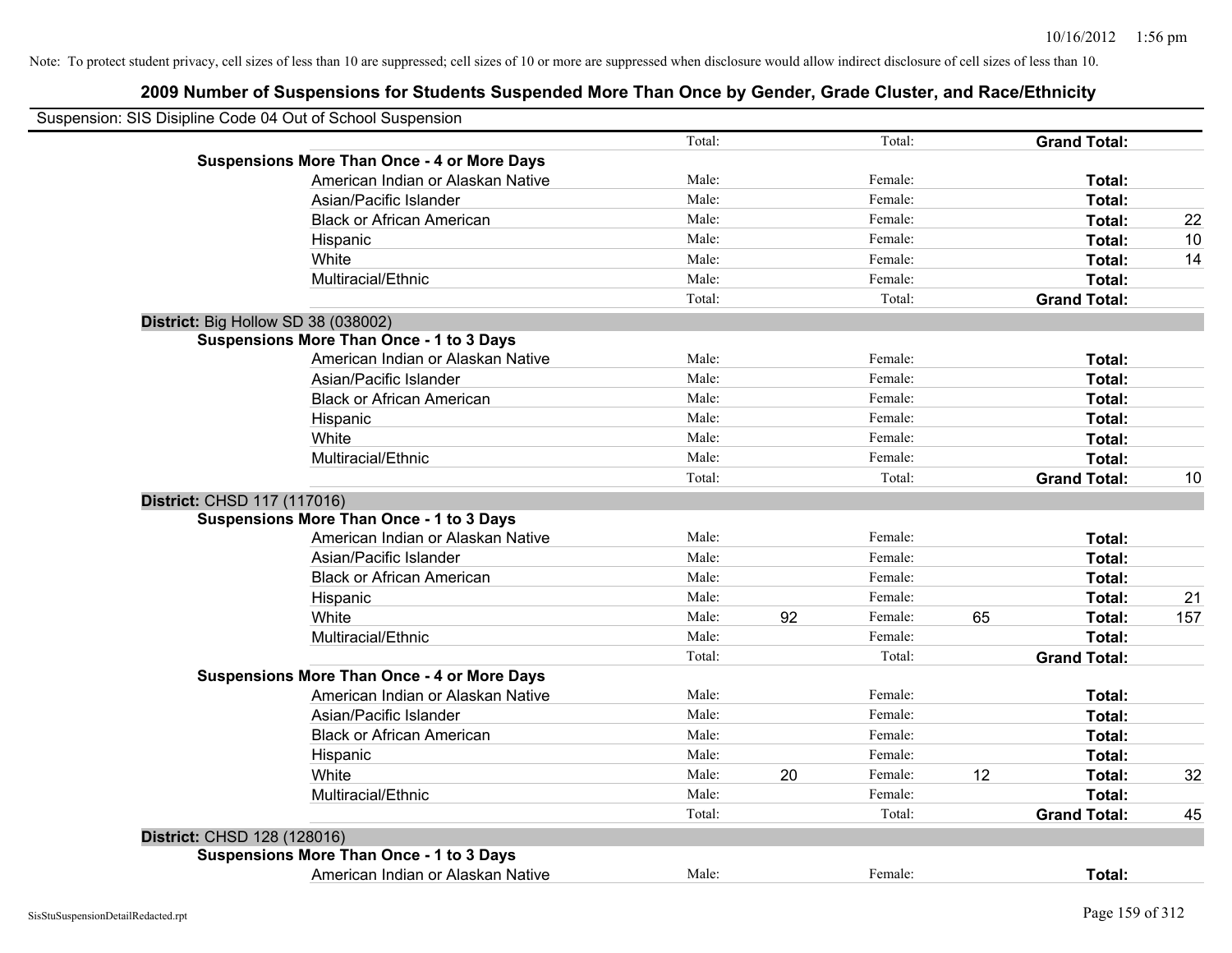| Suspension: SIS Disipline Code 04 Out of School Suspension |                                                    |        |         |                     |    |
|------------------------------------------------------------|----------------------------------------------------|--------|---------|---------------------|----|
|                                                            | Asian/Pacific Islander                             | Male:  | Female: | Total:              |    |
|                                                            | <b>Black or African American</b>                   | Male:  | Female: | Total:              |    |
|                                                            | Hispanic                                           | Male:  | Female: | Total:              |    |
|                                                            | White                                              | Male:  | Female: | Total:              | 21 |
|                                                            | Multiracial/Ethnic                                 | Male:  | Female: | Total:              |    |
|                                                            |                                                    | Total: | Total:  | <b>Grand Total:</b> | 34 |
|                                                            | <b>Suspensions More Than Once - 4 or More Days</b> |        |         |                     |    |
|                                                            | American Indian or Alaskan Native                  | Male:  | Female: | Total:              |    |
|                                                            | Asian/Pacific Islander                             | Male:  | Female: | Total:              |    |
|                                                            | <b>Black or African American</b>                   | Male:  | Female: | Total:              |    |
|                                                            | Hispanic                                           | Male:  | Female: | Total:              |    |
|                                                            | White                                              | Male:  | Female: | Total:              | 14 |
|                                                            | Multiracial/Ethnic                                 | Male:  | Female: | Total:              |    |
|                                                            |                                                    | Total: | Total:  | <b>Grand Total:</b> |    |
|                                                            | District: Connections Day School (025200)          |        |         |                     |    |
|                                                            | <b>Suspensions More Than Once - 1 to 3 Days</b>    |        |         |                     |    |
|                                                            | American Indian or Alaskan Native                  | Male:  | Female: | Total:              |    |
|                                                            | Asian/Pacific Islander                             | Male:  | Female: | Total:              |    |
|                                                            | <b>Black or African American</b>                   | Male:  | Female: | Total:              |    |
|                                                            | Hispanic                                           | Male:  | Female: | Total:              |    |
|                                                            | White                                              | Male:  | Female: | Total:              |    |
|                                                            | Multiracial/Ethnic                                 | Male:  | Female: | Total:              |    |
|                                                            |                                                    | Total: | Total:  | <b>Grand Total:</b> |    |
| District: Deerfield SD 109 (109002)                        |                                                    |        |         |                     |    |
|                                                            | <b>Suspensions More Than Once - 1 to 3 Days</b>    |        |         |                     |    |
|                                                            | American Indian or Alaskan Native                  | Male:  | Female: | Total:              |    |
|                                                            | Asian/Pacific Islander                             | Male:  | Female: | Total:              |    |
|                                                            | <b>Black or African American</b>                   | Male:  | Female: | Total:              |    |
|                                                            | Hispanic                                           | Male:  | Female: | Total:              |    |
|                                                            | White                                              | Male:  | Female: | Total:              |    |
|                                                            | Multiracial/Ethnic                                 | Male:  | Female: | Total:              |    |
|                                                            |                                                    | Total: | Total:  | <b>Grand Total:</b> |    |
|                                                            | District: Diamond Lake SD 76 (076002)              |        |         |                     |    |
|                                                            | <b>Suspensions More Than Once - 1 to 3 Days</b>    |        |         |                     |    |
|                                                            | American Indian or Alaskan Native                  | Male:  | Female: | Total:              |    |
|                                                            | Asian/Pacific Islander                             | Male:  | Female: | Total:              |    |
|                                                            | <b>Black or African American</b>                   | Male:  | Female: | Total:              |    |
|                                                            | Hispanic                                           | Male:  | Female: | Total:              |    |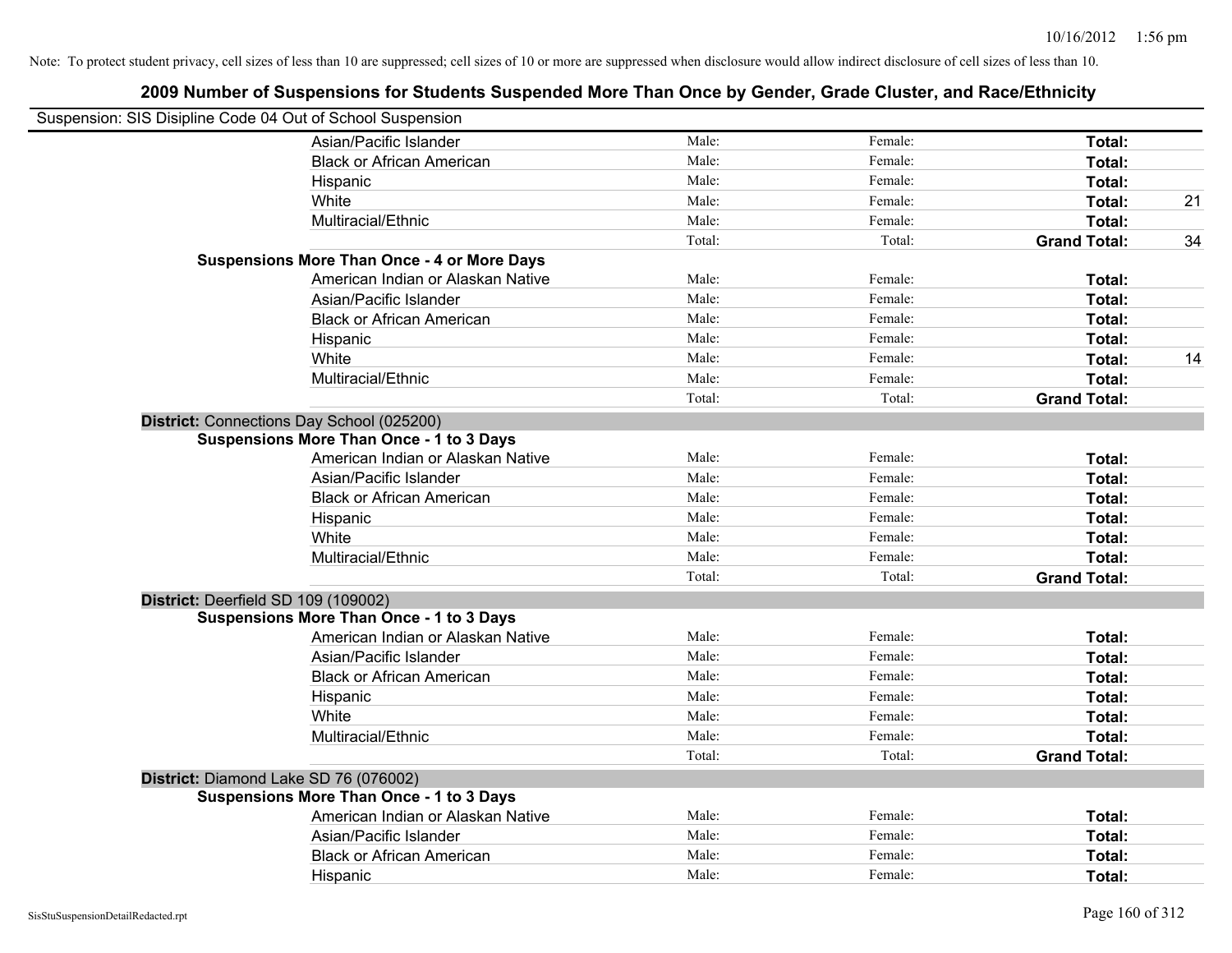### **2009 Number of Suspensions for Students Suspended More Than Once by Gender, Grade Cluster, and Race/Ethnicity**

| Suspension: SIS Disipline Code 04 Out of School Suspension |                                                    |        |         |                     |    |
|------------------------------------------------------------|----------------------------------------------------|--------|---------|---------------------|----|
|                                                            | White                                              | Male:  | Female: | Total:              |    |
|                                                            | Multiracial/Ethnic                                 | Male:  | Female: | Total:              |    |
|                                                            |                                                    | Total: | Total:  | <b>Grand Total:</b> |    |
|                                                            | <b>Suspensions More Than Once - 4 or More Days</b> |        |         |                     |    |
|                                                            | American Indian or Alaskan Native                  | Male:  | Female: | Total:              |    |
|                                                            | Asian/Pacific Islander                             | Male:  | Female: | Total:              |    |
|                                                            | <b>Black or African American</b>                   | Male:  | Female: | Total:              |    |
|                                                            | Hispanic                                           | Male:  | Female: | Total:              |    |
|                                                            | White                                              | Male:  | Female: | Total:              |    |
|                                                            | Multiracial/Ethnic                                 | Male:  | Female: | Total:              |    |
|                                                            |                                                    | Total: | Total:  | <b>Grand Total:</b> |    |
| District: Fox Lake GSD 114 (114002)                        |                                                    |        |         |                     |    |
|                                                            | <b>Suspensions More Than Once - 1 to 3 Days</b>    |        |         |                     |    |
|                                                            | American Indian or Alaskan Native                  | Male:  | Female: | Total:              |    |
|                                                            | Asian/Pacific Islander                             | Male:  | Female: | Total:              |    |
|                                                            | <b>Black or African American</b>                   | Male:  | Female: | Total:              |    |
|                                                            | Hispanic                                           | Male:  | Female: | Total:              |    |
|                                                            | White                                              | Male:  | Female: | Total:              | 20 |
|                                                            | Multiracial/Ethnic                                 | Male:  | Female: | Total:              |    |
|                                                            |                                                    | Total: | Total:  | <b>Grand Total:</b> |    |
| District: Fremont SD 79 (079002)                           |                                                    |        |         |                     |    |
|                                                            | <b>Suspensions More Than Once - 1 to 3 Days</b>    |        |         |                     |    |
|                                                            | American Indian or Alaskan Native                  | Male:  | Female: | Total:              |    |
|                                                            | Asian/Pacific Islander                             | Male:  | Female: | Total:              |    |
|                                                            | <b>Black or African American</b>                   | Male:  | Female: | Total:              |    |
|                                                            | Hispanic                                           | Male:  | Female: | Total:              |    |
|                                                            | White                                              | Male:  | Female: | Total:              |    |
|                                                            | Multiracial/Ethnic                                 | Male:  | Female: | Total:              |    |
|                                                            |                                                    | Total: | Total:  | <b>Grand Total:</b> |    |
|                                                            | <b>Suspensions More Than Once - 4 or More Days</b> |        |         |                     |    |
|                                                            | American Indian or Alaskan Native                  | Male:  | Female: | Total:              |    |
|                                                            | Asian/Pacific Islander                             | Male:  | Female: | Total:              |    |
|                                                            | <b>Black or African American</b>                   | Male:  | Female: | Total:              |    |
|                                                            | Hispanic                                           | Male:  | Female: | Total:              |    |
|                                                            | White                                              | Male:  | Female: | Total:              |    |
|                                                            | Multiracial/Ethnic                                 | Male:  | Female: | Total:              |    |
|                                                            |                                                    | Total: | Total:  | <b>Grand Total:</b> |    |
|                                                            |                                                    |        |         |                     |    |

#### **District:** Gavin SD 37 (037002)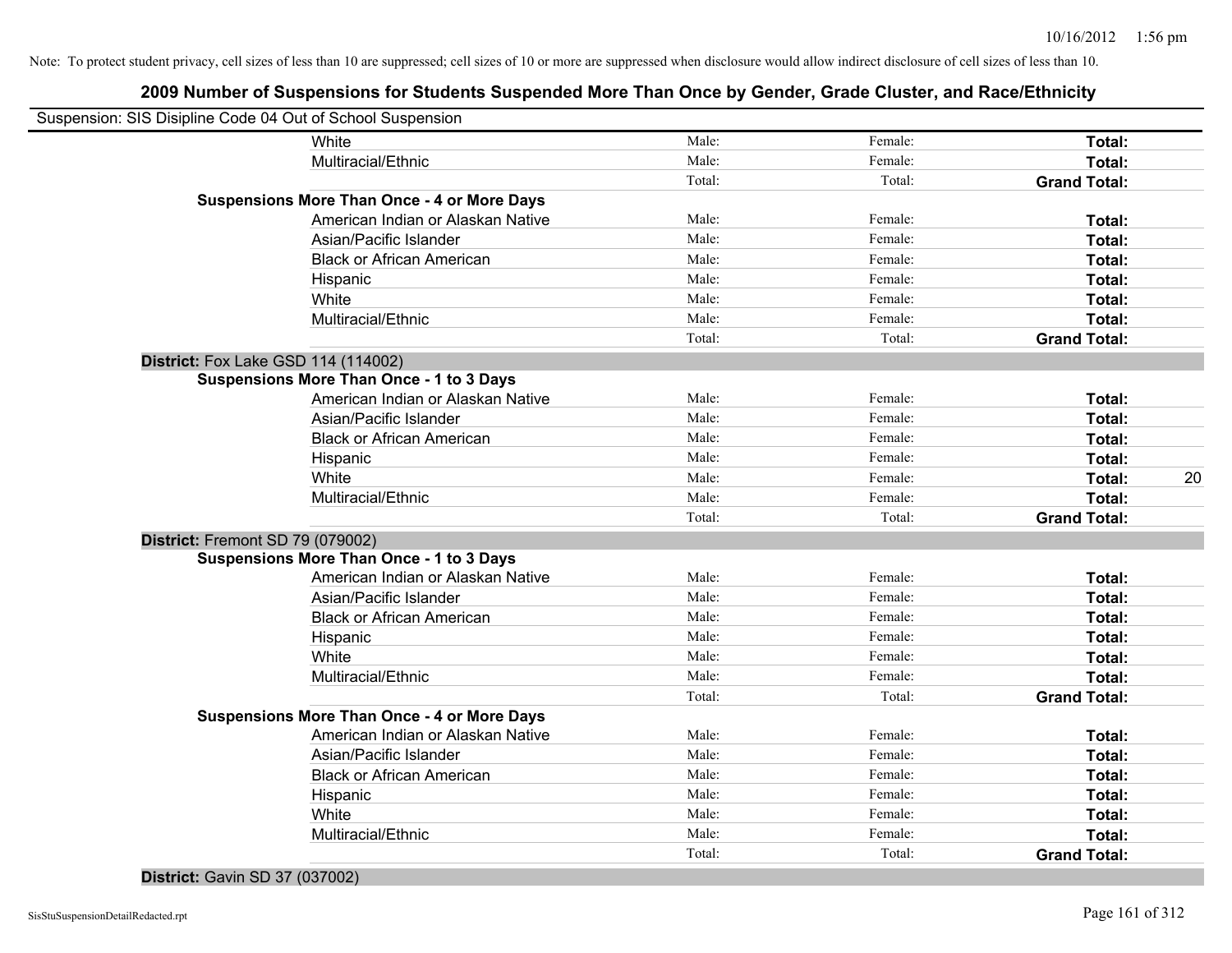| Suspension: SIS Disipline Code 04 Out of School Suspension |                                                    |        |    |         |    |                     |     |
|------------------------------------------------------------|----------------------------------------------------|--------|----|---------|----|---------------------|-----|
|                                                            | <b>Suspensions More Than Once - 1 to 3 Days</b>    |        |    |         |    |                     |     |
|                                                            | American Indian or Alaskan Native                  | Male:  |    | Female: |    | Total:              |     |
|                                                            | Asian/Pacific Islander                             | Male:  |    | Female: |    | Total:              |     |
|                                                            | <b>Black or African American</b>                   | Male:  |    | Female: |    | Total:              |     |
|                                                            | Hispanic                                           | Male:  |    | Female: |    | Total:              |     |
|                                                            | White                                              | Male:  |    | Female: |    | Total:              | 16  |
|                                                            | Multiracial/Ethnic                                 | Male:  |    | Female: |    | Total:              |     |
|                                                            |                                                    | Total: |    | Total:  |    | <b>Grand Total:</b> |     |
|                                                            | <b>Suspensions More Than Once - 4 or More Days</b> |        |    |         |    |                     |     |
|                                                            | American Indian or Alaskan Native                  | Male:  |    | Female: |    | Total:              |     |
|                                                            | Asian/Pacific Islander                             | Male:  |    | Female: |    | Total:              |     |
|                                                            | <b>Black or African American</b>                   | Male:  |    | Female: |    | Total:              |     |
|                                                            | Hispanic                                           | Male:  |    | Female: |    | Total:              |     |
|                                                            | White                                              | Male:  |    | Female: |    | Total:              |     |
|                                                            | Multiracial/Ethnic                                 | Male:  |    | Female: |    | <b>Total:</b>       |     |
|                                                            |                                                    | Total: |    | Total:  |    | <b>Grand Total:</b> |     |
|                                                            | District: Grant CHSD 124 (124016)                  |        |    |         |    |                     |     |
|                                                            | <b>Suspensions More Than Once - 1 to 3 Days</b>    |        |    |         |    |                     |     |
|                                                            | American Indian or Alaskan Native                  | Male:  |    | Female: |    | Total:              |     |
|                                                            | Asian/Pacific Islander                             | Male:  |    | Female: |    | Total:              |     |
|                                                            | <b>Black or African American</b>                   | Male:  |    | Female: |    | Total:              |     |
|                                                            | Hispanic                                           | Male:  |    | Female: |    | Total:              | 12  |
|                                                            | White                                              | Male:  | 56 | Female: | 23 | Total:              | 79  |
|                                                            | Multiracial/Ethnic                                 | Male:  |    | Female: |    | Total:              |     |
|                                                            |                                                    | Total: | 70 | Total:  | 34 | <b>Grand Total:</b> | 104 |
|                                                            | <b>Suspensions More Than Once - 4 or More Days</b> |        |    |         |    |                     |     |
|                                                            | American Indian or Alaskan Native                  | Male:  |    | Female: |    | Total:              |     |
|                                                            | Asian/Pacific Islander                             | Male:  |    | Female: |    | Total:              |     |
|                                                            | <b>Black or African American</b>                   | Male:  |    | Female: |    | Total:              |     |
|                                                            | Hispanic                                           | Male:  |    | Female: |    | Total:              |     |
|                                                            | White                                              | Male:  |    | Female: |    | Total:              | 12  |
|                                                            | Multiracial/Ethnic                                 | Male:  |    | Female: |    | <b>Total:</b>       |     |
|                                                            |                                                    | Total: |    | Total:  |    | <b>Grand Total:</b> |     |
|                                                            | District: Grayslake CCSD 46 (046004)               |        |    |         |    |                     |     |
|                                                            | <b>Suspensions More Than Once - 1 to 3 Days</b>    |        |    |         |    |                     |     |
|                                                            | American Indian or Alaskan Native                  | Male:  |    | Female: |    | Total:              |     |
|                                                            | Asian/Pacific Islander                             | Male:  |    | Female: |    | Total:              |     |
|                                                            | <b>Black or African American</b>                   | Male:  |    | Female: |    | Total:              |     |
|                                                            | Hispanic                                           | Male:  |    | Female: |    | Total:              |     |
| SisStuSuspensionDetailRedacted.rpt                         |                                                    |        |    |         |    | Page 162 of 312     |     |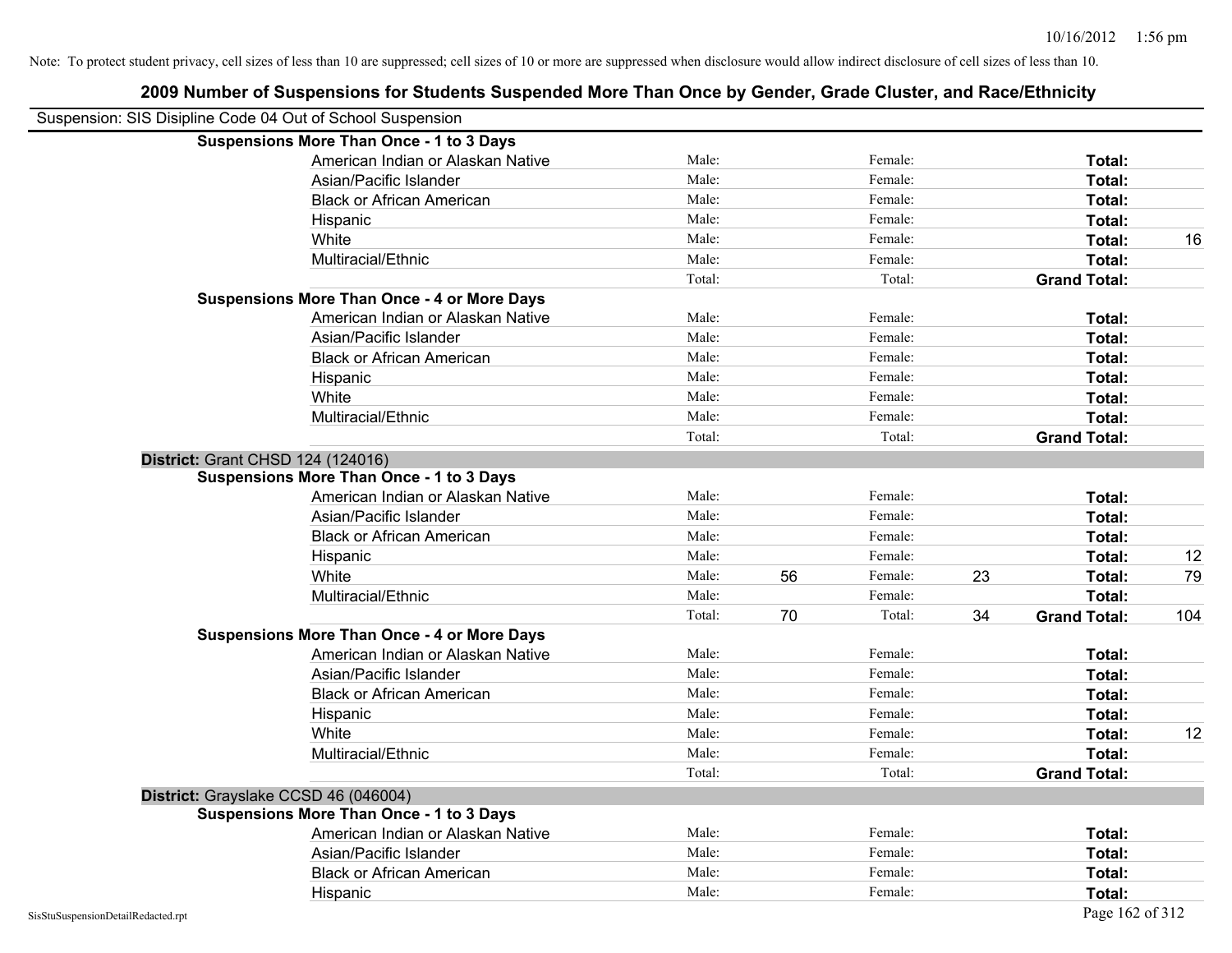| Suspension: SIS Disipline Code 04 Out of School Suspension |                                                    |        |    |         |    |                     |    |
|------------------------------------------------------------|----------------------------------------------------|--------|----|---------|----|---------------------|----|
|                                                            | White                                              | Male:  |    | Female: |    | Total:              | 12 |
|                                                            | Multiracial/Ethnic                                 | Male:  |    | Female: |    | Total:              |    |
|                                                            |                                                    | Total: |    | Total:  |    | <b>Grand Total:</b> | 24 |
|                                                            | <b>Suspensions More Than Once - 4 or More Days</b> |        |    |         |    |                     |    |
|                                                            | American Indian or Alaskan Native                  | Male:  |    | Female: |    | Total:              |    |
|                                                            | Asian/Pacific Islander                             | Male:  |    | Female: |    | Total:              |    |
|                                                            | <b>Black or African American</b>                   | Male:  |    | Female: |    | Total:              |    |
|                                                            | Hispanic                                           | Male:  |    | Female: |    | Total:              |    |
|                                                            | White                                              | Male:  |    | Female: |    | Total:              |    |
|                                                            | Multiracial/Ethnic                                 | Male:  |    | Female: |    | Total:              |    |
|                                                            |                                                    | Total: |    | Total:  |    | <b>Grand Total:</b> |    |
|                                                            | District: Grayslake CHSD 127 (127016)              |        |    |         |    |                     |    |
|                                                            | <b>Suspensions More Than Once - 1 to 3 Days</b>    |        |    |         |    |                     |    |
|                                                            | American Indian or Alaskan Native                  | Male:  |    | Female: |    | Total:              |    |
|                                                            | Asian/Pacific Islander                             | Male:  |    | Female: |    | Total:              |    |
|                                                            | <b>Black or African American</b>                   | Male:  |    | Female: |    | Total:              | 12 |
|                                                            | Hispanic                                           | Male:  |    | Female: |    | Total:              | 22 |
|                                                            | White                                              | Male:  | 25 | Female: | 20 | Total:              | 45 |
|                                                            | Multiracial/Ethnic                                 | Male:  |    | Female: |    | Total:              |    |
|                                                            |                                                    | Total: |    | Total:  |    | <b>Grand Total:</b> |    |
|                                                            | <b>Suspensions More Than Once - 4 or More Days</b> |        |    |         |    |                     |    |
|                                                            | American Indian or Alaskan Native                  | Male:  |    | Female: |    | Total:              |    |
|                                                            | Asian/Pacific Islander                             | Male:  |    | Female: |    | Total:              |    |
|                                                            | <b>Black or African American</b>                   | Male:  |    | Female: |    | Total:              |    |
|                                                            | Hispanic                                           | Male:  |    | Female: |    | Total:              | 12 |
|                                                            | White                                              | Male:  |    | Female: |    | Total:              | 18 |
|                                                            | Multiracial/Ethnic                                 | Male:  |    | Female: |    | Total:              |    |
|                                                            |                                                    | Total: |    | Total:  |    | <b>Grand Total:</b> |    |
| District: Gurnee SD 56 (056002)                            |                                                    |        |    |         |    |                     |    |
|                                                            | <b>Suspensions More Than Once - 1 to 3 Days</b>    |        |    |         |    |                     |    |
|                                                            | American Indian or Alaskan Native                  | Male:  |    | Female: |    | Total:              |    |
|                                                            | Asian/Pacific Islander                             | Male:  |    | Female: |    | Total:              |    |
|                                                            | <b>Black or African American</b>                   | Male:  |    | Female: |    | Total:              |    |
|                                                            | Hispanic                                           | Male:  |    | Female: |    | Total:              |    |
|                                                            | White                                              | Male:  |    | Female: |    | Total:              |    |
|                                                            | Multiracial/Ethnic                                 | Male:  |    | Female: |    | Total:              |    |
|                                                            |                                                    | Total: |    | Total:  |    | <b>Grand Total:</b> | 10 |
|                                                            | <b>Suspensions More Than Once - 4 or More Days</b> |        |    |         |    |                     |    |
|                                                            | American Indian or Alaskan Native                  | Male:  |    | Female: |    | Total:              |    |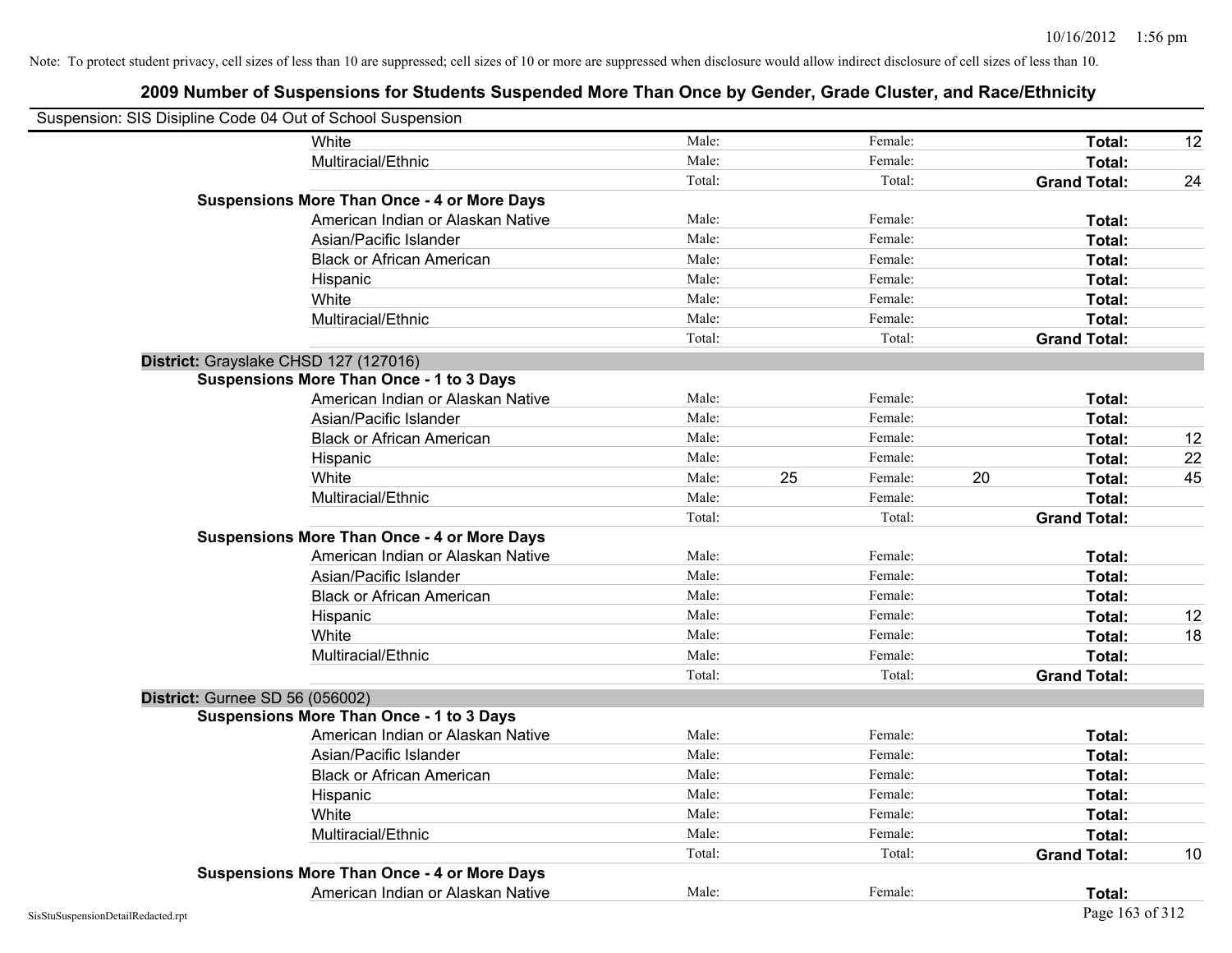| Suspension: SIS Disipline Code 04 Out of School Suspension |                                                    |        |         |                     |
|------------------------------------------------------------|----------------------------------------------------|--------|---------|---------------------|
|                                                            | Asian/Pacific Islander                             | Male:  | Female: | Total:              |
|                                                            | <b>Black or African American</b>                   | Male:  | Female: | Total:              |
|                                                            | Hispanic                                           | Male:  | Female: | Total:              |
|                                                            | White                                              | Male:  | Female: | Total:              |
|                                                            | Multiracial/Ethnic                                 | Male:  | Female: | Total:              |
|                                                            |                                                    | Total: | Total:  | <b>Grand Total:</b> |
|                                                            | District: Hawthorn CCSD 73 (073004)                |        |         |                     |
|                                                            | <b>Suspensions More Than Once - 1 to 3 Days</b>    |        |         |                     |
|                                                            | American Indian or Alaskan Native                  | Male:  | Female: | Total:              |
|                                                            | Asian/Pacific Islander                             | Male:  | Female: | Total:              |
|                                                            | <b>Black or African American</b>                   | Male:  | Female: | Total:              |
|                                                            | Hispanic                                           | Male:  | Female: | Total:              |
|                                                            | White                                              | Male:  | Female: | Total:              |
|                                                            | Multiracial/Ethnic                                 | Male:  | Female: | Total:              |
|                                                            |                                                    | Total: | Total:  | <b>Grand Total:</b> |
|                                                            | District: Lake Bluff ESD 65 (065002)               |        |         |                     |
|                                                            | <b>Suspensions More Than Once - 1 to 3 Days</b>    |        |         |                     |
|                                                            | American Indian or Alaskan Native                  | Male:  | Female: | Total:              |
|                                                            | Asian/Pacific Islander                             | Male:  | Female: | Total:              |
|                                                            | <b>Black or African American</b>                   | Male:  | Female: | Total:              |
|                                                            | Hispanic                                           | Male:  | Female: | Total:              |
|                                                            | White                                              | Male:  | Female: | Total:              |
|                                                            | Multiracial/Ethnic                                 | Male:  | Female: | Total:              |
|                                                            |                                                    | Total: | Total:  | <b>Grand Total:</b> |
|                                                            | <b>Suspensions More Than Once - 4 or More Days</b> |        |         |                     |
|                                                            | American Indian or Alaskan Native                  | Male:  | Female: | Total:              |
|                                                            | Asian/Pacific Islander                             | Male:  | Female: | Total:              |
|                                                            | <b>Black or African American</b>                   | Male:  | Female: | Total:              |
|                                                            | Hispanic                                           | Male:  | Female: | Total:              |
|                                                            | White                                              | Male:  | Female: | Total:              |
|                                                            | Multiracial/Ethnic                                 | Male:  | Female: | Total:              |
|                                                            |                                                    | Total: | Total:  | <b>Grand Total:</b> |
|                                                            | District: Lake Forest SD 67 (067005)               |        |         |                     |
|                                                            | <b>Suspensions More Than Once - 1 to 3 Days</b>    |        |         |                     |
|                                                            | American Indian or Alaskan Native                  | Male:  | Female: | Total:              |
|                                                            | Asian/Pacific Islander                             | Male:  | Female: | Total:              |
|                                                            | <b>Black or African American</b>                   | Male:  | Female: | Total:              |
|                                                            | Hispanic                                           | Male:  | Female: | Total:              |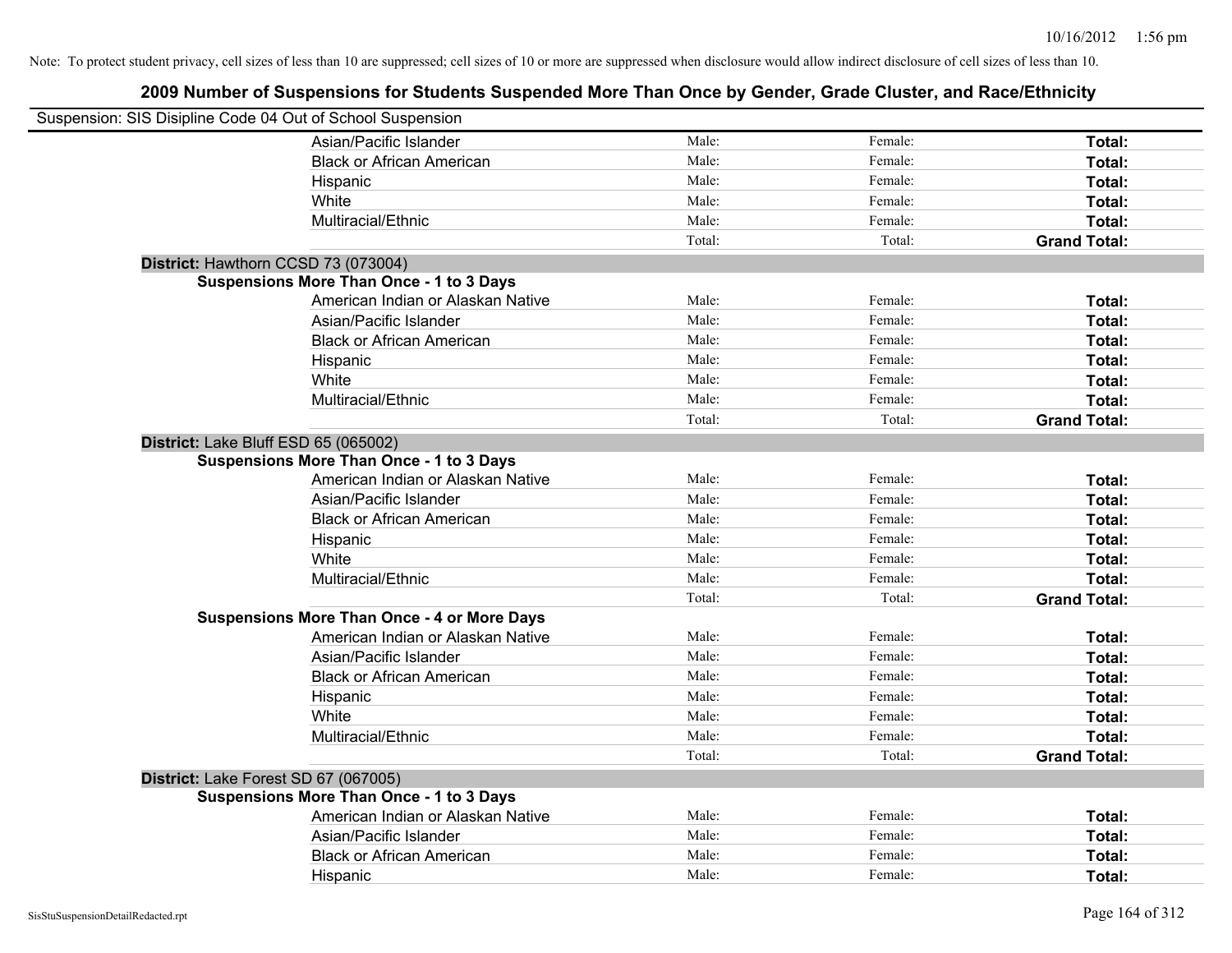### **2009 Number of Suspensions for Students Suspended More Than Once by Gender, Grade Cluster, and Race/Ethnicity**

| Suspension: SIS Disipline Code 04 Out of School Suspension |                                                    |        |         |                     |    |
|------------------------------------------------------------|----------------------------------------------------|--------|---------|---------------------|----|
|                                                            | White                                              | Male:  | Female: | Total:              |    |
|                                                            | Multiracial/Ethnic                                 | Male:  | Female: | Total:              |    |
|                                                            |                                                    | Total: | Total:  | <b>Grand Total:</b> |    |
|                                                            | District: Lake Villa CCSD 41 (041004)              |        |         |                     |    |
|                                                            | <b>Suspensions More Than Once - 1 to 3 Days</b>    |        |         |                     |    |
|                                                            | American Indian or Alaskan Native                  | Male:  | Female: | Total:              |    |
|                                                            | Asian/Pacific Islander                             | Male:  | Female: | Total:              |    |
|                                                            | <b>Black or African American</b>                   | Male:  | Female: | Total:              |    |
|                                                            | Hispanic                                           | Male:  | Female: | Total:              |    |
|                                                            | White                                              | Male:  | Female: | Total:              | 20 |
|                                                            | Multiracial/Ethnic                                 | Male:  | Female: | Total:              |    |
|                                                            |                                                    | Total: | Total:  | <b>Grand Total:</b> | 35 |
|                                                            | <b>Suspensions More Than Once - 4 or More Days</b> |        |         |                     |    |
|                                                            | American Indian or Alaskan Native                  | Male:  | Female: | Total:              |    |
|                                                            | Asian/Pacific Islander                             | Male:  | Female: | Total:              |    |
|                                                            | <b>Black or African American</b>                   | Male:  | Female: | Total:              |    |
|                                                            | Hispanic                                           | Male:  | Female: | Total:              |    |
|                                                            | White                                              | Male:  | Female: | Total:              |    |
|                                                            | Multiracial/Ethnic                                 | Male:  | Female: | Total:              |    |
|                                                            |                                                    | Total: | Total:  | <b>Grand Total:</b> |    |
|                                                            | District: Lake Zurich CUSD 95 (095026)             |        |         |                     |    |
|                                                            | <b>Suspensions More Than Once - 1 to 3 Days</b>    |        |         |                     |    |
|                                                            | American Indian or Alaskan Native                  | Male:  | Female: | Total:              |    |
|                                                            | Asian/Pacific Islander                             | Male:  | Female: | Total:              |    |
|                                                            | <b>Black or African American</b>                   | Male:  | Female: | <b>Total:</b>       |    |
|                                                            | Hispanic                                           | Male:  | Female: | Total:              |    |
|                                                            | White                                              | Male:  | Female: | Total:              | 16 |
|                                                            | Multiracial/Ethnic                                 | Male:  | Female: | Total:              |    |
|                                                            |                                                    | Total: | Total:  | <b>Grand Total:</b> |    |
|                                                            | <b>Suspensions More Than Once - 4 or More Days</b> |        |         |                     |    |
|                                                            | American Indian or Alaskan Native                  | Male:  | Female: | Total:              |    |
|                                                            | Asian/Pacific Islander                             | Male:  | Female: | Total:              |    |
|                                                            | <b>Black or African American</b>                   | Male:  | Female: | Total:              |    |
|                                                            | Hispanic                                           | Male:  | Female: | Total:              |    |
|                                                            | White                                              | Male:  | Female: | Total:              |    |
|                                                            | Multiracial/Ethnic                                 | Male:  | Female: | Total:              |    |
|                                                            |                                                    | Total: | Total:  | <b>Grand Total:</b> |    |
|                                                            |                                                    |        |         |                     |    |

#### **District:** Libertyville SD 70 (070002)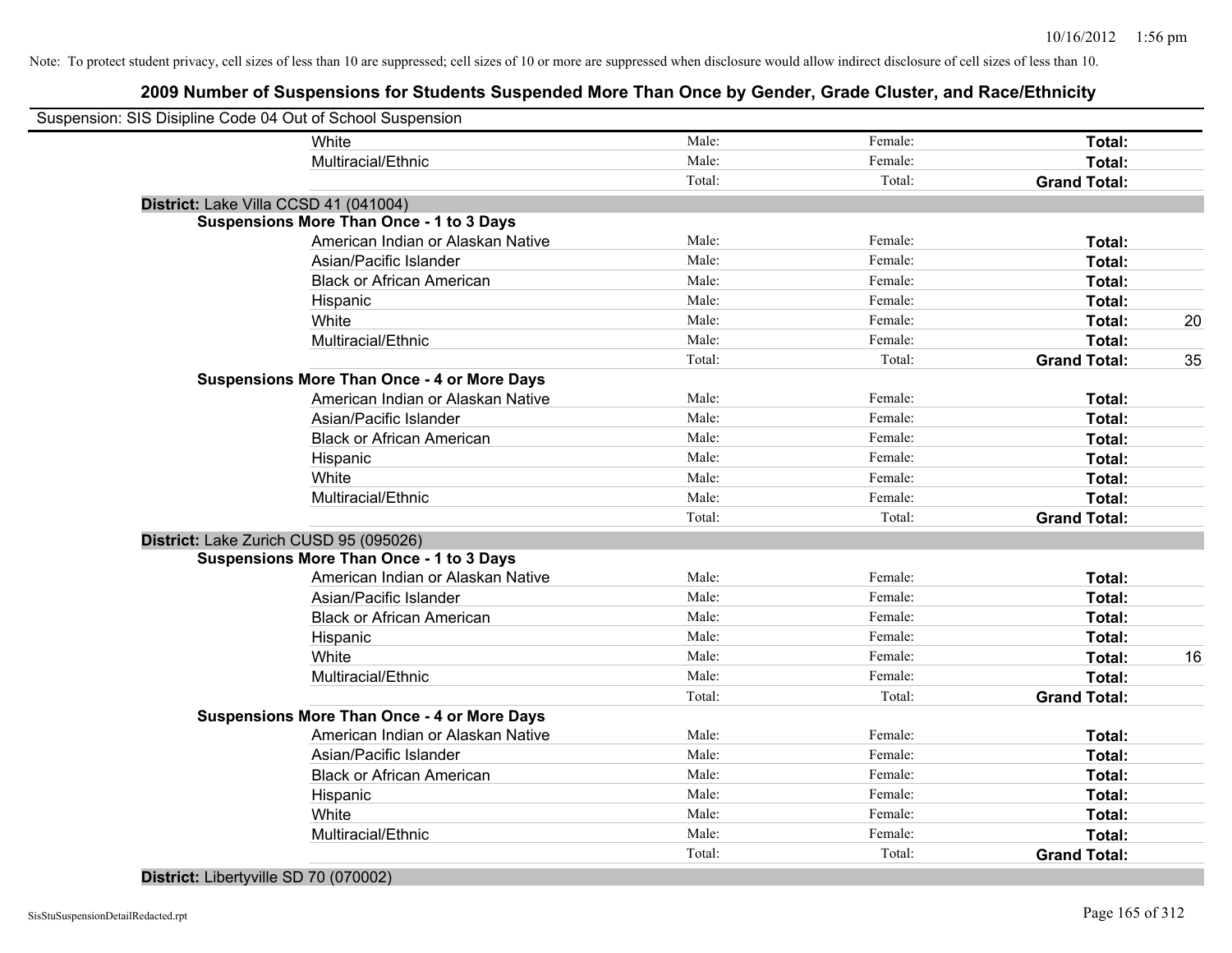| 2009 Number of Suspensions for Students Suspended More Than Once by Gender, Grade Cluster, and Race/Ethnicity |        |     |         |    |                     |     |
|---------------------------------------------------------------------------------------------------------------|--------|-----|---------|----|---------------------|-----|
| Suspension: SIS Disipline Code 04 Out of School Suspension                                                    |        |     |         |    |                     |     |
| <b>Suspensions More Than Once - 1 to 3 Days</b>                                                               |        |     |         |    |                     |     |
| American Indian or Alaskan Native                                                                             | Male:  |     | Female: |    | Total:              |     |
| Asian/Pacific Islander                                                                                        | Male:  |     | Female: |    | Total:              |     |
| <b>Black or African American</b>                                                                              | Male:  |     | Female: |    | Total:              |     |
| Hispanic                                                                                                      | Male:  |     | Female: |    | Total:              |     |
| White                                                                                                         | Male:  |     | Female: |    | Total:              | 11  |
| Multiracial/Ethnic                                                                                            | Male:  |     | Female: |    | Total:              |     |
|                                                                                                               | Total: |     | Total:  |    | <b>Grand Total:</b> |     |
| District: Millburn CCSD 24 (024004)                                                                           |        |     |         |    |                     |     |
| <b>Suspensions More Than Once - 1 to 3 Days</b>                                                               |        |     |         |    |                     |     |
| American Indian or Alaskan Native                                                                             | Male:  |     | Female: |    | Total:              |     |
| Asian/Pacific Islander                                                                                        | Male:  |     | Female: |    | Total:              |     |
| <b>Black or African American</b>                                                                              | Male:  |     | Female: |    | Total:              |     |
| Hispanic                                                                                                      | Male:  |     | Female: |    | Total:              |     |
| White                                                                                                         | Male:  |     | Female: |    | Total:              |     |
| Multiracial/Ethnic                                                                                            | Male:  |     | Female: |    | Total:              |     |
|                                                                                                               | Total: |     | Total:  |    | <b>Grand Total:</b> |     |
| District: Mundelein Cons HSD 120 (120013)                                                                     |        |     |         |    |                     |     |
| <b>Suspensions More Than Once - 4 or More Days</b>                                                            |        |     |         |    |                     |     |
| American Indian or Alaskan Native                                                                             | Male:  |     | Female: |    | Total:              |     |
| Asian/Pacific Islander                                                                                        | Male:  |     | Female: |    | Total:              |     |
| <b>Black or African American</b>                                                                              | Male:  |     | Female: |    | Total:              |     |
| Hispanic                                                                                                      | Male:  | 78  | Female: | 18 | Total:              | 96  |
| White                                                                                                         | Male:  |     | Female: |    | Total:              | 41  |
| Multiracial/Ethnic                                                                                            | Male:  |     | Female: |    | Total:              |     |
|                                                                                                               | Total: | 124 | Total:  | 30 | <b>Grand Total:</b> | 154 |
| District: Mundelein ESD 75 (075002)                                                                           |        |     |         |    |                     |     |
| <b>Suspensions More Than Once - 1 to 3 Days</b>                                                               |        |     |         |    |                     |     |
| American Indian or Alaskan Native                                                                             | Male:  |     | Female: |    | Total:              |     |
| Asian/Pacific Islander                                                                                        | Male:  |     | Female: |    | Total:              |     |
| <b>Black or African American</b>                                                                              | Male:  |     | Female: |    | Total:              |     |
| Hispanic                                                                                                      | Male:  |     | Female: |    | Total:              |     |
| White                                                                                                         | Male:  |     | Female: |    | Total:              |     |
| Multiracial/Ethnic                                                                                            | Male:  |     | Female: |    | Total:              |     |
|                                                                                                               | Total: |     | Total:  |    | <b>Grand Total:</b> |     |
| District: Non-Public School (044Z)                                                                            |        |     |         |    |                     |     |
| <b>Suspensions More Than Once - 1 to 3 Days</b>                                                               |        |     |         |    |                     |     |
| American Indian or Alaskan Native                                                                             | Male:  |     | Female: |    | Total:              |     |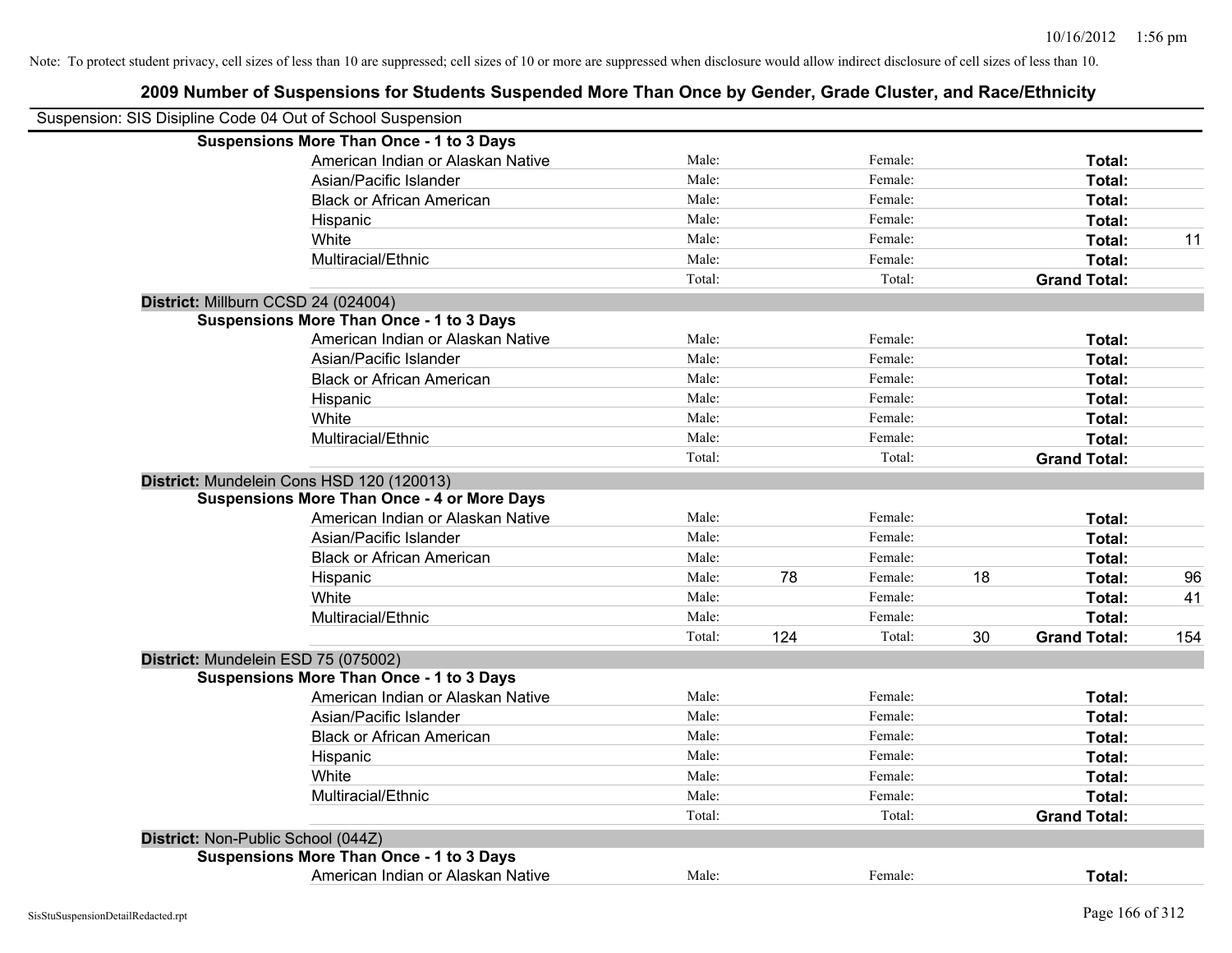| Suspension: SIS Disipline Code 04 Out of School Suspension |        |     |         |    |                     |     |
|------------------------------------------------------------|--------|-----|---------|----|---------------------|-----|
| Asian/Pacific Islander                                     | Male:  |     | Female: |    | Total:              |     |
| <b>Black or African American</b>                           | Male:  |     | Female: |    | Total:              |     |
| Hispanic                                                   | Male:  |     | Female: |    | Total:              |     |
| White                                                      | Male:  |     | Female: |    | <b>Total:</b>       | 27  |
| Multiracial/Ethnic                                         | Male:  |     | Female: |    | Total:              |     |
|                                                            | Total: |     | Total:  |    | <b>Grand Total:</b> |     |
| District: North Chicago SD 187 (187026)                    |        |     |         |    |                     |     |
| <b>Suspensions More Than Once - 1 to 3 Days</b>            |        |     |         |    |                     |     |
| American Indian or Alaskan Native                          | Male:  |     | Female: |    | Total:              |     |
| Asian/Pacific Islander                                     | Male:  |     | Female: |    | Total:              |     |
| <b>Black or African American</b>                           | Male:  | 65  | Female: | 41 | Total:              | 106 |
| Hispanic                                                   | Male:  | 20  | Female: | 14 | Total:              | 34  |
| White                                                      | Male:  |     | Female: |    | Total:              |     |
| Multiracial/Ethnic                                         | Male:  |     | Female: |    | Total:              |     |
|                                                            | Total: |     | Total:  |    | <b>Grand Total:</b> | 152 |
| <b>Suspensions More Than Once - 4 or More Days</b>         |        |     |         |    |                     |     |
| American Indian or Alaskan Native                          | Male:  |     | Female: |    | Total:              |     |
| Asian/Pacific Islander                                     | Male:  |     | Female: |    | Total:              |     |
| <b>Black or African American</b>                           | Male:  |     | Female: |    | Total:              | 27  |
| Hispanic                                                   | Male:  |     | Female: |    | Total:              |     |
| White                                                      | Male:  |     | Female: |    | Total:              |     |
| Multiracial/Ethnic                                         | Male:  |     | Female: |    | Total:              |     |
|                                                            | Total: |     | Total:  |    | <b>Grand Total:</b> |     |
| District: Rondout SD 72 (072002)                           |        |     |         |    |                     |     |
| <b>Suspensions More Than Once - 1 to 3 Days</b>            |        |     |         |    |                     |     |
| American Indian or Alaskan Native                          | Male:  |     | Female: |    | Total:              |     |
| Asian/Pacific Islander                                     | Male:  |     | Female: |    | Total:              |     |
| <b>Black or African American</b>                           | Male:  |     | Female: |    | Total:              |     |
| Hispanic                                                   | Male:  |     | Female: |    | Total:              |     |
| White                                                      | Male:  |     | Female: |    | Total:              |     |
| Multiracial/Ethnic                                         | Male:  |     | Female: |    | Total:              |     |
|                                                            | Total: |     | Total:  |    | <b>Grand Total:</b> |     |
| District: Round Lake CUSD 116 (116026)                     |        |     |         |    |                     |     |
| <b>Suspensions More Than Once - 1 to 3 Days</b>            |        |     |         |    |                     |     |
| American Indian or Alaskan Native                          | Male:  |     | Female: |    | Total:              |     |
| Asian/Pacific Islander                                     | Male:  |     | Female: |    | Total:              |     |
| <b>Black or African American</b>                           | Male:  | 62  | Female: | 38 | <b>Total:</b>       | 100 |
| Hispanic                                                   | Male:  | 262 | Female: | 46 | Total:              | 308 |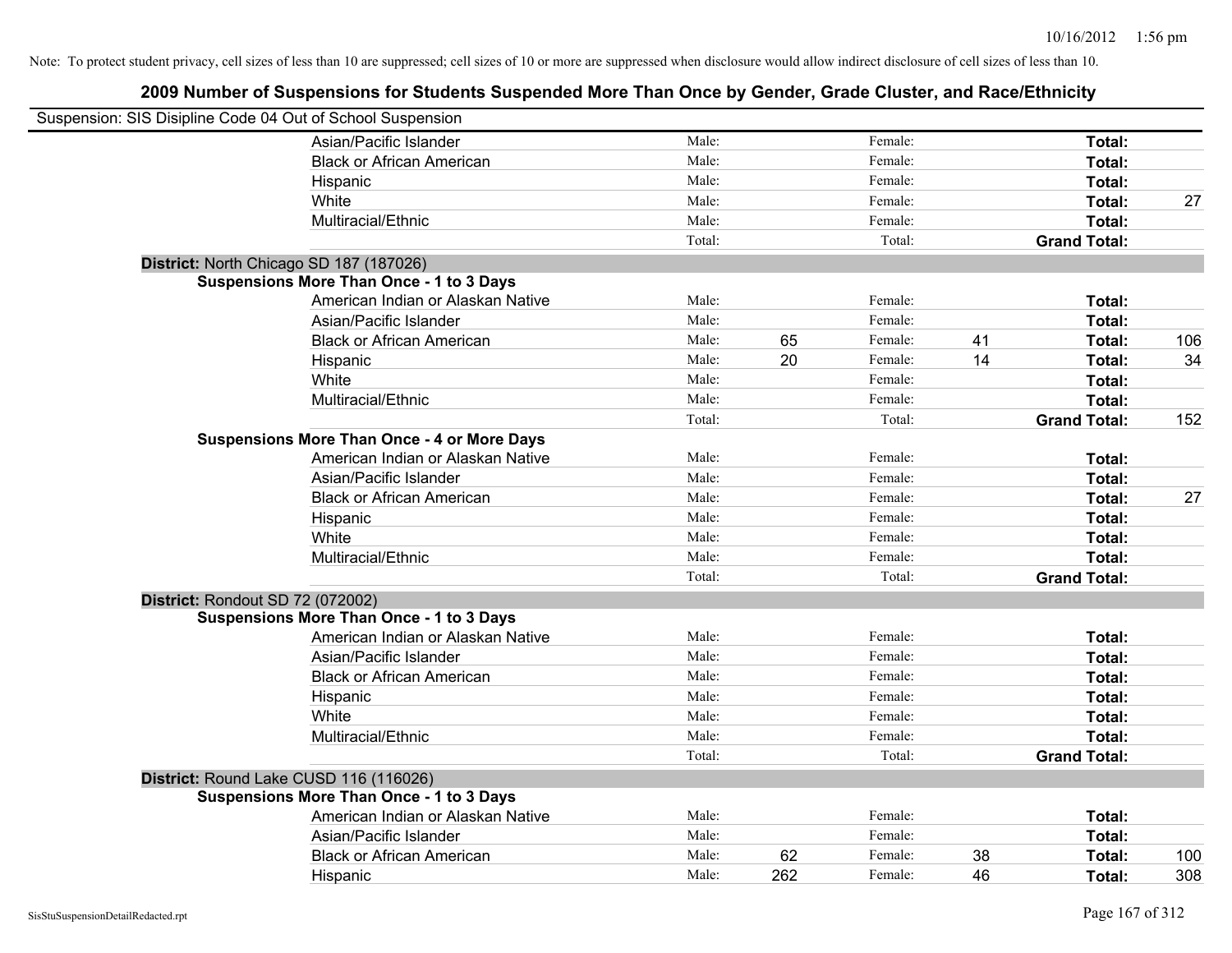| Suspension: SIS Disipline Code 04 Out of School Suspension |                                                     |        |     |         |    |                     |     |
|------------------------------------------------------------|-----------------------------------------------------|--------|-----|---------|----|---------------------|-----|
|                                                            | White                                               | Male:  | 110 | Female: | 48 | Total:              | 158 |
|                                                            | Multiracial/Ethnic                                  | Male:  |     | Female: |    | Total:              |     |
|                                                            |                                                     | Total: |     | Total:  |    | <b>Grand Total:</b> |     |
|                                                            | <b>Suspensions More Than Once - 4 or More Days</b>  |        |     |         |    |                     |     |
|                                                            | American Indian or Alaskan Native                   | Male:  |     | Female: |    | Total:              |     |
|                                                            | Asian/Pacific Islander                              | Male:  |     | Female: |    | Total:              |     |
|                                                            | <b>Black or African American</b>                    | Male:  |     | Female: |    | Total:              | 20  |
|                                                            | Hispanic                                            | Male:  | 98  | Female: | 19 | Total:              | 117 |
|                                                            | White                                               | Male:  |     | Female: |    | Total:              | 19  |
|                                                            | Multiracial/Ethnic                                  | Male:  |     | Female: |    | Total:              |     |
|                                                            |                                                     | Total: |     | Total:  |    | <b>Grand Total:</b> |     |
|                                                            | District: Spec Educ Dist Lake County/Sedol (825060) |        |     |         |    |                     |     |
|                                                            | <b>Suspensions More Than Once - 1 to 3 Days</b>     |        |     |         |    |                     |     |
|                                                            | American Indian or Alaskan Native                   | Male:  |     | Female: |    | Total:              |     |
|                                                            | Asian/Pacific Islander                              | Male:  |     | Female: |    | Total:              |     |
|                                                            | <b>Black or African American</b>                    | Male:  |     | Female: |    | Total:              |     |
|                                                            | Hispanic                                            | Male:  |     | Female: |    | Total:              |     |
|                                                            | White                                               | Male:  |     | Female: |    | Total:              |     |
|                                                            | Multiracial/Ethnic                                  | Male:  |     | Female: |    | Total:              |     |
|                                                            |                                                     | Total: |     | Total:  |    | <b>Grand Total:</b> |     |
|                                                            | <b>Suspensions More Than Once - 4 or More Days</b>  |        |     |         |    |                     |     |
|                                                            | American Indian or Alaskan Native                   | Male:  |     | Female: |    | Total:              |     |
|                                                            | Asian/Pacific Islander                              | Male:  |     | Female: |    | Total:              |     |
|                                                            | <b>Black or African American</b>                    | Male:  |     | Female: |    | Total:              |     |
|                                                            | Hispanic                                            | Male:  |     | Female: |    | Total:              |     |
|                                                            | White                                               | Male:  |     | Female: |    | Total:              |     |
|                                                            | Multiracial/Ethnic                                  | Male:  |     | Female: |    | Total:              |     |
|                                                            |                                                     | Total: |     | Total:  |    | <b>Grand Total:</b> |     |
| <b>District:</b> Twp HSD 113 (113017)                      |                                                     |        |     |         |    |                     |     |
|                                                            | <b>Suspensions More Than Once - 1 to 3 Days</b>     |        |     |         |    |                     |     |
|                                                            | American Indian or Alaskan Native                   | Male:  |     | Female: |    | Total:              |     |
|                                                            | Asian/Pacific Islander                              | Male:  |     | Female: |    | Total:              |     |
|                                                            | <b>Black or African American</b>                    | Male:  |     | Female: |    | Total:              |     |
|                                                            | Hispanic                                            | Male:  |     | Female: |    | Total:              |     |
|                                                            | White                                               | Male:  |     | Female: |    | Total:              |     |
|                                                            | Multiracial/Ethnic                                  | Male:  |     | Female: |    | Total:              |     |
|                                                            |                                                     | Total: |     | Total:  |    | <b>Grand Total:</b> |     |
|                                                            | <b>Suspensions More Than Once - 4 or More Days</b>  |        |     |         |    |                     |     |
|                                                            | American Indian or Alaskan Native                   | Male:  |     | Female: |    | Total:              |     |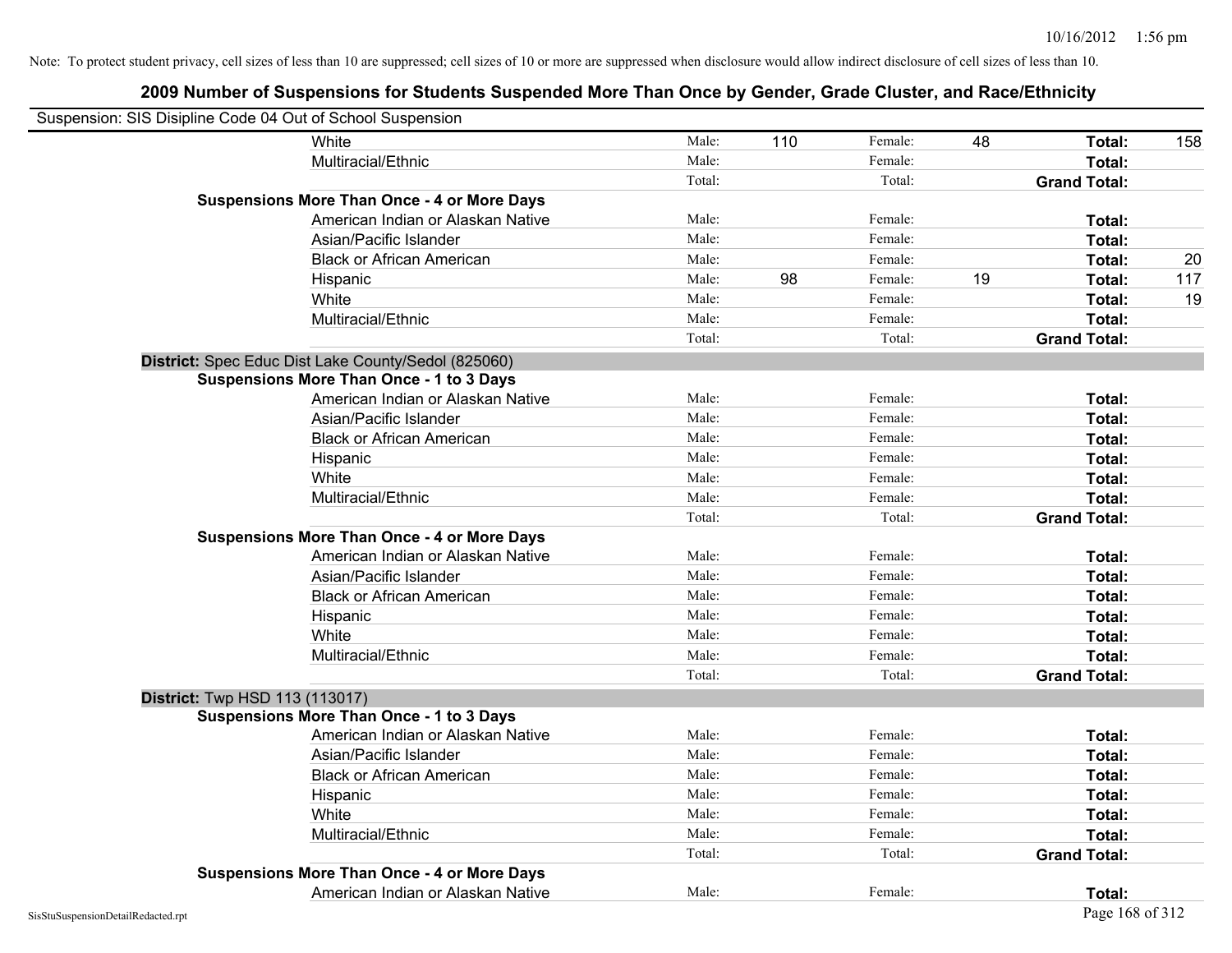| Suspension: SIS Disipline Code 04 Out of School Suspension |                                                    |        |     |         |    |                     |     |
|------------------------------------------------------------|----------------------------------------------------|--------|-----|---------|----|---------------------|-----|
|                                                            | Asian/Pacific Islander                             | Male:  |     | Female: |    | Total:              |     |
|                                                            | <b>Black or African American</b>                   | Male:  |     | Female: |    | Total:              |     |
|                                                            | Hispanic                                           | Male:  |     | Female: |    | Total:              |     |
|                                                            | White                                              | Male:  |     | Female: |    | Total:              |     |
|                                                            | Multiracial/Ethnic                                 | Male:  |     | Female: |    | Total:              |     |
|                                                            |                                                    | Total: |     | Total:  |    | <b>Grand Total:</b> |     |
| District: Warren Twp HSD 121 (121017)                      |                                                    |        |     |         |    |                     |     |
|                                                            | <b>Suspensions More Than Once - 1 to 3 Days</b>    |        |     |         |    |                     |     |
|                                                            | American Indian or Alaskan Native                  | Male:  |     | Female: |    | Total:              |     |
|                                                            | Asian/Pacific Islander                             | Male:  |     | Female: |    | Total:              | 12  |
|                                                            | <b>Black or African American</b>                   | Male:  | 72  | Female: | 40 | Total:              | 112 |
|                                                            | Hispanic                                           | Male:  | 112 | Female: | 42 | Total:              | 154 |
|                                                            | White                                              | Male:  | 131 | Female: | 65 | Total:              | 196 |
|                                                            | Multiracial/Ethnic                                 | Male:  |     | Female: |    | Total:              |     |
|                                                            |                                                    | Total: |     | Total:  |    | <b>Grand Total:</b> |     |
|                                                            | <b>Suspensions More Than Once - 4 or More Days</b> |        |     |         |    |                     |     |
|                                                            | American Indian or Alaskan Native                  | Male:  |     | Female: |    | Total:              |     |
|                                                            | Asian/Pacific Islander                             | Male:  |     | Female: |    | Total:              |     |
|                                                            | <b>Black or African American</b>                   | Male:  |     | Female: |    | Total:              | 17  |
|                                                            | Hispanic                                           | Male:  |     | Female: |    | Total:              | 18  |
|                                                            | White                                              | Male:  |     | Female: |    | Total:              | 26  |
|                                                            | Multiracial/Ethnic                                 | Male:  |     | Female: |    | Total:              |     |
|                                                            |                                                    | Total: |     | Total:  |    | <b>Grand Total:</b> |     |
| District: Wauconda CUSD 118 (118026)                       |                                                    |        |     |         |    |                     |     |
|                                                            | <b>Suspensions More Than Once - 1 to 3 Days</b>    |        |     |         |    |                     |     |
|                                                            | American Indian or Alaskan Native                  | Male:  |     | Female: |    | Total:              |     |
|                                                            | Asian/Pacific Islander                             | Male:  |     | Female: |    | Total:              |     |
|                                                            | <b>Black or African American</b>                   | Male:  |     | Female: |    | Total:              |     |
|                                                            | Hispanic                                           | Male:  |     | Female: |    | Total:              | 33  |
|                                                            | White                                              | Male:  | 59  | Female: | 10 | Total:              | 69  |
|                                                            | Multiracial/Ethnic                                 | Male:  |     | Female: |    | Total:              |     |
|                                                            |                                                    | Total: |     | Total:  |    | <b>Grand Total:</b> |     |
|                                                            | <b>Suspensions More Than Once - 4 or More Days</b> |        |     |         |    |                     |     |
|                                                            | American Indian or Alaskan Native                  | Male:  |     | Female: |    | Total:              |     |
|                                                            | Asian/Pacific Islander                             | Male:  |     | Female: |    | Total:              |     |
|                                                            | <b>Black or African American</b>                   | Male:  |     | Female: |    | Total:              |     |
|                                                            | Hispanic                                           | Male:  |     | Female: |    | Total:              | 13  |
|                                                            | White                                              | Male:  |     | Female: |    | Total:              | 21  |
|                                                            | Multiracial/Ethnic                                 | Male:  |     | Female: |    | Total:              |     |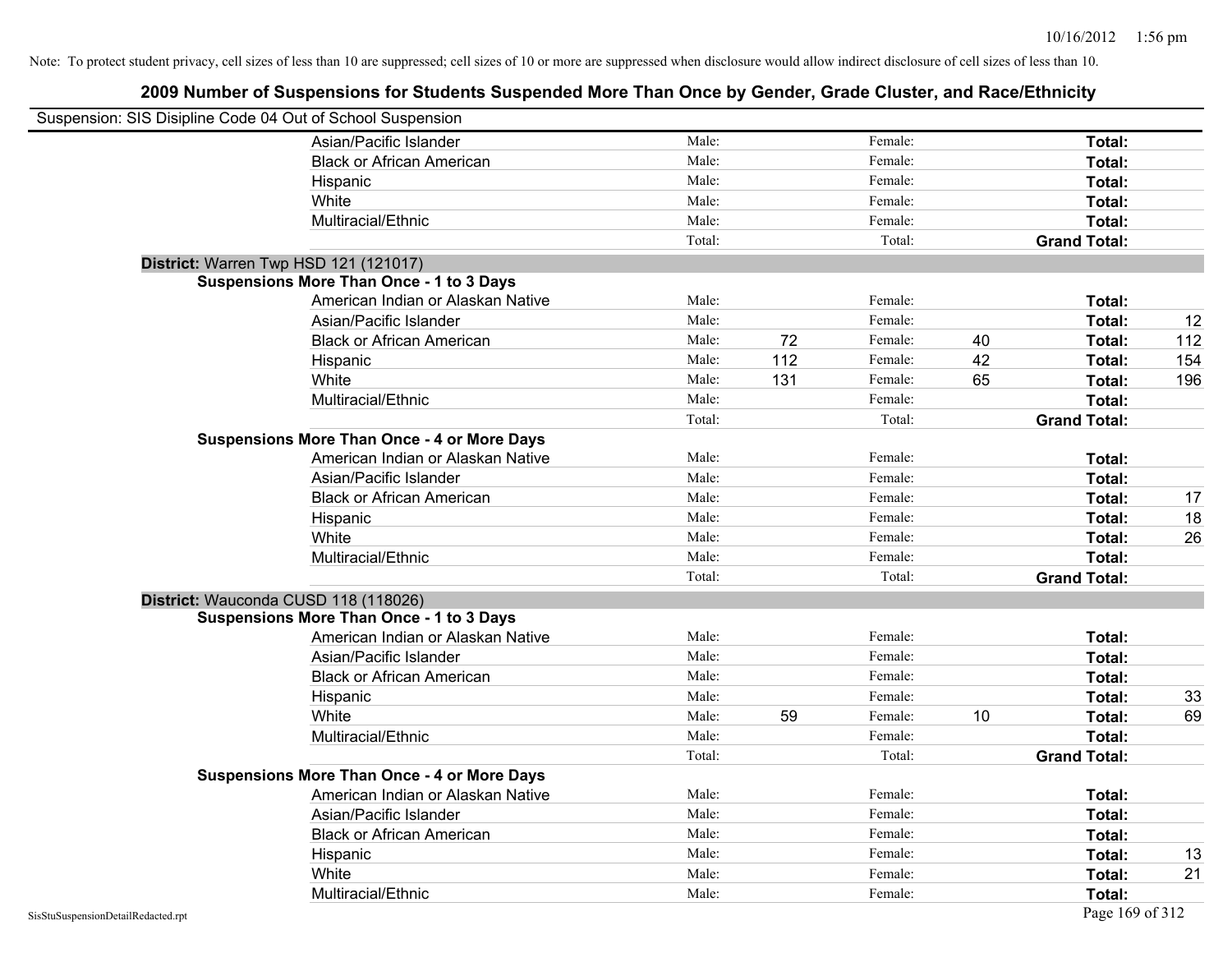| Suspension: SIS Disipline Code 04 Out of School Suspension |        |     |         |     |                     |     |
|------------------------------------------------------------|--------|-----|---------|-----|---------------------|-----|
|                                                            | Total: |     | Total:  |     | <b>Grand Total:</b> |     |
| District: Waukegan CUSD 60 (060026)                        |        |     |         |     |                     |     |
| <b>Suspensions More Than Once - 1 to 3 Days</b>            |        |     |         |     |                     |     |
| American Indian or Alaskan Native                          | Male:  |     | Female: |     | Total:              |     |
| Asian/Pacific Islander                                     | Male:  |     | Female: |     | Total:              | 12  |
| <b>Black or African American</b>                           | Male:  | 435 | Female: | 188 | Total:              | 623 |
| Hispanic                                                   | Male:  | 387 | Female: | 116 | Total:              | 503 |
| White                                                      | Male:  | 26  | Female: | 19  | Total:              | 45  |
| Multiracial/Ethnic                                         | Male:  | 19  | Female: | 10  | Total:              | 29  |
|                                                            | Total: |     | Total:  |     | <b>Grand Total:</b> |     |
| <b>Suspensions More Than Once - 4 or More Days</b>         |        |     |         |     |                     |     |
| American Indian or Alaskan Native                          | Male:  |     | Female: |     | Total:              |     |
| Asian/Pacific Islander                                     | Male:  |     | Female: |     | Total:              |     |
| <b>Black or African American</b>                           | Male:  | 84  | Female: | 47  | Total:              | 131 |
| Hispanic                                                   | Male:  | 108 | Female: | 27  | Total:              | 135 |
| White                                                      | Male:  |     | Female: |     | Total:              |     |
| Multiracial/Ethnic                                         | Male:  |     | Female: |     | Total:              |     |
|                                                            | Total: |     | Total:  |     | <b>Grand Total:</b> | 282 |
| District: Winthrop Harbor SD 1 (001002)                    |        |     |         |     |                     |     |
| <b>Suspensions More Than Once - 1 to 3 Days</b>            |        |     |         |     |                     |     |
| American Indian or Alaskan Native                          | Male:  |     | Female: |     | Total:              |     |
| Asian/Pacific Islander                                     | Male:  |     | Female: |     | Total:              |     |
| <b>Black or African American</b>                           | Male:  |     | Female: |     | Total:              |     |
| Hispanic                                                   | Male:  |     | Female: |     | Total:              |     |
| White                                                      | Male:  |     | Female: |     | Total:              | 10  |
| Multiracial/Ethnic                                         | Male:  |     | Female: |     | Total:              |     |
|                                                            | Total: |     | Total:  |     | <b>Grand Total:</b> |     |
| <b>Suspensions More Than Once - 4 or More Days</b>         |        |     |         |     |                     |     |
| American Indian or Alaskan Native                          | Male:  |     | Female: |     | Total:              |     |
| Asian/Pacific Islander                                     | Male:  |     | Female: |     | Total:              |     |
| <b>Black or African American</b>                           | Male:  |     | Female: |     | Total:              |     |
| Hispanic                                                   | Male:  |     | Female: |     | Total:              |     |
| White                                                      | Male:  |     | Female: |     | Total:              |     |
| Multiracial/Ethnic                                         | Male:  |     | Female: |     | Total:              |     |
|                                                            | Total: |     | Total:  |     | <b>Grand Total:</b> |     |
| District: Woodland CCSD 50 (050004)                        |        |     |         |     |                     |     |
| <b>Suspensions More Than Once - 1 to 3 Days</b>            |        |     |         |     |                     |     |
| American Indian or Alaskan Native                          | Male:  |     | Female: |     | Total:              |     |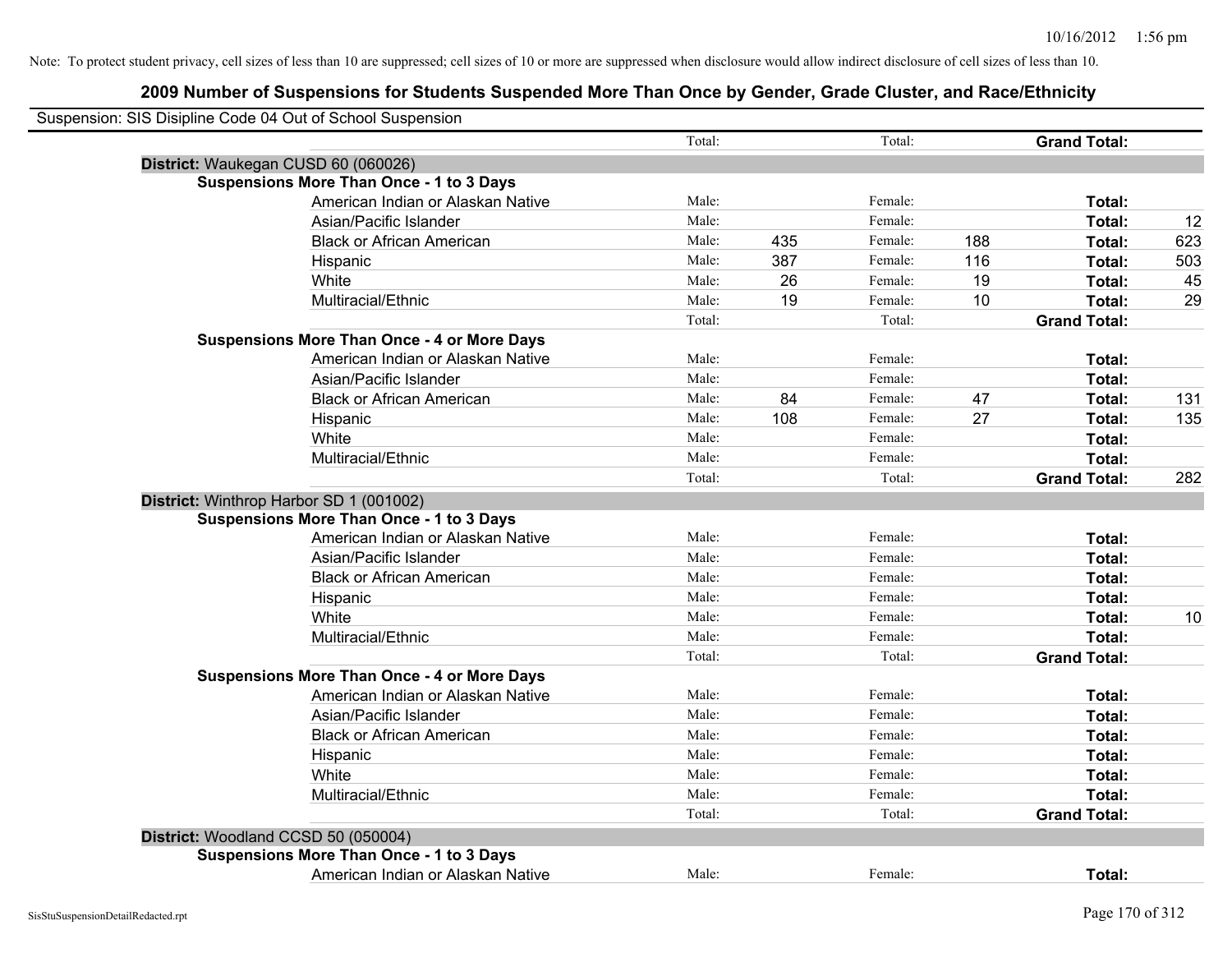| Suspension: SIS Disipline Code 04 Out of School Suspension |                                                    |        |     |         |    |                     |     |
|------------------------------------------------------------|----------------------------------------------------|--------|-----|---------|----|---------------------|-----|
|                                                            | Asian/Pacific Islander                             | Male:  |     | Female: |    | Total:              |     |
|                                                            | <b>Black or African American</b>                   | Male:  |     | Female: |    | Total:              |     |
|                                                            | Hispanic                                           | Male:  |     | Female: |    | Total:              |     |
|                                                            | White                                              | Male:  |     | Female: |    | Total:              |     |
|                                                            | Multiracial/Ethnic                                 | Male:  |     | Female: |    | Total:              |     |
|                                                            |                                                    | Total: |     | Total:  |    | <b>Grand Total:</b> | 13  |
|                                                            | <b>Suspensions More Than Once - 4 or More Days</b> |        |     |         |    |                     |     |
|                                                            | American Indian or Alaskan Native                  | Male:  |     | Female: |    | Total:              |     |
|                                                            | Asian/Pacific Islander                             | Male:  |     | Female: |    | Total:              |     |
|                                                            | <b>Black or African American</b>                   | Male:  |     | Female: |    | Total:              |     |
|                                                            | Hispanic                                           | Male:  |     | Female: |    | Total:              |     |
|                                                            | White                                              | Male:  |     | Female: |    | Total:              |     |
|                                                            | Multiracial/Ethnic                                 | Male:  |     | Female: |    | Total:              |     |
|                                                            |                                                    | Total: |     | Total:  |    | <b>Grand Total:</b> |     |
| <b>District: Zion ESD 6 (006002)</b>                       |                                                    |        |     |         |    |                     |     |
|                                                            | <b>Suspensions More Than Once - 1 to 3 Days</b>    |        |     |         |    |                     |     |
|                                                            | American Indian or Alaskan Native                  | Male:  |     | Female: |    | Total:              |     |
|                                                            | Asian/Pacific Islander                             | Male:  |     | Female: |    | Total:              |     |
|                                                            | <b>Black or African American</b>                   | Male:  | 199 | Female: | 76 | Total:              | 275 |
|                                                            | Hispanic                                           | Male:  | 36  | Female: | 13 | Total:              | 49  |
|                                                            | White                                              | Male:  |     | Female: |    | Total:              | 21  |
|                                                            | Multiracial/Ethnic                                 | Male:  |     | Female: |    | Total:              | 26  |
|                                                            |                                                    | Total: |     | Total:  |    | <b>Grand Total:</b> |     |
|                                                            | <b>Suspensions More Than Once - 4 or More Days</b> |        |     |         |    |                     |     |
|                                                            | American Indian or Alaskan Native                  | Male:  |     | Female: |    | Total:              |     |
|                                                            | Asian/Pacific Islander                             | Male:  |     | Female: |    | Total:              |     |
|                                                            | <b>Black or African American</b>                   | Male:  | 21  | Female: | 14 | Total:              | 35  |
|                                                            | Hispanic                                           | Male:  |     | Female: |    | Total:              | 22  |
|                                                            | White                                              | Male:  |     | Female: |    | Total:              |     |
|                                                            | Multiracial/Ethnic                                 | Male:  |     | Female: |    | Total:              |     |
|                                                            |                                                    | Total: | 46  | Total:  | 24 | <b>Grand Total:</b> | 70  |
|                                                            | District: Zion-Benton Twp HSD 126 (126017)         |        |     |         |    |                     |     |
|                                                            | <b>Suspensions More Than Once - 1 to 3 Days</b>    |        |     |         |    |                     |     |
|                                                            | American Indian or Alaskan Native                  | Male:  |     | Female: |    | Total:              |     |
|                                                            | Asian/Pacific Islander                             | Male:  |     | Female: |    | Total:              |     |
|                                                            | <b>Black or African American</b>                   | Male:  | 25  | Female: | 14 | Total:              | 39  |
|                                                            | Hispanic                                           | Male:  |     | Female: |    | Total:              |     |
|                                                            | White                                              | Male:  |     | Female: |    | Total:              |     |
|                                                            | Multiracial/Ethnic                                 | Male:  |     | Female: |    | Total:              |     |
| SisStuSuspensionDetailRedacted.rpt                         |                                                    |        |     |         |    | Page 171 of 312     |     |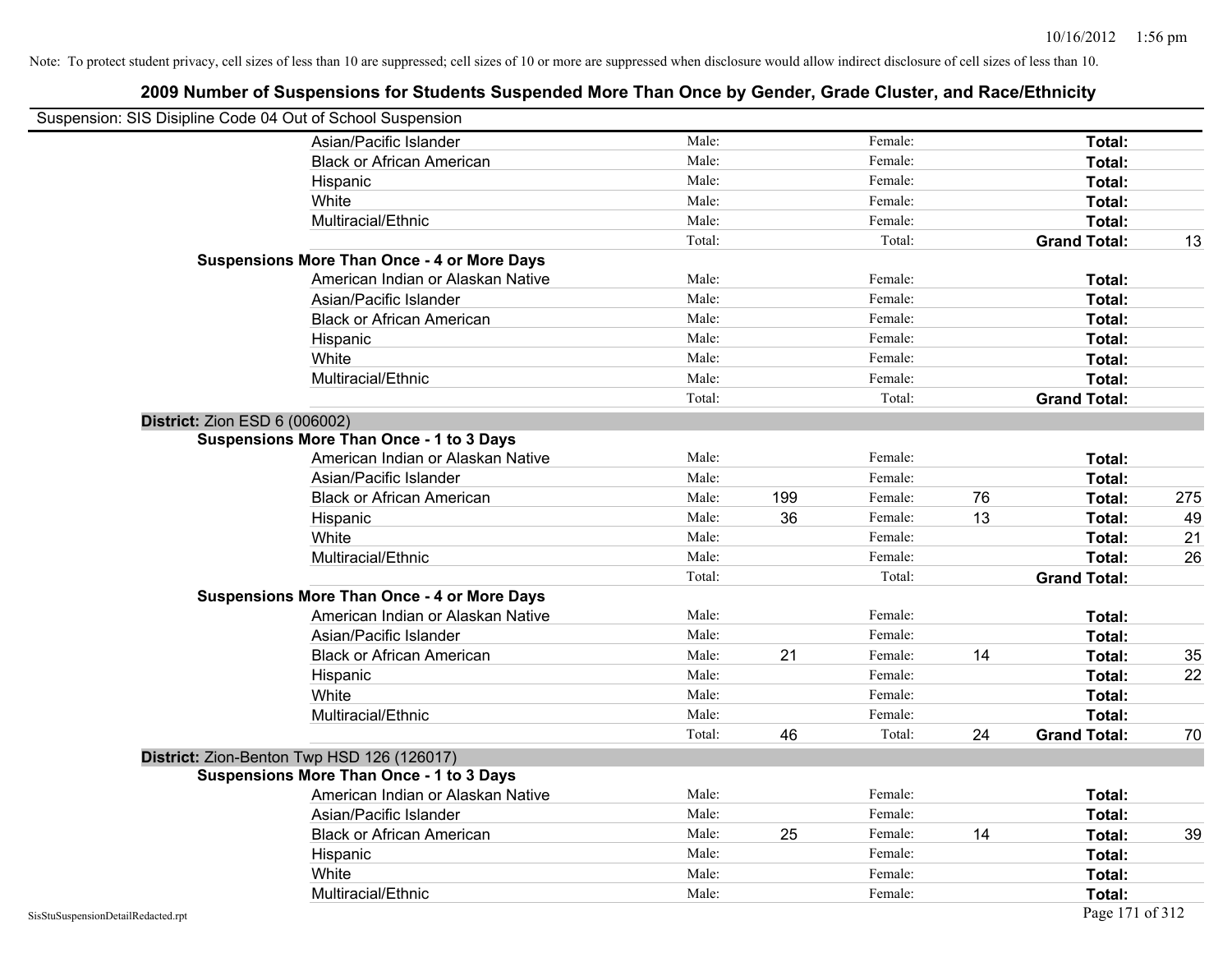|                           | Suspension: SIS Disipline Code 04 Out of School Suspension |        |    |         |    |                     |    |
|---------------------------|------------------------------------------------------------|--------|----|---------|----|---------------------|----|
|                           |                                                            | Total: |    | Total:  |    | <b>Grand Total:</b> | 59 |
|                           | <b>Suspensions More Than Once - 4 or More Days</b>         |        |    |         |    |                     |    |
|                           | American Indian or Alaskan Native                          | Male:  |    | Female: |    | Total:              |    |
|                           | Asian/Pacific Islander                                     | Male:  |    | Female: |    | Total:              |    |
|                           | <b>Black or African American</b>                           | Male:  | 25 | Female: | 14 | Total:              | 39 |
|                           | Hispanic                                                   | Male:  |    | Female: |    | Total:              | 15 |
|                           | White                                                      | Male:  |    | Female: |    | <b>Total:</b>       |    |
|                           | Multiracial/Ethnic                                         | Male:  |    | Female: |    | Total:              |    |
|                           |                                                            | Total: |    | Total:  |    | <b>Grand Total:</b> | 65 |
| Region: Lee/Ogle ROE (47) |                                                            |        |    |         |    |                     |    |
| <b>County: Lee (052)</b>  |                                                            |        |    |         |    |                     |    |
|                           | District: Amboy CUSD 272 (272026)                          |        |    |         |    |                     |    |
|                           | <b>Suspensions More Than Once - 1 to 3 Days</b>            |        |    |         |    |                     |    |
|                           | American Indian or Alaskan Native                          | Male:  |    | Female: |    | Total:              |    |
|                           | Asian/Pacific Islander                                     | Male:  |    | Female: |    | Total:              |    |
|                           | <b>Black or African American</b>                           | Male:  |    | Female: |    | <b>Total:</b>       |    |
|                           | Hispanic                                                   | Male:  |    | Female: |    | <b>Total:</b>       |    |
|                           | White                                                      | Male:  |    | Female: |    | Total:              | 43 |
|                           | Multiracial/Ethnic                                         | Male:  |    | Female: |    | <b>Total:</b>       |    |
|                           |                                                            | Total: |    | Total:  |    | <b>Grand Total:</b> |    |
|                           | <b>Suspensions More Than Once - 4 or More Days</b>         |        |    |         |    |                     |    |
|                           | American Indian or Alaskan Native                          | Male:  |    | Female: |    | Total:              |    |
|                           | Asian/Pacific Islander                                     | Male:  |    | Female: |    | Total:              |    |
|                           | <b>Black or African American</b>                           | Male:  |    | Female: |    | <b>Total:</b>       |    |
|                           | Hispanic                                                   | Male:  |    | Female: |    | Total:              |    |
|                           | White                                                      | Male:  |    | Female: |    | Total:              |    |
|                           | Multiracial/Ethnic                                         | Male:  |    | Female: |    | Total:              |    |
|                           |                                                            | Total: |    | Total:  |    | <b>Grand Total:</b> |    |
|                           | District: Ashton-Franklin Center CUSD 275 (275026)         |        |    |         |    |                     |    |
|                           | <b>Suspensions More Than Once - 1 to 3 Days</b>            |        |    |         |    |                     |    |
|                           | American Indian or Alaskan Native                          | Male:  |    | Female: |    | <b>Total:</b>       |    |
|                           | Asian/Pacific Islander                                     | Male:  |    | Female: |    | Total:              |    |
|                           | <b>Black or African American</b>                           | Male:  |    | Female: |    | <b>Total:</b>       |    |
|                           | Hispanic                                                   | Male:  |    | Female: |    | <b>Total:</b>       |    |
|                           | White                                                      | Male:  |    | Female: |    | <b>Total:</b>       | 11 |
|                           | Multiracial/Ethnic                                         | Male:  |    | Female: |    | Total:              |    |
|                           |                                                            | Total: |    | Total:  |    | <b>Grand Total:</b> |    |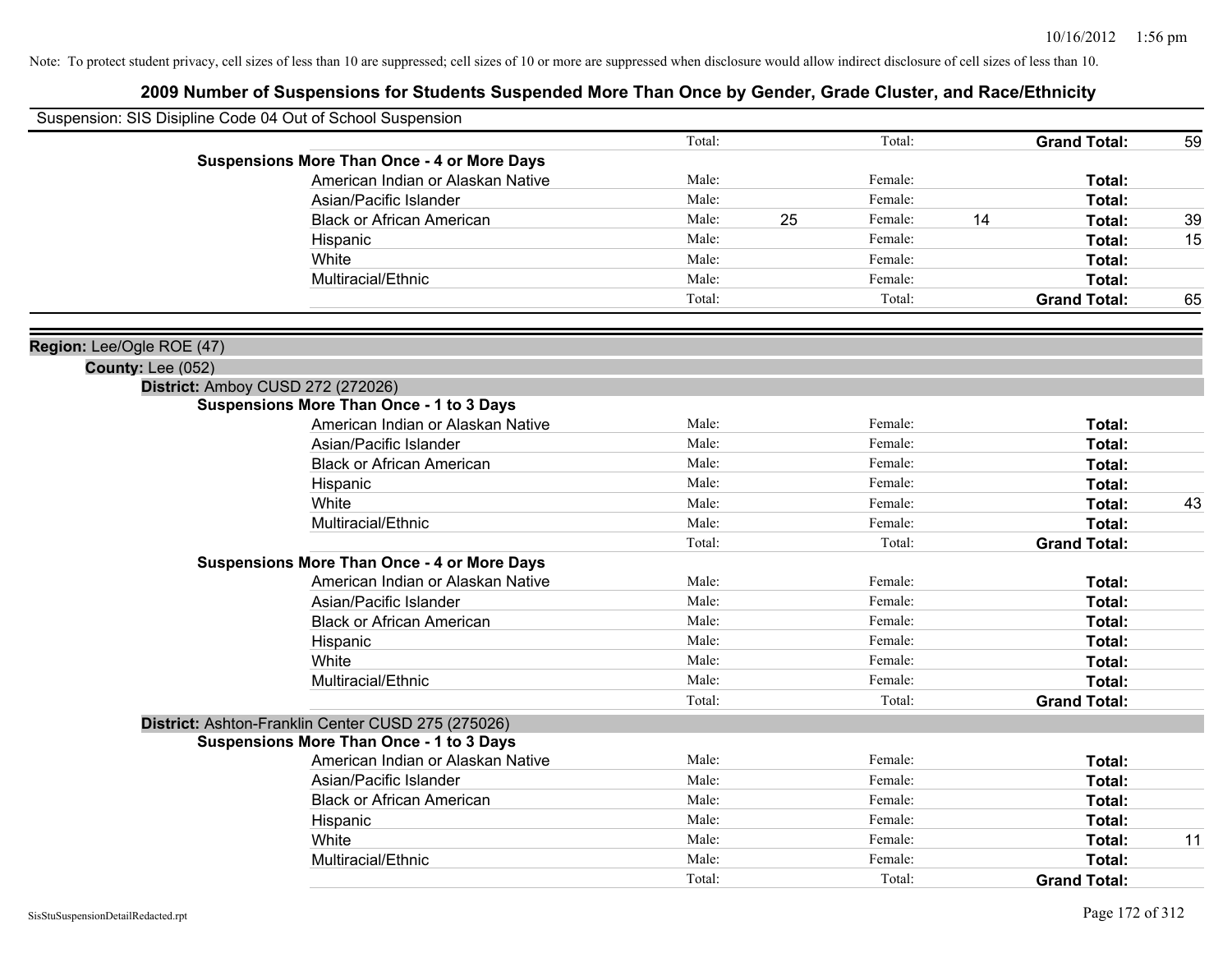# **2009 Number of Suspensions for Students Suspended More Than Once by Gender, Grade Cluster, and Race/Ethnicity** Suspension: SIS Disipline Code 04 Out of School Suspension **Suspensions More Than Once - 4 or More Days** American Indian or Alaskan Native **Male:** Male: Female: Female: **Total:** Total: Asian/Pacific Islander **Female:** Male: Female: **Female: Total: Total: Total: Female: Total: Female: Total: Female: Total: Female: Total: Female: Total: Female: Total: Female: Total: Fema** Black or African American Male: Female: **Total:** Hispanic **Total:** Male: Female: **Total:** Female: **Total:** Total: White **Total:** Male: Female: **Total:** Female: **Total:** Total:

| <b>Black or African American</b>                   | Male:  |     | remale: |     | Total:              |     |
|----------------------------------------------------|--------|-----|---------|-----|---------------------|-----|
| Hispanic                                           | Male:  |     | Female: |     | Total:              |     |
| White                                              | Male:  |     | Female: |     | Total:              |     |
| Multiracial/Ethnic                                 | Male:  |     | Female: |     | Total:              |     |
|                                                    | Total: |     | Total:  |     | <b>Grand Total:</b> |     |
| <b>District: Dixon USD 170 (170022)</b>            |        |     |         |     |                     |     |
| <b>Suspensions More Than Once - 1 to 3 Days</b>    |        |     |         |     |                     |     |
| American Indian or Alaskan Native                  | Male:  |     | Female: |     | Total:              |     |
| Asian/Pacific Islander                             | Male:  |     | Female: |     | Total:              |     |
| <b>Black or African American</b>                   | Male:  |     | Female: |     | Total:              | 34  |
| Hispanic                                           | Male:  | 16  | Female: | 19  | Total:              | 35  |
| White                                              | Male:  | 401 | Female: | 168 | Total:              | 569 |
| Multiracial/Ethnic                                 | Male:  |     | Female: |     | Total:              | 24  |
|                                                    | Total: |     | Total:  |     | <b>Grand Total:</b> |     |
| <b>Suspensions More Than Once - 4 or More Days</b> |        |     |         |     |                     |     |
| American Indian or Alaskan Native                  | Male:  |     | Female: |     | Total:              |     |
| Asian/Pacific Islander                             | Male:  |     | Female: |     | Total:              |     |
| <b>Black or African American</b>                   | Male:  |     | Female: |     | Total:              |     |
| Hispanic                                           | Male:  |     | Female: |     | Total:              |     |
| White                                              | Male:  | 38  | Female: | 11  | Total:              | 49  |
| Multiracial/Ethnic                                 | Male:  |     | Female: |     | Total:              |     |
|                                                    | Total: |     | Total:  |     | <b>Grand Total:</b> |     |
| District: Paw Paw CUSD 271 (271026)                |        |     |         |     |                     |     |
| <b>Suspensions More Than Once - 1 to 3 Days</b>    |        |     |         |     |                     |     |
| American Indian or Alaskan Native                  | Male:  |     | Female: |     | Total:              |     |
| Asian/Pacific Islander                             | Male:  |     | Female: |     | Total:              |     |
| <b>Black or African American</b>                   | Male:  |     | Female: |     | Total:              |     |
| Hispanic                                           | Male:  |     | Female: |     | Total:              |     |
| White                                              | Male:  |     | Female: |     | Total:              |     |
| Multiracial/Ethnic                                 | Male:  |     | Female: |     | Total:              |     |
|                                                    | Total: |     | Total:  |     | <b>Grand Total:</b> |     |
| District: Steward ESD 220 (220002)                 |        |     |         |     |                     |     |
| <b>Suspensions More Than Once - 1 to 3 Days</b>    |        |     |         |     |                     |     |
| American Indian or Alaskan Native                  | Male:  |     | Female: |     | Total:              |     |
| Asian/Pacific Islander                             | Male:  |     | Female: |     | Total:              |     |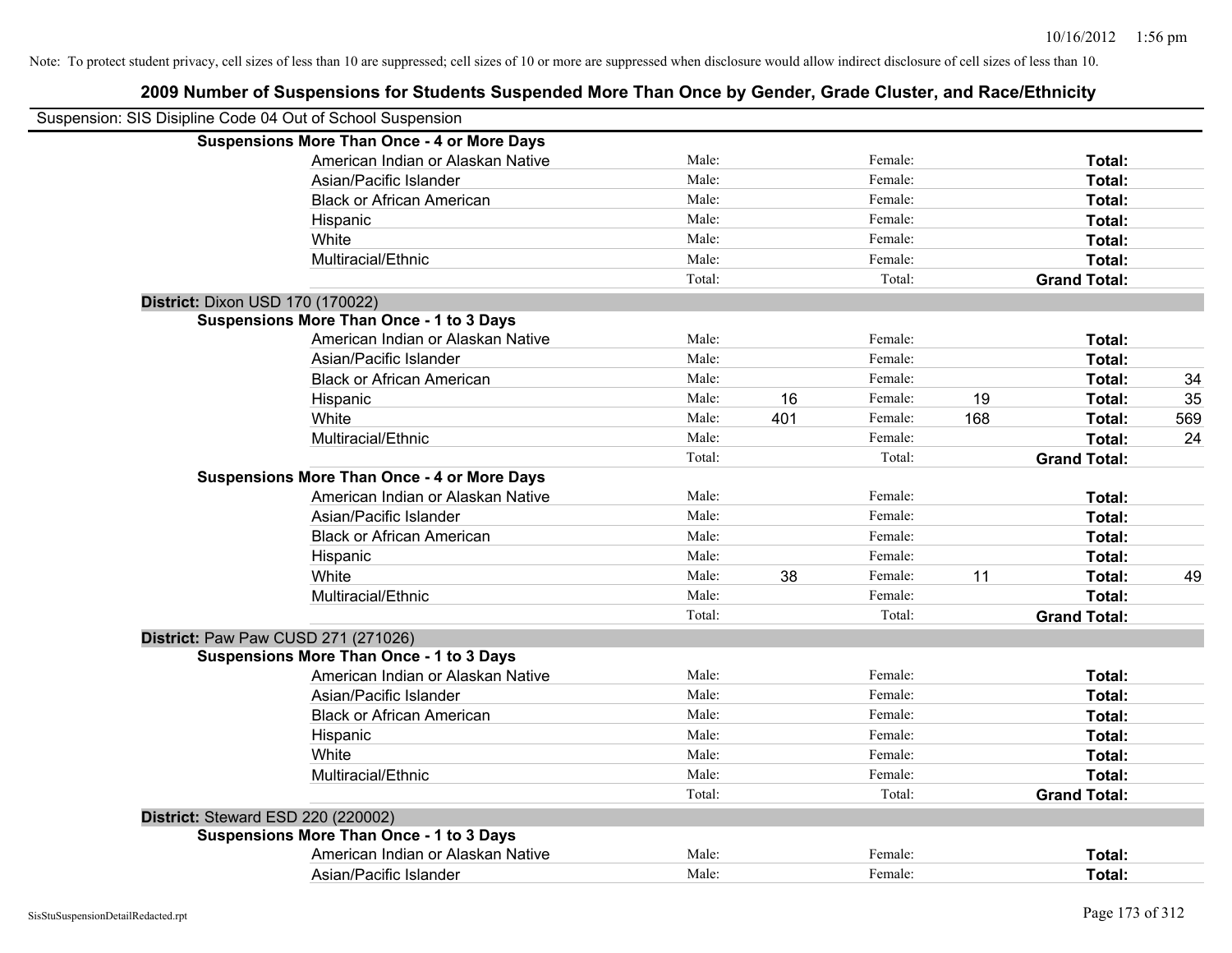|                                 | Suspension: SIS Disipline Code 04 Out of School Suspension |        |         |                     |    |
|---------------------------------|------------------------------------------------------------|--------|---------|---------------------|----|
|                                 | <b>Black or African American</b>                           | Male:  | Female: | Total:              |    |
|                                 | Hispanic                                                   | Male:  | Female: | Total:              |    |
|                                 | White                                                      | Male:  | Female: | Total:              |    |
|                                 | Multiracial/Ethnic                                         | Male:  | Female: | Total:              |    |
|                                 |                                                            | Total: | Total:  | <b>Grand Total:</b> |    |
|                                 | <b>Suspensions More Than Once - 4 or More Days</b>         |        |         |                     |    |
|                                 | American Indian or Alaskan Native                          | Male:  | Female: | Total:              |    |
|                                 | Asian/Pacific Islander                                     | Male:  | Female: | Total:              |    |
|                                 | <b>Black or African American</b>                           | Male:  | Female: | Total:              |    |
|                                 | Hispanic                                                   | Male:  | Female: | Total:              |    |
|                                 | White                                                      | Male:  | Female: | Total:              |    |
|                                 | Multiracial/Ethnic                                         | Male:  | Female: | Total:              |    |
|                                 |                                                            | Total: | Total:  | <b>Grand Total:</b> |    |
| County: Non-Public School (000) |                                                            |        |         |                     |    |
|                                 | District: Lee/Ogle ROE (000000)                            |        |         |                     |    |
|                                 | <b>Suspensions More Than Once - 1 to 3 Days</b>            |        |         |                     |    |
|                                 | American Indian or Alaskan Native                          | Male:  | Female: | Total:              |    |
|                                 | Asian/Pacific Islander                                     | Male:  | Female: | Total:              |    |
|                                 | <b>Black or African American</b>                           | Male:  | Female: | Total:              |    |
|                                 | Hispanic                                                   | Male:  | Female: | Total:              |    |
|                                 | White                                                      | Male:  | Female: | Total:              |    |
|                                 | Multiracial/Ethnic                                         | Male:  | Female: | Total:              |    |
|                                 |                                                            | Total: | Total:  | <b>Grand Total:</b> |    |
| County: Ogle (071)              |                                                            |        |         |                     |    |
|                                 | District: Byron CUSD 226 (226026)                          |        |         |                     |    |
|                                 | <b>Suspensions More Than Once - 1 to 3 Days</b>            |        |         |                     |    |
|                                 | American Indian or Alaskan Native                          | Male:  | Female: | Total:              |    |
|                                 | Asian/Pacific Islander                                     | Male:  | Female: | Total:              |    |
|                                 | <b>Black or African American</b>                           | Male:  | Female: | Total:              |    |
|                                 | Hispanic                                                   | Male:  | Female: | Total:              |    |
|                                 | White                                                      | Male:  | Female: | Total:              | 63 |
|                                 | Multiracial/Ethnic                                         | Male:  | Female: | Total:              |    |
|                                 |                                                            | Total: | Total:  | <b>Grand Total:</b> |    |
|                                 | <b>Suspensions More Than Once - 4 or More Days</b>         |        |         |                     |    |
|                                 | American Indian or Alaskan Native                          | Male:  | Female: | Total:              |    |
|                                 | Asian/Pacific Islander                                     | Male:  | Female: | Total:              |    |
|                                 | <b>Black or African American</b>                           | Male:  | Female: | Total:              |    |
|                                 | Hispanic                                                   | Male:  | Female: | Total:              |    |
|                                 | White                                                      | Male:  | Female: | Total:              | 17 |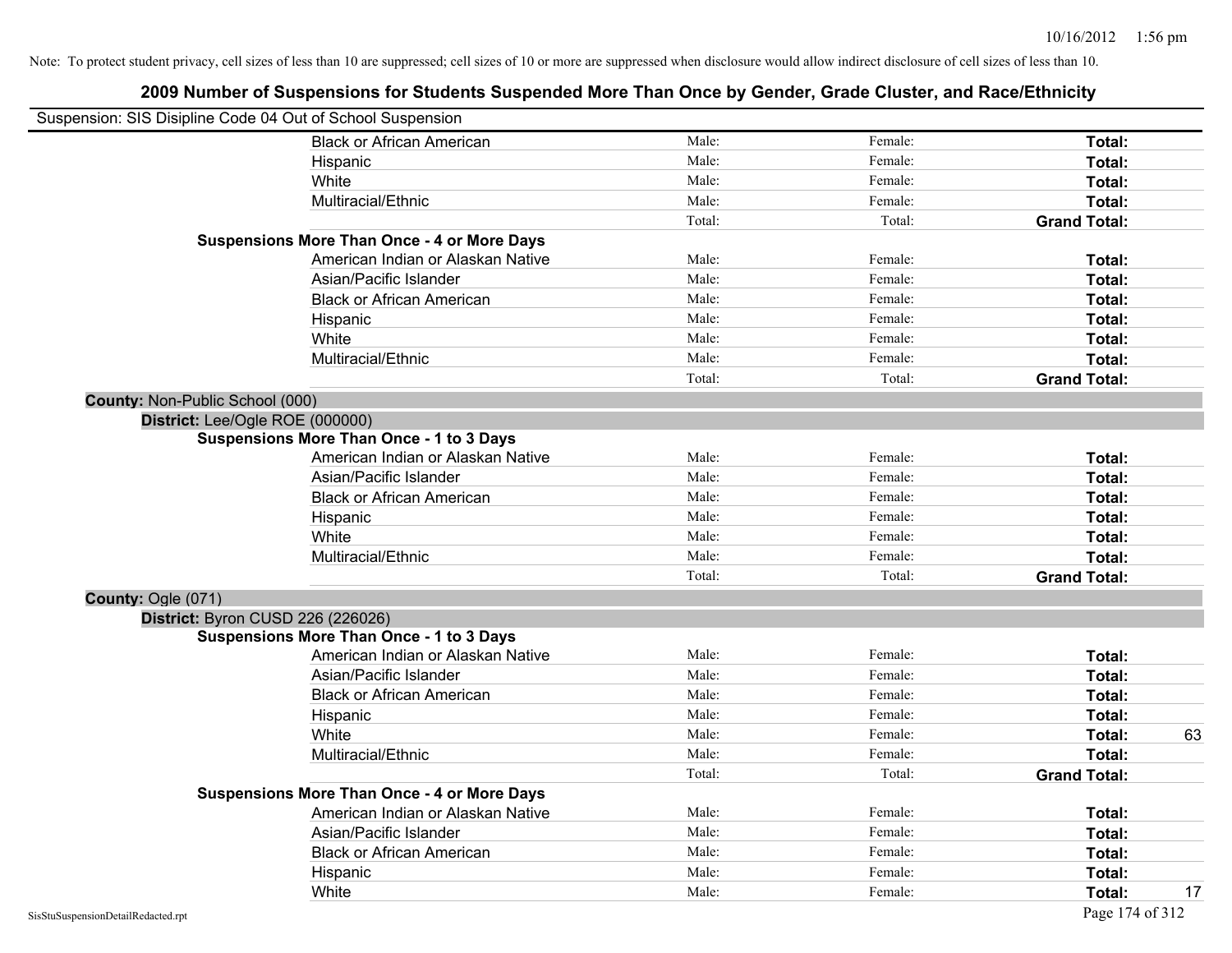### **2009 Number of Suspensions for Students Suspended More Than Once by Gender, Grade Cluster, and Race/Ethnicity**

| Suspension: SIS Disipline Code 04 Out of School Suspension |                                                    |        |         |                     |    |
|------------------------------------------------------------|----------------------------------------------------|--------|---------|---------------------|----|
|                                                            | Multiracial/Ethnic                                 | Male:  | Female: | Total:              |    |
|                                                            |                                                    | Total: | Total:  | <b>Grand Total:</b> |    |
|                                                            | District: Forrestville Valley CUSD 221 (221026)    |        |         |                     |    |
|                                                            | <b>Suspensions More Than Once - 1 to 3 Days</b>    |        |         |                     |    |
|                                                            | American Indian or Alaskan Native                  | Male:  | Female: | Total:              |    |
|                                                            | Asian/Pacific Islander                             | Male:  | Female: | Total:              |    |
|                                                            | <b>Black or African American</b>                   | Male:  | Female: | Total:              |    |
|                                                            | Hispanic                                           | Male:  | Female: | Total:              |    |
|                                                            | White                                              | Male:  | Female: | Total:              |    |
|                                                            | Multiracial/Ethnic                                 | Male:  | Female: | Total:              |    |
|                                                            |                                                    | Total: | Total:  | <b>Grand Total:</b> |    |
|                                                            | <b>Suspensions More Than Once - 4 or More Days</b> |        |         |                     |    |
|                                                            | American Indian or Alaskan Native                  | Male:  | Female: | Total:              |    |
|                                                            | Asian/Pacific Islander                             | Male:  | Female: | Total:              |    |
|                                                            | <b>Black or African American</b>                   | Male:  | Female: | Total:              |    |
|                                                            | Hispanic                                           | Male:  | Female: | Total:              |    |
|                                                            | White                                              | Male:  | Female: | Total:              |    |
|                                                            | Multiracial/Ethnic                                 | Male:  | Female: | Total:              |    |
|                                                            |                                                    | Total: | Total:  | <b>Grand Total:</b> |    |
| District: Kings Cons SD 144 (144003)                       |                                                    |        |         |                     |    |
|                                                            | <b>Suspensions More Than Once - 1 to 3 Days</b>    |        |         |                     |    |
|                                                            | American Indian or Alaskan Native                  | Male:  | Female: | Total:              |    |
|                                                            | Asian/Pacific Islander                             | Male:  | Female: | Total:              |    |
|                                                            | <b>Black or African American</b>                   | Male:  | Female: | Total:              |    |
|                                                            | Hispanic                                           | Male:  | Female: | Total:              |    |
|                                                            | White                                              | Male:  | Female: | Total:              |    |
|                                                            | Multiracial/Ethnic                                 | Male:  | Female: | Total:              |    |
|                                                            |                                                    | Total: | Total:  | <b>Grand Total:</b> |    |
| District: Meridian CUSD 223 (223026)                       |                                                    |        |         |                     |    |
|                                                            | <b>Suspensions More Than Once - 1 to 3 Days</b>    |        |         |                     |    |
|                                                            | American Indian or Alaskan Native                  | Male:  | Female: | Total:              |    |
|                                                            | Asian/Pacific Islander                             | Male:  | Female: | Total:              |    |
|                                                            | <b>Black or African American</b>                   | Male:  | Female: | Total:              |    |
|                                                            | Hispanic                                           | Male:  | Female: | Total:              |    |
|                                                            | White                                              | Male:  | Female: | Total:              | 47 |
|                                                            | Multiracial/Ethnic                                 | Male:  | Female: | Total:              |    |
|                                                            |                                                    | Total: | Total:  | <b>Grand Total:</b> |    |

**Suspensions More Than Once - 4 or More Days**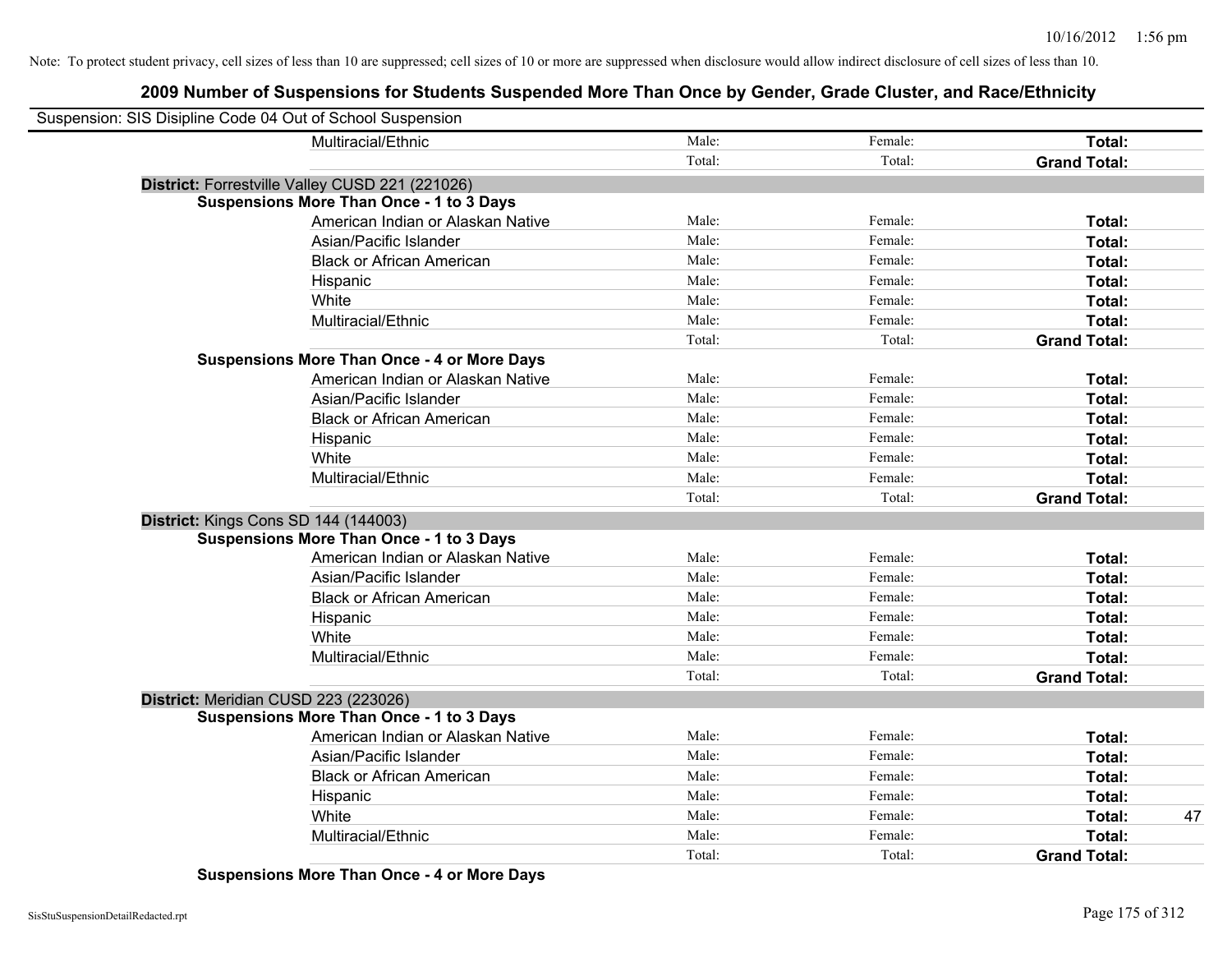| Suspension: SIS Disipline Code 04 Out of School Suspension |                                                    |        |         |                     |    |
|------------------------------------------------------------|----------------------------------------------------|--------|---------|---------------------|----|
|                                                            | American Indian or Alaskan Native                  | Male:  | Female: | Total:              |    |
|                                                            | Asian/Pacific Islander                             | Male:  | Female: | Total:              |    |
|                                                            | <b>Black or African American</b>                   | Male:  | Female: | Total:              |    |
|                                                            | Hispanic                                           | Male:  | Female: | Total:              |    |
|                                                            | White                                              | Male:  | Female: | Total:              |    |
|                                                            | Multiracial/Ethnic                                 | Male:  | Female: | Total:              |    |
|                                                            |                                                    | Total: | Total:  | <b>Grand Total:</b> | 11 |
|                                                            | District: Oregon CUSD 220 (220026)                 |        |         |                     |    |
|                                                            | <b>Suspensions More Than Once - 1 to 3 Days</b>    |        |         |                     |    |
|                                                            | American Indian or Alaskan Native                  | Male:  | Female: | Total:              |    |
|                                                            | Asian/Pacific Islander                             | Male:  | Female: | Total:              |    |
|                                                            | <b>Black or African American</b>                   | Male:  | Female: | Total:              |    |
|                                                            | Hispanic                                           | Male:  | Female: | Total:              |    |
|                                                            | White                                              | Male:  | Female: | Total:              | 75 |
|                                                            | Multiracial/Ethnic                                 | Male:  | Female: | Total:              |    |
|                                                            |                                                    | Total: | Total:  | <b>Grand Total:</b> | 88 |
|                                                            | <b>Suspensions More Than Once - 4 or More Days</b> |        |         |                     |    |
|                                                            | American Indian or Alaskan Native                  | Male:  | Female: | Total:              |    |
|                                                            | Asian/Pacific Islander                             | Male:  | Female: | Total:              |    |
|                                                            | <b>Black or African American</b>                   | Male:  | Female: | Total:              |    |
|                                                            | Hispanic                                           | Male:  | Female: | Total:              |    |
|                                                            | White                                              | Male:  | Female: | Total:              | 13 |
|                                                            | Multiracial/Ethnic                                 | Male:  | Female: | Total:              |    |
|                                                            |                                                    | Total: | Total:  | <b>Grand Total:</b> |    |
|                                                            | District: Rochelle CCSD 231 (231004)               |        |         |                     |    |
|                                                            | <b>Suspensions More Than Once - 1 to 3 Days</b>    |        |         |                     |    |
|                                                            | American Indian or Alaskan Native                  | Male:  | Female: | Total:              |    |
|                                                            | Asian/Pacific Islander                             | Male:  | Female: | Total:              |    |
|                                                            | <b>Black or African American</b>                   | Male:  | Female: | Total:              |    |
|                                                            | Hispanic                                           | Male:  | Female: | Total:              | 10 |
|                                                            | White                                              | Male:  | Female: | Total:              | 22 |
|                                                            | Multiracial/Ethnic                                 | Male:  | Female: | Total:              |    |
|                                                            |                                                    | Total: | Total:  | <b>Grand Total:</b> |    |
|                                                            | <b>Suspensions More Than Once - 4 or More Days</b> |        |         |                     |    |
|                                                            | American Indian or Alaskan Native                  | Male:  | Female: | Total:              |    |
|                                                            | Asian/Pacific Islander                             | Male:  | Female: | Total:              |    |
|                                                            | <b>Black or African American</b>                   | Male:  | Female: | Total:              |    |
|                                                            | Hispanic                                           | Male:  | Female: | Total:              |    |
|                                                            | White                                              | Male:  | Female: | Total:              |    |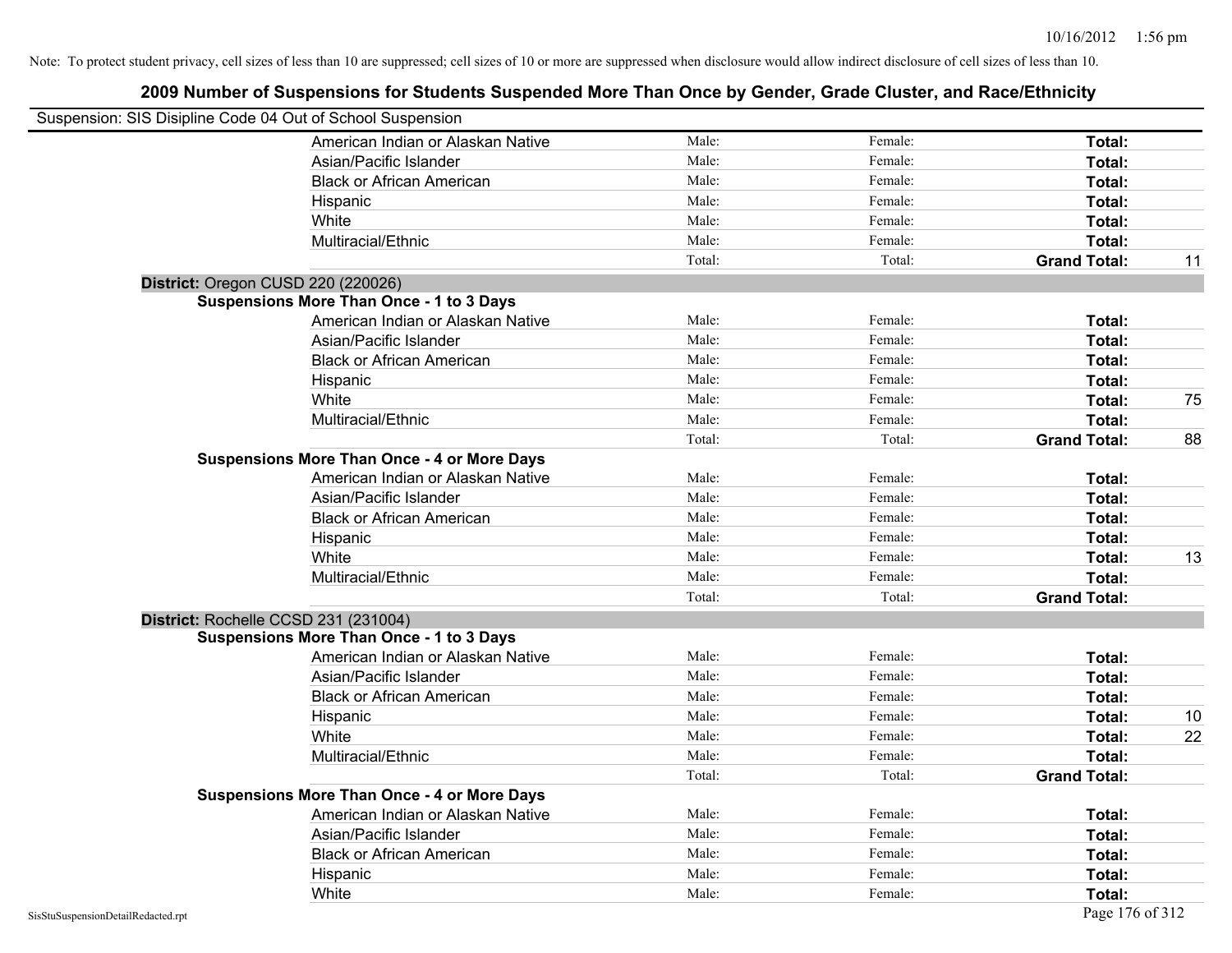|                                     | Suspension: SIS Disipline Code 04 Out of School Suspension |        |     |         |    |                     |     |
|-------------------------------------|------------------------------------------------------------|--------|-----|---------|----|---------------------|-----|
|                                     | Multiracial/Ethnic                                         | Male:  |     | Female: |    | Total:              |     |
|                                     |                                                            | Total: |     | Total:  |    | <b>Grand Total:</b> | 10  |
| Region: Logan/Mason/Menard ROE (38) |                                                            |        |     |         |    |                     |     |
| County: Logan (054)                 |                                                            |        |     |         |    |                     |     |
|                                     | District: Chester-East Lincoln CCSD 61 (061004)            |        |     |         |    |                     |     |
|                                     | <b>Suspensions More Than Once - 1 to 3 Days</b>            |        |     |         |    |                     |     |
|                                     | American Indian or Alaskan Native                          | Male:  |     | Female: |    | Total:              |     |
|                                     | Asian/Pacific Islander                                     | Male:  |     | Female: |    | Total:              |     |
|                                     | <b>Black or African American</b>                           | Male:  |     | Female: |    | Total:              |     |
|                                     | Hispanic                                                   | Male:  |     | Female: |    | Total:              |     |
|                                     | White                                                      | Male:  |     | Female: |    | Total:              |     |
|                                     | Multiracial/Ethnic                                         | Male:  |     | Female: |    | Total:              |     |
|                                     |                                                            | Total: |     | Total:  |    | <b>Grand Total:</b> |     |
|                                     | District: Lincoln CHSD 404 (404016)                        |        |     |         |    |                     |     |
|                                     | <b>Suspensions More Than Once - 1 to 3 Days</b>            |        |     |         |    |                     |     |
|                                     | American Indian or Alaskan Native                          | Male:  |     | Female: |    | Total:              |     |
|                                     | Asian/Pacific Islander                                     | Male:  |     | Female: |    | Total:              |     |
|                                     | <b>Black or African American</b>                           | Male:  |     | Female: |    | Total:              | 25  |
|                                     | Hispanic                                                   | Male:  |     | Female: |    | Total:              |     |
|                                     | White                                                      | Male:  | 196 | Female: | 85 | Total:              | 281 |
|                                     | Multiracial/Ethnic                                         | Male:  |     | Female: |    | Total:              | 17  |
|                                     |                                                            | Total: |     | Total:  |    | <b>Grand Total:</b> |     |
|                                     | <b>Suspensions More Than Once - 4 or More Days</b>         |        |     |         |    |                     |     |
|                                     | American Indian or Alaskan Native                          | Male:  |     | Female: |    | Total:              |     |
|                                     | Asian/Pacific Islander                                     | Male:  |     | Female: |    | Total:              |     |
|                                     | <b>Black or African American</b>                           | Male:  |     | Female: |    | Total:              |     |
|                                     | Hispanic                                                   | Male:  |     | Female: |    | Total:              |     |
|                                     | White                                                      | Male:  | 43  | Female: | 16 | Total:              | 59  |
|                                     | Multiracial/Ethnic                                         | Male:  |     | Female: |    | Total:              |     |
|                                     |                                                            | Total: |     | Total:  |    | <b>Grand Total:</b> | 69  |
|                                     | District: Lincoln ESD 27 (027002)                          |        |     |         |    |                     |     |
|                                     | Suspensions More Than Once - 1 to 3 Days                   |        |     |         |    |                     |     |
|                                     | American Indian or Alaskan Native                          | Male:  |     | Female: |    | Total:              |     |
|                                     | Asian/Pacific Islander                                     | Male:  |     | Female: |    | Total:              |     |
|                                     | <b>Black or African American</b>                           | Male:  |     | Female: |    | Total:              |     |
|                                     | Hispanic                                                   | Male:  |     | Female: |    | Total:              |     |
|                                     | White                                                      | Male:  |     | Female: |    | Total:              | 21  |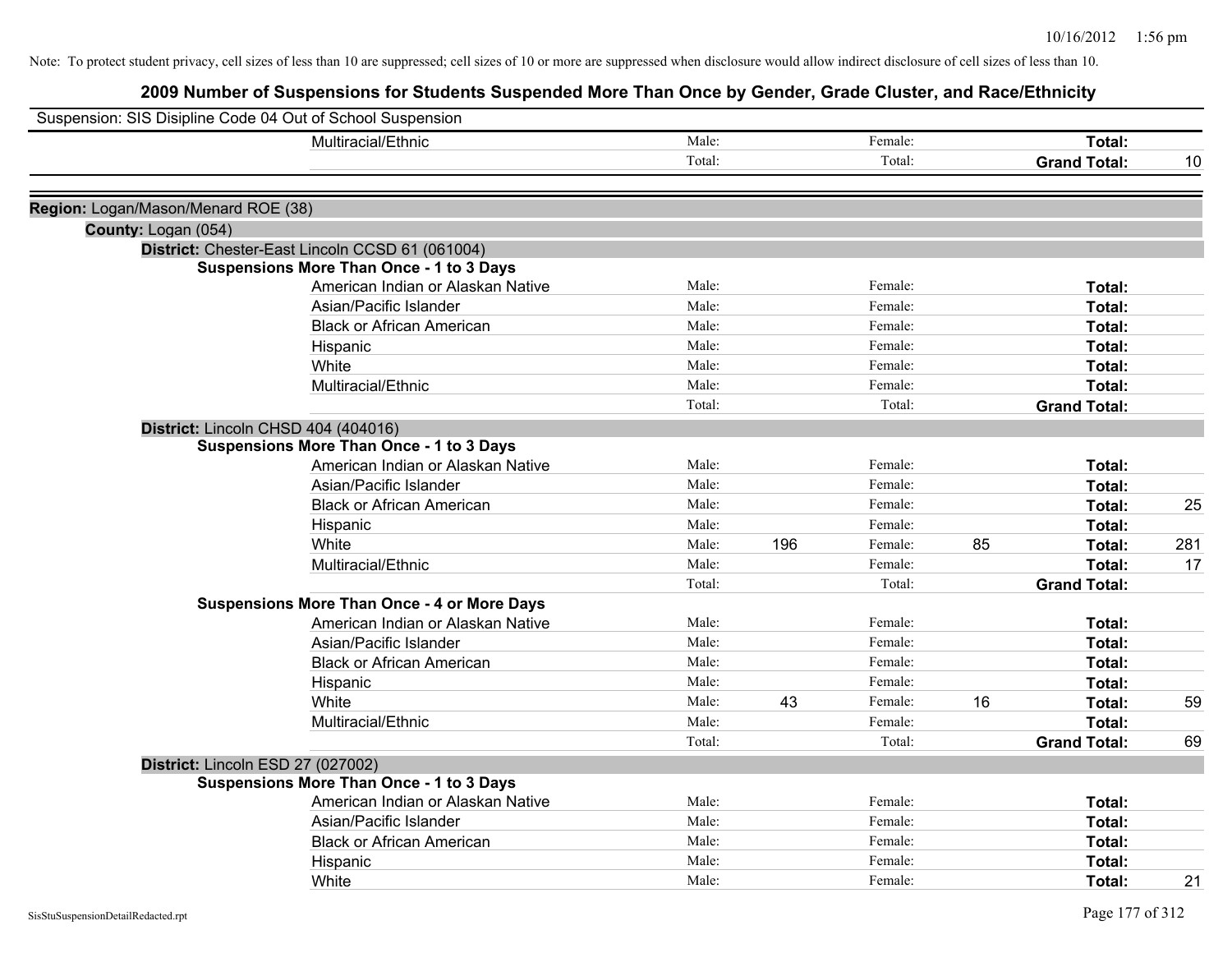| Suspension: SIS Disipline Code 04 Out of School Suspension |                                                    |        |         |                     |    |
|------------------------------------------------------------|----------------------------------------------------|--------|---------|---------------------|----|
|                                                            | Multiracial/Ethnic                                 | Male:  | Female: | Total:              |    |
|                                                            |                                                    | Total: | Total:  | <b>Grand Total:</b> |    |
|                                                            | <b>Suspensions More Than Once - 4 or More Days</b> |        |         |                     |    |
|                                                            | American Indian or Alaskan Native                  | Male:  | Female: | Total:              |    |
|                                                            | Asian/Pacific Islander                             | Male:  | Female: | Total:              |    |
|                                                            | <b>Black or African American</b>                   | Male:  | Female: | Total:              |    |
|                                                            | Hispanic                                           | Male:  | Female: | Total:              |    |
|                                                            | White                                              | Male:  | Female: | Total:              |    |
|                                                            | Multiracial/Ethnic                                 | Male:  | Female: | Total:              |    |
|                                                            |                                                    | Total: | Total:  | <b>Grand Total:</b> |    |
| District: Mt Pulaski CUSD 23 (023026)                      |                                                    |        |         |                     |    |
|                                                            | <b>Suspensions More Than Once - 1 to 3 Days</b>    |        |         |                     |    |
|                                                            | American Indian or Alaskan Native                  | Male:  | Female: | Total:              |    |
|                                                            | Asian/Pacific Islander                             | Male:  | Female: | Total:              |    |
|                                                            | <b>Black or African American</b>                   | Male:  | Female: | Total:              |    |
|                                                            | Hispanic                                           | Male:  | Female: | Total:              |    |
|                                                            | White                                              | Male:  | Female: | Total:              | 14 |
|                                                            | Multiracial/Ethnic                                 | Male:  | Female: | Total:              |    |
|                                                            |                                                    | Total: | Total:  | <b>Grand Total:</b> |    |
|                                                            | <b>Suspensions More Than Once - 4 or More Days</b> |        |         |                     |    |
|                                                            | American Indian or Alaskan Native                  | Male:  | Female: | Total:              |    |
|                                                            | Asian/Pacific Islander                             | Male:  | Female: | Total:              |    |
|                                                            | <b>Black or African American</b>                   | Male:  | Female: | Total:              |    |
|                                                            | Hispanic                                           | Male:  | Female: | Total:              |    |
|                                                            | White                                              | Male:  | Female: | Total:              |    |
|                                                            | Multiracial/Ethnic                                 | Male:  | Female: | Total:              |    |
|                                                            |                                                    | Total: | Total:  | <b>Grand Total:</b> |    |
|                                                            | District: New Holland-Middletown ED 88 (088002)    |        |         |                     |    |
|                                                            | <b>Suspensions More Than Once - 1 to 3 Days</b>    |        |         |                     |    |
|                                                            | American Indian or Alaskan Native                  | Male:  | Female: | Total:              |    |
|                                                            | Asian/Pacific Islander                             | Male:  | Female: | Total:              |    |
|                                                            | <b>Black or African American</b>                   | Male:  | Female: | Total:              |    |
|                                                            | Hispanic                                           | Male:  | Female: | Total:              |    |
|                                                            | White                                              | Male:  | Female: | Total:              | 15 |
|                                                            | Multiracial/Ethnic                                 | Male:  | Female: | Total:              |    |
|                                                            |                                                    | Total: | Total:  | <b>Grand Total:</b> |    |
|                                                            | <b>Suspensions More Than Once - 4 or More Days</b> |        |         |                     |    |
|                                                            | American Indian or Alaskan Native                  | Male:  | Female: | Total:              |    |
|                                                            | Asian/Pacific Islander                             | Male:  | Female: | Total:              |    |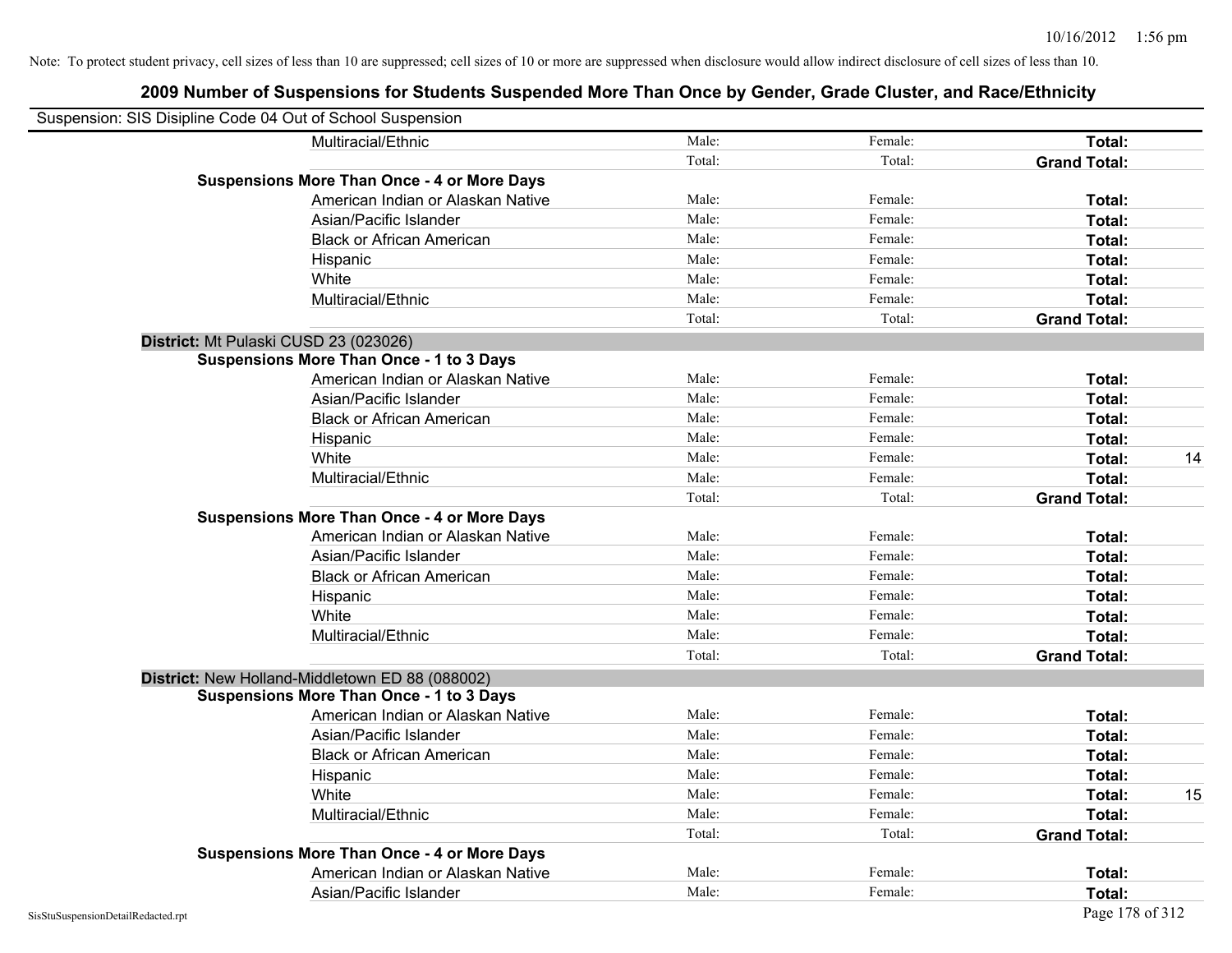| Suspension: SIS Disipline Code 04 Out of School Suspension |                                                    |        |         |                     |
|------------------------------------------------------------|----------------------------------------------------|--------|---------|---------------------|
|                                                            | <b>Black or African American</b>                   | Male:  | Female: | Total:              |
|                                                            | Hispanic                                           | Male:  | Female: | Total:              |
|                                                            | White                                              | Male:  | Female: | Total:              |
|                                                            | Multiracial/Ethnic                                 | Male:  | Female: | Total:              |
|                                                            |                                                    | Total: | Total:  | <b>Grand Total:</b> |
| County: Mason (060)                                        |                                                    |        |         |                     |
| District: Havana CUSD 126 (126026)                         |                                                    |        |         |                     |
|                                                            | <b>Suspensions More Than Once - 1 to 3 Days</b>    |        |         |                     |
|                                                            | American Indian or Alaskan Native                  | Male:  | Female: | Total:              |
|                                                            | Asian/Pacific Islander                             | Male:  | Female: | Total:              |
|                                                            | <b>Black or African American</b>                   | Male:  | Female: | Total:              |
|                                                            | Hispanic                                           | Male:  | Female: | Total:              |
|                                                            | White                                              | Male:  | Female: | Total:              |
|                                                            | Multiracial/Ethnic                                 | Male:  | Female: | Total:              |
|                                                            |                                                    | Total: | Total:  | <b>Grand Total:</b> |
|                                                            | District: Illini Central CUSD 189 (189026)         |        |         |                     |
|                                                            | <b>Suspensions More Than Once - 1 to 3 Days</b>    |        |         |                     |
|                                                            | American Indian or Alaskan Native                  | Male:  | Female: | Total:              |
|                                                            | Asian/Pacific Islander                             | Male:  | Female: | Total:              |
|                                                            | <b>Black or African American</b>                   | Male:  | Female: | Total:              |
|                                                            | Hispanic                                           | Male:  | Female: | Total:              |
|                                                            | White                                              | Male:  | Female: | 17<br>Total:        |
|                                                            | Multiracial/Ethnic                                 | Male:  | Female: | Total:              |
|                                                            |                                                    | Total: | Total:  | <b>Grand Total:</b> |
|                                                            | <b>Suspensions More Than Once - 4 or More Days</b> |        |         |                     |
|                                                            | American Indian or Alaskan Native                  | Male:  | Female: | Total:              |
|                                                            | Asian/Pacific Islander                             | Male:  | Female: | Total:              |
|                                                            | <b>Black or African American</b>                   | Male:  | Female: | Total:              |
|                                                            | Hispanic                                           | Male:  | Female: | Total:              |
|                                                            | White                                              | Male:  | Female: | Total:              |
|                                                            | Multiracial/Ethnic                                 | Male:  | Female: | Total:              |
|                                                            |                                                    | Total: | Total:  | <b>Grand Total:</b> |
|                                                            | District: Midwest Central CUSD 191 (191026)        |        |         |                     |
|                                                            | <b>Suspensions More Than Once - 1 to 3 Days</b>    |        |         |                     |
|                                                            | American Indian or Alaskan Native                  | Male:  | Female: | Total:              |
|                                                            | Asian/Pacific Islander                             | Male:  | Female: | Total:              |
|                                                            | <b>Black or African American</b>                   | Male:  | Female: | Total:              |
|                                                            | Hispanic                                           | Male:  | Female: | Total:              |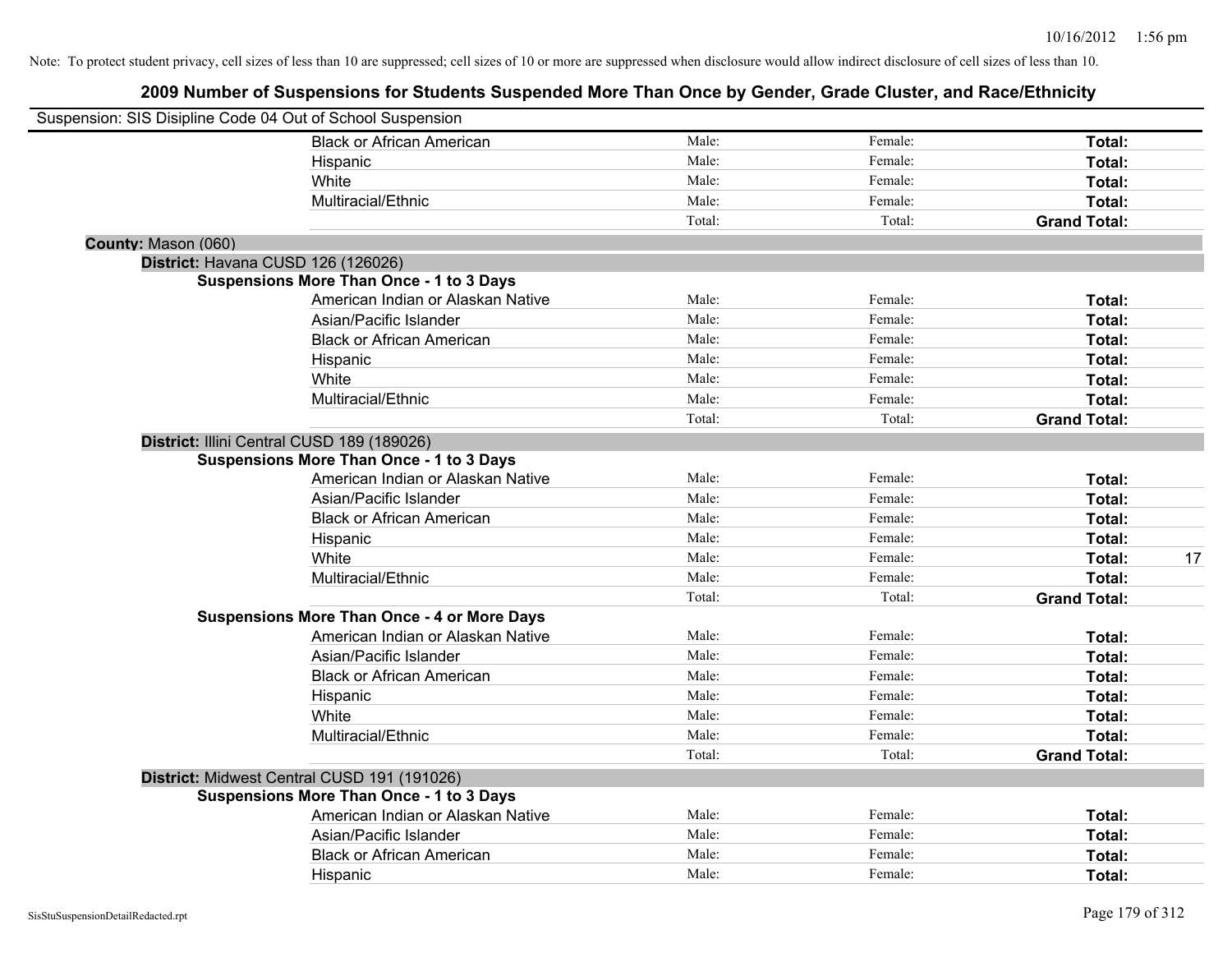| Suspension: SIS Disipline Code 04 Out of School Suspension |                                                    |        |    |         |    |                     |    |
|------------------------------------------------------------|----------------------------------------------------|--------|----|---------|----|---------------------|----|
|                                                            | White                                              | Male:  | 54 | Female: | 19 | Total:              | 73 |
|                                                            | Multiracial/Ethnic                                 | Male:  |    | Female: |    | Total:              |    |
|                                                            |                                                    | Total: |    | Total:  |    | <b>Grand Total:</b> |    |
|                                                            | <b>Suspensions More Than Once - 4 or More Days</b> |        |    |         |    |                     |    |
|                                                            | American Indian or Alaskan Native                  | Male:  |    | Female: |    | Total:              |    |
|                                                            | Asian/Pacific Islander                             | Male:  |    | Female: |    | Total:              |    |
|                                                            | <b>Black or African American</b>                   | Male:  |    | Female: |    | Total:              |    |
|                                                            | Hispanic                                           | Male:  |    | Female: |    | Total:              |    |
|                                                            | White                                              | Male:  |    | Female: |    | Total:              | 11 |
|                                                            | Multiracial/Ethnic                                 | Male:  |    | Female: |    | Total:              |    |
|                                                            |                                                    | Total: |    | Total:  |    | <b>Grand Total:</b> |    |
| County: Menard (065)                                       |                                                    |        |    |         |    |                     |    |
| District: Athens CUSD 213 (213026)                         |                                                    |        |    |         |    |                     |    |
|                                                            | <b>Suspensions More Than Once - 1 to 3 Days</b>    |        |    |         |    |                     |    |
|                                                            | American Indian or Alaskan Native                  | Male:  |    | Female: |    | Total:              |    |
|                                                            | Asian/Pacific Islander                             | Male:  |    | Female: |    | Total:              |    |
|                                                            | <b>Black or African American</b>                   | Male:  |    | Female: |    | Total:              |    |
|                                                            | Hispanic                                           | Male:  |    | Female: |    | Total:              |    |
|                                                            | White                                              | Male:  |    | Female: |    | Total:              |    |
|                                                            | Multiracial/Ethnic                                 | Male:  |    | Female: |    | Total:              |    |
|                                                            |                                                    | Total: |    | Total:  |    | <b>Grand Total:</b> |    |
| District: Porta CUSD 202 (202026)                          |                                                    |        |    |         |    |                     |    |
|                                                            | <b>Suspensions More Than Once - 1 to 3 Days</b>    |        |    |         |    |                     |    |
|                                                            | American Indian or Alaskan Native                  | Male:  |    | Female: |    | Total:              |    |
|                                                            | Asian/Pacific Islander                             | Male:  |    | Female: |    | Total:              |    |
|                                                            | <b>Black or African American</b>                   | Male:  |    | Female: |    | Total:              |    |
|                                                            | Hispanic                                           | Male:  |    | Female: |    | Total:              |    |
|                                                            | White                                              | Male:  |    | Female: |    | Total:              |    |
|                                                            | Multiracial/Ethnic                                 | Male:  |    | Female: |    | Total:              |    |
|                                                            |                                                    | Total: |    | Total:  |    | <b>Grand Total:</b> |    |
|                                                            | <b>Suspensions More Than Once - 4 or More Days</b> |        |    |         |    |                     |    |
|                                                            | American Indian or Alaskan Native                  | Male:  |    | Female: |    | Total:              |    |
|                                                            | Asian/Pacific Islander                             | Male:  |    | Female: |    | Total:              |    |
|                                                            | <b>Black or African American</b>                   | Male:  |    | Female: |    | Total:              |    |
|                                                            | Hispanic                                           | Male:  |    | Female: |    | Total:              |    |
|                                                            | White                                              | Male:  |    | Female: |    | Total:              |    |
|                                                            | Multiracial/Ethnic                                 | Male:  |    | Female: |    | Total:              |    |
|                                                            |                                                    | Total: |    | Total:  |    | <b>Grand Total:</b> |    |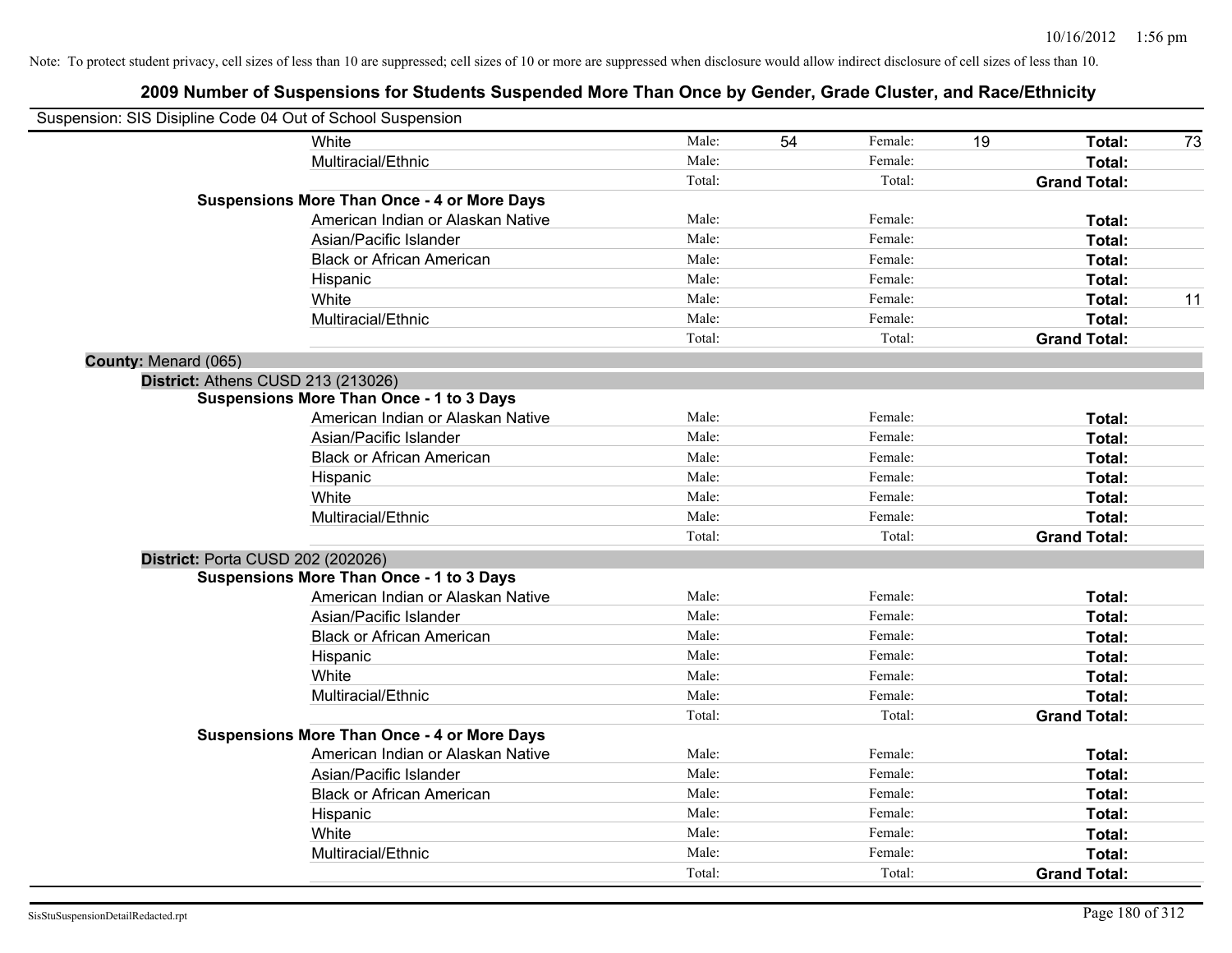## **2009 Number of Suspensions for Students Suspended More Than Once by Gender, Grade Cluster, and Race/Ethnicity**

| Suspension: SIS Disipline Code 04 Out of School Suspension |                                                    |        |       |         |     |                     |       |
|------------------------------------------------------------|----------------------------------------------------|--------|-------|---------|-----|---------------------|-------|
| Region: Macon/Piatt ROE (39)                               |                                                    |        |       |         |     |                     |       |
| County: Macon (055)                                        |                                                    |        |       |         |     |                     |       |
|                                                            | District: Argenta-Oreana CUSD 1 (001026)           |        |       |         |     |                     |       |
|                                                            | <b>Suspensions More Than Once - 1 to 3 Days</b>    |        |       |         |     |                     |       |
|                                                            | American Indian or Alaskan Native                  | Male:  |       | Female: |     | Total:              |       |
|                                                            | Asian/Pacific Islander                             | Male:  |       | Female: |     | Total:              |       |
|                                                            | <b>Black or African American</b>                   | Male:  |       | Female: |     | Total:              |       |
|                                                            | Hispanic                                           | Male:  |       | Female: |     | Total:              |       |
|                                                            | White                                              | Male:  |       | Female: |     | Total:              | 20    |
|                                                            | Multiracial/Ethnic                                 | Male:  |       | Female: |     | Total:              |       |
|                                                            |                                                    | Total: |       | Total:  |     | <b>Grand Total:</b> |       |
|                                                            | <b>Suspensions More Than Once - 4 or More Days</b> |        |       |         |     |                     |       |
|                                                            | American Indian or Alaskan Native                  | Male:  |       | Female: |     | Total:              |       |
|                                                            | Asian/Pacific Islander                             | Male:  |       | Female: |     | Total:              |       |
|                                                            | <b>Black or African American</b>                   | Male:  |       | Female: |     | Total:              |       |
|                                                            | Hispanic                                           | Male:  |       | Female: |     | Total:              |       |
|                                                            | White                                              | Male:  |       | Female: |     | Total:              | 13    |
|                                                            | Multiracial/Ethnic                                 | Male:  |       | Female: |     | Total:              |       |
|                                                            |                                                    | Total: |       | Total:  |     | <b>Grand Total:</b> |       |
| District: Decatur SD 61 (061025)                           |                                                    |        |       |         |     |                     |       |
|                                                            | Suspensions More Than Once - 1 to 3 Days           |        |       |         |     |                     |       |
|                                                            | American Indian or Alaskan Native                  | Male:  |       | Female: |     | Total:              |       |
|                                                            | Asian/Pacific Islander                             | Male:  |       | Female: |     | Total:              |       |
|                                                            | <b>Black or African American</b>                   | Male:  | 1,383 | Female: | 637 | Total:              | 2,020 |
|                                                            | Hispanic                                           | Male:  |       | Female: |     | Total:              | 23    |
|                                                            | White                                              | Male:  | 351   | Female: | 131 | Total:              | 482   |
|                                                            | Multiracial/Ethnic                                 | Male:  | 144   | Female: | 57  | Total:              | 201   |
|                                                            |                                                    | Total: |       | Total:  |     | <b>Grand Total:</b> |       |
|                                                            | <b>Suspensions More Than Once - 4 or More Days</b> |        |       |         |     |                     |       |
|                                                            | American Indian or Alaskan Native                  | Male:  |       | Female: |     | Total:              |       |
|                                                            | Asian/Pacific Islander                             | Male:  |       | Female: |     | Total:              |       |
|                                                            | <b>Black or African American</b>                   | Male:  | 252   | Female: | 110 | Total:              | 362   |
|                                                            | Hispanic                                           | Male:  |       | Female: |     | Total:              |       |
|                                                            | White                                              | Male:  | 49    | Female: | 30  | Total:              | 79    |
|                                                            | Multiracial/Ethnic                                 | Male:  |       | Female: |     | Total:              | 38    |
|                                                            |                                                    | Total: |       | Total:  |     | <b>Grand Total:</b> |       |
|                                                            | District: Maroa Forsyth CUSD 2 (002026)            |        |       |         |     |                     |       |

**Suspensions More Than Once - 1 to 3 Days**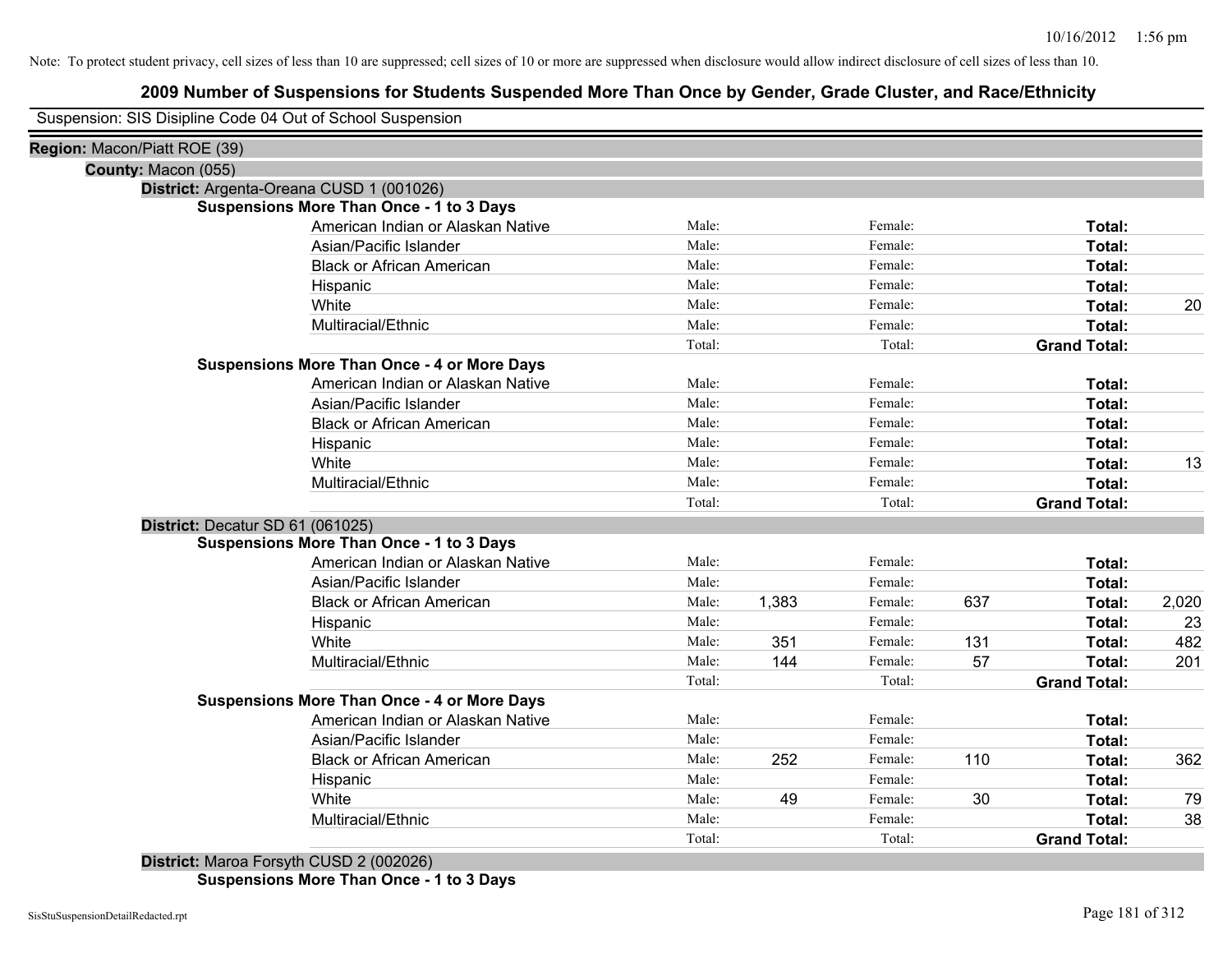|                                                            | 2009 Number of Suspensions for Students Suspended More Than Once by Gender, Grade Cluster, and Race/Ethnicity |        |         |                     |    |
|------------------------------------------------------------|---------------------------------------------------------------------------------------------------------------|--------|---------|---------------------|----|
| Suspension: SIS Disipline Code 04 Out of School Suspension |                                                                                                               |        |         |                     |    |
|                                                            | American Indian or Alaskan Native                                                                             | Male:  | Female: | Total:              |    |
|                                                            | Asian/Pacific Islander                                                                                        | Male:  | Female: | Total:              |    |
|                                                            | <b>Black or African American</b>                                                                              | Male:  | Female: | Total:              |    |
|                                                            | Hispanic                                                                                                      | Male:  | Female: | Total:              |    |
|                                                            | White                                                                                                         | Male:  | Female: | Total:              | 14 |
|                                                            | Multiracial/Ethnic                                                                                            | Male:  | Female: | Total:              |    |
|                                                            |                                                                                                               | Total: | Total:  | <b>Grand Total:</b> |    |
|                                                            | <b>Suspensions More Than Once - 4 or More Days</b>                                                            |        |         |                     |    |
|                                                            | American Indian or Alaskan Native                                                                             | Male:  | Female: | Total:              |    |
|                                                            | Asian/Pacific Islander                                                                                        | Male:  | Female: | Total:              |    |
|                                                            | <b>Black or African American</b>                                                                              | Male:  | Female: | Total:              |    |
|                                                            | Hispanic                                                                                                      | Male:  | Female: | Total:              |    |
|                                                            | White                                                                                                         | Male:  | Female: | Total:              |    |
|                                                            | Multiracial/Ethnic                                                                                            | Male:  | Female: | Total:              |    |
|                                                            |                                                                                                               | Total: | Total:  | <b>Grand Total:</b> |    |
|                                                            | District: Meridian CUSD 15 (015026)                                                                           |        |         |                     |    |
|                                                            | <b>Suspensions More Than Once - 1 to 3 Days</b>                                                               |        |         |                     |    |
|                                                            | American Indian or Alaskan Native                                                                             | Male:  | Female: | Total:              |    |
|                                                            | Asian/Pacific Islander                                                                                        | Male:  | Female: | Total:              |    |
|                                                            | <b>Black or African American</b>                                                                              | Male:  | Female: | Total:              |    |
|                                                            | Hispanic                                                                                                      | Male:  | Female: | Total:              |    |
|                                                            | White                                                                                                         | Male:  | Female: | Total:              | 27 |
|                                                            | Multiracial/Ethnic                                                                                            | Male:  | Female: | Total:              |    |
|                                                            |                                                                                                               | Total: | Total:  | <b>Grand Total:</b> |    |
|                                                            | <b>Suspensions More Than Once - 4 or More Days</b>                                                            |        |         |                     |    |
|                                                            | American Indian or Alaskan Native                                                                             | Male:  | Female: | Total:              |    |
|                                                            | Asian/Pacific Islander                                                                                        | Male:  | Female: | Total:              |    |
|                                                            | <b>Black or African American</b>                                                                              | Male:  | Female: | Total:              |    |
|                                                            | Hispanic                                                                                                      | Male:  | Female: | Total:              |    |
|                                                            | White                                                                                                         | Male:  | Female: | Total:              |    |
|                                                            | Multiracial/Ethnic                                                                                            | Male:  | Female: | Total:              |    |
|                                                            |                                                                                                               | Total: | Total:  | <b>Grand Total:</b> |    |
|                                                            | District: Mt Zion CUSD 3 (003026)                                                                             |        |         |                     |    |
|                                                            | <b>Suspensions More Than Once - 1 to 3 Days</b>                                                               |        |         |                     |    |
|                                                            | American Indian or Alaskan Native                                                                             | Male:  | Female: | Total:              |    |
|                                                            | Asian/Pacific Islander                                                                                        | Male:  | Female: | Total:              |    |
|                                                            | <b>Black or African American</b>                                                                              | Male:  | Female: | Total:              |    |
|                                                            | Hispanic                                                                                                      | Male:  | Female: | Total:              |    |
|                                                            | White                                                                                                         | Male:  | Female: | Total:              | 14 |

#### SisStuSuspensionDetailRedacted.rpt Page 182 of 312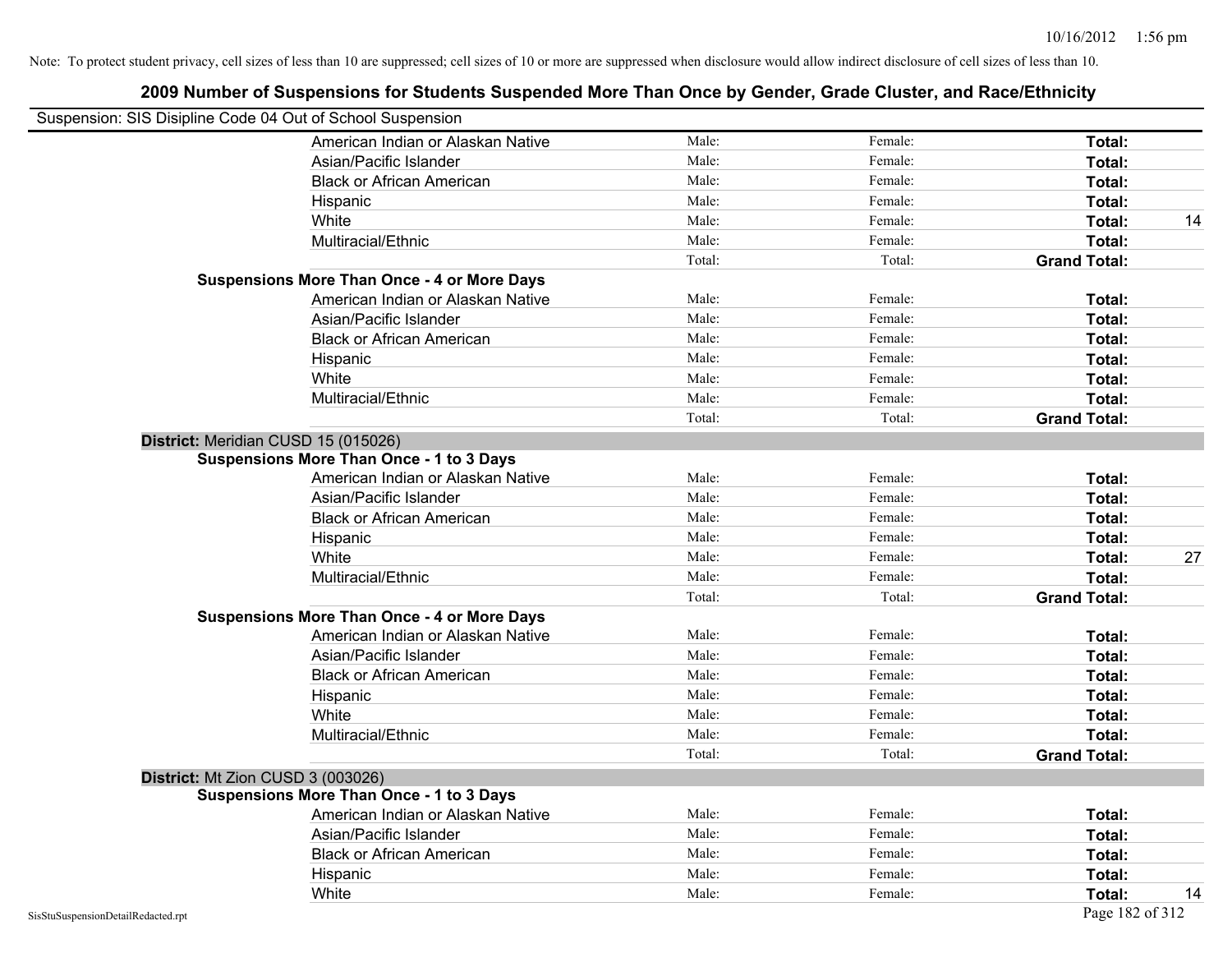| Suspension: SIS Disipline Code 04 Out of School Suspension |                                                    |        |         |                     |                 |
|------------------------------------------------------------|----------------------------------------------------|--------|---------|---------------------|-----------------|
|                                                            | Multiracial/Ethnic                                 | Male:  | Female: | Total:              |                 |
|                                                            |                                                    | Total: | Total:  | <b>Grand Total:</b> |                 |
|                                                            | <b>Suspensions More Than Once - 4 or More Days</b> |        |         |                     |                 |
|                                                            | American Indian or Alaskan Native                  | Male:  | Female: | Total:              |                 |
|                                                            | Asian/Pacific Islander                             | Male:  | Female: | Total:              |                 |
|                                                            | <b>Black or African American</b>                   | Male:  | Female: | Total:              |                 |
|                                                            | Hispanic                                           | Male:  | Female: | Total:              |                 |
|                                                            | White                                              | Male:  | Female: | Total:              | 10 <sup>°</sup> |
|                                                            | Multiracial/Ethnic                                 | Male:  | Female: | Total:              |                 |
|                                                            |                                                    | Total: | Total:  | <b>Grand Total:</b> |                 |
|                                                            | District: Sangamon Valley CUSD 9 (009026)          |        |         |                     |                 |
|                                                            | Suspensions More Than Once - 1 to 3 Days           |        |         |                     |                 |
|                                                            | American Indian or Alaskan Native                  | Male:  | Female: | Total:              |                 |
|                                                            | Asian/Pacific Islander                             | Male:  | Female: | Total:              |                 |
|                                                            | <b>Black or African American</b>                   | Male:  | Female: | Total:              |                 |
|                                                            | Hispanic                                           | Male:  | Female: | Total:              |                 |
|                                                            | White                                              | Male:  | Female: | Total:              | 82              |
|                                                            | Multiracial/Ethnic                                 | Male:  | Female: | Total:              |                 |
|                                                            |                                                    | Total: | Total:  | <b>Grand Total:</b> |                 |
|                                                            | <b>Suspensions More Than Once - 4 or More Days</b> |        |         |                     |                 |
|                                                            | American Indian or Alaskan Native                  | Male:  | Female: | Total:              |                 |
|                                                            | Asian/Pacific Islander                             | Male:  | Female: | Total:              |                 |
|                                                            | <b>Black or African American</b>                   | Male:  | Female: | Total:              |                 |
|                                                            | Hispanic                                           | Male:  | Female: | Total:              |                 |
|                                                            | White                                              | Male:  | Female: | Total:              |                 |
|                                                            | Multiracial/Ethnic                                 | Male:  | Female: | Total:              |                 |
|                                                            |                                                    | Total: | Total:  | <b>Grand Total:</b> |                 |
|                                                            | District: Warrensburg-Latham CUSD 11 (011026)      |        |         |                     |                 |
|                                                            | <b>Suspensions More Than Once - 1 to 3 Days</b>    |        |         |                     |                 |
|                                                            | American Indian or Alaskan Native                  | Male:  | Female: | Total:              |                 |
|                                                            | Asian/Pacific Islander                             | Male:  | Female: | Total:              |                 |
|                                                            | <b>Black or African American</b>                   | Male:  | Female: | Total:              |                 |
|                                                            | Hispanic                                           | Male:  | Female: | Total:              |                 |
|                                                            | White                                              | Male:  | Female: | Total:              | 48              |
|                                                            | Multiracial/Ethnic                                 | Male:  | Female: | Total:              |                 |
|                                                            |                                                    | Total: | Total:  | <b>Grand Total:</b> |                 |
|                                                            | <b>Suspensions More Than Once - 4 or More Days</b> |        |         |                     |                 |
|                                                            | American Indian or Alaskan Native                  | Male:  | Female: | Total:              |                 |
|                                                            | Asian/Pacific Islander                             | Male:  | Female: | Total:              |                 |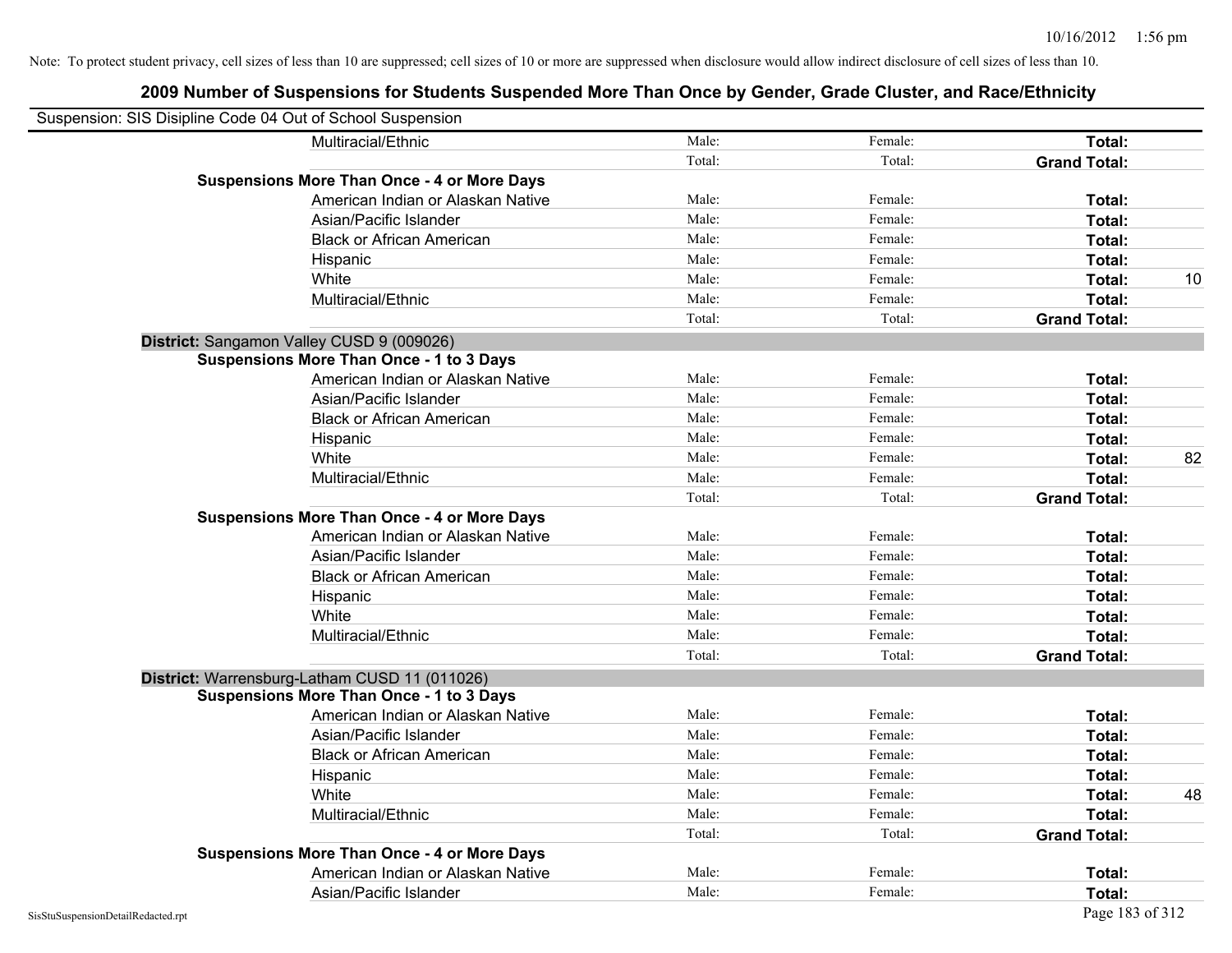| Suspension: SIS Disipline Code 04 Out of School Suspension |                                                    |        |         |                     |
|------------------------------------------------------------|----------------------------------------------------|--------|---------|---------------------|
|                                                            | <b>Black or African American</b>                   | Male:  | Female: | Total:              |
|                                                            | Hispanic                                           | Male:  | Female: | Total:              |
|                                                            | White                                              | Male:  | Female: | <b>Total:</b>       |
|                                                            | Multiracial/Ethnic                                 | Male:  | Female: | Total:              |
|                                                            |                                                    | Total: | Total:  | <b>Grand Total:</b> |
| County: Non-Public School (000)                            |                                                    |        |         |                     |
|                                                            | District: Macon/Piatt ROE (000000)                 |        |         |                     |
|                                                            | <b>Suspensions More Than Once - 1 to 3 Days</b>    |        |         |                     |
|                                                            | American Indian or Alaskan Native                  | Male:  | Female: | Total:              |
|                                                            | Asian/Pacific Islander                             | Male:  | Female: | Total:              |
|                                                            | <b>Black or African American</b>                   | Male:  | Female: | Total:              |
|                                                            | Hispanic                                           | Male:  | Female: | Total:              |
|                                                            | White                                              | Male:  | Female: | Total:              |
|                                                            | Multiracial/Ethnic                                 | Male:  | Female: | Total:              |
|                                                            |                                                    | Total: | Total:  | <b>Grand Total:</b> |
|                                                            | <b>Suspensions More Than Once - 4 or More Days</b> |        |         |                     |
|                                                            | American Indian or Alaskan Native                  | Male:  | Female: | Total:              |
|                                                            | Asian/Pacific Islander                             | Male:  | Female: | Total:              |
|                                                            | <b>Black or African American</b>                   | Male:  | Female: | Total:              |
|                                                            | Hispanic                                           | Male:  | Female: | Total:              |
|                                                            | White                                              | Male:  | Female: | Total:              |
|                                                            | Multiracial/Ethnic                                 | Male:  | Female: | Total:              |
|                                                            |                                                    | Total: | Total:  | <b>Grand Total:</b> |
| County: Piatt (074)                                        |                                                    |        |         |                     |
|                                                            | District: Atwood Hammond CUSD 39 (039026)          |        |         |                     |
|                                                            | <b>Suspensions More Than Once - 1 to 3 Days</b>    |        |         |                     |
|                                                            | American Indian or Alaskan Native                  | Male:  | Female: | Total:              |
|                                                            | Asian/Pacific Islander                             | Male:  | Female: | Total:              |
|                                                            | <b>Black or African American</b>                   | Male:  | Female: | Total:              |
|                                                            | Hispanic                                           | Male:  | Female: | Total:              |
|                                                            | White                                              | Male:  | Female: | Total:              |
|                                                            | Multiracial/Ethnic                                 | Male:  | Female: | Total:              |
|                                                            |                                                    | Total: | Total:  | <b>Grand Total:</b> |
|                                                            | District: Bement CUSD 5 (005026)                   |        |         |                     |
|                                                            | <b>Suspensions More Than Once - 1 to 3 Days</b>    |        |         |                     |
|                                                            | American Indian or Alaskan Native                  | Male:  | Female: | Total:              |
|                                                            | Asian/Pacific Islander                             | Male:  | Female: | Total:              |
|                                                            | <b>Black or African American</b>                   | Male:  | Female: | Total:              |
|                                                            | Hispanic                                           | Male:  | Female: | Total:              |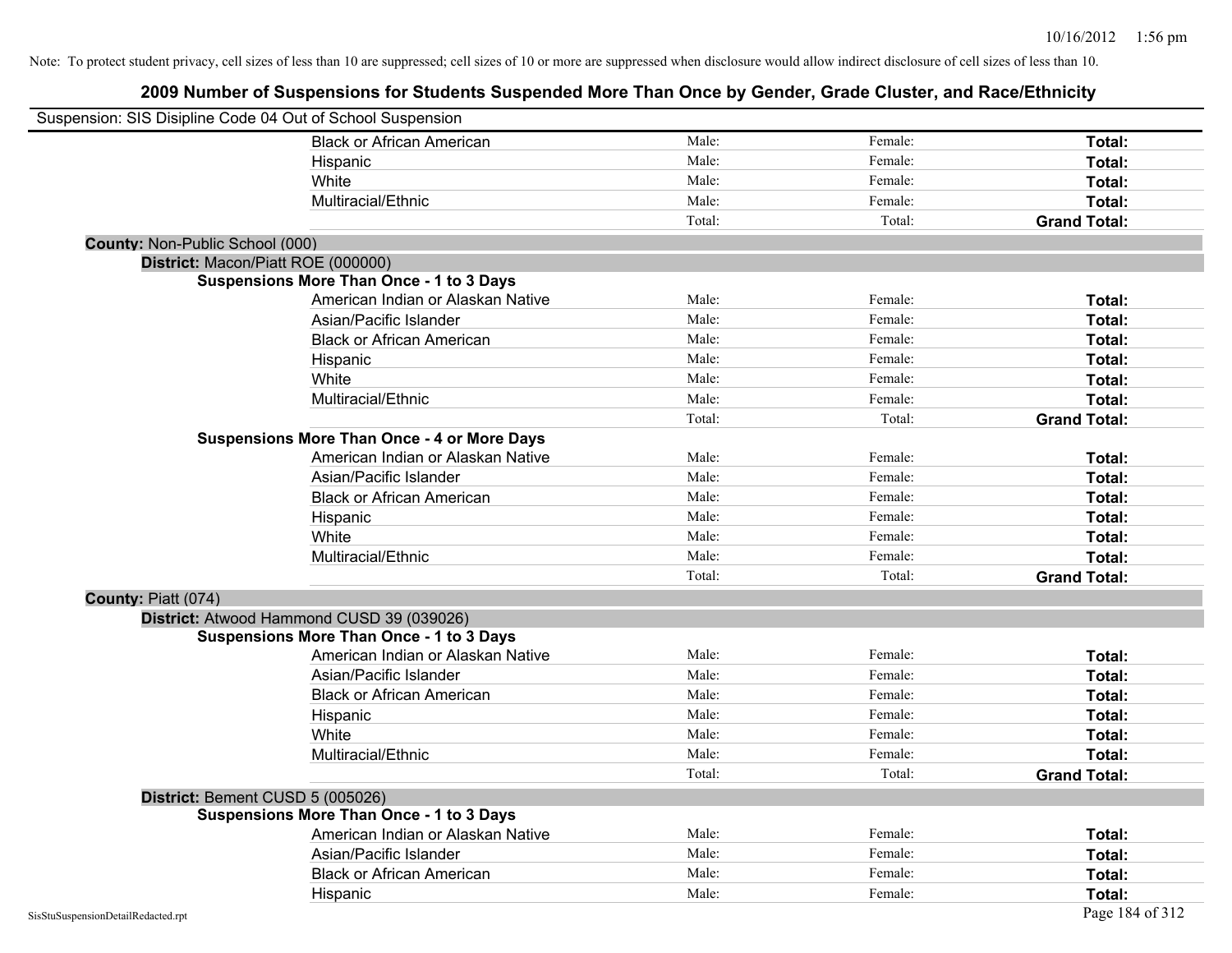| Suspension: SIS Disipline Code 04 Out of School Suspension |        |         |                     |    |
|------------------------------------------------------------|--------|---------|---------------------|----|
| White                                                      | Male:  | Female: | Total:              | 14 |
| Multiracial/Ethnic                                         | Male:  | Female: | Total:              |    |
|                                                            | Total: | Total:  | <b>Grand Total:</b> |    |
| <b>Suspensions More Than Once - 4 or More Days</b>         |        |         |                     |    |
| American Indian or Alaskan Native                          | Male:  | Female: | Total:              |    |
| Asian/Pacific Islander                                     | Male:  | Female: | Total:              |    |
| <b>Black or African American</b>                           | Male:  | Female: | Total:              |    |
| Hispanic                                                   | Male:  | Female: | Total:              |    |
| White                                                      | Male:  | Female: | Total:              |    |
| Multiracial/Ethnic                                         | Male:  | Female: | Total:              |    |
|                                                            | Total: | Total:  | <b>Grand Total:</b> |    |
| District: Cerro Gordo CUSD 100 (100026)                    |        |         |                     |    |
| <b>Suspensions More Than Once - 1 to 3 Days</b>            |        |         |                     |    |
| American Indian or Alaskan Native                          | Male:  | Female: | Total:              |    |
| Asian/Pacific Islander                                     | Male:  | Female: | Total:              |    |
| <b>Black or African American</b>                           | Male:  | Female: | Total:              |    |
| Hispanic                                                   | Male:  | Female: | Total:              |    |
| White                                                      | Male:  | Female: | Total:              | 10 |
| Multiracial/Ethnic                                         | Male:  | Female: | Total:              |    |
|                                                            | Total: | Total:  | <b>Grand Total:</b> |    |
| <b>Suspensions More Than Once - 4 or More Days</b>         |        |         |                     |    |
| American Indian or Alaskan Native                          | Male:  | Female: | Total:              |    |
| Asian/Pacific Islander                                     | Male:  | Female: | Total:              |    |
| <b>Black or African American</b>                           | Male:  | Female: | Total:              |    |
| Hispanic                                                   | Male:  | Female: | Total:              |    |
| White                                                      | Male:  | Female: | Total:              |    |
| Multiracial/Ethnic                                         | Male:  | Female: | Total:              |    |
|                                                            | Total: | Total:  | <b>Grand Total:</b> |    |
| District: Deland-Weldon CUSD 57 (057026)                   |        |         |                     |    |
| <b>Suspensions More Than Once - 1 to 3 Days</b>            |        |         |                     |    |
| American Indian or Alaskan Native                          | Male:  | Female: | Total:              |    |
| Asian/Pacific Islander                                     | Male:  | Female: | Total:              |    |
| <b>Black or African American</b>                           | Male:  | Female: | Total:              |    |
| Hispanic                                                   | Male:  | Female: | Total:              |    |
| White                                                      | Male:  | Female: | Total:              |    |
| Multiracial/Ethnic                                         | Male:  | Female: | Total:              |    |
|                                                            | Total: | Total:  | <b>Grand Total:</b> |    |
| District: Monticello CUSD 25 (025026)                      |        |         |                     |    |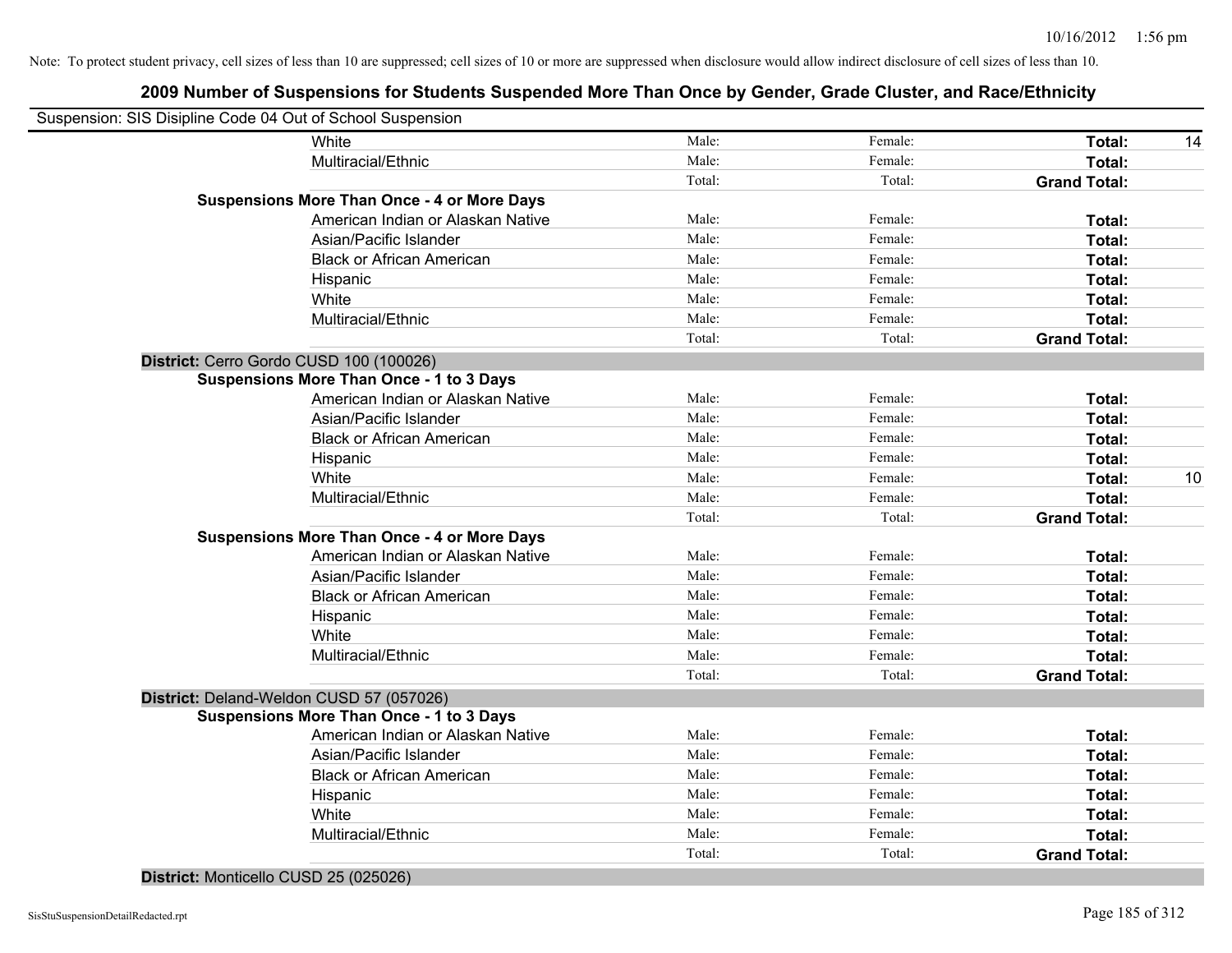## **2009 Number of Suspensions for Students Suspended More Than Once by Gender, Grade Cluster, and Race/Ethnicity**

| Suspension: SIS Disipline Code 04 Out of School Suspension |                                                    |        |     |         |    |                     |     |
|------------------------------------------------------------|----------------------------------------------------|--------|-----|---------|----|---------------------|-----|
|                                                            | <b>Suspensions More Than Once - 1 to 3 Days</b>    |        |     |         |    |                     |     |
|                                                            | American Indian or Alaskan Native                  | Male:  |     | Female: |    | Total:              |     |
|                                                            | Asian/Pacific Islander                             | Male:  |     | Female: |    | Total:              |     |
|                                                            | <b>Black or African American</b>                   | Male:  |     | Female: |    | Total:              |     |
|                                                            | Hispanic                                           | Male:  |     | Female: |    | Total:              |     |
|                                                            | White                                              | Male:  |     | Female: |    | Total:              | 21  |
|                                                            | Multiracial/Ethnic                                 | Male:  |     | Female: |    | Total:              |     |
|                                                            |                                                    | Total: |     | Total:  |    | <b>Grand Total:</b> |     |
| Region: Madison ROE (41)                                   |                                                    |        |     |         |    |                     |     |
| County: Madison (057)                                      |                                                    |        |     |         |    |                     |     |
| District: Alton CUSD 11 (011026)                           |                                                    |        |     |         |    |                     |     |
|                                                            | <b>Suspensions More Than Once - 1 to 3 Days</b>    |        |     |         |    |                     |     |
|                                                            | American Indian or Alaskan Native                  | Male:  |     | Female: |    | Total:              |     |
|                                                            | Asian/Pacific Islander                             | Male:  |     | Female: |    | Total:              |     |
|                                                            | <b>Black or African American</b>                   | Male:  | 211 | Female: | 75 | Total:              | 286 |
|                                                            | Hispanic                                           | Male:  |     | Female: |    | Total:              |     |
|                                                            | White                                              | Male:  | 83  | Female: | 29 | Total:              | 112 |
|                                                            | Multiracial/Ethnic                                 | Male:  |     | Female: |    | Total:              | 13  |
|                                                            |                                                    | Total: |     | Total:  |    | <b>Grand Total:</b> |     |
|                                                            | <b>Suspensions More Than Once - 4 or More Days</b> |        |     |         |    |                     |     |
|                                                            | American Indian or Alaskan Native                  | Male:  |     | Female: |    | Total:              |     |
|                                                            | Asian/Pacific Islander                             | Male:  |     | Female: |    | Total:              |     |
|                                                            | <b>Black or African American</b>                   | Male:  | 90  | Female: | 38 | Total:              | 128 |
|                                                            | Hispanic                                           | Male:  |     | Female: |    | Total:              |     |
|                                                            | White                                              | Male:  | 26  | Female: | 14 | Total:              | 40  |
|                                                            | Multiracial/Ethnic                                 | Male:  |     | Female: |    | Total:              |     |
|                                                            |                                                    | Total: |     | Total:  |    | <b>Grand Total:</b> |     |
|                                                            | District: Bethalto CUSD 8 (008026)                 |        |     |         |    |                     |     |
|                                                            | <b>Suspensions More Than Once - 1 to 3 Days</b>    |        |     |         |    |                     |     |
|                                                            | American Indian or Alaskan Native                  | Male:  |     | Female: |    | Total:              |     |
|                                                            | Asian/Pacific Islander                             | Male:  |     | Female: |    | Total:              |     |
|                                                            | <b>Black or African American</b>                   | Male:  | 11  | Female: | 15 | Total:              | 26  |
|                                                            | Hispanic                                           | Male:  |     | Female: |    | Total:              |     |
|                                                            | White                                              | Male:  | 163 | Female: | 45 | Total:              | 208 |
|                                                            | Multiracial/Ethnic                                 | Male:  |     | Female: |    | Total:              |     |
|                                                            |                                                    | Total: |     | Total:  |    | <b>Grand Total:</b> |     |
|                                                            |                                                    |        |     |         |    |                     |     |

**Suspensions More Than Once - 4 or More Days**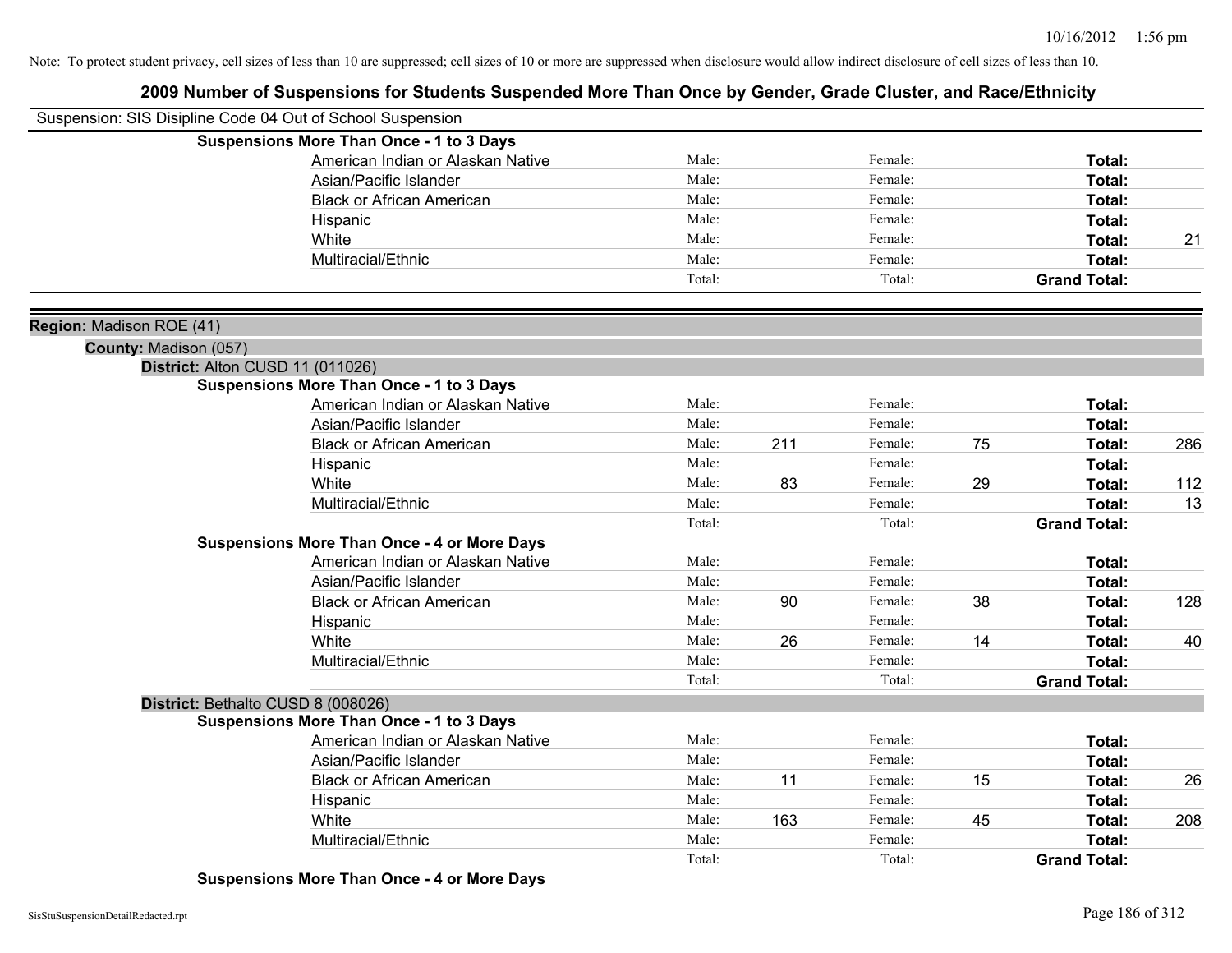| 2009 Number of Suspensions for Students Suspended More Than Once by Gender, Grade Cluster, and Race/Ethnicity |        |     |         |    |                     |     |
|---------------------------------------------------------------------------------------------------------------|--------|-----|---------|----|---------------------|-----|
| Suspension: SIS Disipline Code 04 Out of School Suspension                                                    |        |     |         |    |                     |     |
| American Indian or Alaskan Native                                                                             | Male:  |     | Female: |    | Total:              |     |
| Asian/Pacific Islander                                                                                        | Male:  |     | Female: |    | Total:              |     |
| <b>Black or African American</b>                                                                              | Male:  |     | Female: |    | Total:              |     |
| Hispanic                                                                                                      | Male:  |     | Female: |    | Total:              |     |
| White                                                                                                         | Male:  |     | Female: |    | Total:              | 28  |
| Multiracial/Ethnic                                                                                            | Male:  |     | Female: |    | Total:              |     |
|                                                                                                               | Total: |     | Total:  |    | <b>Grand Total:</b> |     |
| District: Collinsville CUSD 10 (010026)                                                                       |        |     |         |    |                     |     |
| <b>Suspensions More Than Once - 1 to 3 Days</b>                                                               |        |     |         |    |                     |     |
| American Indian or Alaskan Native                                                                             | Male:  |     | Female: |    | Total:              |     |
| Asian/Pacific Islander                                                                                        | Male:  |     | Female: |    | Total:              | 16  |
| <b>Black or African American</b>                                                                              | Male:  | 146 | Female: | 64 | Total:              | 210 |
| Hispanic                                                                                                      | Male:  |     | Female: |    | Total:              | 67  |
| White                                                                                                         | Male:  | 403 | Female: | 97 | Total:              | 500 |
| Multiracial/Ethnic                                                                                            | Male:  |     | Female: |    | Total:              | 11  |
|                                                                                                               | Total: |     | Total:  |    | <b>Grand Total:</b> |     |
| <b>Suspensions More Than Once - 4 or More Days</b>                                                            |        |     |         |    |                     |     |
| American Indian or Alaskan Native                                                                             | Male:  |     | Female: |    | Total:              |     |
| Asian/Pacific Islander                                                                                        | Male:  |     | Female: |    | Total:              |     |
| <b>Black or African American</b>                                                                              | Male:  | 37  | Female: | 21 | Total:              | 58  |
| Hispanic                                                                                                      | Male:  |     | Female: |    | Total:              | 32  |
| White                                                                                                         | Male:  | 105 | Female: | 31 | Total:              | 136 |
| Multiracial/Ethnic                                                                                            | Male:  |     | Female: |    | Total:              |     |
|                                                                                                               | Total: |     | Total:  |    | <b>Grand Total:</b> |     |
| District: Coordinated Youth & Human Service (006000)                                                          |        |     |         |    |                     |     |
| <b>Suspensions More Than Once - 1 to 3 Days</b>                                                               |        |     |         |    |                     |     |
| American Indian or Alaskan Native                                                                             | Male:  |     | Female: |    | Total:              |     |
| Asian/Pacific Islander                                                                                        | Male:  |     | Female: |    | Total:              |     |
| <b>Black or African American</b>                                                                              | Male:  |     | Female: |    | Total:              | 29  |
| Hispanic                                                                                                      | Male:  |     | Female: |    | Total:              | 14  |
| White                                                                                                         | Male:  | 147 | Female: | 20 | Total:              | 167 |
| Multiracial/Ethnic                                                                                            | Male:  |     | Female: |    | Total:              |     |
|                                                                                                               | Total: |     | Total:  |    | <b>Grand Total:</b> |     |
| District: East Alton SD 13 (013002)                                                                           |        |     |         |    |                     |     |
| <b>Suspensions More Than Once - 1 to 3 Days</b>                                                               |        |     |         |    |                     |     |
| American Indian or Alaskan Native                                                                             | Male:  |     | Female: |    | Total:              |     |
| Asian/Pacific Islander                                                                                        | Male:  |     | Female: |    | Total:              |     |
| <b>Black or African American</b>                                                                              | Male:  |     | Female: |    | Total:              | 12  |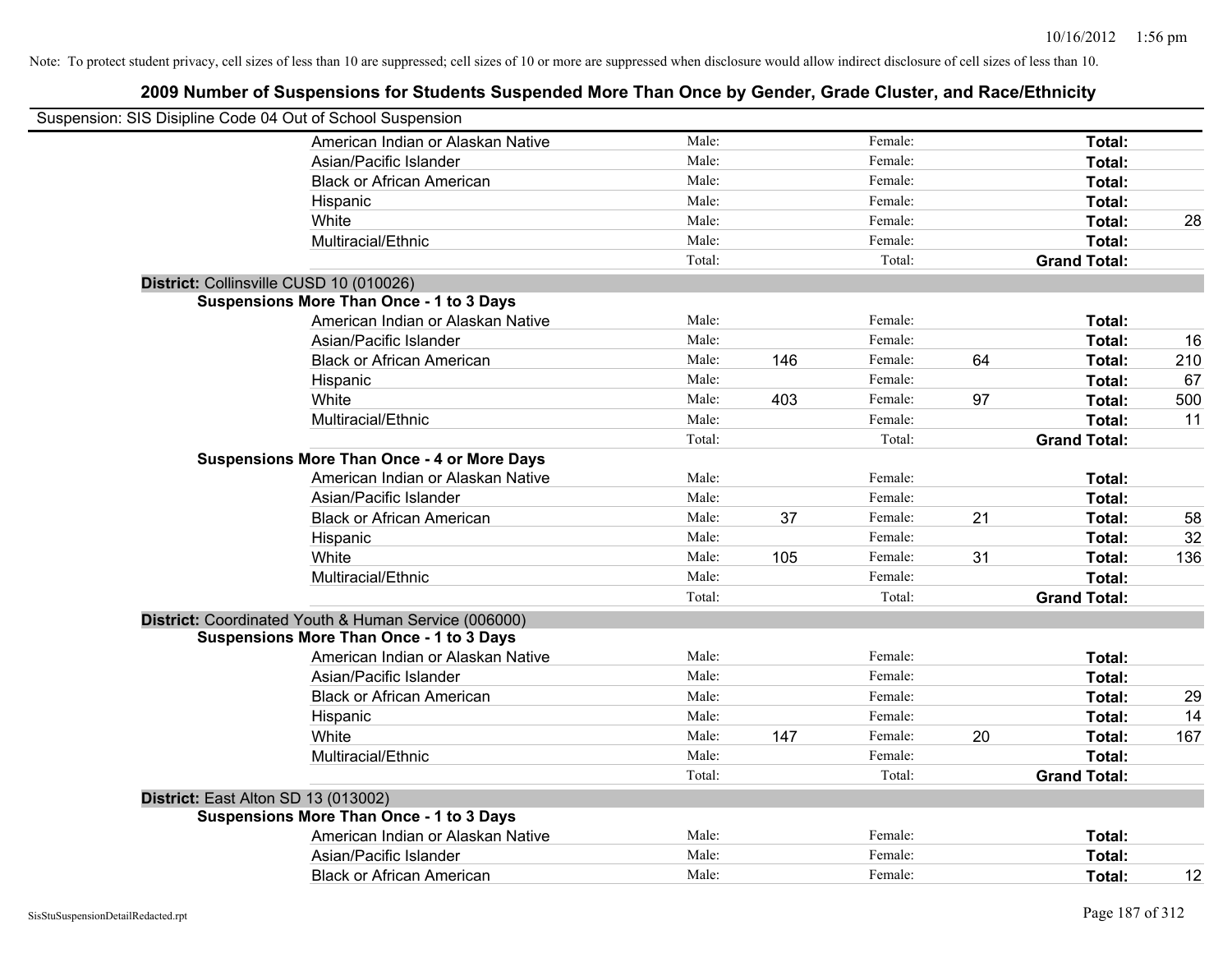| Suspension: SIS Disipline Code 04 Out of School Suspension |                                                    |        |     |         |    |                     |     |
|------------------------------------------------------------|----------------------------------------------------|--------|-----|---------|----|---------------------|-----|
|                                                            | Hispanic                                           | Male:  |     | Female: |    | Total:              |     |
|                                                            | White                                              | Male:  | 27  | Female: | 24 | Total:              | 51  |
|                                                            | Multiracial/Ethnic                                 | Male:  |     | Female: |    | Total:              |     |
|                                                            |                                                    | Total: |     | Total:  |    | <b>Grand Total:</b> |     |
|                                                            | District: East Alton-Wood River CHSD 14 (014016)   |        |     |         |    |                     |     |
|                                                            | <b>Suspensions More Than Once - 1 to 3 Days</b>    |        |     |         |    |                     |     |
|                                                            | American Indian or Alaskan Native                  | Male:  |     | Female: |    | Total:              |     |
|                                                            | Asian/Pacific Islander                             | Male:  |     | Female: |    | Total:              |     |
|                                                            | <b>Black or African American</b>                   | Male:  |     | Female: |    | Total:              |     |
|                                                            | Hispanic                                           | Male:  |     | Female: |    | Total:              |     |
|                                                            | White                                              | Male:  | 36  | Female: | 24 | Total:              | 60  |
|                                                            | Multiracial/Ethnic                                 | Male:  |     | Female: |    | Total:              |     |
|                                                            |                                                    | Total: |     | Total:  |    | <b>Grand Total:</b> |     |
|                                                            | <b>Suspensions More Than Once - 4 or More Days</b> |        |     |         |    |                     |     |
|                                                            | American Indian or Alaskan Native                  | Male:  |     | Female: |    | Total:              |     |
|                                                            | Asian/Pacific Islander                             | Male:  |     | Female: |    | Total:              |     |
|                                                            | <b>Black or African American</b>                   | Male:  |     | Female: |    | Total:              |     |
|                                                            | Hispanic                                           | Male:  |     | Female: |    | Total:              |     |
|                                                            | White                                              | Male:  |     | Female: |    | Total:              | 21  |
|                                                            | Multiracial/Ethnic                                 | Male:  |     | Female: |    | Total:              |     |
|                                                            |                                                    | Total: |     | Total:  |    | <b>Grand Total:</b> |     |
|                                                            | District: Edwardsville CUSD 7 (007026)             |        |     |         |    |                     |     |
|                                                            | <b>Suspensions More Than Once - 1 to 3 Days</b>    |        |     |         |    |                     |     |
|                                                            | American Indian or Alaskan Native                  | Male:  |     | Female: |    | Total:              |     |
|                                                            | Asian/Pacific Islander                             | Male:  |     | Female: |    | Total:              |     |
|                                                            | <b>Black or African American</b>                   | Male:  |     | Female: |    | Total:              | 31  |
|                                                            | Hispanic                                           | Male:  |     | Female: |    | Total:              |     |
|                                                            | White                                              | Male:  | 109 | Female: | 56 | Total:              | 165 |
|                                                            | Multiracial/Ethnic                                 | Male:  |     | Female: |    | Total:              | 15  |
|                                                            |                                                    | Total: |     | Total:  |    | <b>Grand Total:</b> |     |
|                                                            | <b>Suspensions More Than Once - 4 or More Days</b> |        |     |         |    |                     |     |
|                                                            | American Indian or Alaskan Native                  | Male:  |     | Female: |    | Total:              |     |
|                                                            | Asian/Pacific Islander                             | Male:  |     | Female: |    | Total:              |     |
|                                                            | <b>Black or African American</b>                   | Male:  |     | Female: |    | Total:              |     |
|                                                            | Hispanic                                           | Male:  |     | Female: |    | Total:              |     |
|                                                            | White                                              | Male:  |     | Female: |    | Total:              | 26  |
|                                                            | Multiracial/Ethnic                                 | Male:  |     | Female: |    | Total:              |     |
|                                                            |                                                    | Total: | 22  | Total:  | 14 | <b>Grand Total:</b> | 36  |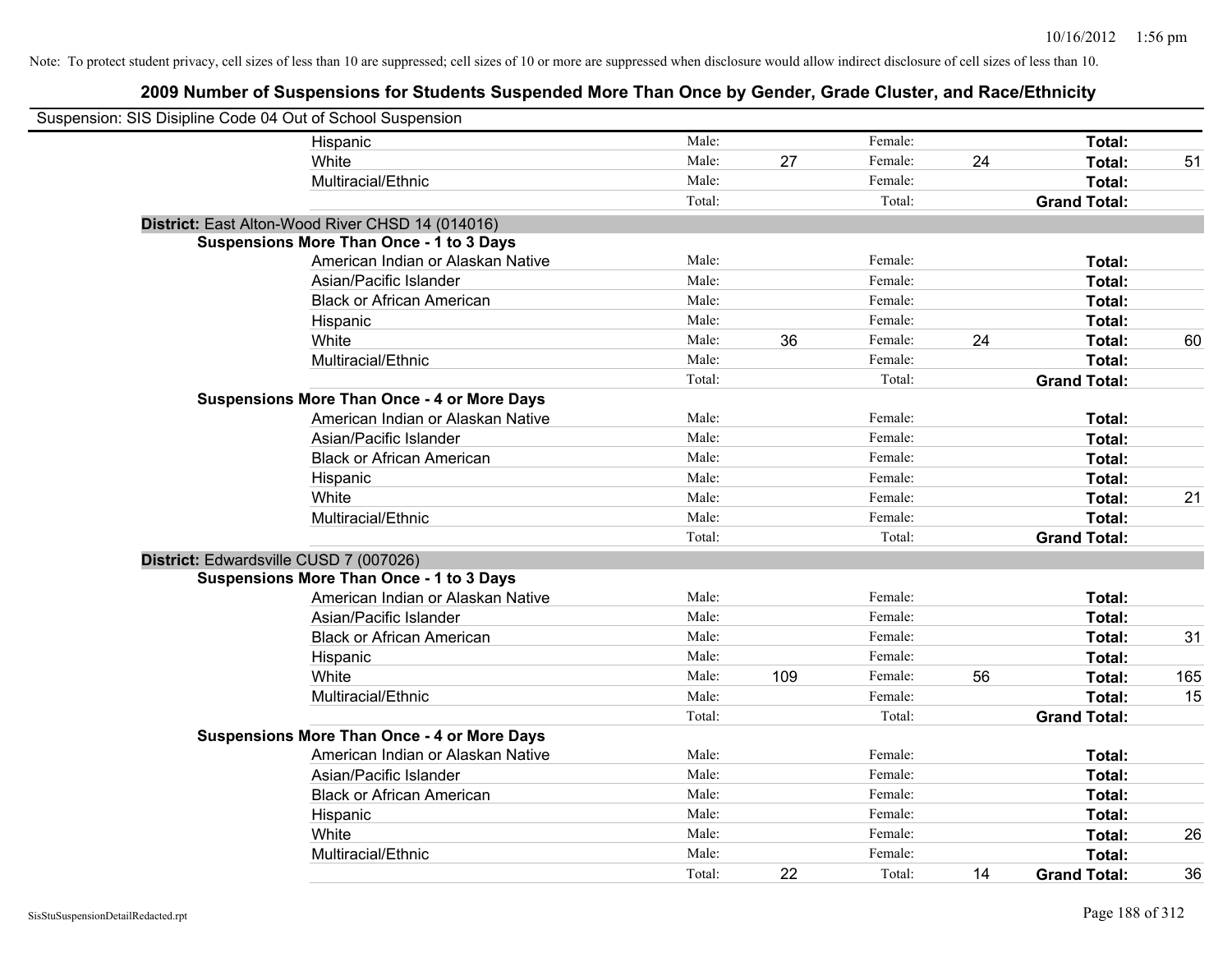| Suspension: SIS Disipline Code 04 Out of School Suspension |                                                    |        |     |         |    |                     |     |
|------------------------------------------------------------|----------------------------------------------------|--------|-----|---------|----|---------------------|-----|
|                                                            | District: Granite City CUSD 9 (009026)             |        |     |         |    |                     |     |
|                                                            | <b>Suspensions More Than Once - 1 to 3 Days</b>    |        |     |         |    |                     |     |
|                                                            | American Indian or Alaskan Native                  | Male:  |     | Female: |    | Total:              |     |
|                                                            | Asian/Pacific Islander                             | Male:  |     | Female: |    | Total:              |     |
|                                                            | <b>Black or African American</b>                   | Male:  | 47  | Female: | 25 | Total:              | 72  |
|                                                            | Hispanic                                           | Male:  |     | Female: |    | Total:              | 13  |
|                                                            | White                                              | Male:  | 197 | Female: | 61 | Total:              | 258 |
|                                                            | Multiracial/Ethnic                                 | Male:  |     | Female: |    | Total:              | 14  |
|                                                            |                                                    | Total: |     | Total:  |    | <b>Grand Total:</b> |     |
|                                                            | <b>Suspensions More Than Once - 4 or More Days</b> |        |     |         |    |                     |     |
|                                                            | American Indian or Alaskan Native                  | Male:  |     | Female: |    | Total:              |     |
|                                                            | Asian/Pacific Islander                             | Male:  |     | Female: |    | Total:              |     |
|                                                            | <b>Black or African American</b>                   | Male:  | 22  | Female: | 12 | Total:              | 34  |
|                                                            | Hispanic                                           | Male:  |     | Female: |    | Total:              | 11  |
|                                                            | White                                              | Male:  | 73  | Female: | 36 | Total:              | 109 |
|                                                            | Multiracial/Ethnic                                 | Male:  |     | Female: |    | Total:              |     |
|                                                            |                                                    | Total: |     | Total:  |    | <b>Grand Total:</b> |     |
| District: Highland CUSD 5 (005026)                         |                                                    |        |     |         |    |                     |     |
|                                                            | <b>Suspensions More Than Once - 1 to 3 Days</b>    |        |     |         |    |                     |     |
|                                                            | American Indian or Alaskan Native                  | Male:  |     | Female: |    | Total:              |     |
|                                                            | Asian/Pacific Islander                             | Male:  |     | Female: |    | Total:              |     |
|                                                            | <b>Black or African American</b>                   | Male:  |     | Female: |    | Total:              |     |
|                                                            | Hispanic                                           | Male:  |     | Female: |    | Total:              |     |
|                                                            | White                                              | Male:  |     | Female: |    | Total:              | 35  |
|                                                            | Multiracial/Ethnic                                 | Male:  |     | Female: |    | Total:              |     |
|                                                            |                                                    | Total: |     | Total:  |    | <b>Grand Total:</b> |     |
|                                                            | <b>Suspensions More Than Once - 4 or More Days</b> |        |     |         |    |                     |     |
|                                                            | American Indian or Alaskan Native                  | Male:  |     | Female: |    | Total:              |     |
|                                                            | Asian/Pacific Islander                             | Male:  |     | Female: |    | Total:              |     |
|                                                            | <b>Black or African American</b>                   | Male:  |     | Female: |    | Total:              |     |
|                                                            | Hispanic                                           | Male:  |     | Female: |    | Total:              |     |
|                                                            | White                                              | Male:  |     | Female: |    | Total:              | 31  |
|                                                            | Multiracial/Ethnic                                 | Male:  |     | Female: |    | Total:              |     |
|                                                            |                                                    | Total: |     | Total:  |    | <b>Grand Total:</b> |     |
|                                                            | District: Madison CUSD 12 (012026)                 |        |     |         |    |                     |     |
|                                                            | <b>Suspensions More Than Once - 1 to 3 Days</b>    |        |     |         |    |                     |     |
|                                                            | American Indian or Alaskan Native                  | Male:  |     | Female: |    | Total:              |     |
|                                                            | Asian/Pacific Islander                             | Male:  |     | Female: |    | Total:              |     |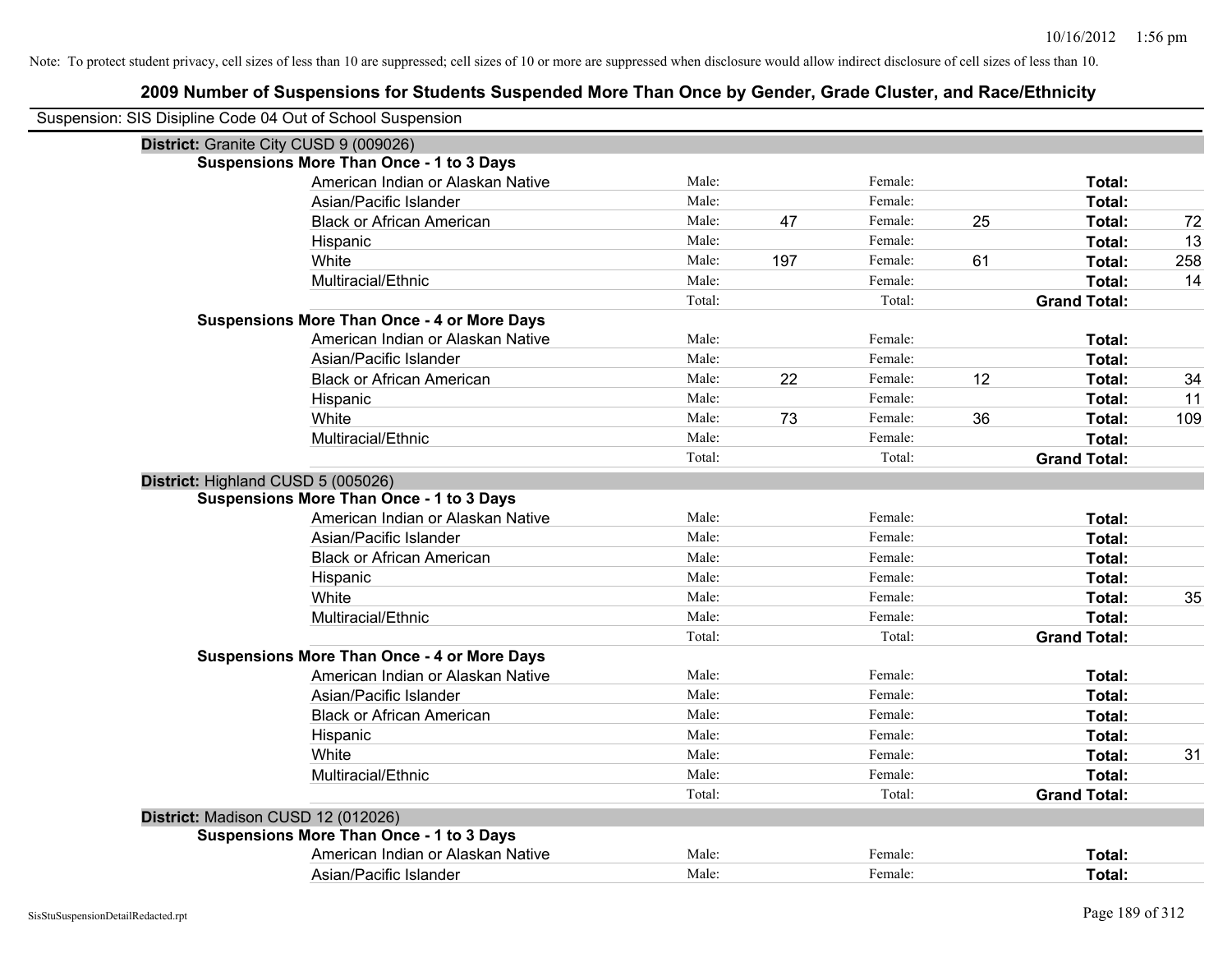| Suspension: SIS Disipline Code 04 Out of School Suspension |                                                    |        |     |         |    |                     |     |
|------------------------------------------------------------|----------------------------------------------------|--------|-----|---------|----|---------------------|-----|
|                                                            | <b>Black or African American</b>                   | Male:  | 154 | Female: | 42 | Total:              | 196 |
|                                                            | Hispanic                                           | Male:  |     | Female: |    | Total:              |     |
|                                                            | White                                              | Male:  |     | Female: |    | Total:              |     |
|                                                            | Multiracial/Ethnic                                 | Male:  |     | Female: |    | Total:              |     |
|                                                            |                                                    | Total: |     | Total:  |    | <b>Grand Total:</b> | 206 |
|                                                            | <b>Suspensions More Than Once - 4 or More Days</b> |        |     |         |    |                     |     |
|                                                            | American Indian or Alaskan Native                  | Male:  |     | Female: |    | Total:              |     |
|                                                            | Asian/Pacific Islander                             | Male:  |     | Female: |    | Total:              |     |
|                                                            | <b>Black or African American</b>                   | Male:  | 58  | Female: | 17 | Total:              | 75  |
|                                                            | Hispanic                                           | Male:  |     | Female: |    | Total:              |     |
|                                                            | White                                              | Male:  |     | Female: |    | Total:              |     |
|                                                            | Multiracial/Ethnic                                 | Male:  |     | Female: |    | Total:              |     |
|                                                            |                                                    | Total: |     | Total:  |    | <b>Grand Total:</b> |     |
| District: Non-Public School (0000)                         |                                                    |        |     |         |    |                     |     |
|                                                            | <b>Suspensions More Than Once - 1 to 3 Days</b>    |        |     |         |    |                     |     |
|                                                            | American Indian or Alaskan Native                  | Male:  |     | Female: |    | Total:              |     |
|                                                            | Asian/Pacific Islander                             | Male:  |     | Female: |    | Total:              |     |
|                                                            | <b>Black or African American</b>                   | Male:  |     | Female: |    | Total:              |     |
|                                                            | Hispanic                                           | Male:  |     | Female: |    | Total:              |     |
|                                                            | White                                              | Male:  |     | Female: |    | Total:              |     |
|                                                            | Multiracial/Ethnic                                 | Male:  |     | Female: |    | Total:              |     |
|                                                            |                                                    | Total: |     | Total:  |    | <b>Grand Total:</b> |     |
| District: Roxana CUSD 1 (001026)                           |                                                    |        |     |         |    |                     |     |
|                                                            | <b>Suspensions More Than Once - 1 to 3 Days</b>    |        |     |         |    |                     |     |
|                                                            | American Indian or Alaskan Native                  | Male:  |     | Female: |    | Total:              |     |
|                                                            | Asian/Pacific Islander                             | Male:  |     | Female: |    | Total:              |     |
|                                                            | <b>Black or African American</b>                   | Male:  |     | Female: |    | Total:              |     |
|                                                            | Hispanic                                           | Male:  |     | Female: |    | Total:              |     |
|                                                            | White                                              | Male:  | 70  | Female: | 35 | Total:              | 105 |
|                                                            | Multiracial/Ethnic                                 | Male:  |     | Female: |    | Total:              | 10  |
|                                                            |                                                    | Total: |     | Total:  |    | <b>Grand Total:</b> |     |
|                                                            | <b>Suspensions More Than Once - 4 or More Days</b> |        |     |         |    |                     |     |
|                                                            | American Indian or Alaskan Native                  | Male:  |     | Female: |    | Total:              |     |
|                                                            | Asian/Pacific Islander                             | Male:  |     | Female: |    | Total:              |     |
|                                                            | <b>Black or African American</b>                   | Male:  |     | Female: |    | Total:              |     |
|                                                            | Hispanic                                           | Male:  |     | Female: |    | Total:              |     |
|                                                            | White                                              | Male:  | 43  | Female: | 17 | Total:              | 60  |
|                                                            | Multiracial/Ethnic                                 | Male:  |     | Female: |    | Total:              |     |
|                                                            |                                                    | Total: |     | Total:  |    | <b>Grand Total:</b> |     |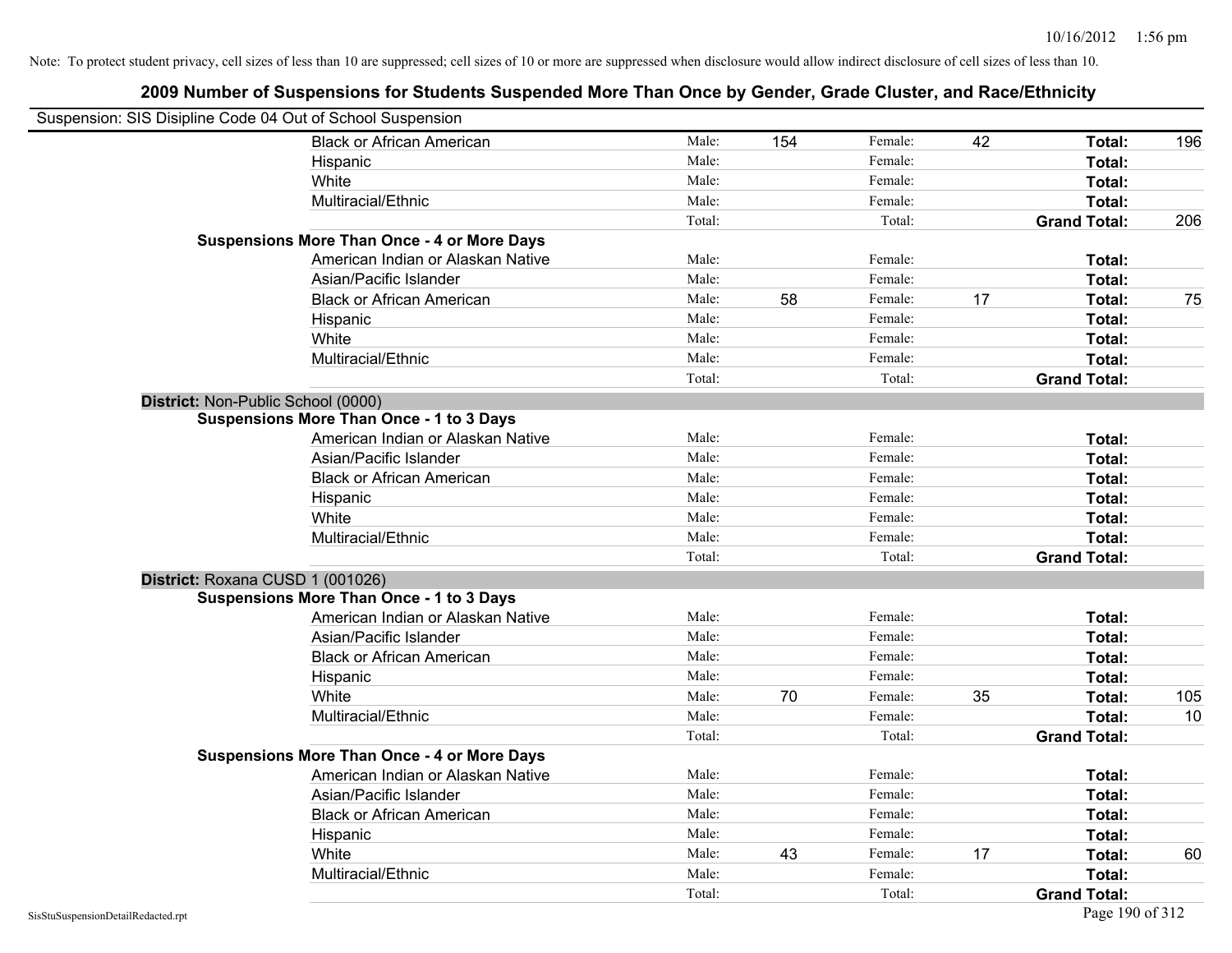| Suspension: SIS Disipline Code 04 Out of School Suspension |        |    |         |    |                     |     |
|------------------------------------------------------------|--------|----|---------|----|---------------------|-----|
| District: Triad CUSD 2 (002026)                            |        |    |         |    |                     |     |
| <b>Suspensions More Than Once - 1 to 3 Days</b>            |        |    |         |    |                     |     |
| American Indian or Alaskan Native                          | Male:  |    | Female: |    | Total:              |     |
| Asian/Pacific Islander                                     | Male:  |    | Female: |    | Total:              |     |
| <b>Black or African American</b>                           | Male:  |    | Female: |    | Total:              |     |
| Hispanic                                                   | Male:  |    | Female: |    | Total:              |     |
| White                                                      | Male:  | 72 | Female: | 39 | Total:              | 111 |
| Multiracial/Ethnic                                         | Male:  |    | Female: |    | Total:              |     |
|                                                            | Total: |    | Total:  |    | <b>Grand Total:</b> | 121 |
| <b>Suspensions More Than Once - 4 or More Days</b>         |        |    |         |    |                     |     |
| American Indian or Alaskan Native                          | Male:  |    | Female: |    | Total:              |     |
| Asian/Pacific Islander                                     | Male:  |    | Female: |    | Total:              |     |
| <b>Black or African American</b>                           | Male:  |    | Female: |    | Total:              |     |
| Hispanic                                                   | Male:  |    | Female: |    | Total:              |     |
| White                                                      | Male:  | 35 | Female: | 14 | Total:              | 49  |
| Multiracial/Ethnic                                         | Male:  |    | Female: |    | Total:              |     |
|                                                            | Total: |    | Total:  |    | <b>Grand Total:</b> |     |
| District: Venice CUSD 3 (003026)                           |        |    |         |    |                     |     |
| <b>Suspensions More Than Once - 1 to 3 Days</b>            |        |    |         |    |                     |     |
| American Indian or Alaskan Native                          | Male:  |    | Female: |    | Total:              |     |
| Asian/Pacific Islander                                     | Male:  |    | Female: |    | Total:              |     |
| <b>Black or African American</b>                           | Male:  |    | Female: |    | Total:              | 25  |
| Hispanic                                                   | Male:  |    | Female: |    | Total:              |     |
| White                                                      | Male:  |    | Female: |    | Total:              |     |
| Multiracial/Ethnic                                         | Male:  |    | Female: |    | Total:              |     |
|                                                            | Total: |    | Total:  |    | <b>Grand Total:</b> |     |
| <b>Suspensions More Than Once - 4 or More Days</b>         |        |    |         |    |                     |     |
| American Indian or Alaskan Native                          | Male:  |    | Female: |    | Total:              |     |
| Asian/Pacific Islander                                     | Male:  |    | Female: |    | Total:              |     |
| <b>Black or African American</b>                           | Male:  |    | Female: |    | Total:              |     |
| Hispanic                                                   | Male:  |    | Female: |    | Total:              |     |
| White                                                      | Male:  |    | Female: |    | Total:              |     |
| Multiracial/Ethnic                                         | Male:  |    | Female: |    | Total:              |     |
|                                                            | Total: |    | Total:  |    | <b>Grand Total:</b> |     |
| District: Wood River-Hartford ESD 15 (015003)              |        |    |         |    |                     |     |
| <b>Suspensions More Than Once - 1 to 3 Days</b>            |        |    |         |    |                     |     |
| American Indian or Alaskan Native                          | Male:  |    | Female: |    | Total:              |     |
| Asian/Pacific Islander                                     | Male:  |    | Female: |    | Total:              |     |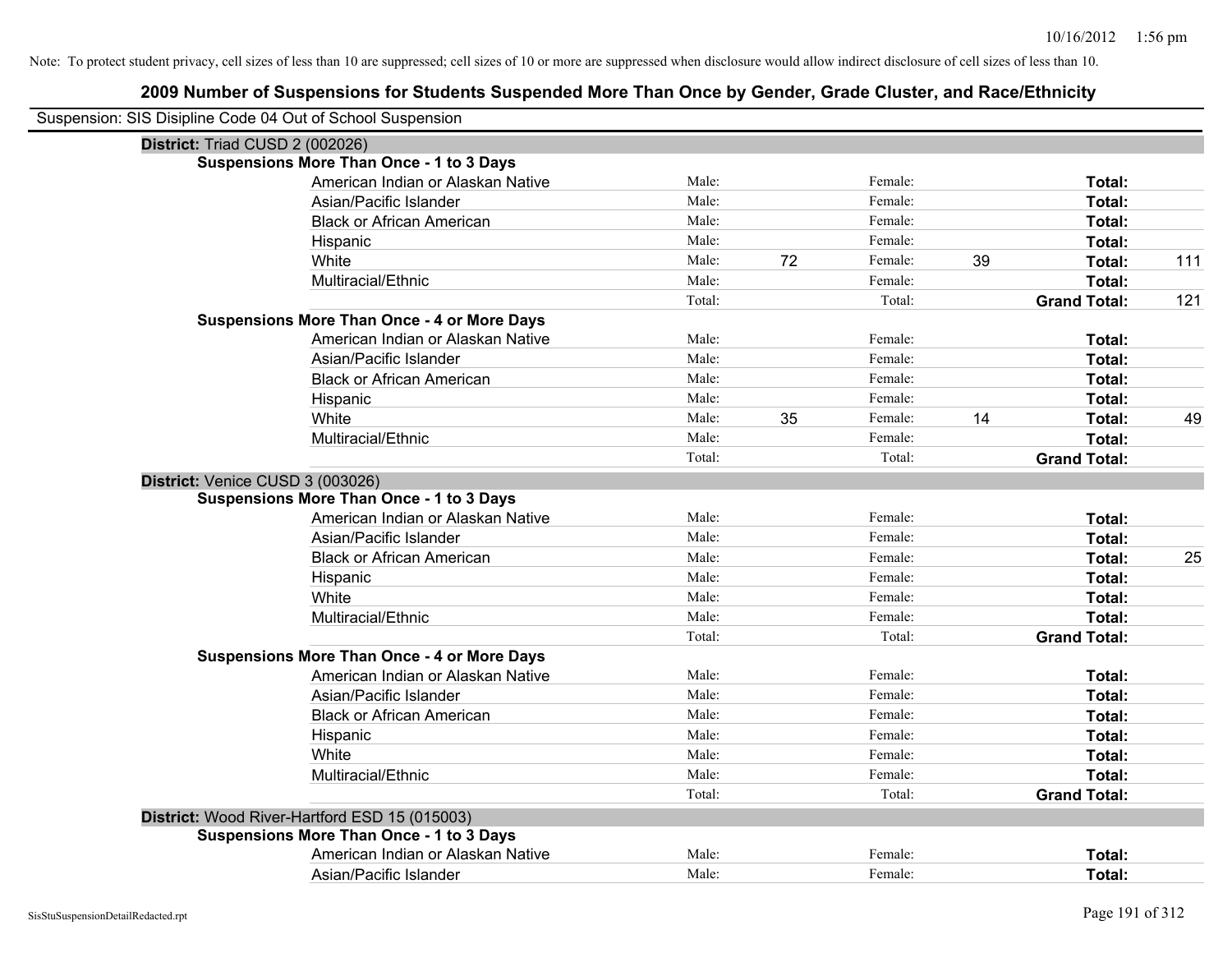| Suspension: SIS Disipline Code 04 Out of School Suspension |                                                    |        |    |         |    |                     |    |
|------------------------------------------------------------|----------------------------------------------------|--------|----|---------|----|---------------------|----|
|                                                            | <b>Black or African American</b>                   | Male:  |    | Female: |    | Total:              |    |
|                                                            | Hispanic                                           | Male:  |    | Female: |    | Total:              |    |
|                                                            | White                                              | Male:  | 31 | Female: | 11 | Total:              | 42 |
|                                                            | Multiracial/Ethnic                                 | Male:  |    | Female: |    | Total:              |    |
|                                                            |                                                    | Total: |    | Total:  |    | <b>Grand Total:</b> |    |
|                                                            | <b>Suspensions More Than Once - 4 or More Days</b> |        |    |         |    |                     |    |
|                                                            | American Indian or Alaskan Native                  | Male:  |    | Female: |    | Total:              |    |
|                                                            | Asian/Pacific Islander                             | Male:  |    | Female: |    | Total:              |    |
|                                                            | <b>Black or African American</b>                   | Male:  |    | Female: |    | Total:              |    |
|                                                            | Hispanic                                           | Male:  |    | Female: |    | Total:              |    |
|                                                            | White                                              | Male:  |    | Female: |    | Total:              |    |
|                                                            | Multiracial/Ethnic                                 | Male:  |    | Female: |    | Total:              |    |
|                                                            |                                                    | Total: |    | Total:  |    | <b>Grand Total:</b> |    |
| Region: Marshall/Putnam/Woodford ROE (43)                  |                                                    |        |    |         |    |                     |    |
| County: Marshall (059)                                     |                                                    |        |    |         |    |                     |    |
|                                                            | District: Henry-Senachwine CUSD 5 (005026)         |        |    |         |    |                     |    |
|                                                            | <b>Suspensions More Than Once - 1 to 3 Days</b>    |        |    |         |    |                     |    |
|                                                            | American Indian or Alaskan Native                  | Male:  |    | Female: |    | <b>Total:</b>       |    |
|                                                            | Asian/Pacific Islander                             | Male:  |    | Female: |    | Total:              |    |
|                                                            | <b>Black or African American</b>                   | Male:  |    | Female: |    | Total:              |    |
|                                                            | Hispanic                                           | Male:  |    | Female: |    | Total:              |    |
|                                                            | White                                              | Male:  |    | Female: |    | Total:              | 13 |
|                                                            | Multiracial/Ethnic                                 | Male:  |    | Female: |    | Total:              |    |
|                                                            |                                                    | Total: |    | Total:  |    | <b>Grand Total:</b> |    |
|                                                            | <b>Suspensions More Than Once - 4 or More Days</b> |        |    |         |    |                     |    |
|                                                            | American Indian or Alaskan Native                  | Male:  |    | Female: |    | <b>Total:</b>       |    |
|                                                            | Asian/Pacific Islander                             | Male:  |    | Female: |    | Total:              |    |
|                                                            | <b>Black or African American</b>                   | Male:  |    | Female: |    | Total:              |    |
|                                                            | Hispanic                                           | Male:  |    | Female: |    | Total:              |    |
|                                                            | White                                              | Male:  |    | Female: |    | Total:              |    |
|                                                            | Multiracial/Ethnic                                 | Male:  |    | Female: |    | Total:              |    |
|                                                            |                                                    | Total: |    | Total:  |    | <b>Grand Total:</b> |    |
| District: Midland CUSD 7 (007026)                          |                                                    |        |    |         |    |                     |    |
|                                                            | <b>Suspensions More Than Once - 1 to 3 Days</b>    |        |    |         |    |                     |    |
|                                                            | American Indian or Alaskan Native                  | Male:  |    | Female: |    | Total:              |    |
|                                                            | Asian/Pacific Islander                             | Male:  |    | Female: |    | <b>Total:</b>       |    |
|                                                            | <b>Black or African American</b>                   | Male:  |    | Female: |    | Total:              |    |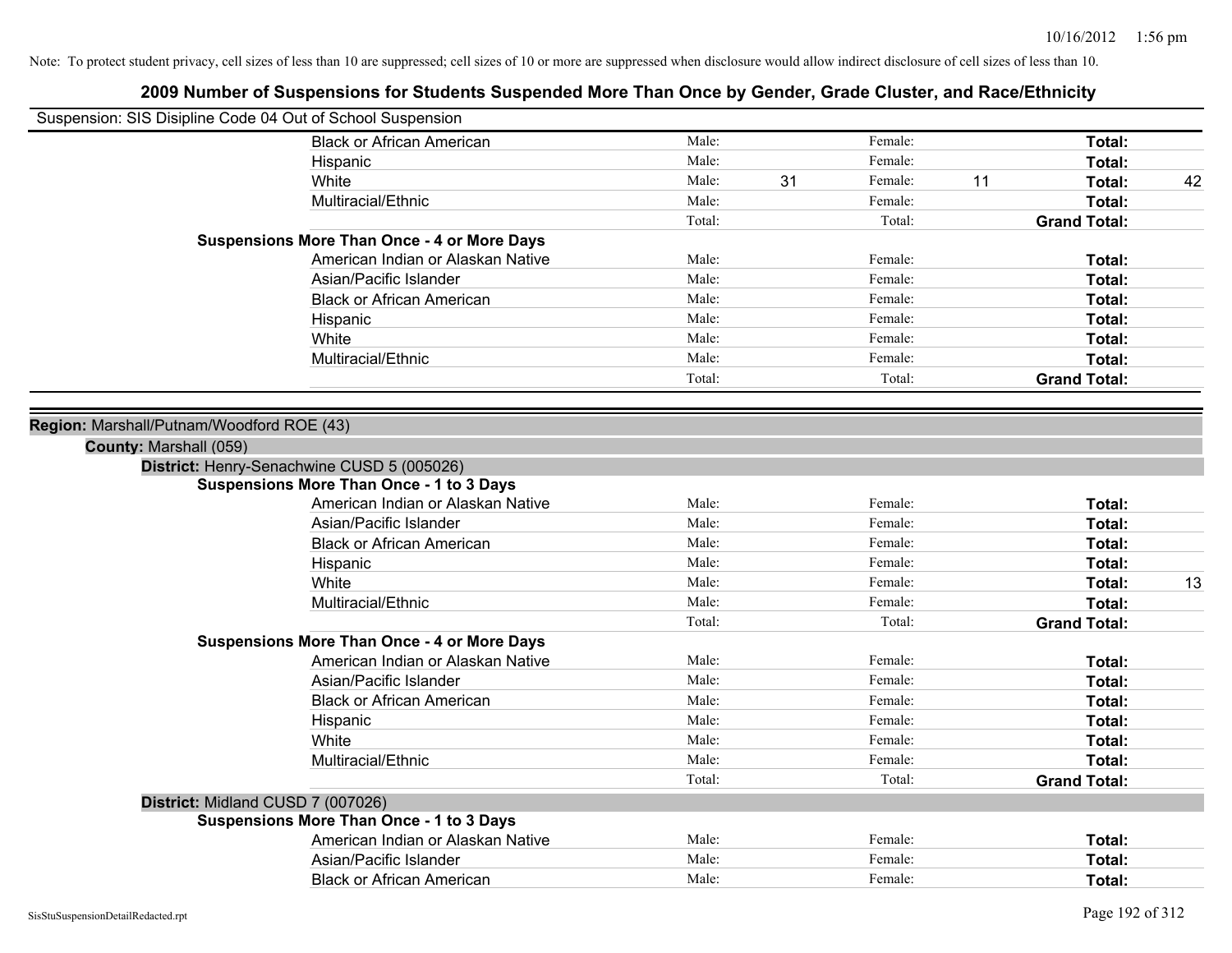| Suspension: SIS Disipline Code 04 Out of School Suspension |        |    |         |    |                     |    |
|------------------------------------------------------------|--------|----|---------|----|---------------------|----|
| Hispanic                                                   | Male:  |    | Female: |    | Total:              |    |
| White                                                      | Male:  | 39 | Female: | 11 | Total:              | 50 |
| Multiracial/Ethnic                                         | Male:  |    | Female: |    | Total:              |    |
|                                                            | Total: |    | Total:  |    | <b>Grand Total:</b> |    |
| <b>Suspensions More Than Once - 4 or More Days</b>         |        |    |         |    |                     |    |
| American Indian or Alaskan Native                          | Male:  |    | Female: |    | Total:              |    |
| Asian/Pacific Islander                                     | Male:  |    | Female: |    | Total:              |    |
| <b>Black or African American</b>                           | Male:  |    | Female: |    | Total:              |    |
| Hispanic                                                   | Male:  |    | Female: |    | Total:              |    |
| White                                                      | Male:  |    | Female: |    | Total:              |    |
| Multiracial/Ethnic                                         | Male:  |    | Female: |    | Total:              |    |
|                                                            | Total: |    | Total:  |    | <b>Grand Total:</b> |    |
| County: Non-Public School (000)                            |        |    |         |    |                     |    |
| District: Marshall/Putnam/Woodford ROE (000000)            |        |    |         |    |                     |    |
| <b>Suspensions More Than Once - 1 to 3 Days</b>            |        |    |         |    |                     |    |
| American Indian or Alaskan Native                          | Male:  |    | Female: |    | Total:              |    |
| Asian/Pacific Islander                                     | Male:  |    | Female: |    | Total:              |    |
| <b>Black or African American</b>                           | Male:  |    | Female: |    | Total:              |    |
| Hispanic                                                   | Male:  |    | Female: |    | Total:              |    |
| White                                                      | Male:  |    | Female: |    | Total:              | 10 |
| Multiracial/Ethnic                                         | Male:  |    | Female: |    | Total:              |    |
|                                                            | Total: |    | Total:  |    | <b>Grand Total:</b> |    |
| <b>Suspensions More Than Once - 4 or More Days</b>         |        |    |         |    |                     |    |
| American Indian or Alaskan Native                          | Male:  |    | Female: |    | Total:              |    |
| Asian/Pacific Islander                                     | Male:  |    | Female: |    | Total:              |    |
| <b>Black or African American</b>                           | Male:  |    | Female: |    | Total:              |    |
| Hispanic                                                   | Male:  |    | Female: |    | Total:              |    |
| White                                                      | Male:  |    | Female: |    | Total:              |    |
| Multiracial/Ethnic                                         | Male:  |    | Female: |    | Total:              |    |
|                                                            | Total: |    | Total:  |    | <b>Grand Total:</b> |    |
| County: Putnam (078)                                       |        |    |         |    |                     |    |
| District: Putnam County CUSD 535 (535026)                  |        |    |         |    |                     |    |
| Suspensions More Than Once - 1 to 3 Days                   |        |    |         |    |                     |    |
| American Indian or Alaskan Native                          | Male:  |    | Female: |    | Total:              |    |
| Asian/Pacific Islander                                     | Male:  |    | Female: |    | Total:              |    |
| <b>Black or African American</b>                           | Male:  |    | Female: |    | Total:              |    |
| Hispanic                                                   | Male:  |    | Female: |    | Total:              |    |
| White                                                      | Male:  |    | Female: |    | Total:              | 30 |
| Multiracial/Ethnic                                         | Male:  |    | Female: |    | Total:              |    |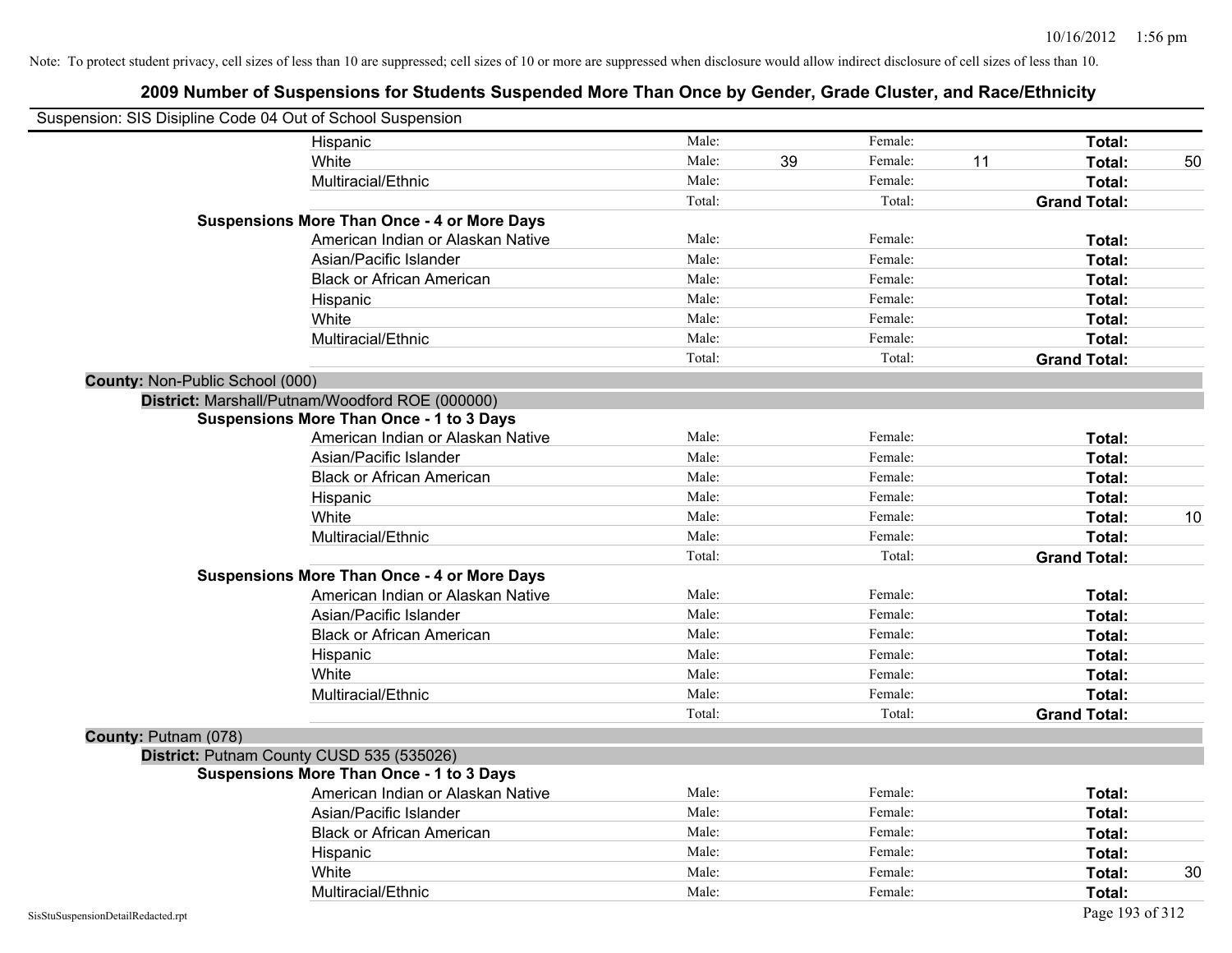|                        | Suspension: SIS Disipline Code 04 Out of School Suspension |        |    |         |    |                     |    |
|------------------------|------------------------------------------------------------|--------|----|---------|----|---------------------|----|
|                        |                                                            | Total: |    | Total:  |    | <b>Grand Total:</b> |    |
|                        | <b>Suspensions More Than Once - 4 or More Days</b>         |        |    |         |    |                     |    |
|                        | American Indian or Alaskan Native                          | Male:  |    | Female: |    | Total:              |    |
|                        | Asian/Pacific Islander                                     | Male:  |    | Female: |    | Total:              |    |
|                        | <b>Black or African American</b>                           | Male:  |    | Female: |    | Total:              |    |
|                        | Hispanic                                                   | Male:  |    | Female: |    | Total:              |    |
|                        | White                                                      | Male:  |    | Female: |    | Total:              |    |
|                        | Multiracial/Ethnic                                         | Male:  |    | Female: |    | Total:              |    |
|                        |                                                            | Total: |    | Total:  |    | <b>Grand Total:</b> |    |
| County: Woodford (102) |                                                            |        |    |         |    |                     |    |
|                        | District: County of Woodford School (122017)               |        |    |         |    |                     |    |
|                        | <b>Suspensions More Than Once - 1 to 3 Days</b>            |        |    |         |    |                     |    |
|                        | American Indian or Alaskan Native                          | Male:  |    | Female: |    | Total:              |    |
|                        | Asian/Pacific Islander                                     | Male:  |    | Female: |    | Total:              |    |
|                        | <b>Black or African American</b>                           | Male:  |    | Female: |    | Total:              |    |
|                        | Hispanic                                                   | Male:  |    | Female: |    | Total:              |    |
|                        | White                                                      | Male:  | 66 | Female: | 33 | Total:              | 99 |
|                        | Multiracial/Ethnic                                         | Male:  |    | Female: |    | Total:              |    |
|                        |                                                            | Total: |    | Total:  |    | <b>Grand Total:</b> |    |
|                        | <b>Suspensions More Than Once - 4 or More Days</b>         |        |    |         |    |                     |    |
|                        | American Indian or Alaskan Native                          | Male:  |    | Female: |    | Total:              |    |
|                        | Asian/Pacific Islander                                     | Male:  |    | Female: |    | Total:              |    |
|                        | <b>Black or African American</b>                           | Male:  |    | Female: |    | Total:              |    |
|                        | Hispanic                                                   | Male:  |    | Female: |    | Total:              |    |
|                        | White                                                      | Male:  |    | Female: |    | Total:              | 11 |
|                        | Multiracial/Ethnic                                         | Male:  |    | Female: |    | Total:              |    |
|                        |                                                            | Total: |    | Total:  |    | <b>Grand Total:</b> |    |
|                        | District: El Paso-Gridley CUSD 11 (011026)                 |        |    |         |    |                     |    |
|                        | <b>Suspensions More Than Once - 1 to 3 Days</b>            |        |    |         |    |                     |    |
|                        | American Indian or Alaskan Native                          | Male:  |    | Female: |    | Total:              |    |
|                        | Asian/Pacific Islander                                     | Male:  |    | Female: |    | Total:              |    |
|                        | <b>Black or African American</b>                           | Male:  |    | Female: |    | Total:              |    |
|                        | Hispanic                                                   | Male:  |    | Female: |    | Total:              |    |
|                        | White                                                      | Male:  |    | Female: |    | Total:              |    |
|                        | Multiracial/Ethnic                                         | Male:  |    | Female: |    | Total:              |    |
|                        |                                                            | Total: |    | Total:  |    | <b>Grand Total:</b> |    |
|                        | <b>Suspensions More Than Once - 4 or More Days</b>         |        |    |         |    |                     |    |
|                        | American Indian or Alaskan Native                          | Male:  |    | Female: |    | Total:              |    |
|                        | Asian/Pacific Islander                                     | Male:  |    | Female: |    | Total:              |    |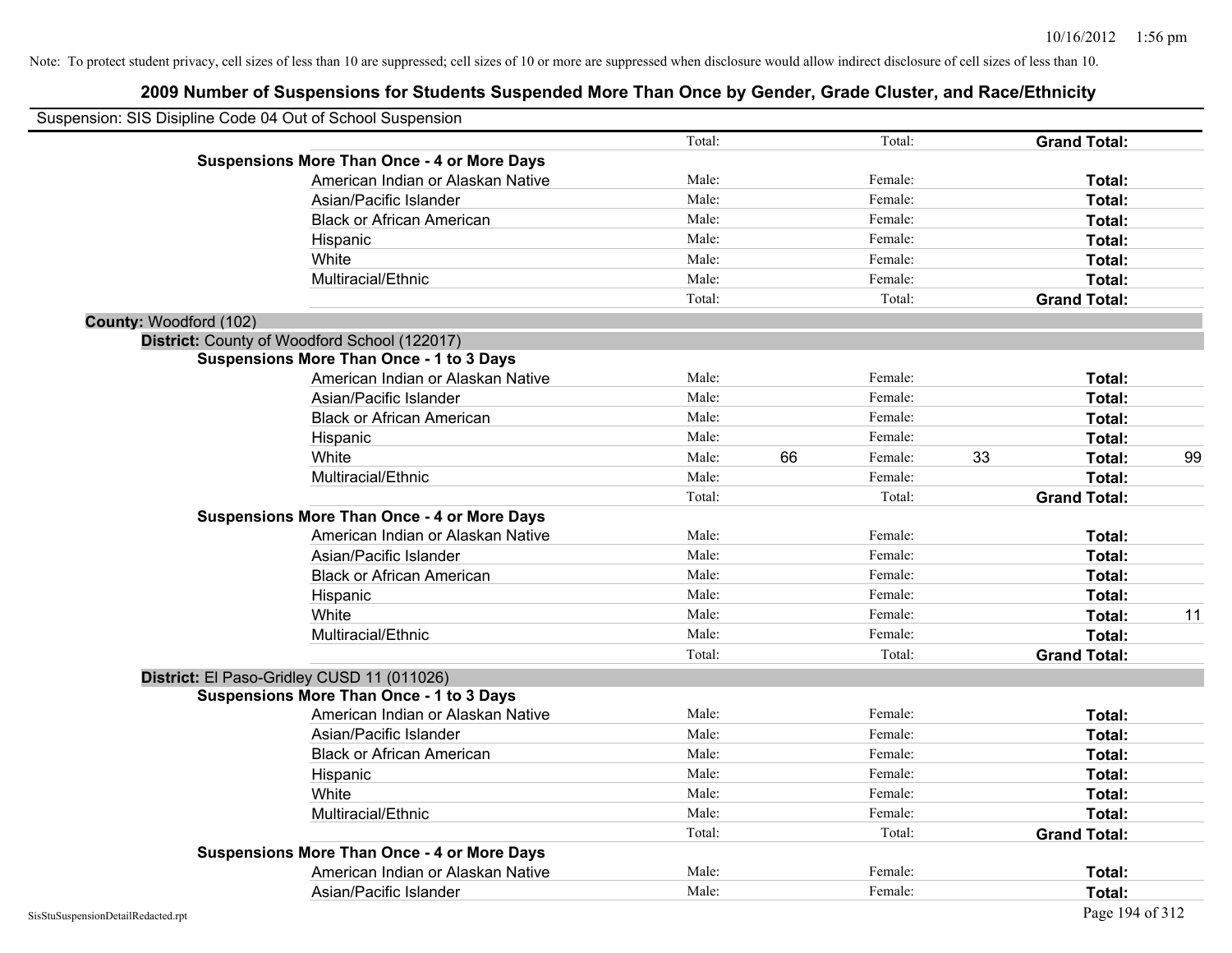| Suspension: SIS Disipline Code 04 Out of School Suspension |                                                    |        |         |                     |    |
|------------------------------------------------------------|----------------------------------------------------|--------|---------|---------------------|----|
|                                                            | <b>Black or African American</b>                   | Male:  | Female: | Total:              |    |
|                                                            | Hispanic                                           | Male:  | Female: | Total:              |    |
|                                                            | White                                              | Male:  | Female: | Total:              |    |
|                                                            | Multiracial/Ethnic                                 | Male:  | Female: | Total:              |    |
|                                                            |                                                    | Total: | Total:  | <b>Grand Total:</b> |    |
| District: Eureka CUD 140 (140026)                          |                                                    |        |         |                     |    |
|                                                            | <b>Suspensions More Than Once - 1 to 3 Days</b>    |        |         |                     |    |
|                                                            | American Indian or Alaskan Native                  | Male:  | Female: | Total:              |    |
|                                                            | Asian/Pacific Islander                             | Male:  | Female: | Total:              |    |
|                                                            | <b>Black or African American</b>                   | Male:  | Female: | Total:              |    |
|                                                            | Hispanic                                           | Male:  | Female: | Total:              |    |
|                                                            | White                                              | Male:  | Female: | Total:              | 61 |
|                                                            | Multiracial/Ethnic                                 | Male:  | Female: | Total:              |    |
|                                                            |                                                    | Total: | Total:  | <b>Grand Total:</b> | 72 |
|                                                            | <b>Suspensions More Than Once - 4 or More Days</b> |        |         |                     |    |
|                                                            | American Indian or Alaskan Native                  | Male:  | Female: | Total:              |    |
|                                                            | Asian/Pacific Islander                             | Male:  | Female: | Total:              |    |
|                                                            | <b>Black or African American</b>                   | Male:  | Female: | Total:              |    |
|                                                            | Hispanic                                           | Male:  | Female: | Total:              |    |
|                                                            | White                                              | Male:  | Female: | Total:              | 14 |
|                                                            | Multiracial/Ethnic                                 | Male:  | Female: | Total:              |    |
|                                                            |                                                    | Total: | Total:  | <b>Grand Total:</b> |    |
|                                                            | District: Fieldcrest CUSD 6 (006026)               |        |         |                     |    |
|                                                            | <b>Suspensions More Than Once - 1 to 3 Days</b>    |        |         |                     |    |
|                                                            | American Indian or Alaskan Native                  | Male:  | Female: | Total:              |    |
|                                                            | Asian/Pacific Islander                             | Male:  | Female: | Total:              |    |
|                                                            | <b>Black or African American</b>                   | Male:  | Female: | Total:              |    |
|                                                            | Hispanic                                           | Male:  | Female: | Total:              |    |
|                                                            | White                                              | Male:  | Female: | Total:              | 32 |
|                                                            | Multiracial/Ethnic                                 | Male:  | Female: | Total:              |    |
|                                                            |                                                    | Total: | Total:  | <b>Grand Total:</b> |    |
|                                                            | <b>Suspensions More Than Once - 4 or More Days</b> |        |         |                     |    |
|                                                            | American Indian or Alaskan Native                  | Male:  | Female: | Total:              |    |
|                                                            | Asian/Pacific Islander                             | Male:  | Female: | Total:              |    |
|                                                            | <b>Black or African American</b>                   | Male:  | Female: | Total:              |    |
|                                                            | Hispanic                                           | Male:  | Female: | Total:              |    |
|                                                            | White                                              | Male:  | Female: | Total:              | 12 |
|                                                            | Multiracial/Ethnic                                 | Male:  | Female: | Total:              |    |
|                                                            |                                                    | Total: | Total:  | <b>Grand Total:</b> |    |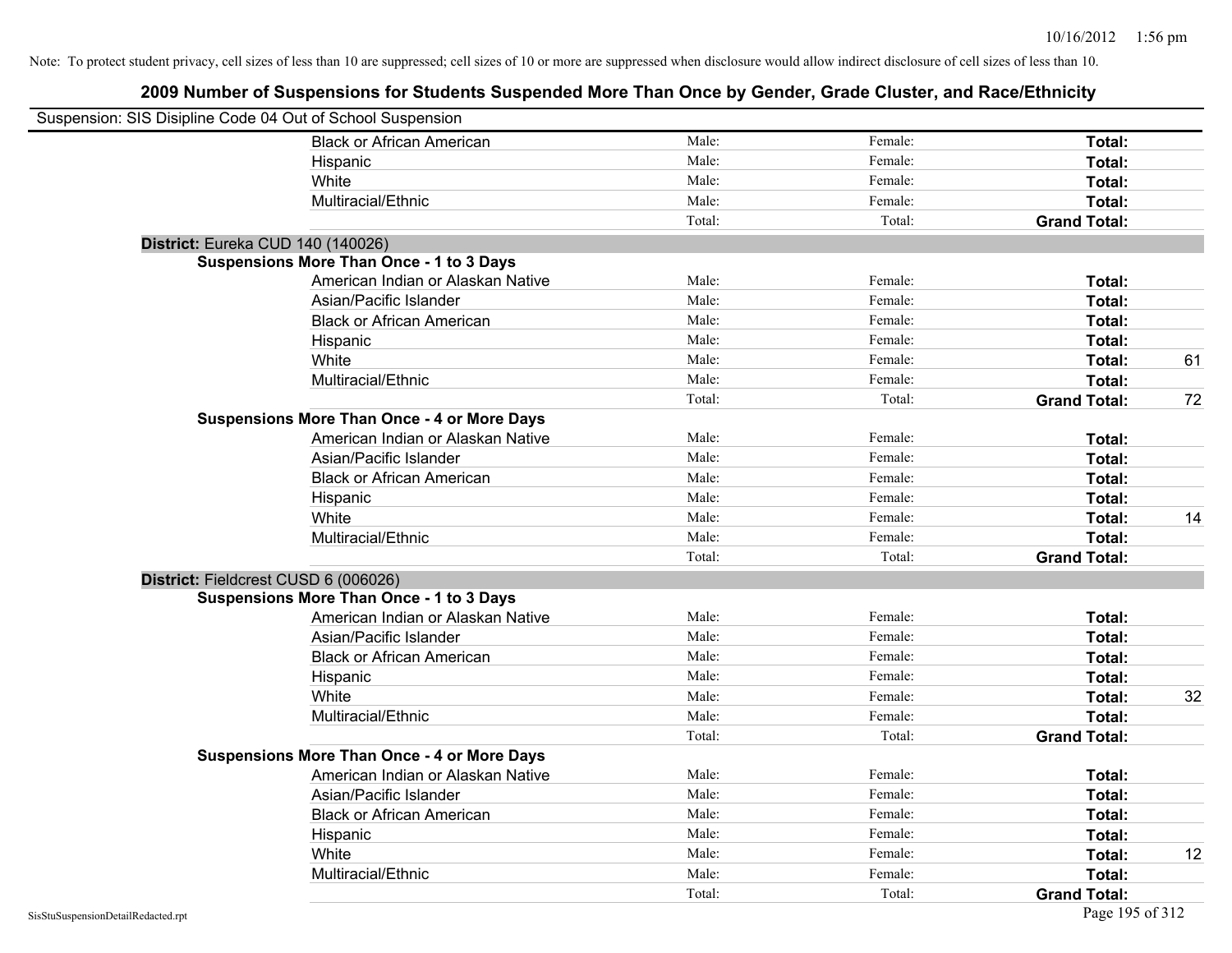| Suspension: SIS Disipline Code 04 Out of School Suspension |        |         |                     |
|------------------------------------------------------------|--------|---------|---------------------|
| District: Lowpoint-Washburn CUSD 21 (021026)               |        |         |                     |
| <b>Suspensions More Than Once - 1 to 3 Days</b>            |        |         |                     |
| American Indian or Alaskan Native                          | Male:  | Female: | Total:              |
| Asian/Pacific Islander                                     | Male:  | Female: | Total:              |
| <b>Black or African American</b>                           | Male:  | Female: | Total:              |
| Hispanic                                                   | Male:  | Female: | Total:              |
| White                                                      | Male:  | Female: | 29<br>Total:        |
| Multiracial/Ethnic                                         | Male:  | Female: | Total:              |
|                                                            | Total: | Total:  | <b>Grand Total:</b> |
| <b>Suspensions More Than Once - 4 or More Days</b>         |        |         |                     |
| American Indian or Alaskan Native                          | Male:  | Female: | Total:              |
| Asian/Pacific Islander                                     | Male:  | Female: | Total:              |
| <b>Black or African American</b>                           | Male:  | Female: | Total:              |
| Hispanic                                                   | Male:  | Female: | Total:              |
| White                                                      | Male:  | Female: | Total:              |
| Multiracial/Ethnic                                         | Male:  | Female: | Total:              |
|                                                            | Total: | Total:  | <b>Grand Total:</b> |
| District: Metamora CCSD 1 (001004)                         |        |         |                     |
| <b>Suspensions More Than Once - 1 to 3 Days</b>            |        |         |                     |
| American Indian or Alaskan Native                          | Male:  | Female: | Total:              |
| Asian/Pacific Islander                                     | Male:  | Female: | Total:              |
| <b>Black or African American</b>                           | Male:  | Female: | Total:              |
| Hispanic                                                   | Male:  | Female: | Total:              |
| White                                                      | Male:  | Female: | Total:              |
| Multiracial/Ethnic                                         | Male:  | Female: | Total:              |
|                                                            | Total: | Total:  | <b>Grand Total:</b> |
| <b>Suspensions More Than Once - 4 or More Days</b>         |        |         |                     |
| American Indian or Alaskan Native                          | Male:  | Female: | Total:              |
| Asian/Pacific Islander                                     | Male:  | Female: | Total:              |
| <b>Black or African American</b>                           | Male:  | Female: | Total:              |
| Hispanic                                                   | Male:  | Female: | Total:              |
| White                                                      | Male:  | Female: | Total:              |
| Multiracial/Ethnic                                         | Male:  | Female: | Total:              |
|                                                            | Total: | Total:  | <b>Grand Total:</b> |
| District: Roanoke Benson CUSD 60 (060026)                  |        |         |                     |
| <b>Suspensions More Than Once - 1 to 3 Days</b>            |        |         |                     |
| American Indian or Alaskan Native                          | Male:  | Female: | Total:              |
| Asian/Pacific Islander                                     | Male:  | Female: | Total:              |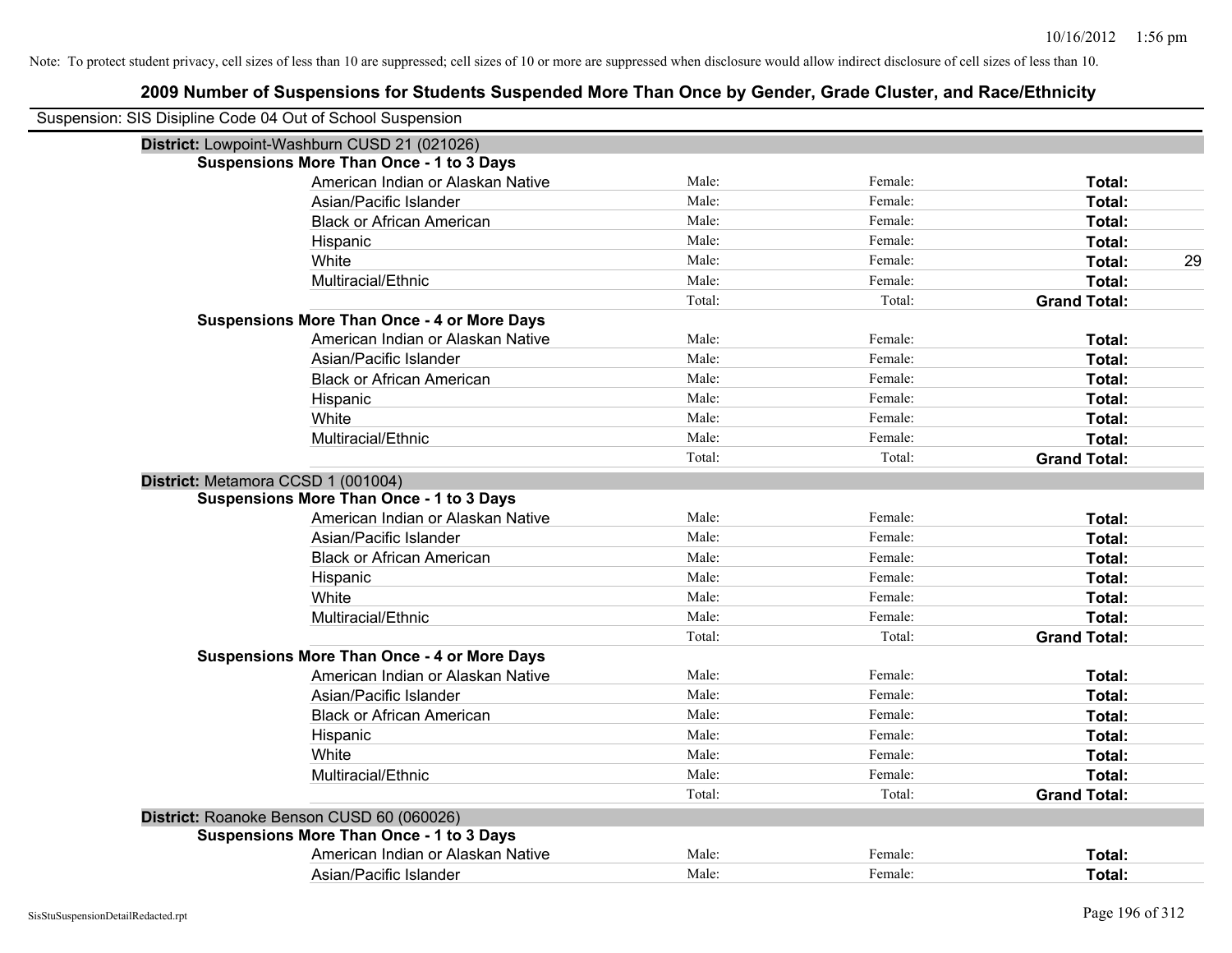| Suspension: SIS Disipline Code 04 Out of School Suspension |                                                    |        |         |                     |
|------------------------------------------------------------|----------------------------------------------------|--------|---------|---------------------|
|                                                            | <b>Black or African American</b>                   | Male:  | Female: | Total:              |
|                                                            | Hispanic                                           | Male:  | Female: | Total:              |
|                                                            | White                                              | Male:  | Female: | Total:              |
|                                                            | Multiracial/Ethnic                                 | Male:  | Female: | Total:              |
|                                                            |                                                    | Total: | Total:  | <b>Grand Total:</b> |
|                                                            | <b>Suspensions More Than Once - 4 or More Days</b> |        |         |                     |
|                                                            | American Indian or Alaskan Native                  | Male:  | Female: | Total:              |
|                                                            | Asian/Pacific Islander                             | Male:  | Female: | Total:              |
|                                                            | <b>Black or African American</b>                   | Male:  | Female: | Total:              |
|                                                            | Hispanic                                           | Male:  | Female: | Total:              |
|                                                            | White                                              | Male:  | Female: | Total:              |
|                                                            | Multiracial/Ethnic                                 | Male:  | Female: | Total:              |
|                                                            |                                                    | Total: | Total:  | <b>Grand Total:</b> |
|                                                            |                                                    |        |         |                     |
| Region: McHenry ROE (44)                                   |                                                    |        |         |                     |
| County: Mchenry (063)                                      |                                                    |        |         |                     |
| District: Alden Hebron SD 19 (019024)                      |                                                    |        |         |                     |
|                                                            | <b>Suspensions More Than Once - 1 to 3 Days</b>    |        |         |                     |
|                                                            | American Indian or Alaskan Native                  | Male:  | Female: | Total:              |
|                                                            | Asian/Pacific Islander                             | Male:  | Female: | Total:              |
|                                                            | <b>Black or African American</b>                   | Male:  | Female: | Total:              |
|                                                            | Hispanic                                           | Male:  | Female: | Total:              |
|                                                            | White                                              | Male:  | Female: | Total:              |
|                                                            | Multiracial/Ethnic                                 | Male:  | Female: | Total:              |
|                                                            |                                                    | Total: | Total:  | <b>Grand Total:</b> |
|                                                            | <b>Suspensions More Than Once - 4 or More Days</b> |        |         |                     |
|                                                            | American Indian or Alaskan Native                  | Male:  | Female: | Total:              |
|                                                            | Asian/Pacific Islander                             | Male:  | Female: | Total:              |
|                                                            | <b>Black or African American</b>                   | Male:  | Female: | Total:              |
|                                                            | Hispanic                                           | Male:  | Female: | Total:              |
|                                                            | White                                              | Male:  | Female: | Total:              |
|                                                            | Multiracial/Ethnic                                 | Male:  | Female: | Total:              |
|                                                            |                                                    | Total: | Total:  | <b>Grand Total:</b> |
| <b>District: Cary CCSD 26 (026004)</b>                     |                                                    |        |         |                     |
|                                                            | <b>Suspensions More Than Once - 1 to 3 Days</b>    |        |         |                     |
|                                                            | American Indian or Alaskan Native                  | Male:  | Female: | Total:              |
|                                                            | Asian/Pacific Islander                             | Male:  | Female: | Total:              |
|                                                            | <b>Black or African American</b>                   | Male:  | Female: | Total:              |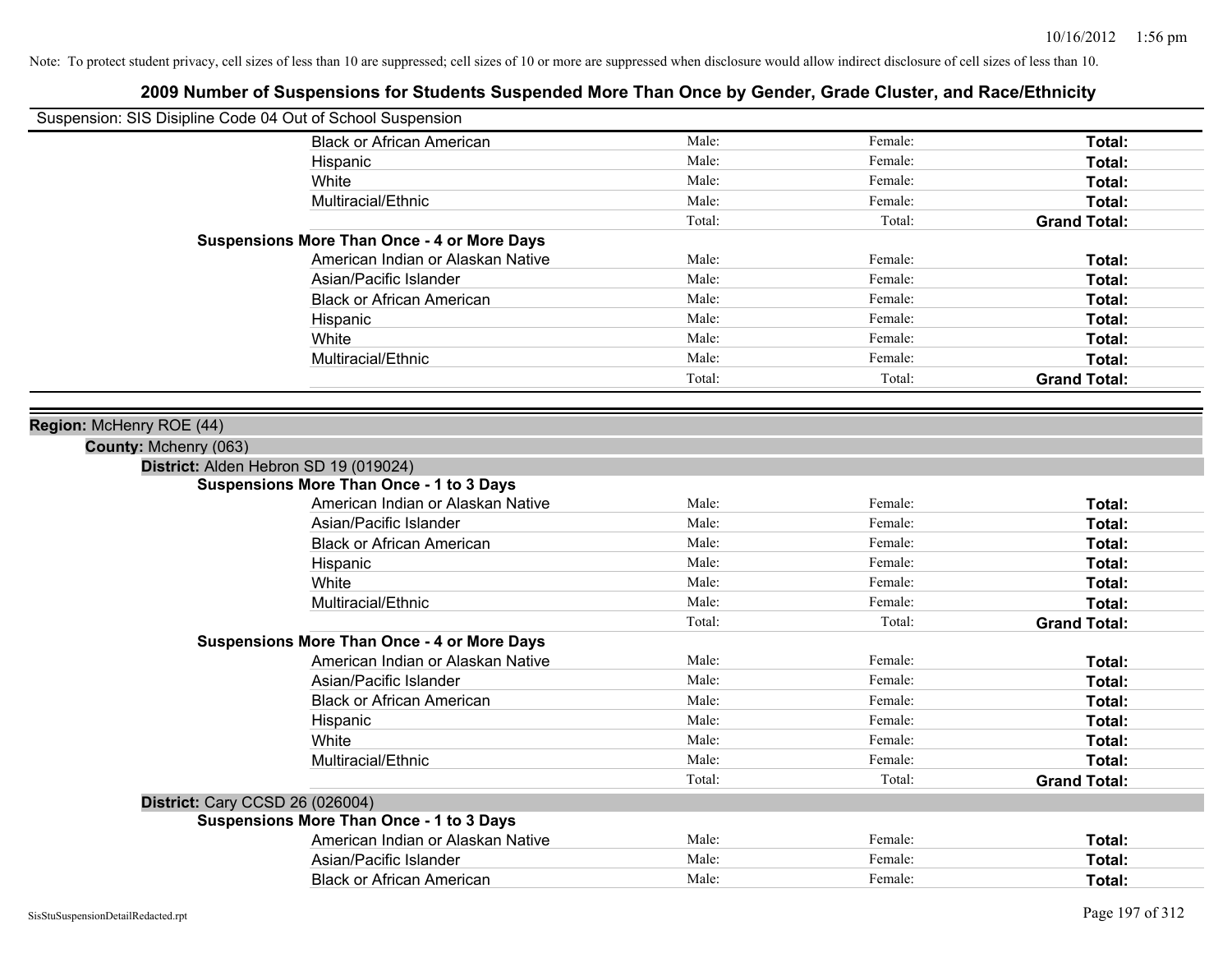| Suspension: SIS Disipline Code 04 Out of School Suspension |                                                    |        |     |         |    |                     |     |
|------------------------------------------------------------|----------------------------------------------------|--------|-----|---------|----|---------------------|-----|
|                                                            | Hispanic                                           | Male:  |     | Female: |    | Total:              |     |
|                                                            | White                                              | Male:  |     | Female: |    | Total:              |     |
|                                                            | Multiracial/Ethnic                                 | Male:  |     | Female: |    | Total:              |     |
|                                                            |                                                    | Total: |     | Total:  |    | <b>Grand Total:</b> |     |
| District: CHSD 155 (155016)                                |                                                    |        |     |         |    |                     |     |
|                                                            | <b>Suspensions More Than Once - 1 to 3 Days</b>    |        |     |         |    |                     |     |
|                                                            | American Indian or Alaskan Native                  | Male:  |     | Female: |    | Total:              |     |
|                                                            | Asian/Pacific Islander                             | Male:  |     | Female: |    | Total:              |     |
|                                                            | <b>Black or African American</b>                   | Male:  |     | Female: |    | Total:              |     |
|                                                            | Hispanic                                           | Male:  |     | Female: |    | Total:              | 26  |
|                                                            | White                                              | Male:  | 118 | Female: | 34 | Total:              | 152 |
|                                                            | Multiracial/Ethnic                                 | Male:  |     | Female: |    | Total:              |     |
|                                                            |                                                    | Total: |     | Total:  |    | <b>Grand Total:</b> |     |
|                                                            | <b>Suspensions More Than Once - 4 or More Days</b> |        |     |         |    |                     |     |
|                                                            | American Indian or Alaskan Native                  | Male:  |     | Female: |    | Total:              |     |
|                                                            | Asian/Pacific Islander                             | Male:  |     | Female: |    | Total:              |     |
|                                                            | <b>Black or African American</b>                   | Male:  |     | Female: |    | Total:              |     |
|                                                            | Hispanic                                           | Male:  |     | Female: |    | Total:              | 10  |
|                                                            | White                                              | Male:  | 39  | Female: | 14 | Total:              | 53  |
|                                                            | Multiracial/Ethnic                                 | Male:  |     | Female: |    | Total:              |     |
|                                                            |                                                    | Total: |     | Total:  |    | <b>Grand Total:</b> |     |
| District: Cons SD 158 (158022)                             |                                                    |        |     |         |    |                     |     |
|                                                            | <b>Suspensions More Than Once - 1 to 3 Days</b>    |        |     |         |    |                     |     |
|                                                            | American Indian or Alaskan Native                  | Male:  |     | Female: |    | Total:              |     |
|                                                            | Asian/Pacific Islander                             | Male:  |     | Female: |    | Total:              |     |
|                                                            | <b>Black or African American</b>                   | Male:  |     | Female: |    | Total:              |     |
|                                                            | Hispanic                                           | Male:  |     | Female: |    | Total:              |     |
|                                                            | White                                              | Male:  |     | Female: |    | Total:              | 15  |
|                                                            | Multiracial/Ethnic                                 | Male:  |     | Female: |    | Total:              |     |
|                                                            |                                                    | Total: |     | Total:  |    | <b>Grand Total:</b> |     |
|                                                            | <b>Suspensions More Than Once - 4 or More Days</b> |        |     |         |    |                     |     |
|                                                            | American Indian or Alaskan Native                  | Male:  |     | Female: |    | Total:              |     |
|                                                            | Asian/Pacific Islander                             | Male:  |     | Female: |    | Total:              |     |
|                                                            | <b>Black or African American</b>                   | Male:  |     | Female: |    | Total:              |     |
|                                                            | Hispanic                                           | Male:  |     | Female: |    | Total:              |     |
|                                                            | White                                              | Male:  |     | Female: |    | Total:              |     |
|                                                            | Multiracial/Ethnic                                 | Male:  |     | Female: |    | Total:              |     |
|                                                            |                                                    | Total: |     | Total:  |    | <b>Grand Total:</b> |     |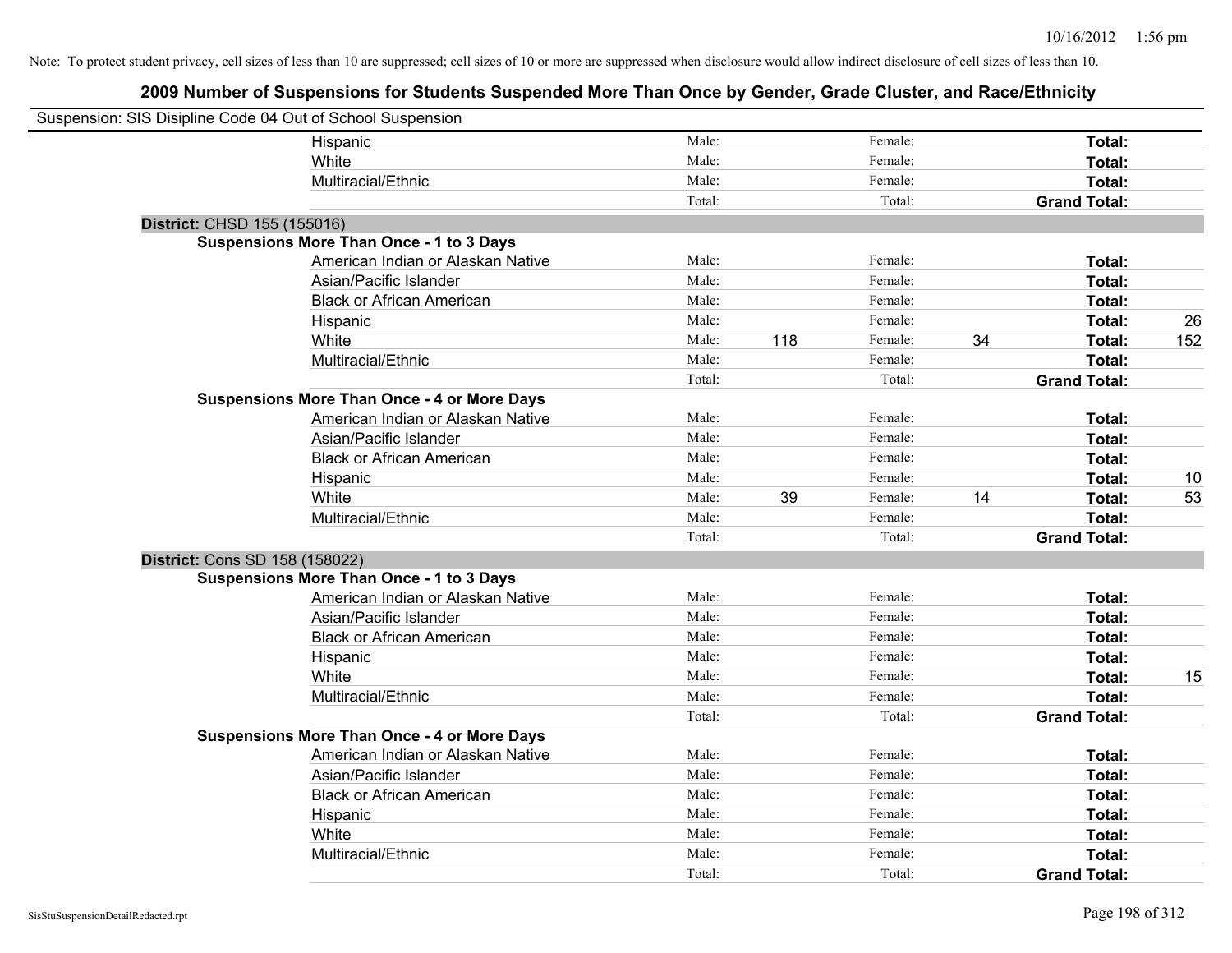| Suspension: SIS Disipline Code 04 Out of School Suspension |                                                    |        |         |                     |
|------------------------------------------------------------|----------------------------------------------------|--------|---------|---------------------|
|                                                            | District: Crystal Lake CCSD 47 (047004)            |        |         |                     |
|                                                            | <b>Suspensions More Than Once - 1 to 3 Days</b>    |        |         |                     |
|                                                            | American Indian or Alaskan Native                  | Male:  | Female: | Total:              |
|                                                            | Asian/Pacific Islander                             | Male:  | Female: | <b>Total:</b>       |
|                                                            | <b>Black or African American</b>                   | Male:  | Female: | Total:              |
|                                                            | Hispanic                                           | Male:  | Female: | 10<br>Total:        |
|                                                            | White                                              | Male:  | Female: | 54<br>Total:        |
|                                                            | Multiracial/Ethnic                                 | Male:  | Female: | Total:              |
|                                                            |                                                    | Total: | Total:  | <b>Grand Total:</b> |
|                                                            | <b>Suspensions More Than Once - 4 or More Days</b> |        |         |                     |
|                                                            | American Indian or Alaskan Native                  | Male:  | Female: | Total:              |
|                                                            | Asian/Pacific Islander                             | Male:  | Female: | Total:              |
|                                                            | <b>Black or African American</b>                   | Male:  | Female: | Total:              |
|                                                            | Hispanic                                           | Male:  | Female: | Total:              |
|                                                            | White                                              | Male:  | Female: | Total:              |
|                                                            | Multiracial/Ethnic                                 | Male:  | Female: | Total:              |
|                                                            |                                                    | Total: | Total:  | <b>Grand Total:</b> |
|                                                            | District: Fox River Grove Cons SD 3 (003003)       |        |         |                     |
|                                                            | <b>Suspensions More Than Once - 1 to 3 Days</b>    |        |         |                     |
|                                                            | American Indian or Alaskan Native                  | Male:  | Female: | Total:              |
|                                                            | Asian/Pacific Islander                             | Male:  | Female: | Total:              |
|                                                            | <b>Black or African American</b>                   | Male:  | Female: | Total:              |
|                                                            | Hispanic                                           | Male:  | Female: | Total:              |
|                                                            | White                                              | Male:  | Female: | Total:              |
|                                                            | Multiracial/Ethnic                                 | Male:  | Female: | Total:              |
|                                                            |                                                    | Total: | Total:  | <b>Grand Total:</b> |
|                                                            | <b>Suspensions More Than Once - 4 or More Days</b> |        |         |                     |
|                                                            | American Indian or Alaskan Native                  | Male:  | Female: | Total:              |
|                                                            | Asian/Pacific Islander                             | Male:  | Female: | Total:              |
|                                                            | <b>Black or African American</b>                   | Male:  | Female: | Total:              |
|                                                            | Hispanic                                           | Male:  | Female: | Total:              |
|                                                            | White                                              | Male:  | Female: | Total:              |
|                                                            | Multiracial/Ethnic                                 | Male:  | Female: | Total:              |
|                                                            |                                                    | Total: | Total:  | <b>Grand Total:</b> |
| District: Harrison SD 36 (036002)                          |                                                    |        |         |                     |
|                                                            | <b>Suspensions More Than Once - 1 to 3 Days</b>    |        |         |                     |
|                                                            | American Indian or Alaskan Native                  | Male:  | Female: | Total:              |
|                                                            | Asian/Pacific Islander                             | Male:  | Female: | Total:              |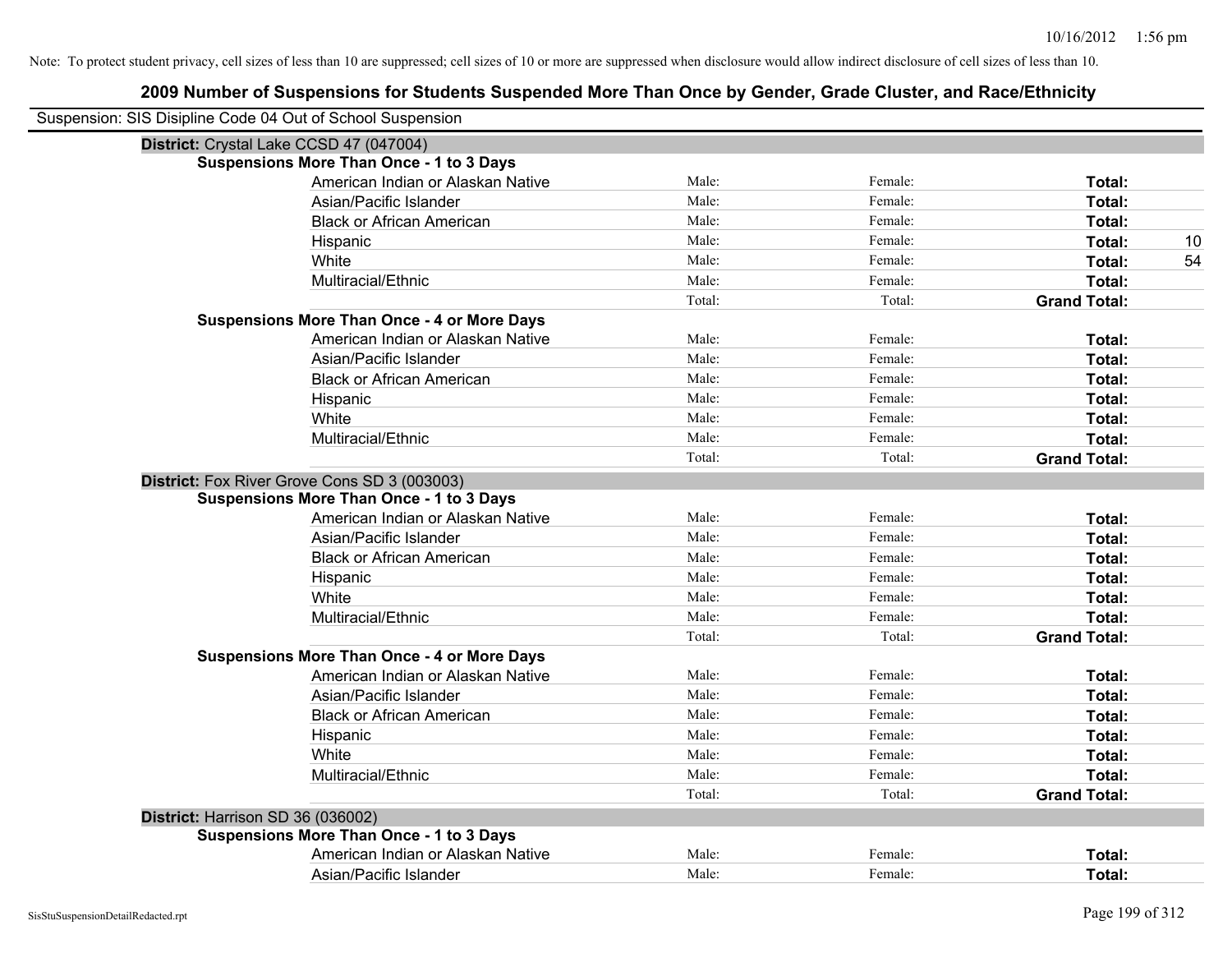| Suspension: SIS Disipline Code 04 Out of School Suspension |                                                    |        |         |                     |    |
|------------------------------------------------------------|----------------------------------------------------|--------|---------|---------------------|----|
|                                                            | <b>Black or African American</b>                   | Male:  | Female: | Total:              |    |
|                                                            | Hispanic                                           | Male:  | Female: | Total:              |    |
|                                                            | White                                              | Male:  | Female: | Total:              |    |
|                                                            | Multiracial/Ethnic                                 | Male:  | Female: | Total:              |    |
|                                                            |                                                    | Total: | Total:  | <b>Grand Total:</b> |    |
| District: Harvard CUSD 50 (050026)                         |                                                    |        |         |                     |    |
|                                                            | <b>Suspensions More Than Once - 1 to 3 Days</b>    |        |         |                     |    |
|                                                            | American Indian or Alaskan Native                  | Male:  | Female: | Total:              |    |
|                                                            | Asian/Pacific Islander                             | Male:  | Female: | Total:              |    |
|                                                            | <b>Black or African American</b>                   | Male:  | Female: | Total:              |    |
|                                                            | Hispanic                                           | Male:  | Female: | Total:              | 17 |
|                                                            | White                                              | Male:  | Female: | Total:              |    |
|                                                            | Multiracial/Ethnic                                 | Male:  | Female: | Total:              |    |
|                                                            |                                                    | Total: | Total:  | <b>Grand Total:</b> |    |
|                                                            | <b>Suspensions More Than Once - 4 or More Days</b> |        |         |                     |    |
|                                                            | American Indian or Alaskan Native                  | Male:  | Female: | Total:              |    |
|                                                            | Asian/Pacific Islander                             | Male:  | Female: | Total:              |    |
|                                                            | <b>Black or African American</b>                   | Male:  | Female: | Total:              |    |
|                                                            | Hispanic                                           | Male:  | Female: | Total:              | 17 |
|                                                            | White                                              | Male:  | Female: | Total:              |    |
|                                                            | Multiracial/Ethnic                                 | Male:  | Female: | Total:              |    |
|                                                            |                                                    | Total: | Total:  | <b>Grand Total:</b> |    |
|                                                            | District: Johnsburg CUSD 12 (012026)               |        |         |                     |    |
|                                                            | <b>Suspensions More Than Once - 1 to 3 Days</b>    |        |         |                     |    |
|                                                            | American Indian or Alaskan Native                  | Male:  | Female: | Total:              |    |
|                                                            | Asian/Pacific Islander                             | Male:  | Female: | Total:              |    |
|                                                            | <b>Black or African American</b>                   | Male:  | Female: | Total:              |    |
|                                                            | Hispanic                                           | Male:  | Female: | Total:              |    |
|                                                            | White                                              | Male:  | Female: | Total:              | 43 |
|                                                            | Multiracial/Ethnic                                 | Male:  | Female: | Total:              |    |
|                                                            |                                                    | Total: | Total:  | <b>Grand Total:</b> |    |
|                                                            | <b>Suspensions More Than Once - 4 or More Days</b> |        |         |                     |    |
|                                                            | American Indian or Alaskan Native                  | Male:  | Female: | Total:              |    |
|                                                            | Asian/Pacific Islander                             | Male:  | Female: | Total:              |    |
|                                                            | <b>Black or African American</b>                   | Male:  | Female: | Total:              |    |
|                                                            | Hispanic                                           | Male:  | Female: | Total:              |    |
|                                                            | White                                              | Male:  | Female: | Total:              | 18 |
|                                                            | Multiracial/Ethnic                                 | Male:  | Female: | Total:              |    |
|                                                            |                                                    | Total: | Total:  | <b>Grand Total:</b> |    |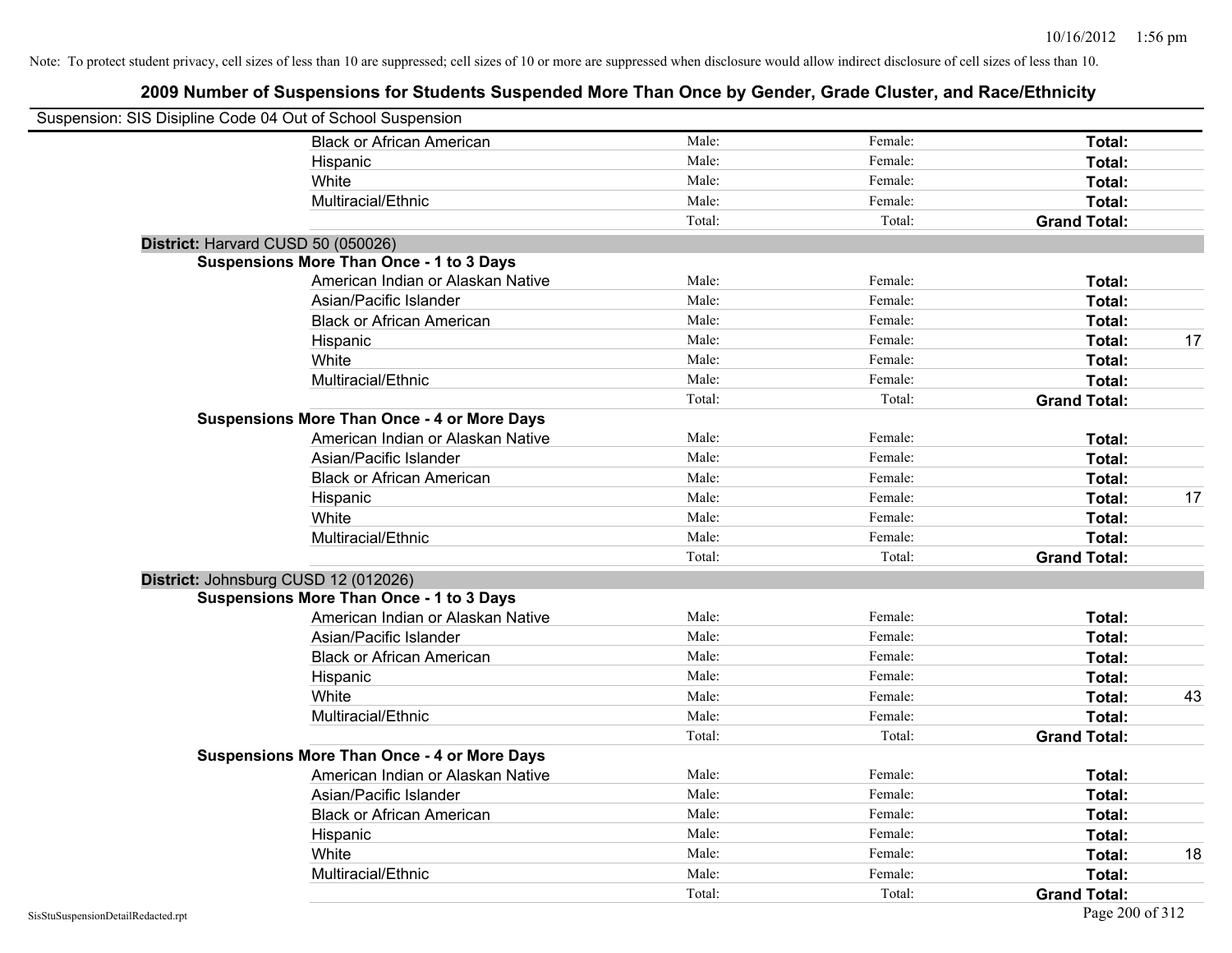| Suspension: SIS Disipline Code 04 Out of School Suspension |                                                    |        |     |         |    |                     |     |
|------------------------------------------------------------|----------------------------------------------------|--------|-----|---------|----|---------------------|-----|
|                                                            | District: Marengo CHSD 154 (154016)                |        |     |         |    |                     |     |
|                                                            | <b>Suspensions More Than Once - 1 to 3 Days</b>    |        |     |         |    |                     |     |
|                                                            | American Indian or Alaskan Native                  | Male:  |     | Female: |    | Total:              |     |
|                                                            | Asian/Pacific Islander                             | Male:  |     | Female: |    | Total:              |     |
|                                                            | <b>Black or African American</b>                   | Male:  |     | Female: |    | Total:              | 11  |
|                                                            | Hispanic                                           | Male:  | 18  | Female: | 14 | Total:              | 32  |
|                                                            | White                                              | Male:  | 110 | Female: | 17 | Total:              | 127 |
|                                                            | Multiracial/Ethnic                                 | Male:  |     | Female: |    | Total:              |     |
|                                                            |                                                    | Total: |     | Total:  |    | <b>Grand Total:</b> |     |
|                                                            | District: Marengo-Union E Cons D 165 (165003)      |        |     |         |    |                     |     |
|                                                            | <b>Suspensions More Than Once - 1 to 3 Days</b>    |        |     |         |    |                     |     |
|                                                            | American Indian or Alaskan Native                  | Male:  |     | Female: |    | Total:              |     |
|                                                            | Asian/Pacific Islander                             | Male:  |     | Female: |    | Total:              |     |
|                                                            | <b>Black or African American</b>                   | Male:  |     | Female: |    | Total:              |     |
|                                                            | Hispanic                                           | Male:  |     | Female: |    | Total:              | 10  |
|                                                            | White                                              | Male:  |     | Female: |    | Total:              |     |
|                                                            | Multiracial/Ethnic                                 | Male:  |     | Female: |    | Total:              |     |
|                                                            |                                                    | Total: |     | Total:  |    | <b>Grand Total:</b> |     |
|                                                            | <b>Suspensions More Than Once - 4 or More Days</b> |        |     |         |    |                     |     |
|                                                            | American Indian or Alaskan Native                  | Male:  |     | Female: |    | Total:              |     |
|                                                            | Asian/Pacific Islander                             | Male:  |     | Female: |    | Total:              |     |
|                                                            | <b>Black or African American</b>                   | Male:  |     | Female: |    | Total:              |     |
|                                                            | Hispanic                                           | Male:  |     | Female: |    | Total:              |     |
|                                                            | White                                              | Male:  |     | Female: |    | Total:              |     |
|                                                            | Multiracial/Ethnic                                 | Male:  |     | Female: |    | Total:              |     |
|                                                            |                                                    | Total: |     | Total:  |    | <b>Grand Total:</b> |     |
|                                                            | District: McHenry CCSD 15 (015004)                 |        |     |         |    |                     |     |
|                                                            | <b>Suspensions More Than Once - 1 to 3 Days</b>    |        |     |         |    |                     |     |
|                                                            | American Indian or Alaskan Native                  | Male:  |     | Female: |    | Total:              |     |
|                                                            | Asian/Pacific Islander                             | Male:  |     | Female: |    | Total:              |     |
|                                                            | <b>Black or African American</b>                   | Male:  |     | Female: |    | Total:              |     |
|                                                            | Hispanic                                           | Male:  |     | Female: |    | Total:              |     |
|                                                            | White                                              | Male:  |     | Female: |    | Total:              | 13  |
|                                                            | Multiracial/Ethnic                                 | Male:  |     | Female: |    | Total:              |     |
|                                                            |                                                    | Total: |     | Total:  |    | <b>Grand Total:</b> |     |
|                                                            | <b>Suspensions More Than Once - 4 or More Days</b> |        |     |         |    |                     |     |
|                                                            | American Indian or Alaskan Native                  | Male:  |     | Female: |    | Total:              |     |
|                                                            | Asian/Pacific Islander                             | Male:  |     | Female: |    | Total:              |     |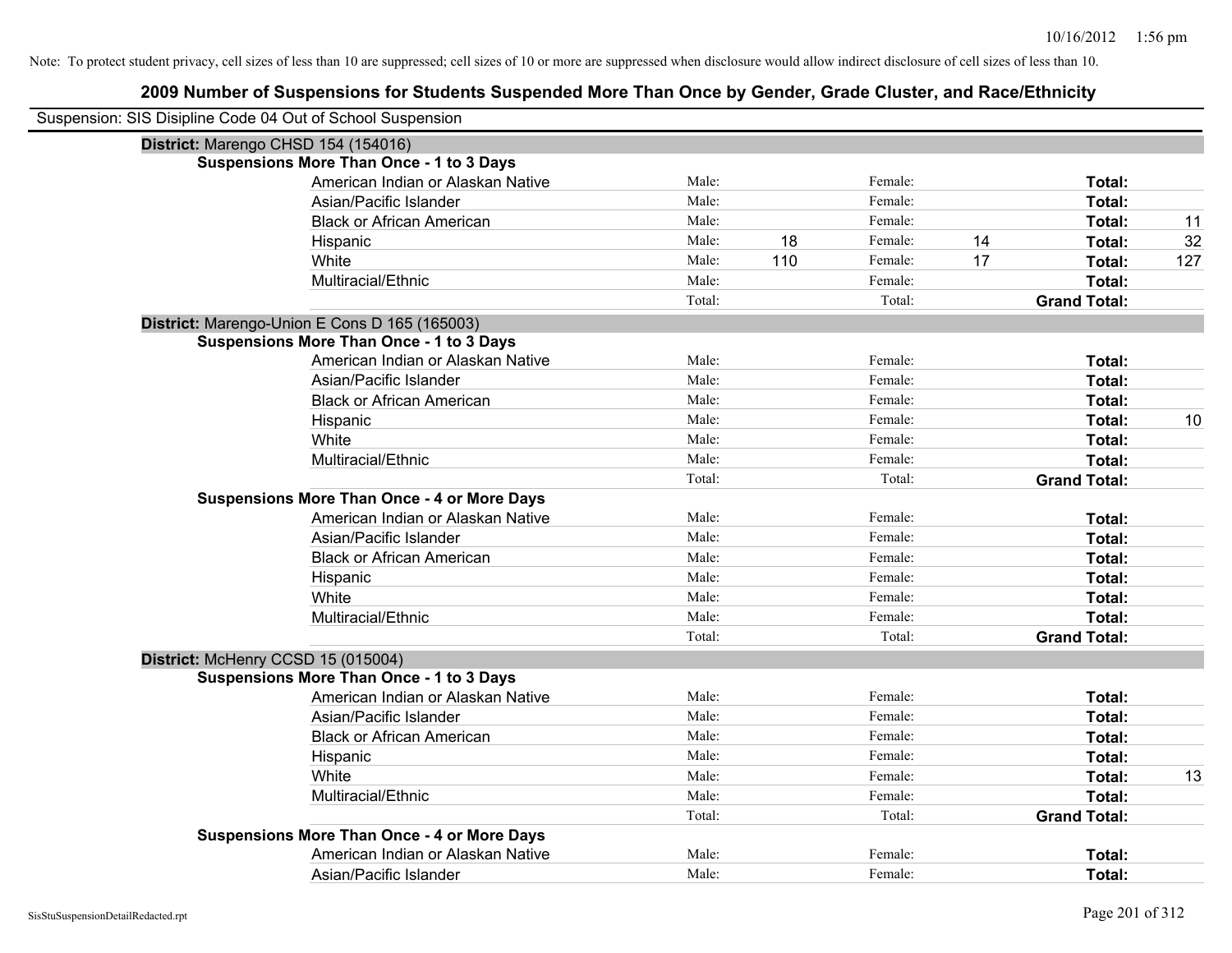| Suspension: SIS Disipline Code 04 Out of School Suspension |                                                    |        |         |                     |    |
|------------------------------------------------------------|----------------------------------------------------|--------|---------|---------------------|----|
|                                                            | <b>Black or African American</b>                   | Male:  | Female: | Total:              |    |
|                                                            | Hispanic                                           | Male:  | Female: | Total:              |    |
|                                                            | White                                              | Male:  | Female: | Total:              |    |
|                                                            | Multiracial/Ethnic                                 | Male:  | Female: | Total:              |    |
|                                                            |                                                    | Total: | Total:  | <b>Grand Total:</b> |    |
| District: McHenry CHSD 156 (156016)                        |                                                    |        |         |                     |    |
|                                                            | <b>Suspensions More Than Once - 1 to 3 Days</b>    |        |         |                     |    |
|                                                            | American Indian or Alaskan Native                  | Male:  | Female: | Total:              |    |
|                                                            | Asian/Pacific Islander                             | Male:  | Female: | Total:              |    |
|                                                            | <b>Black or African American</b>                   | Male:  | Female: | Total:              |    |
|                                                            | Hispanic                                           | Male:  | Female: | Total:              |    |
|                                                            | White                                              | Male:  | Female: | Total:              | 11 |
|                                                            | Multiracial/Ethnic                                 | Male:  | Female: | Total:              |    |
|                                                            |                                                    | Total: | Total:  | <b>Grand Total:</b> |    |
|                                                            | <b>Suspensions More Than Once - 4 or More Days</b> |        |         |                     |    |
|                                                            | American Indian or Alaskan Native                  | Male:  | Female: | Total:              |    |
|                                                            | Asian/Pacific Islander                             | Male:  | Female: | Total:              |    |
|                                                            | <b>Black or African American</b>                   | Male:  | Female: | Total:              |    |
|                                                            | Hispanic                                           | Male:  | Female: | Total:              |    |
|                                                            | White                                              | Male:  | Female: | Total:              | 22 |
|                                                            | Multiracial/Ethnic                                 | Male:  | Female: | Total:              |    |
|                                                            |                                                    | Total: | Total:  | <b>Grand Total:</b> |    |
| District: Nippersink SD 2 (002003)                         |                                                    |        |         |                     |    |
|                                                            | <b>Suspensions More Than Once - 1 to 3 Days</b>    |        |         |                     |    |
|                                                            | American Indian or Alaskan Native                  | Male:  | Female: | Total:              |    |
|                                                            | Asian/Pacific Islander                             | Male:  | Female: | Total:              |    |
|                                                            | <b>Black or African American</b>                   | Male:  | Female: | Total:              |    |
|                                                            | Hispanic                                           | Male:  | Female: | Total:              |    |
|                                                            | White                                              | Male:  | Female: | Total:              |    |
|                                                            | Multiracial/Ethnic                                 | Male:  | Female: | Total:              |    |
|                                                            |                                                    | Total: | Total:  | <b>Grand Total:</b> |    |
| District: Prairie Grove CSD 46 (046003)                    |                                                    |        |         |                     |    |
|                                                            | <b>Suspensions More Than Once - 1 to 3 Days</b>    |        |         |                     |    |
|                                                            | American Indian or Alaskan Native                  | Male:  | Female: | Total:              |    |
|                                                            | Asian/Pacific Islander                             | Male:  | Female: | Total:              |    |
|                                                            | <b>Black or African American</b>                   | Male:  | Female: | Total:              |    |
|                                                            | Hispanic                                           | Male:  | Female: | Total:              |    |
|                                                            | White                                              | Male:  | Female: | Total:              |    |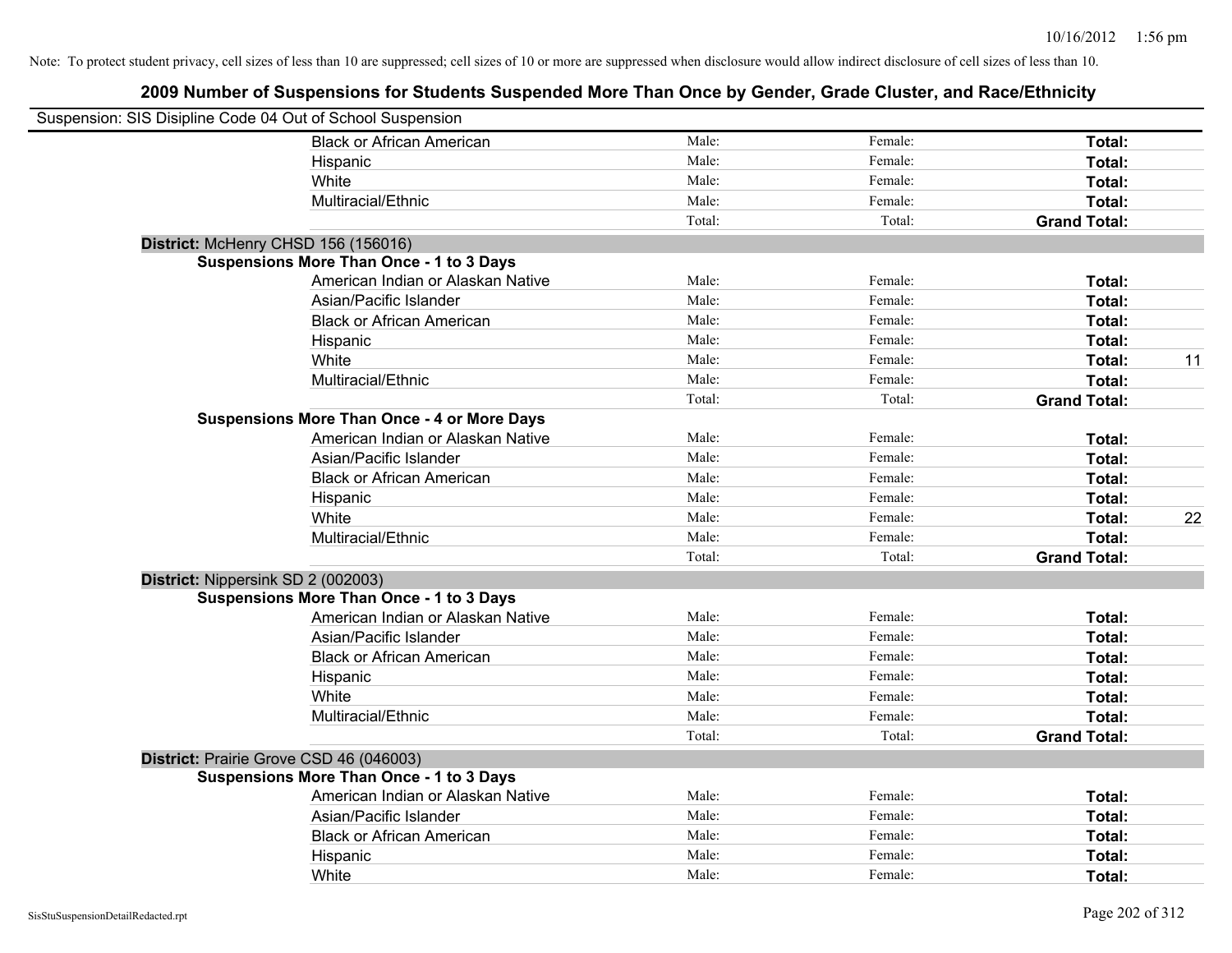## **2009 Number of Suspensions for Students Suspended More Than Once by Gender, Grade Cluster, and Race/Ethnicity**

| Suspension: SIS Disipline Code 04 Out of School Suspension |        |     |         |    |                     |     |
|------------------------------------------------------------|--------|-----|---------|----|---------------------|-----|
| Multiracial/Ethnic                                         | Male:  |     | Female: |    | Total:              |     |
|                                                            | Total: |     | Total:  |    | <b>Grand Total:</b> |     |
| <b>Suspensions More Than Once - 4 or More Days</b>         |        |     |         |    |                     |     |
| American Indian or Alaskan Native                          | Male:  |     | Female: |    | Total:              |     |
| Asian/Pacific Islander                                     | Male:  |     | Female: |    | Total:              |     |
| <b>Black or African American</b>                           | Male:  |     | Female: |    | Total:              |     |
| Hispanic                                                   | Male:  |     | Female: |    | Total:              |     |
| White                                                      | Male:  |     | Female: |    | Total:              |     |
| Multiracial/Ethnic                                         | Male:  |     | Female: |    | Total:              |     |
|                                                            | Total: |     | Total:  |    | <b>Grand Total:</b> |     |
| District: Richmond-Burton CHSD 157 (157016)                |        |     |         |    |                     |     |
| <b>Suspensions More Than Once - 1 to 3 Days</b>            |        |     |         |    |                     |     |
| American Indian or Alaskan Native                          | Male:  |     | Female: |    | Total:              | 15  |
| Asian/Pacific Islander                                     | Male:  |     | Female: |    | Total:              |     |
| <b>Black or African American</b>                           | Male:  |     | Female: |    | Total:              |     |
| Hispanic                                                   | Male:  |     | Female: |    | Total:              |     |
| White                                                      | Male:  | 93  | Female: | 45 | Total:              | 138 |
| Multiracial/Ethnic                                         | Male:  |     | Female: |    | Total:              |     |
|                                                            | Total: | 107 | Total:  | 60 | <b>Grand Total:</b> | 167 |
| <b>Suspensions More Than Once - 4 or More Days</b>         |        |     |         |    |                     |     |
| American Indian or Alaskan Native                          | Male:  |     | Female: |    | Total:              |     |
| Asian/Pacific Islander                                     | Male:  |     | Female: |    | Total:              |     |
| <b>Black or African American</b>                           | Male:  |     | Female: |    | Total:              |     |
| Hispanic                                                   | Male:  |     | Female: |    | Total:              |     |
| White                                                      | Male:  |     | Female: |    | Total:              | 23  |
| Multiracial/Ethnic                                         | Male:  |     | Female: |    | Total:              |     |
|                                                            | Total: |     | Total:  |    | <b>Grand Total:</b> |     |
| District: Riley CCSD 18 (018004)                           |        |     |         |    |                     |     |
| <b>Suspensions More Than Once - 1 to 3 Days</b>            |        |     |         |    |                     |     |
| American Indian or Alaskan Native                          | Male:  |     | Female: |    | Total:              |     |
| Asian/Pacific Islander                                     | Male:  |     | Female: |    | Total:              |     |
| <b>Black or African American</b>                           | Male:  |     | Female: |    | Total:              |     |
| Hispanic                                                   | Male:  |     | Female: |    | Total:              |     |
| White                                                      | Male:  |     | Female: |    | Total:              |     |
| Multiracial/Ethnic                                         | Male:  |     | Female: |    | Total:              |     |
|                                                            | Total: |     | Total:  |    | <b>Grand Total:</b> |     |

**District:** Woodstock CUSD 200 (200026) **Suspensions More Than Once - 1 to 3 Days**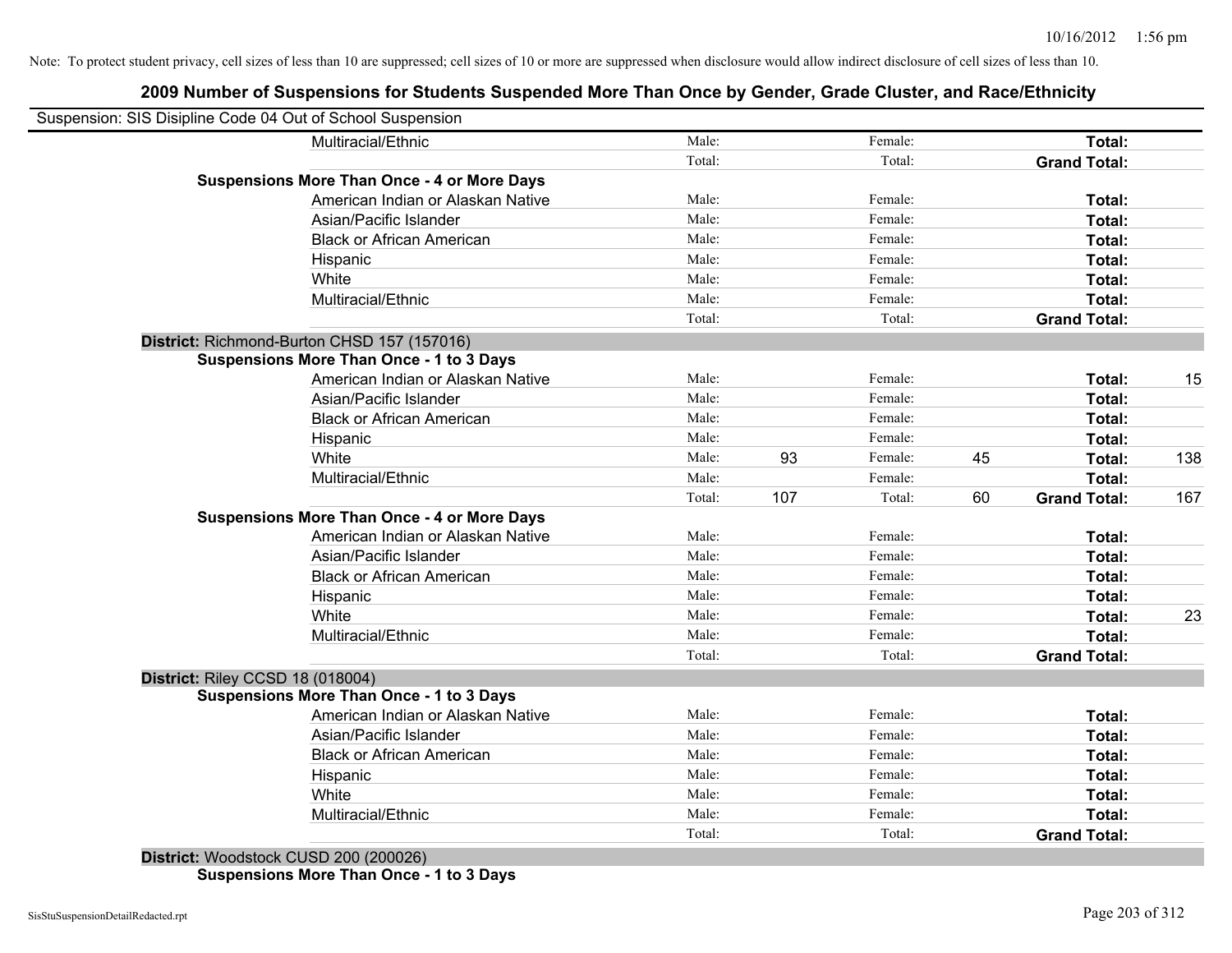| Suspension: SIS Disipline Code 04 Out of School Suspension |                                                                        |    |         |    |                     |                                            |
|------------------------------------------------------------|------------------------------------------------------------------------|----|---------|----|---------------------|--------------------------------------------|
| American Indian or Alaskan Native                          | Male:                                                                  |    | Female: |    | Total:              |                                            |
| Asian/Pacific Islander                                     | Male:                                                                  |    | Female: |    | Total:              |                                            |
| <b>Black or African American</b>                           | Male:                                                                  |    | Female: |    | Total:              | 15                                         |
| Hispanic                                                   | Male:                                                                  |    | Female: |    | Total:              | 34                                         |
| White                                                      | Male:                                                                  | 89 | Female: | 13 | Total:              | 102                                        |
| Multiracial/Ethnic                                         | Male:                                                                  |    | Female: |    | Total:              | 15                                         |
|                                                            | Total:                                                                 |    | Total:  |    | <b>Grand Total:</b> |                                            |
| <b>Suspensions More Than Once - 4 or More Days</b>         |                                                                        |    |         |    |                     |                                            |
| American Indian or Alaskan Native                          | Male:                                                                  |    | Female: |    | Total:              |                                            |
| Asian/Pacific Islander                                     | Male:                                                                  |    | Female: |    | Total:              |                                            |
| <b>Black or African American</b>                           | Male:                                                                  |    | Female: |    | Total:              |                                            |
| Hispanic                                                   | Male:                                                                  |    | Female: |    | Total:              |                                            |
| White                                                      | Male:                                                                  |    | Female: |    | Total:              |                                            |
| Multiracial/Ethnic                                         | Male:                                                                  |    | Female: |    | Total:              |                                            |
|                                                            | Total:                                                                 |    | Total:  |    |                     | 12                                         |
|                                                            |                                                                        |    |         |    |                     |                                            |
|                                                            |                                                                        |    |         |    |                     |                                            |
|                                                            |                                                                        |    |         |    |                     |                                            |
|                                                            |                                                                        |    |         |    |                     |                                            |
| <b>Suspensions More Than Once - 1 to 3 Days</b>            |                                                                        |    |         |    |                     |                                            |
| American Indian or Alaskan Native                          | Male:                                                                  |    | Female: |    | Total:              |                                            |
| Asian/Pacific Islander                                     | Male:                                                                  |    | Female: |    | Total:              |                                            |
| <b>Black or African American</b>                           | Male:                                                                  |    | Female: |    | Total:              |                                            |
| Hispanic                                                   | Male:                                                                  |    | Female: |    | Total:              |                                            |
| White                                                      | Male:                                                                  |    | Female: |    | Total:              | 20                                         |
| Multiracial/Ethnic                                         | Male:                                                                  |    | Female: |    | Total:              |                                            |
|                                                            | Total:                                                                 |    | Total:  |    | <b>Grand Total:</b> |                                            |
| <b>Suspensions More Than Once - 4 or More Days</b>         |                                                                        |    |         |    |                     |                                            |
| American Indian or Alaskan Native                          | Male:                                                                  |    | Female: |    | Total:              |                                            |
| Asian/Pacific Islander                                     | Male:                                                                  |    | Female: |    | Total:              |                                            |
| <b>Black or African American</b>                           | Male:                                                                  |    | Female: |    | Total:              |                                            |
| Hispanic                                                   | Male:                                                                  |    | Female: |    | Total:              |                                            |
| White                                                      | Male:                                                                  |    | Female: |    | Total:              |                                            |
| Multiracial/Ethnic                                         | Male:                                                                  |    | Female: |    | Total:              |                                            |
|                                                            | Total:                                                                 |    | Total:  |    |                     |                                            |
| District: Valmeyer CUSD 3 (003026)                         |                                                                        |    |         |    |                     |                                            |
| <b>Suspensions More Than Once - 1 to 3 Days</b>            |                                                                        |    |         |    |                     |                                            |
| American Indian or Alaskan Native                          | Male:                                                                  |    | Female: |    | Total:              |                                            |
|                                                            | Region: Monroe/Randolph ROE (45)<br>District: Columbia CUSD 4 (004026) |    |         |    |                     | <b>Grand Total:</b><br><b>Grand Total:</b> |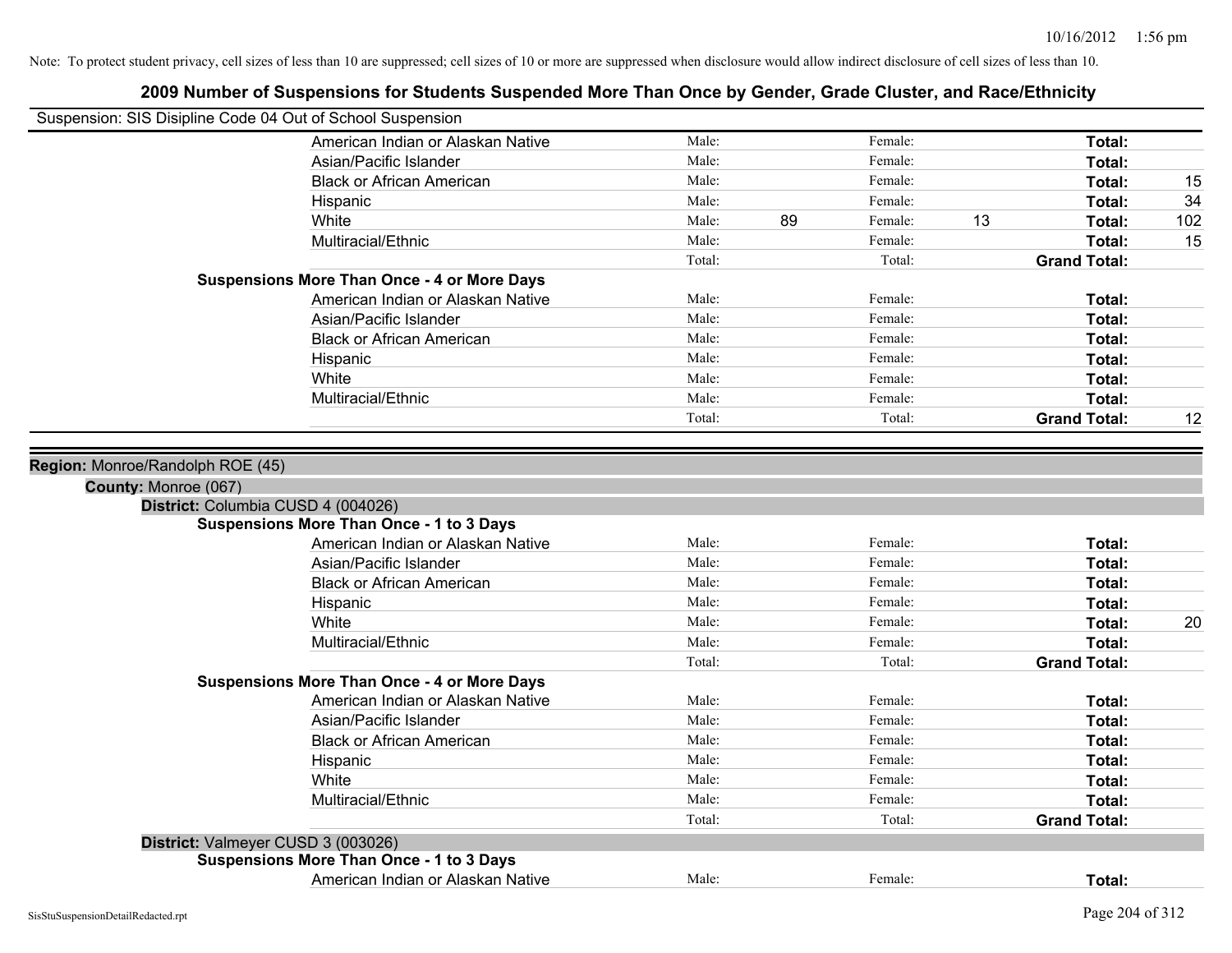| Suspension: SIS Disipline Code 04 Out of School Suspension |                                                    |        |         |                     |
|------------------------------------------------------------|----------------------------------------------------|--------|---------|---------------------|
|                                                            | Asian/Pacific Islander                             | Male:  | Female: | Total:              |
|                                                            | <b>Black or African American</b>                   | Male:  | Female: | Total:              |
|                                                            | Hispanic                                           | Male:  | Female: | Total:              |
|                                                            | White                                              | Male:  | Female: | Total:              |
|                                                            | Multiracial/Ethnic                                 | Male:  | Female: | Total:              |
|                                                            |                                                    | Total: | Total:  | <b>Grand Total:</b> |
|                                                            | <b>Suspensions More Than Once - 4 or More Days</b> |        |         |                     |
|                                                            | American Indian or Alaskan Native                  | Male:  | Female: | Total:              |
|                                                            | Asian/Pacific Islander                             | Male:  | Female: | Total:              |
|                                                            | <b>Black or African American</b>                   | Male:  | Female: | Total:              |
|                                                            | Hispanic                                           | Male:  | Female: | Total:              |
|                                                            | White                                              | Male:  | Female: | Total:              |
|                                                            | Multiracial/Ethnic                                 | Male:  | Female: | Total:              |
|                                                            |                                                    | Total: | Total:  | <b>Grand Total:</b> |
| County: Non-Public School (000)                            |                                                    |        |         |                     |
|                                                            | District: Monroe/Randolph ROE (000000)             |        |         |                     |
|                                                            | <b>Suspensions More Than Once - 1 to 3 Days</b>    |        |         |                     |
|                                                            | American Indian or Alaskan Native                  | Male:  | Female: | Total:              |
|                                                            | Asian/Pacific Islander                             | Male:  | Female: | Total:              |
|                                                            | <b>Black or African American</b>                   | Male:  | Female: | Total:              |
|                                                            | Hispanic                                           | Male:  | Female: | Total:              |
|                                                            | White                                              | Male:  | Female: | 20<br>Total:        |
|                                                            | Multiracial/Ethnic                                 | Male:  | Female: | Total:              |
|                                                            |                                                    | Total: | Total:  | <b>Grand Total:</b> |
|                                                            | <b>Suspensions More Than Once - 4 or More Days</b> |        |         |                     |
|                                                            | American Indian or Alaskan Native                  | Male:  | Female: | Total:              |
|                                                            | Asian/Pacific Islander                             | Male:  | Female: | Total:              |
|                                                            | <b>Black or African American</b>                   | Male:  | Female: | Total:              |
|                                                            | Hispanic                                           | Male:  | Female: | Total:              |
|                                                            | White                                              | Male:  | Female: | Total:              |
|                                                            | Multiracial/Ethnic                                 | Male:  | Female: | Total:              |
|                                                            |                                                    | Total: | Total:  | <b>Grand Total:</b> |
| County: Randolph (079)                                     |                                                    |        |         |                     |
|                                                            | District: Chester CUSD 139 (139026)                |        |         |                     |
|                                                            | <b>Suspensions More Than Once - 1 to 3 Days</b>    |        |         |                     |
|                                                            | American Indian or Alaskan Native                  | Male:  | Female: | Total:              |
|                                                            | Asian/Pacific Islander                             | Male:  | Female: | Total:              |
|                                                            | <b>Black or African American</b>                   | Male:  | Female: | Total:              |
|                                                            | Hispanic                                           | Male:  | Female: | Total:              |
| SisStuSuspensionDetailRedacted.rpt                         |                                                    |        |         | Page 205 of 312     |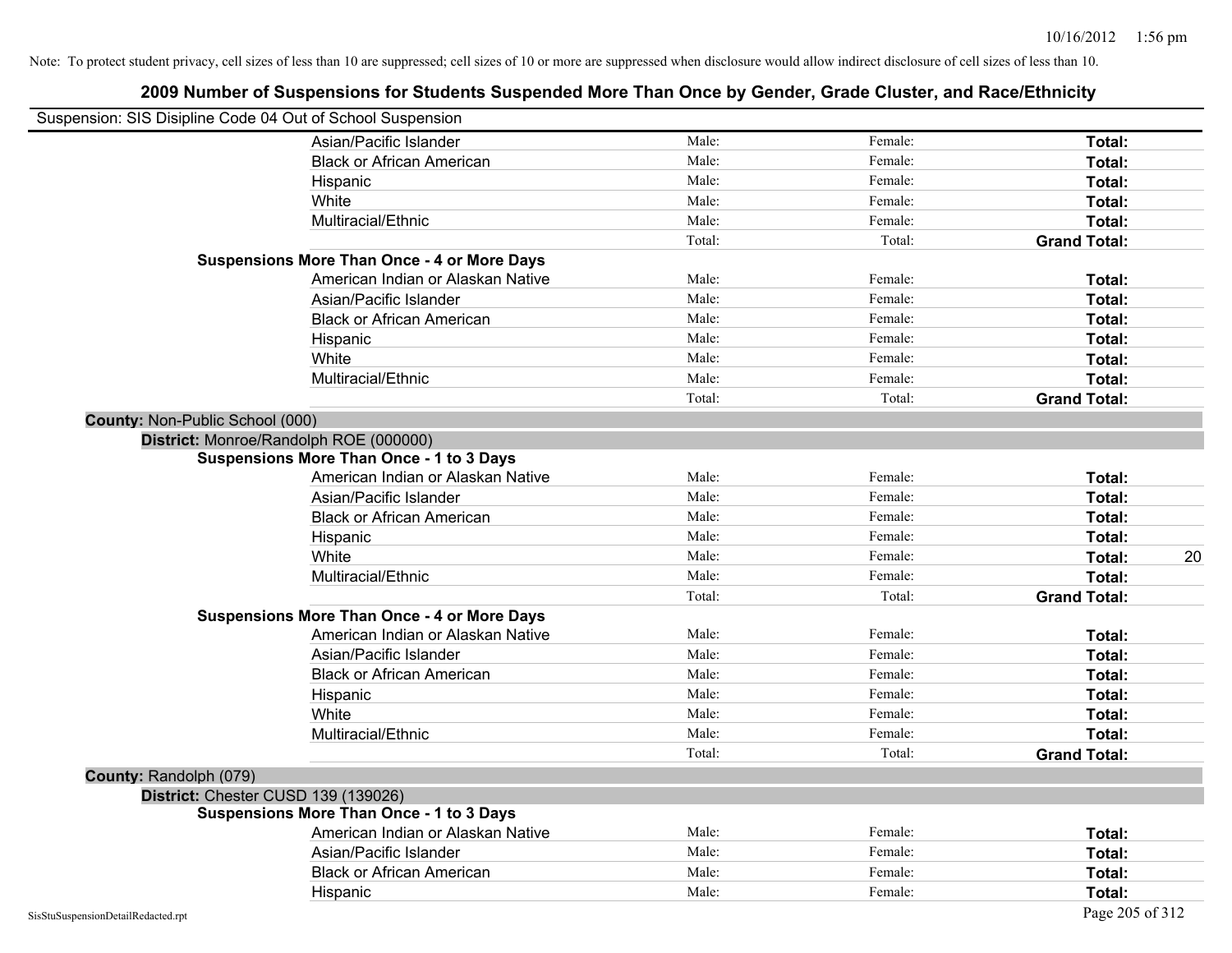## **2009 Number of Suspensions for Students Suspended More Than Once by Gender, Grade Cluster, and Race/Ethnicity**

|            | Suspension: SIS Disipline Code 04 Out of School Suspension                    |        |    |         |    |                     |    |
|------------|-------------------------------------------------------------------------------|--------|----|---------|----|---------------------|----|
|            | White                                                                         | Male:  | 42 | Female: | 10 | Total:              | 52 |
|            | Multiracial/Ethnic                                                            | Male:  |    | Female: |    | Total:              |    |
|            |                                                                               | Total: |    | Total:  |    | <b>Grand Total:</b> |    |
|            | <b>Suspensions More Than Once - 4 or More Days</b>                            |        |    |         |    |                     |    |
|            | American Indian or Alaskan Native                                             | Male:  |    | Female: |    | Total:              |    |
|            | Asian/Pacific Islander                                                        | Male:  |    | Female: |    | Total:              |    |
|            | <b>Black or African American</b>                                              | Male:  |    | Female: |    | Total:              |    |
|            | Hispanic                                                                      | Male:  |    | Female: |    | Total:              |    |
|            | White                                                                         | Male:  |    | Female: |    | Total:              |    |
|            | Multiracial/Ethnic                                                            | Male:  |    | Female: |    | Total:              |    |
|            |                                                                               | Total: |    | Total:  |    | <b>Grand Total:</b> |    |
|            | District: Perandoe Spec Educ District (132061)                                |        |    |         |    |                     |    |
|            | <b>Suspensions More Than Once - 1 to 3 Days</b>                               |        |    |         |    |                     |    |
|            | American Indian or Alaskan Native                                             | Male:  |    | Female: |    | Total:              |    |
|            | Asian/Pacific Islander                                                        | Male:  |    | Female: |    | Total:              |    |
|            | <b>Black or African American</b>                                              | Male:  |    | Female: |    | Total:              |    |
|            | Hispanic                                                                      | Male:  |    | Female: |    | Total:              |    |
|            | White                                                                         | Male:  |    | Female: |    | Total:              |    |
|            | Multiracial/Ethnic                                                            | Male:  |    | Female: |    | Total:              |    |
|            |                                                                               | Total: |    | Total:  |    | <b>Grand Total:</b> |    |
|            | District: Red Bud CUSD 132 (132026)                                           |        |    |         |    |                     |    |
|            | <b>Suspensions More Than Once - 1 to 3 Days</b>                               |        |    |         |    |                     |    |
|            | American Indian or Alaskan Native                                             | Male:  |    | Female: |    | Total:              |    |
|            | Asian/Pacific Islander                                                        | Male:  |    | Female: |    | Total:              |    |
|            | <b>Black or African American</b>                                              | Male:  |    | Female: |    | Total:              |    |
|            | Hispanic                                                                      | Male:  |    | Female: |    | Total:              |    |
|            | White                                                                         | Male:  |    | Female: |    | Total:              | 46 |
|            | Multiracial/Ethnic                                                            | Male:  |    | Female: |    | Total:              |    |
|            |                                                                               | Total: |    | Total:  |    | <b>Grand Total:</b> |    |
|            | <b>Suspensions More Than Once - 4 or More Days</b>                            |        |    |         |    |                     |    |
|            | American Indian or Alaskan Native                                             | Male:  |    | Female: |    | Total:              |    |
|            | Asian/Pacific Islander                                                        | Male:  |    | Female: |    | Total:              |    |
|            | <b>Black or African American</b>                                              | Male:  |    | Female: |    | Total:              |    |
|            | Hispanic                                                                      | Male:  |    | Female: |    | Total:              |    |
|            | White                                                                         | Male:  |    | Female: |    | Total:              |    |
|            | Multiracial/Ethnic                                                            | Male:  |    | Female: |    | Total:              |    |
|            |                                                                               | Total: |    | Total:  |    | <b>Grand Total:</b> |    |
| . <b>.</b> | $\mathbf{a} = \mathbf{a} + \mathbf{a} + \mathbf{a} + \mathbf{a} + \mathbf{a}$ |        |    |         |    |                     |    |

#### **District:** Sparta CUSD 140 (140026)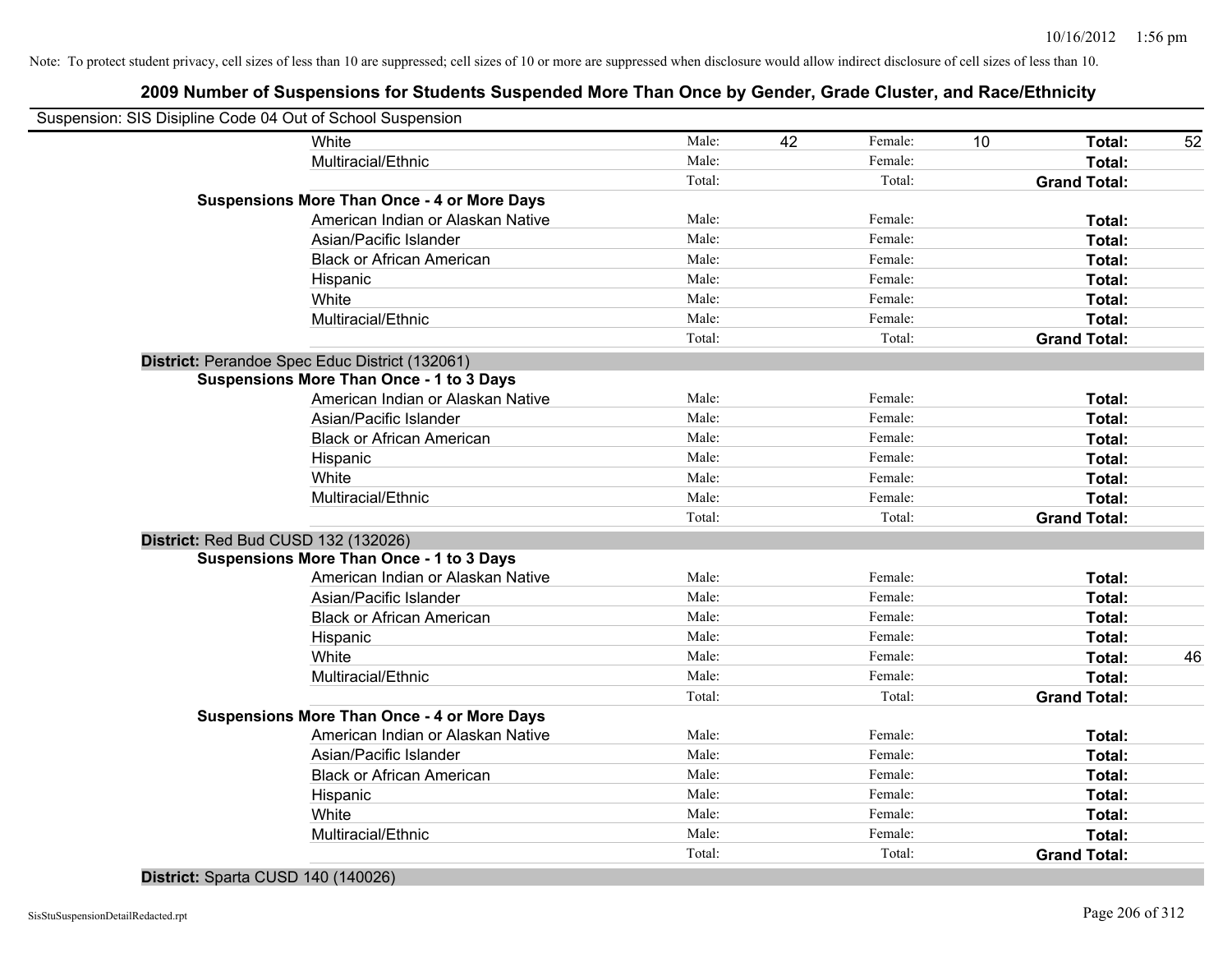| Suspension: SIS Disipline Code 04 Out of School Suspension | , hampy of outponsions for othermo outponsed more man once by output, order once, and necessary |        |         |                     |    |
|------------------------------------------------------------|-------------------------------------------------------------------------------------------------|--------|---------|---------------------|----|
|                                                            | <b>Suspensions More Than Once - 1 to 3 Days</b>                                                 |        |         |                     |    |
|                                                            | American Indian or Alaskan Native                                                               | Male:  | Female: | Total:              |    |
|                                                            | Asian/Pacific Islander                                                                          | Male:  | Female: | Total:              |    |
|                                                            | <b>Black or African American</b>                                                                | Male:  | Female: | Total:              | 15 |
|                                                            | Hispanic                                                                                        | Male:  | Female: | Total:              |    |
|                                                            | White                                                                                           | Male:  | Female: | Total:              | 18 |
|                                                            | Multiracial/Ethnic                                                                              | Male:  | Female: | Total:              |    |
|                                                            |                                                                                                 | Total: | Total:  | <b>Grand Total:</b> |    |
|                                                            | <b>Suspensions More Than Once - 4 or More Days</b>                                              |        |         |                     |    |
|                                                            | American Indian or Alaskan Native                                                               | Male:  | Female: | Total:              |    |
|                                                            | Asian/Pacific Islander                                                                          | Male:  | Female: | Total:              |    |
|                                                            | <b>Black or African American</b>                                                                | Male:  | Female: | Total:              |    |
|                                                            | Hispanic                                                                                        | Male:  | Female: | Total:              |    |
|                                                            | White                                                                                           | Male:  | Female: | Total:              |    |
|                                                            | Multiracial/Ethnic                                                                              | Male:  | Female: | Total:              |    |
|                                                            |                                                                                                 | Total: | Total:  | <b>Grand Total:</b> |    |
|                                                            | District: Steeleville CUSD 138 (138026)                                                         |        |         |                     |    |
|                                                            | <b>Suspensions More Than Once - 1 to 3 Days</b>                                                 |        |         |                     |    |
|                                                            | American Indian or Alaskan Native                                                               | Male:  | Female: | Total:              |    |
|                                                            | Asian/Pacific Islander                                                                          | Male:  | Female: | Total:              |    |
|                                                            | <b>Black or African American</b>                                                                | Male:  | Female: | Total:              |    |
|                                                            | Hispanic                                                                                        | Male:  | Female: | Total:              |    |
|                                                            | White                                                                                           | Male:  | Female: | Total:              |    |
|                                                            | Multiracial/Ethnic                                                                              | Male:  | Female: | Total:              |    |
|                                                            |                                                                                                 | Total: | Total:  | <b>Grand Total:</b> |    |
| Region: Non-Public School (77)                             |                                                                                                 |        |         |                     |    |
| County: Non-Public School (777)                            |                                                                                                 |        |         |                     |    |
|                                                            | District: Camelot Schools (027000)                                                              |        |         |                     |    |
|                                                            | <b>Suspensions More Than Once - 1 to 3 Days</b>                                                 |        |         |                     |    |
|                                                            | American Indian or Alaskan Native                                                               | Male:  | Female: | Total:              |    |
|                                                            | Asian/Pacific Islander                                                                          | Male:  | Female: | Total:              |    |
|                                                            | <b>Black or African American</b>                                                                | Male:  | Female: | Total:              |    |
|                                                            | Hispanic                                                                                        | Male:  | Female: | Total:              |    |
|                                                            | White                                                                                           | Male:  | Female: | Total:              |    |
|                                                            | Multiracial/Ethnic                                                                              | Male:  | Female: | Total:              |    |
|                                                            |                                                                                                 | Total: | Total:  | <b>Grand Total:</b> | 10 |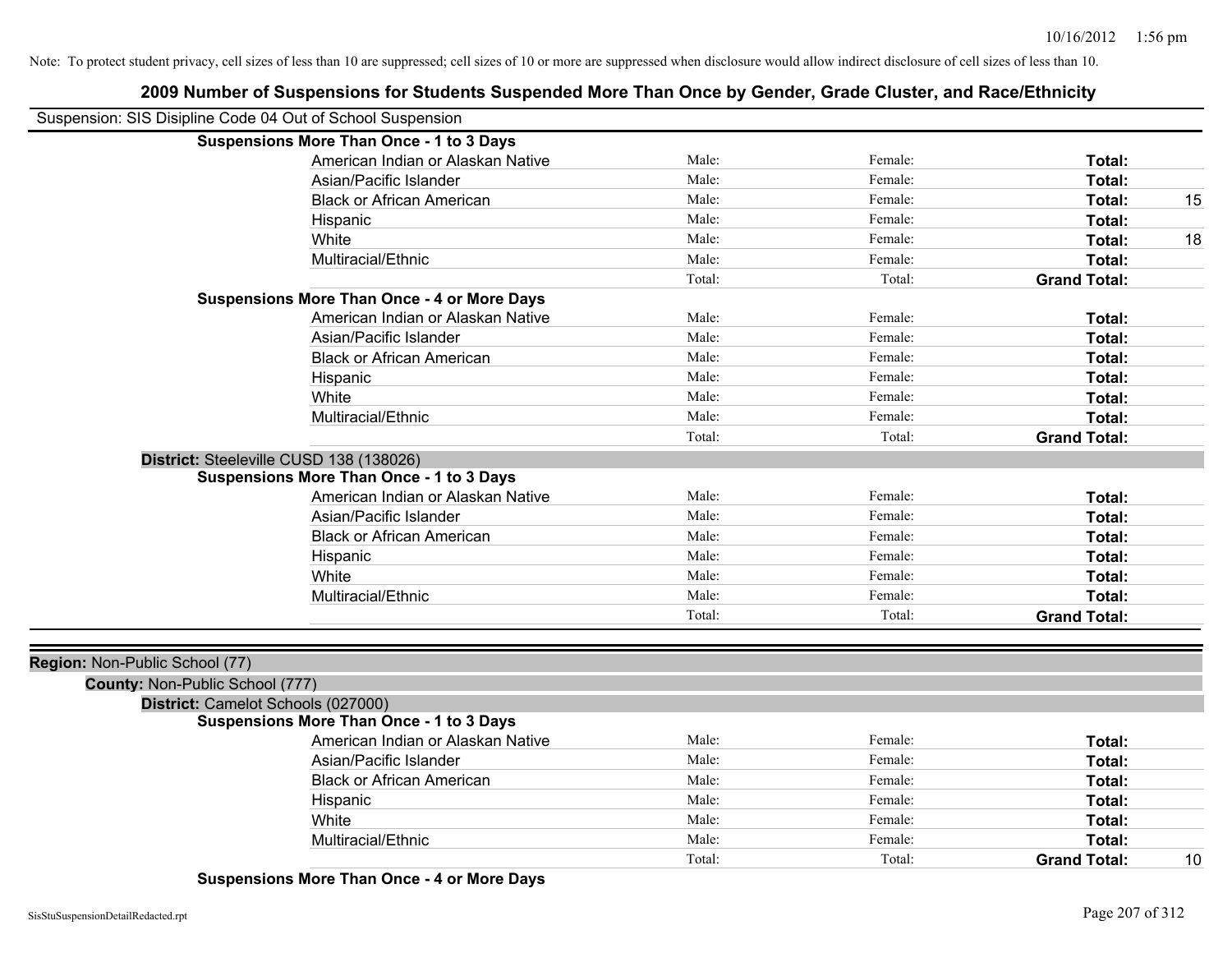| 2009 Number of Suspensions for Students Suspended More Than Once by Gender, Grade Cluster, and Race/Ethnicity |        |         |                     |
|---------------------------------------------------------------------------------------------------------------|--------|---------|---------------------|
| Suspension: SIS Disipline Code 04 Out of School Suspension                                                    |        |         |                     |
| American Indian or Alaskan Native                                                                             | Male:  | Female: | Total:              |
| Asian/Pacific Islander                                                                                        | Male:  | Female: | Total:              |
| <b>Black or African American</b>                                                                              | Male:  | Female: | Total:              |
| Hispanic                                                                                                      | Male:  | Female: | Total:              |
| White                                                                                                         | Male:  | Female: | Total:              |
| Multiracial/Ethnic                                                                                            | Male:  | Female: | Total:              |
|                                                                                                               | Total: | Total:  | <b>Grand Total:</b> |
| District: Edgewood Childrens Center (027600)                                                                  |        |         |                     |
| <b>Suspensions More Than Once - 1 to 3 Days</b>                                                               |        |         |                     |
| American Indian or Alaskan Native                                                                             | Male:  | Female: | Total:              |
| Asian/Pacific Islander                                                                                        | Male:  | Female: | Total:              |
| <b>Black or African American</b>                                                                              | Male:  | Female: | Total:              |
| Hispanic                                                                                                      | Male:  | Female: | Total:              |
| White                                                                                                         | Male:  | Female: | Total:              |
| Multiracial/Ethnic                                                                                            | Male:  | Female: | Total:              |
|                                                                                                               | Total: | Total:  | <b>Grand Total:</b> |
| District: Epworth Child & Family Services (008200)<br><b>Suspensions More Than Once - 1 to 3 Days</b>         |        |         |                     |
| American Indian or Alaskan Native                                                                             | Male:  | Female: | Total:              |
| Asian/Pacific Islander                                                                                        | Male:  | Female: | Total:              |
| <b>Black or African American</b>                                                                              | Male:  | Female: | Total:              |
| Hispanic                                                                                                      | Male:  | Female: | Total:              |
| White                                                                                                         | Male:  | Female: | Total:              |
| Multiracial/Ethnic                                                                                            | Male:  | Female: | Total:              |
|                                                                                                               | Total: | Total:  | <b>Grand Total:</b> |
| District: German St Vincent Orphan Assoc (032400)                                                             |        |         |                     |
| <b>Suspensions More Than Once - 1 to 3 Days</b>                                                               |        |         |                     |
| American Indian or Alaskan Native                                                                             | Male:  | Female: | Total:              |
| Asian/Pacific Islander                                                                                        | Male:  | Female: | Total:              |
| <b>Black or African American</b>                                                                              | Male:  | Female: | Total:              |
| Hispanic                                                                                                      | Male:  | Female: | Total:              |
| White                                                                                                         | Male:  | Female: | Total:              |
| Multiracial/Ethnic                                                                                            | Male:  | Female: | Total:              |
|                                                                                                               | Total: | Total:  | <b>Grand Total:</b> |
| District: Logos School (026800)                                                                               |        |         |                     |
| <b>Suspensions More Than Once - 1 to 3 Days</b>                                                               |        |         |                     |
| American Indian or Alaskan Native                                                                             | Male:  | Female: | Total:              |
| Asian/Pacific Islander                                                                                        | Male:  | Female: | Total:              |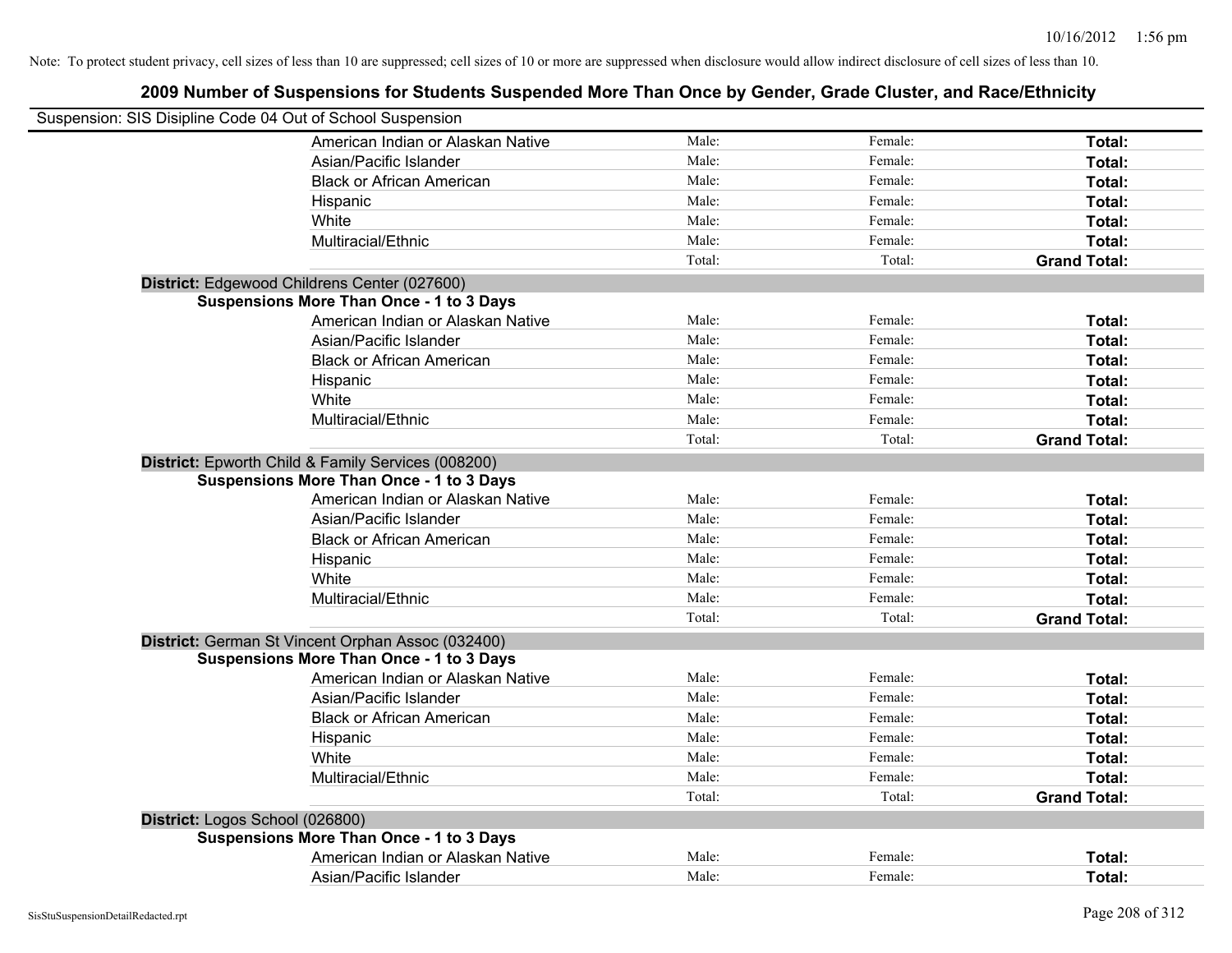| Suspension: SIS Disipline Code 04 Out of School Suspension |                                                    |        |              |                           |    |
|------------------------------------------------------------|----------------------------------------------------|--------|--------------|---------------------------|----|
|                                                            | <b>Black or African American</b>                   | Male:  | Female:      | Total:                    | 23 |
|                                                            | Hispanic                                           | Male:  | Female:      | Total:                    |    |
|                                                            | White                                              | Male:  | Female:      | Total:                    |    |
|                                                            | Multiracial/Ethnic                                 | Male:  | Female:      | Total:                    |    |
|                                                            |                                                    | Total: | 23<br>Total: | 10<br><b>Grand Total:</b> | 33 |
| Region: Peoria ROE (48)                                    |                                                    |        |              |                           |    |
| County: Non-Public School (000)                            |                                                    |        |              |                           |    |
| District: Peoria ROE (000000)                              |                                                    |        |              |                           |    |
|                                                            | <b>Suspensions More Than Once - 1 to 3 Days</b>    |        |              |                           |    |
|                                                            | American Indian or Alaskan Native                  | Male:  | Female:      | Total:                    |    |
|                                                            | Asian/Pacific Islander                             | Male:  | Female:      | Total:                    |    |
|                                                            | <b>Black or African American</b>                   | Male:  | Female:      | Total:                    |    |
|                                                            | Hispanic                                           | Male:  | Female:      | Total:                    |    |
|                                                            | White                                              | Male:  | Female:      | Total:                    |    |
|                                                            | Multiracial/Ethnic                                 | Male:  | Female:      | Total:                    |    |
|                                                            |                                                    | Total: | Total:       | <b>Grand Total:</b>       |    |
| County: Peoria (072)                                       |                                                    |        |              |                           |    |
| District: Bartonville SD 66 (066002)                       |                                                    |        |              |                           |    |
|                                                            | <b>Suspensions More Than Once - 1 to 3 Days</b>    |        |              |                           |    |
|                                                            | American Indian or Alaskan Native                  | Male:  | Female:      | Total:                    |    |
|                                                            | Asian/Pacific Islander                             | Male:  | Female:      | Total:                    |    |
|                                                            | <b>Black or African American</b>                   | Male:  | Female:      | Total:                    |    |
|                                                            | Hispanic                                           | Male:  | Female:      | Total:                    |    |
|                                                            | White                                              | Male:  | Female:      | Total:                    |    |
|                                                            | Multiracial/Ethnic                                 | Male:  | Female:      | Total:                    |    |
|                                                            |                                                    | Total: | Total:       | <b>Grand Total:</b>       | 12 |
|                                                            | <b>Suspensions More Than Once - 4 or More Days</b> |        |              |                           |    |
|                                                            | American Indian or Alaskan Native                  | Male:  | Female:      | Total:                    |    |
|                                                            | Asian/Pacific Islander                             | Male:  | Female:      | Total:                    |    |
|                                                            | <b>Black or African American</b>                   | Male:  | Female:      | Total:                    |    |
|                                                            | Hispanic                                           | Male:  | Female:      | Total:                    |    |
|                                                            | White                                              | Male:  | Female:      | Total:                    |    |
|                                                            | Multiracial/Ethnic                                 | Male:  | Female:      | Total:                    |    |
|                                                            |                                                    | Total: | Total:       | <b>Grand Total:</b>       |    |
| District: Brimfield CUSD 309 (309026)                      |                                                    |        |              |                           |    |
|                                                            | <b>Suspensions More Than Once - 1 to 3 Days</b>    |        |              |                           |    |
|                                                            | American Indian or Alaskan Native                  | Male:  | Female:      | Total:                    |    |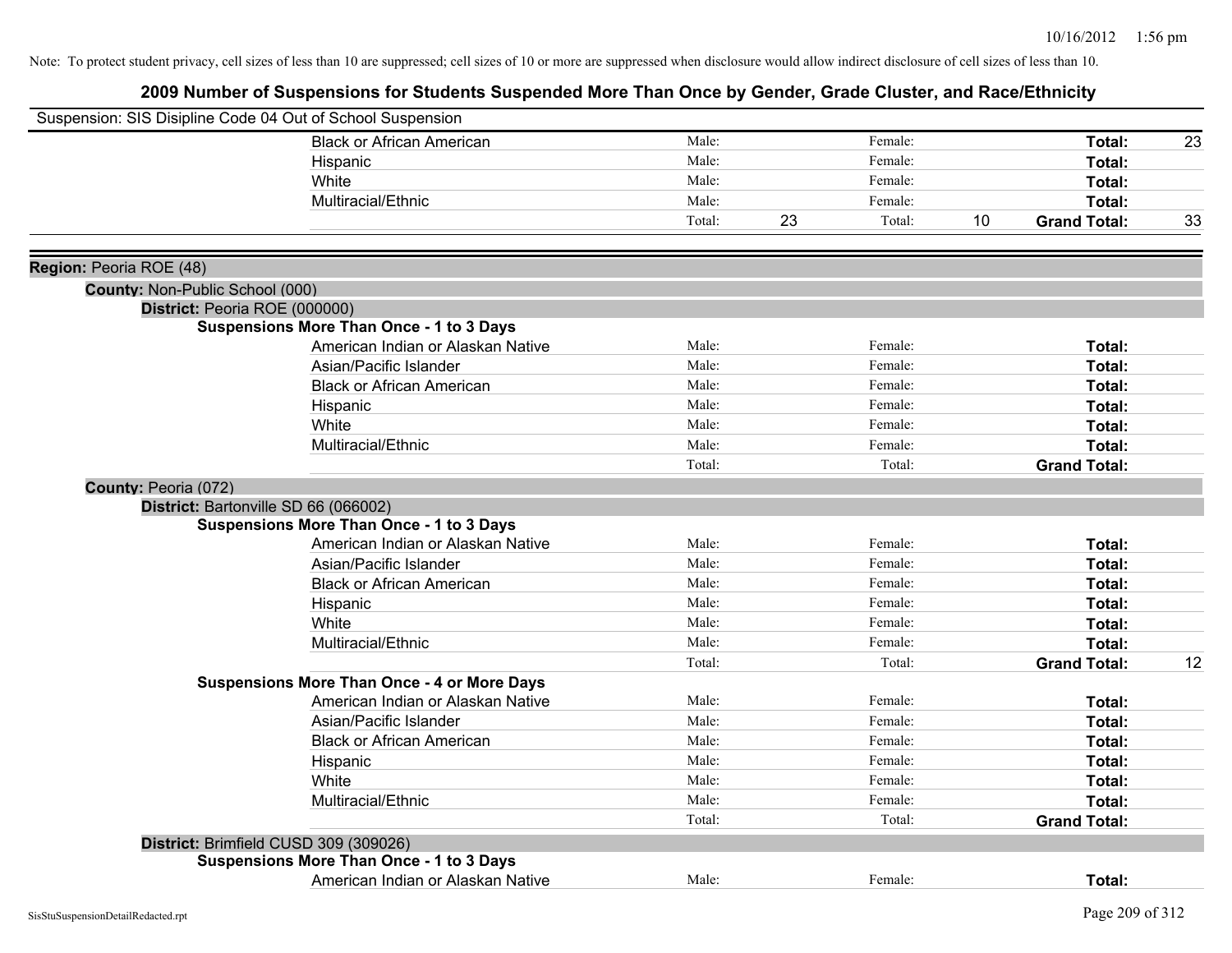| Suspension: SIS Disipline Code 04 Out of School Suspension |                                                    |        |         |                     |
|------------------------------------------------------------|----------------------------------------------------|--------|---------|---------------------|
|                                                            | Asian/Pacific Islander                             | Male:  | Female: | Total:              |
|                                                            | <b>Black or African American</b>                   | Male:  | Female: | Total:              |
|                                                            | Hispanic                                           | Male:  | Female: | Total:              |
|                                                            | White                                              | Male:  | Female: | Total:              |
|                                                            | Multiracial/Ethnic                                 | Male:  | Female: | Total:              |
|                                                            |                                                    | Total: | Total:  | <b>Grand Total:</b> |
|                                                            | <b>Suspensions More Than Once - 4 or More Days</b> |        |         |                     |
|                                                            | American Indian or Alaskan Native                  | Male:  | Female: | Total:              |
|                                                            | Asian/Pacific Islander                             | Male:  | Female: | Total:              |
|                                                            | <b>Black or African American</b>                   | Male:  | Female: | Total:              |
|                                                            | Hispanic                                           | Male:  | Female: | Total:              |
|                                                            | White                                              | Male:  | Female: | Total:              |
|                                                            | Multiracial/Ethnic                                 | Male:  | Female: | Total:              |
|                                                            |                                                    | Total: | Total:  | <b>Grand Total:</b> |
|                                                            | District: Childrens Home Assoc of IL (005200)      |        |         |                     |
|                                                            | <b>Suspensions More Than Once - 1 to 3 Days</b>    |        |         |                     |
|                                                            | American Indian or Alaskan Native                  | Male:  | Female: | Total:              |
|                                                            | Asian/Pacific Islander                             | Male:  | Female: | Total:              |
|                                                            | <b>Black or African American</b>                   | Male:  | Female: | Total:              |
|                                                            | Hispanic                                           | Male:  | Female: | Total:              |
|                                                            | White                                              | Male:  | Female: | Total:              |
|                                                            | Multiracial/Ethnic                                 | Male:  | Female: | Total:              |
|                                                            |                                                    | Total: | Total:  | <b>Grand Total:</b> |
|                                                            | <b>Suspensions More Than Once - 4 or More Days</b> |        |         |                     |
|                                                            | American Indian or Alaskan Native                  | Male:  | Female: | Total:              |
|                                                            | Asian/Pacific Islander                             | Male:  | Female: | Total:              |
|                                                            | <b>Black or African American</b>                   | Male:  | Female: | Total:              |
|                                                            | Hispanic                                           | Male:  | Female: | Total:              |
|                                                            | White                                              | Male:  | Female: | Total:              |
|                                                            | Multiracial/Ethnic                                 | Male:  | Female: | Total:              |
|                                                            |                                                    | Total: | Total:  | <b>Grand Total:</b> |
| District: Dunlap CUSD 323 (323026)                         |                                                    |        |         |                     |
|                                                            | <b>Suspensions More Than Once - 1 to 3 Days</b>    |        |         |                     |
|                                                            | American Indian or Alaskan Native                  | Male:  | Female: | Total:              |
|                                                            | Asian/Pacific Islander                             | Male:  | Female: | Total:              |
|                                                            | <b>Black or African American</b>                   | Male:  | Female: | 17<br>Total:        |
|                                                            | Hispanic                                           | Male:  | Female: | Total:              |
|                                                            | White                                              | Male:  | Female: | Total:              |
|                                                            | Multiracial/Ethnic                                 | Male:  | Female: | Total:              |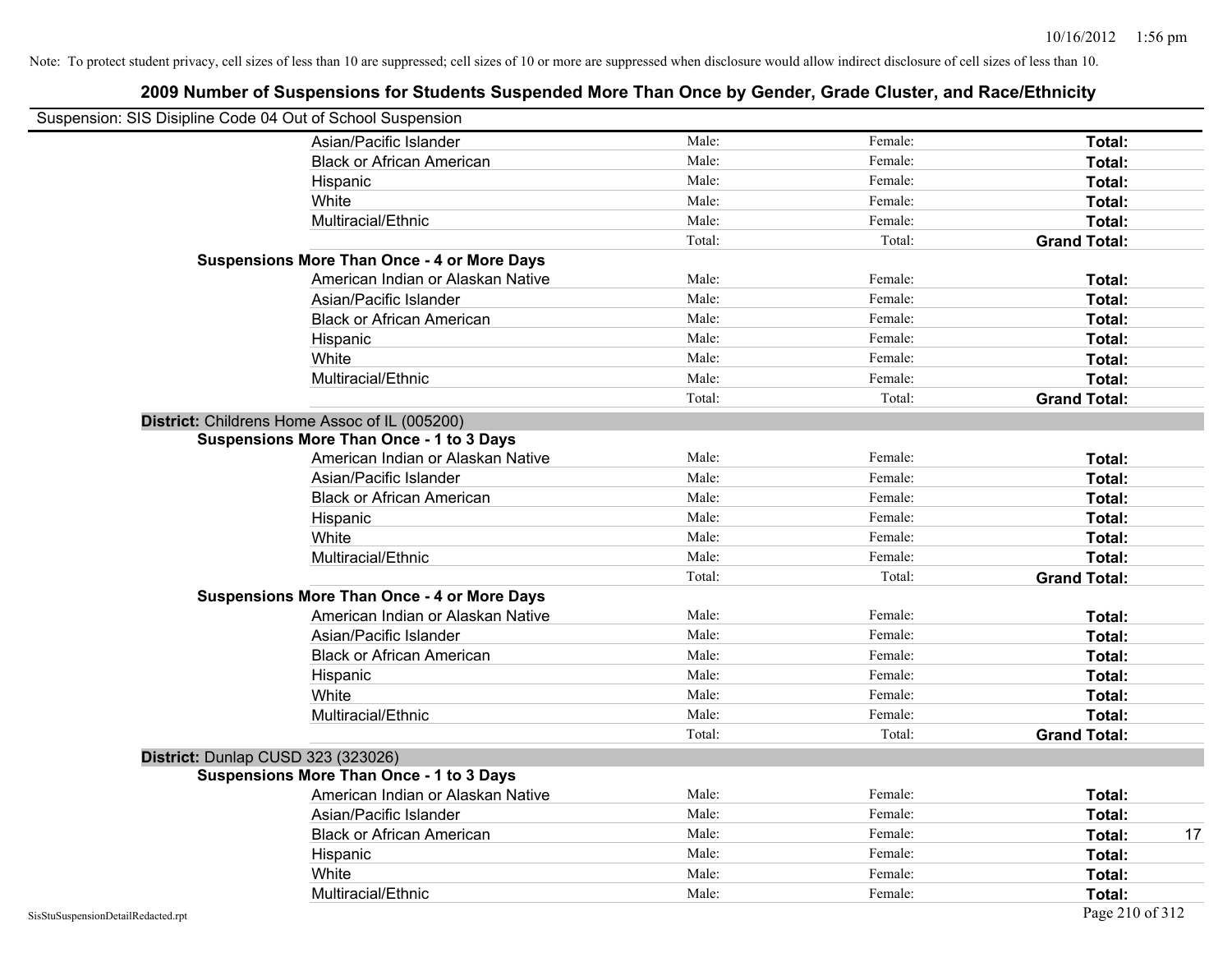| Suspension: SIS Disipline Code 04 Out of School Suspension |        |    |         |    |                     |    |
|------------------------------------------------------------|--------|----|---------|----|---------------------|----|
|                                                            | Total: |    | Total:  |    | <b>Grand Total:</b> | 27 |
| <b>Suspensions More Than Once - 4 or More Days</b>         |        |    |         |    |                     |    |
| American Indian or Alaskan Native                          | Male:  |    | Female: |    | Total:              |    |
| Asian/Pacific Islander                                     | Male:  |    | Female: |    | Total:              |    |
| <b>Black or African American</b>                           | Male:  |    | Female: |    | Total:              |    |
| Hispanic                                                   | Male:  |    | Female: |    | Total:              |    |
| White                                                      | Male:  |    | Female: |    | Total:              |    |
| Multiracial/Ethnic                                         | Male:  |    | Female: |    | Total:              |    |
|                                                            | Total: |    | Total:  |    | <b>Grand Total:</b> |    |
| District: Elmwood CUSD 322 (322026)                        |        |    |         |    |                     |    |
| <b>Suspensions More Than Once - 1 to 3 Days</b>            |        |    |         |    |                     |    |
| American Indian or Alaskan Native                          | Male:  |    | Female: |    | Total:              |    |
| Asian/Pacific Islander                                     | Male:  |    | Female: |    | Total:              |    |
| <b>Black or African American</b>                           | Male:  |    | Female: |    | Total:              |    |
| Hispanic                                                   | Male:  |    | Female: |    | Total:              |    |
| White                                                      | Male:  |    | Female: |    | Total:              |    |
| Multiracial/Ethnic                                         | Male:  |    | Female: |    | Total:              |    |
|                                                            | Total: |    | Total:  |    | <b>Grand Total:</b> |    |
| District: Farmington Central CUSD 265 (265026)             |        |    |         |    |                     |    |
| <b>Suspensions More Than Once - 1 to 3 Days</b>            |        |    |         |    |                     |    |
| American Indian or Alaskan Native                          | Male:  |    | Female: |    | Total:              |    |
| Asian/Pacific Islander                                     | Male:  |    | Female: |    | Total:              |    |
| <b>Black or African American</b>                           | Male:  |    | Female: |    | Total:              |    |
| Hispanic                                                   | Male:  |    | Female: |    | Total:              |    |
| White                                                      | Male:  | 25 | Female: | 10 | Total:              | 35 |
| Multiracial/Ethnic                                         | Male:  |    | Female: |    | Total:              |    |
|                                                            | Total: |    | Total:  |    | <b>Grand Total:</b> |    |
| <b>Suspensions More Than Once - 4 or More Days</b>         |        |    |         |    |                     |    |
| American Indian or Alaskan Native                          | Male:  |    | Female: |    | Total:              |    |
| Asian/Pacific Islander                                     | Male:  |    | Female: |    | Total:              |    |
| <b>Black or African American</b>                           | Male:  |    | Female: |    | Total:              |    |
| Hispanic                                                   | Male:  |    | Female: |    | Total:              |    |
| White                                                      | Male:  |    | Female: |    | Total:              |    |
| Multiracial/Ethnic                                         | Male:  |    | Female: |    | Total:              |    |
|                                                            | Total: |    | Total:  |    | <b>Grand Total:</b> |    |
| District: Il Valley Central USD 321 (321026)               |        |    |         |    |                     |    |
| <b>Suspensions More Than Once - 1 to 3 Days</b>            |        |    |         |    |                     |    |
| American Indian or Alaskan Native                          | Male:  |    | Female: |    | Total:              |    |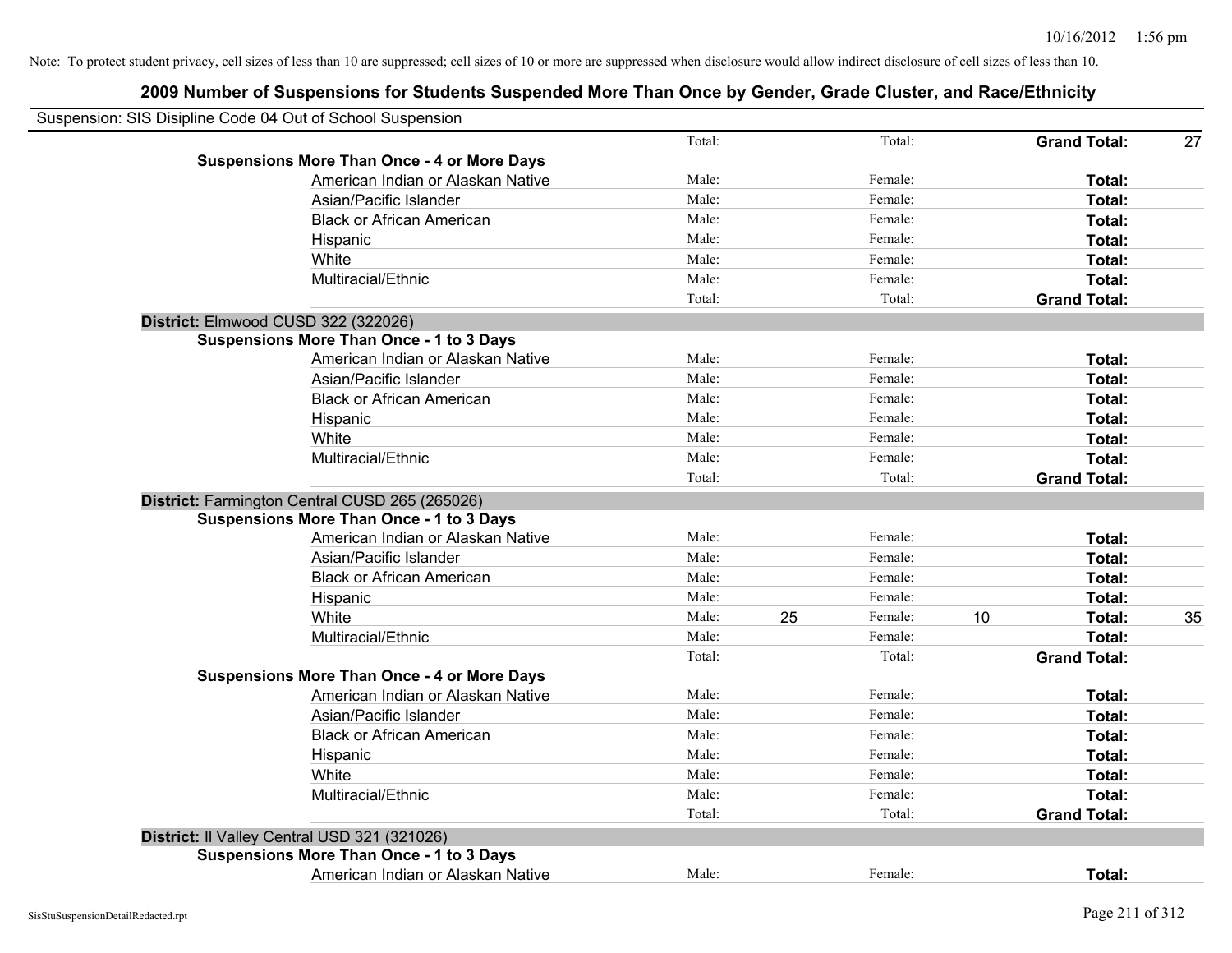| Suspension: SIS Disipline Code 04 Out of School Suspension |                                                    |        |     |         |    |                     |     |
|------------------------------------------------------------|----------------------------------------------------|--------|-----|---------|----|---------------------|-----|
|                                                            | Asian/Pacific Islander                             | Male:  |     | Female: |    | Total:              |     |
|                                                            | <b>Black or African American</b>                   | Male:  |     | Female: |    | Total:              |     |
|                                                            | Hispanic                                           | Male:  |     | Female: |    | Total:              |     |
|                                                            | White                                              | Male:  | 15  | Female: | 13 | Total:              | 28  |
|                                                            | Multiracial/Ethnic                                 | Male:  |     | Female: |    | Total:              |     |
|                                                            |                                                    | Total: |     | Total:  |    | <b>Grand Total:</b> |     |
|                                                            | <b>Suspensions More Than Once - 4 or More Days</b> |        |     |         |    |                     |     |
|                                                            | American Indian or Alaskan Native                  | Male:  |     | Female: |    | Total:              |     |
|                                                            | Asian/Pacific Islander                             | Male:  |     | Female: |    | Total:              |     |
|                                                            | <b>Black or African American</b>                   | Male:  |     | Female: |    | Total:              |     |
|                                                            | Hispanic                                           | Male:  |     | Female: |    | Total:              |     |
|                                                            | White                                              | Male:  |     | Female: |    | Total:              |     |
|                                                            | Multiracial/Ethnic                                 | Male:  |     | Female: |    | Total:              |     |
|                                                            |                                                    | Total: |     | Total:  |    | <b>Grand Total:</b> |     |
|                                                            | District: Illini Bluffs CUSD 327 (327026)          |        |     |         |    |                     |     |
|                                                            | <b>Suspensions More Than Once - 1 to 3 Days</b>    |        |     |         |    |                     |     |
|                                                            | American Indian or Alaskan Native                  | Male:  |     | Female: |    | Total:              |     |
|                                                            | Asian/Pacific Islander                             | Male:  |     | Female: |    | Total:              |     |
|                                                            | <b>Black or African American</b>                   | Male:  |     | Female: |    | Total:              |     |
|                                                            | Hispanic                                           | Male:  |     | Female: |    | Total:              |     |
|                                                            | White                                              | Male:  |     | Female: |    | Total:              |     |
|                                                            | Multiracial/Ethnic                                 | Male:  |     | Female: |    | Total:              |     |
|                                                            |                                                    | Total: |     | Total:  |    | <b>Grand Total:</b> | 11  |
|                                                            | <b>Suspensions More Than Once - 4 or More Days</b> |        |     |         |    |                     |     |
|                                                            | American Indian or Alaskan Native                  | Male:  |     | Female: |    | Total:              |     |
|                                                            | Asian/Pacific Islander                             | Male:  |     | Female: |    | Total:              |     |
|                                                            | <b>Black or African American</b>                   | Male:  |     | Female: |    | Total:              |     |
|                                                            | Hispanic                                           | Male:  |     | Female: |    | Total:              |     |
|                                                            | White                                              | Male:  |     | Female: |    | Total:              |     |
|                                                            | Multiracial/Ethnic                                 | Male:  |     | Female: |    | Total:              |     |
|                                                            |                                                    | Total: |     | Total:  |    | <b>Grand Total:</b> |     |
|                                                            | District: Limestone CHSD 310 (310016)              |        |     |         |    |                     |     |
|                                                            | <b>Suspensions More Than Once - 1 to 3 Days</b>    |        |     |         |    |                     |     |
|                                                            | American Indian or Alaskan Native                  | Male:  |     | Female: |    | Total:              |     |
|                                                            | Asian/Pacific Islander                             | Male:  |     | Female: |    | Total:              |     |
|                                                            | <b>Black or African American</b>                   | Male:  | 57  | Female: | 31 | Total:              | 88  |
|                                                            | Hispanic                                           | Male:  |     | Female: |    | Total:              |     |
|                                                            | White                                              | Male:  | 155 | Female: | 67 | Total:              | 222 |
|                                                            | Multiracial/Ethnic                                 | Male:  |     | Female: |    | Total:              | 15  |
| SisStuSuspensionDetailRedacted.rpt                         |                                                    |        |     |         |    | Page 212 of 312     |     |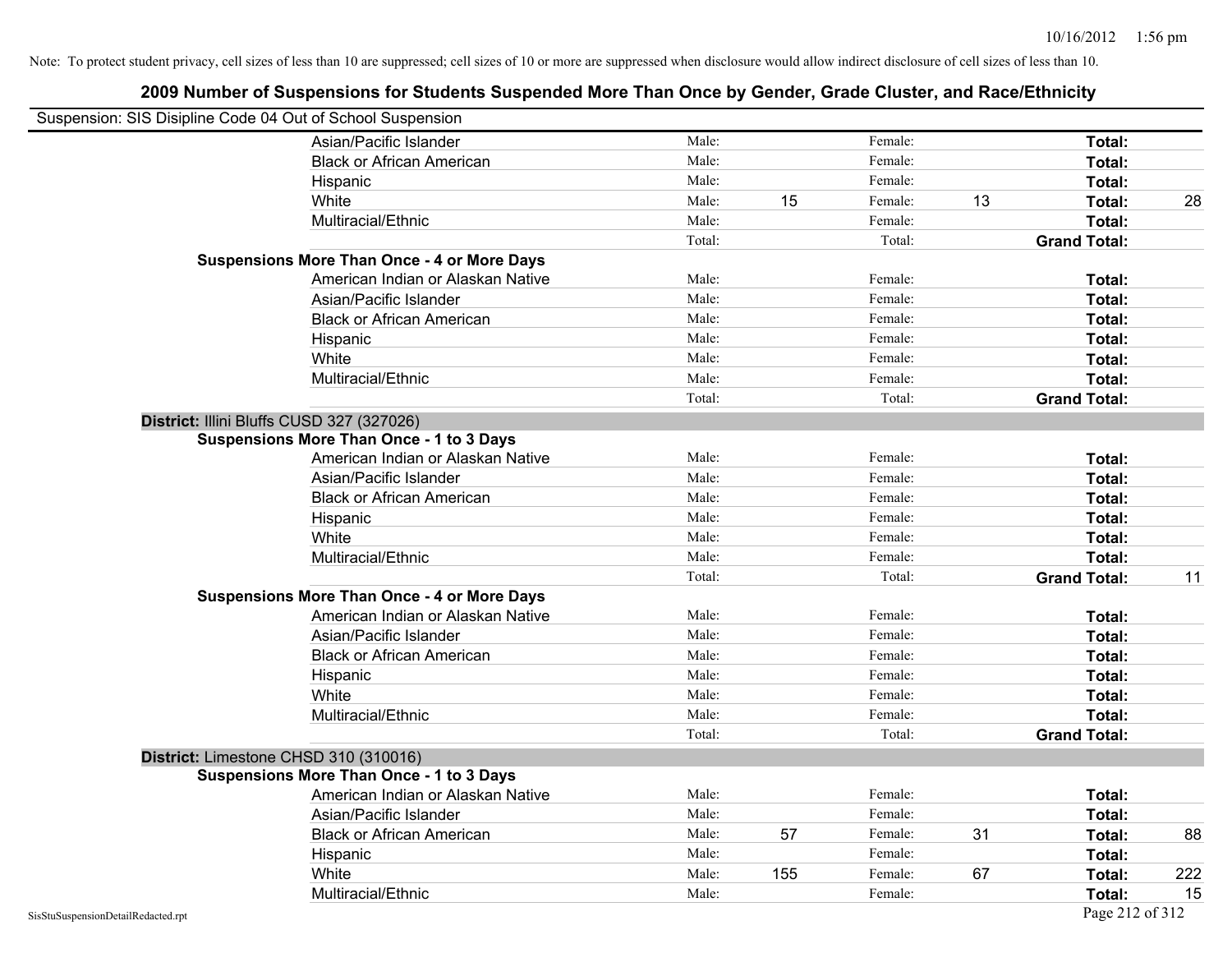| Suspension: SIS Disipline Code 04 Out of School Suspension |                                                    |        |         |                     |    |
|------------------------------------------------------------|----------------------------------------------------|--------|---------|---------------------|----|
|                                                            |                                                    | Total: | Total:  | <b>Grand Total:</b> |    |
|                                                            | <b>Suspensions More Than Once - 4 or More Days</b> |        |         |                     |    |
|                                                            | American Indian or Alaskan Native                  | Male:  | Female: | Total:              |    |
|                                                            | Asian/Pacific Islander                             | Male:  | Female: | Total:              |    |
|                                                            | <b>Black or African American</b>                   | Male:  | Female: | Total:              |    |
|                                                            | Hispanic                                           | Male:  | Female: | Total:              |    |
|                                                            | White                                              | Male:  | Female: | Total:              | 16 |
|                                                            | Multiracial/Ethnic                                 | Male:  | Female: | Total:              |    |
|                                                            |                                                    | Total: | Total:  | <b>Grand Total:</b> |    |
|                                                            | District: Limestone Walters CCSD 316 (316004)      |        |         |                     |    |
|                                                            | <b>Suspensions More Than Once - 1 to 3 Days</b>    |        |         |                     |    |
|                                                            | American Indian or Alaskan Native                  | Male:  | Female: | Total:              |    |
|                                                            | Asian/Pacific Islander                             | Male:  | Female: | Total:              |    |
|                                                            | <b>Black or African American</b>                   | Male:  | Female: | Total:              |    |
|                                                            | Hispanic                                           | Male:  | Female: | Total:              |    |
|                                                            | White                                              | Male:  | Female: | Total:              |    |
|                                                            | Multiracial/Ethnic                                 | Male:  | Female: | Total:              |    |
|                                                            |                                                    | Total: | Total:  | <b>Grand Total:</b> |    |
|                                                            | <b>Suspensions More Than Once - 4 or More Days</b> |        |         |                     |    |
|                                                            | American Indian or Alaskan Native                  | Male:  | Female: | Total:              |    |
|                                                            | Asian/Pacific Islander                             | Male:  | Female: | Total:              |    |
|                                                            | <b>Black or African American</b>                   | Male:  | Female: | Total:              |    |
|                                                            | Hispanic                                           | Male:  | Female: | Total:              |    |
|                                                            | White                                              | Male:  | Female: | Total:              |    |
|                                                            | Multiracial/Ethnic                                 | Male:  | Female: | Total:              |    |
|                                                            |                                                    | Total: | Total:  | <b>Grand Total:</b> |    |
| <b>District: Monroe SD 70 (070002)</b>                     |                                                    |        |         |                     |    |
|                                                            | <b>Suspensions More Than Once - 1 to 3 Days</b>    |        |         |                     |    |
|                                                            | American Indian or Alaskan Native                  | Male:  | Female: | Total:              |    |
|                                                            | Asian/Pacific Islander                             | Male:  | Female: | Total:              |    |
|                                                            | <b>Black or African American</b>                   | Male:  | Female: | Total:              |    |
|                                                            | Hispanic                                           | Male:  | Female: | Total:              |    |
|                                                            | White                                              | Male:  | Female: | Total:              | 11 |
|                                                            | Multiracial/Ethnic                                 | Male:  | Female: | Total:              |    |
|                                                            |                                                    | Total: | Total:  | <b>Grand Total:</b> |    |
| District: Norwood ESD 63 (063002)                          |                                                    |        |         |                     |    |
|                                                            | <b>Suspensions More Than Once - 1 to 3 Days</b>    |        |         |                     |    |
|                                                            | American Indian or Alaskan Native                  | Male:  | Female: | Total:              |    |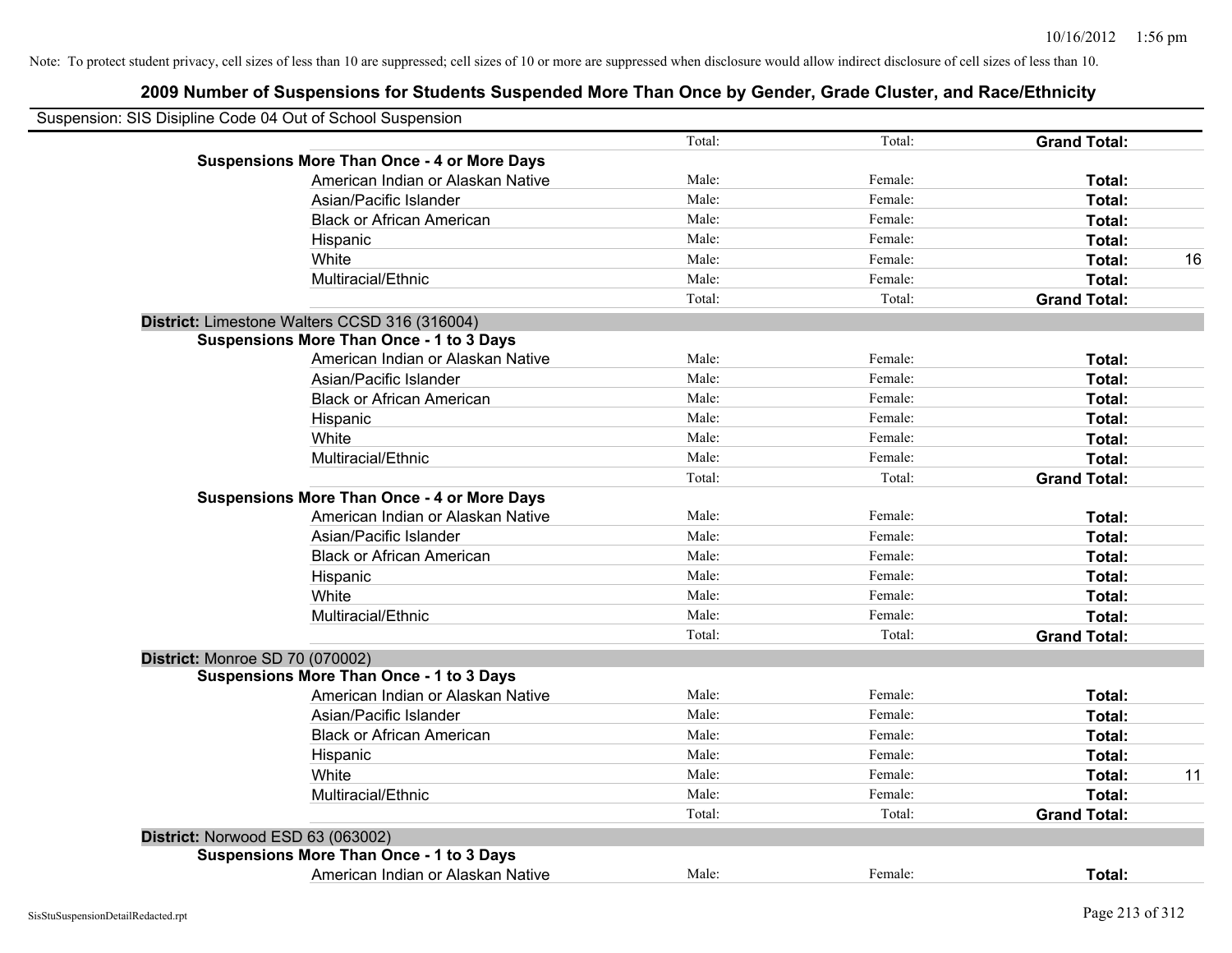| Suspension: SIS Disipline Code 04 Out of School Suspension |                                                    |        |    |         |                     |    |
|------------------------------------------------------------|----------------------------------------------------|--------|----|---------|---------------------|----|
|                                                            | Asian/Pacific Islander                             | Male:  |    | Female: | Total:              |    |
|                                                            | <b>Black or African American</b>                   | Male:  |    | Female: | Total:              |    |
|                                                            | Hispanic                                           | Male:  |    | Female: | Total:              |    |
|                                                            | White                                              | Male:  |    | Female: | Total:              | 24 |
|                                                            | Multiracial/Ethnic                                 | Male:  |    | Female: | Total:              |    |
|                                                            |                                                    | Total: |    | Total:  | <b>Grand Total:</b> |    |
|                                                            | <b>Suspensions More Than Once - 4 or More Days</b> |        |    |         |                     |    |
|                                                            | American Indian or Alaskan Native                  | Male:  |    | Female: | Total:              |    |
|                                                            | Asian/Pacific Islander                             | Male:  |    | Female: | Total:              |    |
|                                                            | <b>Black or African American</b>                   | Male:  |    | Female: | Total:              |    |
|                                                            | Hispanic                                           | Male:  |    | Female: | Total:              |    |
|                                                            | White                                              | Male:  |    | Female: | Total:              |    |
|                                                            | Multiracial/Ethnic                                 | Male:  |    | Female: | Total:              |    |
|                                                            |                                                    | Total: |    | Total:  | <b>Grand Total:</b> |    |
| District: Oak Grove SD 68 (068002)                         |                                                    |        |    |         |                     |    |
|                                                            | <b>Suspensions More Than Once - 1 to 3 Days</b>    |        |    |         |                     |    |
|                                                            | American Indian or Alaskan Native                  | Male:  |    | Female: | Total:              |    |
|                                                            | Asian/Pacific Islander                             | Male:  |    | Female: | Total:              |    |
|                                                            | <b>Black or African American</b>                   | Male:  |    | Female: | Total:              |    |
|                                                            | Hispanic                                           | Male:  |    | Female: | Total:              |    |
|                                                            | White                                              | Male:  |    | Female: | Total:              |    |
|                                                            | Multiracial/Ethnic                                 | Male:  |    | Female: | Total:              |    |
|                                                            |                                                    | Total: |    | Total:  | <b>Grand Total:</b> |    |
|                                                            | <b>Suspensions More Than Once - 4 or More Days</b> |        |    |         |                     |    |
|                                                            | American Indian or Alaskan Native                  | Male:  |    | Female: | Total:              |    |
|                                                            | Asian/Pacific Islander                             | Male:  |    | Female: | Total:              |    |
|                                                            | <b>Black or African American</b>                   | Male:  |    | Female: | Total:              |    |
|                                                            | Hispanic                                           | Male:  |    | Female: | Total:              |    |
|                                                            | White                                              | Male:  |    | Female: | Total:              |    |
|                                                            | Multiracial/Ethnic                                 | Male:  |    | Female: | Total:              |    |
|                                                            |                                                    | Total: |    | Total:  | <b>Grand Total:</b> |    |
| District: Peoria Heights CUSD 325 (325026)                 |                                                    |        |    |         |                     |    |
|                                                            | <b>Suspensions More Than Once - 1 to 3 Days</b>    |        |    |         |                     |    |
|                                                            | American Indian or Alaskan Native                  | Male:  |    | Female: | Total:              |    |
|                                                            | Asian/Pacific Islander                             | Male:  |    | Female: | Total:              |    |
|                                                            | <b>Black or African American</b>                   | Male:  |    | Female: | Total:              | 17 |
|                                                            | Hispanic                                           | Male:  |    | Female: | Total:              |    |
|                                                            | White                                              | Male:  | 32 | Female: | 12<br>Total:        | 44 |
|                                                            | Multiracial/Ethnic                                 | Male:  |    | Female: | Total:              |    |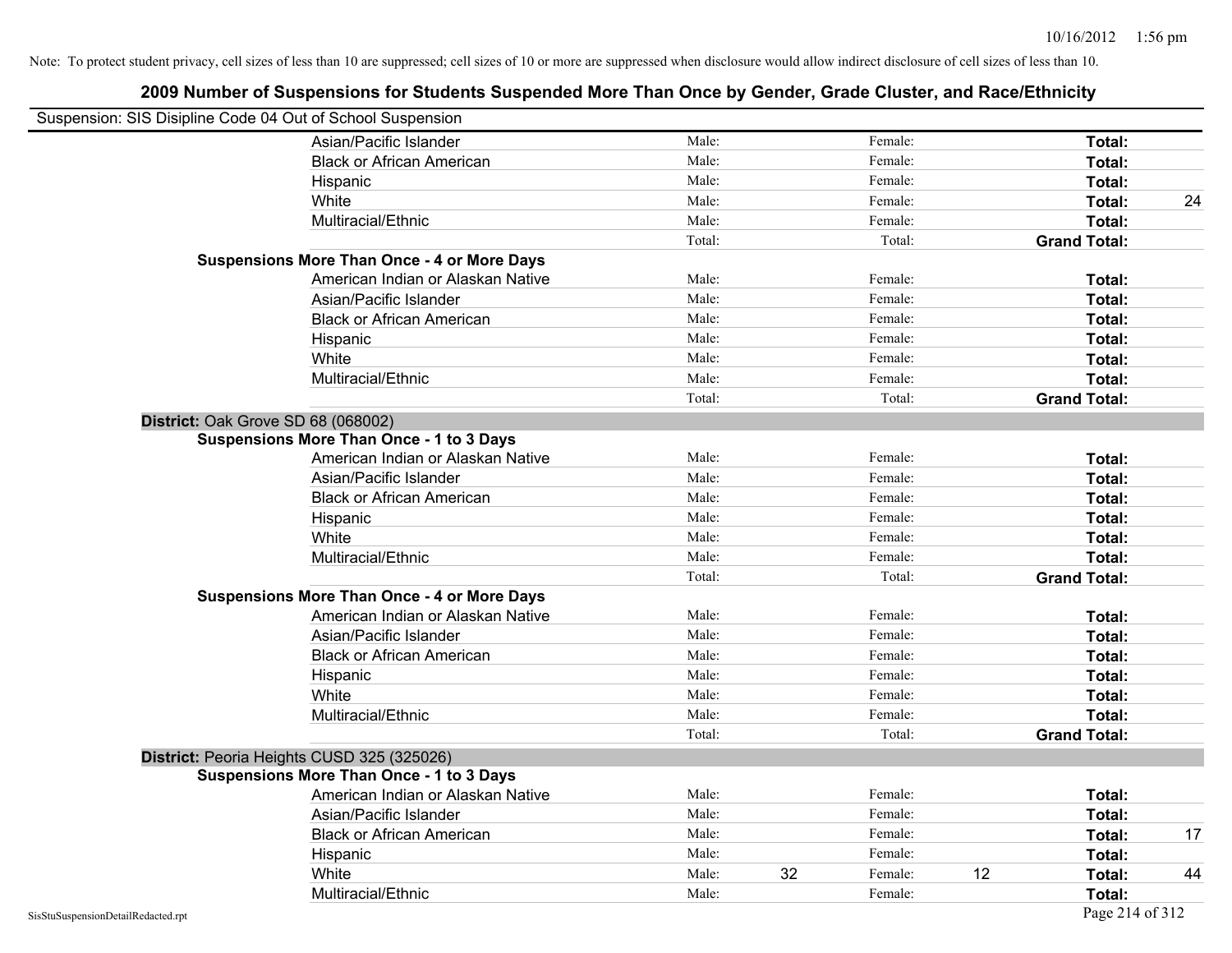| Suspension: SIS Disipline Code 04 Out of School Suspension |                                                    |        |       |         |     |                     |       |
|------------------------------------------------------------|----------------------------------------------------|--------|-------|---------|-----|---------------------|-------|
|                                                            |                                                    | Total: |       | Total:  |     | <b>Grand Total:</b> |       |
|                                                            | <b>Suspensions More Than Once - 4 or More Days</b> |        |       |         |     |                     |       |
|                                                            | American Indian or Alaskan Native                  | Male:  |       | Female: |     | Total:              |       |
|                                                            | Asian/Pacific Islander                             | Male:  |       | Female: |     | Total:              |       |
|                                                            | <b>Black or African American</b>                   | Male:  |       | Female: |     | Total:              |       |
|                                                            | Hispanic                                           | Male:  |       | Female: |     | Total:              |       |
|                                                            | White                                              | Male:  |       | Female: |     | Total:              | 10    |
|                                                            | Multiracial/Ethnic                                 | Male:  |       | Female: |     | Total:              |       |
|                                                            |                                                    | Total: |       | Total:  |     | <b>Grand Total:</b> |       |
| District: Peoria SD 150 (150025)                           |                                                    |        |       |         |     |                     |       |
|                                                            | <b>Suspensions More Than Once - 1 to 3 Days</b>    |        |       |         |     |                     |       |
|                                                            | American Indian or Alaskan Native                  | Male:  |       | Female: |     | Total:              |       |
|                                                            | Asian/Pacific Islander                             | Male:  |       | Female: |     | Total:              |       |
|                                                            | <b>Black or African American</b>                   | Male:  | 1,171 | Female: | 642 | Total:              | 1,813 |
|                                                            | Hispanic                                           | Male:  | 49    | Female: | 13  | Total:              | 62    |
|                                                            | White                                              | Male:  | 247   | Female: | 66  | Total:              | 313   |
|                                                            | Multiracial/Ethnic                                 | Male:  |       | Female: |     | Total:              |       |
|                                                            |                                                    | Total: |       | Total:  |     | <b>Grand Total:</b> | 2,202 |
|                                                            | <b>Suspensions More Than Once - 4 or More Days</b> |        |       |         |     |                     |       |
|                                                            | American Indian or Alaskan Native                  | Male:  |       | Female: |     | Total:              |       |
|                                                            | Asian/Pacific Islander                             | Male:  |       | Female: |     | Total:              |       |
|                                                            | <b>Black or African American</b>                   | Male:  | 332   | Female: | 195 | <b>Total:</b>       | 527   |
|                                                            | Hispanic                                           | Male:  |       | Female: |     | Total:              | 19    |
|                                                            | White                                              | Male:  | 36    | Female: | 22  | Total:              | 58    |
|                                                            | Multiracial/Ethnic                                 | Male:  |       | Female: |     | Total:              |       |
|                                                            |                                                    | Total: |       | Total:  |     | <b>Grand Total:</b> |       |
|                                                            | District: Pleasant Hill SD 69 (069002)             |        |       |         |     |                     |       |
|                                                            | <b>Suspensions More Than Once - 1 to 3 Days</b>    |        |       |         |     |                     |       |
|                                                            | American Indian or Alaskan Native                  | Male:  |       | Female: |     | Total:              |       |
|                                                            | Asian/Pacific Islander                             | Male:  |       | Female: |     | Total:              |       |
|                                                            | <b>Black or African American</b>                   | Male:  |       | Female: |     | Total:              | 20    |
|                                                            | Hispanic                                           | Male:  |       | Female: |     | Total:              |       |
|                                                            | White                                              | Male:  |       | Female: |     | Total:              | 41    |
|                                                            | Multiracial/Ethnic                                 | Male:  |       | Female: |     | Total:              |       |
|                                                            |                                                    | Total: |       | Total:  |     | <b>Grand Total:</b> |       |
|                                                            | <b>Suspensions More Than Once - 4 or More Days</b> |        |       |         |     |                     |       |
|                                                            | American Indian or Alaskan Native                  | Male:  |       | Female: |     | Total:              |       |
|                                                            | Asian/Pacific Islander                             | Male:  |       | Female: |     | Total:              |       |
|                                                            | <b>Black or African American</b>                   | Male:  |       | Female: |     | Total:              |       |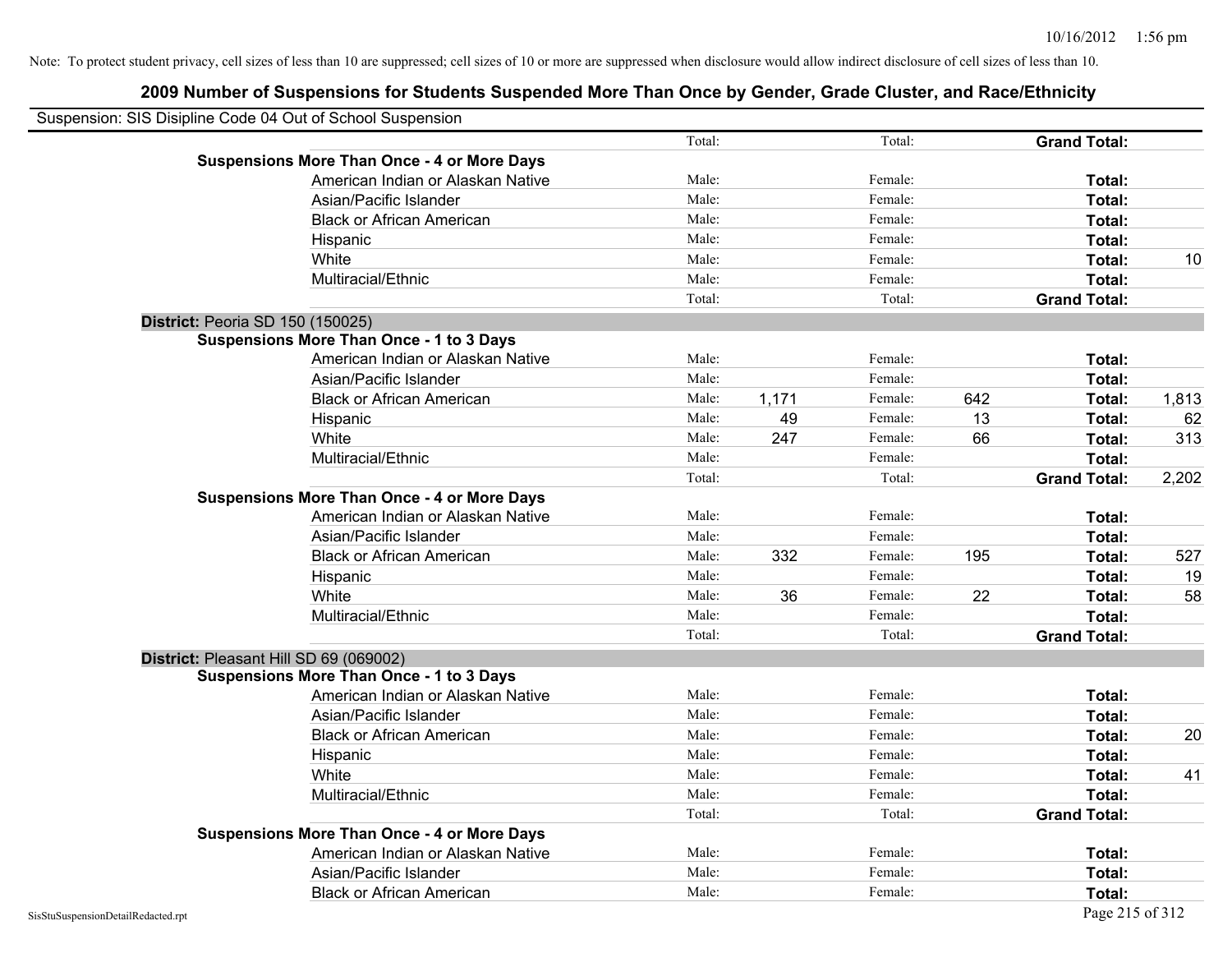| Suspension: SIS Disipline Code 04 Out of School Suspension |                                                    |        |         |                     |    |
|------------------------------------------------------------|----------------------------------------------------|--------|---------|---------------------|----|
|                                                            | Hispanic                                           | Male:  | Female: | Total:              |    |
|                                                            | White                                              | Male:  | Female: | Total:              |    |
|                                                            | Multiracial/Ethnic                                 | Male:  | Female: | Total:              |    |
|                                                            |                                                    | Total: | Total:  | <b>Grand Total:</b> |    |
| District: Pleasant Valley SD 62 (062002)                   |                                                    |        |         |                     |    |
|                                                            | <b>Suspensions More Than Once - 1 to 3 Days</b>    |        |         |                     |    |
|                                                            | American Indian or Alaskan Native                  | Male:  | Female: | Total:              |    |
|                                                            | Asian/Pacific Islander                             | Male:  | Female: | Total:              |    |
|                                                            | <b>Black or African American</b>                   | Male:  | Female: | Total:              | 15 |
|                                                            | Hispanic                                           | Male:  | Female: | Total:              |    |
|                                                            | White                                              | Male:  | Female: | Total:              | 15 |
|                                                            | Multiracial/Ethnic                                 | Male:  | Female: | Total:              |    |
|                                                            |                                                    | Total: | Total:  | <b>Grand Total:</b> |    |
|                                                            | <b>Suspensions More Than Once - 4 or More Days</b> |        |         |                     |    |
|                                                            | American Indian or Alaskan Native                  | Male:  | Female: | Total:              |    |
|                                                            | Asian/Pacific Islander                             | Male:  | Female: | Total:              |    |
|                                                            | <b>Black or African American</b>                   | Male:  | Female: | Total:              |    |
|                                                            | Hispanic                                           | Male:  | Female: | Total:              |    |
|                                                            | White                                              | Male:  | Female: | Total:              |    |
|                                                            | Multiracial/Ethnic                                 | Male:  | Female: | Total:              |    |
|                                                            |                                                    | Total: | Total:  | <b>Grand Total:</b> |    |
| District: Princeville CUSD 326 (326026)                    |                                                    |        |         |                     |    |
|                                                            | <b>Suspensions More Than Once - 1 to 3 Days</b>    |        |         |                     |    |
|                                                            | American Indian or Alaskan Native                  | Male:  | Female: | Total:              |    |
|                                                            | Asian/Pacific Islander                             | Male:  | Female: | Total:              |    |
|                                                            | <b>Black or African American</b>                   | Male:  | Female: | Total:              |    |
|                                                            | Hispanic                                           | Male:  | Female: | Total:              |    |
|                                                            | White                                              | Male:  | Female: | Total:              |    |
|                                                            | Multiracial/Ethnic                                 | Male:  | Female: | Total:              |    |
|                                                            |                                                    | Total: | Total:  | <b>Grand Total:</b> |    |
|                                                            | <b>Suspensions More Than Once - 4 or More Days</b> |        |         |                     |    |
|                                                            | American Indian or Alaskan Native                  | Male:  | Female: | Total:              |    |
|                                                            | Asian/Pacific Islander                             | Male:  | Female: | Total:              |    |
|                                                            | <b>Black or African American</b>                   | Male:  | Female: | Total:              |    |
|                                                            | Hispanic                                           | Male:  | Female: | Total:              |    |
|                                                            | White                                              | Male:  | Female: | Total:              |    |
|                                                            | Multiracial/Ethnic                                 | Male:  | Female: | Total:              |    |
|                                                            |                                                    | Total: | Total:  | <b>Grand Total:</b> |    |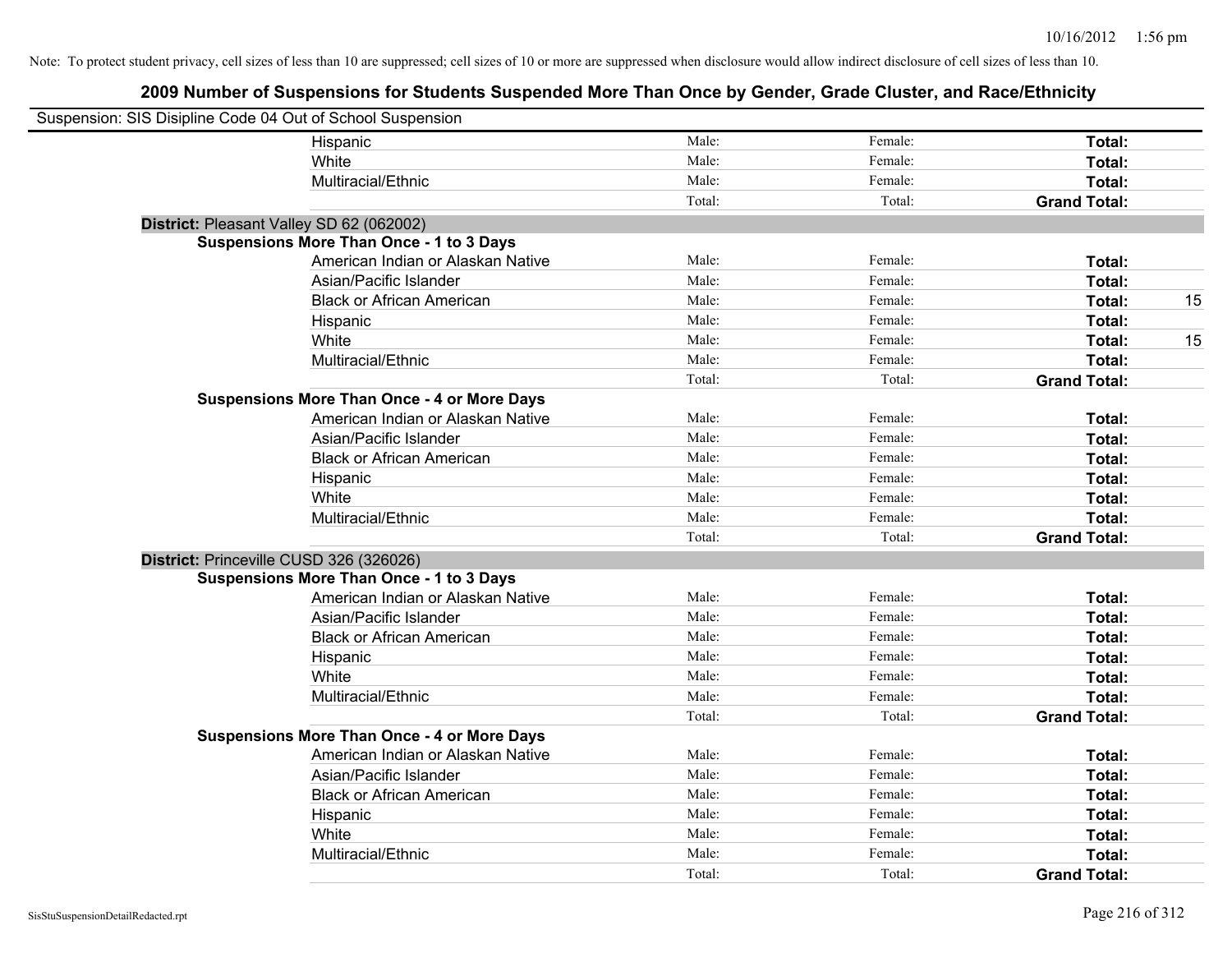### **2009 Number of Suspensions for Students Suspended More Than Once by Gender, Grade Cluster, and Race/Ethnicity**

Suspension: SIS Disipline Code 04 Out of School Suspension

| Region: Region 05 North Cook ISC 1 (05) |                                                    |        |         |                     |    |
|-----------------------------------------|----------------------------------------------------|--------|---------|---------------------|----|
| County: Cook (016)                      |                                                    |        |         |                     |    |
|                                         | District: Arlington Heights SD 25 (025002)         |        |         |                     |    |
|                                         | <b>Suspensions More Than Once - 4 or More Days</b> |        |         |                     |    |
|                                         | American Indian or Alaskan Native                  | Male:  | Female: | Total:              |    |
|                                         | Asian/Pacific Islander                             | Male:  | Female: | Total:              |    |
|                                         | <b>Black or African American</b>                   | Male:  | Female: | Total:              |    |
|                                         | Hispanic                                           | Male:  | Female: | Total:              |    |
|                                         | White                                              | Male:  | Female: | Total:              |    |
|                                         | Multiracial/Ethnic                                 | Male:  | Female: | Total:              |    |
|                                         |                                                    | Total: | Total:  | <b>Grand Total:</b> |    |
|                                         | District: Avoca SD 37 (037002)                     |        |         |                     |    |
|                                         | <b>Suspensions More Than Once - 1 to 3 Days</b>    |        |         |                     |    |
|                                         | American Indian or Alaskan Native                  | Male:  | Female: | Total:              |    |
|                                         | Asian/Pacific Islander                             | Male:  | Female: | Total:              |    |
|                                         | <b>Black or African American</b>                   | Male:  | Female: | Total:              |    |
|                                         | Hispanic                                           | Male:  | Female: | Total:              |    |
|                                         | White                                              | Male:  | Female: | Total:              |    |
|                                         | Multiracial/Ethnic                                 | Male:  | Female: | Total:              |    |
|                                         |                                                    | Total: | Total:  | <b>Grand Total:</b> |    |
|                                         | <b>Suspensions More Than Once - 4 or More Days</b> |        |         |                     |    |
|                                         | American Indian or Alaskan Native                  | Male:  | Female: | Total:              |    |
|                                         | Asian/Pacific Islander                             | Male:  | Female: | Total:              |    |
|                                         | <b>Black or African American</b>                   | Male:  | Female: | Total:              |    |
|                                         | Hispanic                                           | Male:  | Female: | Total:              |    |
|                                         | White                                              | Male:  | Female: | Total:              |    |
|                                         | Multiracial/Ethnic                                 | Male:  | Female: | <b>Total:</b>       |    |
|                                         |                                                    | Total: | Total:  | <b>Grand Total:</b> |    |
| District: CCSD 62 (062004)              |                                                    |        |         |                     |    |
|                                         | <b>Suspensions More Than Once - 1 to 3 Days</b>    |        |         |                     |    |
|                                         | American Indian or Alaskan Native                  | Male:  | Female: | Total:              |    |
|                                         | Asian/Pacific Islander                             | Male:  | Female: | Total:              |    |
|                                         | <b>Black or African American</b>                   | Male:  | Female: | Total:              | 25 |
|                                         | Hispanic                                           | Male:  | Female: | <b>Total:</b>       |    |
|                                         | White                                              | Male:  | Female: | Total:              | 29 |
|                                         | Multiracial/Ethnic                                 | Male:  | Female: | Total:              |    |
|                                         |                                                    | Total: | Total:  | <b>Grand Total:</b> |    |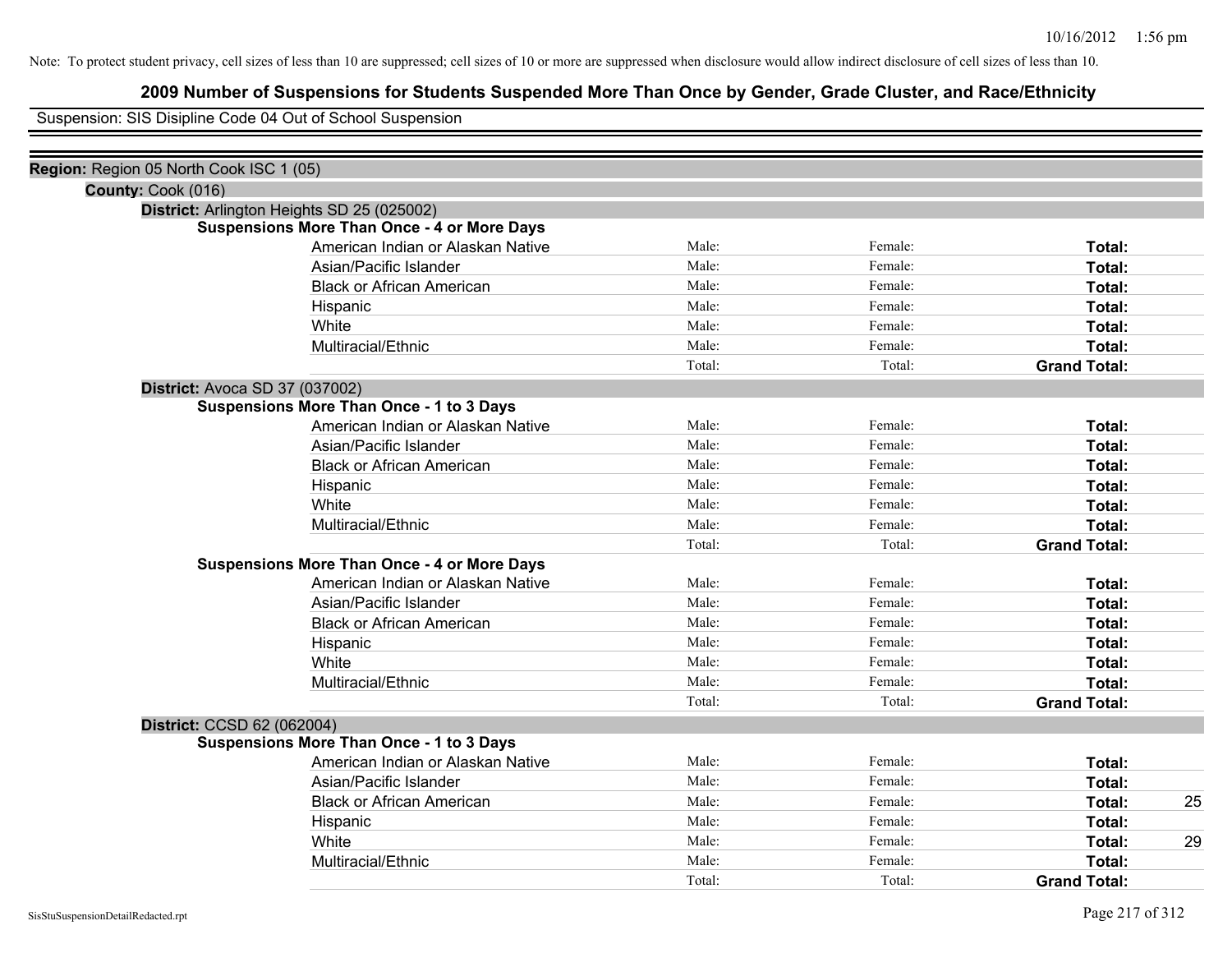| Suspension: SIS Disipline Code 04 Out of School Suspension |                                                    |        |         |                     |    |
|------------------------------------------------------------|----------------------------------------------------|--------|---------|---------------------|----|
|                                                            | <b>Suspensions More Than Once - 4 or More Days</b> |        |         |                     |    |
|                                                            | American Indian or Alaskan Native                  | Male:  | Female: | Total:              |    |
|                                                            | Asian/Pacific Islander                             | Male:  | Female: | Total:              |    |
|                                                            | <b>Black or African American</b>                   | Male:  | Female: | Total:              |    |
|                                                            | Hispanic                                           | Male:  | Female: | Total:              |    |
|                                                            | White                                              | Male:  | Female: | Total:              |    |
|                                                            | Multiracial/Ethnic                                 | Male:  | Female: | Total:              |    |
|                                                            |                                                    | Total: | Total:  | <b>Grand Total:</b> |    |
| District: Comm Cons SD 59 (059004)                         |                                                    |        |         |                     |    |
|                                                            | <b>Suspensions More Than Once - 1 to 3 Days</b>    |        |         |                     |    |
|                                                            | American Indian or Alaskan Native                  | Male:  | Female: | Total:              |    |
|                                                            | Asian/Pacific Islander                             | Male:  | Female: | Total:              |    |
|                                                            | <b>Black or African American</b>                   | Male:  | Female: | Total:              | 10 |
|                                                            | Hispanic                                           | Male:  | Female: | Total:              | 22 |
|                                                            | White                                              | Male:  | Female: | Total:              |    |
|                                                            | Multiracial/Ethnic                                 | Male:  | Female: | <b>Total:</b>       |    |
|                                                            |                                                    | Total: | Total:  | <b>Grand Total:</b> | 45 |
|                                                            | <b>Suspensions More Than Once - 4 or More Days</b> |        |         |                     |    |
|                                                            | American Indian or Alaskan Native                  | Male:  | Female: | Total:              |    |
|                                                            | Asian/Pacific Islander                             | Male:  | Female: | Total:              |    |
|                                                            | <b>Black or African American</b>                   | Male:  | Female: | Total:              |    |
|                                                            | Hispanic                                           | Male:  | Female: | Total:              |    |
|                                                            | White                                              | Male:  | Female: | Total:              |    |
|                                                            | Multiracial/Ethnic                                 | Male:  | Female: | Total:              |    |
|                                                            |                                                    | Total: | Total:  | <b>Grand Total:</b> | 14 |
| District: East Maine SD 63 (063002)                        |                                                    |        |         |                     |    |
|                                                            | <b>Suspensions More Than Once - 1 to 3 Days</b>    |        |         |                     |    |
|                                                            | American Indian or Alaskan Native                  | Male:  | Female: | Total:              |    |
|                                                            | Asian/Pacific Islander                             | Male:  | Female: | Total:              |    |
|                                                            | <b>Black or African American</b>                   | Male:  | Female: | <b>Total:</b>       |    |
|                                                            | Hispanic                                           | Male:  | Female: | Total:              |    |
|                                                            | White                                              | Male:  | Female: | Total:              | 14 |
|                                                            | Multiracial/Ethnic                                 | Male:  | Female: | Total:              |    |
|                                                            |                                                    | Total: | Total:  | <b>Grand Total:</b> | 25 |
|                                                            | <b>Suspensions More Than Once - 4 or More Days</b> |        |         |                     |    |
|                                                            | American Indian or Alaskan Native                  | Male:  | Female: | Total:              |    |
|                                                            | Asian/Pacific Islander                             | Male:  | Female: | Total:              |    |
|                                                            | <b>Black or African American</b>                   | Male:  | Female: | Total:              |    |
|                                                            | Hispanic                                           | Male:  | Female: | Total:              |    |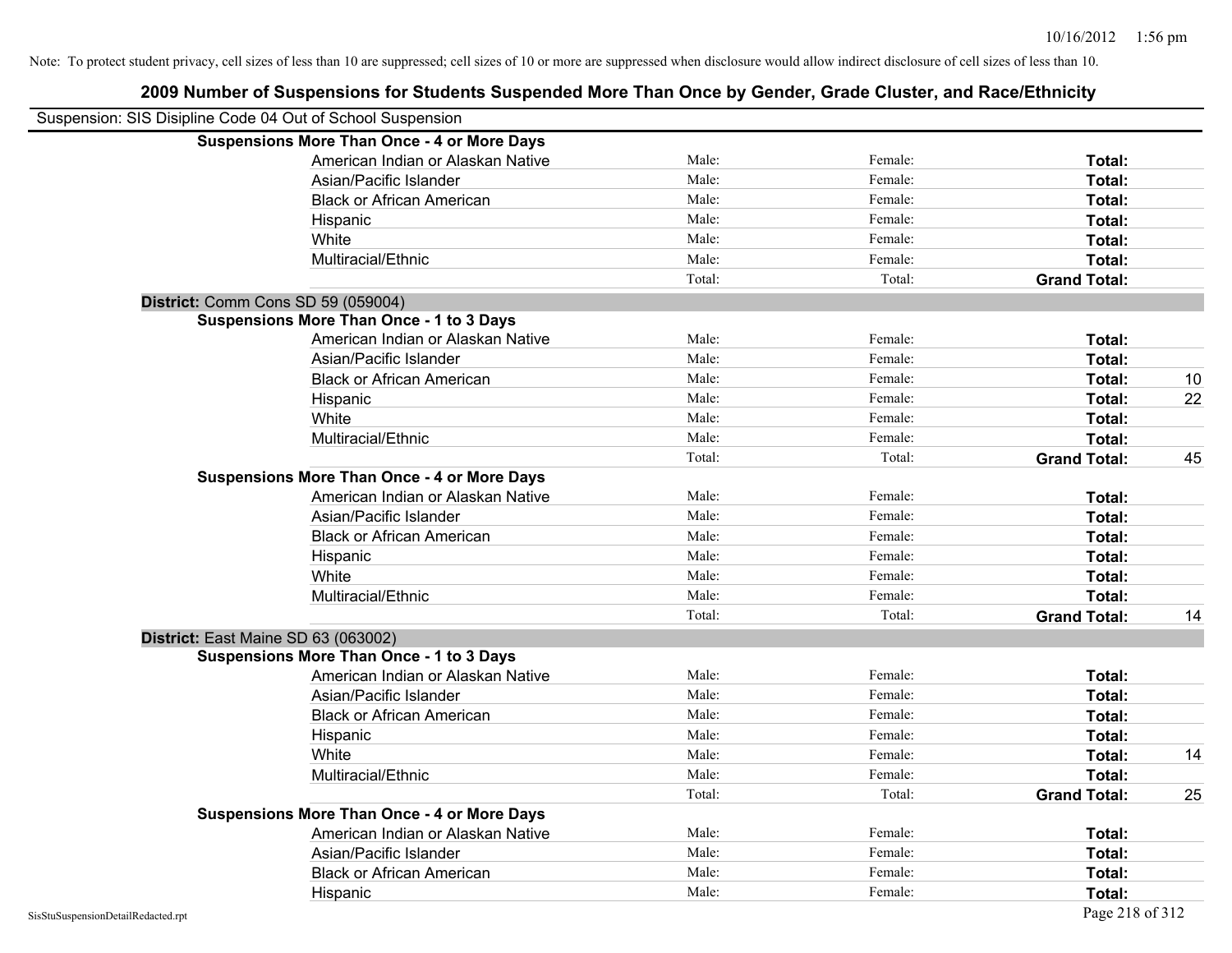| Suspension: SIS Disipline Code 04 Out of School Suspension |        |     |         |    |                     |     |
|------------------------------------------------------------|--------|-----|---------|----|---------------------|-----|
| White                                                      | Male:  |     | Female: |    | Total:              |     |
| Multiracial/Ethnic                                         | Male:  |     | Female: |    | Total:              |     |
|                                                            | Total: |     | Total:  |    | <b>Grand Total:</b> |     |
| District: Evanston CCSD 65 (065004)                        |        |     |         |    |                     |     |
| <b>Suspensions More Than Once - 1 to 3 Days</b>            |        |     |         |    |                     |     |
| American Indian or Alaskan Native                          | Male:  |     | Female: |    | Total:              |     |
| Asian/Pacific Islander                                     | Male:  |     | Female: |    | Total:              |     |
| <b>Black or African American</b>                           | Male:  | 176 | Female: | 47 | Total:              | 223 |
| Hispanic                                                   | Male:  |     | Female: |    | Total:              |     |
| White                                                      | Male:  |     | Female: |    | Total:              | 12  |
| Multiracial/Ethnic                                         | Male:  |     | Female: |    | Total:              |     |
|                                                            | Total: |     | Total:  |    | <b>Grand Total:</b> | 246 |
| <b>Suspensions More Than Once - 4 or More Days</b>         |        |     |         |    |                     |     |
| American Indian or Alaskan Native                          | Male:  |     | Female: |    | Total:              |     |
| Asian/Pacific Islander                                     | Male:  |     | Female: |    | Total:              |     |
| <b>Black or African American</b>                           | Male:  | 15  | Female: | 11 | Total:              | 26  |
| Hispanic                                                   | Male:  |     | Female: |    | Total:              |     |
| White                                                      | Male:  |     | Female: |    | Total:              |     |
| Multiracial/Ethnic                                         | Male:  |     | Female: |    | Total:              |     |
|                                                            | Total: |     | Total:  |    | <b>Grand Total:</b> |     |
| District: Evanston Twp HSD 202 (202017)                    |        |     |         |    |                     |     |
| <b>Suspensions More Than Once - 1 to 3 Days</b>            |        |     |         |    |                     |     |
| American Indian or Alaskan Native                          | Male:  |     | Female: |    | Total:              |     |
| Asian/Pacific Islander                                     | Male:  |     | Female: |    | Total:              |     |
| <b>Black or African American</b>                           | Male:  | 65  | Female: | 17 | Total:              | 82  |
| Hispanic                                                   | Male:  |     | Female: |    | Total:              | 13  |
| White                                                      | Male:  |     | Female: |    | Total:              |     |
| Multiracial/Ethnic                                         | Male:  |     | Female: |    | Total:              | 11  |
|                                                            | Total: |     | Total:  |    | <b>Grand Total:</b> |     |
| <b>Suspensions More Than Once - 4 or More Days</b>         |        |     |         |    |                     |     |
| American Indian or Alaskan Native                          | Male:  |     | Female: |    | Total:              |     |
| Asian/Pacific Islander                                     | Male:  |     | Female: |    | Total:              |     |
| <b>Black or African American</b>                           | Male:  | 33  | Female: | 10 | Total:              | 43  |
| Hispanic                                                   | Male:  |     | Female: |    | <b>Total:</b>       | 10  |
| White                                                      | Male:  |     | Female: |    | Total:              |     |
| Multiracial/Ethnic                                         | Male:  |     | Female: |    | Total:              |     |
|                                                            | Total: |     | Total:  |    | <b>Grand Total:</b> |     |
|                                                            |        |     |         |    |                     |     |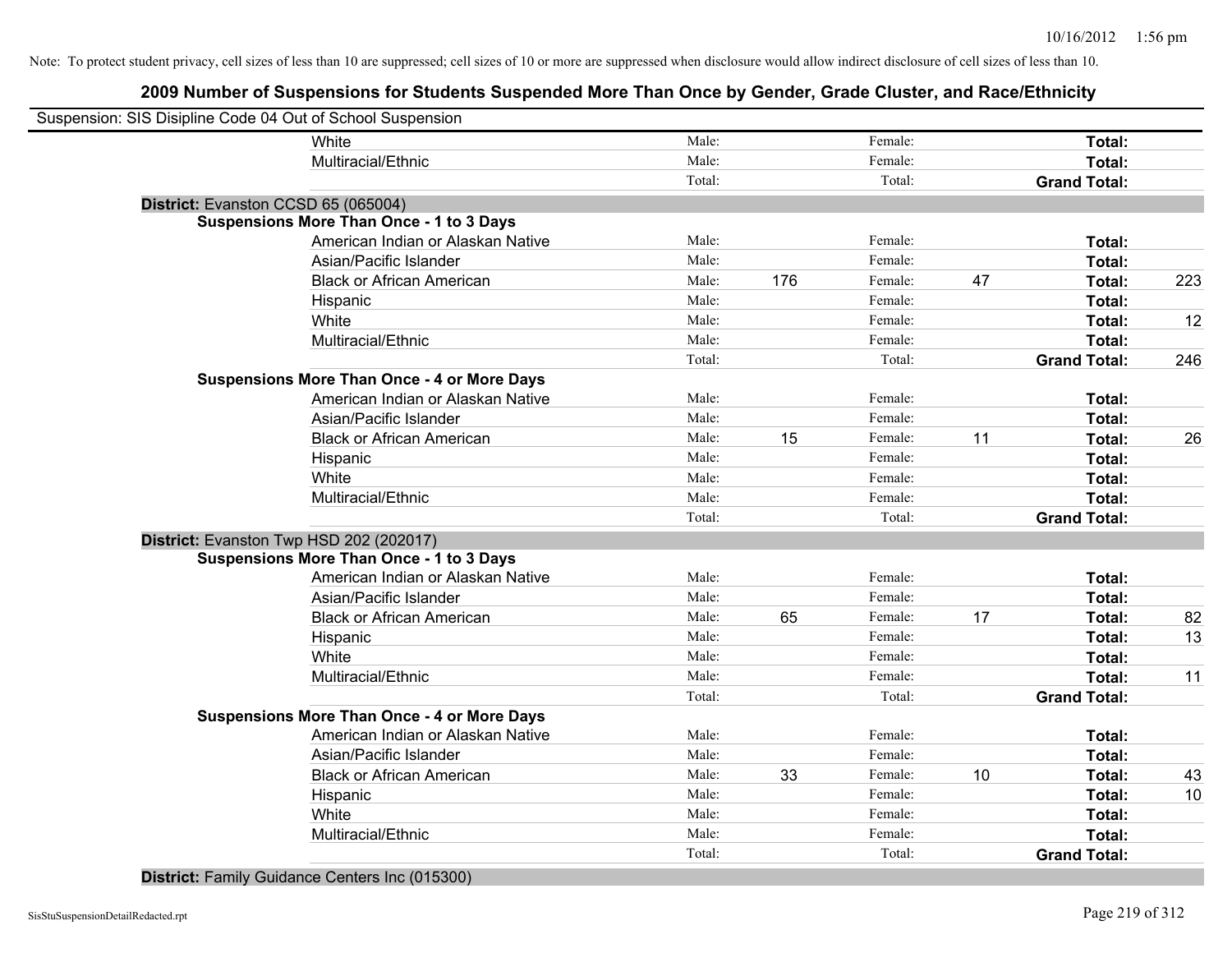| 2009 Number of Suspensions for Students Suspended More Than Once by Gender, Grade Cluster, and Race/Ethnicity |        |         |                           |
|---------------------------------------------------------------------------------------------------------------|--------|---------|---------------------------|
| Suspension: SIS Disipline Code 04 Out of School Suspension                                                    |        |         |                           |
| <b>Suspensions More Than Once - 1 to 3 Days</b>                                                               |        |         |                           |
| American Indian or Alaskan Native                                                                             | Male:  | Female: | Total:                    |
| Asian/Pacific Islander                                                                                        | Male:  | Female: | Total:                    |
| <b>Black or African American</b>                                                                              | Male:  | Female: | Total:                    |
| Hispanic                                                                                                      | Male:  | Female: | Total:                    |
| White                                                                                                         | Male:  | Female: | Total:                    |
| Multiracial/Ethnic                                                                                            | Male:  | Female: | Total:                    |
|                                                                                                               | Total: | Total:  | <b>Grand Total:</b><br>10 |
| District: Glenview CCSD 34 (034004)                                                                           |        |         |                           |
| <b>Suspensions More Than Once - 1 to 3 Days</b>                                                               |        |         |                           |
| American Indian or Alaskan Native                                                                             | Male:  | Female: | Total:                    |
| Asian/Pacific Islander                                                                                        | Male:  | Female: | Total:                    |
| <b>Black or African American</b>                                                                              | Male:  | Female: | Total:                    |
| Hispanic                                                                                                      | Male:  | Female: | Total:                    |
| White                                                                                                         | Male:  | Female: | Total:                    |
| Multiracial/Ethnic                                                                                            | Male:  | Female: | Total:                    |
|                                                                                                               | Total: | Total:  | <b>Grand Total:</b>       |
| District: Golf ESD 67 (067002)                                                                                |        |         |                           |
| <b>Suspensions More Than Once - 1 to 3 Days</b>                                                               |        |         |                           |
| American Indian or Alaskan Native                                                                             | Male:  | Female: | Total:                    |
| Asian/Pacific Islander                                                                                        | Male:  | Female: | Total:                    |
| <b>Black or African American</b>                                                                              | Male:  | Female: | Total:                    |
| Hispanic                                                                                                      | Male:  | Female: | Total:                    |
| White                                                                                                         | Male:  | Female: | Total:                    |
| Multiracial/Ethnic                                                                                            | Male:  | Female: | Total:                    |
|                                                                                                               | Total: | Total:  | <b>Grand Total:</b>       |
| District: Lincolnwood SD 74 (074002)                                                                          |        |         |                           |
| <b>Suspensions More Than Once - 1 to 3 Days</b>                                                               |        |         |                           |
| American Indian or Alaskan Native                                                                             | Male:  | Female: | Total:                    |
| Asian/Pacific Islander                                                                                        | Male:  | Female: | Total:                    |
| <b>Black or African American</b>                                                                              | Male:  | Female: | Total:                    |
| Hispanic                                                                                                      | Male:  | Female: | Total:                    |
| White                                                                                                         | Male:  | Female: | Total:                    |
| Multiracial/Ethnic                                                                                            | Male:  | Female: | Total:                    |
|                                                                                                               | Total: | Total:  | <b>Grand Total:</b>       |
| <b>Suspensions More Than Once - 4 or More Days</b>                                                            |        |         |                           |
| American Indian or Alaskan Native                                                                             | Male:  | Female: | Total:                    |
| Asian/Pacific Islander                                                                                        | Male:  | Female: | Total:                    |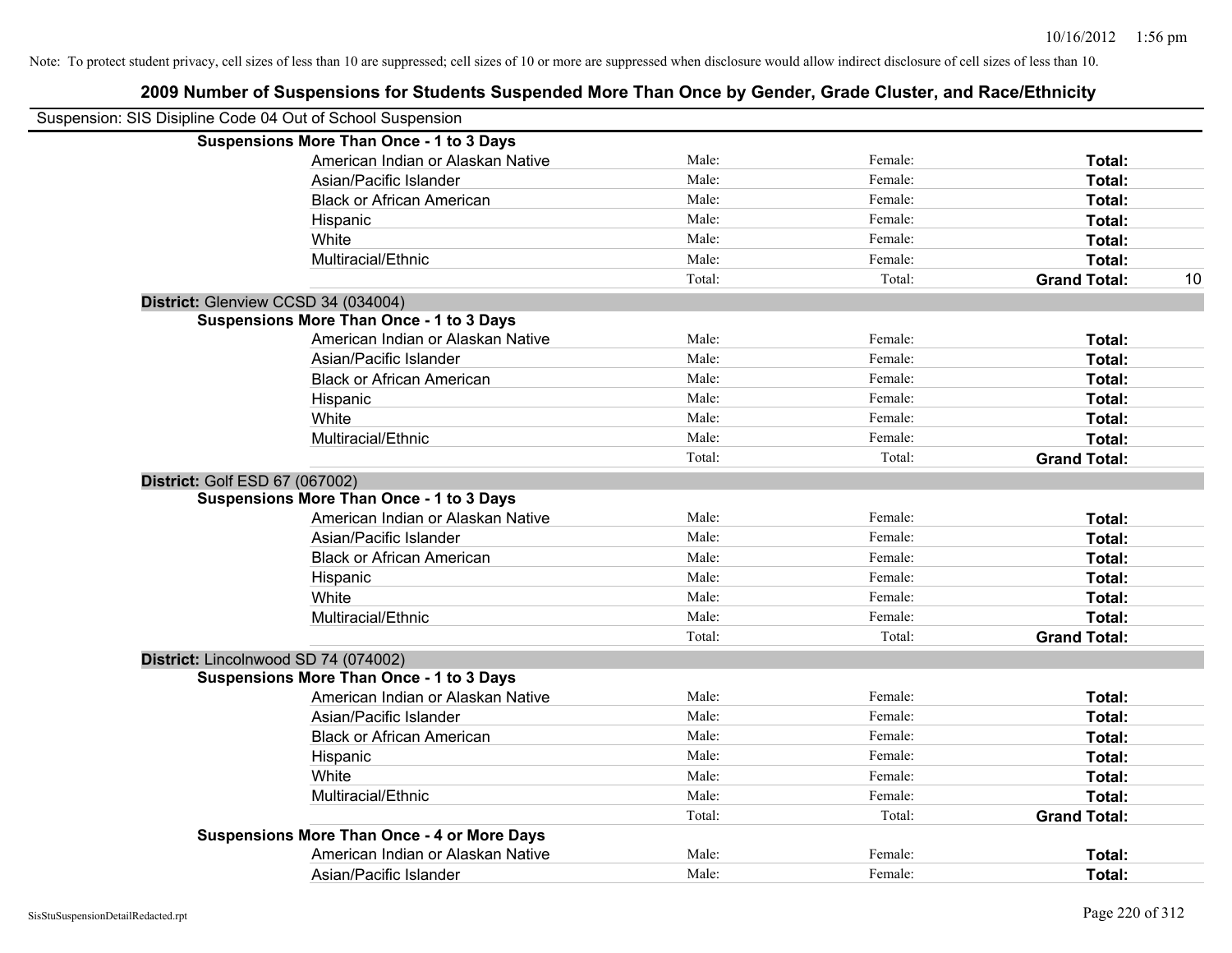| Suspension: SIS Disipline Code 04 Out of School Suspension |                                                    |        |     |         |     |                     |     |
|------------------------------------------------------------|----------------------------------------------------|--------|-----|---------|-----|---------------------|-----|
|                                                            | <b>Black or African American</b>                   | Male:  |     | Female: |     | Total:              |     |
|                                                            | Hispanic                                           | Male:  |     | Female: |     | Total:              |     |
|                                                            | White                                              | Male:  |     | Female: |     | Total:              |     |
|                                                            | Multiracial/Ethnic                                 | Male:  |     | Female: |     | Total:              |     |
|                                                            |                                                    | Total: |     | Total:  |     | <b>Grand Total:</b> |     |
|                                                            | District: Maine Township HSD 207 (207017)          |        |     |         |     |                     |     |
|                                                            | <b>Suspensions More Than Once - 1 to 3 Days</b>    |        |     |         |     |                     |     |
|                                                            | American Indian or Alaskan Native                  | Male:  |     | Female: |     | Total:              |     |
|                                                            | Asian/Pacific Islander                             | Male:  | 57  | Female: | 12  | Total:              | 69  |
|                                                            | <b>Black or African American</b>                   | Male:  | 117 | Female: | 31  | Total:              | 148 |
|                                                            | Hispanic                                           | Male:  | 227 | Female: | 71  | Total:              | 298 |
|                                                            | White                                              | Male:  | 195 | Female: | 114 | Total:              | 309 |
|                                                            | Multiracial/Ethnic                                 | Male:  |     | Female: |     | Total:              |     |
|                                                            |                                                    | Total: |     | Total:  |     | <b>Grand Total:</b> |     |
|                                                            | <b>Suspensions More Than Once - 4 or More Days</b> |        |     |         |     |                     |     |
|                                                            | American Indian or Alaskan Native                  | Male:  |     | Female: |     | Total:              |     |
|                                                            | Asian/Pacific Islander                             | Male:  |     | Female: |     | Total:              | 15  |
|                                                            | <b>Black or African American</b>                   | Male:  |     | Female: |     | Total:              | 42  |
|                                                            | Hispanic                                           | Male:  | 57  | Female: | 25  | Total:              | 82  |
|                                                            | White                                              | Male:  | 54  | Female: | 25  | Total:              | 79  |
|                                                            | Multiracial/Ethnic                                 | Male:  |     | Female: |     | Total:              |     |
|                                                            |                                                    | Total: |     | Total:  |     | <b>Grand Total:</b> |     |
|                                                            | District: Mount Prospect SD 57 (057002)            |        |     |         |     |                     |     |
|                                                            | <b>Suspensions More Than Once - 1 to 3 Days</b>    |        |     |         |     |                     |     |
|                                                            | American Indian or Alaskan Native                  | Male:  |     | Female: |     | Total:              |     |
|                                                            | Asian/Pacific Islander                             | Male:  |     | Female: |     | Total:              |     |
|                                                            | <b>Black or African American</b>                   | Male:  |     | Female: |     | Total:              |     |
|                                                            | Hispanic                                           | Male:  |     | Female: |     | Total:              |     |
|                                                            | White                                              | Male:  |     | Female: |     | Total:              |     |
|                                                            | Multiracial/Ethnic                                 | Male:  |     | Female: |     | Total:              |     |
|                                                            |                                                    | Total: |     | Total:  |     | <b>Grand Total:</b> |     |
|                                                            | District: New Trier Twp HSD 203 (203017)           |        |     |         |     |                     |     |
|                                                            | <b>Suspensions More Than Once - 1 to 3 Days</b>    |        |     |         |     |                     |     |
|                                                            | American Indian or Alaskan Native                  | Male:  |     | Female: |     | Total:              |     |
|                                                            | Asian/Pacific Islander                             | Male:  |     | Female: |     | Total:              |     |
|                                                            | <b>Black or African American</b>                   | Male:  |     | Female: |     | Total:              |     |
|                                                            | Hispanic                                           | Male:  |     | Female: |     | <b>Total:</b>       |     |
|                                                            | White                                              | Male:  |     | Female: |     | Total:              | 29  |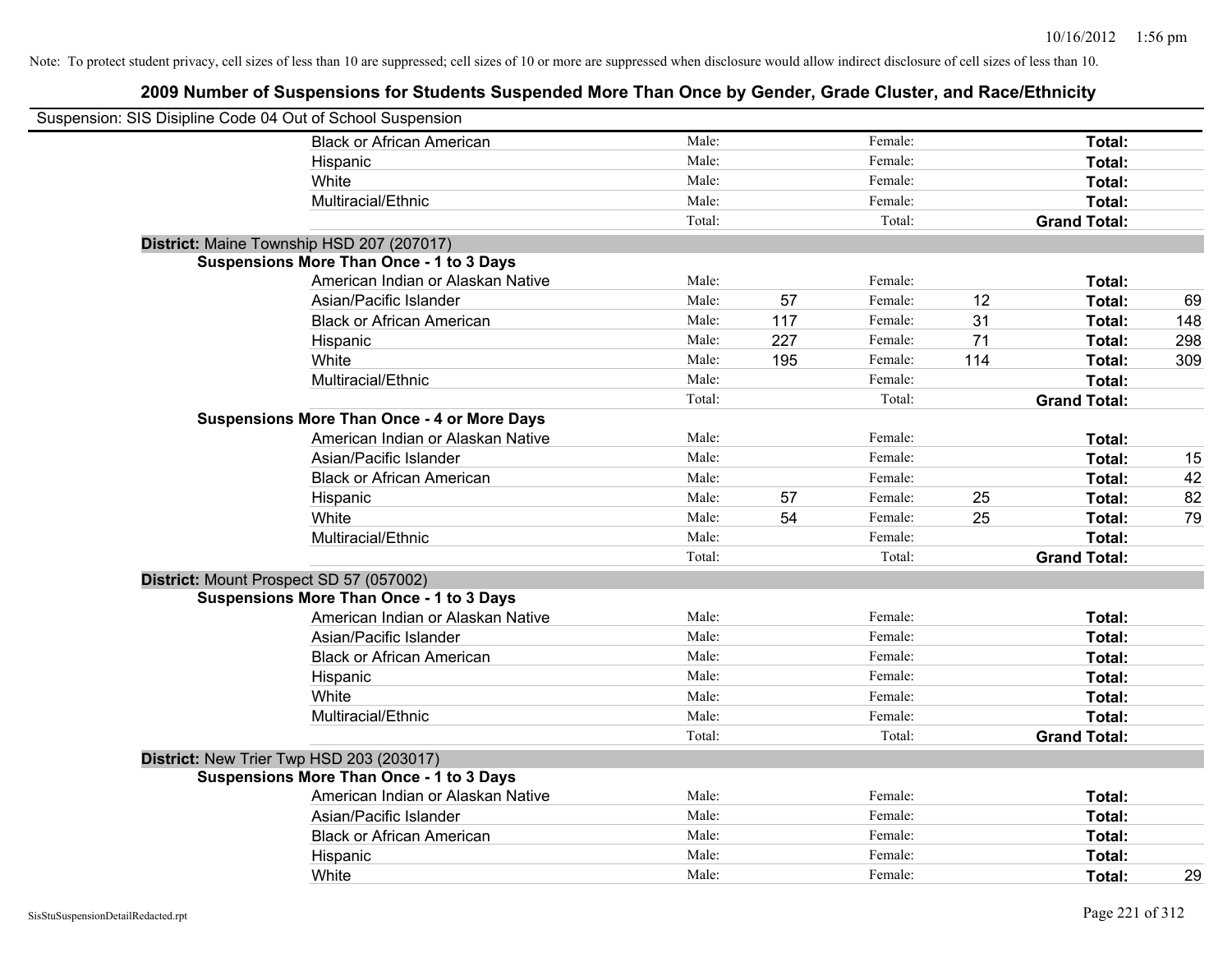| Suspension: SIS Disipline Code 04 Out of School Suspension |                                                    |        |               |    |                     |     |
|------------------------------------------------------------|----------------------------------------------------|--------|---------------|----|---------------------|-----|
|                                                            | Multiracial/Ethnic                                 | Male:  | Female:       |    | Total:              |     |
|                                                            |                                                    | Total: | Total:        |    | <b>Grand Total:</b> |     |
|                                                            | <b>Suspensions More Than Once - 4 or More Days</b> |        |               |    |                     |     |
|                                                            | American Indian or Alaskan Native                  | Male:  | Female:       |    | Total:              |     |
|                                                            | Asian/Pacific Islander                             | Male:  | Female:       |    | Total:              |     |
|                                                            | <b>Black or African American</b>                   | Male:  | Female:       |    | Total:              |     |
|                                                            | Hispanic                                           | Male:  | Female:       |    | Total:              |     |
|                                                            | White                                              | Male:  | Female:       |    | Total:              |     |
|                                                            | Multiracial/Ethnic                                 | Male:  | Female:       |    | Total:              |     |
|                                                            |                                                    | Total: | Total:        |    | <b>Grand Total:</b> | 10  |
| District: Niles ESD 71 (071002)                            |                                                    |        |               |    |                     |     |
|                                                            | Suspensions More Than Once - 1 to 3 Days           |        |               |    |                     |     |
|                                                            | American Indian or Alaskan Native                  | Male:  | Female:       |    | Total:              |     |
|                                                            | Asian/Pacific Islander                             | Male:  | Female:       |    | Total:              |     |
|                                                            | <b>Black or African American</b>                   | Male:  | Female:       |    | Total:              |     |
|                                                            | Hispanic                                           | Male:  | Female:       |    | Total:              |     |
|                                                            | White                                              | Male:  | Female:       |    | Total:              |     |
|                                                            | Multiracial/Ethnic                                 | Male:  | Female:       |    | Total:              |     |
|                                                            |                                                    | Total: | Total:        |    | <b>Grand Total:</b> |     |
|                                                            | <b>Suspensions More Than Once - 4 or More Days</b> |        |               |    |                     |     |
|                                                            | American Indian or Alaskan Native                  | Male:  | Female:       |    | Total:              |     |
|                                                            | Asian/Pacific Islander                             | Male:  | Female:       |    | Total:              |     |
|                                                            | <b>Black or African American</b>                   | Male:  | Female:       |    | Total:              |     |
|                                                            | Hispanic                                           | Male:  | Female:       |    | Total:              |     |
|                                                            | White                                              | Male:  | Female:       |    | Total:              |     |
|                                                            | Multiracial/Ethnic                                 | Male:  | Female:       |    | Total:              |     |
|                                                            |                                                    | Total: | Total:        |    | <b>Grand Total:</b> |     |
| District: Niles Twp CHSD 219 (219017)                      |                                                    |        |               |    |                     |     |
|                                                            | <b>Suspensions More Than Once - 1 to 3 Days</b>    |        |               |    |                     |     |
|                                                            | American Indian or Alaskan Native                  | Male:  | Female:       |    | Total:              |     |
|                                                            | Asian/Pacific Islander                             | Male:  | Female:       |    | Total:              |     |
|                                                            | <b>Black or African American</b>                   | Male:  | 47<br>Female: | 10 | Total:              | 57  |
|                                                            | Hispanic                                           | Male:  | Female:       |    | Total:              | 15  |
|                                                            | White                                              | Male:  | 33<br>Female: | 17 | Total:              | 50  |
|                                                            | Multiracial/Ethnic                                 | Male:  | Female:       |    | Total:              |     |
|                                                            |                                                    | Total: | Total:        |    | <b>Grand Total:</b> | 134 |
|                                                            | <b>Suspensions More Than Once - 4 or More Days</b> |        |               |    |                     |     |
|                                                            | American Indian or Alaskan Native                  | Male:  | Female:       |    | Total:              |     |
|                                                            | Asian/Pacific Islander                             | Male:  | Female:       |    | Total:              |     |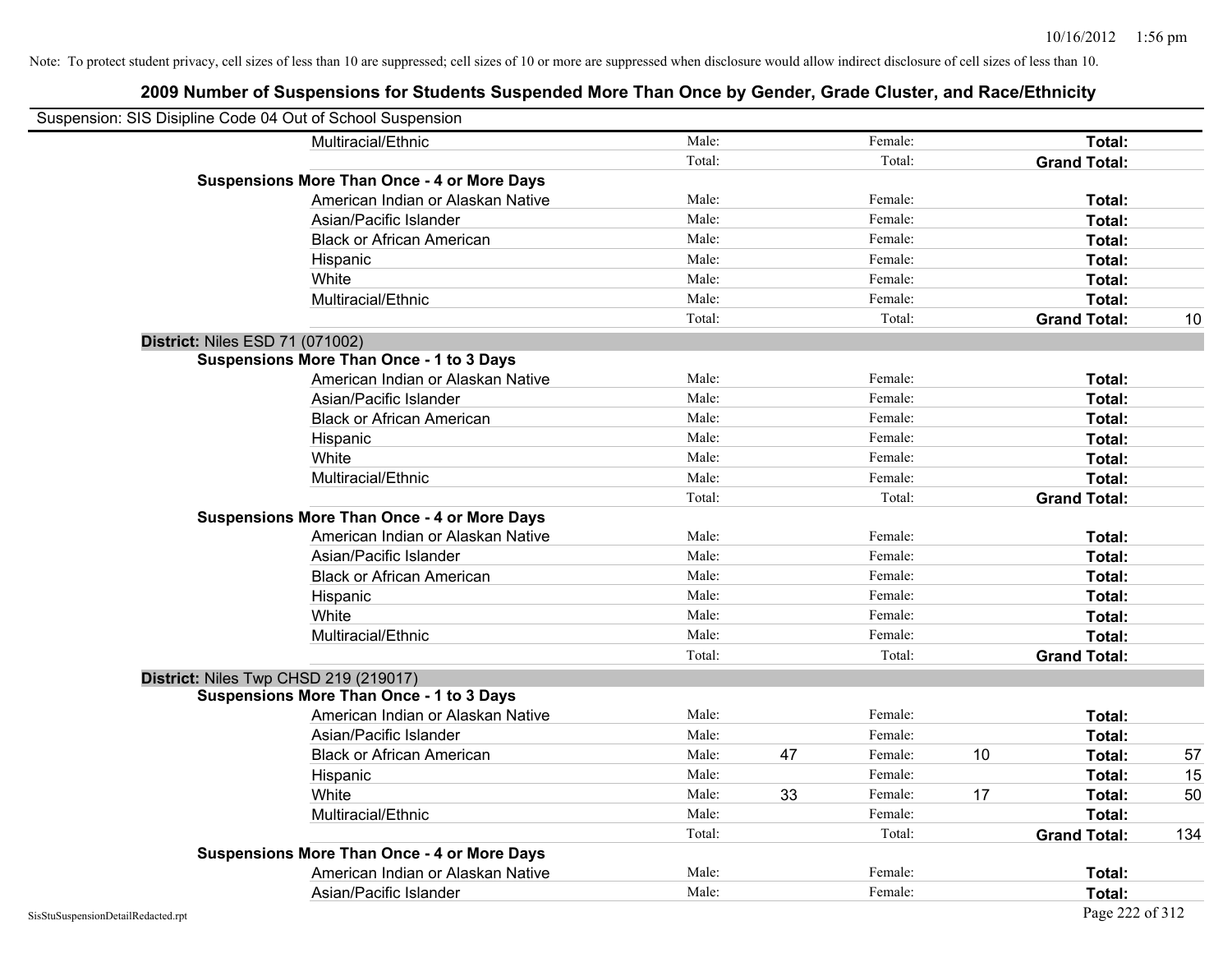| Suspension: SIS Disipline Code 04 Out of School Suspension |                                                    |        |    |         |    |                     |    |
|------------------------------------------------------------|----------------------------------------------------|--------|----|---------|----|---------------------|----|
|                                                            | <b>Black or African American</b>                   | Male:  |    | Female: |    | Total:              | 14 |
|                                                            | Hispanic                                           | Male:  |    | Female: |    | Total:              |    |
|                                                            | White                                              | Male:  |    | Female: |    | Total:              | 14 |
|                                                            | Multiracial/Ethnic                                 | Male:  |    | Female: |    | Total:              |    |
|                                                            |                                                    | Total: | 26 | Total:  | 12 | <b>Grand Total:</b> | 38 |
|                                                            | District: Northbrook ESD 27 (027002)               |        |    |         |    |                     |    |
|                                                            | <b>Suspensions More Than Once - 1 to 3 Days</b>    |        |    |         |    |                     |    |
|                                                            | American Indian or Alaskan Native                  | Male:  |    | Female: |    | Total:              |    |
|                                                            | Asian/Pacific Islander                             | Male:  |    | Female: |    | Total:              |    |
|                                                            | <b>Black or African American</b>                   | Male:  |    | Female: |    | Total:              |    |
|                                                            | Hispanic                                           | Male:  |    | Female: |    | Total:              |    |
|                                                            | White                                              | Male:  |    | Female: |    | Total:              |    |
|                                                            | Multiracial/Ethnic                                 | Male:  |    | Female: |    | Total:              |    |
|                                                            |                                                    | Total: |    | Total:  |    | <b>Grand Total:</b> |    |
|                                                            | District: Northfield Twp HSD 225 (225017)          |        |    |         |    |                     |    |
|                                                            | <b>Suspensions More Than Once - 1 to 3 Days</b>    |        |    |         |    |                     |    |
|                                                            | American Indian or Alaskan Native                  | Male:  |    | Female: |    | Total:              |    |
|                                                            | Asian/Pacific Islander                             | Male:  |    | Female: |    | Total:              |    |
|                                                            | <b>Black or African American</b>                   | Male:  |    | Female: |    | Total:              |    |
|                                                            | Hispanic                                           | Male:  |    | Female: |    | Total:              |    |
|                                                            | White                                              | Male:  |    | Female: |    | Total:              |    |
|                                                            | Multiracial/Ethnic                                 | Male:  |    | Female: |    | Total:              |    |
|                                                            |                                                    | Total: |    | Total:  |    | <b>Grand Total:</b> | 12 |
|                                                            | <b>Suspensions More Than Once - 4 or More Days</b> |        |    |         |    |                     |    |
|                                                            | American Indian or Alaskan Native                  | Male:  |    | Female: |    | Total:              |    |
|                                                            | Asian/Pacific Islander                             | Male:  |    | Female: |    | Total:              |    |
|                                                            | <b>Black or African American</b>                   | Male:  |    | Female: |    | Total:              |    |
|                                                            | Hispanic                                           | Male:  |    | Female: |    | Total:              |    |
|                                                            | White                                              | Male:  |    | Female: |    | Total:              |    |
|                                                            | Multiracial/Ethnic                                 | Male:  |    | Female: |    | Total:              |    |
|                                                            |                                                    | Total: |    | Total:  |    | <b>Grand Total:</b> |    |
|                                                            | District: Palatine CCSD 15 (015004)                |        |    |         |    |                     |    |
|                                                            | <b>Suspensions More Than Once - 1 to 3 Days</b>    |        |    |         |    |                     |    |
|                                                            | American Indian or Alaskan Native                  | Male:  |    | Female: |    | Total:              |    |
|                                                            | Asian/Pacific Islander                             | Male:  |    | Female: |    | Total:              |    |
|                                                            | <b>Black or African American</b>                   | Male:  |    | Female: |    | Total:              | 14 |
|                                                            | Hispanic                                           | Male:  |    | Female: |    | Total:              |    |
|                                                            | White                                              | Male:  |    | Female: |    | Total:              |    |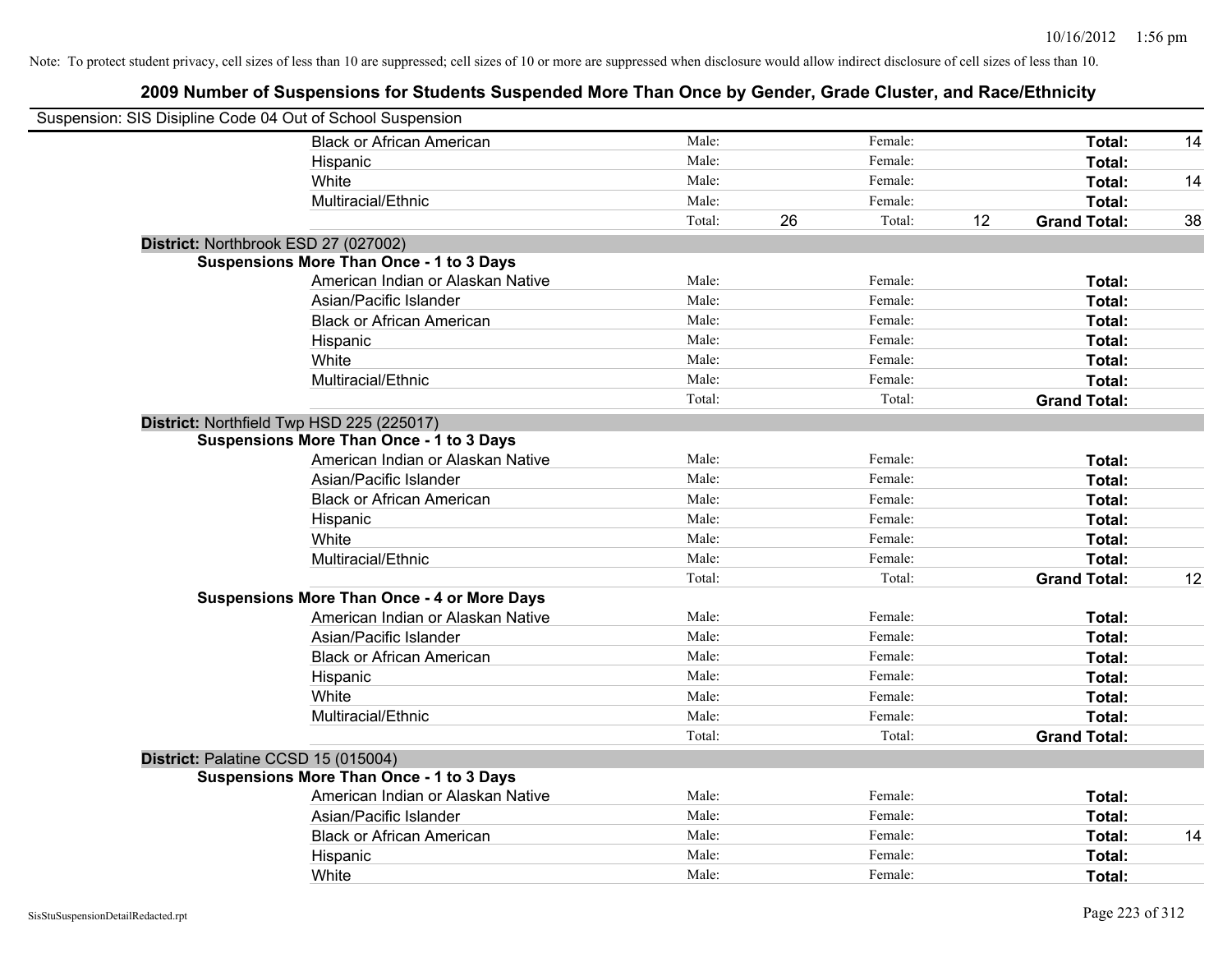### **2009 Number of Suspensions for Students Suspended More Than Once by Gender, Grade Cluster, and Race/Ethnicity**

| Suspension: SIS Disipline Code 04 Out of School Suspension |                                                    |        |         |                     |    |
|------------------------------------------------------------|----------------------------------------------------|--------|---------|---------------------|----|
|                                                            | Multiracial/Ethnic                                 | Male:  | Female: | Total:              |    |
|                                                            |                                                    | Total: | Total:  | <b>Grand Total:</b> | 25 |
|                                                            | <b>Suspensions More Than Once - 4 or More Days</b> |        |         |                     |    |
|                                                            | American Indian or Alaskan Native                  | Male:  | Female: | Total:              |    |
|                                                            | Asian/Pacific Islander                             | Male:  | Female: | Total:              |    |
|                                                            | <b>Black or African American</b>                   | Male:  | Female: | Total:              |    |
|                                                            | Hispanic                                           | Male:  | Female: | Total:              |    |
|                                                            | White                                              | Male:  | Female: | Total:              |    |
|                                                            | Multiracial/Ethnic                                 | Male:  | Female: | Total:              |    |
|                                                            |                                                    | Total: | Total:  | <b>Grand Total:</b> |    |
| District: Park Ridge CCSD 64 (064004)                      |                                                    |        |         |                     |    |
|                                                            | <b>Suspensions More Than Once - 1 to 3 Days</b>    |        |         |                     |    |
|                                                            | American Indian or Alaskan Native                  | Male:  | Female: | Total:              |    |
|                                                            | Asian/Pacific Islander                             | Male:  | Female: | Total:              |    |
|                                                            | <b>Black or African American</b>                   | Male:  | Female: | Total:              |    |
|                                                            | Hispanic                                           | Male:  | Female: | Total:              |    |
|                                                            | White                                              | Male:  | Female: | Total:              |    |
|                                                            | Multiracial/Ethnic                                 | Male:  | Female: | Total:              |    |
|                                                            |                                                    | Total: | Total:  | <b>Grand Total:</b> |    |
|                                                            | District: Prospect Heights SD 23 (023002)          |        |         |                     |    |
|                                                            | <b>Suspensions More Than Once - 1 to 3 Days</b>    |        |         |                     |    |
|                                                            | American Indian or Alaskan Native                  | Male:  | Female: | Total:              |    |
|                                                            | Asian/Pacific Islander                             | Male:  | Female: | Total:              |    |
|                                                            | <b>Black or African American</b>                   | Male:  | Female: | Total:              |    |
|                                                            | Hispanic                                           | Male:  | Female: | Total:              |    |
|                                                            | White                                              | Male:  | Female: | Total:              |    |
|                                                            | Multiracial/Ethnic                                 | Male:  | Female: | Total:              |    |
|                                                            |                                                    | Total: | Total:  | <b>Grand Total:</b> |    |
| District: River Trails SD 26 (026002)                      |                                                    |        |         |                     |    |
|                                                            | <b>Suspensions More Than Once - 1 to 3 Days</b>    |        |         |                     |    |
|                                                            | American Indian or Alaskan Native                  | Male:  | Female: | Total:              |    |
|                                                            | Asian/Pacific Islander                             | Male:  | Female: | Total:              |    |
|                                                            | <b>Black or African American</b>                   | Male:  | Female: | Total:              |    |
|                                                            | Hispanic                                           | Male:  | Female: | Total:              |    |
|                                                            | White                                              | Male:  | Female: | Total:              |    |
|                                                            | Multiracial/Ethnic                                 | Male:  | Female: | Total:              |    |
|                                                            |                                                    | Total: | Total:  | <b>Grand Total:</b> |    |

**Suspensions More Than Once - 4 or More Days**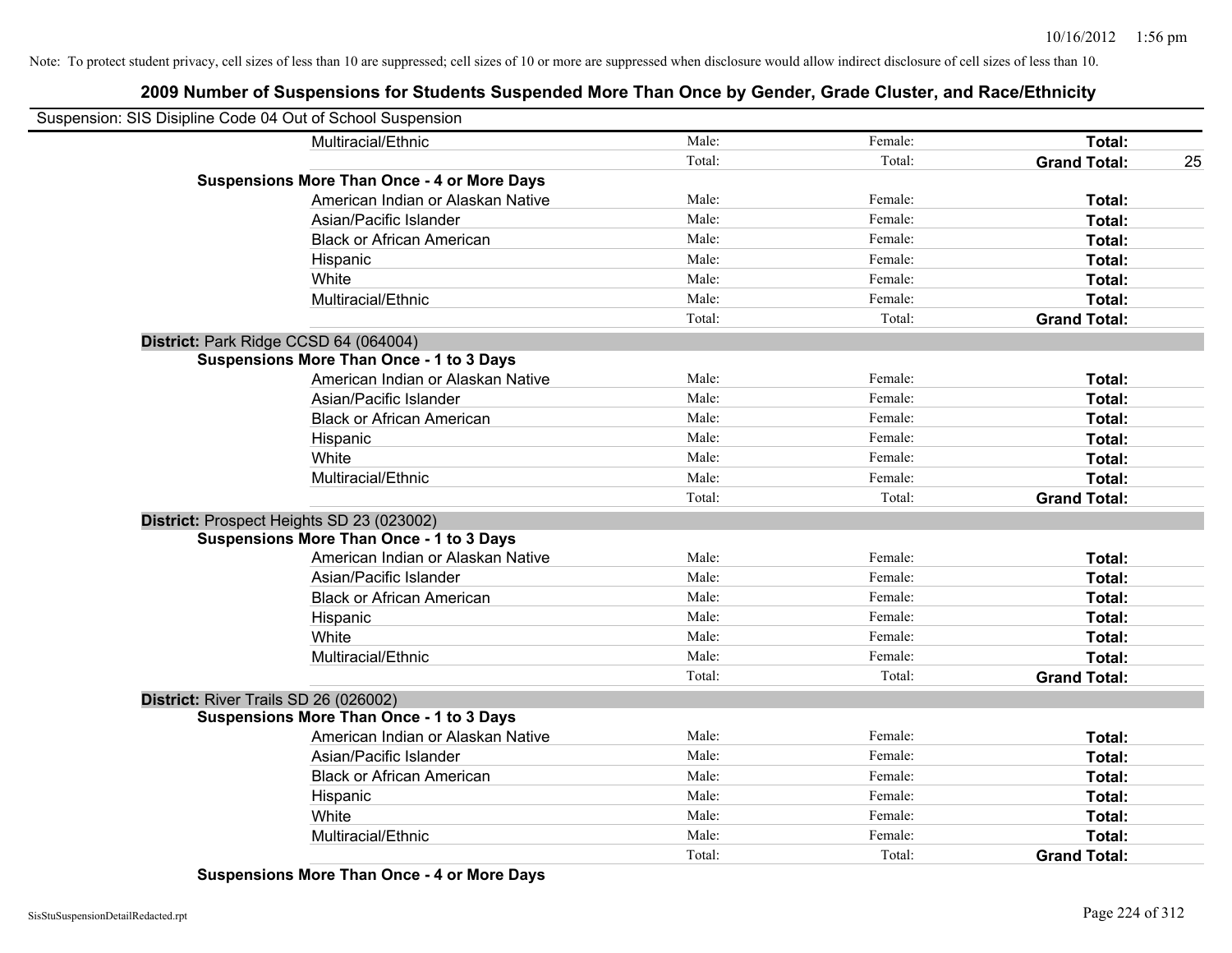| Suspension: SIS Disipline Code 04 Out of School Suspension |                                                    |        |         |                     |    |
|------------------------------------------------------------|----------------------------------------------------|--------|---------|---------------------|----|
|                                                            | American Indian or Alaskan Native                  | Male:  | Female: | Total:              |    |
|                                                            | Asian/Pacific Islander                             | Male:  | Female: | Total:              |    |
|                                                            | <b>Black or African American</b>                   | Male:  | Female: | Total:              |    |
|                                                            | Hispanic                                           | Male:  | Female: | Total:              |    |
|                                                            | White                                              | Male:  | Female: | Total:              |    |
|                                                            | Multiracial/Ethnic                                 | Male:  | Female: | Total:              |    |
|                                                            |                                                    | Total: | Total:  | <b>Grand Total:</b> |    |
| District: Schaumburg CCSD 54 (054004)                      |                                                    |        |         |                     |    |
|                                                            | <b>Suspensions More Than Once - 1 to 3 Days</b>    |        |         |                     |    |
|                                                            | American Indian or Alaskan Native                  | Male:  | Female: | Total:              |    |
|                                                            | Asian/Pacific Islander                             | Male:  | Female: | Total:              |    |
|                                                            | <b>Black or African American</b>                   | Male:  | Female: | Total:              | 23 |
|                                                            | Hispanic                                           | Male:  | Female: | Total:              | 21 |
|                                                            | White                                              | Male:  | Female: | Total:              | 25 |
|                                                            | Multiracial/Ethnic                                 | Male:  | Female: | Total:              |    |
|                                                            |                                                    | Total: | Total:  | <b>Grand Total:</b> |    |
|                                                            | <b>Suspensions More Than Once - 4 or More Days</b> |        |         |                     |    |
|                                                            | American Indian or Alaskan Native                  | Male:  | Female: | Total:              |    |
|                                                            | Asian/Pacific Islander                             | Male:  | Female: | Total:              |    |
|                                                            | <b>Black or African American</b>                   | Male:  | Female: | Total:              |    |
|                                                            | Hispanic                                           | Male:  | Female: | Total:              |    |
|                                                            | White                                              | Male:  | Female: | Total:              |    |
|                                                            | Multiracial/Ethnic                                 | Male:  | Female: | Total:              |    |
|                                                            |                                                    | Total: | Total:  | <b>Grand Total:</b> | 14 |
| District: Skokie SD 68 (068002)                            |                                                    |        |         |                     |    |
|                                                            | <b>Suspensions More Than Once - 1 to 3 Days</b>    |        |         |                     |    |
|                                                            | American Indian or Alaskan Native                  | Male:  | Female: | Total:              |    |
|                                                            | Asian/Pacific Islander                             | Male:  | Female: | Total:              |    |
|                                                            | <b>Black or African American</b>                   | Male:  | Female: | Total:              | 15 |
|                                                            | Hispanic                                           | Male:  | Female: | Total:              |    |
|                                                            | White                                              | Male:  | Female: | Total:              |    |
|                                                            | Multiracial/Ethnic                                 | Male:  | Female: | Total:              |    |
|                                                            |                                                    | Total: | Total:  | <b>Grand Total:</b> |    |
|                                                            | <b>Suspensions More Than Once - 4 or More Days</b> |        |         |                     |    |
|                                                            | American Indian or Alaskan Native                  | Male:  | Female: | Total:              |    |
|                                                            | Asian/Pacific Islander                             | Male:  | Female: | Total:              |    |
|                                                            | <b>Black or African American</b>                   | Male:  | Female: | Total:              |    |
|                                                            | Hispanic                                           | Male:  | Female: | Total:              |    |
|                                                            | White                                              | Male:  | Female: | Total:              |    |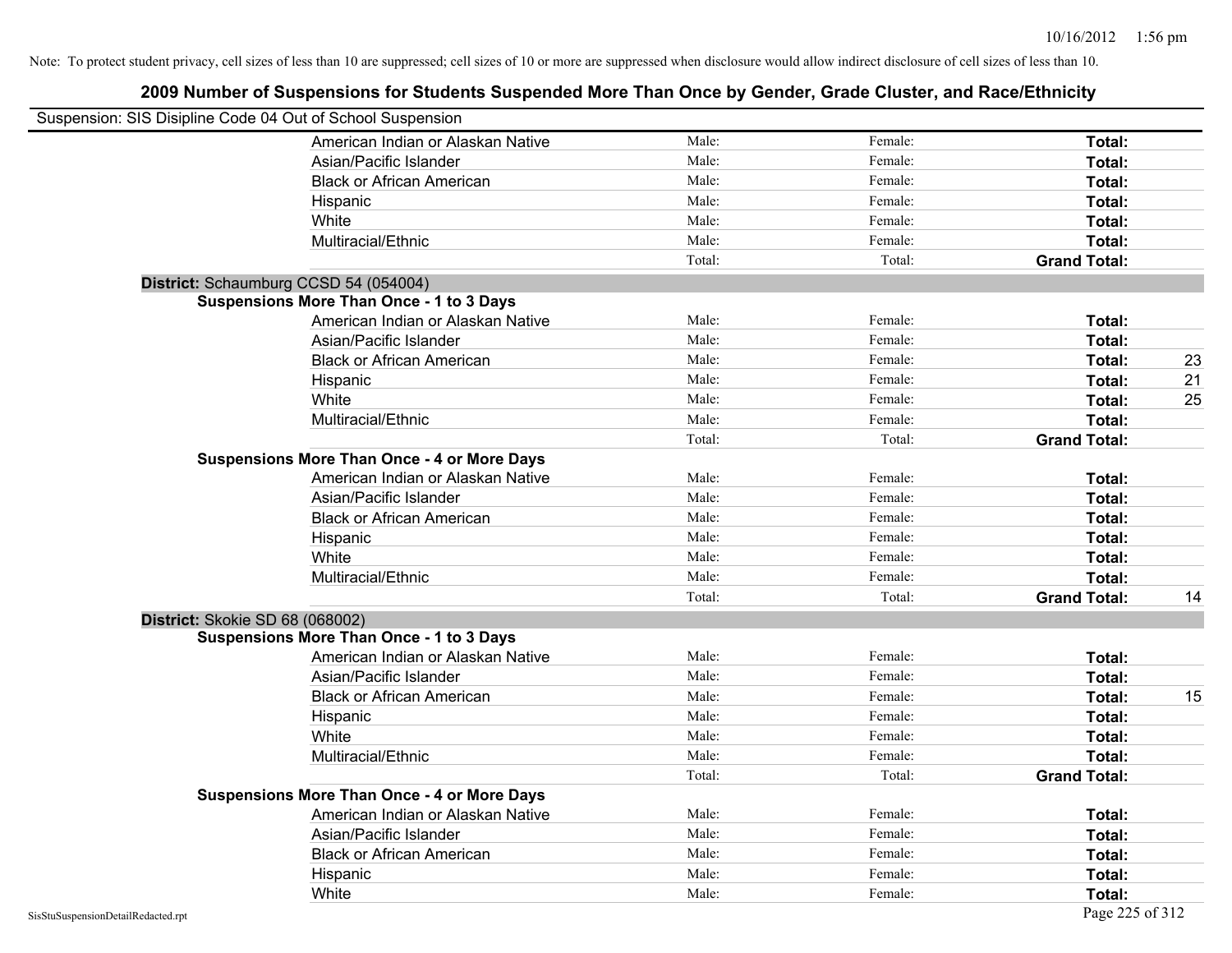| Suspension: SIS Disipline Code 04 Out of School Suspension |        |                |    |                     |     |
|------------------------------------------------------------|--------|----------------|----|---------------------|-----|
| Multiracial/Ethnic                                         | Male:  | Female:        |    | Total:              |     |
|                                                            | Total: | Total:         |    | <b>Grand Total:</b> |     |
| District: Skokie SD 69 (069002)                            |        |                |    |                     |     |
| <b>Suspensions More Than Once - 1 to 3 Days</b>            |        |                |    |                     |     |
| American Indian or Alaskan Native                          | Male:  | Female:        |    | Total:              |     |
| Asian/Pacific Islander                                     | Male:  | Female:        |    | Total:              |     |
| <b>Black or African American</b>                           | Male:  | Female:        |    | Total:              | 16  |
| Hispanic                                                   | Male:  | Female:        |    | Total:              |     |
| White                                                      | Male:  | Female:        |    | Total:              |     |
| Multiracial/Ethnic                                         | Male:  | Female:        |    | Total:              |     |
|                                                            | Total: | Total:         |    | <b>Grand Total:</b> | 27  |
| District: Skokie SD 73-5 (073502)                          |        |                |    |                     |     |
| <b>Suspensions More Than Once - 1 to 3 Days</b>            |        |                |    |                     |     |
| American Indian or Alaskan Native                          | Male:  | Female:        |    | Total:              |     |
| Asian/Pacific Islander                                     | Male:  | Female:        |    | Total:              |     |
| <b>Black or African American</b>                           | Male:  | Female:        |    | Total:              |     |
| Hispanic                                                   | Male:  | Female:        |    | Total:              |     |
| White                                                      | Male:  | Female:        |    | Total:              |     |
| Multiracial/Ethnic                                         | Male:  | Female:        |    | Total:              |     |
|                                                            | Total: | Total:         |    | <b>Grand Total:</b> | 10  |
| District: Township HSD 211 (211017)                        |        |                |    |                     |     |
| <b>Suspensions More Than Once - 1 to 3 Days</b>            |        |                |    |                     |     |
| American Indian or Alaskan Native                          | Male:  | Female:        |    | Total:              |     |
| Asian/Pacific Islander                                     | Male:  | Female:        |    | Total:              | 26  |
| <b>Black or African American</b>                           | Male:  | 94<br>Female:  | 45 | Total:              | 139 |
| Hispanic                                                   | Male:  | 199<br>Female: | 48 | Total:              | 247 |
| White                                                      | Male:  | 143<br>Female: | 26 | Total:              | 169 |
| Multiracial/Ethnic                                         | Male:  | Female:        |    | Total:              | 12  |
|                                                            | Total: | Total:         |    | <b>Grand Total:</b> |     |
| <b>Suspensions More Than Once - 4 or More Days</b>         |        |                |    |                     |     |
| American Indian or Alaskan Native                          | Male:  | Female:        |    | Total:              |     |
| Asian/Pacific Islander                                     | Male:  | Female:        |    | Total:              |     |
| <b>Black or African American</b>                           | Male:  | Female:        |    | Total:              | 24  |
| Hispanic                                                   | Male:  | 35<br>Female:  | 21 | Total:              | 56  |
| White                                                      | Male:  | Female:        |    | Total:              | 21  |
| Multiracial/Ethnic                                         | Male:  | Female:        |    | Total:              |     |
|                                                            | Total: | Total:         |    | <b>Grand Total:</b> |     |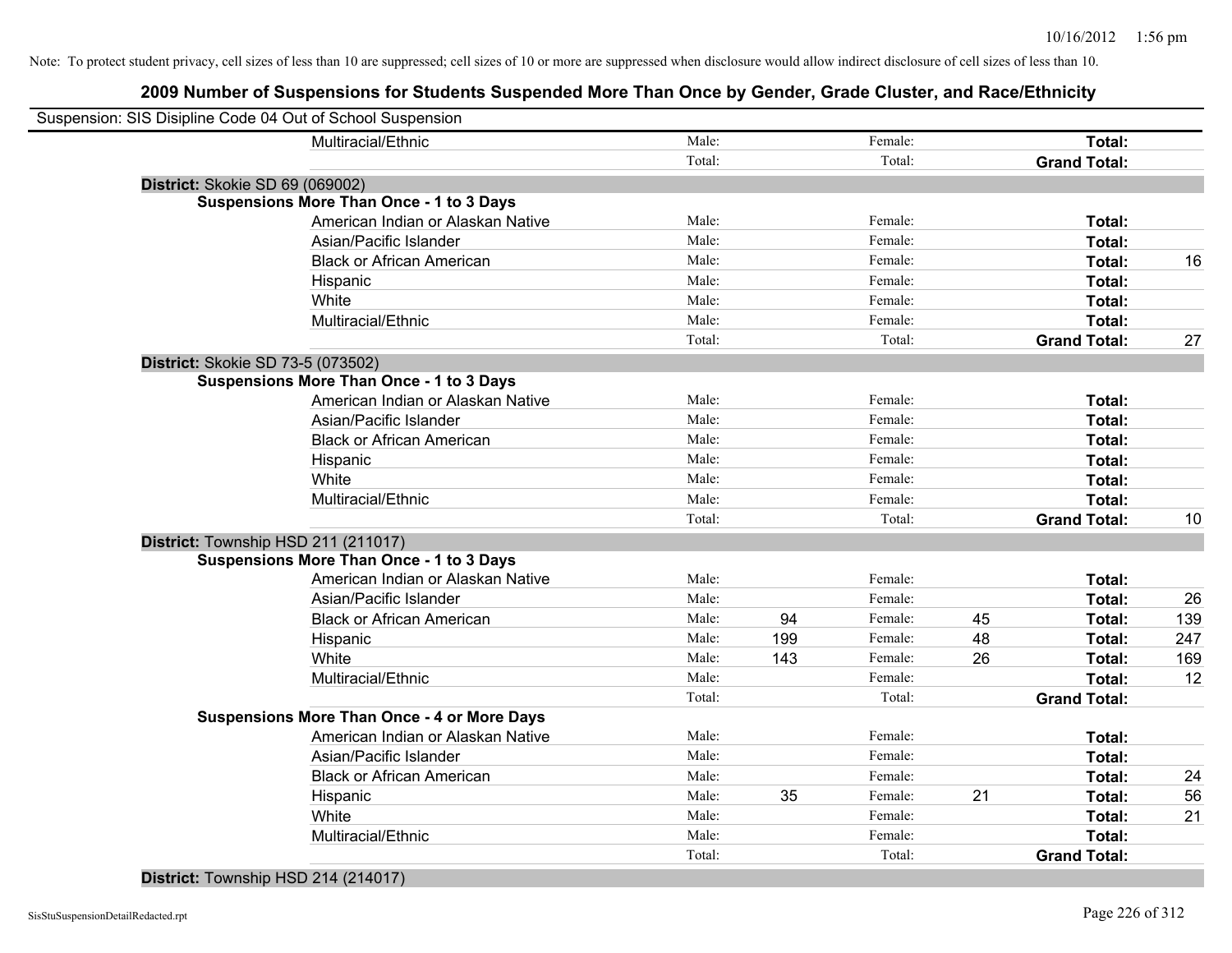|                                    | <b>Suspensions More Than Once - 1 to 3 Days</b>    |        |    |         |    |                     |     |
|------------------------------------|----------------------------------------------------|--------|----|---------|----|---------------------|-----|
|                                    | American Indian or Alaskan Native                  | Male:  |    | Female: |    | Total:              |     |
|                                    | Asian/Pacific Islander                             | Male:  |    | Female: |    | Total:              |     |
|                                    | <b>Black or African American</b>                   | Male:  |    | Female: |    | Total:              | 28  |
|                                    | Hispanic                                           | Male:  | 87 | Female: | 35 | Total:              | 122 |
|                                    | White                                              | Male:  | 58 | Female: | 26 | Total:              | 84  |
|                                    | Multiracial/Ethnic                                 | Male:  |    | Female: |    | Total:              | 19  |
|                                    |                                                    | Total: |    | Total:  |    | <b>Grand Total:</b> |     |
|                                    | <b>Suspensions More Than Once - 4 or More Days</b> |        |    |         |    |                     |     |
|                                    | American Indian or Alaskan Native                  | Male:  |    | Female: |    | Total:              |     |
|                                    | Asian/Pacific Islander                             | Male:  |    | Female: |    | Total:              |     |
|                                    | <b>Black or African American</b>                   | Male:  |    | Female: |    | Total:              |     |
|                                    | Hispanic                                           | Male:  | 42 | Female: | 21 | Total:              | 63  |
|                                    | White                                              | Male:  |    | Female: |    | Total:              | 24  |
|                                    | Multiracial/Ethnic                                 | Male:  |    | Female: |    | Total:              |     |
|                                    |                                                    | Total: |    | Total:  |    | <b>Grand Total:</b> | 104 |
|                                    | District: Wheeling CCSD 21 (021004)                |        |    |         |    |                     |     |
|                                    | <b>Suspensions More Than Once - 1 to 3 Days</b>    |        |    |         |    |                     |     |
|                                    | American Indian or Alaskan Native                  | Male:  |    | Female: |    | Total:              |     |
|                                    | Asian/Pacific Islander                             | Male:  |    | Female: |    | Total:              |     |
|                                    | <b>Black or African American</b>                   | Male:  |    | Female: |    | Total:              |     |
|                                    | Hispanic                                           | Male:  |    | Female: |    | Total:              | 19  |
|                                    | White                                              | Male:  |    | Female: |    | Total:              |     |
|                                    | Multiracial/Ethnic                                 | Male:  |    | Female: |    | Total:              |     |
|                                    |                                                    | Total: |    | Total:  |    | <b>Grand Total:</b> |     |
|                                    | <b>Suspensions More Than Once - 4 or More Days</b> |        |    |         |    |                     |     |
|                                    | American Indian or Alaskan Native                  | Male:  |    | Female: |    | Total:              |     |
|                                    | Asian/Pacific Islander                             | Male:  |    | Female: |    | Total:              |     |
|                                    | <b>Black or African American</b>                   | Male:  |    | Female: |    | Total:              |     |
|                                    | Hispanic                                           | Male:  |    | Female: |    | Total:              |     |
|                                    | White                                              | Male:  |    | Female: |    | Total:              |     |
|                                    | Multiracial/Ethnic                                 | Male:  |    | Female: |    | Total:              |     |
|                                    |                                                    | Total: |    | Total:  |    | <b>Grand Total:</b> |     |
|                                    | District: Wilmette SD 39 (039002)                  |        |    |         |    |                     |     |
|                                    | <b>Suspensions More Than Once - 1 to 3 Days</b>    |        |    |         |    |                     |     |
|                                    | American Indian or Alaskan Native                  | Male:  |    | Female: |    | Total:              |     |
|                                    | Asian/Pacific Islander                             | Male:  |    | Female: |    | Total:              |     |
|                                    | <b>Black or African American</b>                   | Male:  |    | Female: |    | Total:              |     |
|                                    | Hispanic                                           | Male:  |    | Female: |    | Total:              |     |
| SisStuSuspensionDetailRedacted.rpt |                                                    |        |    |         |    | Page 227 of 312     |     |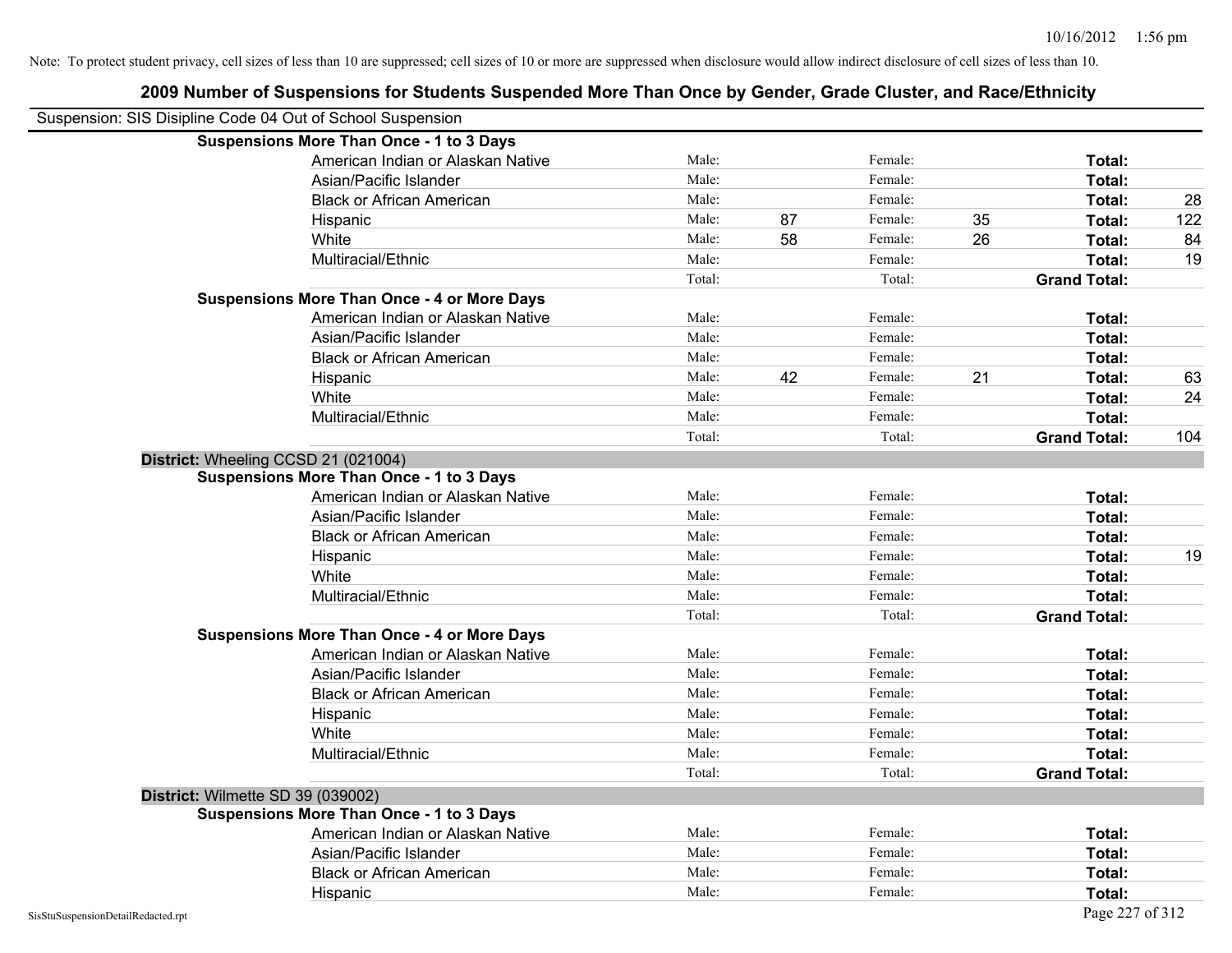| Suspension: SIS Disipline Code 04 Out of School Suspension |                                                    |        |     |         |     |                     |     |
|------------------------------------------------------------|----------------------------------------------------|--------|-----|---------|-----|---------------------|-----|
|                                                            | White                                              | Male:  |     | Female: |     | Total:              |     |
|                                                            | Multiracial/Ethnic                                 | Male:  |     | Female: |     | Total:              |     |
|                                                            |                                                    | Total: |     | Total:  |     | <b>Grand Total:</b> |     |
|                                                            |                                                    |        |     |         |     |                     |     |
| Region: Region 06 West Cook ISC 2 (06)                     |                                                    |        |     |         |     |                     |     |
| County: Cook (016)                                         |                                                    |        |     |         |     |                     |     |
|                                                            | District: Bellwood SD 88 (088002)                  |        |     |         |     |                     |     |
|                                                            | <b>Suspensions More Than Once - 1 to 3 Days</b>    |        |     |         |     |                     |     |
|                                                            | American Indian or Alaskan Native                  | Male:  |     | Female: |     | Total:              |     |
|                                                            | Asian/Pacific Islander                             | Male:  |     | Female: |     | Total:              |     |
|                                                            | <b>Black or African American</b>                   | Male:  | 232 | Female: | 107 | Total:              | 339 |
|                                                            | Hispanic                                           | Male:  |     | Female: |     | Total:              | 50  |
|                                                            | White                                              | Male:  |     | Female: |     | Total:              | 11  |
|                                                            | Multiracial/Ethnic                                 | Male:  |     | Female: |     | Total:              |     |
|                                                            |                                                    | Total: |     | Total:  |     | <b>Grand Total:</b> |     |
|                                                            | <b>Suspensions More Than Once - 4 or More Days</b> |        |     |         |     |                     |     |
|                                                            | American Indian or Alaskan Native                  | Male:  |     | Female: |     | Total:              |     |
|                                                            | Asian/Pacific Islander                             | Male:  |     | Female: |     | Total:              |     |
|                                                            | <b>Black or African American</b>                   | Male:  | 29  | Female: | 19  | Total:              | 48  |
|                                                            | Hispanic                                           | Male:  |     | Female: |     | Total:              |     |
|                                                            | White                                              | Male:  |     | Female: |     | Total:              |     |
|                                                            | Multiracial/Ethnic                                 | Male:  |     | Female: |     | Total:              |     |
|                                                            |                                                    | Total: |     | Total:  |     | <b>Grand Total:</b> |     |
|                                                            | District: Berkeley SD 87 (087002)                  |        |     |         |     |                     |     |
|                                                            | <b>Suspensions More Than Once - 1 to 3 Days</b>    |        |     |         |     |                     |     |
|                                                            | American Indian or Alaskan Native                  | Male:  |     | Female: |     | Total:              |     |
|                                                            | Asian/Pacific Islander                             | Male:  |     | Female: |     | Total:              |     |
|                                                            | <b>Black or African American</b>                   | Male:  | 85  | Female: | 19  | Total:              | 104 |
|                                                            | Hispanic                                           | Male:  |     | Female: |     | Total:              | 46  |
|                                                            | White                                              | Male:  |     | Female: |     | Total:              |     |
|                                                            | Multiracial/Ethnic                                 | Male:  |     | Female: |     | Total:              |     |
|                                                            |                                                    | Total: |     | Total:  |     | <b>Grand Total:</b> | 164 |
|                                                            | <b>Suspensions More Than Once - 4 or More Days</b> |        |     |         |     |                     |     |
|                                                            | American Indian or Alaskan Native                  | Male:  |     | Female: |     | Total:              |     |
|                                                            | Asian/Pacific Islander                             | Male:  |     | Female: |     | Total:              |     |
|                                                            | <b>Black or African American</b>                   | Male:  |     | Female: |     | Total:              | 14  |
|                                                            | Hispanic                                           | Male:  |     | Female: |     | Total:              |     |
|                                                            | White                                              | Male:  |     | Female: |     | Total:              |     |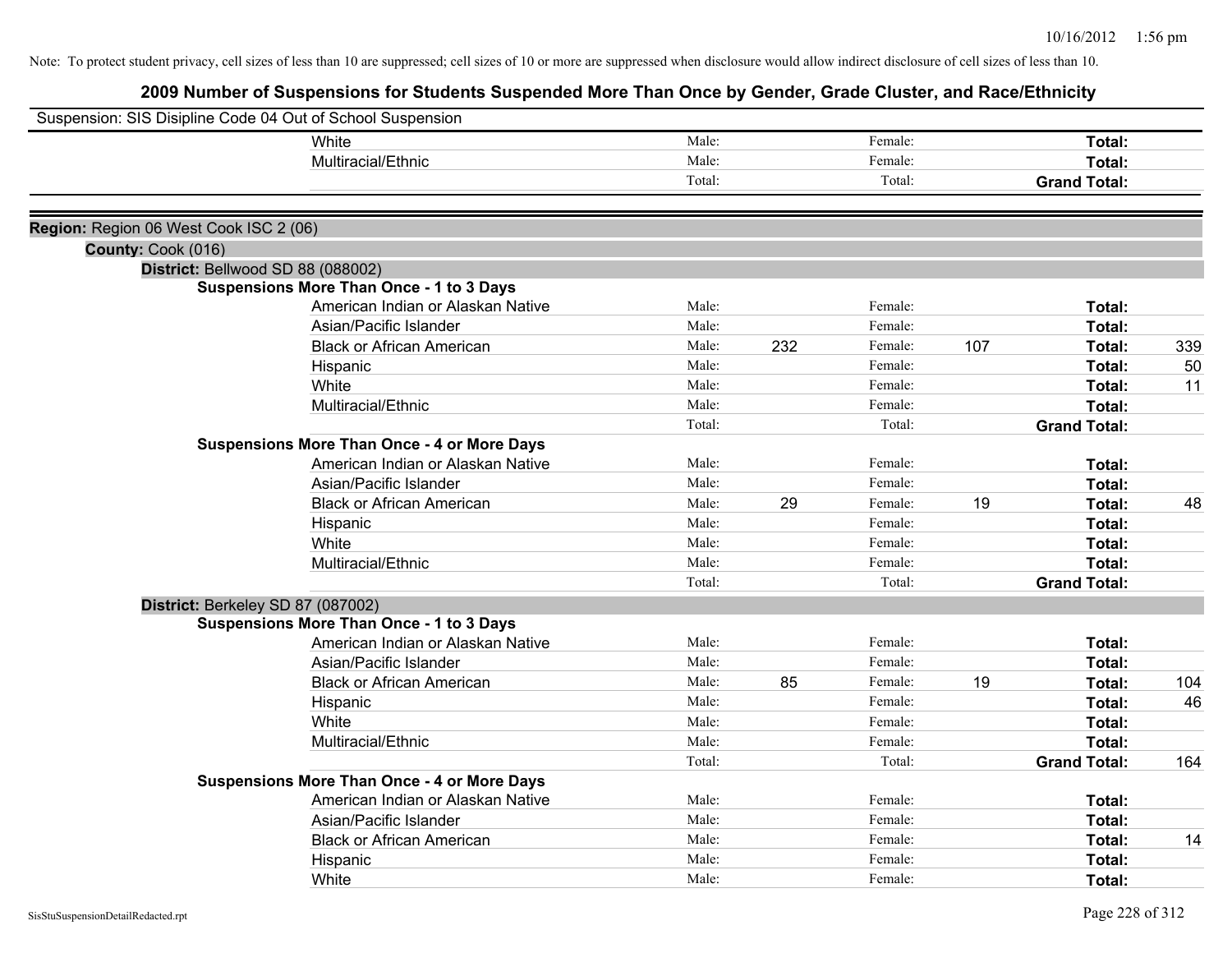| Suspension: SIS Disipline Code 04 Out of School Suspension |                                                    |        |    |         |    |                     |    |
|------------------------------------------------------------|----------------------------------------------------|--------|----|---------|----|---------------------|----|
|                                                            | Multiracial/Ethnic                                 | Male:  |    | Female: |    | Total:              |    |
|                                                            |                                                    | Total: |    | Total:  |    | <b>Grand Total:</b> | 27 |
| District: Berwyn North SD 98 (098002)                      |                                                    |        |    |         |    |                     |    |
|                                                            | <b>Suspensions More Than Once - 1 to 3 Days</b>    |        |    |         |    |                     |    |
|                                                            | American Indian or Alaskan Native                  | Male:  |    | Female: |    | Total:              |    |
|                                                            | Asian/Pacific Islander                             | Male:  |    | Female: |    | Total:              |    |
|                                                            | <b>Black or African American</b>                   | Male:  |    | Female: |    | Total:              |    |
|                                                            | Hispanic                                           | Male:  |    | Female: |    | Total:              |    |
|                                                            | White                                              | Male:  |    | Female: |    | Total:              |    |
|                                                            | Multiracial/Ethnic                                 | Male:  |    | Female: |    | Total:              |    |
|                                                            |                                                    | Total: |    | Total:  |    | <b>Grand Total:</b> | 11 |
|                                                            | <b>Suspensions More Than Once - 4 or More Days</b> |        |    |         |    |                     |    |
|                                                            | American Indian or Alaskan Native                  | Male:  |    | Female: |    | Total:              |    |
|                                                            | Asian/Pacific Islander                             | Male:  |    | Female: |    | Total:              |    |
|                                                            | <b>Black or African American</b>                   | Male:  |    | Female: |    | Total:              |    |
|                                                            | Hispanic                                           | Male:  |    | Female: |    | Total:              |    |
|                                                            | White                                              | Male:  |    | Female: |    | Total:              |    |
|                                                            | Multiracial/Ethnic                                 | Male:  |    | Female: |    | Total:              |    |
|                                                            |                                                    | Total: |    | Total:  |    | <b>Grand Total:</b> |    |
| District: Berwyn South SD 100 (100002)                     |                                                    |        |    |         |    |                     |    |
|                                                            | <b>Suspensions More Than Once - 1 to 3 Days</b>    |        |    |         |    |                     |    |
|                                                            | American Indian or Alaskan Native                  | Male:  |    | Female: |    | Total:              |    |
|                                                            | Asian/Pacific Islander                             | Male:  |    | Female: |    | Total:              |    |
|                                                            | <b>Black or African American</b>                   | Male:  |    | Female: |    | Total:              | 36 |
|                                                            | Hispanic                                           | Male:  | 57 | Female: | 10 | Total:              | 67 |
|                                                            | White                                              | Male:  |    | Female: |    | Total:              | 42 |
|                                                            | Multiracial/Ethnic                                 | Male:  |    | Female: |    | Total:              |    |
|                                                            |                                                    | Total: |    | Total:  |    | <b>Grand Total:</b> |    |
|                                                            | <b>Suspensions More Than Once - 4 or More Days</b> |        |    |         |    |                     |    |
|                                                            | American Indian or Alaskan Native                  | Male:  |    | Female: |    | Total:              |    |
|                                                            | Asian/Pacific Islander                             | Male:  |    | Female: |    | Total:              |    |
|                                                            | <b>Black or African American</b>                   | Male:  |    | Female: |    | Total:              |    |
|                                                            | Hispanic                                           | Male:  |    | Female: |    | Total:              |    |
|                                                            | White                                              | Male:  |    | Female: |    | Total:              |    |
|                                                            | Multiracial/Ethnic                                 | Male:  |    | Female: |    | <b>Total:</b>       |    |
|                                                            |                                                    | Total: |    | Total:  |    | <b>Grand Total:</b> | 13 |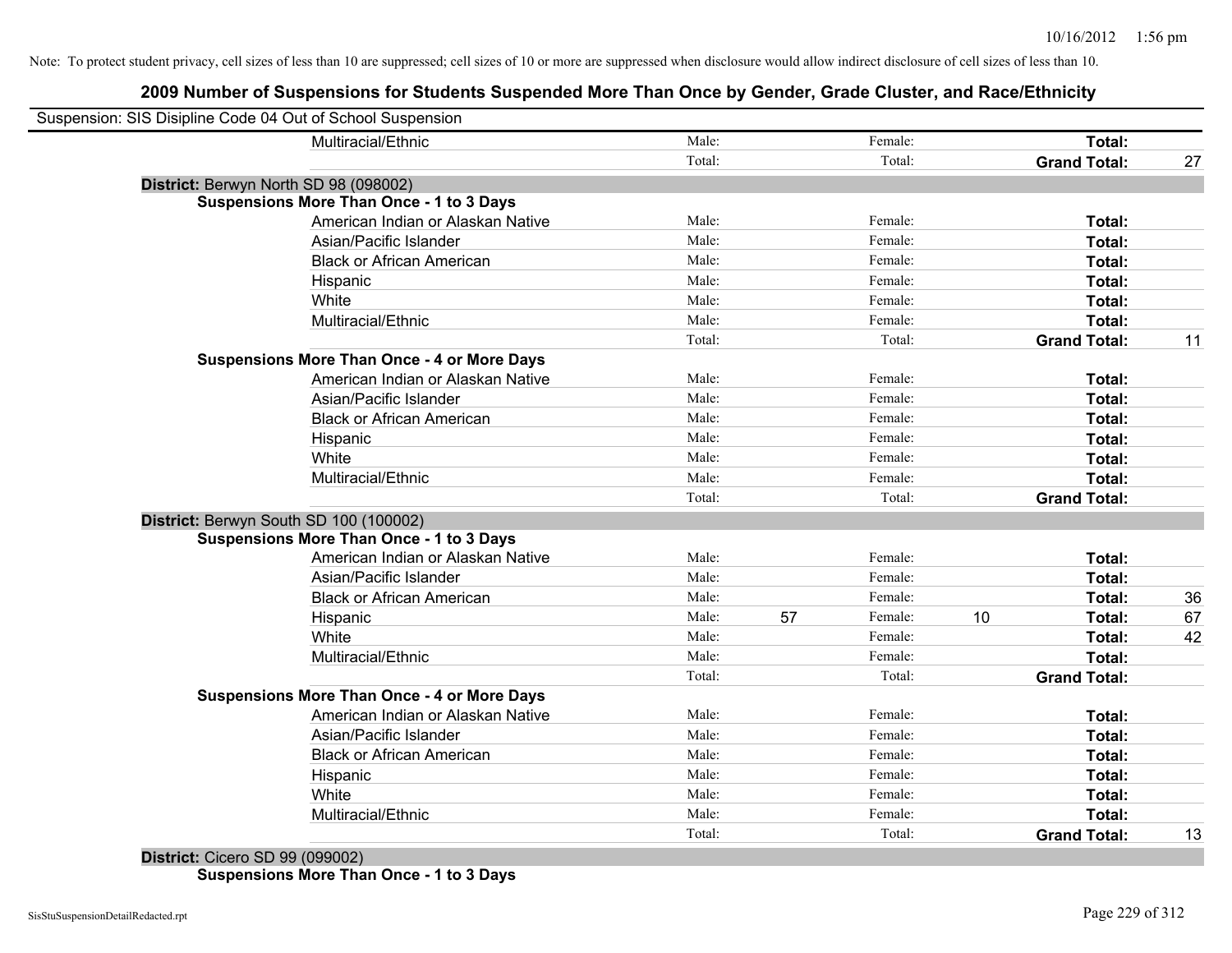| Suspension: SIS Disipline Code 04 Out of School Suspension |                                                    |        |     |         |    |                     |     |
|------------------------------------------------------------|----------------------------------------------------|--------|-----|---------|----|---------------------|-----|
|                                                            | American Indian or Alaskan Native                  | Male:  |     | Female: |    | Total:              |     |
|                                                            | Asian/Pacific Islander                             | Male:  |     | Female: |    | Total:              |     |
|                                                            | <b>Black or African American</b>                   | Male:  |     | Female: |    | Total:              | 36  |
|                                                            | Hispanic                                           | Male:  | 294 | Female: | 51 | Total:              | 345 |
|                                                            | White                                              | Male:  |     | Female: |    | Total:              | 16  |
|                                                            | Multiracial/Ethnic                                 | Male:  |     | Female: |    | Total:              |     |
|                                                            |                                                    | Total: |     | Total:  |    | <b>Grand Total:</b> |     |
|                                                            | <b>Suspensions More Than Once - 4 or More Days</b> |        |     |         |    |                     |     |
|                                                            | American Indian or Alaskan Native                  | Male:  |     | Female: |    | Total:              |     |
|                                                            | Asian/Pacific Islander                             | Male:  |     | Female: |    | Total:              |     |
|                                                            | <b>Black or African American</b>                   | Male:  |     | Female: |    | Total:              |     |
|                                                            | Hispanic                                           | Male:  |     | Female: |    | Total:              | 53  |
|                                                            | White                                              | Male:  |     | Female: |    | Total:              |     |
|                                                            | Multiracial/Ethnic                                 | Male:  |     | Female: |    | Total:              |     |
|                                                            |                                                    | Total: |     | Total:  |    | <b>Grand Total:</b> |     |
|                                                            | District: Elmwood Park CUSD 401 (401026)           |        |     |         |    |                     |     |
|                                                            | <b>Suspensions More Than Once - 1 to 3 Days</b>    |        |     |         |    |                     |     |
|                                                            | American Indian or Alaskan Native                  | Male:  |     | Female: |    | Total:              |     |
|                                                            | Asian/Pacific Islander                             | Male:  |     | Female: |    | Total:              |     |
|                                                            | <b>Black or African American</b>                   | Male:  |     | Female: |    | Total:              |     |
|                                                            | Hispanic                                           | Male:  |     | Female: |    | Total:              | 26  |
|                                                            | White                                              | Male:  |     | Female: |    | Total:              | 27  |
|                                                            | Multiracial/Ethnic                                 | Male:  |     | Female: |    | Total:              |     |
|                                                            |                                                    | Total: |     | Total:  |    | <b>Grand Total:</b> |     |
|                                                            | <b>Suspensions More Than Once - 4 or More Days</b> |        |     |         |    |                     |     |
|                                                            | American Indian or Alaskan Native                  | Male:  |     | Female: |    | Total:              |     |
|                                                            | Asian/Pacific Islander                             | Male:  |     | Female: |    | Total:              |     |
|                                                            | <b>Black or African American</b>                   | Male:  |     | Female: |    | Total:              |     |
|                                                            | Hispanic                                           | Male:  |     | Female: |    | Total:              | 10  |
|                                                            | White                                              | Male:  |     | Female: |    | Total:              | 11  |
|                                                            | Multiracial/Ethnic                                 | Male:  |     | Female: |    | Total:              |     |
|                                                            |                                                    | Total: |     | Total:  |    | <b>Grand Total:</b> |     |
|                                                            | District: Forest Park SD 91 (091002)               |        |     |         |    |                     |     |
|                                                            | <b>Suspensions More Than Once - 1 to 3 Days</b>    |        |     |         |    |                     |     |
|                                                            | American Indian or Alaskan Native                  | Male:  |     | Female: |    | Total:              |     |
|                                                            | Asian/Pacific Islander                             | Male:  |     | Female: |    | Total:              |     |
|                                                            | <b>Black or African American</b>                   | Male:  |     | Female: |    | Total:              | 40  |
|                                                            | Hispanic                                           | Male:  |     | Female: |    | Total:              |     |
|                                                            | White                                              | Male:  |     | Female: |    | Total:              |     |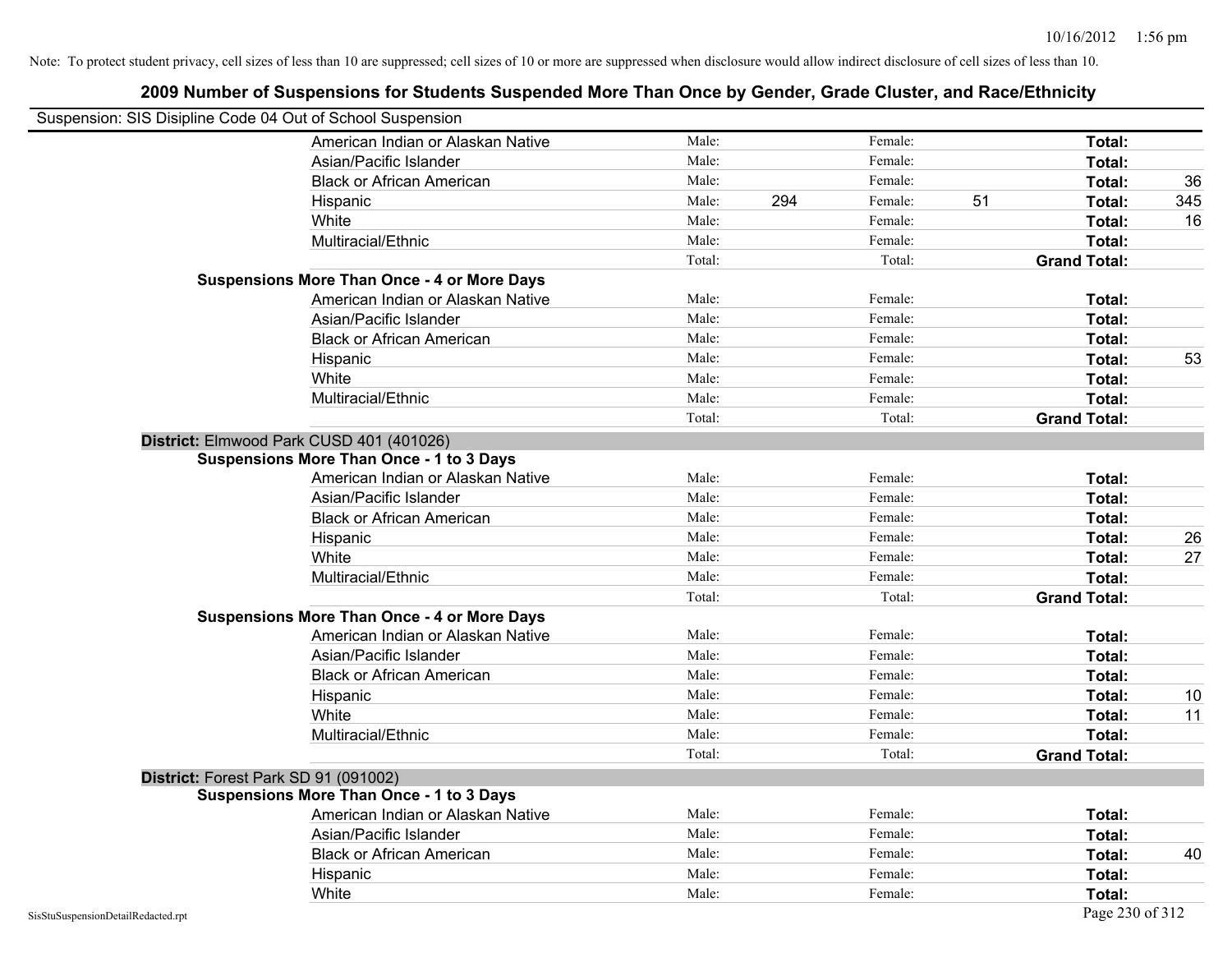| Suspension: SIS Disipline Code 04 Out of School Suspension |        |     |         |     |                     |       |
|------------------------------------------------------------|--------|-----|---------|-----|---------------------|-------|
| Multiracial/Ethnic                                         | Male:  |     | Female: |     | Total:              |       |
|                                                            | Total: |     | Total:  |     | <b>Grand Total:</b> |       |
| <b>Suspensions More Than Once - 4 or More Days</b>         |        |     |         |     |                     |       |
| American Indian or Alaskan Native                          | Male:  |     | Female: |     | Total:              |       |
| Asian/Pacific Islander                                     | Male:  |     | Female: |     | Total:              |       |
| <b>Black or African American</b>                           | Male:  |     | Female: |     | Total:              | 11    |
| Hispanic                                                   | Male:  |     | Female: |     | Total:              |       |
| White                                                      | Male:  |     | Female: |     | Total:              |       |
| Multiracial/Ethnic                                         | Male:  |     | Female: |     | Total:              |       |
|                                                            | Total: |     | Total:  |     | <b>Grand Total:</b> |       |
| District: Hillside SD 93 (093002)                          |        |     |         |     |                     |       |
| Suspensions More Than Once - 1 to 3 Days                   |        |     |         |     |                     |       |
| American Indian or Alaskan Native                          | Male:  |     | Female: |     | Total:              |       |
| Asian/Pacific Islander                                     | Male:  |     | Female: |     | Total:              |       |
| <b>Black or African American</b>                           | Male:  |     | Female: |     | Total:              |       |
| Hispanic                                                   | Male:  |     | Female: |     | Total:              |       |
| White                                                      | Male:  |     | Female: |     | Total:              |       |
| Multiracial/Ethnic                                         | Male:  |     | Female: |     | <b>Total:</b>       |       |
|                                                            | Total: |     | Total:  |     | <b>Grand Total:</b> | 16    |
| District: J S Morton HSD 201 (201017)                      |        |     |         |     |                     |       |
| <b>Suspensions More Than Once - 1 to 3 Days</b>            |        |     |         |     |                     |       |
| American Indian or Alaskan Native                          | Male:  |     | Female: |     | Total:              |       |
| Asian/Pacific Islander                                     | Male:  |     | Female: |     | Total:              |       |
| <b>Black or African American</b>                           | Male:  | 75  | Female: | 91  | Total:              | 166   |
| Hispanic                                                   | Male:  | 989 | Female: | 250 | Total:              | 1,239 |
| White                                                      | Male:  | 111 | Female: | 25  | Total:              | 136   |
| Multiracial/Ethnic                                         | Male:  |     | Female: |     | Total:              | 12    |
|                                                            | Total: |     | Total:  |     | <b>Grand Total:</b> |       |
| <b>Suspensions More Than Once - 4 or More Days</b>         |        |     |         |     |                     |       |
| American Indian or Alaskan Native                          | Male:  |     | Female: |     | Total:              |       |
| Asian/Pacific Islander                                     | Male:  |     | Female: |     | Total:              |       |
| <b>Black or African American</b>                           | Male:  |     | Female: |     | Total:              | 20    |
| Hispanic                                                   | Male:  | 112 | Female: | 24  | Total:              | 136   |
| White                                                      | Male:  |     | Female: |     | Total:              |       |
| Multiracial/Ethnic                                         | Male:  |     | Female: |     | Total:              |       |
|                                                            | Total: |     | Total:  |     | <b>Grand Total:</b> |       |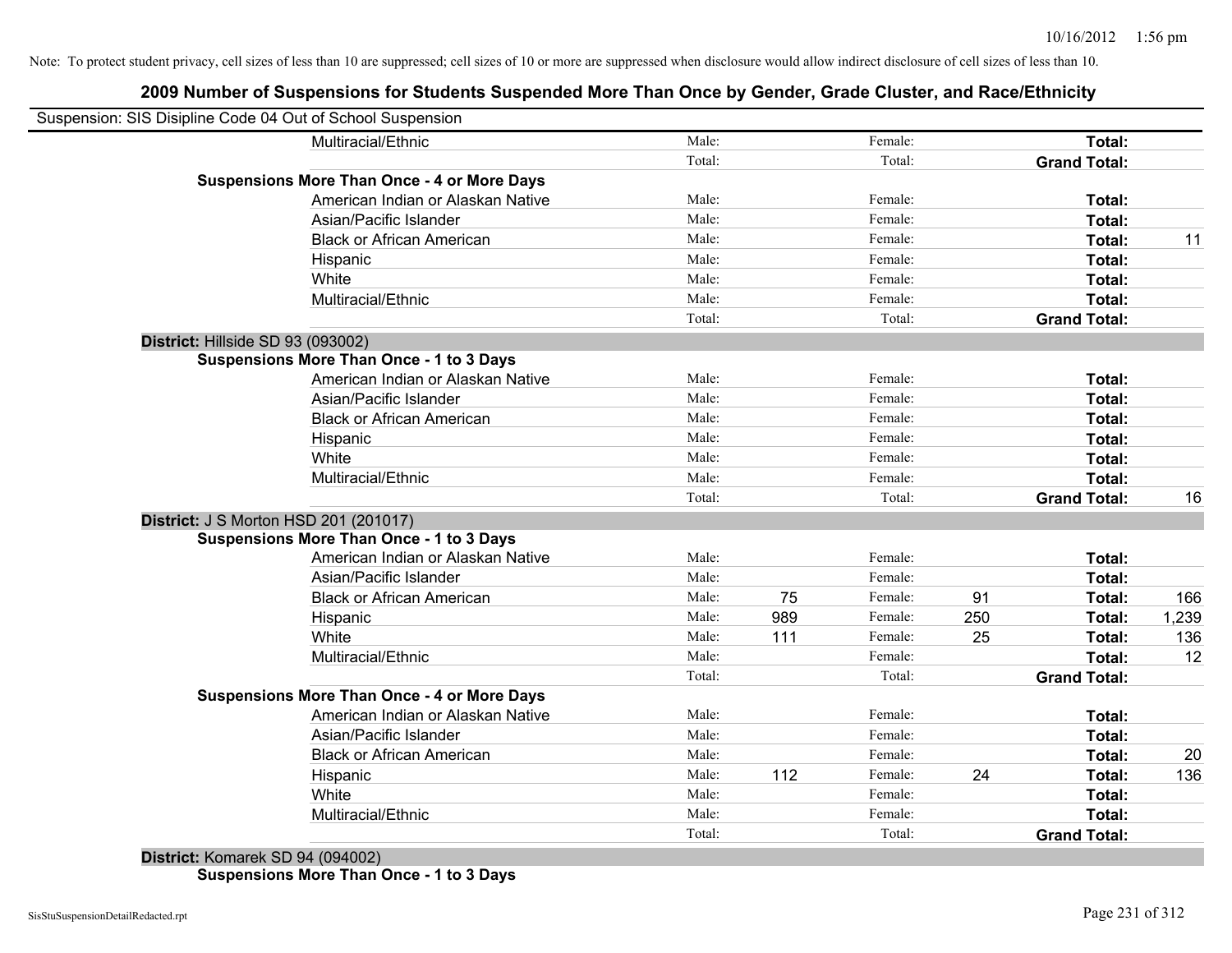| 2009 Number of Suspensions for Students Suspended More Than Once by Gender, Grade Cluster, and Race/Ethnicity |        |     |         |     |                     |     |
|---------------------------------------------------------------------------------------------------------------|--------|-----|---------|-----|---------------------|-----|
| Suspension: SIS Disipline Code 04 Out of School Suspension                                                    |        |     |         |     |                     |     |
| American Indian or Alaskan Native                                                                             | Male:  |     | Female: |     | Total:              |     |
| Asian/Pacific Islander                                                                                        | Male:  |     | Female: |     | Total:              |     |
| <b>Black or African American</b>                                                                              | Male:  |     | Female: |     | Total:              |     |
| Hispanic                                                                                                      | Male:  |     | Female: |     | Total:              |     |
| White                                                                                                         | Male:  |     | Female: |     | Total:              |     |
| Multiracial/Ethnic                                                                                            | Male:  |     | Female: |     | Total:              |     |
|                                                                                                               | Total: |     | Total:  |     | <b>Grand Total:</b> |     |
| <b>Suspensions More Than Once - 4 or More Days</b>                                                            |        |     |         |     |                     |     |
| American Indian or Alaskan Native                                                                             | Male:  |     | Female: |     | Total:              |     |
| Asian/Pacific Islander                                                                                        | Male:  |     | Female: |     | Total:              |     |
| <b>Black or African American</b>                                                                              | Male:  |     | Female: |     | Total:              |     |
| Hispanic                                                                                                      | Male:  |     | Female: |     | Total:              |     |
| White                                                                                                         | Male:  |     | Female: |     | Total:              |     |
| Multiracial/Ethnic                                                                                            | Male:  |     | Female: |     | Total:              |     |
|                                                                                                               | Total: |     | Total:  |     | <b>Grand Total:</b> |     |
| District: La Grange SD 102 (102002)                                                                           |        |     |         |     |                     |     |
| <b>Suspensions More Than Once - 1 to 3 Days</b>                                                               |        |     |         |     |                     |     |
| American Indian or Alaskan Native                                                                             | Male:  |     | Female: |     | Total:              |     |
| Asian/Pacific Islander                                                                                        | Male:  |     | Female: |     | Total:              |     |
| <b>Black or African American</b>                                                                              | Male:  |     | Female: |     | Total:              |     |
| Hispanic                                                                                                      | Male:  |     | Female: |     | Total:              |     |
| White                                                                                                         | Male:  |     | Female: |     | Total:              |     |
| Multiracial/Ethnic                                                                                            | Male:  |     | Female: |     | Total:              |     |
|                                                                                                               | Total: |     | Total:  |     | <b>Grand Total:</b> | 15  |
| District: Leyden CHSD 212 (212016)                                                                            |        |     |         |     |                     |     |
| <b>Suspensions More Than Once - 1 to 3 Days</b>                                                               |        |     |         |     |                     |     |
| American Indian or Alaskan Native                                                                             | Male:  |     | Female: |     | Total:              |     |
| Asian/Pacific Islander                                                                                        | Male:  |     | Female: |     | Total:              |     |
| <b>Black or African American</b>                                                                              | Male:  | 51  | Female: | 15  | Total:              | 66  |
| Hispanic                                                                                                      | Male:  | 309 | Female: | 153 | Total:              | 462 |
| White                                                                                                         | Male:  | 183 | Female: | 46  | Total:              | 229 |
| Multiracial/Ethnic                                                                                            | Male:  |     | Female: |     | Total:              | 17  |
|                                                                                                               | Total: |     | Total:  |     | <b>Grand Total:</b> |     |
| <b>Suspensions More Than Once - 4 or More Days</b>                                                            |        |     |         |     |                     |     |
| American Indian or Alaskan Native                                                                             | Male:  |     | Female: |     | Total:              |     |
| Asian/Pacific Islander                                                                                        | Male:  |     | Female: |     | Total:              |     |
| <b>Black or African American</b>                                                                              | Male:  |     | Female: |     | Total:              | 10  |
| Hispanic                                                                                                      | Male:  | 58  | Female: | 16  | Total:              | 74  |
| White                                                                                                         | Male:  |     | Female: |     | Total:              | 60  |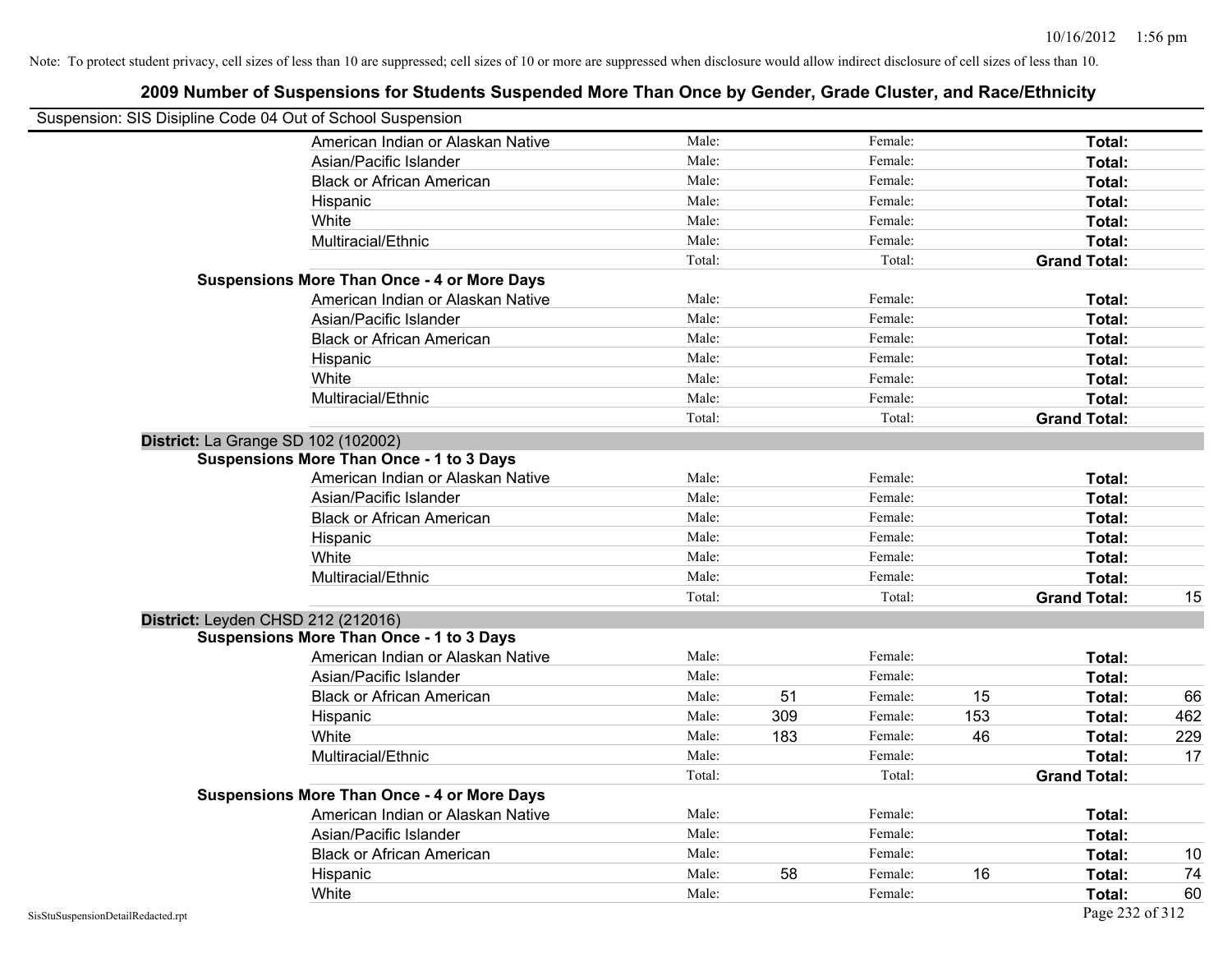### **2009 Number of Suspensions for Students Suspended More Than Once by Gender, Grade Cluster, and Race/Ethnicity**

| Suspension: SIS Disipline Code 04 Out of School Suspension |                                                    |        |    |         |    |                     |     |
|------------------------------------------------------------|----------------------------------------------------|--------|----|---------|----|---------------------|-----|
|                                                            | Multiracial/Ethnic                                 | Male:  |    | Female: |    | Total:              |     |
|                                                            |                                                    | Total: |    | Total:  |    | <b>Grand Total:</b> |     |
| District: Lyons SD 103 (103002)                            |                                                    |        |    |         |    |                     |     |
|                                                            | <b>Suspensions More Than Once - 4 or More Days</b> |        |    |         |    |                     |     |
|                                                            | American Indian or Alaskan Native                  | Male:  |    | Female: |    | Total:              |     |
|                                                            | Asian/Pacific Islander                             | Male:  |    | Female: |    | Total:              |     |
|                                                            | <b>Black or African American</b>                   | Male:  |    | Female: |    | Total:              |     |
|                                                            | Hispanic                                           | Male:  |    | Female: |    | Total:              |     |
|                                                            | White                                              | Male:  |    | Female: |    | Total:              |     |
|                                                            | Multiracial/Ethnic                                 | Male:  |    | Female: |    | Total:              |     |
|                                                            |                                                    | Total: |    | Total:  |    | <b>Grand Total:</b> |     |
| District: Lyons Twp HSD 204 (204017)                       |                                                    |        |    |         |    |                     |     |
|                                                            | <b>Suspensions More Than Once - 1 to 3 Days</b>    |        |    |         |    |                     |     |
|                                                            | American Indian or Alaskan Native                  | Male:  |    | Female: |    | Total:              |     |
|                                                            | Asian/Pacific Islander                             | Male:  |    | Female: |    | Total:              |     |
|                                                            | <b>Black or African American</b>                   | Male:  | 28 | Female: | 12 | Total:              | 40  |
|                                                            | Hispanic                                           | Male:  |    | Female: |    | Total:              | 27  |
|                                                            | White                                              | Male:  | 72 | Female: | 18 | Total:              | 90  |
|                                                            | Multiracial/Ethnic                                 | Male:  |    | Female: |    | Total:              |     |
|                                                            |                                                    | Total: |    | Total:  |    | <b>Grand Total:</b> |     |
|                                                            | <b>Suspensions More Than Once - 4 or More Days</b> |        |    |         |    |                     |     |
|                                                            | American Indian or Alaskan Native                  | Male:  |    | Female: |    | Total:              |     |
|                                                            | Asian/Pacific Islander                             | Male:  |    | Female: |    | Total:              |     |
|                                                            | <b>Black or African American</b>                   | Male:  |    | Female: |    | Total:              | 12  |
|                                                            | Hispanic                                           | Male:  |    | Female: |    | Total:              | 19  |
|                                                            | White                                              | Male:  |    | Female: |    | Total:              | 53  |
|                                                            | Multiracial/Ethnic                                 | Male:  |    | Female: |    | Total:              |     |
|                                                            |                                                    | Total: |    | Total:  |    | <b>Grand Total:</b> |     |
| District: Mannheim SD 83 (083002)                          |                                                    |        |    |         |    |                     |     |
|                                                            | <b>Suspensions More Than Once - 1 to 3 Days</b>    |        |    |         |    |                     |     |
|                                                            | American Indian or Alaskan Native                  | Male:  |    | Female: |    | Total:              |     |
|                                                            | Asian/Pacific Islander                             | Male:  |    | Female: |    | Total:              |     |
|                                                            | <b>Black or African American</b>                   | Male:  |    | Female: |    | Total:              |     |
|                                                            | Hispanic                                           | Male:  | 78 | Female: | 33 | Total:              | 111 |
|                                                            | White                                              | Male:  |    | Female: |    | Total:              | 27  |
|                                                            | Multiracial/Ethnic                                 | Male:  |    | Female: |    | Total:              |     |
|                                                            |                                                    | Total: |    | Total:  |    | <b>Grand Total:</b> |     |

**Suspensions More Than Once - 4 or More Days**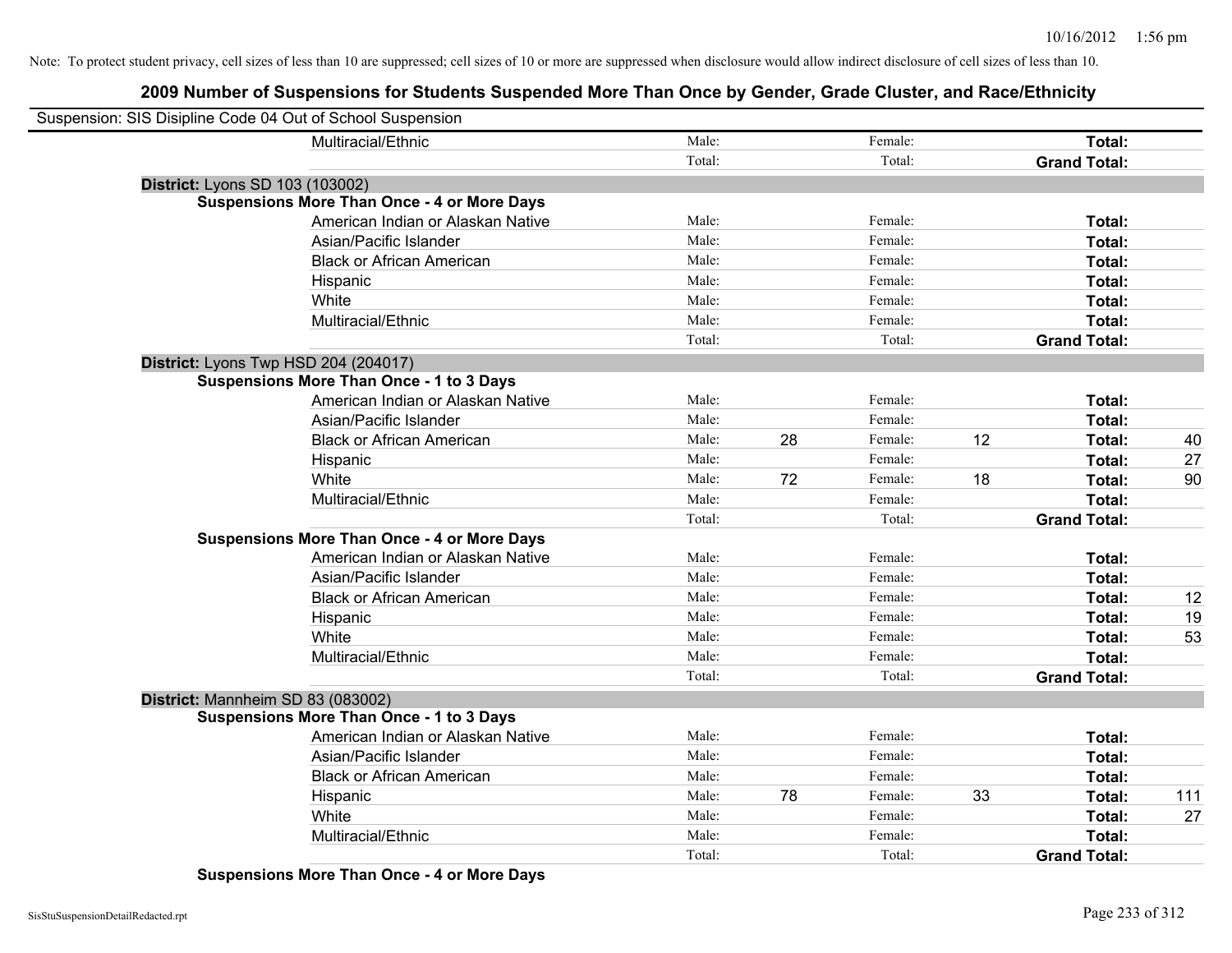|                                                            | 2009 Number of Suspensions for Students Suspended More Than Once by Gender, Grade Cluster, and Race/Ethnicity |        |     |         |     |                     |     |
|------------------------------------------------------------|---------------------------------------------------------------------------------------------------------------|--------|-----|---------|-----|---------------------|-----|
| Suspension: SIS Disipline Code 04 Out of School Suspension |                                                                                                               |        |     |         |     |                     |     |
|                                                            | American Indian or Alaskan Native                                                                             | Male:  |     | Female: |     | Total:              |     |
|                                                            | Asian/Pacific Islander                                                                                        | Male:  |     | Female: |     | Total:              |     |
|                                                            | <b>Black or African American</b>                                                                              | Male:  |     | Female: |     | Total:              |     |
|                                                            | Hispanic                                                                                                      | Male:  |     | Female: |     | Total:              |     |
|                                                            | White                                                                                                         | Male:  |     | Female: |     | Total:              |     |
|                                                            | Multiracial/Ethnic                                                                                            | Male:  |     | Female: |     | Total:              |     |
|                                                            |                                                                                                               | Total: |     | Total:  |     | <b>Grand Total:</b> |     |
|                                                            | District: Maywood-Melrose Park-Broadview 89 (089002)                                                          |        |     |         |     |                     |     |
|                                                            | <b>Suspensions More Than Once - 1 to 3 Days</b>                                                               |        |     |         |     |                     |     |
|                                                            | American Indian or Alaskan Native                                                                             | Male:  |     | Female: |     | Total:              |     |
|                                                            | Asian/Pacific Islander                                                                                        | Male:  |     | Female: |     | Total:              |     |
|                                                            | <b>Black or African American</b>                                                                              | Male:  | 299 | Female: | 180 | Total:              | 479 |
|                                                            | Hispanic                                                                                                      | Male:  |     | Female: |     | Total:              | 70  |
|                                                            | White                                                                                                         | Male:  |     | Female: |     | Total:              |     |
|                                                            | Multiracial/Ethnic                                                                                            | Male:  |     | Female: |     | Total:              |     |
|                                                            |                                                                                                               | Total: |     | Total:  |     | <b>Grand Total:</b> |     |
|                                                            | <b>Suspensions More Than Once - 4 or More Days</b>                                                            |        |     |         |     |                     |     |
|                                                            | American Indian or Alaskan Native                                                                             | Male:  |     | Female: |     | Total:              |     |
|                                                            | Asian/Pacific Islander                                                                                        | Male:  |     | Female: |     | Total:              |     |
|                                                            | <b>Black or African American</b>                                                                              | Male:  | 29  | Female: | 17  | Total:              | 46  |
|                                                            | Hispanic                                                                                                      | Male:  |     | Female: |     | Total:              | 11  |
|                                                            | White                                                                                                         | Male:  |     | Female: |     | Total:              |     |
|                                                            | Multiracial/Ethnic                                                                                            | Male:  |     | Female: |     | Total:              |     |
|                                                            |                                                                                                               | Total: |     | Total:  |     | <b>Grand Total:</b> |     |
|                                                            | District: Oak Park - River Forest SD 200 (200013)                                                             |        |     |         |     |                     |     |
|                                                            | <b>Suspensions More Than Once - 1 to 3 Days</b>                                                               |        |     |         |     |                     |     |
|                                                            | American Indian or Alaskan Native                                                                             | Male:  |     | Female: |     | Total:              |     |
|                                                            | Asian/Pacific Islander                                                                                        | Male:  |     | Female: |     | Total:              |     |
|                                                            | <b>Black or African American</b>                                                                              | Male:  |     | Female: |     | Total:              | 12  |
|                                                            | Hispanic                                                                                                      | Male:  |     | Female: |     | Total:              |     |
|                                                            | White                                                                                                         | Male:  |     | Female: |     | Total:              |     |
|                                                            | Multiracial/Ethnic                                                                                            | Male:  |     | Female: |     | Total:              |     |
|                                                            |                                                                                                               | Total: |     | Total:  |     | <b>Grand Total:</b> |     |
|                                                            | <b>Suspensions More Than Once - 4 or More Days</b>                                                            |        |     |         |     |                     |     |
|                                                            | American Indian or Alaskan Native                                                                             | Male:  |     | Female: |     | Total:              |     |
|                                                            | Asian/Pacific Islander                                                                                        | Male:  |     | Female: |     | Total:              |     |
|                                                            | <b>Black or African American</b>                                                                              | Male:  |     | Female: |     | Total:              |     |
|                                                            | Hispanic                                                                                                      | Male:  |     | Female: |     | Total:              |     |
|                                                            | White                                                                                                         | Male:  |     | Female: |     | Total:              |     |

 $\blacksquare$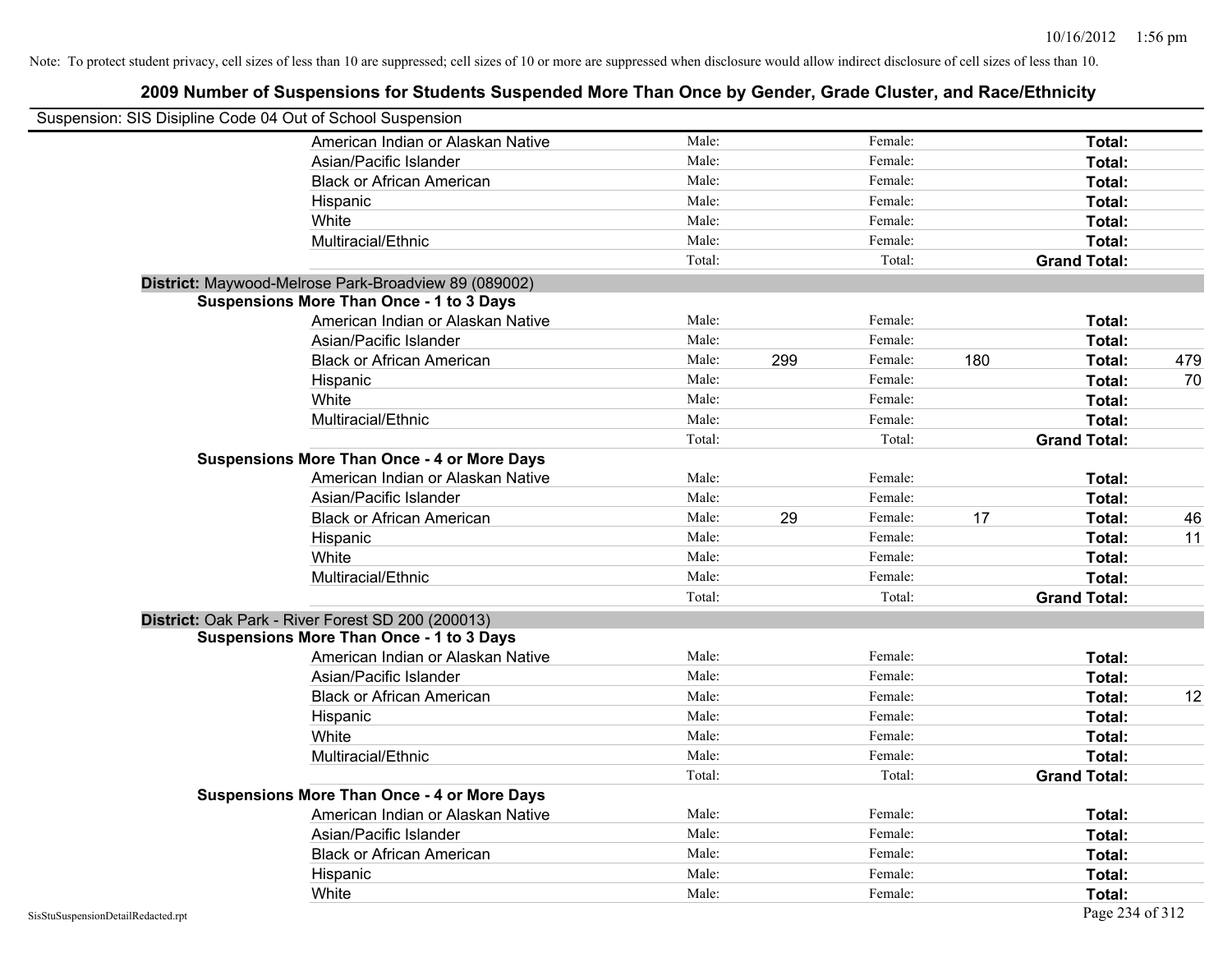### **2009 Number of Suspensions for Students Suspended More Than Once by Gender, Grade Cluster, and Race/Ethnicity**

|                                    | Suspension: SIS Disipline Code 04 Out of School Suspension |        |         |                     |    |
|------------------------------------|------------------------------------------------------------|--------|---------|---------------------|----|
|                                    | Multiracial/Ethnic                                         | Male:  | Female: | Total:              |    |
|                                    |                                                            | Total: | Total:  | <b>Grand Total:</b> | 13 |
| District: Oak Park ESD 97 (097002) |                                                            |        |         |                     |    |
|                                    | <b>Suspensions More Than Once - 1 to 3 Days</b>            |        |         |                     |    |
|                                    | American Indian or Alaskan Native                          | Male:  | Female: | Total:              |    |
|                                    | Asian/Pacific Islander                                     | Male:  | Female: | Total:              |    |
|                                    | <b>Black or African American</b>                           | Male:  | Female: | Total:              |    |
|                                    | Hispanic                                                   | Male:  | Female: | Total:              |    |
|                                    | White                                                      | Male:  | Female: | Total:              |    |
|                                    | Multiracial/Ethnic                                         | Male:  | Female: | Total:              |    |
|                                    |                                                            | Total: | Total:  | <b>Grand Total:</b> | 13 |
|                                    | <b>Suspensions More Than Once - 4 or More Days</b>         |        |         |                     |    |
|                                    | American Indian or Alaskan Native                          | Male:  | Female: | Total:              |    |
|                                    | Asian/Pacific Islander                                     | Male:  | Female: | Total:              |    |
|                                    | <b>Black or African American</b>                           | Male:  | Female: | Total:              | 11 |
|                                    | Hispanic                                                   | Male:  | Female: | Total:              |    |
|                                    | White                                                      | Male:  | Female: | Total:              |    |
|                                    | Multiracial/Ethnic                                         | Male:  | Female: | <b>Total:</b>       |    |
|                                    |                                                            | Total: | Total:  | <b>Grand Total:</b> |    |
|                                    | District: Proviso Area Exceptional Child (803060)          |        |         |                     |    |
|                                    | <b>Suspensions More Than Once - 1 to 3 Days</b>            |        |         |                     |    |
|                                    | American Indian or Alaskan Native                          | Male:  | Female: | Total:              |    |
|                                    | Asian/Pacific Islander                                     | Male:  | Female: | Total:              |    |
|                                    | <b>Black or African American</b>                           | Male:  | Female: | Total:              | 40 |
|                                    | Hispanic                                                   | Male:  | Female: | Total:              |    |
|                                    | White                                                      | Male:  | Female: | Total:              |    |
|                                    | Multiracial/Ethnic                                         | Male:  | Female: | Total:              |    |
|                                    |                                                            | Total: | Total:  | <b>Grand Total:</b> |    |
|                                    | <b>Suspensions More Than Once - 4 or More Days</b>         |        |         |                     |    |
|                                    | American Indian or Alaskan Native                          | Male:  | Female: | Total:              |    |
|                                    | Asian/Pacific Islander                                     | Male:  | Female: | Total:              |    |
|                                    | <b>Black or African American</b>                           | Male:  | Female: | Total:              | 10 |
|                                    | Hispanic                                                   | Male:  | Female: | Total:              |    |
|                                    | White                                                      | Male:  | Female: | Total:              |    |
|                                    | Multiracial/Ethnic                                         | Male:  | Female: | Total:              |    |
|                                    |                                                            | Total: | Total:  | <b>Grand Total:</b> |    |

**District:** Proviso Twp HSD 209 (209017) **Suspensions More Than Once - 1 to 3 Days**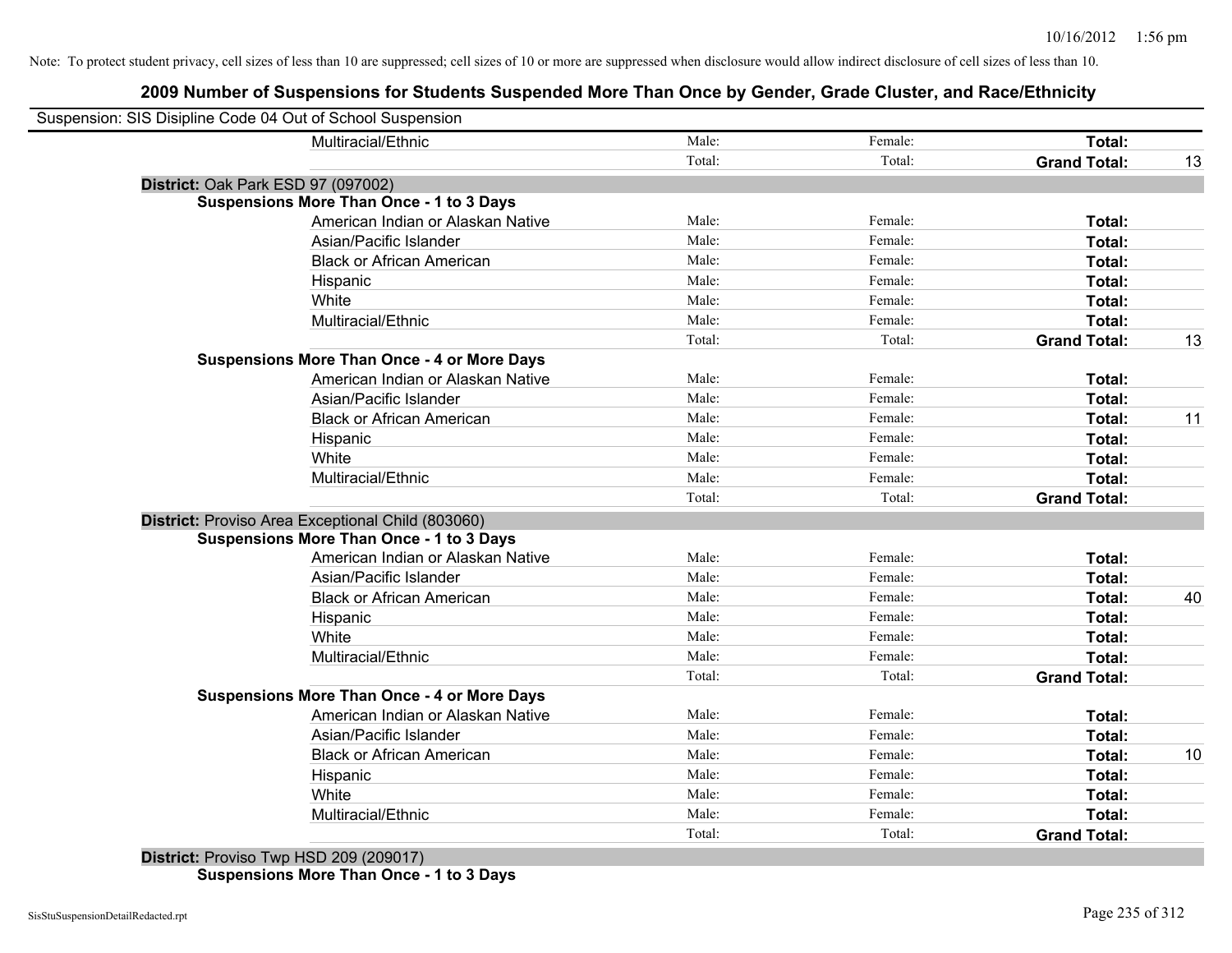| Suspension: SIS Disipline Code 04 Out of School Suspension |                                                    |        |       |         |     |                     |       |
|------------------------------------------------------------|----------------------------------------------------|--------|-------|---------|-----|---------------------|-------|
|                                                            | American Indian or Alaskan Native                  | Male:  |       | Female: |     | Total:              |       |
|                                                            | Asian/Pacific Islander                             | Male:  |       | Female: |     | Total:              |       |
|                                                            | <b>Black or African American</b>                   | Male:  | 1,125 | Female: | 548 | Total:              | 1,673 |
|                                                            | Hispanic                                           | Male:  | 430   | Female: | 133 | Total:              | 563   |
|                                                            | White                                              | Male:  |       | Female: |     | Total:              | 18    |
|                                                            | Multiracial/Ethnic                                 | Male:  |       | Female: |     | Total:              | 25    |
|                                                            |                                                    | Total: |       | Total:  |     | <b>Grand Total:</b> |       |
|                                                            | <b>Suspensions More Than Once - 4 or More Days</b> |        |       |         |     |                     |       |
|                                                            | American Indian or Alaskan Native                  | Male:  |       | Female: |     | Total:              |       |
|                                                            | Asian/Pacific Islander                             | Male:  |       | Female: |     | Total:              |       |
|                                                            | <b>Black or African American</b>                   | Male:  | 320   | Female: | 126 | Total:              | 446   |
|                                                            | Hispanic                                           | Male:  | 111   | Female: | 32  | Total:              | 143   |
|                                                            | White                                              | Male:  |       | Female: |     | Total:              |       |
|                                                            | Multiracial/Ethnic                                 | Male:  |       | Female: |     | Total:              | 12    |
|                                                            |                                                    | Total: |       | Total:  |     | <b>Grand Total:</b> |       |
| District: Ridgewood CHSD 234 (234016)                      |                                                    |        |       |         |     |                     |       |
|                                                            | <b>Suspensions More Than Once - 1 to 3 Days</b>    |        |       |         |     |                     |       |
|                                                            | American Indian or Alaskan Native                  | Male:  |       | Female: |     | Total:              |       |
|                                                            | Asian/Pacific Islander                             | Male:  |       | Female: |     | Total:              |       |
|                                                            | <b>Black or African American</b>                   | Male:  |       | Female: |     | Total:              |       |
|                                                            | Hispanic                                           | Male:  |       | Female: |     | Total:              | 12    |
|                                                            | White                                              | Male:  | 49    | Female: | 25  | Total:              | 74    |
|                                                            | Multiracial/Ethnic                                 | Male:  |       | Female: |     | Total:              |       |
|                                                            |                                                    | Total: |       | Total:  |     | <b>Grand Total:</b> | 101   |
|                                                            | <b>Suspensions More Than Once - 4 or More Days</b> |        |       |         |     |                     |       |
|                                                            | American Indian or Alaskan Native                  | Male:  |       | Female: |     | Total:              |       |
|                                                            | Asian/Pacific Islander                             | Male:  |       | Female: |     | Total:              |       |
|                                                            | <b>Black or African American</b>                   | Male:  |       | Female: |     | Total:              |       |
|                                                            | Hispanic                                           | Male:  |       | Female: |     | Total:              |       |
|                                                            | White                                              | Male:  |       | Female: |     | Total:              | 10    |
|                                                            | Multiracial/Ethnic                                 | Male:  |       | Female: |     | Total:              |       |
|                                                            |                                                    | Total: |       | Total:  |     | <b>Grand Total:</b> |       |
| District: River Forest SD 90 (090002)                      |                                                    |        |       |         |     |                     |       |
|                                                            | <b>Suspensions More Than Once - 1 to 3 Days</b>    |        |       |         |     |                     |       |
|                                                            | American Indian or Alaskan Native                  | Male:  |       | Female: |     | Total:              |       |
|                                                            | Asian/Pacific Islander                             | Male:  |       | Female: |     | Total:              |       |
|                                                            | <b>Black or African American</b>                   | Male:  |       | Female: |     | Total:              |       |
|                                                            | Hispanic                                           | Male:  |       | Female: |     | Total:              |       |
|                                                            | White                                              | Male:  |       | Female: |     | Total:              |       |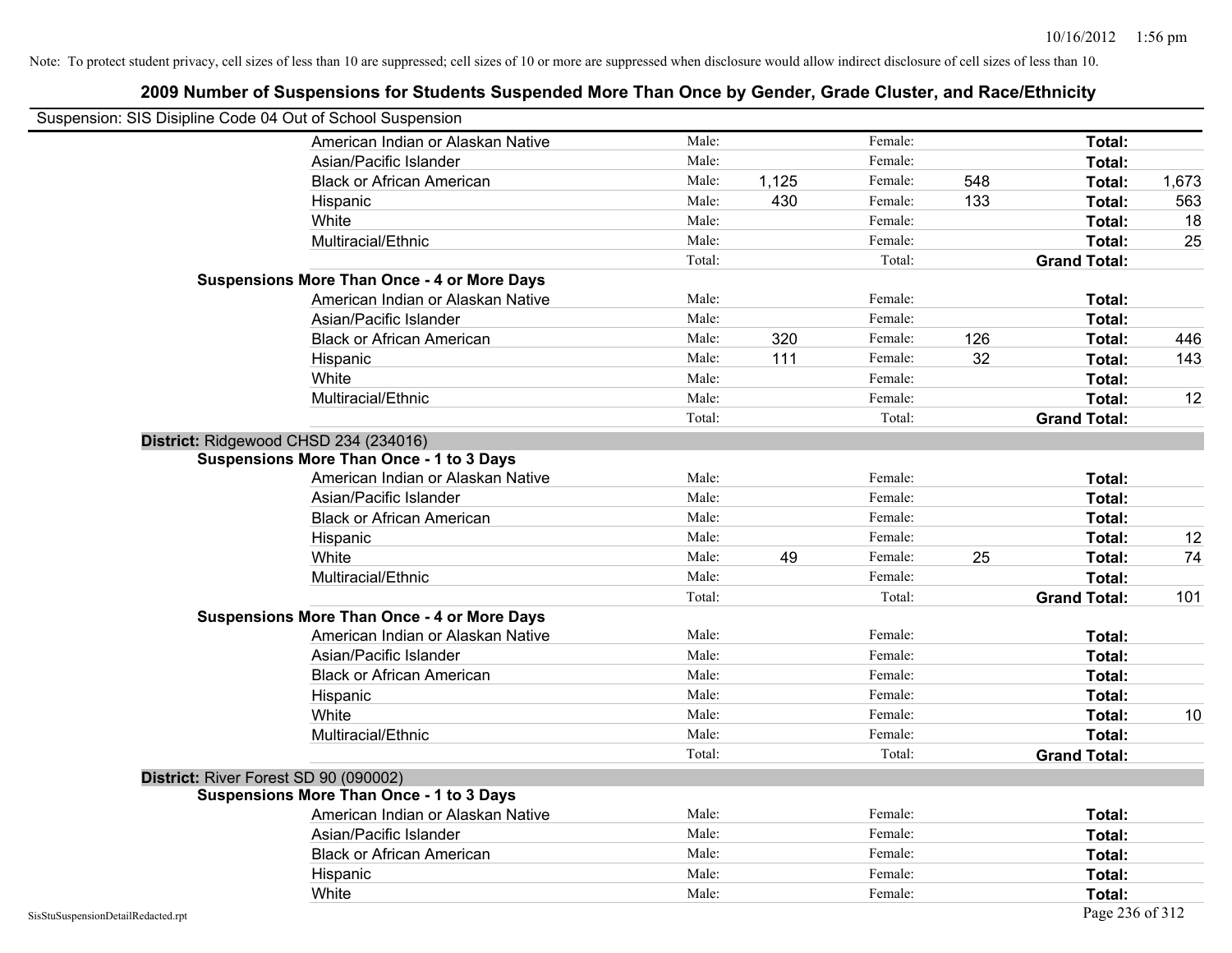### **2009 Number of Suspensions for Students Suspended More Than Once by Gender, Grade Cluster, and Race/Ethnicity**

| Male:<br>Multiracial/Ethnic<br>Female:<br>Total:<br>Total:<br>Total:<br><b>Grand Total:</b><br>District: River Grove SD 85-5 (085502)<br><b>Suspensions More Than Once - 1 to 3 Days</b><br>American Indian or Alaskan Native<br>Male:<br>Female:<br>Total:<br>Asian/Pacific Islander<br>Male:<br>Female:<br>Total:<br><b>Black or African American</b><br>Male:<br>Female:<br>Total:<br>Male:<br>Female:<br>Total:<br>Hispanic<br>Male:<br>White<br>Female:<br>Total:<br>Multiracial/Ethnic<br>Male:<br>Female:<br>Total:<br>Total:<br>Total:<br><b>Grand Total:</b><br><b>Suspensions More Than Once - 4 or More Days</b><br>American Indian or Alaskan Native<br>Male:<br>Female:<br>Total:<br>Female:<br>Asian/Pacific Islander<br>Male:<br>Total:<br>Female:<br><b>Black or African American</b><br>Male:<br>Total:<br>Female:<br>Male:<br>Total:<br>Hispanic<br>Male:<br>Female:<br>White<br>Total:<br>Multiracial/Ethnic<br>Male:<br>Female:<br>Total: | Suspension: SIS Disipline Code 04 Out of School Suspension |        |        |                     |
|---------------------------------------------------------------------------------------------------------------------------------------------------------------------------------------------------------------------------------------------------------------------------------------------------------------------------------------------------------------------------------------------------------------------------------------------------------------------------------------------------------------------------------------------------------------------------------------------------------------------------------------------------------------------------------------------------------------------------------------------------------------------------------------------------------------------------------------------------------------------------------------------------------------------------------------------------------------|------------------------------------------------------------|--------|--------|---------------------|
|                                                                                                                                                                                                                                                                                                                                                                                                                                                                                                                                                                                                                                                                                                                                                                                                                                                                                                                                                               |                                                            |        |        |                     |
|                                                                                                                                                                                                                                                                                                                                                                                                                                                                                                                                                                                                                                                                                                                                                                                                                                                                                                                                                               |                                                            |        |        |                     |
|                                                                                                                                                                                                                                                                                                                                                                                                                                                                                                                                                                                                                                                                                                                                                                                                                                                                                                                                                               |                                                            |        |        |                     |
|                                                                                                                                                                                                                                                                                                                                                                                                                                                                                                                                                                                                                                                                                                                                                                                                                                                                                                                                                               |                                                            |        |        |                     |
|                                                                                                                                                                                                                                                                                                                                                                                                                                                                                                                                                                                                                                                                                                                                                                                                                                                                                                                                                               |                                                            |        |        |                     |
|                                                                                                                                                                                                                                                                                                                                                                                                                                                                                                                                                                                                                                                                                                                                                                                                                                                                                                                                                               |                                                            |        |        |                     |
|                                                                                                                                                                                                                                                                                                                                                                                                                                                                                                                                                                                                                                                                                                                                                                                                                                                                                                                                                               |                                                            |        |        |                     |
|                                                                                                                                                                                                                                                                                                                                                                                                                                                                                                                                                                                                                                                                                                                                                                                                                                                                                                                                                               |                                                            |        |        |                     |
|                                                                                                                                                                                                                                                                                                                                                                                                                                                                                                                                                                                                                                                                                                                                                                                                                                                                                                                                                               |                                                            |        |        |                     |
|                                                                                                                                                                                                                                                                                                                                                                                                                                                                                                                                                                                                                                                                                                                                                                                                                                                                                                                                                               |                                                            |        |        |                     |
|                                                                                                                                                                                                                                                                                                                                                                                                                                                                                                                                                                                                                                                                                                                                                                                                                                                                                                                                                               |                                                            |        |        |                     |
|                                                                                                                                                                                                                                                                                                                                                                                                                                                                                                                                                                                                                                                                                                                                                                                                                                                                                                                                                               |                                                            |        |        |                     |
|                                                                                                                                                                                                                                                                                                                                                                                                                                                                                                                                                                                                                                                                                                                                                                                                                                                                                                                                                               |                                                            |        |        |                     |
|                                                                                                                                                                                                                                                                                                                                                                                                                                                                                                                                                                                                                                                                                                                                                                                                                                                                                                                                                               |                                                            |        |        |                     |
|                                                                                                                                                                                                                                                                                                                                                                                                                                                                                                                                                                                                                                                                                                                                                                                                                                                                                                                                                               |                                                            |        |        |                     |
|                                                                                                                                                                                                                                                                                                                                                                                                                                                                                                                                                                                                                                                                                                                                                                                                                                                                                                                                                               |                                                            |        |        |                     |
|                                                                                                                                                                                                                                                                                                                                                                                                                                                                                                                                                                                                                                                                                                                                                                                                                                                                                                                                                               |                                                            |        |        |                     |
|                                                                                                                                                                                                                                                                                                                                                                                                                                                                                                                                                                                                                                                                                                                                                                                                                                                                                                                                                               |                                                            |        |        |                     |
|                                                                                                                                                                                                                                                                                                                                                                                                                                                                                                                                                                                                                                                                                                                                                                                                                                                                                                                                                               |                                                            | Total: | Total: | <b>Grand Total:</b> |
| District: Riverside SD 96 (096002)                                                                                                                                                                                                                                                                                                                                                                                                                                                                                                                                                                                                                                                                                                                                                                                                                                                                                                                            |                                                            |        |        |                     |
| <b>Suspensions More Than Once - 1 to 3 Days</b>                                                                                                                                                                                                                                                                                                                                                                                                                                                                                                                                                                                                                                                                                                                                                                                                                                                                                                               |                                                            |        |        |                     |
| Male:<br>Female:<br>Total:<br>American Indian or Alaskan Native                                                                                                                                                                                                                                                                                                                                                                                                                                                                                                                                                                                                                                                                                                                                                                                                                                                                                               |                                                            |        |        |                     |
| Male:<br>Female:<br>Total:<br>Asian/Pacific Islander                                                                                                                                                                                                                                                                                                                                                                                                                                                                                                                                                                                                                                                                                                                                                                                                                                                                                                          |                                                            |        |        |                     |
| Male:<br>Female:<br>Total:<br><b>Black or African American</b>                                                                                                                                                                                                                                                                                                                                                                                                                                                                                                                                                                                                                                                                                                                                                                                                                                                                                                |                                                            |        |        |                     |
| Male:<br>Female:<br>Total:<br>Hispanic                                                                                                                                                                                                                                                                                                                                                                                                                                                                                                                                                                                                                                                                                                                                                                                                                                                                                                                        |                                                            |        |        |                     |
| Male:<br>Female:<br>White<br>Total:                                                                                                                                                                                                                                                                                                                                                                                                                                                                                                                                                                                                                                                                                                                                                                                                                                                                                                                           |                                                            |        |        |                     |
| Male:<br>Multiracial/Ethnic<br>Female:<br>Total:                                                                                                                                                                                                                                                                                                                                                                                                                                                                                                                                                                                                                                                                                                                                                                                                                                                                                                              |                                                            |        |        |                     |
| Total:<br>Total:<br><b>Grand Total:</b>                                                                                                                                                                                                                                                                                                                                                                                                                                                                                                                                                                                                                                                                                                                                                                                                                                                                                                                       |                                                            |        |        |                     |
| <b>Suspensions More Than Once - 4 or More Days</b>                                                                                                                                                                                                                                                                                                                                                                                                                                                                                                                                                                                                                                                                                                                                                                                                                                                                                                            |                                                            |        |        |                     |
| Male:<br>Female:<br>Total:<br>American Indian or Alaskan Native                                                                                                                                                                                                                                                                                                                                                                                                                                                                                                                                                                                                                                                                                                                                                                                                                                                                                               |                                                            |        |        |                     |
| Male:<br>Female:<br>Asian/Pacific Islander<br>Total:                                                                                                                                                                                                                                                                                                                                                                                                                                                                                                                                                                                                                                                                                                                                                                                                                                                                                                          |                                                            |        |        |                     |
| Male:<br>Female:<br><b>Black or African American</b><br>Total:                                                                                                                                                                                                                                                                                                                                                                                                                                                                                                                                                                                                                                                                                                                                                                                                                                                                                                |                                                            |        |        |                     |
| Male:<br>Female:<br>Total:<br>Hispanic                                                                                                                                                                                                                                                                                                                                                                                                                                                                                                                                                                                                                                                                                                                                                                                                                                                                                                                        |                                                            |        |        |                     |
| Male:<br>Female:<br>White<br>Total:                                                                                                                                                                                                                                                                                                                                                                                                                                                                                                                                                                                                                                                                                                                                                                                                                                                                                                                           |                                                            |        |        |                     |
| Male:<br>Female:<br>Total:<br>Multiracial/Ethnic                                                                                                                                                                                                                                                                                                                                                                                                                                                                                                                                                                                                                                                                                                                                                                                                                                                                                                              |                                                            |        |        |                     |
| Total:<br>Total:<br><b>Grand Total:</b>                                                                                                                                                                                                                                                                                                                                                                                                                                                                                                                                                                                                                                                                                                                                                                                                                                                                                                                       |                                                            |        |        |                     |

**District:** Riverside-Brookfield Twp SD 208 (208017) **Suspensions More Than Once - 1 to 3 Days**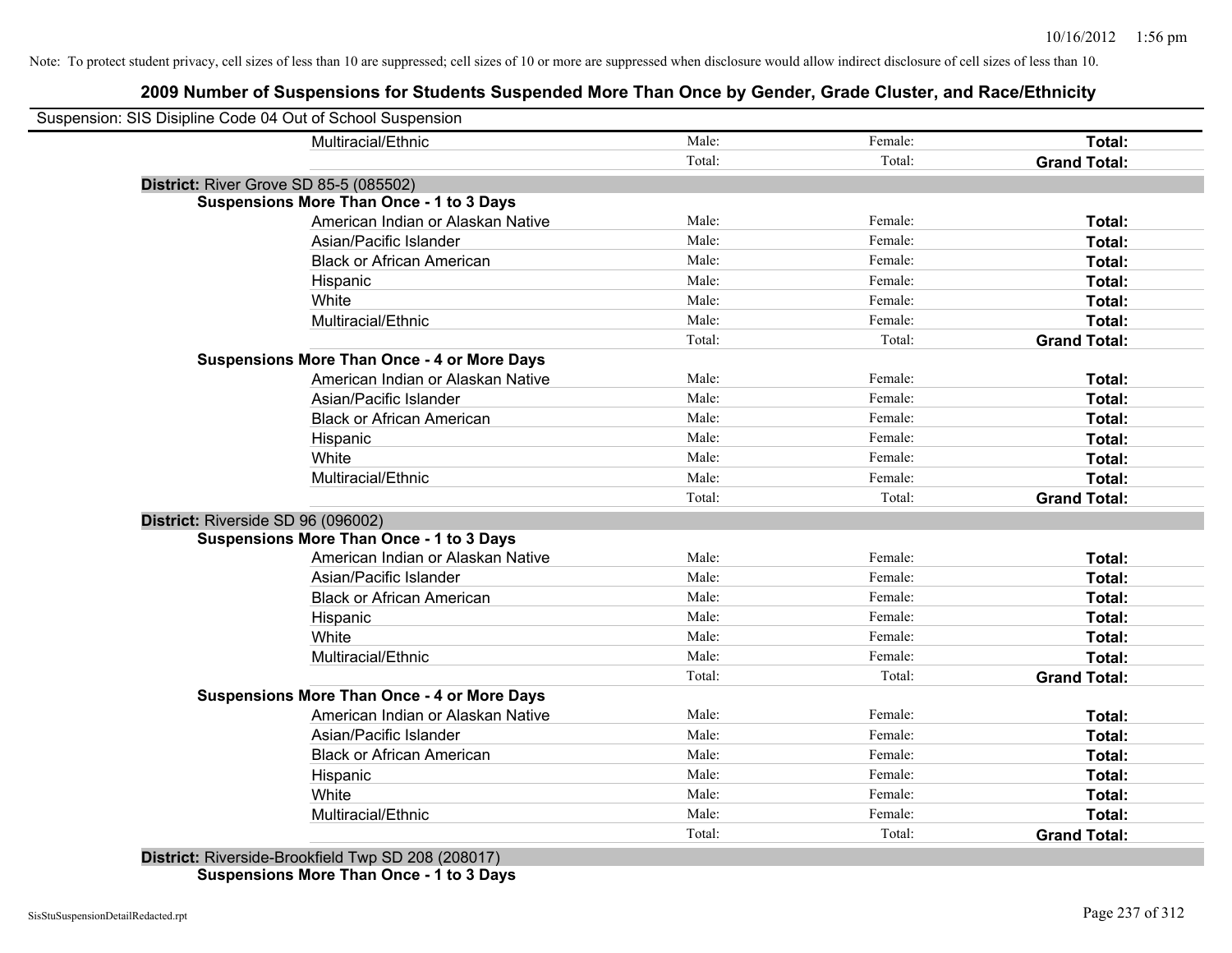|                                                            | 2009 Number of Suspensions for Students Suspended More Than Once by Gender, Grade Cluster, and Race/Ethnicity |        |    |         |    |                     |    |
|------------------------------------------------------------|---------------------------------------------------------------------------------------------------------------|--------|----|---------|----|---------------------|----|
| Suspension: SIS Disipline Code 04 Out of School Suspension |                                                                                                               |        |    |         |    |                     |    |
|                                                            | American Indian or Alaskan Native                                                                             | Male:  |    | Female: |    | Total:              |    |
|                                                            | Asian/Pacific Islander                                                                                        | Male:  |    | Female: |    | Total:              |    |
|                                                            | <b>Black or African American</b>                                                                              | Male:  |    | Female: |    | Total:              | 14 |
|                                                            | Hispanic                                                                                                      | Male:  |    | Female: |    | Total:              | 25 |
|                                                            | White                                                                                                         | Male:  |    | Female: |    | Total:              | 27 |
|                                                            | Multiracial/Ethnic                                                                                            | Male:  |    | Female: |    | Total:              |    |
|                                                            |                                                                                                               | Total: | 56 | Total:  | 22 | <b>Grand Total:</b> | 78 |
|                                                            | <b>Suspensions More Than Once - 4 or More Days</b>                                                            |        |    |         |    |                     |    |
|                                                            | American Indian or Alaskan Native                                                                             | Male:  |    | Female: |    | Total:              |    |
|                                                            | Asian/Pacific Islander                                                                                        | Male:  |    | Female: |    | Total:              |    |
|                                                            | <b>Black or African American</b>                                                                              | Male:  |    | Female: |    | Total:              |    |
|                                                            | Hispanic                                                                                                      | Male:  |    | Female: |    | Total:              |    |
|                                                            | White                                                                                                         | Male:  |    | Female: |    | Total:              |    |
|                                                            | Multiracial/Ethnic                                                                                            | Male:  |    | Female: |    | <b>Total:</b>       |    |
|                                                            |                                                                                                               | Total: |    | Total:  |    | <b>Grand Total:</b> | 24 |
|                                                            | District: Schiller Park SD 81 (081002)                                                                        |        |    |         |    |                     |    |
|                                                            | <b>Suspensions More Than Once - 1 to 3 Days</b>                                                               |        |    |         |    |                     |    |
|                                                            | American Indian or Alaskan Native                                                                             | Male:  |    | Female: |    | Total:              |    |
|                                                            | Asian/Pacific Islander                                                                                        | Male:  |    | Female: |    | Total:              |    |
|                                                            | <b>Black or African American</b>                                                                              | Male:  |    | Female: |    | Total:              |    |
|                                                            | Hispanic                                                                                                      | Male:  |    | Female: |    | Total:              |    |
|                                                            | White                                                                                                         | Male:  |    | Female: |    | Total:              | 11 |
|                                                            | Multiracial/Ethnic                                                                                            | Male:  |    | Female: |    | <b>Total:</b>       |    |
|                                                            |                                                                                                               | Total: |    | Total:  |    | <b>Grand Total:</b> |    |
|                                                            | <b>Suspensions More Than Once - 4 or More Days</b>                                                            |        |    |         |    |                     |    |
|                                                            | American Indian or Alaskan Native                                                                             | Male:  |    | Female: |    | Total:              |    |
|                                                            | Asian/Pacific Islander                                                                                        | Male:  |    | Female: |    | Total:              |    |
|                                                            | <b>Black or African American</b>                                                                              | Male:  |    | Female: |    | Total:              |    |
|                                                            | Hispanic                                                                                                      | Male:  |    | Female: |    | Total:              |    |
|                                                            | White                                                                                                         | Male:  |    | Female: |    | Total:              |    |
|                                                            | Multiracial/Ethnic                                                                                            | Male:  |    | Female: |    | Total:              |    |
|                                                            |                                                                                                               | Total: |    | Total:  |    | <b>Grand Total:</b> |    |
|                                                            | District: Streamwood Behavioral Healthcare (021500)                                                           |        |    |         |    |                     |    |
|                                                            | <b>Suspensions More Than Once - 1 to 3 Days</b>                                                               |        |    |         |    |                     |    |
|                                                            | American Indian or Alaskan Native                                                                             | Male:  |    | Female: |    | Total:              |    |
|                                                            | Asian/Pacific Islander                                                                                        | Male:  |    | Female: |    | Total:              |    |
|                                                            | <b>Black or African American</b>                                                                              | Male:  |    | Female: |    | Total:              |    |
|                                                            | Hispanic                                                                                                      | Male:  |    | Female: |    | Total:              |    |
|                                                            | White                                                                                                         | Male:  |    | Female: |    | Total:              | 12 |

#### SisStuSuspensionDetailRedacted.rpt Page 238 of 312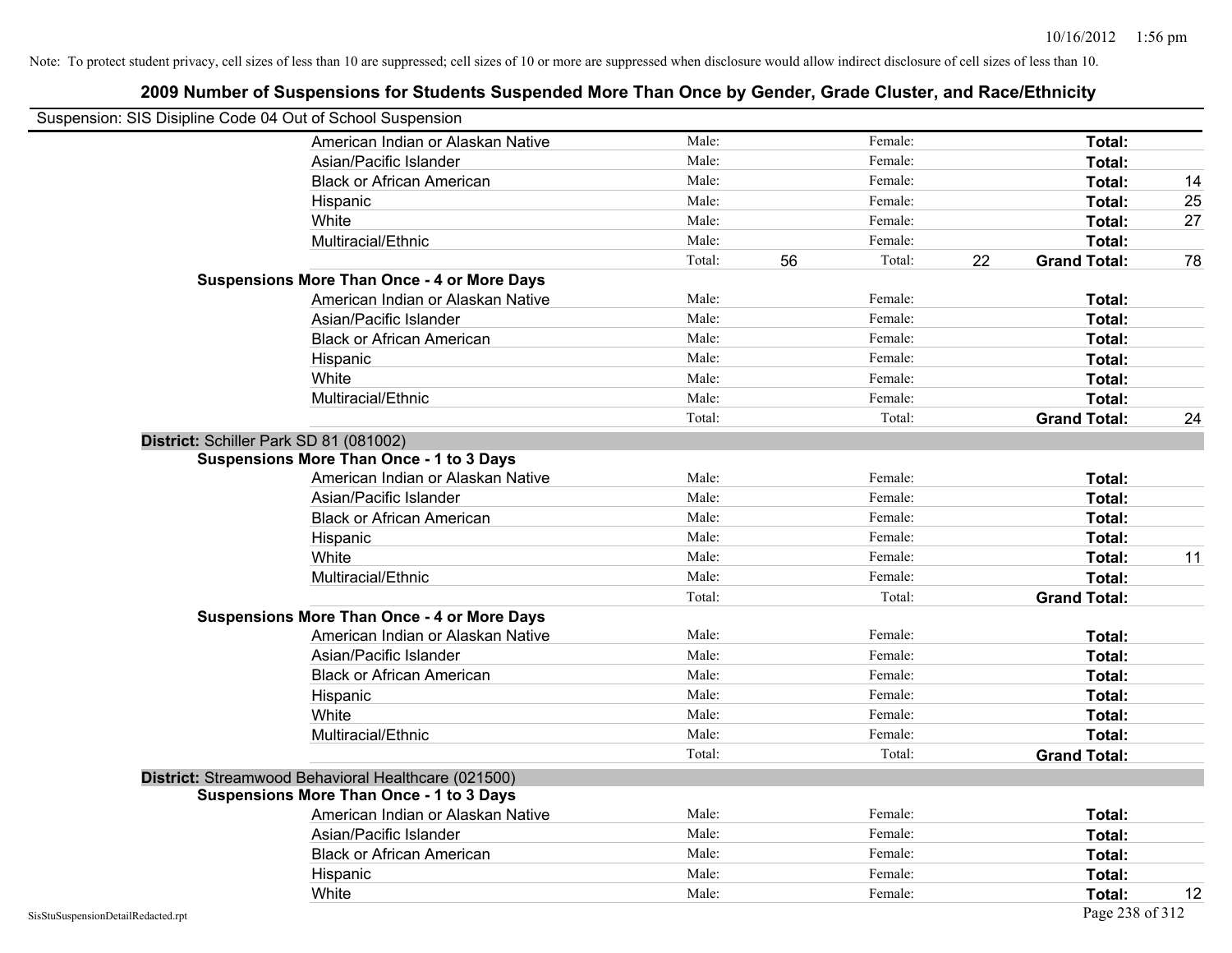### **2009 Number of Suspensions for Students Suspended More Than Once by Gender, Grade Cluster, and Race/Ethnicity**

| Suspension: SIS Disipline Code 04 Out of School Suspension |                                                    |        |         |                     |    |
|------------------------------------------------------------|----------------------------------------------------|--------|---------|---------------------|----|
|                                                            | Multiracial/Ethnic                                 | Male:  | Female: | Total:              |    |
|                                                            |                                                    | Total: | Total:  | <b>Grand Total:</b> |    |
|                                                            | <b>Suspensions More Than Once - 4 or More Days</b> |        |         |                     |    |
|                                                            | American Indian or Alaskan Native                  | Male:  | Female: | Total:              |    |
|                                                            | Asian/Pacific Islander                             | Male:  | Female: | Total:              |    |
|                                                            | <b>Black or African American</b>                   | Male:  | Female: | Total:              |    |
|                                                            | Hispanic                                           | Male:  | Female: | Total:              |    |
|                                                            | White                                              | Male:  | Female: | Total:              |    |
|                                                            | Multiracial/Ethnic                                 | Male:  | Female: | Total:              |    |
|                                                            |                                                    | Total: | Total:  | <b>Grand Total:</b> |    |
| District: Union Ridge SD 86 (086002)                       |                                                    |        |         |                     |    |
|                                                            | <b>Suspensions More Than Once - 1 to 3 Days</b>    |        |         |                     |    |
|                                                            | American Indian or Alaskan Native                  | Male:  | Female: | Total:              |    |
|                                                            | Asian/Pacific Islander                             | Male:  | Female: | Total:              |    |
|                                                            | <b>Black or African American</b>                   | Male:  | Female: | Total:              |    |
|                                                            | Hispanic                                           | Male:  | Female: | Total:              |    |
|                                                            | White                                              | Male:  | Female: | Total:              |    |
|                                                            | Multiracial/Ethnic                                 | Male:  | Female: | Total:              |    |
|                                                            |                                                    | Total: | Total:  | <b>Grand Total:</b> |    |
|                                                            | District: Westchester SD 92-5 (092502)             |        |         |                     |    |
|                                                            | <b>Suspensions More Than Once - 1 to 3 Days</b>    |        |         |                     |    |
|                                                            | American Indian or Alaskan Native                  | Male:  | Female: | Total:              |    |
|                                                            | Asian/Pacific Islander                             | Male:  | Female: | Total:              |    |
|                                                            | <b>Black or African American</b>                   | Male:  | Female: | Total:              |    |
|                                                            | Hispanic                                           | Male:  | Female: | Total:              |    |
|                                                            | White                                              | Male:  | Female: | <b>Total:</b>       |    |
|                                                            | Multiracial/Ethnic                                 | Male:  | Female: | Total:              |    |
|                                                            |                                                    | Total: | Total:  | <b>Grand Total:</b> | 16 |
|                                                            | <b>Suspensions More Than Once - 4 or More Days</b> |        |         |                     |    |
|                                                            | American Indian or Alaskan Native                  | Male:  | Female: | Total:              |    |
|                                                            | Asian/Pacific Islander                             | Male:  | Female: | Total:              |    |
|                                                            | <b>Black or African American</b>                   | Male:  | Female: | Total:              |    |
|                                                            | Hispanic                                           | Male:  | Female: | Total:              |    |
|                                                            | White                                              | Male:  | Female: | Total:              |    |
|                                                            | Multiracial/Ethnic                                 | Male:  | Female: | Total:              |    |
|                                                            |                                                    | Total: | Total:  | <b>Grand Total:</b> |    |

**Suspensions More Than Once - 1 to 3 Days**

**District:** Region 06 West Cook ISC 2 (000000)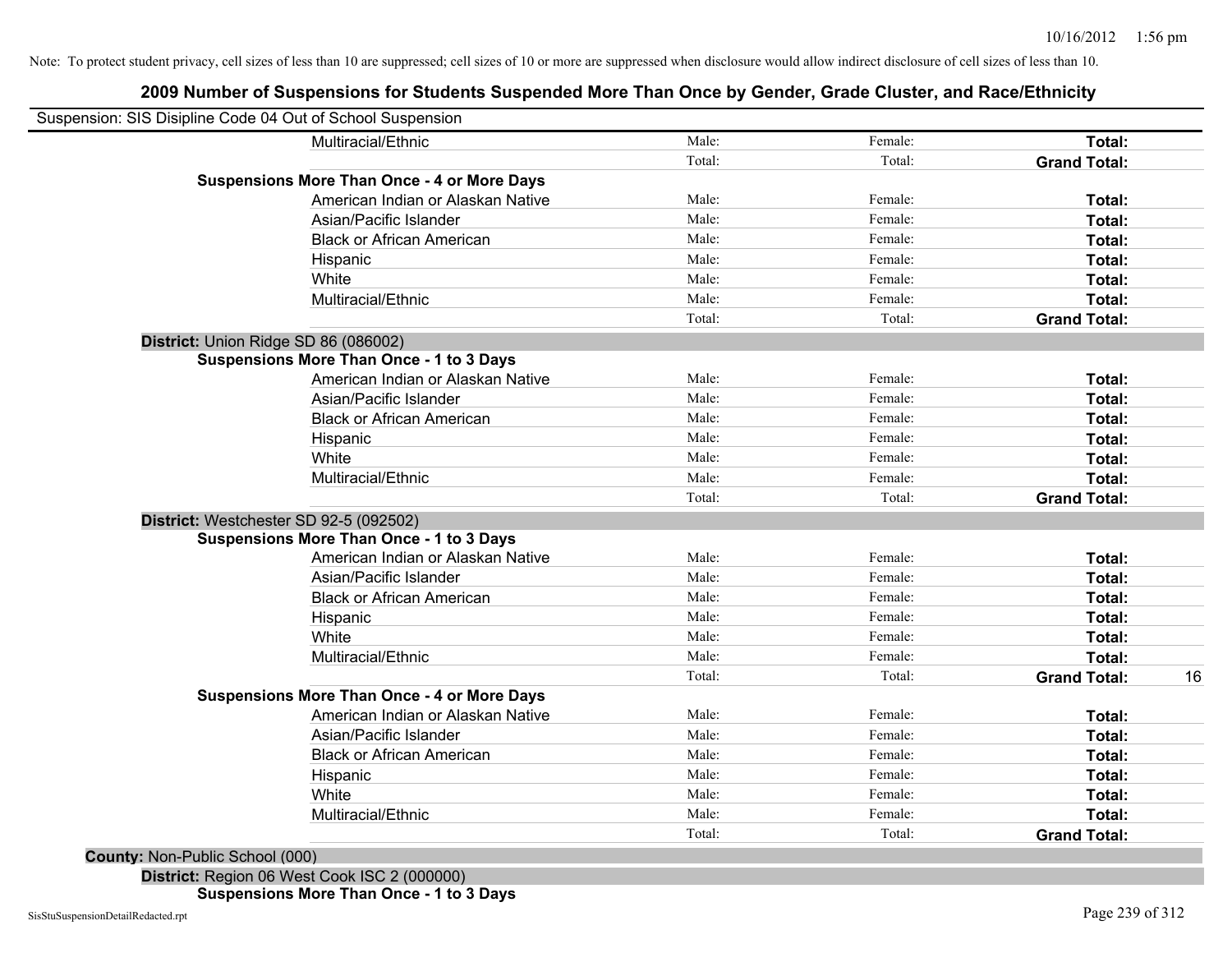### **2009 Number of Suspensions for Students Suspended More Than Once by Gender, Grade Cluster, and Race/Ethnicity**

|                                         | Suspension: SIS Disipline Code 04 Out of School Suspension |        |         |                     |    |
|-----------------------------------------|------------------------------------------------------------|--------|---------|---------------------|----|
|                                         | American Indian or Alaskan Native                          | Male:  | Female: | Total:              |    |
|                                         | Asian/Pacific Islander                                     | Male:  | Female: | Total:              |    |
|                                         | <b>Black or African American</b>                           | Male:  | Female: | Total:              |    |
|                                         | Hispanic                                                   | Male:  | Female: | Total:              |    |
|                                         | White                                                      | Male:  | Female: | Total:              |    |
|                                         | Multiracial/Ethnic                                         | Male:  | Female: | Total:              |    |
|                                         |                                                            | Total: | Total:  | <b>Grand Total:</b> |    |
|                                         |                                                            |        |         |                     |    |
| Region: Region 07 South Cook ISC 4 (07) |                                                            |        |         |                     |    |
| County: Cook (016)                      |                                                            |        |         |                     |    |
|                                         | District: A E R O Spec Educ Coop (806060)                  |        |         |                     |    |
|                                         | <b>Suspensions More Than Once - 1 to 3 Days</b>            |        |         |                     |    |
|                                         | American Indian or Alaskan Native                          | Male:  | Female: | Total:              |    |
|                                         | Asian/Pacific Islander                                     | Male:  | Female: | Total:              |    |
|                                         | <b>Black or African American</b>                           | Male:  | Female: | Total:              |    |
|                                         | Hispanic                                                   | Male:  | Female: | Total:              |    |
|                                         | White                                                      | Male:  | Female: | Total:              |    |
|                                         | Multiracial/Ethnic                                         | Male:  | Female: | Total:              |    |
|                                         |                                                            | Total: | Total:  | <b>Grand Total:</b> |    |
|                                         | District: Alsip-Hazlgrn-Oaklwn SD 126 (126002)             |        |         |                     |    |
|                                         | <b>Suspensions More Than Once - 1 to 3 Days</b>            |        |         |                     |    |
|                                         | American Indian or Alaskan Native                          | Male:  | Female: | Total:              |    |
|                                         | Asian/Pacific Islander                                     | Male:  | Female: | Total:              |    |
|                                         | <b>Black or African American</b>                           | Male:  | Female: | Total:              |    |
|                                         | Hispanic                                                   | Male:  | Female: | Total:              |    |
|                                         | White                                                      | Male:  | Female: | Total:              |    |
|                                         | Multiracial/Ethnic                                         | Male:  | Female: | Total:              |    |
|                                         |                                                            | Total: | Total:  | <b>Grand Total:</b> | 10 |
|                                         | <b>Suspensions More Than Once - 4 or More Days</b>         |        |         |                     |    |
|                                         | American Indian or Alaskan Native                          | Male:  | Female: | Total:              |    |
|                                         | Asian/Pacific Islander                                     | Male:  | Female: | Total:              |    |
|                                         | <b>Black or African American</b>                           | Male:  | Female: | Total:              |    |
|                                         | Hispanic                                                   | Male:  | Female: | Total:              |    |
|                                         | White                                                      | Male:  | Female: | Total:              |    |
|                                         | Multiracial/Ethnic                                         | Male:  | Female: | <b>Total:</b>       |    |
|                                         |                                                            | Total: | Total:  | <b>Grand Total:</b> |    |
|                                         |                                                            |        |         |                     |    |

**District:** Arbor Park SD 145 (145002) **Suspensions More Than Once - 1 to 3 Days**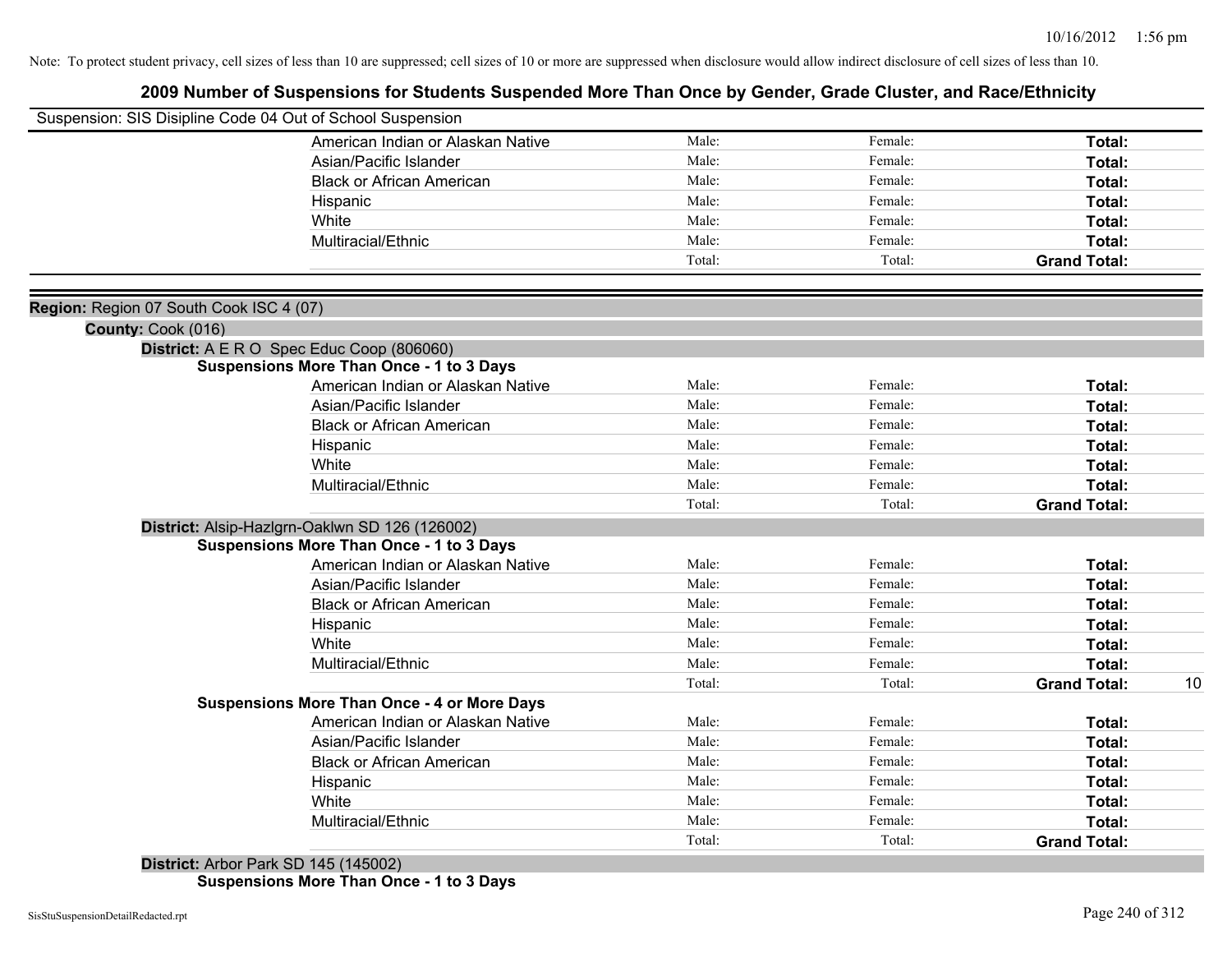| Suspension: SIS Disipline Code 04 Out of School Suspension |                                                    |        |     |         |    |                     |     |
|------------------------------------------------------------|----------------------------------------------------|--------|-----|---------|----|---------------------|-----|
|                                                            | American Indian or Alaskan Native                  | Male:  |     | Female: |    | Total:              |     |
|                                                            | Asian/Pacific Islander                             | Male:  |     | Female: |    | Total:              |     |
|                                                            | <b>Black or African American</b>                   | Male:  |     | Female: |    | Total:              |     |
|                                                            | Hispanic                                           | Male:  |     | Female: |    | Total:              |     |
|                                                            | White                                              | Male:  |     | Female: |    | Total:              |     |
|                                                            | Multiracial/Ethnic                                 | Male:  |     | Female: |    | Total:              |     |
|                                                            |                                                    | Total: |     | Total:  |    | <b>Grand Total:</b> | 14  |
|                                                            | <b>Suspensions More Than Once - 4 or More Days</b> |        |     |         |    |                     |     |
|                                                            | American Indian or Alaskan Native                  | Male:  |     | Female: |    | Total:              |     |
|                                                            | Asian/Pacific Islander                             | Male:  |     | Female: |    | Total:              |     |
|                                                            | <b>Black or African American</b>                   | Male:  |     | Female: |    | Total:              |     |
|                                                            | Hispanic                                           | Male:  |     | Female: |    | Total:              |     |
|                                                            | White                                              | Male:  |     | Female: |    | Total:              |     |
|                                                            | Multiracial/Ethnic                                 | Male:  |     | Female: |    | Total:              |     |
|                                                            |                                                    | Total: |     | Total:  |    | <b>Grand Total:</b> |     |
| District: Argo CHSD 217 (217016)                           |                                                    |        |     |         |    |                     |     |
|                                                            | <b>Suspensions More Than Once - 1 to 3 Days</b>    |        |     |         |    |                     |     |
|                                                            | American Indian or Alaskan Native                  | Male:  |     | Female: |    | Total:              | 11  |
|                                                            | Asian/Pacific Islander                             | Male:  |     | Female: |    | Total:              |     |
|                                                            | <b>Black or African American</b>                   | Male:  | 110 | Female: | 26 | Total:              | 136 |
|                                                            | Hispanic                                           | Male:  | 94  | Female: | 14 | Total:              | 108 |
|                                                            | White                                              | Male:  | 74  | Female: | 27 | Total:              | 101 |
|                                                            | Multiracial/Ethnic                                 | Male:  |     | Female: |    | Total:              | 14  |
|                                                            |                                                    | Total: |     | Total:  |    | <b>Grand Total:</b> |     |
|                                                            | <b>Suspensions More Than Once - 4 or More Days</b> |        |     |         |    |                     |     |
|                                                            | American Indian or Alaskan Native                  | Male:  |     | Female: |    | Total:              |     |
|                                                            | Asian/Pacific Islander                             | Male:  |     | Female: |    | Total:              |     |
|                                                            | <b>Black or African American</b>                   | Male:  | 23  | Female: | 10 | Total:              | 33  |
|                                                            | Hispanic                                           | Male:  |     | Female: |    | Total:              | 11  |
|                                                            | White                                              | Male:  |     | Female: |    | Total:              | 15  |
|                                                            | Multiracial/Ethnic                                 | Male:  |     | Female: |    | Total:              |     |
|                                                            |                                                    | Total: |     | Total:  |    | <b>Grand Total:</b> |     |
|                                                            | District: Atwood Heights SD 125 (125002)           |        |     |         |    |                     |     |
|                                                            | <b>Suspensions More Than Once - 1 to 3 Days</b>    |        |     |         |    |                     |     |
|                                                            | American Indian or Alaskan Native                  | Male:  |     | Female: |    | Total:              |     |
|                                                            | Asian/Pacific Islander                             | Male:  |     | Female: |    | Total:              |     |
|                                                            | <b>Black or African American</b>                   | Male:  |     | Female: |    | Total:              |     |
|                                                            | Hispanic                                           | Male:  |     | Female: |    | Total:              |     |
|                                                            | White                                              | Male:  |     | Female: |    | Total:              |     |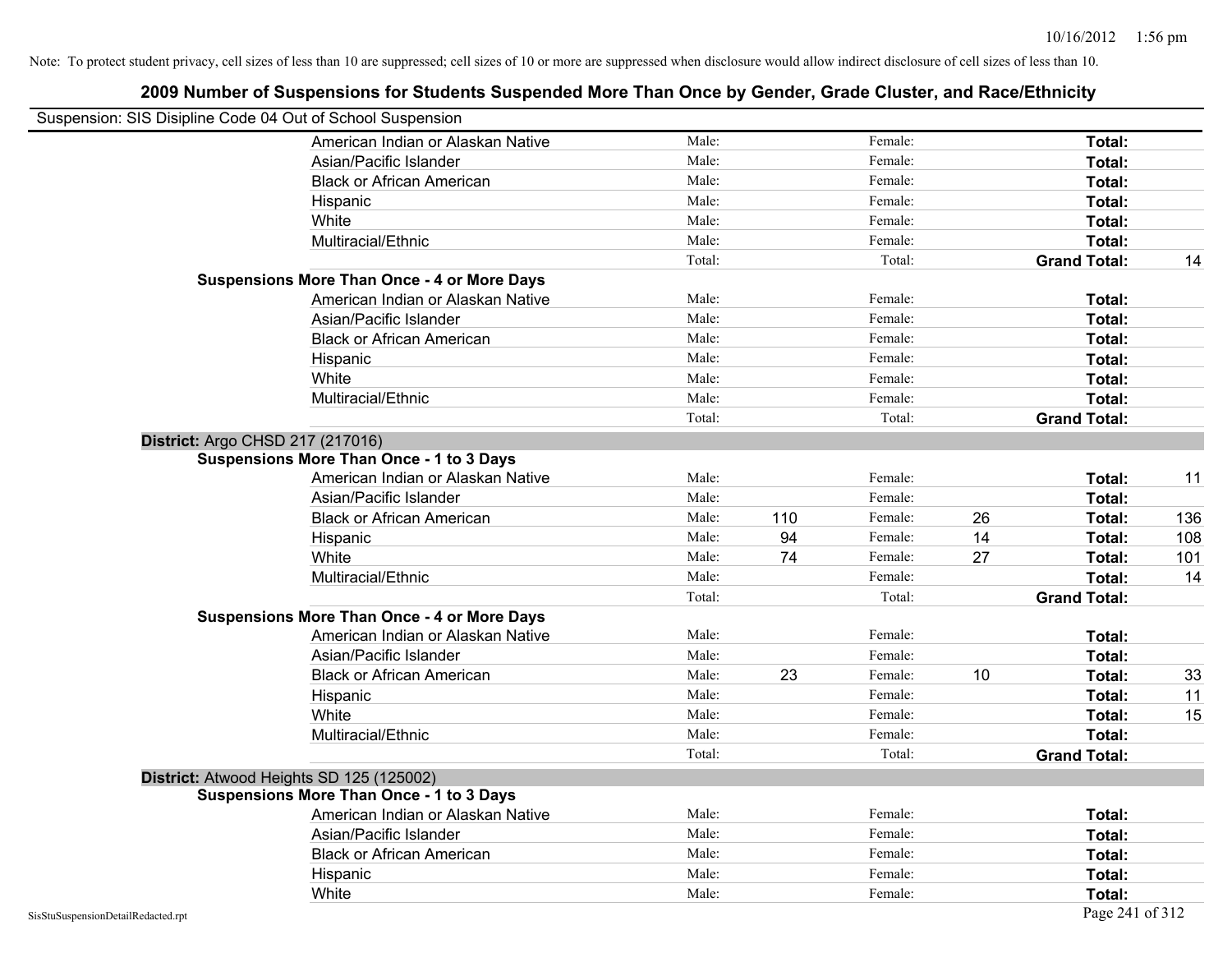| Suspension: SIS Disipline Code 04 Out of School Suspension |                                                    |        |       |         |       |                     |       |
|------------------------------------------------------------|----------------------------------------------------|--------|-------|---------|-------|---------------------|-------|
|                                                            | Multiracial/Ethnic                                 | Male:  |       | Female: |       | Total:              |       |
|                                                            |                                                    | Total: |       | Total:  |       | <b>Grand Total:</b> |       |
|                                                            | <b>Suspensions More Than Once - 4 or More Days</b> |        |       |         |       |                     |       |
|                                                            | American Indian or Alaskan Native                  | Male:  |       | Female: |       | Total:              |       |
|                                                            | Asian/Pacific Islander                             | Male:  |       | Female: |       | Total:              |       |
|                                                            | <b>Black or African American</b>                   | Male:  |       | Female: |       | Total:              |       |
|                                                            | Hispanic                                           | Male:  |       | Female: |       | Total:              |       |
|                                                            | White                                              | Male:  |       | Female: |       | Total:              |       |
|                                                            | Multiracial/Ethnic                                 | Male:  |       | Female: |       | Total:              |       |
|                                                            |                                                    | Total: |       | Total:  |       | <b>Grand Total:</b> |       |
| District: Bloom Twp HSD 206 (206017)                       |                                                    |        |       |         |       |                     |       |
|                                                            | <b>Suspensions More Than Once - 1 to 3 Days</b>    |        |       |         |       |                     |       |
|                                                            | American Indian or Alaskan Native                  | Male:  |       | Female: |       | Total:              | 36    |
|                                                            | Asian/Pacific Islander                             | Male:  |       | Female: |       | Total:              | 16    |
|                                                            | <b>Black or African American</b>                   | Male:  | 1,776 | Female: | 1,114 | Total:              | 2,890 |
|                                                            | Hispanic                                           | Male:  | 210   | Female: | 106   | Total:              | 316   |
|                                                            | White                                              | Male:  | 194   | Female: | 87    | Total:              | 281   |
|                                                            | Multiracial/Ethnic                                 | Male:  | 82    | Female: | 91    | Total:              | 173   |
|                                                            |                                                    | Total: | 2,276 | Total:  | 1,436 | <b>Grand Total:</b> | 3,712 |
|                                                            | <b>Suspensions More Than Once - 4 or More Days</b> |        |       |         |       |                     |       |
|                                                            | American Indian or Alaskan Native                  | Male:  |       | Female: |       | Total:              |       |
|                                                            | Asian/Pacific Islander                             | Male:  |       | Female: |       | Total:              |       |
|                                                            | <b>Black or African American</b>                   | Male:  | 413   | Female: | 343   | Total:              | 756   |
|                                                            | Hispanic                                           | Male:  | 54    | Female: | 20    | Total:              | 74    |
|                                                            | White                                              | Male:  | 32    | Female: | 27    | Total:              | 59    |
|                                                            | Multiracial/Ethnic                                 | Male:  | 29    | Female: | 20    | Total:              | 49    |
|                                                            |                                                    | Total: |       | Total:  |       | <b>Grand Total:</b> | 948   |
| District: Bremen CHSD 228 (228016)                         |                                                    |        |       |         |       |                     |       |
|                                                            | <b>Suspensions More Than Once - 1 to 3 Days</b>    |        |       |         |       |                     |       |
|                                                            | American Indian or Alaskan Native                  | Male:  |       | Female: |       | Total:              |       |
|                                                            | Asian/Pacific Islander                             | Male:  |       | Female: |       | Total:              |       |
|                                                            | <b>Black or African American</b>                   | Male:  | 723   | Female: | 348   | Total:              | 1,071 |
|                                                            | Hispanic                                           | Male:  | 131   | Female: | 53    | Total:              | 184   |
|                                                            | White                                              | Male:  | 208   | Female: | 116   | Total:              | 324   |
|                                                            | Multiracial/Ethnic                                 | Male:  | 24    | Female: | 15    | Total:              | 39    |
|                                                            |                                                    | Total: |       | Total:  |       | <b>Grand Total:</b> |       |
|                                                            | <b>Suspensions More Than Once - 4 or More Days</b> |        |       |         |       |                     |       |
|                                                            | American Indian or Alaskan Native                  | Male:  |       | Female: |       | Total:              |       |
|                                                            | Asian/Pacific Islander                             | Male:  |       | Female: |       | Total:              |       |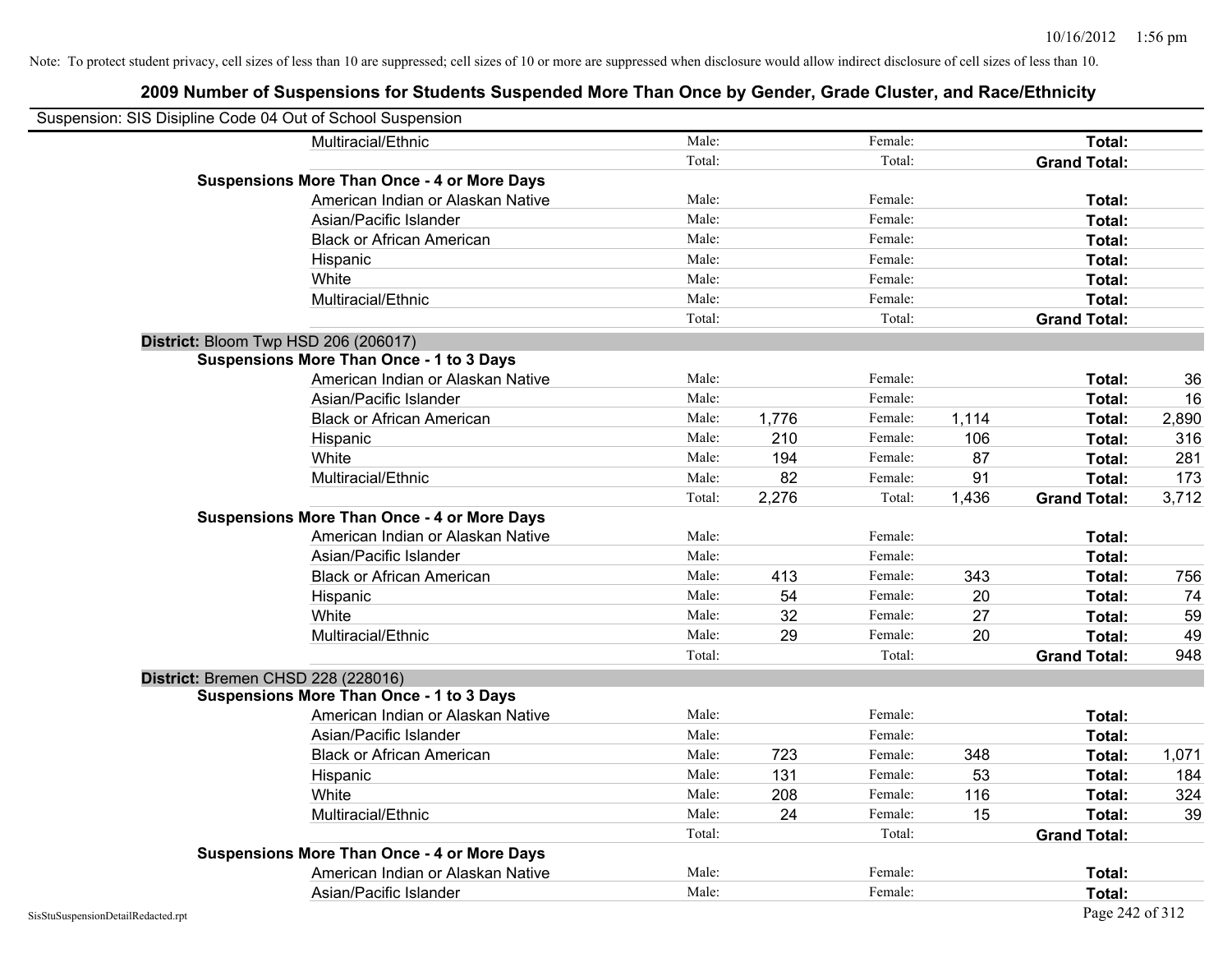| Suspension: SIS Disipline Code 04 Out of School Suspension |                                                    |        |     |         |    |                     |     |
|------------------------------------------------------------|----------------------------------------------------|--------|-----|---------|----|---------------------|-----|
|                                                            | <b>Black or African American</b>                   | Male:  | 135 | Female: | 62 | Total:              | 197 |
|                                                            | Hispanic                                           | Male:  |     | Female: |    | Total:              | 25  |
|                                                            | White                                              | Male:  | 32  | Female: | 16 | Total:              | 48  |
|                                                            | Multiracial/Ethnic                                 | Male:  |     | Female: |    | Total:              |     |
|                                                            |                                                    | Total: |     | Total:  |    | <b>Grand Total:</b> |     |
| District: Brookwood SD 167 (167002)                        |                                                    |        |     |         |    |                     |     |
|                                                            | <b>Suspensions More Than Once - 1 to 3 Days</b>    |        |     |         |    |                     |     |
|                                                            | American Indian or Alaskan Native                  | Male:  |     | Female: |    | Total:              |     |
|                                                            | Asian/Pacific Islander                             | Male:  |     | Female: |    | Total:              |     |
|                                                            | <b>Black or African American</b>                   | Male:  |     | Female: |    | Total:              |     |
|                                                            | Hispanic                                           | Male:  |     | Female: |    | Total:              |     |
|                                                            | White                                              | Male:  |     | Female: |    | Total:              |     |
|                                                            | Multiracial/Ethnic                                 | Male:  |     | Female: |    | Total:              |     |
|                                                            |                                                    | Total: |     | Total:  |    | <b>Grand Total:</b> |     |
|                                                            | <b>Suspensions More Than Once - 4 or More Days</b> |        |     |         |    |                     |     |
|                                                            | American Indian or Alaskan Native                  | Male:  |     | Female: |    | Total:              |     |
|                                                            | Asian/Pacific Islander                             | Male:  |     | Female: |    | Total:              |     |
|                                                            | <b>Black or African American</b>                   | Male:  |     | Female: |    | Total:              |     |
|                                                            | Hispanic                                           | Male:  |     | Female: |    | Total:              |     |
|                                                            | White                                              | Male:  |     | Female: |    | Total:              |     |
|                                                            | Multiracial/Ethnic                                 | Male:  |     | Female: |    | Total:              |     |
|                                                            |                                                    | Total: |     | Total:  |    | <b>Grand Total:</b> |     |
| District: Burbank SD 111 (111002)                          |                                                    |        |     |         |    |                     |     |
|                                                            | <b>Suspensions More Than Once - 1 to 3 Days</b>    |        |     |         |    |                     |     |
|                                                            | American Indian or Alaskan Native                  | Male:  |     | Female: |    | Total:              |     |
|                                                            | Asian/Pacific Islander                             | Male:  |     | Female: |    | Total:              |     |
|                                                            | <b>Black or African American</b>                   | Male:  |     | Female: |    | Total:              |     |
|                                                            | Hispanic                                           | Male:  |     | Female: |    | Total:              | 14  |
|                                                            | White                                              | Male:  |     | Female: |    | Total:              | 36  |
|                                                            | Multiracial/Ethnic                                 | Male:  |     | Female: |    | Total:              |     |
|                                                            |                                                    | Total: |     | Total:  |    | <b>Grand Total:</b> |     |
|                                                            | <b>Suspensions More Than Once - 4 or More Days</b> |        |     |         |    |                     |     |
|                                                            | American Indian or Alaskan Native                  | Male:  |     | Female: |    | Total:              |     |
|                                                            | Asian/Pacific Islander                             | Male:  |     | Female: |    | Total:              |     |
|                                                            | <b>Black or African American</b>                   | Male:  |     | Female: |    | Total:              |     |
|                                                            | Hispanic                                           | Male:  |     | Female: |    | Total:              |     |
|                                                            | White                                              | Male:  |     | Female: |    | Total:              |     |
|                                                            | Multiracial/Ethnic                                 | Male:  |     | Female: |    | Total:              |     |
|                                                            |                                                    | Total: |     | Total:  |    | <b>Grand Total:</b> |     |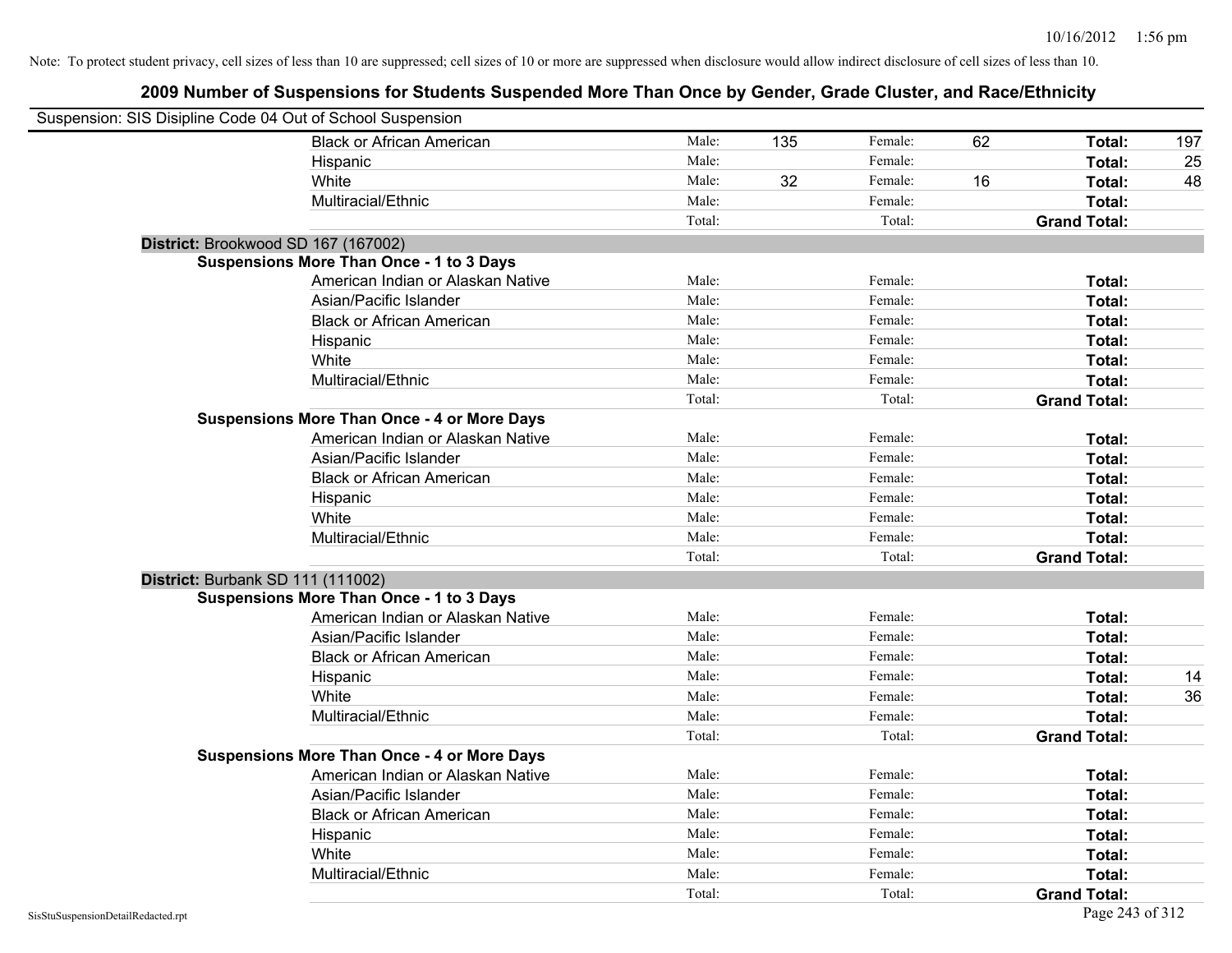| Suspension: SIS Disipline Code 04 Out of School Suspension |                                                    |        |     |         |    |                     |     |
|------------------------------------------------------------|----------------------------------------------------|--------|-----|---------|----|---------------------|-----|
|                                                            | District: Calumet City SD 155 (155002)             |        |     |         |    |                     |     |
|                                                            | <b>Suspensions More Than Once - 1 to 3 Days</b>    |        |     |         |    |                     |     |
|                                                            | American Indian or Alaskan Native                  | Male:  |     | Female: |    | Total:              |     |
|                                                            | Asian/Pacific Islander                             | Male:  |     | Female: |    | Total:              |     |
|                                                            | <b>Black or African American</b>                   | Male:  | 228 | Female: | 57 | Total:              | 285 |
|                                                            | Hispanic                                           | Male:  |     | Female: |    | Total:              |     |
|                                                            | White                                              | Male:  |     | Female: |    | Total:              |     |
|                                                            | Multiracial/Ethnic                                 | Male:  |     | Female: |    | Total:              |     |
|                                                            |                                                    | Total: |     | Total:  |    | <b>Grand Total:</b> | 303 |
|                                                            | <b>Suspensions More Than Once - 4 or More Days</b> |        |     |         |    |                     |     |
|                                                            | American Indian or Alaskan Native                  | Male:  |     | Female: |    | Total:              |     |
|                                                            | Asian/Pacific Islander                             | Male:  |     | Female: |    | Total:              |     |
|                                                            | <b>Black or African American</b>                   | Male:  | 29  | Female: | 12 | Total:              | 41  |
|                                                            | Hispanic                                           | Male:  |     | Female: |    | Total:              |     |
|                                                            | White                                              | Male:  |     | Female: |    | Total:              |     |
|                                                            | Multiracial/Ethnic                                 | Male:  |     | Female: |    | Total:              |     |
|                                                            |                                                    | Total: |     | Total:  |    | <b>Grand Total:</b> |     |
|                                                            | District: Calumet Public SD 132 (132002)           |        |     |         |    |                     |     |
|                                                            | <b>Suspensions More Than Once - 1 to 3 Days</b>    |        |     |         |    |                     |     |
|                                                            | American Indian or Alaskan Native                  | Male:  |     | Female: |    | Total:              |     |
|                                                            | Asian/Pacific Islander                             | Male:  |     | Female: |    | Total:              |     |
|                                                            | <b>Black or African American</b>                   | Male:  | 41  | Female: | 23 | Total:              | 64  |
|                                                            | Hispanic                                           | Male:  |     | Female: |    | Total:              |     |
|                                                            | White                                              | Male:  |     | Female: |    | Total:              |     |
|                                                            | Multiracial/Ethnic                                 | Male:  |     | Female: |    | Total:              |     |
|                                                            |                                                    | Total: |     | Total:  |    | <b>Grand Total:</b> |     |
|                                                            | <b>Suspensions More Than Once - 4 or More Days</b> |        |     |         |    |                     |     |
|                                                            | American Indian or Alaskan Native                  | Male:  |     | Female: |    | Total:              |     |
|                                                            | Asian/Pacific Islander                             | Male:  |     | Female: |    | Total:              |     |
|                                                            | <b>Black or African American</b>                   | Male:  |     | Female: |    | Total:              |     |
|                                                            | Hispanic                                           | Male:  |     | Female: |    | Total:              |     |
|                                                            | White                                              | Male:  |     | Female: |    | Total:              |     |
|                                                            | Multiracial/Ethnic                                 | Male:  |     | Female: |    | Total:              |     |
|                                                            |                                                    | Total: |     | Total:  |    | <b>Grand Total:</b> |     |
| District: CCSD 146 (146004)                                |                                                    |        |     |         |    |                     |     |
|                                                            | <b>Suspensions More Than Once - 1 to 3 Days</b>    |        |     |         |    |                     |     |
|                                                            | American Indian or Alaskan Native                  | Male:  |     | Female: |    | Total:              |     |
|                                                            | Asian/Pacific Islander                             | Male:  |     | Female: |    | Total:              |     |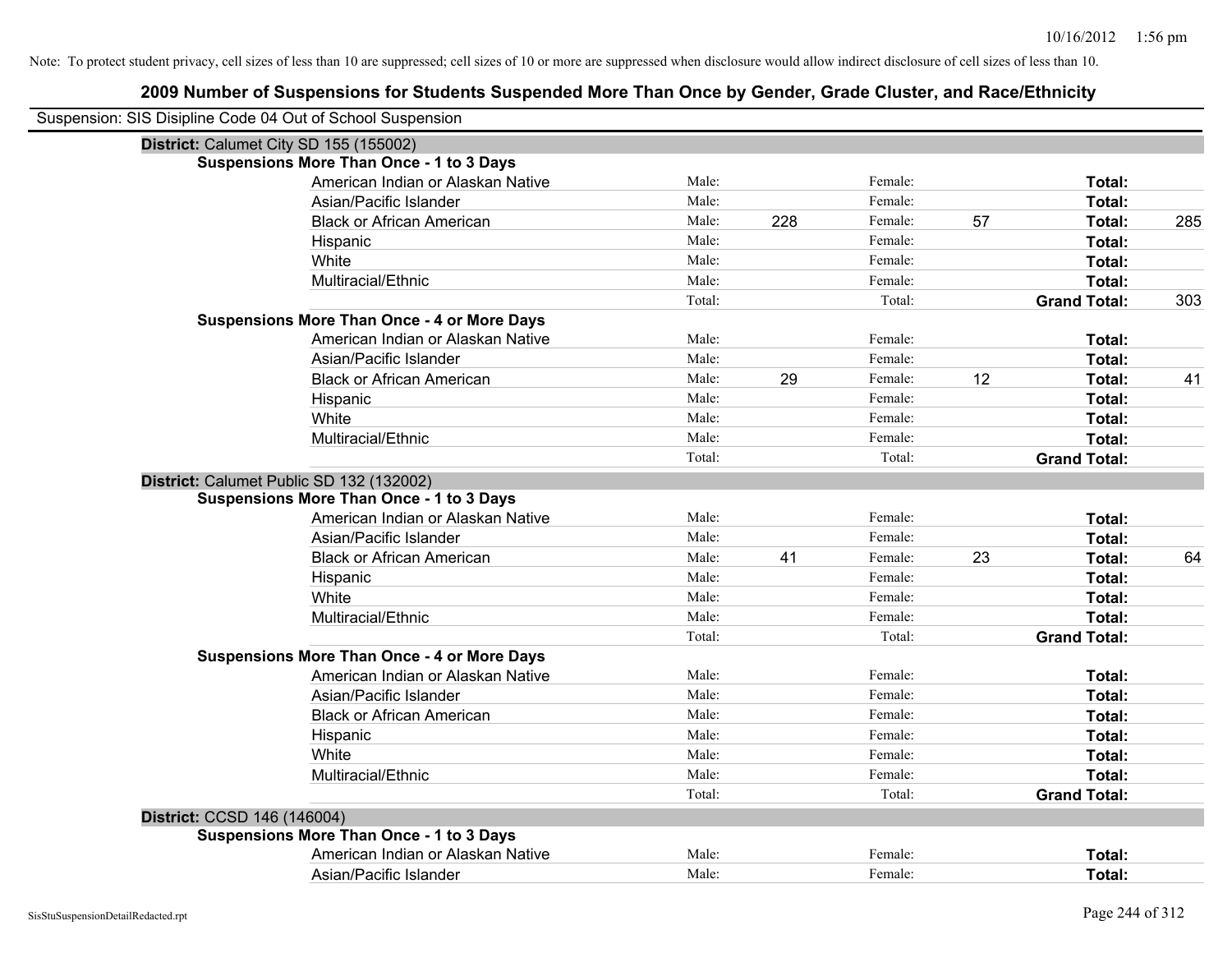| Suspension: SIS Disipline Code 04 Out of School Suspension |                                                    |        |     |         |    |                     |     |
|------------------------------------------------------------|----------------------------------------------------|--------|-----|---------|----|---------------------|-----|
|                                                            | <b>Black or African American</b>                   | Male:  |     | Female: |    | Total:              |     |
|                                                            | Hispanic                                           | Male:  |     | Female: |    | Total:              |     |
|                                                            | White                                              | Male:  |     | Female: |    | Total:              | 25  |
|                                                            | Multiracial/Ethnic                                 | Male:  |     | Female: |    | Total:              |     |
|                                                            |                                                    | Total: |     | Total:  |    | <b>Grand Total:</b> | 47  |
|                                                            | <b>Suspensions More Than Once - 4 or More Days</b> |        |     |         |    |                     |     |
|                                                            | American Indian or Alaskan Native                  | Male:  |     | Female: |    | Total:              |     |
|                                                            | Asian/Pacific Islander                             | Male:  |     | Female: |    | Total:              |     |
|                                                            | <b>Black or African American</b>                   | Male:  |     | Female: |    | Total:              |     |
|                                                            | Hispanic                                           | Male:  |     | Female: |    | Total:              |     |
|                                                            | White                                              | Male:  |     | Female: |    | Total:              |     |
|                                                            | Multiracial/Ethnic                                 | Male:  |     | Female: |    | Total:              |     |
|                                                            |                                                    | Total: |     | Total:  |    | <b>Grand Total:</b> |     |
| District: CCSD 168 (168004)                                |                                                    |        |     |         |    |                     |     |
|                                                            | <b>Suspensions More Than Once - 1 to 3 Days</b>    |        |     |         |    |                     |     |
|                                                            | American Indian or Alaskan Native                  | Male:  |     | Female: |    | Total:              |     |
|                                                            | Asian/Pacific Islander                             | Male:  |     | Female: |    | Total:              |     |
|                                                            | <b>Black or African American</b>                   | Male:  | 159 | Female: | 34 | Total:              | 193 |
|                                                            | Hispanic                                           | Male:  |     | Female: |    | Total:              |     |
|                                                            | White                                              | Male:  |     | Female: |    | Total:              |     |
|                                                            | Multiracial/Ethnic                                 | Male:  |     | Female: |    | Total:              |     |
|                                                            |                                                    | Total: |     | Total:  |    | <b>Grand Total:</b> |     |
|                                                            | <b>Suspensions More Than Once - 4 or More Days</b> |        |     |         |    |                     |     |
|                                                            | American Indian or Alaskan Native                  | Male:  |     | Female: |    | Total:              |     |
|                                                            | Asian/Pacific Islander                             | Male:  |     | Female: |    | Total:              |     |
|                                                            | <b>Black or African American</b>                   | Male:  |     | Female: |    | Total:              | 17  |
|                                                            | Hispanic                                           | Male:  |     | Female: |    | Total:              |     |
|                                                            | White                                              | Male:  |     | Female: |    | Total:              |     |
|                                                            | Multiracial/Ethnic                                 | Male:  |     | Female: |    | Total:              |     |
|                                                            |                                                    | Total: |     | Total:  |    | <b>Grand Total:</b> |     |
|                                                            | District: Chicago Heights SD 170 (170002)          |        |     |         |    |                     |     |
|                                                            | <b>Suspensions More Than Once - 1 to 3 Days</b>    |        |     |         |    |                     |     |
|                                                            | American Indian or Alaskan Native                  | Male:  |     | Female: |    | Total:              |     |
|                                                            | Asian/Pacific Islander                             | Male:  |     | Female: |    | Total:              |     |
|                                                            | <b>Black or African American</b>                   | Male:  | 191 | Female: | 37 | Total:              | 228 |
|                                                            | Hispanic                                           | Male:  |     | Female: |    | Total:              | 33  |
|                                                            | White                                              | Male:  |     | Female: |    | Total:              |     |
|                                                            | Multiracial/Ethnic                                 | Male:  |     | Female: |    | Total:              |     |
|                                                            |                                                    | Total: | 230 | Total:  | 47 | <b>Grand Total:</b> | 277 |
| SisStuSuspensionDetailRedacted.rpt                         |                                                    |        |     |         |    | Page 245 of 312     |     |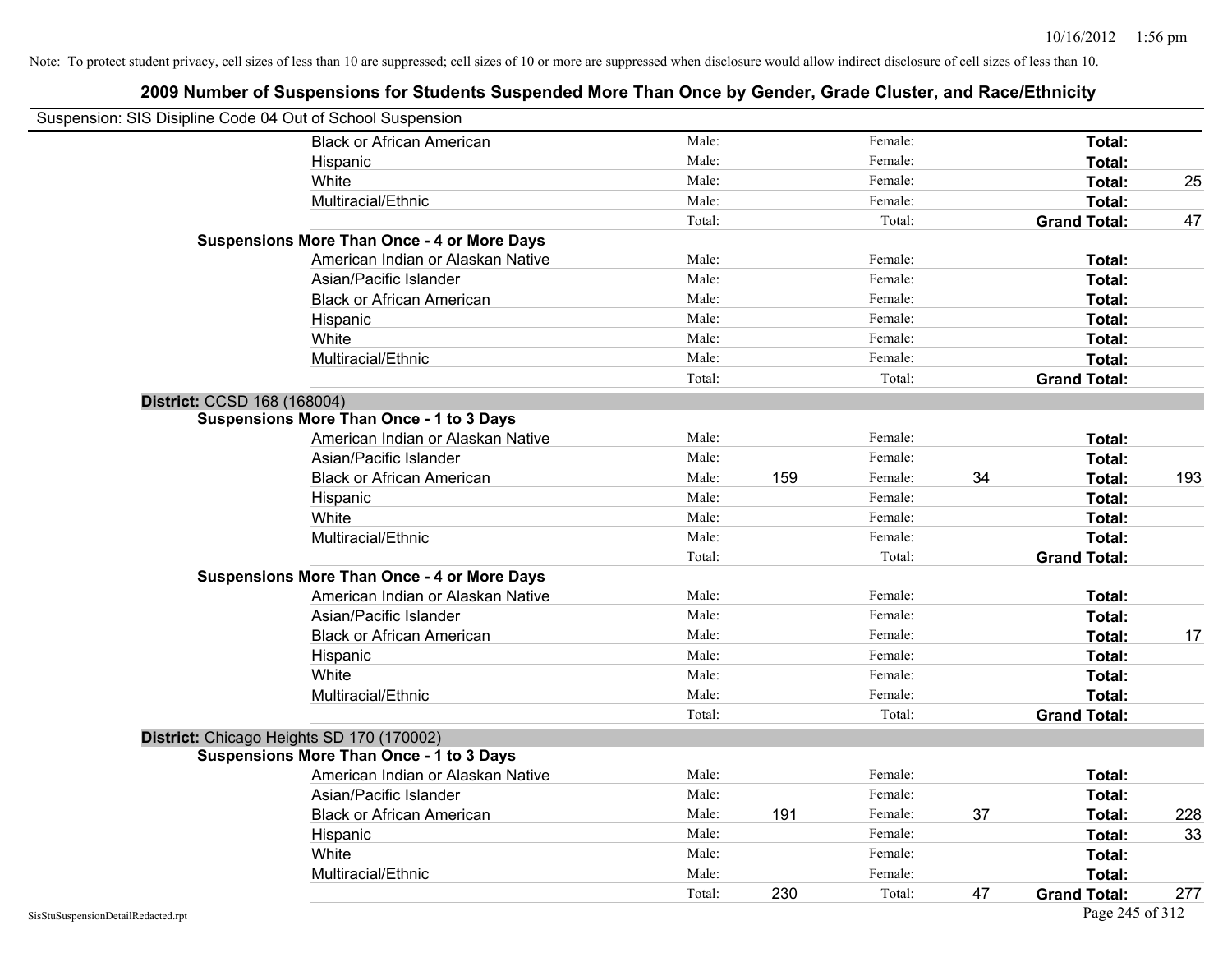| 2009 Number of Suspensions for Students Suspended More Than Once by Gender, Grade Cluster, and Race/Ethnicity |        |     |         |    |                     |     |
|---------------------------------------------------------------------------------------------------------------|--------|-----|---------|----|---------------------|-----|
| Suspension: SIS Disipline Code 04 Out of School Suspension                                                    |        |     |         |    |                     |     |
| <b>Suspensions More Than Once - 4 or More Days</b>                                                            |        |     |         |    |                     |     |
| American Indian or Alaskan Native                                                                             | Male:  |     | Female: |    | Total:              |     |
| Asian/Pacific Islander                                                                                        | Male:  |     | Female: |    | Total:              |     |
| <b>Black or African American</b>                                                                              | Male:  |     | Female: |    | Total:              | 26  |
| Hispanic                                                                                                      | Male:  |     | Female: |    | Total:              |     |
| White                                                                                                         | Male:  |     | Female: |    | Total:              |     |
| Multiracial/Ethnic                                                                                            | Male:  |     | Female: |    | Total:              |     |
|                                                                                                               | Total: | 29  | Total:  | 10 | <b>Grand Total:</b> | 39  |
| District: Chicago Ridge SD 127-5 (127502)                                                                     |        |     |         |    |                     |     |
| <b>Suspensions More Than Once - 1 to 3 Days</b>                                                               |        |     |         |    |                     |     |
| American Indian or Alaskan Native                                                                             | Male:  |     | Female: |    | Total:              |     |
| Asian/Pacific Islander                                                                                        | Male:  |     | Female: |    | Total:              |     |
| <b>Black or African American</b>                                                                              | Male:  |     | Female: |    | Total:              |     |
| Hispanic                                                                                                      | Male:  |     | Female: |    | Total:              |     |
| White                                                                                                         | Male:  |     | Female: |    | Total:              |     |
| Multiracial/Ethnic                                                                                            | Male:  |     | Female: |    | Total:              |     |
|                                                                                                               | Total: |     | Total:  |    | <b>Grand Total:</b> |     |
| <b>Suspensions More Than Once - 4 or More Days</b>                                                            |        |     |         |    |                     |     |
| American Indian or Alaskan Native                                                                             | Male:  |     | Female: |    | Total:              |     |
| Asian/Pacific Islander                                                                                        | Male:  |     | Female: |    | Total:              |     |
| <b>Black or African American</b>                                                                              | Male:  |     | Female: |    | Total:              |     |
| Hispanic                                                                                                      | Male:  |     | Female: |    | Total:              |     |
| White                                                                                                         | Male:  |     | Female: |    | Total:              |     |
| Multiracial/Ethnic                                                                                            | Male:  |     | Female: |    | Total:              |     |
|                                                                                                               | Total: |     | Total:  |    | <b>Grand Total:</b> |     |
| District: CHSD 218 (218016)                                                                                   |        |     |         |    |                     |     |
| <b>Suspensions More Than Once - 1 to 3 Days</b>                                                               |        |     |         |    |                     |     |
| American Indian or Alaskan Native                                                                             | Male:  |     | Female: |    | Total:              |     |
| Asian/Pacific Islander                                                                                        | Male:  |     | Female: |    | Total:              |     |
| <b>Black or African American</b>                                                                              | Male:  | 199 | Female: | 86 | Total:              | 285 |
| Hispanic                                                                                                      | Male:  | 107 | Female: | 43 | Total:              | 150 |
| White                                                                                                         | Male:  | 96  | Female: | 51 | Total:              | 147 |
| Multiracial/Ethnic                                                                                            | Male:  |     | Female: |    | Total:              |     |
|                                                                                                               | Total: |     | Total:  |    | <b>Grand Total:</b> | 598 |
| <b>Suspensions More Than Once - 4 or More Days</b>                                                            |        |     |         |    |                     |     |
| American Indian or Alaskan Native                                                                             | Male:  |     | Female: |    | Total:              |     |
| Asian/Pacific Islander                                                                                        | Male:  |     | Female: |    | Total:              |     |
| <b>Black or African American</b>                                                                              | Male:  | 67  | Female: | 36 | Total:              | 103 |
| Hispanic                                                                                                      | Male:  |     | Female: |    | Total:              | 27  |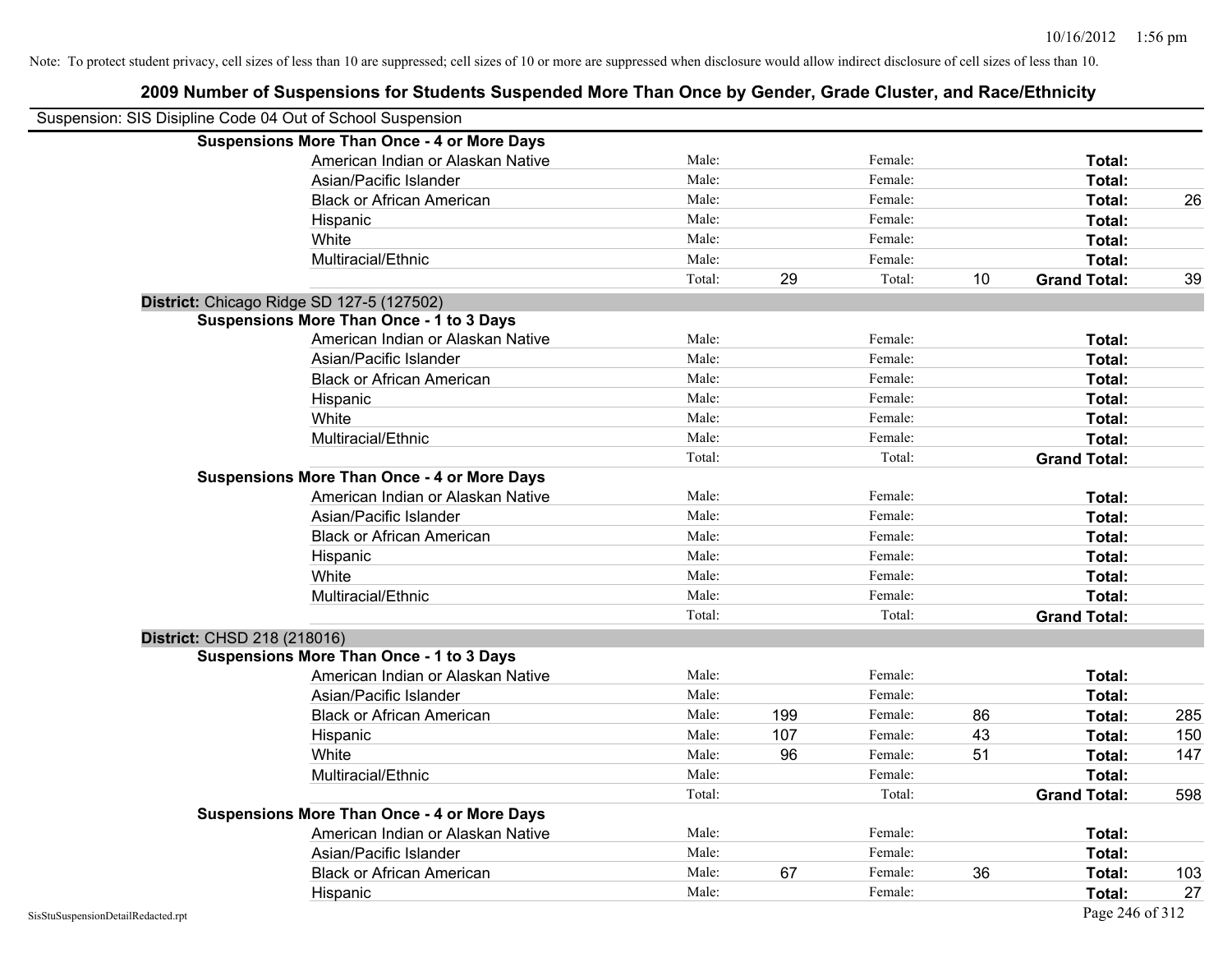### **2009 Number of Suspensions for Students Suspended More Than Once by Gender, Grade Cluster, and Race/Ethnicity**

| Suspension: SIS Disipline Code 04 Out of School Suspension |                                                    |        |     |         |     |                     |       |
|------------------------------------------------------------|----------------------------------------------------|--------|-----|---------|-----|---------------------|-------|
|                                                            | White                                              | Male:  |     | Female: |     | Total:              | 30    |
|                                                            | Multiracial/Ethnic                                 | Male:  |     | Female: |     | Total:              |       |
|                                                            |                                                    | Total: |     | Total:  |     | <b>Grand Total:</b> |       |
|                                                            | <b>District: Cons HSD 230 (230013)</b>             |        |     |         |     |                     |       |
|                                                            | <b>Suspensions More Than Once - 1 to 3 Days</b>    |        |     |         |     |                     |       |
|                                                            | American Indian or Alaskan Native                  | Male:  |     | Female: |     | Total:              |       |
|                                                            | Asian/Pacific Islander                             | Male:  |     | Female: |     | Total:              |       |
|                                                            | <b>Black or African American</b>                   | Male:  | 74  | Female: | 38  | Total:              | 112   |
|                                                            | Hispanic                                           | Male:  | 93  | Female: | 32  | Total:              | 125   |
|                                                            | White                                              | Male:  | 633 | Female: | 173 | Total:              | 806   |
|                                                            | Multiracial/Ethnic                                 | Male:  |     | Female: |     | Total:              | 29    |
|                                                            |                                                    | Total: | 828 | Total:  | 256 | <b>Grand Total:</b> | 1,084 |
|                                                            | <b>Suspensions More Than Once - 4 or More Days</b> |        |     |         |     |                     |       |
|                                                            | American Indian or Alaskan Native                  | Male:  |     | Female: |     | Total:              |       |
|                                                            | Asian/Pacific Islander                             | Male:  |     | Female: |     | Total:              |       |
|                                                            | <b>Black or African American</b>                   | Male:  |     | Female: |     | Total:              | 20    |
|                                                            | Hispanic                                           | Male:  |     | Female: |     | Total:              | 14    |
|                                                            | White                                              | Male:  | 70  | Female: | 16  | Total:              | 86    |
|                                                            | Multiracial/Ethnic                                 | Male:  |     | Female: |     | Total:              |       |
|                                                            |                                                    | Total: |     | Total:  |     | <b>Grand Total:</b> |       |
|                                                            | District: Country Club Hills SD 160 (160002)       |        |     |         |     |                     |       |
|                                                            | <b>Suspensions More Than Once - 1 to 3 Days</b>    |        |     |         |     |                     |       |
|                                                            | American Indian or Alaskan Native                  | Male:  |     | Female: |     | Total:              |       |
|                                                            | Asian/Pacific Islander                             | Male:  |     | Female: |     | Total:              |       |
|                                                            | <b>Black or African American</b>                   | Male:  | 89  | Female: | 54  | Total:              | 143   |
|                                                            | Hispanic                                           | Male:  |     | Female: |     | Total:              |       |
|                                                            | White                                              | Male:  |     | Female: |     | Total:              |       |
|                                                            | Multiracial/Ethnic                                 | Male:  |     | Female: |     | Total:              |       |
|                                                            |                                                    | Total: |     | Total:  |     | <b>Grand Total:</b> |       |
|                                                            | <b>Suspensions More Than Once - 4 or More Days</b> |        |     |         |     |                     |       |
|                                                            | American Indian or Alaskan Native                  | Male:  |     | Female: |     | Total:              |       |
|                                                            | Asian/Pacific Islander                             | Male:  |     | Female: |     | Total:              |       |
|                                                            | <b>Black or African American</b>                   | Male:  | 23  | Female: | 12  | Total:              | 35    |
|                                                            | Hispanic                                           | Male:  |     | Female: |     | Total:              |       |
|                                                            | White                                              | Male:  |     | Female: |     | Total:              |       |
|                                                            | Multiracial/Ethnic                                 | Male:  |     | Female: |     | Total:              |       |
|                                                            |                                                    | Total: |     | Total:  |     | <b>Grand Total:</b> |       |
|                                                            |                                                    |        |     |         |     |                     |       |

#### **District:** Dolton SD 148 (148002)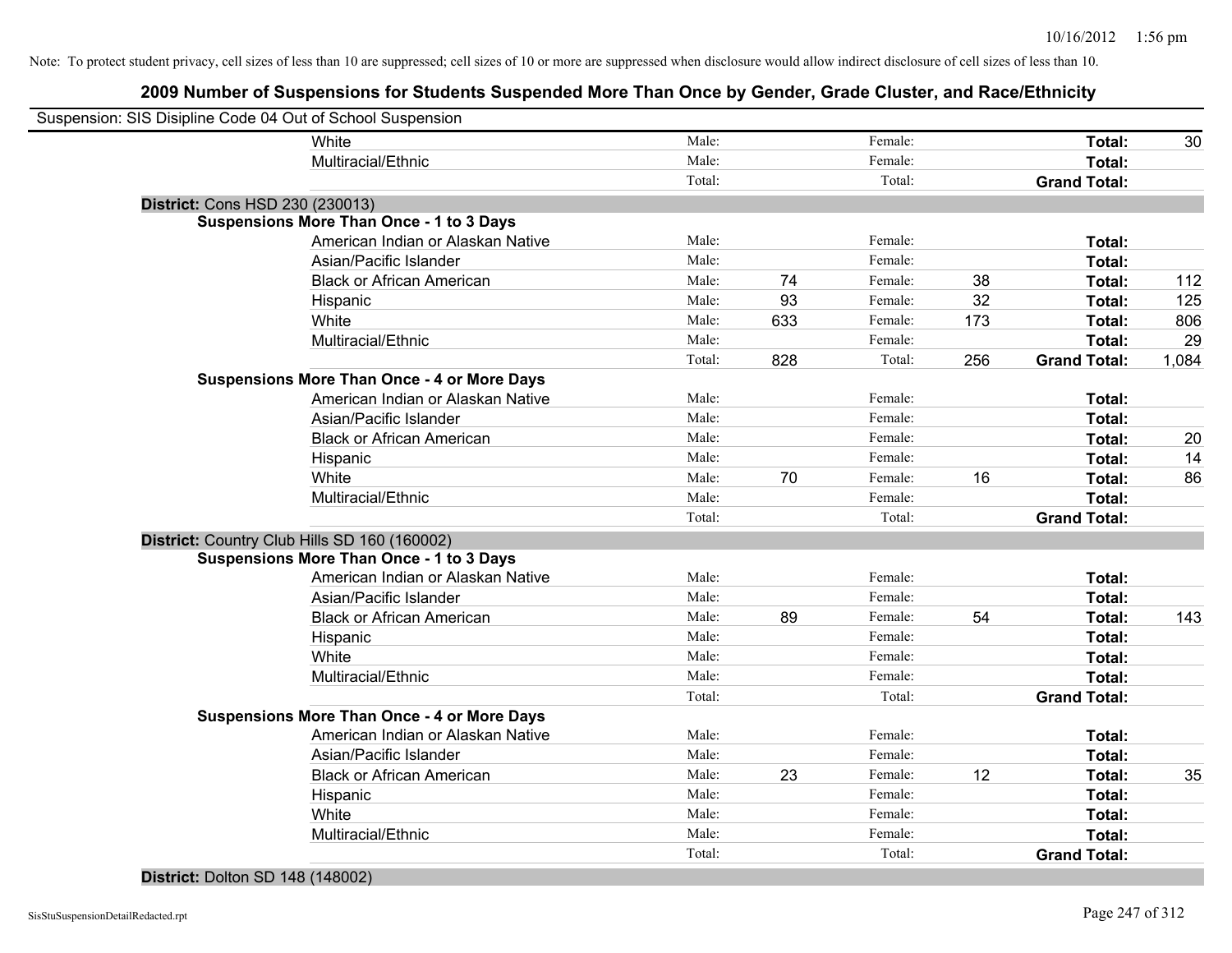| Suspension: SIS Disipline Code 04 Out of School Suspension |                                                    |        |     |         |    |                     |     |
|------------------------------------------------------------|----------------------------------------------------|--------|-----|---------|----|---------------------|-----|
|                                                            | <b>Suspensions More Than Once - 1 to 3 Days</b>    |        |     |         |    |                     |     |
|                                                            | American Indian or Alaskan Native                  | Male:  |     | Female: |    | Total:              |     |
|                                                            | Asian/Pacific Islander                             | Male:  |     | Female: |    | Total:              |     |
|                                                            | <b>Black or African American</b>                   | Male:  | 180 | Female: | 41 | Total:              | 221 |
|                                                            | Hispanic                                           | Male:  |     | Female: |    | Total:              |     |
|                                                            | White                                              | Male:  |     | Female: |    | Total:              |     |
|                                                            | Multiracial/Ethnic                                 | Male:  |     | Female: |    | Total:              |     |
|                                                            |                                                    | Total: |     | Total:  |    | <b>Grand Total:</b> |     |
|                                                            | <b>Suspensions More Than Once - 4 or More Days</b> |        |     |         |    |                     |     |
|                                                            | American Indian or Alaskan Native                  | Male:  |     | Female: |    | Total:              |     |
|                                                            | Asian/Pacific Islander                             | Male:  |     | Female: |    | Total:              |     |
|                                                            | <b>Black or African American</b>                   | Male:  |     | Female: |    | Total:              | 36  |
|                                                            | Hispanic                                           | Male:  |     | Female: |    | Total:              |     |
|                                                            | White                                              | Male:  |     | Female: |    | Total:              |     |
|                                                            | Multiracial/Ethnic                                 | Male:  |     | Female: |    | Total:              |     |
|                                                            |                                                    | Total: |     | Total:  |    | <b>Grand Total:</b> |     |
|                                                            | District: Dolton SD 149 (149002)                   |        |     |         |    |                     |     |
|                                                            | <b>Suspensions More Than Once - 1 to 3 Days</b>    |        |     |         |    |                     |     |
|                                                            | American Indian or Alaskan Native                  | Male:  |     | Female: |    | Total:              |     |
|                                                            | Asian/Pacific Islander                             | Male:  |     | Female: |    | Total:              |     |
|                                                            | <b>Black or African American</b>                   | Male:  |     | Female: |    | Total:              |     |
|                                                            | Hispanic                                           | Male:  |     | Female: |    | Total:              |     |
|                                                            | White                                              | Male:  |     | Female: |    | Total:              |     |
|                                                            | Multiracial/Ethnic                                 | Male:  |     | Female: |    | Total:              |     |
|                                                            |                                                    | Total: |     | Total:  |    | <b>Grand Total:</b> |     |
|                                                            | <b>Suspensions More Than Once - 4 or More Days</b> |        |     |         |    |                     |     |
|                                                            | American Indian or Alaskan Native                  | Male:  |     | Female: |    | Total:              |     |
|                                                            | Asian/Pacific Islander                             | Male:  |     | Female: |    | Total:              |     |
|                                                            | <b>Black or African American</b>                   | Male:  |     | Female: |    | Total:              |     |
|                                                            | Hispanic                                           | Male:  |     | Female: |    | Total:              |     |
|                                                            | White                                              | Male:  |     | Female: |    | Total:              |     |
|                                                            | Multiracial/Ethnic                                 | Male:  |     | Female: |    | Total:              |     |
|                                                            |                                                    | Total: |     | Total:  |    | <b>Grand Total:</b> |     |
| District: ESD 159 (159002)                                 |                                                    |        |     |         |    |                     |     |
|                                                            | <b>Suspensions More Than Once - 1 to 3 Days</b>    |        |     |         |    |                     |     |
|                                                            | American Indian or Alaskan Native                  | Male:  |     | Female: |    | Total:              |     |
|                                                            | Asian/Pacific Islander                             | Male:  |     | Female: |    | Total:              |     |
|                                                            | <b>Black or African American</b>                   | Male:  | 138 | Female: | 52 | Total:              | 190 |
|                                                            | Hispanic                                           | Male:  |     | Female: |    | Total:              |     |
| SisStuSuspensionDetailRedacted.rpt                         |                                                    |        |     |         |    | Page 248 of 312     |     |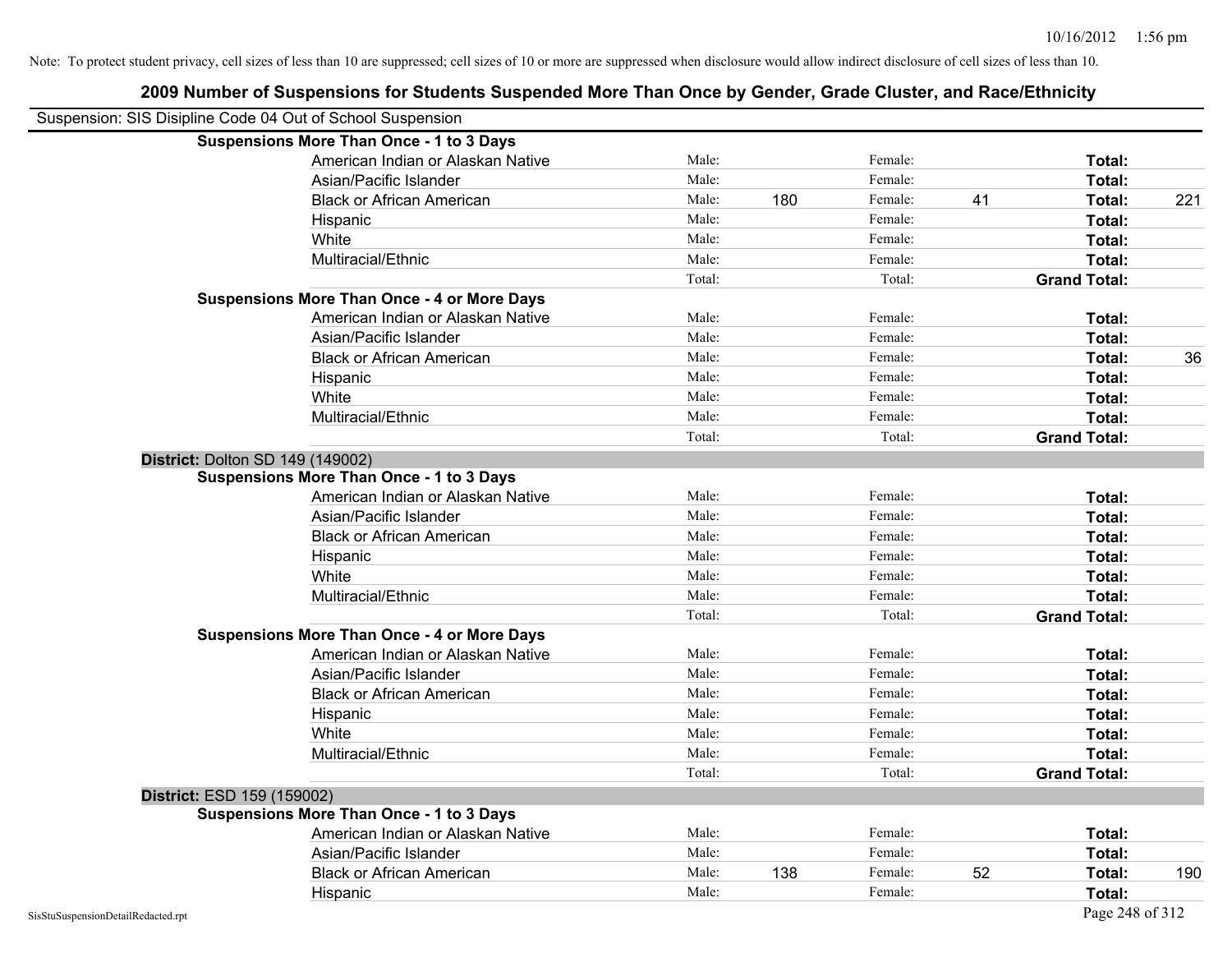| Suspension: SIS Disipline Code 04 Out of School Suspension |                                                    |        |     |         |     |                     |     |
|------------------------------------------------------------|----------------------------------------------------|--------|-----|---------|-----|---------------------|-----|
|                                                            | White                                              | Male:  |     | Female: |     | Total:              |     |
|                                                            | Multiracial/Ethnic                                 | Male:  |     | Female: |     | Total:              |     |
|                                                            |                                                    | Total: |     | Total:  |     | <b>Grand Total:</b> |     |
|                                                            | <b>Suspensions More Than Once - 4 or More Days</b> |        |     |         |     |                     |     |
|                                                            | American Indian or Alaskan Native                  | Male:  |     | Female: |     | Total:              |     |
|                                                            | Asian/Pacific Islander                             | Male:  |     | Female: |     | Total:              |     |
|                                                            | <b>Black or African American</b>                   | Male:  | 29  | Female: | 13  | Total:              | 42  |
|                                                            | Hispanic                                           | Male:  |     | Female: |     | Total:              |     |
|                                                            | White                                              | Male:  |     | Female: |     | Total:              |     |
|                                                            | Multiracial/Ethnic                                 | Male:  |     | Female: |     | Total:              |     |
|                                                            |                                                    | Total: |     | Total:  |     | <b>Grand Total:</b> |     |
|                                                            | District: Evergreen Park CHSD 231 (231016)         |        |     |         |     |                     |     |
|                                                            | <b>Suspensions More Than Once - 1 to 3 Days</b>    |        |     |         |     |                     |     |
|                                                            | American Indian or Alaskan Native                  | Male:  |     | Female: |     | Total:              |     |
|                                                            | Asian/Pacific Islander                             | Male:  |     | Female: |     | Total:              |     |
|                                                            | <b>Black or African American</b>                   | Male:  | 109 | Female: | 98  | Total:              | 207 |
|                                                            | Hispanic                                           | Male:  |     | Female: |     | Total:              | 11  |
|                                                            | White                                              | Male:  | 70  | Female: | 47  | Total:              | 117 |
|                                                            | Multiracial/Ethnic                                 | Male:  |     | Female: |     | Total:              |     |
|                                                            |                                                    | Total: | 192 | Total:  | 156 | <b>Grand Total:</b> | 348 |
|                                                            | <b>Suspensions More Than Once - 4 or More Days</b> |        |     |         |     |                     |     |
|                                                            | American Indian or Alaskan Native                  | Male:  |     | Female: |     | Total:              |     |
|                                                            | Asian/Pacific Islander                             | Male:  |     | Female: |     | Total:              |     |
|                                                            | <b>Black or African American</b>                   | Male:  |     | Female: |     | Total:              | 10  |
|                                                            | Hispanic                                           | Male:  |     | Female: |     | Total:              |     |
|                                                            | White                                              | Male:  |     | Female: |     | Total:              |     |
|                                                            | Multiracial/Ethnic                                 | Male:  |     | Female: |     | Total:              |     |
|                                                            |                                                    | Total: |     | Total:  |     | <b>Grand Total:</b> |     |
|                                                            | District: Evergreen Park ESD 124 (124002)          |        |     |         |     |                     |     |
|                                                            | <b>Suspensions More Than Once - 1 to 3 Days</b>    |        |     |         |     |                     |     |
|                                                            | American Indian or Alaskan Native                  | Male:  |     | Female: |     | Total:              |     |
|                                                            | Asian/Pacific Islander                             | Male:  |     | Female: |     | Total:              |     |
|                                                            | <b>Black or African American</b>                   | Male:  |     | Female: |     | Total:              |     |
|                                                            | Hispanic                                           | Male:  |     | Female: |     | Total:              |     |
|                                                            | White                                              | Male:  |     | Female: |     | Total:              |     |
|                                                            | Multiracial/Ethnic                                 | Male:  |     | Female: |     | Total:              |     |
|                                                            |                                                    | Total: |     | Total:  |     | <b>Grand Total:</b> |     |
|                                                            | <b>Suspensions More Than Once - 4 or More Days</b> |        |     |         |     |                     |     |
|                                                            | American Indian or Alaskan Native                  | Male:  |     | Female: |     | Total:              |     |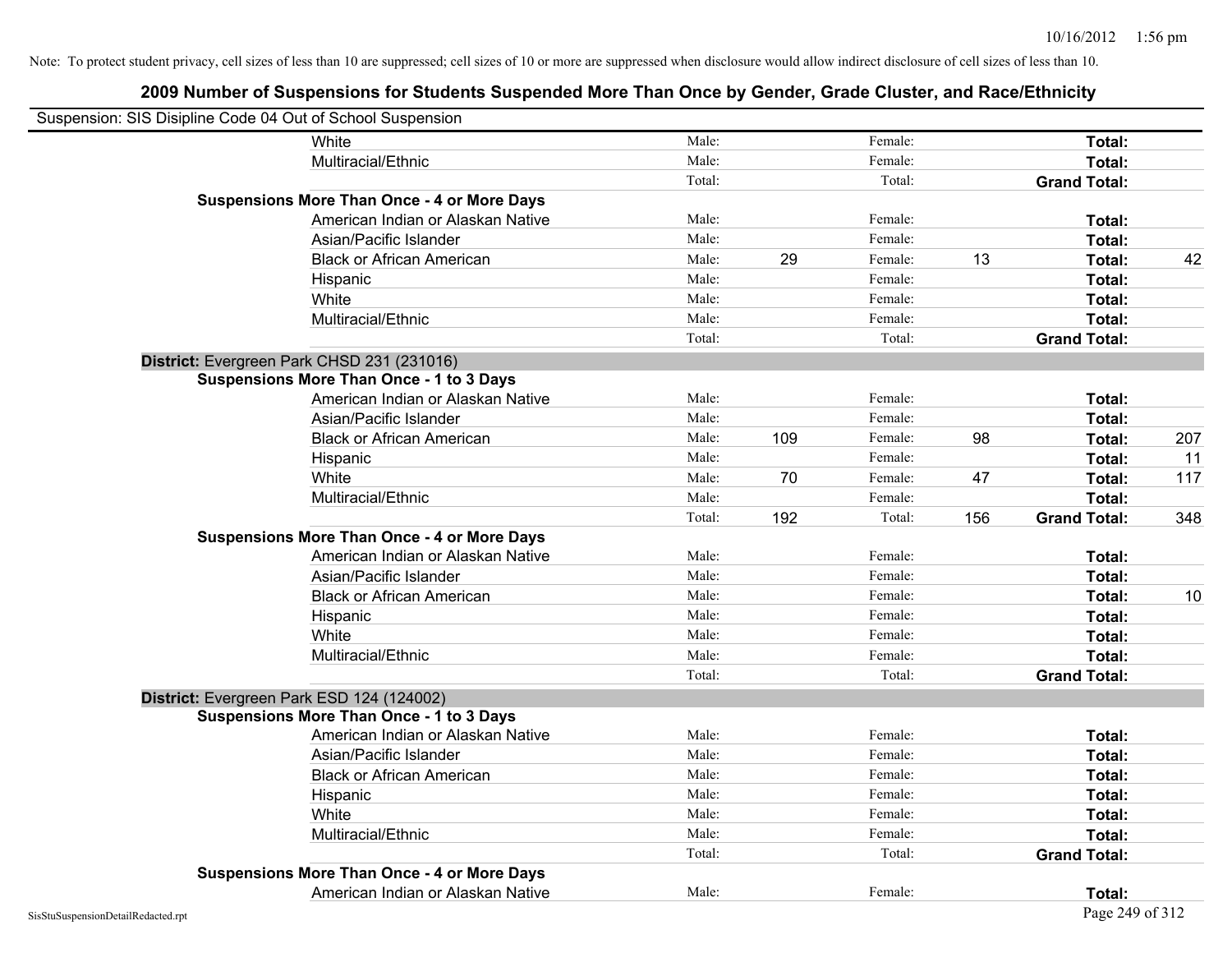| Suspension: SIS Disipline Code 04 Out of School Suspension |                                                    |        |     |         |    |                     |     |
|------------------------------------------------------------|----------------------------------------------------|--------|-----|---------|----|---------------------|-----|
|                                                            | Asian/Pacific Islander                             | Male:  |     | Female: |    | Total:              |     |
|                                                            | <b>Black or African American</b>                   | Male:  |     | Female: |    | Total:              |     |
|                                                            | Hispanic                                           | Male:  |     | Female: |    | Total:              |     |
|                                                            | White                                              | Male:  |     | Female: |    | Total:              |     |
|                                                            | Multiracial/Ethnic                                 | Male:  |     | Female: |    | Total:              |     |
|                                                            |                                                    | Total: |     | Total:  |    | <b>Grand Total:</b> |     |
|                                                            | District: Exc Children Have Opportunities (151061) |        |     |         |    |                     |     |
|                                                            | <b>Suspensions More Than Once - 1 to 3 Days</b>    |        |     |         |    |                     |     |
|                                                            | American Indian or Alaskan Native                  | Male:  |     | Female: |    | Total:              |     |
|                                                            | Asian/Pacific Islander                             | Male:  |     | Female: |    | Total:              |     |
|                                                            | <b>Black or African American</b>                   | Male:  |     | Female: |    | Total:              | 10  |
|                                                            | Hispanic                                           | Male:  |     | Female: |    | Total:              |     |
|                                                            | White                                              | Male:  |     | Female: |    | Total:              |     |
|                                                            | Multiracial/Ethnic                                 | Male:  |     | Female: |    | Total:              |     |
|                                                            |                                                    | Total: |     | Total:  |    | <b>Grand Total:</b> |     |
|                                                            | District: Flossmoor SD 161 (161002)                |        |     |         |    |                     |     |
|                                                            | <b>Suspensions More Than Once - 1 to 3 Days</b>    |        |     |         |    |                     |     |
|                                                            | American Indian or Alaskan Native                  | Male:  |     | Female: |    | Total:              |     |
|                                                            | Asian/Pacific Islander                             | Male:  |     | Female: |    | Total:              |     |
|                                                            | <b>Black or African American</b>                   | Male:  | 107 | Female: | 71 | Total:              | 178 |
|                                                            | Hispanic                                           | Male:  |     | Female: |    | Total:              |     |
|                                                            | White                                              | Male:  |     | Female: |    | Total:              |     |
|                                                            | Multiracial/Ethnic                                 | Male:  |     | Female: |    | Total:              |     |
|                                                            |                                                    | Total: |     | Total:  |    | <b>Grand Total:</b> | 191 |
|                                                            | <b>Suspensions More Than Once - 4 or More Days</b> |        |     |         |    |                     |     |
|                                                            | American Indian or Alaskan Native                  | Male:  |     | Female: |    | Total:              |     |
|                                                            | Asian/Pacific Islander                             | Male:  |     | Female: |    | Total:              |     |
|                                                            | <b>Black or African American</b>                   | Male:  |     | Female: |    | Total:              | 14  |
|                                                            | Hispanic                                           | Male:  |     | Female: |    | Total:              |     |
|                                                            | White                                              | Male:  |     | Female: |    | Total:              |     |
|                                                            | Multiracial/Ethnic                                 | Male:  |     | Female: |    | Total:              |     |
|                                                            |                                                    | Total: |     | Total:  |    | <b>Grand Total:</b> |     |
|                                                            | District: Ford Heights SD 169 (169002)             |        |     |         |    |                     |     |
|                                                            | <b>Suspensions More Than Once - 1 to 3 Days</b>    |        |     |         |    |                     |     |
|                                                            | American Indian or Alaskan Native                  | Male:  |     | Female: |    | Total:              |     |
|                                                            | Asian/Pacific Islander                             | Male:  |     | Female: |    | Total:              |     |
|                                                            | <b>Black or African American</b>                   | Male:  | 50  | Female: | 24 | Total:              | 74  |
|                                                            | Hispanic                                           | Male:  |     | Female: |    | Total:              |     |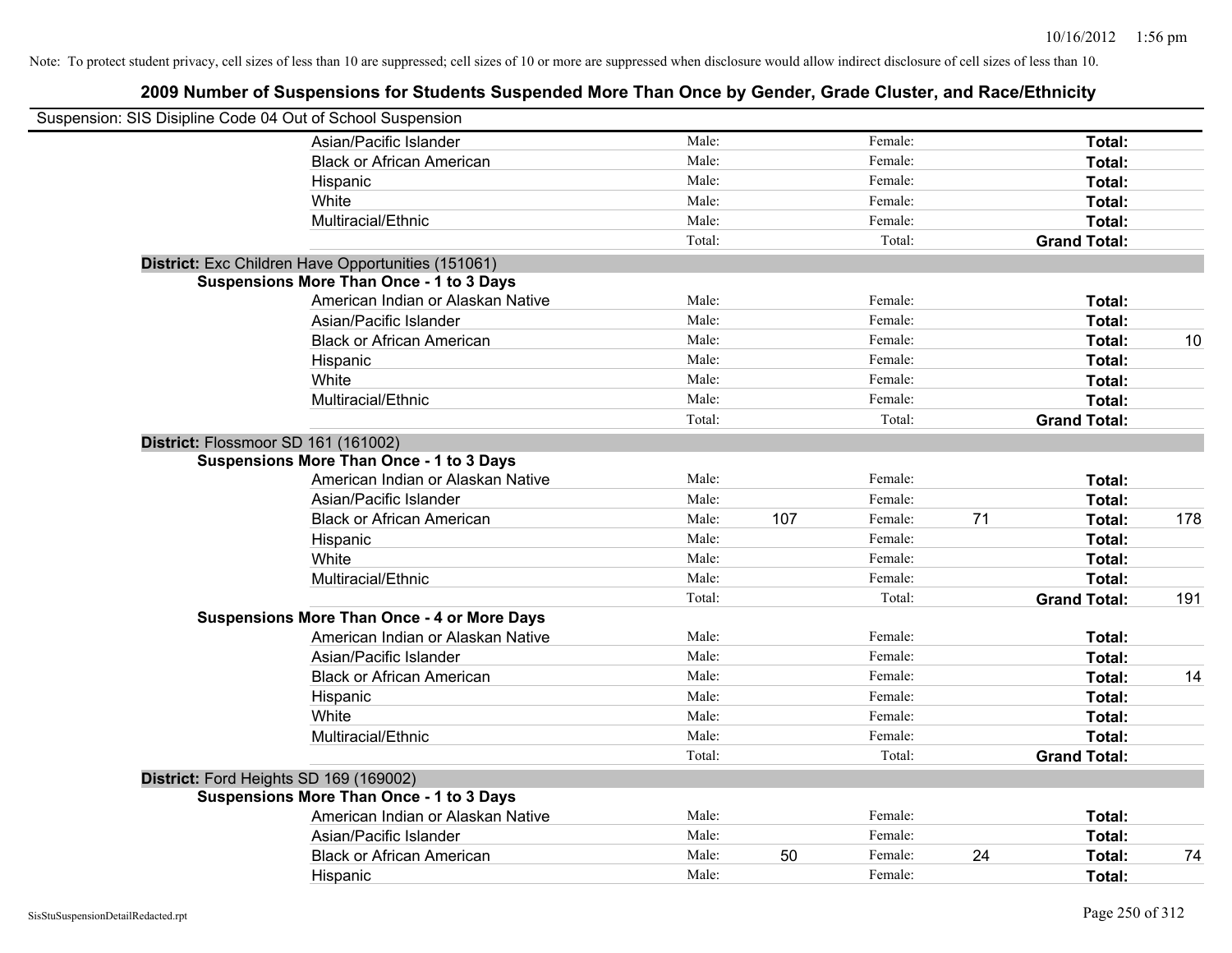| Suspension: SIS Disipline Code 04 Out of School Suspension |        |         |                     |    |
|------------------------------------------------------------|--------|---------|---------------------|----|
| White                                                      | Male:  | Female: | Total:              |    |
| Multiracial/Ethnic                                         | Male:  | Female: | Total:              |    |
|                                                            | Total: | Total:  | <b>Grand Total:</b> |    |
| <b>Suspensions More Than Once - 4 or More Days</b>         |        |         |                     |    |
| American Indian or Alaskan Native                          | Male:  | Female: | Total:              |    |
| Asian/Pacific Islander                                     | Male:  | Female: | Total:              |    |
| <b>Black or African American</b>                           | Male:  | Female: | Total:              |    |
| Hispanic                                                   | Male:  | Female: | Total:              |    |
| White                                                      | Male:  | Female: | Total:              |    |
| Multiracial/Ethnic                                         | Male:  | Female: | Total:              |    |
|                                                            | Total: | Total:  | <b>Grand Total:</b> |    |
| District: Forest Ridge SD 142 (142002)                     |        |         |                     |    |
| <b>Suspensions More Than Once - 1 to 3 Days</b>            |        |         |                     |    |
| American Indian or Alaskan Native                          | Male:  | Female: | Total:              |    |
| Asian/Pacific Islander                                     | Male:  | Female: | Total:              |    |
| <b>Black or African American</b>                           | Male:  | Female: | Total:              |    |
| Hispanic                                                   | Male:  | Female: | Total:              |    |
| White                                                      | Male:  | Female: | Total:              | 12 |
| Multiracial/Ethnic                                         | Male:  | Female: | Total:              |    |
|                                                            | Total: | Total:  | <b>Grand Total:</b> |    |
| <b>Suspensions More Than Once - 4 or More Days</b>         |        |         |                     |    |
| American Indian or Alaskan Native                          | Male:  | Female: | Total:              |    |
| Asian/Pacific Islander                                     | Male:  | Female: | Total:              |    |
| <b>Black or African American</b>                           | Male:  | Female: | Total:              |    |
| Hispanic                                                   | Male:  | Female: | Total:              |    |
| White                                                      | Male:  | Female: | Total:              |    |
| Multiracial/Ethnic                                         | Male:  | Female: | Total:              |    |
|                                                            | Total: | Total:  | <b>Grand Total:</b> |    |
| District: Gen George Patton SD 133 (133002)                |        |         |                     |    |
| <b>Suspensions More Than Once - 1 to 3 Days</b>            |        |         |                     |    |
| American Indian or Alaskan Native                          | Male:  | Female: | Total:              |    |
| Asian/Pacific Islander                                     | Male:  | Female: | Total:              |    |
| <b>Black or African American</b>                           | Male:  | Female: | Total:              | 15 |
| Hispanic                                                   | Male:  | Female: | Total:              |    |
| White                                                      | Male:  | Female: | Total:              |    |
| Multiracial/Ethnic                                         | Male:  | Female: | Total:              |    |
|                                                            | Total: | Total:  | <b>Grand Total:</b> |    |
| <b>Suspensions More Than Once - 4 or More Days</b>         |        |         |                     |    |
| American Indian or Alaskan Native                          | Male:  | Female: | Total:              |    |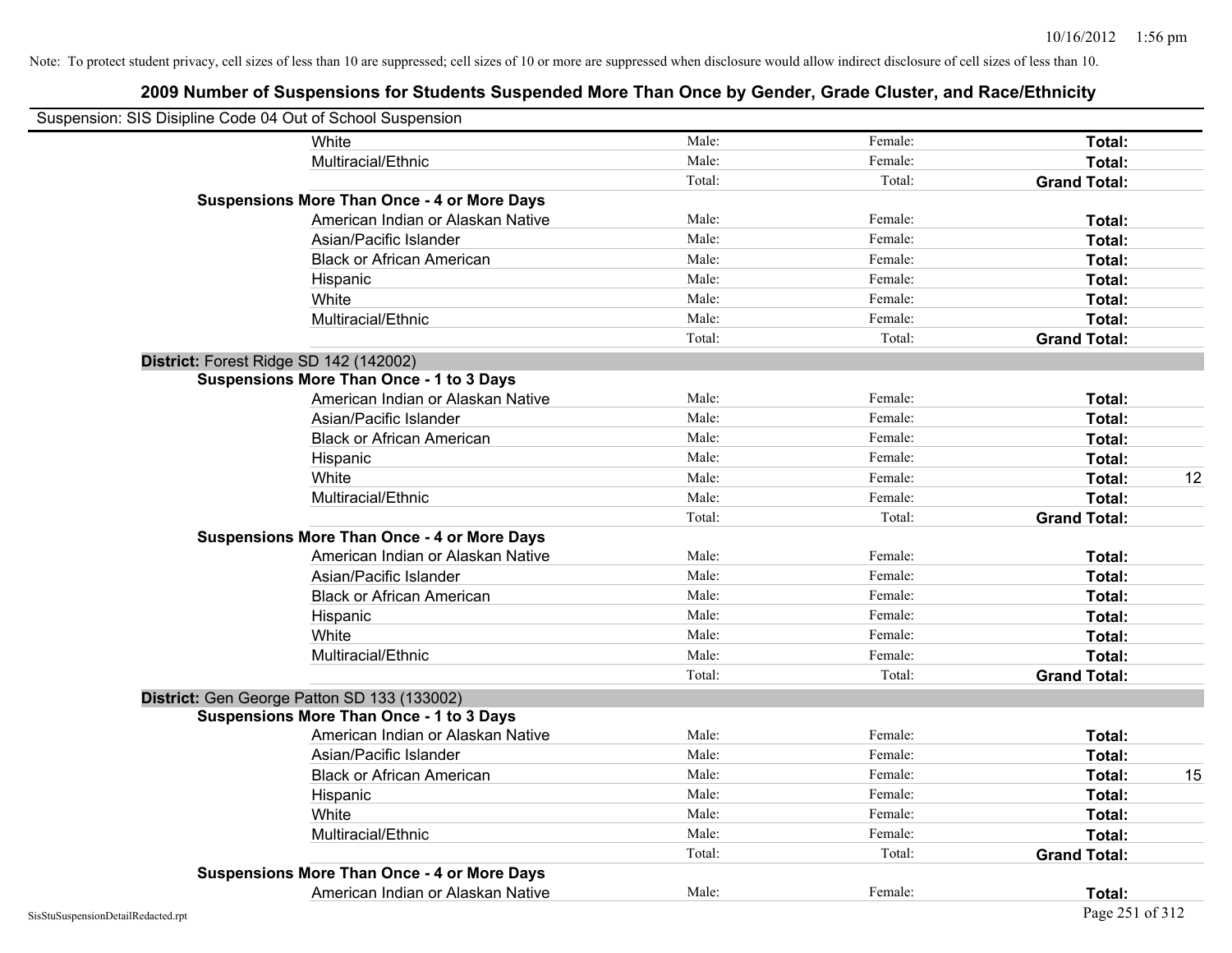| Suspension: SIS Disipline Code 04 Out of School Suspension |                                                    |        |     |         |     |                     |     |
|------------------------------------------------------------|----------------------------------------------------|--------|-----|---------|-----|---------------------|-----|
|                                                            | Asian/Pacific Islander                             | Male:  |     | Female: |     | Total:              |     |
|                                                            | <b>Black or African American</b>                   | Male:  |     | Female: |     | Total:              |     |
|                                                            | Hispanic                                           | Male:  |     | Female: |     | Total:              |     |
|                                                            | White                                              | Male:  |     | Female: |     | Total:              |     |
|                                                            | Multiracial/Ethnic                                 | Male:  |     | Female: |     | Total:              |     |
|                                                            |                                                    | Total: |     | Total:  |     | <b>Grand Total:</b> |     |
| District: Harvey SD 152 (152002)                           |                                                    |        |     |         |     |                     |     |
|                                                            | <b>Suspensions More Than Once - 1 to 3 Days</b>    |        |     |         |     |                     |     |
|                                                            | American Indian or Alaskan Native                  | Male:  |     | Female: |     | Total:              |     |
|                                                            | Asian/Pacific Islander                             | Male:  |     | Female: |     | Total:              |     |
|                                                            | <b>Black or African American</b>                   | Male:  | 387 | Female: | 205 | Total:              | 592 |
|                                                            | Hispanic                                           | Male:  |     | Female: |     | Total:              | 14  |
|                                                            | White                                              | Male:  |     | Female: |     | Total:              |     |
|                                                            | Multiracial/Ethnic                                 | Male:  |     | Female: |     | Total:              |     |
|                                                            |                                                    | Total: |     | Total:  |     | <b>Grand Total:</b> |     |
|                                                            | <b>Suspensions More Than Once - 4 or More Days</b> |        |     |         |     |                     |     |
|                                                            | American Indian or Alaskan Native                  | Male:  |     | Female: |     | Total:              |     |
|                                                            | Asian/Pacific Islander                             | Male:  |     | Female: |     | Total:              |     |
|                                                            | <b>Black or African American</b>                   | Male:  | 66  | Female: | 32  | Total:              | 98  |
|                                                            | Hispanic                                           | Male:  |     | Female: |     | Total:              |     |
|                                                            | White                                              | Male:  |     | Female: |     | Total:              |     |
|                                                            | Multiracial/Ethnic                                 | Male:  |     | Female: |     | Total:              |     |
|                                                            |                                                    | Total: |     | Total:  |     | <b>Grand Total:</b> |     |
| District: Hazel Crest SD 152-5 (152502)                    |                                                    |        |     |         |     |                     |     |
|                                                            | <b>Suspensions More Than Once - 1 to 3 Days</b>    |        |     |         |     |                     |     |
|                                                            | American Indian or Alaskan Native                  | Male:  |     | Female: |     | Total:              |     |
|                                                            | Asian/Pacific Islander                             | Male:  |     | Female: |     | Total:              |     |
|                                                            | <b>Black or African American</b>                   | Male:  | 113 | Female: | 59  | Total:              | 172 |
|                                                            | Hispanic                                           | Male:  |     | Female: |     | Total:              |     |
|                                                            | White                                              | Male:  |     | Female: |     | Total:              |     |
|                                                            | Multiracial/Ethnic                                 | Male:  |     | Female: |     | Total:              |     |
|                                                            |                                                    | Total: |     | Total:  |     | <b>Grand Total:</b> |     |
|                                                            | <b>Suspensions More Than Once - 4 or More Days</b> |        |     |         |     |                     |     |
|                                                            | American Indian or Alaskan Native                  | Male:  |     | Female: |     | Total:              |     |
|                                                            | Asian/Pacific Islander                             | Male:  |     | Female: |     | Total:              |     |
|                                                            | <b>Black or African American</b>                   | Male:  |     | Female: |     | Total:              | 23  |
|                                                            | Hispanic                                           | Male:  |     | Female: |     | Total:              |     |
|                                                            | White                                              | Male:  |     | Female: |     | Total:              |     |
|                                                            | Multiracial/Ethnic                                 | Male:  |     | Female: |     | Total:              |     |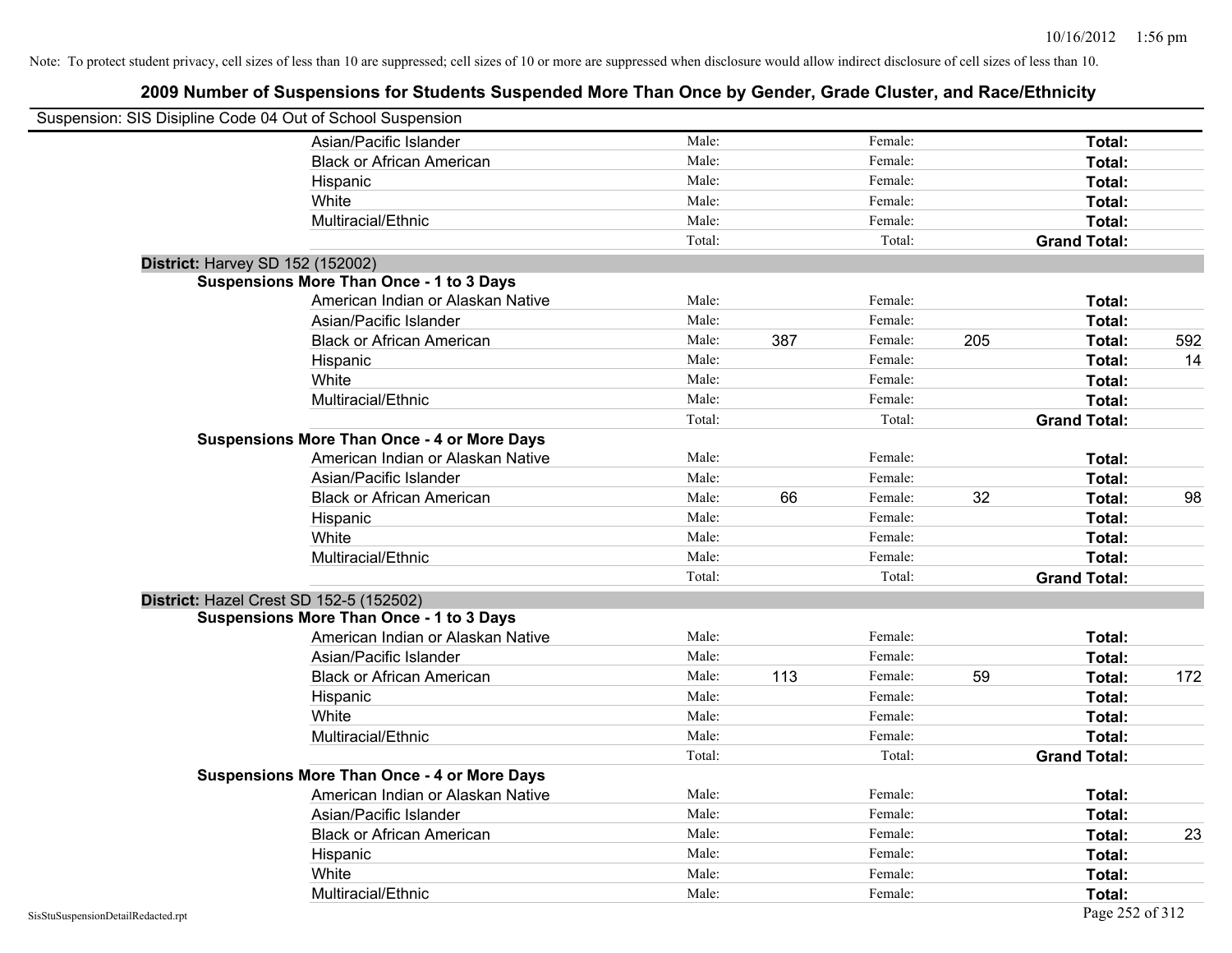|                                    | Suspension: SIS Disipline Code 04 Out of School Suspension |        |     |         |    |                     |     |
|------------------------------------|------------------------------------------------------------|--------|-----|---------|----|---------------------|-----|
|                                    |                                                            | Total: |     | Total:  |    | <b>Grand Total:</b> |     |
|                                    | District: Homewood Flossmoor CHSD 233 (233016)             |        |     |         |    |                     |     |
|                                    | <b>Suspensions More Than Once - 1 to 3 Days</b>            |        |     |         |    |                     |     |
|                                    | American Indian or Alaskan Native                          | Male:  |     | Female: |    | Total:              |     |
|                                    | Asian/Pacific Islander                                     | Male:  |     | Female: |    | Total:              |     |
|                                    | <b>Black or African American</b>                           | Male:  | 133 | Female: | 59 | Total:              | 192 |
|                                    | Hispanic                                                   | Male:  |     | Female: |    | Total:              |     |
|                                    | White                                                      | Male:  |     | Female: |    | Total:              | 13  |
|                                    | Multiracial/Ethnic                                         | Male:  |     | Female: |    | Total:              | 11  |
|                                    |                                                            | Total: |     | Total:  |    | <b>Grand Total:</b> |     |
|                                    | <b>Suspensions More Than Once - 4 or More Days</b>         |        |     |         |    |                     |     |
|                                    | American Indian or Alaskan Native                          | Male:  |     | Female: |    | Total:              |     |
|                                    | Asian/Pacific Islander                                     | Male:  |     | Female: |    | Total:              |     |
|                                    | <b>Black or African American</b>                           | Male:  | 44  | Female: | 27 | Total:              | 71  |
|                                    | Hispanic                                                   | Male:  |     | Female: |    | Total:              |     |
|                                    | White                                                      | Male:  |     | Female: |    | Total:              |     |
|                                    | Multiracial/Ethnic                                         | Male:  |     | Female: |    | Total:              |     |
|                                    |                                                            | Total: |     | Total:  |    | <b>Grand Total:</b> |     |
| District: Homewood SD 153 (153002) |                                                            |        |     |         |    |                     |     |
|                                    | <b>Suspensions More Than Once - 1 to 3 Days</b>            |        |     |         |    |                     |     |
|                                    | American Indian or Alaskan Native                          | Male:  |     | Female: |    | Total:              |     |
|                                    | Asian/Pacific Islander                                     | Male:  |     | Female: |    | Total:              |     |
|                                    | <b>Black or African American</b>                           | Male:  |     | Female: |    | Total:              | 30  |
|                                    | Hispanic                                                   | Male:  |     | Female: |    | Total:              |     |
|                                    | White                                                      | Male:  |     | Female: |    | Total:              |     |
|                                    | Multiracial/Ethnic                                         | Male:  |     | Female: |    | Total:              |     |
|                                    |                                                            | Total: |     | Total:  |    | <b>Grand Total:</b> | 41  |
|                                    | <b>Suspensions More Than Once - 4 or More Days</b>         |        |     |         |    |                     |     |
|                                    | American Indian or Alaskan Native                          | Male:  |     | Female: |    | Total:              |     |
|                                    | Asian/Pacific Islander                                     | Male:  |     | Female: |    | Total:              |     |
|                                    | <b>Black or African American</b>                           | Male:  |     | Female: |    | Total:              |     |
|                                    | Hispanic                                                   | Male:  |     | Female: |    | Total:              |     |
|                                    | White                                                      | Male:  |     | Female: |    | Total:              |     |
|                                    | Multiracial/Ethnic                                         | Male:  |     | Female: |    | Total:              |     |
|                                    |                                                            | Total: |     | Total:  |    | <b>Grand Total:</b> |     |
|                                    | District: Hoover-Schrum Memorial SD 157 (157002)           |        |     |         |    |                     |     |
|                                    | <b>Suspensions More Than Once - 1 to 3 Days</b>            |        |     |         |    |                     |     |
|                                    | American Indian or Alaskan Native                          | Male:  |     | Female: |    | Total:              |     |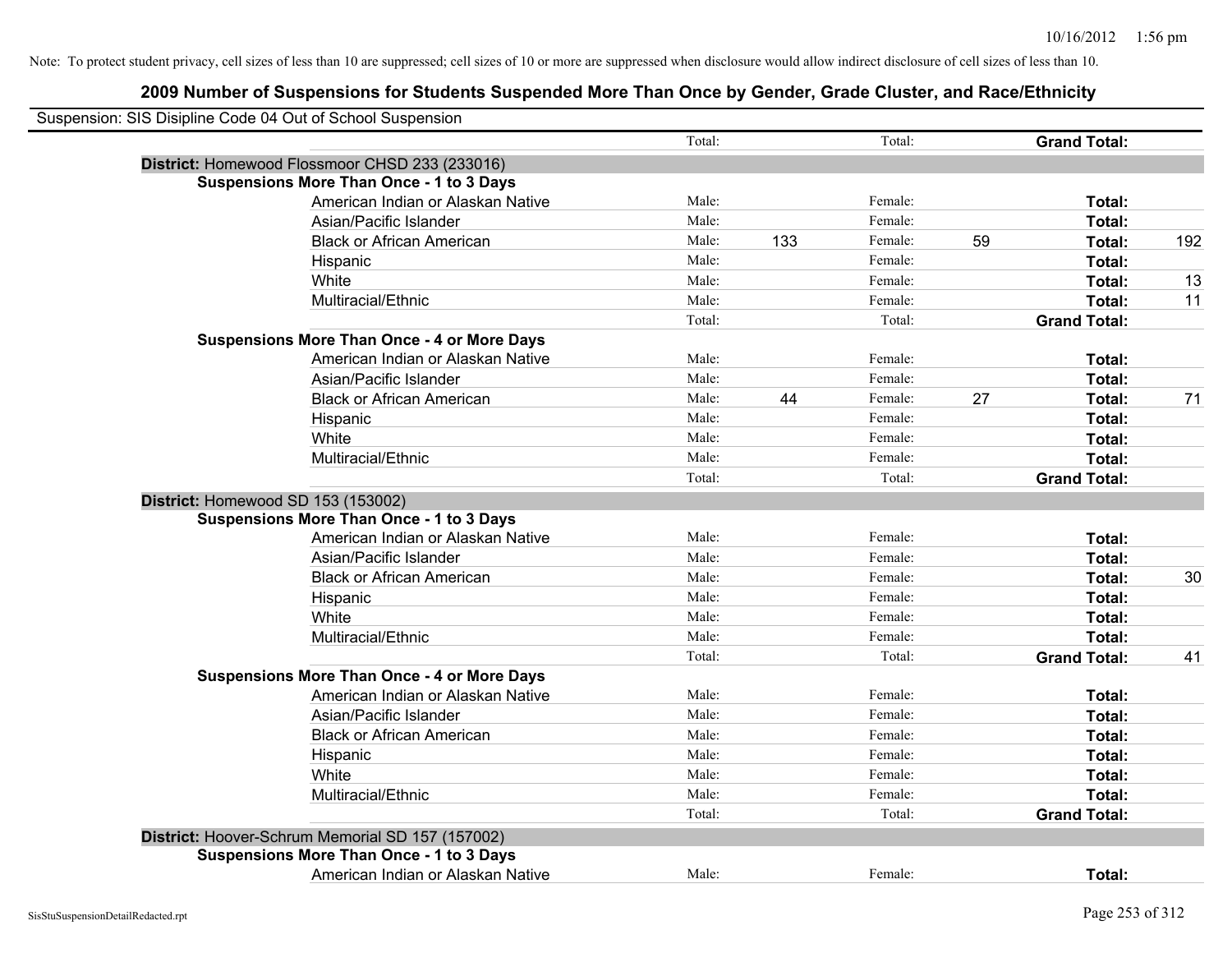| Suspension: SIS Disipline Code 04 Out of School Suspension |                                                    |        |     |         |     |                     |     |
|------------------------------------------------------------|----------------------------------------------------|--------|-----|---------|-----|---------------------|-----|
|                                                            | Asian/Pacific Islander                             | Male:  |     | Female: |     | Total:              |     |
|                                                            | <b>Black or African American</b>                   | Male:  | 274 | Female: | 101 | Total:              | 375 |
|                                                            | Hispanic                                           | Male:  | 19  | Female: | 10  | Total:              | 29  |
|                                                            | White                                              | Male:  |     | Female: |     | Total:              |     |
|                                                            | Multiracial/Ethnic                                 | Male:  |     | Female: |     | Total:              |     |
|                                                            |                                                    | Total: |     | Total:  |     | <b>Grand Total:</b> | 414 |
|                                                            | <b>Suspensions More Than Once - 4 or More Days</b> |        |     |         |     |                     |     |
|                                                            | American Indian or Alaskan Native                  | Male:  |     | Female: |     | Total:              |     |
|                                                            | Asian/Pacific Islander                             | Male:  |     | Female: |     | Total:              |     |
|                                                            | <b>Black or African American</b>                   | Male:  |     | Female: |     | Total:              | 44  |
|                                                            | Hispanic                                           | Male:  |     | Female: |     | Total:              |     |
|                                                            | White                                              | Male:  |     | Female: |     | Total:              |     |
|                                                            | Multiracial/Ethnic                                 | Male:  |     | Female: |     | Total:              |     |
|                                                            |                                                    | Total: |     | Total:  |     | <b>Grand Total:</b> |     |
|                                                            | District: Indian Springs SD 109 (109002)           |        |     |         |     |                     |     |
|                                                            | <b>Suspensions More Than Once - 1 to 3 Days</b>    |        |     |         |     |                     |     |
|                                                            | American Indian or Alaskan Native                  | Male:  |     | Female: |     | Total:              |     |
|                                                            | Asian/Pacific Islander                             | Male:  |     | Female: |     | Total:              |     |
|                                                            | <b>Black or African American</b>                   | Male:  |     | Female: |     | Total:              | 27  |
|                                                            | Hispanic                                           | Male:  |     | Female: |     | Total:              |     |
|                                                            | White                                              | Male:  |     | Female: |     | Total:              | 13  |
|                                                            | Multiracial/Ethnic                                 | Male:  |     | Female: |     | Total:              |     |
|                                                            |                                                    | Total: |     | Total:  |     | <b>Grand Total:</b> |     |
|                                                            | <b>Suspensions More Than Once - 4 or More Days</b> |        |     |         |     |                     |     |
|                                                            | American Indian or Alaskan Native                  | Male:  |     | Female: |     | Total:              |     |
|                                                            | Asian/Pacific Islander                             | Male:  |     | Female: |     | Total:              |     |
|                                                            | <b>Black or African American</b>                   | Male:  |     | Female: |     | Total:              |     |
|                                                            | Hispanic                                           | Male:  |     | Female: |     | Total:              |     |
|                                                            | White                                              | Male:  |     | Female: |     | Total:              |     |
|                                                            | Multiracial/Ethnic                                 | Male:  |     | Female: |     | Total:              |     |
|                                                            |                                                    | Total: |     | Total:  |     | <b>Grand Total:</b> | 11  |
| District: Kirby SD 140 (140002)                            |                                                    |        |     |         |     |                     |     |
|                                                            | <b>Suspensions More Than Once - 1 to 3 Days</b>    |        |     |         |     |                     |     |
|                                                            | American Indian or Alaskan Native                  | Male:  |     | Female: |     | Total:              |     |
|                                                            | Asian/Pacific Islander                             | Male:  |     | Female: |     | Total:              |     |
|                                                            | <b>Black or African American</b>                   | Male:  |     | Female: |     | Total:              |     |
|                                                            | Hispanic                                           | Male:  |     | Female: |     | Total:              |     |
|                                                            | White                                              | Male:  |     | Female: |     | Total:              |     |
|                                                            | Multiracial/Ethnic                                 | Male:  |     | Female: |     | Total:              |     |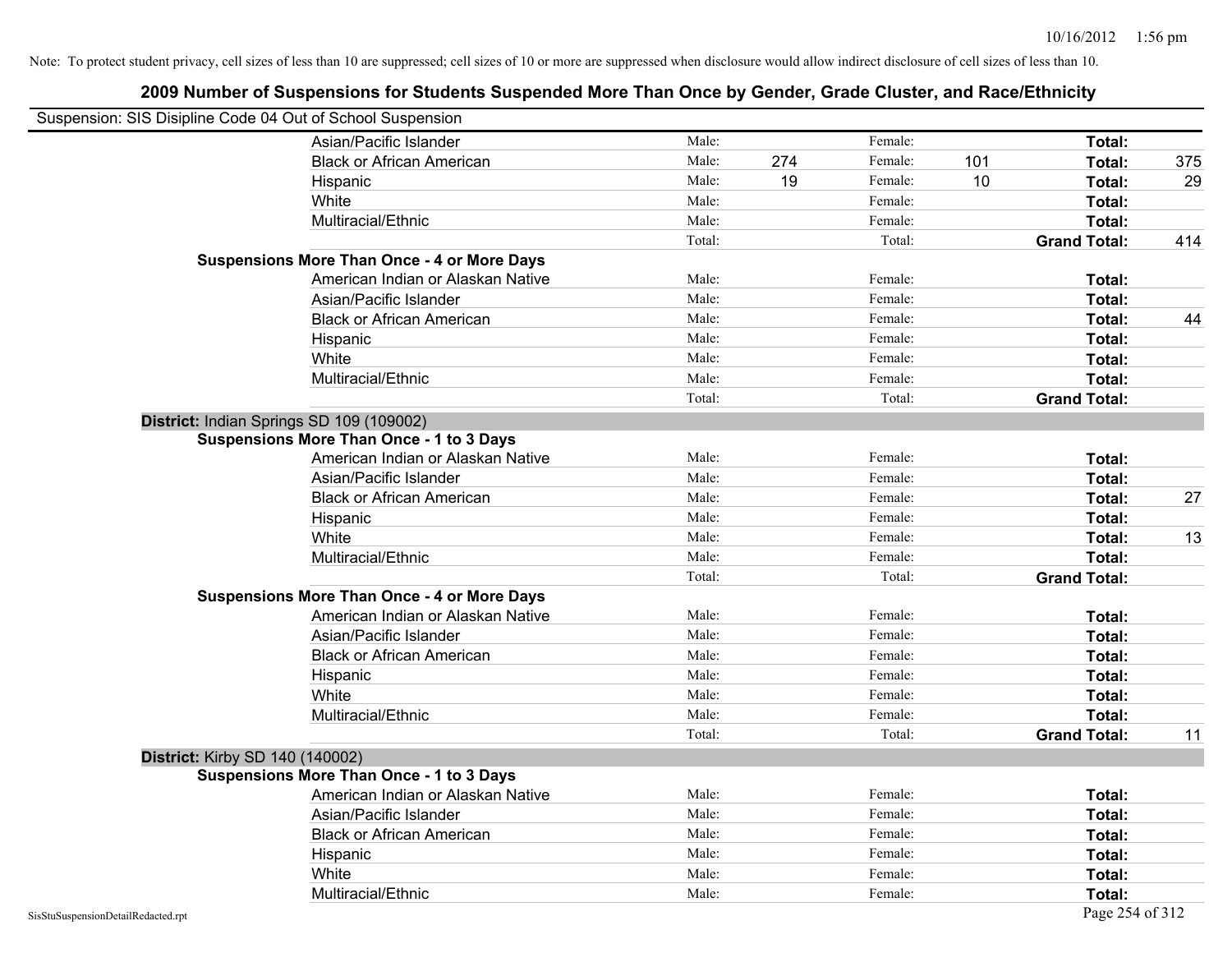| Suspension: SIS Disipline Code 04 Out of School Suspension |        |     |         |    |                     |     |
|------------------------------------------------------------|--------|-----|---------|----|---------------------|-----|
|                                                            | Total: |     | Total:  |    | <b>Grand Total:</b> |     |
| District: Lemont Twp HSD 210 (210017)                      |        |     |         |    |                     |     |
| <b>Suspensions More Than Once - 1 to 3 Days</b>            |        |     |         |    |                     |     |
| American Indian or Alaskan Native                          | Male:  |     | Female: |    | Total:              |     |
| Asian/Pacific Islander                                     | Male:  |     | Female: |    | Total:              |     |
| <b>Black or African American</b>                           | Male:  |     | Female: |    | Total:              |     |
| Hispanic                                                   | Male:  | 27  | Female: | 25 | Total:              | 52  |
| White                                                      | Male:  | 214 | Female: | 53 | Total:              | 267 |
| Multiracial/Ethnic                                         | Male:  |     | Female: |    | Total:              | 17  |
|                                                            | Total: |     | Total:  |    | <b>Grand Total:</b> |     |
| <b>Suspensions More Than Once - 4 or More Days</b>         |        |     |         |    |                     |     |
| American Indian or Alaskan Native                          | Male:  |     | Female: |    | Total:              |     |
| Asian/Pacific Islander                                     | Male:  |     | Female: |    | Total:              |     |
| <b>Black or African American</b>                           | Male:  |     | Female: |    | Total:              |     |
| Hispanic                                                   | Male:  |     | Female: |    | Total:              |     |
| White                                                      | Male:  |     | Female: |    | Total:              | 27  |
| Multiracial/Ethnic                                         | Male:  |     | Female: |    | Total:              |     |
|                                                            | Total: |     | Total:  |    | <b>Grand Total:</b> | 38  |
| District: Lemont-Bromberek CSD 113A (113A02)               |        |     |         |    |                     |     |
| <b>Suspensions More Than Once - 1 to 3 Days</b>            |        |     |         |    |                     |     |
| American Indian or Alaskan Native                          | Male:  |     | Female: |    | Total:              |     |
| Asian/Pacific Islander                                     | Male:  |     | Female: |    | Total:              |     |
| <b>Black or African American</b>                           | Male:  |     | Female: |    | Total:              |     |
| Hispanic                                                   | Male:  |     | Female: |    | Total:              | 16  |
| White                                                      | Male:  |     | Female: |    | Total:              | 81  |
| Multiracial/Ethnic                                         | Male:  |     | Female: |    | Total:              |     |
|                                                            | Total: |     | Total:  |    | <b>Grand Total:</b> |     |
| <b>Suspensions More Than Once - 4 or More Days</b>         |        |     |         |    |                     |     |
| American Indian or Alaskan Native                          | Male:  |     | Female: |    | Total:              |     |
| Asian/Pacific Islander                                     | Male:  |     | Female: |    | Total:              |     |
| <b>Black or African American</b>                           | Male:  |     | Female: |    | Total:              |     |
| Hispanic                                                   | Male:  |     | Female: |    | Total:              |     |
| White                                                      | Male:  |     | Female: |    | Total:              |     |
| Multiracial/Ethnic                                         | Male:  |     | Female: |    | Total:              |     |
|                                                            | Total: |     | Total:  |    | <b>Grand Total:</b> |     |
| District: Lincoln ESD 156 (156002)                         |        |     |         |    |                     |     |
| <b>Suspensions More Than Once - 1 to 3 Days</b>            |        |     |         |    |                     |     |
| American Indian or Alaskan Native                          | Male:  |     | Female: |    | Total:              |     |
|                                                            |        |     |         |    |                     |     |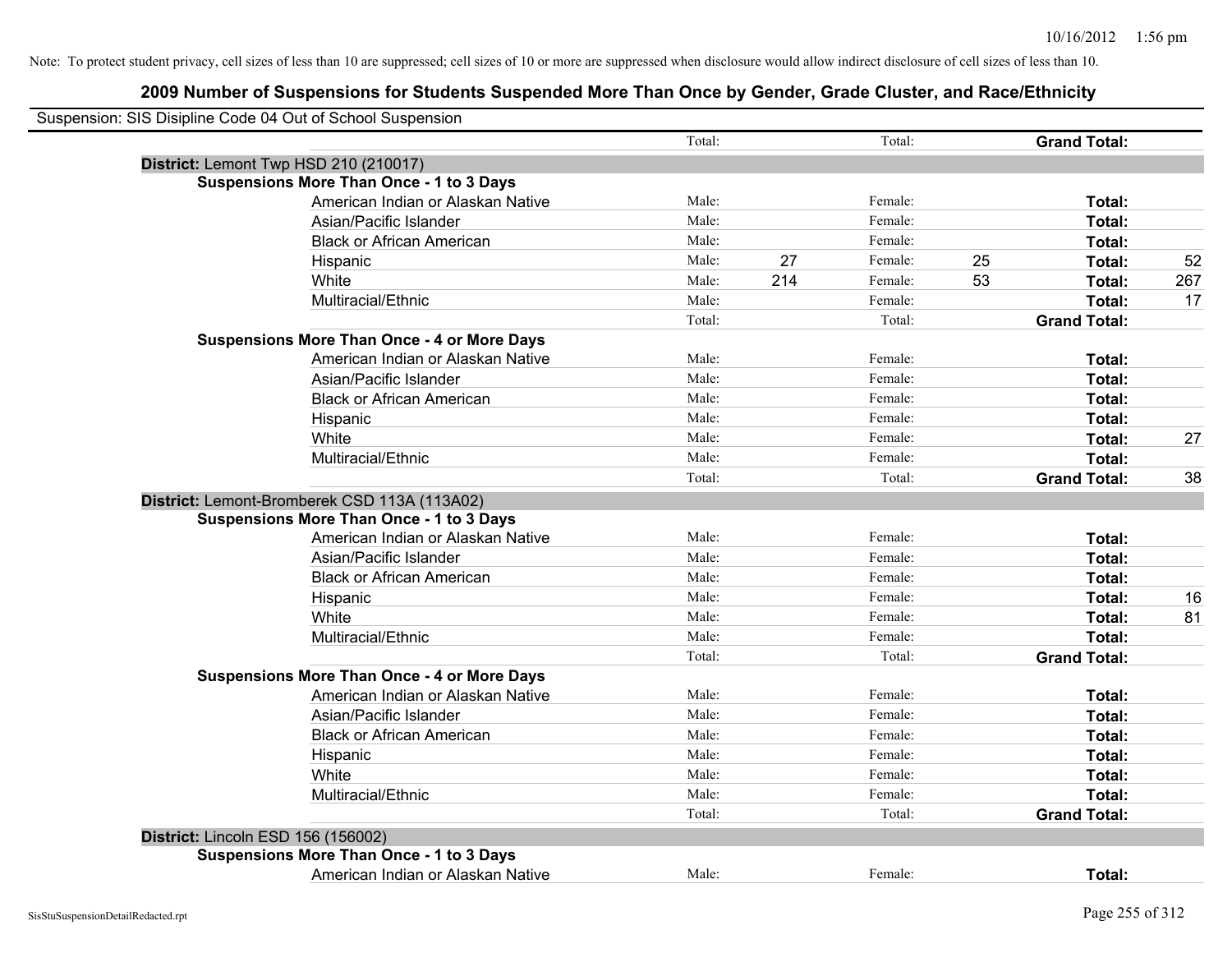| Suspension: SIS Disipline Code 04 Out of School Suspension |                                                    |        |     |         |    |                     |     |
|------------------------------------------------------------|----------------------------------------------------|--------|-----|---------|----|---------------------|-----|
|                                                            | Asian/Pacific Islander                             | Male:  |     | Female: |    | Total:              |     |
|                                                            | <b>Black or African American</b>                   | Male:  |     | Female: |    | Total:              | 21  |
|                                                            | Hispanic                                           | Male:  |     | Female: |    | Total:              |     |
|                                                            | White                                              | Male:  |     | Female: |    | Total:              |     |
|                                                            | Multiracial/Ethnic                                 | Male:  |     | Female: |    | Total:              |     |
|                                                            |                                                    | Total: |     | Total:  |    | <b>Grand Total:</b> |     |
|                                                            | <b>Suspensions More Than Once - 4 or More Days</b> |        |     |         |    |                     |     |
|                                                            | American Indian or Alaskan Native                  | Male:  |     | Female: |    | Total:              |     |
|                                                            | Asian/Pacific Islander                             | Male:  |     | Female: |    | Total:              |     |
|                                                            | <b>Black or African American</b>                   | Male:  |     | Female: |    | Total:              |     |
|                                                            | Hispanic                                           | Male:  |     | Female: |    | Total:              |     |
|                                                            | White                                              | Male:  |     | Female: |    | Total:              |     |
|                                                            | Multiracial/Ethnic                                 | Male:  |     | Female: |    | Total:              |     |
|                                                            |                                                    | Total: |     | Total:  |    | <b>Grand Total:</b> |     |
| District: Matteson ESD 162 (162002)                        |                                                    |        |     |         |    |                     |     |
|                                                            | <b>Suspensions More Than Once - 1 to 3 Days</b>    |        |     |         |    |                     |     |
|                                                            | American Indian or Alaskan Native                  | Male:  |     | Female: |    | Total:              |     |
|                                                            | Asian/Pacific Islander                             | Male:  |     | Female: |    | Total:              |     |
|                                                            | <b>Black or African American</b>                   | Male:  | 190 | Female: | 58 | Total:              | 248 |
|                                                            | Hispanic                                           | Male:  |     | Female: |    | Total:              |     |
|                                                            | White                                              | Male:  |     | Female: |    | Total:              |     |
|                                                            | Multiracial/Ethnic                                 | Male:  |     | Female: |    | Total:              |     |
|                                                            |                                                    | Total: |     | Total:  |    | <b>Grand Total:</b> |     |
|                                                            | <b>Suspensions More Than Once - 4 or More Days</b> |        |     |         |    |                     |     |
|                                                            | American Indian or Alaskan Native                  | Male:  |     | Female: |    | Total:              |     |
|                                                            | Asian/Pacific Islander                             | Male:  |     | Female: |    | Total:              |     |
|                                                            | <b>Black or African American</b>                   | Male:  | 62  | Female: | 16 | Total:              | 78  |
|                                                            | Hispanic                                           | Male:  |     | Female: |    | Total:              |     |
|                                                            | White                                              | Male:  |     | Female: |    | Total:              |     |
|                                                            | Multiracial/Ethnic                                 | Male:  |     | Female: |    | Total:              |     |
|                                                            |                                                    | Total: |     | Total:  |    | <b>Grand Total:</b> |     |
| District: Midlothian SD 143 (143002)                       |                                                    |        |     |         |    |                     |     |
|                                                            | <b>Suspensions More Than Once - 1 to 3 Days</b>    |        |     |         |    |                     |     |
|                                                            | American Indian or Alaskan Native                  | Male:  |     | Female: |    | Total:              |     |
|                                                            | Asian/Pacific Islander                             | Male:  |     | Female: |    | Total:              |     |
|                                                            | <b>Black or African American</b>                   | Male:  |     | Female: |    | Total:              | 32  |
|                                                            | Hispanic                                           | Male:  |     | Female: |    | Total:              |     |
|                                                            | White                                              | Male:  |     | Female: |    | Total:              | 24  |
|                                                            | Multiracial/Ethnic                                 | Male:  |     | Female: |    | Total:              |     |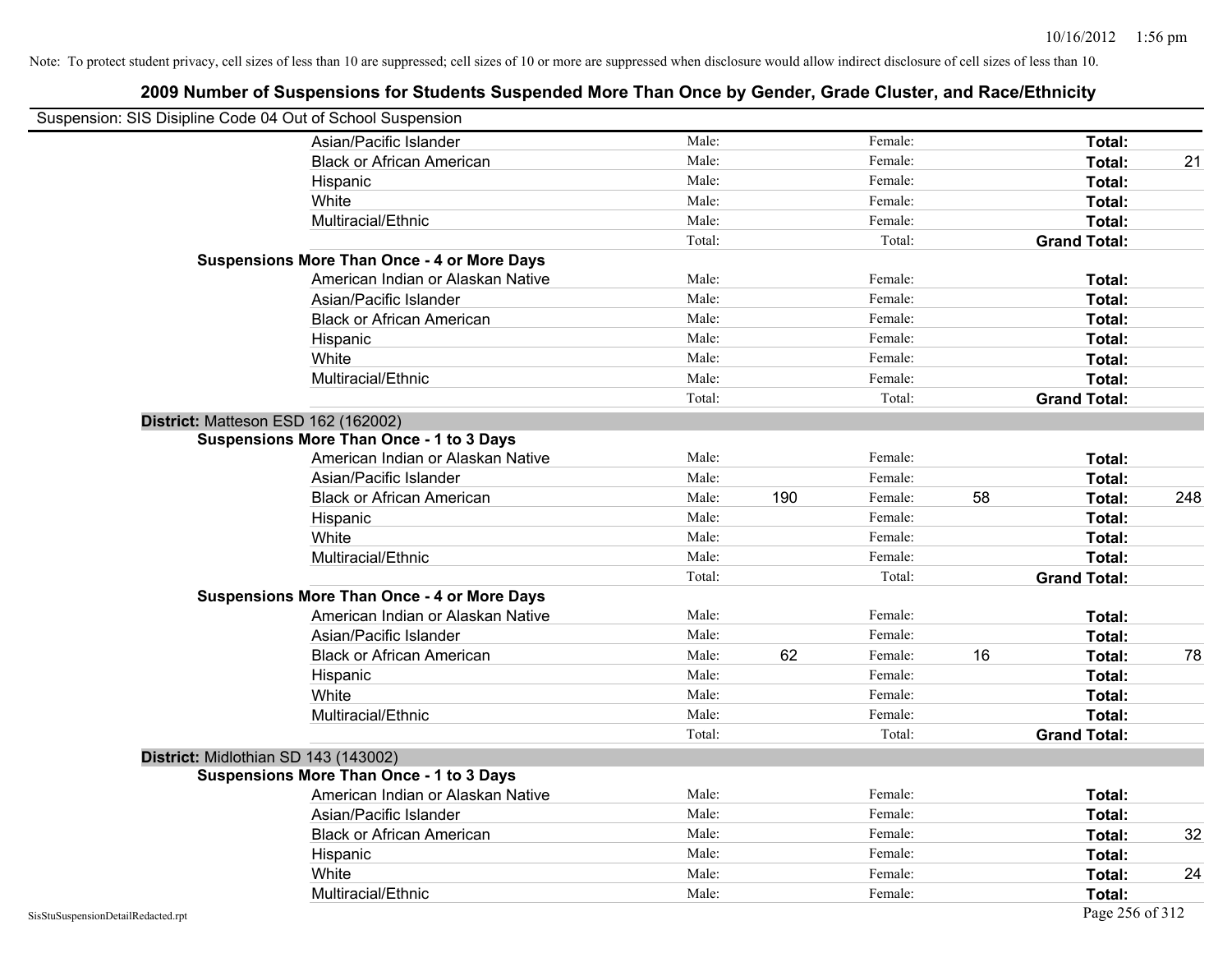| Suspension: SIS Disipline Code 04 Out of School Suspension |        |     |         |     |                     |     |
|------------------------------------------------------------|--------|-----|---------|-----|---------------------|-----|
|                                                            | Total: |     | Total:  |     | <b>Grand Total:</b> | 66  |
| District: North Palos SD 117 (117002)                      |        |     |         |     |                     |     |
| <b>Suspensions More Than Once - 1 to 3 Days</b>            |        |     |         |     |                     |     |
| American Indian or Alaskan Native                          | Male:  |     | Female: |     | Total:              |     |
| Asian/Pacific Islander                                     | Male:  |     | Female: |     | Total:              |     |
| <b>Black or African American</b>                           | Male:  |     | Female: |     | Total:              |     |
| Hispanic                                                   | Male:  |     | Female: |     | Total:              | 19  |
| White                                                      | Male:  |     | Female: |     | Total:              | 17  |
| Multiracial/Ethnic                                         | Male:  |     | Female: |     | Total:              |     |
|                                                            | Total: |     | Total:  |     | <b>Grand Total:</b> |     |
| <b>Suspensions More Than Once - 4 or More Days</b>         |        |     |         |     |                     |     |
| American Indian or Alaskan Native                          | Male:  |     | Female: |     | Total:              |     |
| Asian/Pacific Islander                                     | Male:  |     | Female: |     | Total:              |     |
| <b>Black or African American</b>                           | Male:  |     | Female: |     | Total:              |     |
| Hispanic                                                   | Male:  |     | Female: |     | Total:              |     |
| White                                                      | Male:  |     | Female: |     | Total:              |     |
| Multiracial/Ethnic                                         | Male:  |     | Female: |     | Total:              |     |
|                                                            | Total: |     | Total:  |     | <b>Grand Total:</b> |     |
| District: Oak Lawn CHSD 229 (229016)                       |        |     |         |     |                     |     |
| <b>Suspensions More Than Once - 1 to 3 Days</b>            |        |     |         |     |                     |     |
| American Indian or Alaskan Native                          | Male:  |     | Female: |     | Total:              |     |
| Asian/Pacific Islander                                     | Male:  |     | Female: |     | Total:              |     |
| <b>Black or African American</b>                           | Male:  |     | Female: |     | Total:              | 24  |
| Hispanic                                                   | Male:  | 164 | Female: | 56  | Total:              | 220 |
| White                                                      | Male:  | 378 | Female: | 114 | Total:              | 492 |
| Multiracial/Ethnic                                         | Male:  |     | Female: |     | <b>Total:</b>       |     |
|                                                            | Total: |     | Total:  |     | <b>Grand Total:</b> |     |
| <b>Suspensions More Than Once - 4 or More Days</b>         |        |     |         |     |                     |     |
| American Indian or Alaskan Native                          | Male:  |     | Female: |     | Total:              |     |
| Asian/Pacific Islander                                     | Male:  |     | Female: |     | Total:              |     |
| <b>Black or African American</b>                           | Male:  |     | Female: |     | Total:              |     |
| Hispanic                                                   | Male:  |     | Female: |     | Total:              |     |
| White                                                      | Male:  |     | Female: |     | Total:              | 43  |
| Multiracial/Ethnic                                         | Male:  |     | Female: |     | Total:              |     |
|                                                            | Total: | 42  | Total:  | 12  | <b>Grand Total:</b> | 54  |
| District: Oak Lawn-Hometown SD 123 (123002)                |        |     |         |     |                     |     |
| <b>Suspensions More Than Once - 1 to 3 Days</b>            |        |     |         |     |                     |     |
| American Indian or Alaskan Native                          | Male:  |     | Female: |     | Total:              |     |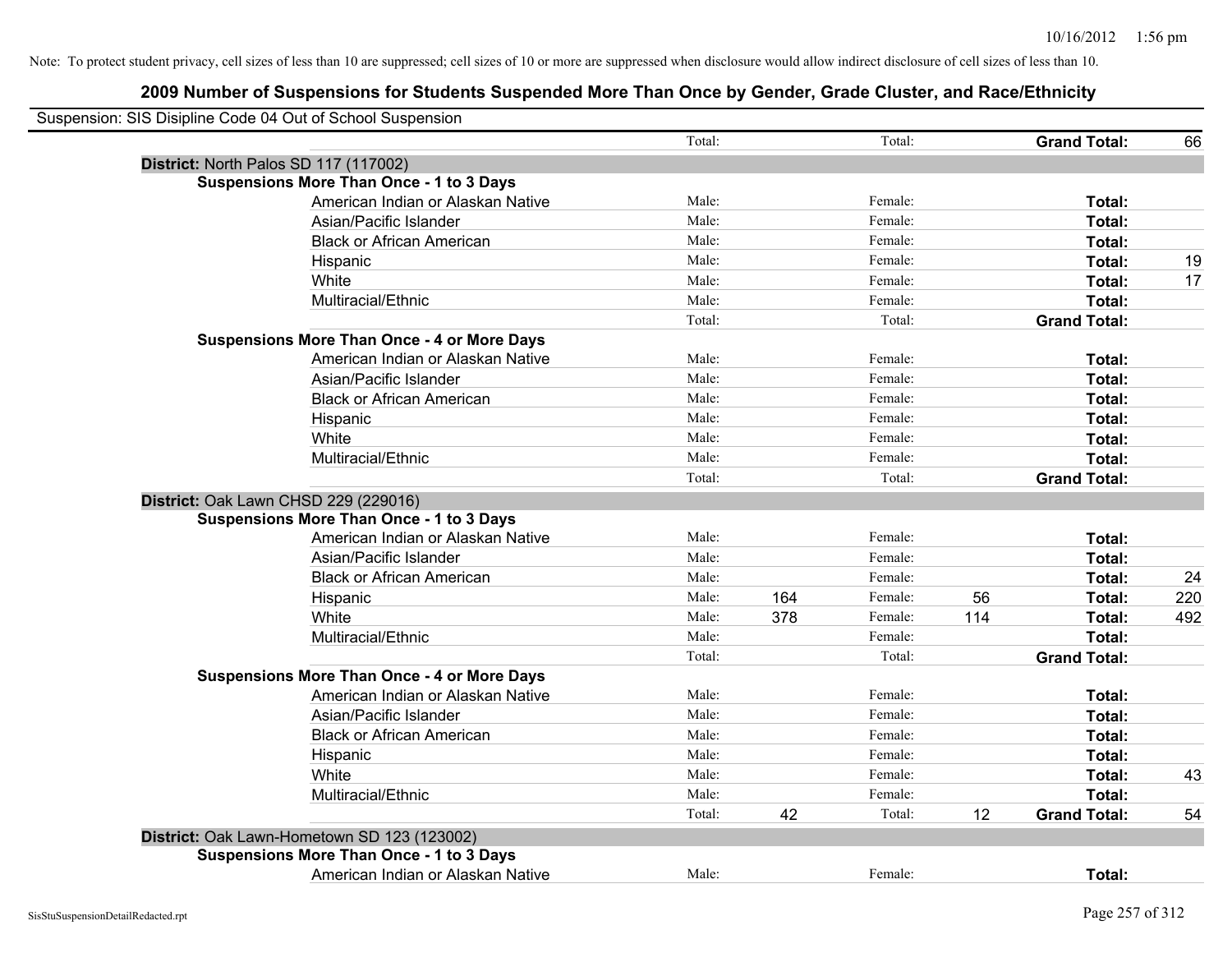| Suspension: SIS Disipline Code 04 Out of School Suspension |                                                    |        |              |                           |    |
|------------------------------------------------------------|----------------------------------------------------|--------|--------------|---------------------------|----|
|                                                            | Asian/Pacific Islander                             | Male:  | Female:      | Total:                    |    |
|                                                            | <b>Black or African American</b>                   | Male:  | Female:      | Total:                    |    |
|                                                            | Hispanic                                           | Male:  | Female:      | Total:                    |    |
|                                                            | White                                              | Male:  | Female:      | Total:                    |    |
|                                                            | Multiracial/Ethnic                                 | Male:  | Female:      | Total:                    |    |
|                                                            |                                                    | Total: | Total:       | <b>Grand Total:</b>       | 18 |
|                                                            | <b>Suspensions More Than Once - 4 or More Days</b> |        |              |                           |    |
|                                                            | American Indian or Alaskan Native                  | Male:  | Female:      | Total:                    |    |
|                                                            | Asian/Pacific Islander                             | Male:  | Female:      | Total:                    |    |
|                                                            | <b>Black or African American</b>                   | Male:  | Female:      | Total:                    |    |
|                                                            | Hispanic                                           | Male:  | Female:      | Total:                    |    |
|                                                            | White                                              | Male:  | Female:      | Total:                    |    |
|                                                            | Multiracial/Ethnic                                 | Male:  | Female:      | Total:                    |    |
|                                                            |                                                    | Total: | Total:       | <b>Grand Total:</b>       |    |
| District: Orland SD 135 (135002)                           |                                                    |        |              |                           |    |
|                                                            | <b>Suspensions More Than Once - 1 to 3 Days</b>    |        |              |                           |    |
|                                                            | American Indian or Alaskan Native                  | Male:  | Female:      | Total:                    |    |
|                                                            | Asian/Pacific Islander                             | Male:  | Female:      | Total:                    |    |
|                                                            | <b>Black or African American</b>                   | Male:  | Female:      | Total:                    | 17 |
|                                                            | Hispanic                                           | Male:  | Female:      | Total:                    |    |
|                                                            | White                                              | Male:  | Female:      | Total:                    | 36 |
|                                                            | Multiracial/Ethnic                                 | Male:  | Female:      | Total:                    |    |
|                                                            |                                                    | Total: | 53<br>Total: | 10<br><b>Grand Total:</b> | 63 |
|                                                            | <b>Suspensions More Than Once - 4 or More Days</b> |        |              |                           |    |
|                                                            | American Indian or Alaskan Native                  | Male:  | Female:      | Total:                    |    |
|                                                            | Asian/Pacific Islander                             | Male:  | Female:      | Total:                    |    |
|                                                            | <b>Black or African American</b>                   | Male:  | Female:      | Total:                    |    |
|                                                            | Hispanic                                           | Male:  | Female:      | Total:                    |    |
|                                                            | White                                              | Male:  | Female:      | Total:                    |    |
|                                                            | Multiracial/Ethnic                                 | Male:  | Female:      | Total:                    |    |
|                                                            |                                                    | Total: | Total:       | <b>Grand Total:</b>       |    |
| District: Palos CCSD 118 (118004)                          |                                                    |        |              |                           |    |
|                                                            | <b>Suspensions More Than Once - 1 to 3 Days</b>    |        |              |                           |    |
|                                                            | American Indian or Alaskan Native                  | Male:  | Female:      | Total:                    |    |
|                                                            | Asian/Pacific Islander                             | Male:  | Female:      | Total:                    |    |
|                                                            | <b>Black or African American</b>                   | Male:  | Female:      | Total:                    |    |
|                                                            | Hispanic                                           | Male:  | Female:      | Total:                    |    |
|                                                            | White                                              | Male:  | Female:      | Total:                    |    |
|                                                            | Multiracial/Ethnic                                 | Male:  | Female:      | Total:                    |    |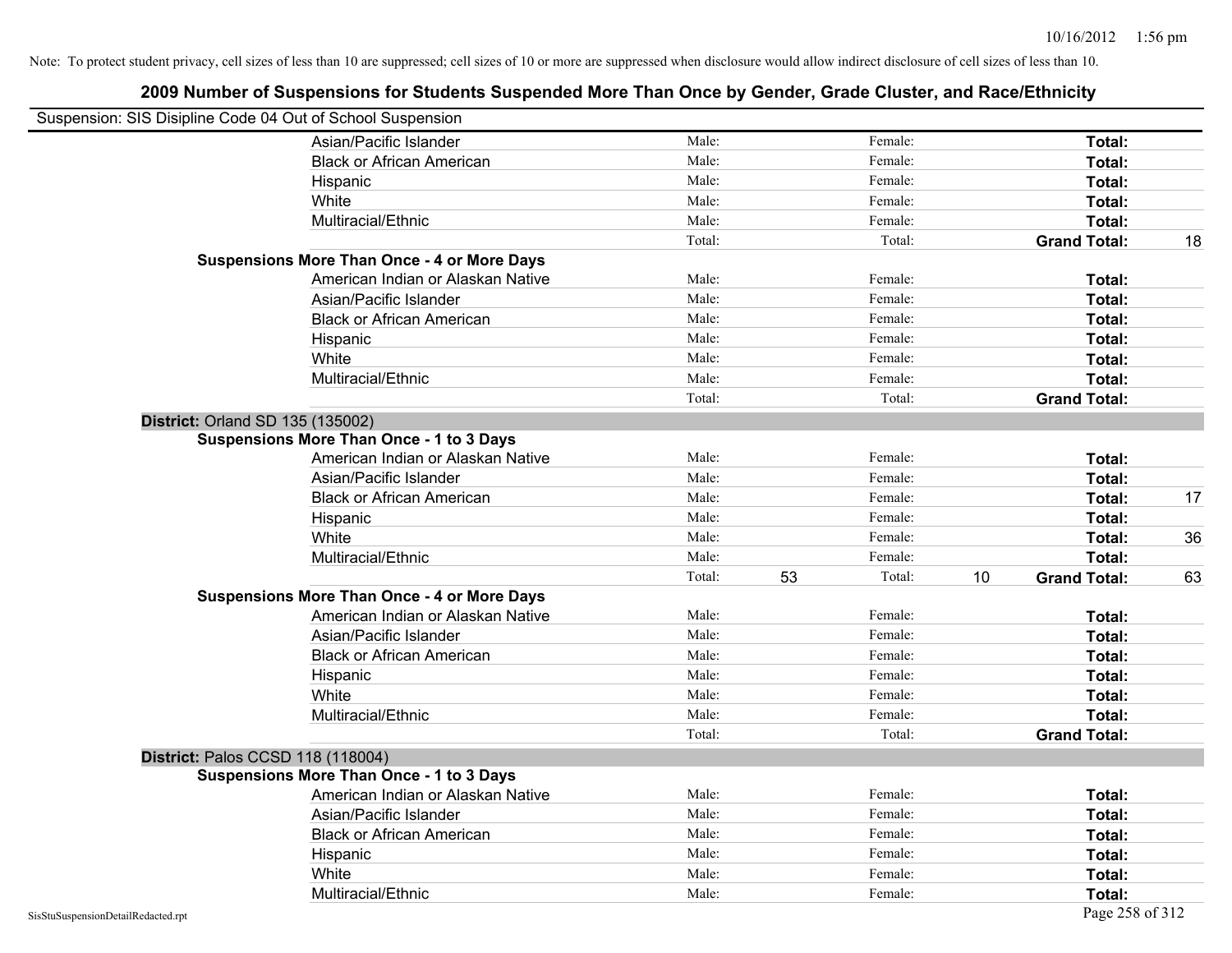| Suspension: SIS Disipline Code 04 Out of School Suspension |                                                    |        |     |         |    |                     |     |
|------------------------------------------------------------|----------------------------------------------------|--------|-----|---------|----|---------------------|-----|
|                                                            |                                                    | Total: |     | Total:  |    | <b>Grand Total:</b> |     |
|                                                            | District: Palos Heights SD 128 (128002)            |        |     |         |    |                     |     |
|                                                            | <b>Suspensions More Than Once - 4 or More Days</b> |        |     |         |    |                     |     |
|                                                            | American Indian or Alaskan Native                  | Male:  |     | Female: |    | Total:              |     |
|                                                            | Asian/Pacific Islander                             | Male:  |     | Female: |    | Total:              |     |
|                                                            | <b>Black or African American</b>                   | Male:  |     | Female: |    | Total:              |     |
|                                                            | Hispanic                                           | Male:  |     | Female: |    | Total:              |     |
|                                                            | White                                              | Male:  |     | Female: |    | Total:              |     |
|                                                            | Multiracial/Ethnic                                 | Male:  |     | Female: |    | Total:              |     |
|                                                            |                                                    | Total: |     | Total:  |    | <b>Grand Total:</b> |     |
|                                                            | District: Park Forest SD 163 (163002)              |        |     |         |    |                     |     |
|                                                            | <b>Suspensions More Than Once - 1 to 3 Days</b>    |        |     |         |    |                     |     |
|                                                            | American Indian or Alaskan Native                  | Male:  |     | Female: |    | Total:              |     |
|                                                            | Asian/Pacific Islander                             | Male:  |     | Female: |    | Total:              |     |
|                                                            | <b>Black or African American</b>                   | Male:  | 129 | Female: | 29 | Total:              | 158 |
|                                                            | Hispanic                                           | Male:  |     | Female: |    | Total:              |     |
|                                                            | White                                              | Male:  |     | Female: |    | Total:              |     |
|                                                            | Multiracial/Ethnic                                 | Male:  |     | Female: |    | Total:              |     |
|                                                            |                                                    | Total: |     | Total:  |    | <b>Grand Total:</b> | 168 |
|                                                            | <b>Suspensions More Than Once - 4 or More Days</b> |        |     |         |    |                     |     |
|                                                            | American Indian or Alaskan Native                  | Male:  |     | Female: |    | Total:              |     |
|                                                            | Asian/Pacific Islander                             | Male:  |     | Female: |    | Total:              |     |
|                                                            | <b>Black or African American</b>                   | Male:  |     | Female: |    | Total:              | 39  |
|                                                            | Hispanic                                           | Male:  |     | Female: |    | Total:              |     |
|                                                            | White                                              | Male:  |     | Female: |    | Total:              |     |
|                                                            | Multiracial/Ethnic                                 | Male:  |     | Female: |    | Total:              |     |
|                                                            |                                                    | Total: |     | Total:  |    | <b>Grand Total:</b> |     |
|                                                            | District: Posen-Robbins ESD 143-5 (143502)         |        |     |         |    |                     |     |
|                                                            | <b>Suspensions More Than Once - 1 to 3 Days</b>    |        |     |         |    |                     |     |
|                                                            | American Indian or Alaskan Native                  | Male:  |     | Female: |    | Total:              |     |
|                                                            | Asian/Pacific Islander                             | Male:  |     | Female: |    | Total:              |     |
|                                                            | <b>Black or African American</b>                   | Male:  |     | Female: |    | Total:              | 68  |
|                                                            | Hispanic                                           | Male:  |     | Female: |    | Total:              | 16  |
|                                                            | White                                              | Male:  |     | Female: |    | Total:              |     |
|                                                            | Multiracial/Ethnic                                 | Male:  |     | Female: |    | Total:              |     |
|                                                            |                                                    | Total: |     | Total:  |    | <b>Grand Total:</b> |     |
|                                                            | <b>Suspensions More Than Once - 4 or More Days</b> |        |     |         |    |                     |     |
|                                                            | American Indian or Alaskan Native                  | Male:  |     | Female: |    | Total:              |     |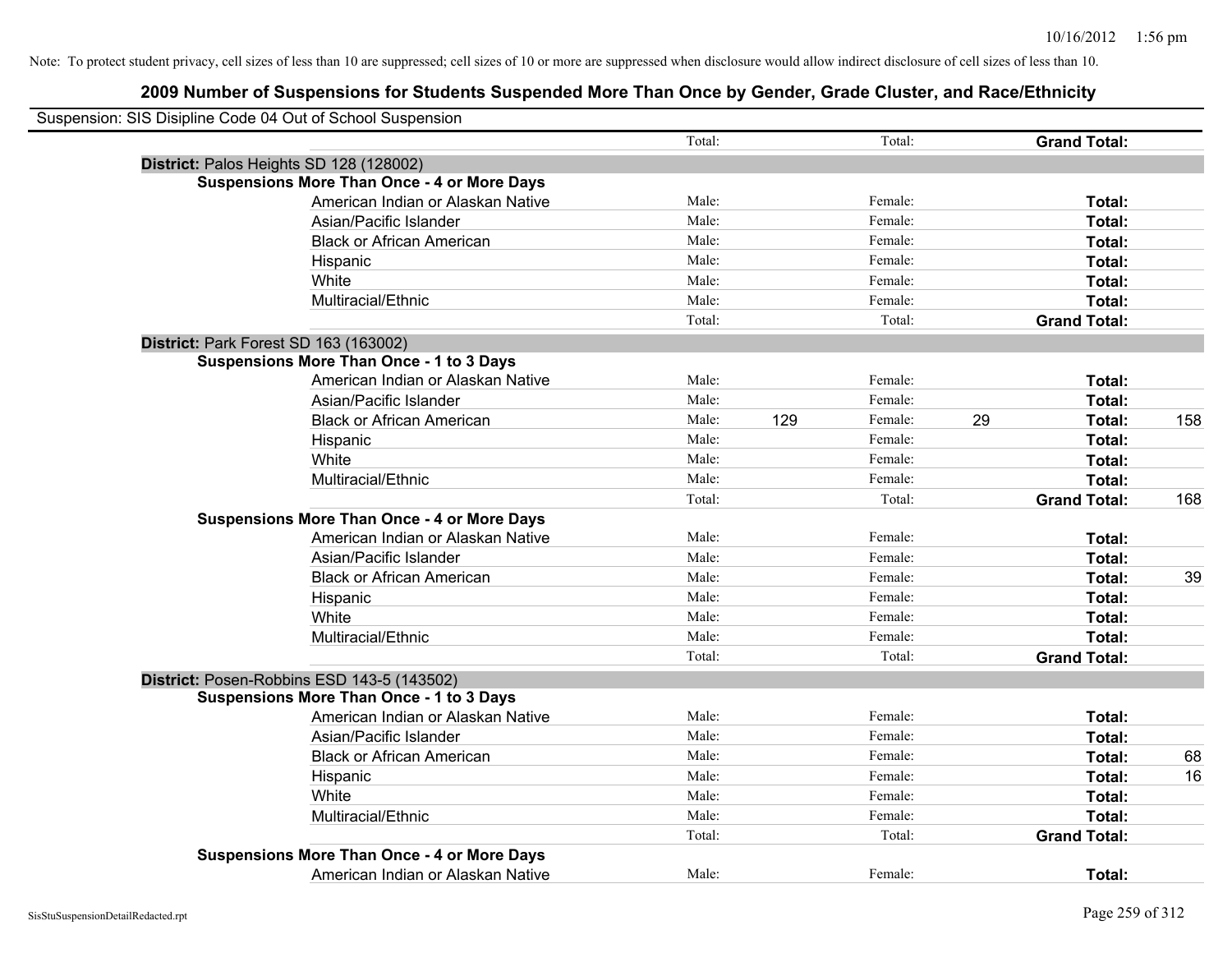| Suspension: SIS Disipline Code 04 Out of School Suspension |                                                    |        |     |         |    |                     |     |
|------------------------------------------------------------|----------------------------------------------------|--------|-----|---------|----|---------------------|-----|
|                                                            | Asian/Pacific Islander                             | Male:  |     | Female: |    | Total:              |     |
|                                                            | <b>Black or African American</b>                   | Male:  |     | Female: |    | Total:              |     |
|                                                            | Hispanic                                           | Male:  |     | Female: |    | Total:              |     |
|                                                            | White                                              | Male:  |     | Female: |    | Total:              |     |
|                                                            | Multiracial/Ethnic                                 | Male:  |     | Female: |    | Total:              |     |
|                                                            |                                                    | Total: |     | Total:  |    | <b>Grand Total:</b> | 12  |
|                                                            | District: Prairie-Hills ESD 144 (144002)           |        |     |         |    |                     |     |
|                                                            | <b>Suspensions More Than Once - 1 to 3 Days</b>    |        |     |         |    |                     |     |
|                                                            | American Indian or Alaskan Native                  | Male:  |     | Female: |    | Total:              |     |
|                                                            | Asian/Pacific Islander                             | Male:  |     | Female: |    | Total:              |     |
|                                                            | <b>Black or African American</b>                   | Male:  | 212 | Female: | 67 | Total:              | 279 |
|                                                            | Hispanic                                           | Male:  |     | Female: |    | Total:              |     |
|                                                            | White                                              | Male:  |     | Female: |    | <b>Total:</b>       |     |
|                                                            | Multiracial/Ethnic                                 | Male:  |     | Female: |    | Total:              |     |
|                                                            |                                                    | Total: |     | Total:  |    | <b>Grand Total:</b> |     |
|                                                            | <b>Suspensions More Than Once - 4 or More Days</b> |        |     |         |    |                     |     |
|                                                            | American Indian or Alaskan Native                  | Male:  |     | Female: |    | Total:              |     |
|                                                            | Asian/Pacific Islander                             | Male:  |     | Female: |    | <b>Total:</b>       |     |
|                                                            | <b>Black or African American</b>                   | Male:  |     | Female: |    | Total:              | 29  |
|                                                            | Hispanic                                           | Male:  |     | Female: |    | Total:              |     |
|                                                            | White                                              | Male:  |     | Female: |    | Total:              |     |
|                                                            | Multiracial/Ethnic                                 | Male:  |     | Female: |    | <b>Total:</b>       |     |
|                                                            |                                                    | Total: |     | Total:  |    | <b>Grand Total:</b> |     |
|                                                            | District: Reavis Twp HSD 220 (220017)              |        |     |         |    |                     |     |
|                                                            | <b>Suspensions More Than Once - 1 to 3 Days</b>    |        |     |         |    |                     |     |
|                                                            | American Indian or Alaskan Native                  | Male:  |     | Female: |    | Total:              |     |
|                                                            | Asian/Pacific Islander                             | Male:  |     | Female: |    | Total:              |     |
|                                                            | <b>Black or African American</b>                   | Male:  |     | Female: |    | Total:              |     |
|                                                            | Hispanic                                           | Male:  | 83  | Female: | 28 | <b>Total:</b>       | 111 |
|                                                            | White                                              | Male:  | 137 | Female: | 33 | <b>Total:</b>       | 170 |
|                                                            | Multiracial/Ethnic                                 | Male:  |     | Female: |    | Total:              |     |
|                                                            |                                                    | Total: |     | Total:  |    | <b>Grand Total:</b> | 299 |
|                                                            | <b>Suspensions More Than Once - 4 or More Days</b> |        |     |         |    |                     |     |
|                                                            | American Indian or Alaskan Native                  | Male:  |     | Female: |    | Total:              |     |
|                                                            | Asian/Pacific Islander                             | Male:  |     | Female: |    | Total:              |     |
|                                                            | <b>Black or African American</b>                   | Male:  |     | Female: |    | <b>Total:</b>       |     |
|                                                            | Hispanic                                           | Male:  |     | Female: |    | Total:              | 21  |
|                                                            | White                                              | Male:  |     | Female: |    | <b>Total:</b>       | 16  |
|                                                            | Multiracial/Ethnic                                 | Male:  |     | Female: |    | <b>Total:</b>       |     |
| SisStuSuspensionDetailRedacted.rpt                         |                                                    |        |     |         |    | Page 260 of 312     |     |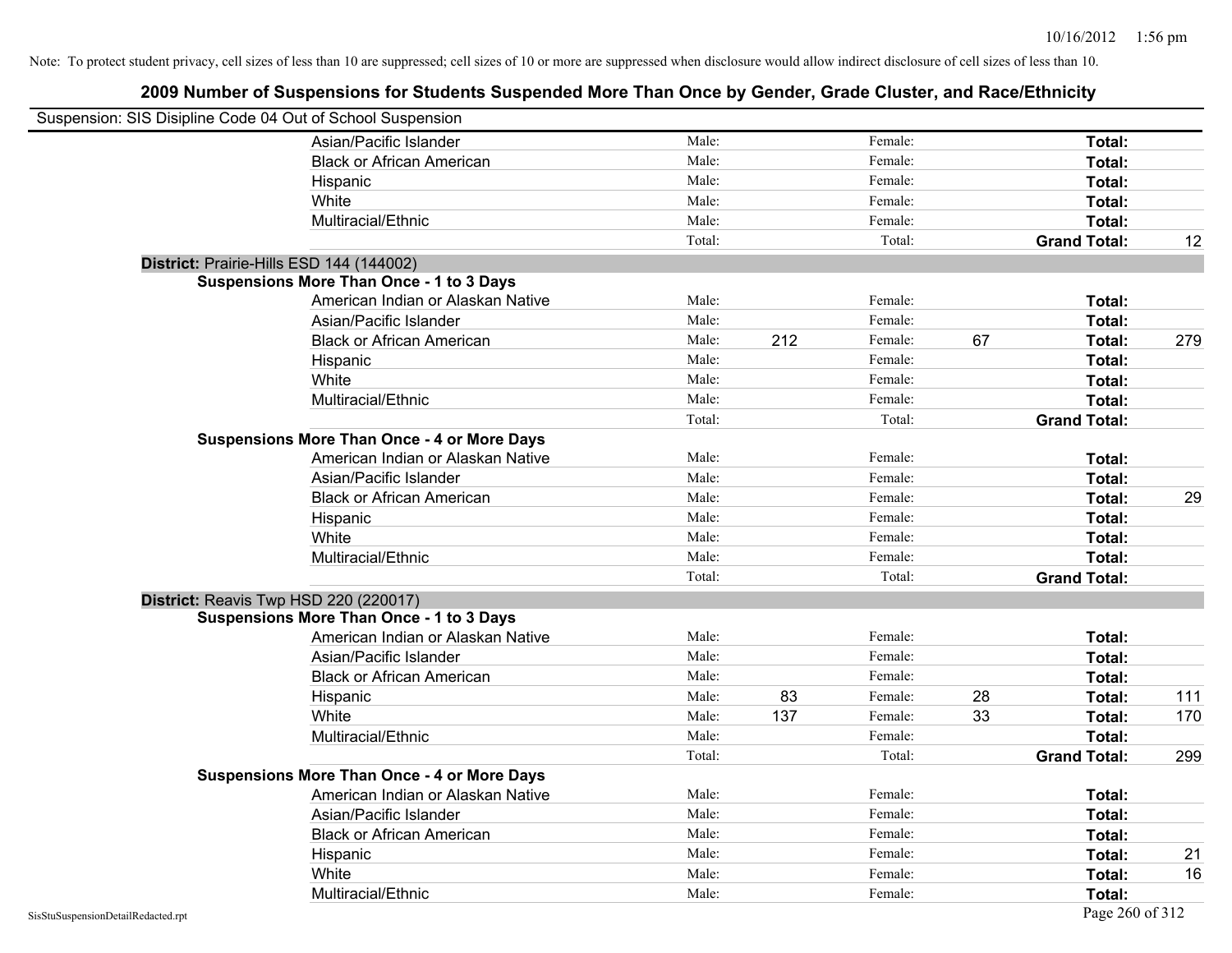| Suspension: SIS Disipline Code 04 Out of School Suspension | Total: |     | Total:  |     | <b>Grand Total:</b> |     |
|------------------------------------------------------------|--------|-----|---------|-----|---------------------|-----|
| <b>District: Rich Twp HSD 227 (227017)</b>                 |        |     |         |     |                     |     |
| <b>Suspensions More Than Once - 1 to 3 Days</b>            |        |     |         |     |                     |     |
| American Indian or Alaskan Native                          | Male:  |     | Female: |     | Total:              |     |
| Asian/Pacific Islander                                     | Male:  |     | Female: |     | <b>Total:</b>       |     |
| <b>Black or African American</b>                           | Male:  | 299 | Female: | 129 | Total:              | 428 |
| Hispanic                                                   | Male:  |     | Female: |     | Total:              |     |
| White                                                      | Male:  |     | Female: |     | Total:              |     |
| Multiracial/Ethnic                                         | Male:  |     | Female: |     | Total:              | 12  |
|                                                            | Total: |     | Total:  |     | <b>Grand Total:</b> | 456 |
| <b>Suspensions More Than Once - 4 or More Days</b>         |        |     |         |     |                     |     |
| American Indian or Alaskan Native                          | Male:  |     | Female: |     | Total:              |     |
| Asian/Pacific Islander                                     | Male:  |     | Female: |     | Total:              |     |
| <b>Black or African American</b>                           | Male:  | 127 | Female: | 71  | Total:              | 198 |
| Hispanic                                                   | Male:  |     | Female: |     | Total:              |     |
| White                                                      | Male:  |     | Female: |     | Total:              |     |
| Multiracial/Ethnic                                         | Male:  |     | Female: |     | Total:              |     |
|                                                            | Total: |     | Total:  |     | <b>Grand Total:</b> | 215 |
| District: Ridgeland SD 122 (122002)                        |        |     |         |     |                     |     |
| <b>Suspensions More Than Once - 1 to 3 Days</b>            |        |     |         |     |                     |     |
| American Indian or Alaskan Native                          | Male:  |     | Female: |     | Total:              |     |
| Asian/Pacific Islander                                     | Male:  |     | Female: |     | Total:              |     |
| <b>Black or African American</b>                           | Male:  |     | Female: |     | Total:              |     |
| Hispanic                                                   | Male:  |     | Female: |     | Total:              |     |
| White                                                      | Male:  |     | Female: |     | Total:              | 11  |
| Multiracial/Ethnic                                         | Male:  |     | Female: |     | Total:              |     |
|                                                            | Total: |     | Total:  |     | <b>Grand Total:</b> | 24  |
| District: Sandridge SD 172 (172002)                        |        |     |         |     |                     |     |
| <b>Suspensions More Than Once - 1 to 3 Days</b>            |        |     |         |     |                     |     |
| American Indian or Alaskan Native                          | Male:  |     | Female: |     | Total:              |     |
| Asian/Pacific Islander                                     | Male:  |     | Female: |     | Total:              |     |
| <b>Black or African American</b>                           | Male:  |     | Female: |     | Total:              | 29  |
| Hispanic                                                   | Male:  |     | Female: |     | Total:              |     |
| White                                                      | Male:  |     | Female: |     | Total:              | 12  |
| Multiracial/Ethnic                                         | Male:  |     | Female: |     | Total:              | 18  |
|                                                            | Total: |     | Total:  |     | <b>Grand Total:</b> |     |
| <b>Suspensions More Than Once - 4 or More Days</b>         |        |     |         |     |                     |     |
| American Indian or Alaskan Native                          | Male:  |     | Female: |     | Total:              |     |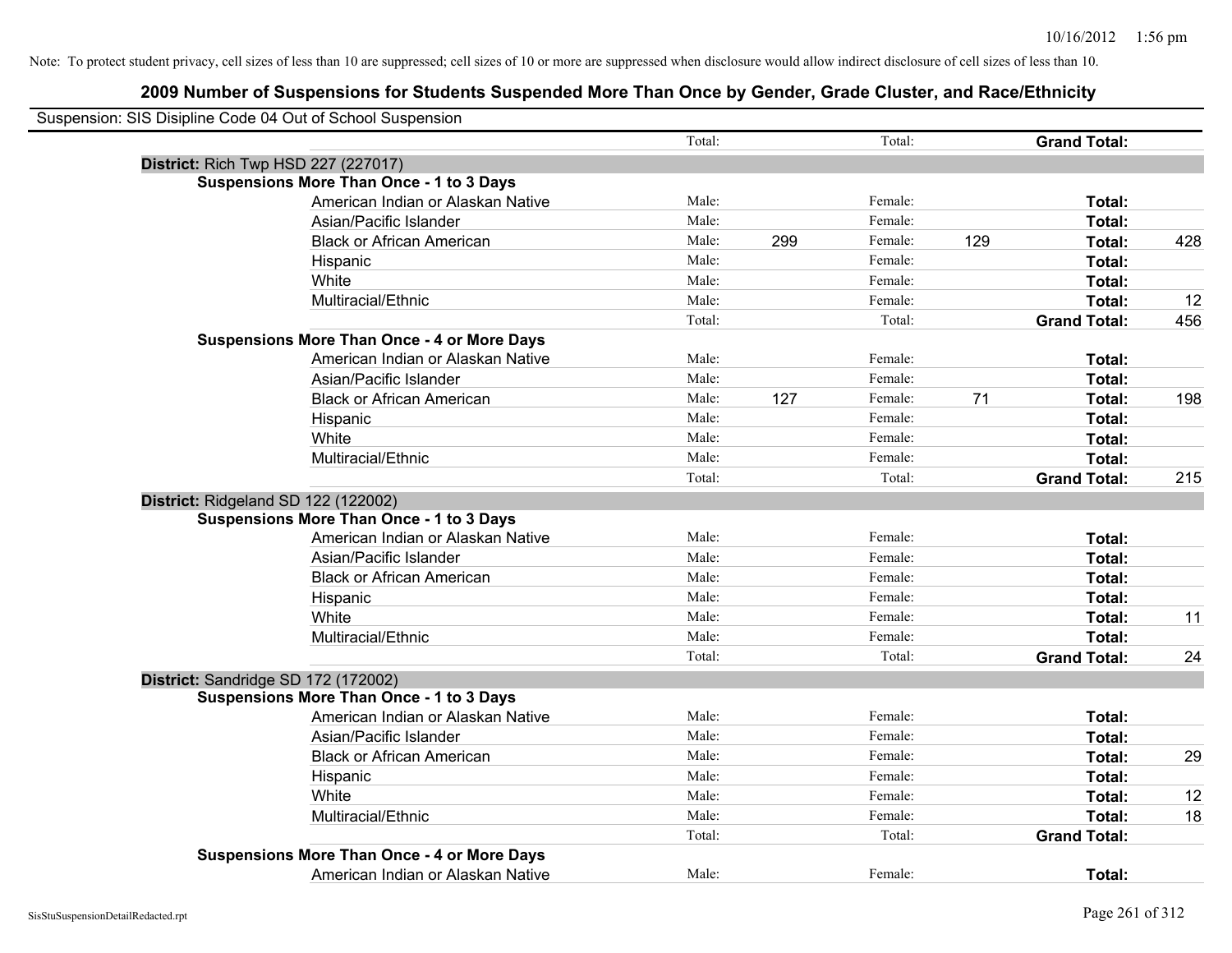| Suspension: SIS Disipline Code 04 Out of School Suspension |                                                    |        |    |         |    |                     |     |
|------------------------------------------------------------|----------------------------------------------------|--------|----|---------|----|---------------------|-----|
|                                                            | Asian/Pacific Islander                             | Male:  |    | Female: |    | Total:              |     |
|                                                            | <b>Black or African American</b>                   | Male:  |    | Female: |    | Total:              |     |
|                                                            | Hispanic                                           | Male:  |    | Female: |    | Total:              |     |
|                                                            | White                                              | Male:  |    | Female: |    | Total:              |     |
|                                                            | Multiracial/Ethnic                                 | Male:  |    | Female: |    | Total:              |     |
|                                                            |                                                    | Total: |    | Total:  |    | <b>Grand Total:</b> |     |
| District: South Holland SD 150 (150002)                    |                                                    |        |    |         |    |                     |     |
|                                                            | <b>Suspensions More Than Once - 1 to 3 Days</b>    |        |    |         |    |                     |     |
|                                                            | American Indian or Alaskan Native                  | Male:  |    | Female: |    | Total:              |     |
|                                                            | Asian/Pacific Islander                             | Male:  |    | Female: |    | Total:              |     |
|                                                            | <b>Black or African American</b>                   | Male:  |    | Female: |    | Total:              | 28  |
|                                                            | Hispanic                                           | Male:  |    | Female: |    | Total:              |     |
|                                                            | White                                              | Male:  |    | Female: |    | Total:              |     |
|                                                            | Multiracial/Ethnic                                 | Male:  |    | Female: |    | Total:              |     |
|                                                            |                                                    | Total: |    | Total:  |    | <b>Grand Total:</b> |     |
|                                                            | <b>Suspensions More Than Once - 4 or More Days</b> |        |    |         |    |                     |     |
|                                                            | American Indian or Alaskan Native                  | Male:  |    | Female: |    | Total:              |     |
|                                                            | Asian/Pacific Islander                             | Male:  |    | Female: |    | Total:              |     |
|                                                            | <b>Black or African American</b>                   | Male:  |    | Female: |    | Total:              |     |
|                                                            | Hispanic                                           | Male:  |    | Female: |    | Total:              |     |
|                                                            | White                                              | Male:  |    | Female: |    | Total:              |     |
|                                                            | Multiracial/Ethnic                                 | Male:  |    | Female: |    | Total:              |     |
|                                                            |                                                    | Total: |    | Total:  |    | <b>Grand Total:</b> |     |
| District: South Holland SD 151 (151002)                    |                                                    |        |    |         |    |                     |     |
|                                                            | <b>Suspensions More Than Once - 1 to 3 Days</b>    |        |    |         |    |                     |     |
|                                                            | American Indian or Alaskan Native                  | Male:  |    | Female: |    | Total:              |     |
|                                                            | Asian/Pacific Islander                             | Male:  |    | Female: |    | Total:              |     |
|                                                            | <b>Black or African American</b>                   | Male:  | 89 | Female: | 56 | Total:              | 145 |
|                                                            | Hispanic                                           | Male:  |    | Female: |    | Total:              |     |
|                                                            | White                                              | Male:  |    | Female: |    | Total:              |     |
|                                                            | Multiracial/Ethnic                                 | Male:  |    | Female: |    | Total:              |     |
|                                                            |                                                    | Total: |    | Total:  |    | <b>Grand Total:</b> |     |
|                                                            | <b>Suspensions More Than Once - 4 or More Days</b> |        |    |         |    |                     |     |
|                                                            | American Indian or Alaskan Native                  | Male:  |    | Female: |    | Total:              |     |
|                                                            | Asian/Pacific Islander                             | Male:  |    | Female: |    | Total:              |     |
|                                                            | <b>Black or African American</b>                   | Male:  |    | Female: |    | Total:              | 12  |
|                                                            | Hispanic                                           | Male:  |    | Female: |    | Total:              |     |
|                                                            | White                                              | Male:  |    | Female: |    | Total:              |     |
|                                                            | Multiracial/Ethnic                                 | Male:  |    | Female: |    | Total:              |     |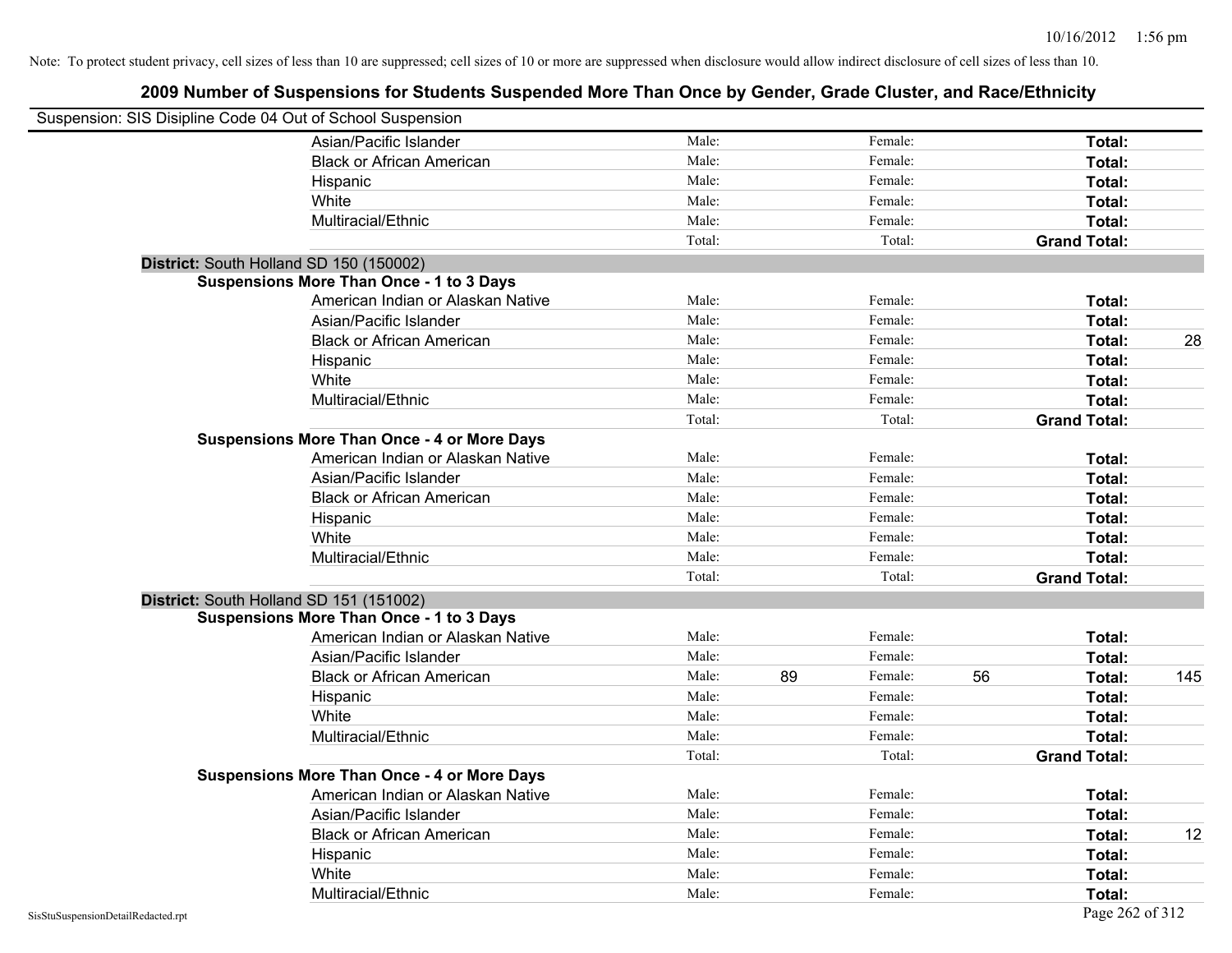#### **2009 Number of Suspensions for Students Suspended More Than Once by Gender, Grade Cluster, and Race/Ethnicity**

|                                                    | Total: |    | Total:  |    | <b>Grand Total:</b> |  |
|----------------------------------------------------|--------|----|---------|----|---------------------|--|
| District: Southwest Cook Coop Spec Ed (142061)     |        |    |         |    |                     |  |
| <b>Suspensions More Than Once - 1 to 3 Days</b>    |        |    |         |    |                     |  |
| American Indian or Alaskan Native                  | Male:  |    | Female: |    | Total:              |  |
| Asian/Pacific Islander                             | Male:  |    | Female: |    | Total:              |  |
| <b>Black or African American</b>                   | Male:  |    | Female: |    | Total:              |  |
| Hispanic                                           | Male:  |    | Female: |    | Total:              |  |
| White                                              | Male:  |    | Female: |    | Total:              |  |
| Multiracial/Ethnic                                 | Male:  |    | Female: |    | Total:              |  |
|                                                    | Total: |    | Total:  |    | <b>Grand Total:</b> |  |
| District: Speed SEJA #802 (802060)                 |        |    |         |    |                     |  |
| <b>Suspensions More Than Once - 1 to 3 Days</b>    |        |    |         |    |                     |  |
| American Indian or Alaskan Native                  | Male:  |    | Female: |    | Total:              |  |
| Asian/Pacific Islander                             | Male:  |    | Female: |    | Total:              |  |
| <b>Black or African American</b>                   | Male:  |    | Female: |    | Total:              |  |
| Hispanic                                           | Male:  |    | Female: |    | Total:              |  |
| White                                              | Male:  |    | Female: |    | Total:              |  |
| Multiracial/Ethnic                                 | Male:  |    | Female: |    | Total:              |  |
|                                                    | Total: |    | Total:  |    | <b>Grand Total:</b> |  |
| District: Steger SD 194 (194002)                   |        |    |         |    |                     |  |
| <b>Suspensions More Than Once - 1 to 3 Days</b>    |        |    |         |    |                     |  |
| American Indian or Alaskan Native                  | Male:  |    | Female: |    | Total:              |  |
| Asian/Pacific Islander                             | Male:  |    | Female: |    | Total:              |  |
| <b>Black or African American</b>                   | Male:  |    | Female: |    | Total:              |  |
| Hispanic                                           | Male:  |    | Female: |    | Total:              |  |
| White                                              | Male:  |    | Female: |    | Total:              |  |
| Multiracial/Ethnic                                 | Male:  |    | Female: |    | Total:              |  |
|                                                    | Total: | 42 | Total:  | 11 | <b>Grand Total:</b> |  |
| <b>Suspensions More Than Once - 4 or More Days</b> |        |    |         |    |                     |  |
| American Indian or Alaskan Native                  | Male:  |    | Female: |    | Total:              |  |
| Asian/Pacific Islander                             | Male:  |    | Female: |    | Total:              |  |
| <b>Black or African American</b>                   | Male:  |    | Female: |    | Total:              |  |
| Hispanic                                           | Male:  |    | Female: |    | Total:              |  |
| White                                              | Male:  |    | Female: |    | Total:              |  |
| Multiracial/Ethnic                                 | Male:  |    | Female: |    | <b>Total:</b>       |  |
|                                                    | Total: |    | Total:  |    | <b>Grand Total:</b> |  |

**District:** Summit SD 104 (104002) **Suspensions More Than Once - 1 to 3 Days**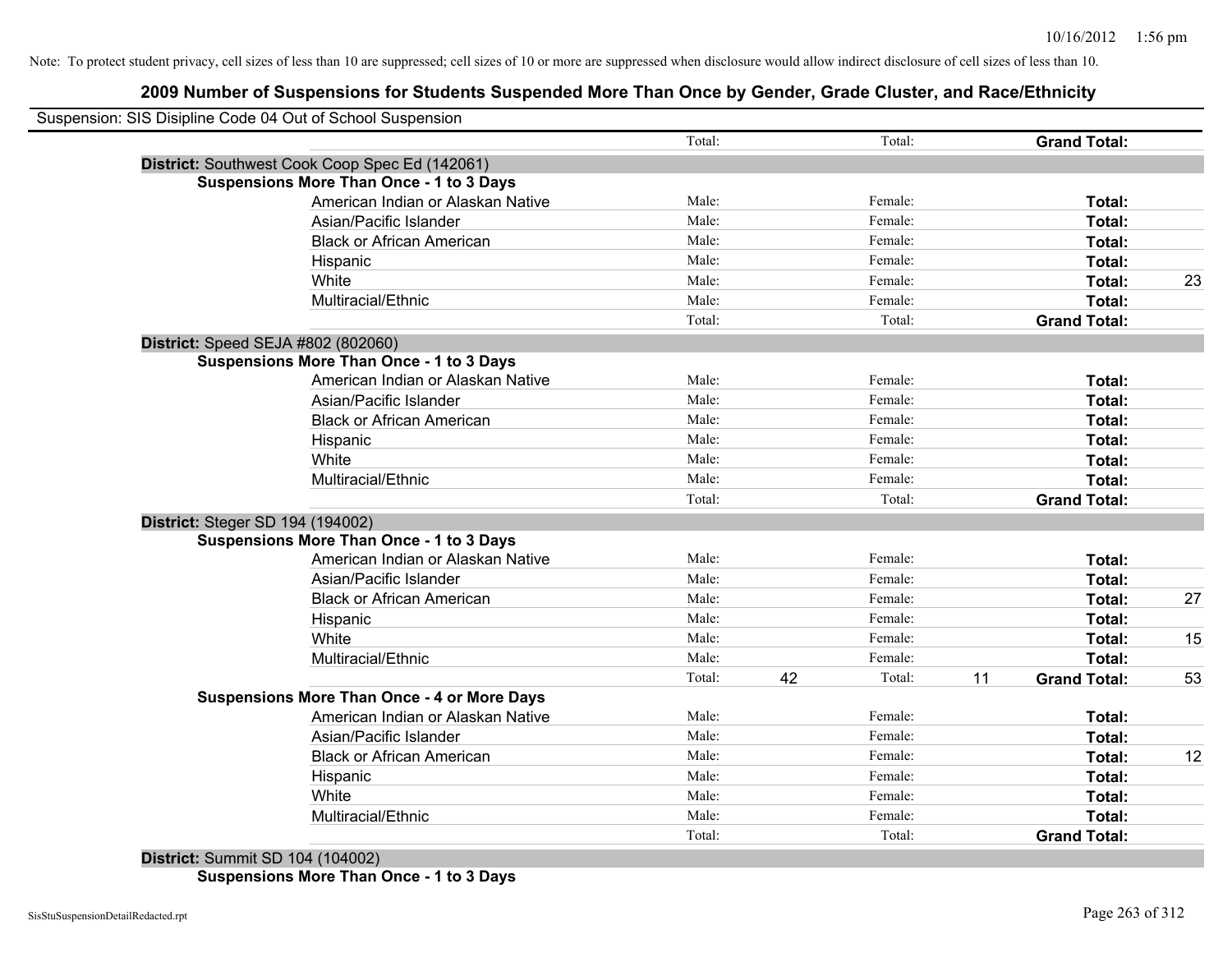|                                                            | 2009 Number of Suspensions for Students Suspended More Than Once by Gender, Grade Cluster, and Race/Ethnicity |        |       |         |     |                     |       |
|------------------------------------------------------------|---------------------------------------------------------------------------------------------------------------|--------|-------|---------|-----|---------------------|-------|
| Suspension: SIS Disipline Code 04 Out of School Suspension |                                                                                                               |        |       |         |     |                     |       |
|                                                            | American Indian or Alaskan Native                                                                             | Male:  |       | Female: |     | Total:              |       |
|                                                            | Asian/Pacific Islander                                                                                        | Male:  |       | Female: |     | Total:              |       |
|                                                            | <b>Black or African American</b>                                                                              | Male:  |       | Female: |     | Total:              |       |
|                                                            | Hispanic                                                                                                      | Male:  |       | Female: |     | Total:              | 21    |
|                                                            | White                                                                                                         | Male:  |       | Female: |     | Total:              |       |
|                                                            | Multiracial/Ethnic                                                                                            | Male:  |       | Female: |     | Total:              |       |
|                                                            |                                                                                                               | Total: |       | Total:  |     | <b>Grand Total:</b> | 37    |
|                                                            | <b>Suspensions More Than Once - 4 or More Days</b>                                                            |        |       |         |     |                     |       |
|                                                            | American Indian or Alaskan Native                                                                             | Male:  |       | Female: |     | Total:              |       |
|                                                            | Asian/Pacific Islander                                                                                        | Male:  |       | Female: |     | Total:              |       |
|                                                            | <b>Black or African American</b>                                                                              | Male:  |       | Female: |     | Total:              |       |
|                                                            | Hispanic                                                                                                      | Male:  |       | Female: |     | Total:              | 10    |
|                                                            | White                                                                                                         | Male:  |       | Female: |     | Total:              |       |
|                                                            | Multiracial/Ethnic                                                                                            | Male:  |       | Female: |     | <b>Total:</b>       |       |
|                                                            |                                                                                                               | Total: |       | Total:  |     | <b>Grand Total:</b> |       |
|                                                            | District: Thornton Fractional Twp HSD 215 (215017)                                                            |        |       |         |     |                     |       |
|                                                            | <b>Suspensions More Than Once - 1 to 3 Days</b>                                                               |        |       |         |     |                     |       |
|                                                            | American Indian or Alaskan Native                                                                             | Male:  |       | Female: |     | Total:              |       |
|                                                            | Asian/Pacific Islander                                                                                        | Male:  |       | Female: |     | Total:              |       |
|                                                            | <b>Black or African American</b>                                                                              | Male:  | 1,271 | Female: | 738 | Total:              | 2,009 |
|                                                            | Hispanic                                                                                                      | Male:  | 203   | Female: | 72  | Total:              | 275   |
|                                                            | White                                                                                                         | Male:  | 108   | Female: | 48  | Total:              | 156   |
|                                                            | Multiracial/Ethnic                                                                                            | Male:  | 22    | Female: | 21  | Total:              | 43    |
|                                                            |                                                                                                               | Total: |       | Total:  |     | <b>Grand Total:</b> | 2,493 |
|                                                            | <b>Suspensions More Than Once - 4 or More Days</b>                                                            |        |       |         |     |                     |       |
|                                                            | American Indian or Alaskan Native                                                                             | Male:  |       | Female: |     | Total:              |       |
|                                                            | Asian/Pacific Islander                                                                                        | Male:  |       | Female: |     | Total:              |       |
|                                                            | <b>Black or African American</b>                                                                              | Male:  | 128   | Female: | 62  | Total:              | 190   |
|                                                            | Hispanic                                                                                                      | Male:  |       | Female: |     | Total:              | 29    |
|                                                            | White                                                                                                         | Male:  |       | Female: |     | Total:              |       |
|                                                            | Multiracial/Ethnic                                                                                            | Male:  |       | Female: |     | Total:              |       |
|                                                            |                                                                                                               | Total: | 160   | Total:  | 77  | <b>Grand Total:</b> | 237   |
| District: Thornton SD 154 (154002)                         |                                                                                                               |        |       |         |     |                     |       |
|                                                            | <b>Suspensions More Than Once - 1 to 3 Days</b>                                                               |        |       |         |     |                     |       |
|                                                            | American Indian or Alaskan Native                                                                             | Male:  |       | Female: |     | Total:              |       |
|                                                            | Asian/Pacific Islander                                                                                        | Male:  |       | Female: |     | Total:              |       |
|                                                            | <b>Black or African American</b>                                                                              | Male:  |       | Female: |     | Total:              |       |
|                                                            | Hispanic                                                                                                      | Male:  |       | Female: |     | Total:              |       |
|                                                            | White                                                                                                         | Male:  |       | Female: |     | Total:              |       |

#### SisStuSuspensionDetailRedacted.rpt Page 264 of 312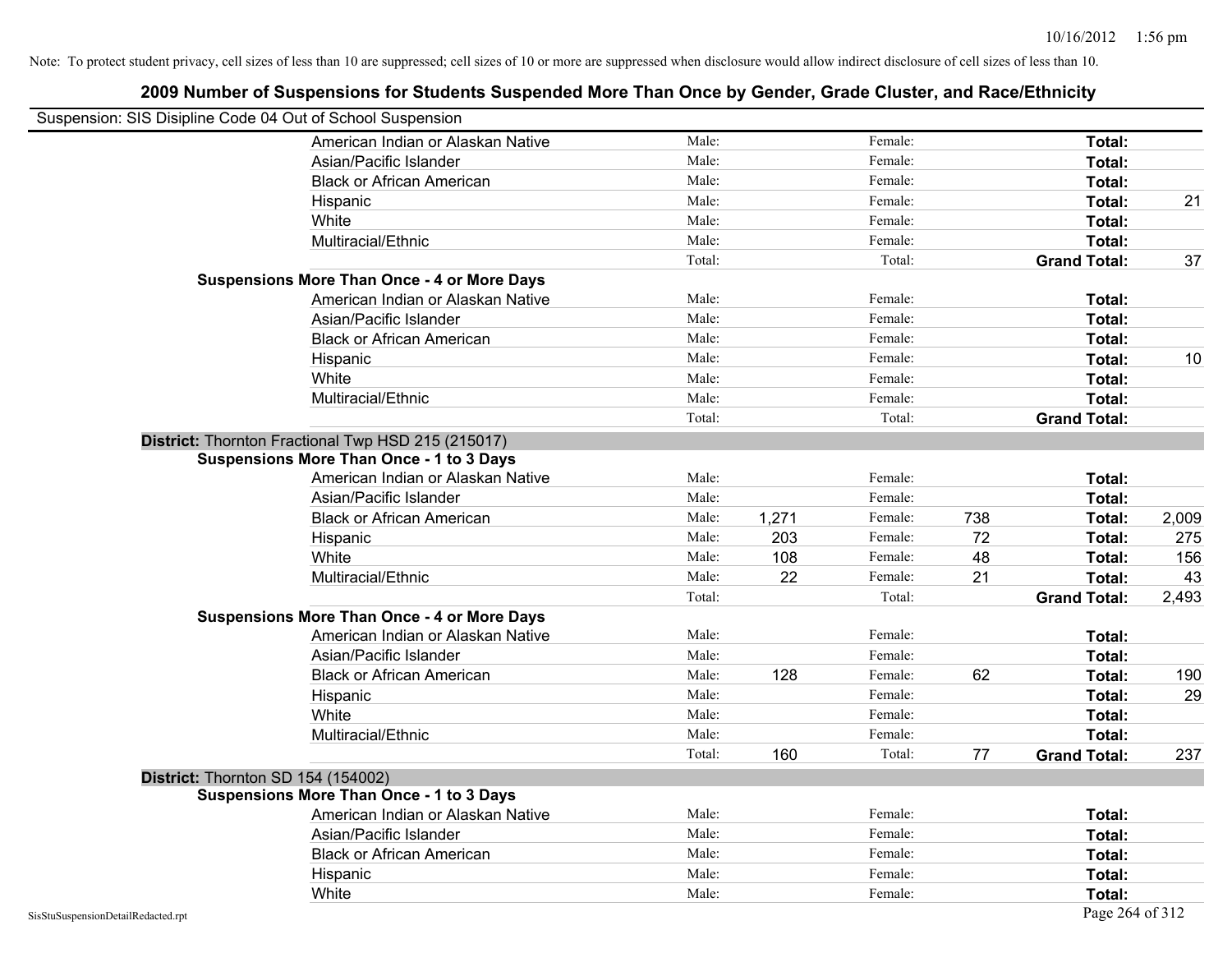| Suspension: SIS Disipline Code 04 Out of School Suspension |                                                                                                                                                                                                                                                                                                                                                                                                                                                                                                                                                                                        |                                                                      |                     |                                                                                                 |                          |                                                                                 |
|------------------------------------------------------------|----------------------------------------------------------------------------------------------------------------------------------------------------------------------------------------------------------------------------------------------------------------------------------------------------------------------------------------------------------------------------------------------------------------------------------------------------------------------------------------------------------------------------------------------------------------------------------------|----------------------------------------------------------------------|---------------------|-------------------------------------------------------------------------------------------------|--------------------------|---------------------------------------------------------------------------------|
| Multiracial/Ethnic                                         | Male:                                                                                                                                                                                                                                                                                                                                                                                                                                                                                                                                                                                  |                                                                      | Female:             |                                                                                                 | Total:                   |                                                                                 |
|                                                            | Total:                                                                                                                                                                                                                                                                                                                                                                                                                                                                                                                                                                                 |                                                                      | Total:              |                                                                                                 | <b>Grand Total:</b>      | 12                                                                              |
|                                                            |                                                                                                                                                                                                                                                                                                                                                                                                                                                                                                                                                                                        |                                                                      |                     |                                                                                                 |                          |                                                                                 |
|                                                            |                                                                                                                                                                                                                                                                                                                                                                                                                                                                                                                                                                                        |                                                                      |                     |                                                                                                 |                          |                                                                                 |
| American Indian or Alaskan Native                          | Male:                                                                                                                                                                                                                                                                                                                                                                                                                                                                                                                                                                                  |                                                                      | Female:             |                                                                                                 | Total:                   |                                                                                 |
|                                                            |                                                                                                                                                                                                                                                                                                                                                                                                                                                                                                                                                                                        |                                                                      |                     |                                                                                                 | Total:                   | 17                                                                              |
|                                                            |                                                                                                                                                                                                                                                                                                                                                                                                                                                                                                                                                                                        |                                                                      |                     |                                                                                                 | Total:                   | 7,528                                                                           |
| Hispanic                                                   | Male:                                                                                                                                                                                                                                                                                                                                                                                                                                                                                                                                                                                  | 155                                                                  | Female:             | 117                                                                                             | Total:                   | 272                                                                             |
| White                                                      | Male:                                                                                                                                                                                                                                                                                                                                                                                                                                                                                                                                                                                  |                                                                      | Female:             |                                                                                                 | Total:                   | 32                                                                              |
| Multiracial/Ethnic                                         | Male:                                                                                                                                                                                                                                                                                                                                                                                                                                                                                                                                                                                  | 19                                                                   | Female:             |                                                                                                 | Total:                   | 36                                                                              |
|                                                            | Total:                                                                                                                                                                                                                                                                                                                                                                                                                                                                                                                                                                                 |                                                                      | Total:              |                                                                                                 | <b>Grand Total:</b>      |                                                                                 |
|                                                            |                                                                                                                                                                                                                                                                                                                                                                                                                                                                                                                                                                                        |                                                                      |                     |                                                                                                 |                          |                                                                                 |
|                                                            | Male:                                                                                                                                                                                                                                                                                                                                                                                                                                                                                                                                                                                  |                                                                      | Female:             |                                                                                                 | Total:                   |                                                                                 |
|                                                            |                                                                                                                                                                                                                                                                                                                                                                                                                                                                                                                                                                                        |                                                                      |                     |                                                                                                 | Total:                   |                                                                                 |
| <b>Black or African American</b>                           | Male:                                                                                                                                                                                                                                                                                                                                                                                                                                                                                                                                                                                  |                                                                      |                     |                                                                                                 | Total:                   | 1,424                                                                           |
| Hispanic                                                   | Male:                                                                                                                                                                                                                                                                                                                                                                                                                                                                                                                                                                                  |                                                                      | Female:             |                                                                                                 | Total:                   | 34                                                                              |
| White                                                      | Male:                                                                                                                                                                                                                                                                                                                                                                                                                                                                                                                                                                                  |                                                                      | Female:             |                                                                                                 | Total:                   |                                                                                 |
| Multiracial/Ethnic                                         | Male:                                                                                                                                                                                                                                                                                                                                                                                                                                                                                                                                                                                  |                                                                      | Female:             |                                                                                                 | Total:                   |                                                                                 |
|                                                            | Total:                                                                                                                                                                                                                                                                                                                                                                                                                                                                                                                                                                                 | 823                                                                  | Total:              | 650                                                                                             | <b>Grand Total:</b>      | 1,473                                                                           |
|                                                            |                                                                                                                                                                                                                                                                                                                                                                                                                                                                                                                                                                                        |                                                                      |                     |                                                                                                 |                          |                                                                                 |
|                                                            |                                                                                                                                                                                                                                                                                                                                                                                                                                                                                                                                                                                        |                                                                      |                     |                                                                                                 |                          |                                                                                 |
|                                                            |                                                                                                                                                                                                                                                                                                                                                                                                                                                                                                                                                                                        |                                                                      |                     |                                                                                                 |                          |                                                                                 |
|                                                            |                                                                                                                                                                                                                                                                                                                                                                                                                                                                                                                                                                                        |                                                                      |                     |                                                                                                 |                          |                                                                                 |
|                                                            |                                                                                                                                                                                                                                                                                                                                                                                                                                                                                                                                                                                        |                                                                      |                     |                                                                                                 |                          | 217                                                                             |
| Hispanic                                                   | Male:                                                                                                                                                                                                                                                                                                                                                                                                                                                                                                                                                                                  |                                                                      | Female:             |                                                                                                 |                          | 15                                                                              |
|                                                            |                                                                                                                                                                                                                                                                                                                                                                                                                                                                                                                                                                                        |                                                                      |                     |                                                                                                 |                          |                                                                                 |
| Multiracial/Ethnic                                         |                                                                                                                                                                                                                                                                                                                                                                                                                                                                                                                                                                                        |                                                                      |                     |                                                                                                 |                          |                                                                                 |
|                                                            | Total:                                                                                                                                                                                                                                                                                                                                                                                                                                                                                                                                                                                 |                                                                      | Total:              |                                                                                                 |                          |                                                                                 |
|                                                            |                                                                                                                                                                                                                                                                                                                                                                                                                                                                                                                                                                                        |                                                                      |                     |                                                                                                 |                          |                                                                                 |
|                                                            | Male:                                                                                                                                                                                                                                                                                                                                                                                                                                                                                                                                                                                  |                                                                      | Female:             |                                                                                                 | Total:                   |                                                                                 |
| Asian/Pacific Islander                                     | Male:                                                                                                                                                                                                                                                                                                                                                                                                                                                                                                                                                                                  |                                                                      | Female:             |                                                                                                 | Total:                   |                                                                                 |
| <b>Black or African American</b>                           | Male:                                                                                                                                                                                                                                                                                                                                                                                                                                                                                                                                                                                  | 21                                                                   | Female:             | 19                                                                                              | Total:                   | 40                                                                              |
| Hispanic                                                   | Male:                                                                                                                                                                                                                                                                                                                                                                                                                                                                                                                                                                                  |                                                                      | Female:             |                                                                                                 | Total:                   |                                                                                 |
| White                                                      | Male:                                                                                                                                                                                                                                                                                                                                                                                                                                                                                                                                                                                  |                                                                      | Female:             |                                                                                                 | Total:                   |                                                                                 |
| Multiracial/Ethnic                                         | Male:                                                                                                                                                                                                                                                                                                                                                                                                                                                                                                                                                                                  |                                                                      | Female:             |                                                                                                 | Total:                   |                                                                                 |
|                                                            | Total:                                                                                                                                                                                                                                                                                                                                                                                                                                                                                                                                                                                 |                                                                      | Total:              |                                                                                                 | <b>Grand Total:</b>      |                                                                                 |
|                                                            | District: Thornton Twp HSD 205 (205017)<br><b>Suspensions More Than Once - 1 to 3 Days</b><br>Asian/Pacific Islander<br><b>Black or African American</b><br><b>Suspensions More Than Once - 4 or More Days</b><br>American Indian or Alaskan Native<br>Asian/Pacific Islander<br>District: W Harvey-Dixmoor PSD 147 (147002)<br><b>Suspensions More Than Once - 1 to 3 Days</b><br>American Indian or Alaskan Native<br>Asian/Pacific Islander<br><b>Black or African American</b><br>White<br><b>Suspensions More Than Once - 4 or More Days</b><br>American Indian or Alaskan Native | Male:<br>Male:<br>Male:<br>Male:<br>Male:<br>Male:<br>Male:<br>Male: | 4,130<br>785<br>140 | Female:<br>Female:<br>Female:<br>Female:<br>Female:<br>Female:<br>Female:<br>Female:<br>Female: | 3,398<br>17<br>639<br>77 | Total:<br>Total:<br>Total:<br>Total:<br>Total:<br>Total:<br><b>Grand Total:</b> |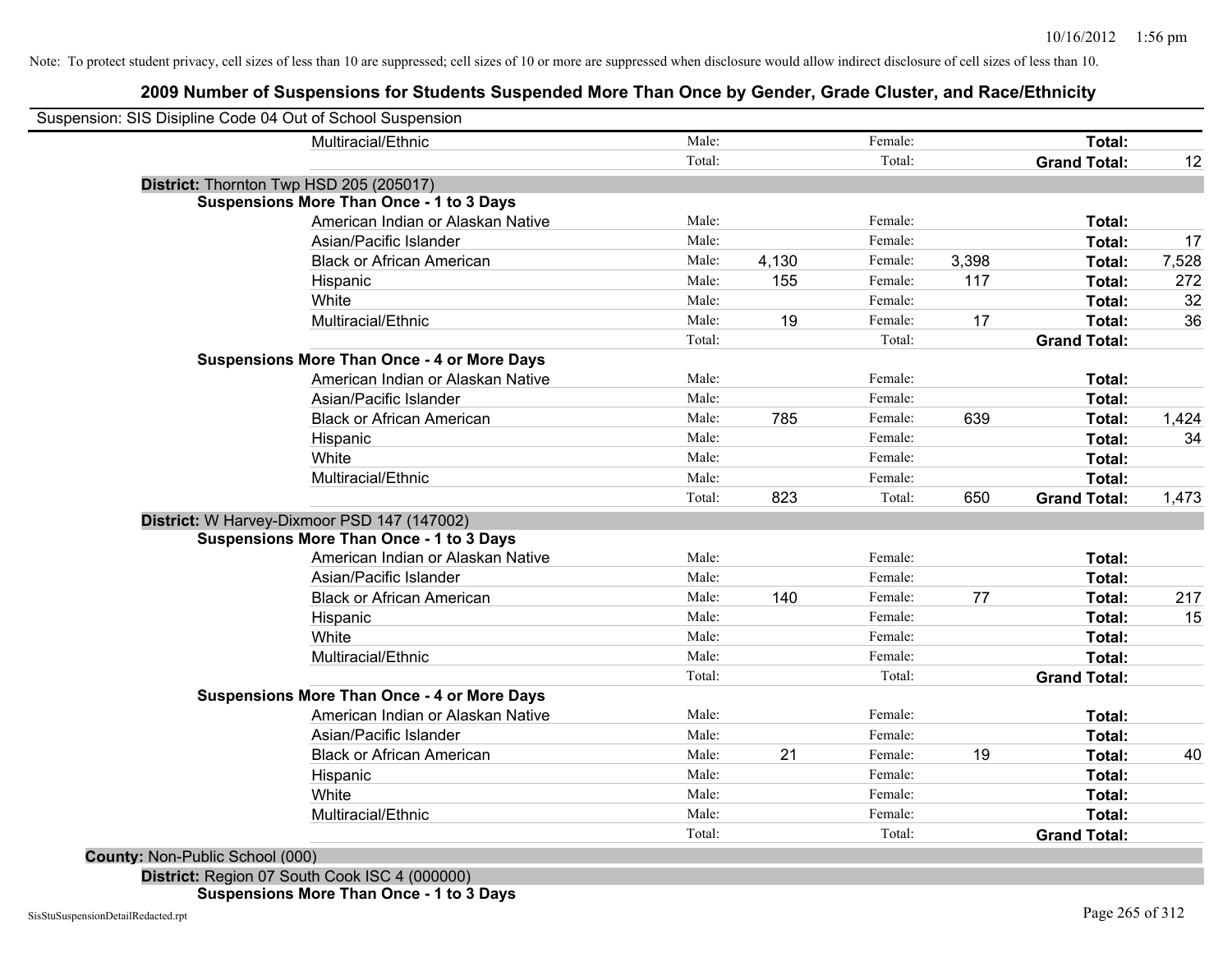| Suspension: SIS Disipline Code 04 Out of School Suspension                     |        |         |                     |
|--------------------------------------------------------------------------------|--------|---------|---------------------|
| American Indian or Alaskan Native                                              | Male:  | Female: | Total:              |
| Asian/Pacific Islander                                                         | Male:  | Female: | Total:              |
| <b>Black or African American</b>                                               | Male:  | Female: | Total:<br>10        |
| Hispanic                                                                       | Male:  | Female: | Total:              |
| White                                                                          | Male:  | Female: | Total:              |
| Multiracial/Ethnic                                                             | Male:  | Female: | Total:              |
|                                                                                | Total: | Total:  | <b>Grand Total:</b> |
| <b>Suspensions More Than Once - 4 or More Days</b>                             |        |         |                     |
| American Indian or Alaskan Native                                              | Male:  | Female: | Total:              |
| Asian/Pacific Islander                                                         | Male:  | Female: | Total:              |
| <b>Black or African American</b>                                               | Male:  | Female: | Total:              |
| Hispanic                                                                       | Male:  | Female: | Total:              |
| White                                                                          | Male:  | Female: | Total:              |
| Multiracial/Ethnic                                                             | Male:  | Female: | Total:              |
|                                                                                | Total: | Total:  | <b>Grand Total:</b> |
| County: Rock Island (081)<br>District: Black Hawk Area Sp Ed District (865060) |        |         |                     |
|                                                                                |        |         |                     |
| <b>Suspensions More Than Once - 1 to 3 Days</b>                                |        |         |                     |
| American Indian or Alaskan Native                                              | Male:  | Female: | Total:              |
| Asian/Pacific Islander                                                         | Male:  | Female: | Total:              |
| <b>Black or African American</b>                                               | Male:  | Female: | Total:              |
| Hispanic                                                                       | Male:  | Female: | Total:              |
| White                                                                          | Male:  | Female: | Total:              |
| Multiracial/Ethnic                                                             | Male:  | Female: | Total:              |
|                                                                                | Total: | Total:  | <b>Grand Total:</b> |
| <b>Suspensions More Than Once - 4 or More Days</b>                             |        |         |                     |
| American Indian or Alaskan Native                                              | Male:  | Female: | Total:              |
| Asian/Pacific Islander                                                         | Male:  | Female: | Total:              |
| <b>Black or African American</b>                                               | Male:  | Female: | Total:              |
| Hispanic                                                                       | Male:  | Female: | Total:              |
| White                                                                          | Male:  | Female: | Total:              |
| Multiracial/Ethnic                                                             | Male:  | Female: | Total:              |
|                                                                                | Total: | Total:  | <b>Grand Total:</b> |
| District: Carbon Cliff-Barstow SD 36 (036002)                                  |        |         |                     |
| <b>Suspensions More Than Once - 1 to 3 Days</b>                                |        |         |                     |
| American Indian or Alaskan Native                                              | Male:  | Female: | Total:              |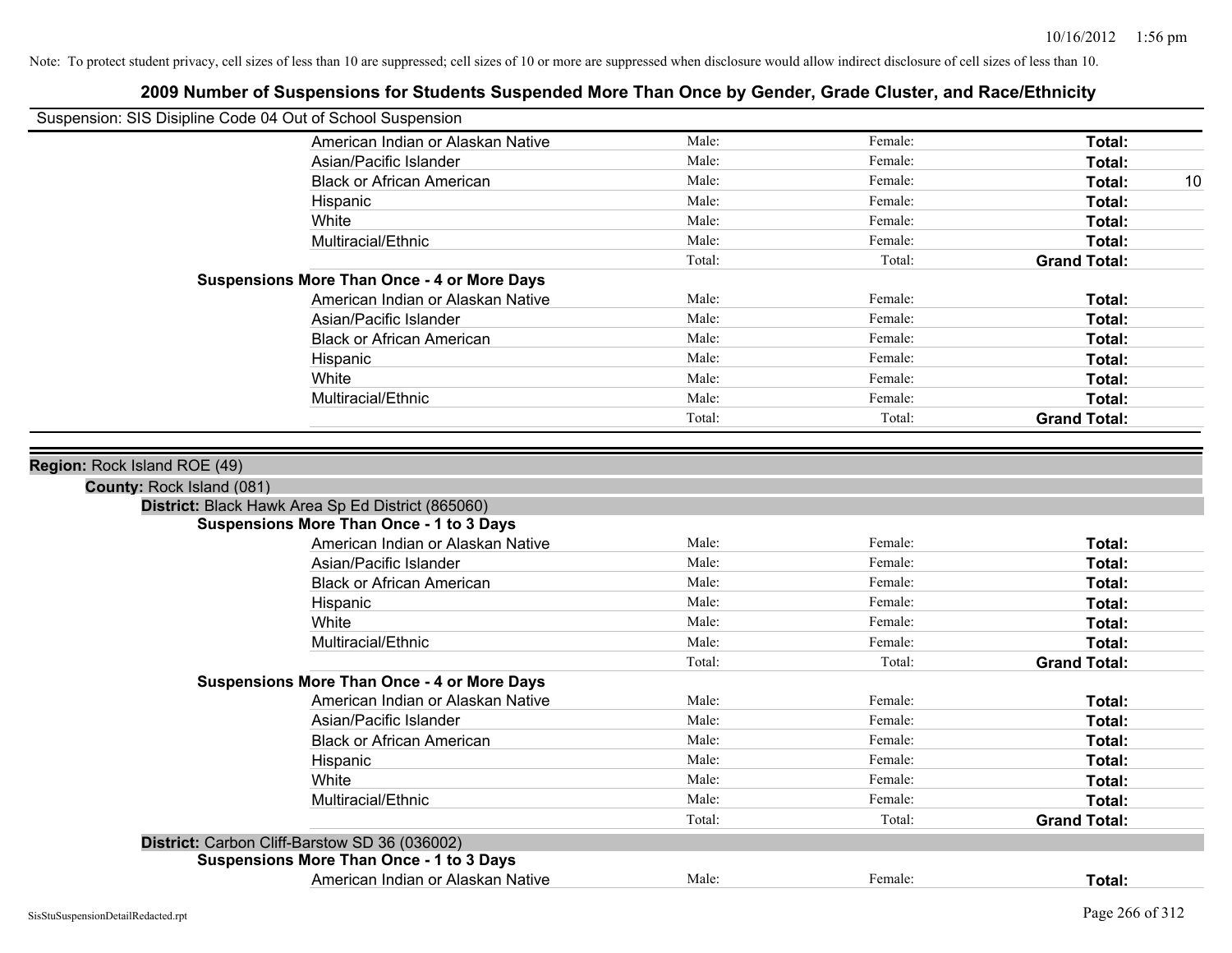| Suspension: SIS Disipline Code 04 Out of School Suspension |                                                    |        |     |         |    |                     |     |
|------------------------------------------------------------|----------------------------------------------------|--------|-----|---------|----|---------------------|-----|
|                                                            | Asian/Pacific Islander                             | Male:  |     | Female: |    | Total:              |     |
|                                                            | <b>Black or African American</b>                   | Male:  |     | Female: |    | Total:              |     |
|                                                            | Hispanic                                           | Male:  |     | Female: |    | Total:              |     |
|                                                            | White                                              | Male:  |     | Female: |    | Total:              |     |
|                                                            | Multiracial/Ethnic                                 | Male:  |     | Female: |    | Total:              |     |
|                                                            |                                                    | Total: |     | Total:  |    | <b>Grand Total:</b> |     |
| District: East Moline SD 37 (037002)                       |                                                    |        |     |         |    |                     |     |
|                                                            | <b>Suspensions More Than Once - 1 to 3 Days</b>    |        |     |         |    |                     |     |
|                                                            | American Indian or Alaskan Native                  | Male:  |     | Female: |    | Total:              |     |
|                                                            | Asian/Pacific Islander                             | Male:  |     | Female: |    | Total:              |     |
|                                                            | <b>Black or African American</b>                   | Male:  | 30  | Female: | 10 | Total:              | 40  |
|                                                            | Hispanic                                           | Male:  |     | Female: |    | Total:              | 16  |
|                                                            | White                                              | Male:  | 73  | Female: | 22 | Total:              | 95  |
|                                                            | Multiracial/Ethnic                                 | Male:  |     | Female: |    | Total:              | 18  |
|                                                            |                                                    | Total: |     | Total:  |    | <b>Grand Total:</b> |     |
|                                                            | <b>Suspensions More Than Once - 4 or More Days</b> |        |     |         |    |                     |     |
|                                                            | American Indian or Alaskan Native                  | Male:  |     | Female: |    | Total:              |     |
|                                                            | Asian/Pacific Islander                             | Male:  |     | Female: |    | Total:              |     |
|                                                            | <b>Black or African American</b>                   | Male:  |     | Female: |    | Total:              | 11  |
|                                                            | Hispanic                                           | Male:  |     | Female: |    | Total:              | 11  |
|                                                            | White                                              | Male:  |     | Female: |    | Total:              | 17  |
|                                                            | Multiracial/Ethnic                                 | Male:  |     | Female: |    | Total:              |     |
|                                                            |                                                    | Total: |     | Total:  |    | <b>Grand Total:</b> |     |
| District: Moline USD 40 (040022)                           |                                                    |        |     |         |    |                     |     |
|                                                            | <b>Suspensions More Than Once - 1 to 3 Days</b>    |        |     |         |    |                     |     |
|                                                            | American Indian or Alaskan Native                  | Male:  |     | Female: |    | Total:              |     |
|                                                            | Asian/Pacific Islander                             | Male:  |     | Female: |    | Total:              |     |
|                                                            | <b>Black or African American</b>                   | Male:  | 33  | Female: | 10 | Total:              | 43  |
|                                                            | Hispanic                                           | Male:  | 55  | Female: | 13 | Total:              | 68  |
|                                                            | White                                              | Male:  | 128 | Female: | 46 | Total:              | 174 |
|                                                            | Multiracial/Ethnic                                 | Male:  |     | Female: |    | Total:              | 23  |
|                                                            |                                                    | Total: |     | Total:  |    | <b>Grand Total:</b> |     |
|                                                            | <b>Suspensions More Than Once - 4 or More Days</b> |        |     |         |    |                     |     |
|                                                            | American Indian or Alaskan Native                  | Male:  |     | Female: |    | Total:              |     |
|                                                            | Asian/Pacific Islander                             | Male:  |     | Female: |    | Total:              |     |
|                                                            | <b>Black or African American</b>                   | Male:  |     | Female: |    | Total:              | 14  |
|                                                            | Hispanic                                           | Male:  |     | Female: |    | Total:              | 20  |
|                                                            | White                                              | Male:  |     | Female: |    | Total:              | 33  |
|                                                            | Multiracial/Ethnic                                 | Male:  |     | Female: |    | Total:              |     |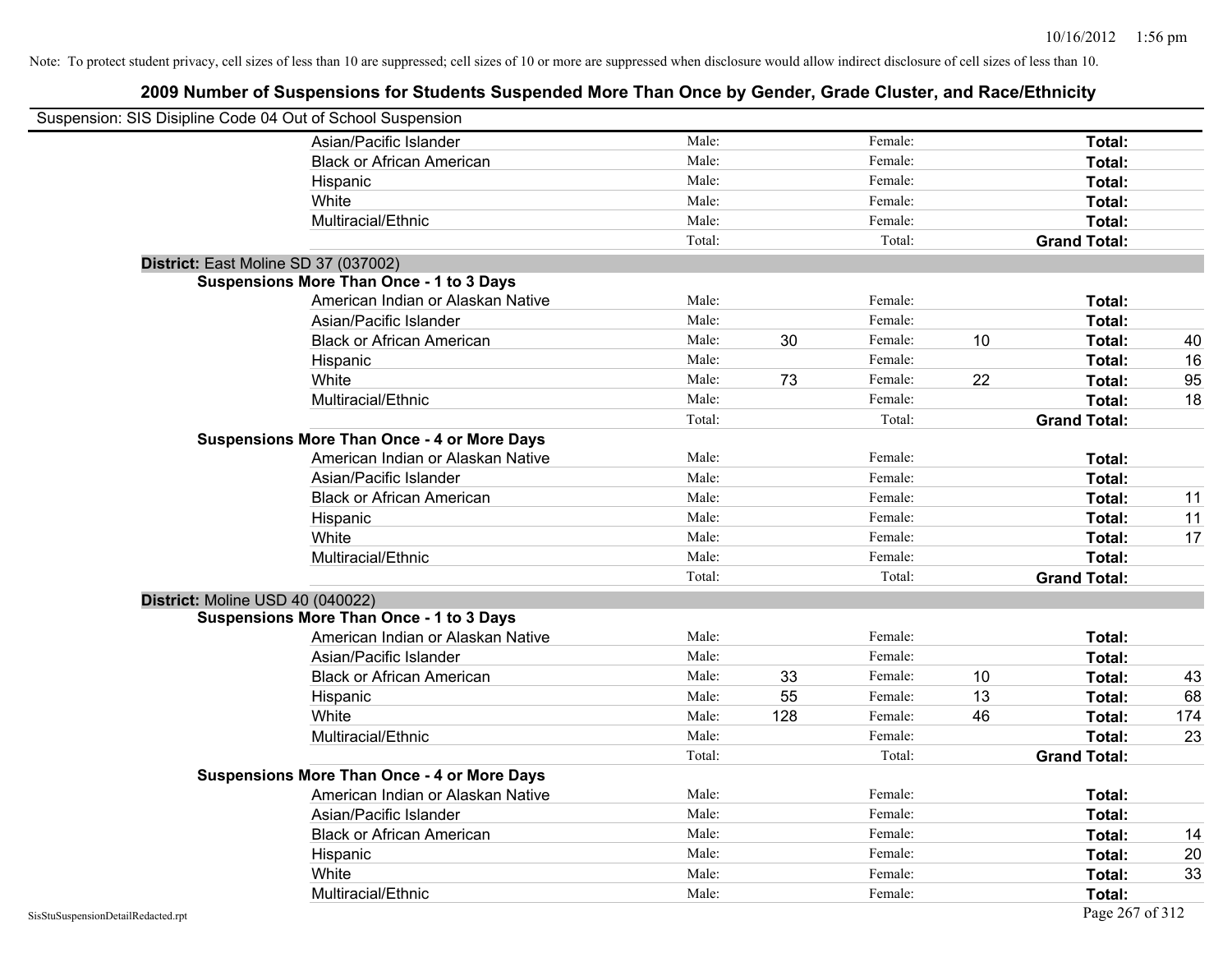|                                    | Suspension: SIS Disipline Code 04 Out of School Suspension | Total: |    | Total:  |    | <b>Grand Total:</b> |    |
|------------------------------------|------------------------------------------------------------|--------|----|---------|----|---------------------|----|
|                                    |                                                            |        |    |         |    |                     |    |
| District: Non-Public School (5030) | <b>Suspensions More Than Once - 1 to 3 Days</b>            |        |    |         |    |                     |    |
|                                    | American Indian or Alaskan Native                          | Male:  |    | Female: |    | Total:              |    |
|                                    | Asian/Pacific Islander                                     | Male:  |    | Female: |    | Total:              |    |
|                                    | <b>Black or African American</b>                           | Male:  |    | Female: |    | Total:              |    |
|                                    | Hispanic                                                   | Male:  |    | Female: |    | Total:              |    |
|                                    | White                                                      | Male:  |    | Female: |    | Total:              |    |
|                                    | Multiracial/Ethnic                                         | Male:  |    | Female: |    | Total:              |    |
|                                    |                                                            | Total: |    | Total:  |    | <b>Grand Total:</b> |    |
|                                    | <b>Suspensions More Than Once - 4 or More Days</b>         |        |    |         |    |                     |    |
|                                    | American Indian or Alaskan Native                          | Male:  |    | Female: |    | Total:              |    |
|                                    | Asian/Pacific Islander                                     | Male:  |    | Female: |    | Total:              |    |
|                                    | <b>Black or African American</b>                           | Male:  |    | Female: |    | Total:              |    |
|                                    | Hispanic                                                   | Male:  |    | Female: |    | Total:              |    |
|                                    | White                                                      | Male:  |    | Female: |    | Total:              |    |
|                                    | Multiracial/Ethnic                                         | Male:  |    | Female: |    | Total:              |    |
|                                    |                                                            | Total: |    | Total:  |    | <b>Grand Total:</b> |    |
|                                    | District: Riverdale CUSD 100 (100026)                      |        |    |         |    |                     |    |
|                                    | <b>Suspensions More Than Once - 1 to 3 Days</b>            |        |    |         |    |                     |    |
|                                    | American Indian or Alaskan Native                          | Male:  |    | Female: |    | Total:              |    |
|                                    | Asian/Pacific Islander                                     | Male:  |    | Female: |    | Total:              |    |
|                                    | <b>Black or African American</b>                           | Male:  |    | Female: |    | Total:              |    |
|                                    | Hispanic                                                   | Male:  |    | Female: |    | Total:              |    |
|                                    | White                                                      | Male:  | 15 | Female: | 13 | Total:              | 28 |
|                                    | Multiracial/Ethnic                                         | Male:  |    | Female: |    | Total:              |    |
|                                    |                                                            | Total: |    | Total:  |    | <b>Grand Total:</b> |    |
|                                    | <b>Suspensions More Than Once - 4 or More Days</b>         |        |    |         |    |                     |    |
|                                    | American Indian or Alaskan Native                          | Male:  |    | Female: |    | Total:              |    |
|                                    | Asian/Pacific Islander                                     | Male:  |    | Female: |    | Total:              |    |
|                                    | <b>Black or African American</b>                           | Male:  |    | Female: |    | Total:              |    |
|                                    | Hispanic                                                   | Male:  |    | Female: |    | Total:              |    |
|                                    | White                                                      | Male:  |    | Female: |    | Total:              |    |
|                                    | Multiracial/Ethnic                                         | Male:  |    | Female: |    | Total:              |    |
|                                    |                                                            | Total: |    | Total:  |    | <b>Grand Total:</b> |    |
|                                    | District: Rock Island SD 41 (041025)                       |        |    |         |    |                     |    |
|                                    | <b>Suspensions More Than Once - 1 to 3 Days</b>            |        |    |         |    |                     |    |
|                                    | American Indian or Alaskan Native                          | Male:  |    | Female: |    | Total:              |    |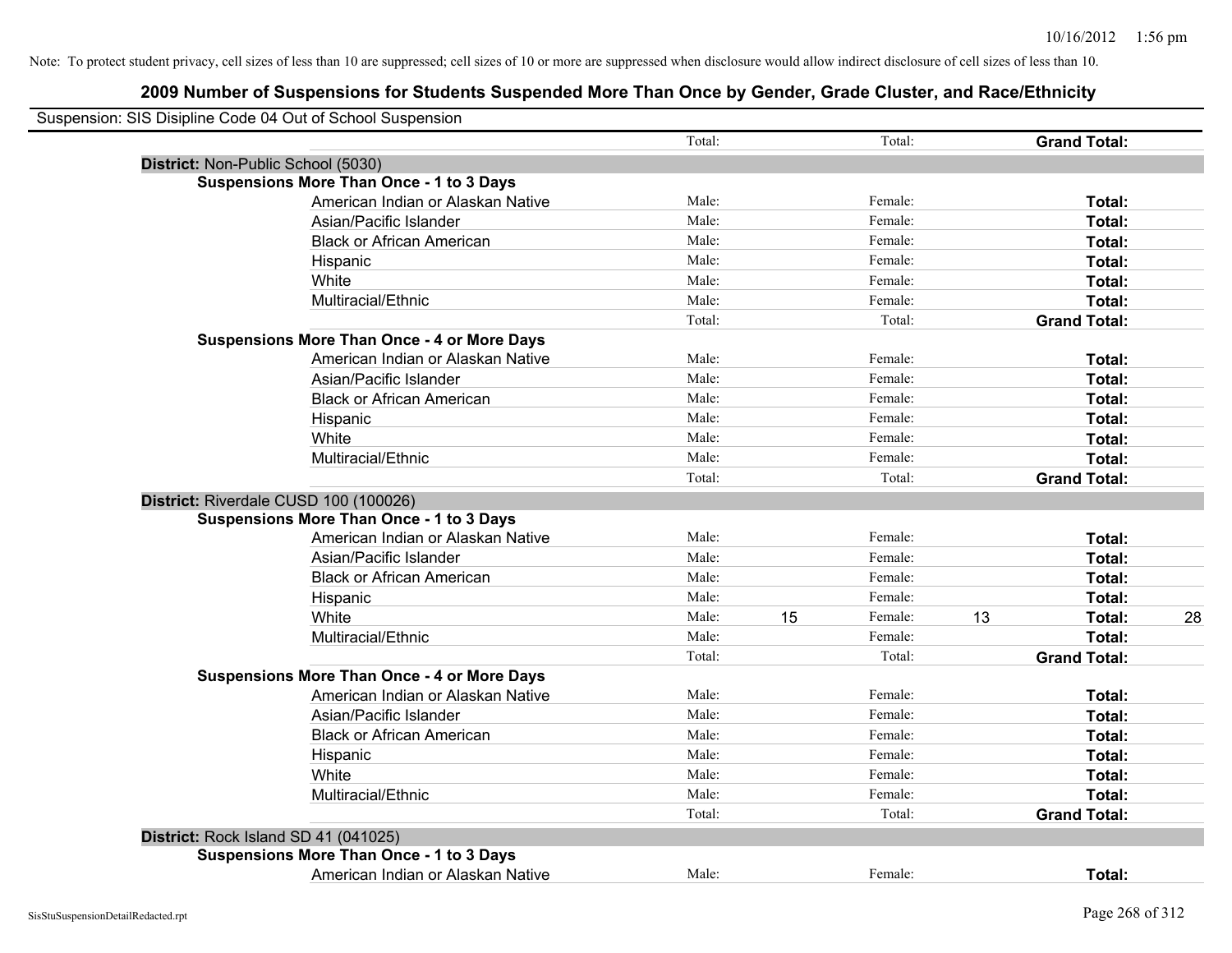| Suspension: SIS Disipline Code 04 Out of School Suspension |                                                    |        |     |         |     |                     |     |
|------------------------------------------------------------|----------------------------------------------------|--------|-----|---------|-----|---------------------|-----|
|                                                            | Asian/Pacific Islander                             | Male:  |     | Female: |     | Total:              |     |
|                                                            | <b>Black or African American</b>                   | Male:  | 408 | Female: | 287 | Total:              | 695 |
|                                                            | Hispanic                                           | Male:  | 37  | Female: | 14  | Total:              | 51  |
|                                                            | White                                              | Male:  | 129 | Female: | 52  | Total:              | 181 |
|                                                            | Multiracial/Ethnic                                 | Male:  | 49  | Female: | 15  | Total:              | 64  |
|                                                            |                                                    | Total: |     | Total:  |     | <b>Grand Total:</b> |     |
|                                                            | <b>Suspensions More Than Once - 4 or More Days</b> |        |     |         |     |                     |     |
|                                                            | American Indian or Alaskan Native                  | Male:  |     | Female: |     | Total:              |     |
|                                                            | Asian/Pacific Islander                             | Male:  |     | Female: |     | Total:              |     |
|                                                            | <b>Black or African American</b>                   | Male:  | 56  | Female: | 45  | Total:              | 101 |
|                                                            | Hispanic                                           | Male:  |     | Female: |     | Total:              |     |
|                                                            | White                                              | Male:  |     | Female: |     | Total:              | 27  |
|                                                            | Multiracial/Ethnic                                 | Male:  |     | Female: |     | Total:              | 10  |
|                                                            |                                                    | Total: |     | Total:  |     | <b>Grand Total:</b> |     |
|                                                            | District: Rockridge CUSD 300 (300026)              |        |     |         |     |                     |     |
|                                                            | <b>Suspensions More Than Once - 1 to 3 Days</b>    |        |     |         |     |                     |     |
|                                                            | American Indian or Alaskan Native                  | Male:  |     | Female: |     | Total:              |     |
|                                                            | Asian/Pacific Islander                             | Male:  |     | Female: |     | Total:              |     |
|                                                            | <b>Black or African American</b>                   | Male:  |     | Female: |     | Total:              |     |
|                                                            | Hispanic                                           | Male:  |     | Female: |     | Total:              |     |
|                                                            | White                                              | Male:  |     | Female: |     | Total:              | 14  |
|                                                            | Multiracial/Ethnic                                 | Male:  |     | Female: |     | Total:              |     |
|                                                            |                                                    | Total: |     | Total:  |     | <b>Grand Total:</b> |     |
|                                                            | <b>Suspensions More Than Once - 4 or More Days</b> |        |     |         |     |                     |     |
|                                                            | American Indian or Alaskan Native                  | Male:  |     | Female: |     | Total:              |     |
|                                                            | Asian/Pacific Islander                             | Male:  |     | Female: |     | Total:              |     |
|                                                            | <b>Black or African American</b>                   | Male:  |     | Female: |     | Total:              |     |
|                                                            | Hispanic                                           | Male:  |     | Female: |     | Total:              |     |
|                                                            | White                                              | Male:  |     | Female: |     | Total:              |     |
|                                                            | Multiracial/Ethnic                                 | Male:  |     | Female: |     | Total:              |     |
|                                                            |                                                    | Total: |     | Total:  |     | <b>Grand Total:</b> |     |
|                                                            | District: Sherrard CUSD 200 (200026)               |        |     |         |     |                     |     |
|                                                            | <b>Suspensions More Than Once - 1 to 3 Days</b>    |        |     |         |     |                     |     |
|                                                            | American Indian or Alaskan Native                  | Male:  |     | Female: |     | Total:              |     |
|                                                            | Asian/Pacific Islander                             | Male:  |     | Female: |     | Total:              |     |
|                                                            | <b>Black or African American</b>                   | Male:  |     | Female: |     | Total:              |     |
|                                                            | Hispanic                                           | Male:  |     | Female: |     | Total:              |     |
|                                                            | White                                              | Male:  |     | Female: |     | Total:              | 31  |
|                                                            | Multiracial/Ethnic                                 | Male:  |     | Female: |     | Total:              |     |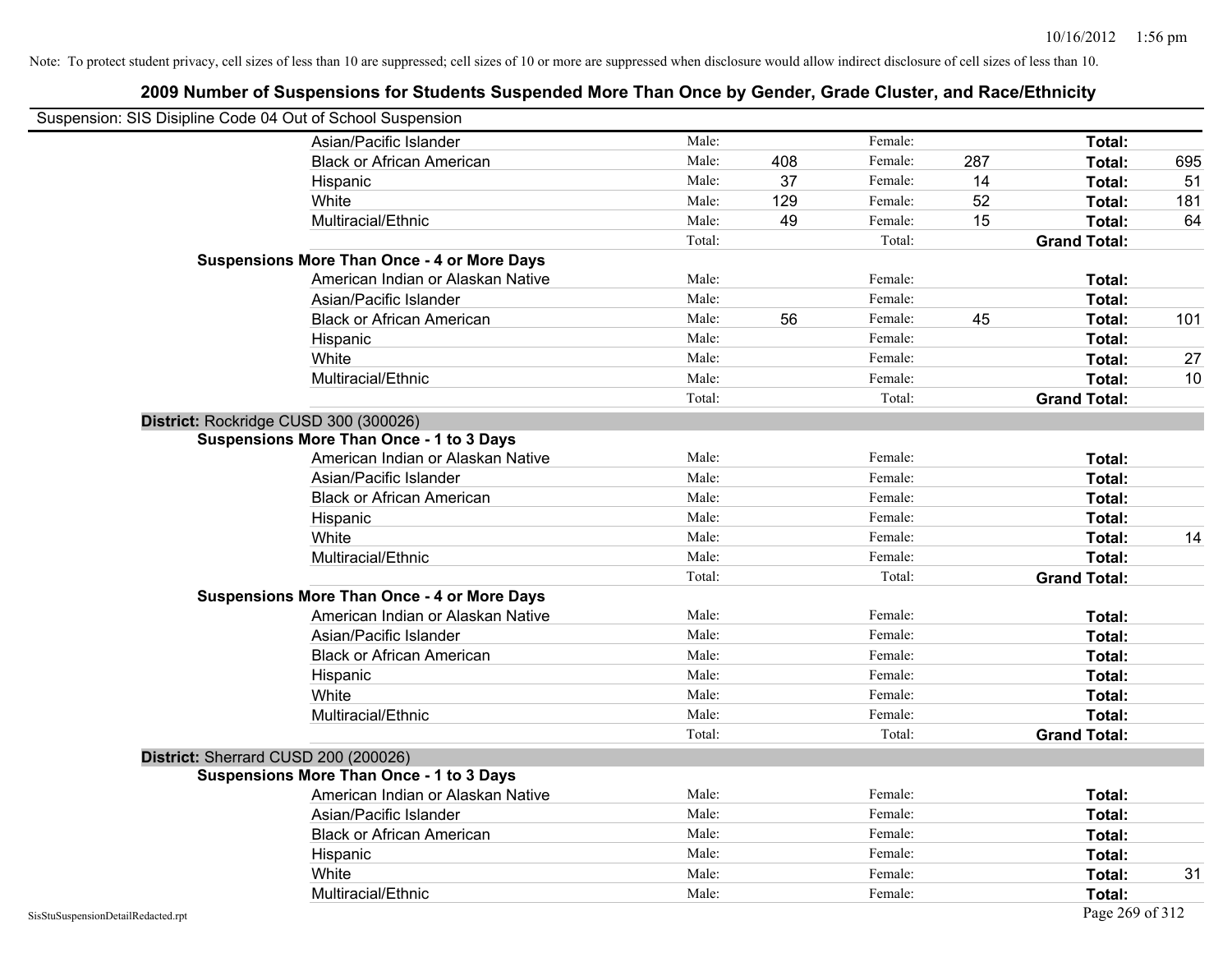| Suspension: SIS Disipline Code 04 Out of School Suspension |        |     |         |    |                     |     |
|------------------------------------------------------------|--------|-----|---------|----|---------------------|-----|
|                                                            | Total: |     | Total:  |    | <b>Grand Total:</b> |     |
| <b>Suspensions More Than Once - 4 or More Days</b>         |        |     |         |    |                     |     |
| American Indian or Alaskan Native                          | Male:  |     | Female: |    | Total:              |     |
| Asian/Pacific Islander                                     | Male:  |     | Female: |    | Total:              |     |
| <b>Black or African American</b>                           | Male:  |     | Female: |    | Total:              |     |
| Hispanic                                                   | Male:  |     | Female: |    | Total:              |     |
| White                                                      | Male:  |     | Female: |    | Total:              | 12  |
| Multiracial/Ethnic                                         | Male:  |     | Female: |    | <b>Total:</b>       |     |
|                                                            | Total: |     | Total:  |    | <b>Grand Total:</b> |     |
| <b>District: Silvis SD 34 (034002)</b>                     |        |     |         |    |                     |     |
| <b>Suspensions More Than Once - 1 to 3 Days</b>            |        |     |         |    |                     |     |
| American Indian or Alaskan Native                          | Male:  |     | Female: |    | Total:              |     |
| Asian/Pacific Islander                                     | Male:  |     | Female: |    | Total:              |     |
| <b>Black or African American</b>                           | Male:  |     | Female: |    | Total:              |     |
| Hispanic                                                   | Male:  |     | Female: |    | Total:              |     |
| White                                                      | Male:  |     | Female: |    | Total:              | 14  |
| Multiracial/Ethnic                                         | Male:  |     | Female: |    | Total:              |     |
|                                                            | Total: |     | Total:  |    | <b>Grand Total:</b> |     |
| <b>Suspensions More Than Once - 4 or More Days</b>         |        |     |         |    |                     |     |
| American Indian or Alaskan Native                          | Male:  |     | Female: |    | Total:              |     |
| Asian/Pacific Islander                                     | Male:  |     | Female: |    | Total:              |     |
| <b>Black or African American</b>                           | Male:  |     | Female: |    | Total:              |     |
| Hispanic                                                   | Male:  |     | Female: |    | Total:              |     |
| White                                                      | Male:  |     | Female: |    | Total:              |     |
| Multiracial/Ethnic                                         | Male:  |     | Female: |    | Total:              |     |
|                                                            | Total: |     | Total:  |    | <b>Grand Total:</b> |     |
| District: United Twp HSD 30 (030017)                       |        |     |         |    |                     |     |
| <b>Suspensions More Than Once - 1 to 3 Days</b>            |        |     |         |    |                     |     |
| American Indian or Alaskan Native                          | Male:  |     | Female: |    | <b>Total:</b>       |     |
| Asian/Pacific Islander                                     | Male:  |     | Female: |    | Total:              |     |
| <b>Black or African American</b>                           | Male:  | 48  | Female: | 33 | Total:              | 81  |
| Hispanic                                                   | Male:  | 42  | Female: | 27 | Total:              | 69  |
| White                                                      | Male:  | 186 | Female: | 64 | Total:              | 250 |
| Multiracial/Ethnic                                         | Male:  | 70  | Female: | 12 | Total:              | 82  |
|                                                            | Total: |     | Total:  |    | <b>Grand Total:</b> |     |
| <b>Suspensions More Than Once - 4 or More Days</b>         |        |     |         |    |                     |     |
| American Indian or Alaskan Native                          | Male:  |     | Female: |    | Total:              |     |
| Asian/Pacific Islander                                     | Male:  |     | Female: |    | Total:              |     |
| <b>Black or African American</b>                           | Male:  |     | Female: |    | Total:              |     |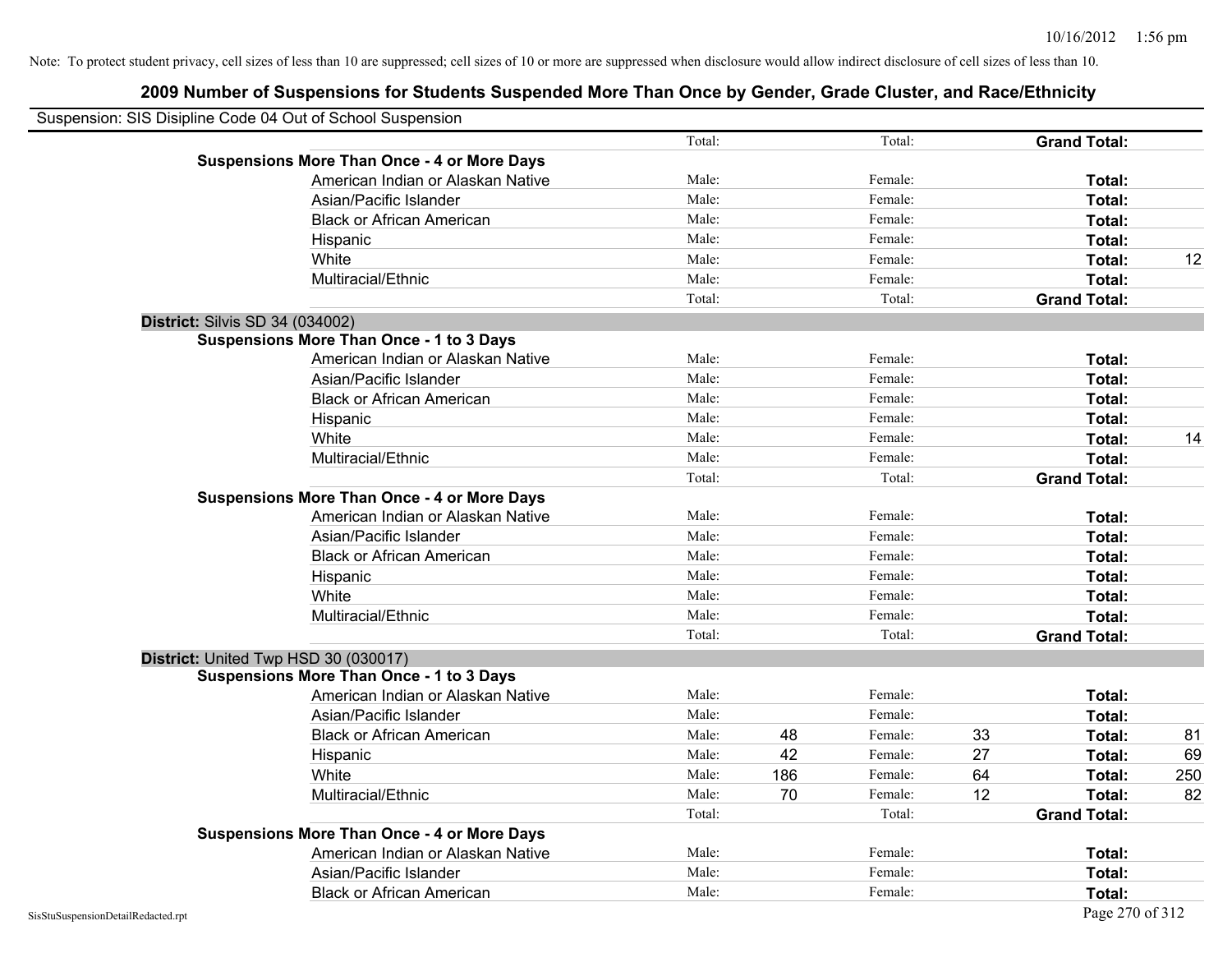|                                 | Suspension: SIS Disipline Code 04 Out of School Suspension                                |                |                    |                     |    |
|---------------------------------|-------------------------------------------------------------------------------------------|----------------|--------------------|---------------------|----|
|                                 | Hispanic                                                                                  | Male:          | Female:            | Total:              |    |
|                                 | White                                                                                     | Male:          | Female:            | Total:              | 10 |
|                                 | Multiracial/Ethnic                                                                        | Male:          | Female:            | Total:              |    |
|                                 |                                                                                           | Total:         | Total:             | <b>Grand Total:</b> | 31 |
| Region: Sangamon ROE (51)       |                                                                                           |                |                    |                     |    |
| County: Non-Public School (000) |                                                                                           |                |                    |                     |    |
|                                 | District: Sangamon ROE (000000)                                                           |                |                    |                     |    |
|                                 | <b>Suspensions More Than Once - 1 to 3 Days</b>                                           |                |                    |                     |    |
|                                 | American Indian or Alaskan Native                                                         | Male:          | Female:            | Total:              |    |
|                                 | Asian/Pacific Islander                                                                    | Male:          | Female:            | Total:              |    |
|                                 | <b>Black or African American</b>                                                          | Male:          | Female:            | Total:              |    |
|                                 | Hispanic                                                                                  | Male:          | Female:            | Total:              |    |
|                                 | White                                                                                     | Male:          | Female:            | Total:              |    |
|                                 | Multiracial/Ethnic                                                                        | Male:          | Female:            | Total:              |    |
|                                 |                                                                                           | Total:         | Total:             | <b>Grand Total:</b> |    |
| County: Sangamon (084)          |                                                                                           |                |                    |                     |    |
|                                 | District: Auburn CUSD 10 (010026)                                                         |                |                    |                     |    |
|                                 | <b>Suspensions More Than Once - 1 to 3 Days</b>                                           |                |                    |                     |    |
|                                 | American Indian or Alaskan Native                                                         | Male:          | Female:            | Total:              |    |
|                                 | Asian/Pacific Islander                                                                    | Male:          | Female:            | Total:              |    |
|                                 | <b>Black or African American</b>                                                          | Male:          | Female:            | Total:              |    |
|                                 | Hispanic                                                                                  | Male:          | Female:            | Total:              |    |
|                                 | White                                                                                     | Male:          | Female:            | Total:              | 29 |
|                                 | Multiracial/Ethnic                                                                        | Male:          | Female:            | Total:              |    |
|                                 |                                                                                           | Total:         | Total:             | <b>Grand Total:</b> |    |
|                                 | <b>Suspensions More Than Once - 4 or More Days</b>                                        |                |                    |                     |    |
|                                 | American Indian or Alaskan Native                                                         | Male:          | Female:            | Total:              |    |
|                                 | Asian/Pacific Islander                                                                    | Male:          | Female:            | Total:              |    |
|                                 | <b>Black or African American</b>                                                          | Male:          | Female:            | Total:              |    |
|                                 | Hispanic                                                                                  | Male:          | Female:            | Total:              |    |
|                                 | White                                                                                     | Male:<br>Male: | Female:<br>Female: | Total:              |    |
|                                 | Multiracial/Ethnic                                                                        | Total:         | Total:             | Total:              |    |
|                                 |                                                                                           |                |                    | <b>Grand Total:</b> |    |
|                                 | District: Ball Chatham CUSD 5 (005026)<br><b>Suspensions More Than Once - 1 to 3 Days</b> |                |                    |                     |    |
|                                 | American Indian or Alaskan Native                                                         | Male:          | Female:            | <b>Total:</b>       |    |
|                                 | Asian/Pacific Islander                                                                    | Male:          | Female:            | Total:              |    |
|                                 |                                                                                           |                |                    |                     |    |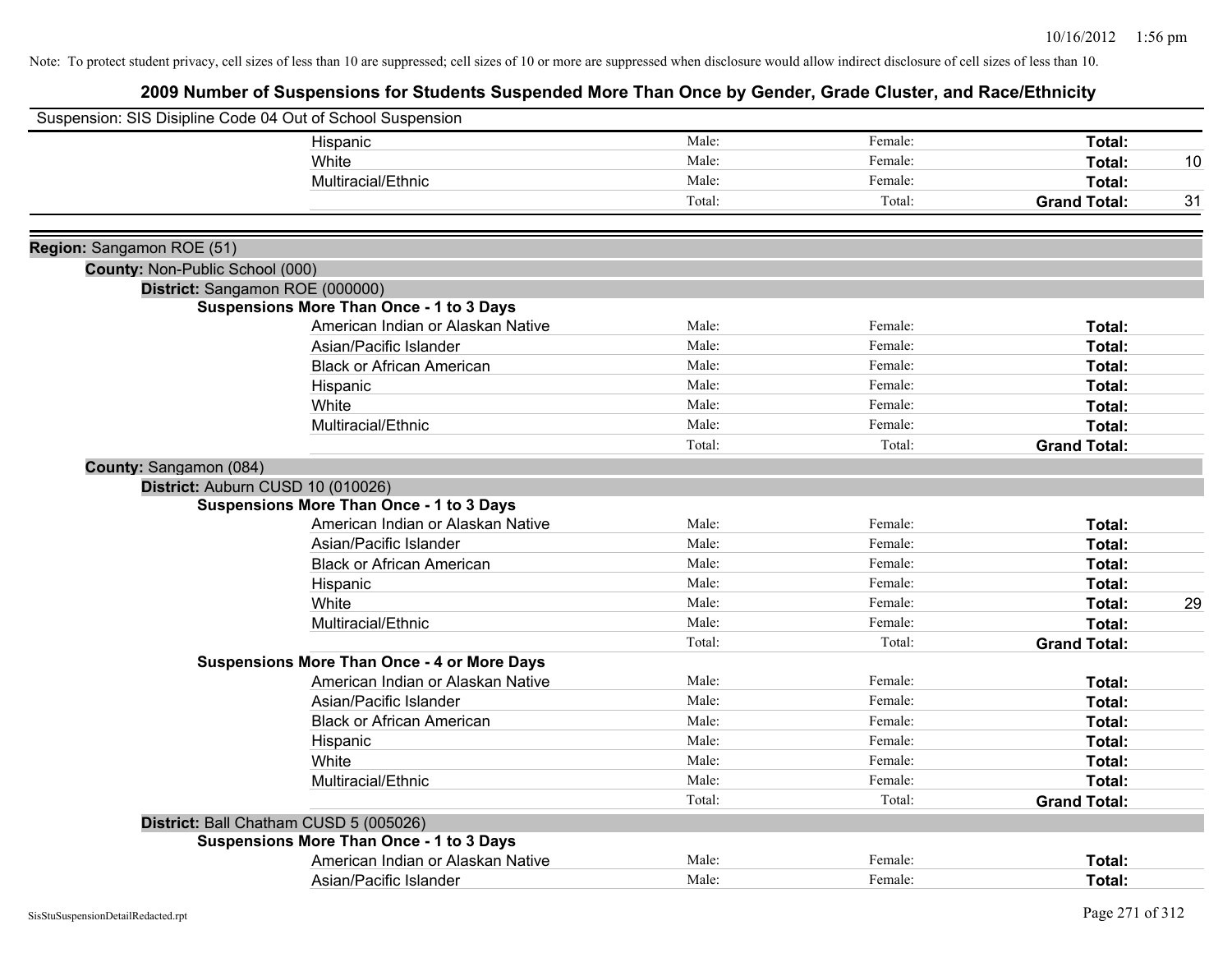| Suspension: SIS Disipline Code 04 Out of School Suspension |                                                    |        |         |                     |    |
|------------------------------------------------------------|----------------------------------------------------|--------|---------|---------------------|----|
|                                                            | <b>Black or African American</b>                   | Male:  | Female: | Total:              |    |
|                                                            | Hispanic                                           | Male:  | Female: | Total:              |    |
|                                                            | White                                              | Male:  | Female: | Total:              | 18 |
|                                                            | Multiracial/Ethnic                                 | Male:  | Female: | Total:              |    |
|                                                            |                                                    | Total: | Total:  | <b>Grand Total:</b> |    |
|                                                            | <b>Suspensions More Than Once - 4 or More Days</b> |        |         |                     |    |
|                                                            | American Indian or Alaskan Native                  | Male:  | Female: | Total:              |    |
|                                                            | Asian/Pacific Islander                             | Male:  | Female: | Total:              |    |
|                                                            | <b>Black or African American</b>                   | Male:  | Female: | Total:              |    |
|                                                            | Hispanic                                           | Male:  | Female: | Total:              |    |
|                                                            | White                                              | Male:  | Female: | Total:              | 10 |
|                                                            | Multiracial/Ethnic                                 | Male:  | Female: | Total:              |    |
|                                                            |                                                    | Total: | Total:  | <b>Grand Total:</b> |    |
| District: New Berlin CUSD 16 (016026)                      |                                                    |        |         |                     |    |
|                                                            | <b>Suspensions More Than Once - 1 to 3 Days</b>    |        |         |                     |    |
|                                                            | American Indian or Alaskan Native                  | Male:  | Female: | Total:              |    |
|                                                            | Asian/Pacific Islander                             | Male:  | Female: | Total:              |    |
|                                                            | <b>Black or African American</b>                   | Male:  | Female: | Total:              |    |
|                                                            | Hispanic                                           | Male:  | Female: | Total:              |    |
|                                                            | White                                              | Male:  | Female: | Total:              | 98 |
|                                                            | Multiracial/Ethnic                                 | Male:  | Female: | Total:              |    |
|                                                            |                                                    | Total: | Total:  | <b>Grand Total:</b> |    |
| District: Pleasant Plains CUSD 8 (008026)                  |                                                    |        |         |                     |    |
|                                                            | <b>Suspensions More Than Once - 1 to 3 Days</b>    |        |         |                     |    |
|                                                            | American Indian or Alaskan Native                  | Male:  | Female: | Total:              |    |
|                                                            | Asian/Pacific Islander                             | Male:  | Female: | Total:              |    |
|                                                            | <b>Black or African American</b>                   | Male:  | Female: | Total:              |    |
|                                                            | Hispanic                                           | Male:  | Female: | Total:              |    |
|                                                            | White                                              | Male:  | Female: | Total:              | 10 |
|                                                            | Multiracial/Ethnic                                 | Male:  | Female: | Total:              |    |
|                                                            |                                                    | Total: | Total:  | <b>Grand Total:</b> |    |
|                                                            | <b>Suspensions More Than Once - 4 or More Days</b> |        |         |                     |    |
|                                                            | American Indian or Alaskan Native                  | Male:  | Female: | Total:              |    |
|                                                            | Asian/Pacific Islander                             | Male:  | Female: | Total:              |    |
|                                                            | <b>Black or African American</b>                   | Male:  | Female: | Total:              |    |
|                                                            | Hispanic                                           | Male:  | Female: | Total:              |    |
|                                                            | White                                              | Male:  | Female: | Total:              |    |
|                                                            | Multiracial/Ethnic                                 | Male:  | Female: | Total:              |    |
|                                                            |                                                    | Total: | Total:  | <b>Grand Total:</b> |    |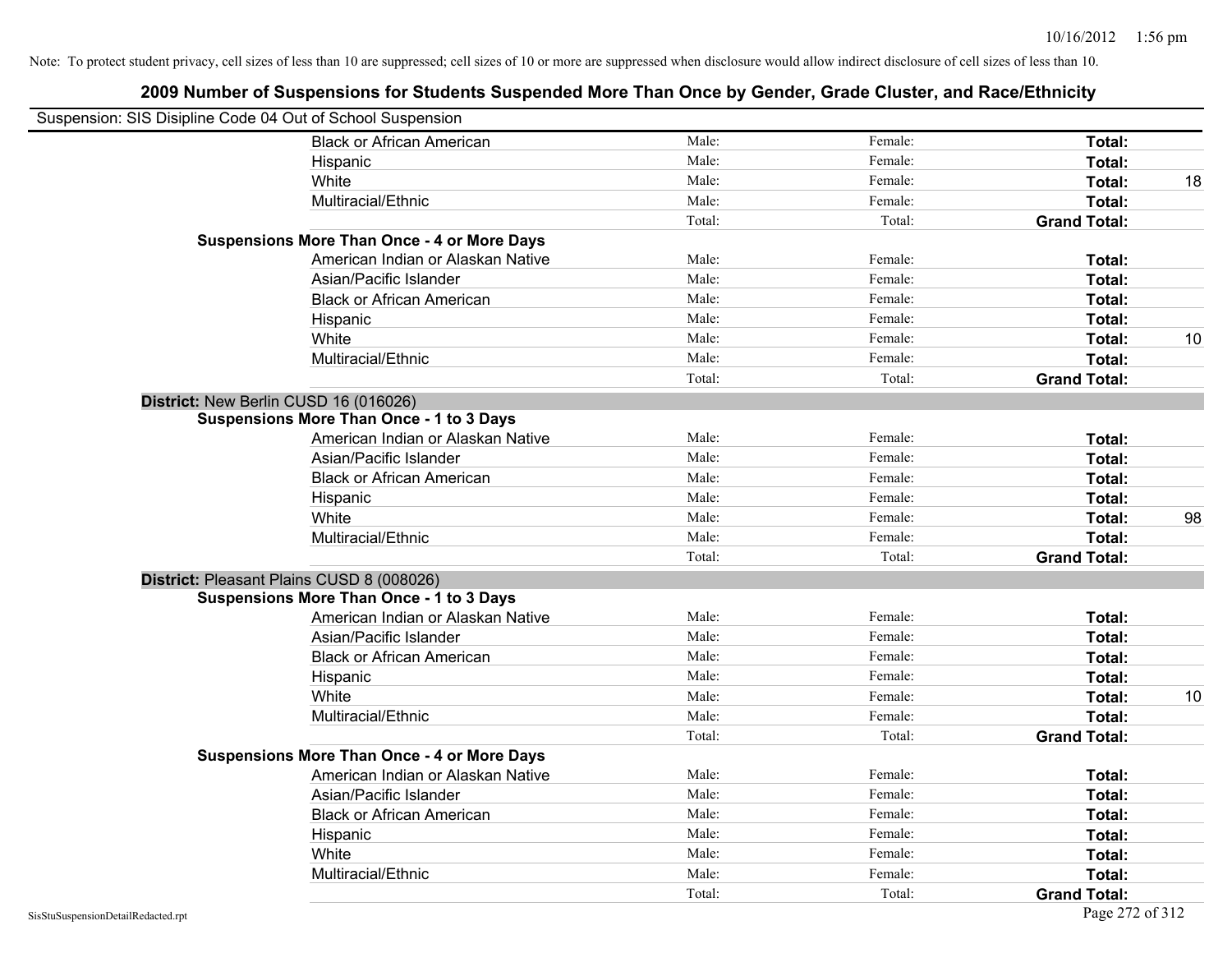| Suspension: SIS Disipline Code 04 Out of School Suspension |        |    |         |    |                     |    |
|------------------------------------------------------------|--------|----|---------|----|---------------------|----|
| District: Riverton CUSD 14 (014026)                        |        |    |         |    |                     |    |
| Suspensions More Than Once - 1 to 3 Days                   |        |    |         |    |                     |    |
| American Indian or Alaskan Native                          | Male:  |    | Female: |    | Total:              |    |
| Asian/Pacific Islander                                     | Male:  |    | Female: |    | Total:              |    |
| <b>Black or African American</b>                           | Male:  |    | Female: |    | Total:              |    |
| Hispanic                                                   | Male:  |    | Female: |    | Total:              |    |
| White                                                      | Male:  | 63 | Female: | 27 | Total:              | 90 |
| Multiracial/Ethnic                                         | Male:  |    | Female: |    | Total:              |    |
|                                                            | Total: |    | Total:  |    | <b>Grand Total:</b> |    |
| <b>Suspensions More Than Once - 4 or More Days</b>         |        |    |         |    |                     |    |
| American Indian or Alaskan Native                          | Male:  |    | Female: |    | Total:              |    |
| Asian/Pacific Islander                                     | Male:  |    | Female: |    | Total:              |    |
| <b>Black or African American</b>                           | Male:  |    | Female: |    | Total:              |    |
| Hispanic                                                   | Male:  |    | Female: |    | Total:              |    |
| White                                                      | Male:  |    | Female: |    | Total:              | 16 |
| Multiracial/Ethnic                                         | Male:  |    | Female: |    | Total:              |    |
|                                                            | Total: |    | Total:  |    | <b>Grand Total:</b> |    |
| District: Rochester CUSD 3A (003A26)                       |        |    |         |    |                     |    |
| <b>Suspensions More Than Once - 1 to 3 Days</b>            |        |    |         |    |                     |    |
| American Indian or Alaskan Native                          | Male:  |    | Female: |    | Total:              |    |
| Asian/Pacific Islander                                     | Male:  |    | Female: |    | Total:              |    |
| <b>Black or African American</b>                           | Male:  |    | Female: |    | Total:              |    |
| Hispanic                                                   | Male:  |    | Female: |    | Total:              |    |
| White                                                      | Male:  |    | Female: |    | Total:              |    |
| Multiracial/Ethnic                                         | Male:  |    | Female: |    | Total:              |    |
|                                                            | Total: |    | Total:  |    | <b>Grand Total:</b> |    |
| <b>Suspensions More Than Once - 4 or More Days</b>         |        |    |         |    |                     |    |
| American Indian or Alaskan Native                          | Male:  |    | Female: |    | Total:              |    |
| Asian/Pacific Islander                                     | Male:  |    | Female: |    | Total:              |    |
| <b>Black or African American</b>                           | Male:  |    | Female: |    | Total:              |    |
| Hispanic                                                   | Male:  |    | Female: |    | Total:              |    |
| White                                                      | Male:  |    | Female: |    | Total:              |    |
| Multiracial/Ethnic                                         | Male:  |    | Female: |    | Total:              |    |
|                                                            | Total: |    | Total:  |    | <b>Grand Total:</b> |    |
| District: Sangamon Area Spec Ed Dist (010061)              |        |    |         |    |                     |    |
| <b>Suspensions More Than Once - 1 to 3 Days</b>            |        |    |         |    |                     |    |
| American Indian or Alaskan Native                          | Male:  |    | Female: |    | Total:              |    |
| Asian/Pacific Islander                                     | Male:  |    | Female: |    | Total:              |    |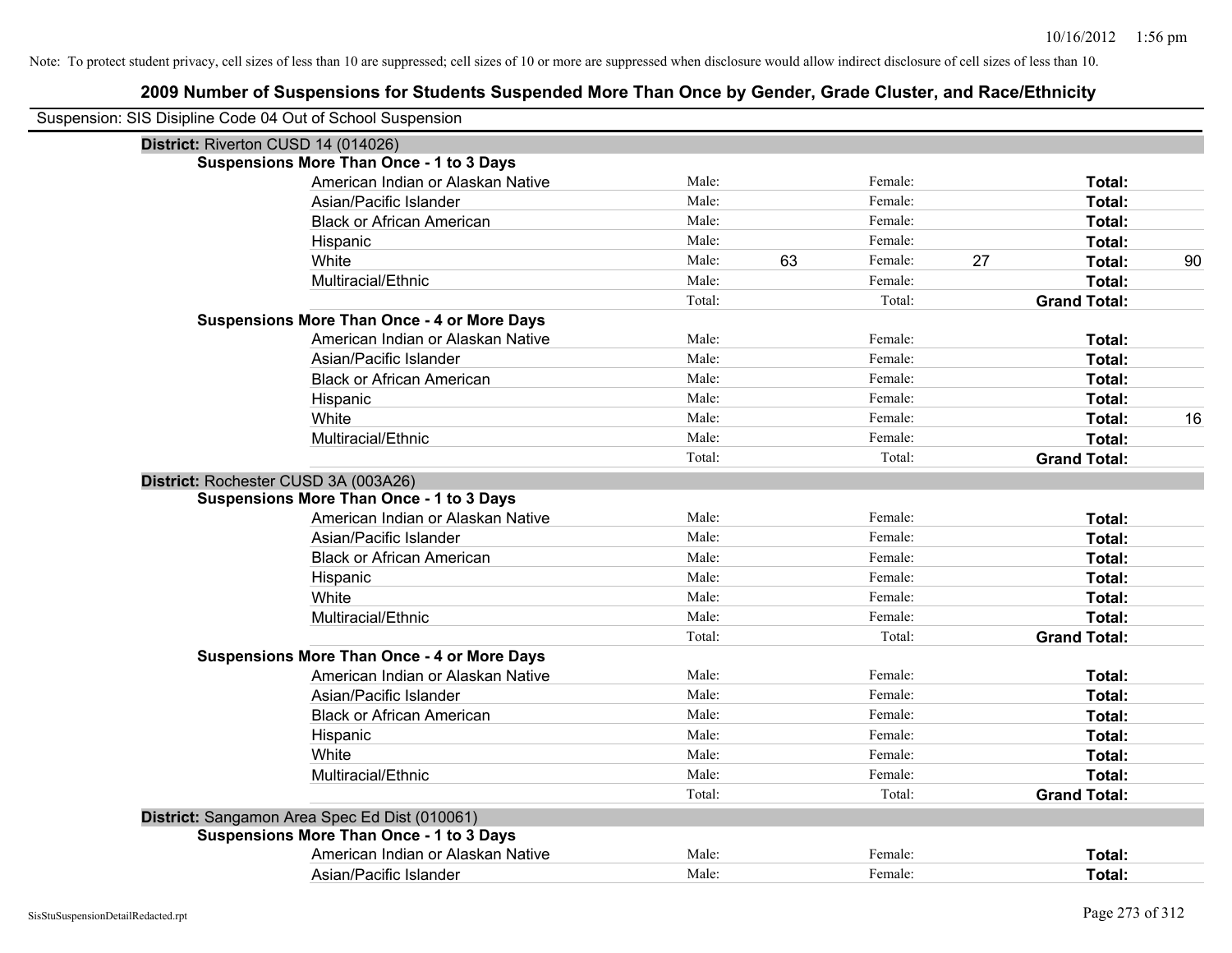| Suspension: SIS Disipline Code 04 Out of School Suspension |                                                     |        |     |         |     |                     |     |
|------------------------------------------------------------|-----------------------------------------------------|--------|-----|---------|-----|---------------------|-----|
|                                                            | <b>Black or African American</b>                    | Male:  |     | Female: |     | Total:              |     |
|                                                            | Hispanic                                            | Male:  |     | Female: |     | Total:              |     |
|                                                            | White                                               | Male:  |     | Female: |     | Total:              |     |
|                                                            | Multiracial/Ethnic                                  | Male:  |     | Female: |     | Total:              |     |
|                                                            |                                                     | Total: |     | Total:  |     | <b>Grand Total:</b> |     |
|                                                            | <b>Suspensions More Than Once - 4 or More Days</b>  |        |     |         |     |                     |     |
|                                                            | American Indian or Alaskan Native                   | Male:  |     | Female: |     | Total:              |     |
|                                                            | Asian/Pacific Islander                              | Male:  |     | Female: |     | Total:              |     |
|                                                            | <b>Black or African American</b>                    | Male:  |     | Female: |     | Total:              |     |
|                                                            | Hispanic                                            | Male:  |     | Female: |     | Total:              |     |
|                                                            | White                                               | Male:  |     | Female: |     | Total:              |     |
|                                                            | Multiracial/Ethnic                                  | Male:  |     | Female: |     | Total:              |     |
|                                                            |                                                     | Total: |     | Total:  |     | <b>Grand Total:</b> |     |
|                                                            | District: Spfld Diocese Catholic Charities (020400) |        |     |         |     |                     |     |
|                                                            | <b>Suspensions More Than Once - 1 to 3 Days</b>     |        |     |         |     |                     |     |
|                                                            | American Indian or Alaskan Native                   | Male:  |     | Female: |     | Total:              |     |
|                                                            | Asian/Pacific Islander                              | Male:  |     | Female: |     | Total:              |     |
|                                                            | <b>Black or African American</b>                    | Male:  |     | Female: |     | Total:              | 15  |
|                                                            | Hispanic                                            | Male:  |     | Female: |     | Total:              |     |
|                                                            | White                                               | Male:  |     | Female: |     | Total:              |     |
|                                                            | Multiracial/Ethnic                                  | Male:  |     | Female: |     | Total:              |     |
|                                                            |                                                     | Total: |     | Total:  |     | <b>Grand Total:</b> |     |
| District: Springfield SD 186 (186025)                      |                                                     |        |     |         |     |                     |     |
|                                                            | <b>Suspensions More Than Once - 1 to 3 Days</b>     |        |     |         |     |                     |     |
|                                                            | American Indian or Alaskan Native                   | Male:  |     | Female: |     | Total:              |     |
|                                                            | Asian/Pacific Islander                              | Male:  |     | Female: |     | Total:              |     |
|                                                            | <b>Black or African American</b>                    | Male:  | 654 | Female: | 295 | Total:              | 949 |
|                                                            | Hispanic                                            | Male:  |     | Female: |     | Total:              | 12  |
|                                                            | White                                               | Male:  | 340 | Female: | 109 | Total:              | 449 |
|                                                            | Multiracial/Ethnic                                  | Male:  | 64  | Female: | 12  | Total:              | 76  |
|                                                            |                                                     | Total: |     | Total:  |     | <b>Grand Total:</b> |     |
|                                                            | <b>Suspensions More Than Once - 4 or More Days</b>  |        |     |         |     |                     |     |
|                                                            | American Indian or Alaskan Native                   | Male:  |     | Female: |     | Total:              |     |
|                                                            | Asian/Pacific Islander                              | Male:  |     | Female: |     | Total:              |     |
|                                                            | <b>Black or African American</b>                    | Male:  | 263 | Female: | 148 | Total:              | 411 |
|                                                            | Hispanic                                            | Male:  |     | Female: |     | Total:              |     |
|                                                            | White                                               | Male:  | 124 | Female: | 50  | Total:              | 174 |
|                                                            | Multiracial/Ethnic                                  | Male:  |     | Female: |     | Total:              | 20  |
|                                                            |                                                     | Total: |     | Total:  |     | <b>Grand Total:</b> |     |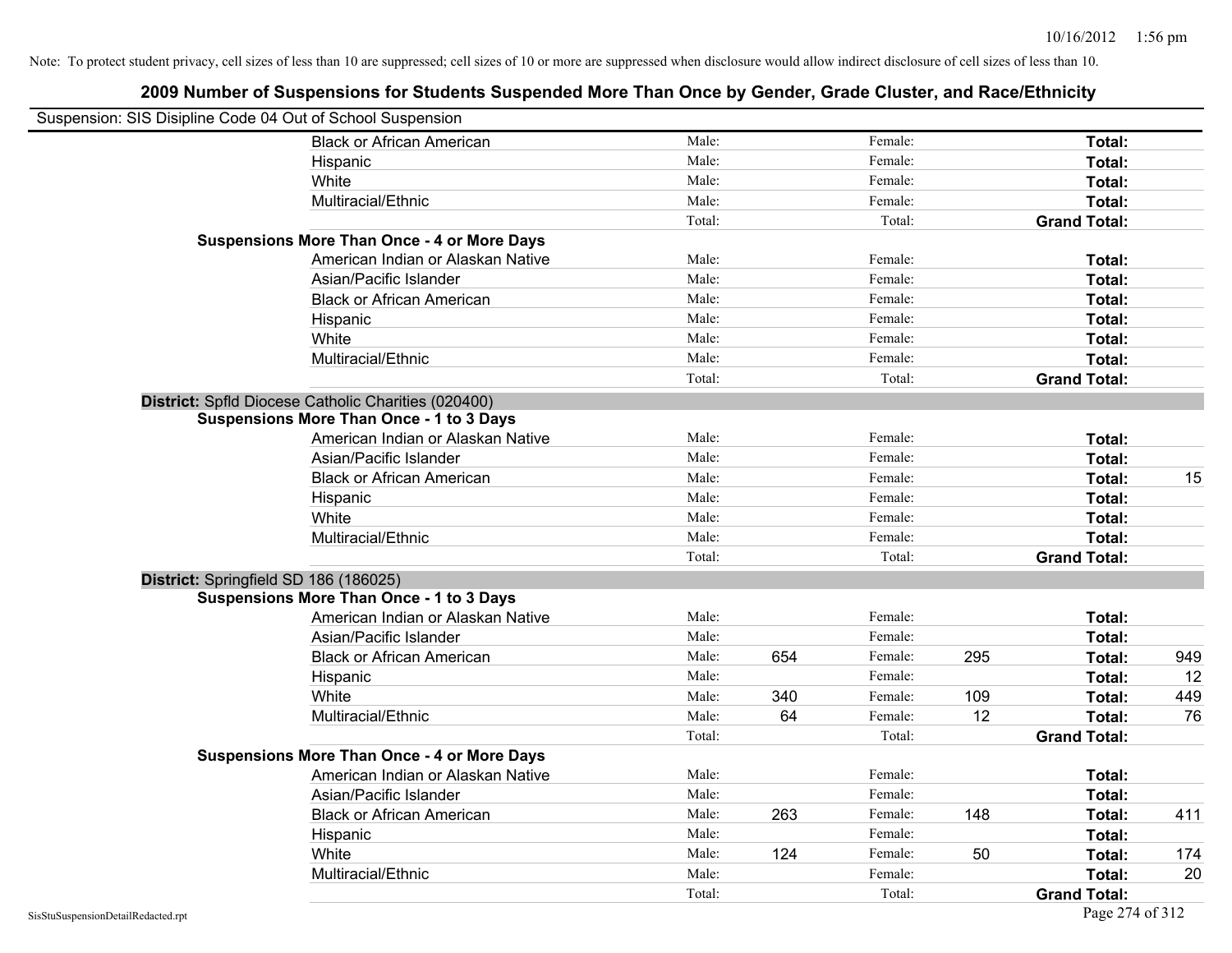## **2009 Number of Suspensions for Students Suspended More Than Once by Gender, Grade Cluster, and Race/Ethnicity**

| Suspension: SIS Disipline Code 04 Out of School Suspension |        |         |                     |
|------------------------------------------------------------|--------|---------|---------------------|
| District: Tri City CUSD 1 (001026)                         |        |         |                     |
| <b>Suspensions More Than Once - 1 to 3 Days</b>            |        |         |                     |
| American Indian or Alaskan Native                          | Male:  | Female: | Total:              |
| Asian/Pacific Islander                                     | Male:  | Female: | Total:              |
| <b>Black or African American</b>                           | Male:  | Female: | Total:              |
| Hispanic                                                   | Male:  | Female: | Total:              |
| White                                                      | Male:  | Female: | Total:              |
| Multiracial/Ethnic                                         | Male:  | Female: | Total:              |
|                                                            | Total: | Total:  | <b>Grand Total:</b> |
| <b>Suspensions More Than Once - 4 or More Days</b>         |        |         |                     |
| American Indian or Alaskan Native                          | Male:  | Female: | Total:              |
| Asian/Pacific Islander                                     | Male:  | Female: | Total:              |
| <b>Black or African American</b>                           | Male:  | Female: | Total:              |
| Hispanic                                                   | Male:  | Female: | Total:              |
| White                                                      | Male:  | Female: | Total:              |
| Multiracial/Ethnic                                         | Male:  | Female: | Total:              |
|                                                            | Total: | Total:  | <b>Grand Total:</b> |
| District: Williamsville CUSD 15 (015026)                   |        |         |                     |
| <b>Suspensions More Than Once - 1 to 3 Days</b>            |        |         |                     |
| American Indian or Alaskan Native                          | Male:  | Female: | Total:              |
| Asian/Pacific Islander                                     | Male:  | Female: | Total:              |
| <b>Black or African American</b>                           | Male:  | Female: | Total:              |
| Hispanic                                                   | Male:  | Female: | Total:              |
| White                                                      | Male:  | Female: | Total:              |
| Multiracial/Ethnic                                         | Male:  | Female: | Total:              |
|                                                            | Total: | Total:  | <b>Grand Total:</b> |
| <b>Suspensions More Than Once - 4 or More Days</b>         |        |         |                     |
| American Indian or Alaskan Native                          | Male:  | Female: | Total:              |
| Asian/Pacific Islander                                     | Male:  | Female: | <b>Total:</b>       |
| <b>Black or African American</b>                           | Male:  | Female: | Total:              |
| Hispanic                                                   | Male:  | Female: | Total:              |
| White                                                      | Male:  | Female: | Total:              |
| Multiracial/Ethnic                                         | Male:  | Female: | Total:              |
|                                                            | Total: | Total:  | <b>Grand Total:</b> |

**Region:** St Clair ROE (50)

**County:** Saint clair (082)

**District:** Belleville Area Special Services (801060)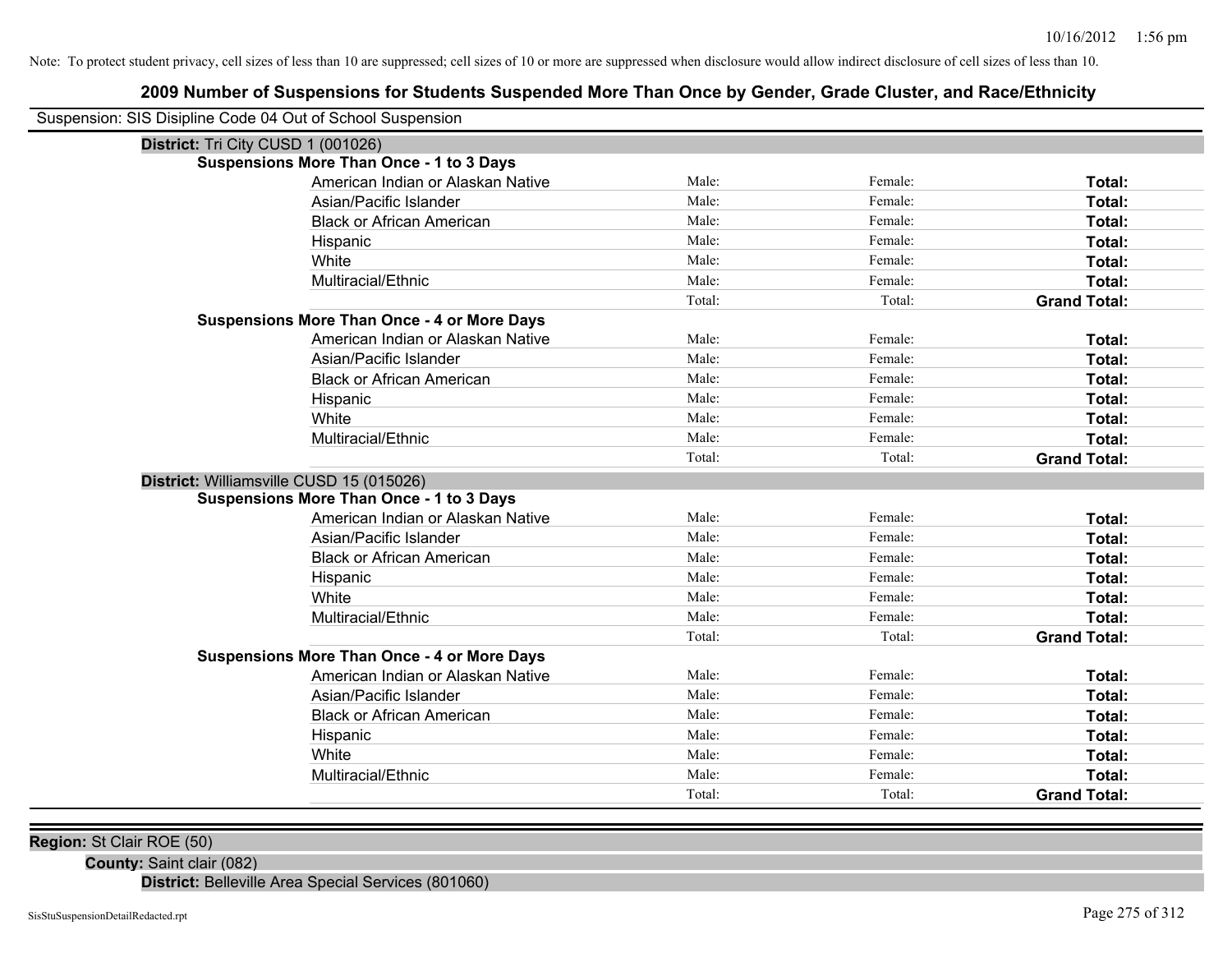|                                                            | 2009 Number of Suspensions for Students Suspended More Than Once by Gender, Grade Cluster, and Race/Ethnicity |        |     |         |     |                     |       |
|------------------------------------------------------------|---------------------------------------------------------------------------------------------------------------|--------|-----|---------|-----|---------------------|-------|
| Suspension: SIS Disipline Code 04 Out of School Suspension |                                                                                                               |        |     |         |     |                     |       |
|                                                            | <b>Suspensions More Than Once - 1 to 3 Days</b>                                                               |        |     |         |     |                     |       |
|                                                            | American Indian or Alaskan Native                                                                             | Male:  |     | Female: |     | Total:              |       |
|                                                            | Asian/Pacific Islander                                                                                        | Male:  |     | Female: |     | <b>Total:</b>       |       |
|                                                            | <b>Black or African American</b>                                                                              | Male:  |     | Female: |     | <b>Total:</b>       |       |
|                                                            | Hispanic                                                                                                      | Male:  |     | Female: |     | Total:              |       |
|                                                            | White                                                                                                         | Male:  |     | Female: |     | Total:              |       |
|                                                            | Multiracial/Ethnic                                                                                            | Male:  |     | Female: |     | Total:              |       |
|                                                            |                                                                                                               | Total: |     | Total:  |     | <b>Grand Total:</b> |       |
| District: Belleville SD 118 (118002)                       |                                                                                                               |        |     |         |     |                     |       |
|                                                            | <b>Suspensions More Than Once - 1 to 3 Days</b>                                                               |        |     |         |     |                     |       |
|                                                            | American Indian or Alaskan Native                                                                             | Male:  |     | Female: |     | Total:              |       |
|                                                            | Asian/Pacific Islander                                                                                        | Male:  |     | Female: |     | <b>Total:</b>       |       |
|                                                            | <b>Black or African American</b>                                                                              | Male:  | 33  | Female: | 19  | Total:              | 52    |
|                                                            | Hispanic                                                                                                      | Male:  |     | Female: |     | Total:              |       |
|                                                            | White                                                                                                         | Male:  | 21  | Female: | 13  | Total:              | 34    |
|                                                            | Multiracial/Ethnic                                                                                            | Male:  |     | Female: |     | Total:              |       |
|                                                            |                                                                                                               | Total: |     | Total:  |     | <b>Grand Total:</b> |       |
|                                                            | <b>Suspensions More Than Once - 4 or More Days</b>                                                            |        |     |         |     |                     |       |
|                                                            | American Indian or Alaskan Native                                                                             | Male:  |     | Female: |     | Total:              |       |
|                                                            | Asian/Pacific Islander                                                                                        | Male:  |     | Female: |     | Total:              |       |
|                                                            | <b>Black or African American</b>                                                                              | Male:  |     | Female: |     | Total:              |       |
|                                                            | Hispanic                                                                                                      | Male:  |     | Female: |     | Total:              |       |
|                                                            | White                                                                                                         | Male:  |     | Female: |     | Total:              |       |
|                                                            | Multiracial/Ethnic                                                                                            | Male:  |     | Female: |     | <b>Total:</b>       |       |
|                                                            |                                                                                                               | Total: |     | Total:  |     | <b>Grand Total:</b> | 14    |
|                                                            | District: Belleville Twp HSD 201 (201017)                                                                     |        |     |         |     |                     |       |
|                                                            | <b>Suspensions More Than Once - 1 to 3 Days</b>                                                               |        |     |         |     |                     |       |
|                                                            | American Indian or Alaskan Native                                                                             | Male:  |     | Female: |     | Total:              |       |
|                                                            | Asian/Pacific Islander                                                                                        | Male:  |     | Female: |     | Total:              |       |
|                                                            | <b>Black or African American</b>                                                                              | Male:  | 396 | Female: | 198 | <b>Total:</b>       | 594   |
|                                                            | Hispanic                                                                                                      | Male:  |     | Female: |     | <b>Total:</b>       |       |
|                                                            | White                                                                                                         | Male:  | 284 | Female: | 107 | Total:              | 391   |
|                                                            | Multiracial/Ethnic                                                                                            | Male:  | 15  | Female: | 25  | Total:              | 40    |
|                                                            |                                                                                                               | Total: |     | Total:  |     | <b>Grand Total:</b> | 1,037 |
|                                                            | <b>Suspensions More Than Once - 4 or More Days</b>                                                            |        |     |         |     |                     |       |
|                                                            | American Indian or Alaskan Native                                                                             | Male:  |     | Female: |     | <b>Total:</b>       |       |
|                                                            | Asian/Pacific Islander                                                                                        | Male:  |     | Female: |     | Total:              |       |

Black or African American **Male:** 155 Female: 97 Total: 252 Hispanic **Total:** 252

Hispanic **Total:** Male: Female: **Total:** Female: **Total:** Total: **Total:** Female: **Total:** Total: **Total:** Total: **Total:** Total: **Total:** Total: **Total:** Total: **Total:** Total: **Total:** Total: **Total:** Total: **Total:** Tot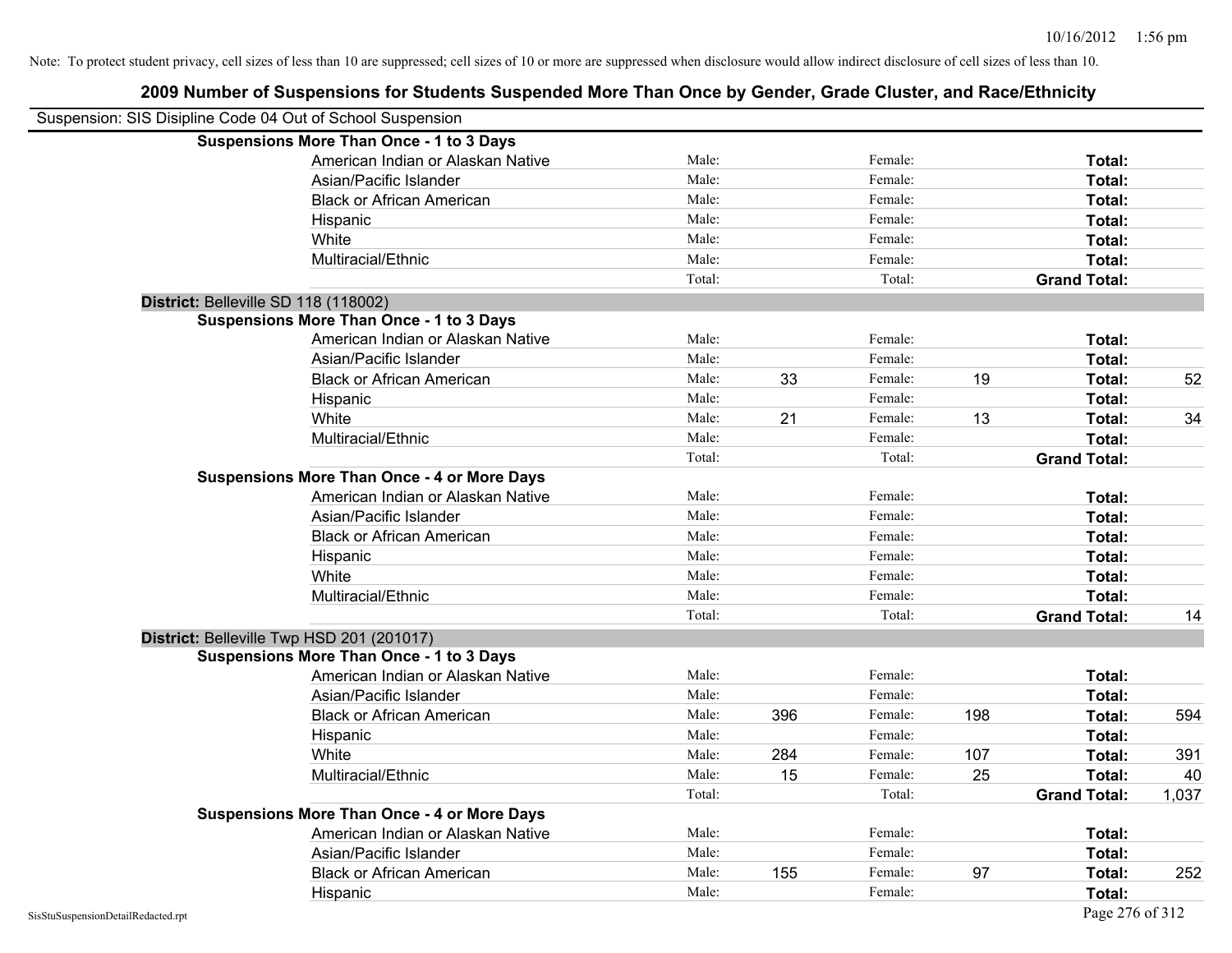| Suspension: SIS Disipline Code 04 Out of School Suspension |                                                    |        |       |         |     |                     |       |
|------------------------------------------------------------|----------------------------------------------------|--------|-------|---------|-----|---------------------|-------|
|                                                            | <b>White</b>                                       | Male:  | 73    | Female: | 17  | Total:              | 90    |
|                                                            | Multiracial/Ethnic                                 | Male:  |       | Female: |     | Total:              | 18    |
|                                                            |                                                    | Total: |       | Total:  |     | <b>Grand Total:</b> |       |
| District: Cahokia CUSD 187 (187026)                        |                                                    |        |       |         |     |                     |       |
|                                                            | <b>Suspensions More Than Once - 1 to 3 Days</b>    |        |       |         |     |                     |       |
|                                                            | American Indian or Alaskan Native                  | Male:  |       | Female: |     | Total:              |       |
|                                                            | Asian/Pacific Islander                             | Male:  |       | Female: |     | Total:              |       |
|                                                            | <b>Black or African American</b>                   | Male:  | 1,830 | Female: | 844 | Total:              | 2,674 |
|                                                            | Hispanic                                           | Male:  |       | Female: |     | Total:              |       |
|                                                            | White                                              | Male:  | 98    | Female: | 22  | Total:              | 120   |
|                                                            | Multiracial/Ethnic                                 | Male:  |       | Female: |     | Total:              |       |
|                                                            |                                                    | Total: |       | Total:  |     | <b>Grand Total:</b> |       |
|                                                            | <b>Suspensions More Than Once - 4 or More Days</b> |        |       |         |     |                     |       |
|                                                            | American Indian or Alaskan Native                  | Male:  |       | Female: |     | Total:              |       |
|                                                            | Asian/Pacific Islander                             | Male:  |       | Female: |     | Total:              |       |
|                                                            | <b>Black or African American</b>                   | Male:  | 331   | Female: | 192 | Total:              | 523   |
|                                                            | Hispanic                                           | Male:  |       | Female: |     | Total:              |       |
|                                                            | White                                              | Male:  |       | Female: |     | Total:              | 26    |
|                                                            | Multiracial/Ethnic                                 | Male:  |       | Female: |     | Total:              |       |
|                                                            |                                                    | Total: |       | Total:  |     | <b>Grand Total:</b> |       |
| District: Central SD 104 (104002)                          |                                                    |        |       |         |     |                     |       |
|                                                            | <b>Suspensions More Than Once - 1 to 3 Days</b>    |        |       |         |     |                     |       |
|                                                            | American Indian or Alaskan Native                  | Male:  |       | Female: |     | Total:              |       |
|                                                            | Asian/Pacific Islander                             | Male:  |       | Female: |     | Total:              |       |
|                                                            | <b>Black or African American</b>                   | Male:  |       | Female: |     | Total:              |       |
|                                                            | Hispanic                                           | Male:  |       | Female: |     | Total:              |       |
|                                                            | White                                              | Male:  |       | Female: |     | Total:              | 15    |
|                                                            | Multiracial/Ethnic                                 | Male:  |       | Female: |     | Total:              |       |
|                                                            |                                                    | Total: |       | Total:  |     | <b>Grand Total:</b> |       |
| District: Childrens Center for BD (004700)                 |                                                    |        |       |         |     |                     |       |
|                                                            | <b>Suspensions More Than Once - 1 to 3 Days</b>    |        |       |         |     |                     |       |
|                                                            | American Indian or Alaskan Native                  | Male:  |       | Female: |     | Total:              |       |
|                                                            | Asian/Pacific Islander                             | Male:  |       | Female: |     | Total:              |       |
|                                                            | <b>Black or African American</b>                   | Male:  | 41    | Female: | 10  | Total:              | 51    |
|                                                            | Hispanic                                           | Male:  |       | Female: |     | Total:              |       |
|                                                            | White                                              | Male:  |       | Female: |     | Total:              |       |
|                                                            | Multiracial/Ethnic                                 | Male:  |       | Female: |     | Total:              |       |
|                                                            |                                                    | Total: |       | Total:  |     | <b>Grand Total:</b> |       |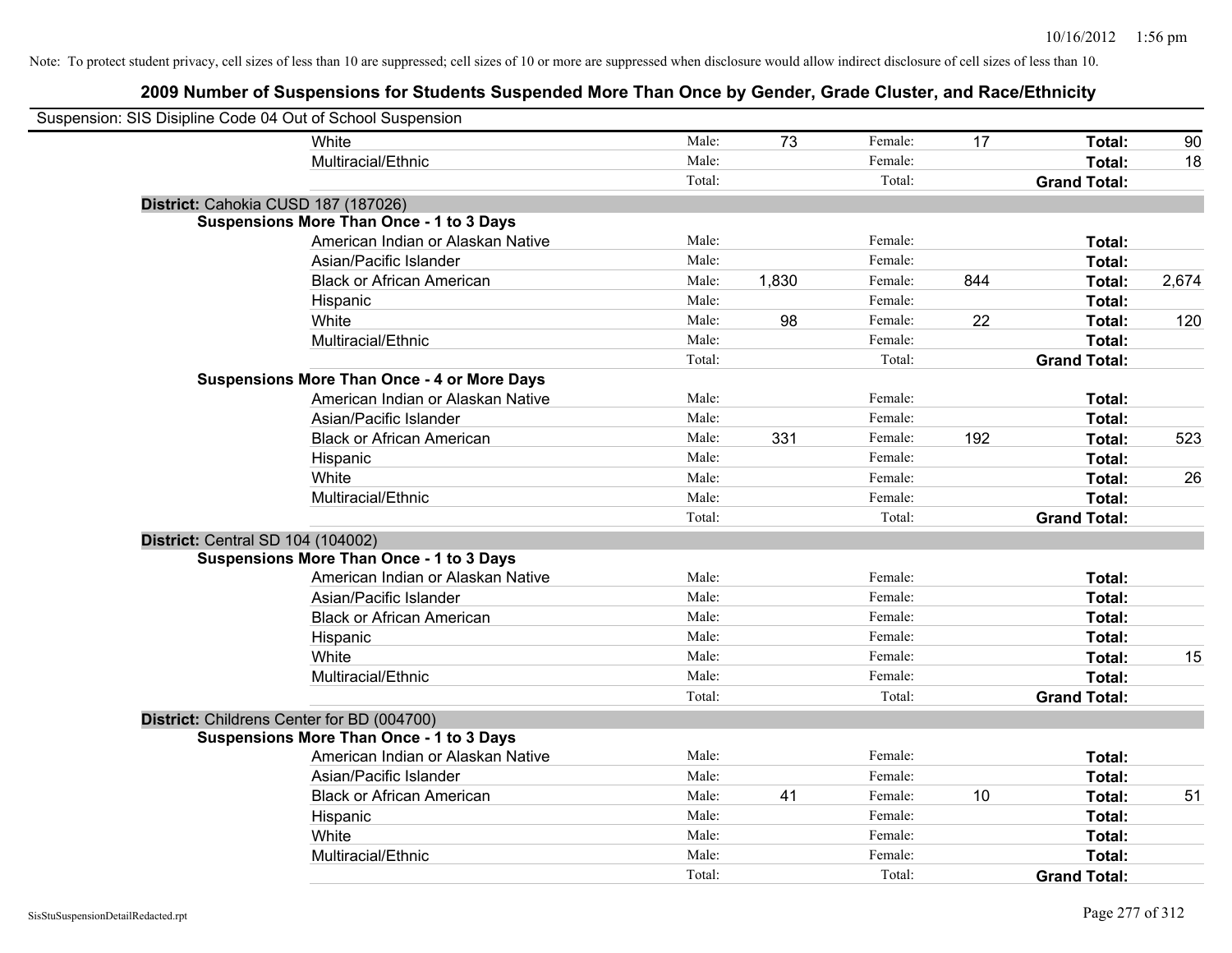| Suspension: SIS Disipline Code 04 Out of School Suspension |                                                    |        |     |         |     |                     |       |
|------------------------------------------------------------|----------------------------------------------------|--------|-----|---------|-----|---------------------|-------|
| <b>District: Dupo CUSD 196 (196026)</b>                    |                                                    |        |     |         |     |                     |       |
|                                                            | <b>Suspensions More Than Once - 1 to 3 Days</b>    |        |     |         |     |                     |       |
|                                                            | American Indian or Alaskan Native                  | Male:  |     | Female: |     | Total:              |       |
|                                                            | Asian/Pacific Islander                             | Male:  |     | Female: |     | Total:              | 11    |
|                                                            | <b>Black or African American</b>                   | Male:  |     | Female: |     | Total:              | 19    |
|                                                            | Hispanic                                           | Male:  |     | Female: |     | Total:              | 13    |
|                                                            | White                                              | Male:  | 196 | Female: | 117 | Total:              | 313   |
|                                                            | Multiracial/Ethnic                                 | Male:  |     | Female: |     | Total:              | 25    |
|                                                            |                                                    | Total: |     | Total:  |     | <b>Grand Total:</b> |       |
|                                                            | <b>Suspensions More Than Once - 4 or More Days</b> |        |     |         |     |                     |       |
|                                                            | American Indian or Alaskan Native                  | Male:  |     | Female: |     | Total:              |       |
|                                                            | Asian/Pacific Islander                             | Male:  |     | Female: |     | Total:              |       |
|                                                            | <b>Black or African American</b>                   | Male:  |     | Female: |     | Total:              |       |
|                                                            | Hispanic                                           | Male:  |     | Female: |     | Total:              |       |
|                                                            | White                                              | Male:  |     | Female: |     | Total:              | 15    |
|                                                            | Multiracial/Ethnic                                 | Male:  |     | Female: |     | Total:              |       |
|                                                            |                                                    | Total: |     | Total:  |     | <b>Grand Total:</b> |       |
| District: East St Louis SD 189 (189022)                    |                                                    |        |     |         |     |                     |       |
|                                                            | <b>Suspensions More Than Once - 1 to 3 Days</b>    |        |     |         |     |                     |       |
|                                                            | American Indian or Alaskan Native                  | Male:  |     | Female: |     | Total:              |       |
|                                                            | Asian/Pacific Islander                             | Male:  |     | Female: |     | Total:              |       |
|                                                            | <b>Black or African American</b>                   | Male:  | 867 | Female: | 600 | Total:              | 1,467 |
|                                                            | Hispanic                                           | Male:  |     | Female: |     | Total:              |       |
|                                                            | White                                              | Male:  |     | Female: |     | Total:              |       |
|                                                            | Multiracial/Ethnic                                 | Male:  |     | Female: |     | Total:              |       |
|                                                            |                                                    | Total: |     | Total:  |     | <b>Grand Total:</b> |       |
|                                                            | <b>Suspensions More Than Once - 4 or More Days</b> |        |     |         |     |                     |       |
|                                                            | American Indian or Alaskan Native                  | Male:  |     | Female: |     | Total:              |       |
|                                                            | Asian/Pacific Islander                             | Male:  |     | Female: |     | Total:              |       |
|                                                            | <b>Black or African American</b>                   | Male:  | 231 | Female: | 171 | Total:              | 402   |
|                                                            | Hispanic                                           | Male:  |     | Female: |     | Total:              |       |
|                                                            | White                                              | Male:  |     | Female: |     | Total:              |       |
|                                                            | Multiracial/Ethnic                                 | Male:  |     | Female: |     | Total:              |       |
|                                                            |                                                    | Total: |     | Total:  |     | <b>Grand Total:</b> |       |
| District: Grant CCSD 110 (110004)                          |                                                    |        |     |         |     |                     |       |
|                                                            | Suspensions More Than Once - 1 to 3 Days           |        |     |         |     |                     |       |
|                                                            | American Indian or Alaskan Native                  | Male:  |     | Female: |     | Total:              |       |
|                                                            | Asian/Pacific Islander                             | Male:  |     | Female: |     | Total:              |       |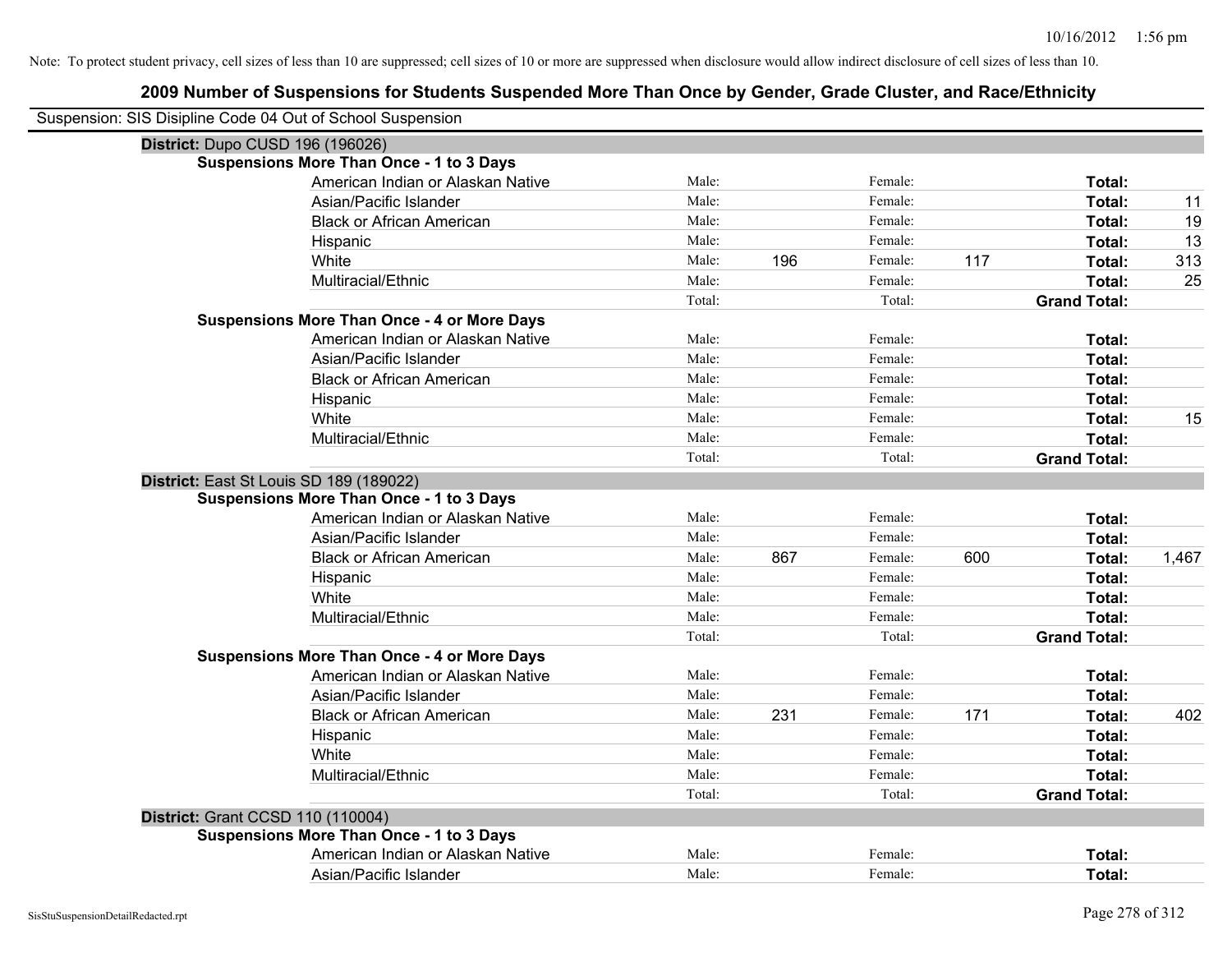| Suspension: SIS Disipline Code 04 Out of School Suspension |                                                    |        |    |         |    |                     |    |
|------------------------------------------------------------|----------------------------------------------------|--------|----|---------|----|---------------------|----|
|                                                            | <b>Black or African American</b>                   | Male:  |    | Female: |    | Total:              | 14 |
|                                                            | Hispanic                                           | Male:  |    | Female: |    | Total:              |    |
|                                                            | White                                              | Male:  |    | Female: |    | Total:              |    |
|                                                            | Multiracial/Ethnic                                 | Male:  |    | Female: |    | Total:              |    |
|                                                            |                                                    | Total: |    | Total:  |    | <b>Grand Total:</b> | 26 |
|                                                            | <b>Suspensions More Than Once - 4 or More Days</b> |        |    |         |    |                     |    |
|                                                            | American Indian or Alaskan Native                  | Male:  |    | Female: |    | Total:              |    |
|                                                            | Asian/Pacific Islander                             | Male:  |    | Female: |    | Total:              |    |
|                                                            | <b>Black or African American</b>                   | Male:  |    | Female: |    | Total:              |    |
|                                                            | Hispanic                                           | Male:  |    | Female: |    | Total:              |    |
|                                                            | White                                              | Male:  |    | Female: |    | Total:              |    |
|                                                            | Multiracial/Ethnic                                 | Male:  |    | Female: |    | Total:              |    |
|                                                            |                                                    | Total: |    | Total:  |    | <b>Grand Total:</b> | 10 |
|                                                            | District: Harmony Emge SD 175 (175002)             |        |    |         |    |                     |    |
|                                                            | <b>Suspensions More Than Once - 1 to 3 Days</b>    |        |    |         |    |                     |    |
|                                                            | American Indian or Alaskan Native                  | Male:  |    | Female: |    | Total:              |    |
|                                                            | Asian/Pacific Islander                             | Male:  |    | Female: |    | Total:              |    |
|                                                            | <b>Black or African American</b>                   | Male:  | 42 | Female: | 22 | Total:              | 64 |
|                                                            | Hispanic                                           | Male:  |    | Female: |    | Total:              |    |
|                                                            | White                                              | Male:  |    | Female: |    | Total:              | 14 |
|                                                            | Multiracial/Ethnic                                 | Male:  |    | Female: |    | Total:              |    |
|                                                            |                                                    | Total: |    | Total:  |    | <b>Grand Total:</b> |    |
|                                                            | <b>Suspensions More Than Once - 4 or More Days</b> |        |    |         |    |                     |    |
|                                                            | American Indian or Alaskan Native                  | Male:  |    | Female: |    | Total:              |    |
|                                                            | Asian/Pacific Islander                             | Male:  |    | Female: |    | Total:              |    |
|                                                            | <b>Black or African American</b>                   | Male:  |    | Female: |    | Total:              |    |
|                                                            | Hispanic                                           | Male:  |    | Female: |    | Total:              |    |
|                                                            | White                                              | Male:  |    | Female: |    | Total:              |    |
|                                                            | Multiracial/Ethnic                                 | Male:  |    | Female: |    | Total:              |    |
|                                                            |                                                    | Total: |    | Total:  |    | <b>Grand Total:</b> |    |
| District: Lebanon CUSD 9 (009026)                          |                                                    |        |    |         |    |                     |    |
|                                                            | <b>Suspensions More Than Once - 1 to 3 Days</b>    |        |    |         |    |                     |    |
|                                                            | American Indian or Alaskan Native                  | Male:  |    | Female: |    | Total:              |    |
|                                                            | Asian/Pacific Islander                             | Male:  |    | Female: |    | Total:              |    |
|                                                            | <b>Black or African American</b>                   | Male:  | 11 | Female: | 18 | Total:              | 29 |
|                                                            | Hispanic                                           | Male:  |    | Female: |    | Total:              |    |
|                                                            | White                                              | Male:  |    | Female: |    | Total:              | 19 |
|                                                            | Multiracial/Ethnic                                 | Male:  |    | Female: |    | Total:              | 11 |
|                                                            |                                                    | Total: |    | Total:  |    | <b>Grand Total:</b> |    |
| SisStuSuspensionDetailRedacted.rpt                         |                                                    |        |    |         |    | Page 279 of 312     |    |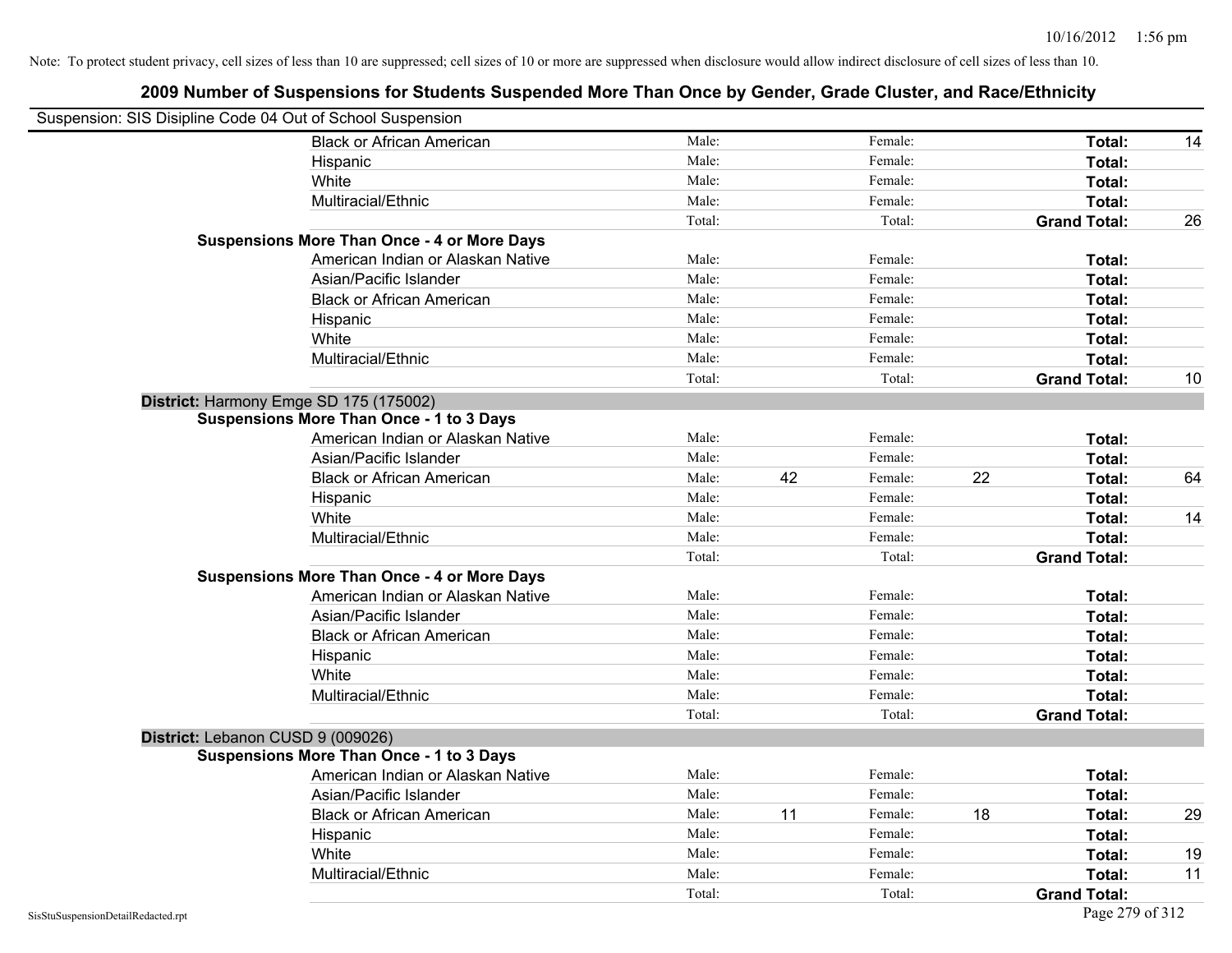# **2009 Number of Suspensions for Students Suspended More Than Once by Gender, Grade Cluster, and Race/Ethnicity** Note: To protect student privacy, cell sizes of less than 10 are suppressed; cell sizes of 10 or more are suppressed when disclosure would allow indirect disclosure of cell sizes of less than 10. Suspension: SIS Disipline Code 04 Out of School Suspension **Suspensions More Than Once - 4 or More Days** American Indian or Alaskan Native **Male:** Male: Female: Female: **Total:** Total: Asian/Pacific Islander **Figure 1.1 Contained Asian/Pacific Islander Female:** Female: **Total:** Total: Black or African American **Figure 1.1 and Total:** Male: Female: Female: **Total:** Total: Hispanic **Total:** Male: Female: **Total:** Female: **Total:** Total: **Total:** Female: **Total:** Total: **Total:** Total: **Total:** Total: **Total:** Total: **Total:** Total: **Total:** Total: **Total:** Total: **Total:** Total: **Total:** Tot White **Total:** Male: Female: **Total:** Female: **Total:** Total: Multiracial/Ethnic **Total:** Male: Female: **Total:** Female: **Total:** Female: **Total:** Female: **Total:** Female: **Total:** Female: **Total:** Female: **Total:** Female: **Total:** Female: **Total:** Female: **Total:** Female: **Total:** F Total: Total: **Grand Total: District:** Marissa CUSD 40 (040026) **Suspensions More Than Once - 1 to 3 Days** American Indian or Alaskan Native **Male:** Male: Female: Female: **Total:** Total: Asian/Pacific Islander **Figure 1.1 Contained Asian** Male: Female: **Female: Total: Total: Total: Total: Total: Total: Total: Total: Total: Total: Total: Total: Total: Total: Total: Total: T** Black or African American **Figure 1.1 and Total:** Male: Female: Female: **Total: Total:** Total: Hispanic **Total:** Male: Female: **Total:** Female: **Total:** Total: White **Male:** 21 Female: 10 Total: 41 Female: 41 Multiracial/Ethnic **Total:** Male: Female: **Total:** Female: **Total:** Female: **Total:** Female: **Total:** Female: **Total:** Female: **Total:** Female: **Total:** Female: **Total:** Female: **Total:** Female: **Total:** Female: **Total:** F Total: Total: **Grand Total: Suspensions More Than Once - 4 or More Days** American Indian or Alaskan Native **Male:** Male: Female: Female: **Total:** Total: Asian/Pacific Islander **Figure 1.1 Contained Asian/Pacific Islander Female:** Female: **Total: Total:** Total: Black or African American **American** Male: Male: Female: **Female: Total: Total: Total: Female: Total: Total: Female: Total: Total: Female: Total: Total: Total: Total: Total: Total: Total:** Hispanic **Total:** Male: Female: **Total:** Female: **Total:** Total: White **Total:** Male: Female: **Total:** Total: **Total:** Female: **Total:** Total: Multiracial/Ethnic **Total:** Male: Female: **Total:** Female: **Total:** Female: **Total:** Female: **Total:** Female: **Total:** Female: **Total:** Female: **Total:** Female: **Total:** Female: **Total:** Female: **Total:** Female: **Total:** F Total: Total: **Grand Total: District:** Mascoutah CUD 19 (019026) **Suspensions More Than Once - 1 to 3 Days**

| American Indian or Alaskan Native                  | Male:  |    | Female: |    | Total:              |    |
|----------------------------------------------------|--------|----|---------|----|---------------------|----|
| Asian/Pacific Islander                             | Male:  |    | Female: |    | Total:              |    |
| <b>Black or African American</b>                   | Male:  |    | Female: |    | Total:              | 18 |
| Hispanic                                           | Male:  |    | Female: |    | Total:              |    |
| White                                              | Male:  | 46 | Female: | 19 | Total:              | 65 |
| Multiracial/Ethnic                                 | Male:  |    | Female: |    | Total:              |    |
|                                                    | Total: | 64 | Total:  | 29 | <b>Grand Total:</b> | 93 |
| <b>Suspensions More Than Once - 4 or More Days</b> |        |    |         |    |                     |    |
| American Indian or Alaskan Native                  | Male:  |    | Female: |    | Total:              |    |
| Asian/Pacific Islander                             | Male:  |    | Female: |    | Total:              |    |
| <b>Black or African American</b>                   | Male:  |    | Female: |    | Total:              |    |
| Hispanic                                           | Male:  |    | Female: |    | Total:              |    |
|                                                    |        |    |         |    |                     |    |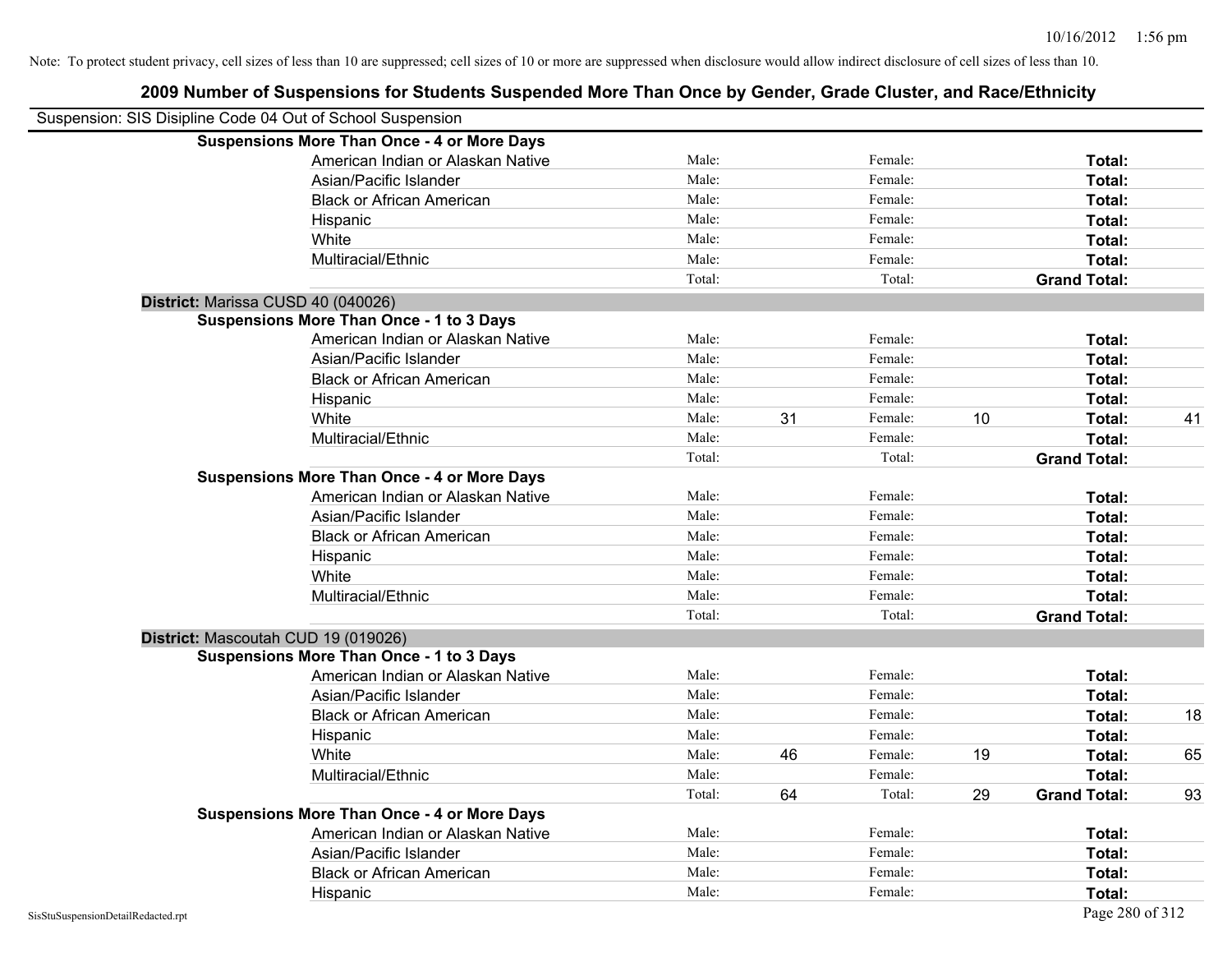| Suspension: SIS Disipline Code 04 Out of School Suspension |                                                    |        |         |                     |    |
|------------------------------------------------------------|----------------------------------------------------|--------|---------|---------------------|----|
|                                                            | <b>White</b>                                       | Male:  | Female: | Total:              | 10 |
|                                                            | Multiracial/Ethnic                                 | Male:  | Female: | Total:              |    |
|                                                            |                                                    | Total: | Total:  | <b>Grand Total:</b> |    |
| District: Millstadt CCSD 160 (160004)                      |                                                    |        |         |                     |    |
|                                                            | <b>Suspensions More Than Once - 1 to 3 Days</b>    |        |         |                     |    |
|                                                            | American Indian or Alaskan Native                  | Male:  | Female: | Total:              |    |
|                                                            | Asian/Pacific Islander                             | Male:  | Female: | Total:              |    |
|                                                            | <b>Black or African American</b>                   | Male:  | Female: | Total:              |    |
|                                                            | Hispanic                                           | Male:  | Female: | Total:              |    |
|                                                            | White                                              | Male:  | Female: | Total:              |    |
|                                                            | Multiracial/Ethnic                                 | Male:  | Female: | Total:              |    |
|                                                            |                                                    | Total: | Total:  | <b>Grand Total:</b> |    |
|                                                            | <b>Suspensions More Than Once - 4 or More Days</b> |        |         |                     |    |
|                                                            | American Indian or Alaskan Native                  | Male:  | Female: | Total:              |    |
|                                                            | Asian/Pacific Islander                             | Male:  | Female: | Total:              |    |
|                                                            | <b>Black or African American</b>                   | Male:  | Female: | Total:              |    |
|                                                            | Hispanic                                           | Male:  | Female: | Total:              |    |
|                                                            | White                                              | Male:  | Female: | Total:              |    |
|                                                            | Multiracial/Ethnic                                 | Male:  | Female: | Total:              |    |
|                                                            |                                                    | Total: | Total:  | <b>Grand Total:</b> |    |
| District: New Athens CUSD 60 (060026)                      |                                                    |        |         |                     |    |
|                                                            | <b>Suspensions More Than Once - 1 to 3 Days</b>    |        |         |                     |    |
|                                                            | American Indian or Alaskan Native                  | Male:  | Female: | Total:              |    |
|                                                            | Asian/Pacific Islander                             | Male:  | Female: | Total:              |    |
|                                                            | <b>Black or African American</b>                   | Male:  | Female: | Total:              |    |
|                                                            | Hispanic                                           | Male:  | Female: | Total:              |    |
|                                                            | White                                              | Male:  | Female: | Total:              | 13 |
|                                                            | Multiracial/Ethnic                                 | Male:  | Female: | Total:              |    |
|                                                            |                                                    | Total: | Total:  | <b>Grand Total:</b> |    |
| District: O Fallon CCSD 90 (090004)                        |                                                    |        |         |                     |    |
|                                                            | <b>Suspensions More Than Once - 1 to 3 Days</b>    |        |         |                     |    |
|                                                            | American Indian or Alaskan Native                  | Male:  | Female: | Total:              |    |
|                                                            | Asian/Pacific Islander                             | Male:  | Female: | Total:              |    |
|                                                            | <b>Black or African American</b>                   | Male:  | Female: | Total:              | 33 |
|                                                            | Hispanic                                           | Male:  | Female: | Total:              |    |
|                                                            | White                                              | Male:  | Female: | Total:              | 13 |
|                                                            | Multiracial/Ethnic                                 | Male:  | Female: | Total:              |    |
|                                                            |                                                    | Total: | Total:  | <b>Grand Total:</b> |    |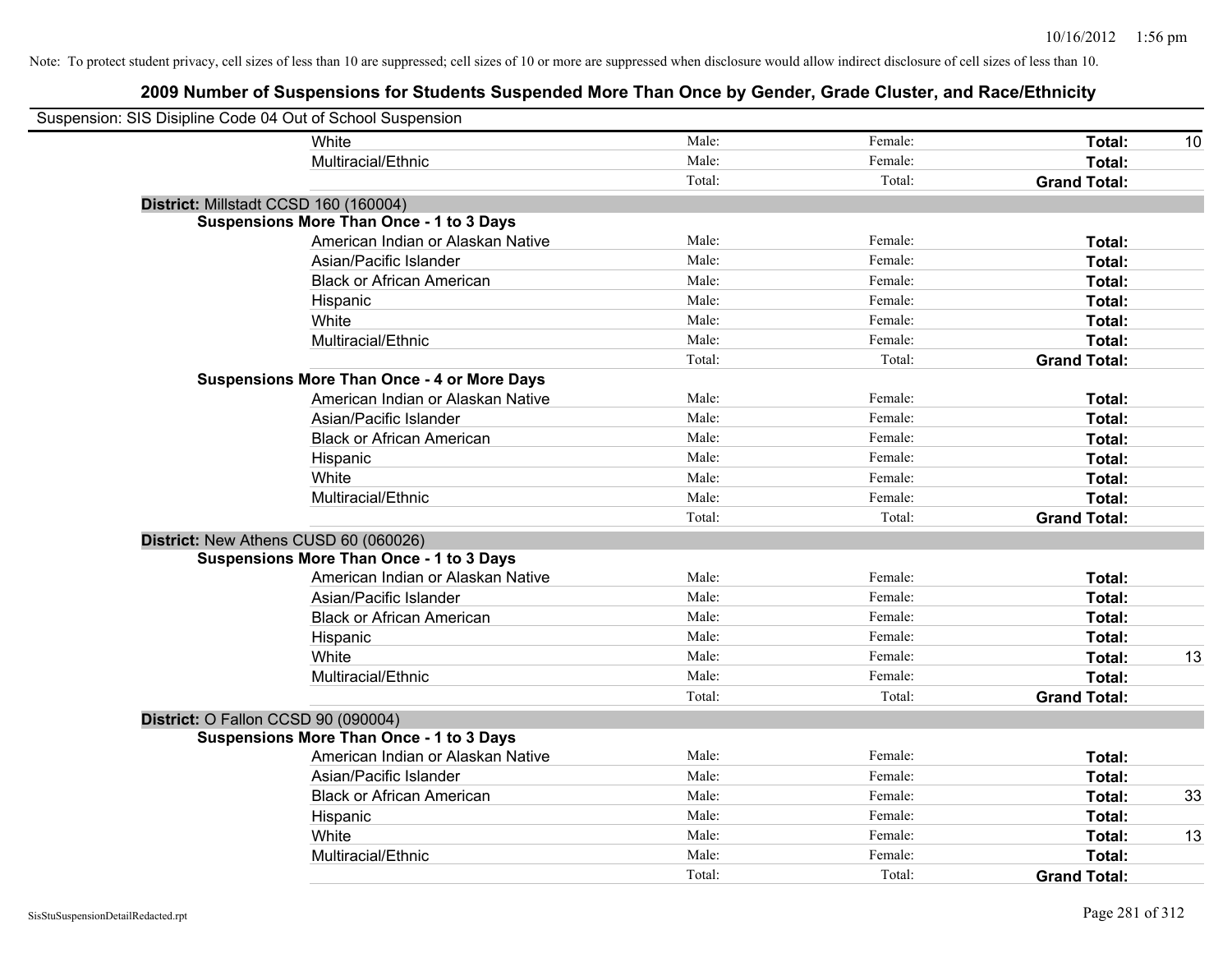# **2009 Number of Suspensions for Students Suspended More Than Once by Gender, Grade Cluster, and Race/Ethnicity** Suspension: SIS Disipline Code 04 Out of School Suspension **Suspensions More Than Once - 4 or More Days** American Indian or Alaskan Native **Male:** Male: Female: Female: **Total:** Total: Asian/Pacific Islander **Total:** Male: Female: Female: **Total:** Total:

|                                       | Asian/Pacific Islander                             | Male:  |     | Female: |    | Total:              |     |
|---------------------------------------|----------------------------------------------------|--------|-----|---------|----|---------------------|-----|
|                                       | <b>Black or African American</b>                   | Male:  |     | Female: |    | Total:              |     |
|                                       | Hispanic                                           | Male:  |     | Female: |    | <b>Total:</b>       |     |
|                                       | White                                              | Male:  |     | Female: |    | <b>Total:</b>       |     |
|                                       | Multiracial/Ethnic                                 | Male:  |     | Female: |    | <b>Total:</b>       |     |
|                                       |                                                    | Total: |     | Total:  |    | <b>Grand Total:</b> |     |
|                                       | District: O Fallon Twp HSD 203 (203017)            |        |     |         |    |                     |     |
|                                       | <b>Suspensions More Than Once - 1 to 3 Days</b>    |        |     |         |    |                     |     |
|                                       | American Indian or Alaskan Native                  | Male:  |     | Female: |    | Total:              |     |
|                                       | Asian/Pacific Islander                             | Male:  |     | Female: |    | Total:              |     |
|                                       | <b>Black or African American</b>                   | Male:  | 90  | Female: | 68 | Total:              | 158 |
|                                       | Hispanic                                           | Male:  |     | Female: |    | Total:              |     |
|                                       | White                                              | Male:  | 108 | Female: | 39 | Total:              | 147 |
|                                       | Multiracial/Ethnic                                 | Male:  |     | Female: |    | <b>Total:</b>       | 28  |
|                                       |                                                    | Total: |     | Total:  |    | <b>Grand Total:</b> |     |
|                                       | <b>Suspensions More Than Once - 4 or More Days</b> |        |     |         |    |                     |     |
|                                       | American Indian or Alaskan Native                  | Male:  |     | Female: |    | <b>Total:</b>       |     |
|                                       | Asian/Pacific Islander                             | Male:  |     | Female: |    | <b>Total:</b>       |     |
|                                       | <b>Black or African American</b>                   | Male:  |     | Female: |    | <b>Total:</b>       |     |
|                                       | Hispanic                                           | Male:  |     | Female: |    | <b>Total:</b>       |     |
|                                       | White                                              | Male:  |     | Female: |    | <b>Total:</b>       |     |
|                                       | Multiracial/Ethnic                                 | Male:  |     | Female: |    | <b>Total:</b>       |     |
|                                       |                                                    | Total: |     | Total:  |    | <b>Grand Total:</b> |     |
|                                       | District: Pontiac-W Holliday SD 105 (105002)       |        |     |         |    |                     |     |
|                                       | <b>Suspensions More Than Once - 1 to 3 Days</b>    |        |     |         |    |                     |     |
|                                       | American Indian or Alaskan Native                  | Male:  |     | Female: |    | Total:              |     |
|                                       | Asian/Pacific Islander                             | Male:  |     | Female: |    | Total:              |     |
|                                       | <b>Black or African American</b>                   | Male:  |     | Female: |    | Total:              |     |
|                                       | Hispanic                                           | Male:  |     | Female: |    | <b>Total:</b>       |     |
|                                       | White                                              | Male:  |     | Female: |    | <b>Total:</b>       |     |
|                                       | Multiracial/Ethnic                                 | Male:  |     | Female: |    | <b>Total:</b>       |     |
|                                       |                                                    | Total: |     | Total:  |    | <b>Grand Total:</b> | 13  |
| District: Signal Hill SD 181 (181002) |                                                    |        |     |         |    |                     |     |
|                                       | <b>Suspensions More Than Once - 1 to 3 Days</b>    |        |     |         |    |                     |     |
|                                       | American Indian or Alaskan Native                  | Male:  |     | Female: |    | <b>Total:</b>       |     |
|                                       | Asian/Pacific Islander                             | Male:  |     | Female: |    | Total:              |     |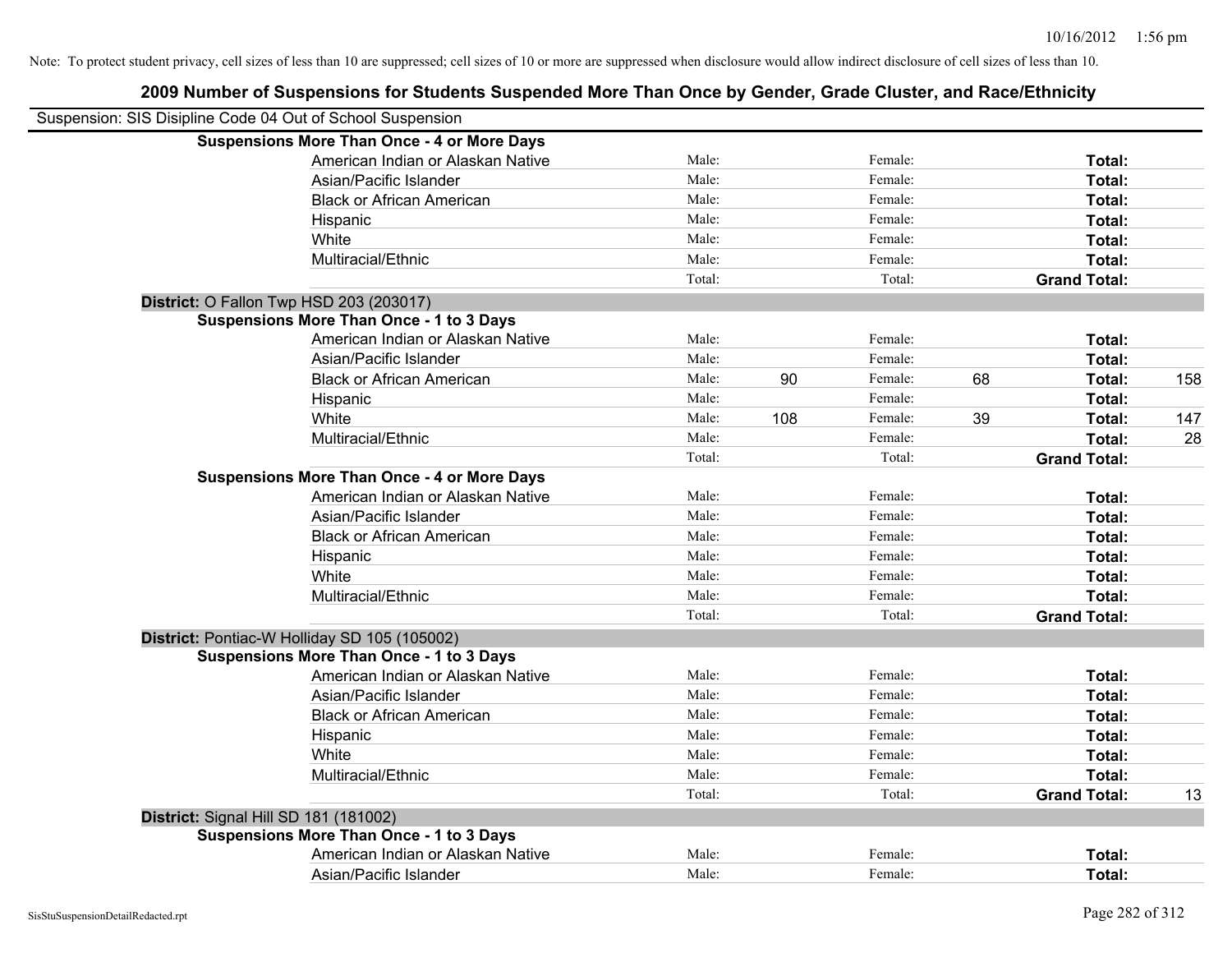| Suspension: SIS Disipline Code 04 Out of School Suspension |                                                    |        |     |         |    |                     |     |
|------------------------------------------------------------|----------------------------------------------------|--------|-----|---------|----|---------------------|-----|
|                                                            | <b>Black or African American</b>                   | Male:  |     | Female: |    | Total:              |     |
|                                                            | Hispanic                                           | Male:  |     | Female: |    | Total:              |     |
|                                                            | White                                              | Male:  |     | Female: |    | Total:              |     |
|                                                            | Multiracial/Ethnic                                 | Male:  |     | Female: |    | Total:              |     |
|                                                            |                                                    | Total: |     | Total:  |    | <b>Grand Total:</b> |     |
|                                                            | <b>Suspensions More Than Once - 4 or More Days</b> |        |     |         |    |                     |     |
|                                                            | American Indian or Alaskan Native                  | Male:  |     | Female: |    | Total:              |     |
|                                                            | Asian/Pacific Islander                             | Male:  |     | Female: |    | Total:              |     |
|                                                            | <b>Black or African American</b>                   | Male:  |     | Female: |    | Total:              | 14  |
|                                                            | Hispanic                                           | Male:  |     | Female: |    | Total:              |     |
|                                                            | White                                              | Male:  |     | Female: |    | Total:              |     |
|                                                            | Multiracial/Ethnic                                 | Male:  |     | Female: |    | Total:              |     |
|                                                            |                                                    | Total: |     | Total:  |    | <b>Grand Total:</b> |     |
|                                                            | District: Smithton CCSD 130 (130004)               |        |     |         |    |                     |     |
|                                                            | <b>Suspensions More Than Once - 1 to 3 Days</b>    |        |     |         |    |                     |     |
|                                                            | American Indian or Alaskan Native                  | Male:  |     | Female: |    | Total:              |     |
|                                                            | Asian/Pacific Islander                             | Male:  |     | Female: |    | Total:              |     |
|                                                            | <b>Black or African American</b>                   | Male:  |     | Female: |    | Total:              |     |
|                                                            | Hispanic                                           | Male:  |     | Female: |    | Total:              |     |
|                                                            | White                                              | Male:  |     | Female: |    | Total:              |     |
|                                                            | Multiracial/Ethnic                                 | Male:  |     | Female: |    | Total:              |     |
|                                                            |                                                    | Total: |     | Total:  |    | <b>Grand Total:</b> |     |
|                                                            | <b>Suspensions More Than Once - 4 or More Days</b> |        |     |         |    |                     |     |
|                                                            | American Indian or Alaskan Native                  | Male:  |     | Female: |    | Total:              |     |
|                                                            | Asian/Pacific Islander                             | Male:  |     | Female: |    | Total:              |     |
|                                                            | <b>Black or African American</b>                   | Male:  |     | Female: |    | Total:              |     |
|                                                            | Hispanic                                           | Male:  |     | Female: |    | Total:              |     |
|                                                            | White                                              | Male:  |     | Female: |    | Total:              |     |
|                                                            | Multiracial/Ethnic                                 | Male:  |     | Female: |    | Total:              |     |
|                                                            |                                                    | Total: |     | Total:  |    | <b>Grand Total:</b> |     |
|                                                            | District: Whiteside SD 115 (115002)                |        |     |         |    |                     |     |
|                                                            | <b>Suspensions More Than Once - 1 to 3 Days</b>    |        |     |         |    |                     |     |
|                                                            | American Indian or Alaskan Native                  | Male:  |     | Female: |    | Total:              |     |
|                                                            | Asian/Pacific Islander                             | Male:  |     | Female: |    | Total:              |     |
|                                                            | <b>Black or African American</b>                   | Male:  | 119 | Female: | 21 | Total:              | 140 |
|                                                            | Hispanic                                           | Male:  |     | Female: |    | Total:              | 12  |
|                                                            | White                                              | Male:  | 34  | Female: | 10 | Total:              | 44  |
|                                                            | Multiracial/Ethnic                                 | Male:  |     | Female: |    | Total:              | 16  |
|                                                            |                                                    | Total: |     | Total:  |    | <b>Grand Total:</b> |     |
| SisStuSuspensionDetailRedacted.rpt                         |                                                    |        |     |         |    | Page 283 of 312     |     |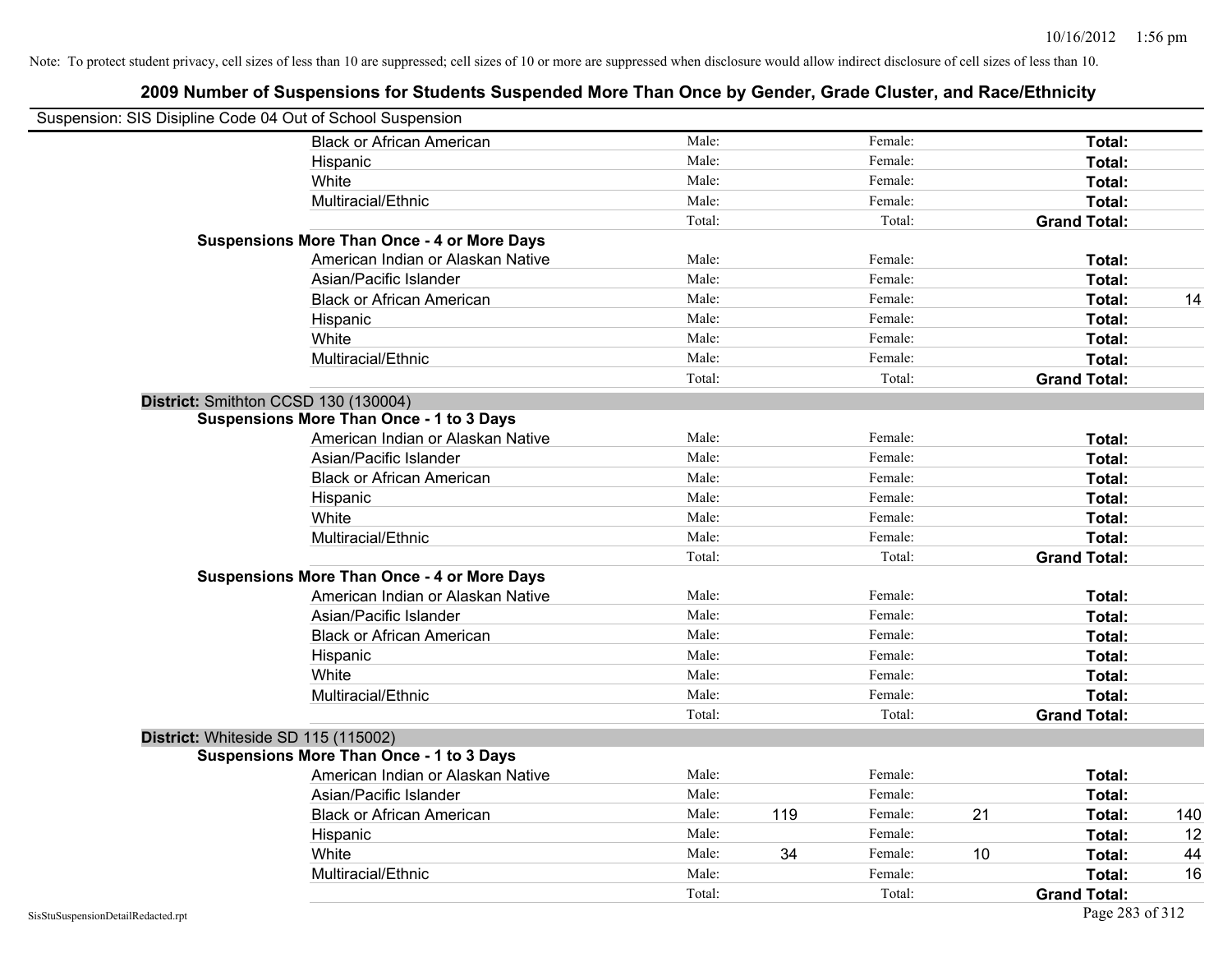|                                | 2009 Number of Suspensions for Students Suspended More Than Once by Gender, Grade Cluster, and Nace/Ethnicity |        |         |                           |
|--------------------------------|---------------------------------------------------------------------------------------------------------------|--------|---------|---------------------------|
|                                | Suspension: SIS Disipline Code 04 Out of School Suspension                                                    |        |         |                           |
|                                | <b>Suspensions More Than Once - 4 or More Days</b>                                                            |        |         |                           |
|                                | American Indian or Alaskan Native                                                                             | Male:  | Female: | Total:                    |
|                                | Asian/Pacific Islander                                                                                        | Male:  | Female: | Total:                    |
|                                | <b>Black or African American</b>                                                                              | Male:  | Female: | Total:                    |
|                                | Hispanic                                                                                                      | Male:  | Female: | Total:                    |
|                                | White                                                                                                         | Male:  | Female: | Total:                    |
|                                | Multiracial/Ethnic                                                                                            | Male:  | Female: | Total:                    |
|                                |                                                                                                               | Total: | Total:  | <b>Grand Total:</b><br>10 |
|                                | District: Wolf Branch SD 113 (113002)                                                                         |        |         |                           |
|                                | <b>Suspensions More Than Once - 1 to 3 Days</b>                                                               |        |         |                           |
|                                | American Indian or Alaskan Native                                                                             | Male:  | Female: | Total:                    |
|                                | Asian/Pacific Islander                                                                                        | Male:  | Female: | Total:                    |
|                                | <b>Black or African American</b>                                                                              | Male:  | Female: | Total:                    |
|                                | Hispanic                                                                                                      | Male:  | Female: | Total:                    |
|                                | White                                                                                                         | Male:  | Female: | Total:                    |
|                                | Multiracial/Ethnic                                                                                            | Male:  | Female: | Total:                    |
|                                |                                                                                                               | Total: | Total:  | <b>Grand Total:</b>       |
|                                | <b>Suspensions More Than Once - 4 or More Days</b>                                                            |        |         |                           |
|                                | American Indian or Alaskan Native                                                                             | Male:  | Female: | Total:                    |
|                                | Asian/Pacific Islander                                                                                        | Male:  | Female: | Total:                    |
|                                | <b>Black or African American</b>                                                                              | Male:  | Female: | Total:                    |
|                                | Hispanic                                                                                                      | Male:  | Female: | Total:                    |
|                                | White                                                                                                         | Male:  | Female: | Total:                    |
|                                | Multiracial/Ethnic                                                                                            | Male:  | Female: | Total:                    |
|                                |                                                                                                               | Total: | Total:  | <b>Grand Total:</b>       |
|                                |                                                                                                               |        |         |                           |
| Region: State of ILlinois (65) |                                                                                                               |        |         |                           |
| County: State Of II (108)      |                                                                                                               |        |         |                           |
|                                | District: Non-Public School (9010)                                                                            |        |         |                           |
|                                | <b>Suspensions More Than Once - 1 to 3 Days</b>                                                               |        |         |                           |
|                                | American Indian or Alaskan Native                                                                             | Male:  | Female: | Total:                    |
|                                | Asian/Pacific Islander                                                                                        | Male:  | Female: | Total:                    |
|                                | <b>Black or African American</b>                                                                              | Male:  | Female: | Total:                    |
|                                | Hispanic                                                                                                      | Male:  | Female: | Total:                    |
|                                | White                                                                                                         | Male:  | Female: | Total:                    |
|                                | Multiracial/Ethnic                                                                                            | Male:  | Female: | Total:                    |
|                                |                                                                                                               | Total: | Total:  | <b>Grand Total:</b>       |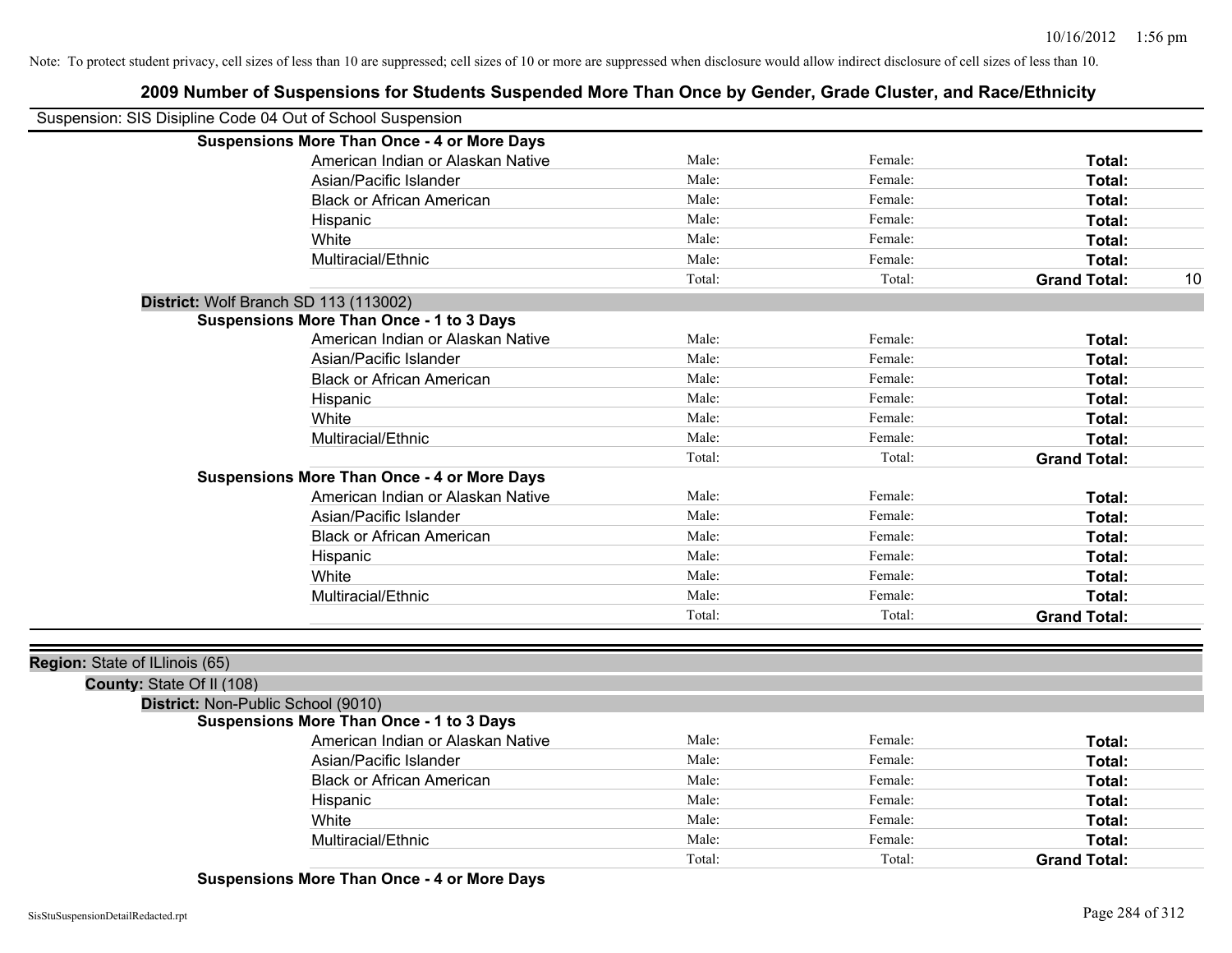|                                                            | 2009 Number of Juspensions for Judgens Juspended More Than Once by Oender, Orade Oldster, and Nace/Lumicity |        |         |                     |
|------------------------------------------------------------|-------------------------------------------------------------------------------------------------------------|--------|---------|---------------------|
| Suspension: SIS Disipline Code 04 Out of School Suspension |                                                                                                             |        |         |                     |
|                                                            | American Indian or Alaskan Native                                                                           | Male:  | Female: | Total:              |
|                                                            | Asian/Pacific Islander                                                                                      | Male:  | Female: | Total:              |
|                                                            | <b>Black or African American</b>                                                                            | Male:  | Female: | Total:              |
|                                                            | Hispanic                                                                                                    | Male:  | Female: | Total:              |
|                                                            | White                                                                                                       | Male:  | Female: | Total:              |
|                                                            | Multiracial/Ethnic                                                                                          | Male:  | Female: | Total:              |
|                                                            |                                                                                                             | Total: | Total:  | <b>Grand Total:</b> |
| District: Non-Public School (9030)                         |                                                                                                             |        |         |                     |
|                                                            | <b>Suspensions More Than Once - 1 to 3 Days</b>                                                             |        |         |                     |
|                                                            | American Indian or Alaskan Native                                                                           | Male:  | Female: | Total:              |
|                                                            | Asian/Pacific Islander                                                                                      | Male:  | Female: | Total:              |
|                                                            | <b>Black or African American</b>                                                                            | Male:  | Female: | Total:              |
|                                                            | Hispanic                                                                                                    | Male:  | Female: | Total:              |
|                                                            | White                                                                                                       | Male:  | Female: | Total:              |
|                                                            | Multiracial/Ethnic                                                                                          | Male:  | Female: | Total:              |
|                                                            |                                                                                                             | Total: | Total:  | <b>Grand Total:</b> |
|                                                            | <b>Suspensions More Than Once - 4 or More Days</b>                                                          |        |         |                     |
|                                                            | American Indian or Alaskan Native                                                                           | Male:  | Female: | Total:              |
|                                                            | Asian/Pacific Islander                                                                                      | Male:  | Female: | Total:              |
|                                                            | <b>Black or African American</b>                                                                            | Male:  | Female: | Total:              |
|                                                            | Hispanic                                                                                                    | Male:  | Female: | Total:              |
|                                                            | White                                                                                                       | Male:  | Female: | Total:              |
|                                                            | Multiracial/Ethnic                                                                                          | Male:  | Female: | Total:              |
|                                                            |                                                                                                             | Total: | Total:  | <b>Grand Total:</b> |
|                                                            |                                                                                                             |        |         |                     |
|                                                            |                                                                                                             |        |         |                     |
| Region: Tazewell ROE (53)                                  |                                                                                                             |        |         |                     |
| County: Tazewell (090)                                     |                                                                                                             |        |         |                     |
| District: Central SD 51 (051002)                           |                                                                                                             |        |         |                     |
|                                                            | <b>Suspensions More Than Once - 1 to 3 Days</b>                                                             |        |         |                     |
|                                                            | American Indian or Alaskan Native                                                                           | Male:  | Female: | Total:              |
|                                                            | Asian/Pacific Islander                                                                                      | Male:  | Female: | Total:              |
|                                                            | <b>Black or African American</b>                                                                            | Male:  | Female: | Total:              |
|                                                            | Hispanic                                                                                                    | Male:  | Female: | Total:              |
|                                                            | White                                                                                                       | Male:  | Female: | Total:              |
|                                                            | Multiracial/Ethnic                                                                                          | Male:  | Female: | Total:              |
|                                                            |                                                                                                             | Total: | Total:  | <b>Grand Total:</b> |

**2009 Number of Suspensions for Students Suspended More Than Once by Gender, Grade Cluster, and Race/Ethnicity**

**District:** Creve Coeur SD 76 (076002) **Suspensions More Than Once - 1 to 3 Days**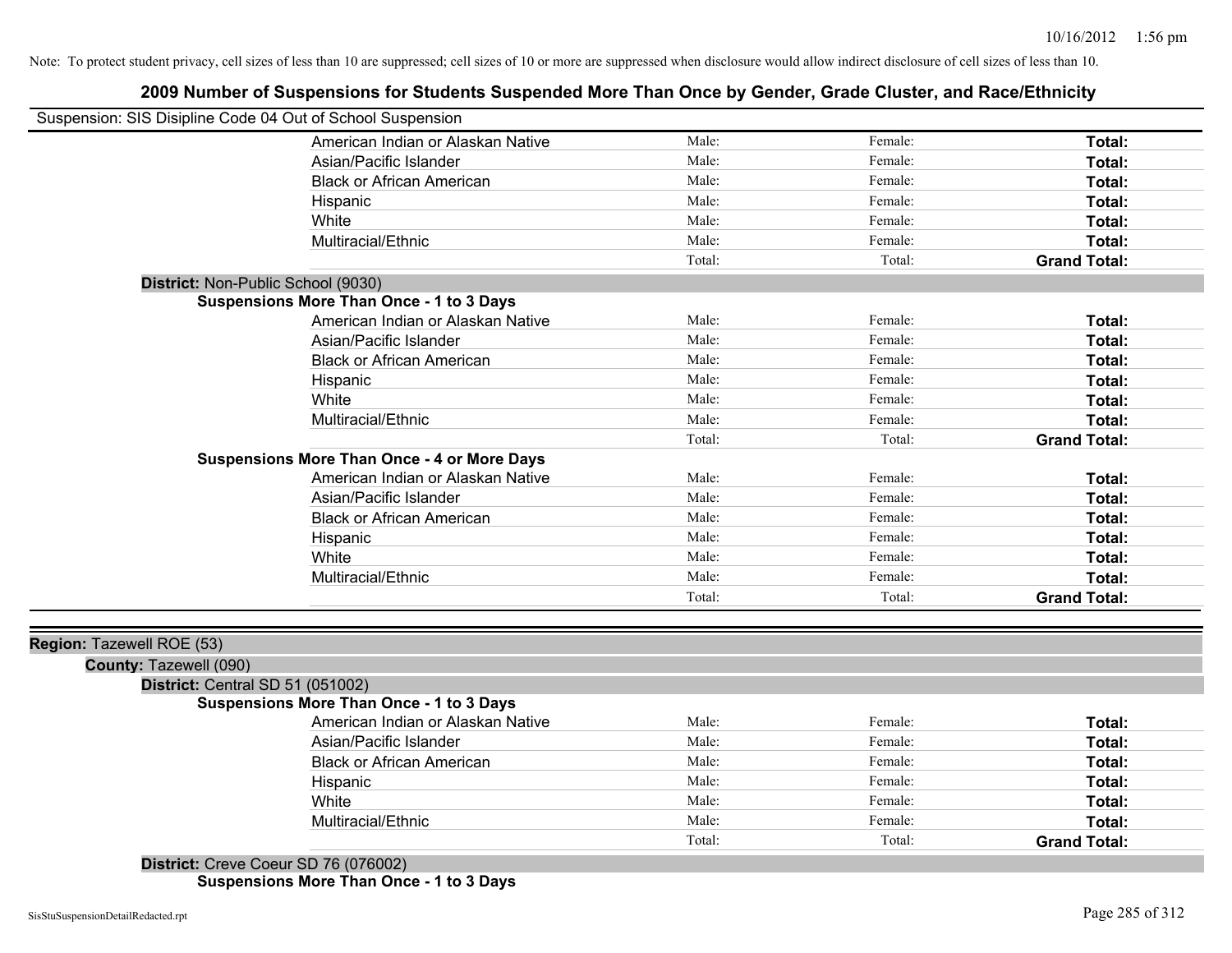|                                                            | 2009 Number of Suspensions for Students Suspended More Than Once by Gender, Grade Cluster, and Race/Ethnicity |        |    |         |                     |    |
|------------------------------------------------------------|---------------------------------------------------------------------------------------------------------------|--------|----|---------|---------------------|----|
| Suspension: SIS Disipline Code 04 Out of School Suspension |                                                                                                               |        |    |         |                     |    |
|                                                            | American Indian or Alaskan Native                                                                             | Male:  |    | Female: | Total:              |    |
|                                                            | Asian/Pacific Islander                                                                                        | Male:  |    | Female: | Total:              |    |
|                                                            | <b>Black or African American</b>                                                                              | Male:  |    | Female: | Total:              |    |
|                                                            | Hispanic                                                                                                      | Male:  |    | Female: | Total:              |    |
|                                                            | White                                                                                                         | Male:  | 62 | Female: | 13<br>Total:        | 75 |
|                                                            | Multiracial/Ethnic                                                                                            | Male:  |    | Female: | Total:              |    |
|                                                            |                                                                                                               | Total: |    | Total:  | <b>Grand Total:</b> |    |
|                                                            | <b>Suspensions More Than Once - 4 or More Days</b>                                                            |        |    |         |                     |    |
|                                                            | American Indian or Alaskan Native                                                                             | Male:  |    | Female: | Total:              |    |
|                                                            | Asian/Pacific Islander                                                                                        | Male:  |    | Female: | Total:              |    |
|                                                            | <b>Black or African American</b>                                                                              | Male:  |    | Female: | Total:              |    |
|                                                            | Hispanic                                                                                                      | Male:  |    | Female: | Total:              |    |
|                                                            | White                                                                                                         | Male:  |    | Female: | Total:              | 13 |
|                                                            | Multiracial/Ethnic                                                                                            | Male:  |    | Female: | Total:              |    |
|                                                            |                                                                                                               | Total: |    | Total:  | <b>Grand Total:</b> |    |
|                                                            | District: Deer Creek-Mackinaw CUSD 701 (701026)                                                               |        |    |         |                     |    |
|                                                            | <b>Suspensions More Than Once - 1 to 3 Days</b>                                                               |        |    |         |                     |    |
|                                                            | American Indian or Alaskan Native                                                                             | Male:  |    | Female: | Total:              |    |
|                                                            | Asian/Pacific Islander                                                                                        | Male:  |    | Female: | Total:              |    |
|                                                            | <b>Black or African American</b>                                                                              | Male:  |    | Female: | Total:              |    |
|                                                            | Hispanic                                                                                                      | Male:  |    | Female: | Total:              |    |
|                                                            | White                                                                                                         | Male:  |    | Female: | Total:              | 19 |
|                                                            | Multiracial/Ethnic                                                                                            | Male:  |    | Female: | Total:              |    |
|                                                            |                                                                                                               | Total: |    | Total:  | <b>Grand Total:</b> |    |
|                                                            | <b>Suspensions More Than Once - 4 or More Days</b>                                                            |        |    |         |                     |    |
|                                                            | American Indian or Alaskan Native                                                                             | Male:  |    | Female: | Total:              |    |
|                                                            | Asian/Pacific Islander                                                                                        | Male:  |    | Female: | Total:              |    |
|                                                            | <b>Black or African American</b>                                                                              | Male:  |    | Female: | Total:              |    |
|                                                            | Hispanic                                                                                                      | Male:  |    | Female: | Total:              |    |
|                                                            | White                                                                                                         | Male:  |    | Female: | Total:              |    |
|                                                            | Multiracial/Ethnic                                                                                            | Male:  |    | Female: | Total:              |    |
|                                                            |                                                                                                               | Total: |    | Total:  | <b>Grand Total:</b> |    |
|                                                            | District: Delavan CUSD 703 (703026)                                                                           |        |    |         |                     |    |
|                                                            | <b>Suspensions More Than Once - 1 to 3 Days</b>                                                               |        |    |         |                     |    |
|                                                            | American Indian or Alaskan Native                                                                             | Male:  |    | Female: | Total:              |    |
|                                                            | Asian/Pacific Islander                                                                                        | Male:  |    | Female: | Total:              |    |
|                                                            | <b>Black or African American</b>                                                                              | Male:  |    | Female: | Total:              |    |
|                                                            | Hispanic                                                                                                      | Male:  |    | Female: | Total:              |    |
|                                                            | White                                                                                                         | Male:  |    | Female: | Total:              | 26 |

#### SisStuSuspensionDetailRedacted.rpt Page 286 of 312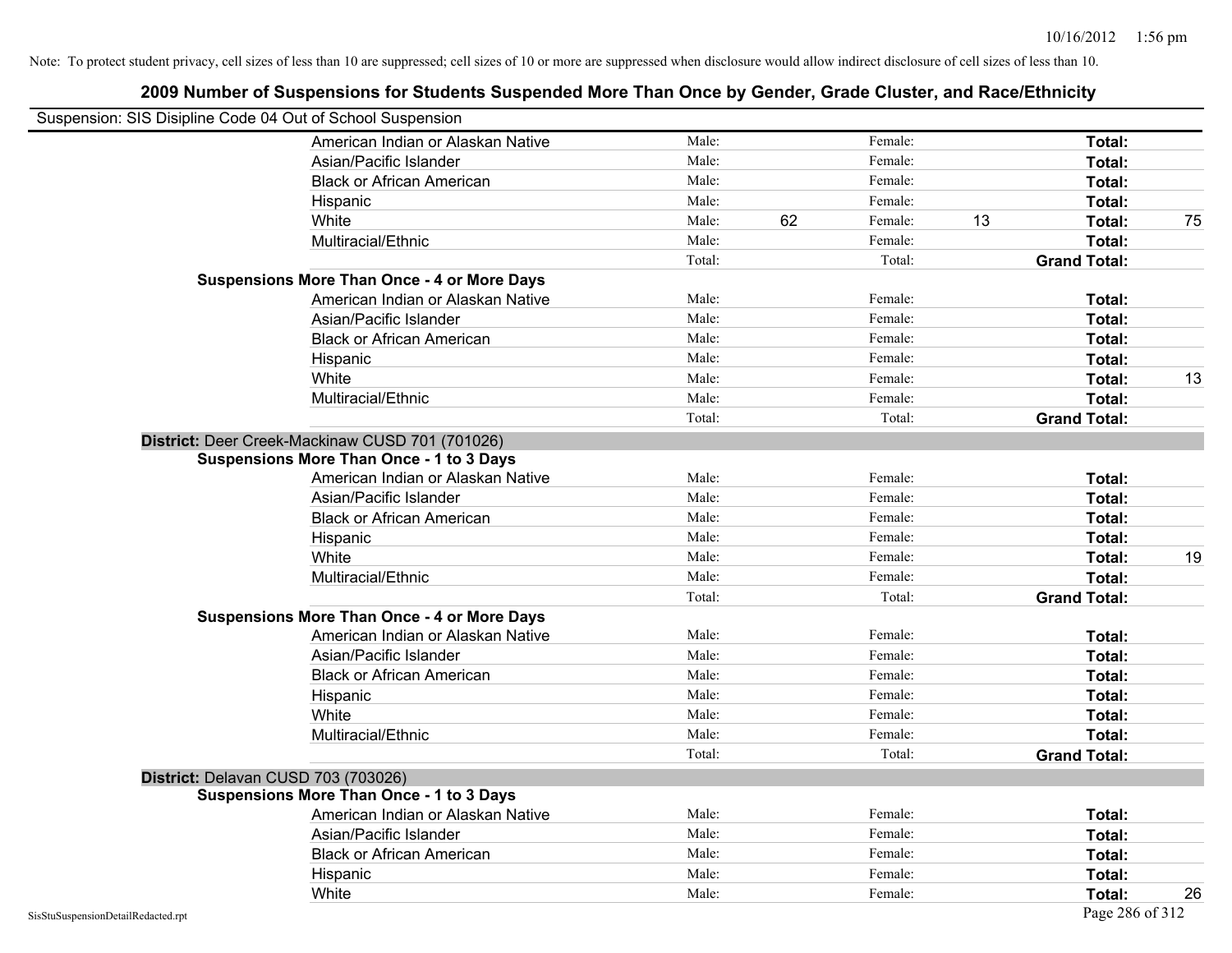| Suspension: SIS Disipline Code 04 Out of School Suspension |                                                    |        |     |         |    |                     |     |
|------------------------------------------------------------|----------------------------------------------------|--------|-----|---------|----|---------------------|-----|
|                                                            | Multiracial/Ethnic                                 | Male:  |     | Female: |    | Total:              |     |
|                                                            |                                                    | Total: |     | Total:  |    | <b>Grand Total:</b> |     |
|                                                            | <b>Suspensions More Than Once - 4 or More Days</b> |        |     |         |    |                     |     |
|                                                            | American Indian or Alaskan Native                  | Male:  |     | Female: |    | Total:              |     |
|                                                            | Asian/Pacific Islander                             | Male:  |     | Female: |    | Total:              |     |
|                                                            | <b>Black or African American</b>                   | Male:  |     | Female: |    | Total:              |     |
|                                                            | Hispanic                                           | Male:  |     | Female: |    | Total:              |     |
|                                                            | White                                              | Male:  |     | Female: |    | Total:              |     |
|                                                            | Multiracial/Ethnic                                 | Male:  |     | Female: |    | Total:              |     |
|                                                            |                                                    | Total: |     | Total:  |    | <b>Grand Total:</b> |     |
| District: District 50 Schools (050002)                     |                                                    |        |     |         |    |                     |     |
|                                                            | <b>Suspensions More Than Once - 1 to 3 Days</b>    |        |     |         |    |                     |     |
|                                                            | American Indian or Alaskan Native                  | Male:  |     | Female: |    | Total:              |     |
|                                                            | Asian/Pacific Islander                             | Male:  |     | Female: |    | Total:              |     |
|                                                            | <b>Black or African American</b>                   | Male:  |     | Female: |    | Total:              |     |
|                                                            | Hispanic                                           | Male:  |     | Female: |    | Total:              |     |
|                                                            | White                                              | Male:  |     | Female: |    | Total:              | 26  |
|                                                            | Multiracial/Ethnic                                 | Male:  |     | Female: |    | Total:              |     |
|                                                            |                                                    | Total: |     | Total:  |    | <b>Grand Total:</b> |     |
|                                                            | <b>Suspensions More Than Once - 4 or More Days</b> |        |     |         |    |                     |     |
|                                                            | American Indian or Alaskan Native                  | Male:  |     | Female: |    | Total:              |     |
|                                                            | Asian/Pacific Islander                             | Male:  |     | Female: |    | Total:              |     |
|                                                            | <b>Black or African American</b>                   | Male:  |     | Female: |    | Total:              |     |
|                                                            | Hispanic                                           | Male:  |     | Female: |    | Total:              |     |
|                                                            | White                                              | Male:  |     | Female: |    | Total:              |     |
|                                                            | Multiracial/Ethnic                                 | Male:  |     | Female: |    | Total:              |     |
|                                                            |                                                    | Total: |     | Total:  |    | <b>Grand Total:</b> |     |
|                                                            | District: East Peoria CHSD 309 (309016)            |        |     |         |    |                     |     |
|                                                            | <b>Suspensions More Than Once - 1 to 3 Days</b>    |        |     |         |    |                     |     |
|                                                            | American Indian or Alaskan Native                  | Male:  |     | Female: |    | Total:              |     |
|                                                            | Asian/Pacific Islander                             | Male:  |     | Female: |    | Total:              |     |
|                                                            | <b>Black or African American</b>                   | Male:  |     | Female: |    | Total:              | 10  |
|                                                            | Hispanic                                           | Male:  |     | Female: |    | Total:              | 14  |
|                                                            | White                                              | Male:  | 116 | Female: | 62 | Total:              | 178 |
|                                                            | Multiracial/Ethnic                                 | Male:  |     | Female: |    | Total:              |     |
|                                                            |                                                    | Total: |     | Total:  |    | <b>Grand Total:</b> |     |
|                                                            | <b>Suspensions More Than Once - 4 or More Days</b> |        |     |         |    |                     |     |
|                                                            | American Indian or Alaskan Native                  | Male:  |     | Female: |    | Total:              |     |
|                                                            | Asian/Pacific Islander                             | Male:  |     | Female: |    | Total:              |     |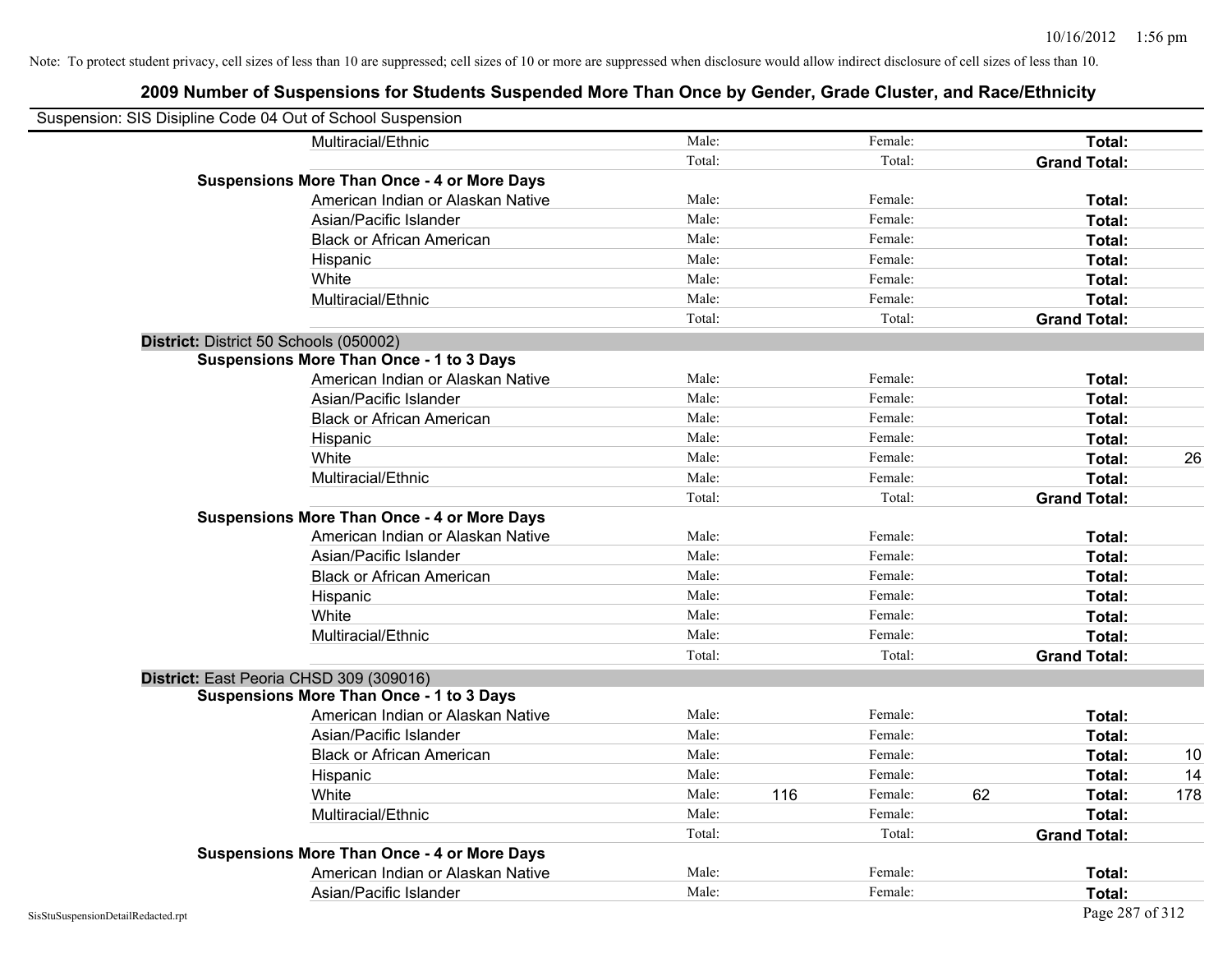| Suspension: SIS Disipline Code 04 Out of School Suspension |                                                    |        |    |         |    |                     |     |
|------------------------------------------------------------|----------------------------------------------------|--------|----|---------|----|---------------------|-----|
|                                                            | <b>Black or African American</b>                   | Male:  |    | Female: |    | Total:              |     |
|                                                            | Hispanic                                           | Male:  |    | Female: |    | Total:              |     |
|                                                            | White                                              | Male:  | 81 | Female: | 50 | Total:              | 131 |
|                                                            | Multiracial/Ethnic                                 | Male:  |    | Female: |    | Total:              |     |
|                                                            |                                                    | Total: |    | Total:  |    | <b>Grand Total:</b> | 141 |
| District: East Peoria SD 86 (086002)                       |                                                    |        |    |         |    |                     |     |
|                                                            | <b>Suspensions More Than Once - 1 to 3 Days</b>    |        |    |         |    |                     |     |
|                                                            | American Indian or Alaskan Native                  | Male:  |    | Female: |    | Total:              |     |
|                                                            | Asian/Pacific Islander                             | Male:  |    | Female: |    | Total:              |     |
|                                                            | <b>Black or African American</b>                   | Male:  |    | Female: |    | Total:              |     |
|                                                            | Hispanic                                           | Male:  |    | Female: |    | Total:              |     |
|                                                            | White                                              | Male:  |    | Female: |    | Total:              | 75  |
|                                                            | Multiracial/Ethnic                                 | Male:  |    | Female: |    | Total:              |     |
|                                                            |                                                    | Total: |    | Total:  |    | <b>Grand Total:</b> |     |
|                                                            | <b>Suspensions More Than Once - 4 or More Days</b> |        |    |         |    |                     |     |
|                                                            | American Indian or Alaskan Native                  | Male:  |    | Female: |    | Total:              |     |
|                                                            | Asian/Pacific Islander                             | Male:  |    | Female: |    | Total:              |     |
|                                                            | <b>Black or African American</b>                   | Male:  |    | Female: |    | Total:              |     |
|                                                            | Hispanic                                           | Male:  |    | Female: |    | Total:              |     |
|                                                            | White                                              | Male:  |    | Female: |    | Total:              | 16  |
|                                                            | Multiracial/Ethnic                                 | Male:  |    | Female: |    | Total:              |     |
|                                                            |                                                    | Total: |    | Total:  |    | <b>Grand Total:</b> |     |
| District: Morton CUSD 709 (709026)                         |                                                    |        |    |         |    |                     |     |
|                                                            | <b>Suspensions More Than Once - 1 to 3 Days</b>    |        |    |         |    |                     |     |
|                                                            | American Indian or Alaskan Native                  | Male:  |    | Female: |    | Total:              |     |
|                                                            | Asian/Pacific Islander                             | Male:  |    | Female: |    | Total:              |     |
|                                                            | <b>Black or African American</b>                   | Male:  |    | Female: |    | Total:              |     |
|                                                            | Hispanic                                           | Male:  |    | Female: |    | Total:              |     |
|                                                            | White                                              | Male:  | 39 | Female: | 20 | Total:              | 59  |
|                                                            | Multiracial/Ethnic                                 | Male:  |    | Female: |    | Total:              |     |
|                                                            |                                                    | Total: |    | Total:  |    | <b>Grand Total:</b> |     |
|                                                            | <b>Suspensions More Than Once - 4 or More Days</b> |        |    |         |    |                     |     |
|                                                            | American Indian or Alaskan Native                  | Male:  |    | Female: |    | Total:              |     |
|                                                            | Asian/Pacific Islander                             | Male:  |    | Female: |    | Total:              |     |
|                                                            | <b>Black or African American</b>                   | Male:  |    | Female: |    | Total:              |     |
|                                                            | Hispanic                                           | Male:  |    | Female: |    | Total:              |     |
|                                                            | White                                              | Male:  |    | Female: |    | Total:              | 11  |
|                                                            | Multiracial/Ethnic                                 | Male:  |    | Female: |    | Total:              |     |
|                                                            |                                                    | Total: |    | Total:  |    | <b>Grand Total:</b> |     |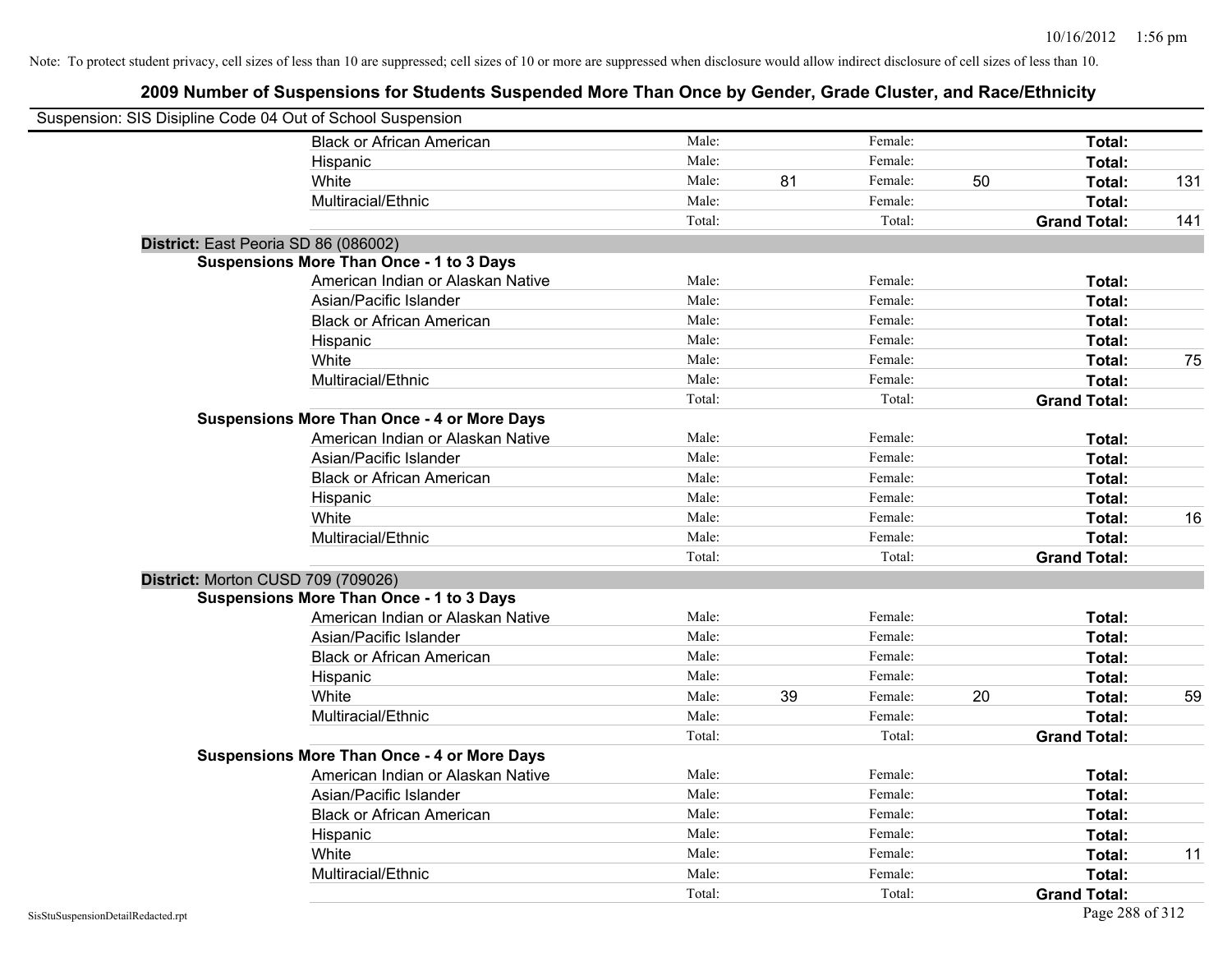## **2009 Number of Suspensions for Students Suspended More Than Once by Gender, Grade Cluster, and Race/Ethnicity** Suspension: SIS Disipline Code 04 Out of School Suspension **District:** N Pekin & Marquette Hght SD 102 (102002) **Suspensions More Than Once - 1 to 3 Days** American Indian or Alaskan Native **Male:** Male: Female: Female: **Total:** Total: Asian/Pacific Islander **Figure 1.1 Contained Asian** Male: Female: **Female: Total: Total: Total: Total: Total: Total: Total: Total: Total: Total: Total: Total: Total: Total: Total: Total: T** Black or African American **Figure 1.1 and Total:** Male: Female: Female: **Total:** Total: Hispanic **Total:** Male: Female: **Total:** Female: **Total:** Total: White **Male:** Male: **Total: 18** Male: **Total: 18** Male: **Total: 18** Multiracial/Ethnic **Total:** Male: Female: **Total:** Female: **Total:** Female: **Total:** Female: **Total:** Female: **Total:** Female: **Total:** Female: **Total:** Female: **Total:** Female: **Total:** Female: **Total:** Female: **Total:** F Total: Total: **Grand Total: Suspensions More Than Once - 4 or More Days** American Indian or Alaskan Native **Male:** Male: Female: Female: **Total:** Total: Asian/Pacific Islander **Figure 1.1 Contact Contact Contact Contact Contact Contact Contact Contact Contact Conta** Black or African American **Figure 1.1 and Total:** Male: Female: Female: **Total:** Total: Hispanic **Total:** Male: Female: **Total:** Female: **Total:** Total: White **Total:** Male: Female: **Total:** Total: **Total:** Female: **Total:** Total: Multiracial/Ethnic **Total:** Male: Female: **Female: Total:** Total: **Total:** Female: **Total:** Total: Total: Total: **Grand Total: District:** Pekin CSD 303 (303016) **Suspensions More Than Once - 1 to 3 Days** American Indian or Alaskan Native **Male:** Male: Female: Female: Total: 13 Asian/Pacific Islander **Male:** Male: Female: Female: **Total:** 15 Black or African American **Male:** Male: Female: Female: **Total:** 34 Hispanic Male: Female: **Total:** 10 White Male: 929 Female: 538 **Total:** 1,467 Multiracial/Ethnic **Contract Contract Contract Contract Contract Contract Male:** Total: **23 Total:** 23 Total: 1,007 Total: 555 **Grand Total:** 1,562 **Suspensions More Than Once - 4 or More Days** American Indian or Alaskan Native **Male:** Male: Female: Female: **Total:** Total: Asian/Pacific Islander **Figure 1.1 Contact Contact Contact Contact Contact Contact Contact Contact Contact Contact Contact Contact Contact Contact Contact Contact Contact Contact Contact Contact Contact Contact Contact Con** Black or African American **Male:** Male: Female: Female: **Total:** Total: **Total:** Female: **Female:** Total: Total: **Female:** Total: Total: Total: Total: Total: Total: Total: Total: Total: Total: Total: Total: Total: Total: T Hispanic **Total:** Male: Female: **Total:** Female: **Total:** Total: **Total:** Female: **Total:** Total: **Total:** Total: **Total:** Total: **Total:** Total: **Total:** Total: **Total:** Total: **Total:** Total: **Total:** Total: **Total:** Tot White Male: 70 Female: 31 **Total:** 101 Multiracial/Ethnic **Total:** Male: Male: Female: **Total:** Total: Total: Total: **Grand Total:** 111

American Indian or Alaskan Native **Male:** Male: Female: Female: **Total:** Total: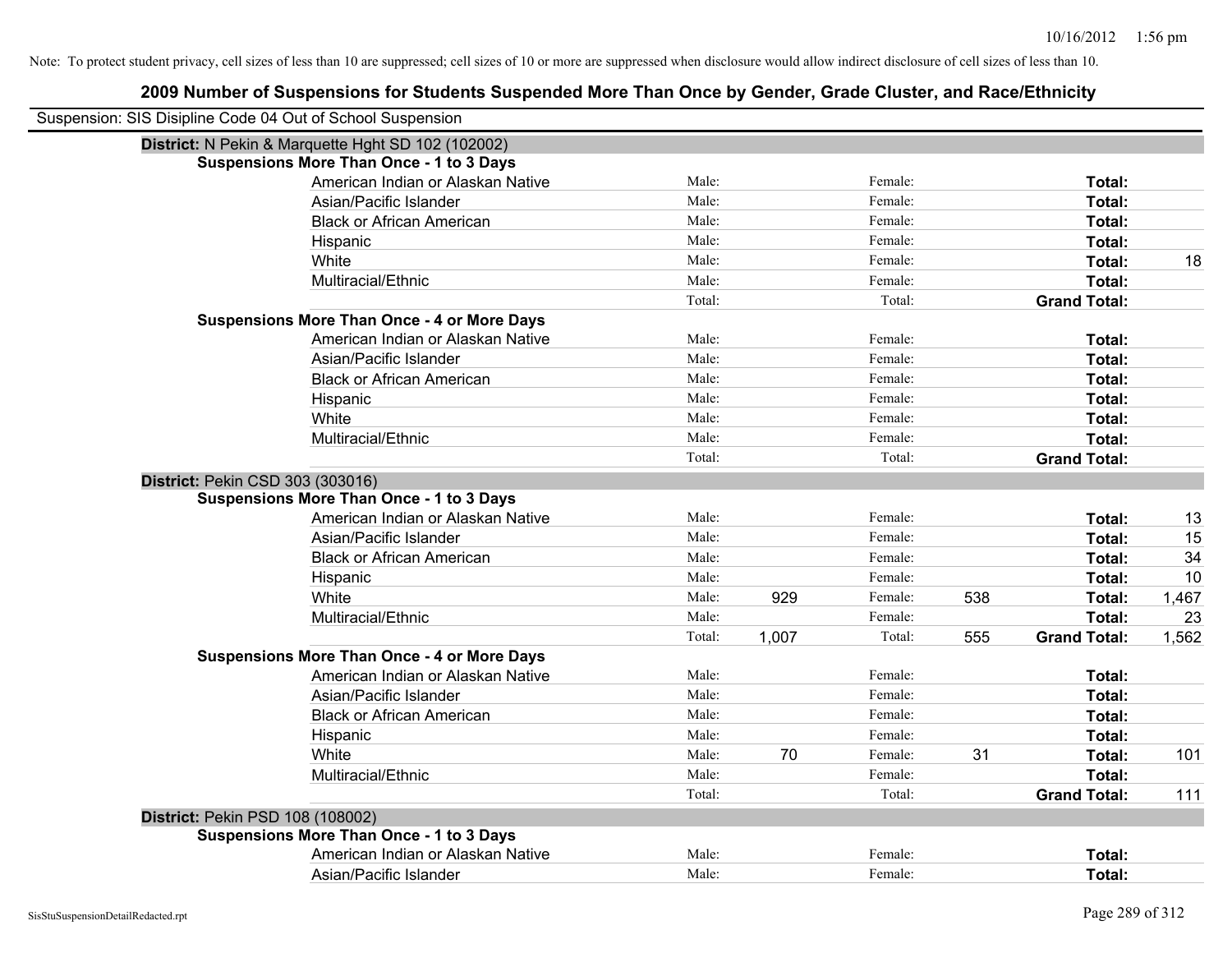| Suspension: SIS Disipline Code 04 Out of School Suspension |                                                    |        |    |         |    |                     |     |
|------------------------------------------------------------|----------------------------------------------------|--------|----|---------|----|---------------------|-----|
|                                                            | <b>Black or African American</b>                   | Male:  |    | Female: |    | Total:              |     |
|                                                            | Hispanic                                           | Male:  |    | Female: |    | Total:              |     |
|                                                            | White                                              | Male:  | 95 | Female: | 25 | Total:              | 120 |
|                                                            | Multiracial/Ethnic                                 | Male:  |    | Female: |    | Total:              |     |
|                                                            |                                                    | Total: |    | Total:  |    | <b>Grand Total:</b> |     |
|                                                            | <b>Suspensions More Than Once - 4 or More Days</b> |        |    |         |    |                     |     |
|                                                            | American Indian or Alaskan Native                  | Male:  |    | Female: |    | Total:              |     |
|                                                            | Asian/Pacific Islander                             | Male:  |    | Female: |    | Total:              |     |
|                                                            | <b>Black or African American</b>                   | Male:  |    | Female: |    | Total:              |     |
|                                                            | Hispanic                                           | Male:  |    | Female: |    | Total:              |     |
|                                                            | White                                              | Male:  |    | Female: |    | Total:              | 36  |
|                                                            | Multiracial/Ethnic                                 | Male:  |    | Female: |    | Total:              |     |
|                                                            |                                                    | Total: |    | Total:  |    | <b>Grand Total:</b> |     |
| District: Rankin CSD 98 (098002)                           |                                                    |        |    |         |    |                     |     |
|                                                            | <b>Suspensions More Than Once - 1 to 3 Days</b>    |        |    |         |    |                     |     |
|                                                            | American Indian or Alaskan Native                  | Male:  |    | Female: |    | Total:              |     |
|                                                            | Asian/Pacific Islander                             | Male:  |    | Female: |    | Total:              |     |
|                                                            | <b>Black or African American</b>                   | Male:  |    | Female: |    | Total:              |     |
|                                                            | Hispanic                                           | Male:  |    | Female: |    | Total:              |     |
|                                                            | White                                              | Male:  |    | Female: |    | Total:              |     |
|                                                            | Multiracial/Ethnic                                 | Male:  |    | Female: |    | Total:              |     |
|                                                            |                                                    | Total: |    | Total:  |    | <b>Grand Total:</b> |     |
| District: Robein SD 85 (085002)                            |                                                    |        |    |         |    |                     |     |
|                                                            | <b>Suspensions More Than Once - 1 to 3 Days</b>    |        |    |         |    |                     |     |
|                                                            | American Indian or Alaskan Native                  | Male:  |    | Female: |    | Total:              |     |
|                                                            | Asian/Pacific Islander                             | Male:  |    | Female: |    | Total:              |     |
|                                                            | <b>Black or African American</b>                   | Male:  |    | Female: |    | Total:              |     |
|                                                            | Hispanic                                           | Male:  |    | Female: |    | Total:              |     |
|                                                            | White                                              | Male:  |    | Female: |    | Total:              |     |
|                                                            | Multiracial/Ethnic                                 | Male:  |    | Female: |    | Total:              |     |
|                                                            |                                                    | Total: |    | Total:  |    | <b>Grand Total:</b> |     |
|                                                            | <b>Suspensions More Than Once - 4 or More Days</b> |        |    |         |    |                     |     |
|                                                            | American Indian or Alaskan Native                  | Male:  |    | Female: |    | Total:              |     |
|                                                            | Asian/Pacific Islander                             | Male:  |    | Female: |    | Total:              |     |
|                                                            | <b>Black or African American</b>                   | Male:  |    | Female: |    | Total:              |     |
|                                                            | Hispanic                                           | Male:  |    | Female: |    | Total:              |     |
|                                                            | White                                              | Male:  |    | Female: |    | Total:              |     |
|                                                            | Multiracial/Ethnic                                 | Male:  |    | Female: |    | <b>Total:</b>       |     |
|                                                            |                                                    | Total: |    | Total:  |    | <b>Grand Total:</b> |     |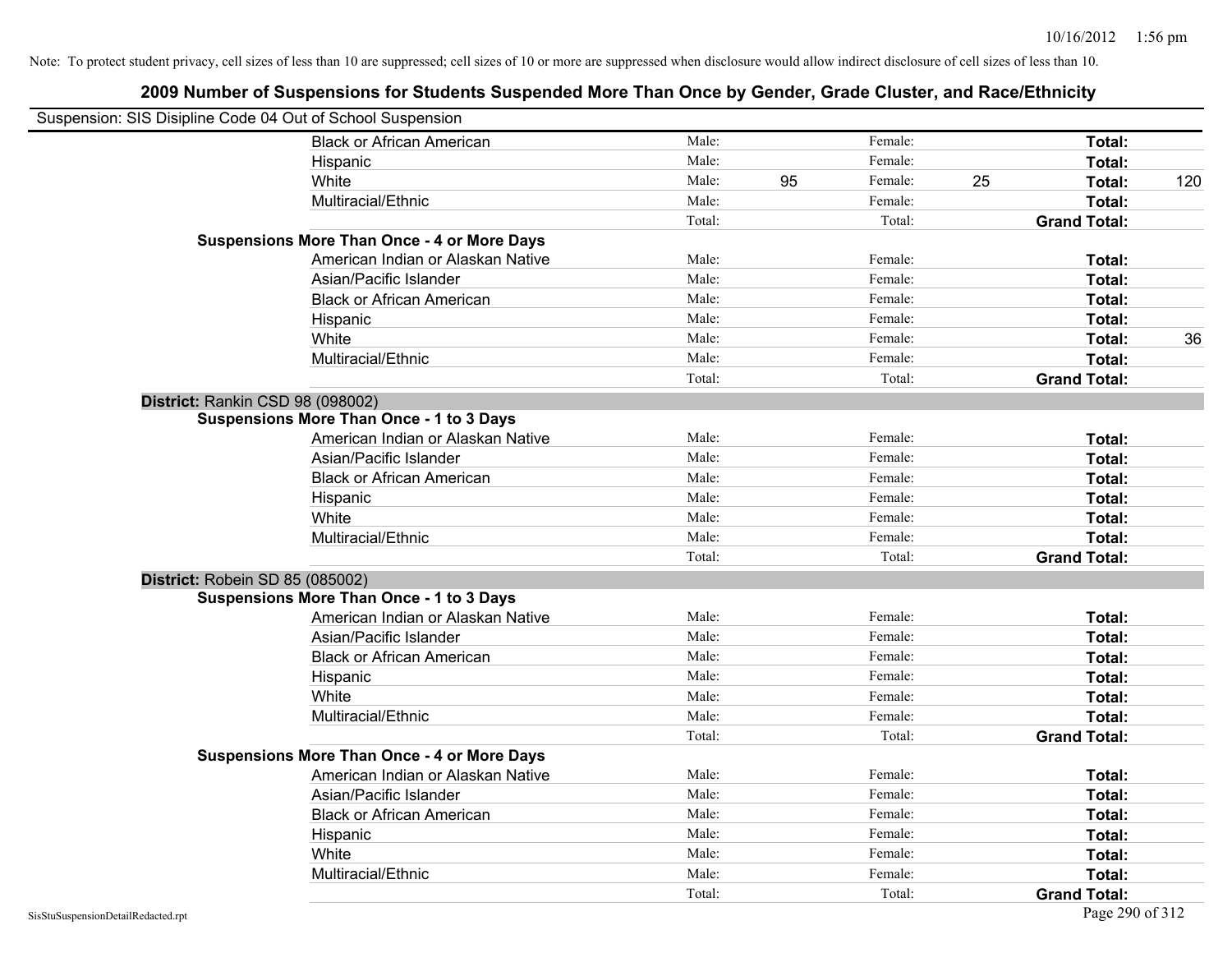| Suspension: SIS Disipline Code 04 Out of School Suspension |        |               |    |                     |    |
|------------------------------------------------------------|--------|---------------|----|---------------------|----|
| District: South Pekin SD 137 (137002)                      |        |               |    |                     |    |
| <b>Suspensions More Than Once - 4 or More Days</b>         |        |               |    |                     |    |
| American Indian or Alaskan Native                          | Male:  | Female:       |    | Total:              |    |
| Asian/Pacific Islander                                     | Male:  | Female:       |    | Total:              |    |
| <b>Black or African American</b>                           | Male:  | Female:       |    | Total:              |    |
| Hispanic                                                   | Male:  | Female:       |    | Total:              |    |
| White                                                      | Male:  | Female:       |    | Total:              |    |
| Multiracial/Ethnic                                         | Male:  | Female:       |    | Total:              |    |
|                                                            | Total: | Total:        |    | <b>Grand Total:</b> |    |
| District: Tremont CUSD 702 (702026)                        |        |               |    |                     |    |
| <b>Suspensions More Than Once - 1 to 3 Days</b>            |        |               |    |                     |    |
| American Indian or Alaskan Native                          | Male:  | Female:       |    | Total:              |    |
| Asian/Pacific Islander                                     | Male:  | Female:       |    | Total:              |    |
| <b>Black or African American</b>                           | Male:  | Female:       |    | Total:              |    |
| Hispanic                                                   | Male:  | Female:       |    | Total:              |    |
| White                                                      | Male:  | Female:       |    | Total:              |    |
| Multiracial/Ethnic                                         | Male:  | Female:       |    | Total:              |    |
|                                                            | Total: | Total:        |    | <b>Grand Total:</b> |    |
| <b>Suspensions More Than Once - 4 or More Days</b>         |        |               |    |                     |    |
| American Indian or Alaskan Native                          | Male:  | Female:       |    | Total:              |    |
| Asian/Pacific Islander                                     | Male:  | Female:       |    | Total:              |    |
| <b>Black or African American</b>                           | Male:  | Female:       |    | Total:              |    |
| Hispanic                                                   | Male:  | Female:       |    | Total:              |    |
| White                                                      | Male:  | Female:       |    | Total:              |    |
| Multiracial/Ethnic                                         | Male:  | Female:       |    | Total:              |    |
|                                                            | Total: | Total:        |    | <b>Grand Total:</b> |    |
| District: Washington CHSD 308 (308016)                     |        |               |    |                     |    |
| <b>Suspensions More Than Once - 1 to 3 Days</b>            |        |               |    |                     |    |
| American Indian or Alaskan Native                          | Male:  | Female:       |    | Total:              |    |
| Asian/Pacific Islander                                     | Male:  | Female:       |    | Total:              |    |
| <b>Black or African American</b>                           | Male:  | Female:       |    | Total:              |    |
| Hispanic                                                   | Male:  | Female:       |    | Total:              |    |
| White                                                      | Male:  | 59<br>Female: | 13 | Total:              | 72 |
| Multiracial/Ethnic                                         | Male:  | Female:       |    | Total:              | 14 |
|                                                            | Total: | Total:        |    | <b>Grand Total:</b> |    |
| <b>Suspensions More Than Once - 4 or More Days</b>         |        |               |    |                     |    |
| American Indian or Alaskan Native                          | Male:  | Female:       |    | <b>Total:</b>       |    |
| Asian/Pacific Islander                                     | Male:  | Female:       |    | Total:              |    |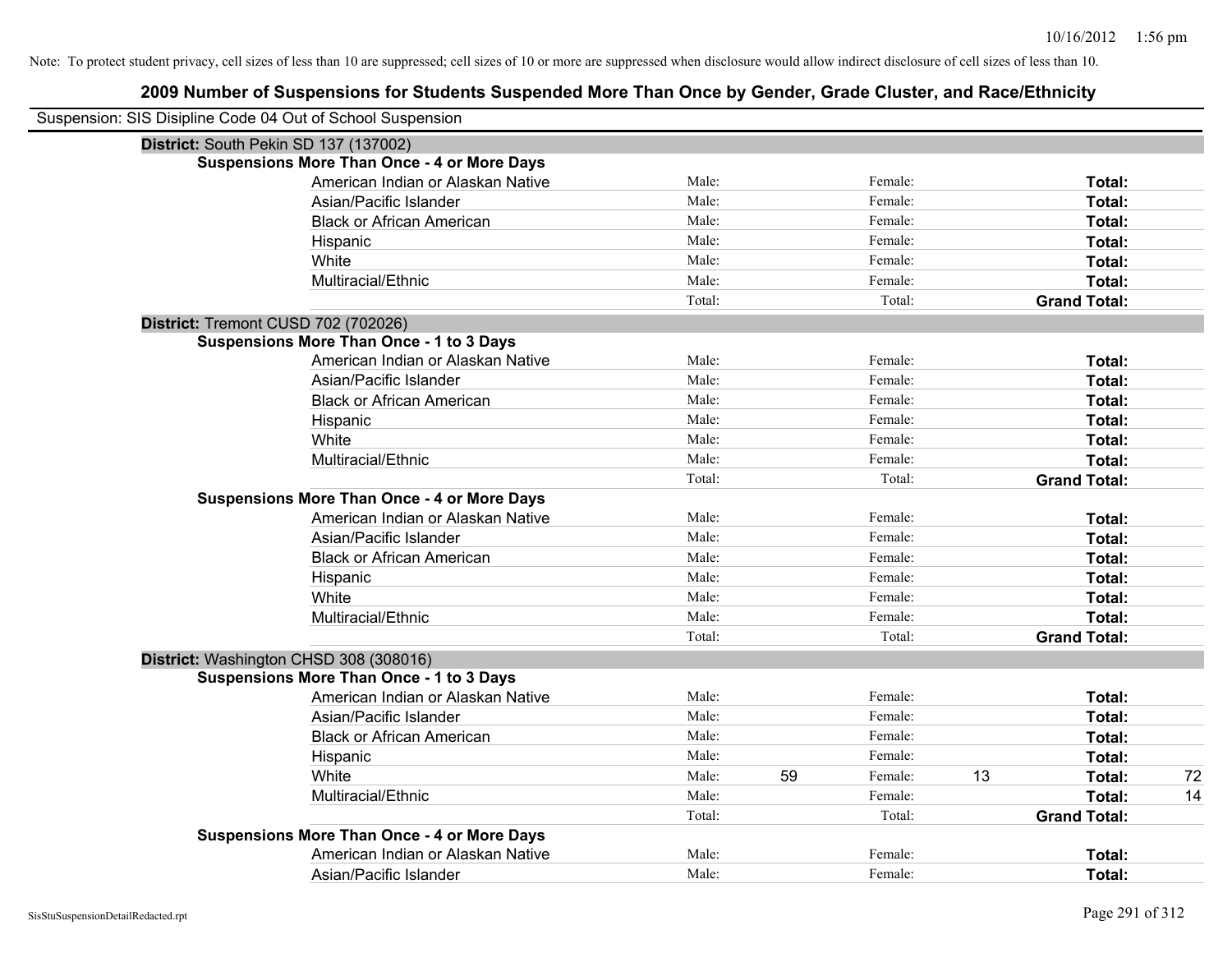| Suspension: SIS Disipline Code 04 Out of School Suspension |                                                    |        |         |                     |    |
|------------------------------------------------------------|----------------------------------------------------|--------|---------|---------------------|----|
|                                                            | <b>Black or African American</b>                   | Male:  | Female: | Total:              |    |
|                                                            | Hispanic                                           | Male:  | Female: | Total:              |    |
|                                                            | White                                              | Male:  | Female: | Total:              | 19 |
|                                                            | Multiracial/Ethnic                                 | Male:  | Female: | Total:              |    |
|                                                            |                                                    | Total: | Total:  | <b>Grand Total:</b> |    |
| District: Washington SD 52 (052002)                        |                                                    |        |         |                     |    |
|                                                            | <b>Suspensions More Than Once - 1 to 3 Days</b>    |        |         |                     |    |
|                                                            | American Indian or Alaskan Native                  | Male:  | Female: | Total:              |    |
|                                                            | Asian/Pacific Islander                             | Male:  | Female: | Total:              |    |
|                                                            | <b>Black or African American</b>                   | Male:  | Female: | Total:              |    |
|                                                            | Hispanic                                           | Male:  | Female: | Total:              |    |
|                                                            | White                                              | Male:  | Female: | Total:              |    |
|                                                            | Multiracial/Ethnic                                 | Male:  | Female: | Total:              |    |
|                                                            |                                                    | Total: | Total:  | <b>Grand Total:</b> |    |
|                                                            | <b>Suspensions More Than Once - 4 or More Days</b> |        |         |                     |    |
|                                                            | American Indian or Alaskan Native                  | Male:  | Female: | Total:              |    |
|                                                            | Asian/Pacific Islander                             | Male:  | Female: | Total:              |    |
|                                                            | <b>Black or African American</b>                   | Male:  | Female: | Total:              |    |
|                                                            | Hispanic                                           | Male:  | Female: | Total:              |    |
|                                                            | White                                              | Male:  | Female: | Total:              |    |
|                                                            | Multiracial/Ethnic                                 | Male:  | Female: | Total:              |    |
|                                                            |                                                    | Total: | Total:  | <b>Grand Total:</b> |    |
|                                                            |                                                    |        |         |                     |    |
| Region: Vermilion ROE (54)                                 |                                                    |        |         |                     |    |
| <b>County: Vermilion (092)</b>                             |                                                    |        |         |                     |    |
|                                                            | District: Armstrong Twp HSD 225 (225017)           |        |         |                     |    |
|                                                            | <b>Suspensions More Than Once - 1 to 3 Days</b>    |        |         |                     |    |
|                                                            | American Indian or Alaskan Native                  | Male:  | Female: | Total:              |    |
|                                                            | Asian/Pacific Islander                             | Male:  | Female: | Total:              |    |
|                                                            | <b>Black or African American</b>                   | Male:  | Female: | Total:              |    |
|                                                            | Hispanic                                           | Male:  | Female: | Total:              |    |
|                                                            | White                                              | Male:  | Female: | Total:              | 15 |
|                                                            | Multiracial/Ethnic                                 | Male:  | Female: | Total:              |    |
|                                                            |                                                    | Total: | Total:  | <b>Grand Total:</b> |    |
|                                                            | <b>Suspensions More Than Once - 4 or More Days</b> |        |         |                     |    |
|                                                            | American Indian or Alaskan Native                  | Male:  | Female: | Total:              |    |
|                                                            | Asian/Pacific Islander                             | Male:  | Female: | Total:              |    |
|                                                            | <b>Black or African American</b>                   | Male:  | Female: | Total:              |    |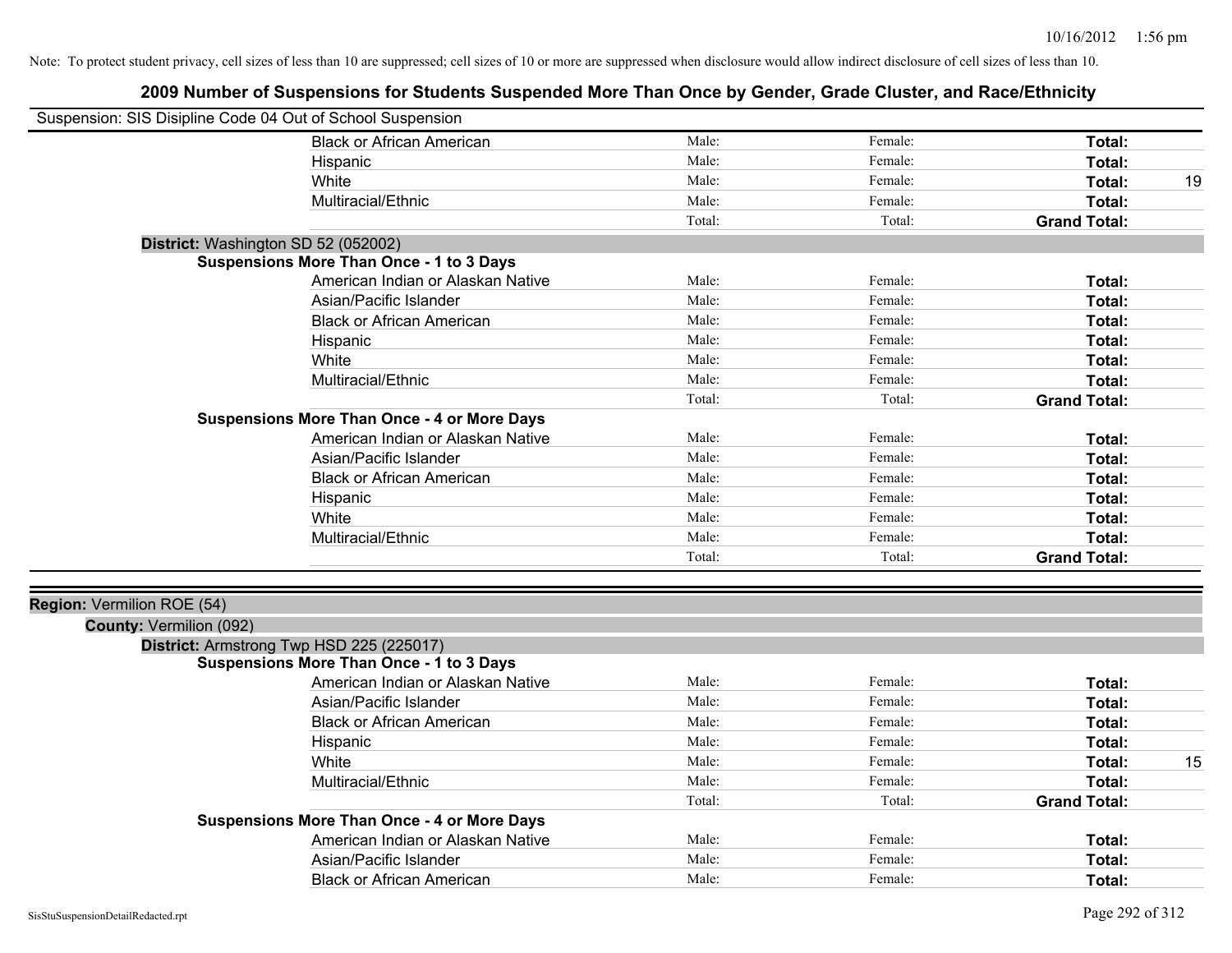| Suspension: SIS Disipline Code 04 Out of School Suspension |                                                    |        |     |         |     |                     |     |
|------------------------------------------------------------|----------------------------------------------------|--------|-----|---------|-----|---------------------|-----|
|                                                            | Hispanic                                           | Male:  |     | Female: |     | Total:              |     |
|                                                            | White                                              | Male:  |     | Female: |     | Total:              |     |
|                                                            | Multiracial/Ethnic                                 | Male:  |     | Female: |     | Total:              |     |
|                                                            |                                                    | Total: |     | Total:  |     | <b>Grand Total:</b> |     |
| District: Catlin CUSD 5 (005026)                           |                                                    |        |     |         |     |                     |     |
|                                                            | <b>Suspensions More Than Once - 1 to 3 Days</b>    |        |     |         |     |                     |     |
|                                                            | American Indian or Alaskan Native                  | Male:  |     | Female: |     | Total:              |     |
|                                                            | Asian/Pacific Islander                             | Male:  |     | Female: |     | Total:              |     |
|                                                            | <b>Black or African American</b>                   | Male:  |     | Female: |     | Total:              |     |
|                                                            | Hispanic                                           | Male:  |     | Female: |     | Total:              |     |
|                                                            | White                                              | Male:  |     | Female: |     | Total:              |     |
|                                                            | Multiracial/Ethnic                                 | Male:  |     | Female: |     | Total:              |     |
|                                                            |                                                    | Total: |     | Total:  |     | <b>Grand Total:</b> |     |
|                                                            | <b>Suspensions More Than Once - 4 or More Days</b> |        |     |         |     |                     |     |
|                                                            | American Indian or Alaskan Native                  | Male:  |     | Female: |     | Total:              |     |
|                                                            | Asian/Pacific Islander                             | Male:  |     | Female: |     | Total:              |     |
|                                                            | <b>Black or African American</b>                   | Male:  |     | Female: |     | Total:              |     |
|                                                            | Hispanic                                           | Male:  |     | Female: |     | Total:              |     |
|                                                            | White                                              | Male:  |     | Female: |     | Total:              |     |
|                                                            | Multiracial/Ethnic                                 | Male:  |     | Female: |     | Total:              |     |
|                                                            |                                                    | Total: |     | Total:  |     | <b>Grand Total:</b> |     |
| District: Danville CCSD 118 (118024)                       |                                                    |        |     |         |     |                     |     |
|                                                            | <b>Suspensions More Than Once - 1 to 3 Days</b>    |        |     |         |     |                     |     |
|                                                            | American Indian or Alaskan Native                  | Male:  |     | Female: |     | Total:              |     |
|                                                            | Asian/Pacific Islander                             | Male:  |     | Female: |     | Total:              |     |
|                                                            | <b>Black or African American</b>                   | Male:  | 493 | Female: | 235 | Total:              | 728 |
|                                                            | Hispanic                                           | Male:  |     | Female: |     | Total:              | 33  |
|                                                            | White                                              | Male:  | 163 | Female: | 57  | Total:              | 220 |
|                                                            | Multiracial/Ethnic                                 | Male:  |     | Female: |     | Total:              |     |
|                                                            |                                                    | Total: |     | Total:  |     | <b>Grand Total:</b> | 991 |
|                                                            | <b>Suspensions More Than Once - 4 or More Days</b> |        |     |         |     |                     |     |
|                                                            | American Indian or Alaskan Native                  | Male:  |     | Female: |     | Total:              |     |
|                                                            | Asian/Pacific Islander                             | Male:  |     | Female: |     | Total:              |     |
|                                                            | <b>Black or African American</b>                   | Male:  | 308 | Female: | 136 | Total:              | 444 |
|                                                            | Hispanic                                           | Male:  |     | Female: |     | Total:              | 10  |
|                                                            | White                                              | Male:  | 87  | Female: | 30  | Total:              | 117 |
|                                                            | Multiracial/Ethnic                                 | Male:  |     | Female: |     | Total:              |     |
|                                                            |                                                    | Total: |     | Total:  |     | <b>Grand Total:</b> |     |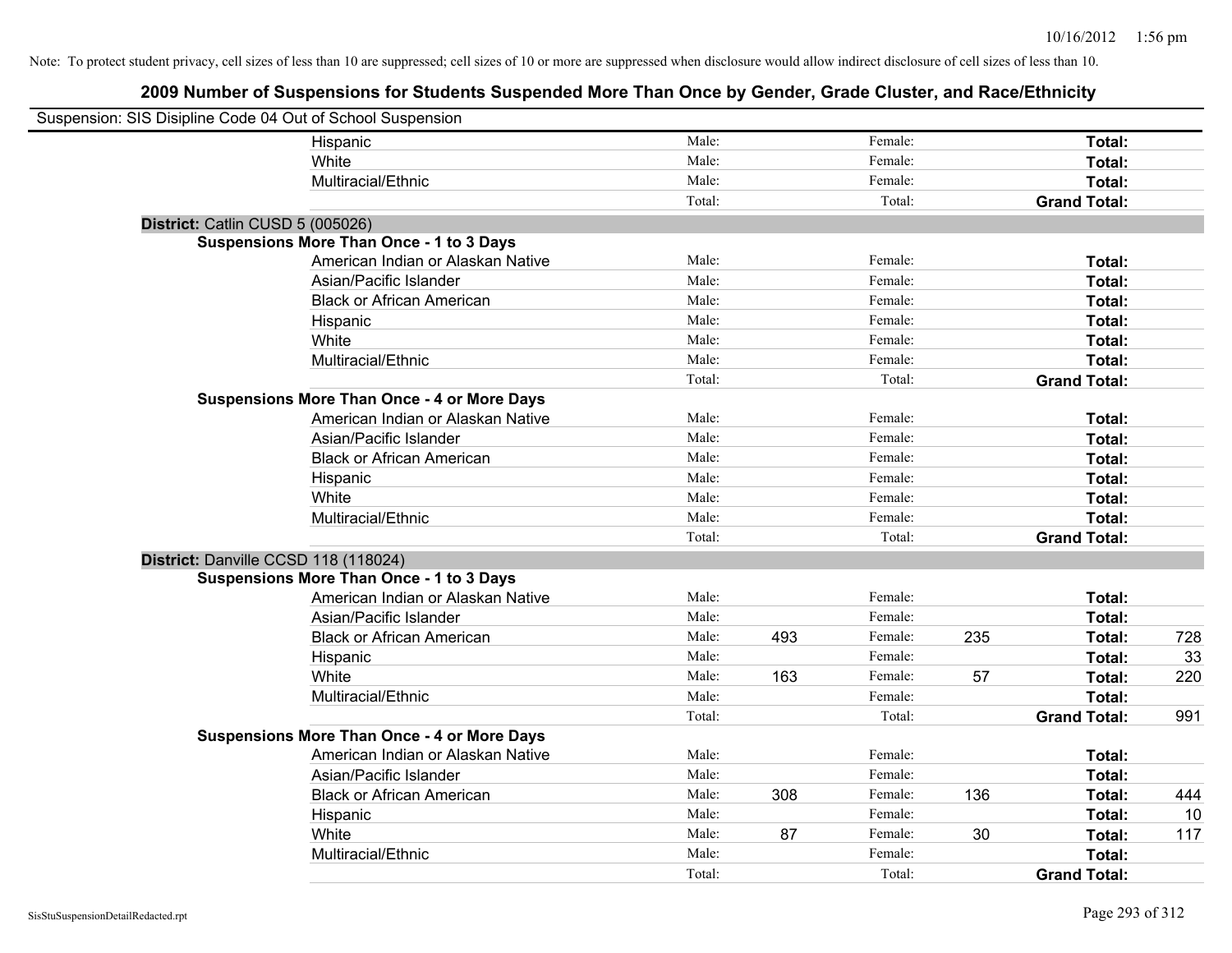| Suspension: SIS Disipline Code 04 Out of School Suspension |        |    |         |    |                     |    |
|------------------------------------------------------------|--------|----|---------|----|---------------------|----|
| District: Georgetown-Ridge Farm CUD 4 (004026)             |        |    |         |    |                     |    |
| Suspensions More Than Once - 1 to 3 Days                   |        |    |         |    |                     |    |
| American Indian or Alaskan Native                          | Male:  |    | Female: |    | Total:              |    |
| Asian/Pacific Islander                                     | Male:  |    | Female: |    | Total:              |    |
| <b>Black or African American</b>                           | Male:  |    | Female: |    | Total:              |    |
| Hispanic                                                   | Male:  |    | Female: |    | Total:              |    |
| White                                                      | Male:  | 51 | Female: | 16 | Total:              | 67 |
| Multiracial/Ethnic                                         | Male:  |    | Female: |    | Total:              |    |
|                                                            | Total: |    | Total:  |    | <b>Grand Total:</b> | 77 |
| <b>Suspensions More Than Once - 4 or More Days</b>         |        |    |         |    |                     |    |
| American Indian or Alaskan Native                          | Male:  |    | Female: |    | Total:              |    |
| Asian/Pacific Islander                                     | Male:  |    | Female: |    | Total:              |    |
| <b>Black or African American</b>                           | Male:  |    | Female: |    | Total:              |    |
| Hispanic                                                   | Male:  |    | Female: |    | Total:              |    |
| White                                                      | Male:  | 15 | Female: | 17 | <b>Total:</b>       | 32 |
| Multiracial/Ethnic                                         | Male:  |    | Female: |    | Total:              |    |
|                                                            | Total: |    | Total:  |    | <b>Grand Total:</b> |    |
| District: Hoopeston Area CUSD 11 (011026)                  |        |    |         |    |                     |    |
| <b>Suspensions More Than Once - 1 to 3 Days</b>            |        |    |         |    |                     |    |
| American Indian or Alaskan Native                          | Male:  |    | Female: |    | Total:              |    |
| Asian/Pacific Islander                                     | Male:  |    | Female: |    | Total:              |    |
| <b>Black or African American</b>                           | Male:  |    | Female: |    | Total:              |    |
| Hispanic                                                   | Male:  |    | Female: |    | Total:              |    |
| White                                                      | Male:  | 45 | Female: | 29 | Total:              | 74 |
| Multiracial/Ethnic                                         | Male:  |    | Female: |    | Total:              |    |
|                                                            | Total: |    | Total:  |    | <b>Grand Total:</b> | 92 |
| <b>Suspensions More Than Once - 4 or More Days</b>         |        |    |         |    |                     |    |
| American Indian or Alaskan Native                          | Male:  |    | Female: |    | Total:              |    |
| Asian/Pacific Islander                                     | Male:  |    | Female: |    | Total:              |    |
| <b>Black or African American</b>                           | Male:  |    | Female: |    | Total:              |    |
| Hispanic                                                   | Male:  |    | Female: |    | Total:              |    |
| White                                                      | Male:  | 45 | Female: | 26 | Total:              | 71 |
| Multiracial/Ethnic                                         | Male:  |    | Female: |    | Total:              |    |
|                                                            | Total: |    | Total:  |    | <b>Grand Total:</b> | 83 |
| District: Jamaica CUSD 12 (012026)                         |        |    |         |    |                     |    |
| <b>Suspensions More Than Once - 4 or More Days</b>         |        |    |         |    |                     |    |
| American Indian or Alaskan Native                          | Male:  |    | Female: |    | Total:              |    |
| Asian/Pacific Islander                                     | Male:  |    | Female: |    | Total:              |    |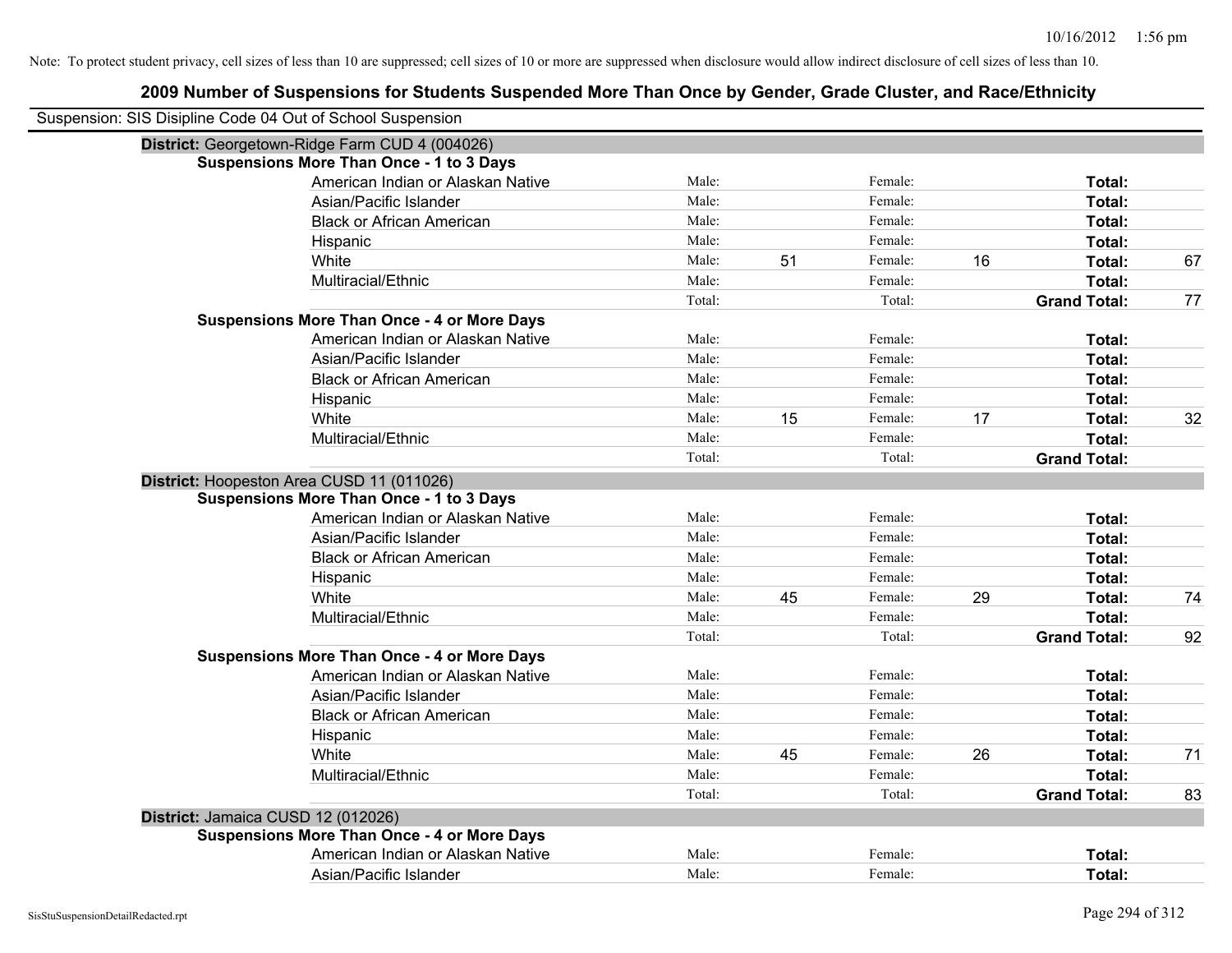| Suspension: SIS Disipline Code 04 Out of School Suspension |                                                    |        |         |                     |    |
|------------------------------------------------------------|----------------------------------------------------|--------|---------|---------------------|----|
|                                                            | <b>Black or African American</b>                   | Male:  | Female: | Total:              |    |
|                                                            | Hispanic                                           | Male:  | Female: | Total:              |    |
|                                                            | White                                              | Male:  | Female: | Total:              |    |
|                                                            | Multiracial/Ethnic                                 | Male:  | Female: | Total:              |    |
|                                                            |                                                    | Total: | Total:  | <b>Grand Total:</b> |    |
| District: Oakwood CUSD 76 (076026)                         |                                                    |        |         |                     |    |
|                                                            | <b>Suspensions More Than Once - 1 to 3 Days</b>    |        |         |                     |    |
|                                                            | American Indian or Alaskan Native                  | Male:  | Female: | Total:              |    |
|                                                            | Asian/Pacific Islander                             | Male:  | Female: | Total:              |    |
|                                                            | <b>Black or African American</b>                   | Male:  | Female: | Total:              |    |
|                                                            | Hispanic                                           | Male:  | Female: | Total:              |    |
|                                                            | White                                              | Male:  | Female: | Total:              | 70 |
|                                                            | Multiracial/Ethnic                                 | Male:  | Female: | Total:              |    |
|                                                            |                                                    | Total: | Total:  | <b>Grand Total:</b> |    |
|                                                            | <b>Suspensions More Than Once - 4 or More Days</b> |        |         |                     |    |
|                                                            | American Indian or Alaskan Native                  | Male:  | Female: | Total:              |    |
|                                                            | Asian/Pacific Islander                             | Male:  | Female: | Total:              |    |
|                                                            | <b>Black or African American</b>                   | Male:  | Female: | Total:              |    |
|                                                            | Hispanic                                           | Male:  | Female: | Total:              |    |
|                                                            | White                                              | Male:  | Female: | Total:              |    |
|                                                            | Multiracial/Ethnic                                 | Male:  | Female: | Total:              |    |
|                                                            |                                                    | Total: | Total:  | <b>Grand Total:</b> |    |
| District: Potomac CUSD 10 (010026)                         |                                                    |        |         |                     |    |
|                                                            | <b>Suspensions More Than Once - 1 to 3 Days</b>    |        |         |                     |    |
|                                                            | American Indian or Alaskan Native                  | Male:  | Female: | Total:              |    |
|                                                            | Asian/Pacific Islander                             | Male:  | Female: | Total:              |    |
|                                                            | <b>Black or African American</b>                   | Male:  | Female: | Total:              |    |
|                                                            | Hispanic                                           | Male:  | Female: | Total:              |    |
|                                                            | White                                              | Male:  | Female: | Total:              |    |
|                                                            | Multiracial/Ethnic                                 | Male:  | Female: | Total:              |    |
|                                                            |                                                    | Total: | Total:  | <b>Grand Total:</b> |    |
|                                                            | District: Rossville-Alvin CUSD 7 (007026)          |        |         |                     |    |
|                                                            | <b>Suspensions More Than Once - 1 to 3 Days</b>    |        |         |                     |    |
|                                                            | American Indian or Alaskan Native                  | Male:  | Female: | Total:              |    |
|                                                            | Asian/Pacific Islander                             | Male:  | Female: | Total:              |    |
|                                                            | <b>Black or African American</b>                   | Male:  | Female: | Total:              |    |
|                                                            | Hispanic                                           | Male:  | Female: | Total:              |    |
|                                                            | White                                              | Male:  | Female: | Total:              |    |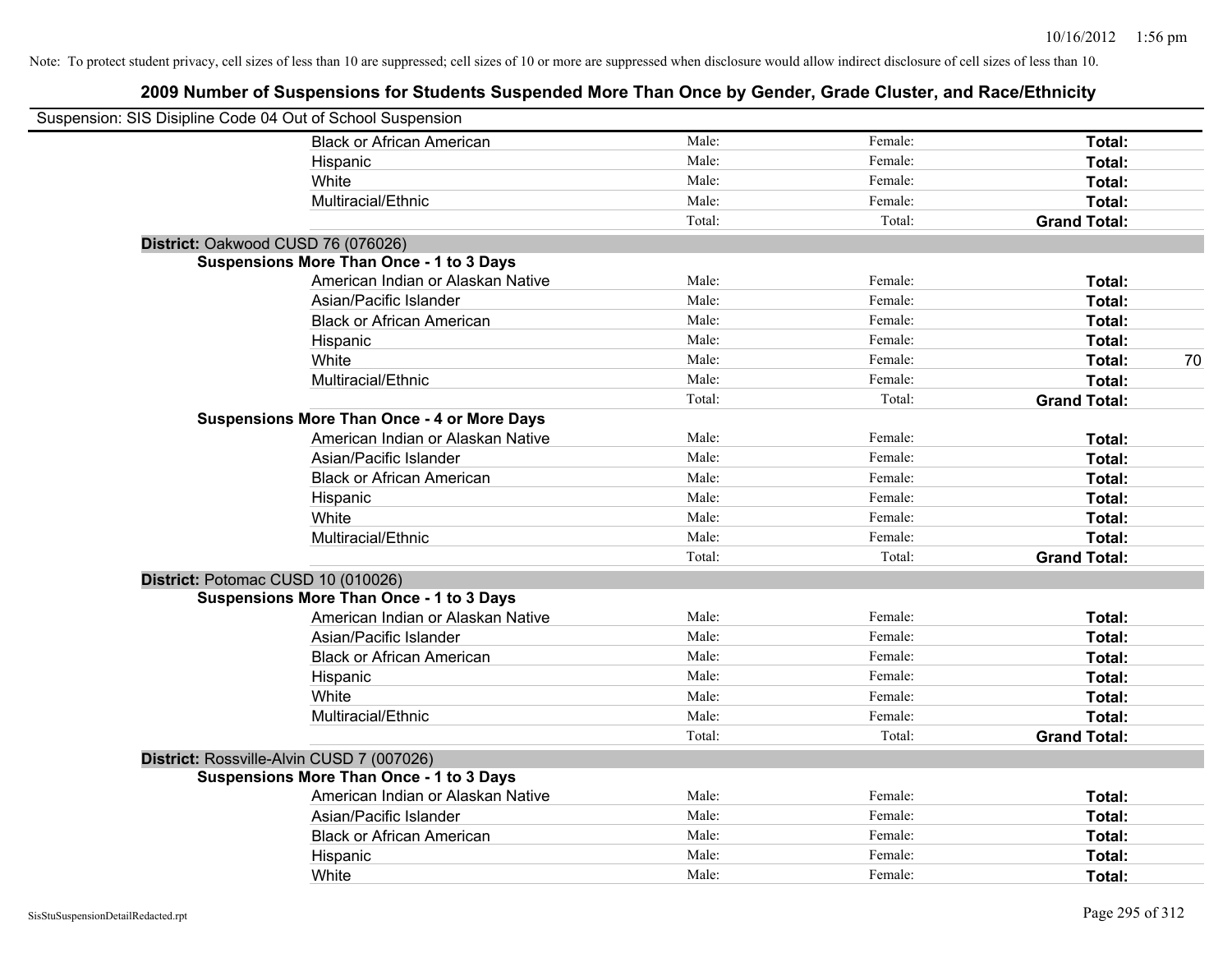## **2009 Number of Suspensions for Students Suspended More Than Once by Gender, Grade Cluster, and Race/Ethnicity**

| Suspension: SIS Disipline Code 04 Out of School Suspension |                                                    |        |    |         |    |                     |    |
|------------------------------------------------------------|----------------------------------------------------|--------|----|---------|----|---------------------|----|
|                                                            | Multiracial/Ethnic                                 | Male:  |    | Female: |    | Total:              |    |
|                                                            |                                                    | Total: |    | Total:  |    | <b>Grand Total:</b> |    |
|                                                            | <b>Suspensions More Than Once - 4 or More Days</b> |        |    |         |    |                     |    |
|                                                            | American Indian or Alaskan Native                  | Male:  |    | Female: |    | Total:              |    |
|                                                            | Asian/Pacific Islander                             | Male:  |    | Female: |    | Total:              |    |
|                                                            | <b>Black or African American</b>                   | Male:  |    | Female: |    | Total:              |    |
|                                                            | Hispanic                                           | Male:  |    | Female: |    | Total:              |    |
|                                                            | White                                              | Male:  |    | Female: |    | Total:              |    |
|                                                            | Multiracial/Ethnic                                 | Male:  |    | Female: |    | Total:              |    |
|                                                            |                                                    | Total: |    | Total:  |    | <b>Grand Total:</b> |    |
|                                                            | District: Westville CUSD 2 (002026)                |        |    |         |    |                     |    |
|                                                            | <b>Suspensions More Than Once - 1 to 3 Days</b>    |        |    |         |    |                     |    |
|                                                            | American Indian or Alaskan Native                  | Male:  |    | Female: |    | Total:              |    |
|                                                            | Asian/Pacific Islander                             | Male:  |    | Female: |    | Total:              |    |
|                                                            | <b>Black or African American</b>                   | Male:  |    | Female: |    | Total:              |    |
|                                                            | Hispanic                                           | Male:  |    | Female: |    | Total:              |    |
|                                                            | White                                              | Male:  | 61 | Female: | 15 | Total:              | 76 |
|                                                            | Multiracial/Ethnic                                 | Male:  |    | Female: |    | Total:              |    |
|                                                            |                                                    | Total: |    | Total:  |    | <b>Grand Total:</b> |    |
|                                                            | <b>Suspensions More Than Once - 4 or More Days</b> |        |    |         |    |                     |    |
|                                                            | American Indian or Alaskan Native                  | Male:  |    | Female: |    | Total:              |    |
|                                                            | Asian/Pacific Islander                             | Male:  |    | Female: |    | Total:              |    |
|                                                            | <b>Black or African American</b>                   | Male:  |    | Female: |    | Total:              |    |
|                                                            | Hispanic                                           | Male:  |    | Female: |    | Total:              |    |
|                                                            | White                                              | Male:  | 22 | Female: | 11 | Total:              | 33 |
|                                                            | Multiracial/Ethnic                                 | Male:  |    | Female: |    | Total:              |    |
|                                                            |                                                    | Total: |    | Total:  |    | <b>Grand Total:</b> |    |
|                                                            |                                                    |        |    |         |    |                     |    |
| Region: Whiteside ROE (55)                                 |                                                    |        |    |         |    |                     |    |
| County: Whiteside (098)                                    |                                                    |        |    |         |    |                     |    |
|                                                            | District: East Coloma SD 12 (012002)               |        |    |         |    |                     |    |
|                                                            | <b>Suspensions More Than Once - 1 to 3 Days</b>    |        |    |         |    |                     |    |
|                                                            | American Indian or Alaskan Native                  | Male:  |    | Female: |    | Total:              |    |
|                                                            | Asian/Pacific Islander                             | Male:  |    | Female: |    | Total:              |    |
|                                                            | <b>Black or African American</b>                   | Male:  |    | Female: |    | Total:              |    |
|                                                            | Hispanic                                           | Male:  |    | Female: |    | Total:              |    |
|                                                            | White                                              | Male:  |    | Female: |    | Total:              | 10 |

Multiracial/Ethnic **Total:** Male: Female: **Total:** Female: **Total:** Total: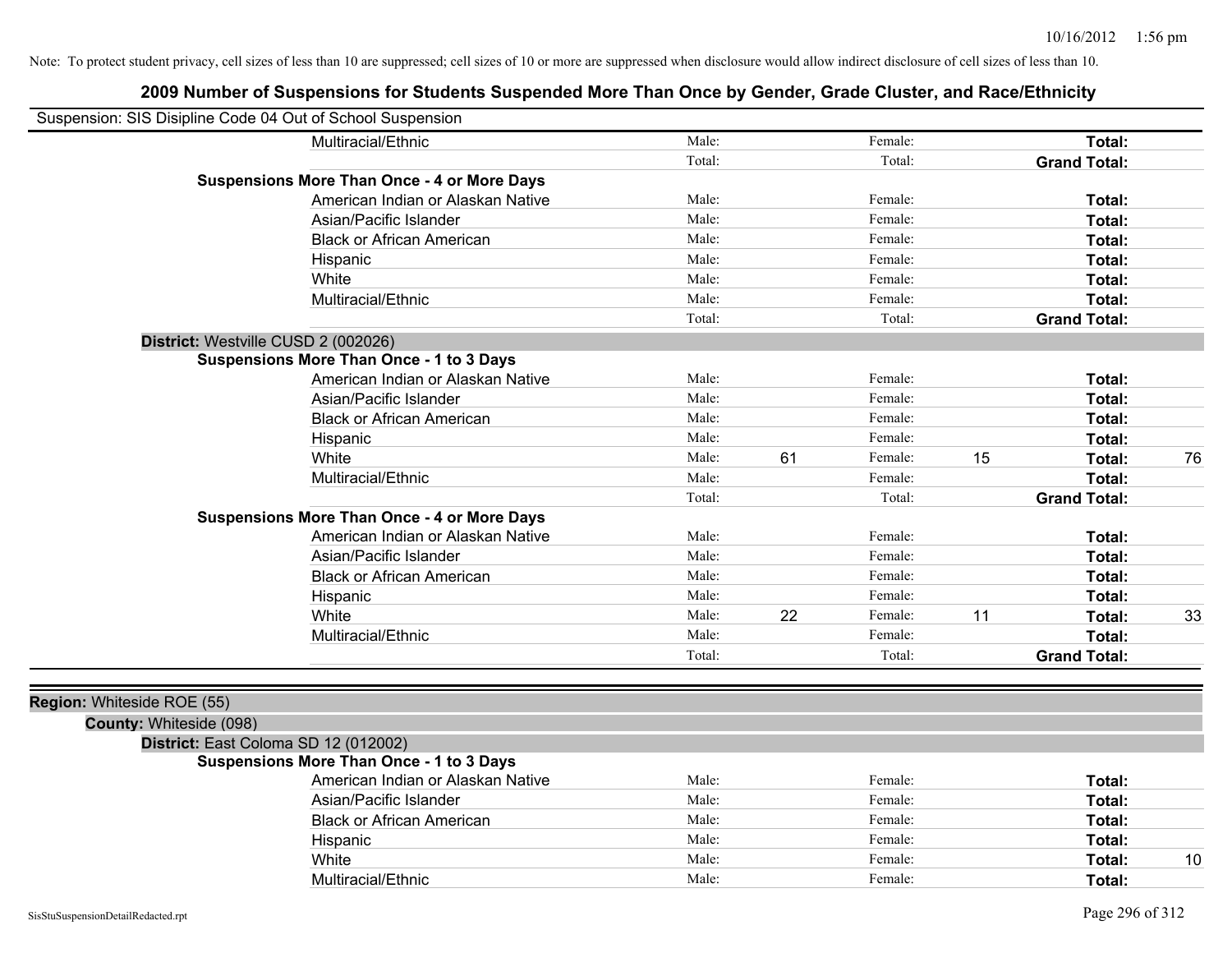| Suspension: SIS Disipline Code 04 Out of School Suspension |        |         |                     |    |
|------------------------------------------------------------|--------|---------|---------------------|----|
|                                                            | Total: | Total:  | <b>Grand Total:</b> |    |
| <b>Suspensions More Than Once - 4 or More Days</b>         |        |         |                     |    |
| American Indian or Alaskan Native                          | Male:  | Female: | Total:              |    |
| Asian/Pacific Islander                                     | Male:  | Female: | Total:              |    |
| <b>Black or African American</b>                           | Male:  | Female: | Total:              |    |
| Hispanic                                                   | Male:  | Female: | Total:              |    |
| White                                                      | Male:  | Female: | Total:              |    |
| Multiracial/Ethnic                                         | Male:  | Female: | Total:              |    |
|                                                            | Total: | Total:  | <b>Grand Total:</b> |    |
| District: Montmorency CCSD 145 (145004)                    |        |         |                     |    |
| <b>Suspensions More Than Once - 1 to 3 Days</b>            |        |         |                     |    |
| American Indian or Alaskan Native                          | Male:  | Female: | Total:              |    |
| Asian/Pacific Islander                                     | Male:  | Female: | Total:              |    |
| <b>Black or African American</b>                           | Male:  | Female: | Total:              |    |
| Hispanic                                                   | Male:  | Female: | Total:              |    |
| White                                                      | Male:  | Female: | <b>Total:</b>       |    |
| Multiracial/Ethnic                                         | Male:  | Female: | Total:              |    |
|                                                            | Total: | Total:  | <b>Grand Total:</b> |    |
| <b>Suspensions More Than Once - 4 or More Days</b>         |        |         |                     |    |
| American Indian or Alaskan Native                          | Male:  | Female: | Total:              |    |
| Asian/Pacific Islander                                     | Male:  | Female: | Total:              |    |
| <b>Black or African American</b>                           | Male:  | Female: | Total:              |    |
| Hispanic                                                   | Male:  | Female: | Total:              |    |
| White                                                      | Male:  | Female: | Total:              |    |
| Multiracial/Ethnic                                         | Male:  | Female: | Total:              |    |
|                                                            | Total: | Total:  | <b>Grand Total:</b> |    |
| District: Morrison CUSD 6 (006026)                         |        |         |                     |    |
| <b>Suspensions More Than Once - 1 to 3 Days</b>            |        |         |                     |    |
| American Indian or Alaskan Native                          | Male:  | Female: | <b>Total:</b>       |    |
| Asian/Pacific Islander                                     | Male:  | Female: | Total:              |    |
| <b>Black or African American</b>                           | Male:  | Female: | Total:              |    |
| Hispanic                                                   | Male:  | Female: | Total:              |    |
| White                                                      | Male:  | Female: | Total:              | 28 |
| Multiracial/Ethnic                                         | Male:  | Female: | Total:              |    |
|                                                            | Total: | Total:  | <b>Grand Total:</b> |    |
| <b>Suspensions More Than Once - 4 or More Days</b>         |        |         |                     |    |
| American Indian or Alaskan Native                          | Male:  | Female: | Total:              |    |
| Asian/Pacific Islander                                     | Male:  | Female: | Total:              |    |
| <b>Black or African American</b>                           | Male:  | Female: | Total:              |    |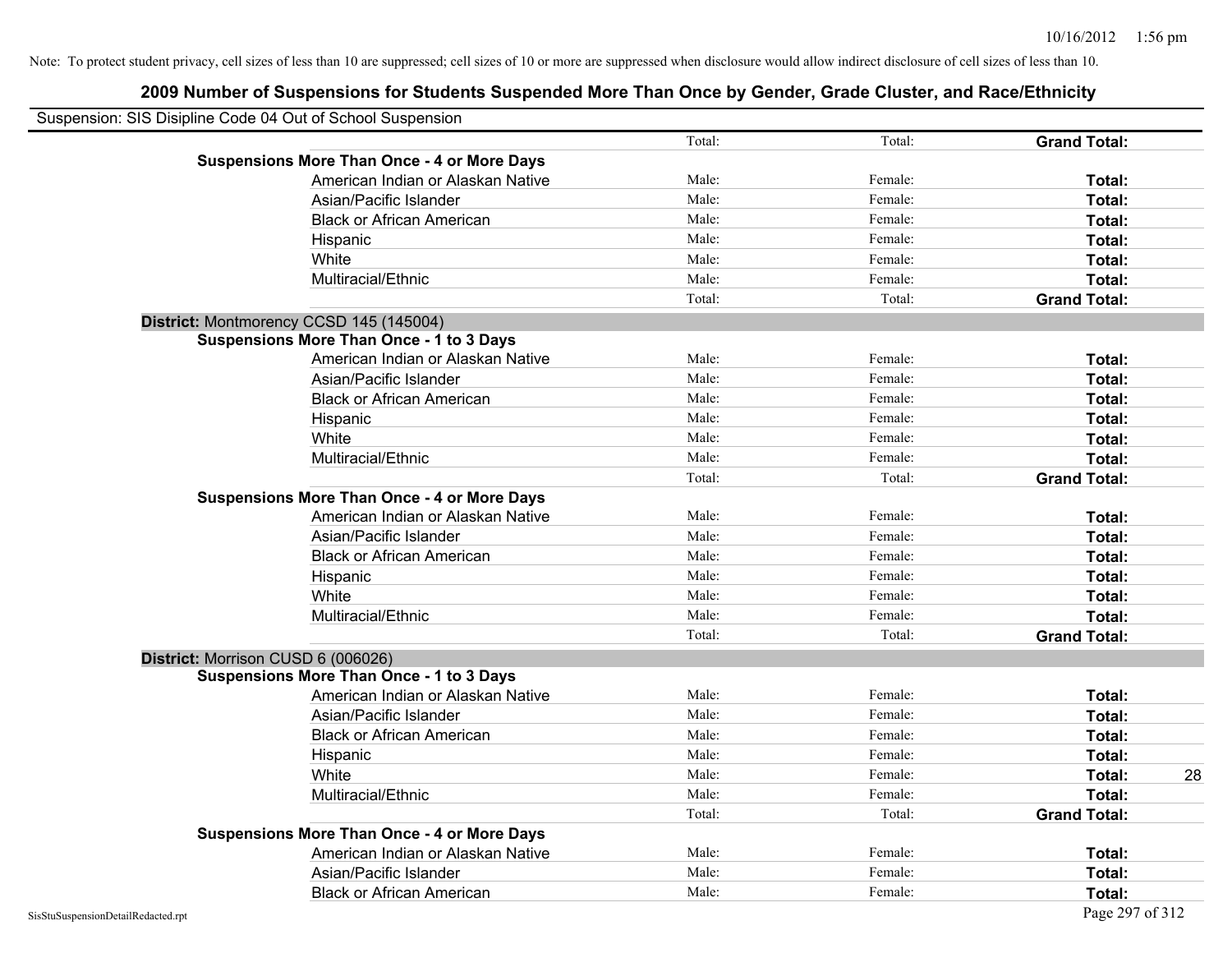| Suspension: SIS Disipline Code 04 Out of School Suspension |        |         |                     |    |
|------------------------------------------------------------|--------|---------|---------------------|----|
| Hispanic                                                   | Male:  | Female: | Total:              |    |
| White                                                      | Male:  | Female: | Total:              |    |
| Multiracial/Ethnic                                         | Male:  | Female: | Total:              |    |
|                                                            | Total: | Total:  | <b>Grand Total:</b> |    |
| District: Prophetstown-Lyndon-Tampico CUSD3 (003026)       |        |         |                     |    |
| <b>Suspensions More Than Once - 1 to 3 Days</b>            |        |         |                     |    |
| American Indian or Alaskan Native                          | Male:  | Female: | Total:              |    |
| Asian/Pacific Islander                                     | Male:  | Female: | Total:              |    |
| <b>Black or African American</b>                           | Male:  | Female: | Total:              |    |
| Hispanic                                                   | Male:  | Female: | Total:              |    |
| White                                                      | Male:  | Female: | Total:              | 14 |
| Multiracial/Ethnic                                         | Male:  | Female: | Total:              |    |
|                                                            | Total: | Total:  | <b>Grand Total:</b> |    |
| <b>Suspensions More Than Once - 4 or More Days</b>         |        |         |                     |    |
| American Indian or Alaskan Native                          | Male:  | Female: | Total:              |    |
| Asian/Pacific Islander                                     | Male:  | Female: | Total:              |    |
| <b>Black or African American</b>                           | Male:  | Female: | Total:              |    |
| Hispanic                                                   | Male:  | Female: | Total:              |    |
| White                                                      | Male:  | Female: | Total:              |    |
| Multiracial/Ethnic                                         | Male:  | Female: | Total:              |    |
|                                                            | Total: | Total:  | <b>Grand Total:</b> |    |
| District: River Bend CUSD 2 (002026)                       |        |         |                     |    |
| <b>Suspensions More Than Once - 1 to 3 Days</b>            |        |         |                     |    |
| American Indian or Alaskan Native                          | Male:  | Female: | Total:              |    |
| Asian/Pacific Islander                                     | Male:  | Female: | Total:              |    |
| <b>Black or African American</b>                           | Male:  | Female: | Total:              |    |
| Hispanic                                                   | Male:  | Female: | Total:              |    |
| White                                                      | Male:  | Female: | Total:              | 61 |
| Multiracial/Ethnic                                         | Male:  | Female: | Total:              |    |
|                                                            | Total: | Total:  | <b>Grand Total:</b> |    |
| <b>Suspensions More Than Once - 4 or More Days</b>         |        |         |                     |    |
| American Indian or Alaskan Native                          | Male:  | Female: | Total:              |    |
| Asian/Pacific Islander                                     | Male:  | Female: | Total:              |    |
| <b>Black or African American</b>                           | Male:  | Female: | Total:              |    |
| Hispanic                                                   | Male:  | Female: | Total:              |    |
| White                                                      | Male:  | Female: | Total:              | 25 |
| Multiracial/Ethnic                                         | Male:  | Female: | Total:              |    |
|                                                            | Total: | Total:  | <b>Grand Total:</b> |    |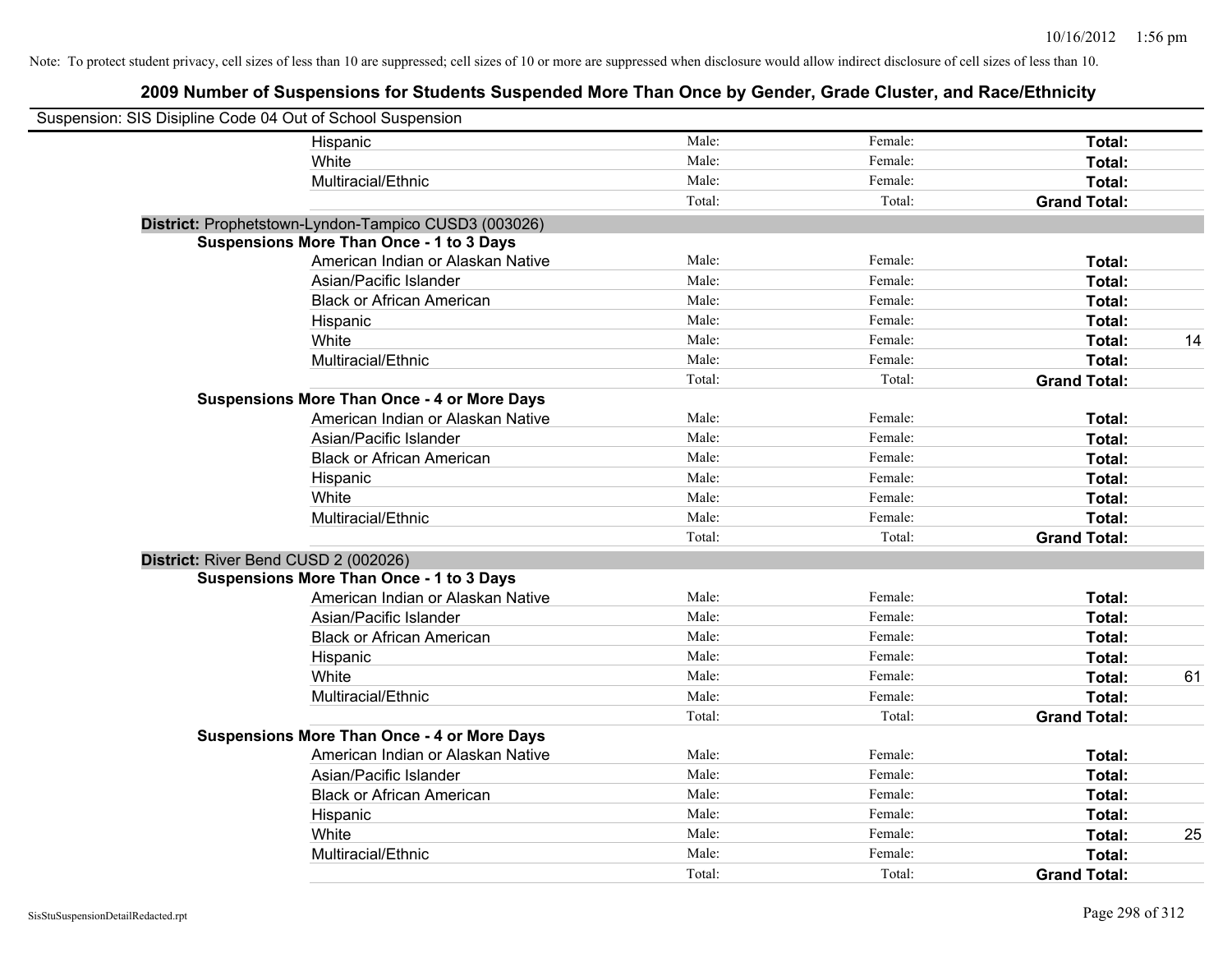| Suspension: SIS Disipline Code 04 Out of School Suspension |        |         |                     |
|------------------------------------------------------------|--------|---------|---------------------|
| District: Riverdale SD 14 (014002)                         |        |         |                     |
| <b>Suspensions More Than Once - 1 to 3 Days</b>            |        |         |                     |
| American Indian or Alaskan Native                          | Male:  | Female: | Total:              |
| Asian/Pacific Islander                                     | Male:  | Female: | Total:              |
| <b>Black or African American</b>                           | Male:  | Female: | Total:              |
| Hispanic                                                   | Male:  | Female: | Total:              |
| White                                                      | Male:  | Female: | Total:              |
| Multiracial/Ethnic                                         | Male:  | Female: | Total:              |
|                                                            | Total: | Total:  | <b>Grand Total:</b> |
| District: Rock Falls ESD 13 (013002)                       |        |         |                     |
| <b>Suspensions More Than Once - 1 to 3 Days</b>            |        |         |                     |
| American Indian or Alaskan Native                          | Male:  | Female: | Total:              |
| Asian/Pacific Islander                                     | Male:  | Female: | Total:              |
| <b>Black or African American</b>                           | Male:  | Female: | Total:              |
| Hispanic                                                   | Male:  | Female: | Total:              |
| White                                                      | Male:  | Female: | Total:              |
| Multiracial/Ethnic                                         | Male:  | Female: | Total:              |
|                                                            | Total: | Total:  | <b>Grand Total:</b> |
| <b>Suspensions More Than Once - 4 or More Days</b>         |        |         |                     |
| American Indian or Alaskan Native                          | Male:  | Female: | Total:              |
| Asian/Pacific Islander                                     | Male:  | Female: | Total:              |
| <b>Black or African American</b>                           | Male:  | Female: | Total:              |
| Hispanic                                                   | Male:  | Female: | Total:              |
| White                                                      | Male:  | Female: | Total:              |
| Multiracial/Ethnic                                         | Male:  | Female: | Total:              |
|                                                            | Total: | Total:  | <b>Grand Total:</b> |
| District: Rock Falls Twp HSD 301 (301017)                  |        |         |                     |
| <b>Suspensions More Than Once - 1 to 3 Days</b>            |        |         |                     |
| American Indian or Alaskan Native                          | Male:  | Female: | Total:              |
| Asian/Pacific Islander                                     | Male:  | Female: | Total:              |
| <b>Black or African American</b>                           | Male:  | Female: | Total:              |
| Hispanic                                                   | Male:  | Female: | Total:              |
| White                                                      | Male:  | Female: | 31<br>Total:        |
| Multiracial/Ethnic                                         | Male:  | Female: | Total:              |
|                                                            | Total: | Total:  | <b>Grand Total:</b> |
| <b>Suspensions More Than Once - 4 or More Days</b>         |        |         |                     |
| American Indian or Alaskan Native                          | Male:  | Female: | <b>Total:</b>       |
| Asian/Pacific Islander                                     | Male:  | Female: | Total:              |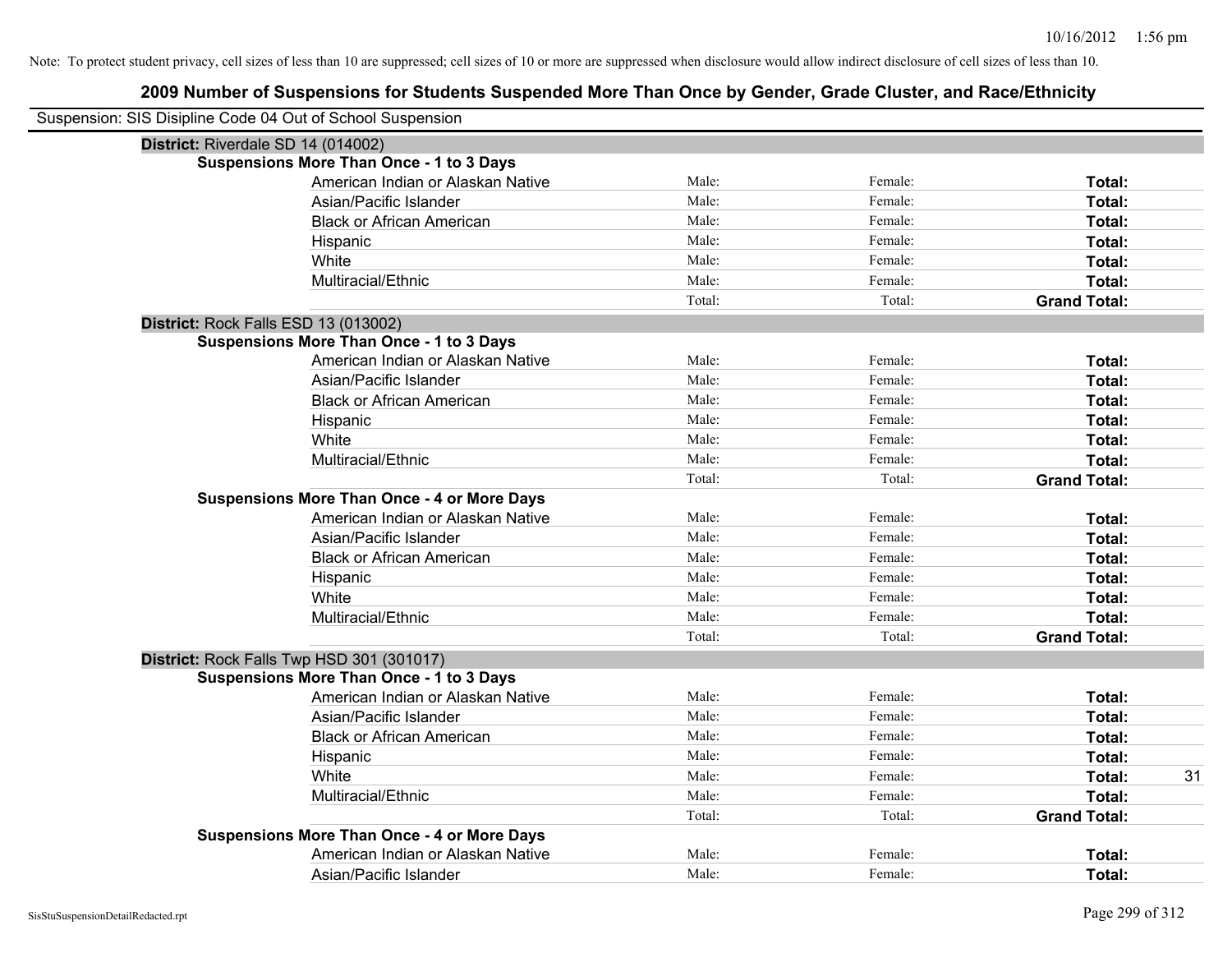| Suspension: SIS Disipline Code 04 Out of School Suspension |                                                    |        |     |         |    |                     |     |
|------------------------------------------------------------|----------------------------------------------------|--------|-----|---------|----|---------------------|-----|
|                                                            | <b>Black or African American</b>                   | Male:  |     | Female: |    | Total:              |     |
|                                                            | Hispanic                                           | Male:  |     | Female: |    | Total:              |     |
|                                                            | White                                              | Male:  |     | Female: |    | Total:              | 10  |
|                                                            | Multiracial/Ethnic                                 | Male:  |     | Female: |    | Total:              |     |
|                                                            |                                                    | Total: |     | Total:  |    | <b>Grand Total:</b> |     |
| District: Sterling CUSD 5 (005026)                         |                                                    |        |     |         |    |                     |     |
|                                                            | <b>Suspensions More Than Once - 1 to 3 Days</b>    |        |     |         |    |                     |     |
|                                                            | American Indian or Alaskan Native                  | Male:  |     | Female: |    | Total:              |     |
|                                                            | Asian/Pacific Islander                             | Male:  |     | Female: |    | Total:              |     |
|                                                            | <b>Black or African American</b>                   | Male:  |     | Female: |    | Total:              |     |
|                                                            | Hispanic                                           | Male:  |     | Female: |    | Total:              | 10  |
|                                                            | White                                              | Male:  |     | Female: |    | Total:              | 24  |
|                                                            | Multiracial/Ethnic                                 | Male:  |     | Female: |    | Total:              |     |
|                                                            |                                                    | Total: |     | Total:  |    | <b>Grand Total:</b> |     |
|                                                            | <b>Suspensions More Than Once - 4 or More Days</b> |        |     |         |    |                     |     |
|                                                            | American Indian or Alaskan Native                  | Male:  |     | Female: |    | Total:              |     |
|                                                            | Asian/Pacific Islander                             | Male:  |     | Female: |    | Total:              |     |
|                                                            | <b>Black or African American</b>                   | Male:  |     | Female: |    | Total:              |     |
|                                                            | Hispanic                                           | Male:  |     | Female: |    | Total:              |     |
|                                                            | White                                              | Male:  |     | Female: |    | Total:              |     |
|                                                            | Multiracial/Ethnic                                 | Male:  |     | Female: |    | Total:              |     |
|                                                            |                                                    | Total: |     | Total:  |    | <b>Grand Total:</b> |     |
|                                                            |                                                    |        |     |         |    |                     |     |
| Region: Will ROE (56)                                      |                                                    |        |     |         |    |                     |     |
| County: Non-Public School (000)                            |                                                    |        |     |         |    |                     |     |
| District: Will ROE (000000)                                | <b>Suspensions More Than Once - 1 to 3 Days</b>    |        |     |         |    |                     |     |
|                                                            | American Indian or Alaskan Native                  | Male:  |     | Female: |    | Total:              |     |
|                                                            | Asian/Pacific Islander                             | Male:  |     | Female: |    | Total:              |     |
|                                                            | <b>Black or African American</b>                   | Male:  | 142 | Female: | 65 | Total:              | 207 |
|                                                            | Hispanic                                           | Male:  | 69  | Female: | 31 | Total:              | 100 |
|                                                            | White                                              | Male:  | 39  | Female: | 17 | Total:              | 56  |
|                                                            | Multiracial/Ethnic                                 | Male:  |     | Female: |    | Total:              |     |
|                                                            |                                                    | Total: |     | Total:  |    | <b>Grand Total:</b> |     |
|                                                            | <b>Suspensions More Than Once - 4 or More Days</b> |        |     |         |    |                     |     |
|                                                            | American Indian or Alaskan Native                  | Male:  |     | Female: |    | Total:              |     |
|                                                            | Asian/Pacific Islander                             | Male:  |     | Female: |    | Total:              |     |
|                                                            | <b>Black or African American</b>                   | Male:  | 59  | Female: | 11 | Total:              | 70  |
|                                                            |                                                    |        |     |         |    |                     |     |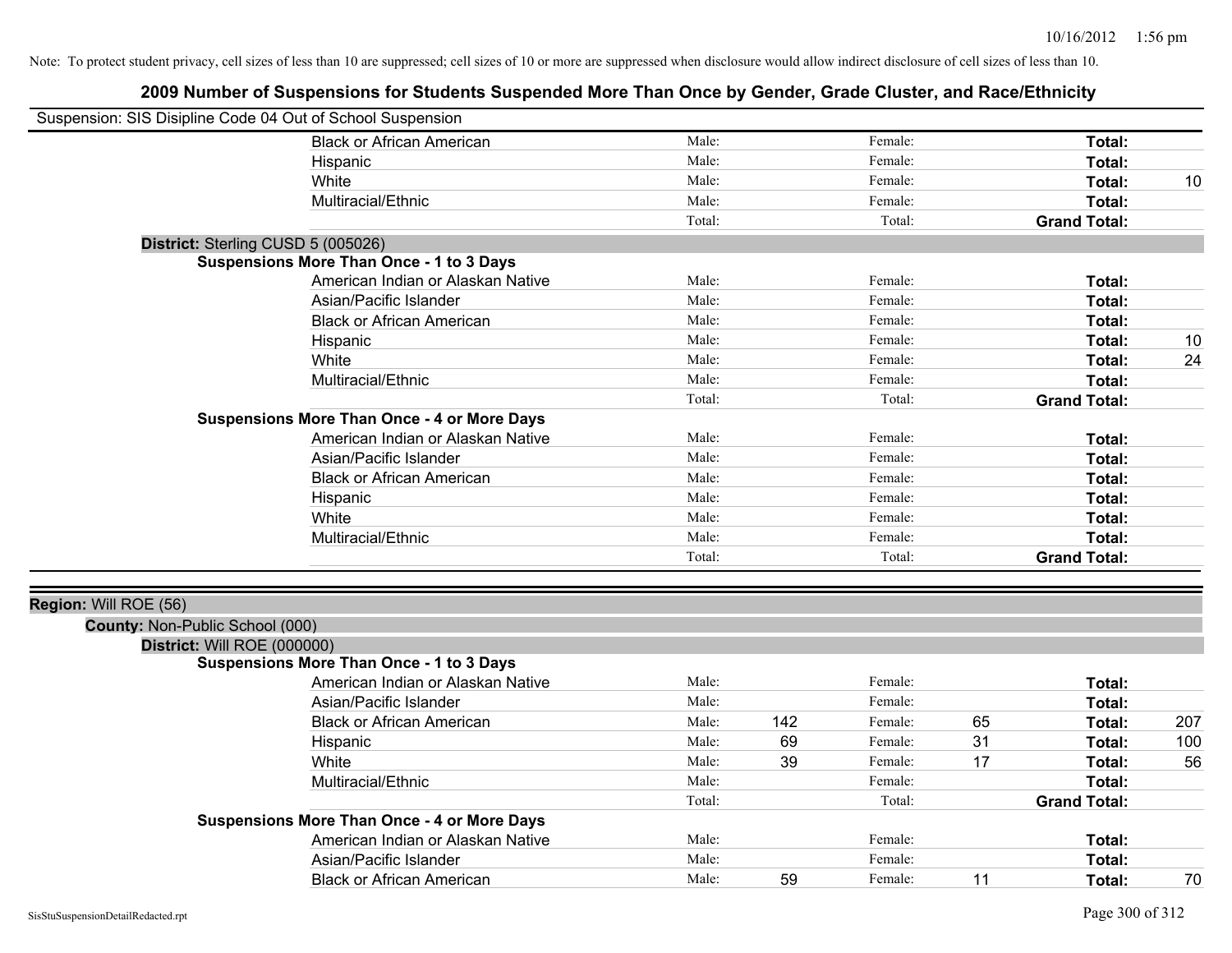| Suspension: SIS Disipline Code 04 Out of School Suspension |                                                    |        |    |         |    |                     |    |
|------------------------------------------------------------|----------------------------------------------------|--------|----|---------|----|---------------------|----|
|                                                            | Hispanic                                           | Male:  | 34 | Female: | 17 | Total:              | 51 |
|                                                            | White                                              | Male:  |    | Female: |    | Total:              | 26 |
|                                                            | Multiracial/Ethnic                                 | Male:  |    | Female: |    | Total:              |    |
|                                                            |                                                    | Total: |    | Total:  |    | <b>Grand Total:</b> |    |
| County: Will (099)                                         |                                                    |        |    |         |    |                     |    |
| District: Beecher CUSD 200U (200U26)                       |                                                    |        |    |         |    |                     |    |
|                                                            | <b>Suspensions More Than Once - 1 to 3 Days</b>    |        |    |         |    |                     |    |
|                                                            | American Indian or Alaskan Native                  | Male:  |    | Female: |    | Total:              |    |
|                                                            | Asian/Pacific Islander                             | Male:  |    | Female: |    | Total:              |    |
|                                                            | <b>Black or African American</b>                   | Male:  |    | Female: |    | Total:              |    |
|                                                            | Hispanic                                           | Male:  |    | Female: |    | Total:              |    |
|                                                            | White                                              | Male:  |    | Female: |    | Total:              | 32 |
|                                                            | Multiracial/Ethnic                                 | Male:  |    | Female: |    | Total:              |    |
|                                                            |                                                    | Total: |    | Total:  |    | <b>Grand Total:</b> |    |
|                                                            | <b>Suspensions More Than Once - 4 or More Days</b> |        |    |         |    |                     |    |
|                                                            | American Indian or Alaskan Native                  | Male:  |    | Female: |    | Total:              |    |
|                                                            | Asian/Pacific Islander                             | Male:  |    | Female: |    | Total:              |    |
|                                                            | <b>Black or African American</b>                   | Male:  |    | Female: |    | Total:              |    |
|                                                            | Hispanic                                           | Male:  |    | Female: |    | Total:              |    |
|                                                            | White                                              | Male:  |    | Female: |    | Total:              | 15 |
|                                                            | Multiracial/Ethnic                                 | Male:  |    | Female: |    | Total:              |    |
|                                                            |                                                    | Total: |    | Total:  |    | <b>Grand Total:</b> |    |
| District: Chaney-Monge SD 88 (088002)                      |                                                    |        |    |         |    |                     |    |
|                                                            | <b>Suspensions More Than Once - 1 to 3 Days</b>    |        |    |         |    |                     |    |
|                                                            | American Indian or Alaskan Native                  | Male:  |    | Female: |    | Total:              |    |
|                                                            | Asian/Pacific Islander                             | Male:  |    | Female: |    | Total:              |    |
|                                                            | <b>Black or African American</b>                   | Male:  |    | Female: |    | Total:              |    |
|                                                            | Hispanic                                           | Male:  |    | Female: |    | Total:              |    |
|                                                            | White                                              | Male:  |    | Female: |    | Total:              | 14 |
|                                                            | Multiracial/Ethnic                                 | Male:  |    | Female: |    | Total:              |    |
|                                                            |                                                    | Total: |    | Total:  |    | <b>Grand Total:</b> |    |
|                                                            | <b>Suspensions More Than Once - 4 or More Days</b> |        |    |         |    |                     |    |
|                                                            | American Indian or Alaskan Native                  | Male:  |    | Female: |    | Total:              |    |
|                                                            | Asian/Pacific Islander                             | Male:  |    | Female: |    | Total:              |    |
|                                                            | <b>Black or African American</b>                   | Male:  |    | Female: |    | Total:              |    |
|                                                            | Hispanic                                           | Male:  |    | Female: |    | Total:              |    |
|                                                            | White                                              | Male:  |    | Female: |    | Total:              |    |
|                                                            | Multiracial/Ethnic                                 | Male:  |    | Female: |    | Total:              |    |
|                                                            |                                                    | Total: |    | Total:  |    | <b>Grand Total:</b> |    |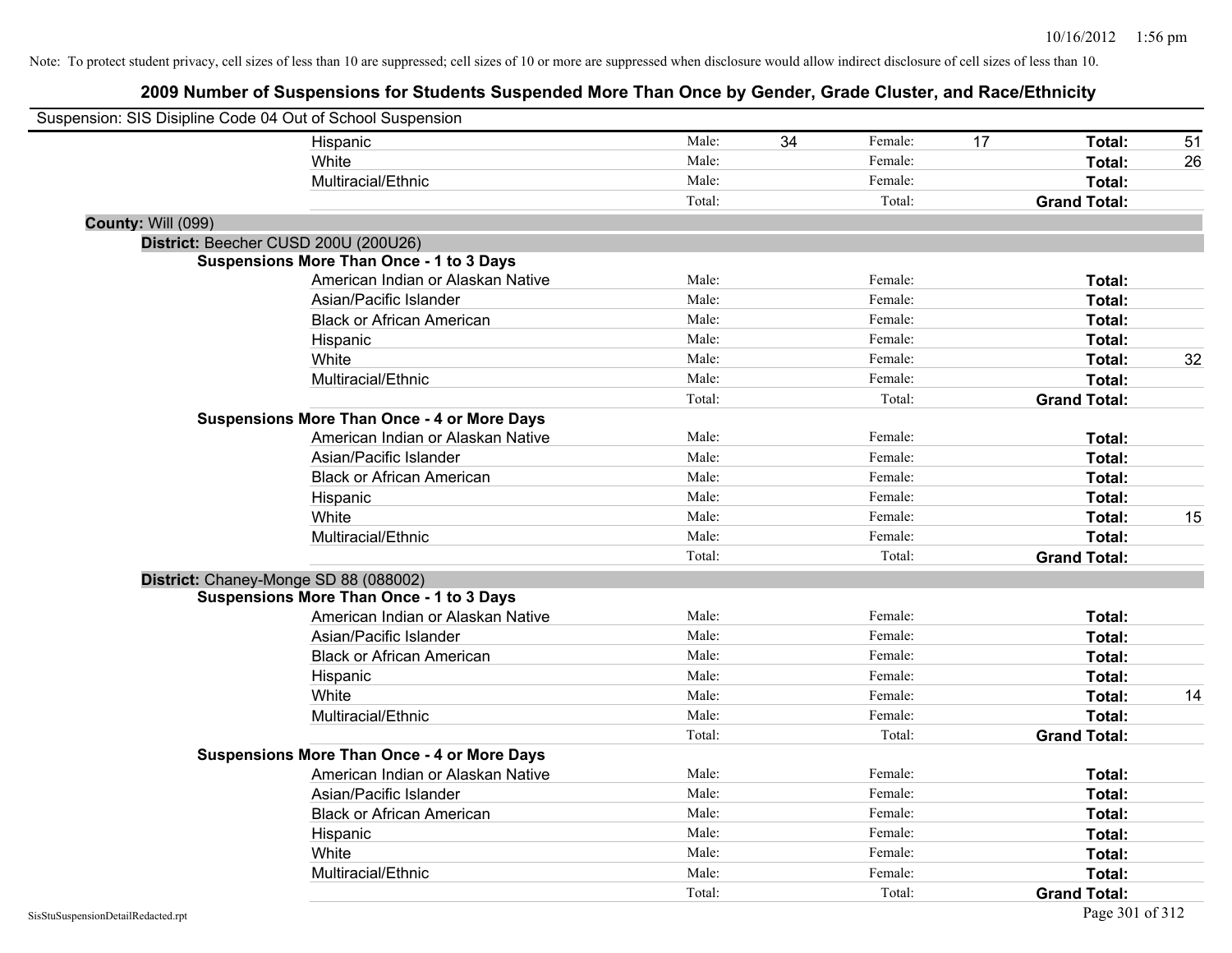| Suspension: SIS Disipline Code 04 Out of School Suspension |                                                    |        |     |         |     |                     |     |
|------------------------------------------------------------|----------------------------------------------------|--------|-----|---------|-----|---------------------|-----|
|                                                            | District: Crete Monee CUSD 201U (201U26)           |        |     |         |     |                     |     |
|                                                            | <b>Suspensions More Than Once - 1 to 3 Days</b>    |        |     |         |     |                     |     |
|                                                            | American Indian or Alaskan Native                  | Male:  |     | Female: |     | Total:              |     |
|                                                            | Asian/Pacific Islander                             | Male:  |     | Female: |     | Total:              |     |
|                                                            | <b>Black or African American</b>                   | Male:  | 654 | Female: | 320 | Total:              | 974 |
|                                                            | Hispanic                                           | Male:  | 60  | Female: | 10  | <b>Total:</b>       | 70  |
|                                                            | White                                              | Male:  | 142 | Female: | 29  | Total:              | 171 |
|                                                            | Multiracial/Ethnic                                 | Male:  |     | Female: |     | Total:              | 12  |
|                                                            |                                                    | Total: |     | Total:  |     | <b>Grand Total:</b> |     |
|                                                            | <b>Suspensions More Than Once - 4 or More Days</b> |        |     |         |     |                     |     |
|                                                            | American Indian or Alaskan Native                  | Male:  |     | Female: |     | Total:              |     |
|                                                            | Asian/Pacific Islander                             | Male:  |     | Female: |     | Total:              |     |
|                                                            | <b>Black or African American</b>                   | Male:  | 85  | Female: | 41  | Total:              | 126 |
|                                                            | Hispanic                                           | Male:  |     | Female: |     | Total:              |     |
|                                                            | White                                              | Male:  |     | Female: |     | Total:              | 16  |
|                                                            | Multiracial/Ethnic                                 | Male:  |     | Female: |     | Total:              |     |
|                                                            |                                                    | Total: |     | Total:  |     | <b>Grand Total:</b> |     |
| District: Fairmont SD 89 (089002)                          |                                                    |        |     |         |     |                     |     |
|                                                            | <b>Suspensions More Than Once - 1 to 3 Days</b>    |        |     |         |     |                     |     |
|                                                            | American Indian or Alaskan Native                  | Male:  |     | Female: |     | Total:              |     |
|                                                            | Asian/Pacific Islander                             | Male:  |     | Female: |     | Total:              |     |
|                                                            | <b>Black or African American</b>                   | Male:  | 69  | Female: | 20  | Total:              | 89  |
|                                                            | Hispanic                                           | Male:  |     | Female: |     | Total:              | 12  |
|                                                            | White                                              | Male:  |     | Female: |     | Total:              |     |
|                                                            | Multiracial/Ethnic                                 | Male:  |     | Female: |     | Total:              | 14  |
|                                                            |                                                    | Total: |     | Total:  |     | <b>Grand Total:</b> |     |
|                                                            | <b>Suspensions More Than Once - 4 or More Days</b> |        |     |         |     |                     |     |
|                                                            | American Indian or Alaskan Native                  | Male:  |     | Female: |     | Total:              |     |
|                                                            | Asian/Pacific Islander                             | Male:  |     | Female: |     | Total:              |     |
|                                                            | <b>Black or African American</b>                   | Male:  |     | Female: |     | Total:              |     |
|                                                            | Hispanic                                           | Male:  |     | Female: |     | Total:              |     |
|                                                            | White                                              | Male:  |     | Female: |     | Total:              |     |
|                                                            | Multiracial/Ethnic                                 | Male:  |     | Female: |     | Total:              |     |
|                                                            |                                                    | Total: |     | Total:  |     | <b>Grand Total:</b> | 10  |
|                                                            | District: Frankfort CCSD 157C (157C04)             |        |     |         |     |                     |     |
|                                                            | <b>Suspensions More Than Once - 1 to 3 Days</b>    |        |     |         |     |                     |     |
|                                                            | American Indian or Alaskan Native                  | Male:  |     | Female: |     | Total:              |     |
|                                                            | Asian/Pacific Islander                             | Male:  |     | Female: |     | Total:              |     |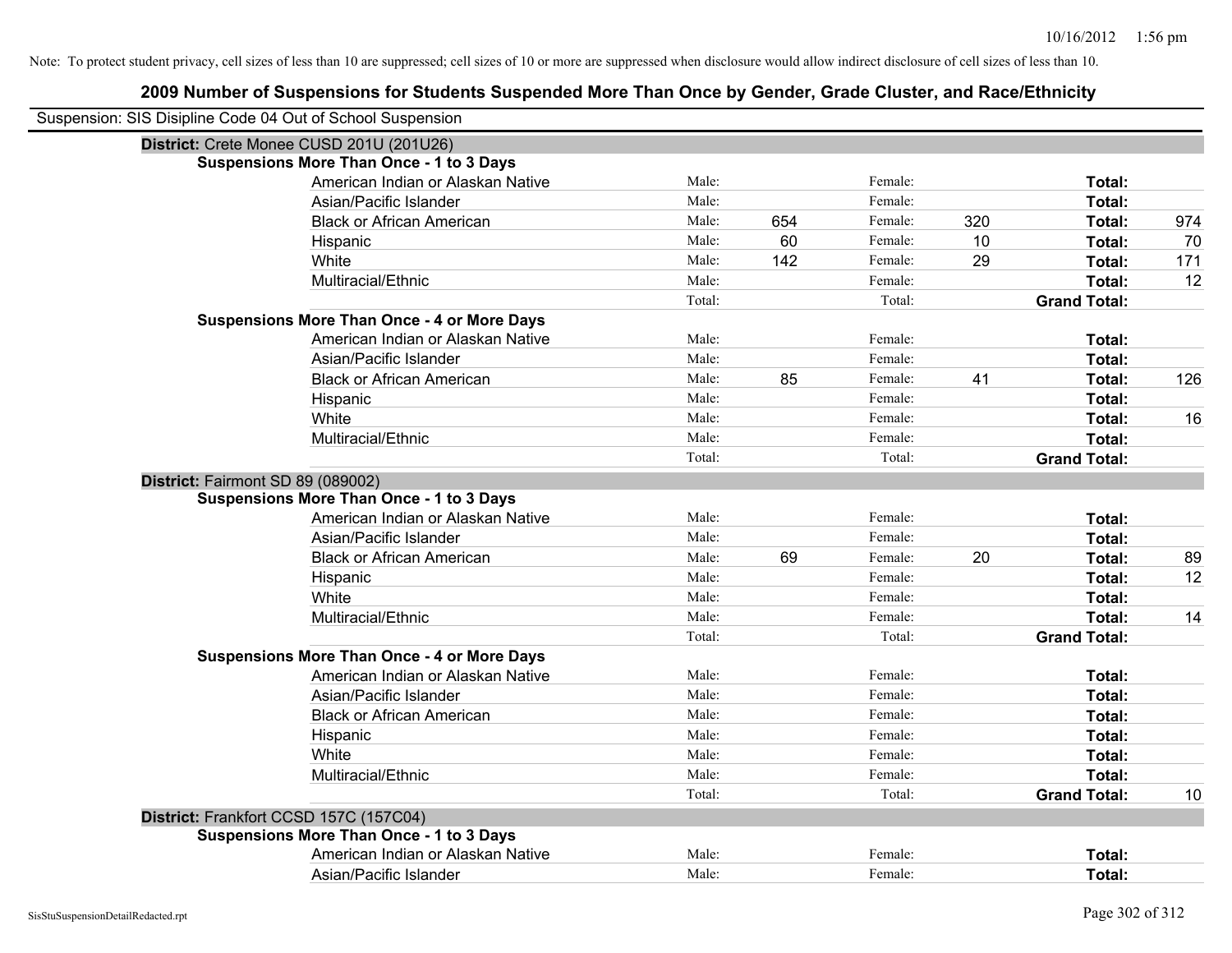| Suspension: SIS Disipline Code 04 Out of School Suspension |                                                    |        |     |         |    |                     |     |
|------------------------------------------------------------|----------------------------------------------------|--------|-----|---------|----|---------------------|-----|
|                                                            | <b>Black or African American</b>                   | Male:  |     | Female: |    | <b>Total:</b>       |     |
|                                                            | Hispanic                                           | Male:  |     | Female: |    | Total:              |     |
|                                                            | White                                              | Male:  |     | Female: |    | Total:              |     |
|                                                            | Multiracial/Ethnic                                 | Male:  |     | Female: |    | Total:              |     |
|                                                            |                                                    | Total: |     | Total:  |    | <b>Grand Total:</b> |     |
|                                                            | <b>Suspensions More Than Once - 4 or More Days</b> |        |     |         |    |                     |     |
|                                                            | American Indian or Alaskan Native                  | Male:  |     | Female: |    | Total:              |     |
|                                                            | Asian/Pacific Islander                             | Male:  |     | Female: |    | Total:              |     |
|                                                            | <b>Black or African American</b>                   | Male:  |     | Female: |    | Total:              |     |
|                                                            | Hispanic                                           | Male:  |     | Female: |    | Total:              |     |
|                                                            | White                                              | Male:  |     | Female: |    | Total:              |     |
|                                                            | Multiracial/Ethnic                                 | Male:  |     | Female: |    | Total:              |     |
|                                                            |                                                    | Total: |     | Total:  |    | <b>Grand Total:</b> |     |
|                                                            | District: Homer CCSD 33C (033C04)                  |        |     |         |    |                     |     |
|                                                            | <b>Suspensions More Than Once - 1 to 3 Days</b>    |        |     |         |    |                     |     |
|                                                            | American Indian or Alaskan Native                  | Male:  |     | Female: |    | Total:              |     |
|                                                            | Asian/Pacific Islander                             | Male:  |     | Female: |    | Total:              |     |
|                                                            | <b>Black or African American</b>                   | Male:  |     | Female: |    | Total:              |     |
|                                                            | Hispanic                                           | Male:  |     | Female: |    | Total:              |     |
|                                                            | White                                              | Male:  |     | Female: |    | Total:              | 22  |
|                                                            | Multiracial/Ethnic                                 | Male:  |     | Female: |    | Total:              |     |
|                                                            |                                                    | Total: |     | Total:  |    | <b>Grand Total:</b> |     |
|                                                            | <b>Suspensions More Than Once - 4 or More Days</b> |        |     |         |    |                     |     |
|                                                            | American Indian or Alaskan Native                  | Male:  |     | Female: |    | Total:              |     |
|                                                            | Asian/Pacific Islander                             | Male:  |     | Female: |    | Total:              |     |
|                                                            | <b>Black or African American</b>                   | Male:  |     | Female: |    | Total:              |     |
|                                                            | Hispanic                                           | Male:  |     | Female: |    | Total:              |     |
|                                                            | White                                              | Male:  |     | Female: |    | Total:              | 13  |
|                                                            | Multiracial/Ethnic                                 | Male:  |     | Female: |    | Total:              |     |
|                                                            |                                                    | Total: |     | Total:  |    | <b>Grand Total:</b> |     |
| District: Joliet PSD 86 (086005)                           |                                                    |        |     |         |    |                     |     |
|                                                            | <b>Suspensions More Than Once - 1 to 3 Days</b>    |        |     |         |    |                     |     |
|                                                            | American Indian or Alaskan Native                  | Male:  |     | Female: |    | Total:              |     |
|                                                            | Asian/Pacific Islander                             | Male:  |     | Female: |    | Total:              |     |
|                                                            | <b>Black or African American</b>                   | Male:  | 197 | Female: | 66 | Total:              | 263 |
|                                                            | Hispanic                                           | Male:  | 93  | Female: | 30 | Total:              | 123 |
|                                                            | White                                              | Male:  | 45  | Female: | 13 | Total:              | 58  |
|                                                            | Multiracial/Ethnic                                 | Male:  | 14  | Female: | 15 | Total:              | 29  |
|                                                            |                                                    | Total: |     | Total:  |    | <b>Grand Total:</b> |     |
| SisStuSuspensionDetailRedacted.rpt                         |                                                    |        |     |         |    | Page 303 of 312     |     |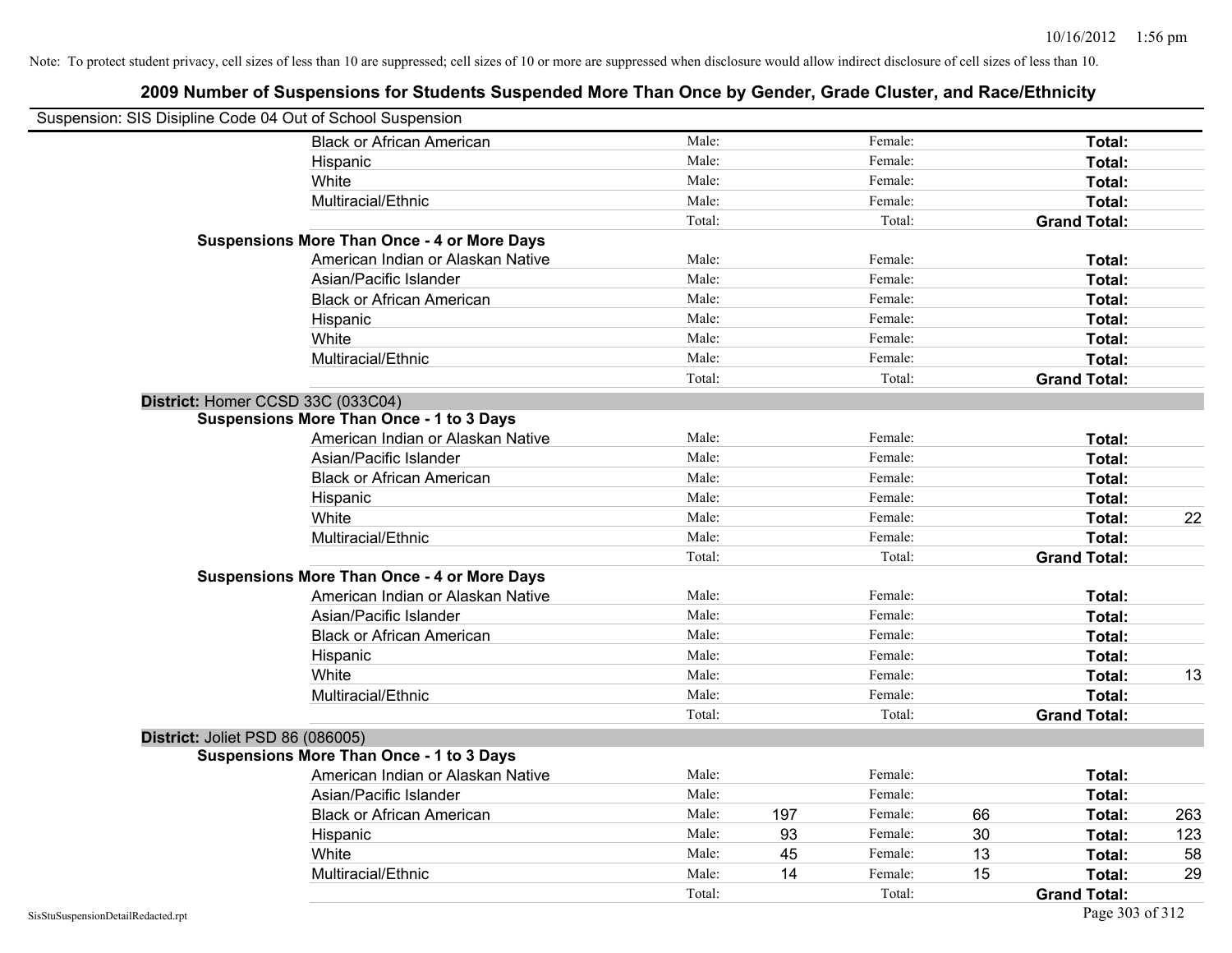| Suspension: SIS Disipline Code 04 Out of School Suspension |                                                    |        |     |         |     |                     |     |
|------------------------------------------------------------|----------------------------------------------------|--------|-----|---------|-----|---------------------|-----|
|                                                            | <b>Suspensions More Than Once - 4 or More Days</b> |        |     |         |     |                     |     |
|                                                            | American Indian or Alaskan Native                  | Male:  |     | Female: |     | Total:              |     |
|                                                            | Asian/Pacific Islander                             | Male:  |     | Female: |     | Total:              |     |
|                                                            | <b>Black or African American</b>                   | Male:  | 96  | Female: | 45  | Total:              | 141 |
|                                                            | Hispanic                                           | Male:  | 65  | Female: | 19  | Total:              | 84  |
|                                                            | White                                              | Male:  | 20  | Female: | 14  | Total:              | 34  |
|                                                            | Multiracial/Ethnic                                 | Male:  |     | Female: |     | Total:              |     |
|                                                            |                                                    | Total: |     | Total:  |     | <b>Grand Total:</b> |     |
| District: Joliet Twp HSD 204 (204017)                      |                                                    |        |     |         |     |                     |     |
|                                                            | <b>Suspensions More Than Once - 1 to 3 Days</b>    |        |     |         |     |                     |     |
|                                                            | American Indian or Alaskan Native                  | Male:  |     | Female: |     | Total:              |     |
|                                                            | Asian/Pacific Islander                             | Male:  |     | Female: |     | Total:              |     |
|                                                            | <b>Black or African American</b>                   | Male:  | 256 | Female: | 163 | Total:              | 419 |
|                                                            | Hispanic                                           | Male:  | 105 | Female: | 60  | Total:              | 165 |
|                                                            | White                                              | Male:  | 87  | Female: | 27  | Total:              | 114 |
|                                                            | Multiracial/Ethnic                                 | Male:  | 11  | Female: | 11  | Total:              | 22  |
|                                                            |                                                    | Total: |     | Total:  |     | <b>Grand Total:</b> |     |
|                                                            | <b>Suspensions More Than Once - 4 or More Days</b> |        |     |         |     |                     |     |
|                                                            | American Indian or Alaskan Native                  | Male:  |     | Female: |     | Total:              |     |
|                                                            | Asian/Pacific Islander                             | Male:  |     | Female: |     | Total:              |     |
|                                                            | <b>Black or African American</b>                   | Male:  |     | Female: |     | Total:              | 16  |
|                                                            | Hispanic                                           | Male:  |     | Female: |     | Total:              |     |
|                                                            | White                                              | Male:  |     | Female: |     | Total:              |     |
|                                                            | Multiracial/Ethnic                                 | Male:  |     | Female: |     | Total:              |     |
|                                                            |                                                    | Total: |     | Total:  |     | <b>Grand Total:</b> | 27  |
|                                                            | District: Lincoln Way CHSD 210 (210016)            |        |     |         |     |                     |     |
|                                                            | <b>Suspensions More Than Once - 1 to 3 Days</b>    |        |     |         |     |                     |     |
|                                                            | American Indian or Alaskan Native                  | Male:  |     | Female: |     | Total:              |     |
|                                                            | Asian/Pacific Islander                             | Male:  |     | Female: |     | Total:              |     |
|                                                            | <b>Black or African American</b>                   | Male:  |     | Female: |     | Total:              | 30  |
|                                                            | Hispanic                                           | Male:  |     | Female: |     | Total:              | 28  |
|                                                            | White                                              | Male:  | 114 | Female: | 29  | Total:              | 143 |
|                                                            | Multiracial/Ethnic                                 | Male:  |     | Female: |     | Total:              | 11  |
|                                                            |                                                    | Total: |     | Total:  |     | <b>Grand Total:</b> |     |
|                                                            | <b>Suspensions More Than Once - 4 or More Days</b> |        |     |         |     |                     |     |
|                                                            | American Indian or Alaskan Native                  | Male:  |     | Female: |     | Total:              |     |
|                                                            | Asian/Pacific Islander                             | Male:  |     | Female: |     | Total:              |     |
|                                                            | <b>Black or African American</b>                   | Male:  |     | Female: |     | Total:              |     |
|                                                            | Hispanic                                           | Male:  |     | Female: |     | Total:              |     |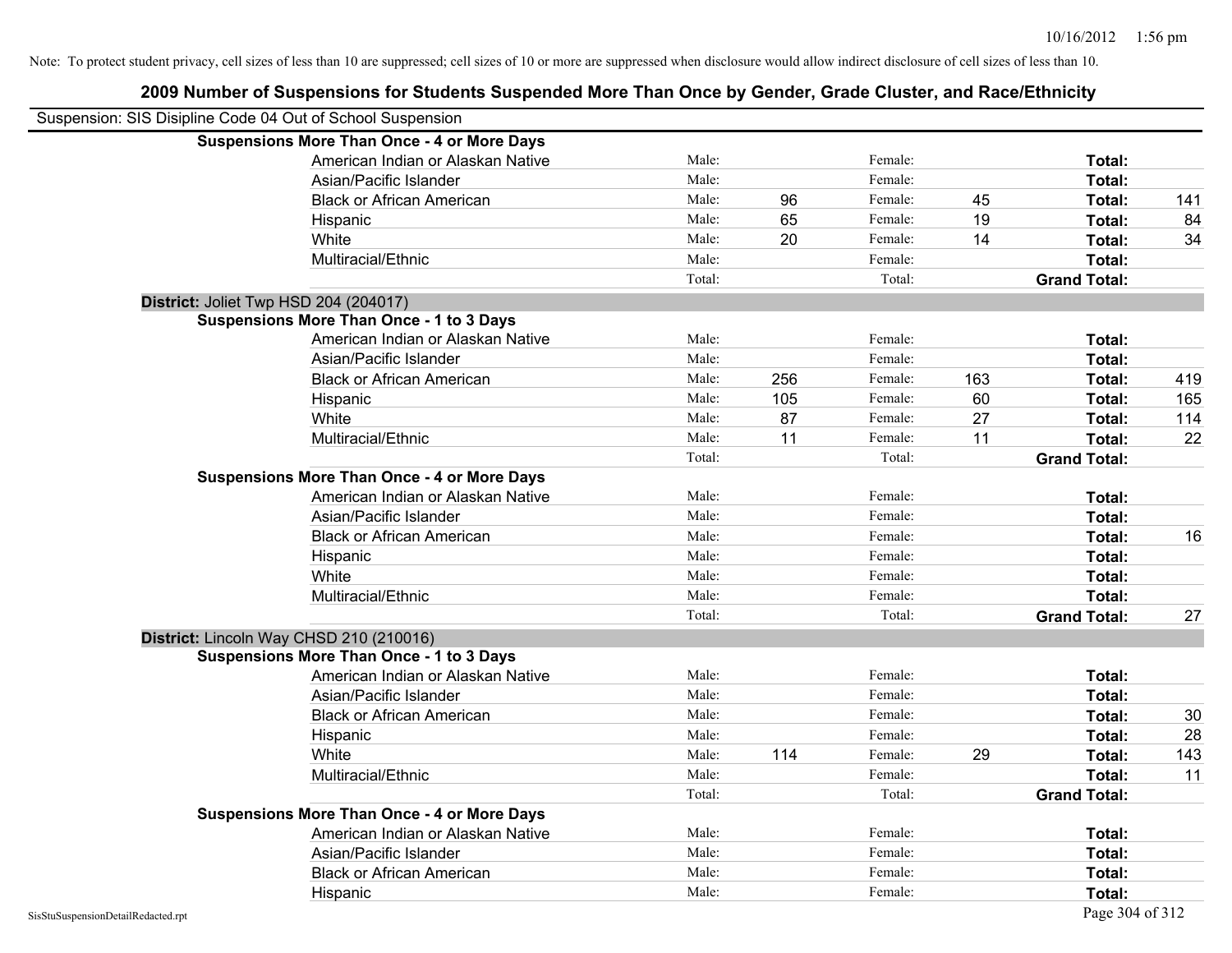| Suspension: SIS Disipline Code 04 Out of School Suspension |                                                     |        |     |         |    |                     |     |
|------------------------------------------------------------|-----------------------------------------------------|--------|-----|---------|----|---------------------|-----|
|                                                            | <b>White</b>                                        | Male:  | 23  | Female: | 13 | Total:              | 36  |
|                                                            | Multiracial/Ethnic                                  | Male:  |     | Female: |    | <b>Total:</b>       |     |
|                                                            |                                                     | Total: |     | Total:  |    | <b>Grand Total:</b> |     |
|                                                            | District: Lincoln-Way Area Spec Ed JA Dist (843060) |        |     |         |    |                     |     |
|                                                            | <b>Suspensions More Than Once - 1 to 3 Days</b>     |        |     |         |    |                     |     |
|                                                            | American Indian or Alaskan Native                   | Male:  |     | Female: |    | Total:              |     |
|                                                            | Asian/Pacific Islander                              | Male:  |     | Female: |    | Total:              |     |
|                                                            | <b>Black or African American</b>                    | Male:  |     | Female: |    | Total:              |     |
|                                                            | Hispanic                                            | Male:  |     | Female: |    | Total:              |     |
|                                                            | White                                               | Male:  |     | Female: |    | Total:              |     |
|                                                            | Multiracial/Ethnic                                  | Male:  |     | Female: |    | Total:              |     |
|                                                            |                                                     | Total: |     | Total:  |    | <b>Grand Total:</b> |     |
|                                                            | <b>Suspensions More Than Once - 4 or More Days</b>  |        |     |         |    |                     |     |
|                                                            | American Indian or Alaskan Native                   | Male:  |     | Female: |    | Total:              |     |
|                                                            | Asian/Pacific Islander                              | Male:  |     | Female: |    | Total:              |     |
|                                                            | <b>Black or African American</b>                    | Male:  |     | Female: |    | Total:              |     |
|                                                            | Hispanic                                            | Male:  |     | Female: |    | Total:              |     |
|                                                            | White                                               | Male:  |     | Female: |    | Total:              |     |
|                                                            | Multiracial/Ethnic                                  | Male:  |     | Female: |    | Total:              |     |
|                                                            |                                                     | Total: |     | Total:  |    | <b>Grand Total:</b> |     |
| District: Lockport SD 91 (091002)                          |                                                     |        |     |         |    |                     |     |
|                                                            | <b>Suspensions More Than Once - 1 to 3 Days</b>     |        |     |         |    |                     |     |
|                                                            | American Indian or Alaskan Native                   | Male:  |     | Female: |    | Total:              |     |
|                                                            | Asian/Pacific Islander                              | Male:  |     | Female: |    | Total:              |     |
|                                                            | <b>Black or African American</b>                    | Male:  |     | Female: |    | Total:              |     |
|                                                            | Hispanic                                            | Male:  |     | Female: |    | Total:              |     |
|                                                            | White                                               | Male:  |     | Female: |    | Total:              | 11  |
|                                                            | Multiracial/Ethnic                                  | Male:  |     | Female: |    | Total:              |     |
|                                                            |                                                     | Total: |     | Total:  |    | <b>Grand Total:</b> |     |
| District: Lockport Twp HSD 205 (205017)                    |                                                     |        |     |         |    |                     |     |
|                                                            | <b>Suspensions More Than Once - 1 to 3 Days</b>     |        |     |         |    |                     |     |
|                                                            | American Indian or Alaskan Native                   | Male:  |     | Female: |    | Total:              |     |
|                                                            | Asian/Pacific Islander                              | Male:  |     | Female: |    | Total:              | 11  |
|                                                            | <b>Black or African American</b>                    | Male:  | 59  | Female: | 84 | Total:              | 143 |
|                                                            | Hispanic                                            | Male:  | 61  | Female: | 37 | Total:              | 98  |
|                                                            | White                                               | Male:  | 223 | Female: | 98 | Total:              | 321 |
|                                                            | Multiracial/Ethnic                                  | Male:  |     | Female: |    | Total:              | 33  |
|                                                            |                                                     | Total: |     | Total:  |    | <b>Grand Total:</b> |     |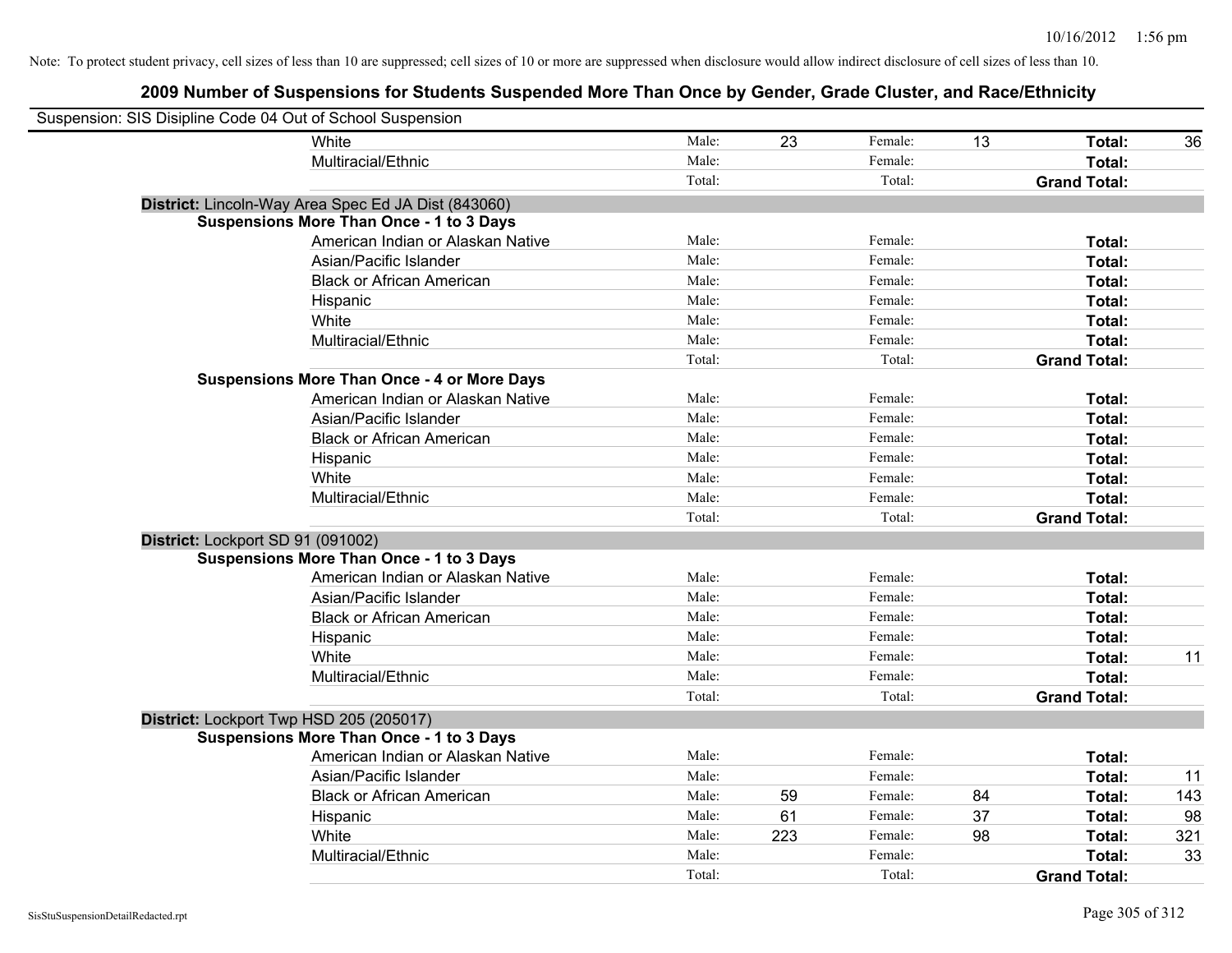| 2009 Number of Suspensions for Students Suspended More Than Once by Gender, Grade Cluster, and Race/Ethnicity |        |    |         |    |                     |    |
|---------------------------------------------------------------------------------------------------------------|--------|----|---------|----|---------------------|----|
| Suspension: SIS Disipline Code 04 Out of School Suspension                                                    |        |    |         |    |                     |    |
| <b>Suspensions More Than Once - 4 or More Days</b>                                                            |        |    |         |    |                     |    |
| American Indian or Alaskan Native                                                                             | Male:  |    | Female: |    | Total:              |    |
| Asian/Pacific Islander                                                                                        | Male:  |    | Female: |    | Total:              |    |
| <b>Black or African American</b>                                                                              | Male:  | 26 | Female: | 23 | Total:              | 49 |
| Hispanic                                                                                                      | Male:  |    | Female: |    | Total:              | 18 |
| White                                                                                                         | Male:  | 60 | Female: | 38 | Total:              | 98 |
| Multiracial/Ethnic                                                                                            | Male:  |    | Female: |    | Total:              |    |
|                                                                                                               | Total: |    | Total:  |    | <b>Grand Total:</b> |    |
| District: Manhattan SD 114 (114002)                                                                           |        |    |         |    |                     |    |
| <b>Suspensions More Than Once - 1 to 3 Days</b>                                                               |        |    |         |    |                     |    |
| American Indian or Alaskan Native                                                                             | Male:  |    | Female: |    | Total:              |    |
| Asian/Pacific Islander                                                                                        | Male:  |    | Female: |    | Total:              |    |
| <b>Black or African American</b>                                                                              | Male:  |    | Female: |    | Total:              |    |
| Hispanic                                                                                                      | Male:  |    | Female: |    | Total:              |    |
| White                                                                                                         | Male:  |    | Female: |    | Total:              |    |
| Multiracial/Ethnic                                                                                            | Male:  |    | Female: |    | Total:              |    |
|                                                                                                               | Total: |    | Total:  |    | <b>Grand Total:</b> |    |
| <b>Suspensions More Than Once - 4 or More Days</b>                                                            |        |    |         |    |                     |    |
| American Indian or Alaskan Native                                                                             | Male:  |    | Female: |    | Total:              |    |
| Asian/Pacific Islander                                                                                        | Male:  |    | Female: |    | Total:              |    |
| <b>Black or African American</b>                                                                              | Male:  |    | Female: |    | Total:              |    |
| Hispanic                                                                                                      | Male:  |    | Female: |    | Total:              |    |
| White                                                                                                         | Male:  |    | Female: |    | <b>Total:</b>       |    |
| Multiracial/Ethnic                                                                                            | Male:  |    | Female: |    | Total:              |    |
|                                                                                                               | Total: |    | Total:  |    | <b>Grand Total:</b> |    |
| District: Mokena SD 159 (159002)                                                                              |        |    |         |    |                     |    |
| <b>Suspensions More Than Once - 1 to 3 Days</b>                                                               |        |    |         |    |                     |    |
| American Indian or Alaskan Native                                                                             | Male:  |    | Female: |    | Total:              |    |
| Asian/Pacific Islander                                                                                        | Male:  |    | Female: |    | Total:              |    |
| <b>Black or African American</b>                                                                              | Male:  |    | Female: |    | Total:              |    |
| Hispanic                                                                                                      | Male:  |    | Female: |    | Total:              |    |
| White                                                                                                         | Male:  |    | Female: |    | Total:              | 15 |
| Multiracial/Ethnic                                                                                            | Male:  |    | Female: |    | Total:              |    |
|                                                                                                               | Total: |    | Total:  |    | <b>Grand Total:</b> |    |
| District: New Lenox SD 122 (122002)                                                                           |        |    |         |    |                     |    |
| <b>Suspensions More Than Once - 1 to 3 Days</b>                                                               |        |    |         |    |                     |    |
| American Indian or Alaskan Native                                                                             | Male:  |    | Female: |    | Total:              |    |
| Asian/Pacific Islander                                                                                        | Male:  |    | Female: |    | Total:              |    |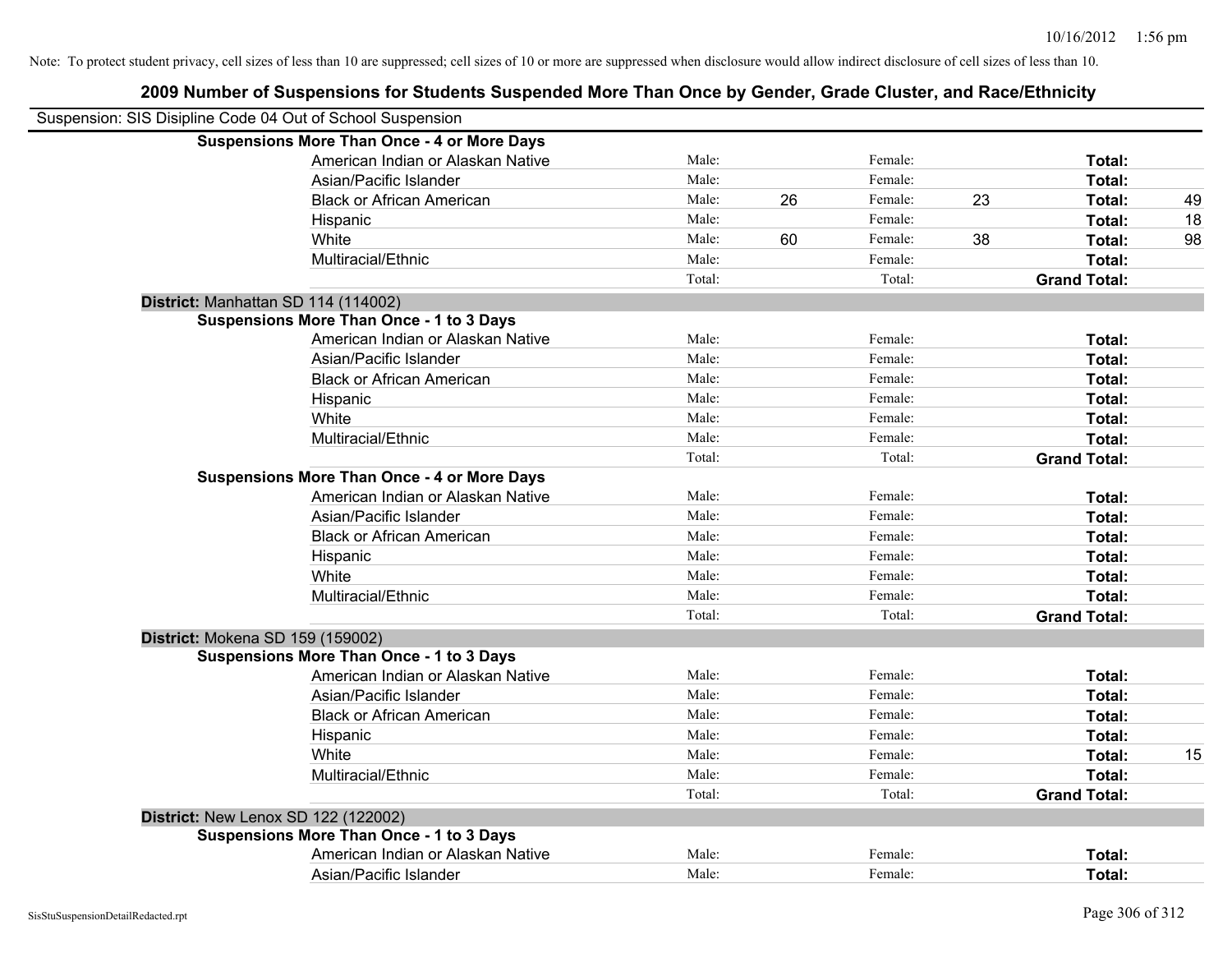| Suspension: SIS Disipline Code 04 Out of School Suspension |                                                    |        |     |         |    |                     |     |
|------------------------------------------------------------|----------------------------------------------------|--------|-----|---------|----|---------------------|-----|
|                                                            | <b>Black or African American</b>                   | Male:  |     | Female: |    | Total:              |     |
|                                                            | Hispanic                                           | Male:  |     | Female: |    | Total:              |     |
|                                                            | White                                              | Male:  |     | Female: |    | Total:              | 19  |
|                                                            | Multiracial/Ethnic                                 | Male:  |     | Female: |    | Total:              |     |
|                                                            |                                                    | Total: |     | Total:  |    | <b>Grand Total:</b> |     |
|                                                            | <b>Suspensions More Than Once - 4 or More Days</b> |        |     |         |    |                     |     |
|                                                            | American Indian or Alaskan Native                  | Male:  |     | Female: |    | Total:              |     |
|                                                            | Asian/Pacific Islander                             | Male:  |     | Female: |    | Total:              |     |
|                                                            | <b>Black or African American</b>                   | Male:  |     | Female: |    | Total:              |     |
|                                                            | Hispanic                                           | Male:  |     | Female: |    | Total:              |     |
|                                                            | White                                              | Male:  |     | Female: |    | Total:              |     |
|                                                            | Multiracial/Ethnic                                 | Male:  |     | Female: |    | Total:              |     |
|                                                            |                                                    | Total: |     | Total:  |    | <b>Grand Total:</b> |     |
|                                                            | District: Peotone CUSD 207U (207U26)               |        |     |         |    |                     |     |
|                                                            | <b>Suspensions More Than Once - 1 to 3 Days</b>    |        |     |         |    |                     |     |
|                                                            | American Indian or Alaskan Native                  | Male:  |     | Female: |    | Total:              |     |
|                                                            | Asian/Pacific Islander                             | Male:  |     | Female: |    | Total:              |     |
|                                                            | <b>Black or African American</b>                   | Male:  |     | Female: |    | Total:              |     |
|                                                            | Hispanic                                           | Male:  |     | Female: |    | Total:              | 15  |
|                                                            | White                                              | Male:  |     | Female: |    | Total:              | 31  |
|                                                            | Multiracial/Ethnic                                 | Male:  |     | Female: |    | Total:              |     |
|                                                            |                                                    | Total: |     | Total:  |    | <b>Grand Total:</b> |     |
|                                                            | <b>Suspensions More Than Once - 4 or More Days</b> |        |     |         |    |                     |     |
|                                                            | American Indian or Alaskan Native                  | Male:  |     | Female: |    | Total:              |     |
|                                                            | Asian/Pacific Islander                             | Male:  |     | Female: |    | Total:              |     |
|                                                            | <b>Black or African American</b>                   | Male:  |     | Female: |    | Total:              |     |
|                                                            | Hispanic                                           | Male:  |     | Female: |    | Total:              |     |
|                                                            | White                                              | Male:  |     | Female: |    | Total:              |     |
|                                                            | Multiracial/Ethnic                                 | Male:  |     | Female: |    | Total:              |     |
|                                                            |                                                    | Total: |     | Total:  |    | <b>Grand Total:</b> |     |
|                                                            | District: Plainfield SD 202 (202022)               |        |     |         |    |                     |     |
|                                                            | <b>Suspensions More Than Once - 1 to 3 Days</b>    |        |     |         |    |                     |     |
|                                                            | American Indian or Alaskan Native                  | Male:  |     | Female: |    | Total:              |     |
|                                                            | Asian/Pacific Islander                             | Male:  |     | Female: |    | Total:              |     |
|                                                            | <b>Black or African American</b>                   | Male:  | 97  | Female: | 36 | Total:              | 133 |
|                                                            | Hispanic                                           | Male:  | 94  | Female: | 20 | Total:              | 114 |
|                                                            | White                                              | Male:  | 295 | Female: | 45 | Total:              | 340 |
|                                                            | Multiracial/Ethnic                                 | Male:  |     | Female: |    | Total:              | 24  |
|                                                            |                                                    | Total: |     | Total:  |    | <b>Grand Total:</b> |     |
| SisStuSuspensionDetailRedacted.rpt                         |                                                    |        |     |         |    | Page 307 of 312     |     |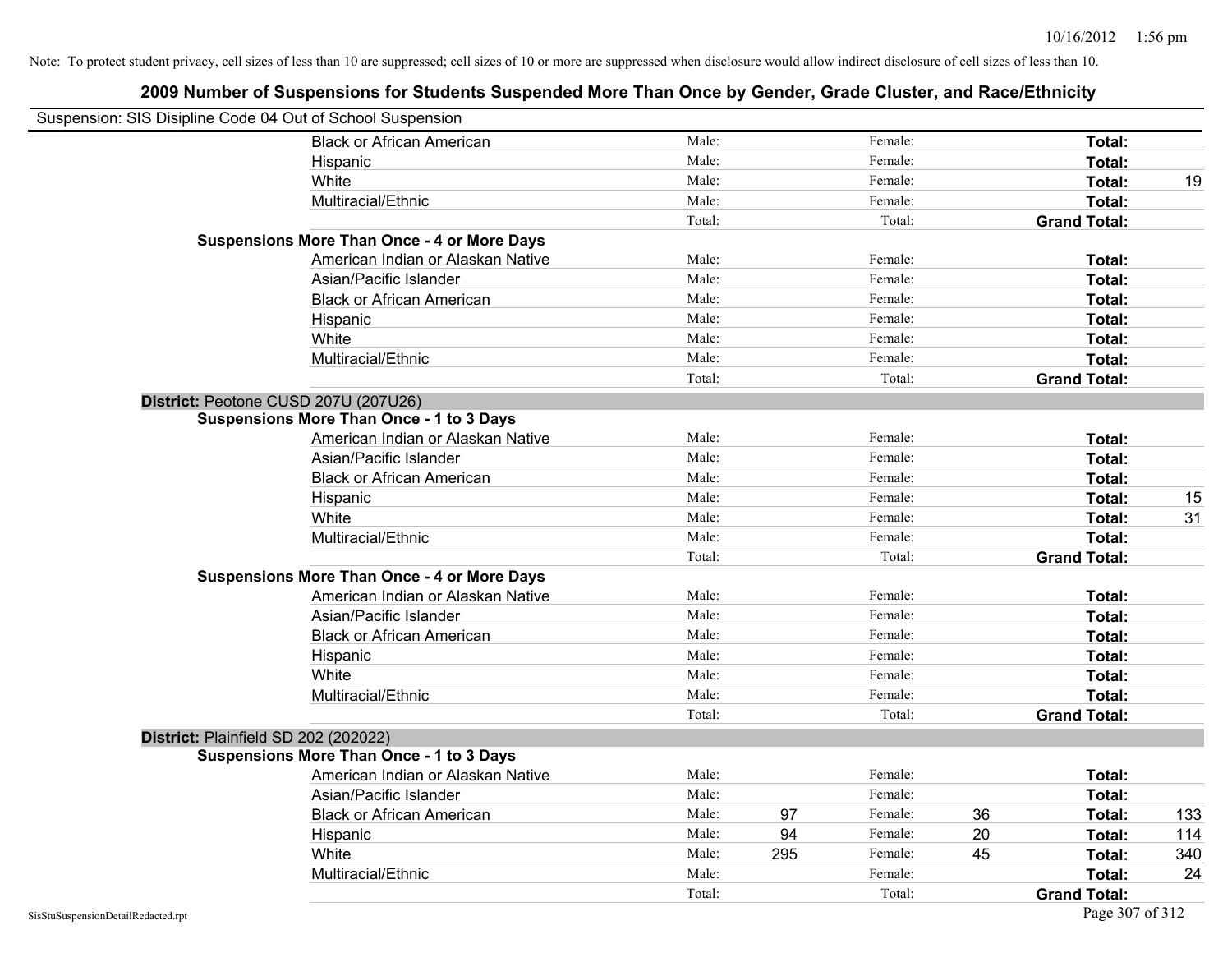|                                                            | 2009 Number of Suspensions for Students Suspended More Than Once by Gender, Grade Cluster, and Race/Ethnicity |        |    |         |    |                     |    |
|------------------------------------------------------------|---------------------------------------------------------------------------------------------------------------|--------|----|---------|----|---------------------|----|
| Suspension: SIS Disipline Code 04 Out of School Suspension |                                                                                                               |        |    |         |    |                     |    |
|                                                            | <b>Suspensions More Than Once - 4 or More Days</b>                                                            |        |    |         |    |                     |    |
|                                                            | American Indian or Alaskan Native                                                                             | Male:  |    | Female: |    | Total:              |    |
|                                                            | Asian/Pacific Islander                                                                                        | Male:  |    | Female: |    | Total:              |    |
|                                                            | <b>Black or African American</b>                                                                              | Male:  | 21 | Female: | 10 | Total:              | 31 |
|                                                            | Hispanic                                                                                                      | Male:  |    | Female: |    | Total:              | 21 |
|                                                            | White                                                                                                         | Male:  |    | Female: |    | Total:              | 65 |
|                                                            | Multiracial/Ethnic                                                                                            | Male:  |    | Female: |    | Total:              |    |
|                                                            |                                                                                                               | Total: |    | Total:  |    | <b>Grand Total:</b> |    |
|                                                            | District: Reed Custer CUSD 255U (255U26)                                                                      |        |    |         |    |                     |    |
|                                                            | <b>Suspensions More Than Once - 1 to 3 Days</b>                                                               |        |    |         |    |                     |    |
|                                                            | American Indian or Alaskan Native                                                                             | Male:  |    | Female: |    | Total:              |    |
|                                                            | Asian/Pacific Islander                                                                                        | Male:  |    | Female: |    | Total:              |    |
|                                                            | <b>Black or African American</b>                                                                              | Male:  |    | Female: |    | Total:              |    |
|                                                            | Hispanic                                                                                                      | Male:  |    | Female: |    | Total:              | 16 |
|                                                            | White                                                                                                         | Male:  | 86 | Female: | 13 | Total:              | 99 |
|                                                            | Multiracial/Ethnic                                                                                            | Male:  |    | Female: |    | Total:              |    |
|                                                            |                                                                                                               | Total: |    | Total:  |    | <b>Grand Total:</b> |    |
|                                                            | <b>Suspensions More Than Once - 4 or More Days</b>                                                            |        |    |         |    |                     |    |
|                                                            | American Indian or Alaskan Native                                                                             | Male:  |    | Female: |    | Total:              |    |
|                                                            | Asian/Pacific Islander                                                                                        | Male:  |    | Female: |    | Total:              |    |
|                                                            | <b>Black or African American</b>                                                                              | Male:  |    | Female: |    | Total:              |    |
|                                                            | Hispanic                                                                                                      | Male:  |    | Female: |    | Total:              |    |
|                                                            | White                                                                                                         | Male:  |    | Female: |    | Total:              | 10 |
|                                                            | Multiracial/Ethnic                                                                                            | Male:  |    | Female: |    | <b>Total:</b>       |    |
|                                                            |                                                                                                               | Total: |    | Total:  |    | <b>Grand Total:</b> |    |
| District: Richland GSD 88A (088A02)                        |                                                                                                               |        |    |         |    |                     |    |
|                                                            | <b>Suspensions More Than Once - 1 to 3 Days</b>                                                               |        |    |         |    |                     |    |
|                                                            | American Indian or Alaskan Native                                                                             | Male:  |    | Female: |    | Total:              |    |
|                                                            | Asian/Pacific Islander                                                                                        | Male:  |    | Female: |    | Total:              |    |
|                                                            | <b>Black or African American</b>                                                                              | Male:  |    | Female: |    | Total:              | 11 |
|                                                            | Hispanic                                                                                                      | Male:  |    | Female: |    | Total:              |    |
|                                                            | White                                                                                                         | Male:  |    | Female: |    | Total:              | 12 |
|                                                            | Multiracial/Ethnic                                                                                            | Male:  |    | Female: |    | Total:              |    |
|                                                            |                                                                                                               | Total: | 21 | Total:  | 14 | <b>Grand Total:</b> | 35 |
|                                                            | <b>Suspensions More Than Once - 4 or More Days</b>                                                            |        |    |         |    |                     |    |
|                                                            | American Indian or Alaskan Native                                                                             | Male:  |    | Female: |    | Total:              |    |
|                                                            | Asian/Pacific Islander                                                                                        | Male:  |    | Female: |    | Total:              |    |
|                                                            | <b>Black or African American</b>                                                                              | Male:  |    | Female: |    | Total:              |    |
|                                                            | Hispanic                                                                                                      | Male:  |    | Female: |    | Total:              |    |

#### SisStuSuspensionDetailRedacted.rpt Page 308 of 312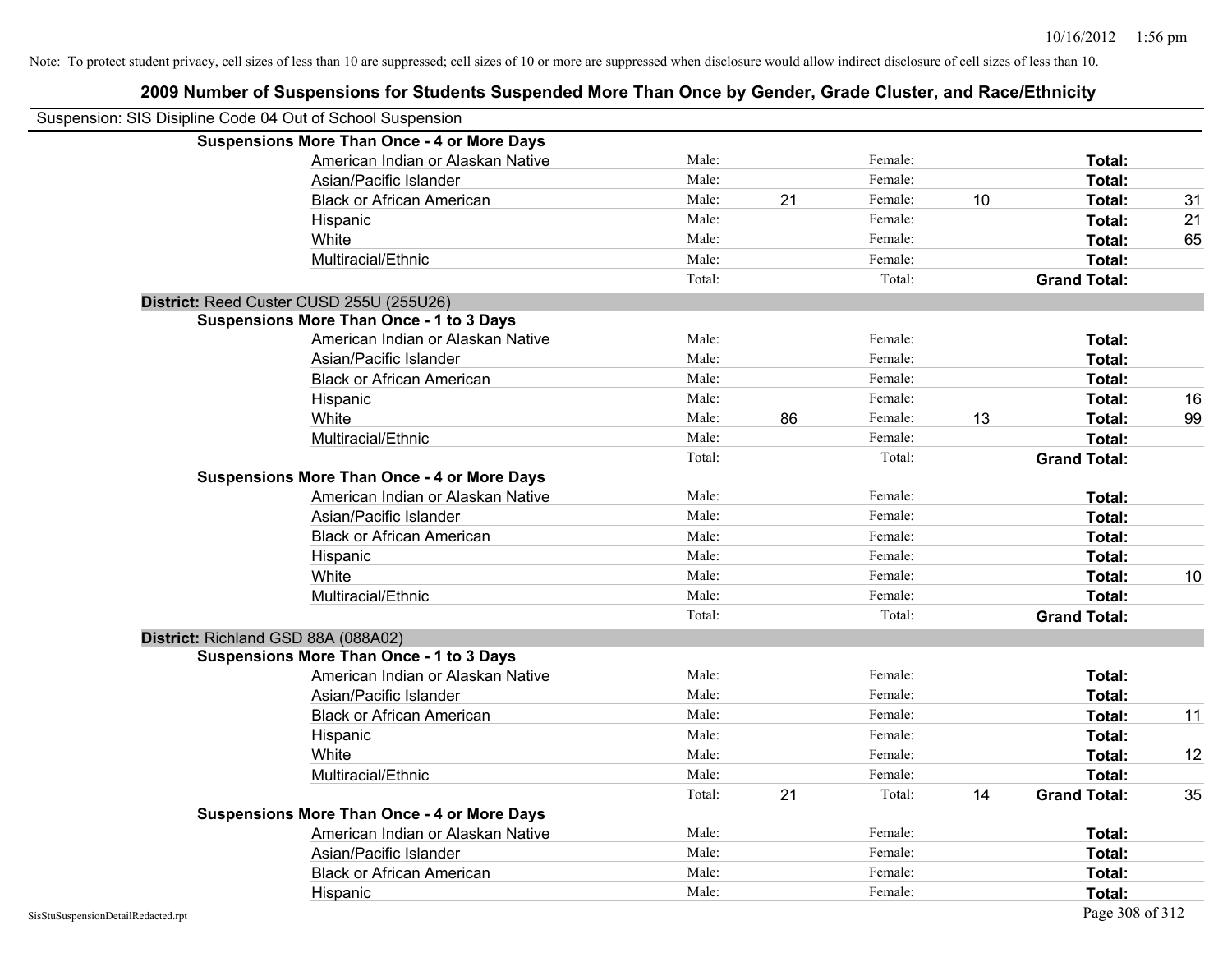## **2009 Number of Suspensions for Students Suspended More Than Once by Gender, Grade Cluster, and Race/Ethnicity**

| Suspension: SIS Disipline Code 04 Out of School Suspension |                                                    |        |         |                     |
|------------------------------------------------------------|----------------------------------------------------|--------|---------|---------------------|
|                                                            | White                                              | Male:  | Female: | Total:              |
|                                                            | Multiracial/Ethnic                                 | Male:  | Female: | Total:              |
|                                                            |                                                    | Total: | Total:  | <b>Grand Total:</b> |
| District: Rockdale SD 84 (084002)                          |                                                    |        |         |                     |
|                                                            | <b>Suspensions More Than Once - 1 to 3 Days</b>    |        |         |                     |
|                                                            | American Indian or Alaskan Native                  | Male:  | Female: | Total:              |
|                                                            | Asian/Pacific Islander                             | Male:  | Female: | Total:              |
|                                                            | <b>Black or African American</b>                   | Male:  | Female: | Total:              |
|                                                            | Hispanic                                           | Male:  | Female: | Total:              |
|                                                            | White                                              | Male:  | Female: | Total:              |
|                                                            | Multiracial/Ethnic                                 | Male:  | Female: | Total:              |
|                                                            |                                                    | Total: | Total:  | <b>Grand Total:</b> |
|                                                            | <b>Suspensions More Than Once - 4 or More Days</b> |        |         |                     |
|                                                            | American Indian or Alaskan Native                  | Male:  | Female: | Total:              |
|                                                            | Asian/Pacific Islander                             | Male:  | Female: | Total:              |
|                                                            | <b>Black or African American</b>                   | Male:  | Female: | Total:              |
|                                                            | Hispanic                                           | Male:  | Female: | Total:              |
|                                                            | White                                              | Male:  | Female: | Total:              |
|                                                            | Multiracial/Ethnic                                 | Male:  | Female: | Total:              |
|                                                            |                                                    | Total: | Total:  | <b>Grand Total:</b> |
|                                                            | District: S Will Co Coop for Spec Ed (255U61)      |        |         |                     |
|                                                            | <b>Suspensions More Than Once - 1 to 3 Days</b>    |        |         |                     |
|                                                            | American Indian or Alaskan Native                  | Male:  | Female: | Total:              |
|                                                            | Asian/Pacific Islander                             | Male:  | Female: | Total:              |
|                                                            | <b>Black or African American</b>                   | Male:  | Female: | Total:              |
|                                                            | Hispanic                                           | Male:  | Female: | Total:              |
|                                                            | White                                              | Male:  | Female: | Total:              |
|                                                            | Multiracial/Ethnic                                 | Male:  | Female: | Total:              |
|                                                            |                                                    | Total: | Total:  | <b>Grand Total:</b> |
|                                                            | <b>Suspensions More Than Once - 4 or More Days</b> |        |         |                     |
|                                                            | American Indian or Alaskan Native                  | Male:  | Female: | Total:              |
|                                                            | Asian/Pacific Islander                             | Male:  | Female: | Total:              |
|                                                            | <b>Black or African American</b>                   | Male:  | Female: | Total:              |
|                                                            | Hispanic                                           | Male:  | Female: | <b>Total:</b>       |
|                                                            | White                                              | Male:  | Female: | Total:              |
|                                                            | Multiracial/Ethnic                                 | Male:  | Female: | Total:              |
|                                                            |                                                    | Total: | Total:  | <b>Grand Total:</b> |
|                                                            |                                                    |        |         |                     |

#### **District:** Summit Hill SD 161 (161002)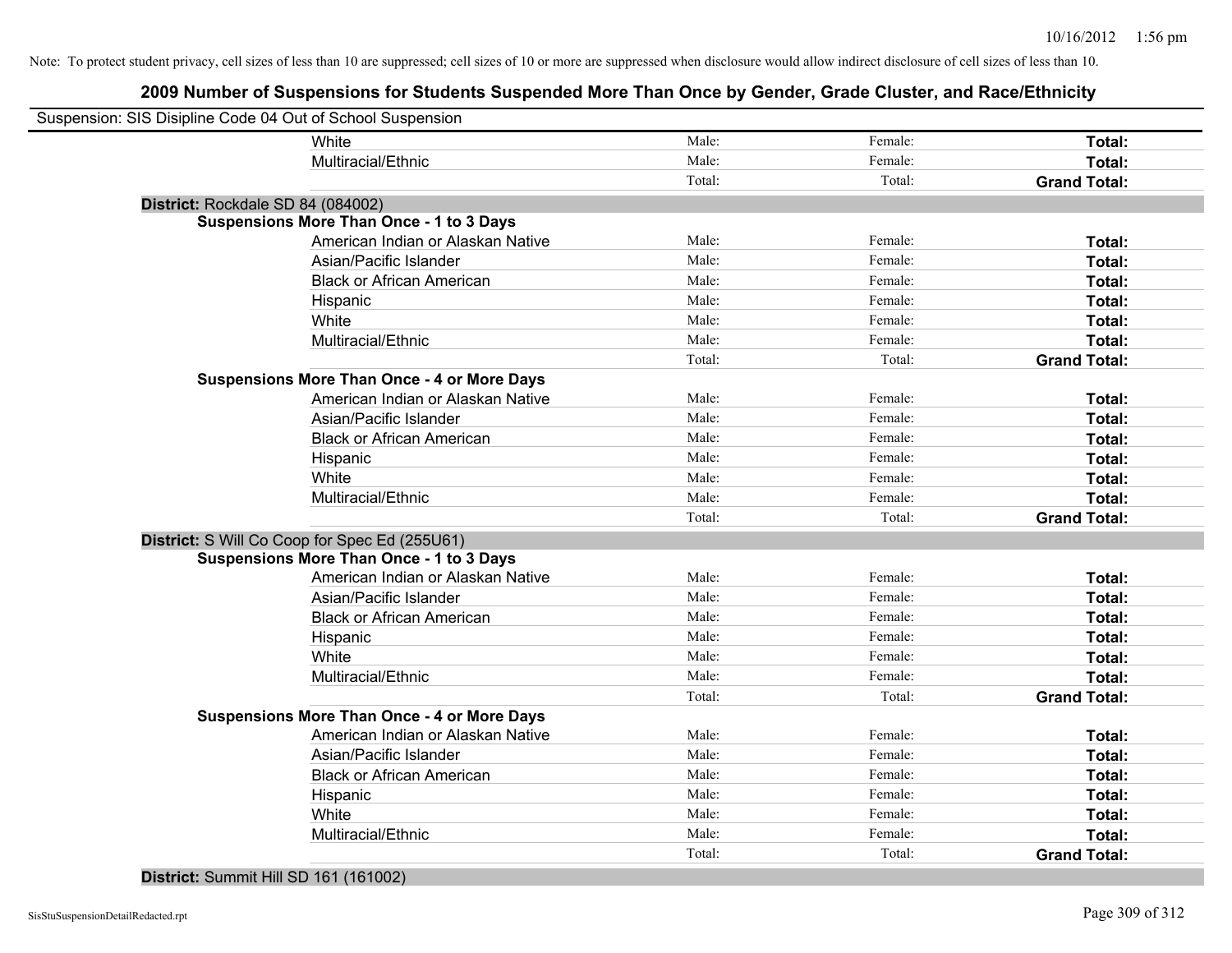|                                | 2009 Number of Suspensions for Students Suspended More Than Once by Gender, Grade Cluster, and Race/Ethnicity |        |         |                     |    |
|--------------------------------|---------------------------------------------------------------------------------------------------------------|--------|---------|---------------------|----|
|                                | Suspension: SIS Disipline Code 04 Out of School Suspension                                                    |        |         |                     |    |
|                                | <b>Suspensions More Than Once - 1 to 3 Days</b>                                                               |        |         |                     |    |
|                                | American Indian or Alaskan Native                                                                             | Male:  | Female: | Total:              |    |
|                                | Asian/Pacific Islander                                                                                        | Male:  | Female: | Total:              |    |
|                                | <b>Black or African American</b>                                                                              | Male:  | Female: | Total:              |    |
|                                | Hispanic                                                                                                      | Male:  | Female: | Total:              |    |
|                                | White                                                                                                         | Male:  | Female: | Total:              |    |
|                                | Multiracial/Ethnic                                                                                            | Male:  | Female: | Total:              |    |
|                                |                                                                                                               | Total: | Total:  | <b>Grand Total:</b> |    |
|                                | District: Troy CCSD 30C (030C04)                                                                              |        |         |                     |    |
|                                | <b>Suspensions More Than Once - 1 to 3 Days</b>                                                               |        |         |                     |    |
|                                | American Indian or Alaskan Native                                                                             | Male:  | Female: | Total:              |    |
|                                | Asian/Pacific Islander                                                                                        | Male:  | Female: | Total:              |    |
|                                | <b>Black or African American</b>                                                                              | Male:  | Female: | Total:              | 11 |
|                                | Hispanic                                                                                                      | Male:  | Female: | Total:              | 16 |
|                                | White                                                                                                         | Male:  | Female: | Total:              | 23 |
|                                | Multiracial/Ethnic                                                                                            | Male:  | Female: | Total:              |    |
|                                |                                                                                                               | Total: | Total:  | <b>Grand Total:</b> |    |
|                                | <b>Suspensions More Than Once - 4 or More Days</b>                                                            |        |         |                     |    |
|                                | American Indian or Alaskan Native                                                                             | Male:  | Female: | Total:              |    |
|                                | Asian/Pacific Islander                                                                                        | Male:  | Female: | Total:              |    |
|                                | <b>Black or African American</b>                                                                              | Male:  | Female: | Total:              |    |
|                                | Hispanic                                                                                                      | Male:  | Female: | Total:              |    |
|                                | White                                                                                                         | Male:  | Female: | Total:              |    |
|                                | Multiracial/Ethnic                                                                                            | Male:  | Female: | Total:              |    |
|                                |                                                                                                               | Total: | Total:  | <b>Grand Total:</b> | 11 |
| District: Union SD 81 (081002) |                                                                                                               |        |         |                     |    |
|                                | <b>Suspensions More Than Once - 1 to 3 Days</b>                                                               |        |         |                     |    |
|                                | American Indian or Alaskan Native                                                                             | Male:  | Female: | Total:              |    |
|                                | Asian/Pacific Islander                                                                                        | Male:  | Female: | Total:              |    |
|                                | <b>Black or African American</b>                                                                              | Male:  | Female: | Total:              |    |
|                                | Hispanic                                                                                                      | Male:  | Female: | Total:              |    |
|                                | White                                                                                                         | Male:  | Female: | Total:              |    |
|                                | Multiracial/Ethnic                                                                                            | Male:  | Female: | Total:              |    |
|                                |                                                                                                               | Total: | Total:  | <b>Grand Total:</b> |    |
|                                | District: Valley View CUSD 365U (365U26)                                                                      |        |         |                     |    |
|                                | <b>Suspensions More Than Once - 1 to 3 Days</b>                                                               |        |         |                     |    |
|                                | American Indian or Alaskan Native                                                                             | Male:  | Female: | Total:              |    |
|                                | Asian/Pacific Islander                                                                                        | Male:  | Female: | Total:              | 19 |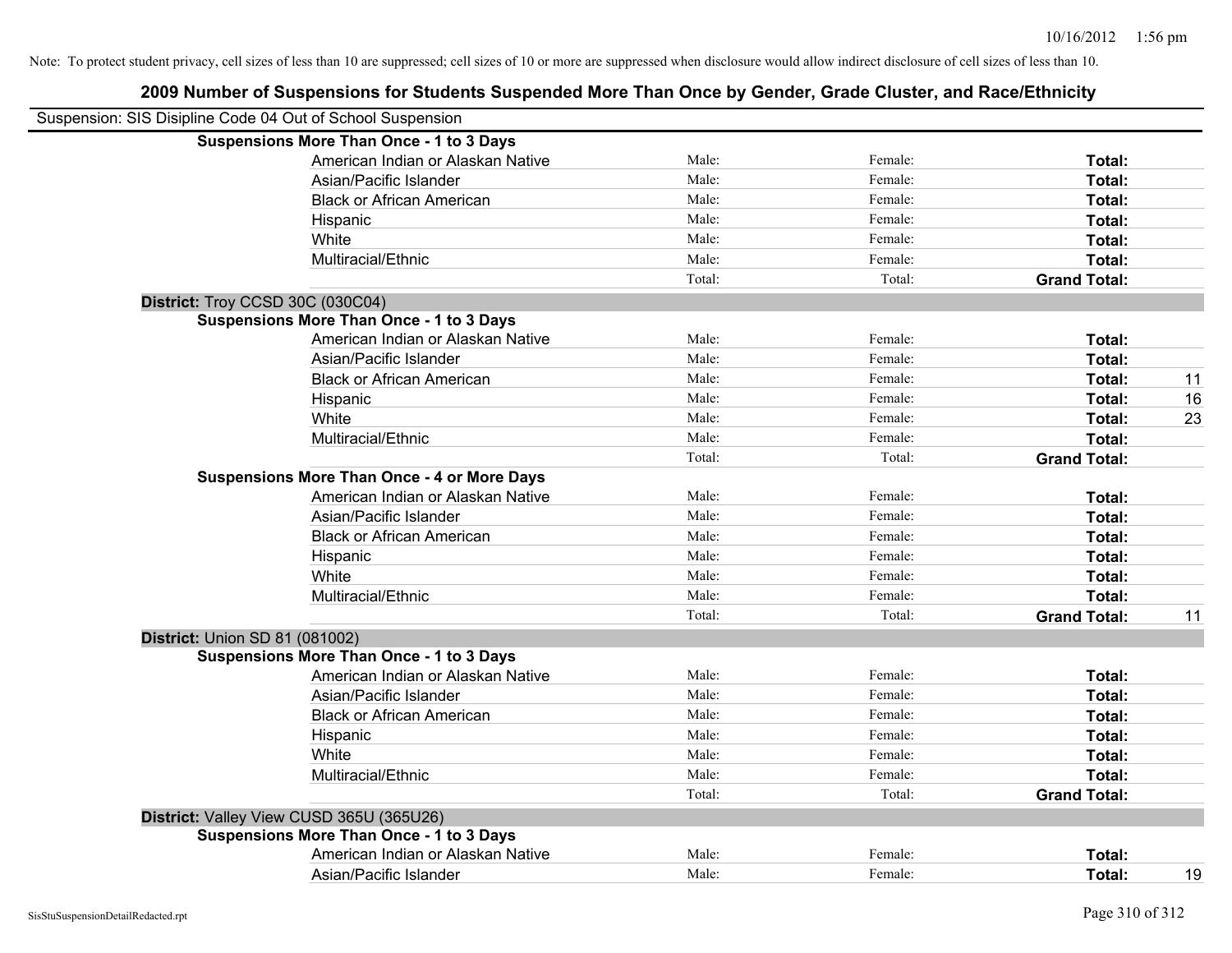|                                    | Suspension: SIS Disipline Code 04 Out of School Suspension |        |     |         |     |                     |     |
|------------------------------------|------------------------------------------------------------|--------|-----|---------|-----|---------------------|-----|
|                                    | <b>Black or African American</b>                           | Male:  | 713 | Female: | 217 | Total:              | 930 |
|                                    | Hispanic                                                   | Male:  | 559 | Female: | 137 | Total:              | 696 |
|                                    | White                                                      | Male:  | 269 | Female: | 79  | Total:              | 348 |
|                                    | Multiracial/Ethnic                                         | Male:  | 60  | Female: | 13  | Total:              | 73  |
|                                    |                                                            | Total: |     | Total:  |     | <b>Grand Total:</b> |     |
|                                    | <b>Suspensions More Than Once - 4 or More Days</b>         |        |     |         |     |                     |     |
|                                    | American Indian or Alaskan Native                          | Male:  |     | Female: |     | Total:              |     |
|                                    | Asian/Pacific Islander                                     | Male:  |     | Female: |     | Total:              |     |
|                                    | <b>Black or African American</b>                           | Male:  | 99  | Female: | 28  | Total:              | 127 |
|                                    | Hispanic                                                   | Male:  | 74  | Female: | 26  | Total:              | 100 |
|                                    | White                                                      | Male:  |     | Female: |     | Total:              | 31  |
|                                    | Multiracial/Ethnic                                         | Male:  |     | Female: |     | Total:              |     |
|                                    |                                                            | Total: |     | Total:  |     | <b>Grand Total:</b> |     |
|                                    | District: Will County SD 92 (092002)                       |        |     |         |     |                     |     |
|                                    | <b>Suspensions More Than Once - 1 to 3 Days</b>            |        |     |         |     |                     |     |
|                                    | American Indian or Alaskan Native                          | Male:  |     | Female: |     | Total:              |     |
|                                    | Asian/Pacific Islander                                     | Male:  |     | Female: |     | Total:              |     |
|                                    | <b>Black or African American</b>                           | Male:  |     | Female: |     | Total:              |     |
|                                    | Hispanic                                                   | Male:  |     | Female: |     | Total:              |     |
|                                    | White                                                      | Male:  |     | Female: |     | Total:              |     |
|                                    | Multiracial/Ethnic                                         | Male:  |     | Female: |     | Total:              |     |
|                                    |                                                            | Total: |     | Total:  |     | <b>Grand Total:</b> |     |
|                                    | <b>Suspensions More Than Once - 4 or More Days</b>         |        |     |         |     |                     |     |
|                                    | American Indian or Alaskan Native                          | Male:  |     | Female: |     | Total:              |     |
|                                    | Asian/Pacific Islander                                     | Male:  |     | Female: |     | Total:              |     |
|                                    | <b>Black or African American</b>                           | Male:  |     | Female: |     | Total:              |     |
|                                    | Hispanic                                                   | Male:  |     | Female: |     | Total:              |     |
|                                    | White                                                      | Male:  |     | Female: |     | Total:              |     |
|                                    | Multiracial/Ethnic                                         | Male:  |     | Female: |     | Total:              |     |
|                                    |                                                            | Total: |     | Total:  |     | <b>Grand Total:</b> |     |
|                                    | District: Wilmington CUSD 209U (209U26)                    |        |     |         |     |                     |     |
|                                    | <b>Suspensions More Than Once - 1 to 3 Days</b>            |        |     |         |     |                     |     |
|                                    | American Indian or Alaskan Native                          | Male:  |     | Female: |     | Total:              |     |
|                                    | Asian/Pacific Islander                                     | Male:  |     | Female: |     | Total:              |     |
|                                    | <b>Black or African American</b>                           | Male:  |     | Female: |     | Total:              |     |
|                                    | Hispanic                                                   | Male:  |     | Female: |     | Total:              |     |
|                                    | White                                                      | Male:  | 44  | Female: | 17  | Total:              | 61  |
|                                    | Multiracial/Ethnic                                         | Male:  |     | Female: |     | Total:              |     |
|                                    |                                                            | Total: |     | Total:  |     | <b>Grand Total:</b> |     |
| SisStuSuspensionDetailRedacted.rpt |                                                            |        |     |         |     | Page 311 of 312     |     |